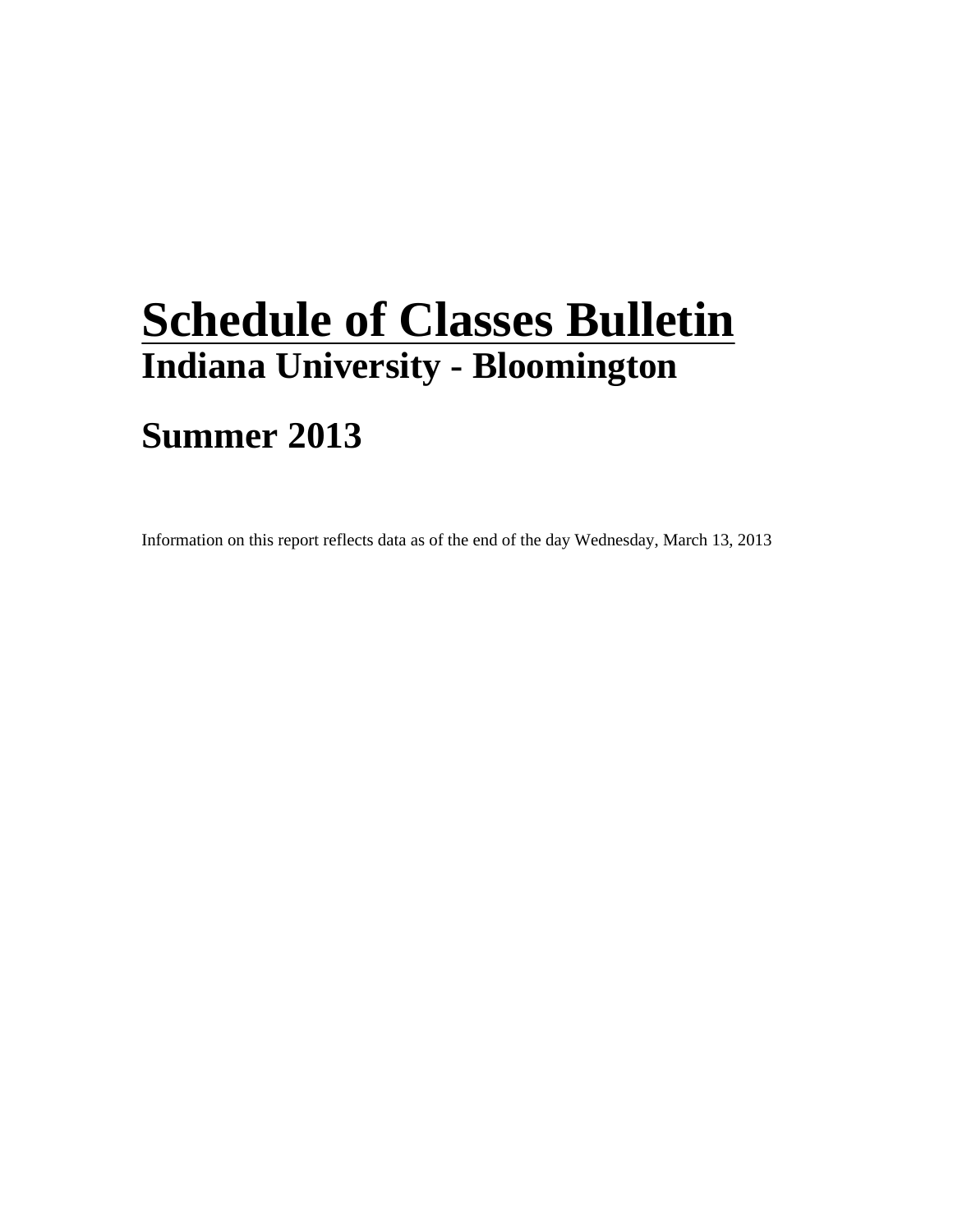| SCHEDULE OF CLASSES BULLETIN FOR THE BLOOMINGTON CAMPUS FOR SUMMER 2013<br>Honors (HON)                                                                                                                                                                                                                                                                                                                                                                                                                                              | Max | PAGE<br>Avl | 1<br>W/L |
|--------------------------------------------------------------------------------------------------------------------------------------------------------------------------------------------------------------------------------------------------------------------------------------------------------------------------------------------------------------------------------------------------------------------------------------------------------------------------------------------------------------------------------------|-----|-------------|----------|
| HONORS TUTORIAL (010)                                                                                                                                                                                                                                                                                                                                                                                                                                                                                                                |     |             |          |
| HON-H 299 HONORS TUTORIAL (1-3 CR)<br>8984 PERM 1<br>ARR<br>HD TBA<br>ARR<br>Auer M<br>Above independent study course requires a structured readings<br>or research proposal developed by student and a supervising<br>faculty member; proposal must be submitted for review to the<br>Dean of the Hutton Honors College prior to session of<br>enrollment                                                                                                                                                                           | 3   | 3           | $\Omega$ |
| Above independent study course requires permission from the<br>Dean of the Hutton Honors College<br>12938 PERM 8W1 ARR<br>ARR<br>HD TBA<br>Auer M<br>Above independent study course requires a structured readings<br>or research proposal developed by student and a supervising<br>faculty member; proposal must be submitted for review to the<br>Dean of the Hutton Honors College prior to session of<br>enrollment                                                                                                             | 3   | 3           | $\Omega$ |
| Above independent study course requires permission from the<br>Dean of the Hutton Honors College<br>12799 PERM 8W2 ARR<br><b>ARR</b><br>HD TBA<br>Auer M<br>Above independent study course requires a structured readings<br>or research proposal developed by student and a supervising<br>faculty member; proposal must be submitted for review to the<br>Dean of the Hutton Honors College prior to session of<br>enrollment.<br>Above independent study course requires permission from the<br>Dean of the Hutton Honors College | 3   | 3           | $\Omega$ |

## **CROSSLISTED COURSES (999)**

**COLLINS LIVING-LEARNING CENTER (CLLC) CLLC-L 130 VOLCANOES OF THE SIERRA NEVADA (3 CR)**

**GEOLOGY (GEOL) GEOL-G 188 VOLCANOES OF THE SIERRA NEVADA (3 CR)**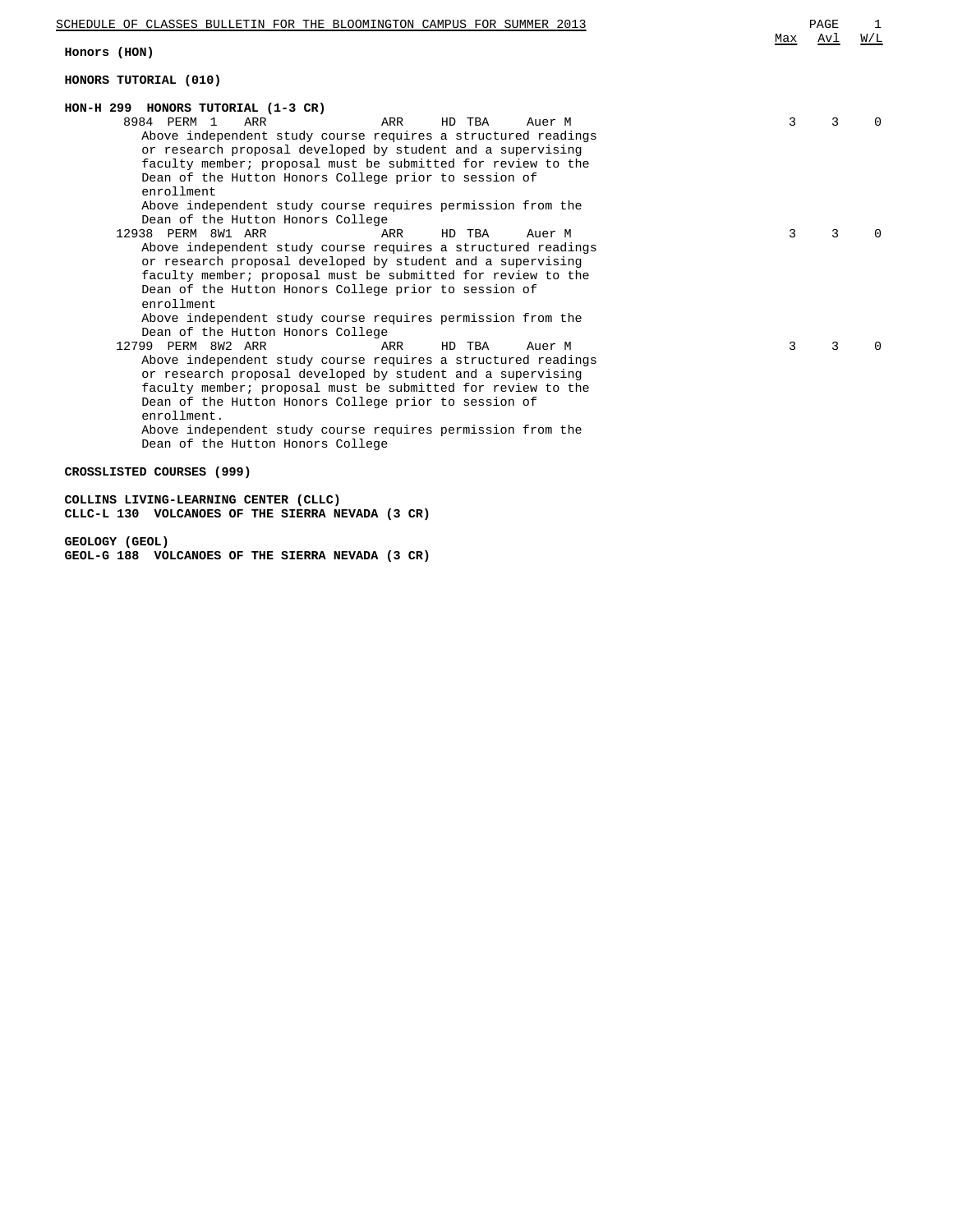| <u>SCHEDULE OF CLASSES BULLETIN FOR THE BLOOMINGTON CAMPUS FOR SUMMER 2013</u>                                                                                                                                                                                                                                                                                                                                                                                       |        |                  |                      | Max      | PAGE<br>Avl | 2<br>W/L                |
|----------------------------------------------------------------------------------------------------------------------------------------------------------------------------------------------------------------------------------------------------------------------------------------------------------------------------------------------------------------------------------------------------------------------------------------------------------------------|--------|------------------|----------------------|----------|-------------|-------------------------|
| College of Arts & Sciences (COLL)                                                                                                                                                                                                                                                                                                                                                                                                                                    |        |                  |                      |          |             |                         |
| CRITICAL APPROACHES CURRICULUM (004)                                                                                                                                                                                                                                                                                                                                                                                                                                 |        |                  |                      |          |             |                         |
| COLL-C 103 CRIT APPROACHES TO ARTS & SCI (3 CR)<br>VT: MUSIC, IDENTITY, & SOCIAL LIFE<br>15805<br>6W1 10:20 A-12:10 P                                                                                                                                                                                                                                                                                                                                                | MTWR   | ARR              | McDonald D           | 30       | 30          | 0                       |
| 15806<br>6W2 10:20 A-12:10 P<br>COLL-C 105 CRIT APPROACHES TO ARTS & SCI (3 CR)<br>VT: SISTER SPECIES                                                                                                                                                                                                                                                                                                                                                                | MTWR   | ARR              | Valentino R          | 30       | 30          | $\mathbf 0$<br>$\Omega$ |
| 15807<br>6W2 10:20 A-12:10 P                                                                                                                                                                                                                                                                                                                                                                                                                                         | MTWR   | ARR              | Hunt K               | 30       | 30          |                         |
| PRECOLLEGE INSTITUTE COURSES (007)                                                                                                                                                                                                                                                                                                                                                                                                                                   |        |                  |                      |          |             |                         |
| COLL-G 103 INTRO TO CHEMISTRY FOR GROUPS (1 CR)<br>12036 PERM 6W2 04:00 P-06:30 P<br>Above class open to Groups students only<br>Above class requires permission of Department<br>Above class has an additional meeting on Tuesday, June 18th,<br>6-7:00p in TE 256<br>Above class meets Jun 19- Jul 27                                                                                                                                                              | R      | CH 001           | Jefferies L          | 30       | 30          | O                       |
| EXPERIMENTAL COURSES (008)                                                                                                                                                                                                                                                                                                                                                                                                                                           |        |                  |                      |          |             |                         |
| COLL-C 555 PROFESSIONAL ENRICHMENT PROGRM (1-3 CR)<br>VT: COMPOSITION SUMMER TRAINING<br>13313 PERM NS2 08:30 A-03:30 P<br>Above class is an ACP course for high school teachers who<br>have applied and have been approved to teach ACP courses on<br>their high school campuses.<br>Above class meets at Courtyard by Marriott Bloomington,<br>conference room<br>Above class meets June 18-22<br>VT: LITERATURE SUMMER TRAINING<br>13314 PERM NS2 08:30 A-03:30 P | D<br>D | HD TBA<br>HD TBA | Farris C<br>Schilb J | 25<br>25 | 25<br>25    |                         |
| Above class is an ACP course for high school teachers who<br>have applied and have been approved to teach ACP courses on<br>their high school campuses.<br>Above class meets on the Bloomington campus, Indiana Memorial<br>Union, Oak room<br>Above class meets June 25-29                                                                                                                                                                                          |        |                  |                      |          |             |                         |
| CIC COURSESHARE (009)                                                                                                                                                                                                                                                                                                                                                                                                                                                |        |                  |                      |          |             |                         |
| COLL-C 555 PROFESSIONAL ENRICHMENT PROGRM (1-3 CR)<br>VT: AMERICAN BESTSELLERS                                                                                                                                                                                                                                                                                                                                                                                       |        |                  |                      |          |             |                         |
| 12719 PERM 6W1 ARR                                                                                                                                                                                                                                                                                                                                                                                                                                                   | D      | ARR              |                      | 10       | 10          | 0                       |
| COLL COURSES (010)                                                                                                                                                                                                                                                                                                                                                                                                                                                   |        |                  |                      |          |             |                         |
| COLL-F 200 FOREIGN STUDY (0-8 CR)<br>F 200: Obtain authorization in KH 012                                                                                                                                                                                                                                                                                                                                                                                           |        |                  |                      |          |             |                         |
| 8457 PERM 6W1 ARR<br>COLL-C 222 DSS SUCCESS STRATEGIES (1-4 CR)                                                                                                                                                                                                                                                                                                                                                                                                      | ARR    | ARR              |                      | 10       | 10          | $\Omega$                |
| 15801 PERM 1<br>ARR<br>C 222: Obtain authorization from the Disability Services<br>office (http://studenaffairs.iub.edu/dssl)<br>Above class graded on S/F basis only<br>COLL-X 495 INDIVIDUAL READINGS & RESEARCH (1-6 CR)                                                                                                                                                                                                                                          | ARR    | ARR              | Grossman J           | 20       | 20          | 0                       |
| X 495 : Obtain authorization in KH 012<br>8464 PERM 6W1 ARR                                                                                                                                                                                                                                                                                                                                                                                                          | ARR    | ARR              |                      | 15       | 15          | $\Omega$                |
|                                                                                                                                                                                                                                                                                                                                                                                                                                                                      |        |                  |                      |          |             |                         |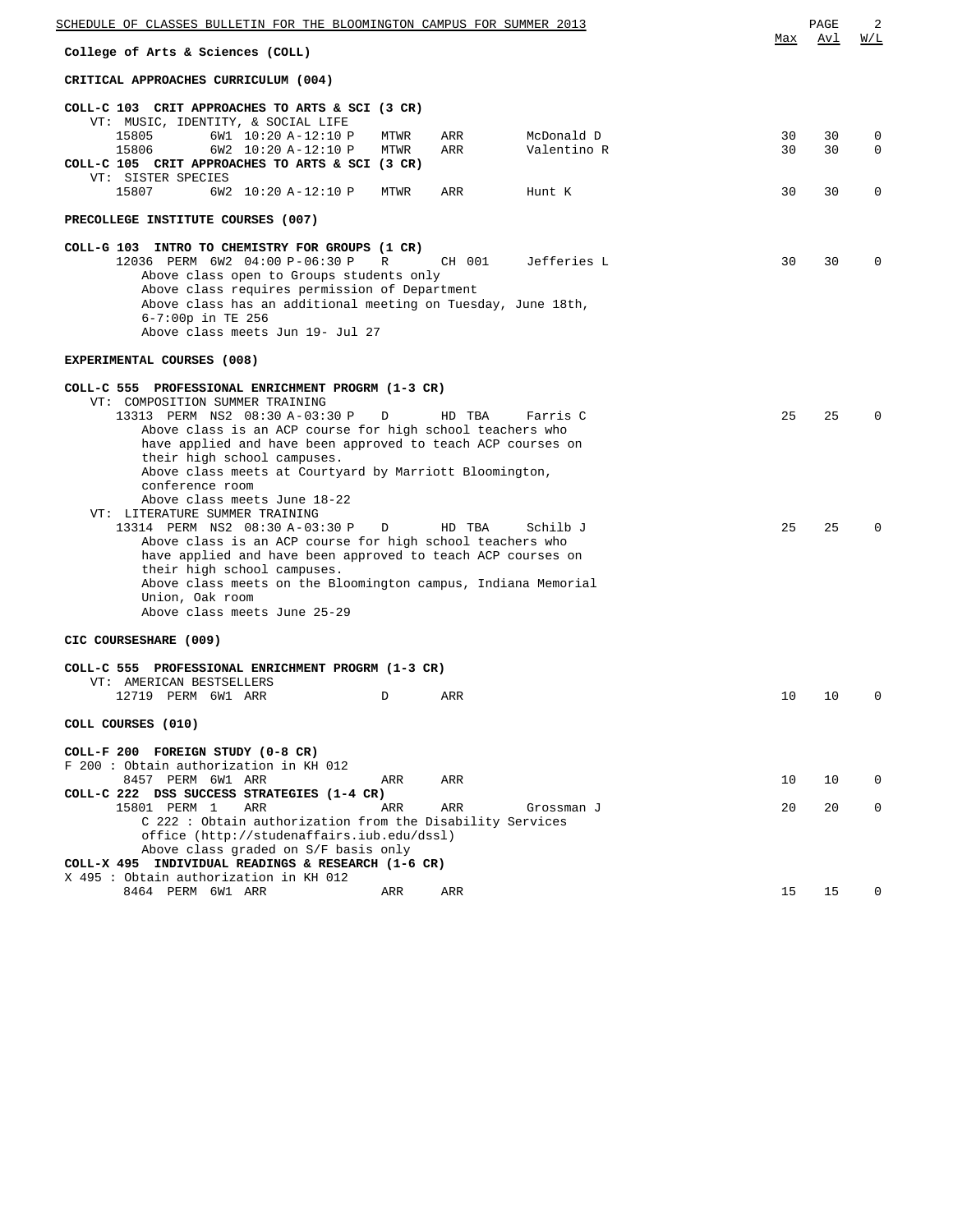| SCHEDULE OF CLASSES BULLETIN FOR THE BLOOMINGTON CAMPUS FOR SUMMER 2013                                               | Max | PAGE<br>Avl | 3<br>W/L    |
|-----------------------------------------------------------------------------------------------------------------------|-----|-------------|-------------|
| Graduate (GRAD)                                                                                                       |     |             |             |
| GRAD-G 700 EXCELLENCE IN TEACHING (3 CR)                                                                              |     |             |             |
| 10670<br>NS1 08:30 A-11:30 A<br>Savion L<br>D<br>SY 103<br>GRAD-L 830 READINGS IN LANDSCAPE STUDIES (3 CR)            | 12  | 12          | 0           |
| 12408 PERM 8W1 ARR<br>ARR<br>ARR<br>Knudsen D                                                                         | 12  | 12          | $\Omega$    |
| Above class requires permission of Department<br>12409 PERM 8W2 ARR<br>ARR<br>Knudsen D                               | 12  | 12          | $\mathbf 0$ |
| ARR<br>Above class requires permission of Department                                                                  |     |             |             |
| INTERNATIONAL PROGRAMS (400)                                                                                          |     |             |             |
| GRAD-G 597 IU GRADUATE EXCHANGE (0 CR)                                                                                |     |             |             |
| 10688 PERM 6W1 ARR<br>ARR<br>ARR<br>Key M                                                                             | 36  | 36          | $\Omega$    |
| G 597 : Obtain permission from Rachelle Bennett, Leo R.<br>Dowling International Center, 111 S. Jordan Ave, Office of |     |             |             |
| Overseas Study                                                                                                        |     |             |             |
| Above class requires special fee - See fee page                                                                       |     |             |             |
| 10762 PERM 6W2 ARR<br><b>ARR</b><br>ARR<br>Key M                                                                      | 35  | 35          | $\Omega$    |
| G 597 : Obtain permission from Rachelle Bennett, Leo R.<br>Dowling International Center, 111 S. Jordan Ave, Office of |     |             |             |
| Overseas Study                                                                                                        |     |             |             |
| Above class requires special fee - See fee page                                                                       |     |             |             |
| MASS COMMUNICATIONS (500)                                                                                             |     |             |             |
| GRAD-G 741 PH D RES IN MASS COMMUNICATNS (1-15 CR)                                                                    |     |             |             |
| 8881<br>8W1 ARR<br>Major L<br>ARR<br>ARR                                                                              | 15  | 15          | $\Omega$    |
| Bennett J                                                                                                             |     |             |             |
| 8883<br>ARR<br>8W2 ARR<br>ARR<br>Major L                                                                              | 15  | 15          | 0           |
| Bennett J<br>GRAD-G 790 READ&RES IN MASS COMMUNICATNS (1-3 CR)                                                        |     |             |             |
| 8885<br>8W1 ARR<br>ARR<br>ARR<br>Major L                                                                              | 5   | 5           | $\Omega$    |
| Bennett J                                                                                                             |     |             |             |
| 8886<br>8W2 ARR<br>ARR<br>ARR<br>Major L                                                                              | 5   | 5           | $\Omega$    |
| Bennett J                                                                                                             |     |             |             |
| TELECOMM/MASS COMMUNICATIONS (550)                                                                                    |     |             |             |
| GRAD-G 741 PH D RES IN MASS COMMUNICATNS (1-12 CR)                                                                    |     |             |             |
| 8882<br>6W1 ARR<br>ARR<br>ARR<br>Sawhney H                                                                            | 10  | 10          | 0           |
| 8884<br>6W2 ARR<br>ARR<br>ARR<br>Sawhney H                                                                            | 15  | 15          | $\Omega$    |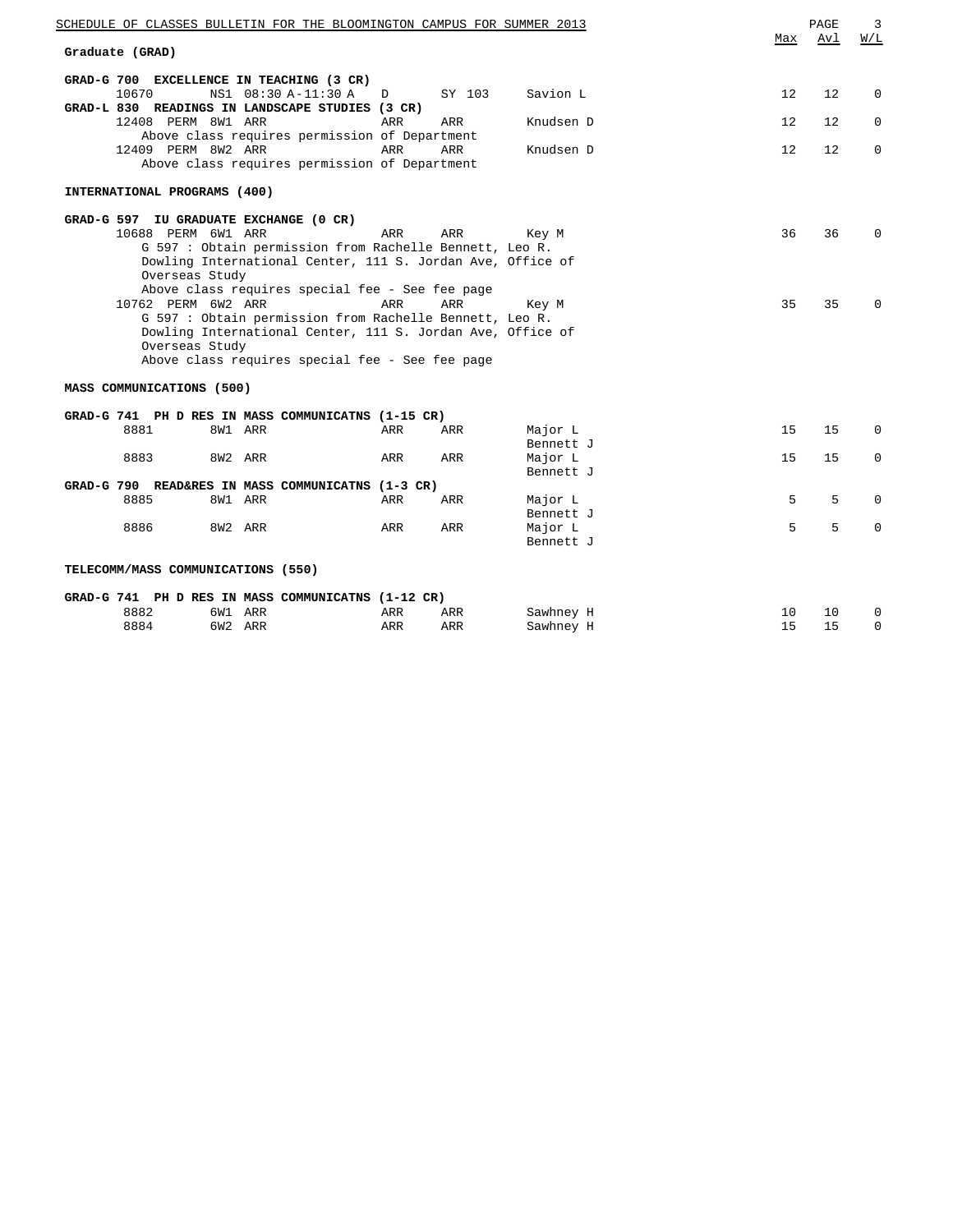| SCHEDULE OF CLASSES BULLETIN FOR THE BLOOMINGTON CAMPUS FOR SUMMER 2013                             |            |         |            |     | PAGE | 4        |
|-----------------------------------------------------------------------------------------------------|------------|---------|------------|-----|------|----------|
| African Am & Afri Diaspora Std (AAAD)                                                               |            |         |            | Max | Avl  | W/L      |
| AAAD-A 104 GROUPS THEATRE WORKSHOP (2 CR)                                                           |            |         |            |     |      |          |
| 9942<br>6W2 06:00 P-08:00 P                                                                         | MW         | TH A111 | Wise R     | 30  | 30   | $\Omega$ |
| Above class restricted to Groups 2013 students                                                      |            |         |            |     |      |          |
| Above class requires consent of instructor by audition                                              |            |         |            |     |      |          |
| Above class auditions on June 16and June 17 from 6-8pm in TH<br>A111                                |            |         |            |     |      |          |
| AAAD-A 150 SURV CULTR OF BLACK AMERICANS (3 CR)                                                     |            |         |            |     |      |          |
| 9943<br>4W2 12:40 P-02:50 P                                                                         | D          | ARR     | McElroy F  | 40  | 40   | $\Omega$ |
| IUB GenEd A&H credit                                                                                |            |         |            |     |      |          |
| COLL (CASE) Diversity in U.S. credit<br>COLL (CASE) A&H Breadth of Inquiry credit                   |            |         |            |     |      |          |
| AAAD-A 154 HISTORY OF RACE IN AMERICAS (3 CR)                                                       |            |         |            |     |      |          |
| 12653<br>4W1 10:20 A-12:30 P                                                                        | D          | ARR     | Doss A     | 30  | 30   | $\Omega$ |
| IUB GenEd World Culture credit                                                                      |            |         |            |     |      |          |
| IUB GenEd S&H credit                                                                                |            |         |            |     |      |          |
| COLL (CASE) S&H Breadth of Inquiry credit<br>COLL (CASE) Global Civ & Culture credit                |            |         |            |     |      |          |
| AAAD-A 156 JIM CROW AND APARTHEID (3 CR)                                                            |            |         |            |     |      |          |
| 15582<br>4W1 10:30 A-12:30 P                                                                        | D          | ARR     | Jones C    | 25  | 25   | $\Omega$ |
| TOPIC: Black Liberation Struggles Against Jim Crow and                                              |            |         |            |     |      |          |
| Apartheid                                                                                           |            |         |            |     |      |          |
| IUB GenEd World Culture credit<br>IUB GenEd S&H credit                                              |            |         |            |     |      |          |
| COLL (CASE) S&H Breadth of Inquiry credit                                                           |            |         |            |     |      |          |
| COLL (CASE) Global Civ & Culture credit                                                             |            |         |            |     |      |          |
| AAAD-A 210 BLACK WOMEN IN THE DIASPORA (3 CR)                                                       |            |         |            |     |      |          |
| VT: BLACK WOMEN IN AMERICA                                                                          |            |         |            |     |      |          |
| 15583<br>4W1 12:40 P-02:50 P<br>IUB GenEd S&H credit                                                | D          | ARR     | Hamilton M | 25  | 25   | $\Omega$ |
| COLL (CASE) Global Civ & Culture credit                                                             |            |         |            |     |      |          |
| COLL (CASE) S&H Breadth of Inquiry credit                                                           |            |         |            |     |      |          |
| AAAD-A 278 CONTEMPORARY BLACK FILM (3 CR)                                                           |            |         |            |     |      |          |
| 15584<br>$4W2$ 12:40 P-02:50 P<br>$\Box$                                                            |            | ARR     | Horsley M  | 25  | 25   | $\Omega$ |
| IUB GenEd A&H credit<br>COLL (CASE) A&H Breadth of Inquiry credit                                   |            |         |            |     |      |          |
| COLL (CASE) Diversity in U.S. credit                                                                |            |         |            |     |      |          |
| AAAD-A 380 CONTEMP BLACK AMER WRITING (3 CR)                                                        |            |         |            |     |      |          |
| 4W3 12:40 P-02:50 P<br>14327                                                                        | D          | ARR     | McElroy F  | 25  | 25   | $\Omega$ |
| Above class COLL Intensive Writing section                                                          |            |         |            |     |      |          |
| COLL (CASE) Diversity in U.S. credit<br>COLL (CASE) A&H Breadth of Inquiry credit                   |            |         |            |     |      |          |
| AAAD-A 388 MOTOWN (3 CR)                                                                            |            |         |            |     |      |          |
| 9927<br>6W2 11:30 A-01:20 P                                                                         | MTWR       | TH A201 | Sykes C    | 35  | 35   | $\Omega$ |
| Above class meets with FOLK-E 388 and E 688                                                         |            |         |            |     |      |          |
| COLL (CASE) Diversity in U.S. credit<br>COLL (CASE) A&H Breadth of Inquiry credit                   |            |         |            |     |      |          |
| AAAD-A 486 INTERNSHIP IN AAADS (3 CR)                                                               |            |         |            |     |      |          |
| 10030 PERM 1<br>ARR                                                                                 | ARR        | ARR     |            | 3   | 3    | $\Omega$ |
| A 486 : P - At least Junior standing and 9 credit hours or                                          |            |         |            |     |      |          |
| more of AFRO course work                                                                            |            |         |            |     |      |          |
| Above class for authorization contact advisor of<br>Undergraduate Studies (812) 855-6270            |            |         |            |     |      |          |
| AAAD-A 495 INDIV READ IN AFR AMER STUDIES (3 CR)                                                    |            |         |            |     |      |          |
| VT: RDGS IN AFRO AM FICTION                                                                         |            |         |            |     |      |          |
| 9928 PERM 1<br>ARR                                                                                  | <b>ARR</b> | ARR     |            | 3   | 3    | $\Omega$ |
| Above class for authorization contact advisor of                                                    |            |         |            |     |      |          |
| Undergraduate Studies, (812) 855-6270<br>A 495 : P - At least Junior standing and 9 credit hours or |            |         |            |     |      |          |
| more of AFRO course work                                                                            |            |         |            |     |      |          |
| Above class students must have a 2.7 CUM GPA or about to                                            |            |         |            |     |      |          |
| enroll                                                                                              |            |         |            |     |      |          |
| 9929 PERM 1<br>ARR                                                                                  | ARR        | ARR     |            | 3   | 3    | $\Omega$ |
| Above class for authorization contact advisor of<br>Undergraduate Studies, (812) 855-6270           |            |         |            |     |      |          |
| A 495 : P - At least Junior standing and 9 credit hours or                                          |            |         |            |     |      |          |
| more of AFRO course work                                                                            |            |         |            |     |      |          |
| Above class students must have a 2.7 CUM GPA or above to                                            |            |         |            |     |      |          |
| enroll                                                                                              |            |         |            |     |      |          |
| VT: RDGS IN AFRO AM FOLKLORE<br>9930 PERM 1<br>ARR                                                  | ARR        | ARR     |            | 3   | 3    | $\Omega$ |
| Above class for authorization contact advisor of                                                    |            |         |            |     |      |          |
| Undergraduate Studies, (812) 855-6270                                                               |            |         |            |     |      |          |
| A 495 : P - At least Junior standing and 9 credit hours or                                          |            |         |            |     |      |          |
| more of AFRO course work                                                                            |            |         |            |     |      |          |
| Above class studnets must have a 2.7 CUM GPA or above to<br>enroll                                  |            |         |            |     |      |          |
| VT: RDGS IN AFRO AM HISTORY                                                                         |            |         |            |     |      |          |
| 9931 PERM 1<br>ARR                                                                                  | ARR        | ARR     |            | 3   | 3    | $\Omega$ |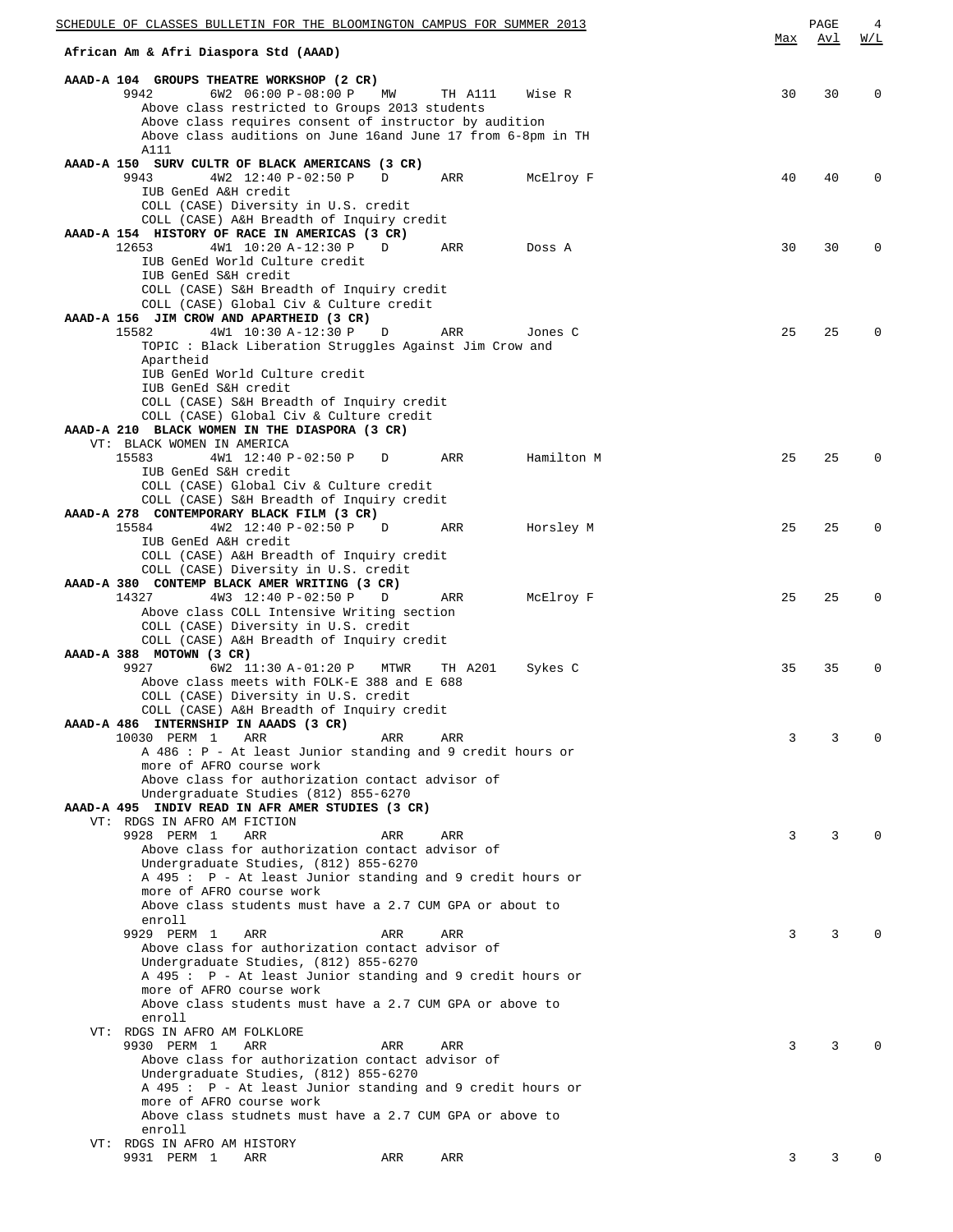| SCHEDULE OF CLASSES BULLETIN FOR THE BLOOMINGTON CAMPUS FOR SUMMER 2013                             |     | PAGE | 5           |
|-----------------------------------------------------------------------------------------------------|-----|------|-------------|
| Above class for authorization contact advisor of                                                    | Max | Avl  | W/L         |
| Undergraduate Studies, (812) 855-6270                                                               |     |      |             |
| A 495 : P - At least Junior standing and 9 credit hours or                                          |     |      |             |
| more of AFRO course work                                                                            |     |      |             |
| Above class students must have a 2.7 CUM GPA or above to                                            |     |      |             |
| enroll<br>VT: RDGS IN AFRO AM NON-FICTION                                                           |     |      |             |
| 9932 PERM 1<br>ARR<br>ARR<br>ARR                                                                    | 3   | 3    | $\Omega$    |
| Above class for authorization contact advisor of                                                    |     |      |             |
| Undergraduate Studies, (812) 855-6270                                                               |     |      |             |
| A 495 : P - At least Junior standing and 9 credit hours or                                          |     |      |             |
| more of AFRO course work                                                                            |     |      |             |
| Above class students must have a 2.7 CUM GPA or above to<br>enroll                                  |     |      |             |
| VT: RDGS IN AFRO AM POETRY                                                                          |     |      |             |
| 9933 PERM 1<br>ARR<br>ARR<br>ARR                                                                    | 3   | 3    | $\Omega$    |
| Above class for authorization contact advisor of                                                    |     |      |             |
| Undergraduate Studies, (812) 855-6270                                                               |     |      |             |
| A 495 : P - At least Junior standing and 9 credit hours or                                          |     |      |             |
| more of AFRO course work<br>Above class students must have a 2.7 CUM GPA or above to                |     |      |             |
| enroll                                                                                              |     |      |             |
| VT: RDGS IN AFRO AM SACRED MUSIC                                                                    |     |      |             |
| 9934 PERM 1<br>ARR<br>ARR<br>ARR                                                                    | 3   | 3    | $\Omega$    |
| Above class for authorization contact advisor of                                                    |     |      |             |
| Undergraduate Studies, (812) 855-6270<br>A 495 : P - At least Junior standing and 9 credit hours or |     |      |             |
| more of AFRO course work                                                                            |     |      |             |
| Above class students must have a 2.7 CUM GPA or above to                                            |     |      |             |
| enroll                                                                                              |     |      |             |
| VT: RDGS IN AFRO AM SECULAR MUSIC                                                                   |     |      |             |
| 9935 PERM 1<br>ARR<br>ARR<br>ARR                                                                    | 3   | 3    | $\Omega$    |
| Above class for authorization contact advisor of<br>Undergraduate Studies, (812) 855-6270           |     |      |             |
| A 495 : P - At least Junior standing and 9 credit hours or                                          |     |      |             |
| more of AFRO course work                                                                            |     |      |             |
| Above class students must have a 2.7 CUM GPA or above to                                            |     |      |             |
| enroll                                                                                              |     |      |             |
| VT: RDGS IN AFRO AM SOCIAL ISSUES<br>9936 PERM 1<br>ARR<br>ARR                                      | 3   | 3    | $\Omega$    |
| ARR<br>Above class for authorization contact advisor of                                             |     |      |             |
| Undergraduate Studies, (812) 855-6270                                                               |     |      |             |
| A 495 : P - At least Junior standing and 9 credit hours or                                          |     |      |             |
| more of AFRO course work                                                                            |     |      |             |
| Above class students must have a 2.7 CUM GPA or above to                                            |     |      |             |
| enroll<br>VT: RDGS IN AFRO AM THTR & DRAMA                                                          |     |      |             |
| 9937 PERM 1<br>ARR<br>ARR<br>ARR                                                                    | 3   | 3    | $\Omega$    |
| Above class for authorization contact advisor of                                                    |     |      |             |
| Undergraduate Studies, (812) 855-6270                                                               |     |      |             |
| A 495 : P - At least Junior standing and 9 credit hours or                                          |     |      |             |
| more of AFRO course work<br>Above class students must have a 2.7 CUM GPA or above to                |     |      |             |
| enroll                                                                                              |     |      |             |
| 10651 PERM 1<br>ARR<br>ARR<br>ARR                                                                   | 3   | 3    | $\Omega$    |
| Above class for authorization contact advisor of                                                    |     |      |             |
| Undergraduate Studies, (812) 855-6270                                                               |     |      |             |
| A 495 : P - At least Junior standing and 9 credit hours or                                          |     |      |             |
| more of AFRO course work<br>Above class students must have a 2.7 CUM GPA or above to                |     |      |             |
| enroll                                                                                              |     |      |             |
| AAAD-A 499 HONORS THESIS (3 CR)                                                                     |     |      |             |
| 12265 PERM 1<br>ARR<br>ARR<br>ARR                                                                   | 5   | 5    | $\Omega$    |
| A 499 : Enrollment in above class by permission only. Please                                        |     |      |             |
| contact the Undergraduate Advisor at 812-855-6270                                                   |     |      |             |
| AAAD-G 599 THESIS RESEARCH (0 CR)<br>12273 PERM 1<br>ARR<br>ARR<br>ARR                              | 5   | 5    | $\Omega$    |
| Above class requires permission of Department -- call                                               |     |      |             |
| 812-855-3825                                                                                        |     |      |             |
| Above class graded on S/F basis only                                                                |     |      |             |
| Above class requires special fee - See fee page                                                     |     |      |             |
| AAAD-A 669 INDEP PROJ BLACK SOCIAL ISSUES (3 CR)                                                    |     |      |             |
| 9938 PERM 1<br>ARR<br>Grim V<br>ARR<br>ARR<br>AAAD-A 689 INDEP. PROG. IN BLK LITERATURE (3 CR)      | 6   | 6    | 0           |
| 9939 PERM 1<br>Grim V<br>ARR<br>ARR<br>ARR                                                          | 3   | 3    | $\mathbf 0$ |
| AAAD-A 695 MASTER'S THESIS COLLOQUIUM (3 CR)                                                        |     |      |             |
| 10050 PERM 1<br>ARR<br>ARR<br>ARR                                                                   | 3   | 3    | $\mathbf 0$ |
| Above class open to graduates only                                                                  |     |      |             |
| AAAD-A 698 FIELD STUDY SEMINAR (4 CR)<br>9940 PERM 1<br>ARR<br>ARR<br>ARR                           | 3   | 3    | 0           |
|                                                                                                     |     |      |             |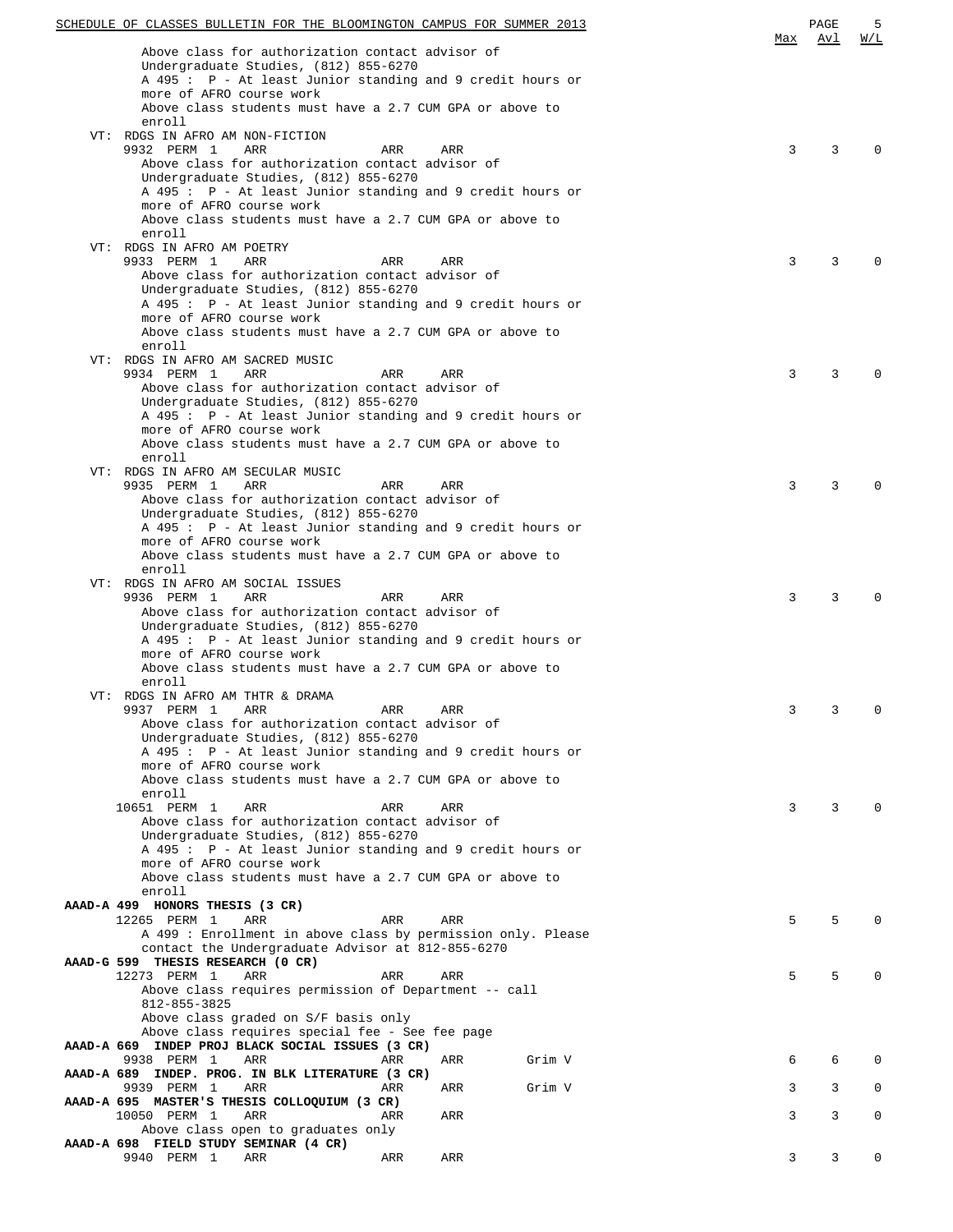| SCHEDULE OF CLASSES BULLETIN FOR THE BLOOMINGTON CAMPUS FOR SUMMER 2013 |     |     |        |     | PAGE | 6        |
|-------------------------------------------------------------------------|-----|-----|--------|-----|------|----------|
|                                                                         |     |     |        | Max | Avl  | W/L      |
| AAAD-A 699 INDPT PROJECT IN BLACK MUS (3 CR)                            |     |     |        |     |      |          |
| 9941<br>PERM 1<br>ARR                                                   | ARR | ARR |        |     |      | $\Omega$ |
| AAAD-A 799 STUDY&RESEARCH ABROAD IN AAADS (3 CR)                        |     |     |        |     |      |          |
| 12593 PERM 1<br>ARR                                                     | ARR | ARR | Grim V | .5  |      | $\Omega$ |
| Obtain on-line authorization for above class from Department            |     |     |        |     |      |          |
| AAAD-A 899 PHD DISSERTATION RESEARCH (1-12 CR)                          |     |     |        |     |      |          |
| 12520<br>PERM 1<br>ARR                                                  | ARR | ARR | Grim V | 5.  |      |          |
| Above class graded on deferred R grade basis                            |     |     |        |     |      |          |
| Obtain on-line authorization for above class from Department            |     |     |        |     |      |          |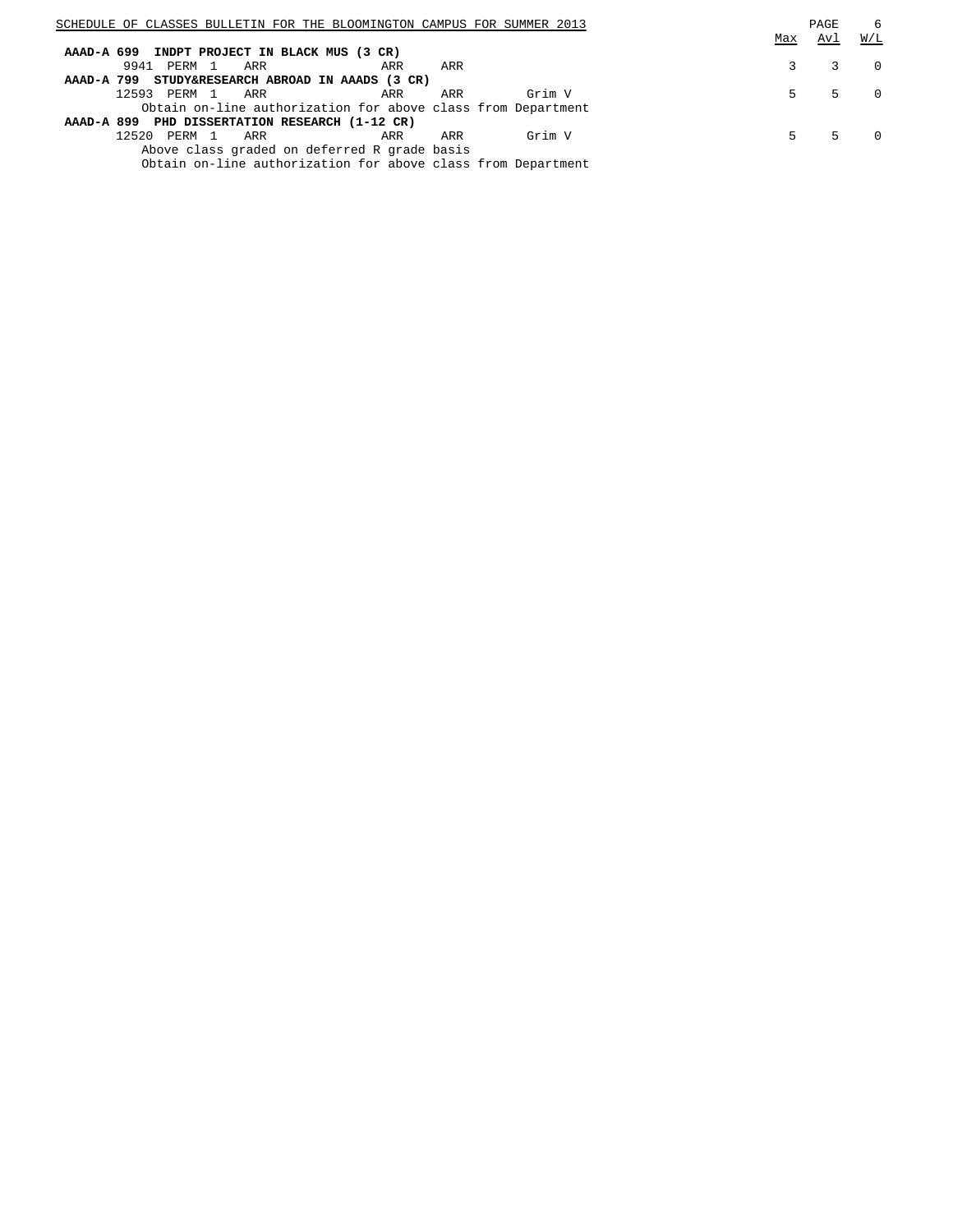| SCHEDULE OF CLASSES BULLETIN FOR THE BLOOMINGTON CAMPUS FOR SUMMER 2013 |        |           |                |     | PAGE | 7            |
|-------------------------------------------------------------------------|--------|-----------|----------------|-----|------|--------------|
| African Studies (AFRI)                                                  |        |           |                | Max | Avl  | W/L          |
|                                                                         |        |           |                |     |      |              |
| AFRI-L 100 TOPICS IN AFRI SOCIETY&CULTURE (3 CR)                        |        |           |                |     |      |              |
| VT: SOUTHRN AFRI CLTR SONG & DANCE                                      |        |           |                |     |      |              |
| 4W1 10:20 A-12:30 P<br>12302                                            |        | D TH A201 | Dlamini B      | 25  | 25   | <sup>n</sup> |
| COLL (CASE) Global Civ & Culture credit                                 |        |           |                |     |      |              |
| VT: WOMEN POLITICAL LEADERS AFRICA                                      |        |           |                |     |      |              |
| 4W2 12:40 P-02:50 P<br>12657                                            | $\Box$ | ARR       | Sow A          | 2.5 | 25   | $\Omega$     |
| COLL (CASE) Global Civ & Culture credit                                 |        |           |                |     |      |              |
| AFRI-L 202 OCCULTISM IN AFRICA (3 CR)                                   |        |           |                |     |      |              |
| 12305<br>$4W3$ 03:00 P-05:10 P                                          | D ARR  |           | Adu-Amankwah D | 25  | 25   | <sup>0</sup> |
| COLL (CASE) Global Civ & Culture credit                                 |        |           |                |     |      |              |
| COLL (CASE) A&H Breadth of Inquiry credit                               |        |           |                |     |      |              |
| AFRI-L 401 READINGS&RSRCH:AFRICAN STUDIES (3 CR)                        |        |           |                |     |      |              |
| 12303 PERM 1 ARR                                                        | ARR    | ARR       | Grosz-Ngate' M | 5   | 5    |              |
| Above class requires permission of Department                           |        |           |                |     |      |              |
| AFRI-L 402 INTERNSHIP IN AFRICAN STUDIES (2-4 CR)                       |        |           |                |     |      |              |
| 12272 PERM 1<br>ARR                                                     | ARR    | ARR       | Grosz-Ngate' M | 5   | 5    |              |
| Above class requires permission of Department                           |        |           |                |     |      |              |
| AFRI-A 500 ADV TOPICS IN AFRICAN STUDIES (1-4 CR)                       |        |           |                |     |      |              |
| 12304 PERM 1<br>ARR                                                     | ARR    | ARR       | Obeng S        | 5   | 5    | <sup>0</sup> |
| AFRI-A 651 IND RESEARCH/DIRECTED READINGS (1-4 CR)                      |        |           |                |     |      |              |
| 10989 PERM 1<br>ARR                                                     | ARR    | ARR       | Frank Wilson M | 5   | 5    | <sup>n</sup> |
| Above class requires permission of instructor                           |        |           |                |     |      |              |

## **CROSSLISTED COURSES (999)**

**FOLKLORE AND ETHNOMUSICOLOGY (FOLK) FOLK-E 295 SURVEY OF HIP HOP (3 CR) FOLK-E 388 MOTOWN (3 CR) FOLK-E 688 MOTOWN (3 CR) GEOGRAPHY (GEOG) GEOG-G 208 HUMAN/ENVIRONMENT INTERACTIONS (3 CR) JOURNALISM (JOUR) JOUR-J 418 FIELD EXPERIENCE JOURNALISM (4 CR) JOUR-J 518 INTERNATIONL MEDIA EXPERIENCES (4 CR) LINGUISTICS (LING) LING-S 90 ELEMENTARY SWAHILI I-PRE-COLL (3 CR) LING-S 91 SWAHILI LANG & CULTR 2 PRECOLL (2-3 CR) LING-S 101 ELEMENTARY SWAHILI 1 (4 CR) LING-S 102 ELEMENTARY SWAHILI 2 (4 CR) LING-S 104 ADV SWAHILI LANG AND CULTURE (3 CR) LING-S 501 ELEMENTARY SWAHILI I (3 CR) LING-S 502 ELEMENTARY SWAHILI II (3 CR)**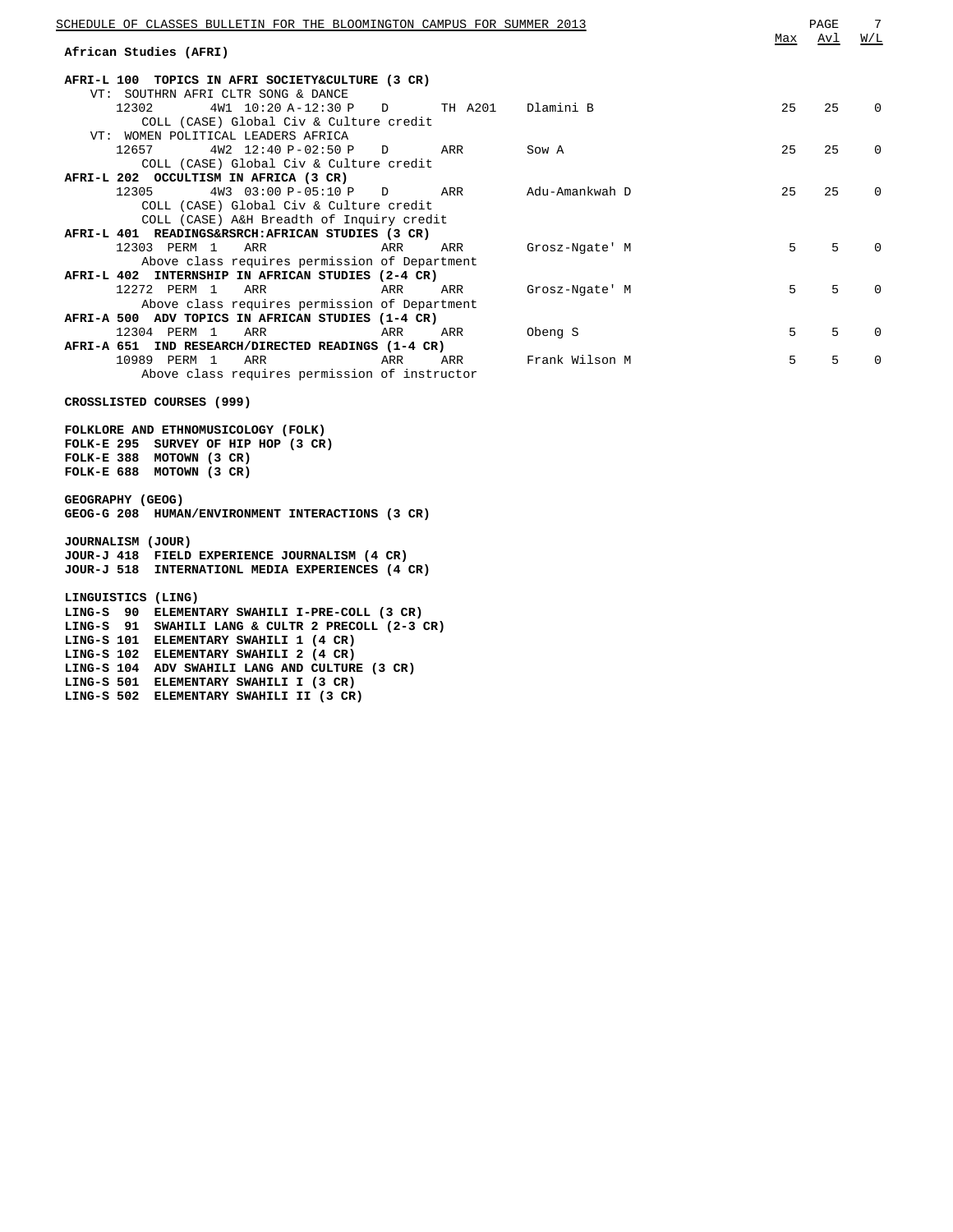| SCHEDULE OF CLASSES BULLETIN FOR THE BLOOMINGTON CAMPUS FOR SUMMER 2013 |     | PAGE | 8        |
|-------------------------------------------------------------------------|-----|------|----------|
| American Studies (AMST)                                                 | Max | Avl  | W/L      |
| AMST-A 100 WHAT IS AMERICA? (3 CR)                                      |     |      |          |
| 12673<br>$4W1$ 10:20 A-12:30 P<br>BH 244<br>$\Box$                      | 50  | 50   | $\Omega$ |
| IUB GenEd World Culture credit                                          |     |      |          |
| COLL (CASE) A&H Breadth of Inquiry credit                               |     |      |          |
| 4W2 10:20 A-12:30 P<br>13229<br>OP 111<br>$\Box$                        | 50  | 50   | $\Omega$ |
| IUB GenEd World Culture credit                                          |     |      |          |
| COLL (CASE) A&H Breadth of Inquiry credit                               |     |      |          |
| AMST-A 200 COMPARATIVE AMER IDENTITIES (3 CR)                           |     |      |          |
| 4W1 12:40 P-02:50 P<br>15253<br>ARR<br>$\Box$                           | 35  | 35   | $\Omega$ |
| IUB GenEd A&H credit                                                    |     |      |          |
| COLL (CASE) Diversity in U.S. credit                                    |     |      |          |
| COLL (CASE) A&H Breadth of Inquiry credit                               |     |      |          |
| AMST-A 201 U.S. MOVEMENTS & INSTITUTIONS (3 CR)                         |     |      |          |
| 15588<br>$6W1$ 10:20 A-12:10 P<br>MTWR<br>ARR                           | 35  | 35   | $\Omega$ |
| IUB GenEd S&H credit                                                    |     |      |          |
| COLL (CASE) S&H Breadth of Inquiry credit                               |     |      |          |
| AMST-A 202 U.S. ARTS AND MEDIA (3 CR)                                   |     |      |          |
| 6W2 12:40 P-02:30 P<br>15589<br>MTWR<br>ARR                             | 35  | 35   | $\Omega$ |
| IUB GenEd A&H credit                                                    |     |      |          |
| COLL (CASE) A&H Breadth of Inquiry credit                               |     |      |          |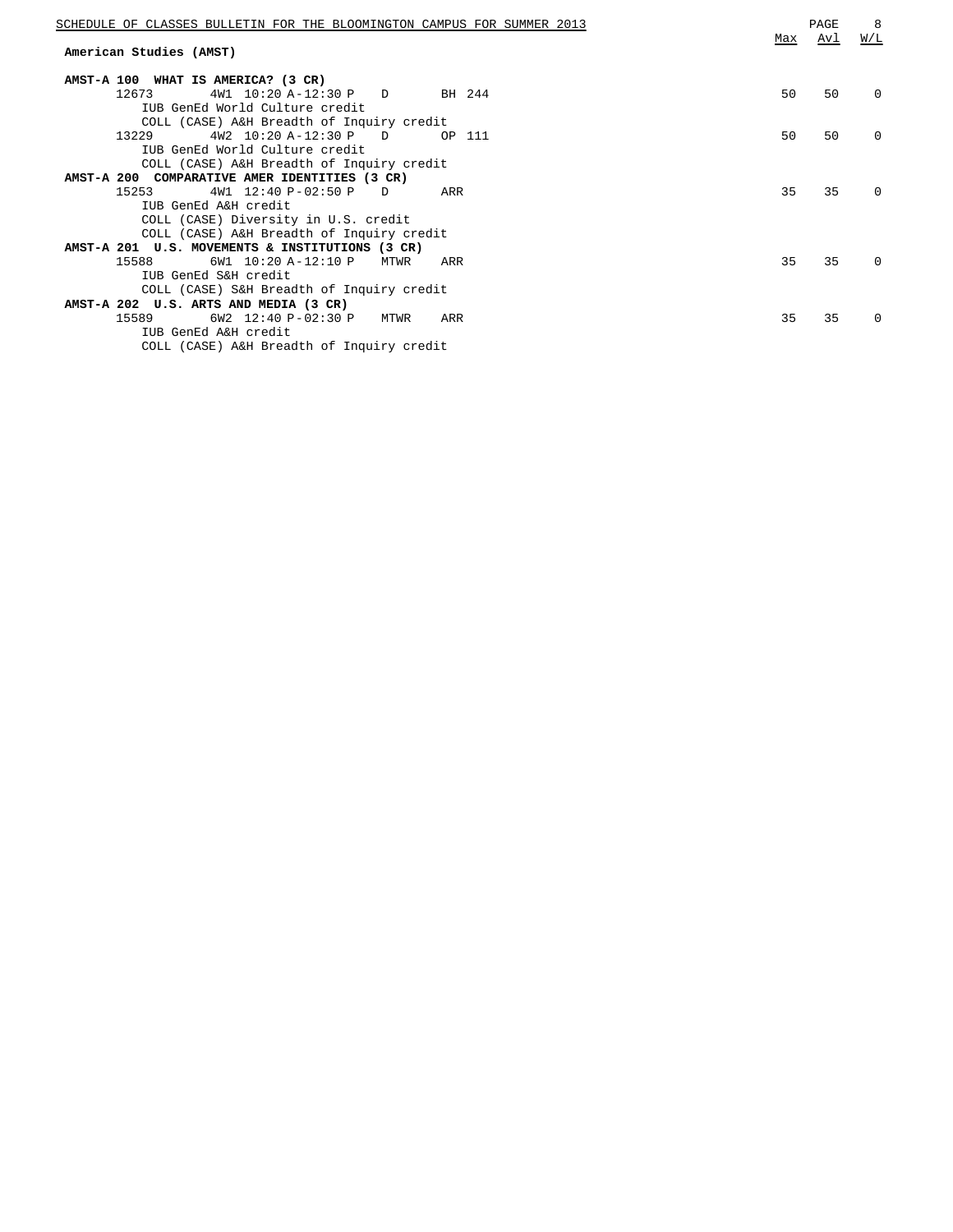| SCHEDULE OF CLASSES BULLETIN FOR THE BLOOMINGTON CAMPUS FOR SUMMER 2013 |     |     |         |     | PAGE | 9            |
|-------------------------------------------------------------------------|-----|-----|---------|-----|------|--------------|
|                                                                         |     |     |         | Max | Avl  | W/L          |
| Animal Behavior (ABEH)                                                  |     |     |         |     |      |              |
| ABEH-A 495 ANIMAL BEHAVIOR INTERNSHIP (1-6 CR)                          |     |     |         |     |      |              |
| 10361 PERM 6W1 ARR                                                      |     | ARR | Smith G | 5.  | 5    | <sup>0</sup> |
| Above class instructor permission required. To request                  |     |     |         |     |      |              |
| permission, email cisab@indiana.edu                                     |     |     |         |     |      |              |
| Above class graded on S/F basis only                                    |     |     |         |     |      |              |
| 10362 PERM 6W2 ARR                                                      | ARR | ARR | Smith G | 5.  |      |              |
| Above class instructor permission required. To request                  |     |     |         |     |      |              |
| permission, email cisab@indiana.edu                                     |     |     |         |     |      |              |

Above class graded on S/F basis only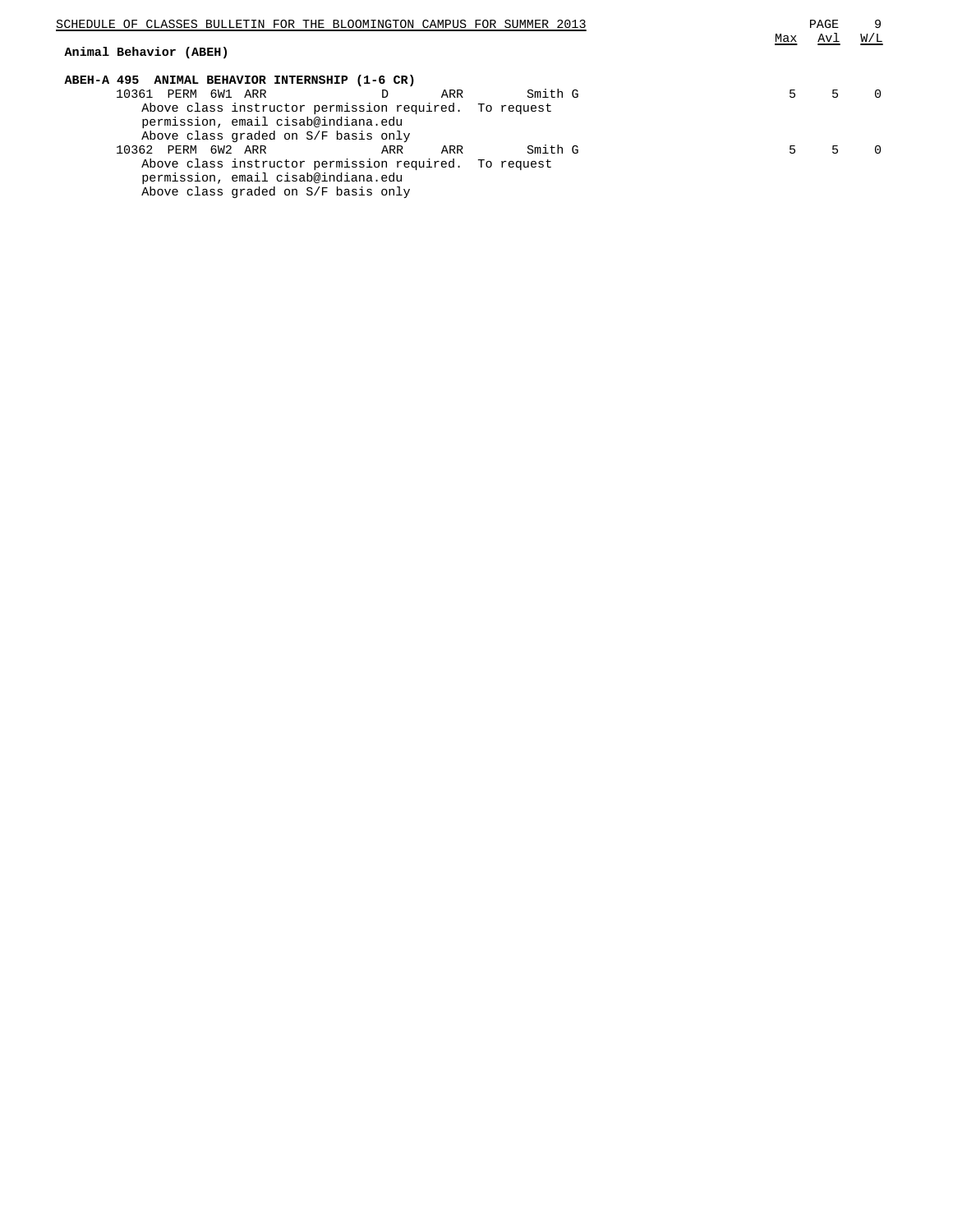| SCHEDULE OF CLASSES BULLETIN FOR THE BLOOMINGTON CAMPUS FOR SUMMER 2013                                                                                                                                                                                    | Max      | PAGE<br>Avl | 10<br>W/L         |
|------------------------------------------------------------------------------------------------------------------------------------------------------------------------------------------------------------------------------------------------------------|----------|-------------|-------------------|
| Anthropology (ANTH)                                                                                                                                                                                                                                        |          |             |                   |
| GENERAL ANTHROPOLOGY (010)                                                                                                                                                                                                                                 |          |             |                   |
| ANTH-A 105 HUMAN ORIGINS & PREHISTORY (3 CR)<br>6W1 12:40 P-02:35 P<br>15602<br>MTW<br>SB 138<br>Above class meets with ANTH-A 303<br>Above class requires special fee - See fee page<br>IUB GenEd S&H credit<br>COLL (CASE) S&H Breadth of Inquiry credit | 30       | 30          | $\Omega$          |
| ANTH-E 105 CULTURE & SOCIETY (3 CR)<br>6W2 07:00 P-08:55 P<br>10150<br>SB 231<br>MTW<br>Above class meets with ANTH-E 303                                                                                                                                  | 30       | 30          | $\Omega$          |
| IUB GenEd S&H credit<br>COLL (CASE) S&H Breadth of Inquiry credit<br>ANTH-A 200 TOPICS ANTH CULTURE AND SOC (3 CR)<br>6W2 12:40 P-02:35 P<br>12342<br>MTW<br>SB 138<br>IUB GenEd S&H credit                                                                | 25       | 25          | 0                 |
| COLL (CASE) S&H Breadth of Inquiry credit<br>ANTH-A 208 ANTH: ARTS&EXPRESSIVE BEHAVIOR (3 CR)<br>15603<br>4W3 10:20 A-12:15 P<br>MTW<br>ARR<br>IUB GenEd A&H credit                                                                                        | 25       | 25          | <sup>0</sup>      |
| COLL (CASE) A&H Breadth of Inquiry credit<br>ANTH-A 211 ANTH: TOPICS IN THE SCIENCES (3 CR)<br>VT: THE GENETIC SCIENCE OF CSI<br>12081<br>6W1 10:20 A-12:15 P<br>SB 220<br>MTW<br>Kaestle F                                                                | 25       | 25          | 0                 |
| IUB GenEd N&M credit - Natural Science<br>COLL (CASE) N&M Breadth of Inquiry credit<br>ANTH-A 303 EVOLUTION & PREHISTORY (3 CR)<br>10141 PERM 6W1 12:40 P-02:35 P<br>MTW<br>SB 138                                                                         | 30       | 30          | 0                 |
| Obtain on-line authorization for above class from Department<br>Above class meets with ANTH-A 105<br>COLL (CASE) S&H Breadth of Inquiry credit<br>ANTH-E 303 INTRO TO SOC & CULTURAL ANTH (3 CR)<br>10151 PERM 6W2 07:00 P-08:55 P<br>MTW<br>SB 231        | 30       | 30          | $\Omega$          |
| Obtain on-line authorization for above class from Department<br>Above class meets with ANTH-E 105<br>COLL (CASE) S&H Breadth of Inquiry credit<br>ANTH-A 399 HONORS TUTORIAL (3 CR)                                                                        |          |             |                   |
| 14878 PERM 6W1 ARR<br>ARR<br>ARR<br>Cook D<br>A 399 : P - Permission of departmental Honors advisor<br>required<br>10721 PERM 6W2 ARR<br>ARR<br>ARR<br>Cook D                                                                                              | 10<br>10 | 10<br>10    | $\Omega$<br>0     |
| A 399 : P - Permission of departmental Honors advisor<br>required<br>ANTH-A 406 FIELDWORK IN ANTHROPOLOGY (1-8 CR)<br>14887 PERM 6W1 ARR<br>ARR<br>ARR<br>Tucker C                                                                                         | 5        | 5           | $\Omega$          |
| Above class requires permission of instructor<br>Tucker C<br>14888 PERM 6W1 ARR<br>ARR<br>ARR                                                                                                                                                              | 5        | 5           | 0                 |
| Above class requires permission of instructor<br>8256 PERM 6W2 ARR<br>ARR<br>ARR<br>Tucker C<br>Above class requires permission of instructor                                                                                                              | 5        | 5           | $\Omega$          |
| 14889 PERM 6W2 ARR<br>ARR<br>ARR<br>Tucker C<br>Above class requires permission of instructor<br>ANTH-A 408 MUSEUM PRACTICUM (1-4 CR)                                                                                                                      | 5        | 5           | $\mathbf 0$       |
| 8257 PERM 6W1 ARR<br>Jackson J<br>ARR<br>ARR<br>Above class requires permission of instructor<br>8258 PERM 6W2 ARR<br>ARR<br>ARR<br>Jackson J                                                                                                              | 15<br>10 | 15<br>10    | 0<br>0            |
| Above class requires permission of instructor<br>ANTH-A 420 UGRD TEACHING PRACTICUM (3 CR)<br>12627 PERM 6W1 ARR<br>Sievert A<br>ARR<br>ARR<br>Above class requires permission of instructor                                                               | 20       | 20          | 0                 |
| 13280 PERM 6W2 ARR<br>ARR<br>ARR<br>Sievert A<br>Above class requires permission of instructor<br>ANTH-A 495 INDIVIDUAL READINGS IN ANTH (1-4 CR)                                                                                                          | 10       | 10          | 0                 |
| 8259 PERM 6W1 ARR<br>Tucker C<br>ARR<br>ARR<br>Above class requires permission of instructor                                                                                                                                                               | 15       | 15          | 0                 |
| 10142 PERM 6W1 ARR<br>ARR<br>ARR<br>Tucker C<br>Above class requires permission of instructor<br>10057 PERM 6W1 ARR<br>Tucker C<br>ARR<br>ARR                                                                                                              | 15<br>15 | 15<br>15    | $\mathbf{0}$<br>0 |
| Above class requires permission of instructor<br>Above class for In-Absentia students only<br>12269 PERM 6W1 ARR<br>ARR<br>ARR<br>Tucker C                                                                                                                 | 15       | 15          | 0                 |
| Above class requires permission of instructor<br>Above class for In-Absentia students only<br>8260 PERM 6W2 ARR<br>ARR<br>Tucker C<br>ARR                                                                                                                  | 25       | 25          | 0                 |
| Above class requires permission of instructor<br>10146 PERM 6W2 ARR<br>ARR<br><b>ARR</b><br>Tucker C<br>Above class requires permission of instructor                                                                                                      | 25       | 25          | 0                 |
| Tucker C<br>10147 PERM 6W2 ARR<br>ARR<br>ARR                                                                                                                                                                                                               | 25       | 25          | 0                 |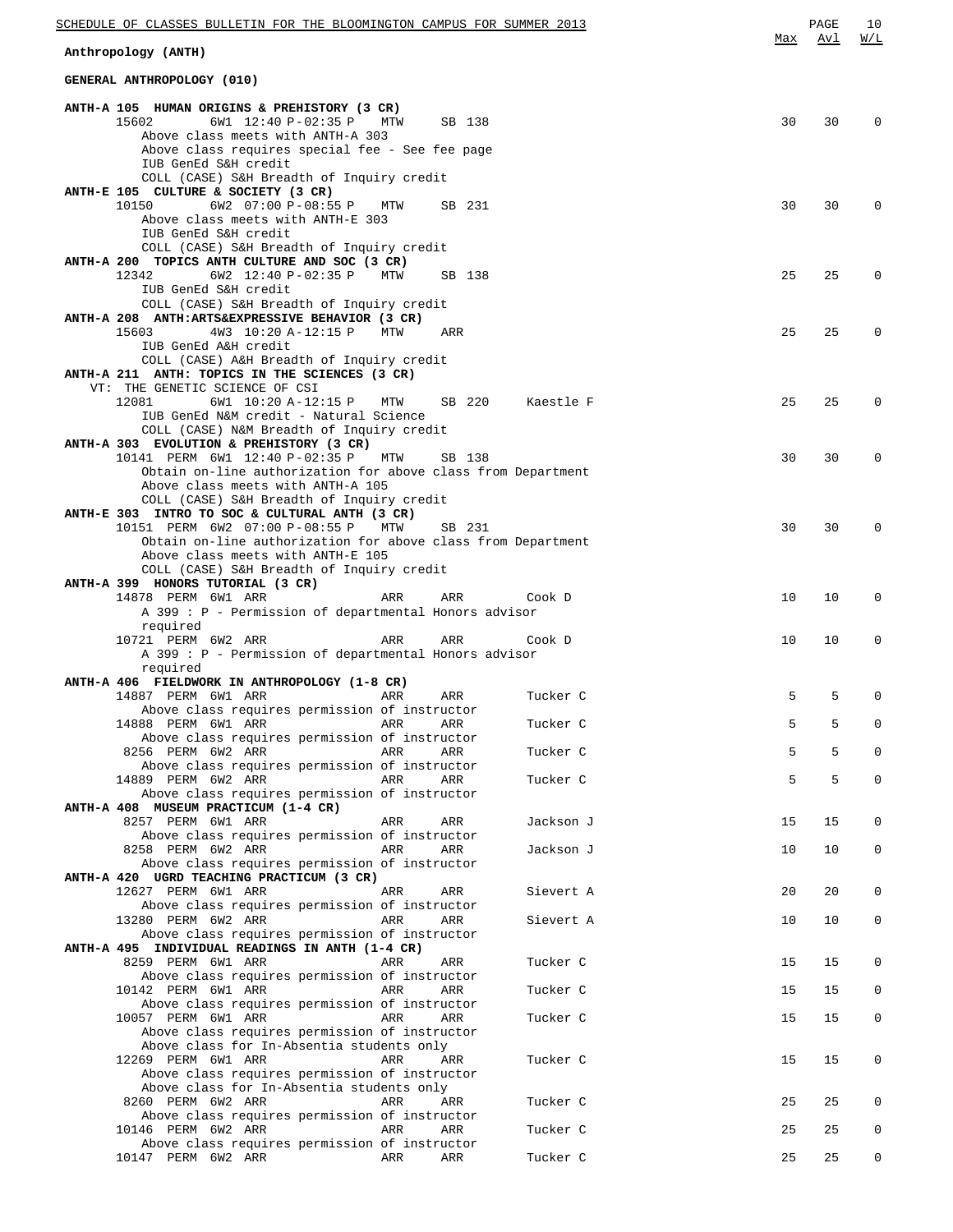| SCHEDULE OF CLASSES BULLETIN FOR THE BLOOMINGTON CAMPUS FOR SUMMER 2013                                                      | Max | PAGE<br>Avl | 11<br>W/L   |
|------------------------------------------------------------------------------------------------------------------------------|-----|-------------|-------------|
| Above class requires permission of instructor                                                                                |     |             |             |
| Above class for In-Absentia students only<br>12569 PERM 6W2 ARR<br>ARR<br>ARR                                                | 10  | 10          | $\mathbf 0$ |
| Above class requires permission of instructor                                                                                |     |             |             |
| Above class for in-absentia students only<br>ANTH-A 496 FIELD STUDY IN ANTHROPOLOGY (1-8 CR)                                 |     |             |             |
| 8261 PERM 6W1 ARR<br>ARR<br>Tucker C<br>ARR                                                                                  | 15  | 15          | 0           |
| Above class requires permission of instructor                                                                                |     |             |             |
| ANTH-A 496 FIELD STUDY IN ANTHROPOLOGY (3-8 CR)<br>10143 PERM 6W1 ARR<br>Tucker C<br>ARR<br>ARR                              | 15  | 15          | 0           |
| Above class requires permission of instructor                                                                                |     |             |             |
| ANTH-A 496 FIELD STUDY IN ANTHROPOLOGY (1-8 CR)<br>8262 PERM 6W2 ARR<br>Tucker C                                             | 10  | 10          | 0           |
| ARR<br>ARR<br>Above class requires permission of instructor                                                                  |     |             |             |
| 10148 PERM 6W2 ARR<br>ARR<br>Tucker C<br>ARR                                                                                 | 10  | 10          | 0           |
| Above class requires permission of instructor<br>ANTH-G 599 THESIS RESEARCH (0 CR)                                           |     |             |             |
| 12243 PERM 6W1 ARR<br>Tucker C<br>ARR<br>ARR                                                                                 | 1   | 1           | $\Omega$    |
| Above class for Masters students only who have enrolled in 30                                                                |     |             |             |
| or more hours of graduate coursework applicable to the degree<br>and who have completed all other requirements of the degree |     |             |             |
| except the thesis or final project or performance.                                                                           |     |             |             |
| Above class requires special fee - See fee page<br>12244 PERM 6W2 ARR<br>ARR<br>ARR                                          | 1   | 1           |             |
| Above class for Masters students only who have enrolled in 30                                                                |     |             |             |
| or more hours of graduate coursework applicable to the degree                                                                |     |             |             |
| and who have completed all other requirements of the degree<br>except the thesis or final project or performance.            |     |             |             |
| Above class requires special fee - See fee page                                                                              |     |             |             |
| ANTH-A 800 RESEARCH (1-18 CR)<br>8263<br>6W1 ARR<br>Tucker C<br>ARR<br>ARR                                                   | 60  | 60          | 0           |
| ARR<br>10144<br>6W1 ARR<br>ARR<br>Tucker C                                                                                   | 60  | 60          | $\mathbf 0$ |
| Above class for In-Absentia students only                                                                                    |     |             |             |
| Above class requires permission of Department<br>8264<br>6W2 ARR<br>ARR<br>ARR<br>Tucker C                                   | 60  | 60          | 0           |
| 10149<br>6W2 ARR<br>ARR<br>ARR<br>Tucker C                                                                                   | 60  | 60          | $\mathbf 0$ |
| Above class requires permission of Department<br>Above class for In-Absentia students only                                   |     |             |             |
|                                                                                                                              |     |             |             |
| BIOANTHROPOLOGY (020)                                                                                                        |     |             |             |
| ANTH-B 200 BIOANTHROPOLOGY (3 CR)                                                                                            |     |             |             |
| 10035<br>6W1 07:00 P-08:55 P<br>MTW<br>SB 231                                                                                | 32  | 32          | 0           |
| Above class requires special fee - See fee page<br>IUB GenEd N&M credit - Natural Science                                    |     |             |             |
| COLL (CASE) N&M Breadth of Inquiry credit                                                                                    |     |             |             |
| 10152<br>6W2 03:00 P-04:55 P<br>MTW<br>SB 231                                                                                | 30  | 30          | 0           |
| Above class requires special fee - See fee page<br>IUB GenEd N&M credit - Natural Science                                    |     |             |             |
| COLL (CASE) N&M Breadth of Inquiry credit                                                                                    |     |             |             |
| ANTH-B 405 FIELD WORK IN BIOANTHROPOLOGY (1-8 CR)                                                                            | 10  | 10          | $\Omega$    |
| 12451 PERM 6W2 ARR<br>Tucker C<br>ARR<br>ARR<br>Above class requires permission of Department                                |     |             |             |
|                                                                                                                              |     |             |             |
| ETHNOGRAPHY AND ETHNOLOGY (030)                                                                                              |     |             |             |
| ANTH-E 302 LABORATORY IN ETHNOGRAPHY (3 CR)                                                                                  |     |             |             |
| 4W1 03:35 P-05:30 P<br>15604<br>MTW<br>ARR<br>COLL (CASE) S&H Breadth of Inquiry credit                                      | 25  | 25          | $\Omega$    |
|                                                                                                                              |     |             |             |
| ARCHAEOLOGY (060)                                                                                                            |     |             |             |
| ANTH-P 405 FIELD WORK IN ARCHAEOLOGY (6 CR)                                                                                  |     |             |             |
| 10145 PERM NS2 ARR<br>Scheiber L<br>ARR<br>ARR                                                                               | 20  | 20          | $\Omega$    |
| Above class requires permission of instructor<br>Above class will meet at a field site in Montana and Wyoming.               |     |             |             |
| Contact Prof Laura Scheiber for details                                                                                      |     |             |             |
| (scheiber@indiana.edu, 812-855-6755).                                                                                        |     |             |             |
| Above class meets June 16 - July 26<br>Above class requires special fee - See fee page                                       |     |             |             |
| 11962 PERM NS2 ARR<br>ARR<br>Alt S<br>ARR                                                                                    | 20  | 20          | $\Omega$    |
| TOPIC : Archaeological Field School: Solving the Mystery of                                                                  |     |             |             |
| Yankeetown<br>Above class requires permission of instructor                                                                  |     |             |             |
| Above class will meet at a field site in SW Indiana.<br>Contact                                                              |     |             |             |
| Prof. Susan Alt for details (susalt@indiana.edu)                                                                             |     |             |             |
| Above class meets May 19 - June 29                                                                                           |     |             |             |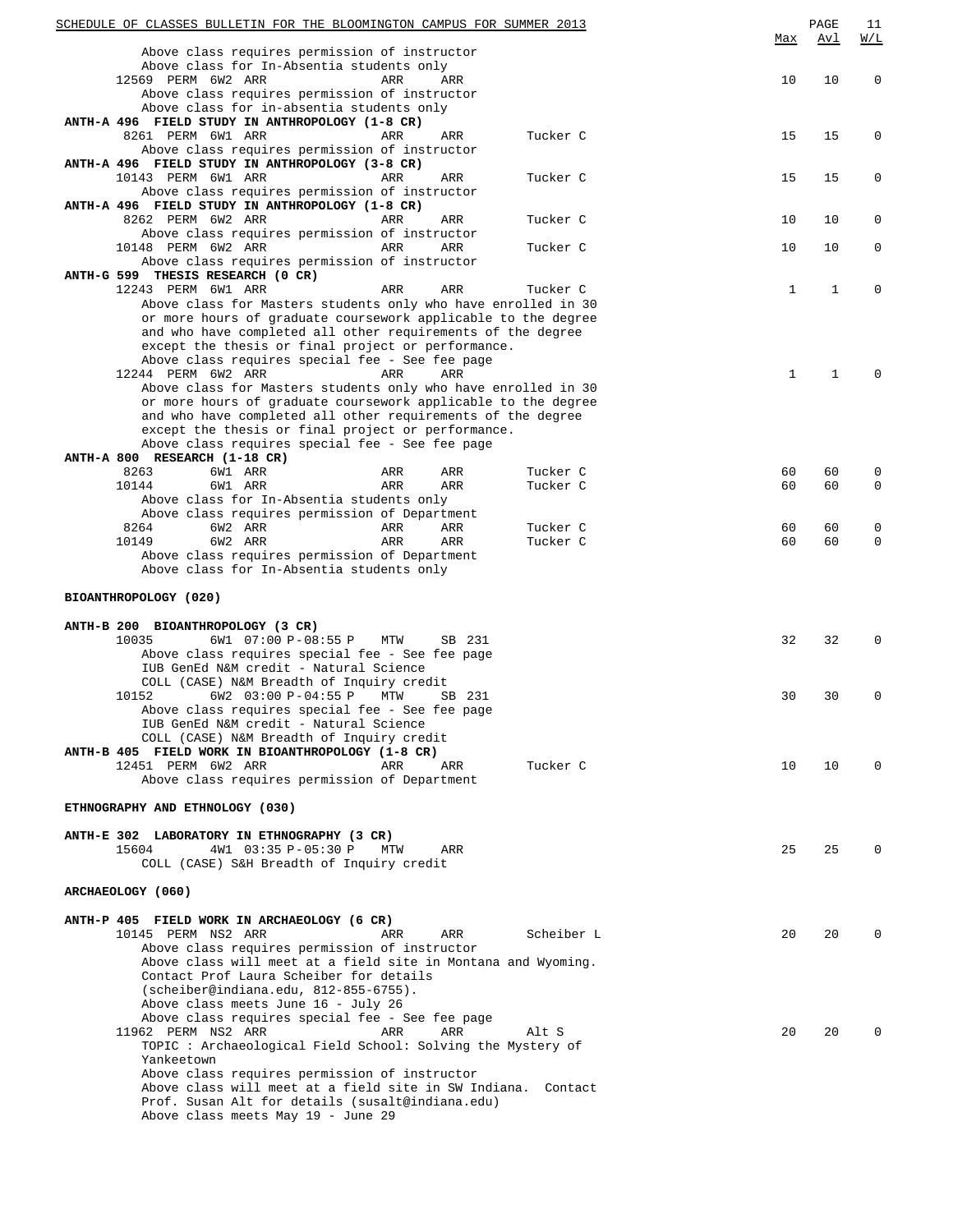| SCHEDULE OF CLASSES BULLETIN FOR THE BLOOMINGTON CAMPUS FOR SUMMER 2013                                                                                                                                                                                                                   |     | PAGE       | 12          |
|-------------------------------------------------------------------------------------------------------------------------------------------------------------------------------------------------------------------------------------------------------------------------------------------|-----|------------|-------------|
| Apparel Merch/Int Design (AMID)                                                                                                                                                                                                                                                           | Max | <u>Avl</u> | <u>W/L</u>  |
| AMID-D 191 DESIGN STUDIES: FORM & FUNCTION (3 CR)<br>4W1 10:50 A-12:30 P<br>14350<br>$\mathbb{D}$<br>ER 120<br>Mitchell C<br>Above class credit given for only one of AMID-D 191 or H 191<br>Above class meets at Smith Research Center<br>IUB GenEd A&H credit                           | 24  | 24         | $\Omega$    |
| COLL (CASE) A&H Breadth of Inquiry credit<br>AMID-F 202 INTRO TEXTILE SCIENCE: LAB (1 CR)<br>14358<br>4W2 09:00 A-12:00 P<br>MM 020C<br>MTWR<br>Matranga M<br>F 202 : P - AMID-R 100                                                                                                      | 25  | 25         | $\Omega$    |
| Above class meets with AMID-F 203<br>AMID-F 203 INTRODUCTORY TEXTILE SCIENCE (3 CR)<br>14365<br>4W2 09:00 A-12:00 P<br>MTWR<br>MM 020C<br>Matranga M<br>F 203 : P - Grade of C- or higher in one of AMID-H 100, R<br>100, or H 209                                                        | 25  | 25         | $\Omega$    |
| Credit given for only one of F 203 or H 203.<br>Above class meets with AMID-F 202<br>AMID-D 290 SPEC TOPICS IN INTERIOR DESIGN (3 CR)<br>VT: HANDS ON LEED                                                                                                                                |     |            |             |
| 12336<br>6W1 01:00 P-04:00 P<br>ER 120<br>MM<br>Wu J<br>Above class is taught at Smith Research Center                                                                                                                                                                                    | 24  | 24         | $\Omega$    |
| VT: GREEN BLDG CONCEPTS/TECHNOLOGY<br>14886<br>6W1 ARR<br>ARR<br>ARR<br>Racek J<br>Wu J                                                                                                                                                                                                   | 36  | 36         | $\mathbf 0$ |
| Above class is taught online.<br>AMID-R 309 STRATEGIES IN RETAIL PROMOTION (3 CR)<br>13185 RSTR 4W2 10:30 A-12:20 P<br>D<br>MM 020C<br>Hasty A<br>R 309: P : AMID-R 100, H 100 or H 209<br>R 309: P : Sophomore standing or higher                                                        | 30  | 30         | $\Omega$    |
| Credit given for only one of R 309 or H 309<br>AMID-R 315 PRINCIPLES-RETAIL MERCHANDISNG (3 CR)<br>14373 RSTR 4W1 01:00 P-04:00 P<br>MTWR<br>ARR<br>Shaffer J<br>R 315 : P - AMID-H 100 or R 100, or R 209 or H 209<br>Credit given for only one of R 315 or H 315                        | 18  | 18         | $\Omega$    |
| P:Sophomore standing or higher<br>Grade of C- or higher in MATH M 118 or M 119 or equivalent<br>AMID-Y 398 INTERNSHIP IN PROF PRACTICE (3 CR)                                                                                                                                             |     |            |             |
| 12671 PERM 8W1 ARR<br>ARR<br>ARR<br>Bomberger D<br>Above class requires permission of Department<br>Above class for Apparel Merchandising majors only<br>Above class graded on S/F basis only                                                                                             | 20  | 20         | $\Omega$    |
| Student must complete application materials<br>11987 PERM 8W2 ARR<br>Shaffer J<br>ARR<br>ARR<br>Above class requires permission of Department<br>Above class for Apparel Merchandising majors only<br>Above class graded on S/F basis only<br>Student must complete application materials | 20  | 20         | $\Omega$    |
| AMID-D 480 READINGS IN INTERIOR DESIGN (3 CR)<br>VT: DRAWING ROME SEMINAR<br>13215 PERM NS1 ARR<br>ARR<br>ARR<br>Wilson T                                                                                                                                                                 | 10  | 10         | $\Omega$    |
| Above class requires permission of Department<br>D 480 : Meets May 24 through June 8, 2013 in Rome, Italy<br>D 480 : See class description for additional information and<br>expenses<br>D 480 : Contact instructor if interested in this class                                           |     |            |             |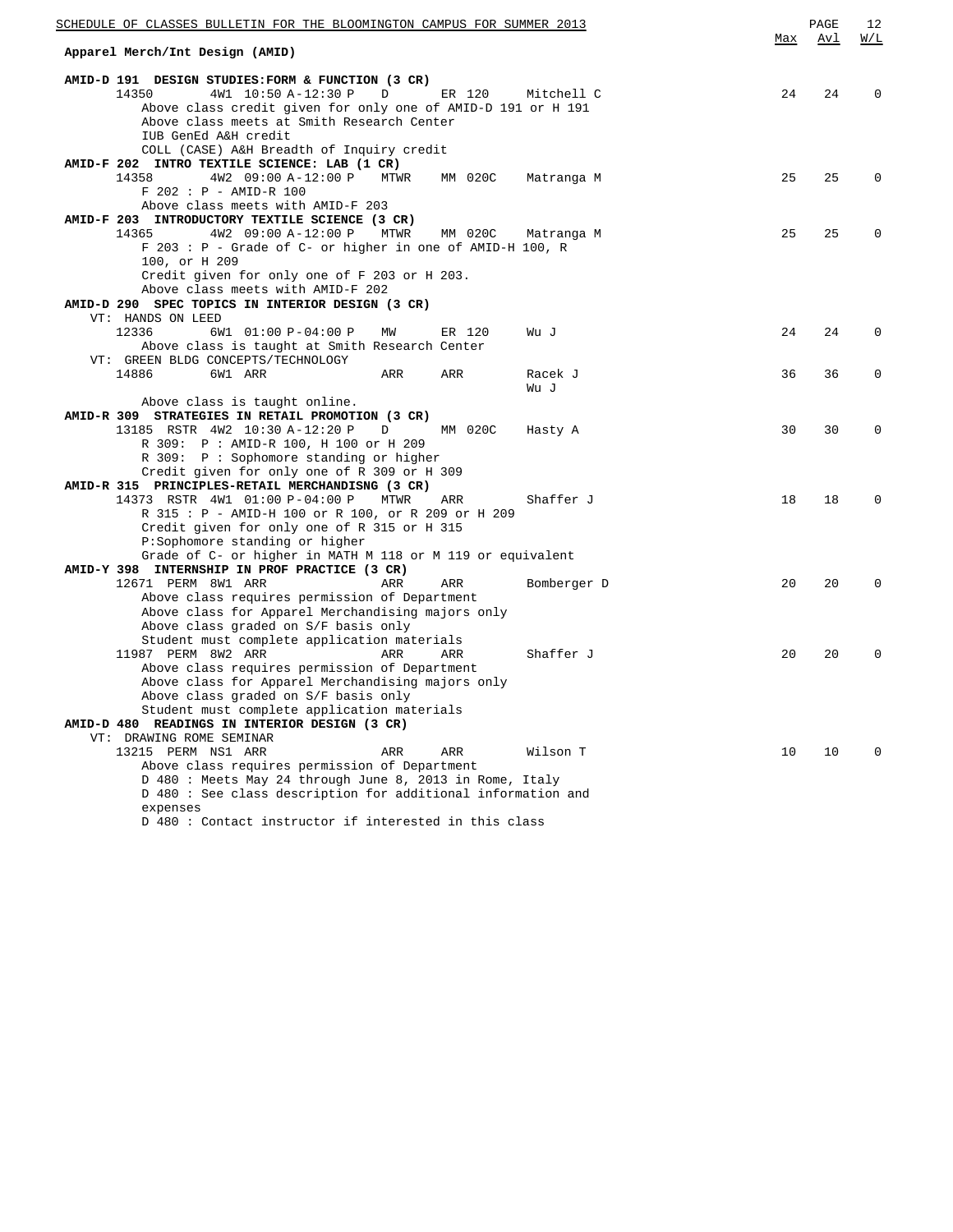| ASCS-Q 299 MKTG YOURSELF FOR JOB SEARCH (2 CR)<br>12335 RSTR 6W1 10:10 A-12:00 P<br>MW<br>PC 001<br>30<br>30<br>$\Omega$<br>Above class open to sophomores, juniors and seniors only<br>Above class graded on S/F basis only<br>Above class requires special fee - See fee page<br>ASCS-Q 398 INTERNSHIP: THRY INTO PRACTICE (1-3 CR)<br>For class below, obtain on-line permission by application only. Apply<br>on-line at<br>http://www.indiana.edu/~career/services/courses/q398_w499.php<br>5<br>12281 PERM NS2 ARR<br>5<br>ARR<br>Lloyd K<br>$\cap$<br>ARR<br>Above class graded on S/F basis only<br>Above class meets May 7 - July 26<br>Above class is offered online and will not meet face-to-face<br>For class below, obtain on-line permission by application only. Apply<br>on-line at<br>http://www.indiana.edu/~career/services/courses/q398_w499.php You may<br>earn 1-3 credit hours. Fee is your normal credit hour fee.<br>9988 PERM NS2 ARR<br>200<br>200<br>ARR<br>ARR<br>Lloyd K<br>$\Omega$<br>Above class graded on S/F basis only<br>Above class meets May 7 - July 26<br>Above class is offered online and will not meet face-to-face<br>ASCS-W 498 PART-TIME WORK ASSIGNMENT (0 CR)<br>W 498 : See<br>HTTP://www.indiana.edu/~career/services/courses/q398.W499.PHP for more<br>information<br>200<br>12340 PERM NS2 ARR<br>ARR<br>ARR<br>200<br>$\Omega$<br>Lloyd K<br>Above class obtain online permission through application<br>only.<br>Above class meets May 7 - July 26<br>Above class requires special fee - See fee page<br>ASCS-W 499 WORK ASSIGNMENT (0 CR)<br>W 499 : Permissions given to approved applicants only. Apply on-line<br>at http://www.indiana.edu/~career/services/courses/q398_w499.php<br>9989 PERM NS2 ARR<br>ARR<br>ARR<br>200<br>200<br>Lloyd K<br>$\Omega$<br>Above class dates may not fall in line with Summer I or<br>Summer II session. Course dates are arranged with course<br>administrator.<br>Above class meets May 7 - July 26 | SCHEDULE OF CLASSES BULLETIN FOR THE BLOOMINGTON CAMPUS FOR SUMMER 2013<br>Arts&Sciences Career Services (ASCS) | Max | PAGE<br>Avl | 13<br>W/L |
|------------------------------------------------------------------------------------------------------------------------------------------------------------------------------------------------------------------------------------------------------------------------------------------------------------------------------------------------------------------------------------------------------------------------------------------------------------------------------------------------------------------------------------------------------------------------------------------------------------------------------------------------------------------------------------------------------------------------------------------------------------------------------------------------------------------------------------------------------------------------------------------------------------------------------------------------------------------------------------------------------------------------------------------------------------------------------------------------------------------------------------------------------------------------------------------------------------------------------------------------------------------------------------------------------------------------------------------------------------------------------------------------------------------------------------------------------------------------------------------------------------------------------------------------------------------------------------------------------------------------------------------------------------------------------------------------------------------------------------------------------------------------------------------------------------------------------------------------------------------------------------------------------------------------------------------------------------------------------------------------------|-----------------------------------------------------------------------------------------------------------------|-----|-------------|-----------|
|                                                                                                                                                                                                                                                                                                                                                                                                                                                                                                                                                                                                                                                                                                                                                                                                                                                                                                                                                                                                                                                                                                                                                                                                                                                                                                                                                                                                                                                                                                                                                                                                                                                                                                                                                                                                                                                                                                                                                                                                      |                                                                                                                 |     |             |           |
|                                                                                                                                                                                                                                                                                                                                                                                                                                                                                                                                                                                                                                                                                                                                                                                                                                                                                                                                                                                                                                                                                                                                                                                                                                                                                                                                                                                                                                                                                                                                                                                                                                                                                                                                                                                                                                                                                                                                                                                                      |                                                                                                                 |     |             |           |
|                                                                                                                                                                                                                                                                                                                                                                                                                                                                                                                                                                                                                                                                                                                                                                                                                                                                                                                                                                                                                                                                                                                                                                                                                                                                                                                                                                                                                                                                                                                                                                                                                                                                                                                                                                                                                                                                                                                                                                                                      |                                                                                                                 |     |             |           |
|                                                                                                                                                                                                                                                                                                                                                                                                                                                                                                                                                                                                                                                                                                                                                                                                                                                                                                                                                                                                                                                                                                                                                                                                                                                                                                                                                                                                                                                                                                                                                                                                                                                                                                                                                                                                                                                                                                                                                                                                      |                                                                                                                 |     |             |           |
|                                                                                                                                                                                                                                                                                                                                                                                                                                                                                                                                                                                                                                                                                                                                                                                                                                                                                                                                                                                                                                                                                                                                                                                                                                                                                                                                                                                                                                                                                                                                                                                                                                                                                                                                                                                                                                                                                                                                                                                                      |                                                                                                                 |     |             |           |
|                                                                                                                                                                                                                                                                                                                                                                                                                                                                                                                                                                                                                                                                                                                                                                                                                                                                                                                                                                                                                                                                                                                                                                                                                                                                                                                                                                                                                                                                                                                                                                                                                                                                                                                                                                                                                                                                                                                                                                                                      |                                                                                                                 |     |             |           |
|                                                                                                                                                                                                                                                                                                                                                                                                                                                                                                                                                                                                                                                                                                                                                                                                                                                                                                                                                                                                                                                                                                                                                                                                                                                                                                                                                                                                                                                                                                                                                                                                                                                                                                                                                                                                                                                                                                                                                                                                      |                                                                                                                 |     |             |           |
|                                                                                                                                                                                                                                                                                                                                                                                                                                                                                                                                                                                                                                                                                                                                                                                                                                                                                                                                                                                                                                                                                                                                                                                                                                                                                                                                                                                                                                                                                                                                                                                                                                                                                                                                                                                                                                                                                                                                                                                                      |                                                                                                                 |     |             |           |
|                                                                                                                                                                                                                                                                                                                                                                                                                                                                                                                                                                                                                                                                                                                                                                                                                                                                                                                                                                                                                                                                                                                                                                                                                                                                                                                                                                                                                                                                                                                                                                                                                                                                                                                                                                                                                                                                                                                                                                                                      |                                                                                                                 |     |             |           |
|                                                                                                                                                                                                                                                                                                                                                                                                                                                                                                                                                                                                                                                                                                                                                                                                                                                                                                                                                                                                                                                                                                                                                                                                                                                                                                                                                                                                                                                                                                                                                                                                                                                                                                                                                                                                                                                                                                                                                                                                      |                                                                                                                 |     |             |           |
|                                                                                                                                                                                                                                                                                                                                                                                                                                                                                                                                                                                                                                                                                                                                                                                                                                                                                                                                                                                                                                                                                                                                                                                                                                                                                                                                                                                                                                                                                                                                                                                                                                                                                                                                                                                                                                                                                                                                                                                                      |                                                                                                                 |     |             |           |
|                                                                                                                                                                                                                                                                                                                                                                                                                                                                                                                                                                                                                                                                                                                                                                                                                                                                                                                                                                                                                                                                                                                                                                                                                                                                                                                                                                                                                                                                                                                                                                                                                                                                                                                                                                                                                                                                                                                                                                                                      |                                                                                                                 |     |             |           |
|                                                                                                                                                                                                                                                                                                                                                                                                                                                                                                                                                                                                                                                                                                                                                                                                                                                                                                                                                                                                                                                                                                                                                                                                                                                                                                                                                                                                                                                                                                                                                                                                                                                                                                                                                                                                                                                                                                                                                                                                      |                                                                                                                 |     |             |           |
|                                                                                                                                                                                                                                                                                                                                                                                                                                                                                                                                                                                                                                                                                                                                                                                                                                                                                                                                                                                                                                                                                                                                                                                                                                                                                                                                                                                                                                                                                                                                                                                                                                                                                                                                                                                                                                                                                                                                                                                                      |                                                                                                                 |     |             |           |
|                                                                                                                                                                                                                                                                                                                                                                                                                                                                                                                                                                                                                                                                                                                                                                                                                                                                                                                                                                                                                                                                                                                                                                                                                                                                                                                                                                                                                                                                                                                                                                                                                                                                                                                                                                                                                                                                                                                                                                                                      |                                                                                                                 |     |             |           |
|                                                                                                                                                                                                                                                                                                                                                                                                                                                                                                                                                                                                                                                                                                                                                                                                                                                                                                                                                                                                                                                                                                                                                                                                                                                                                                                                                                                                                                                                                                                                                                                                                                                                                                                                                                                                                                                                                                                                                                                                      |                                                                                                                 |     |             |           |
|                                                                                                                                                                                                                                                                                                                                                                                                                                                                                                                                                                                                                                                                                                                                                                                                                                                                                                                                                                                                                                                                                                                                                                                                                                                                                                                                                                                                                                                                                                                                                                                                                                                                                                                                                                                                                                                                                                                                                                                                      |                                                                                                                 |     |             |           |
|                                                                                                                                                                                                                                                                                                                                                                                                                                                                                                                                                                                                                                                                                                                                                                                                                                                                                                                                                                                                                                                                                                                                                                                                                                                                                                                                                                                                                                                                                                                                                                                                                                                                                                                                                                                                                                                                                                                                                                                                      |                                                                                                                 |     |             |           |
|                                                                                                                                                                                                                                                                                                                                                                                                                                                                                                                                                                                                                                                                                                                                                                                                                                                                                                                                                                                                                                                                                                                                                                                                                                                                                                                                                                                                                                                                                                                                                                                                                                                                                                                                                                                                                                                                                                                                                                                                      |                                                                                                                 |     |             |           |
|                                                                                                                                                                                                                                                                                                                                                                                                                                                                                                                                                                                                                                                                                                                                                                                                                                                                                                                                                                                                                                                                                                                                                                                                                                                                                                                                                                                                                                                                                                                                                                                                                                                                                                                                                                                                                                                                                                                                                                                                      |                                                                                                                 |     |             |           |
|                                                                                                                                                                                                                                                                                                                                                                                                                                                                                                                                                                                                                                                                                                                                                                                                                                                                                                                                                                                                                                                                                                                                                                                                                                                                                                                                                                                                                                                                                                                                                                                                                                                                                                                                                                                                                                                                                                                                                                                                      |                                                                                                                 |     |             |           |
|                                                                                                                                                                                                                                                                                                                                                                                                                                                                                                                                                                                                                                                                                                                                                                                                                                                                                                                                                                                                                                                                                                                                                                                                                                                                                                                                                                                                                                                                                                                                                                                                                                                                                                                                                                                                                                                                                                                                                                                                      |                                                                                                                 |     |             |           |
|                                                                                                                                                                                                                                                                                                                                                                                                                                                                                                                                                                                                                                                                                                                                                                                                                                                                                                                                                                                                                                                                                                                                                                                                                                                                                                                                                                                                                                                                                                                                                                                                                                                                                                                                                                                                                                                                                                                                                                                                      |                                                                                                                 |     |             |           |
|                                                                                                                                                                                                                                                                                                                                                                                                                                                                                                                                                                                                                                                                                                                                                                                                                                                                                                                                                                                                                                                                                                                                                                                                                                                                                                                                                                                                                                                                                                                                                                                                                                                                                                                                                                                                                                                                                                                                                                                                      |                                                                                                                 |     |             |           |
|                                                                                                                                                                                                                                                                                                                                                                                                                                                                                                                                                                                                                                                                                                                                                                                                                                                                                                                                                                                                                                                                                                                                                                                                                                                                                                                                                                                                                                                                                                                                                                                                                                                                                                                                                                                                                                                                                                                                                                                                      |                                                                                                                 |     |             |           |
|                                                                                                                                                                                                                                                                                                                                                                                                                                                                                                                                                                                                                                                                                                                                                                                                                                                                                                                                                                                                                                                                                                                                                                                                                                                                                                                                                                                                                                                                                                                                                                                                                                                                                                                                                                                                                                                                                                                                                                                                      |                                                                                                                 |     |             |           |
|                                                                                                                                                                                                                                                                                                                                                                                                                                                                                                                                                                                                                                                                                                                                                                                                                                                                                                                                                                                                                                                                                                                                                                                                                                                                                                                                                                                                                                                                                                                                                                                                                                                                                                                                                                                                                                                                                                                                                                                                      |                                                                                                                 |     |             |           |
|                                                                                                                                                                                                                                                                                                                                                                                                                                                                                                                                                                                                                                                                                                                                                                                                                                                                                                                                                                                                                                                                                                                                                                                                                                                                                                                                                                                                                                                                                                                                                                                                                                                                                                                                                                                                                                                                                                                                                                                                      |                                                                                                                 |     |             |           |
|                                                                                                                                                                                                                                                                                                                                                                                                                                                                                                                                                                                                                                                                                                                                                                                                                                                                                                                                                                                                                                                                                                                                                                                                                                                                                                                                                                                                                                                                                                                                                                                                                                                                                                                                                                                                                                                                                                                                                                                                      |                                                                                                                 |     |             |           |
|                                                                                                                                                                                                                                                                                                                                                                                                                                                                                                                                                                                                                                                                                                                                                                                                                                                                                                                                                                                                                                                                                                                                                                                                                                                                                                                                                                                                                                                                                                                                                                                                                                                                                                                                                                                                                                                                                                                                                                                                      |                                                                                                                 |     |             |           |
|                                                                                                                                                                                                                                                                                                                                                                                                                                                                                                                                                                                                                                                                                                                                                                                                                                                                                                                                                                                                                                                                                                                                                                                                                                                                                                                                                                                                                                                                                                                                                                                                                                                                                                                                                                                                                                                                                                                                                                                                      |                                                                                                                 |     |             |           |
|                                                                                                                                                                                                                                                                                                                                                                                                                                                                                                                                                                                                                                                                                                                                                                                                                                                                                                                                                                                                                                                                                                                                                                                                                                                                                                                                                                                                                                                                                                                                                                                                                                                                                                                                                                                                                                                                                                                                                                                                      |                                                                                                                 |     |             |           |
|                                                                                                                                                                                                                                                                                                                                                                                                                                                                                                                                                                                                                                                                                                                                                                                                                                                                                                                                                                                                                                                                                                                                                                                                                                                                                                                                                                                                                                                                                                                                                                                                                                                                                                                                                                                                                                                                                                                                                                                                      |                                                                                                                 |     |             |           |
|                                                                                                                                                                                                                                                                                                                                                                                                                                                                                                                                                                                                                                                                                                                                                                                                                                                                                                                                                                                                                                                                                                                                                                                                                                                                                                                                                                                                                                                                                                                                                                                                                                                                                                                                                                                                                                                                                                                                                                                                      |                                                                                                                 |     |             |           |
|                                                                                                                                                                                                                                                                                                                                                                                                                                                                                                                                                                                                                                                                                                                                                                                                                                                                                                                                                                                                                                                                                                                                                                                                                                                                                                                                                                                                                                                                                                                                                                                                                                                                                                                                                                                                                                                                                                                                                                                                      |                                                                                                                 |     |             |           |
|                                                                                                                                                                                                                                                                                                                                                                                                                                                                                                                                                                                                                                                                                                                                                                                                                                                                                                                                                                                                                                                                                                                                                                                                                                                                                                                                                                                                                                                                                                                                                                                                                                                                                                                                                                                                                                                                                                                                                                                                      |                                                                                                                 |     |             |           |
|                                                                                                                                                                                                                                                                                                                                                                                                                                                                                                                                                                                                                                                                                                                                                                                                                                                                                                                                                                                                                                                                                                                                                                                                                                                                                                                                                                                                                                                                                                                                                                                                                                                                                                                                                                                                                                                                                                                                                                                                      |                                                                                                                 |     |             |           |
|                                                                                                                                                                                                                                                                                                                                                                                                                                                                                                                                                                                                                                                                                                                                                                                                                                                                                                                                                                                                                                                                                                                                                                                                                                                                                                                                                                                                                                                                                                                                                                                                                                                                                                                                                                                                                                                                                                                                                                                                      |                                                                                                                 |     |             |           |
|                                                                                                                                                                                                                                                                                                                                                                                                                                                                                                                                                                                                                                                                                                                                                                                                                                                                                                                                                                                                                                                                                                                                                                                                                                                                                                                                                                                                                                                                                                                                                                                                                                                                                                                                                                                                                                                                                                                                                                                                      | Above class requires special fee - See fee page                                                                 |     |             |           |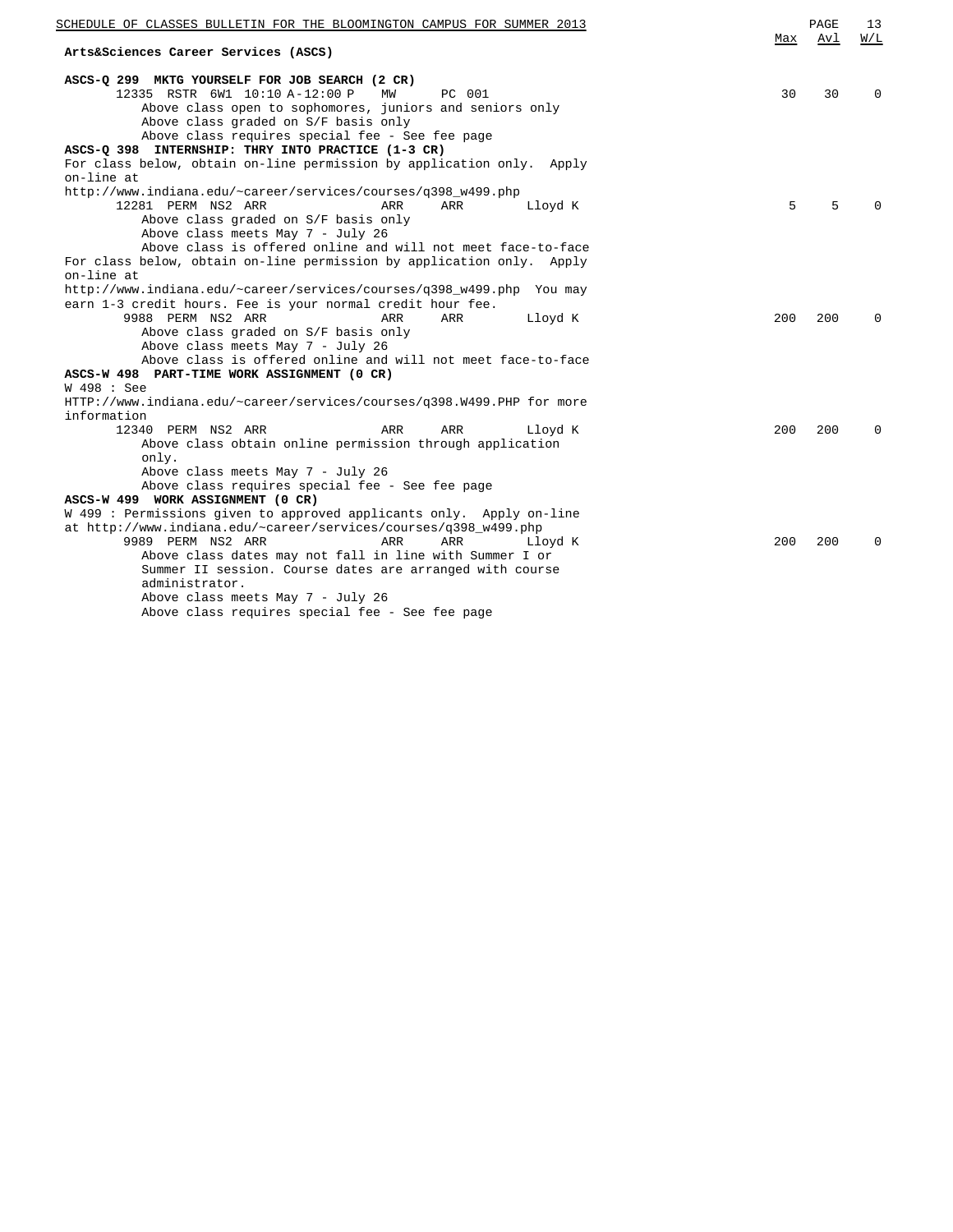| SCHEDULE OF CLASSES BULLETIN FOR THE BLOOMINGTON CAMPUS FOR SUMMER 2013                                                   |     | PAGE | 14       |
|---------------------------------------------------------------------------------------------------------------------------|-----|------|----------|
| Astronomy (AST)                                                                                                           | Max | Avl  | W/L      |
|                                                                                                                           |     |      |          |
| AST-A 100 THE SOLAR SYSTEM (3 CR)<br>Above class is part of the "Transfer Indiana" (transferIN) Initiative.               |     |      |          |
| For additional information, link to http://www.transferin.net                                                             |     |      |          |
| 8265<br>6W1 06:35 P-09:35 P<br>MW<br>SW 219<br>Cordero M                                                                  | 42  | 42   | $\Omega$ |
| A100: Part of an introductory sequence for non-science                                                                    |     |      |          |
| majors. There are no prerequisites, and it does not count<br>towards an Astronomy or Astrophysics major. AST-A 100 can be |     |      |          |
| counted for credit with AST-A 105 but NOT AST-A 110.                                                                      |     |      |          |
| IUB GenEd N&M credit - Natural Science                                                                                    |     |      |          |
| COLL (CASE) N&M Breadth of Inquiry credit                                                                                 |     |      |          |
| 6W1 11:00 A-12:15 P<br>D<br>SW 219<br>8266<br>Tiongco M<br>A100: Part of an introductory sequence for non-science         | 42  | 42   | $\Omega$ |
| majors. There are no prerequisites, and it does not count                                                                 |     |      |          |
| towards an Astronomy or Astrophysics major. AST-A 100 can be                                                              |     |      |          |
| counted for credit with AST-A 105 but NOT AST-A 110.                                                                      |     |      |          |
| IUB GenEd N&M credit - Natural Science<br>COLL (CASE) N&M Breadth of Inquiry credit                                       |     |      |          |
| 6W1 12:45 P-02:00 P<br>SW 221<br>12678<br>D<br>McConnell C                                                                | 42  | 42   | $\Omega$ |
| A100: Part of an introductory sequence for non-science                                                                    |     |      |          |
| majors. There are no prerequisites, and it does not count                                                                 |     |      |          |
| towards an Astronomy or Astrophysics major. AST-A 100 can be<br>counted for credit with AST-A 105 but NOT AST-A 110.      |     |      |          |
| IUB GenEd N&M credit - Natural Science                                                                                    |     |      |          |
| COLL (CASE) N&M Breadth of Inquiry credit                                                                                 |     |      |          |
| Above class is part of the "Transfer Indiana" (transferIN) Initiative.                                                    |     |      |          |
| For additional information, link to http://www.transferin.net<br>8267<br>6W2 11:00 A-12:15 P<br>D<br>SW 219<br>Richards E | 42  | 42   | $\Omega$ |
| A100: Part of an introductory sequence for non-science                                                                    |     |      |          |
| majors. There are no prerequisites, and it does not count                                                                 |     |      |          |
| toward an Astronomy or Astrophysics major. AST-A100 can be                                                                |     |      |          |
| counted for credit with AST A-105 but NOT with AST-A 110.<br>IUB GenEd N&M credit - Natural Science                       |     |      |          |
| COLL (CASE) N&M Breadth of Inquiry credit                                                                                 |     |      |          |
| AST-A 103 SEARCH FOR LIFE THE UNIVERSE (3 CR)                                                                             |     |      |          |
| 12680<br>6W2 06:35 P-09:35 P<br>TR<br>SW 219<br>Desai K                                                                   | 42  | 42   | $\Omega$ |
| IUB GenEd N&M credit - Natural Science<br>COLL (CASE) N&M Breadth of Inquiry credit                                       |     |      |          |
| AST-A 105 STARS AND GALAXIES (3 CR)                                                                                       |     |      |          |
| Above class is part of the "Transfer Indiana" (transferIN) Initiative.                                                    |     |      |          |
| For additional information, link to http://www.transferin.net                                                             |     |      |          |
| 12993<br>6W1 12:45 P-02:00 P<br>D<br>SW 219<br>Pace C<br>A105: Part of an introductory sequence for non-science           | 42  | 42   | $\Omega$ |
| majors. There are no prerequisites, and it does not count                                                                 |     |      |          |
| towards an Astronomy or Astrophysics major. AST-A 105 can be                                                              |     |      |          |
| counted for credit with AST-A 100 but NOT with AST-A 110.                                                                 |     |      |          |
| IUB GenEd N&M credit - Natural Science<br>COLL (CASE) N&M Breadth of Inquiry credit                                       |     |      |          |
| 6W1 06:35 P-09:35 P<br>TR<br>12994<br>SW 219<br>Boberg O                                                                  | 42  | 42   | $\Omega$ |
| A105: Part of an introductory sequence for non-science                                                                    |     |      |          |
| majors. There are no prerequisites, and it does not count                                                                 |     |      |          |
| towards an Astronomy or Astrophysics major. AST-A 105 can be<br>counted for credit with AST-A 100 but NOT with AST-A 110. |     |      |          |
| IUB GenEd N&M credit - Natural Science                                                                                    |     |      |          |
| COLL (CASE) N&M Breadth of Inquiry credit                                                                                 |     |      |          |
| 6W2 12:45 P-02:00 P<br>SW 221<br>8268<br>D<br>Nault K                                                                     | 42  | 42   | $\Omega$ |
| A105: part of an introductory sequence for non-science<br>majors. there are no prerequisites, and it does not count       |     |      |          |
| toward an Astronomy and Astrophysics major. AST-A 105 can be                                                              |     |      |          |
| counted for credit with AST-A 100 but NOT with AST-A 110.                                                                 |     |      |          |
| IUB GenEd N&M credit - Natural Science<br>COLL (CASE) N&M Breadth of Inquiry credit                                       |     |      |          |
| 12995<br>6W2 03:45 P-05:00 P<br>D<br>SW 219<br>Catlin Z                                                                   | 42  | 42   | $\Omega$ |
| A105: part of an introductory sequence for non-science                                                                    |     |      |          |
| majors. there are no prerequisites, and it does not count                                                                 |     |      |          |
| toward an Astronomy and Astrophysics major. AST-A 105 can be<br>counted for credit with AST-A 100 but NOT with AST-A 110. |     |      |          |
| IUB GenEd N&M credit - Natural Science                                                                                    |     |      |          |
| COLL (CASE) N&M Breadth of Inquiry credit                                                                                 |     |      |          |
| AST-A 390 READING COURSE (1-6 CR)                                                                                         |     |      |          |
| 8269 PERM 6W1 ARR<br>ARR<br>ARR<br>Above class requires permission of instructor                                          | 30  | 30   | 0        |
| 8270 PERM 6W2 ARR<br>ARR<br>Mufson S<br>ARR                                                                               | 10  | 10   | 0        |
| Above class requires permission of instructor                                                                             |     |      |          |
| AST-A 590 GRADUATE READING COURSE (1-6 CR)                                                                                |     |      |          |
| 8271 PERM 6W1 ARR<br>ARR<br>ARR<br>Above class requires permission of instructor                                          | 30  | 30   | 0        |
| 8272 PERM 6W2 ARR<br>ARR<br>ARR                                                                                           | 10  | 10   | 0        |
| Above class requires permission of instructor                                                                             |     |      |          |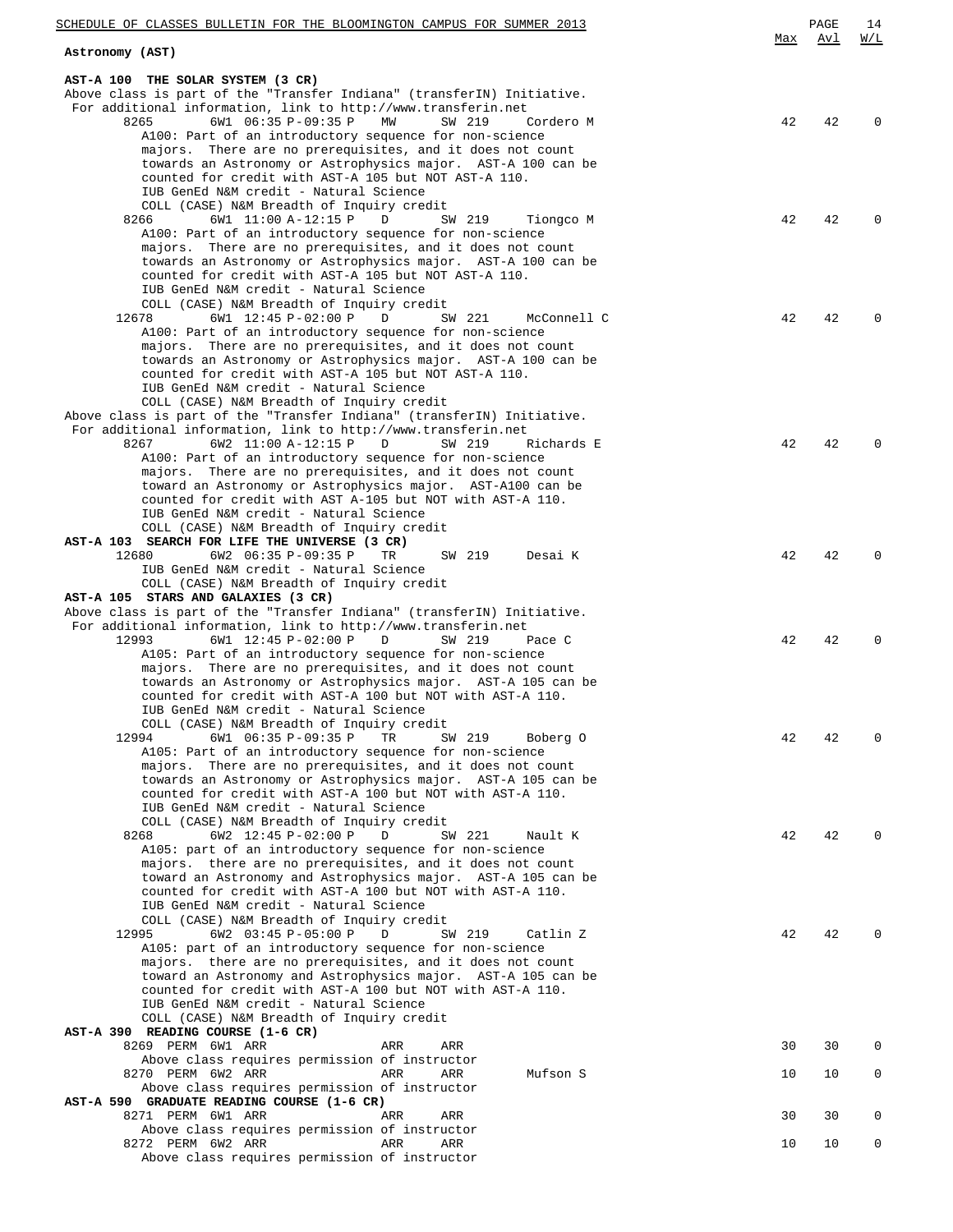|                  |      |                                      |     |     | SCHEDULE OF CLASSES BULLETIN FOR THE BLOOMINGTON CAMPUS FOR SUMMER 2013 | Max | PAGE<br>Avl | 15<br>W/L   |
|------------------|------|--------------------------------------|-----|-----|-------------------------------------------------------------------------|-----|-------------|-------------|
| <b>AST-A 890</b> |      | INTRODUCTION TO RESEARCH (1-12 CR)   |     |     |                                                                         |     |             |             |
|                  | 8273 | 6W1 ARR                              | ARR | ARR | Mufson S                                                                | 10  | 10          | $\mathbf 0$ |
|                  |      | Above class graded on S/F basis only |     |     |                                                                         |     |             |             |
|                  | 8274 | 6W1 ARR                              | ARR | ARR | Mufson S                                                                | 10  | 10          | $\mathbf 0$ |
|                  | 8275 | 6W2 ARR                              | ARR | ARR | Mufson S                                                                | 10  | 10          | $\mathbf 0$ |
|                  |      | Above class graded on S/F basis only |     |     |                                                                         |     |             |             |
|                  | 8276 | 6W2 ARR                              | ARR | ARR | Mufson S                                                                | 10  | 10          | $\mathbf 0$ |
|                  |      | AST-A 899 RESEARCH (1-12 CR)         |     |     |                                                                         |     |             |             |
|                  | 8277 | 6W1 ARR                              | ARR | ARR | Mufson S                                                                | 10  | 10          | $\Omega$    |
|                  |      | Above class graded on S/F basis only |     |     |                                                                         |     |             |             |
|                  | 8278 | 6W1 ARR                              | ARR | ARR | Mufson S                                                                | 10  | 10          | $\mathbf 0$ |
|                  | 8279 | 6W2 ARR                              | ARR | ARR | Mufson S                                                                | 10  | 10          | $\Omega$    |
|                  |      | Above class graded on S/F basis only |     |     |                                                                         |     |             |             |
|                  | 8280 | 6W2 ARR                              | ARR | ARR | Mufson S                                                                | 10  | 10          | $\Omega$    |
|                  |      |                                      |     |     |                                                                         |     |             |             |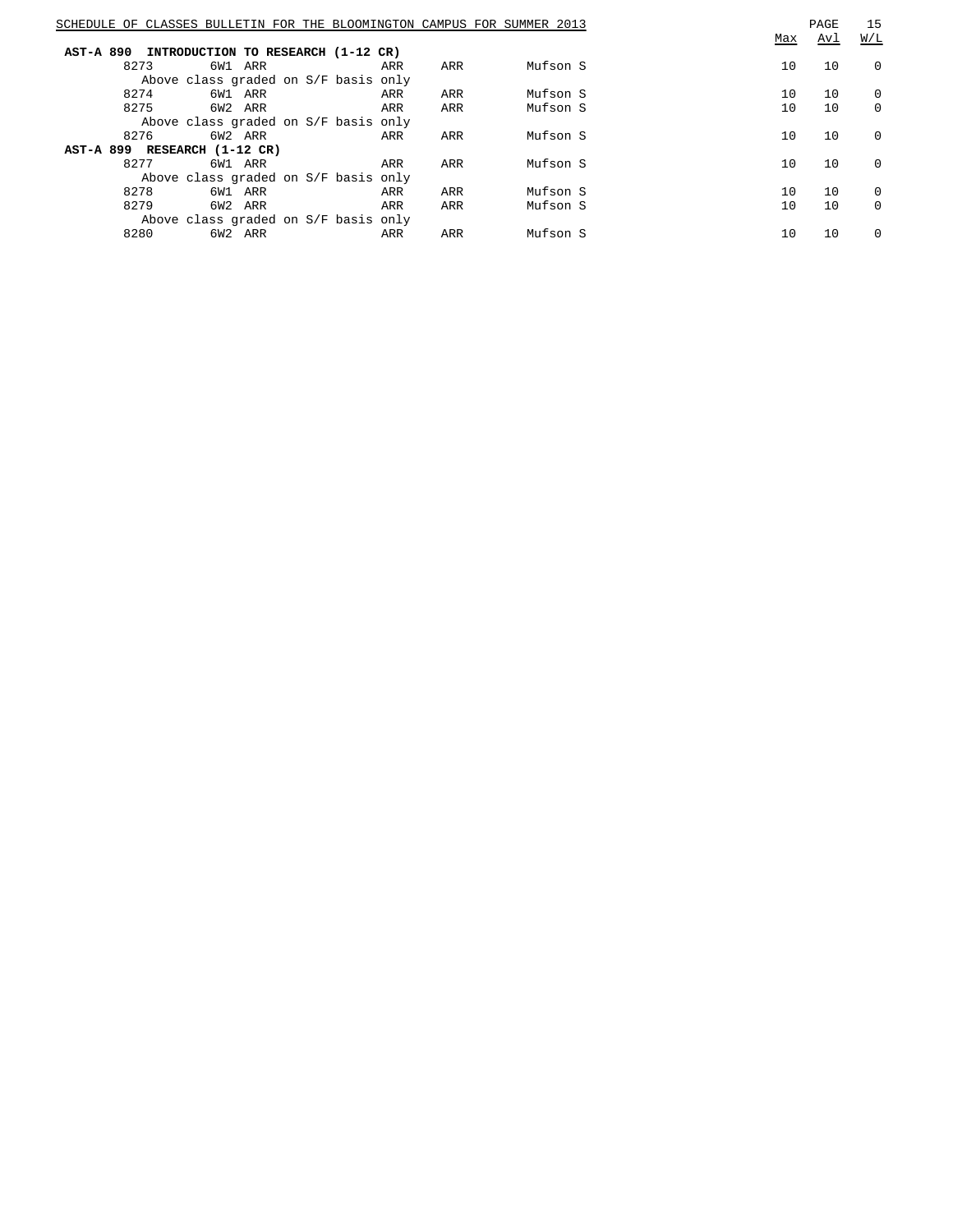| SCHEDULE OF CLASSES BULLETIN FOR THE BLOOMINGTON CAMPUS FOR SUMMER 2013 | PAGE | 16          |
|-------------------------------------------------------------------------|------|-------------|
| Max                                                                     | Avl  | W/L         |
| Biochemistry (BIOC)                                                     |      |             |
|                                                                         |      |             |
| BIOC-B 580 INTRO TO BIOCHEMICAL RESEARCH (3 CR)                         |      |             |
| 8281 PERM 4W3 ARR<br>10<br>ARR<br>ARR<br>Bauer C                        | 10   | $\Omega$    |
| B 580: Graduate standing and enrollment in Biochemistry                 |      |             |
| Graduate Program                                                        |      |             |
| BIOC-G 599 THESIS RESEARCH (0 CR)                                       |      |             |
| 12261 PERM 6W1 ARR<br>20<br>ARR<br>ARR<br>Bauer C                       | 20   | $\Omega$    |
| G 599 : Open only to International Masters students                     |      |             |
| 20<br>12262 PERM 6W2 ARR<br>ARR<br>ARR<br>Bauer C                       | 20   | $\Omega$    |
| G 599 : Open only to International Masters students                     |      |             |
| BIOC-B 880 RESEARCH: BIOCHEMISTRY (1-12 CR)                             |      |             |
| 8282<br>ARR<br>60<br>ARR<br>Bauer C<br>ARR                              | 60   | $\mathbf 0$ |
| 20<br>13370<br>PERM 4W3<br>ARR<br>ARR<br>ARR<br>Bauer C                 | 20   | $\Omega$    |
| For permission, please contact the Biochemistry Graduate                |      |             |
| Office, bchem@indiana.edu                                               |      |             |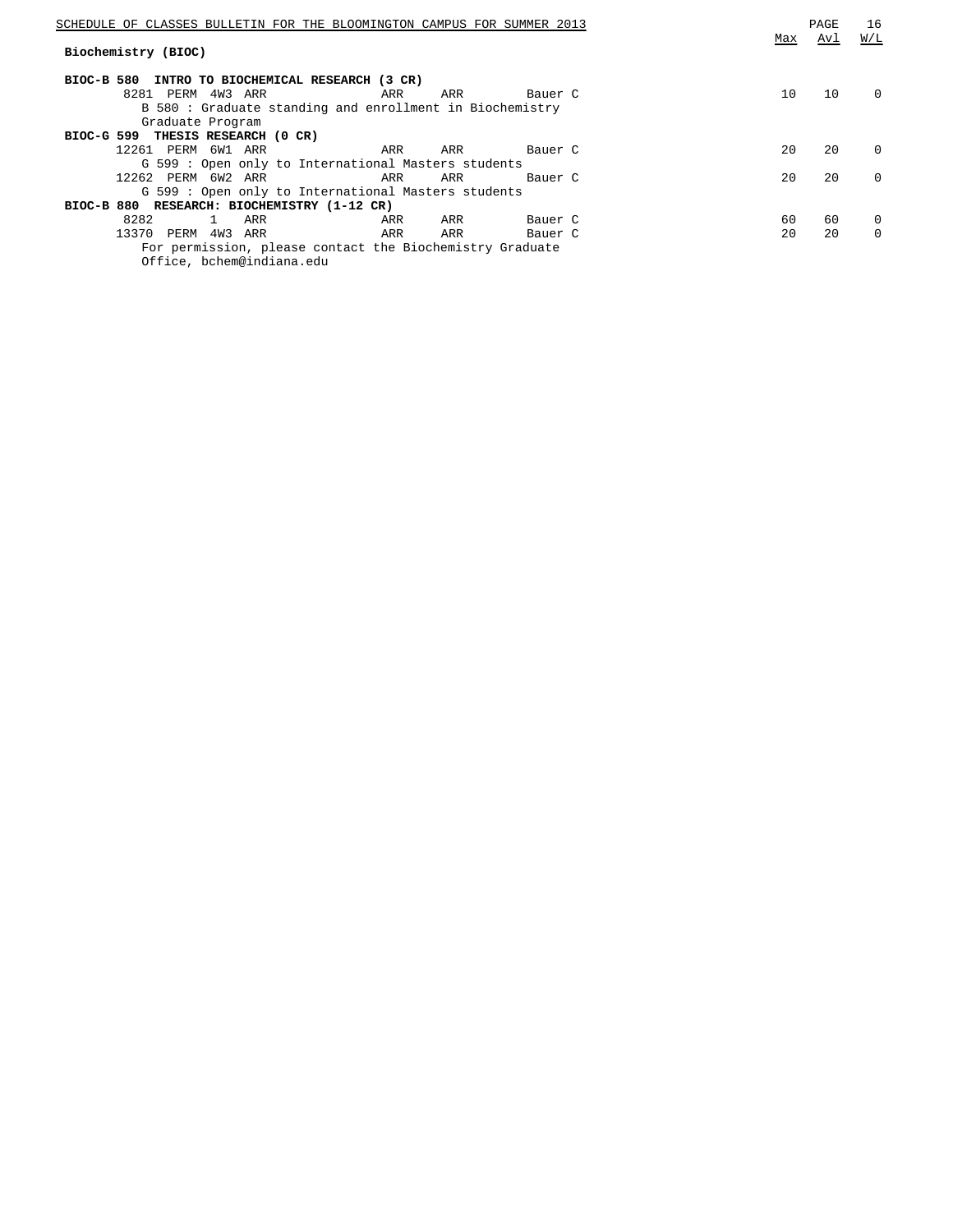| SCHEDULE OF CLASSES BULLETIN FOR THE BLOOMINGTON CAMPUS FOR SUMMER 2013                                                    |              | PAGE | 17          |
|----------------------------------------------------------------------------------------------------------------------------|--------------|------|-------------|
| Biology (BIOL)                                                                                                             | Max          | Avl  | W/L         |
|                                                                                                                            |              |      |             |
| BIOL-L 104 INTRODUCTORY BIOLOGY LECTURES (3 CR)<br>VT: HUMAN REPRODUCTN: CONCPTN-BIRTH                                     |              |      |             |
| 15743<br>6W2 10:20 A-12:10 P<br>TWRF<br>JH A100<br>Berndtson A                                                             | 60           | 60   | $\mathbf 0$ |
| L 104: Credit Given for only one of the following: BIOL-L<br>100, L 104, H 111, L 112, E 112, or Q 201                     |              |      |             |
| BIOL-L 111 FNDTNS OF BIOL:DIVRS, EVOL, ECOL (3 CR)                                                                         |              |      |             |
| 8283<br>6W1 08:55 A-10:10 A<br>D<br>JH A106<br>Cotten C                                                                    | 55           | 55   | $\mathbf 0$ |
| Above class for Biological and other Science majors<br>Above class students are required to attend Learning Groups         |              |      |             |
| on Mon and Thu from 11:45A-12:35P                                                                                          |              |      |             |
| IUB GenEd N&M credit - Natural Science                                                                                     |              |      |             |
| COLL (CASE) N&M Breadth of Inquiry credit<br>BIOL-L 112 FNDTNS OF BIOL: BIOL MECHANISMS (3 CR)                             |              |      |             |
| 10904<br>6W1 12:30 P-03:00 P<br>TWR<br>JH A100<br>Hengeveld S                                                              | 80           | 80   | $\Omega$    |
| L 112 : P - High school or college chemistry, for biological<br>and other science majors. Credit given for only one of the |              |      |             |
| following: BIOL-L 100, L 104, H 111, L 112, E 112 or Q 201                                                                 |              |      |             |
| L 112 : In addition, students are required to attend two                                                                   |              |      |             |
| 1-hour per week learning group (times to be arranged)<br>IUB GenEd N&M credit - Natural Science                            |              |      |             |
| COLL (CASE) N&M Breadth of Inquiry credit                                                                                  |              |      |             |
| BIOL-L 211 MOLECULAR BIOLOGY (3 CR)                                                                                        |              |      |             |
| 11971<br>6W1 08:20 A-10:10 A<br>JH 065<br>MTWR<br>Kehoe B<br>$L$ 211 : P - BIOL-L 112 and CHEM-C 117                       | 60           | 60   | $\Omega$    |
| L 211 : Credit given for only one of the following: BIOL-L                                                                 |              |      |             |
| 211 or S 211                                                                                                               |              |      |             |
| Above class requires exams on Fridays, May 10, 17, 24, 31,<br>June 7, and 14                                               |              |      |             |
| COLL (CASE) N&M Breadth of Inquiry credit                                                                                  |              |      |             |
| BIOL-M 250 MICROBIOLOGY (3 CR)                                                                                             |              |      |             |
| 8294<br>8W2 10:20 A-11:35 A<br>JH 065<br>Magill N<br>MTWR<br>Konkol N                                                      | 35           | 35   | $\Omega$    |
| M 250 : P - Two semesters of College Chemistry; Recommended                                                                |              |      |             |
| prior or $C - L$ 211                                                                                                       |              |      |             |
| M 250 : Does not count as an upper-level Biology lecture<br>COLL (CASE) N&M Breadth of Inquiry credit                      |              |      |             |
| BIOL-M 255 MICROBIOLOGY LABORATORY (2 CR)                                                                                  |              |      |             |
| 8295<br>8W2 12:00 P-03:55 P<br>МW<br>JH 122A<br>Kulow C                                                                    | 42           | 42   | $\Omega$    |
| M 255 : P - two semesters of College Chemistry; Recommended<br>prior or concurrently - BIOL-L 211                          |              |      |             |
| Above class requires special fee - See fee page                                                                            |              |      |             |
| BIOL-L 311 GENETICS (3 CR)<br>6W1 08:20 A-10:10 A<br>8284                                                                  |              |      | $\mathbf 0$ |
| MTWR<br>JH A100<br>Hanratty P<br>L 311 : P - BIOL-L 211 or S 211                                                           | 95           | 95   |             |
| Above class credit given for only one of BIOL-L 311 or S 311                                                               |              |      |             |
| Above class students are required to attend two one hour per                                                               |              |      |             |
| week Learning Groups (times to be arranged)<br>BIOL-L 318 EVOLUTION (3 CR)                                                 |              |      |             |
| 11083<br>8W2 10:30 A-11:45 A<br>MTWR<br>JH A106<br>Ruf Jr E                                                                | 55           | 55   | $\mathbf 0$ |
| L 318 : P - BIOL-L 211 or BIOL-S 211<br>BIOL-B 364 SUMMER FLOWERING PLANTS (4 CR)                                          |              |      |             |
| 10139<br>6W1 12:40 P-04:40 P<br>MTWR<br>JH 061<br>Knox E                                                                   | 23           | 23   | 0           |
| B 364 : P - One introductory Biology course                                                                                |              |      |             |
| Above class requires special fee - See fee page<br>B 364: Preference in enrollment will be given to students               |              |      |             |
| who have competed BIOL-B 300                                                                                               |              |      |             |
| B 364 : Important notice - students who do not attend the                                                                  |              |      |             |
| first day of class will lose their place in the course<br>COLL (CASE) N&M Breadth of Inquiry credit                        |              |      |             |
| BIOL-L 376 BIOLOGY OF BIRDS (4 CR)                                                                                         |              |      |             |
| 10855<br>6W1 10:00 A-12:00 P<br>TWR<br>JH A105<br>Hengeveld J                                                              | 24           | 24   | $\Omega$    |
| L 376 : P - BIOL-L 111<br>Above class requires special fee - See fee page                                                  |              |      |             |
| Above class students should anticipate three Friday field                                                                  |              |      |             |
| trips $(6A-12P)$<br>Laboratory (LAB)                                                                                       |              |      |             |
| 6W1 08:00 A-12:00 P<br>10856<br>JH 122<br>Hengeveld J<br>F                                                                 | 24           | 24   | 0           |
| BIOL-L 465 ADVANCED FIELD BIOLOGY (3 CR)                                                                                   |              |      |             |
| 10857<br>6W1 08:30 A-02:00 P<br>JH 122<br>Darcy-Hall T<br>TR<br>L 465 : Recommended - BIOL-L 473 or equivalent             | 18           | 18   | 0           |
| Above class requires special fee - See fee page                                                                            |              |      |             |
| BIOL-L 490 INDIVIDUAL STUDY (1-6 CR)                                                                                       |              |      |             |
| 8285 PERM 6W1 ARR<br>ARR<br>ARR<br>Innes R<br>$L$ 490 : P - Written permission of Faculty member                           | 40           | 40   | 0           |
| Obtain on-line authorization for above class from Department                                                               |              |      |             |
| VT: CIC SUMMER RESEARCH PROJECT                                                                                            |              |      |             |
| 8286 PERM 8W2 ARR<br>ARR<br>ARR<br>Innes R<br>Obtain on-line authorization for above class from Department                 | $\mathbf{1}$ | 1    | $\mathbf 0$ |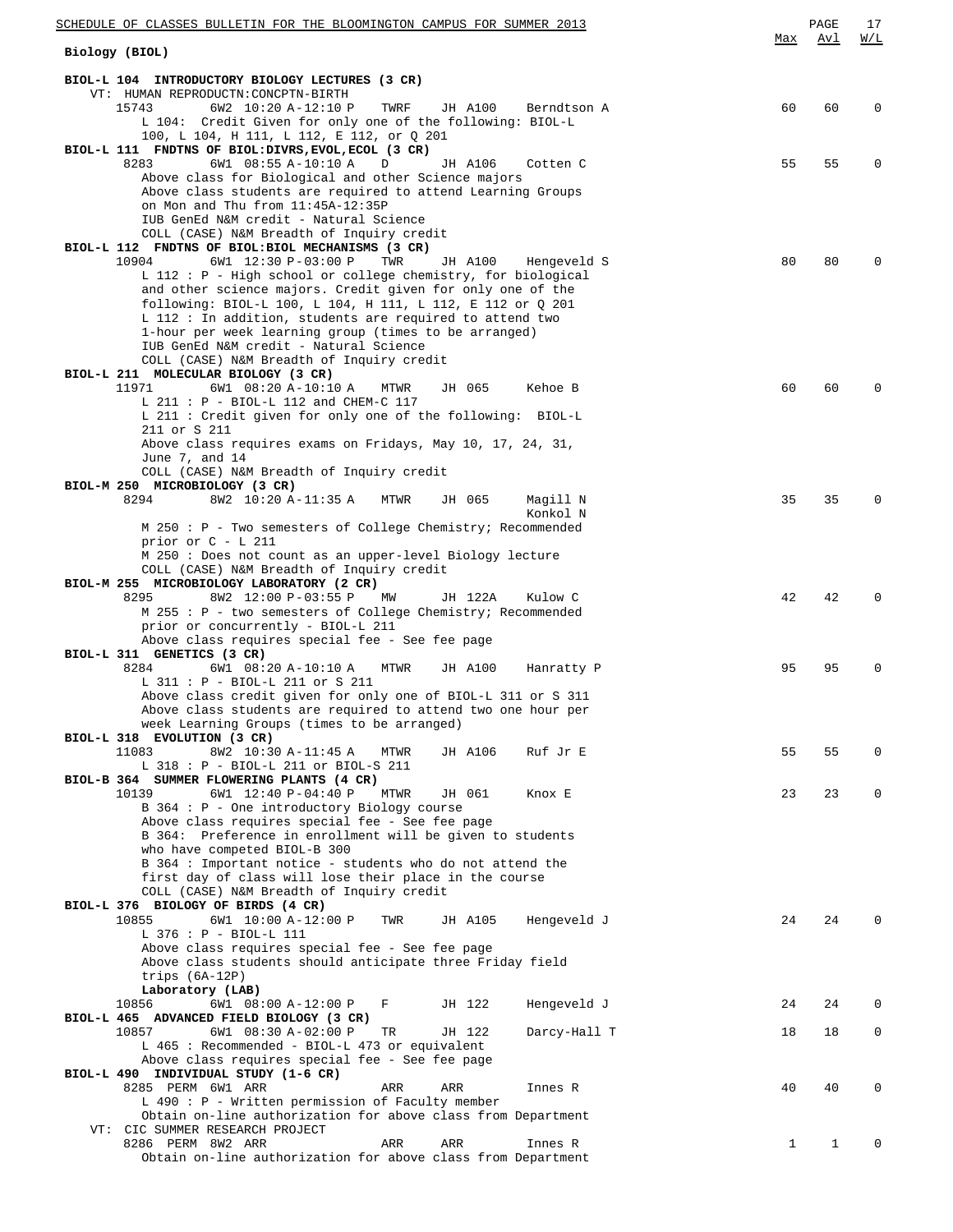|                                     | SCHEDULE OF CLASSES BULLETIN FOR THE BLOOMINGTON CAMPUS FOR SUMMER 2013 |     |     |         |     | PAGE       | 18                |
|-------------------------------------|-------------------------------------------------------------------------|-----|-----|---------|-----|------------|-------------------|
|                                     |                                                                         |     |     |         | Max | <u>Avl</u> | $\underline{W/L}$ |
| 8287 PERM 8W2 ARR                   |                                                                         | ARR | ARR | Innes R | 40  | 40         | $\Omega$          |
|                                     | $L$ 490 : P - Written permission of Faculty member                      |     |     |         |     |            |                   |
|                                     | Obtain on-line authorization for above class from Department            |     |     |         |     |            |                   |
|                                     | BIOL-L 499 INTERNSHIP IN BIOL INSTRUCTION (3 CR)                        |     |     |         |     |            |                   |
| 8288 PERM 6W1 ARR                   |                                                                         | ARR | ARR | Innes R | 10  | 10         | $\Omega$          |
|                                     | L 499 : P - Consent of Departmental Chairperson                         |     |     |         |     |            |                   |
|                                     | Obtain on-line authorization for above class from Department            |     |     |         |     |            |                   |
| 8289 PERM 8W2 ARR                   |                                                                         | ARR | ARR | Innes R | 10  | 10         | $\Omega$          |
|                                     | $L$ 499 : P - Consent of Departmental Chairperson                       |     |     |         |     |            |                   |
|                                     | Obtain on-line authorization for above class from Department            |     |     |         |     |            |                   |
|                                     | BIOL-L 500 INDEPENDENT STUDY (1-6 CR)                                   |     |     |         |     |            |                   |
| 8290                                | 6W1 ARR                                                                 | ARR | ARR | Innes R | 10  | 10         | 0                 |
| 8291                                | 8W2 ARR                                                                 | ARR | ARR | Innes R | 20  | 20         | $\Omega$          |
|                                     | BIOL-M 500 INTRODUCTION TO RESEARCH (1-6 CR)                            |     |     |         |     |            |                   |
| 8296                                | 6W1 ARR                                                                 | ARR | ARR | Innes R | 5   | 5          | 0                 |
| 8297                                | 8W2 ARR                                                                 | ARR | ARR | Innes R | 5   | 5          | $\Omega$          |
| BIOL-L 800 L-800 RESEARCH (1-12 CR) |                                                                         |     |     |         |     |            |                   |
| 8292                                | 6W1 ARR                                                                 | ARR | ARR | Innes R | 120 | 120        | 0                 |
| 8293                                | 8W2 ARR                                                                 | ARR | ARR | Innes R | 120 | 120        | 0                 |
| BIOL-M 800 M-800 RESEARCH (1-6 CR)  |                                                                         |     |     |         |     |            |                   |
| 8298                                | 6W1 ARR                                                                 | ARR | ARR | Innes R | 15  | 15         | 0                 |
| 8299                                | 8W2 ARR                                                                 | ARR | ARR | Innes R | 20  | 20         | $\Omega$          |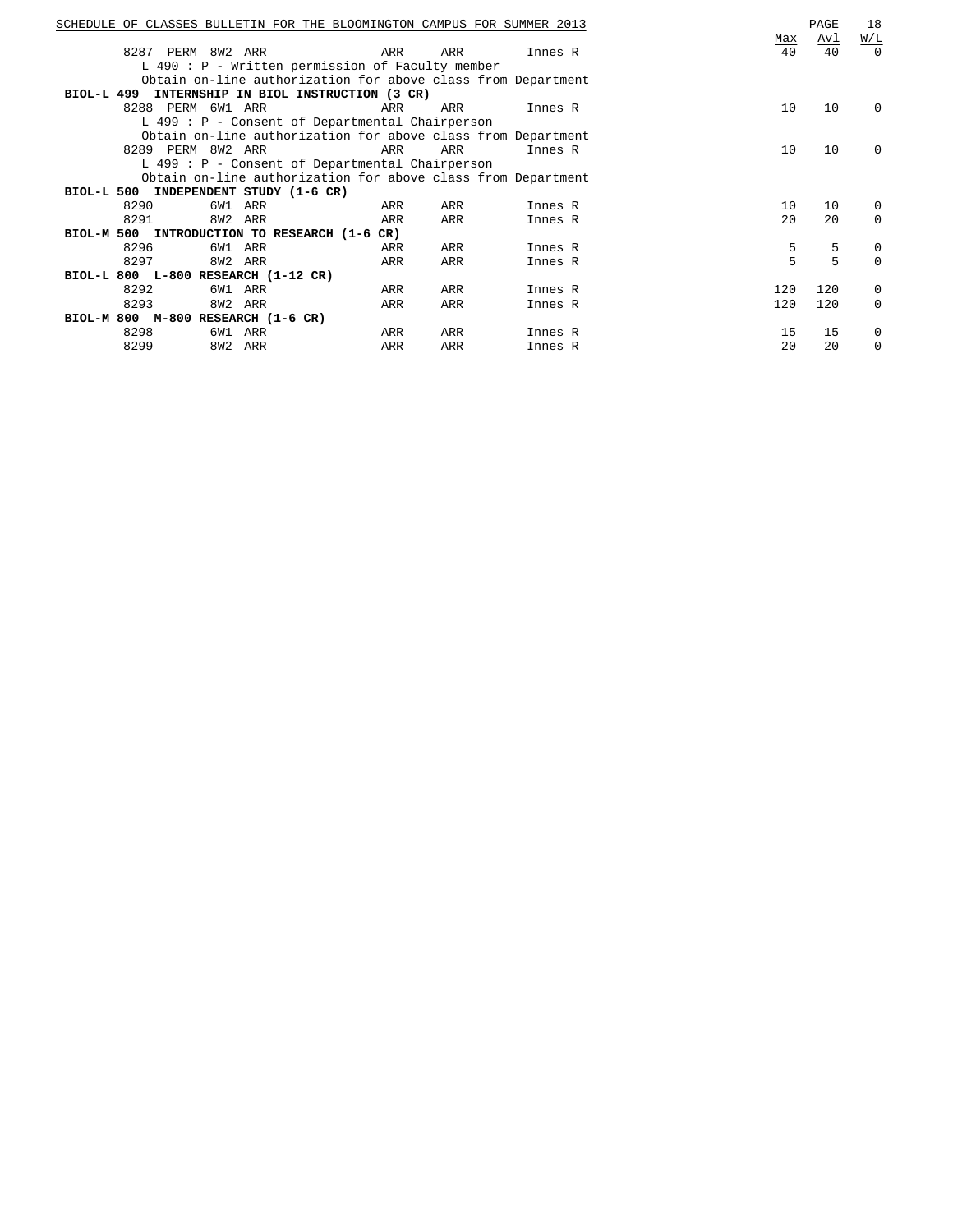| SCHEDULE OF CLASSES BULLETIN FOR THE BLOOMINGTON CAMPUS FOR SUMMER 2013                                                                        |     | PAGE | 19       |
|------------------------------------------------------------------------------------------------------------------------------------------------|-----|------|----------|
|                                                                                                                                                | Max | Avl  | W/L      |
| Central Eurasian Studies (CEUS)                                                                                                                |     |      |          |
| CEUS-T 398 ADV CENTRAL EURASIAN LANG I (4 CR)<br>The following courses will bridge speakers of Turkish and other Turkic                        |     |      |          |
| languages into Uzbek. We prefer students enroll in the consecutive 4<br>week classes CEUS-T 398 and T 399 or T 798 and T 799 but enrollment in |     |      |          |
| only one is okay, especially T 398 or T 798.<br>Admission and enrollment in the following summer courses of the IU                             |     |      |          |
| Summer Language Workshop (SWSEEL) are only by application to the                                                                               |     |      |          |
| Summer Language Workshop, www.indiana.edu/~swseel, 1217 Atwater Ave.,                                                                          |     |      |          |
| Room 1, Bloomington, IN 47401.<br>15849<br>4W2 08:30 A-12:30 P<br>D<br>ARR<br>Khikmatillaeva U                                                 | 15  | 15   | O        |
| TOPIC : Turkish to Uzbek Bridging - Intensive Comparative                                                                                      |     |      |          |
| Grammar                                                                                                                                        |     |      |          |
| T 398 : P - Completion of Advanced Turkish or other Turkic<br>language or equivalent ability.                                                  |     |      |          |
| Native speakers of Turkish/Turkic languages are welcome to                                                                                     |     |      |          |
| enroll.                                                                                                                                        |     |      |          |
| Above class open to undergraduates only                                                                                                        |     |      |          |
| Above class requires application and registration through<br>SWSEEL, www.indiana.edu/~swseel                                                   |     |      |          |
| Above class meets with CEUS-T 798                                                                                                              |     |      |          |
| CEUS-T 399 ADV CENTRAL EURASIAN LANG II (4 CR)                                                                                                 |     |      |          |
| 4W3 08:30 A-12:30 P<br>Khikmatillaeva U<br>15851<br>D<br>ARR<br>TOPIC: Accelerated Uzbek Language                                              | 15  | 15   | 0        |
| T 399 : P - Completion of Advanced Turkish or other Turkic                                                                                     |     |      |          |
| language or equivalent ability; or CEUS-T 398 Turkish to                                                                                       |     |      |          |
| Uzbek Bridging                                                                                                                                 |     |      |          |
| Native speakers of Turkish/Turkic languages are welcome to<br>enroll.                                                                          |     |      |          |
| Above class open to undergraduates only                                                                                                        |     |      |          |
| Above class requires application and registration through                                                                                      |     |      |          |
| SWSEEL, www.indiana.edu/~swseel<br>Above class meets with CEUS-T 799                                                                           |     |      |          |
| CEUS-T 798 ADV CENTRAL EURASN LANGUAGES I (3 CR)                                                                                               |     |      |          |
| 4W2 08:30 A-12:30 P<br>ARR<br>Khikmatillaeva U<br>15850<br>D                                                                                   | 15  | 15   | 0        |
| TOPIC : Turkish to Uzbek Bridging - Intensive Comparative                                                                                      |     |      |          |
| Grammar<br>T 798 : P - Completion of Advances Turkish or other Turkic                                                                          |     |      |          |
| language or equivalent ability.                                                                                                                |     |      |          |
| Native speakers of Turkish/Turkic languages are welcome to                                                                                     |     |      |          |
| enroll.<br>Above class open to graduates only                                                                                                  |     |      |          |
| Above class requires application and registration through                                                                                      |     |      |          |
| SWSEEL, www.indiana.edu/~swseel                                                                                                                |     |      |          |
| Above class meets with CEUS-T 398<br>CEUS-T 799 ADV CENTRAL EURASIAN LANGUAGES (3 CR)                                                          |     |      |          |
| 15852<br>Khikmatillaeva U<br>4W3 08:30 A-12:30 P<br>D<br>ARR                                                                                   | 15  | 15   | 0        |
| TOPIC : Accelerated Uzbek Language                                                                                                             |     |      |          |
| T 799 : P - Completion of Advanced Turkish or other Turkic<br>language or equivalent ability; or CEUS-T 798 Turkish to                         |     |      |          |
| Uzbek Bridging                                                                                                                                 |     |      |          |
| Native speakers of Turkish/Turkic languages are welcome to                                                                                     |     |      |          |
| enroll.                                                                                                                                        |     |      |          |
| Above class open to graduates only<br>Above class requires application and registration through                                                |     |      |          |
| SWSEEL, www.indiana.edu/~swseel                                                                                                                |     |      |          |
| Above class meets with CEUS-T 399                                                                                                              |     |      |          |
| ADVANCED READINGS/RESEARCH (080)                                                                                                               |     |      |          |
|                                                                                                                                                |     |      |          |
| CEUS-R 600 ADV RDGS BALTC-FINNISH STUDIES (1-6 CR)<br>8362 PERM 4W1 ARR<br>ARR<br>ARR<br>Atwood C                                              | 10  | 10   | $\Omega$ |
| Above class requires written permission of instructor before                                                                                   |     |      |          |
| obtaining authorization in GB 157                                                                                                              |     |      |          |
| 8363 PERM 8W2 ARR<br>ARR<br>ARR<br>Atwood C<br>Above class requires written permission of instructor before                                    | 10  | 10   | $\Omega$ |
| obtaining authorization in GB 157                                                                                                              |     |      |          |
| CEUS-R 610 ADV READGS IN CENTRAL ASIAN ST (1-6 CR)                                                                                             |     |      |          |
| 11157 PERM 4W1 ARR<br>ARR<br>ARR<br>Atwood C<br>Above class requires written permission of instructor before                                   | 15  | 15   | 0        |
| obtaining authorization in GB 157                                                                                                              |     |      |          |
| 11158 PERM 8W2 ARR<br>ARR<br>ARR<br>Atwood C                                                                                                   | 15  | 15   | 0        |
| Above class requires written permission of instructor before<br>obtaining authorization in GB 157                                              |     |      |          |
| CEUS-R 640 ADV READNGS IN HUNGARN STUDIES (1-6 CR)                                                                                             |     |      |          |
| 11159 PERM 4W1 ARR<br>ARR<br>ARR<br>Atwood C                                                                                                   | 5   | 5    | 0        |
| Above class requires written permission of instructor before                                                                                   |     |      |          |
| obtaining authorization in GB 157<br>11160 PERM 8W2 ARR<br>Atwood C<br>ARR<br>ARR                                                              | 5   | 5    | 0        |
|                                                                                                                                                |     |      |          |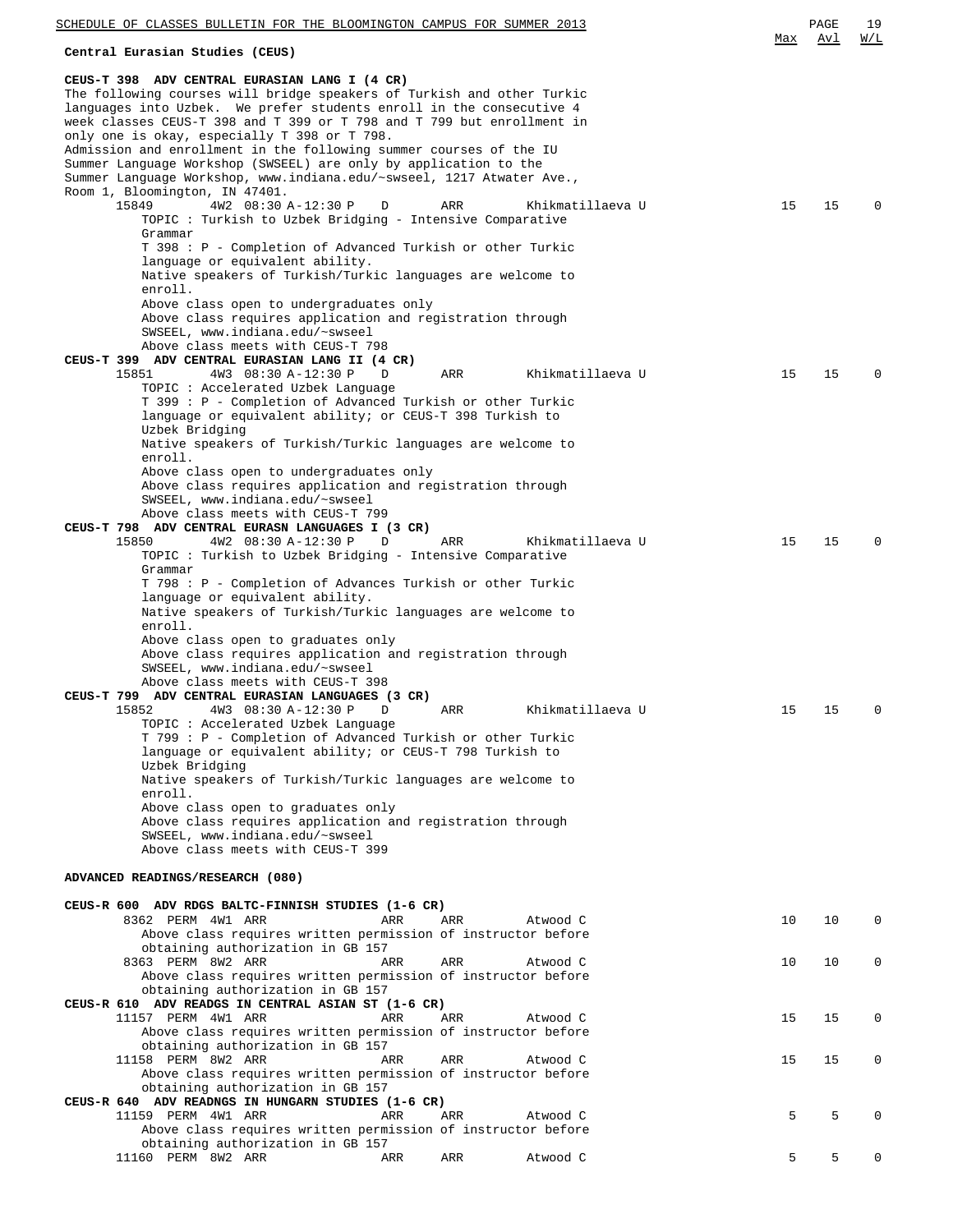| SCHEDULE OF CLASSES BULLETIN FOR THE BLOOMINGTON CAMPUS FOR SUMMER 2013                                                                   |     |        |           |     | PAGE | 20  |
|-------------------------------------------------------------------------------------------------------------------------------------------|-----|--------|-----------|-----|------|-----|
| Above class requires written permission of instructor before                                                                              |     |        |           | Max | Avl  | W/L |
| obtaining authorization in GB 157                                                                                                         |     |        |           |     |      |     |
| CEUS-R 650 ADV READNGS IN IRANIAN STUDIES (1-6 CR)                                                                                        |     |        |           |     |      |     |
| 11161 PERM 4W1 ARR                                                                                                                        | ARR | ARR    | Atwood C  | 5   | 5    | 0   |
| Above class requires written permission of instructor before<br>obtaining authorization in GB 157                                         |     |        |           |     |      |     |
| 11162 PERM 8W2 ARR                                                                                                                        | ARR | ARR    | Atwood C  | 5   | 5    | O   |
| Above class requires written permission of instructor before                                                                              |     |        |           |     |      |     |
| obtaining authorization in GB 157                                                                                                         |     |        |           |     |      |     |
| CEUS-R 660 ADV READNGS IN MONGOLN STUDIES (1-6 CR)<br>11163 PERM 4W1 ARR                                                                  | ARR | ARR    | Atwood C  | 5   | 5    | O   |
| Above class requires written permission of instructor before                                                                              |     |        |           |     |      |     |
| obtaining authorization in GB 157                                                                                                         |     |        |           |     |      |     |
| 11164 PERM 8W2 ARR                                                                                                                        | ARR | ARR    | Atwood C  | 5   | 5    | Ω   |
| Above class requires written permission of instructor before                                                                              |     |        |           |     |      |     |
| obtaining authorization in GB 157<br>CEUS-R 670 ADV READNGS IN TIBETAN STUDIES (1-6 CR)                                                   |     |        |           |     |      |     |
| 11165 PERM 4W1 ARR                                                                                                                        | ARR | ARR    | Atwood C  | 5   | 5    | N   |
| Above class requires written permission of instructor before                                                                              |     |        |           |     |      |     |
| obtaining authorization in GB 157                                                                                                         |     |        |           |     |      |     |
| 11166 PERM 8W2 ARR                                                                                                                        | ARR | ARR    | Atwood C  | 5   | 5    |     |
| Above class requires written permission of instructor before                                                                              |     |        |           |     |      |     |
| obtaining authorization in GB 157<br>CEUS-R 680 ADV READNGS IN TURKISH STUDIES (1-6 CR)                                                   |     |        |           |     |      |     |
| 11167 PERM 4W1 ARR                                                                                                                        | ARR | ARR    | Atwood C  | 5   | 5    |     |
| Above class requires written permission of instructor before                                                                              |     |        |           |     |      |     |
| obtaining authorization in GB 157                                                                                                         |     |        |           |     |      |     |
| 11168 PERM 8W2 ARR                                                                                                                        | ARR | ARR    | Atwood C  | 5   | 5    | 0   |
| Above class requires written permission of instructor before                                                                              |     |        |           |     |      |     |
| obtaining authorization in GB 157                                                                                                         |     |        |           |     |      |     |
| CEUS-R 690 ADV RDGS CENTRL EURASN STUDIES (1-6 CR)<br>11169 PERM 4W1 ARR                                                                  | ARR | ARR    | Atwood C  | 5   | 5    | 0   |
| Above class requires written permission of instructor before                                                                              |     |        |           |     |      |     |
| obtaining authorization in GB 157                                                                                                         |     |        |           |     |      |     |
| 11170 PERM 8W2 ARR                                                                                                                        | ARR | ARR    | Atwood C  | 5   | 5    | O   |
| Above class requires written permission of instructor before                                                                              |     |        |           |     |      |     |
| obtaining authorization in GB 157                                                                                                         |     |        |           |     |      |     |
| CEUS-R 691 CEUS MA THESIS RESEARCH (3 CR)<br>8364<br>4W1 ARR                                                                              | ARR | ARR    | Atwood C  | 15  | 15   | 0   |
| 8365<br>8W2 ARR                                                                                                                           | ARR | ARR    | Atwood C  | 10  | 10   | 0   |
| CEUS-R 890 PHD THESIS (1-6 CR)                                                                                                            |     |        |           |     |      |     |
| 8366<br>4W1 ARR                                                                                                                           | ARR | ARR    | Atwood C  | 10  | 10   | 0   |
| 8367<br>8W2 ARR                                                                                                                           | ARR | ARR    | Atwood C  | 10  | 10   | 0   |
| TURKISH LANGUAGE (780)                                                                                                                    |     |        |           |     |      |     |
|                                                                                                                                           |     |        |           |     |      |     |
| CEUS-T 181 INTRODUCTORY TURKISH I (4 CR)                                                                                                  |     |        |           |     |      |     |
| Admission and enrollment in the following summer courses of the IU                                                                        |     |        |           |     |      |     |
| Summer Language Workshop (SWSEEL) are only by application to the<br>Summer Language Workshop, www.indiana.edu/~swseel, 1217 Atwater Ave., |     |        |           |     |      |     |
| Room 1, Bloomington, IN 47401-3703. To guarantee consideration for                                                                        |     |        |           |     |      |     |
| funding, applications must be submitted by March 1, 2013. After this                                                                      |     |        |           |     |      |     |
| date, admission is on a rolling basis and permission of Director is                                                                       |     |        |           |     |      |     |
| required. Students are required to enroll in both I and II or seek                                                                        |     |        |           |     |      |     |
| authorization for exception from the workshop Director. For further<br>information call (812) 855-2889 or visit www.indiana.edu/~swseel.  |     |        |           |     |      |     |
| 12330 PERM 8W2 08:30 A-03:00 P                                                                                                            | D   | SY 001 |           | 40  | 40   |     |
| Above class open to undergraduates only                                                                                                   |     |        |           |     |      |     |
| Above class requires application and registration through                                                                                 |     |        |           |     |      |     |
| SWSEEL, www.indiana.edu/~swseel                                                                                                           |     |        |           |     |      |     |
| Above class is open to all undergraduates. It also meets an                                                                               |     |        |           |     |      |     |
| undergraduate language requirement for the Turkish Language                                                                               |     |        |           |     |      |     |
| Flagship Program, turkish.indiana.edu/home/<br>Above class meets with CEUS-T 182, T 581, and T 582                                        |     |        |           |     |      |     |
| IUB GenEd World Language class                                                                                                            |     |        |           |     |      |     |
| CEUS-T 182 INTRODUCTORY TURKISH II (4 CR)                                                                                                 |     |        |           |     |      |     |
| 12325 PERM 8W2 08:30 A-03:00 P                                                                                                            | D   | SY 001 |           | 40  | 40   |     |
| Above class open to undergraduates only                                                                                                   |     |        |           |     |      |     |
| Above class requires application and registration through                                                                                 |     |        |           |     |      |     |
| SWSEEL, www.indiana.edu/~swseel<br>Above class is open to all undergraduates. It also meets an                                            |     |        |           |     |      |     |
| undergraduate language requirement for the Turkish Language                                                                               |     |        |           |     |      |     |
| Flagship Program, turkish.indiana.edu/home/                                                                                               |     |        |           |     |      |     |
| Above class meets with CEUS-T 181, T 581, and T 582                                                                                       |     |        |           |     |      |     |
| IUB GenEd World Language class                                                                                                            |     |        |           |     |      |     |
| INTERMEDIATE TURKISH I (4 CR)<br>CEUS-T 281                                                                                               |     |        |           |     |      |     |
| 13199 RSTR 8W2 08:30 A-03:00 P                                                                                                            | D   | SY 137 | Ariogul S | 40  | 40   |     |
| Above class open to undergraduates only<br>Above class requires application and registration through                                      |     |        |           |     |      |     |
| SWSEEL, www.indiana.edu/~swseel                                                                                                           |     |        |           |     |      |     |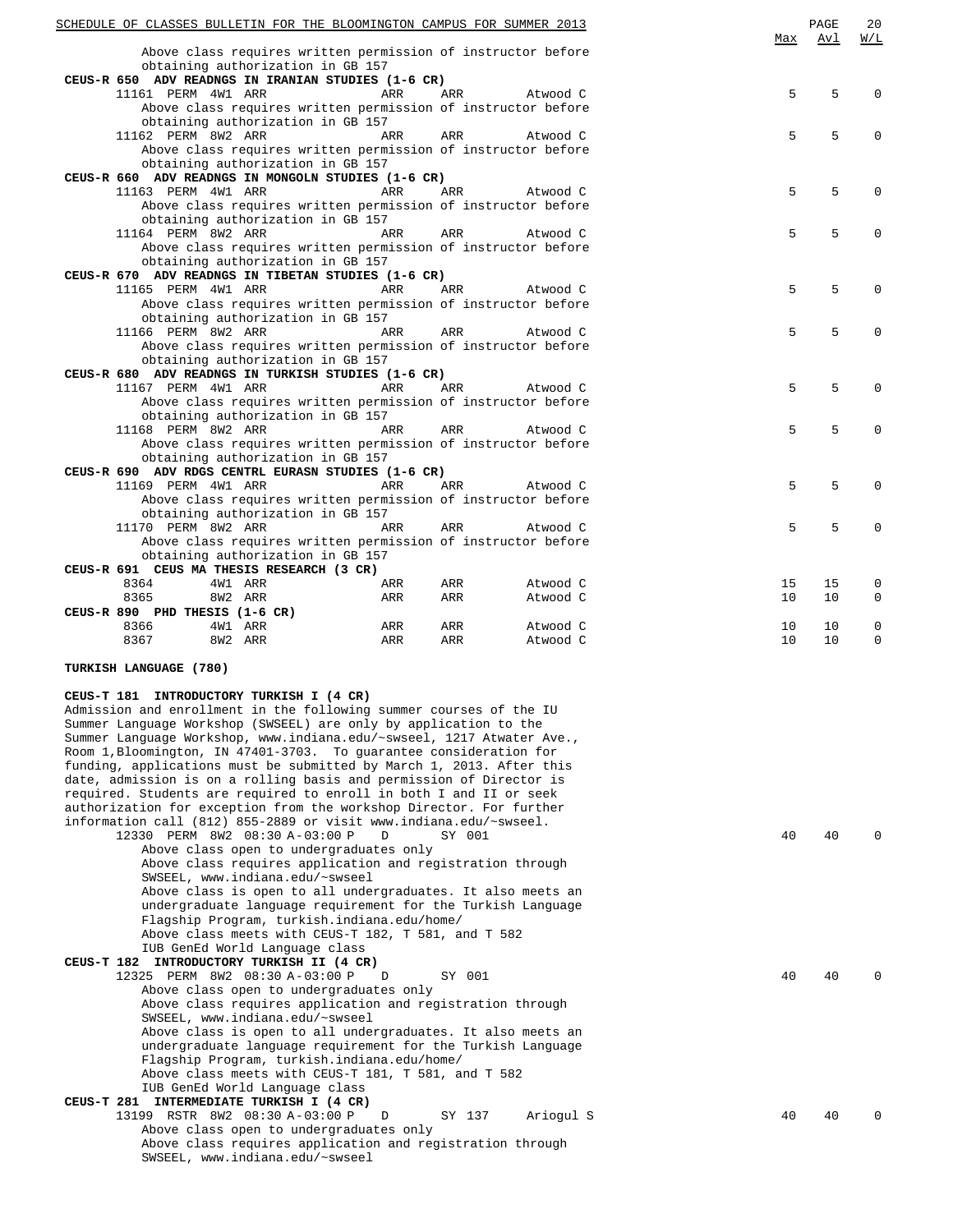| SCHEDULE OF CLASSES BULLETIN FOR THE BLOOMINGTON CAMPUS FOR SUMMER 2013                                                                     |     | PAGE | 21       |
|---------------------------------------------------------------------------------------------------------------------------------------------|-----|------|----------|
| Above class students are required to enroll in both CEUS-T                                                                                  | Max | Avl  | W/L      |
| 281 and CEUS-T 282<br>This class is open to all undergraduates. It also meets an                                                            |     |      |          |
| undergraduate language requirement for the Turkish Language                                                                                 |     |      |          |
| Flagship Program, turkish.indiana.edu/home/<br>Above class meets with CEUS-T 282, T 681, and T 682                                          |     |      |          |
| IUB GenEd World Language class                                                                                                              |     |      |          |
| CEUS-T 282 INTERMEDIATE TURKISH II (4 CR)<br>8W2 08:30 A-03:00 P<br>D<br>13200<br>SY 137<br>Ariogul S                                       | 40  | 40   |          |
| Above class open to undergraduates only                                                                                                     |     |      |          |
| Above class students are required to enroll in both CEUS-T<br>281 and CEUS-T 282                                                            |     |      |          |
| Above class is open to all undergraduates. It also meets an                                                                                 |     |      |          |
| undergraduate language requirement for the Turkish Language                                                                                 |     |      |          |
| Flagship Program, turkish.indiana.edu/home/.<br>Above class requires application and registration through                                   |     |      |          |
| SWSEEL, www.indiana.edu/~swseel                                                                                                             |     |      |          |
| Above class meets with CEUS-T 281, T 681 and T 682<br>IUB GenEd World Language class                                                        |     |      |          |
| CEUS-T 581 INTRODUCTORY TURKISH I (3 CR)                                                                                                    |     |      |          |
| 12331 PERM 8W2 08:30 A-03:00 P<br>SY 001<br>D<br>Above class open to graduates only                                                         | 40  | 40   |          |
| Above class requires application and registration through                                                                                   |     |      |          |
| SWSEEL, www.indiana.edu/~swseel<br>Above class meets with CEUS-T 181, T 182, and T 582                                                      |     |      |          |
| CEUS-T 582 INTRODUCTORY TURKISH II (3 CR)                                                                                                   |     |      |          |
| 12327 PERM 8W2 08:30 A-03:00 P<br>D<br>SY 001<br>Above class open to graduates only                                                         | 40  | 40   | $\Omega$ |
| Above class requires application and registration through                                                                                   |     |      |          |
| SWSEEL, www.indiana.edu/~swseel                                                                                                             |     |      |          |
| Above class meets with CEUS-T 181, T 182, and T 581<br>CEUS-T 681 INTERMEDIATE TURKISH I (3 CR)                                             |     |      |          |
| Above class open to graduates only                                                                                                          |     |      |          |
| 14418 RSTR 8W2 08:30 A-03:00 P<br>D<br>SY 137<br>Ariogul S<br>Above class requires application and registration through                     | 40  | 40   | $\Omega$ |
| SWSEEL, www.indiana.edu/~swseel                                                                                                             |     |      |          |
| Above class students are required to enroll in both CEUS-T<br>681 and CEUS-T 682                                                            |     |      |          |
| Above class meets with CEUS-T 281, T 282, and T 682                                                                                         |     |      |          |
| CEUS-T 682 INTERMEDIATE TURKISH II (3 CR)<br>Above class open to graduates only                                                             |     |      |          |
| 14426 RSTR 8W2 08:30 A-03:00 P<br>D<br>SY 137<br>Ariogul S                                                                                  | 40  | 40   |          |
| Above class students are required to enroll in both CEUS-T<br>681 and CEUS-T 682                                                            |     |      |          |
| Above class requires application and registration through                                                                                   |     |      |          |
| SWSEEL, www.indiana.edu/~swseel<br>Above class meets with CEUS-T 281, T 282, and T 681                                                      |     |      |          |
|                                                                                                                                             |     |      |          |
| HUNGARIAN LANGUAGE (783)                                                                                                                    |     |      |          |
| CEUS-T 141 INTRODUCTORY HUNGARIAN I (4 CR)                                                                                                  |     |      |          |
| Admission and enrollment in the following summer courses of the IU                                                                          |     |      |          |
| Summer Language Workshop (SWSEEL) are only by application to the<br>Summer Language Workshop, www.indiana.edu/~swseel, 1217 Atwater Ave.,   |     |      |          |
| Room 1, Bloomington, IN 47401-3703. To quarantee consideration for                                                                          |     |      |          |
| funding, applications must be submitted by March 1, 2013. After this<br>date, admission is on a rolling basis and permission of Director is |     |      |          |
| required. Students are required to enroll in both I and II or seek                                                                          |     |      |          |
| authorization for exception from the workshop Director. For further<br>information call (812) 855-2889 or visit www.indiana.edu/~swseel.    |     |      |          |
| 8348 PERM 8W2 08:30 A-03:00 P<br>D<br>SY 200<br>Varga V                                                                                     | 24  | 24   | $\Omega$ |
| Above class requires application and registration through<br>SWSEEL, www.indiana.edu/~swseel                                                |     |      |          |
| Above class open to undergraduates only                                                                                                     |     |      |          |
| Above class meets with CEUS-T 142, T 541, and T 542                                                                                         |     |      |          |
| IUB GenEd World Language class<br>CEUS-T 142 INTRODUCTORY HUNGARIAN II (4 CR)                                                               |     |      |          |
| 8349 PERM 8W2 08:30 A-03:00 P<br>D<br>SY 200<br>Varga V                                                                                     | 24  | 24   | $\Omega$ |
| Above class open to undergraduates only<br>Above class requires application and registration through                                        |     |      |          |
| SWSEEL, www.indiana.edu/~swseel                                                                                                             |     |      |          |
| Above class meets with CEUS-T 141, T 541, and T 542<br>IUB GenEd World Language class                                                       |     |      |          |
| CEUS-T 541 INTRODUCTORY HUNGARIAN I (3 CR)                                                                                                  |     |      |          |
| 8354 PERM 8W2 08:30 A-03:00 P<br>D<br>SY 200<br>Varga V<br>Above class open to graduates only                                               | 24  | 2.4  |          |
| Above class requires application and registration through                                                                                   |     |      |          |
| SWSEEL, www.indiana.edu/~swseel<br>Above class meets with CEUS-T 141, T 142, and T 542                                                      |     |      |          |
| CEUS-T 542 INTRODUCTORY HUNGARIAN II (3 CR)                                                                                                 |     |      |          |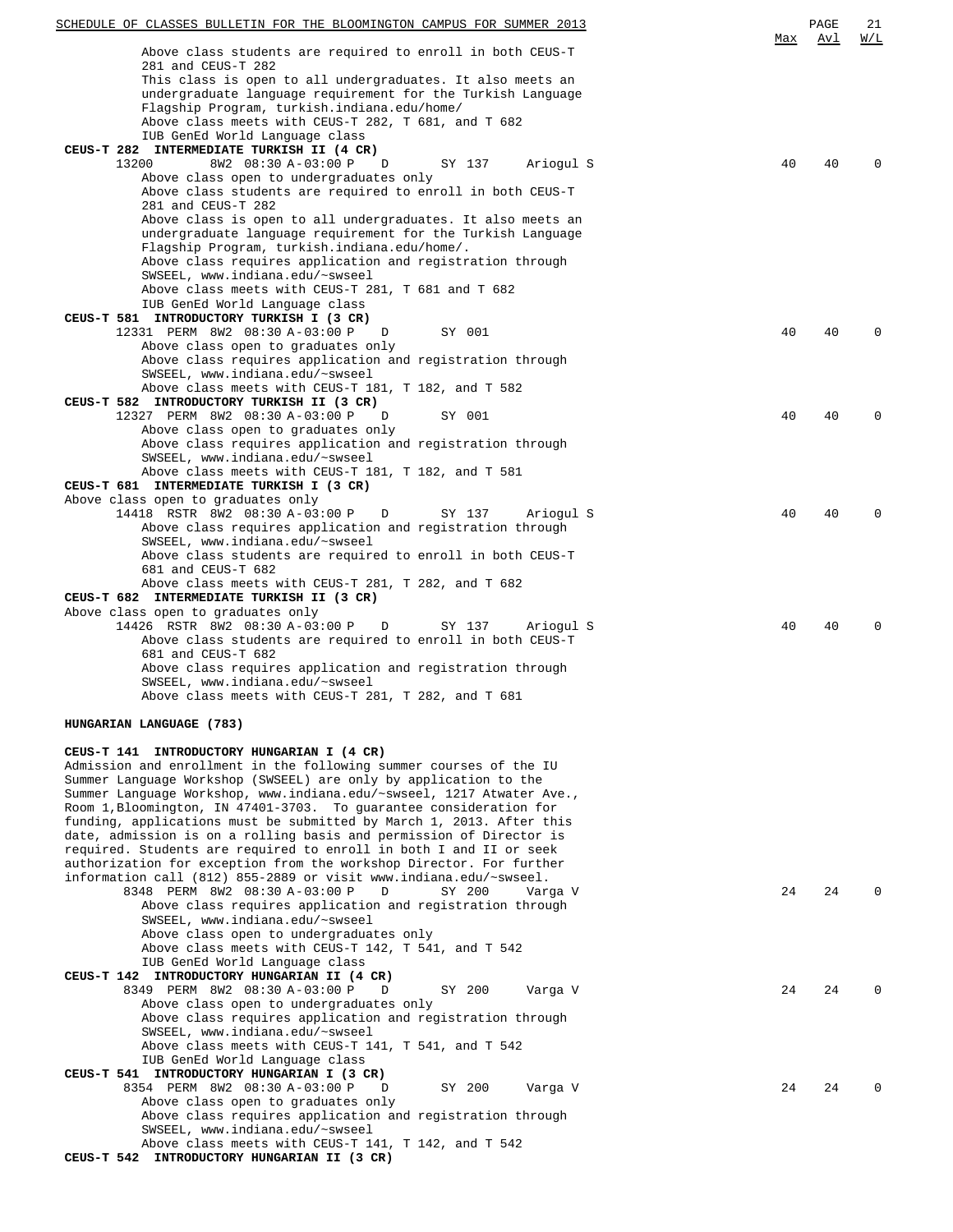| SCHEDULE OF CLASSES BULLETIN FOR THE BLOOMINGTON CAMPUS FOR SUMMER 2013                                                                     |           | PAGE             | 22                     |
|---------------------------------------------------------------------------------------------------------------------------------------------|-----------|------------------|------------------------|
| 8355 PERM 8W2 08:30 A-03:00 P<br>SY 200<br>D<br>Varga V                                                                                     | Max<br>24 | <u>Avl</u><br>24 | <u>W/L</u><br>$\Omega$ |
| Above class open to graduates only                                                                                                          |           |                  |                        |
| Above class requires application and registration through<br>SWSEEL, www.indiana.edu/~swseel                                                |           |                  |                        |
| Above class meets with CEUS-T 141, T 142, and T 541                                                                                         |           |                  |                        |
| KAZAKH LANGUAGE (784)                                                                                                                       |           |                  |                        |
| CEUS-T 113 INTRODUCTORY KAZAKH I (4 CR)                                                                                                     |           |                  |                        |
| Admission and enrollment in the following summer courses of the IU                                                                          |           |                  |                        |
| Summer Language Workshop (SWSEEL) are only by application to the<br>Summer Language Workshop, www.indiana.edu/~swseel, 1217 Atwater Ave.,   |           |                  |                        |
| Room 1, Bloomington, IN 47401-3703. To guarantee consideration for                                                                          |           |                  |                        |
| funding, applications must be submitted by March 1, 2013. After this<br>date, admission is on a rolling basis and permission of Director is |           |                  |                        |
| required. Students are required to enroll in both I and II or seek                                                                          |           |                  |                        |
| authorization for exception from the workshop Director. For further<br>information call (812) 855-2889 or visit www.indiana.edu/~swseel.    |           |                  |                        |
| 8352 PERM 8W2 08:30 A-03:00 P<br>D<br>SY 106                                                                                                | 20        | 20               | 0                      |
| Above class open to undergraduates only<br>Above class requires application and registration through                                        |           |                  |                        |
| SWSEEL, www.indiana.edu/~swseel                                                                                                             |           |                  |                        |
| Above class meets with CEUS-T 114, T 513, and T 514                                                                                         |           |                  |                        |
| IUB GenEd World Language class<br>CEUS-T 114 INTRODUCTORY KAZAKH II (4 CR)                                                                  |           |                  |                        |
| 8353 PERM 8W2 08:30 A-03:00 P<br>D<br>SY 106                                                                                                | 20        | 20               | 0                      |
| Above class open to undergraduates only<br>Above class requires application and registration through                                        |           |                  |                        |
| SWSEEL, www.indiana.edu/~swseel                                                                                                             |           |                  |                        |
| Above class meets with CEUS-T 113, T 513, and T 514<br>IUB GenEd World Language class                                                       |           |                  |                        |
| CEUS-T 513 INTRODUCTORY KAZAKH I (3 CR)                                                                                                     |           |                  |                        |
| 8358 PERM 8W2 08:30 A-03:00 P<br>SY 106<br>D<br>Above class open to graduates only                                                          | 20        | 20               | $\Omega$               |
| Above class requires application and registration through                                                                                   |           |                  |                        |
| SWSEEL, www.indiana.edu/~swseel<br>Above class meets with CEUS-T 113, T 114 and T 514                                                       |           |                  |                        |
| CEUS-T 514 INTRODUCTORY KAZAKH II (3 CR)                                                                                                    |           |                  |                        |
| 8359 PERM 8W2 08:30 A-03:00 P<br>D<br>SY 106                                                                                                | 20        | 20               | 0                      |
| Above class open to graduates only<br>Above class requires application and registration through                                             |           |                  |                        |
| SWSEEL, www.indiana.edu/~swseel<br>Above class meets with CEUS-T 113, T 114, and T 513                                                      |           |                  |                        |
|                                                                                                                                             |           |                  |                        |
| MONGOLIAN LANGUAGE (787)                                                                                                                    |           |                  |                        |
| CEUS-T 161 INTRODUCTORY MONGOLIAN I (4 CR)                                                                                                  |           |                  |                        |
| Admission and enrollment in the following summer courses of the IU<br>Summer Language Workshop (SWSEEL) are only by application to the      |           |                  |                        |
| Summer Language Workshop, www.indiana.edu/~swseel, 1217 Atwater Ave.,                                                                       |           |                  |                        |
| Room 1, Bloomington, IN 47401-3703. To guarantee consideration for<br>funding, applications must be submitted by March 1, 2013. After this  |           |                  |                        |
| date, admission is on a rolling basis and permission of Director is                                                                         |           |                  |                        |
| required. Students are required to enroll in both I and II or seek<br>authorization for exception from the workshop Director. For further   |           |                  |                        |
| information call (812) 855-2889 or visit www.indiana.edu/~swseel.                                                                           |           |                  |                        |
| 10588 PERM 8W2 08:30 A-03:00 P<br>D<br>SY 108<br>Legden T<br>Above class offering is subject to grant funding                               | 30        | 30               | $\Omega$               |
| Above class open to undergraduates only                                                                                                     |           |                  |                        |
| Above class requires application and registration through<br>SWSEEL, www.indiana.edu/~swseel                                                |           |                  |                        |
| Above class meets with CEUS-T 162, T 561, and T 562                                                                                         |           |                  |                        |
| IUB GenEd World Language class<br>CEUS-T 162 INTRODUCTORY MONGOLIAN II (4 CR)                                                               |           |                  |                        |
| 10589 PERM 8W2 08:30 A-03:00 P<br>D<br>SY 108<br>Legden T                                                                                   | 30        | 30               | 0                      |
| Above class offering is subject to grant funding                                                                                            |           |                  |                        |
| Above class open to undergraduates only<br>Above class requires application and registration through                                        |           |                  |                        |
| SWSEEL, www.indiana.edu/~swseel                                                                                                             |           |                  |                        |
| Above class meets with CEUS-T 161, T 561, and T 562<br>IUB GenEd World Language class                                                       |           |                  |                        |
| CEUS-T 561 INTRODUCTORY MONGOLIAN I (3 CR)                                                                                                  |           |                  |                        |
| 10590 PERM 8W2 08:30 A-03:00 P<br>D<br>SY 108<br>Legden T<br>Above class offering is subject to grant funding                               | 30        | 30               | $\Omega$               |
| Above class open to graduates only                                                                                                          |           |                  |                        |
| Above class requires application and registration through<br>SWSEEL, www.indiana.edu/~swseel                                                |           |                  |                        |
| Above class meets with CEUS-T 161, T 162, and T 562                                                                                         |           |                  |                        |
| CEUS-T 562 INTRODUCTORY MONGOLIAN II (3 CR)<br>10591 PERM 8W2 08:30 A-03:00 P<br>SY 108<br>Legden T<br>D                                    | 30        | 30               | 0                      |
|                                                                                                                                             |           |                  |                        |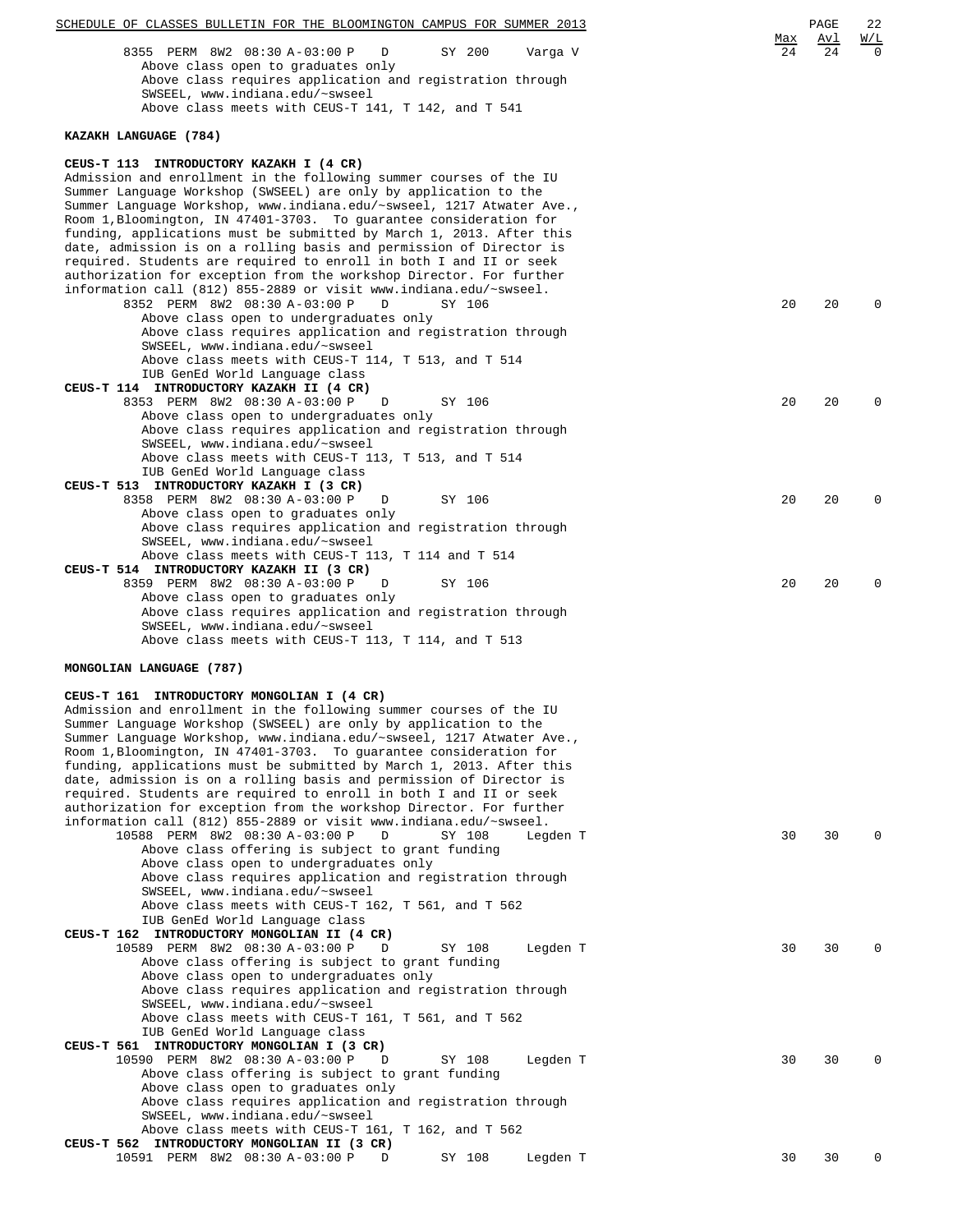| SCHEDULE OF CLASSES BULLETIN FOR THE BLOOMINGTON CAMPUS FOR SUMMER 2013                                                                   |            | PAGE | 23         |
|-------------------------------------------------------------------------------------------------------------------------------------------|------------|------|------------|
| Above class offering is subject to grant funding                                                                                          | <u>Max</u> | Avl  | <u>W/L</u> |
| Above class open to graduates only                                                                                                        |            |      |            |
| Above class requires application and registration through                                                                                 |            |      |            |
| SWSEEL, www.indiana.edu/~swseel<br>Above class meets with CEUS-T 161, T 162, and T 561                                                    |            |      |            |
|                                                                                                                                           |            |      |            |
| DARI & PERSIAN LANGUAGES (790)                                                                                                            |            |      |            |
| CEUS-T 151 INTRODUCTORY PERSIAN I (4 CR)                                                                                                  |            |      |            |
| Admission and enrollment in the following summer courses of the IU<br>Summer Language Workshop (SWSEEL) are only by application to the    |            |      |            |
| Summer Language Workshop, www.indiana.edu/~swseel, 1217 Atwater Ave.,                                                                     |            |      |            |
| Room 1, Bloomington, IN 47401-3703. To guarantee consideration for                                                                        |            |      |            |
| funding, applications must be submitted by March 1, 2013. After this                                                                      |            |      |            |
| date, admission is on a rolling basis and permission of Director is                                                                       |            |      |            |
| required. Students are required to enroll in both I and II or seek<br>authorization for exception from the workshop Director. For further |            |      |            |
| information call (812) 855-2889 or visit www.indiana.edu/~swseel.                                                                         |            |      |            |
| 12686 PERM 8W2 08:30 A-03:00 P<br>SY 0008<br>D                                                                                            | 30         | 30   | 0          |
| Above class open to undergraduates only                                                                                                   |            |      |            |
| Above class requires application and registration through<br>SWSEEL, www.indiana.edu/~swseel                                              |            |      |            |
| Above class meets with CEUS-T 152, T 551, and T 552                                                                                       |            |      |            |
| IUB GenEd World Language class                                                                                                            |            |      |            |
| CEUS-T 152 INTRODUCTORY PERSIAN II (4 CR)                                                                                                 |            |      |            |
| 12688 PERM 8W2 08:30 A-03:00 P<br>D<br>SY 0008                                                                                            | 30         | 30   | 0          |
| Above class requires application and registration through<br>SWSEEL, www.indiana.edu/~swseel                                              |            |      |            |
| Above class open to undergraduates only                                                                                                   |            |      |            |
| Above class meets with CEUS-T 151, T 551, and T 552                                                                                       |            |      |            |
| IUB GenEd World Language class                                                                                                            |            |      |            |
| CEUS-T 198 INTRO CENTRAL EURASIAN LANG I (4 CR)<br>VT: INTRODUCTORY DARI I                                                                |            |      |            |
| 14982 PERM 8W2 08:30 A-03:00 P<br>ARR<br>D                                                                                                | 30         | 30   | 0          |
| TOPIC : Introductory Dari I                                                                                                               |            |      |            |
| Above class open to undergraduates only                                                                                                   |            |      |            |
| Above class requires application and registration through                                                                                 |            |      |            |
| SWSEEL, www.indiana.edu/~swseel<br>Above class meets with CEUS-T 199, T 598, T 599                                                        |            |      |            |
| CEUS-T 199 INTRO CENTRAL EURASIAN LANG II (4 CR)                                                                                          |            |      |            |
| VT: INTRODUCTORY DARI II                                                                                                                  |            |      |            |
| 14983 PERM 8W2 08:30 A-03:00 P<br>ARR<br>D                                                                                                | 30         | 30   | 0          |
| TOPIC : Introductory Dari II<br>Above class open to undergraduates only                                                                   |            |      |            |
| Above class requires application and registration through                                                                                 |            |      |            |
| SWSEEL, www.indiana.edu/~swseel                                                                                                           |            |      |            |
| Above class meets with CEUS-T 198, T 598, T 599                                                                                           |            |      |            |
| CEUS-T 298 INTRMD CENTRAL EURASIAN LANG I (4 CR)<br>VT: INTERMEDIATE DARI I                                                               |            |      |            |
| 11983 PERM 8W2 08:30 A-03:00 P<br>D<br>SY 212<br>Arman R                                                                                  | 30         | 30   | 0          |
| TOPIC: Intermediate Dari I                                                                                                                |            |      |            |
| Above class open to undergraduates only                                                                                                   |            |      |            |
| Students who completed Introductory Persian (Farsi) with a                                                                                |            |      |            |
| grade of 3.0 or above may enroll in this Dari class<br>Above class requires application and registration through                          |            |      |            |
| SWSEEL, www.indiana.edu/~swseel                                                                                                           |            |      |            |
| Above class meets with CEUS-T 299, T 698, T 699                                                                                           |            |      |            |
| CEUS-T 299 INTRMD CENTRL EURASIAN LANG II (4 CR)                                                                                          |            |      |            |
| VT: INTERMEDIATE DARI II<br>11985 PERM 8W2 08:30 A-03:00 P<br>D<br>SY 212<br>Arman R                                                      | 30         | 30   | $\Omega$   |
| TOPIC : Intermediate Dari II                                                                                                              |            |      |            |
| Above class open to undergraduates only                                                                                                   |            |      |            |
| Above class requires application and registration through                                                                                 |            |      |            |
| SWSEEL, www.indiana.edu/~swseel                                                                                                           |            |      |            |
| Above class meets with CEUS-T 298, T 698, T 699<br>CEUS-T 551 INTRODUCTORY PERSIAN I (3 CR)                                               |            |      |            |
| 12702 PERM 8W2 08:30 A-03:00 P<br>D<br>SY 0008                                                                                            | 30         | 30   | $\Omega$   |
| Above class requires application and registration through                                                                                 |            |      |            |
| SWSEEL, www.indiana.edu/~swseel                                                                                                           |            |      |            |
| Above class open to graduates only                                                                                                        |            |      |            |
| Above class meets with CEUS-T 151, T 152, and T 552<br>CEUS-T 552 INTRODUCTORY PERSIAN II (3 CR)                                          |            |      |            |
| 12703 PERM 8W2 08:30 A-03:00 P<br>SY 0008<br>$\Box$                                                                                       | 30         | 30   | $\Omega$   |
| Above class requires application and registration through                                                                                 |            |      |            |
| SWSEEL, www.indiana.edu/~swseel                                                                                                           |            |      |            |
| Above class open to graduates only                                                                                                        |            |      |            |
| Above class meets with CEUS-T 151, T 152, and T 551<br>CEUS-T 598 INTR CENTRL EURASN LANGUAGES I (3 CR)                                   |            |      |            |
| VT: INTRODUCTORY DARI I                                                                                                                   |            |      |            |
| 14984 PERM 8W2 08:30 A-03:00 P<br>D<br>ARR                                                                                                | 30         | 30   | $\Omega$   |
|                                                                                                                                           |            |      |            |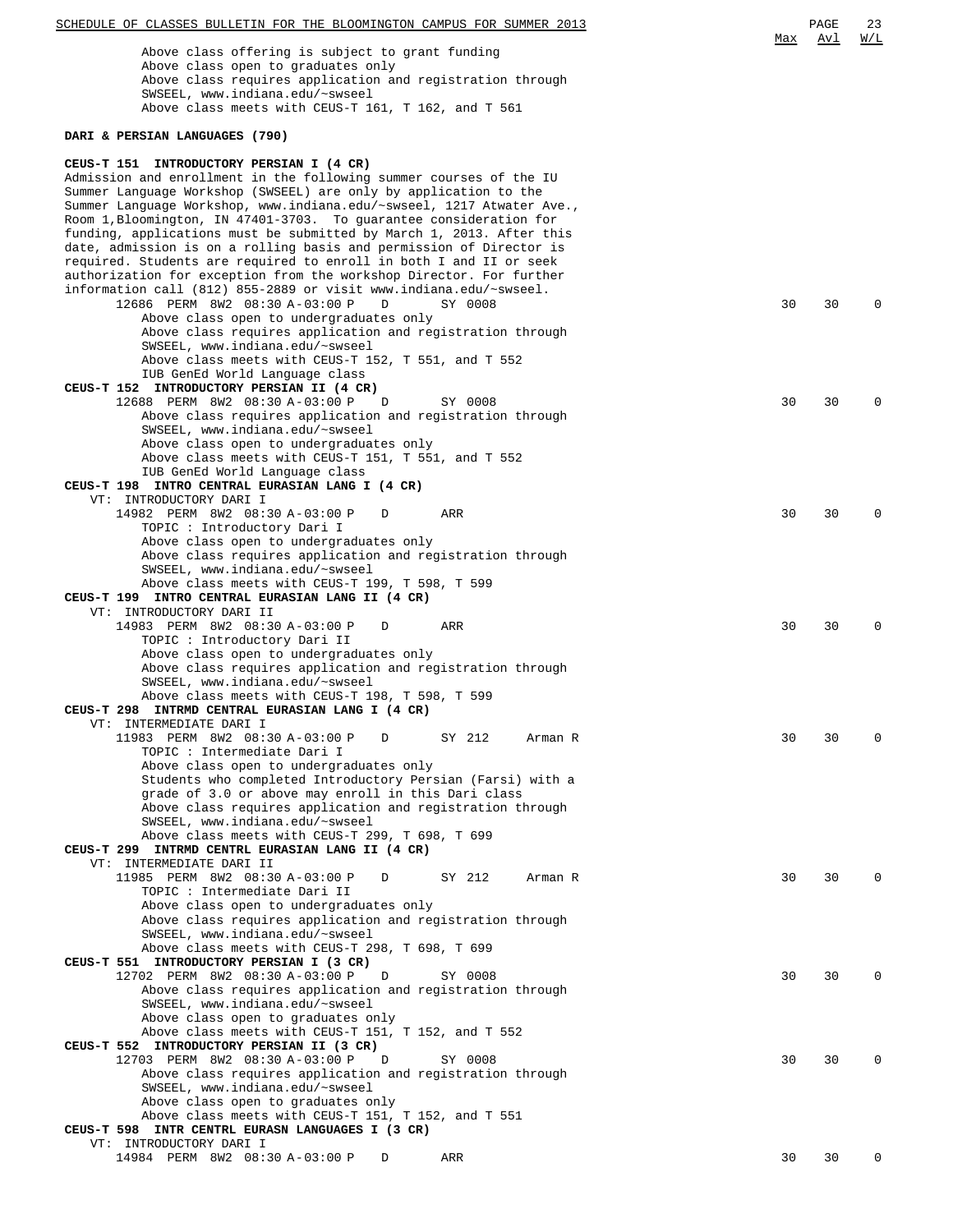| SCHEDULE OF CLASSES BULLETIN FOR THE BLOOMINGTON CAMPUS FOR SUMMER 2013                         |     | PAGE | 24          |
|-------------------------------------------------------------------------------------------------|-----|------|-------------|
|                                                                                                 | Max | Avl  | <u>W/L</u>  |
| TOPIC: Introductory Dari I                                                                      |     |      |             |
| Above class open to graduates only<br>Above class requires application and registration through |     |      |             |
| SWSEEL, www.indiana.edu/~swseel                                                                 |     |      |             |
| Above class meets with CEUS-T 198, T 199, T 599                                                 |     |      |             |
| CEUS-T 599 INTR CENTRL EURASN LNGUAGES II (3 CR)                                                |     |      |             |
| VT: INTRODUCTORY DARI II                                                                        |     |      |             |
| 14985 PERM 8W2 08:30 A-03:00 P<br>ARR<br>D                                                      | 30  | 30   | $\mathbf 0$ |
| TOPIC : Introductory Dari II                                                                    |     |      |             |
| Above class open to graduates only                                                              |     |      |             |
| Above class requires application and registration through                                       |     |      |             |
| SWSEEL, www.indiana.edu/~swseel                                                                 |     |      |             |
| Above class meets with CEUS-T 198, T 199, T 598                                                 |     |      |             |
| CEUS-T 698 INTERM CENTRL EURASIAN LANGS I (3 CR)                                                |     |      |             |
| VT: INTERMEDIATE DARI I                                                                         | 30  | 30   | $\Omega$    |
| 11984 PERM 8W2 08:30 A-03:00 P<br>SY 212<br>D<br>Arman R<br>TOPIC : Intermediate Dari I         |     |      |             |
| Above class open to graduates only                                                              |     |      |             |
| Students who completed Introductory Persian (Farsi) with a                                      |     |      |             |
| grade of 3.0 or above may enroll in this Dari class.                                            |     |      |             |
| Above class requires application and registration through                                       |     |      |             |
| SWSEEL, www.indiana.edu/~swseel                                                                 |     |      |             |
| Above class meets with CEUS-T 298, T 299, T 699                                                 |     |      |             |
| CEUS-T 699 INTERMED CENTRAL EURASIAN LANG (3 CR)                                                |     |      |             |
| VT: INTERMEDIATE DARI II                                                                        |     |      |             |
| 11986 PERM 8W2 08:30 A-03:00 P<br>D<br>SY 212<br>Arman R                                        | 30  | 30   | $\Omega$    |
| TOPIC : Intermediate Dari II                                                                    |     |      |             |
| Above class open to graduates only                                                              |     |      |             |
| Above class requires application and registration through                                       |     |      |             |
| SWSEEL, www.indiana.edu/~swseel                                                                 |     |      |             |
| Above class meets with CEUS-T 298, T 299, T 698                                                 |     |      |             |
|                                                                                                 |     |      |             |
| TATAR LANGUAGE (791)                                                                            |     |      |             |
| CEUS-T 198 INTRO CENTRAL EURASIAN LANG I (4 CR)                                                 |     |      |             |
| VT: INTRODUCTORY TATAR I                                                                        |     |      |             |
| Admission and enrollment in the following summer courses of the IU                              |     |      |             |
| Summer Language Workshop (SWSEEL) are only by application to the                                |     |      |             |
| Summer Language Workshop, www.indiana.edu/~swseel, 1217 Atwater Ave.,                           |     |      |             |
| Room 1, Bloomington, IN 47401-3703. To guarantee consideration for                              |     |      |             |
| funding, applications must be submitted by March 1, 2013. After this                            |     |      |             |
| date, admission is on a rolling basis and permission of Director is                             |     |      |             |
| required. Students are required to enroll in both I and II or seek                              |     |      |             |
| authorization for exception from the workshop Director. For further                             |     |      |             |
| information call (812) 855-2889 or visit www.indiana.edu/~swseel.                               |     |      |             |
| 12319 PERM 8W2 08:30 A-03:00 P<br>D<br>SY 0006                                                  | 20  | 20   | $\mathbf 0$ |
| Above class open to undergraduates only                                                         |     |      |             |
| Above class requires application and registration through                                       |     |      |             |
| SWSEEL, www.indiana.edu/~swseel<br>Above class meets with CEUS-T 199, T 598, and T 599          |     |      |             |
| CEUS-T 199 INTRO CENTRAL EURASIAN LANG II (4 CR)                                                |     |      |             |
| VT: INTRODUCTORY TATAR II                                                                       |     |      |             |
| 12321 PERM 8W2 08:30 A-03:00 P<br>SY 0006<br>D                                                  | 20  | 20   | $\Omega$    |
| Above class open to undergraduates only                                                         |     |      |             |
| Above class requires application and registration through                                       |     |      |             |
| SWSEEL, www.indiana.edu/~swseel                                                                 |     |      |             |
| Above class meets with CEUS-T 198, T 598, and T 599                                             |     |      |             |
| CEUS-T 598 INTR CENTRL EURASN LANGUAGES I (3 CR)                                                |     |      |             |
| VT: INTRODUCTORY TATAR I                                                                        |     |      |             |
| 12320 PERM 8W2 08:30 A-03:00 P<br>SY 0006<br>D                                                  | 20  | 20   | $\Omega$    |
| Above class open to graduates only                                                              |     |      |             |
| Above class requires application and registration through                                       |     |      |             |
| SWSEEL, www.indiana.edu/~swseel                                                                 |     |      |             |
| Above class meets with CEUS-T 198, T 199, and T 599                                             |     |      |             |
| CEUS-T 599 INTR CENTRL EURASN LNGUAGES II (3 CR)<br>VT: INTRODUCTORY TATAR II                   |     |      |             |
| 12322 PERM 8W2 08:30 A-03:00 P<br>SY 0006<br>D                                                  | 20  | 20   | $\Omega$    |
| Above class open to graduates only                                                              |     |      |             |
| Above class requires application and registration through                                       |     |      |             |
| SWSEEL, www.indiana.edu/~swseel                                                                 |     |      |             |
| Above class meets with CEUS-T 198, T 199, and T 598                                             |     |      |             |
|                                                                                                 |     |      |             |

**UYGHUR LANGUAGE (794)**

**CEUS-T 131 INTRODUCTORY UYGHUR I (4 CR)**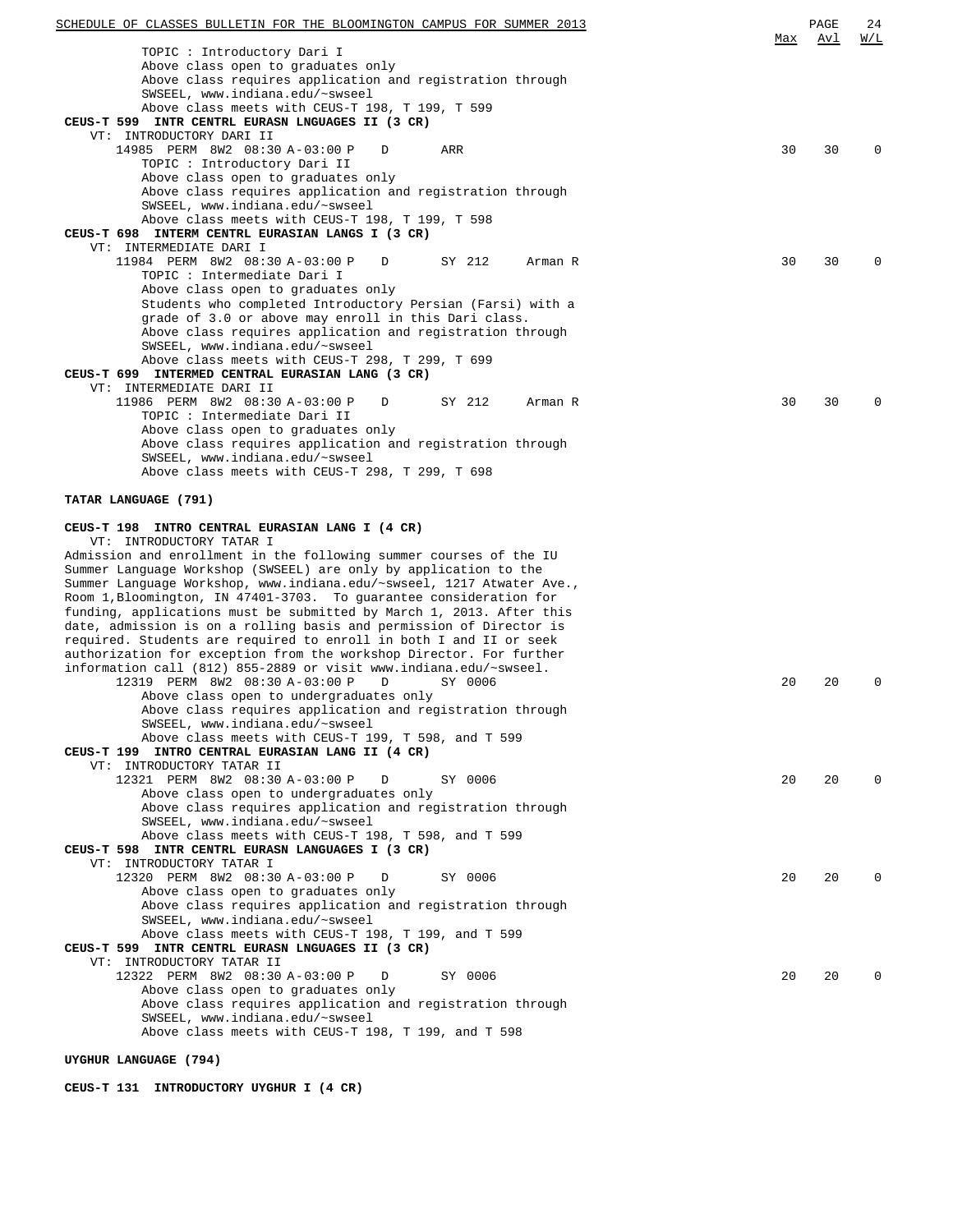| SCHEDULE OF CLASSES BULLETIN FOR THE BLOOMINGTON CAMPUS FOR SUMMER 2013                                                                     |     | PAGE | 25          |
|---------------------------------------------------------------------------------------------------------------------------------------------|-----|------|-------------|
| Admission and enrollment in the following summer courses of the IU                                                                          | Max | Avl  | W/L         |
| Summer Language Workshop (SWSEEL) are only by application to the                                                                            |     |      |             |
| Summer Language Workshop, www.indiana.edu/~swseel, 1217 Atwater Ave.,<br>Room 1, Bloomington, IN 47401-3703. To guarantee consideration for |     |      |             |
| funding, applications must be submitted by March 1, 2013. After this                                                                        |     |      |             |
| date, admission is on a rolling basis and permission of Director is                                                                         |     |      |             |
| required. Students are required to enroll in both I and II or seek<br>authorization for exception from the workshop Director. For further   |     |      |             |
| information call (812) 855-2889 or visit www.indiana.edu/~swseel.                                                                           |     |      |             |
| 8346 PERM 8W2 08:30 A-03:00 P<br>D<br>SY 210<br>Above class open to undergraduates only                                                     | 20  | 20   | $\Omega$    |
| Above class requires application and registration through                                                                                   |     |      |             |
| SWSEEL, www.indiana.edu/~swseel                                                                                                             |     |      |             |
| Above class meets with CEUS-T 132, T 531, and T 532<br>IUB GenEd World Language class                                                       |     |      |             |
| CEUS-T 132 INTRODUCTORY UYGHUR II (4 CR)                                                                                                    |     |      |             |
| 8347 PERM 8W2 08:30 A-03:00 P<br>SY 210<br>D                                                                                                | 20  | 20   | 0           |
| Above class open to undergraduates only<br>Above class requires application and registration through                                        |     |      |             |
| SWSEEL, www.indiana.edu/~swseel                                                                                                             |     |      |             |
| Above class meets with CEUS-T 131, T 531, and T 532                                                                                         |     |      |             |
| IUB GenEd World Language class<br>CEUS-T 231 INTERMEDIATE UYGHUR I (4 CR)                                                                   |     |      |             |
| 12694 PERM 8W2 08:30 A-03:00 P<br>SY 006<br>D<br>Nazarova G                                                                                 | 16  | 16   | 0           |
| Above class open to undergraduates only                                                                                                     |     |      |             |
| Above class requires application and registration through<br>SWSEEL, www.indiana.edu/~swseel                                                |     |      |             |
| Above class meets with CEUS-T 232, T 631, and T 632                                                                                         |     |      |             |
| IUB GenEd World Language class                                                                                                              |     |      |             |
| CEUS-T 232 INTERMEDIATE UYGHUR II (4 CR)<br>12696 PERM 8W2 08:30 A-03:00 P<br>SY 006<br>D<br>Nazarova G                                     | 16  | 16   | 0           |
| Above class open to undergraduates only                                                                                                     |     |      |             |
| Above class requires application and registration through                                                                                   |     |      |             |
| SWSEEL, www.indiana.edu/~swseel<br>Above class meets with CEUS-T 231, T 631, and T 632                                                      |     |      |             |
| IUB GenEd World Language class                                                                                                              |     |      |             |
| CEUS-T 531 INTRODUCTORY UYGHUR I (3 CR)                                                                                                     |     |      |             |
| 8360 PERM 8W2 08:30 A-03:00 P<br>SY 210<br>D<br>Above class open to graduates only                                                          | 20  | 20   | $\mathbf 0$ |
| Above class requires application and registration through                                                                                   |     |      |             |
| SWSEEL, www.indiana.edu/~swseel                                                                                                             |     |      |             |
| Above class meets with CEUS-T 131, T 132, and T 532<br>CEUS-T 532 INTRODUCTORY UYGHUR II (3 CR)                                             |     |      |             |
| 8361 PERM 8W2 08:30 A-03:00 P<br>D<br>SY 210                                                                                                | 20  | 20   | $\mathbf 0$ |
| Above class open to graduates only                                                                                                          |     |      |             |
| Above class requires application and registration through<br>SWSEEL, www.indiana.edu/~swseel                                                |     |      |             |
| Above class meets with CEUS-T 131, T 132, and T 531                                                                                         |     |      |             |
| CEUS-T 631 INTERMEDIATE UYGHUR I (3 CR)<br>12704 PERM 8W2 08:30 A-03:00 P<br>SY 006<br>D<br>Nazarova G                                      | 16  | 16   | 0           |
| Above class open to graduates only                                                                                                          |     |      |             |
| Above class requires application and registration through                                                                                   |     |      |             |
| SWSEEL, www.indiana.edu/~swseel<br>Above class meets with CEUS-T 231, T 232, and T 632                                                      |     |      |             |
| CEUS-T 632 INTERMEDIATE UYGHUR II (3 CR)                                                                                                    |     |      |             |
| 12705 PERM 8W2 08:30 A-03:00 P<br>D<br>SY 006<br>Nazarova G                                                                                 | 16  | 16   | 0           |
| Above class open to graduates only<br>Above class requires application and registration through                                             |     |      |             |
| SWSEEL, www.indiana.edu/~swseel                                                                                                             |     |      |             |
| Above class meets with CEUS-T 231, T 232, and T 631                                                                                         |     |      |             |
| UZBEK LANGUAGE (795)                                                                                                                        |     |      |             |
| CEUS-T 111 INTRODUCTORY UZBEK I (4 CR)                                                                                                      |     |      |             |
| Admission and enrollment in the following summer courses of the IU                                                                          |     |      |             |
| Summer Language Workshop (SWSEEL) are only by application to the                                                                            |     |      |             |
| Summer Language Workshop, www.indiana.edu/~swseel, 1217 Atwater Ave.,<br>Room 1, Bloomington, IN 47401-3703. To guarantee consideration for |     |      |             |
| funding, applications must be submitted by March 1, 2013. After this                                                                        |     |      |             |
| date, admission is on a rolling basis and permission of Director is<br>required. Students are required to enroll in both I and II or seek   |     |      |             |
| authorization for exception from the workshop Director. For further                                                                         |     |      |             |

information call (812) 855-2889 or visit www.indiana.edu/~swseel. 8350 PERM 8W2 08:30 A-03:00 P D SY 003 Hodjaev M 30 30 0 Above class open to undergraduates only Above class requires application and registration through SWSEEL, www.indiana.edu/~swseel Above class meets with CEUS-T 112, T 511, and T 512

IUB GenEd World Language class **CEUS-T 112 INTRODUCTORY UZBEK II (4 CR)**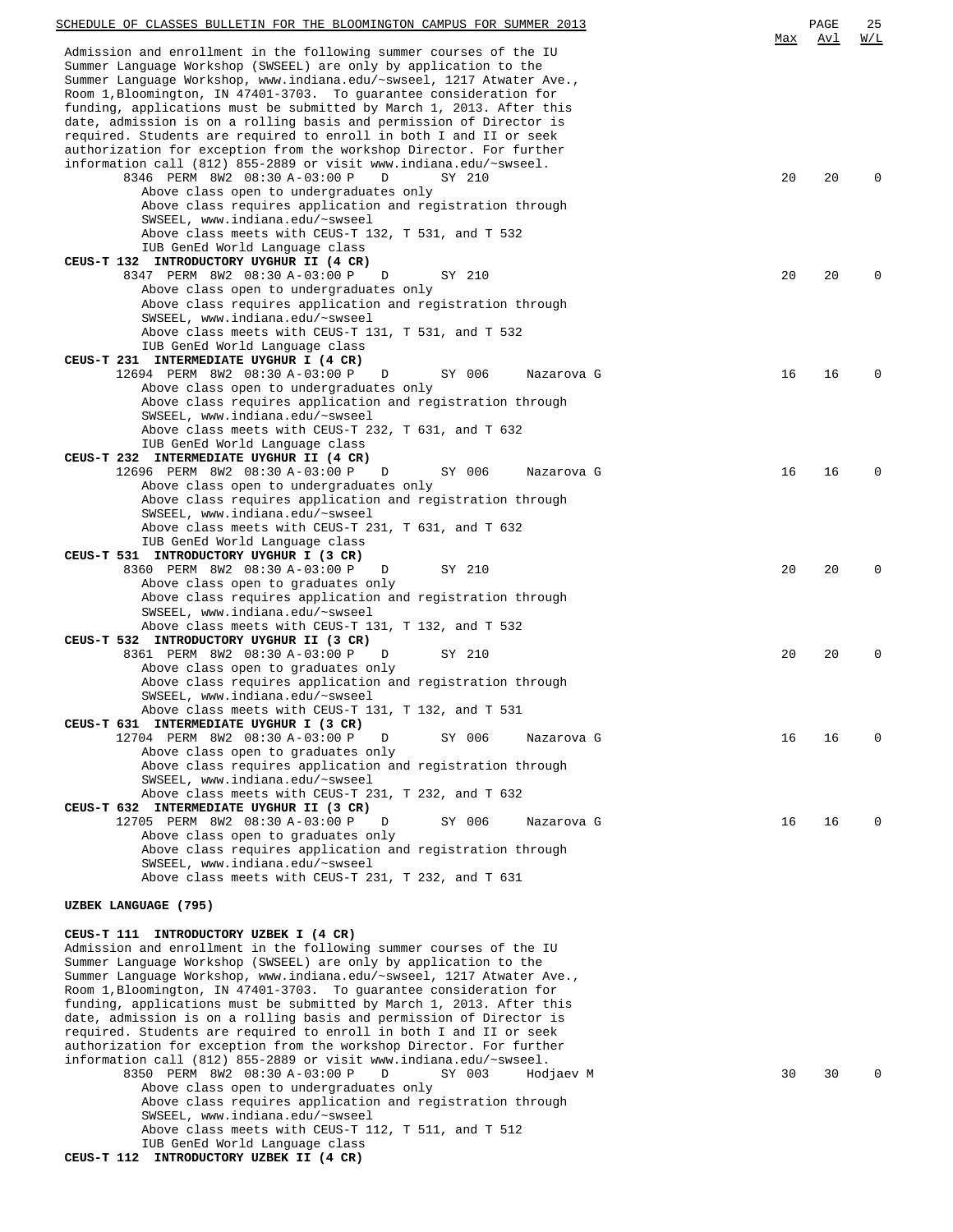| SCHEDULE OF CLASSES BULLETIN FOR THE BLOOMINGTON CAMPUS FOR SUMMER 2013                              |            | PAGE | 26                |
|------------------------------------------------------------------------------------------------------|------------|------|-------------------|
|                                                                                                      | <u>Max</u> | Av1  | $\underline{W/L}$ |
| 8351 PERM 8W2 08:30 A-03:00 P<br>$\mathbb{D}$<br>SY 003<br>Hodjaev M                                 | 30         | 30   | $\cap$            |
| Above class open to undergraduates only<br>Above class requires application and registration through |            |      |                   |
| SWSEEL, www.indiana.edu/~swseel                                                                      |            |      |                   |
| Above class meets with CEUS-T 111, T 511, and T 512                                                  |            |      |                   |
| IUB GenEd World Language class                                                                       |            |      |                   |
| CEUS-T 211 INTERMEDIATE UZBEK I (4 CR)                                                               |            |      |                   |
| 12402 PERM 8W2 08:30 A-03:00 P<br>SY 002<br>Azimova N<br>D                                           | 30         | 30   | $\Omega$          |
| Above class open to undergraduates only                                                              |            |      |                   |
| Above class requires application and registration through                                            |            |      |                   |
| SWSEEL, www.indiana.edu/~swseel                                                                      |            |      |                   |
| Above class meets with CEUS-T 212, T 611, and T 612                                                  |            |      |                   |
| IUB GenEd World Language class                                                                       |            |      |                   |
| CEUS-T 212 INTERMEDIATE UZBEK II (4 CR)                                                              |            |      |                   |
| 12403 PERM 8W2 08:30 A-03:00 P<br>D<br>SY 002<br>Azimova N                                           | 30         | 30   | $\Omega$          |
| Above class open to undergraduates only                                                              |            |      |                   |
| Above class requires application and registration through                                            |            |      |                   |
| SWSEEL, www.indiana.edu/~swseel                                                                      |            |      |                   |
| Above class meets with CEUS-T 211, T 611, and T 612                                                  |            |      |                   |
| IUB GenEd World Language class                                                                       |            |      |                   |
| CEUS-T 511 INTRODUCTORY UZBEK I (3 CR)                                                               |            |      |                   |
| 8356 PERM 8W2 08:30 A-03:00 P<br>$\mathbb D$<br>SY 003<br>Hodjaev M                                  | 30         | 30   | $\Omega$          |
| Above class open to graduates only                                                                   |            |      |                   |
| Above class requires application and registration through                                            |            |      |                   |
| SWSEEL, www.indiana.edu/~swseel                                                                      |            |      |                   |
| Above class meets with CEUS-T 111, T 112, and T 512                                                  |            |      |                   |
| CEUS-T 512 INTRODUCTORY UZBEK II (3 CR)                                                              |            |      |                   |
| 8357 PERM 8W2 08:30 A-03:00 P<br>SY 003<br>D<br>Hodjaev M                                            | 30         | 30   | $\Omega$          |
| Above class open to graduates only                                                                   |            |      |                   |
| Above class requires application and registration through                                            |            |      |                   |
| SWSEEL, www.indiana.edu/~swseel                                                                      |            |      |                   |
| Above class meets with CEUS-T 111, T 112, and T 511                                                  |            |      |                   |
| CEUS-T 611 INTERMEDIATE UZBEK I (3 CR)                                                               |            |      |                   |
| 12404 PERM 8W2 08:30 A-03:00 P<br>SY 002<br>D<br>Azimova N                                           | 30         | 30   | 0                 |
| Above class open to graduates only                                                                   |            |      |                   |
| Above class requires application and registration through                                            |            |      |                   |
| SWSEEL, www.indiana.edu/~swseel                                                                      |            |      |                   |
| Above class meets with CEUS-T 211, T 212, and T 612                                                  |            |      |                   |
| CEUS-T 612 INTERMEDIATE UZBEK II (3 CR)                                                              |            |      |                   |
| 12405 PERM 8W2 08:30 A-03:00 P<br>SY 002<br>Azimova N<br>D                                           | 30         | 30   | $\mathbf 0$       |
| Above class open to graduates only                                                                   |            |      |                   |
| Above class requires application and registration through                                            |            |      |                   |
| SWSEEL, www.indiana.edu/~swseel                                                                      |            |      |                   |
| Above class meets with CEUS-T 211, T 212, and T 611                                                  |            |      |                   |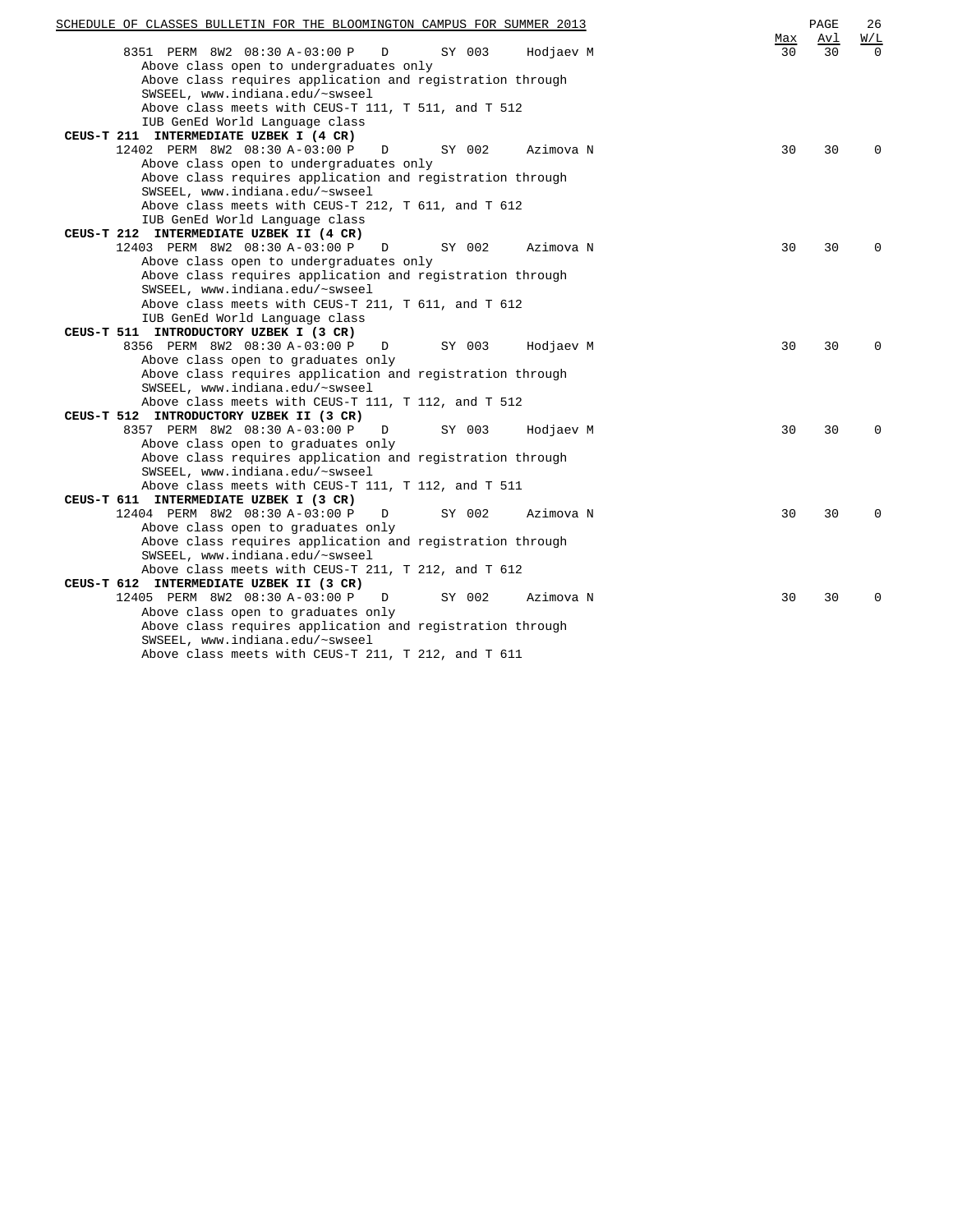| SCHEDULE OF CLASSES BULLETIN FOR THE BLOOMINGTON CAMPUS FOR SUMMER 2013                                                | Max | PAGE<br><u>Avl</u> | 27<br>W/L   |
|------------------------------------------------------------------------------------------------------------------------|-----|--------------------|-------------|
| Chemistry (CHEM)                                                                                                       |     |                    |             |
| CHEM-C 103 INTRO TO CHEMICAL PRINCIPLES (5 CR)                                                                         |     |                    |             |
| 13106<br>8W2 10:30 A-11:20 A<br>MW<br>BH 005<br>Robinson J<br>$08:15 A-09:20 A$<br>D<br>BH 005<br>Robinson J           | 24  | 24                 | $\Omega$    |
| Credit given for only one of C101, C121 or C103<br>C103:                                                               |     |                    |             |
| C103: For further laboratory safety information, see                                                                   |     |                    |             |
| http://chem.indiana.edu/ugrad/labsafety.asp                                                                            |     |                    |             |
| Above class requires special fee - See fee page                                                                        |     |                    |             |
| IUB GenEd N&M credit - Natural Science<br>COLL (CASE) N&M Breadth of Inquiry credit                                    |     |                    |             |
| Discussion (DIS)                                                                                                       |     |                    |             |
| 8W2 09:30 A-10:20 A<br>13108<br>BH 005<br>D                                                                            | 24  | 24                 | $\Omega$    |
| IUB GenEd N&M credit - Natural Science                                                                                 |     |                    |             |
| COLL (CASE) N&M Breadth of Inquiry credit                                                                              |     |                    |             |
| Laboratory (LAB)<br>8W2 01:30 P-04:30 P<br>CH 045<br>13111<br>MW                                                       | 24  | 24                 | O           |
| IUB GenEd N&M credit - Natural Science                                                                                 |     |                    |             |
| COLL (CASE) N&M Breadth of Inquiry credit                                                                              |     |                    |             |
| CHEM-C 117 PRINC OF CHEM & BIOCHEM I (5 CR)                                                                            |     |                    |             |
| 8W2 09:30 A-10:20 A<br>8368<br>MW<br>CH 033<br>Dean N                                                                  | 96  | 96                 |             |
| Stone T                                                                                                                |     |                    |             |
| $08:15 A-09:20 A$<br>CH 033<br>D<br>Dean N<br>Stone T                                                                  |     |                    |             |
| $C117 : P$ - To remain enrolled in $C117$ , students must take and                                                     |     |                    |             |
| pass the Chemistry Placement Exam and fulfill one of the                                                               |     |                    |             |
| following math requirements: 1) SAT Score of 580 or above, 2)                                                          |     |                    |             |
| ACT score of 24 or above, 3) MSA score of 17 or above or 4)                                                            |     |                    |             |
| completed a math course numbered M025 or above on the BL                                                               |     |                    |             |
| campus with a grade of $C-$ or higher. or $C117 : P - If$<br>students complete CHEM-C103 with a C- or better, they can |     |                    |             |
| enroll directly into CHEM-C117 without taking the Chemistry                                                            |     |                    |             |
| Placement Exam or fulfilling the above math requirements.                                                              |     |                    |             |
| The CPE can be taken online at                                                                                         |     |                    |             |
| HTTP://CHEM.INDIANA.EDU/UGRAD/CPE.ASP. The CPE deadline for                                                            |     |                    |             |
| Summer or Fall semesters is June 1st and for Spring semester                                                           |     |                    |             |
| it is December 1st.<br>C 117 : For further laboratory safety information see:                                          |     |                    |             |
| http://chem.indiana.edu/ugrad/labsafety.asp                                                                            |     |                    |             |
| Above class requires special fee - See fee page                                                                        |     |                    |             |
| IUB GenEd N&M credit - Natural Science                                                                                 |     |                    |             |
| COLL (CASE) N&M Breadth of Inquiry credit                                                                              |     |                    |             |
| Discussion (DIS)                                                                                                       |     |                    | 0           |
| 8369<br>8W2 10:30 A-11:20 A<br>MW<br>CH 033<br>IUB GenEd N&M credit - Natural Science                                  | 48  | 48                 |             |
| COLL (CASE) N&M Breadth of Inquiry credit                                                                              |     |                    |             |
| 10592<br>8W2 10:30 A-11:20 A<br>TR<br>CH 033                                                                           | 48  | 48                 | 0           |
| IUB GenEd N&M credit - Natural Science                                                                                 |     |                    |             |
| COLL (CASE) N&M Breadth of Inquiry credit                                                                              |     |                    |             |
| Laboratory (LAB)<br>8W2 09:30 A-12:30 P<br>8370<br>CH 047<br>TR                                                        | 24  | 24                 | $\mathbf 0$ |
| IUB GenEd N&M credit - Natural Science                                                                                 |     |                    |             |
| COLL (CASE) N&M Breadth of Inquiry credit                                                                              |     |                    |             |
| 10570<br>8W2 09:30 A-12:30 P<br>TR<br>CH 049                                                                           | 24  | 24                 | $\mathbf 0$ |
| IUB GenEd N&M credit - Natural Science                                                                                 |     |                    |             |
| COLL (CASE) N&M Breadth of Inquiry credit                                                                              |     |                    |             |
| 8W2 01:30 P-04:30 P<br>8371<br>TR<br>CH 047<br>IUB GenEd N&M credit - Natural Science                                  | 24  | 24                 | $\mathbf 0$ |
| COLL (CASE) N&M Breadth of Inquiry credit                                                                              |     |                    |             |
| 8W2 01:30 P-04:30 P<br>TR<br>CH 049<br>12045                                                                           | 24  | 24                 | $\mathbf 0$ |
| IUB GenEd N&M credit - Natural Science                                                                                 |     |                    |             |
| COLL (CASE) N&M Breadth of Inquiry credit                                                                              |     |                    |             |
| CHEM-N 330 INTERMEDIATE INORGANIC CHEM (5 CR)                                                                          |     |                    |             |
| 10593<br>8W2 09:30 A-10:20 A<br>MW<br>CH 001<br>Adhikari D<br>D<br>CH 001<br>$08:15 A-09:20 A$<br>Adhikari D           | 60  | 60                 | 0           |
| N 330 : P - (CHEM-C342 or CHEM-S342 or CHEM-R340) and                                                                  |     |                    |             |
| (CHEM-C343 or CHEM-S343)                                                                                               |     |                    |             |
| N 330 : For further laboratory safety information see:                                                                 |     |                    |             |
| http://chem.indiana.edu/ugrad/labsafety.asp                                                                            |     |                    |             |
| Above class requires special fee - See fee page                                                                        |     |                    |             |
| Discussion (DIS)<br>10594<br>8W2 10:30 A-11:20 A<br>CH 001<br>МW                                                       | 30  | 30                 | 0           |
| 11046<br>8W2 10:30 A-11:20 A<br>TR<br>CH 001                                                                           | 30  | 30                 | $\mathbf 0$ |
| Laboratory (LAB)                                                                                                       |     |                    |             |
| 8W2 01:30 P-04:30 P<br>10596<br>CH 027<br>MW                                                                           | 20  | 20                 | $\mathsf 0$ |
| CH 027<br>11104<br>8W2 09:30 A-12:30 P<br>TR                                                                           | 20  | 20                 | $\mathsf 0$ |
| 10597<br>8W2 01:30 P-04:30 P<br>TR<br>CH 027                                                                           | 20  | 20                 | 0           |
| CHEM-C 341 ORGANIC CHEMISTRY 1 LECTURES (3 CR)<br>8372<br>8W2 08:15 A-09:20 A<br>D<br>BH 310<br>Reck C                 | 144 | 144                | $\mathbf 0$ |
| C 341 : P - CHEM-C 117 or S 117                                                                                        |     |                    |             |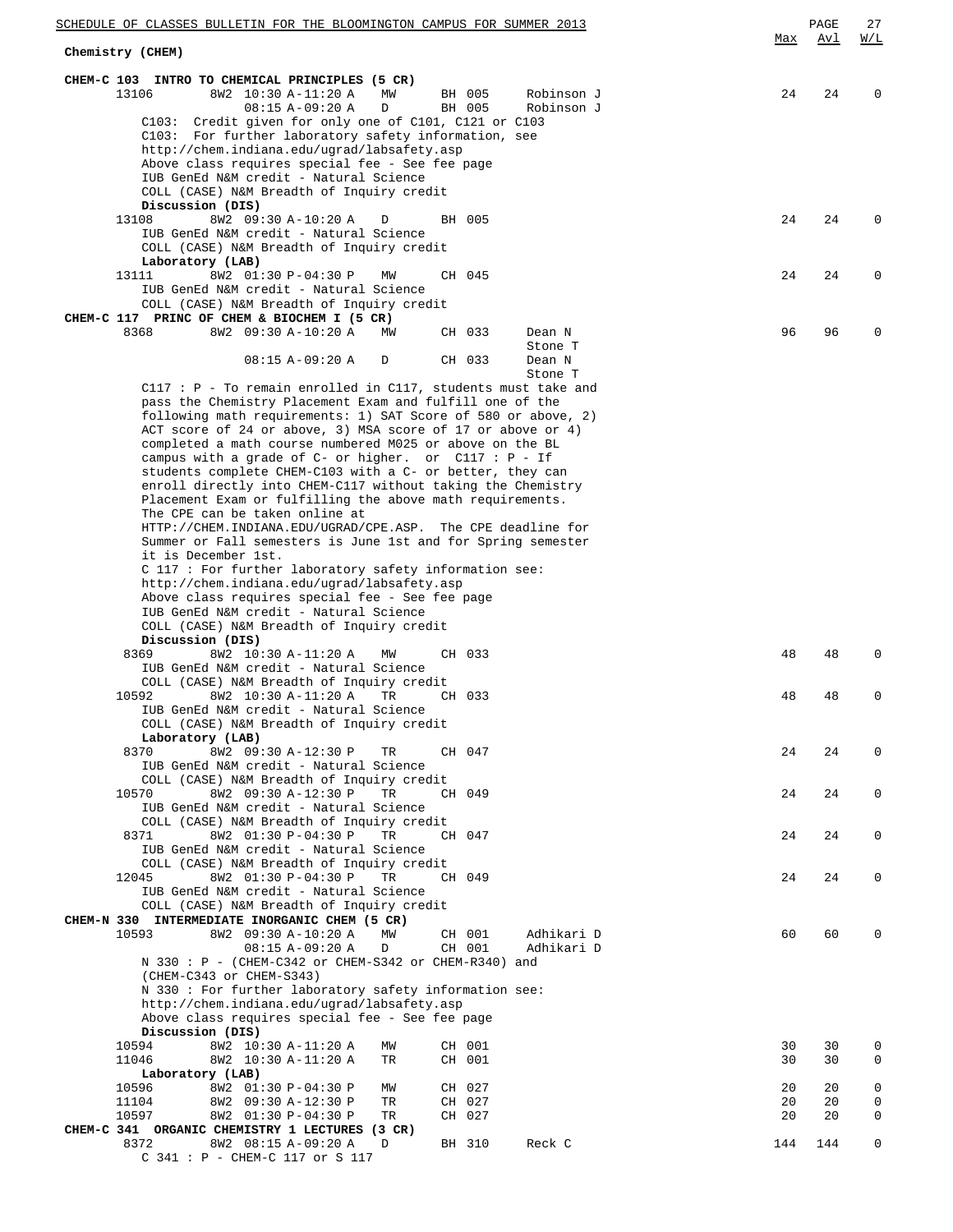| SCHEDULE OF CLASSES BULLETIN FOR THE BLOOMINGTON CAMPUS FOR SUMMER 2013 |              | PAGE        | 28           |
|-------------------------------------------------------------------------|--------------|-------------|--------------|
|                                                                         | Max          | Avl         | W/L          |
| Above class credit given for only one of CHEM-C 341, S 341 or           |              |             |              |
| R 340                                                                   |              |             |              |
| COLL (CASE) N&M Breadth of Inquiry credit                               |              |             |              |
| Discussion (DIS)                                                        |              |             |              |
| 8373<br>8W2 09:30 A-10:20 A<br>MW<br>BH 310                             | 72           | 72          | 0            |
| COLL (CASE) N&M Breadth of Inquiry credit                               |              |             |              |
| 10189<br>8W2 09:30 A-10:20 A<br>TR<br>BH 310                            | 72           | 72          | 0            |
| COLL (CASE) N&M Breadth of Inquiry credit                               |              |             |              |
| CHEM-C 342 ORGANIC CHEMISTRY LECTURES 2 (3 CR)                          |              |             |              |
| 8374<br>8W2 08:15 A-09:20 A<br>Burlingham B<br>D<br>BH 109              | 100          | 100         | 0            |
| Prerequisite for CHEM-C 342: CHEM-C 341 or S 341.                       |              |             |              |
| Above class credit given for only one of CHEM-C 342, S 342 or           |              |             |              |
| R 340                                                                   |              |             |              |
| COLL (CASE) N&M Breadth of Inquiry credit                               |              |             |              |
| Discussion (DIS)                                                        |              |             |              |
| 8W2 09:30 A-10:20 A<br>8375<br>MW<br>BH 109                             | 50           | 50          | 0            |
| COLL (CASE) N&M Breadth of Inquiry credit                               |              |             |              |
| 8W2 09:30 A-10:20 A<br>10532<br>TR<br>BH 109                            | 50           | 50          | 0            |
| COLL (CASE) N&M Breadth of Inquiry credit                               |              |             |              |
| CHEM-S 343 ORGANIC CHEM 1 LAB - HONORS (2 CR)                           |              |             |              |
| 9951<br>8W2 10:30 A-11:20 A<br>D<br>BH 003<br>Reck C                    | 48           | 48          | 0            |
| S 343 : P - CHEM-C 341 or S 341. P or C - CHEM-C 342 or S               |              |             |              |
| 342.                                                                    |              |             |              |
| S 343 : Required for BS Chem and BS Biochem; Option for BA              |              |             |              |
| Chem and students in Chemistry Honors track                             |              |             |              |
| S 343 : For further laboratory safety information see:                  |              |             |              |
| http://chem.indiana.edu/uqrad/labsafety.asp                             |              |             |              |
| Above class requires special fee - See fee page                         |              |             |              |
| Laboratory (LAB)                                                        |              |             |              |
| 9953<br>8W2 12:30 P-04:30 P<br>MW<br>CH 149                             | 16           | 16          | 0            |
| 9954<br>8W2 12:30 P-04:30 P<br>МW<br>CH 147                             | 16           | 16          | 0            |
| 10697<br>8W2 12:30 P-04:30 P<br>CH 149<br>TR                            | 16           | 16          | 0            |
| CHEM-C 344 ORGANIC CHEMISTRY LABORATORY 2 (2 CR)                        |              |             |              |
| 8376<br>8W2 10:30 A-11:20 A<br>D<br>Burlingham B<br>BH 015              | 18           | 18          | $\mathbf{0}$ |
| C 344 : P - CHEM-C 342 or S 342 and C 343 or S 343                      |              |             |              |
| C 344 : For further laboratory safety information see:                  |              |             |              |
| http://chem.indiana.edu/ugrad/labsafety.asp                             |              |             |              |
| Above class requires special fee - See fee page                         |              |             |              |
| Laboratory (LAB)                                                        |              |             |              |
| 8W2 12:30 P-05:30 P<br>8377<br>CH 145<br>MM                             | 18           | 18          | 0            |
| CHEM-Y 398 PROF PRACTICE IN CHEMISTRY (1-6 CR)                          |              |             |              |
| 10502 PERM 8W1 ARR<br>Reck C<br>ARR<br>ARR                              | 3            | 3           | 0            |
| Y 398 : application must be on file in Chemistry                        |              |             |              |
| undergraduate office                                                    |              |             |              |
| 10503 PERM 8W2 ARR<br>Reck C<br>ARR<br>ARR                              | $\mathbf{1}$ | $\mathbf 1$ | 0            |
| Y 398 : application must be on file in Chemistry                        |              |             |              |
| undergraduate office                                                    |              |             |              |
| CHEM-C 409 CHEMICAL RESEARCH (1-3 CR)                                   |              |             |              |
| ARR<br>ARR<br>8378 PERM 8W1 ARR<br>Reck C                               | 10           | 10          | 0            |
| $C$ 409 : P - To receive permission to enroll, application must         |              |             |              |
|                                                                         |              |             |              |
| be on file in Chemistry Undergraduate Office                            |              |             |              |
| Above class may require special fee - contact department                |              |             |              |
| 8379 PERM 8W2 ARR<br>ARR<br>ARR<br>Reck C                               | 10           | 10          | $\Omega$     |
| $C409$ : P - To receive permission to enroll, application must          |              |             |              |
| be on file in Chemistry Undergraduate Office                            |              |             |              |
| Above class may require special fee - contact department                |              |             |              |
| CHEM-C 497 SPECIAL LAB PROJECTS IN CHEM (1-3 CR)                        |              |             |              |
| 10711 PERM 8W1 ARR<br>ARR<br>ARR<br>Reck C                              | 1            | $\mathbf 1$ | 0            |
| C 497: Consent of instructor required. Call (812) 855-2700              |              |             |              |
| for permission.                                                         |              |             |              |
| 10715 PERM 8W2 ARR<br>ARR<br>ARR<br>Reck C                              | $\mathbf{1}$ | $\mathbf 1$ | $\Omega$     |
| C 497: Consent of instructor required. Call (812) 855-2700              |              |             |              |
| for permission.                                                         |              |             |              |
| CHEM-C 498 SPECIAL TOPICS IN CHEMISTRY (1-3 CR)                         |              |             |              |
| 11045 PERM 8W1 ARR<br>ARR<br>ARR<br>Reck C                              | $\mathbf{1}$ | $\mathbf 1$ | 0            |
| C 498: Consent of instructor required. Call (812) 855-2700              |              |             |              |
| for permission.                                                         |              |             |              |
| 10716 PERM 8W2 ARR<br>ARR<br>ARR<br>Reck C                              | $\mathbf{1}$ | $\mathbf 1$ | 0            |
| C 498 : Consent of instructor required. Call (812) 855-2700             |              |             |              |
| for permission.                                                         |              |             |              |
| CHEM-C 810 RESEARCH ANALYTICAL CHEMISTRY (1-12 CR)                      |              |             |              |
| 8380<br>6W1 ARR<br>ARR<br>ARR                                           | 99           | 99          | 0            |
| 8381<br>6W2 ARR<br>ARR<br>ARR                                           | 99           | 99          | 0            |
| 10673 PERM 6W1 ARR<br>ARR<br>ARR                                        | 99           | 99          | 0            |
| Above class for off-campus students only                                |              |             |              |
| C 810: Call Chemistry Graduate Office for permission: (812)             |              |             |              |
| 855-2069                                                                |              |             |              |
| 10676 PERM 6W2 ARR<br>ARR<br>ARR                                        | 99           | 99          | $\Omega$     |
| Above class for off-campus students only                                |              |             |              |
| C 810: Call Chemistry Graduate Office for permission: (812)             |              |             |              |
| 855-2069                                                                |              |             |              |
|                                                                         |              |             |              |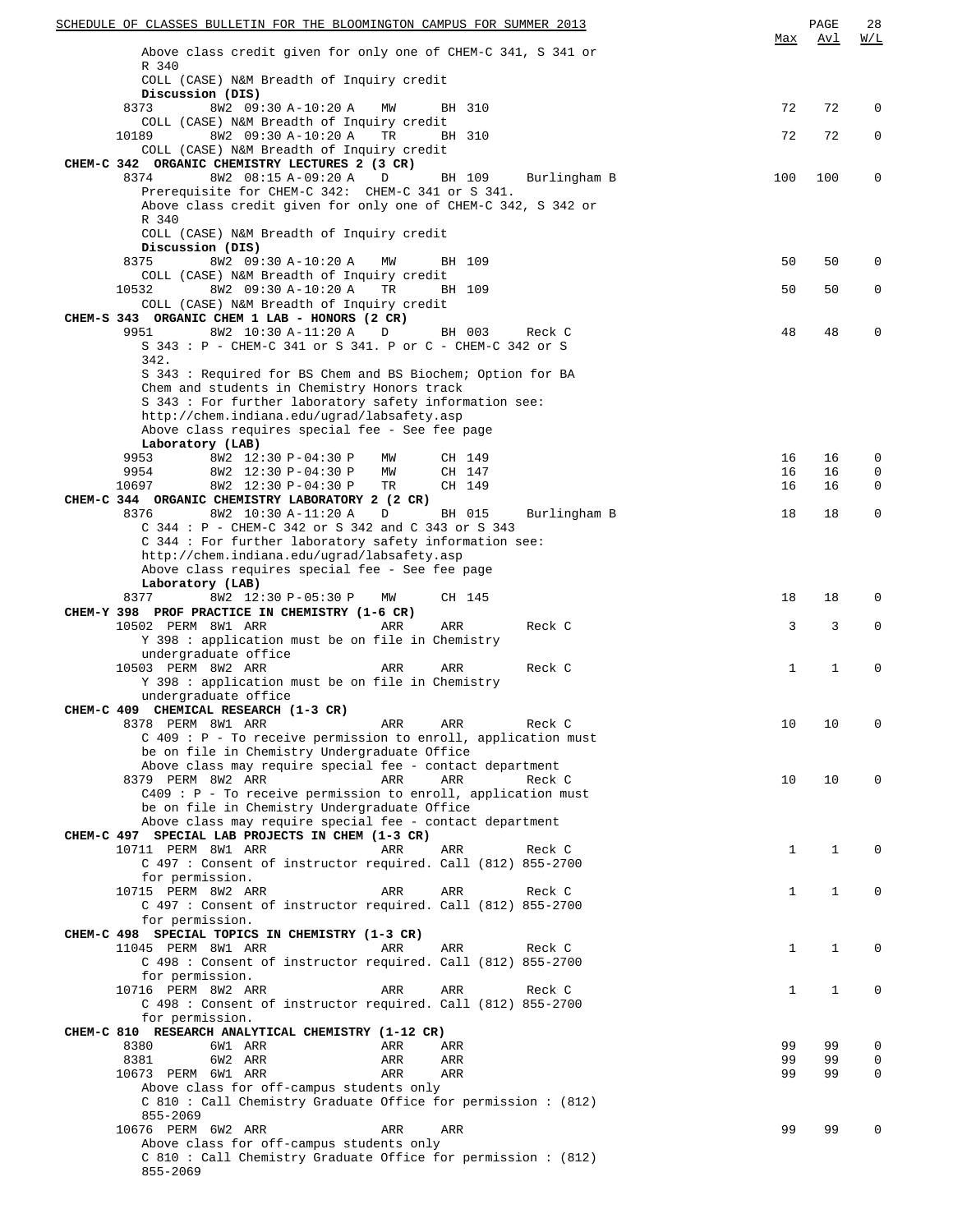|                       |                                                    |            | SCHEDULE OF CLASSES BULLETIN FOR THE BLOOMINGTON CAMPUS FOR SUMMER 2013 | Max | PAGE<br><u>Avl</u> | 29<br>$\overline{\text{W}}$ / $\overline{\text{L}}$ |
|-----------------------|----------------------------------------------------|------------|-------------------------------------------------------------------------|-----|--------------------|-----------------------------------------------------|
|                       | CHEM-C 820 RESEARCH: MATERIALS CHEMISTRY (1-12 CR) |            |                                                                         |     |                    |                                                     |
| 10640 PERM 6W1 ARR    |                                                    | ARR        | ARR                                                                     | 99  | 99                 | $\Omega$                                            |
|                       | Above class for off campus students only           |            |                                                                         |     |                    |                                                     |
|                       |                                                    |            | C 820: Call Chemistry Graduate Office for permission (812)              |     |                    |                                                     |
| $855 - 2069$<br>10674 | 6W1 ARR                                            | ARR        | ARR                                                                     | 99  | 99                 | $\Omega$                                            |
| 10641 PERM 6W2 ARR    |                                                    | ARR        | ARR                                                                     | 99  | 99                 | $\Omega$                                            |
|                       | Above class for off campus students only           |            |                                                                         |     |                    |                                                     |
|                       |                                                    |            | C 820: Call Chemistry Graduate Office for permission (812)              |     |                    |                                                     |
| $855 - 2069$          |                                                    |            |                                                                         |     |                    |                                                     |
| 10675                 | 6W2 ARR                                            | ARR        | ARR                                                                     | 99  | 99                 | $\Omega$                                            |
|                       | CHEM-C 830 RESEARCH INORGANIC CHEMISTRY (1-12 CR)  |            |                                                                         |     |                    |                                                     |
| 8382                  | 6W1 ARR                                            | ARR        | ARR                                                                     | 99  | 99                 | $\Omega$                                            |
| 8383                  | 6W2 ARR                                            | ARR        | ARR                                                                     | 99  | 99                 | $\Omega$                                            |
| 10677 PERM 6W1 ARR    |                                                    | ARR        | ARR                                                                     | 99  | 99                 | $\Omega$                                            |
|                       | Above class for off-campus students only           |            |                                                                         |     |                    |                                                     |
|                       |                                                    |            | C 830 : Call Chemistry Graduate Office for permission : (812)           |     |                    |                                                     |
| 855-2069              |                                                    |            |                                                                         |     |                    |                                                     |
| 10678 PERM 6W2 ARR    |                                                    | ARR        | ARR                                                                     | 99  | 99                 | $\Omega$                                            |
|                       | Above class for off-campus students only           |            |                                                                         |     |                    |                                                     |
| 855-2069              |                                                    |            | C 830: Call Chemistry Graduate Office for permission: (812)             |     |                    |                                                     |
|                       | CHEM-C 840 RESEARCH ORGANIC CHEMISTRY (1-12 CR)    |            |                                                                         |     |                    |                                                     |
| 8384                  | 6W1 ARR                                            | ARR        | ARR                                                                     | 99  | 99                 | $\Omega$                                            |
| 8385                  | 6W2 ARR                                            | ARR        | ARR                                                                     | 99  | 99                 | $\Omega$                                            |
| 10679 PERM 6W1 ARR    |                                                    | <b>ARR</b> | ARR                                                                     | 99  | 99                 | $\Omega$                                            |
|                       | Above class for off-campus students only           |            |                                                                         |     |                    |                                                     |
|                       |                                                    |            | C 840: Call Chemistry Graduate Office for permission: (812)             |     |                    |                                                     |
| 855-2069              |                                                    |            |                                                                         |     |                    |                                                     |
| 10680 PERM 6W2 ARR    |                                                    | ARR        | ARR                                                                     | 99  | 99                 | 0                                                   |
|                       | Above class for off-campus students only           |            |                                                                         |     |                    |                                                     |
|                       |                                                    |            | C 840 : Call Chemistry Graduate Office for permission : (812)           |     |                    |                                                     |
| 855-2069              |                                                    |            |                                                                         |     |                    |                                                     |
|                       | CHEM-C 860 RESEARCH PHYSICAL CHEMISTRY (1-12 CR)   |            |                                                                         |     |                    |                                                     |
| 8386                  | 6W1 ARR                                            | ARR        | ARR                                                                     | 99  | 99                 | $\Omega$                                            |
| 8387                  | 6W2 ARR                                            | <b>ARR</b> | ARR                                                                     | 99  | 99                 | $\Omega$                                            |
| 10681 PERM 6W1 ARR    |                                                    | ARR        | ARR                                                                     | 99  | 99                 | $\Omega$                                            |
|                       | Above class for off-campus students only           |            |                                                                         |     |                    |                                                     |
| 855-2069              |                                                    |            | C 860 : Call Chemistry Graduate Office for permission : (812)           |     |                    |                                                     |
| 10682 PERM 6W2 ARR    |                                                    | ARR        | ARR                                                                     | 99  | 99                 | $\Omega$                                            |
|                       | Above class for off-campus students only           |            |                                                                         |     |                    |                                                     |
|                       |                                                    |            | C 860 : Call Chemistry Graduate Office for permission : (812)           |     |                    |                                                     |
| 855-2069              |                                                    |            |                                                                         |     |                    |                                                     |
|                       | CHEM-C 880 RESEARCH BIOLOGICAL CHEMISTRY (1-12 CR) |            |                                                                         |     |                    |                                                     |
| 8388                  | 6W1 ARR                                            | ARR        | ARR                                                                     | 99  | 99                 | $\Omega$                                            |
| 8389                  | 6W2 ARR                                            | ARR        | <b>ARR</b>                                                              | 99  | 99                 | $\mathbf 0$                                         |
| 10683 PERM 6W1 ARR    |                                                    | ARR        | ARR                                                                     | 99  | 99                 | $\Omega$                                            |
|                       | Above class for off-campus students only           |            |                                                                         |     |                    |                                                     |
|                       |                                                    |            | C 880 : Call Chemistry Graduate Office for permission : (812)           |     |                    |                                                     |
| 855-2069              |                                                    |            |                                                                         |     |                    |                                                     |
| 10684 PERM 6W2 ARR    |                                                    | ARR        | ARR                                                                     | 99  | 99                 | 0                                                   |
|                       | Above class for off-campus students only           |            |                                                                         |     |                    |                                                     |
|                       |                                                    |            | C 860 : Call Chemistry Graduate Office for permission : (812)           |     |                    |                                                     |
| 855-2069              |                                                    |            |                                                                         |     |                    |                                                     |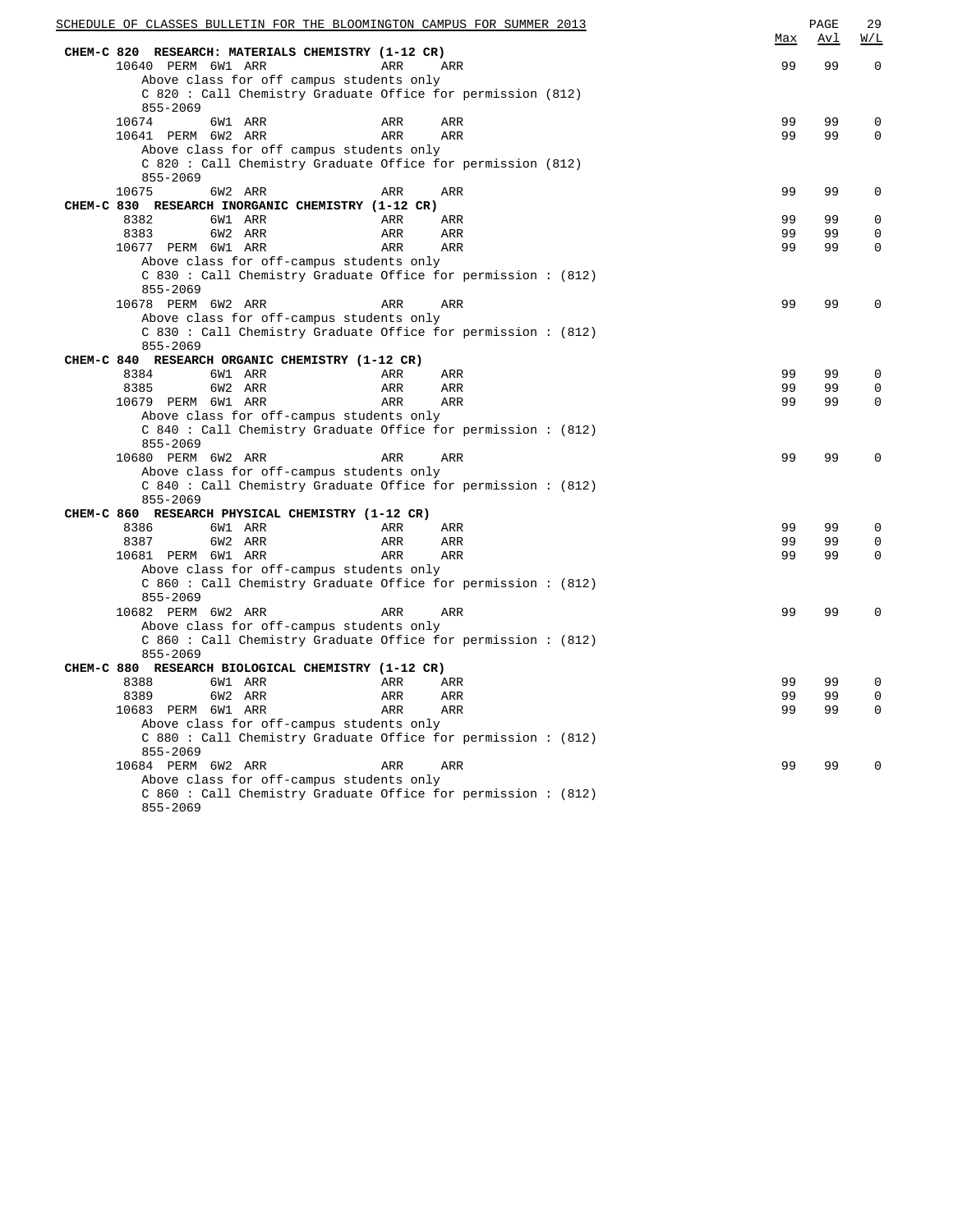| SCHEDULE OF CLASSES BULLETIN FOR THE BLOOMINGTON CAMPUS FOR SUMMER 2013                       |     | PAGE | 30           |
|-----------------------------------------------------------------------------------------------|-----|------|--------------|
| Classical Studies (CLAS)                                                                      | Max | Avl  | W/L          |
| CLASSICS (010)                                                                                |     |      |              |
| CLAS-C 205 CLASSICAL MYTHOLOGY (3 CR)                                                         |     |      |              |
| 12707<br>6W1 11:00 A-12:15 P<br>D<br>BH 314<br>Regan A                                        | 25  | 25   | $\Omega$     |
| IUB GenEd A&H credit<br>IUB GenEd World Culture credit                                        |     |      |              |
| COLL (CASE) Global Civ & Culture credit                                                       |     |      |              |
| COLL (CASE) A&H Breadth of Inquiry credit                                                     |     |      |              |
| CLAS-C 209 MED TERMS FROM GREEK & LATIN (2 CR)                                                |     |      |              |
| Above class is part of the "Transfer Indiana" (transferIN) Initiative.                        |     |      |              |
| For additional information, link to http://www.transferin.net                                 |     |      |              |
| 11047<br>6W1 11:00 A-11:50 A<br>D<br>BH 247                                                   | 25  | 25   | $\Omega$     |
| CLAS-C 399 READING FOR HONORS (1-12 CR)<br>8415 PERM 6W1 ARR<br>ARR<br>ARR                    | 5   | 5    | $\Omega$     |
| Above class requires permission of Department                                                 |     |      |              |
| Above class graded on deferred R grade basis                                                  |     |      |              |
| CLAS-C 495 INDIVIDUAL READING IN CLASSICS (1-3 CR)                                            |     |      |              |
| 8416 PERM 6W1 ARR<br>ARR<br>ARR                                                               | 5   | 5    | $\Omega$     |
| Above class requires permission of Department                                                 |     |      |              |
| Above class graded on deferred R grade basis                                                  |     |      |              |
| 8417 PERM 6W2 ARR<br>ARR<br>ARR                                                               | 5   | 5    | 0            |
| Above class requires permission of Department<br>Above class graded on deferred R grade basis |     |      |              |
| CLAS-C 875 RESEARCH IN GREEK OR LATIN (1-12 CR)                                               |     |      |              |
| 8418 PERM 6W1 ARR<br>ARR<br>ARR                                                               | 5   | 5    | 0            |
| Above class requires permission of Department                                                 |     |      |              |
| Above class graded on deferred R grade basis                                                  |     |      |              |
| 8419 PERM 6W2 ARR<br>ARR<br>ARR                                                               | 5   | 5    | $\Omega$     |
| Above class requires permission of Department                                                 |     |      |              |
| Above class graded on deferred R grade basis                                                  |     |      |              |
| CLAS-C 880 PH D THESIS (1-12 CR)<br>8420 PERM 6W1 ARR<br>ARR<br>ARR                           | 5   | 5    | $\mathbf 0$  |
| Above class requires permission of Department                                                 |     |      |              |
| Above class graded on deferred R grade basis                                                  |     |      |              |
| 8421 PERM 6W2 ARR<br>ARR<br>ARR                                                               | 5   | 5    | $\Omega$     |
| Above class requires permission of Department                                                 |     |      |              |
| Above class graded on deferred R grade basis                                                  |     |      |              |
| <b>GREEK (020)</b>                                                                            |     |      |              |
| CLAS-G 495 INDIVIDUAL READING IN GREEK (1-3 CR)                                               |     |      |              |
| 8422 PERM 6W1 ARR<br>ARR<br>ARR                                                               | 5   | 5    | $\Omega$     |
| Above class requires permission of Department                                                 |     |      |              |
| Above class graded on deferred R grade basis                                                  |     |      |              |
| 8423 PERM 6W2 ARR<br>ARR<br>ARR                                                               | 5   | 5    | $\mathbf 0$  |
| Above class requires permission of Department                                                 |     |      |              |
| Above class graded on deferred R grade basis                                                  |     |      |              |
| CLAS-G 803 SUPERVISED READING PROGRAM (1-4 CR)                                                |     |      |              |
| 8424 PERM 6W1 ARR<br>ARR<br>ARR<br>Above class requires permission of Department              | 5   | 5    | $\Omega$     |
| Above class graded on deferred R grade basis                                                  |     |      |              |
| 8425 PERM 6W2 ARR<br>ARR<br>ARR                                                               | 5   | 5    | $\Omega$     |
| Above class requires permission of Department                                                 |     |      |              |
| Above class graded on deferred R grade basis                                                  |     |      |              |
| LATIN (040)                                                                                   |     |      |              |
|                                                                                               |     |      |              |
| CLAS-L 300 INTEN INTRO CLAS/MEDIEVAL LATI (3 CR)                                              |     |      |              |
| 8426<br>6W1 11:00 A-12:15 P<br>BH 139<br>D                                                    | 25  | 25   | $\Omega$     |
| Above class open to graduates only<br>Above class meets with another section of CLAS-L 300    |     |      |              |
| CLAS-L 300 INTEN INTRO CLAS/MEDIEVAL LATI (5 CR)                                              |     |      |              |
| 8427 PERM 6W1 11:00 A-12:15 P<br>D<br>BH 139                                                  | 25  | 25   | $\Omega$     |
| Above class open to undergraduates only                                                       |     |      |              |
| Obtain on-line authorization for above class from Department                                  |     |      |              |
| Above class meets with another section of CLAS-L 300                                          |     |      |              |
| CLAS-L 400 INTENSIVE STUDY LITERARY LATIN (3 CR)                                              |     |      |              |
| 6W2 11:00 A-12:15 P<br>8428<br>BH 138<br>D                                                    | 25  | 25   | $\Omega$     |
| Above class open to graduates only<br>Above class meets with another section of CLAS-L 400    |     |      |              |
| CLAS-L 400 INTENSIVE STUDY LITERARY LATIN (5 CR)                                              |     |      |              |
| 8429 PERM 6W2 11:00 A-12:15 P<br>BH 138<br>D                                                  | 25  | 25   | $\Omega$     |
| Above class open to undergraduates only                                                       |     |      |              |
| Above class meets with another section of CLAS-L 400                                          |     |      |              |
| CLAS-L 495 INDIVIDUAL READING IN LATIN (1-3 CR)                                               |     |      |              |
| 8430 PERM 6W1 ARR<br>ARR<br>ARR                                                               | 5   | 5    | <sup>0</sup> |
| Above class requires permission of Department                                                 |     |      |              |
| Above class graded on deferred R grade basis                                                  |     |      |              |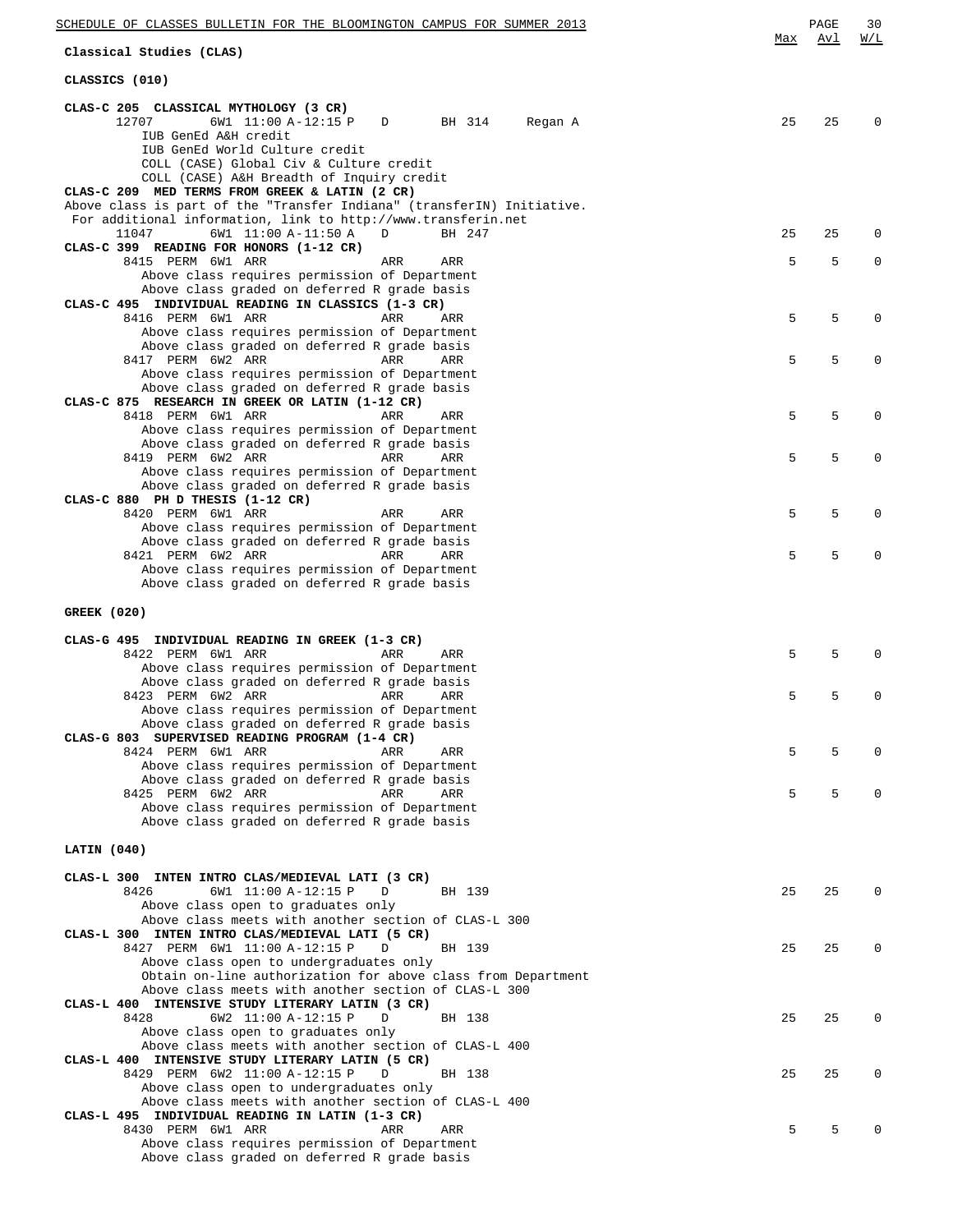| SCHEDULE OF CLASSES BULLETIN FOR THE BLOOMINGTON CAMPUS FOR SUMMER 2013 |     |  |  |     | PAGE | 31       |
|-------------------------------------------------------------------------|-----|--|--|-----|------|----------|
|                                                                         |     |  |  | Max | Avl  | W/L      |
| PERM 6W2 ARR<br>8431<br>ARR                                             | ARR |  |  |     |      | $\Omega$ |
| Above class requires permission of Department                           |     |  |  |     |      |          |
| Above class graded on deferred R grade basis                            |     |  |  |     |      |          |
| CLAS-L 803 SUPERVISED READING PROGRAM (1-4 CR)                          |     |  |  |     |      |          |
| 8432 PERM 6W1 ARR<br>ARR                                                | ARR |  |  |     |      |          |
| Above class requires permission of Department                           |     |  |  |     |      |          |
| Above class graded on deferred R grade basis                            |     |  |  |     |      |          |
| 8433 PERM 6W2 ARR<br>ARR                                                | ARR |  |  |     |      |          |
| Above class requires permission of Department                           |     |  |  |     |      |          |

Above class graded on deferred R grade basis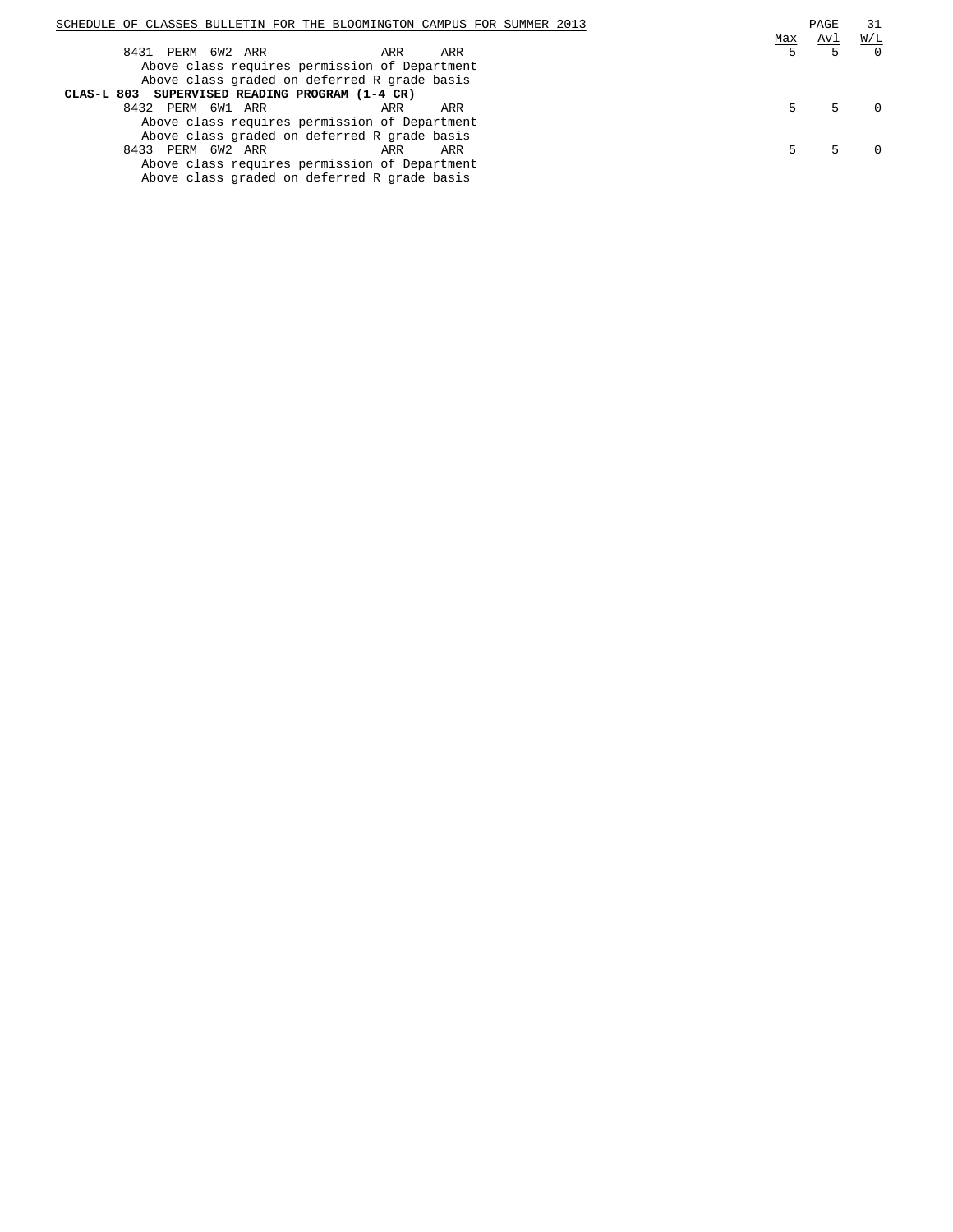| SCHEDULE OF CLASSES BULLETIN FOR THE BLOOMINGTON CAMPUS FOR SUMMER 2013<br>Cognitive Science (COGS) | Max | PAGE<br>Avl | 32<br>W/L    |
|-----------------------------------------------------------------------------------------------------|-----|-------------|--------------|
| COGS-Q 493 RSRCH IN COGNITIVE & INFO SCI (1-3 CR)                                                   |     |             |              |
| 8465 PERM 6W1 ARR<br>ARR<br>ARR<br>Crystal J                                                        | 10  | 10          | $\mathbf 0$  |
| Above class graded on deferred R grade basis                                                        |     |             |              |
| 9949 PERM 6W1 ARR<br>ARR<br>ARR<br>Crystal J                                                        | 20  | 20          | $\Omega$     |
| Above class graded on S/F basis only                                                                |     |             |              |
| 8466 PERM 6W2 ARR<br>Crystal J<br>ARR<br>ARR                                                        | 10  | 10          | 0            |
| Above class graded on deferred R grade basis                                                        |     |             |              |
| 9950 PERM 6W2 ARR<br>ARR<br>ARR<br>Crystal J                                                        | 20  | 20          | 0            |
| Above class graded on S/F basis only                                                                |     |             |              |
| COGS-Q 495 PROJECT IN COG & INFO SCIENCES (1-3 CR)                                                  |     |             |              |
| 8467 PERM 6W1 ARR<br>ARR<br>ARR<br>Crystal J                                                        | 5   | 5           | 0            |
| 8468 PERM 6W2 ARR<br>ARR<br>ARR<br>Crystal J                                                        | 5   | 5           | $\Omega$     |
| COGS-0 496 INTRNSHP IN PROFESSIONAL PRACT (1-6 CR)                                                  |     |             |              |
| 8469 PERM 6W1 ARR<br>ARR<br>Crystal J<br>ARR                                                        | 10  | 10          | 0            |
| Above class graded on S/F basis only                                                                |     |             |              |
| 8470 PERM 6W2 ARR<br>ARR<br>Crystal J<br>ARR                                                        | 10  | 10          | $\mathbf 0$  |
| Above class graded on S/F basis only                                                                |     |             |              |
| COGS-Q 498 RDGS IN COGNITIVE & INFO SCI (1-3 CR)                                                    |     |             |              |
| 8471 PERM 6W1 ARR<br>ARR<br>Crystal J<br>ARR                                                        | 5   | 5           | 0            |
| Above class graded on deferred R grade basis                                                        |     |             |              |
| 8472 PERM 6W2 ARR<br><b>ARR</b><br>ARR<br>Crystal J                                                 | 5   | 5           | $\mathbf 0$  |
| Above class graded on deferred R grade basis                                                        |     |             |              |
| COGS-Q 499 HONORS RSCH PJT COG & INFO SCI (3 CR)                                                    |     |             |              |
| 8473 PERM 6W1 ARR<br>Crystal J<br>ARR<br>ARR                                                        | 5   | 5           | $\Omega$     |
| Above class graded on deferred R grade basis                                                        |     |             |              |
| 8474 PERM 6W2 ARR<br>ARR<br>ARR<br>Crystal J                                                        | 5   | 5           | $\Omega$     |
| Above class graded on deferred R grade basis                                                        |     |             |              |
| COGS-Q 799 READINGS & RESEARCH IN COG SCI (1-6 CR)                                                  |     |             |              |
| 8475 PERM 6W1 ARR<br>Todd P<br>ARR<br>ARR                                                           | 30  | 30          | $\mathbf{0}$ |
| Above class graded on deferred R grade basis                                                        |     |             |              |
| 8476 PERM 6W2 ARR<br>ARR<br>Todd P<br>ARR                                                           | 30  | 30          | $\mathbf{0}$ |
| Above class graded on deferred R grade basis                                                        |     |             |              |
| COGS-Q 899 DISSERTATION RESEARCH (1-12 CR)                                                          |     |             |              |
| 8477 PERM 6W1 ARR<br>ARR<br>ARR<br>Todd P                                                           | 30  | 30          | 0            |
| Above class graded on deferred R grade basis                                                        |     |             |              |
| 8478 PERM 6W2 ARR<br>ARR<br>ARR<br>Todd P                                                           | 30  | 30          | 0            |
| Above class graded on deferred R grade basis                                                        |     |             |              |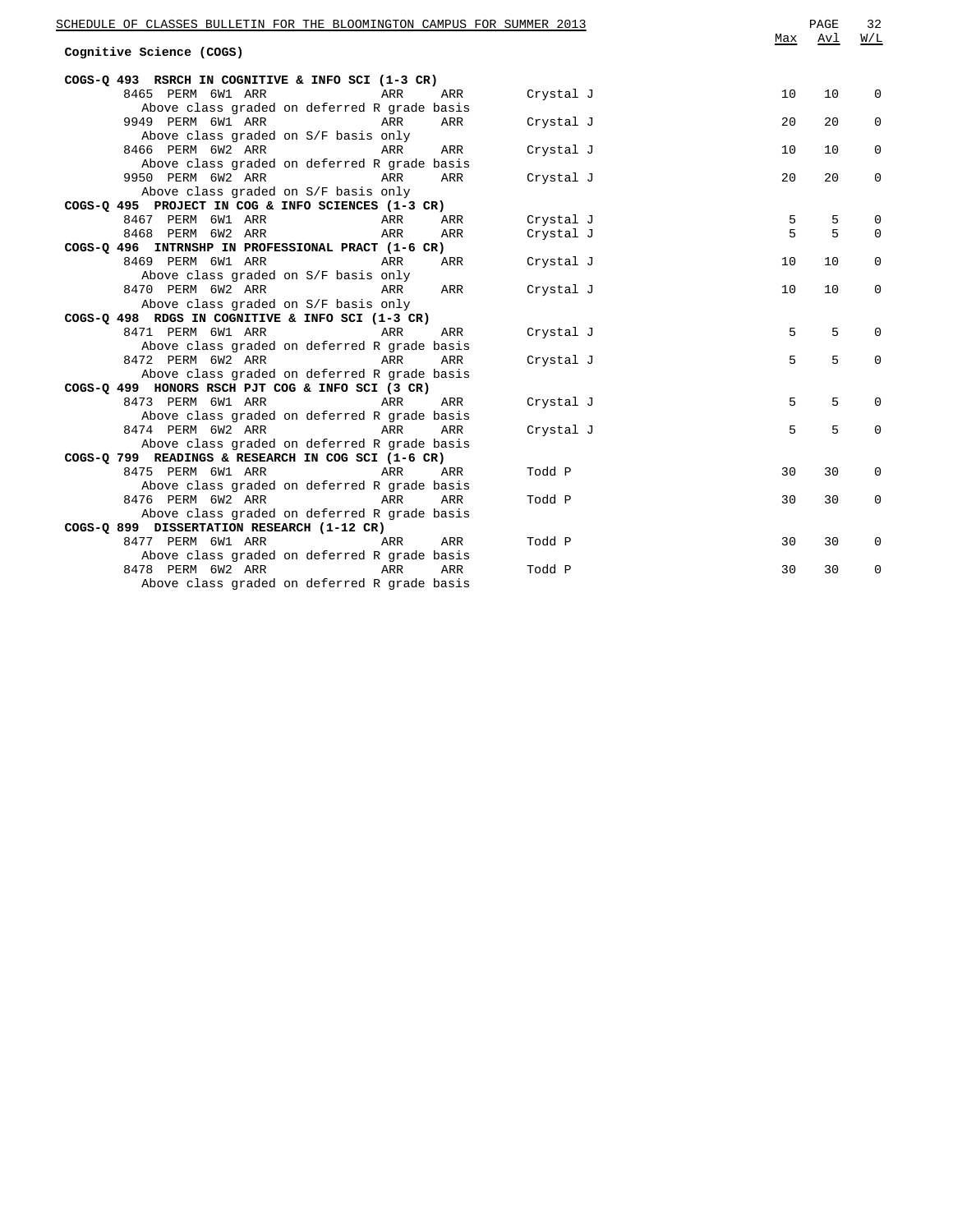| SCHEDULE OF CLASSES BULLETIN FOR THE BLOOMINGTON CAMPUS FOR SUMMER 2013                                              |     | PAGE | 33           |
|----------------------------------------------------------------------------------------------------------------------|-----|------|--------------|
| Collins Living-Learning Center (CLLC)                                                                                | Max | Avl  | W/L          |
| CLLC-L 130 SCIENCE AND THE UNIVERSE (3 CR)                                                                           |     |      |              |
| VT: VOLCANOES OF THE SIERRA NEVADA                                                                                   |     |      |              |
| 12709 PERM NS1 ARR<br>ARR<br>ARR<br>Hamburger M                                                                      | 18  | 18   | <sup>0</sup> |
| Above class is a two-week field course in the Sierra Nevada                                                          |     |      |              |
| Mountains of California, May 18-June 1, followed by a                                                                |     |      |              |
| two-week independent student research period. For more<br>information see website www.indiana.edu/~sierra (no caps). |     |      |              |
| Above class consent of instructor required in advance.                                                               |     |      |              |
| Above class Honors College students will receive Honors                                                              |     |      |              |
| credit.                                                                                                              |     |      |              |
| Above class graded on deferred R grade basis                                                                         |     |      |              |
| Above class meets with GEOL-G 188                                                                                    |     |      |              |
| IUB GenEd N&M credit - Natural Science                                                                               |     |      |              |
| COLL (CASE) N&M Breadth of Inquiry credit                                                                            |     |      |              |
| CLLC-L 230 LIFE - CONCEPTS AND ISSUES (3 CR)                                                                         |     |      |              |
| VT: LEARN FROM NATURE: PERMACULTURE                                                                                  |     |      |              |
| 9987 PERM NS1 ARR<br><b>ARR</b><br><b>ARR</b><br>Haberman D                                                          | 20  | 20   | <sup>0</sup> |
| Above class is a two-week field course at the White Violet                                                           |     |      |              |
| Center for Eco-Justice, West Terre Haute, IN. For                                                                    |     |      |              |
| information contact David Haberman at dhaberma@indiana.edu.                                                          |     |      |              |
| Above class meets from May 19-June 2 at West Terre Haute, IN                                                         |     |      |              |
| $L$ 230 : For prep meeting dates and info see<br>www.indiana.edu/~llc/permaculture.shtml                             |     |      |              |
| Above class for permission contact Will Smith at                                                                     |     |      |              |
| wsmithii@indiana.edu                                                                                                 |     |      |              |
| Above class requires special fee - See fee page                                                                      |     |      |              |
| IUB GenEd N&M credit - Natural Science                                                                               |     |      |              |
| COLL (CASE) N&M Breadth of Inquiry credit                                                                            |     |      |              |
| 6W2 10:20 A-12:10 P<br>15586<br>MTWR<br>HD TBA<br>Lycurqus C                                                         | 21  | 21   | <sup>0</sup> |
| Above class meets in HI 100                                                                                          |     |      |              |
| IUB GenEd N&M credit - Natural Science                                                                               |     |      |              |
| COLL (CASE) N&M Breadth of Inquiry credit                                                                            |     |      |              |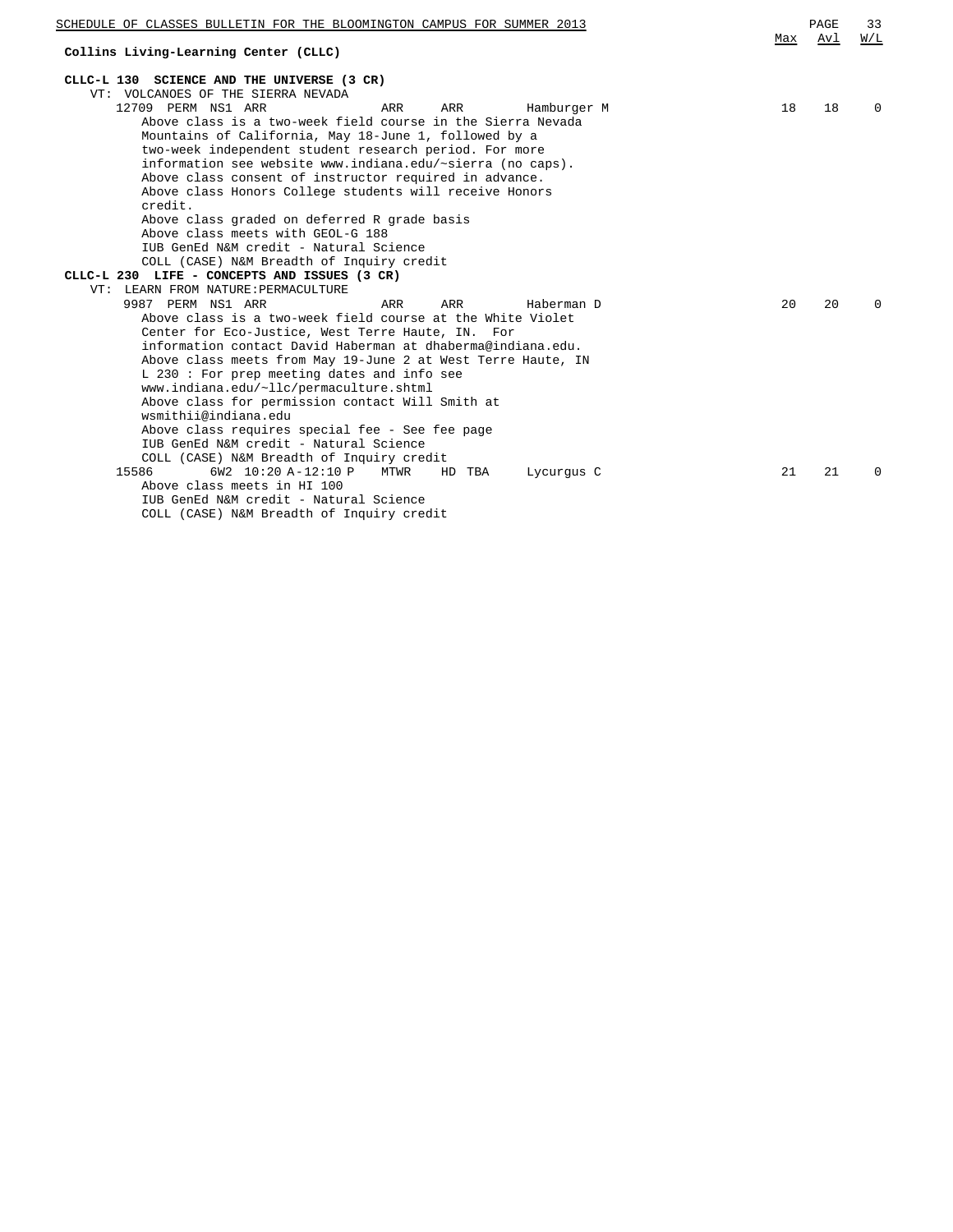| SCHEDULE OF CLASSES BULLETIN FOR THE BLOOMINGTON CAMPUS FOR SUMMER 2013                                                                                                                                                                                     |     | PAGE | 34           |
|-------------------------------------------------------------------------------------------------------------------------------------------------------------------------------------------------------------------------------------------------------------|-----|------|--------------|
| Communication & Culture (CMCL)                                                                                                                                                                                                                              | Max | Avl  | W/L          |
| CMCL-C 121 PUBLIC SPEAKING (3 CR)<br>C 121 : Students can complete a CMCL minor in a summer. Please<br>consult the COLL Bulletin for CMCL minor requirements                                                                                                |     |      |              |
| Above class is part of the "Transfer Indiana" (transferIN) Initiative.<br>For additional information, link to http://www.transferin.net<br>6W1 11:00 A-12:15 P<br>8434<br>D<br>SY 037<br>Hook J<br>IUB GenEd A&H credit                                     | 23  | 23   | $\mathbf 0$  |
| COLL (CASE) A&H Breadth of Inquiry credit<br>6W1 12:45 P-02:00 P<br>8435<br>D<br>SY 037<br>Butorac R<br>IUB GenEd A&H credit                                                                                                                                | 23  | 23   | $\Omega$     |
| COLL (CASE) A&H Breadth of Inquiry credit<br>Above class is part of the "Transfer Indiana" (transferIN) Initiative.<br>For additional information, link to http://www.transferin.net<br>12710 PERM 8W2 02:00 P-05:00 P<br>TR<br>HD TBA<br>Campbell-Badger L | 12  | 12   | $\Omega$     |
| TOPIC: The Inside-Out Prison Exchange Program: Exploring<br>Issues of Crime and Justice Behind the Walls<br>Above class requires the student to contact Lindsey                                                                                             |     |      |              |
| Campbell-Badger prior to registration, lcampbe@indiana.edu.<br>Above class meets at Monroe County Corrections Center<br>IUB GenEd A&H credit                                                                                                                |     |      |              |
| COLL (CASE) A&H Breadth of Inquiry credit<br>6W2 11:00 A-12:15 P<br>8436<br>D<br>SY 037<br>Smith C<br>IUB GenEd A&H credit<br>COLL (CASE) A&H Breadth of Inquiry credit                                                                                     | 23  | 23   | 0            |
| CMCL-C 122 INTERPERSONAL COMMUNICATION (3 CR)<br>8437<br>6W1 11:00 A-12:15 P<br>D<br>SY 0009<br>Harvey E<br>IUB GenEd S&H credit                                                                                                                            | 24  | 24   | 0            |
| COLL (CASE) S&H Breadth of Inquiry credit<br>6W2 12:45 P-02:00 P<br>12711<br>D<br>SY 0009<br>Zobel G<br>IUB GenEd S&H credit                                                                                                                                | 24  | 24   | 0            |
| COLL (CASE) S&H Breadth of Inquiry credit<br>CMCL-C 190 INTRODUCTION TO MEDIA (3 CR)<br>10154<br>8W2 10:20 A-11:35 A<br>MTWR<br>SY 004<br>Zale J                                                                                                            | 25  | 25   | $\Omega$     |
| $07:15 P-10:15 P$<br>MW<br>SE 105<br>Above class film screenings Mon and Wed, 7:15-10:15P<br>IUB GenEd A&H credit                                                                                                                                           |     |      |              |
| COLL (CASE) A&H Breadth of Inquiry credit<br>CMCL-C 201 RACE AND THE MEDIA (3 CR)<br>12712<br>6W1 07:15 P-10:15 P<br>MW<br>BH 006<br>$12:45 P-02:00 P$<br>SY 004<br>D<br>Palmer L                                                                           | 25  | 25   | $\Omega$     |
| Above class has film screenings on Mon and Wed from<br>$7:15 - 10:15p$<br>IUB GenEd S&H credit                                                                                                                                                              |     |      |              |
| COLL (CASE) S&H Breadth of Inquiry credit<br>COLL (CASE) Diversity in U.S. credit<br>CMCL-C 205 INTRO TO COMMUNICATION & CULTR (3 CR)<br>10153<br>6W1 10:20 A-12:10 P<br>MTWR<br>SW 217<br>Golan Jr A                                                       | 25  | 25   | $\mathbf 0$  |
| IUB GenEd A&H credit<br>COLL (CASE) A&H Breadth of Inquiry credit<br>CMCL-C 209 TPCS RHET & PUBLIC CULTURE (3 CR)                                                                                                                                           |     |      |              |
| 4W1 03:00 P-05:10 P<br>15863<br>D<br>ARR<br>Gilbert C<br>TOPIC : Political Humor<br>CMCL-C 315 ADVERTISING & CONSUMER CULTURE (3 CR)                                                                                                                        | 25  | 25   | $\mathbf 0$  |
| 12714<br>6W1 03:45 P-05:00 P<br>D<br>Griffis A<br>ARR<br>COLL (CASE) S&H Breadth of Inquiry credit<br>CMCL-C 326 AUTHORSHIP IN THE MEDIA (3 CR)                                                                                                             | 25  | 25   | $\mathbf 0$  |
| 14470<br>6W1 10:20 A-12:10 P<br>MTWR<br>SY 0013<br>Hawkins J<br>$04:00 P - 06:30 P$<br>MW<br>ARR<br>Above class COLL Intensive Writing section                                                                                                              | 25  | 25   | $\mathbf{0}$ |
| Above class has screenings on Mondays and Wednesday from<br>$4:00-6:30$ pm<br>Topic: Women Directors<br>COLL (CASE) A&H Breadth of Inquiry credit                                                                                                           |     |      |              |
| CMCL-C 336 USING POPULAR CULTURE (3 CR)<br>12546<br>6W1 10:20 A-12:10 P<br>MTWR<br>$C2$ 203<br>Hain M<br>$07:15 P-10:15 P$<br>TR<br>ARR                                                                                                                     | 25  | 25   | $\mathbf{0}$ |
| TOPIC: Gothic in Popular Culture<br>Above class requires screenings Tuesday Thursday 7:15-10:15<br>COLL (CASE) S&H Breadth of Inquiry credit                                                                                                                |     |      |              |
| CMCL-C 337 NEW MEDIA (3 CR)<br>6W2 10:20 A-12:10 P<br>14478<br>MTWR<br>C <sub>2</sub> 203<br>Rudy J<br>TOPIC: Civic Identity and New Media                                                                                                                  | 25  | 25   | $\mathbf 0$  |
| CMCL-C 340 RHETORIC OF SOCIAL MOVEMENTS (3 CR)<br>14485<br>6W1 ARR<br>TR<br>ARR<br>C <sub>2</sub> 203<br>$03:00 P-04:50 P$<br>D<br>Smith C                                                                                                                  | 25  | 25   | 0            |
| TOPIC: Claiming Citizenship and Changing America<br>COLL (CASE) A&H Breadth of Inquiry credit<br>CMCL-C 355 PUBLIC MEMORY IN COMM&CULTURE (3 CR)                                                                                                            |     |      |              |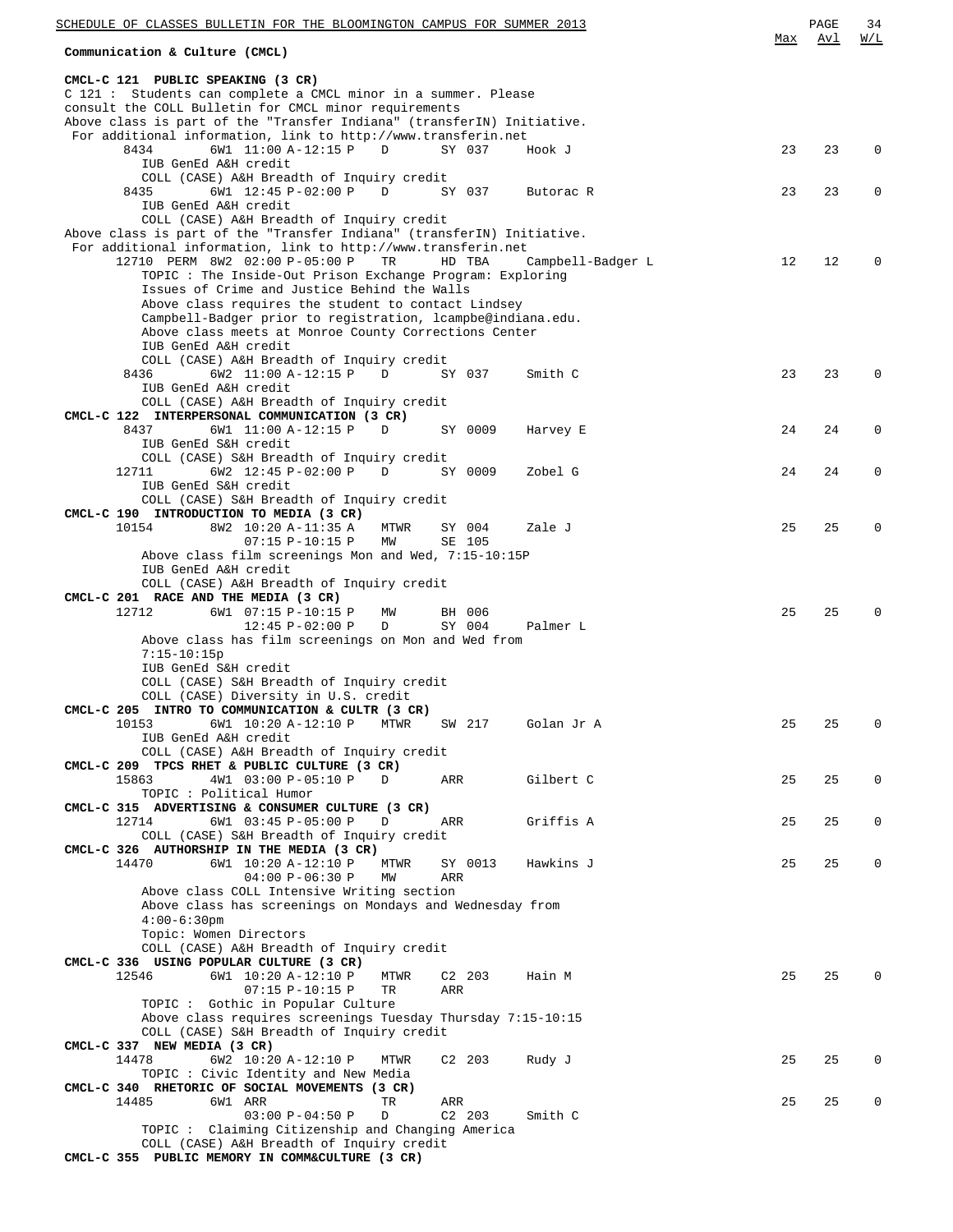| SCHEDULE OF CLASSES BULLETIN FOR THE BLOOMINGTON CAMPUS FOR SUMMER 2013                                |     | PAGE | 35           |
|--------------------------------------------------------------------------------------------------------|-----|------|--------------|
|                                                                                                        | Max | Avl  | W/L          |
| 14491<br>6W2 12:40 P-02:30 P<br>MTWR<br>SY 0013<br>Walsh B                                             | 25  | 25   | $\mathbf 0$  |
| TOPIC: Media Communication, Public Memory, and the<br>Production of the Past                           |     |      |              |
| CMCL-C 360 MOTION PICTURE PRODUCTION (4 CR)                                                            |     |      |              |
| 8438<br>8W2 03:00 P-05:00 P<br>MTWR<br>C <sub>2</sub> 10 <sub>2</sub><br>Fleming A                     | 14  | 14   | 0            |
| Above class requires special fee - See fee page                                                        |     |      |              |
| Above class meets with CMCL-C 560                                                                      |     |      |              |
| CMCL-C 382 INTRNSHP COMMUNICATN & CULTURE (1-3 CR)                                                     |     |      |              |
| 8439 PERM 1<br>ARR<br>ARR<br>ARR<br>Terrill R                                                          | 25  | 25   | 0            |
| Above class obtain on-line Auth from Advisor, (812) 855-5443                                           |     |      |              |
| Above class P - Junior standing                                                                        |     |      |              |
| Above class open to Majors and Minors only                                                             |     |      |              |
| Above class graded on S/F basis only                                                                   |     |      |              |
| 13318 PERM 1<br>ARR<br>ARR<br>Terrill R<br>ARR                                                         | 50  | 50   | $\Omega$     |
| Above class obtain online authorization from advisor,                                                  |     |      |              |
| 812-855-5443<br>Above class P - Junior standing                                                        |     |      |              |
| Above class open to majors and minors only                                                             |     |      |              |
| Above class graded on S/F basis only                                                                   |     |      |              |
| 10045 PERM 1<br>ARR<br>ARR<br>ARR<br>Terrill R                                                         | 20  | 20   | $\Omega$     |
| Above class obtain on-line auth from Advisor, (812) 855-5443                                           |     |      |              |
| Above class P - Junior standing                                                                        |     |      |              |
| Above class open to Majors and Minors only                                                             |     |      |              |
| Above class graded on S/F basis only                                                                   |     |      |              |
| 13319 PERM 1<br>ARR<br>ARR<br>ARR<br>Terrill R                                                         | 50  | 50   | $\Omega$     |
| Above class obtain online authorization from advisor,                                                  |     |      |              |
| 812-855-5443                                                                                           |     |      |              |
| Above class P - Junior standing                                                                        |     |      |              |
| Above class open to majors and minors only                                                             |     |      |              |
| Above class graded on S/F basis only                                                                   |     |      |              |
| CMCL-C 392 MEDIA GENRES (3 CR)                                                                         |     |      |              |
| 12345<br>$C2$ 203<br>6W2 $03:00 P-04:50 P$<br>MTWR<br>Vasquez J                                        | 25  | 25   | $\Omega$     |
| $07:15 P-10:15 P$<br>MW<br>ARR<br>TOPIC : SUPER-HEROES AND SUPER-VILLAINS IN CONTEMPORARY FILM:        |     |      |              |
| From The Gods to Batman (and Beyond)                                                                   |     |      |              |
| Above class has mandatory screening on Monday and Wednesday                                            |     |      |              |
| from $7:15-10:15$ pm                                                                                   |     |      |              |
| COLL (CASE) A&H Breadth of Inquiry credit                                                              |     |      |              |
| CMCL-C 398 NATIONAL CINEMAS (3 CR)                                                                     |     |      |              |
| 14498<br>6W2 10:20 A-12:10 P<br>$C2$ 203<br>MTWR<br>Carney J                                           | 25  | 25   | $\Omega$     |
| $07:15 P-10:15 P$<br>ARR<br>MW                                                                         |     |      |              |
| TOPIC: Cinema and the City: Istanbul - New Turkish Cinema in                                           |     |      |              |
| a Cultural Capital                                                                                     |     |      |              |
| Above class screens films MW evenings 7:15-10:15pm                                                     |     |      |              |
| COLL (CASE) A&H Breadth of Inquiry credit                                                              |     |      |              |
| CMCL-C 399 READING FOR HONORS (3 CR)                                                                   |     |      |              |
| 8440 PERM 1<br>Terrill R<br>ARR<br>ARR<br>ARR                                                          | 5   | 5    | $\Omega$     |
| C 399 : P - Junior standing and approval of instructor                                                 |     |      |              |
| CMCL-C 445 MEDIA, CULTURE AND POLITICS (3 CR)                                                          |     |      |              |
| 12717<br>6W1 12:40 P-02:30 P<br><b>MTWR</b><br>$C2$ 203<br>Ramirez J                                   | 25  | 25   | $\Omega$     |
| $07:15 P-10:15 P$<br>TR<br>ARR                                                                         |     |      |              |
| TOPIC: The Border and the Screen: Representations of the<br>U.S.-Mexican Border in Film and Television |     |      |              |
| Above class screens films TR 7:15-10:15                                                                |     |      |              |
| 6W2 12:40 P-02:30 P<br>14504<br>MTWR<br>$C2$ 203<br>Rahko S                                            | 25  | 25   | $\Omega$     |
| TOPIC : The Multinational Corporation and American Public                                              |     |      |              |
| Culture                                                                                                |     |      |              |
| CMCL-C 497 IND STUDY IN COMMUN & CULTURE (1-6 CR)                                                      |     |      |              |
| 8441 PERM 1<br>ARR<br>ARR<br>Terrill R<br>ARR                                                          | 5   | 5    | $\Omega$     |
| $C$ 497 : P - Junior standing and approval of instructor                                               |     |      |              |
| 10996 PERM 1<br>ARR<br>ARR<br>ARR<br>Terrill R                                                         | 10  | 10   | $\mathbf{0}$ |
| $C$ 497 : P - Junior standing and approval of instructor                                               |     |      |              |
| CMCL-C 499 SENIOR HONORS THESIS (3-6 CR)                                                               |     |      |              |
| 8442 PERM 1<br>ARR<br>ARR<br>ARR<br>Terrill R                                                          | 5   | 5    | 0            |
| $C$ 499 : $P$ - Senior standing and approval of instructor                                             |     |      |              |
| CMCL-C 513 RHETORIC/SOCIO-POLIT JUDGMENT (3 CR)                                                        |     |      |              |
| 8W1 02:00 P-05:00 P<br>14507<br>MR<br>C <sub>2</sub> 272<br>Lucaites J                                 | 15  | 15   | 0            |
| Above class open to graduates only                                                                     |     |      |              |
| CMCL-C 560 MOTION PICTURE PRODUCTION (4 CR)                                                            |     |      |              |
| 13063 RSTR 8W2 03:00 P-05:00 P<br><b>MTWR</b><br>C2 102<br>Fleming A                                   | 14  | 14   | $\mathbf{0}$ |
| Above class requires special fee - See fee page<br>Above class meets with CMCL-C 360                   |     |      |              |
| Above class open to graduates only                                                                     |     |      |              |
| CMCL-C 646 PEDAGOGY PRACTICUM (1 CR)                                                                   |     |      |              |
| 10092 PERM 1<br>ARR<br>ARR<br>ARR<br>Striphas T                                                        | 10  | 10   | $\Omega$     |
| Above class open to graduates only                                                                     |     |      |              |
| Above class requires Faculty Mentor                                                                    |     |      |              |
| CMCL-C 700 RESEARCH (1-3 CR)                                                                           |     |      |              |
| 8443 PERM 1<br>ARR<br>Striphas T<br>ARR<br>ARR                                                         | 10  | 10   | $\mathbf 0$  |
| Above class contact Grad Secretary at 812-855-6389 for                                                 |     |      |              |
| permission                                                                                             |     |      |              |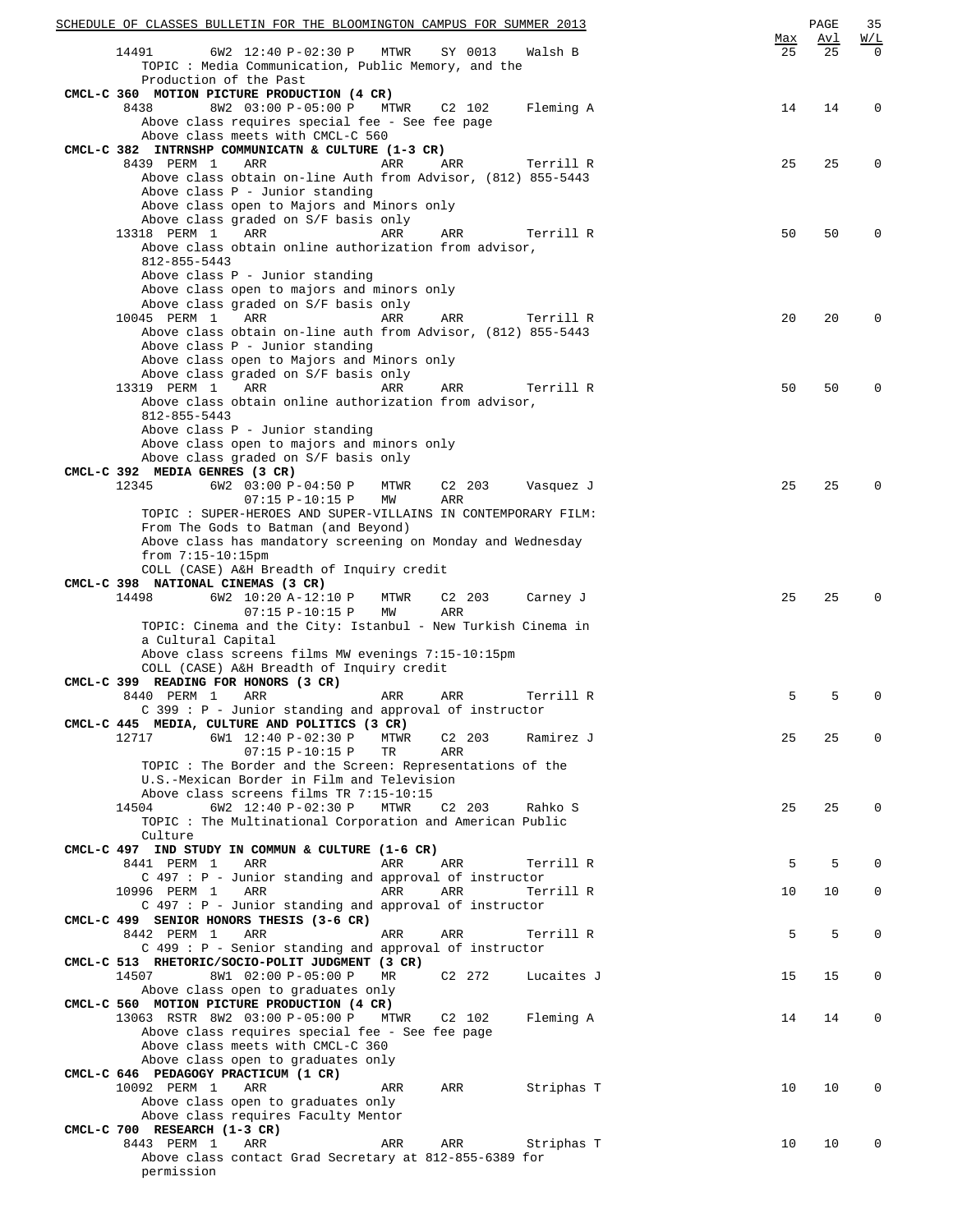| SCHEDULE OF CLASSES BULLETIN FOR THE BLOOMINGTON CAMPUS FOR SUMMER 2013 |                                                              |     |     |            | Max | PAGE<br>Avl | 36<br>W/L |
|-------------------------------------------------------------------------|--------------------------------------------------------------|-----|-----|------------|-----|-------------|-----------|
| CMCL-C 701 PRACTICUM IN COMM RES (3 CR)                                 |                                                              |     |     |            |     |             |           |
| 10710 PERM 1                                                            | ARR                                                          | ARR | ARR | Striphas T | 25  | 25          | $\Omega$  |
|                                                                         |                                                              |     |     |            |     |             |           |
|                                                                         | Above class contact Grad Secretary at 812-855-6389 for       |     |     |            |     |             |           |
| permission                                                              |                                                              |     |     |            |     |             |           |
| CMCL-C 710 RESEARCH SEMINAR (3 CR)                                      |                                                              |     |     |            |     |             |           |
| 12718 PERM 1                                                            | ARR                                                          | ARR | ARR | Striphas T | 25  | 25          | $\Omega$  |
|                                                                         | Above class contact Grad Secretary at 812-855-6389 for       |     |     |            |     |             |           |
| permission                                                              |                                                              |     |     |            |     |             |           |
| CMCL-C 810 PH D THESIS (1-15 CR)                                        |                                                              |     |     |            |     |             |           |
| 8444 PERM 1                                                             | ARR                                                          | ARR | ARR | Striphas T | 50  | 50          | $\Omega$  |
|                                                                         | Above class requires permission of Department                |     |     |            |     |             |           |
|                                                                         | Above class contact the Graduate Secretary at (812) 855-6389 |     |     |            |     |             |           |
| for authorization                                                       |                                                              |     |     |            |     |             |           |
| 10703 PERM 1                                                            | ARR                                                          | ARR | ARR | Striphas T | 30  | 30          | $\Omega$  |
|                                                                         | Above class contact Graduate Secretary for authorization     |     |     |            |     |             |           |
| $(812)$ 855-6389                                                        |                                                              |     |     |            |     |             |           |
|                                                                         |                                                              |     |     |            |     |             |           |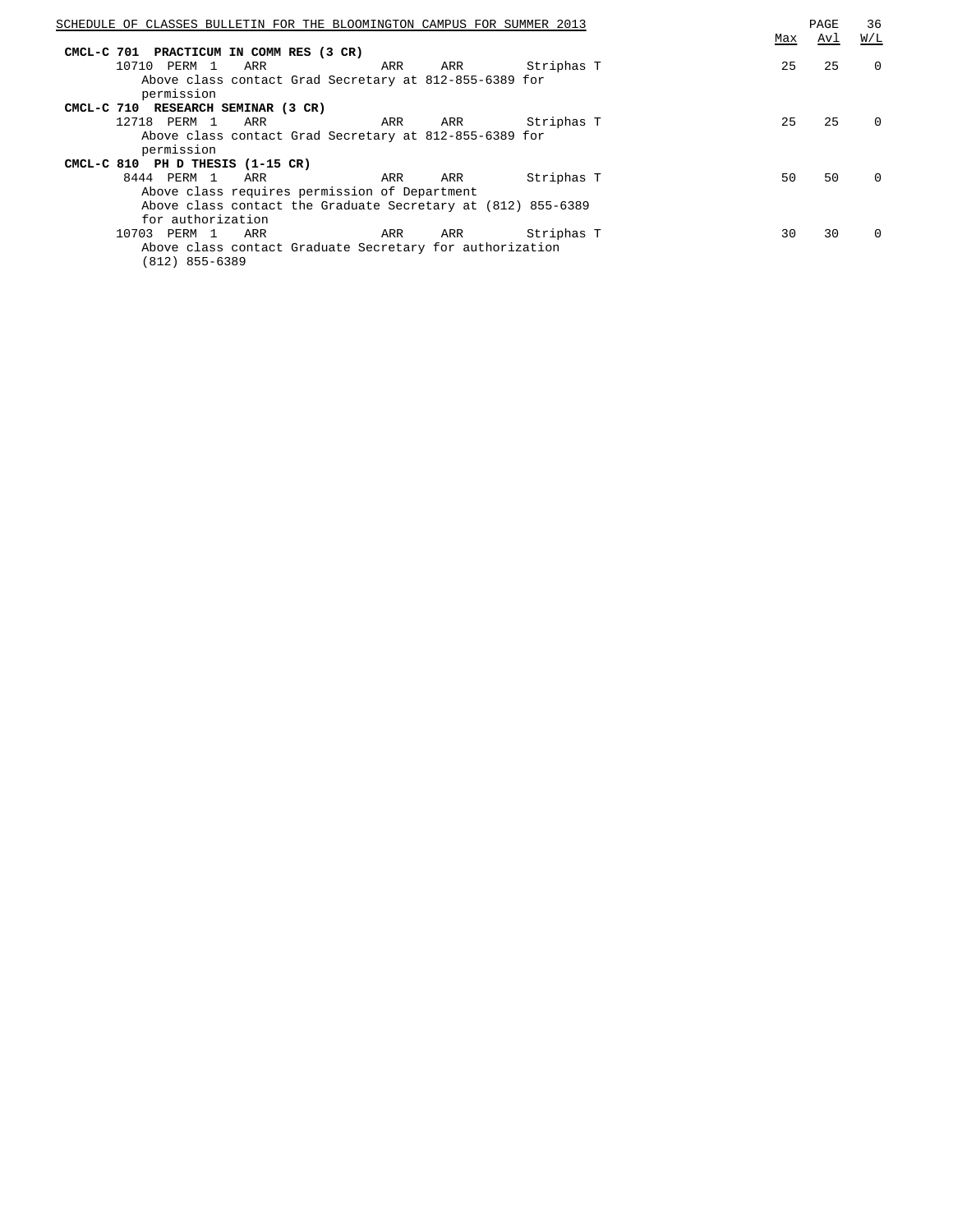| <u>SCHEDULE OF CLASSES BULLETIN FOR THE BLOOMINGTON CAMPUS FOR SUMMER 2013</u>                                                |      |        |                        |     | PAGE | 37          |
|-------------------------------------------------------------------------------------------------------------------------------|------|--------|------------------------|-----|------|-------------|
| Comparative Literature (CMLT)                                                                                                 |      |        |                        | Max | Avl  | W/L         |
| READINGS AND RESEARCH (002)                                                                                                   |      |        |                        |     |      |             |
| CMLT-C 151 INTRO TO POPULAR CULTURE (3 CR)<br>10847<br>6W1 10:20 A-12:10 P                                                    | MTWR | BH 219 |                        | 25  | 25   | $\Omega$    |
| IUB GenEd A&H credit<br>COLL (CASE) A&H Breadth of Inquiry credit<br>COLL (CASE) Diversity in U.S. credit                     |      |        |                        |     |      |             |
| CMLT-C 205 COMPARATIVE LITERARY ANALYSIS (3 CR)<br>6W1 12:40 P-02:30 P<br>10648<br>Above class COLL Intensive Writing section | MTWR | ARR    | Tsai K                 | 25  | 25   | $\Omega$    |
| IUB GenEd A&H credit<br>COLL (CASE) A&H Breadth of Inquiry credit<br>CMLT-C 490 INDIV STUDIES IN FILM & LIT (1-3 CR)          |      |        |                        |     |      |             |
| 10984 PERM 6W1 ARR                                                                                                            | ARR  | ARR    | Johnston B<br>Swyers H | 5   | 5    | 0           |
| Above class requires permission of Department<br>10985 PERM 6W2 ARR                                                           | ARR  | ARR    | Johnston B             | 5   | 5    | $\Omega$    |
| Above class requires permission of Department                                                                                 |      |        | Swyers H               |     |      |             |
| CMLT-C 495 INDIV READINGS IN COMP LIT (1-3 CR)<br>8445 PERM 6W1 ARR                                                           | ARR  | ARR    | Johnston B             | 10  | 10   | $\mathbf 0$ |
| Above class requires permission of Department                                                                                 |      |        | Swyers H               |     |      |             |
| 8446 PERM 6W2 ARR                                                                                                             | ARR  | ARR    | Johnston B<br>Swyers H | 10  | 10   | 0           |
| Above class requires permission of Department<br>CMLT-C 499 STUDIES FOR HONORS (2-6 CR)                                       |      |        |                        |     |      |             |
| 8447 PERM 6W1 ARR                                                                                                             | ARR  | ARR    | Johnston B<br>Swyers H | 5   | 5    | $\Omega$    |
| Above class requires permission of Department<br>8448 PERM 6W2 ARR                                                            | ARR  | ARR    | Johnston B<br>Swyers H | 5   | 5    | $\Omega$    |
| Above class requires permission of Department                                                                                 |      |        |                        |     |      |             |
| GRADUATE READINGS AND RESEARCH (004)                                                                                          |      |        |                        |     |      |             |
| CMLT-C 508 TEACHING LIT AND COMPOSITION (1 CR)<br>11103 PERM 6W1 ARR                                                          | ARR  | ARR    | Johnson J              | 10  | 10   | $\mathbf 0$ |
| Above class requires permission of Department<br>CMLT-C 604 INDIV READINGS IN LITERATURE (1-4 CR)                             |      |        |                        |     |      |             |
| 8449 PERM 6W2 ARR                                                                                                             | ARR  | ARR    | Johnston B<br>Swyers H | 10  | 10   | 0           |
| Above class requires permission of Department<br>8450 PERM 6W1 ARR                                                            | ARR  | ARR    | Johnston B             | 10  | 10   | 0           |
| Above class requires permission of Department<br>CMLT-C 801 RESEARCH (1-8 CR)                                                 |      |        | Swyers H               |     |      |             |
| 8451 PERM 6W1 ARR                                                                                                             | ARR  | ARR    | Johnston B<br>Swyers H | 10  | 10   | 0           |
| Above class requires permission of Department<br>8452 PERM 6W2 ARR                                                            | ARR  | ARR    | Johnston B             | 10  | 10   | $\mathbf 0$ |
| Above class requires permission of Department                                                                                 |      |        | Swyers H               |     |      |             |
| CMLT-C 805 MASTER'S THESIS (1-6 CR)<br>8453 PERM 6W1 ARR                                                                      | ARR  | ARR    | Johnston B             | 10  | 10   | $\mathbf 0$ |
| Above class requires permission of Department                                                                                 |      |        | Swyers H               |     |      |             |
| 8454 PERM 6W2 ARR<br>Above class requires permission of Department                                                            | ARR  | ARR    | Johnston B<br>Swyers H | 10  | 10   | 0           |
| CMLT-C 810 PH D THESIS (1-12 CR)<br>8455 PERM 6W1 ARR                                                                         | ARR  | ARR    | Johnston B             | 15  | 15   | 0           |
| Above class requires permission of Department                                                                                 |      |        | Swyers H               |     |      |             |
| 8456 PERM 6W2 ARR                                                                                                             | ARR  | ARR    | Johnston B<br>Swyers H | 15  | 15   | 0           |

Above class requires permission of Department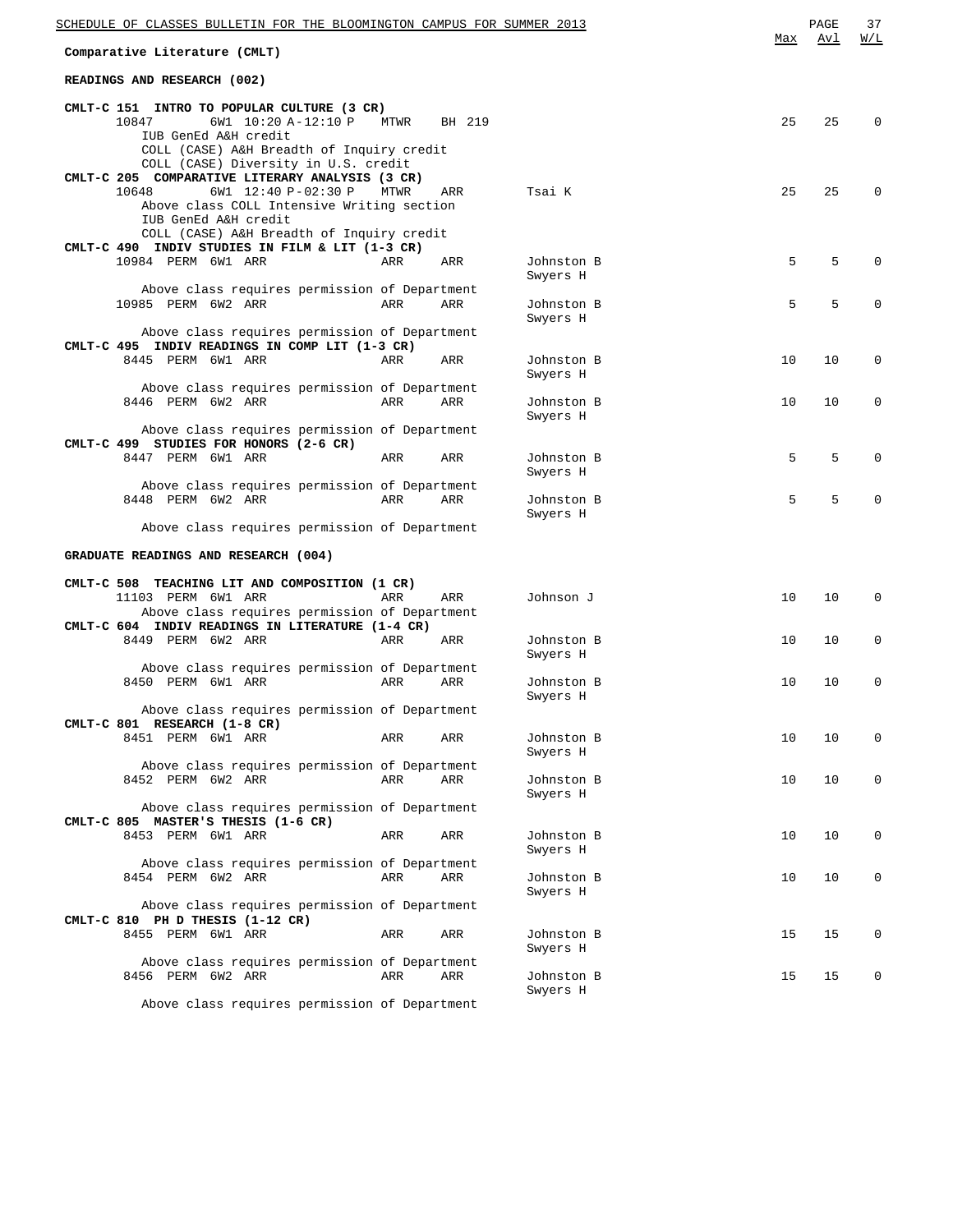| SCHEDULE OF CLASSES BULLETIN FOR THE BLOOMINGTON CAMPUS FOR SUMMER 2013                                                                 |                            | Max      | PAGE<br>Avl | 38<br>W/L         |
|-----------------------------------------------------------------------------------------------------------------------------------------|----------------------------|----------|-------------|-------------------|
| Criminal Justice-Coas (CJUS)                                                                                                            |                            |          |             |                   |
| CJUS-P 100 INTRO TO CRIMINAL JUSTICE (3 CR)<br>Above class is part of the "Transfer Indiana" (transferIN) Initiative.                   |                            |          |             |                   |
| For additional information, link to http://www.transferin.net<br>8391<br>6W1 12:40 P-02:30 P<br>MTWR<br>ARR                             | Spano R                    | 50       | 50          | $\Omega$          |
| IUB GenEd S&H credit<br>COLL (CASE) S&H Breadth of Inquiry credit                                                                       |                            |          |             |                   |
| Above class is part of the "Transfer Indiana" (transferIN) Initiative.<br>For additional information, link to http://www.transferin.net |                            |          |             |                   |
| 14433<br>6W2 08:20 A-10:10 A<br>MTWR<br>ARR<br>IUB GenEd S&H credit                                                                     | Swanson J                  | 50       | 50          | $\Omega$          |
| COLL (CASE) S&H Breadth of Inquiry credit                                                                                               |                            |          |             |                   |
| CJUS-P 200 THEORIES OF CRIME AND DEVIANCE (3 CR)<br>8392<br>6W1 10:20 A-12:10 P<br>MTWR<br>ARR                                          |                            | 50       | 50          | 0                 |
| IUB GenEd S&H credit<br>COLL (CASE) S&H Breadth of Inquiry credit                                                                       | Yuan Y                     |          |             |                   |
| 6W2 10:20 A-12:10 P<br>MTWR<br>14895<br>ARR                                                                                             | Ouassini N                 | 50       | 50          | 0                 |
| IUB GenEd S&H credit                                                                                                                    |                            |          |             |                   |
| COLL (CASE) S&H Breadth of Inquiry credit                                                                                               |                            |          |             |                   |
| CJUS-P 202 LAW AND SOCIAL SCIENCE (3 CR)<br>8393<br>6W2 03:00 P-04:50 P<br>MTWR<br>ARR                                                  | Dearden T                  | 40       | 40          | 0                 |
| IUB GenEd S&H credit                                                                                                                    |                            |          |             |                   |
| COLL (CASE) S&H Breadth of Inquiry credit                                                                                               |                            |          |             |                   |
| CJUS-P 281 INTERNSHP TRANSFER HRS IN CJUS (1-3 CR)<br>8394 PERM 6W1 ARR<br>ARR<br>ARR                                                   | Grossberg M                | 10       | 10          | 0                 |
| Above class requires permission of Department                                                                                           |                            |          |             |                   |
| 8395 PERM 6W2 ARR<br>ARR<br>ARR                                                                                                         | Grossberg M                | 10       | 10          | 0                 |
| Above class requires permission of Department                                                                                           |                            |          |             |                   |
| CJUS-K 300 TECHNIQUES OF DATA ANALYSIS (3 CR)<br>8390<br>6W1 08:20 A-10:10 A<br>MTWR<br>ARR                                             | Rogers M                   | 31       | 31          | 0                 |
| COLL (CASE) N&M Breadth of Inquiry credit                                                                                               |                            |          |             |                   |
| CJUS-P 300 TOPICS IN CRIMINAL JUSTICE (3 CR)                                                                                            |                            |          |             |                   |
| VT: CRIME IN THE MEDIA<br>8396<br>4W1 03:00 P-05:10 P<br>FA 102<br>D                                                                    | Head W                     | 75       | 75          | 0                 |
| CJUS-P 303 CORRECTIONS & CRIMINAL JUSTICE (3 CR)                                                                                        |                            |          |             |                   |
| 6W2 12:40 P-02:30 P<br>14441<br>MTWR<br>ARR                                                                                             | Meckes J                   | 50       | 50          | 0                 |
| COLL (CASE) S&H Breadth of Inquiry credit                                                                                               |                            |          |             |                   |
| CJUS-P 399 READINGS FOR HONORS (3-6 CR)<br>8397 PERM 6W1 ARR<br>ARR<br>ARR                                                              | Grossberg M                | 10       | 10          | 0                 |
| P 399 : P - Permission of Departmental Honors Committee                                                                                 |                            |          |             |                   |
| CJUS-P 414 ADOLESCENTS AND THE LAW (3 CR)                                                                                               |                            |          |             |                   |
| 14456<br>6W1 03:00 P-04:50 P<br>MTWR<br>ARR<br>Above class COLL Intensive Writing section                                               | Levesque R                 | 25       | 25          | 0                 |
| COLL (CASE) Diversity in U.S. credit                                                                                                    |                            |          |             |                   |
| COLL (CASE) S&H Breadth of Inquiry credit                                                                                               |                            |          |             |                   |
| CJUS-P 481 FIELD EXPERIENCE IN CRIM JUS (3-6 CR)                                                                                        |                            |          |             |                   |
| 8398 PERM 4W2 ARR<br>ARR<br>ARR<br>8399 PERM 4W3 ARR<br>ARR<br>ARR                                                                      | Head W<br>Head W           | 20<br>10 | 20<br>10    | 0<br>0            |
| CJUS-P 495 INDIVIDUAL READINGS (1-6 CR)                                                                                                 |                            |          |             |                   |
| 8400 PERM 6W1 ARR<br>ARR<br>ARR                                                                                                         | Grossberg M                | 5        | 5           | 0                 |
| 8401 PERM 6W2 ARR<br>ARR<br>ARR<br>CJUS-P 496 RESEARCH INTERNSHIP (1-3 CR)                                                              | Grossberg M                | 7        | 7           | $\Omega$          |
| 12343 PERM 6W1 ARR<br>ARR<br>ARR                                                                                                        | Grossberg M                | 5        | 5           | 0                 |
| 12344 PERM 6W2 ARR<br>ARR<br>ARR                                                                                                        | Grossberg M                | 5        | 5           | $\Omega$          |
| CJUS-P 499 SENIOR HONORS THESIS (3-6 CR)<br>8402 PERM 6W1 ARR<br>ARR<br>ARR                                                             | Grossberg M                | 10       | 10          | 0                 |
| P 499 : P - Permission of Departmental Honors Committee                                                                                 |                            |          |             |                   |
| 8403 PERM 6W2 ARR<br>ARR<br>ARR                                                                                                         | Grossberg M                | 10       | 10          | $\mathbf{0}$      |
| P 499 : P - Permission of Departmental Honors Committee                                                                                 |                            |          |             |                   |
| CJUS-P 599 RESEARCH PRACTICUM (1-6 CR)<br>8404 PERM 6W1 ARR<br>ARR<br>ARR                                                               | Grossberg M                | 5        | 5           | 0                 |
| 8405 PERM 6W2 ARR<br>ARR<br>ARR                                                                                                         | Grossberg M                | 5        | 5           | 0                 |
| CJUS-P 694 RESEARCH IN CRIMINAL JUSTICE (1-6 CR)                                                                                        |                            |          |             |                   |
| 8406 PERM 6W1 ARR<br>ARR<br>ARR<br>8407 PERM 6W2 ARR<br>ARR<br>ARR                                                                      | Grossberg M<br>Grossberg M | 5<br>3   | 5<br>3      | 0<br>$\mathbf{0}$ |
| 10087 PERM 6W2 ARR<br>ARR<br>ARR                                                                                                        | Grossberg M                | 10       | 10          | $\mathbf 0$       |
| CJUS-P 794 THESIS (A.M.) (6 CR)                                                                                                         |                            |          |             |                   |
| 8408 PERM 6W1 ARR<br>ARR<br>ARR                                                                                                         | Grossberg M                | 5        | 5           | 0                 |
| CJUS-P 851 READINGS IN CRIMINAL JUSTICE (1-6 CR)<br>8409 PERM 6W1 ARR<br>ARR<br>ARR                                                     | Grossberg M                | 5        | 5           | $\mathbf{0}$      |
| 8410 PERM 6W2 ARR<br>ARR<br>ARR                                                                                                         | Grossberg M                | 5        | 5           | $\mathbf 0$       |
| 10049 PERM 6W1 ARR<br>ARR<br>ARR                                                                                                        | Grossberg M                | 15       | 15          | 0                 |
| CJUS-P 855 RESEARCH IN CRIMINAL JUSTICE (1-6 CR)<br>8411 PERM 6W1 ARR<br>ARR<br>ARR                                                     | Grossberg M                | 5        | 5           | 0                 |
| 8412 PERM 6W2 ARR<br>ARR<br>ARR                                                                                                         | Grossberg M                | 5        | 5           | $\mathbf{0}$      |
| CJUS-P 859 PH D THESIS (1-12 CR)                                                                                                        |                            |          |             |                   |
| 8413 PERM 6W1 ARR<br>ARR<br>ARR                                                                                                         | Grossberg M                | 5        | 5           | 0                 |
| 8414 PERM 6W2 ARR<br>ARR<br>ARR<br>CJUS-P 859 PH D THESIS (1-6 CR)                                                                      | Grossberg M                | 5        | 5           | $\mathbf 0$       |
|                                                                                                                                         |                            |          |             |                   |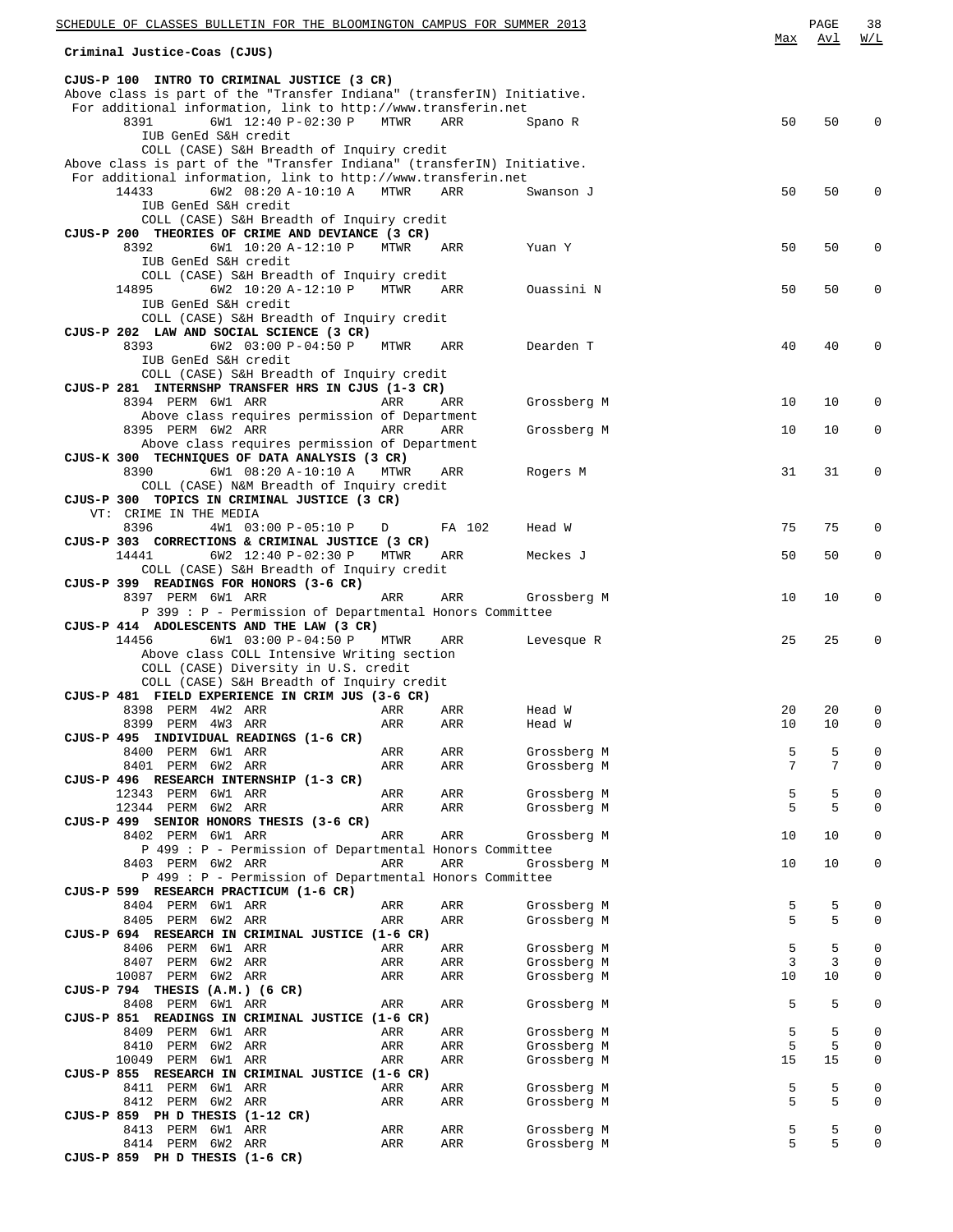|  |                                  |  |  | SCHEDULE OF CLASSES BULLETIN FOR THE BLOOMINGTON CAMPUS FOR SUMMER 2013 |     |  |             |     | PAGE       | 39         |
|--|----------------------------------|--|--|-------------------------------------------------------------------------|-----|--|-------------|-----|------------|------------|
|  |                                  |  |  |                                                                         |     |  |             | Max | <u>Avl</u> | <u>W/L</u> |
|  | 12254 PERM 6W2 ARR               |  |  | ARR                                                                     | ARR |  | Grossberg M |     |            |            |
|  | CJUS-P 859 PH D THESIS (1-12 CR) |  |  |                                                                         |     |  |             |     |            |            |
|  | 12595 PERM 6W1 ARR               |  |  | ARR                                                                     | ARR |  | Grossberg M |     |            |            |
|  |                                  |  |  |                                                                         |     |  |             |     |            |            |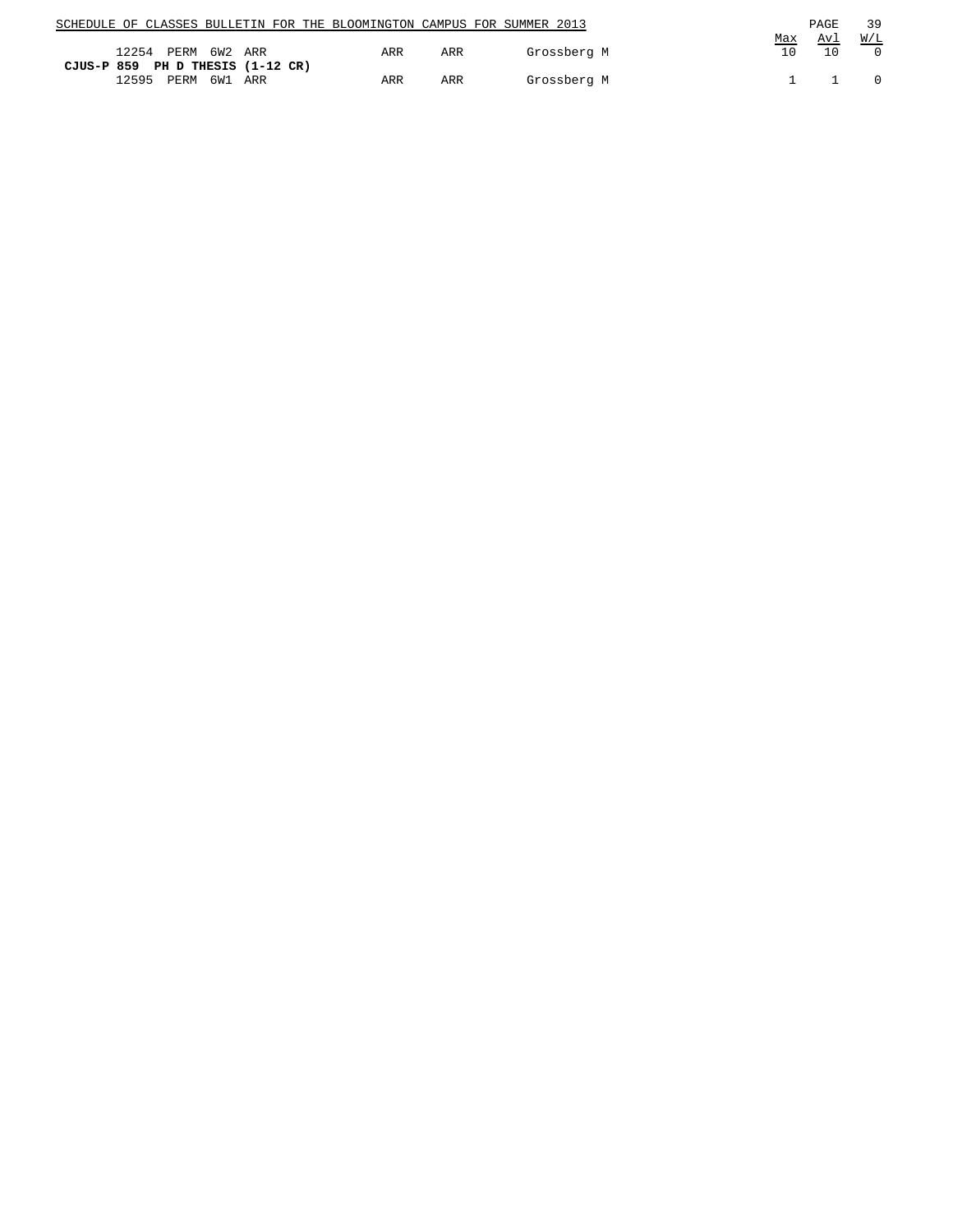| SCHEDULE OF CLASSES BULLETIN FOR THE BLOOMINGTON CAMPUS FOR SUMMER 2013<br>East Asian Lang & Culture (EALC)                                                                                                                                                                                                                                                                                                                                                                                                                                                                                                        | Max | PAGE<br>Avl | 40<br>W/L    |
|--------------------------------------------------------------------------------------------------------------------------------------------------------------------------------------------------------------------------------------------------------------------------------------------------------------------------------------------------------------------------------------------------------------------------------------------------------------------------------------------------------------------------------------------------------------------------------------------------------------------|-----|-------------|--------------|
| AREA COURSES (005)                                                                                                                                                                                                                                                                                                                                                                                                                                                                                                                                                                                                 |     |             |              |
|                                                                                                                                                                                                                                                                                                                                                                                                                                                                                                                                                                                                                    |     |             |              |
| EALC-E 100 EAST ASIA: AN INTRODUCTION (3 CR)<br>8507<br>4W3 10:20 A-12:30 P<br>D<br>SW 217<br>Idziak D<br>E 100 : No knowledge of Chinese, Japanese or Korean is<br>required<br>IUB GenEd A&H credit<br>IUB GenEd World Culture credit<br>COLL (CASE) Global Civ & Culture credit<br>COLL (CASE) A&H Breadth of Inquiry credit                                                                                                                                                                                                                                                                                     | 35  | 35          | <sup>0</sup> |
| EALC-E 110 POPULAR CULTURE IN EAST ASIA (3 CR)<br>12729<br>4W1 10:20 A-12:30 P<br>D<br>BH 245<br>0'Bryan S<br>E 100 : No knowledge of Chinese, Japanese or Korean is<br>required<br>IUB GenEd A&H credit<br>IUB GenEd World Culture credit<br>COLL (CASE) Global Civ & Culture credit<br>COLL (CASE) A&H Breadth of Inquiry credit<br>EALC-E 505 TOPICS IN EAST ASIAN STUDIES (3 CR)                                                                                                                                                                                                                               | 35  | 35          |              |
| VT: TCHNG HIGH SCHOOL LITERATURE<br>13067 PERM NS2 ARR<br>ARR<br>ARR<br>Kang H<br>Above class for Special Registration only<br>Above class authorized by East Asian Studies Center<br>Above class meets Jul 14-19                                                                                                                                                                                                                                                                                                                                                                                                  | 30  | 30          |              |
| CHINESE (020)                                                                                                                                                                                                                                                                                                                                                                                                                                                                                                                                                                                                      |     |             |              |
| EALC-C 101 ELEMENTARY CHINESE 1 (2-4 CR)<br>11209 PERM 4W2 08:00 A-12:30 P<br>D<br>ARR<br>Above class is part of an intensive, immersion, residential<br>institute and requires an online application available at<br>http://www.indiana.edu/~fci<br>Students taking C 101 must also register for C 102 from Jul 1<br>- Jul 26. No other classes can be taken concurrently with<br>these classes.<br>Above class meets Jun 3 - Jun 28 (mandatory orientation May<br>31)                                                                                                                                            | 15  | 15          |              |
| Above class requires permission of Department<br>IUB GenEd World Language class                                                                                                                                                                                                                                                                                                                                                                                                                                                                                                                                    |     |             |              |
| EALC-C 102 ELEMENTARY CHINESE 2 (2-4 CR)<br>11211 PERM 4W3 08:00 A-12:30 P<br>D<br>ARR<br>Above class is part of an intensive, immersion, residential<br>institute and requires an online application available at<br>http://www.indiana.edu/~fci<br>Students taking C 102 must also register for C 101 from Jun 3                                                                                                                                                                                                                                                                                                 | 15  | 15          |              |
| - Jun 28. No other classes can be taken concurrently with<br>these classes.<br>Above class meets Jul 1 - Jul 26<br>Above class requires permission of Department<br>IUB GenEd World Language class<br>EALC-C 201 2ND YEAR CHINESE 1 (2-4 CR)<br>11210 PERM 4W2 08:00 A-12:30 P<br>D<br>ARR<br>Above class is part of an intensive, immersion, residential<br>institute and requires an online application available at<br>http://www.indiana.edu/~fci<br>Students taking C 201 must also register for C 202 from Jul 1<br>- Jul 26. No other classes can be taken concurrently with                                | 30  | 30          |              |
| these classes.<br>Above class meets Jun 3 - Jun 28 (mandatory orientation May<br>31)<br>Above class requires permission of Department<br>IUB GenEd World Language class<br>EALC-C 202 2ND YEAR CHINESE 2 (2-4 CR)<br>11212 PERM 4W3 08:00 A-12:30 P<br>ED 1204<br>D<br>Above class is part of an intensive, immersion, residential<br>institute and requires an online application available at<br>http://www.indiana.edu/~fci<br>Students taking C 202 must also register for C 201 from Jun 3<br>- Jun 28. No other classes can be taken concurrently with<br>these classes.<br>Above class meets Jul 1 - Jul 26 | 30  | 30          |              |
| Above class requires permission of Department<br>IUB GenEd World Language class<br>EALC-C 301 THIRD YEAR CHINESE 1 (4 CR)<br>11477 PERM 4W2 08:00 A-12:30 P<br>D<br>ARR<br>Above class is part of an intensive, immersion, residential<br>institute and requires an online application available at<br>http://www.indiana.edu/~fci                                                                                                                                                                                                                                                                                 | 15  | 15          |              |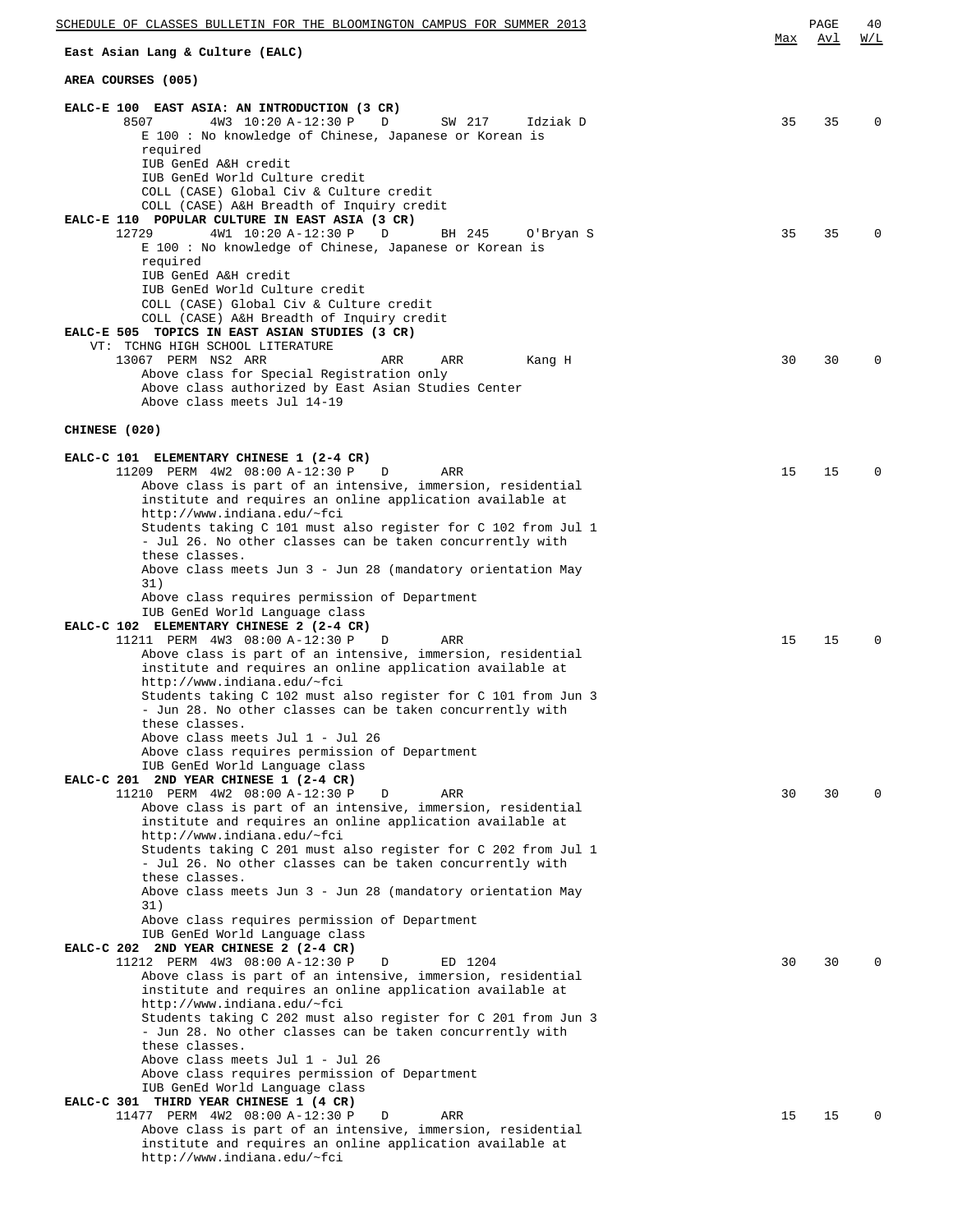| SCHEDULE OF CLASSES BULLETIN FOR THE BLOOMINGTON CAMPUS FOR SUMMER 2013                                                              |     | PAGE | 41           |
|--------------------------------------------------------------------------------------------------------------------------------------|-----|------|--------------|
| Above class students taking EALC-C 301 must also register for<br>EALC-C 302 from Jul 1 - Jul 26. No other classes can be taken       | Max | Avl  | W/L          |
| concurrently with these classes.<br>Above class meets Jun 3 - Jun 28 (mandatory orientation May                                      |     |      |              |
| 31)                                                                                                                                  |     |      |              |
| Above class requires permission of Department<br>Above class meets with EALC-C 533                                                   |     |      |              |
| EALC-C 302 THIRD YEAR CHINESE 2 (4 CR)                                                                                               |     |      | $\Omega$     |
| 11478 PERM 4W3 08:00 A-12:30 P<br>D<br>ED 2280<br>Above class is part of an intensive, immersion, residential                        | 15  | 15   |              |
| institute and requires an online application available at<br>http://www.indiana.edu/~fci                                             |     |      |              |
| Above class students taking EALC-C 302 must also register for                                                                        |     |      |              |
| EALC-C 301 from Jun 3 - Jun 28. No other classes can be taken<br>concurrently with these classes.                                    |     |      |              |
| Above class meets Jul 1 - Jul 26.                                                                                                    |     |      |              |
| Above class requires permission of Department<br>Above class meets with EALC-C 534                                                   |     |      |              |
| EALC-C 533 THIRD YEAR CHINESE I (3 CR)                                                                                               |     |      |              |
| 13065 PERM 4W2 08:00 A-12:30 P<br>D<br>ARR                                                                                           | 15  | 15   | $\Omega$     |
| Above class is part of an intensive, immersion, residential<br>institute and requires an online application available at             |     |      |              |
| http://www.indiana.edu/~fci                                                                                                          |     |      |              |
| Above class students taking EALC-C 533 must also register for<br>EALC-C 534 from July 1 - July 26. No other classes can be           |     |      |              |
| taken concurrently with these classes.                                                                                               |     |      |              |
| Above class meets June 3 - June 28 (mandatory orientation May<br>31)                                                                 |     |      |              |
| Above class requires permission of Department                                                                                        |     |      |              |
| Above class meets with EALC-C 301                                                                                                    |     |      |              |
| EALC-C 534 THIRD YEAR CHINESE II (3 CR)<br>13066 PERM 4W3 08:00 A-12:30 P<br>ED 2280<br>D                                            | 15  | 15   | $\Omega$     |
| Above class is part of an intensive, immersion, residential                                                                          |     |      |              |
| institute and requires an online application available at<br>http://indiana.edu/~fci                                                 |     |      |              |
| Above class students taking EALC-C 534 must also register fro                                                                        |     |      |              |
| EALC-C 533 from June 1 - June 28. No other classes can be                                                                            |     |      |              |
| taken concurrently with these classes.<br>Above class meets July 1 - July 26                                                         |     |      |              |
| Above class requires permission of Department                                                                                        |     |      |              |
| Above class meets with EALC-C 302                                                                                                    |     |      |              |
| SPECIAL AND THESIS COURSES (050)                                                                                                     |     |      |              |
| EALC-E 495 INDIVIDUAL READINGS (3 CR)                                                                                                |     |      |              |
| Students who register for any of the following thesis and special                                                                    |     |      |              |
| credit courses must first obtain on-line authorization from the<br>department                                                        |     |      |              |
| 8508 PERM 6W2 ARR<br>ARR<br>ARR                                                                                                      | 10  | 10   | 0            |
| Students who register for any of the following thesis and special<br>credit courses must first obtain on-line authorization from the |     |      |              |
| department                                                                                                                           |     |      |              |
| 8509 PERM 6W1 ARR<br>ARR<br>ARR<br>EALC-E 496 FOREIGN STUDY (3 CR)                                                                   | 5   | 5    | 0            |
| 8510 PERM 6W2 ARR<br>ARR<br>ARR                                                                                                      | 5   | 5    | $\mathbf{0}$ |
| Above class requires permission of Department<br>8511 PERM 6W1 ARR<br>ARR<br>ARR                                                     | 5   | 5    | $\mathbf 0$  |
| Above class requires permission of Department                                                                                        |     |      |              |
| EALC-E 595 INDIVIDUAL READINGS (1-6 CR)                                                                                              |     |      |              |
| 8512 PERM 6W1 ARR<br>ARR<br>ARR<br>Above class requires permission of Department                                                     | 10  | 10   | 0            |
| 8513 PERM 6W2 ARR<br>ARR<br>ARR                                                                                                      | 10  | 10   | $\mathbf{0}$ |
| Above class requires permission of Department<br>EALC-E 597 M.A. ESSAY (1-4 CR)                                                      |     |      |              |
| 10977 PERM 6W1 ARR<br>ARR<br>ARR                                                                                                     | 10  | 10   | 0            |
| Above class requires permission of Department<br>10978 PERM 6W2 ARR<br>ARR<br>ARR                                                    | 10  | 10   | $\mathbf 0$  |
| Above class requires permission of Department                                                                                        |     |      |              |
| EALC-G 599 THESIS RESEARCH (0 CR)                                                                                                    |     |      |              |
| 10359 PERM 6W1 ARR<br>ARR<br>ARR<br>Obtain on-line authorization for above class from Department                                     | 5   | 5    | 0            |
| Above class graded on S/F basis only                                                                                                 |     |      |              |
| Above class requires special fee - See fee page<br>10360 PERM 6W2 ARR<br>ARR<br>ARR                                                  | 5   | 5    | $\Omega$     |
| Obtain on-line authorization for above class from Department                                                                         |     |      |              |
| Above class graded on S/F basis only                                                                                                 |     |      |              |
| Above class requires special fee - See fee page<br>EALC-E 700 M. A. THESIS (1-6 CR)                                                  |     |      |              |
| 8514 PERM 6W1 ARR<br>ARR<br>ARR                                                                                                      | 5   | 5    | $\Omega$     |
| Above class requires permission of Department                                                                                        |     |      |              |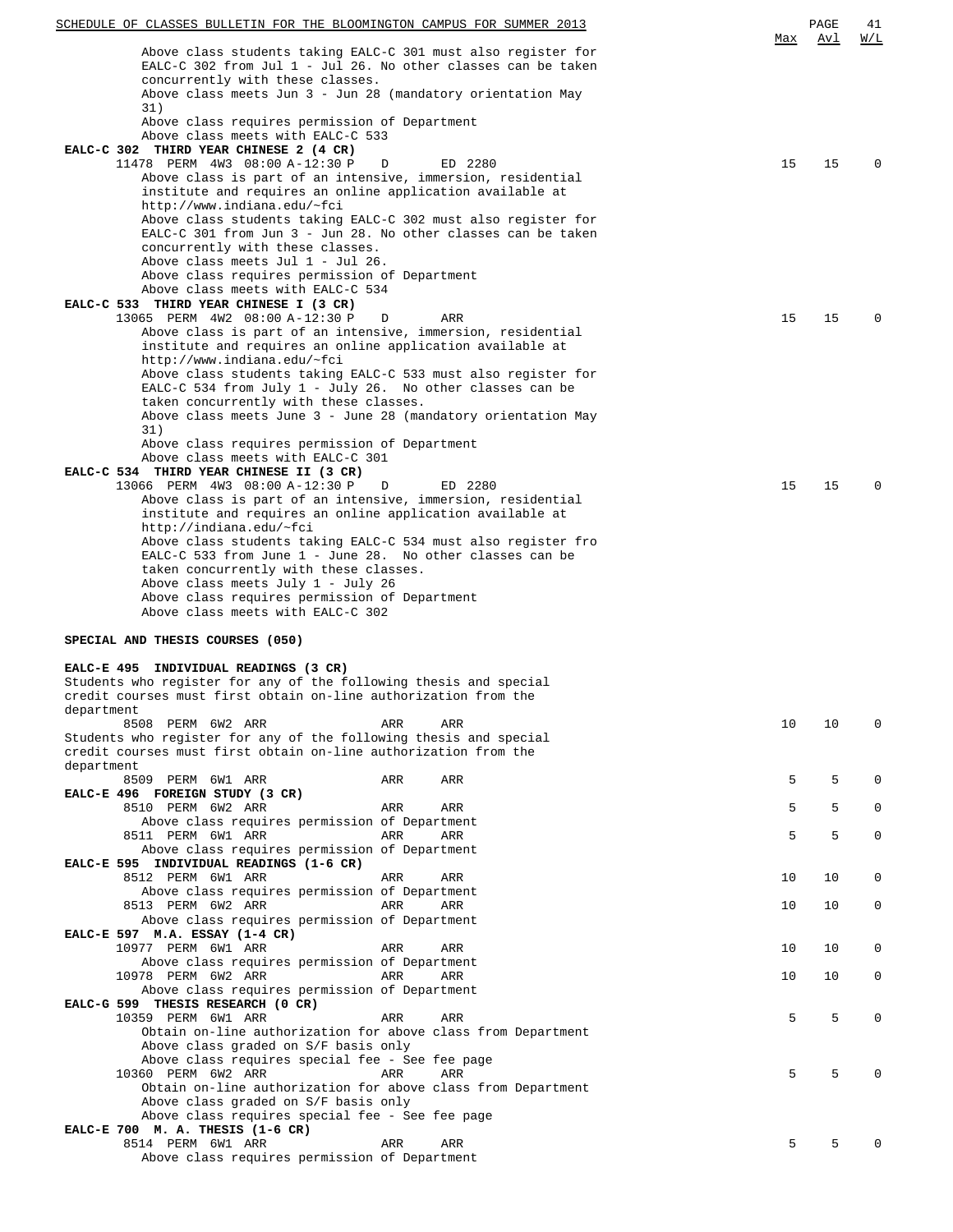| SCHEDULE OF CLASSES BULLETIN FOR THE BLOOMINGTON CAMPUS FOR SUMMER 2013 | Max | PAGE<br>Avl | 42<br>W/L |
|-------------------------------------------------------------------------|-----|-------------|-----------|
| 8515 PERM 6W2 ARR<br>ARR<br>ARR                                         | 5   | 5           | $\Omega$  |
| Above class requires permission of Department                           |     |             |           |
| EALC-C 701 M. A. THESIS (1-6 CR)                                        |     |             |           |
| 8503 PERM 6W1 ARR<br>ARR<br>ARR                                         | 5   | 5           | 0         |
| Above class requires permission of Department                           |     |             |           |
| 8504 PERM 6W2 ARR<br>ARR<br>ARR                                         | 5   | 5           | $\Omega$  |
| Above class requires permission of Department                           |     |             |           |
| EALC-J 701 M. A. THESIS (1-6 CR)                                        |     |             |           |
| 8516 PERM 6W1 ARR<br>ARR<br>ARR                                         | 5   | 5           | 0         |
| Above class requires permission of Department                           |     |             |           |
| 8517 PERM 6W2 ARR<br>ARR<br>ARR                                         | 5   | 5           | 0         |
| Above class requires permission of Department                           |     |             |           |
| EALC-C 801 PHD THESIS (1-12 CR)                                         |     |             |           |
| 8505 PERM 6W1 ARR<br>ARR<br>ARR                                         | 5   | 5           | 0         |
| Above class requires permission of Department                           |     |             |           |
| 8506 PERM 6W2 ARR<br>ARR<br>ARR                                         | 5   | 5           | 0         |
| Above class requires permission of Department                           |     |             |           |
| EALC-J 801 PHD THESIS (1-12 CR)                                         |     |             |           |
| 8518 PERM 6W1 ARR<br>ARR<br>ARR                                         | 5   | 5           |           |
| Above class requires permission of Department                           |     |             |           |
| 8519 PERM 6W2 ARR<br>ARR<br>ARR                                         | 5   | 5           | $\Omega$  |
| Above class requires permission of Department                           |     |             |           |
| LANGUAGE PEDAGOGY (060)                                                 |     |             |           |
| EALC-C 527 PRACT IN CHINESE LANG PEDAGOGY (2-3 CR)                      |     |             |           |
| 10971 PERM 6W1 ARR<br>ARR<br>ARR                                        | 10  | 10          | $\Omega$  |
| Above class requires permission of Department                           |     |             |           |
| 10972 PERM 6W2 ARR<br>ARR<br><b>ARR</b>                                 | 10  | 10          | $\Omega$  |
| Above class requires permission of Department                           |     |             |           |
| EALC-J 527 PRACT JAPANESE LANG PEDAGOGY (3 CR)                          |     |             |           |
| 10973 PERM 6W1 ARR<br>ARR<br>ARR                                        | 5   | 5           | 0         |
| Above class requires permission of Department                           |     |             |           |
| 10974 PERM 6W2 ARR<br>ARR<br>ARR                                        | 5   | 5           | $\Omega$  |
| Above class requires permission of Department                           |     |             |           |
| EALC-E 596 READINGS IN PEDAGOGY (1-3 CR)                                |     |             |           |
| 10979 PERM 6W1 ARR<br>ARR<br>ARR                                        | 10  | 10          | 0         |
| Above class requires permission of Department                           |     |             |           |
| 10980 PERM 6W2 ARR<br>ARR<br>ARR                                        | 10  | 10          | 0         |
| Above class requires permission of Department                           |     |             |           |
| EALC-C 598 PEDAGOGY PROJECT (1-4 CR)                                    |     |             |           |
| 10981 PERM 6W1 ARR<br>ARR<br>ARR                                        | 10  | 10          | 0         |
| Above class requires permission of Department                           |     |             |           |
| 10982 PERM 6W2 ARR<br>ARR<br>ARR                                        | 10  | 10          | 0         |
| Above class requires permission of Department                           |     |             |           |
| EALC-J 598 PEDOGOGY PROJECT (1-4 CR)                                    |     |             |           |
| 10975 PERM 6W1 ARR<br>ARR<br>ARR                                        | 10  | 10          | 0         |
| Above class requires permission of Department                           |     |             |           |
| 10976 PERM 6W2 ARR<br>ARR<br>ARR                                        | 10  | 10          | 0         |
| Above class requires permission of Department                           |     |             |           |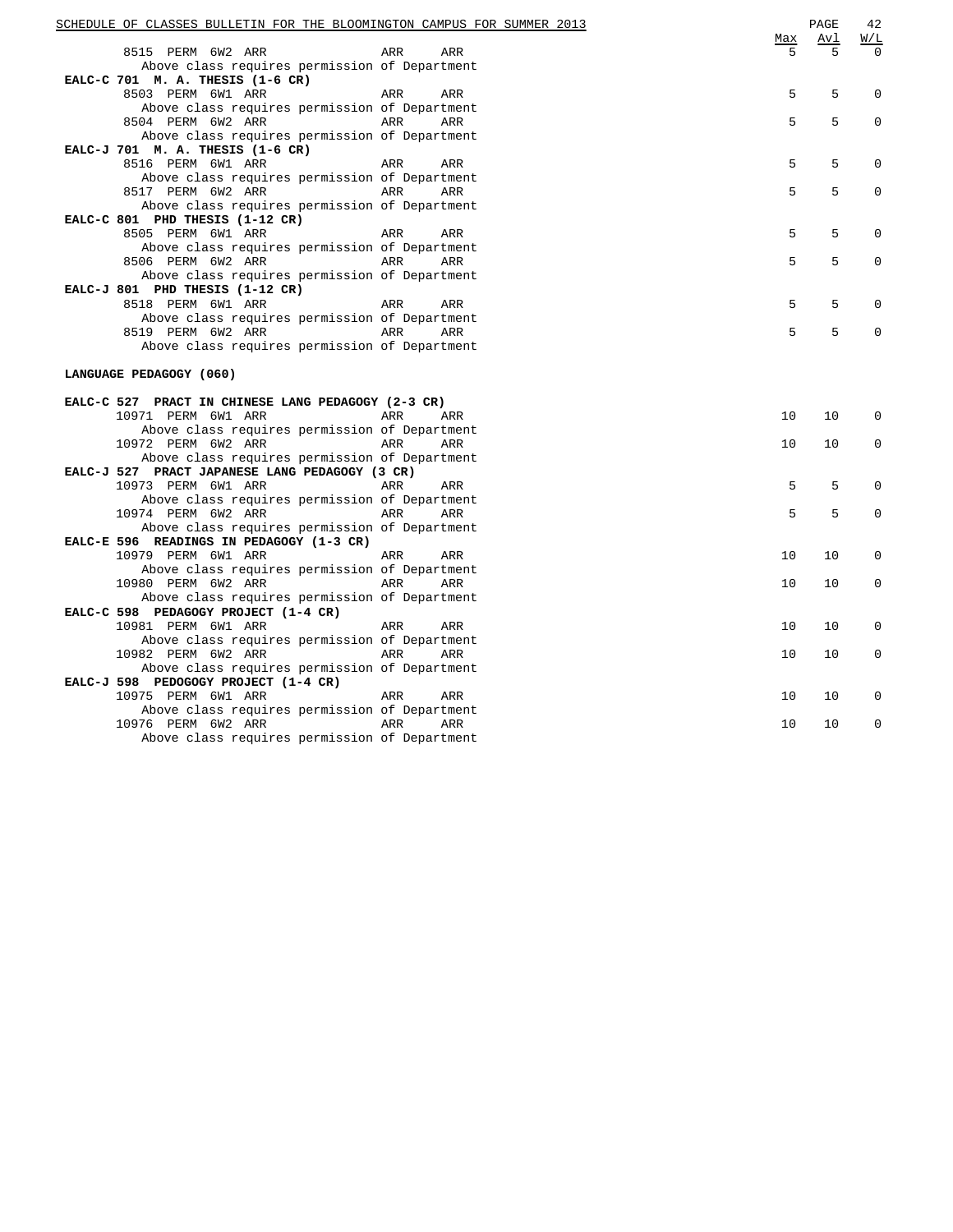| SCHEDULE OF CLASSES BULLETIN FOR THE BLOOMINGTON CAMPUS FOR SUMMER 2013                                                                                                                                                                                                                                                                                                                                                                                                                                                                                                                                                                                                                                                                                                                                                    |          | PAGE     | 43            |
|----------------------------------------------------------------------------------------------------------------------------------------------------------------------------------------------------------------------------------------------------------------------------------------------------------------------------------------------------------------------------------------------------------------------------------------------------------------------------------------------------------------------------------------------------------------------------------------------------------------------------------------------------------------------------------------------------------------------------------------------------------------------------------------------------------------------------|----------|----------|---------------|
| Economics (ECON)                                                                                                                                                                                                                                                                                                                                                                                                                                                                                                                                                                                                                                                                                                                                                                                                           | Max      | Avl      | <u>W/L</u>    |
| ECON-E 322 INTERMEDIATE MACROECON THEORY (3 CR)<br>13334<br>6W1 11:00 A-12:15 P<br>BH 304<br>D<br>E 322 : P - ECON-E 202 or S 202 and ECON-E 321 or S 321<br>COLL (CASE) S&H Breadth of Inquiry credit                                                                                                                                                                                                                                                                                                                                                                                                                                                                                                                                                                                                                     | 45       | 45       | 0             |
| MICROECONOMICS (001)                                                                                                                                                                                                                                                                                                                                                                                                                                                                                                                                                                                                                                                                                                                                                                                                       |          |          |               |
| ECON-E 201 INTRO TO MICROECONOMICS (3 CR)<br>Above class is part of the "Transfer Indiana" (transferIN) Initiative.<br>For additional information, link to http://www.transferin.net<br>6W1 12:45 P-02:00 P<br>8520<br>D<br>TV 180<br>Graf P<br>Above class combination of online and classroom instruction.<br>It is taught primarily online but with face-to-face meetings<br>Above class exams must be taken in classroom unless other<br>arrangements are made with instructor                                                                                                                                                                                                                                                                                                                                         | 30       | 30       | 0             |
| IUB GenEd S&H credit<br>COLL (CASE) S&H Breadth of Inquiry credit<br>8521<br>6W1 11:00 A-12:15 P<br>WY 005<br>Olson P<br>D<br>IUB GenEd S&H credit                                                                                                                                                                                                                                                                                                                                                                                                                                                                                                                                                                                                                                                                         | 75       | 75       | 0             |
| COLL (CASE) S&H Breadth of Inquiry credit<br>6W1 08:10 A-09:25 A<br>8522<br>D<br>WY 005                                                                                                                                                                                                                                                                                                                                                                                                                                                                                                                                                                                                                                                                                                                                    | 60       | 60       | 0             |
| IUB GenEd S&H credit<br>COLL (CASE) S&H Breadth of Inquiry credit<br>Above class is part of the "Transfer Indiana" (transferIN) Initiative.<br>For additional information, link to http://www.transferin.net<br>8523<br>6W2 $12:45 P-02:00 P$<br>D<br>WY 005<br>IUB GenEd S&H credit<br>COLL (CASE) S&H Breadth of Inquiry credit                                                                                                                                                                                                                                                                                                                                                                                                                                                                                          | 60       | 60       | 0             |
| MACROECONOMICS (002)                                                                                                                                                                                                                                                                                                                                                                                                                                                                                                                                                                                                                                                                                                                                                                                                       |          |          |               |
| ECON-E 202 INTRO TO MACROECONOMICS (3 CR)<br>Above class is part of the "Transfer Indiana" (transferIN) Initiative.<br>For additional information, link to http://www.transferin.net<br>8524<br>6W1 11:00 A-12:15 P<br>TV 180<br>Graf P<br>D<br>E 202 : P - ECON-E 201 or S 201<br>Above class combination of online and classroom instruction.<br>It is taught primarily online but with face-to-face meetings<br>Above class exams must be taken in classroom unless other<br>arrangements are made with instructor<br>IUB GenEd S&H credit<br>COLL (CASE) S&H Breadth of Inquiry credit<br>8525<br>6W1 03:45 P-05:00 P<br>WY 005<br>D<br>E 202 : P - ECON-E 201 or S 201<br>IUB GenEd S&H credit<br>COLL (CASE) S&H Breadth of Inquiry credit<br>Above class is part of the "Transfer Indiana" (transferIN) Initiative. | 30<br>60 | 30<br>60 | $\Omega$<br>0 |
| For additional information, link to http://www.transferin.net<br>6W2 11:00 A-12:15 P<br>8526<br>WY 015<br>Self J<br>D                                                                                                                                                                                                                                                                                                                                                                                                                                                                                                                                                                                                                                                                                                      | 65       | 65       | $\mathbf 0$   |
| E 202 : P - ECON-E 201 or S 201<br>IUB GenEd S&H credit<br>COLL (CASE) S&H Breadth of Inquiry credit<br>6W2 03:45 P-05:00 P<br>WY 005<br>8527<br>D<br>E 202 : P - ECON-E 201 or S 201<br>IUB GenEd S&H credit<br>COLL (CASE) S&H Breadth of Inquiry credit                                                                                                                                                                                                                                                                                                                                                                                                                                                                                                                                                                 | 60       | 60       | 0             |
| STATISTICS (003)                                                                                                                                                                                                                                                                                                                                                                                                                                                                                                                                                                                                                                                                                                                                                                                                           |          |          |               |
| ECON-E 370 STATISTICAL ANALYS BUS & ECON (3 CR)<br>6W1 11:00 A-12:15 P<br>8530<br>D<br>WY 125<br>Camp M<br>E 370 : P - ECON-E 201 or S 201 and MATH-M 118 or A 118 or<br>MATH-X 118 or MATH-D 117 or MATH-S 118. Recommended - but not<br>required MATH-M 119 and ECON-E 202                                                                                                                                                                                                                                                                                                                                                                                                                                                                                                                                               | 29       | 29       | $\mathbf 0$   |
| COLL (CASE) N&M Breadth of Inquiry credit<br>6W1 08:10 A-09:25 A<br>8531<br>D<br>WY 125<br>E 370 : P - ECON-E 201 or S 201 and MATH-M 118 or A 118 or<br>MATH-X 118 or MATH-D 117 or MATH-S 118. Recommended - but not<br>required MATH-M 119 and ECON-E 202                                                                                                                                                                                                                                                                                                                                                                                                                                                                                                                                                               | 29       | 29       | 0             |
| COLL (CASE) N&M Breadth of Inquiry credit<br>6W1 12:45 P-02:00 P<br>8532<br>D<br>WY 125<br>E 370 : P - ECON-E 201 or S 201 and MATH-M 118 or A 118 or<br>MATH-X 118 or MATH-D 117 or MATH-S 118. Recommended - but not<br>required MATH-M 119 and ECON-E 202                                                                                                                                                                                                                                                                                                                                                                                                                                                                                                                                                               | 29       | 29       | 0             |
| COLL (CASE) N&M Breadth of Inquiry credit<br>6W2 11:00 A-12:15 P<br>8533<br>D<br>WY 125<br>E 370 : P - ECON-E 201 or S 201 and MATH-M 118 or A 118 or<br>MATH-X 118 or MATH-D 117 or MATH-S 118. Recommended - but not<br>required MATH-M 119 and ECON-E 202                                                                                                                                                                                                                                                                                                                                                                                                                                                                                                                                                               | 29       | 29       | 0             |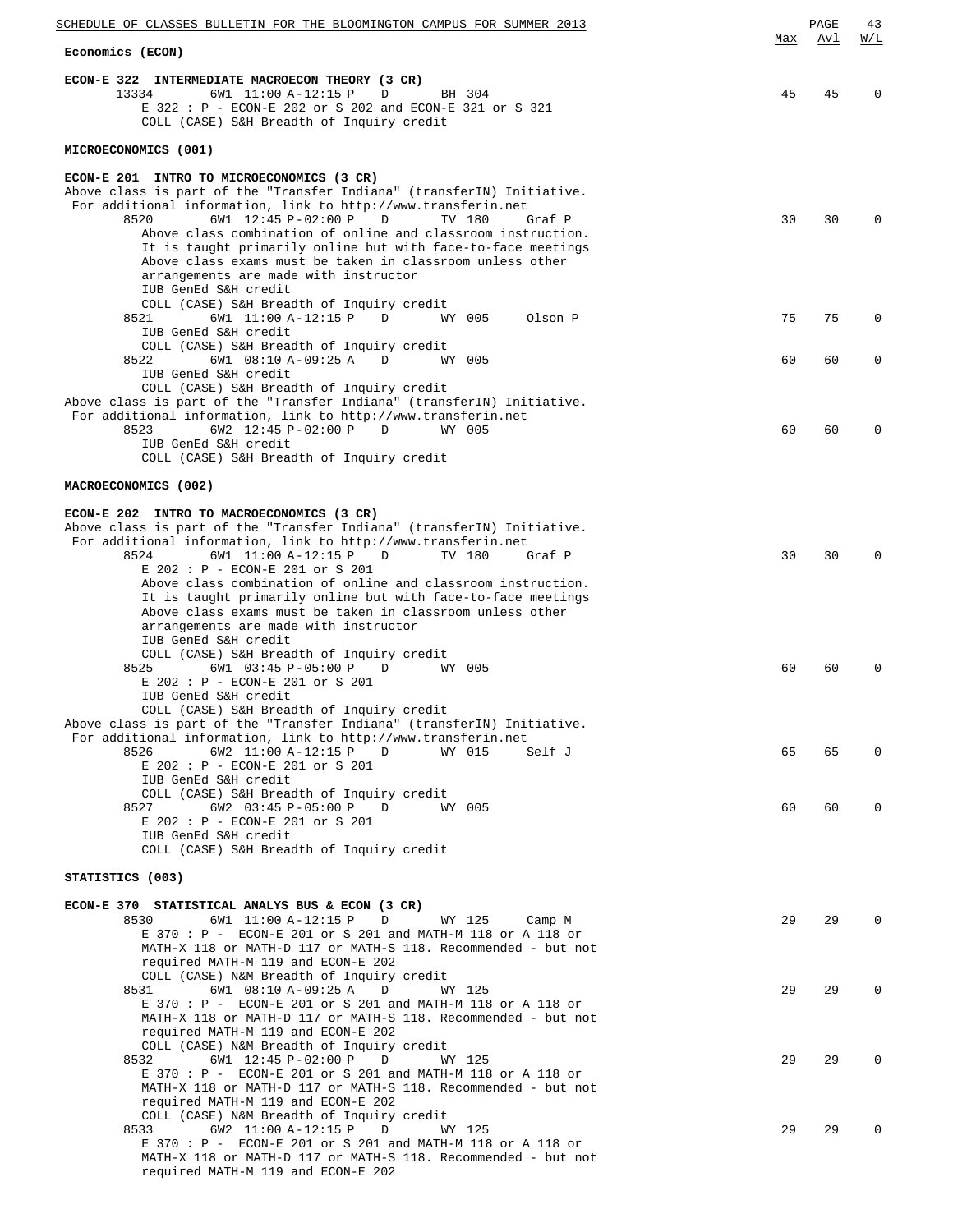| SCHEDULE OF CLASSES BULLETIN FOR THE BLOOMINGTON CAMPUS FOR SUMMER 2013                                                                                           |                             |            |                              | Max    | $\mathop{\mathtt{PAGE}}$<br><u>Avl</u> | 44<br>W/L        |
|-------------------------------------------------------------------------------------------------------------------------------------------------------------------|-----------------------------|------------|------------------------------|--------|----------------------------------------|------------------|
| COLL (CASE) N&M Breadth of Inquiry credit                                                                                                                         |                             |            |                              |        |                                        |                  |
| 6W2 12:45 P-02:00 P<br>8534<br>E 370 : P - ECON-E 201 or S 201 and MATH-M 118 or A 118 or<br>MATH-X 118 or MATH-D 117 or MATH-S 118. Recommended - but not        | D                           | WY 125     |                              | 29     | 29                                     | $\overline{0}$   |
| required MATH-M 119 and ECON-E 202<br>COLL (CASE) N&M Breadth of Inquiry credit<br>6W1 03:45 P-05:00 P<br>10695                                                   | D                           | WY 125     |                              | 29     | 29                                     | $\Omega$         |
| E 370 : P - ECON-E 201 or S 201 and MATH-M 118 or A 118 or<br>MATH-X 118 or MATH-D 117 or MATH-S 118. Recommended - but not<br>required MATH-M 119 and ECON-E 202 |                             |            |                              |        |                                        |                  |
| COLL (CASE) N&M Breadth of Inquiry credit                                                                                                                         |                             |            |                              |        |                                        |                  |
| UNDERGRADUATE COURSES (004)                                                                                                                                       |                             |            |                              |        |                                        |                  |
| ECON-E 303 SURVEY OF INTERNATIONAL ECON (3 CR)<br>13129                                                                                                           | D                           |            |                              | 45     | 45                                     | $\mathbf 0$      |
| 6W2 11:00 A-12:15 P<br>COLL (CASE) S&H Breadth of Inquiry credit                                                                                                  |                             | WY 005     |                              |        |                                        |                  |
| ECON-E 305 MONEY AND BANKING (3 CR)<br>12447<br>6W2 12:45 P-02:00 P                                                                                               | D                           | WY 101     | Self J                       | 40     | 40                                     | $\mathbf 0$      |
| E 305 : P - (ECON-E 201 or ECON-S 201) and (ECON-E 202 or<br>$ECON-S 202)$                                                                                        |                             |            |                              |        |                                        |                  |
| COLL (CASE) S&H Breadth of Inquiry credit<br>ECON-E 321 INTERMEDIATE MICROECON THEORY (3 CR)                                                                      |                             |            |                              |        |                                        |                  |
| 8528<br>6W1 08:10 A-09:25 A                                                                                                                                       | D                           | WY 015     |                              | 60     | 60                                     | $\mathbf{0}$     |
| E 321 : P - (ECON-E 201 or ECON-S 201) and (MATH-M 119 or 120<br>or 211 or 212 or 213)                                                                            |                             |            |                              |        |                                        |                  |
| COLL (CASE) S&H Breadth of Inquiry credit                                                                                                                         |                             |            |                              |        |                                        |                  |
| 12312<br>6W1 11:00 A-12:15 P                                                                                                                                      | $D$ and $D$ and $D$ and $D$ | WY 015     |                              | 60     | 60                                     | $\mathbf 0$      |
| E 321 : P - (ECON-E 201 or ECON-S 201) and (MATH-M 119 or M<br>120 or M 211 or M 212 or M 213)                                                                    |                             |            |                              |        |                                        |                  |
| COLL (CASE) S&H Breadth of Inquiry credit                                                                                                                         |                             |            |                              |        |                                        |                  |
| 15592<br>6W1 12:45 P-02:00 P D ARR                                                                                                                                |                             |            | Glomm G                      | 60     | 60                                     | $\mathbf 0$      |
| E 321 : P - (ECON-E 201 or ECON-S 201) and (MATH-M 119 or 120<br>or 211 or 212 or 213)                                                                            |                             |            |                              |        |                                        |                  |
| COLL (CASE) S&H Breadth of Inquiry credit                                                                                                                         |                             |            |                              |        |                                        |                  |
| ECON-E 322 INTERMEDIATE MACROECON THEORY (3 CR)                                                                                                                   |                             |            |                              |        |                                        |                  |
| 8529<br>6W2 08:10 A-09:25 A                                                                                                                                       | $\mathbb{D}$                | WY 015     |                              | 45     | 45                                     | $\mathbf 0$      |
| E 322 : P - ECON-E 202 or S 202 and ECON-E 321 or S 321<br>COLL (CASE) S&H Breadth of Inquiry credit                                                              |                             |            |                              |        |                                        |                  |
| 6W1 11:00 A-12:15 P<br>13128                                                                                                                                      | D                           | WY 115     |                              | 45     | 45                                     | $\mathbf 0$      |
| E 322 : P - ECON-E 202 or S 202 and ECON-E 321 or S 321                                                                                                           |                             |            |                              |        |                                        |                  |
| COLL (CASE) S&H Breadth of Inquiry credit<br>UNDERGRAD READINGS & RESEARCH (005)                                                                                  |                             |            |                              |        |                                        |                  |
|                                                                                                                                                                   |                             |            |                              |        |                                        |                  |
| ECON-E 391 INDEPENDENT RESEARCH IN ECON (1-3 CR)<br>E 391 : P - ECON-E 321 or S 321, E 322 or S 322, and E 370 or S 370.                                          |                             |            |                              |        |                                        |                  |
| Must be an ECON major with GPA of 3.0 or higher                                                                                                                   |                             |            |                              |        |                                        |                  |
| 8535 PERM 6W1 ARR                                                                                                                                                 | ARR                         | ARR        | Kaganovich M                 | 10     | 10                                     | 0                |
| E 391 : Enrollment request form must be obtained in WY 105<br>E 391 : P - ECON-E 321 or S 321, E 322 or S 322, and E 370 or S 370.                                |                             |            |                              |        |                                        |                  |
| Must be an ECON major with GPA of 3.0 or higher                                                                                                                   |                             |            |                              |        |                                        |                  |
| 8536 PERM 6W2 ARR                                                                                                                                                 | ARR                         | ARR        | Kaganovich M                 | 10     | 10                                     | 0                |
| E 391 : Enrollment request form must be obtained in WY 105                                                                                                        |                             |            |                              |        |                                        |                  |
| ECON-Y 398 INTERNSHIP IN ECONOMICS (1-3 CR)<br>8565 PERM 6W1 ARR                                                                                                  | ARR                         | ARR        | Kaganovich M                 | 10     | 10                                     | 0                |
| 8566 PERM 6W2 ARR                                                                                                                                                 | ARR                         | ARR        | Kaganovich M                 | 10     | 10                                     | 0                |
| ECON-E 496 FOREIGN STUDY IN ECONOMICS (3-8 CR)                                                                                                                    |                             |            |                              |        |                                        |                  |
| 8537 PERM 6W1 ARR<br>COLL (CASE) S&H Breadth of Inquiry credit                                                                                                    | ARR                         | ARR        | Kaganovich M                 | 3      | 3                                      | $\mathbf{0}$     |
| 8538 PERM 6W2 ARR                                                                                                                                                 | ARR                         | ARR        | Kaganovich M                 | 3      | 3                                      | $\mathbf 0$      |
| COLL (CASE) S&H Breadth of Inquiry credit                                                                                                                         |                             |            |                              |        |                                        |                  |
| ECON-E 499 HONORS THESIS (3 CR)                                                                                                                                   |                             |            |                              |        |                                        |                  |
| 8539 PERM 6W1 ARR<br>8540 PERM 6W2 ARR                                                                                                                            | ARR<br>ARR                  | ARR<br>ARR | Kaganovich M<br>Kaganovich M | 5<br>5 | 5<br>5                                 | 0<br>0           |
| GRADUATE READINGS & RESEARCH (006)                                                                                                                                |                             |            |                              |        |                                        |                  |
| ECON-E 800 RESEARCH IN ECONOMICS (1-6 CR)                                                                                                                         |                             |            |                              |        |                                        |                  |
| 6W1 ARR<br>8541                                                                                                                                                   | ARR                         | ARR        | Kaganovich M                 | 5      | 5                                      | 0                |
| 8542<br>6W2 ARR                                                                                                                                                   | ARR                         | ARR        | Kaganovich M                 | 5      | 5                                      | $\mathbf 0$      |
| ECON-E 808 THESIS A M $(1-6$ CR)                                                                                                                                  |                             |            |                              | 5      |                                        |                  |
| 8543<br>6W1 ARR<br>6W2 ARR<br>8544                                                                                                                                | ARR<br>ARR                  | ARR<br>ARR | Kaganovich M<br>Kaganovich M | 5      | 5<br>5                                 | 0<br>$\mathbf 0$ |
| ECON-E 809 THESIS PH D (1-12 CR)                                                                                                                                  |                             |            |                              |        |                                        |                  |
| 6W1 ARR<br>8545                                                                                                                                                   | ARR                         | ARR        | Kaganovich M                 | 50     | 50                                     | 0                |
| 8546<br>6W2 ARR<br>ECON-E 810 READINGS IN ECONOMIC HISTORY (1-6 CR)                                                                                               | ARR                         | ARR        | Kaganovich M                 | 50     | 50                                     | 0                |
| 8547<br>6W1 ARR                                                                                                                                                   | ARR                         | ARR        | Kaganovich M                 | 5      | 5                                      | 0                |
| 8548<br>6W2 ARR                                                                                                                                                   | ARR                         | ARR        | Kaganovich M                 | 5      | 5                                      | $\mathbf 0$      |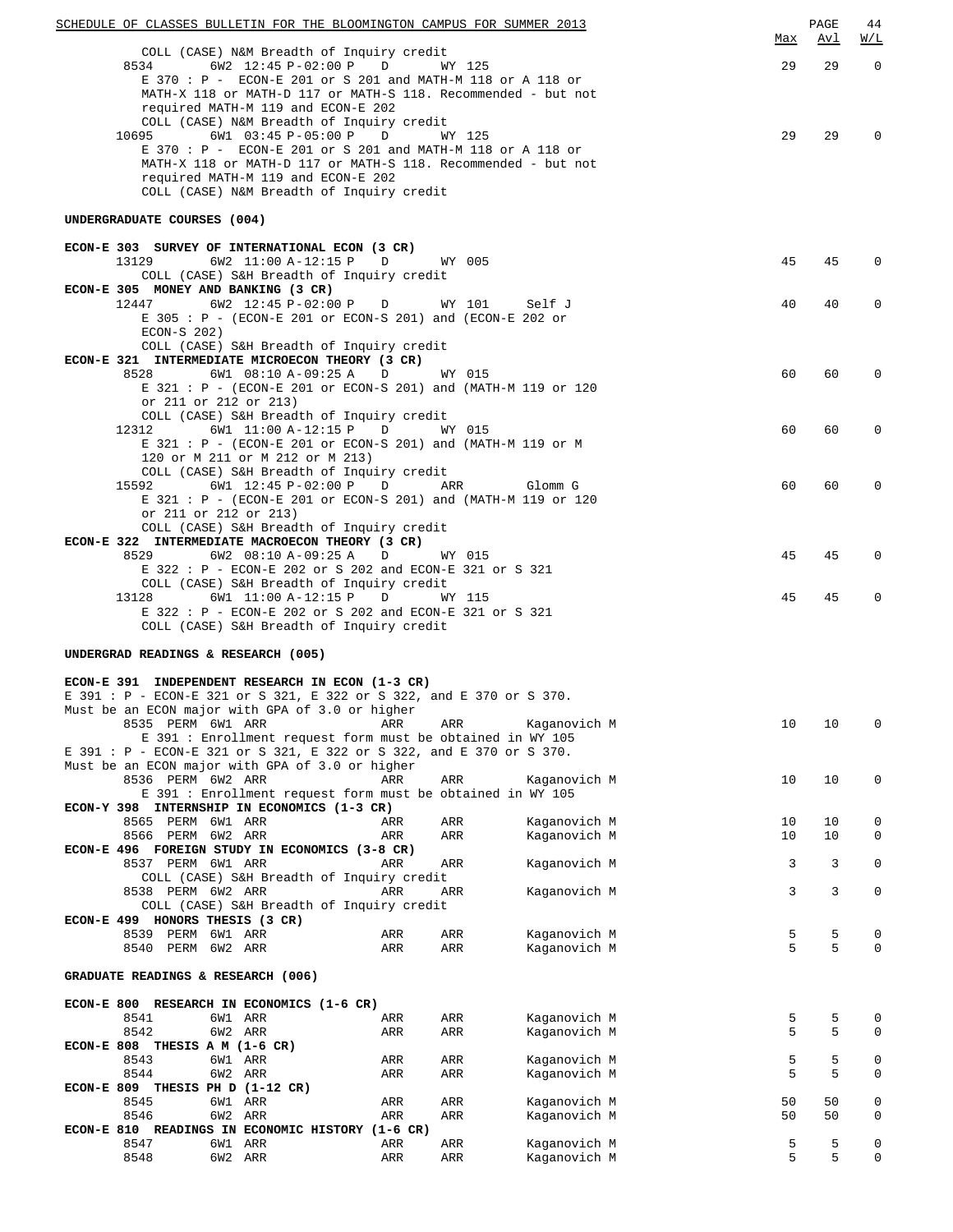|               |      |                    | SCHEDULE OF CLASSES BULLETIN FOR THE BLOOMINGTON CAMPUS FOR SUMMER 2013 |                      |     |              | Max | PAGE<br><u>Avl</u> | 45<br>W/L   |
|---------------|------|--------------------|-------------------------------------------------------------------------|----------------------|-----|--------------|-----|--------------------|-------------|
| $ECON-E$ 824  |      | READINGS           | IN ECONOMIC THEORY (1-6 CR)                                             |                      |     |              |     |                    |             |
|               | 8549 | 6W1                | ARR                                                                     | ARR                  | ARR | Kaganovich M | 5   | 5                  | $\mathbf 0$ |
|               | 8550 | 6W <sub>2</sub>    | ARR                                                                     | ARR                  | ARR | Kaganovich M | 5   | 5                  | $\mathbf 0$ |
| <b>ECON-E</b> | 830  | ΙN<br>READINGS     | INTL TRADE (1-6 CR)                                                     |                      |     |              |     |                    |             |
|               | 8551 | 6W1                | ARR                                                                     | ARR                  | ARR | Kaganovich M | 5   | 5                  | 0           |
|               | 8552 | 6W <sub>2</sub>    | ARR                                                                     | ARR                  | ARR | Kaganovich M | 5   | 5                  | $\mathbf 0$ |
| $ECON-E$      | 840  |                    | ECON OF LABOR & HUM RES DEVEL (1-6 CR)                                  |                      |     |              |     |                    |             |
|               | 8553 | 6W1                | ARR                                                                     | ARR                  | ARR | Kaganovich M | 5   | 5                  | $\mathbf 0$ |
|               | 8554 | 6W <sub>2</sub>    | ARR                                                                     | ARR                  | ARR | Kaganovich M | 5   | 5                  | $\mathbf 0$ |
| ECON-E        | 850  | <b>READINGS IN</b> | MONETARY ECONOMICS                                                      | $(1-6 \text{ CR})$   |     |              |     |                    |             |
|               | 8555 | 6W1                | ARR                                                                     | ARR                  | ARR | Kaganovich M | 5   | 5                  | $\mathbf 0$ |
|               | 8556 | 6W <sub>2</sub>    | ARR                                                                     | ARR                  | ARR | Kaganovich M | 5   | 5                  | $\mathbf 0$ |
| $ECON-E$      | 860  | READINGS IN PUBLIC | <b>ECONOMICS</b>                                                        | $(1-6 \, \text{CR})$ |     |              |     |                    |             |
|               | 8557 | 6W1                | ARR                                                                     | ARR                  | ARR | Kaganovich M | 5   | 5                  | $\mathbf 0$ |
|               | 8558 | 6W <sub>2</sub>    | ARR                                                                     | ARR                  | ARR | Kaganovich M | 5   | 5                  | $\mathbf 0$ |
| <b>ECON-E</b> | 870  | <b>READINGS IN</b> | ADV ECONOMETRICS                                                        | $(1-6 \, \text{CR})$ |     |              |     |                    |             |
|               | 8559 | 6W1                | ARR                                                                     | ARR                  | ARR | Kaganovich M | 5   | 5                  | $\mathbf 0$ |
|               | 8560 | 6W <sub>2</sub>    | ARR                                                                     | ARR                  | ARR | Kaganovich M | 5   | 5                  | $\Omega$    |
| ECON-E        | 880  | <b>RDNGS</b>       | IN INDUST ORGANIZATION                                                  | $(1-6 \, \text{CR})$ |     |              |     |                    |             |
|               | 8561 | 6W1                | ARR                                                                     | ARR                  | ARR | Kaganovich M | 5   | 5                  | 0           |
|               | 8562 | 6W <sub>2</sub>    | ARR                                                                     | ARR                  | ARR | Kaganovich M | 5   | 5                  | $\mathbf 0$ |
| $ECON-E$      | 890  | RDGS<br>IN DEV     | & EC<br>OF                                                              | TRANSITION (1-6 CR)  |     |              |     |                    |             |
|               | 8563 | 6W1                | ARR                                                                     | ARR                  | ARR | Kaganovich M | 5   | 5                  | 0           |
|               | 8564 | 6W <sub>2</sub>    | ARR                                                                     | ARR                  | ARR | Kaganovich M | 5   | 5                  | 0           |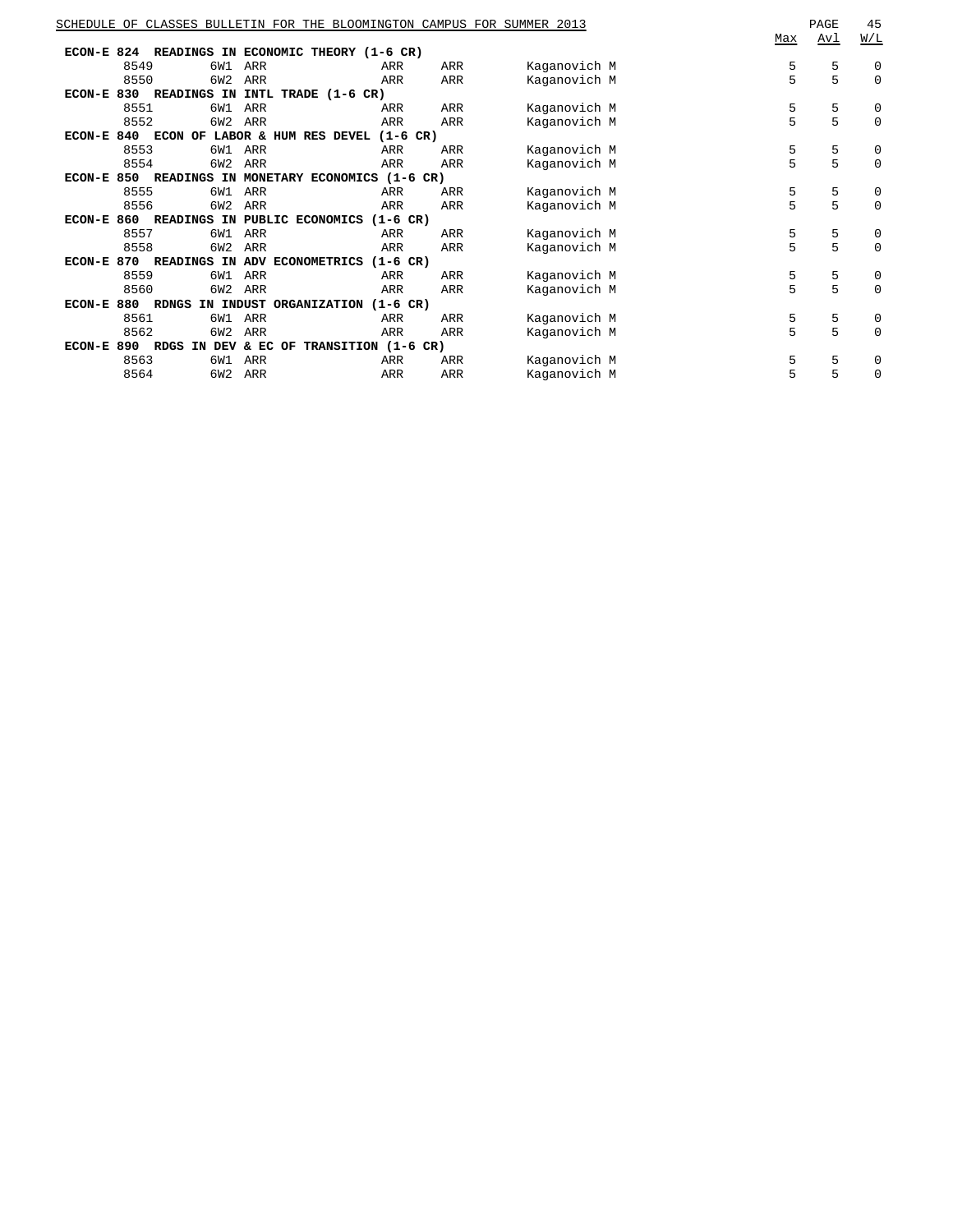| SCHEDULE OF CLASSES BULLETIN FOR THE BLOOMINGTON CAMPUS FOR SUMMER 2013                                                                 |     | PAGE | 46          |
|-----------------------------------------------------------------------------------------------------------------------------------------|-----|------|-------------|
| English (ENG)                                                                                                                           | Max | Avl  | W/L         |
| ENG-J 101 INTRO TO COLLEGE COMPOSITION (2 CR)                                                                                           |     |      |             |
| 9994 PERM 6W2 08:30 A-10:20 A<br>$\mathbb{D}$<br>BH 016<br>Above class requires permission of Department                                | 18  | 18   | 0           |
| 9995 PERM 6W2 08:30 A-10:20 A<br>$\mathbf{D}$<br>BH 142                                                                                 | 18  | 18   | $\mathbf 0$ |
| Above class requires permission of Department<br>9996 PERM 6W2 08:30 A-10:20 A<br>$\Box$<br>BH 344                                      | 18  | 18   | 0           |
| Above class requires permission of Department<br>9997 PERM 6W2 08:30 A-10:20 A<br>BH 345<br>$\Box$                                      | 18  | 18   | $\mathbf 0$ |
| Above class requires permission of Department<br>9998 PERM 6W2 08:30 A-10:20 A<br>$\Box$<br>SB 140                                      | 18  | 18   | 0           |
| Above class requires permission of Department                                                                                           |     |      |             |
| 9999 PERM 6W2 08:30 A-10:20 A<br>$\Box$<br>SB 138<br>Above class requires permission of Department                                      | 18  | 18   | $\mathbf 0$ |
| 10001 PERM 6W2 10:40 A-12:30 P<br>$\Box$<br>BH 345<br>Above class requires permission of Department                                     | 18  | 18   | 0           |
| 10002 PERM 6W2 10:40 A-12:30 P<br>$\mathbb{D}$<br>BH 142                                                                                | 18  | 18   | $\mathbf 0$ |
| Above class requires permission of Department<br>10003 PERM 6W2 10:40 A-12:30 P<br>D<br>BH 016                                          | 18  | 18   | 0           |
| Above class requires permission of Department<br>10004 PERM 6W2 10:40 A-12:30 P<br>$\Box$<br>SB 140                                     | 18  | 18   | $\mathbf 0$ |
| Above class requires permission of Department                                                                                           |     |      |             |
| 10005 PERM 6W2 10:40 A-12:30 P<br>$\Box$<br>SB 231<br>Above class requires permission of Department                                     | 18  | 18   | 0           |
| 10006 PERM 6W2 10:40 A-12:30 P<br>$\Box$<br>SB 138<br>Above class requires permission of Department                                     | 18  | 18   | $\mathbf 0$ |
| 10008 PERM 6W2 01:30 P-03:20 P<br>$\mathbb{D}$<br>ARR                                                                                   | 18  | 18   | 0           |
| Above class requires permission of Department<br>10009 PERM 6W2 01:30 P-03:20 P<br>$\Box$<br>ARR                                        | 18  | 18   | $\mathbf 0$ |
| Above class requires permission of Department<br>10010 PERM 6W2 01:30 P-03:20 P<br>$\mathbb{D}$<br>ARR                                  | 18  | 18   | 0           |
| Above class requires permission of Department                                                                                           |     |      |             |
| 10011 PERM 6W2 01:30 P-03:20 P<br>$\Box$<br>ARR<br>Above class requires permission of Department                                        | 18  | 18   | $\mathbf 0$ |
| 12742 PERM 6W2 01:30 P-03:20 P<br>$\Box$<br>JH A107<br>Above class requires permission of Department                                    | 18  | 18   | 0           |
| 12744 PERM 6W2 01:30 P-03:20 P<br>$\mathbb{D}$<br>ARR                                                                                   | 18  | 18   | $\mathbf 0$ |
| Above class requires permission of Department                                                                                           |     |      |             |
| UNDERGRADUATE COMPOSITION (010)                                                                                                         |     |      |             |
| ENG-W 131 ELEMENTARY COMPOSITION 1 (3 CR)                                                                                               |     |      |             |
| Above class is part of the "Transfer Indiana" (transferIN) Initiative.<br>For additional information, link to http://www.transferin.net |     |      |             |
| 8W1 09:10 A-10:10 A<br>8761<br>ARR<br>D<br>IUB GenEd English Composition credit                                                         | 23  | 23   | $\mathbf 0$ |
| COLL (CASE) English Composition credit                                                                                                  |     |      |             |
| Above class is part of the "Transfer Indiana" (transferIN) Initiative.<br>For additional information, link to http://www.transferin.net |     |      |             |
| 8W2 12:40 P-01:40 P<br>8762<br>D<br>BH 247<br>IUB GenEd English Composition credit                                                      | 23  | 23   | $\mathbf 0$ |
| COLL (CASE) English Composition credit                                                                                                  |     |      |             |
| ENG-W 231 PROFESSIONAL WRITING SKILLS (3 CR)<br>Above class is part of the "Transfer Indiana" (transferIN) Initiative.                  |     |      |             |
| For additional information, link to http://www.transferin.net                                                                           |     |      |             |
| 8765<br>6W1 08:55 A-10:10 A<br>D<br>BH 322<br>$W$ 231 : P - Completion of the English Composition requirement                           | 25  | 25   | 0           |
| 8764<br>6W1 10:20 A-11:35 A<br>BH 237<br>D<br>W 231 : P - Completion of the English Composition requirement                             | 25  | 25   | 0           |
| Above class is part of the "Transfer Indiana" (transferIN) Initiative.                                                                  |     |      |             |
| For additional information, link to http://www.transferin.net<br>12752<br>6W2 10:20 A-11:35 A<br>BH 237<br>D                            | 25  | 25   | 0           |
| W 231 : P - Completion of the English Composition requirement<br>6W2 12:40 P-01:55 P<br>ARR<br>8763<br>D                                | 25  | 25   | 0           |
| W 231 : P - Completion of the English Composition requirement                                                                           |     |      |             |
| ENG-W 350 ADVANCED EXPOSITORY WRITING (3 CR)<br>8766<br>8W1 12:40 P-01:40 P<br>D<br>ARR                                                 | 25  | 25   | 0           |
| Above class COLL Intensive Writing section<br>13116                                                                                     | 25  | 25   |             |
| 8W2 10:20 A-11:20 A<br>D<br>BH 214<br>Above class COLL Intensive Writing section                                                        |     |      | 0           |
| UNDERGRADUATE CREATIVE WRITING (020)                                                                                                    |     |      |             |
| ENG-W 103 INTRODUCTORY CREATIVE WRITING (3 CR)                                                                                          |     |      |             |
| Above class is part of the "Transfer Indiana" (transferIN) Initiative.                                                                  |     |      |             |
| For additional information, link to http://www.transferin.net<br>8759<br>6W1 12:40 P-01:55 P<br>D<br>WH 204                             | 18  | 18   | $\Omega$    |
| IUB GenEd A&H credit                                                                                                                    |     |      |             |

COLL (CASE) A&H Breadth of Inquiry credit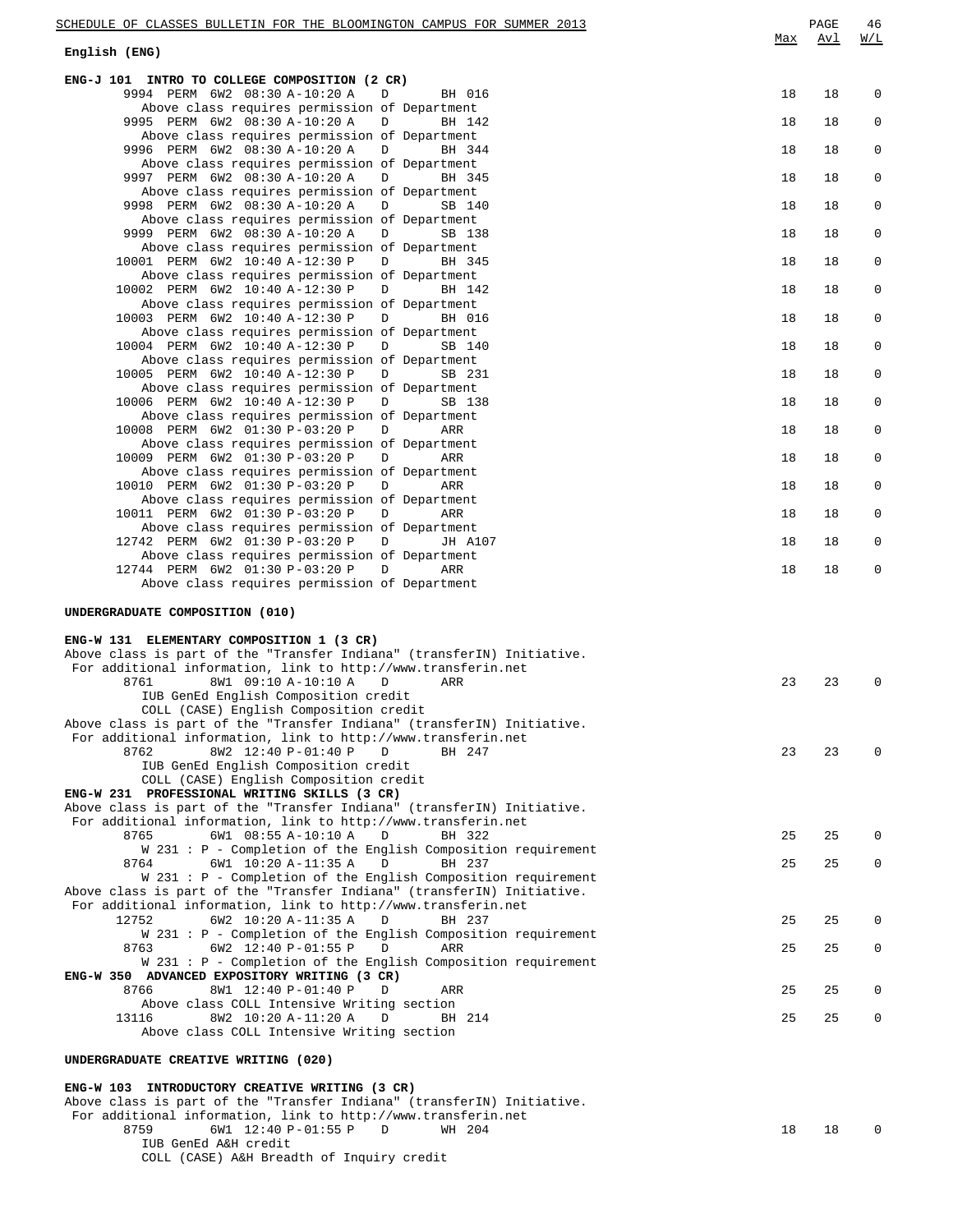| SCHEDULE OF CLASSES BULLETIN FOR THE BLOOMINGTON CAMPUS FOR SUMMER 2013                                                                 |     | PAGE       | 47           |
|-----------------------------------------------------------------------------------------------------------------------------------------|-----|------------|--------------|
|                                                                                                                                         | Max | <u>Avl</u> | <u>W/L</u>   |
| Above class is part of the "Transfer Indiana" (transferIN) Initiative.<br>For additional information, link to http://www.transferin.net |     |            |              |
| 8760<br>6W2 11:15 A-12:30 P<br>BH 247<br>D                                                                                              | 18  | 18         | $\mathbf 0$  |
| IUB GenEd A&H credit                                                                                                                    |     |            |              |
| COLL (CASE) A&H Breadth of Inquiry credit                                                                                               |     |            |              |
| ENG-W 203 CREATIVE WRITING (3 CR)<br>VT: CREATIVE WRITING-FICTION                                                                       |     |            |              |
| Above class is part of the "Transfer Indiana" (transferIN) Initiative.                                                                  |     |            |              |
| For additional information, link to http://www.transferin.net                                                                           |     |            |              |
| 13119 RSTR 6W2 12:40 P-01:55 P<br>D<br>ARR                                                                                              | 15  | 15         | $\Omega$     |
| TOPIC : Fiction                                                                                                                         |     |            |              |
| W 203 : P - ENG-W 103 or English major/minor or MFA Director<br>permission                                                              |     |            |              |
| W 203 : Students who have not met prerequisite may request                                                                              |     |            |              |
| permission by submitting form at                                                                                                        |     |            |              |
| http://www.indiana.edu/~engweb/permissions.shtml                                                                                        |     |            |              |
| ENG-W 381 THE CRAFT OF FICTION (3 CR)<br>13115                                                                                          |     | 25         | $\Omega$     |
| 6W1 11:15 A-12:30 P<br>D<br>ARR<br>Townsend J<br>W 381 : P - Completion of ENG-W 203 or W 301 or permission of                          | 25  |            |              |
| instructor                                                                                                                              |     |            |              |
| ENG-W 410 INDIANA WRITING WORKSHOP (2 CR)                                                                                               |     |            |              |
| 8767 PERM 8W2 ARR<br>ARR<br>ARR<br>Bledsoe R                                                                                            | 15  | 15         | $\Omega$     |
| W 410 : Writing Conference Students only                                                                                                |     |            |              |
| Above class requires permission of Department                                                                                           |     |            |              |
| UNDERGRADUATE LITERATURE (030)                                                                                                          |     |            |              |
|                                                                                                                                         |     |            |              |
| ENG-L 202 LITERARY INTERPRETATION (3 CR)                                                                                                |     |            |              |
| 8735<br>8W1 10:20 A-11:20 A<br>BH 215<br>Schilb J<br>D                                                                                  | 24  | 24         | $\Omega$     |
| Above class COLL Intensive Writing section                                                                                              |     |            |              |
| COLL (CASE) A&H Breadth of Inquiry credit<br>8734<br>8W2 11:30 A-12:30 P<br>D<br>BH 214                                                 | 24  | 24         | 0            |
| Above class COLL Intensive Writing section                                                                                              |     |            |              |
| COLL (CASE) A&H Breadth of Inquiry credit                                                                                               |     |            |              |
| ENG-L 204 INTRODUCTION TO FICTION (3 CR)                                                                                                |     |            |              |
| 8736<br>8W1 09:10 A-10:10 A<br>BH 018<br>D                                                                                              | 25  | 25         | $\Omega$     |
| Above class COLL Intensive Writing section                                                                                              |     |            |              |
| IUB GenEd A&H credit<br>COLL (CASE) A&H Breadth of Inquiry credit                                                                       |     |            |              |
| 8738<br>8W1 10:20 A-11:20 A<br>D<br>BH 018                                                                                              | 25  | 25         | $\mathbf 0$  |
| Above class COLL Intensive Writing section                                                                                              |     |            |              |
| IUB GenEd A&H credit                                                                                                                    |     |            |              |
| COLL (CASE) A&H Breadth of Inquiry credit                                                                                               |     |            |              |
| 8740<br>8W1 11:30 A-12:30 P<br>D<br>BH 005<br>Above class COLL Intensive Writing section                                                | 25  | 25         | 0            |
| IUB GenEd A&H credit                                                                                                                    |     |            |              |
| COLL (CASE) A&H Breadth of Inquiry credit                                                                                               |     |            |              |
| 8741 8W1 12:40 P-01:40 P D ARR                                                                                                          | 25  | 25         |              |
| Above class COLL Intensive Writing section                                                                                              |     |            |              |
| IUB GenEd A&H credit                                                                                                                    |     |            |              |
| COLL (CASE) A&H Breadth of Inquiry credit<br>8W1 01:50 P-02:50 P<br>8742<br>D<br>ARR                                                    | 25  | 25         | 0            |
| Above class COLL Intensive Writing section                                                                                              |     |            |              |
| IUB GenEd A&H credit                                                                                                                    |     |            |              |
| COLL (CASE) A&H Breadth of Inquiry credit                                                                                               |     |            |              |
| 8737<br>8W2 09:10 A-10:10 A<br>D<br>BH 214                                                                                              | 25  | 25         | 0            |
| Above class COLL Intensive Writing section<br>IUB GenEd A&H credit                                                                      |     |            |              |
| COLL (CASE) A&H Breadth of Inquiry credit                                                                                               |     |            |              |
| 8W2 01:50 P-02:50 P<br>8739<br>D<br>BH 247                                                                                              | 25  | 25         | 0            |
| Above class COLL Intensive Writing section                                                                                              |     |            |              |
| IUB GenEd A&H credit                                                                                                                    |     |            |              |
| COLL (CASE) A&H Breadth of Inquiry credit<br>ENG-E 301 LITERATURES IN ENGLISH TO 1600 (3 CR)                                            |     |            |              |
| 10598<br>8W1 11:30 A-12:30 P<br>D<br>BH 215                                                                                             | 30  | 30         | $\mathbf{0}$ |
| COLL (CASE) A&H Breadth of Inquiry credit                                                                                               |     |            |              |
| ENG-E 303 LITERATURES IN ENG 1800-1900 (3 CR)                                                                                           |     |            |              |
| 14846<br>6W1 10:20 A-11:35 A<br>D<br>Kreilkamp I<br>ARR                                                                                 | 30  | 30         | 0            |
| COLL (CASE) A&H Breadth of Inquiry credit                                                                                               |     |            |              |
| ENG-E 304 LITERATURES IN ENG 1900-PRES (3 CR)<br>14850<br>6W1 11:15 A-12:30 P<br>D<br>ARR<br>Comentale E                                | 30  | 30         | 0            |
| COLL (CASE) A&H Breadth of Inquiry credit                                                                                               |     |            |              |
| ENG-L 314 LATE PLAYS OF SHAKESPEARE (3 CR)                                                                                              |     |            |              |
| 14853<br>6W1 12:40 P-01:55 P<br>BH 138<br>Charnes L<br>D                                                                                | 30  | 30         | 0            |
| COLL (CASE) A&H Breadth of Inquiry credit                                                                                               |     |            |              |
| ENG-L 390 CHILDREN'S LITERATURE (3 CR)<br>Above class is part of the "Transfer Indiana" (transferIN) Initiative.                        |     |            |              |
| For additional information, link to http://www.transferin.net                                                                           |     |            |              |
| 10599<br>6W1 10:20 A-11:35 A<br>D<br>ARR                                                                                                | 30  | 30         | 0            |
| COLL (CASE) A&H Breadth of Inquiry credit                                                                                               |     |            |              |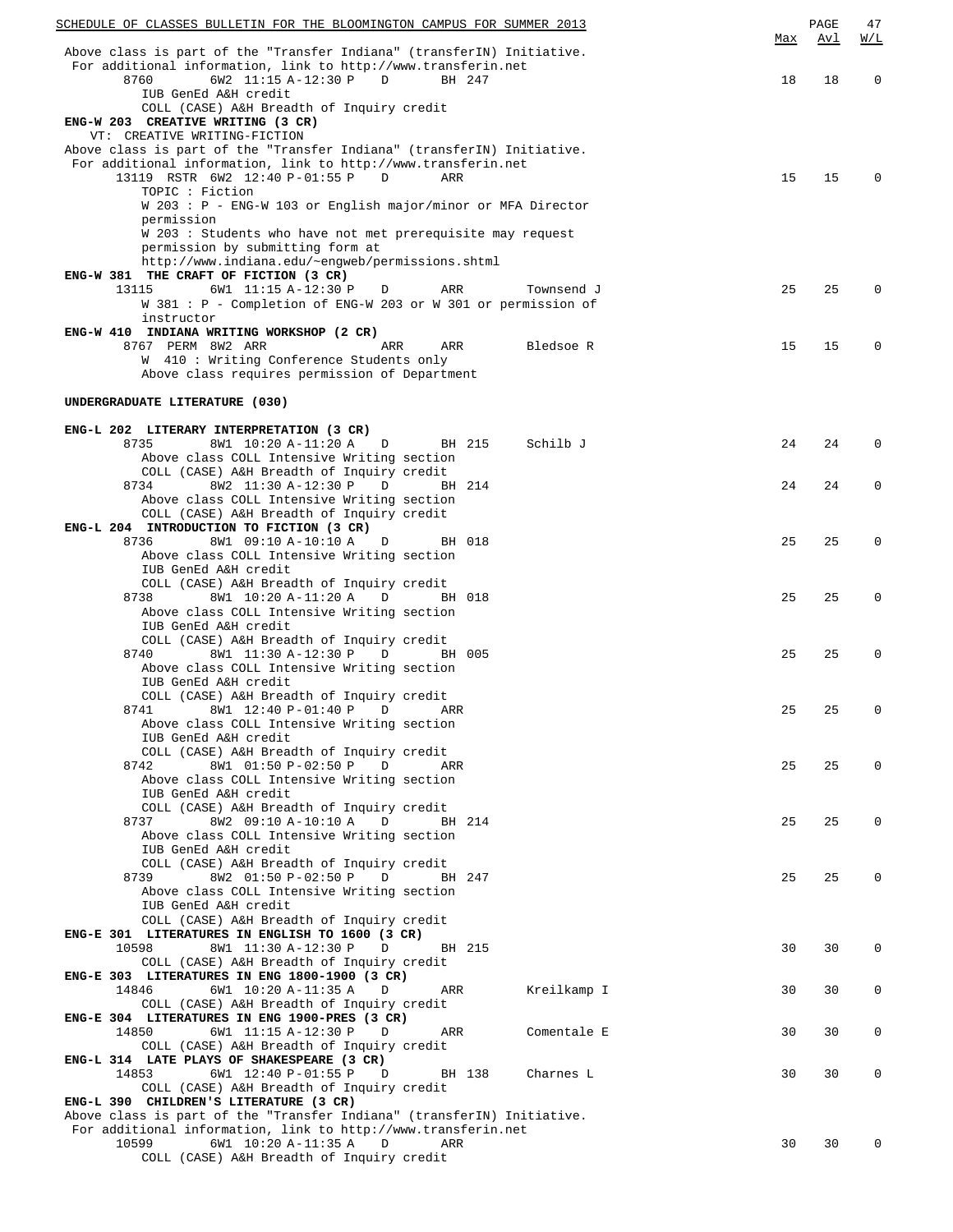| SCHEDULE OF CLASSES BULLETIN FOR THE BLOOMINGTON CAMPUS FOR SUMMER 2013                                         |     |            |             | Max      | PAGE<br><u>Avl</u> | 48<br>W/L         |
|-----------------------------------------------------------------------------------------------------------------|-----|------------|-------------|----------|--------------------|-------------------|
| ENG-L 391 LITERATURE FOR YOUNG ADULTS (3 CR)                                                                    |     |            |             |          |                    |                   |
| 6W1 12:40 P-01:55 P<br>10876                                                                                    | D   | ARR        | Dorsey R    | 30       | 30                 | $\mathbf{0}$      |
| COLL (CASE) A&H Breadth of Inquiry credit<br>ENG-Y 398 PROFESSIONAL PRACT IN ENGLISH (1-6 CR)                   |     |            |             |          |                    |                   |
| 8775 PERM 8W1 ARR                                                                                               | ARR | ARR        | Comentale E |          | 5                  | 5<br>$\Omega$     |
| Above class graded on S/F basis only                                                                            |     |            |             |          |                    |                   |
| Above class requires permission of Department                                                                   |     |            |             |          |                    |                   |
| 8776 PERM 8W2 ARR                                                                                               | ARR | ARR        | Comentale E |          | 5                  | 5<br>0            |
| Above class graded on S/F basis only<br>Above class requires permission of Department                           |     |            |             |          |                    |                   |
| ENG-L 495 INDIVIDUAL READING IN ENGLISH (1-3 CR)                                                                |     |            |             |          |                    |                   |
| 8743 PERM 8W1 ARR                                                                                               | ARR | ARR        | Comentale E |          | 5                  | 5<br>0            |
| Above class requires permission of instructor                                                                   |     |            |             |          |                    |                   |
| 8744 PERM 8W2 ARR                                                                                               | ARR | ARR        | Comentale E |          | 5                  | 5<br>$\mathbf{0}$ |
| Above class requires permission of instructor                                                                   |     |            |             |          |                    |                   |
| ENG-L 498 INTERNSHIP IN ENGLISH (1-3 CR)<br>8745 PERM 8W1 ARR                                                   | ARR | ARR        | Comentale E |          | 5                  | 5<br>0            |
| Above class graded on S/F basis only                                                                            |     |            |             |          |                    |                   |
| Above class requires permission of Department                                                                   |     |            |             |          |                    |                   |
| 8746 PERM 8W2 ARR                                                                                               | ARR | ARR        | Comentale E | 15       | 15                 | 0                 |
| Above class graded on S/F basis only                                                                            |     |            |             |          |                    |                   |
| Above class requires permission of Department                                                                   |     |            |             |          |                    |                   |
| ENG-L 499 SR INDPT STUDY FOR HONORS (2 CR)                                                                      |     |            |             |          |                    |                   |
| 8747 PERM 8W1 ARR<br>L 499 : P - Permission of Honors Director                                                  | ARR | ARR        | Comentale E |          | 5                  | 5<br>0            |
| 8748 PERM 8W2 ARR                                                                                               | ARR | ARR        | Comentale E |          | 5                  | 5<br>$\Omega$     |
| L 499 : P - Permission of Honors Director                                                                       |     |            |             |          |                    |                   |
|                                                                                                                 |     |            |             |          |                    |                   |
| GRADUATE WRITING COURSES (060)                                                                                  |     |            |             |          |                    |                   |
|                                                                                                                 |     |            |             |          |                    |                   |
| ENG-W 501 PRACTICUM ON TEACHING OF COMP (1-2 CR)                                                                |     |            |             |          |                    |                   |
| 8768 PERM 8W1 ARR                                                                                               | ARR | ARR        | MacKay E    |          | 5                  | 5                 |
| W 501 : Open only to M.A. and PH.D. candidates who have been<br>recommended by the Director of Graduate Studies |     |            |             |          |                    |                   |
| 8769 PERM 8W2 ARR                                                                                               | ARR | ARR        | MacKay E    |          | 5                  | 5<br><sup>0</sup> |
| W 501 : Open only to M.A. and PH.D. candidates who have been                                                    |     |            |             |          |                    |                   |
| recommended by the Director of Graduate Studies                                                                 |     |            |             |          |                    |                   |
| ENG-W 610 INDIANA WRITING WORKSHOP (2 CR)                                                                       |     |            |             |          |                    |                   |
| 8770 PERM 8W2 ARR                                                                                               | ARR | ARR        | Bledsoe R   | 20       | 20                 | $\Omega$          |
| W 610 : Writing Conference Students only                                                                        |     |            |             |          |                    |                   |
| ENG-W 697 INDEPENDENT STUDY IN WRITING 1 (1-4 CR)<br>8771 PERM 8W2 ARR                                          | ARR | ARR        | Nash R      |          | 5                  | 5<br>0            |
| W 697 : P - Permission of Instructor and Director of Graduate                                                   |     |            |             |          |                    |                   |
| Studies                                                                                                         |     |            |             |          |                    |                   |
| 8772 PERM 8W1 ARR                                                                                               | ARR | ARR        | Nash R      |          | 5                  | 5                 |
| W 697 : P - Permission of Instructor and Director of Graduate                                                   |     |            |             |          |                    |                   |
| Studies                                                                                                         |     |            |             |          |                    |                   |
| ENG-W 699 $M.F.A.$ THESIS (1-12 CR)                                                                             |     |            |             |          |                    |                   |
| 8773<br>8W1 ARR<br>8774                                                                                         | ARR | ARR<br>ARR | Nash R      | 15<br>10 | 15<br>10           | 0<br>0            |
| 8W2 ARR                                                                                                         | ARR |            | Nash R      |          |                    |                   |
| GRADUATE LITERATURE COURSES (070)                                                                               |     |            |             |          |                    |                   |
|                                                                                                                 |     |            |             |          |                    |                   |
| ENG-L 503 TEACHING OF LIT IN COLLEGE (2 CR)                                                                     |     |            |             |          |                    |                   |
| 8749 PERM 8W1 ARR                                                                                               | ARR | ARR        | MacKay E    |          | 5                  | 5<br>O            |
| L 503 : Open only to M.A. and Ph.D. candidates who have been                                                    |     |            |             |          |                    |                   |
| recommended by the Director of Graduate Studies                                                                 |     |            |             |          |                    |                   |
| 8750 PERM 8W2 ARR                                                                                               | ARR | ARR        | MacKay E    |          | 5                  | 5                 |
| L 503 : Open only to M.A. and Ph.D. candidates who have been<br>recommended by the Director of Graduate Studies |     |            |             |          |                    |                   |
| ENG-L 695 INDIVIDUAL READINGS IN ENGLISH (1-4 CR)                                                               |     |            |             |          |                    |                   |
| 8751 PERM 8W1 ARR                                                                                               | ARR | ARR        | MacKay E    |          | 5                  | 5<br><sup>0</sup> |
| L 595 : P - Permission of instructor and Director of Graduate                                                   |     |            |             |          |                    |                   |
| Studies                                                                                                         |     |            |             |          |                    |                   |
| 8752 PERM 8W2 ARR                                                                                               | ARR | ARR        | MacKay E    |          | 5                  | 5<br>0            |
| L 595 : P - Permission of instructor and Director of Graduate                                                   |     |            |             |          |                    |                   |
| Studies<br>10999 PERM 8W2 ARR                                                                                   | ARR | ARR        | MacKay E    |          | 5                  | 5<br>0            |
| L 595 : P - Permission of instructor and Director of Graduate                                                   |     |            |             |          |                    |                   |
| Studies                                                                                                         |     |            |             |          |                    |                   |
| ENG-L 699 MA THESIS (1-4 CR)                                                                                    |     |            |             |          |                    |                   |
| 8753<br>8W1 ARR                                                                                                 | ARR | ARR        | MacKay E    |          | 5                  | 5<br>O            |
| Above class graded on deferred R grade basis                                                                    |     |            |             |          |                    |                   |
| 8754<br>8W2 ARR                                                                                                 | ARR | ARR        | MacKay E    | 10       | 10                 | 0                 |
| Above class graded on deferred R grade basis                                                                    |     |            |             |          |                    |                   |
| ENG-L 790 INDEPENDENT STUDY (1-4 CR)<br>8755 PERM 8W1 ARR                                                       | ARR | ARR        | MacKay E    |          | 5                  | 5<br>0            |
| $L$ 790 : P - Permission of instructor and the Director of                                                      |     |            |             |          |                    |                   |
| Graduate Studies. Open to Ph.D. candidates only                                                                 |     |            |             |          |                    |                   |
| 8756 PERM 8W2 ARR                                                                                               | ARR | ARR        | MacKay E    |          | 5                  | 5<br><sup>0</sup> |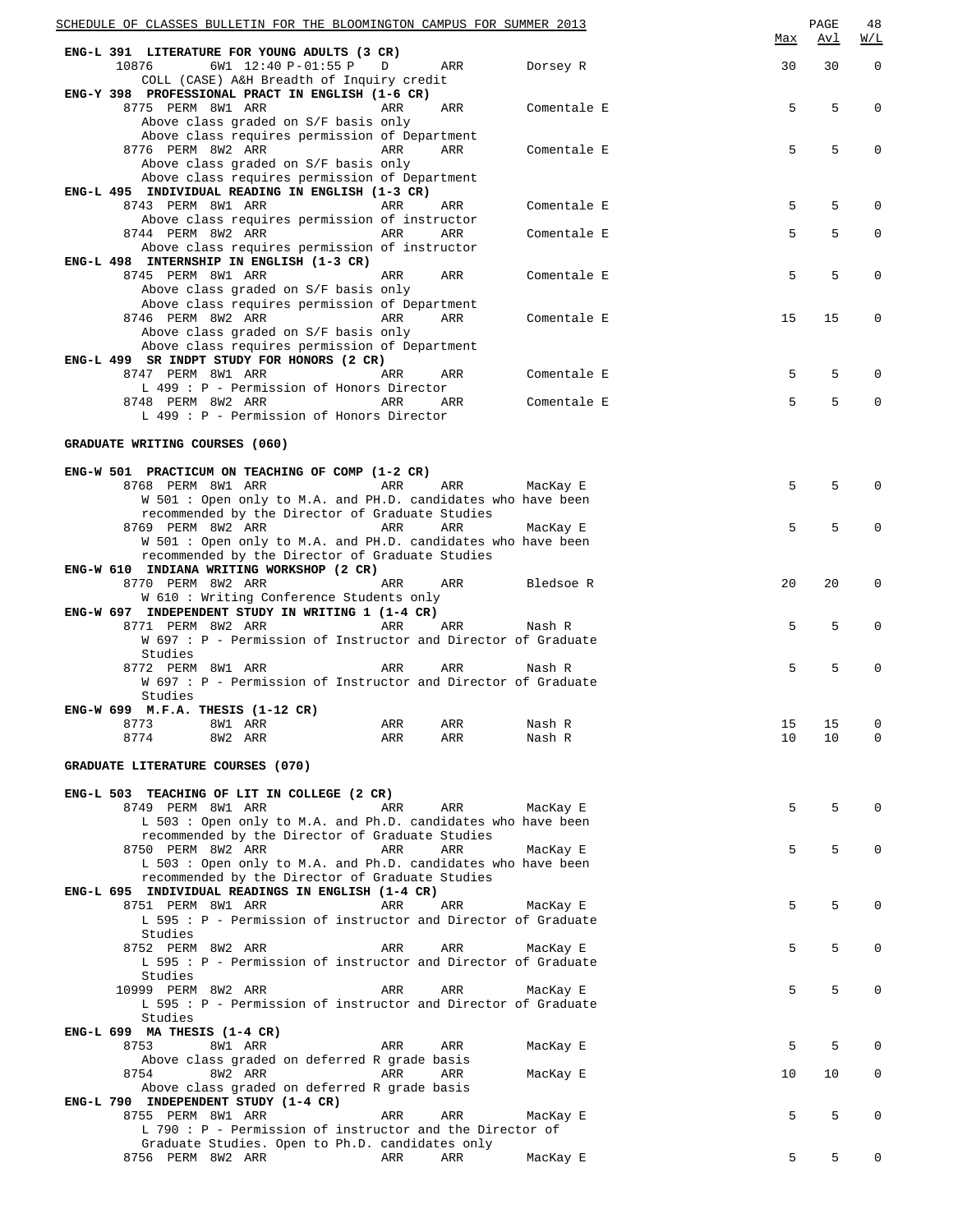| SCHEDULE OF CLASSES BULLETIN FOR THE BLOOMINGTON CAMPUS FOR SUMMER 2013 |     | PAGE | 49       |
|-------------------------------------------------------------------------|-----|------|----------|
|                                                                         | Max | Avl  | W/L      |
| L 790: $P$ - Permission of instructor and the Director of               |     |      |          |
| Graduate Studies. Open to Ph.D. candidates only                         |     |      |          |
| ENG-L 799 PH $D$ THESIS (1-16 CR)                                       |     |      |          |
| 8W1 ARR<br>8757<br>ARR<br>MacKay E<br>ARR                               | 35  | 35   | $\Omega$ |
| Above class graded on S/F basis only                                    |     |      |          |
| 8758<br>8W2 ARR<br>ARR<br>ARR<br>MacKay E                               | 40  | 40   | $\Omega$ |
| Above class graded on S/F basis only                                    |     |      |          |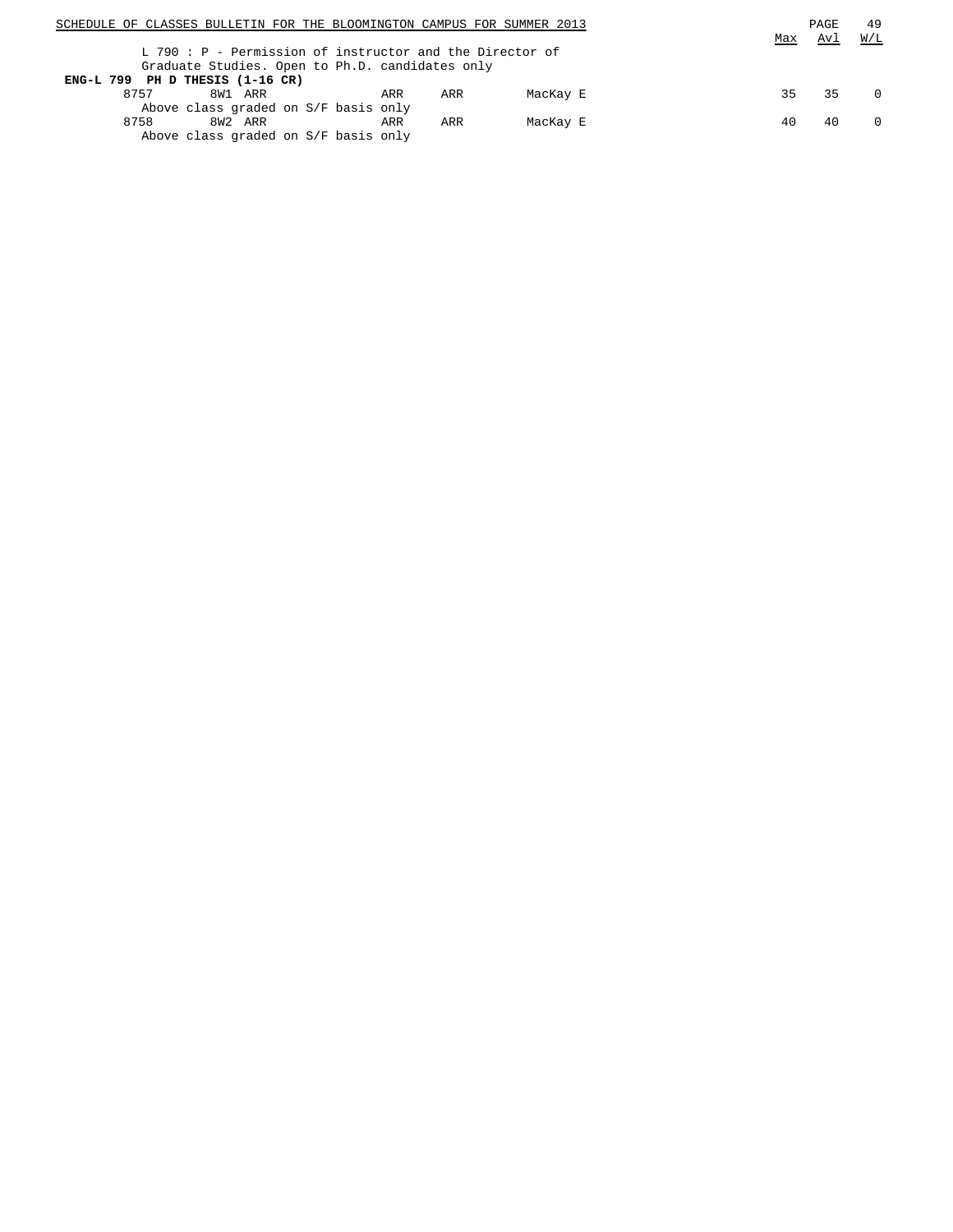| SCHEDULE OF CLASSES BULLETIN FOR THE BLOOMINGTON CAMPUS FOR SUMMER 2013                                                                                                                                                                                                                                                                                                               |            | PAGE | 50         |
|---------------------------------------------------------------------------------------------------------------------------------------------------------------------------------------------------------------------------------------------------------------------------------------------------------------------------------------------------------------------------------------|------------|------|------------|
| Fine Arts (FINA)                                                                                                                                                                                                                                                                                                                                                                      | <u>Max</u> | Avl  | <u>W/L</u> |
| ART HISTORY (020)                                                                                                                                                                                                                                                                                                                                                                     |            |      |            |
| FINA-A 101 ANCIENT AND MEDIEVAL ART (3 CR)<br>15578 RSTR 6W1 12:40 P-02:30 P<br>MTWR<br>FA 102<br>Hansen L<br>Above class open to undergraduates only<br>IUB GenEd World Culture credit<br>IUB GenEd S&H credit<br>COLL (CASE) S&H Breadth of Inquiry credit                                                                                                                          | 45         | 45   | $\Omega$   |
| FINA-A 102 RENAISSANCE THROUGH MODERN ART (3 CR)<br>Above class is part of the "Transfer Indiana" (transferIN) Initiative.<br>For additional information, link to http://www.transferin.net<br>8778 RSTR 6W2 12:40 P-02:30 P<br><b>MTWR</b><br>FA 102<br>Above class open to undergraduates only<br>Above class requires special fee - See fee page<br>IUB GenEd World Culture credit | 40         | 40   |            |
| IUB GenEd S&H credit<br>COLL (CASE) S&H Breadth of Inquiry credit<br>FINA-A 233 REN/BAROQUE ART ITALY 1250-170 (3 CR)<br>15577 RSTR 6W2 12:40 P-02:30 P<br>FA 010<br>MTWR<br>Keener C<br>Above class open to undergraduates only<br>IUB GenEd S&H credit                                                                                                                              | 40         | 40   | $\Omega$   |
| COLL (CASE) S&H Breadth of Inquiry credit<br>COLL (CASE) Global Civ & Culture credit<br>FINA-A 276 EYE OF BEHOLDER: ART & PERC (3 CR)<br>14856 RSTR 6W1 03:00 P-04:50 P<br>MTWR<br>FA 010<br>Molotiu A<br>Above class open to undergraduates only<br>COLL (CASE) A&H Breadth of Inquiry credit                                                                                        | 40         | 40   | $\Omega$   |
| FINA-A 310 TOPICS IN ANCIENT ART (3 CR)<br>VT: THE CLASSICAL BODY<br>15519 RSTR 6W1 10:20 A-12:10 P<br>MTWR<br>FA 010<br>Van Voorhis J<br>Above class open to undergraduates only<br>COLL (CASE) A&H Breadth of Inquiry credit                                                                                                                                                        | 25         | 25   | $\Omega$   |
| FINA-Y 399 PROF PRACTICE HISTORY OF ART (1-6 CR)<br>13340 PERM 6W2 ARR<br>ARR<br>ARR<br>Rothstein B<br>Above class open to undergraduates only<br>Above class requires permission of instructor. Contact                                                                                                                                                                              | 10         | 10   | $\Omega$   |
| Professor Van Voorhis at julvanvo@indiana.edu.<br>FINA-A 495 RDGS & RESEARCH IN ART HIST (1-4 CR)<br>12259 PERM 6W2 ARR<br>ARR<br>ARR<br>Rothstein B<br>Above class open to undergraduates only                                                                                                                                                                                       | 10         | 10   | 0          |
| Above class requires permission of instructor<br>12258 PERM 6W2 ARR<br>ARR<br>ARR<br>Knox G<br>Above class open to graduates only<br>Above class requires permission of instructor                                                                                                                                                                                                    | 10         | 10   | 0          |
| FINA-A 595 MASTERS ESSAY RESEARCH (1-4 CR)<br>8779 PERM 6W2 ARR<br>ARR<br>Knox G<br>ARR<br>A 595 : P - Approval of Art History Director before obtaining<br>on-line authorization<br>Above class open to graduates only                                                                                                                                                               | 3          | 3    |            |
| FINA-A 775 ADV READINGS AND RESEARCH (1-8 CR)<br>8780 PERM 6W2 ARR<br>ARR<br>ARR<br>Knox G<br>Above class graded on deferred R grade basis<br>A 775 : Approval of Graduate Director required before<br>obtaining on-line authorization                                                                                                                                                | 4          | 4    |            |
| Above class open to graduates only<br>FINA-A 779 DIRECTED FIELD WORK (1-16 CR)<br>8781 PERM 6W2 ARR<br>ARR<br>ARR<br>Knox G<br>Above class graded on deferred R grade basis<br>A 779 : Approval of Graduate Director required before                                                                                                                                                  | 5          | 5    |            |
| obtaining on-line authorization<br>FINA-A 879 DOCTORAL DISSERTATION (1-12 CR)<br>8782 PERM 6W2 ARR<br>ARR<br>ARR<br>Knox G<br>Above class graded on deferred R grade basis<br>Above class requires permission of Department<br>Above class open to graduates only                                                                                                                     | 5          | 5    |            |
| FUNDAMENTALS (030)                                                                                                                                                                                                                                                                                                                                                                    |            |      |            |
| FINA-F 100 FUNDAMENTAL STUDIO-DRAWING (3 CR)<br>10038<br>6W1 08:20 A-11:20 A<br>MTWR<br>Korol M<br>FA 176<br>Above class requires special fee - See fee page<br>IUB GenEd A&H credit<br>COLL (CASE) A&H Breadth of Inquiry credit                                                                                                                                                     | 18         | 18   |            |
| FINA-F 101 FUNDAMENTAL STUDIO-3D (3 CR)<br>8783<br>6W1 12:40 P-03:40 P<br>MTWR<br>FA 173<br>Rowe D<br>Above class requires special fee - See fee page<br>IUB GenEd A&H credit<br>COLL (CASE) A&H Breadth of Inquiry credit                                                                                                                                                            | 18         | 18   | 0          |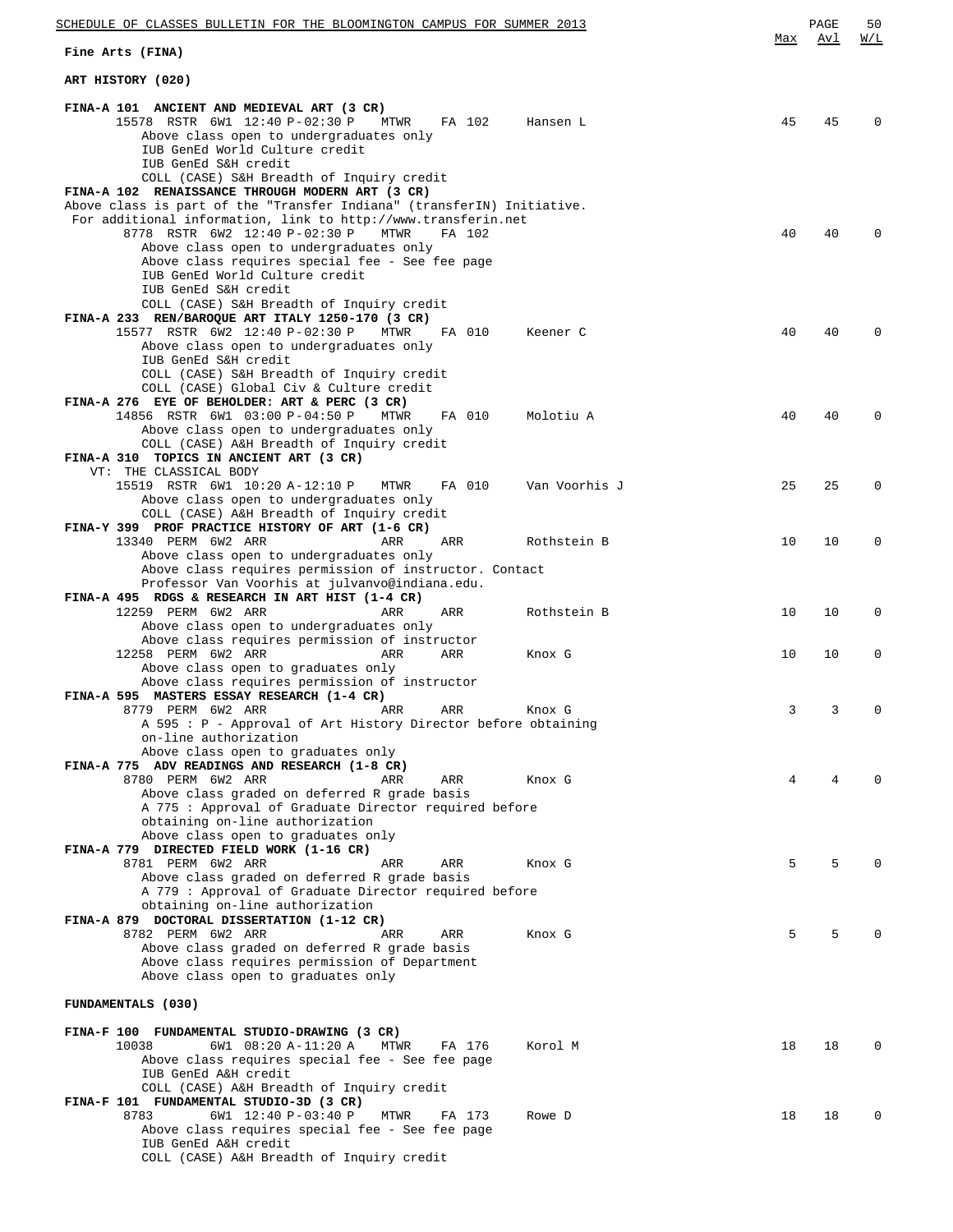| SCHEDULE OF CLASSES BULLETIN FOR THE BLOOMINGTON CAMPUS FOR SUMMER 2013                                                     |                |     | PAGE | 51             |
|-----------------------------------------------------------------------------------------------------------------------------|----------------|-----|------|----------------|
| FINA-F 102 FUNDAMENTAL STUDIO-2D (3 CR)                                                                                     |                | Max | Avl  | <u>W/L</u>     |
| 10192<br>6W2 08:20 A-11:20 A<br>MTWR<br>FA 174<br>Above class requires special fee - See fee page                           | Mrva D         | 18  | 18   | $\overline{0}$ |
| IUB GenEd A&H credit<br>COLL (CASE) A&H Breadth of Inquiry credit                                                           |                |     |      |                |
| INTRO TO STUDIO ART - NONMAJOR (035)                                                                                        |                |     |      |                |
| FINA-N 110 INTRO TO STUDIO ART (3 CR)<br>N 110: Does not count toward the Fine Arts Major                                   |                |     |      |                |
| 8786<br>6W2 08:20 A-11:20 A MTWR<br>FA 145<br>Above class requires special fee - See fee page                               |                | 18  | 18   | $\Omega$       |
| IUB GenEd A&H credit<br>COLL (CASE) A&H Breadth of Inquiry credit                                                           |                |     |      |                |
| DIGITAL ART (040)                                                                                                           |                |     |      |                |
| FINA-N 130 DIGITAL IMAGERY FOR NONMAJORS (3 CR)<br>9955<br>4W3 12:40 P-02:50 P<br>MTWR<br>FA 137                            | Liou J         | 18  | 18   | $\Omega$       |
| TOPIC: Digital Imagery for Non-Majors<br>class time include 1 hour of lab                                                   |                |     |      |                |
| Above class requires special fee - See fee page<br>IUB GenEd A&H credit                                                     |                |     |      |                |
| COLL (CASE) A&H Breadth of Inquiry credit<br>FINA-D 210 DIGITAL ART: SURVEY & PRACTICE (3 CR)                               |                |     |      |                |
| 6W1 12:40 P-03:40 P<br>10992<br>MTWR<br>FA 215                                                                              | Werr R         | 18  | 18   | $\Omega$       |
| Above class requires special fee - See fee page<br>Above class meets with FINA-D 510 and FINA-U 710<br>IUB GenEd A&H credit |                |     |      |                |
| COLL (CASE) A&H Breadth of Inquiry credit                                                                                   |                |     |      |                |
| FINA-D 510 DIGITAL ART: ADVANCED PRACTICE (3 CR)<br>11680<br>6W1 12:40 P-03:40 P<br>MTWR<br>FA 215                          | Werr R         | 18  | 18   | $\Omega$       |
| TOPIC: Computer Art: Survey and Practice<br>Above class open to graduates only                                              |                |     |      |                |
| Above class requires special fee - See fee page                                                                             |                |     |      |                |
| Above class meets with FINA-D 210 and FINA-U 710<br>FINA-U 710 DIGITAL ART ADV STUDIO PRJCTS (1-3 CR)                       |                |     |      |                |
| 6W1 12:40 P-03:40 P<br>11682<br><b>MTWR</b><br>FA 215<br>Above class open to graduates only                                 | Werr R         | 18  | 18   | $\Omega$       |
| Above class meets with FINA-D 510 and FINA-D 210                                                                            |                |     |      |                |
| CERAMICS (065)                                                                                                              |                |     |      |                |
| FINA-S 260 CERAMICS 1 (3 CR)<br>8788                                                                                        |                | 18  | 18   | 0              |
| 6W1 12:40 P-03:40 P<br>MTWR<br>FA 152<br>Above class requires special fee - See fee page                                    |                |     |      |                |
| COLL (CASE) A&H Breadth of Inquiry credit<br>FINA-S 361 CERAMICS 2 (3 CR)                                                   |                |     |      |                |
| 8793<br>6W2 08:20 A-11:20 A<br><b>MTWR</b><br>FA 152                                                                        |                | 18  | 18   | 0              |
| Above class requires special fee - See fee page<br>Above class meets with FINA-S 461                                        |                |     |      |                |
| COLL (CASE) A&H Breadth of Inquiry credit<br>FINA-S 461 CERAMICS 3 (1-6 CR)                                                 |                |     |      |                |
| 8797<br>6W2 08:20 A-11:20 A<br><b>MTWR</b><br>FA 152                                                                        |                | 18  | 18   | $\Omega$       |
| Above class requires special fee - See fee page<br>Above class meets with FINA-S 361                                        |                |     |      |                |
| DRAWING (070)                                                                                                               |                |     |      |                |
| FINA-S 200 DRAWING 1 (3 CR)                                                                                                 |                |     |      |                |
| 14859<br>6W1 ARR<br>F<br>ARR<br>Online Digital Drawing section                                                              | Macleish M     | 15  | 15   | $\Omega$       |
| Above class requires special fee - See fee page<br>COLL (CASE) A&H Breadth of Inquiry credit                                |                |     |      |                |
| 8787<br>6W2 12:40 P-03:40 P<br>MTWR<br>FA 310                                                                               | Draper-Ollin N | 18  | 18   | 0              |
| Above class requires special fee - See fee page<br>COLL (CASE) A&H Breadth of Inquiry credit                                |                |     |      |                |
| FINA-S 301 DRAWING 2 (3 CR)<br>8791 PERM 6W2 08:20 A-11:20 A<br>MTWR<br>FA 310                                              | Kennedy T      | 16  | 16   | $\Omega$       |
| TOPIC : Watercolor                                                                                                          |                |     |      |                |
| Obtain on-line authorization for above class from Advisor<br>Above class meets with FINA-S 401                              |                |     |      |                |
| COLL (CASE) A&H Breadth of Inquiry credit<br>FINA-S 401 DRAWING 3 (3 CR)                                                    |                |     |      |                |
| 8795 PERM 6W2 08:20 A-11:20 A<br>MTWR<br>FA 310                                                                             | Kennedy T      | 16  | 16   | $\Omega$       |
| TOPIC : Watercolor<br>Obtain on-line authorization for above class from Advisor                                             |                |     |      |                |
| Above class meets with FINA-S 301                                                                                           |                |     |      |                |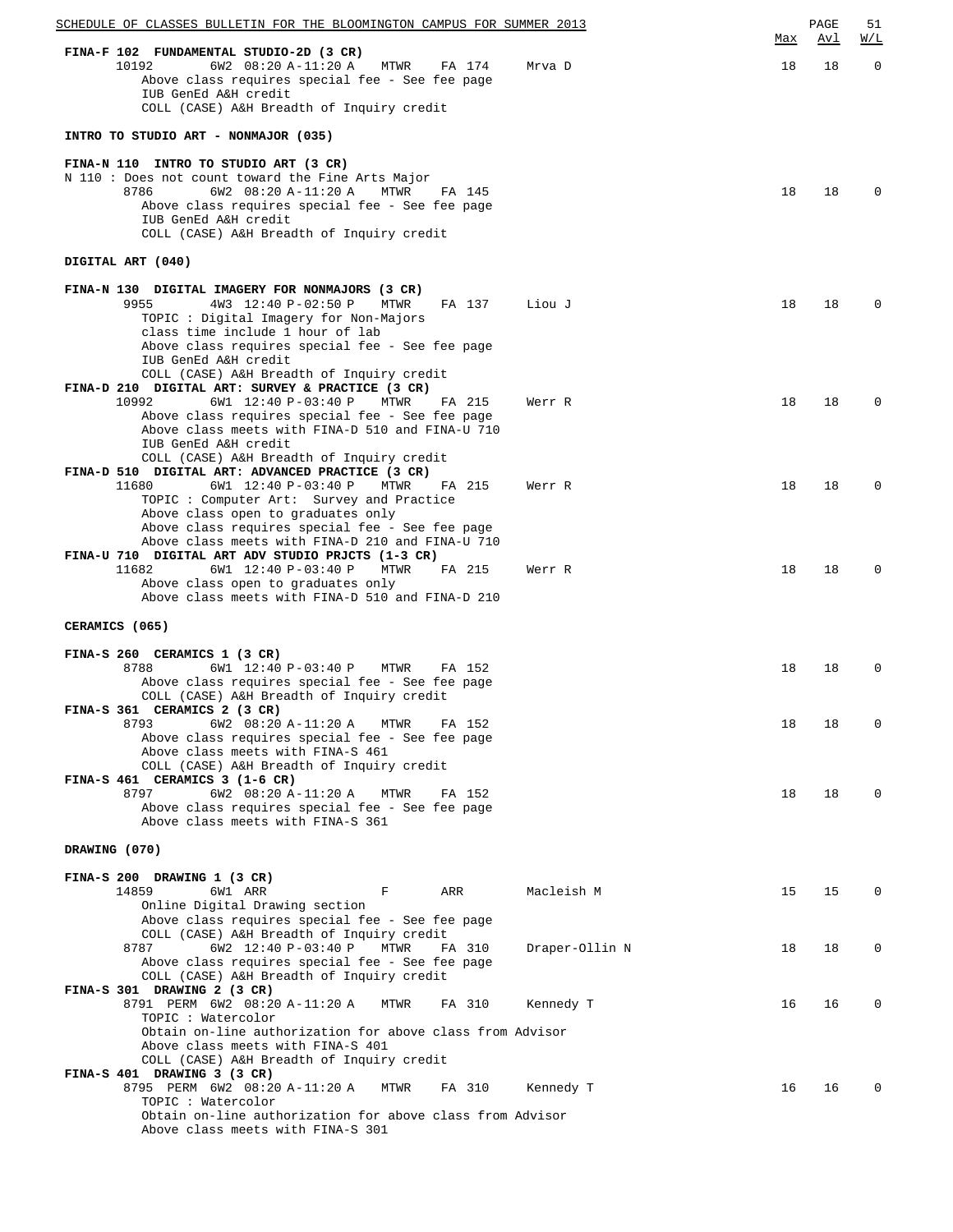| SCHEDULE OF CLASSES BULLETIN FOR THE BLOOMINGTON CAMPUS FOR SUMMER 2013                                                                                                                                                                                                                                          | Max | PAGE<br>Avl | 52<br>W/L   |
|------------------------------------------------------------------------------------------------------------------------------------------------------------------------------------------------------------------------------------------------------------------------------------------------------------------|-----|-------------|-------------|
| GRAPHIC DESIGN (075)                                                                                                                                                                                                                                                                                             |     |             |             |
| FINA-S 250 GRAPHIC DESIGN I (3 CR)<br>10600<br>6W1 08:20 A-11:20 A<br>MTWR<br>FA 215<br>Orr D<br>Above class requires special fee - See fee page                                                                                                                                                                 | 18  | 18          | $\mathbf 0$ |
| COLL (CASE) A&H Breadth of Inquiry credit<br>FINA-S 451 GRAPHIC DESIGN PROBLEM SOLVING (1-20 CR)<br>6W2 08:20 A-11:20 A<br>10190<br>MTWR<br>FA 215<br>TOPIC: Retail and Packaging Design                                                                                                                         | 18  | 18          | $\mathbf 0$ |
| S 451 : P - FINA-S 352<br>Above class portfolio review required - See Instructor<br>Above class requires special fee - See fee page<br>Above class meets with FINA-S 452 and S 551<br>FINA-S 452 BFA GRAPHIC DESIGN (1-12 CR)                                                                                    |     |             |             |
| 10191 PERM 6W2 08:20 A-11:20 A<br>MTWR<br>FA 215<br>TOPIC: Retail and Packaging Design<br>Above class open to Graphic Design BFA students only<br>Obtain on-line authorization for above class from instructor<br>Above class requires special fee - See fee page<br>Above class meets with FINA-S 451 and S 551 | 18  | 18          | $\mathbf 0$ |
| FINA-S 551 GRADUATE DESIGN (1-15 CR)<br>10375<br>6W2 08:20 A-11:20 A<br>FA 215<br>MTWR<br>TOPIC: Retail and Packaging Design<br>Above class open to Graphic Design MFA Students only<br>Above class may require special fee - contact department<br>Above class meets with FINA-S 451 and S 452                  | 18  | 18          | $\Omega$    |
| <b>JEWELRY DESIGN &amp; SILVERSMITHIN (076)</b>                                                                                                                                                                                                                                                                  |     |             |             |
| FINA-S 280 METALSMITHING & JWLRY DESIGN I (3 CR)<br>8789<br>6W1 08:20 A-11:20 A<br>MTWR<br>FA 210<br>Pontillo V<br>Above class requires special fee - See fee page<br>COLL (CASE) A&H Breadth of Inquiry credit                                                                                                  | 15  | 15          | $\Omega$    |
| PAINTING (080)                                                                                                                                                                                                                                                                                                   |     |             |             |
| FINA-S 230 PAINTING 1 (2-3 CR)<br>9956<br>6W1 12:40 P-03:40 P<br>MTWR<br>ARR<br>Reeves M<br>Above class requires special fee - See fee page<br>COLL (CASE) A&H Breadth of Inquiry credit<br>FINA-S 331 PAINTING 2 (3 CR)                                                                                         | 16  | 16          | $\mathbf 0$ |
| 8792<br>6W1 08:20 A-11:20 A<br>MTWR<br>FA 318<br>Mansdorf E<br>TOPIC : Landscape<br>Above class requires special fee - See fee page<br>Above class meets with FINA-S 431<br>COLL (CASE) A&H Breadth of Inquiry credit                                                                                            | 16  | 16          | $\mathbf 0$ |
| FINA-S 431 PAINTING 3 (3 CR)<br>8796<br>6W1 08:20 A-11:20 A<br>FA 318<br>Mansdorf E<br>MTWR<br>TOPIC : Landscape<br>Above class requires special fee - See fee page<br>Above class meets with FINA-S 331                                                                                                         | 16  | 16          | 0           |
| PHOTOGRAPHY (090)                                                                                                                                                                                                                                                                                                |     |             |             |
| FINA-N 198 INTRO TO PHOTOGRAPHY NON-MAJ (3 CR)<br>12756<br>6W2 08:20 A-11:20 A<br>MTWR<br>FA 102<br>Mooney K<br>Above class requires special fee - See fee page<br>Will use FA023 for lab time                                                                                                                   | 36  | 36          | 0           |
| IUB GenEd A&H credit<br>COLL (CASE) A&H Breadth of Inquiry credit<br>FINA-S 291 FUNDAMENTALS OF PHOTOGRAPHY (3 CR)<br>8790<br>6W1 08:20 A-11:20 A<br>FA 023<br>Crimarco S<br>MTWR<br>S 291 : Digital SLR camera required                                                                                         | 16  | 16          | $\mathbf 0$ |
| Above class requires special fee - See fee page<br>IUB GenEd A&H credit<br>COLL (CASE) A&H Breadth of Inquiry credit<br>FINA-S 490 ADVANCED PHOTOGRAPHY I (3 CR)<br>10693 PERM 6W1 12:40 P-03:40 P<br>MTWR<br>FA 023<br>Hegert A<br>S 490 : P - FINA-S 392 or permission of Instructor                           | 6   | 6           |             |
| Obtain on-line authorization for above class from instructor<br>Above class requires special fee - See fee page<br>PRINTMAKING (095)                                                                                                                                                                             |     |             |             |
| FINA-S 240 BASIC PRINTMAKING MEDIA (3 CR)                                                                                                                                                                                                                                                                        |     |             |             |
| 12757<br>6W1 12:40 P-03:40 P<br>MTWR<br>FA 301<br>Denault A<br>Above class requires special fee - See fee page<br>COLL (CASE) A&H Breadth of Inquiry credit                                                                                                                                                      | 15  | 15          | $\mathbf 0$ |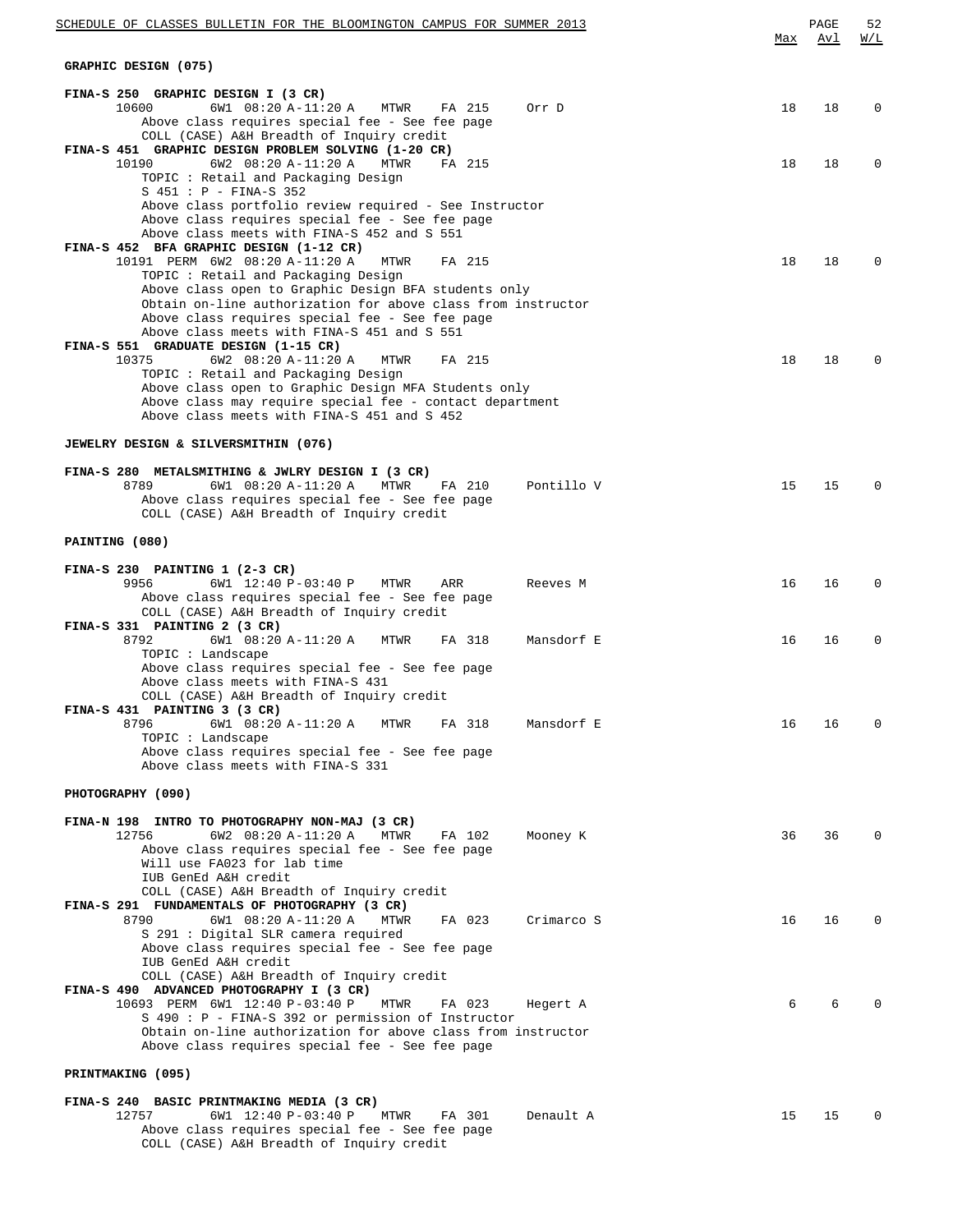| SCHEDULE OF CLASSES BULLETIN FOR THE BLOOMINGTON CAMPUS FOR SUMMER 2013                                                                                                                                                                                | Max | PAGE<br>Avl  | 53<br>W/L   |
|--------------------------------------------------------------------------------------------------------------------------------------------------------------------------------------------------------------------------------------------------------|-----|--------------|-------------|
| SCULPTURE (100)                                                                                                                                                                                                                                        |     |              |             |
| FINA-S 270 SCULPTURE 1 (3 CR)<br>12758<br>6W1 08:20 A-11:20 A<br>MTWR<br>FX 101<br>Above class requires special fee - See fee page<br>IUB GenEd A&H credit<br>COLL (CASE) A&H Breadth of Inquiry credit                                                | 15  | 15           | $\mathbf 0$ |
| FINA-S 271 INTRO TO FIGURATIVE SCULPTURE (3 CR)<br>6W2 12:40 P-03:40 P<br>12759<br>MTWR<br>ARR<br>TOPIC : Figurative Sculpture<br>Above class requires special fee - See fee page<br>IUB GenEd A&H credit<br>COLL (CASE) A&H Breadth of Inquiry credit | 15  | 15           | $\Omega$    |
| TEXTILES (110)                                                                                                                                                                                                                                         |     |              |             |
| FINA-S 220 TEXTILES I (3 CR)<br>6W1 12:40 P-03:40 P<br>13125<br>MTWR<br>FA 230<br>Abajian M<br>Above class requires special fee - See fee page<br>COLL (CASE) A&H Breadth of Inquiry credit                                                            | 15  | 15           | $\Omega$    |
| UNDERGRADUATE ADVANCED STUDIO (120)                                                                                                                                                                                                                    |     |              |             |
| FINA-Y 398 PROFSNL PRACT IN FINE ARTS (1-6 CR)<br>8801 PERM 6W1 ARR<br>ARR<br>ARR<br>Brown P<br>Above class obtain on-line authorization from Undergraduate<br>Advisor in FA 127                                                                       | 8   | 8            | $\Omega$    |
| Above class graded on S/F basis only<br>8802 PERM 6W2 ARR<br>ARR<br>ARR<br>Brown P<br>Above class obtain on-line authorization from Undergraduate                                                                                                      | 8   | 8            | $\Omega$    |
| Advisor in FA 127<br>Above class graded on S/F basis only<br>FINA-U 450 INDEPENDENT STUDIO PROJECTS (1-12 CR)<br>8800 PERM 6W1 ARR<br>ARR<br>ARR<br>Brown P<br>TOPIC: Independent Study in Studio Art                                                  | 12  | $12^{\circ}$ | $\mathbf 0$ |
| Above class obtain on-line authorization from the instructor<br>approving the project<br>Above class requires special fee - See fee page                                                                                                               |     |              |             |
| 12934 PERM 6W2 ARR<br>ARR<br>ARR<br>Brown P<br>TOPIC: Independent Study in Studio Art<br>Above class obtain on-line authorization from the instructor<br>approving the project<br>Above class requires special fee - See fee page                      | 12  | $12^{\circ}$ | $\mathbf 0$ |
| GRADUATE ADVANCED STUDIO (130)                                                                                                                                                                                                                         |     |              |             |
| FINA-G 750 GRADUATE STUDY PROJECTS (1-12 CR)<br>8784 PERM 6W1 ARR<br>ARR<br>ARR<br>Brown P<br>TOPIC: Graduate Level Independent Study<br>Obtain on-line authorization for above class from instructor<br>Above class graded on deferred R grade basis  | 10  | 10           | $\mathbf 0$ |
| Above class requires special fee - See fee page<br>8785 PERM 6W2 ARR<br>ARR<br>Brown P<br>ARR<br>TOPIC : Graduate Independent Study in Fine Arts Studio<br>Above class graded on deferred R grade basis                                                | 3   | 3            | $\Omega$    |

Obtain on-line authorization for above class from instructor

Above class requires special fee - See fee page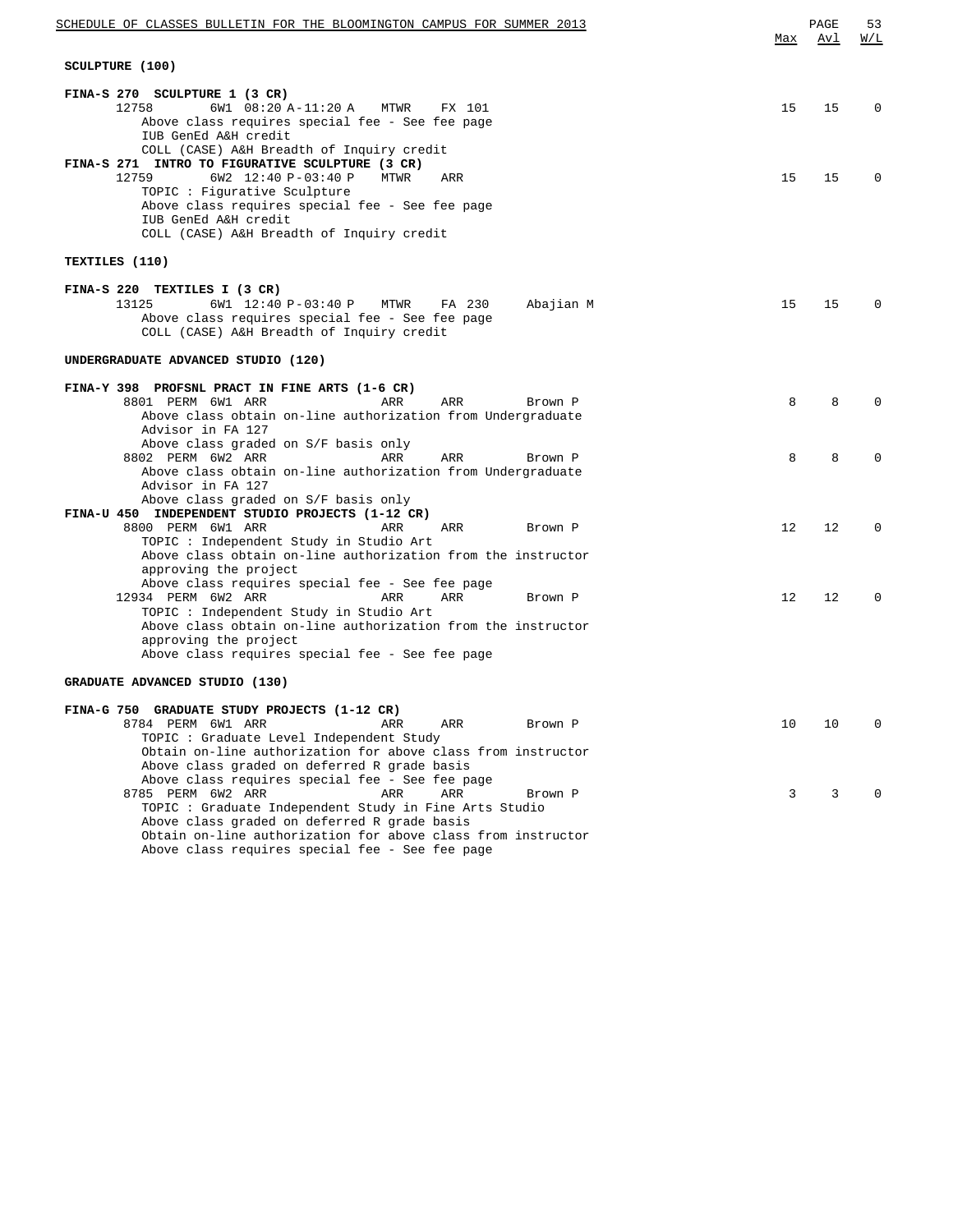| SCHEDULE OF CLASSES BULLETIN FOR THE BLOOMINGTON CAMPUS FOR SUMMER 2013                                     |     | PAGE | 54       |
|-------------------------------------------------------------------------------------------------------------|-----|------|----------|
| Folklore and Ethnomusicology (FOLK)                                                                         | Max | Avl  | W/L      |
| FOLK-F 101 INTRODUCTION TO FOLKLORE (3 CR)                                                                  |     |      |          |
| 8803<br>6W1 11:00 A-12:15 P<br>D<br>BH 134<br>Roush C<br>IUB GenEd A&H credit                               | 25  | 25   | $\Omega$ |
| COLL (CASE) A&H Breadth of Inquiry credit                                                                   |     |      |          |
| FOLK-F 111 WORLD MUSIC AND CULTURE (3 CR)                                                                   |     |      |          |
| 11685<br>6W2 11:00 A-12:15 P<br>BH 208<br>$\Box$<br>Roush C<br>IUB GenEd A&H credit                         | 25  | 25   | $\Omega$ |
| IUB GenEd World Culture credit                                                                              |     |      |          |
| COLL (CASE) A&H Breadth of Inquiry credit                                                                   |     |      |          |
| FOLK-F 131 FOLKLORE IN THE UNITED STATES (3 CR)<br>12348<br>6W2 $12:45 P-02:00 P$<br>BH 237<br>D<br>Roush C | 25  | 25   | $\Omega$ |
| IUB GenEd A&H credit                                                                                        |     |      |          |
| COLL (CASE) A&H Breadth of Inquiry credit                                                                   |     |      |          |
| FOLK-E 295 SURVEY OF HIP HOP (3 CR)<br>11177                                                                |     |      | $\Omega$ |
| 6W1 12:45 P-02:00 P D<br>BH 139<br>IUB GenEd A&H credit                                                     | 27  | 27   |          |
| COLL (CASE) Diversity in U.S. credit                                                                        |     |      |          |
| COLL (CASE) A&H Breadth of Inquiry credit                                                                   |     |      |          |
| FOLK-F 351 N AMER FOLKLORE/FOLKLIFE/MUSIC (3 CR)<br>VT: AMERICAN REGIONAL MUSIC                             |     |      |          |
| 12349<br>6W1 10:30 A-11:45 A<br>BH 016<br>D<br>Burdette A                                                   | 21  | 21   | $\Omega$ |
| Above class meets with FOLK-F 625                                                                           |     |      |          |
| COLL (CASE) A&H Breadth of Inquiry credit                                                                   |     |      |          |
| COLL (CASE) Diversity in U.S. credit<br>FOLK-F 360 INDIANA FOLKLORE/FOLKLIFE/MUS (3 CR)                     |     |      |          |
| VT: INDIANA FOLKLORE                                                                                        |     |      |          |
| 8804<br>4W1 10:20 A-12:30 P<br>FY 100<br>D<br>Kay J                                                         | 20  | 20   | $\Omega$ |
| Above class meets at 501 N Park                                                                             |     |      |          |
| COLL (CASE) A&H Breadth of Inquiry credit                                                                   |     |      |          |
| COLL (CASE) Diversity in U.S. credit<br>FOLK-E 388 MOTOWN (3 CR)                                            |     |      |          |
| 6W2 11:30 A-01:20 P<br>11683<br>MTWR<br>Sykes C<br>TH A201                                                  | 30  | 30   | $\Omega$ |
| Above class meets with AAAD-A 388 and FOLK-E 688                                                            |     |      |          |
| COLL (CASE) A&H Breadth of Inquiry credit<br>COLL (CASE) Diversity in U.S. credit                           |     |      |          |
| FOLK-F 400 INDIVIDUAL STUDY IN FOLKLORE (1-3 CR)                                                            |     |      |          |
| 8805 PERM 1<br>ARR<br>ARR<br>ARR<br>Goldstein D                                                             | 5   | 5    | $\Omega$ |
| Above class requires permission of Department                                                               |     |      |          |
| F 400: Contact mmelhous@indiana.edu for course contract form<br>and authorization                           |     |      |          |
| FOLK-F 402 TRADITIONAL ARTS INDIANA (1-3 CR)                                                                |     |      |          |
| 12763 PERM 1<br>ARR<br>ARR<br>Goldstein D<br>ARR                                                            | 2   | 2    | $\Omega$ |
| F 402: Contact jkay@indiana.edu for authorization<br>FOLK-F 403 PRAC IN FOLKLORE/ETHNOMUSICLGY (1-3 CR)     |     |      |          |
| 8806 PERM 1<br>ARR<br>ARR<br>ARR<br>Goldstein D                                                             | 5   | 5    | 0        |
| Above class requires permission of Department                                                               |     |      |          |
| F 403: Contact mmelhous@indiana.edu for course contract form                                                |     |      |          |
| and authorization<br>FOLK-F 625 NORTH AMER FOLKLORE/FOLK MUSIC (3 CR)                                       |     |      |          |
| VT: AMERICAN REGIONAL MUSIC                                                                                 |     |      |          |
| 12350<br>6W1 10:30 A-11:45 A<br>BH 016<br>Burdette A<br>D                                                   | 3   | 3    | $\Omega$ |
| Above class for graduate students only                                                                      |     |      |          |
| Above class meets with FOLK-F 351<br>FOLK-E 688 MOTOWN (3 CR)                                               |     |      |          |
| 11684<br>6W2 11:30 A-01:20 P<br>TH A201<br>Sykes C<br>MTWR                                                  | 10  | 10   | $\Omega$ |
| Above class open to graduates only                                                                          |     |      |          |
| Above class meets with FOLK-E 388 and AAAD-A 388                                                            |     |      |          |
| FOLK-F 800 RESEARCH IN FOLKLORE (1-6 CR)<br>8807 PERM 1<br>ARR<br>Goldstein D<br>ARR<br>ARR                 | 25  | 25   | $\Omega$ |
| Above class requires permission of Department                                                               |     |      |          |
| F 800: Contact mmelhous@indiana.edu for course contract form                                                |     |      |          |
| and authorization<br>FOLK-F 800 RESEARCH IN FOLKLORE (1-3 CR)                                               |     |      |          |
| 13361 PERM 6W2 ARR<br>ARR<br>ARR<br>Goldstein D                                                             | 25  | 25   | $\Omega$ |
| Above class requires permission of Department                                                               |     |      |          |
| F 800: Contact mmelhouse@indiana.edu for course contract                                                    |     |      |          |
| form and authorization<br>FOLK-F 802 TRADITIONAL ARTS INDIANA (1-3 CR)                                      |     |      |          |
| 12177 PERM 1<br>ARR<br>Goldstein D<br>ARR<br>ARR                                                            | 2   | 2    | $\Omega$ |
| F 802: Contact jkay@indiana.edu for authorization                                                           |     |      |          |
| FOLK-F 803 PRACT IN FOLKLORE/ETHNOMUSIC (1-3 CR)                                                            |     |      |          |
| 8808 PERM 1<br>ARR<br>Goldstein D<br>ARR<br>ARR<br>Above class graded on deferred R grade basis             | 25  | 25   | 0        |
| Above class requires permission of Department                                                               |     |      |          |
| F 803: Contact mmelhous@indiana.edu for course contract form                                                |     |      |          |
| and authorization<br>13362 PERM 6W2 ARR<br>Goldstein D<br>ARR<br>ARR                                        | 25  | 25   | $\Omega$ |
| Above class requires permission of Department                                                               |     |      |          |
|                                                                                                             |     |      |          |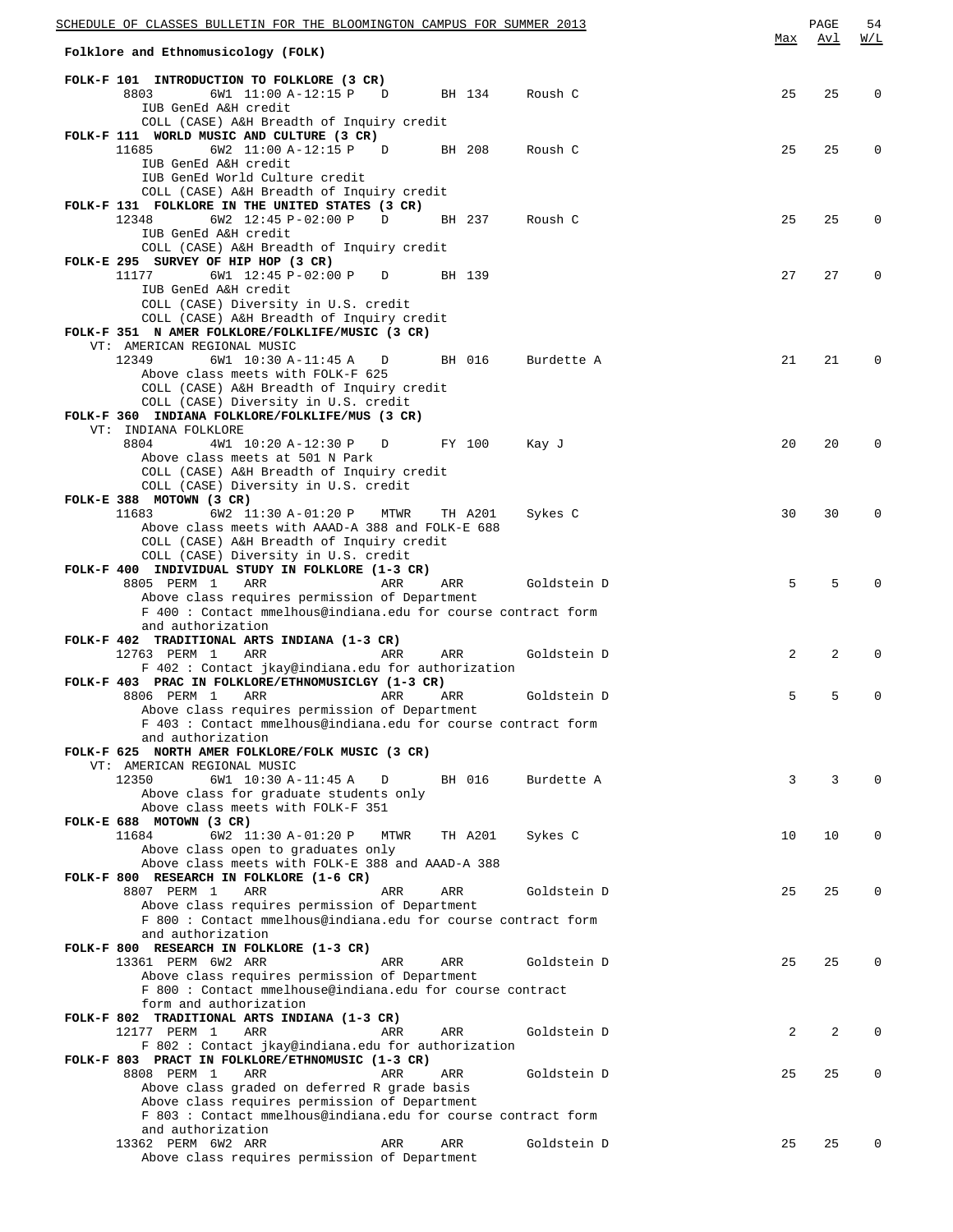| SCHEDULE OF CLASSES BULLETIN FOR THE BLOOMINGTON CAMPUS FOR SUMMER 2013 |     |     |             | Max | PAGE<br>Avl | 55<br>W/L |
|-------------------------------------------------------------------------|-----|-----|-------------|-----|-------------|-----------|
| F 803: Contact mmelhouse@indiana.edu for course contract                |     |     |             |     |             |           |
| form and authorization                                                  |     |     |             |     |             |           |
| FOLK-F 850 THESIS/PROJECT/DISSERTATION (1-12 CR)                        |     |     |             |     |             |           |
| 11199<br>ARR                                                            | ARR | ARR | Goldstein D | 30  | 30          | $\Omega$  |
| Above class for 'in-Bloomington' students only                          |     |     |             |     |             |           |
| 8809 PERM 1<br>ARR                                                      | ARR | ARR | Goldstein D | 30  | 30          | $\Omega$  |
| Above class for 'out-of-Bloomington' students only. No                  |     |     |             |     |             |           |
| mandatory fees.                                                         |     |     |             |     |             |           |
| F 850: Contact mmelhous@indiana.edu for authorization                   |     |     |             |     |             |           |
| 13363<br>6W2 ARR                                                        | ARR | ARR | Goldstein D | 25  | 25          | $\Omega$  |
| Above class for students living in the Bloomington area                 |     |     |             |     |             |           |
| 13364 PERM 6W2 ARR                                                      | ARR | ARR | Goldstein D | 25  | 25          | $\Omega$  |
| Above class for students not living in the Bloomington area.            |     |     |             |     |             |           |
| No mandatory fees applied.                                              |     |     |             |     |             |           |

F 850: Contact mmelhouse@indiana.edu for authorization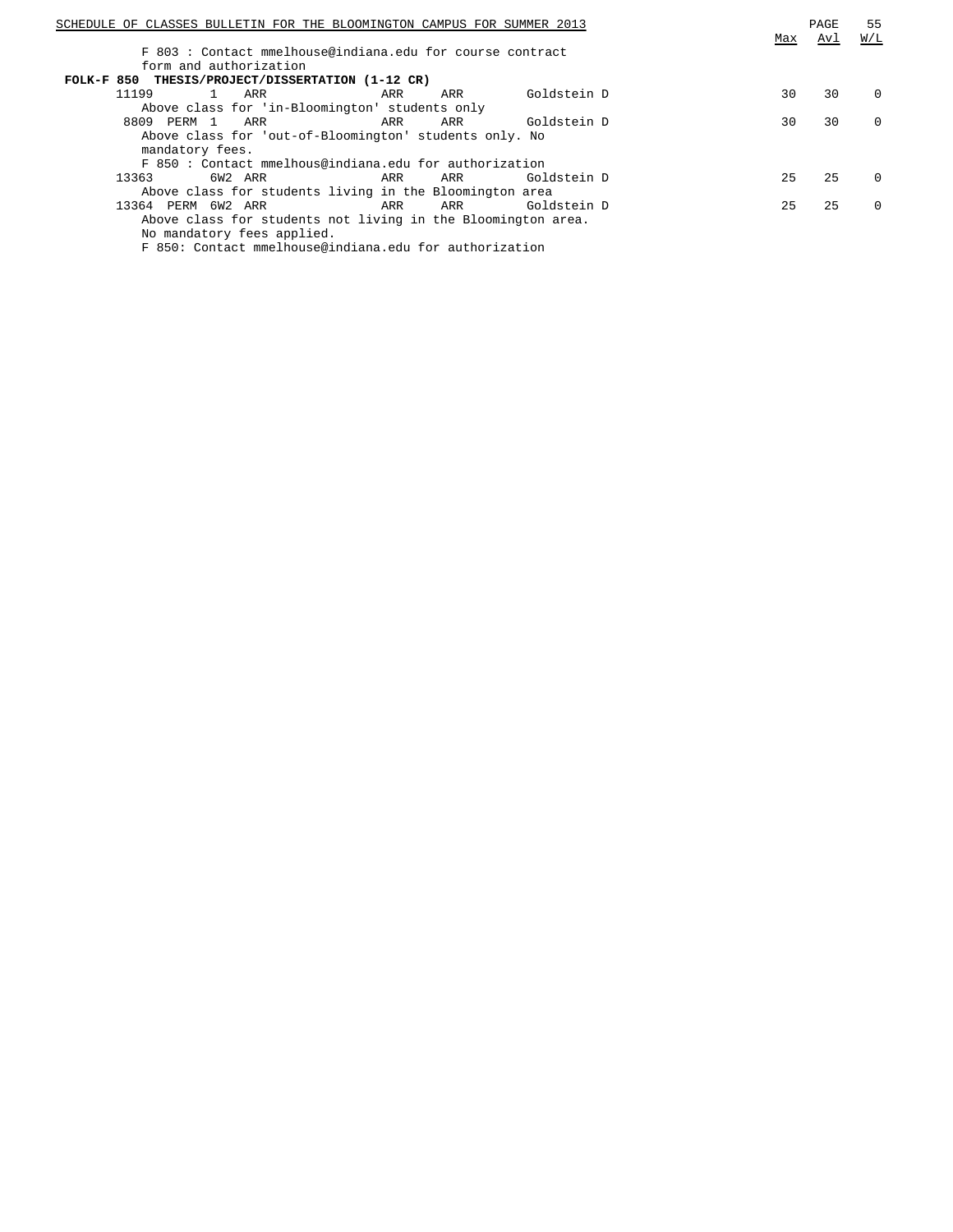| SCHEDULE OF CLASSES BULLETIN FOR THE BLOOMINGTON CAMPUS FOR SUMMER 2013                                         |     | PAGE | 56          |
|-----------------------------------------------------------------------------------------------------------------|-----|------|-------------|
| French And Italian (FRIT)                                                                                       | Max | Avl  | W/L         |
| FRENCH (010)                                                                                                    |     |      |             |
| FRIT-F 100 ELEMENTARY FRENCH I (4 CR)                                                                           |     |      |             |
| All students with previous course work in French must take a placement                                          |     |      |             |
| examination. Contact the testing office (812-855-1595) for testing                                              |     |      |             |
| dates                                                                                                           |     |      |             |
| Above class is part of the "Transfer Indiana" (transferIN) Initiative.                                          |     |      |             |
| For additional information, link to http://www.transferin.net<br>8810<br>D                                      |     |      | $\mathbf 0$ |
| 6W1 01:00 P-02:40 P<br>BH 135<br>Above class time includes a short break                                        | 22  | 22   |             |
| IUB GenEd World Language class                                                                                  |     |      |             |
| FRIT-F 150 ELEM FRENCH II: LANG & CUL (4 CR)                                                                    |     |      |             |
| Above class is part of the "Transfer Indiana" (transferIN) Initiative.                                          |     |      |             |
| For additional information, link to http://www.transferin.net                                                   |     |      |             |
| 8811<br>6W2 01:00 P-02:40 P<br>D<br>BH 135                                                                      | 22  | 22   | $\mathbf 0$ |
| Above class time includes a short break                                                                         |     |      |             |
| IUB GenEd World Language class                                                                                  |     |      |             |
| FRIT-F 200 SEC YR FRENCH I: LANG & CULTR (3 CR)                                                                 |     |      |             |
| Above class is part of the "Transfer Indiana" (transferIN) Initiative.                                          |     |      |             |
| For additional information, link to http://www.transferin.net<br>8812<br>6W1 11:00 A-12:15 P<br>D<br>BH 319     | 22  | 22   | $\mathbf 0$ |
| IUB GenEd World Language class                                                                                  |     |      |             |
| FRIT-F 250 SEC YR FRENCH II: LANG/CULTUR (3 CR)                                                                 |     |      |             |
| Above class is part of the "Transfer Indiana" (transferIN) Initiative.                                          |     |      |             |
| For additional information, link to http://www.transferin.net                                                   |     |      |             |
| 8813<br>6W1 12:45 P-02:00 P<br>D<br>BH 206                                                                      | 22  | 22   | $\mathbf 0$ |
| IUB GenEd World Language class                                                                                  |     |      |             |
| Above class is part of the "Transfer Indiana" (transferIN) Initiative.                                          |     |      |             |
| For additional information, link to http://www.transferin.net                                                   |     |      |             |
| 8814<br>6W2 12:45 P-02:00 P<br>D<br>BH 206                                                                      | 22  | 22   | $\mathbf 0$ |
| IUB GenEd World Language class<br>FRIT-F 491 ELEM FRENCH FOR GRAD STUDENTS (4 CR)                               |     |      |             |
| 8815<br>6W1 11:00 A-12:15 P<br>D<br>BH 135                                                                      | 30  | 30   | $\mathbf 0$ |
| Above class open to undergraduates only                                                                         |     |      |             |
| Above class meets with another class of FRIT-F 491.                                                             |     |      |             |
| FRIT-F 491 ELEM FRENCH FOR GRAD STUDENTS (3 CR)                                                                 |     |      |             |
| 8816<br>6W1 11:00 A-12:15 P<br>D<br>BH 135                                                                      | 30  | 30   | $\mathbf 0$ |
| Above class open to graduates only                                                                              |     |      |             |
| F 491 : No Graduate credit                                                                                      |     |      |             |
| Above class meets with another class of FRIT-F 491                                                              |     |      |             |
| FRIT-F 492 READING FRENCH FOR GRAD STDNTS (4 CR)                                                                |     |      |             |
| 8817<br>6W2 11:00 A-12:15 P<br>D<br>BH 319<br>FRIT-F 492: P - FRIT-F 491 or consent of department.              | 30  | 30   | $\mathbf 0$ |
| Registration system may not recognize prerequisite if                                                           |     |      |             |
| enrolled in F491 for first 6-wk. session. Contact                                                               |     |      |             |
| fritdept@indiana.edu.                                                                                           |     |      |             |
| Above class open to undergraduates only                                                                         |     |      |             |
| Above class meets with another class of FRIT-F 492.                                                             |     |      |             |
| FRIT-F 492 READING FRENCH FOR GRAD STDNTS (3 CR)                                                                |     |      |             |
| 8818<br>6W2 11:00 A-12:15 P<br>BH 319<br>D                                                                      | 30  | 30   | $\Omega$    |
| FRIT-F 492: P - FRIT-F 491 or consent of department.                                                            |     |      |             |
| Registration system may not recognize prerequisite if                                                           |     |      |             |
| enrolled in F491 for first 6-wk. session. Contact<br>fritdept@indiana.edu.                                      |     |      |             |
| Above class open to graduates only                                                                              |     |      |             |
| Above class meets with another class of FRIT-F 492                                                              |     |      |             |
| FRIT-F 492: No graduate credit                                                                                  |     |      |             |
| FRIT-F 495 INDIVIDUAL READINGS IN FRENCH (1-3 CR)                                                               |     |      |             |
| 8819 PERM 6W1 ARR<br>ARR<br>ARR<br>Ciccarelli A                                                                 | 10  | 10   | 0           |
| Obtain on-line authorization for above class from Department                                                    |     |      |             |
| 8820 PERM 6W2 ARR<br>ARR<br>ARR<br>Ciccarelli A                                                                 | 10  | 10   | $\mathbf 0$ |
| Obtain on-line authorization for above class from Department                                                    |     |      |             |
| FRIT-F 815 INDIV READ IN FR LIT & LING (1-6 CR)                                                                 |     |      |             |
| 8821 PERM 6W1 ARR<br>ARR<br>ARR<br>Ciccarelli A                                                                 | 12  | 12   | 0           |
| Obtain on-line authorization for above class from Department<br>8822 PERM 6W2 ARR<br>ARR<br>ARR<br>Ciccarelli A | 10  | 10   | $\mathbf 0$ |
| Obtain on-line authorization for above class from Department                                                    |     |      |             |
| FRIT-F 875 RESEARCH IN FRENCH LIT & LANG (1-12 CR)                                                              |     |      |             |
| 8823<br>6W1 ARR<br><b>ARR</b><br>Ciccarelli A<br>ARR                                                            | 20  | 20   | 0           |
| Ciccarelli A<br>8824<br>6W2 ARR<br>ARR<br>ARR                                                                   | 20  | 20   | $\mathbf 0$ |
| 10926 PERM 6W1 ARR<br>ARR<br>Ciccarelli A<br>ARR                                                                | 15  | 15   | 0           |
| Above class for off-campus students only                                                                        |     |      |             |
| Obtain on-line authorization for above class from Department                                                    |     |      |             |
| 10927 PERM 6W2 ARR<br>ARR<br>ARR<br>Ciccarelli A                                                                | 15  | 15   | 0           |
| Above class for off-campus students only<br>Obtain on-line authorization for above class from Department        |     |      |             |
|                                                                                                                 |     |      |             |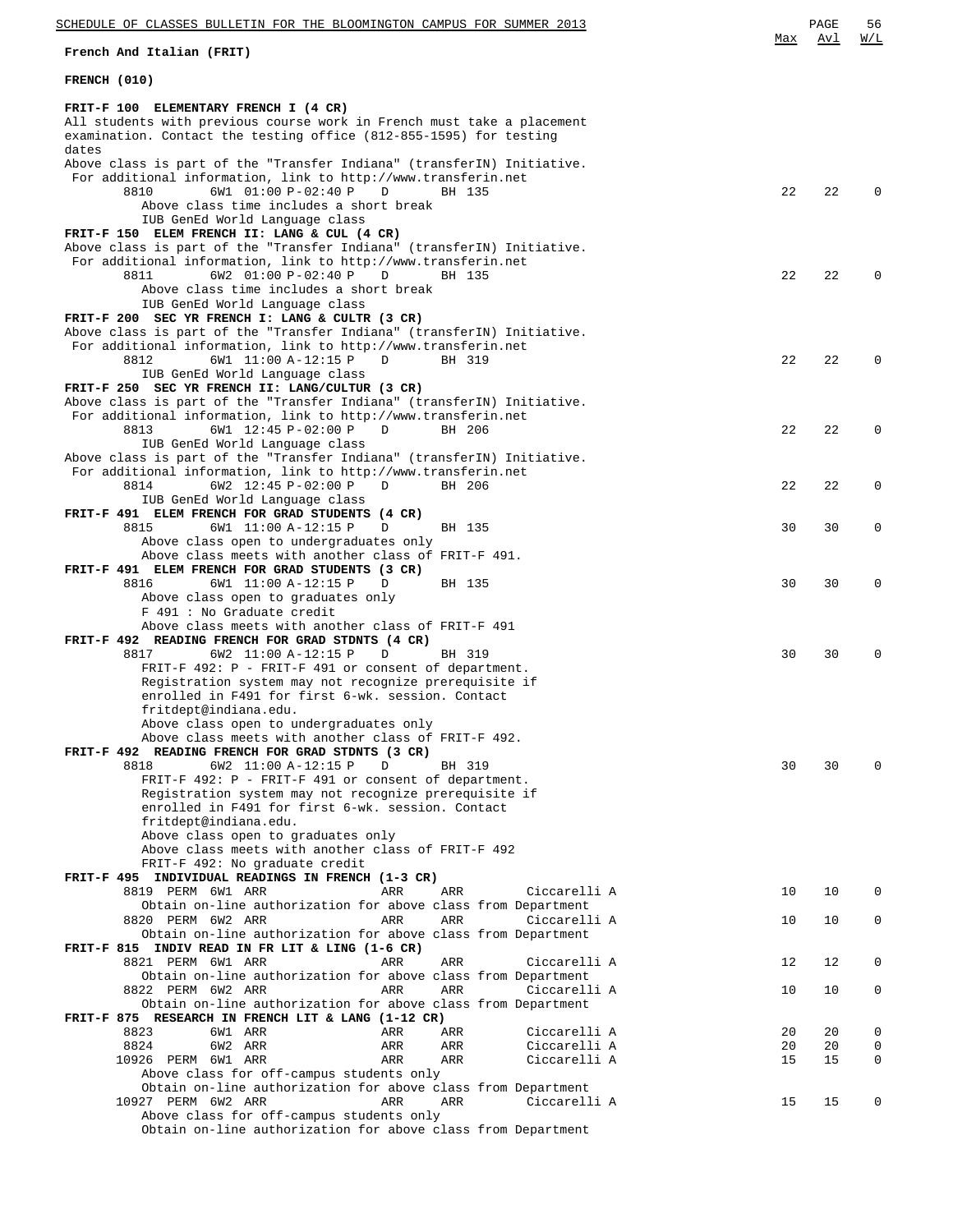| SCHEDULE OF CLASSES BULLETIN FOR THE BLOOMINGTON CAMPUS FOR SUMMER 2013                                                                                                                                                                                                                                                             | Max      | PAGE<br>Avl | 57<br>W/L |
|-------------------------------------------------------------------------------------------------------------------------------------------------------------------------------------------------------------------------------------------------------------------------------------------------------------------------------------|----------|-------------|-----------|
| ITALIAN (020)                                                                                                                                                                                                                                                                                                                       |          |             |           |
| FRIT-M 100 ELEMENTARY ITALIAN I (4 CR)                                                                                                                                                                                                                                                                                              |          |             |           |
| 8825<br>6W1 10:20 A-12:00 P<br>$\Box$<br>BH 344                                                                                                                                                                                                                                                                                     | 2.2.     | 22          | $\Omega$  |
| Above class time includes a short break.                                                                                                                                                                                                                                                                                            |          |             |           |
| IUB GenEd World Language class                                                                                                                                                                                                                                                                                                      |          |             |           |
| FRIT-M 150 ELEMENTARY ITALIAN II (4 CR)                                                                                                                                                                                                                                                                                             |          |             |           |
| 6W2 10:20 A-12:00 P<br>8826<br>BH 206<br>D                                                                                                                                                                                                                                                                                          | 22       | 22          | $\Omega$  |
| Above class time includes a short break                                                                                                                                                                                                                                                                                             |          |             |           |
| IUB GenEd World Language class                                                                                                                                                                                                                                                                                                      |          |             |           |
| FRIT-M 200 INTERMEDIATE ITALIAN I (3 CR)                                                                                                                                                                                                                                                                                            |          |             |           |
| 11105<br>6W1 11:00 A-12:15 P D<br>BH 148                                                                                                                                                                                                                                                                                            | 2.2.     | 2.2.        | $\Omega$  |
| IUB GenEd World Language class                                                                                                                                                                                                                                                                                                      |          |             |           |
| FRIT-M 250 INTERMEDIATE ITALIAN II (3 CR)                                                                                                                                                                                                                                                                                           |          |             |           |
| 6W2 11:00 A-12:15 P<br>11106<br>$\Box$<br>BH 135                                                                                                                                                                                                                                                                                    | 2.2.     | 2.2.        | $\Omega$  |
| IUB GenEd World Language class                                                                                                                                                                                                                                                                                                      |          |             |           |
| FRIT-M 495 INDIV READIN IN ITALIAN LIT (1-3 CR)                                                                                                                                                                                                                                                                                     |          |             |           |
| 8827 PERM 6W1 ARR<br>Ciccarelli A<br>ARR<br>ARR                                                                                                                                                                                                                                                                                     | 10       | 10          | 0         |
| Obtain on-line authorization for above class from Department                                                                                                                                                                                                                                                                        |          |             |           |
| 8828 PERM 6W2 ARR<br>ARR<br>ARR<br>Ciccarelli A                                                                                                                                                                                                                                                                                     | 10       | 10          | $\Omega$  |
| Obtain on-line authorization for above class from Department                                                                                                                                                                                                                                                                        |          |             |           |
| FRIT-M 815 INDIVID RDGS IN ITALIAN LIT (1-6 CR)<br>8829 PERM 6W1 ARR<br>ARR<br>ARR<br>Ciccarelli A                                                                                                                                                                                                                                  | 10       | 10          | $\Omega$  |
| Obtain on-line authorization for above class from Department                                                                                                                                                                                                                                                                        |          |             |           |
| 8830 PERM 6W2 ARR<br>Ciccarelli A<br>ARR<br>ARR                                                                                                                                                                                                                                                                                     | 10       | 10          | $\Omega$  |
| Obtain on-line authorization for above class from Department                                                                                                                                                                                                                                                                        |          |             |           |
| FRIT-M 875 RESEARCH IN ITALIAN LITERATURE (1-12 CR)                                                                                                                                                                                                                                                                                 |          |             |           |
| 8831<br>6W1 ARR<br>ARR<br>ARR<br>Ciccarelli A                                                                                                                                                                                                                                                                                       | 15       | 15          | 0         |
| Ciccarelli A<br>8832<br>6W2 ARR<br>ARR<br>ARR                                                                                                                                                                                                                                                                                       | 15       | 15          | 0         |
|                                                                                                                                                                                                                                                                                                                                     |          |             |           |
|                                                                                                                                                                                                                                                                                                                                     |          |             |           |
|                                                                                                                                                                                                                                                                                                                                     |          |             |           |
|                                                                                                                                                                                                                                                                                                                                     |          |             |           |
|                                                                                                                                                                                                                                                                                                                                     |          |             |           |
|                                                                                                                                                                                                                                                                                                                                     |          |             |           |
| 10928 PERM 6W1 ARR<br>Ciccarelli A<br>ARR<br>ARR<br>Above class for off-campus students only<br>Obtain on-line authorization for above class from Department<br>10929 PERM 6W2 ARR<br><b>ARR</b><br>Ciccarelli A<br>ARR<br>Above class for off-campus students only<br>Obtain on-line authorization for above class from Department | 15<br>15 | 15<br>15    | 0<br>0    |

**CROSSLISTED COURSES (999)**

**OVERSEAS STUDIES (OVST) OVST-N 396 OVERSEAS STUDY IN QUEBEC (6 CR) OVST-P 396 OVERSEAS STUDY IN PARIS (6 CR) OVST-I 496 OVERSEAS STUDY IN FLORENCE (6 CR)**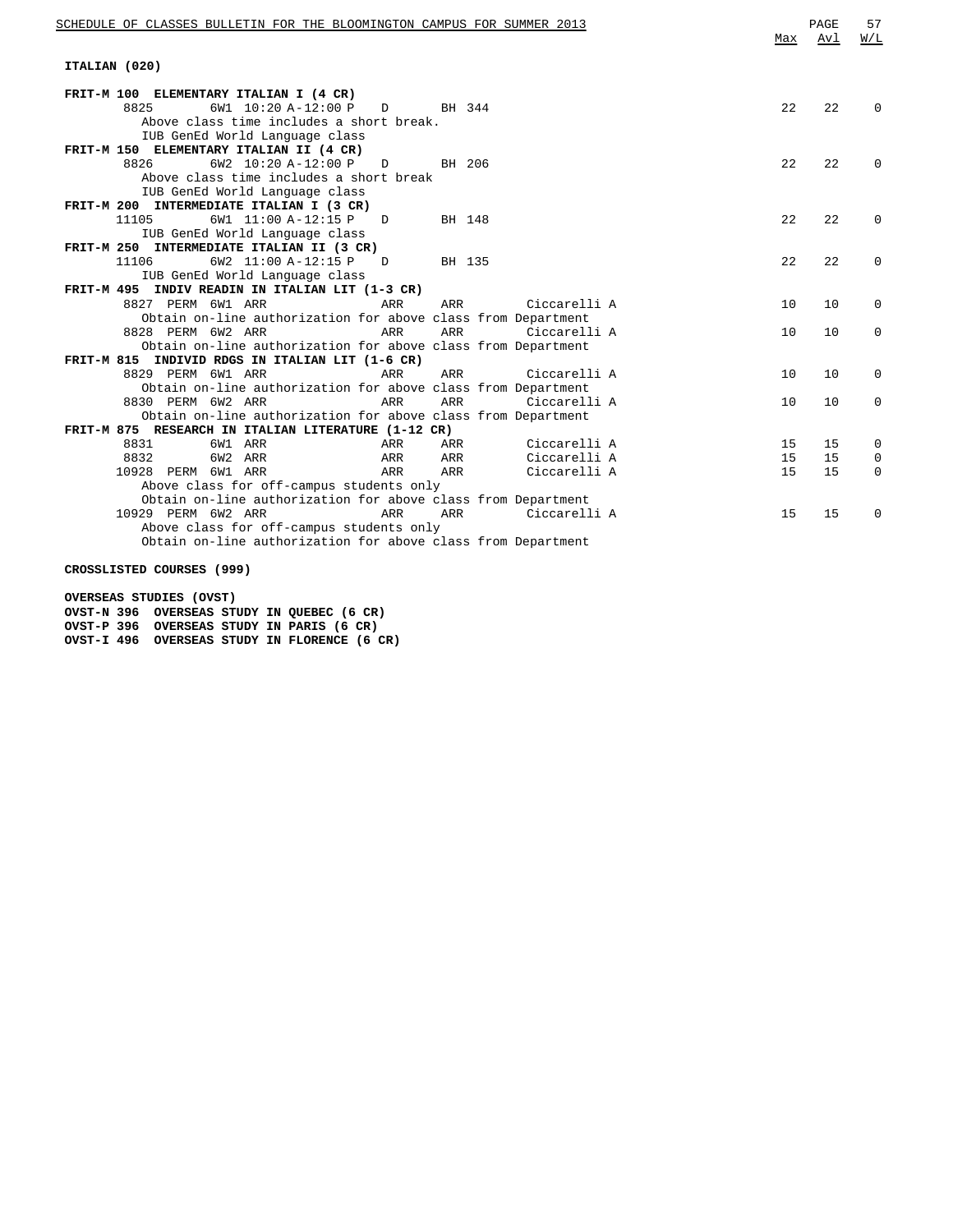| SCHEDULE OF CLASSES BULLETIN FOR THE BLOOMINGTON CAMPUS FOR SUMMER 2013 |     |                    |                   | PAGE | 58          |
|-------------------------------------------------------------------------|-----|--------------------|-------------------|------|-------------|
| Gender Studies (GNDR)                                                   |     |                    | Max               | Avl  | W/L         |
| GNDR-G 101 GENDER, CULTURE, AND SOCIETY (3 CR)                          |     |                    |                   |      |             |
| 4W1 10:20 A-12:30 P D<br>11057                                          | ARR | Davis D            | 25                | 25   | $\Omega$    |
| IUB GenEd A&H credit                                                    |     |                    |                   |      |             |
| COLL (CASE) A&H Breadth of Inquiry credit                               |     |                    |                   |      |             |
| GNDR-G 104 TOPICS IN GENDER STUDIES (3 CR)                              |     |                    |                   |      |             |
| 14389<br>6W2 12:45 P-02:00 P<br>D                                       | ARR | Cleary K           | 25                | 25   | $\Omega$    |
| TOPIC : The Fame Monster: The Cultural Politics of Lady Gaga            |     |                    |                   |      |             |
| 6W1 11:00 A-12:15 P<br>14877<br>$\Box$                                  | ARR | Vandenberg A       | 25                | 25   | $\mathbf 0$ |
| TOPIC : The Virgin Always Lives: Gender, Sex and Horror                 |     |                    |                   |      |             |
| GNDR-G 205 THEMES IN GENDER STUDIES (3 CR)                              |     |                    |                   |      |             |
| 4W3 12:40 P-02:50 P<br>12066<br>$\mathbb{D}$                            | ARR | Thompson K         | 25                | 25   | $\Omega$    |
| TOPIC : Video Games, Gamers, Gender and Race: Intersectional            |     |                    |                   |      |             |
| Difference On and Offscreen                                             |     |                    |                   |      |             |
| GNDR-G 225 GENDER SEXUALITY & POP CULTURE (3 CR)                        |     |                    |                   |      |             |
| 10875<br>6W1 12:40 P-02:30 P<br>MTWR                                    | ARR | Maher J            | 2.5               | 25   | $\Omega$    |
| IUB GenEd A&H credit                                                    |     |                    |                   |      |             |
| COLL (CASE) Diversity in U.S. credit                                    |     |                    |                   |      |             |
| COLL (CASE) A&H Breadth of Inquiry credit                               |     |                    |                   |      | $\Omega$    |
| 4W3 10:20 A-12:30 P<br>13214<br>D<br>IUB GenEd A&H credit               | ARR | Maher J            | 25                | 25   |             |
| COLL (CASE) Diversity in U.S. credit                                    |     |                    |                   |      |             |
| COLL (CASE) A&H Breadth of Inquiry credit                               |     |                    |                   |      |             |
| GNDR-G 480 PRACTICUM IN GENDER STUDIES (3-6 CR)                         |     |                    |                   |      |             |
| 10952 PERM 1<br>ARR<br>ARR                                              | ARR | Horton-Stallings L | 5                 | 5    | $\Omega$    |
| G 480 : P - At least 12 credit hours in Gender Studies                  |     |                    |                   |      |             |
| Above class P - Junior standing                                         |     |                    |                   |      |             |
| A portion of the above class reserved for majors                        |     |                    |                   |      |             |
| Above class obtain on-line authorization from department,               |     |                    |                   |      |             |
| Memorial Hall East 130                                                  |     |                    |                   |      |             |
| GNDR-G 495 RDGS & RES IN GENDER STUDIES (1-3 CR)                        |     |                    |                   |      |             |
| 10953 PERM 1<br>ARR<br>ARR                                              | ARR | Horton-Stallings L | .5                | 5    | $\Omega$    |
| $G$ 495 : P - Arrange with department chair                             |     |                    |                   |      |             |
| Above class obtain on-line authorization from department,               |     |                    |                   |      |             |
| Memorial Hall East 130                                                  |     |                    |                   |      |             |
| GNDR-G 695 GRAD RDGS/RSCH IN GENDER ST (1-3 CR)                         |     |                    |                   |      |             |
| 13341 PERM 6W1 ARR<br>ARR                                               | ARR | Weber B            | 5                 | 5    | $\Omega$    |
| G 695 : P - Arrange with Department Chair                               |     |                    |                   |      |             |
| Above class obtain on-line authorization from department,               |     |                    |                   |      |             |
| Memorial Hall East 130                                                  |     |                    | 5                 | 5    | $\Omega$    |
| 13342 PERM 6W2 ARR<br>ARR<br>G 695 : P - Arrange with Department Chair  | ARR | Weber B            |                   |      |             |
| Above class obtain on-line authorization from department,               |     |                    |                   |      |             |
| Memorial Hall East 130                                                  |     |                    |                   |      |             |
| GNDR-G 899 PHD DISSERTATION (1-12 CR)                                   |     |                    |                   |      |             |
| 10656 PERM 8W1 ARR<br>ARR                                               | ARR | Weber B            | $12 \overline{ }$ | 12   | $\Omega$    |
| G 899 : P - Arrange with Department Chair                               |     |                    |                   |      |             |
| Above class obtain on-line authorization from department,               |     |                    |                   |      |             |
| Memorial Hall East 130                                                  |     |                    |                   |      |             |
| 14396 PERM 8W2 ARR<br>ARR                                               | ARR | Weber B            | $12 \overline{ }$ | 12   | $\Omega$    |
| $G 899 : P - Arrange with Department Chair$                             |     |                    |                   |      |             |
| Above class obtain on-line authorization from department,               |     |                    |                   |      |             |
| Memorial Hall East 130                                                  |     |                    |                   |      |             |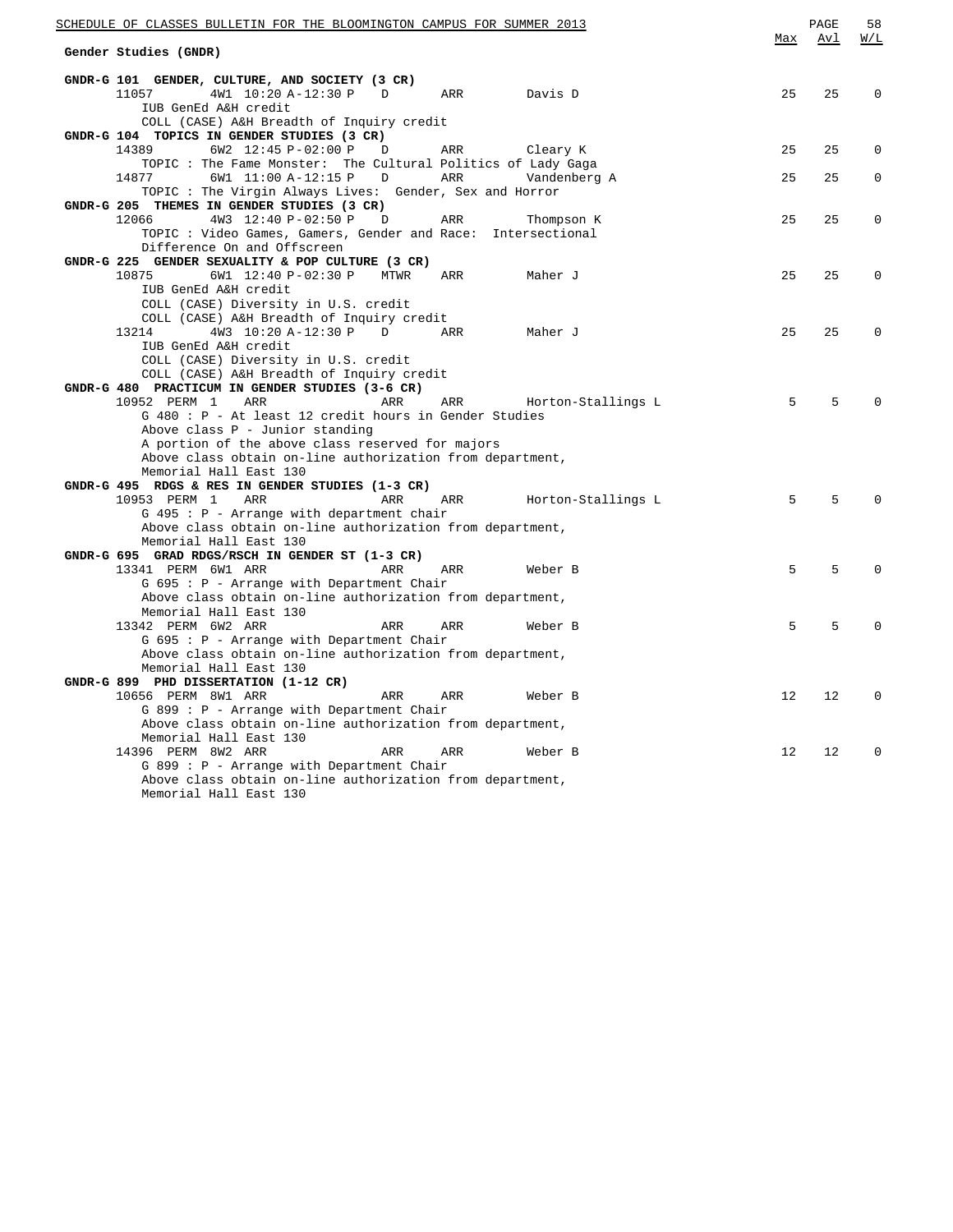| SCHEDULE OF CLASSES BULLETIN FOR THE BLOOMINGTON CAMPUS FOR SUMMER 2013                                                                                                                                                                     |                             | PAGE              | 59            |
|---------------------------------------------------------------------------------------------------------------------------------------------------------------------------------------------------------------------------------------------|-----------------------------|-------------------|---------------|
| Geography (GEOG)                                                                                                                                                                                                                            | Max                         | Avl               | W/L           |
| GEOG-G 107 PHYSICAL SYS OF ENVIRONMENT (3 CR)<br>8833<br>6W2 12:45 P-02:00 P D<br>SB 131 Wright T<br>Above class requires special fee - See fee page<br>IUB GenEd N&M credit - Natural Science<br>COLL (CASE) N&M Breadth of Inquiry credit | 30                          | 30                | $\mathbf 0$   |
| GEOG-G 110 INTRO TO HUMAN GEOGRAPHY (3 CR)<br>8835<br>6W1 11:00 A-12:15 P D SB 140<br>Savener A<br>IUB GenEd S&H credit<br>COLL (CASE) S&H Breadth of Inquiry credit                                                                        | 30                          | 30                | $\Omega$      |
| GEOG-G 120 WORLD REGIONAL GEOGRAPHY (3 CR)<br>8836<br>6W1 12:45 P-02:00 P D SB 131<br>Meyer C<br>IUB GenEd S&H credit                                                                                                                       | 30                          | 30                | 0             |
| COLL (CASE) S&H Breadth of Inquiry credit<br>6W2 11:00 A-12:15 P D SB 131 Clouser R<br>12571<br>IUB GenEd S&H credit                                                                                                                        | 30                          | 30                | $\mathbf 0$   |
| COLL (CASE) S&H Breadth of Inquiry credit<br>GEOG-G 208 HUMAN/ENVIRONMENT INTERACTIONS (3 CR)<br>13081<br>6W2 11:00 A-12:15 P D<br>SB 220<br>Bishop C                                                                                       | 30                          | 30                | 0             |
| COLL (CASE) N&M Breadth of Inquiry credit<br>GEOG-G 306 THE GEOGRAPHY OF CURR ISSUES (3 CR)<br>15590<br>6W1 11:00 A-12:15 P<br>SB 131<br>D<br>Matheus T                                                                                     | 30                          | 30                | $\Omega$      |
| GEOG-G 317 GEOGRAPHY OF DEVELOPNG COUNTRS (3 CR)<br>6W1 11:00 A-12:15 P<br>15591<br>SB 138<br>Bishop C<br>D<br>COLL (CASE) S&H Breadth of Inquiry credit                                                                                    | 30                          | 30                | 0             |
| GEOG-G 323 GEOGRAPHY OF LATIN AMERICA (3 CR)<br>12765<br>6W1 12:45 P-02:00 P D<br>SB 140<br>Clouser R<br>COLL (CASE) S&H Breadth of Inquiry credit<br>COLL (CASE) Global Civ & Culture credit                                               | 30                          | 30                | 0             |
| GEOG-G 326 GEOGRAPHY OF NORTH AMERICA (3 CR)<br>14863<br>6W2 12:45 P-02:00 P D<br>SB 140 Rickly-Boyd J<br>Above class requires special fee - See fee page                                                                                   | 30                          | 30                | 0             |
| COLL (CASE) S&H Breadth of Inquiry credit<br>GEOG-G 450 UNDERGRAD RDGS & RES IN GEOG (1-3 CR)<br>8837 PERM 6W1 ARR<br><b>Example 2</b> ARR<br>ARR<br>Robeson S                                                                              | 5                           | 5                 | 0             |
| G 450 : P - Senior standing and permission of Instructor<br>8838 PERM 6W2 ARR<br>ARR<br>ARR<br>Robeson S<br>G 450 : P - Senior standing and permission of Instructor                                                                        | 5                           | 5                 | 0             |
| GEOG-G 460 INTRNSHP GEOGRAPHICAL ANALYSIS (1-6 CR)<br>8839 PERM 6W1 ARR<br>ARR<br>ARR<br>Robeson S<br>8840 PERM 6W2 ARR<br>ARR<br>ARR<br>Robeson S                                                                                          | 5<br>5                      | 5<br>5            | 0<br>$\Omega$ |
| GEOG-G 560 GEOGRAPHY INTERNSHIP (1-4 CR)<br>8841 PERM 6W1 ARR<br>ARR<br>ARR<br>Robeson S<br>G 560 : P - Graduate level courses in Geography and consent<br>of Instructor                                                                    | $\mathbf{1}$                | $\mathbf{1}$      | 0             |
| 8842 PERM 6W2 ARR<br>ARR<br>ARR<br>Robeson S<br>G 560 : P - Graduate level courses in Geography and consent<br>of Instructor                                                                                                                | $\mathbf{1}$                | $\mathbf 1$       | $\mathbf{0}$  |
| GEOG-G 830 READINGS IN GEOGRAPHY (1-3 CR)<br>8843 PERM 6W1 ARR<br>ARR<br>ARR<br>Robeson S<br>$G 830 : P - Advanced courses in Geography or closely related$                                                                                 | 5                           | 5                 | $\Omega$      |
| fields<br>8844 PERM 6W2 ARR<br>ARR<br>ARR<br>Robeson S<br>$G 830 : P - Advanced courses in Geography or closely related$                                                                                                                    | 5                           | 5                 | 0             |
| fields<br>GEOG-G 840 RESEARCH IN GEOGRAPHY (1-12 CR)<br>8845 PERM 6W1 ARR<br>Robeson S<br>ARR<br>ARR                                                                                                                                        | 5                           | 5                 | 0             |
| $G 840 : P -$ Consent of Faculty member<br>8846 PERM 6W2 ARR<br>ARR<br>ARR<br>Robeson S<br>G 840 : P - Consent of Faculty member                                                                                                            | 5                           | 5                 | 0             |
| GEOG-G 845 MASTERS PAPERS (1-6 CR)<br>8847 PERM 6W1 ARR<br>Robeson S<br>ARR<br>ARR<br>8848 PERM 6W2 ARR<br>ARR<br>ARR<br>Robeson S                                                                                                          | $\mathbf 1$<br>$\mathbf{1}$ | 1<br>$\mathbf{1}$ | 0<br>0        |
| GEOG-G 850 MASTERS THESIS (1-6 CR)<br>8849 PERM 6W1 ARR<br>Robeson S<br>ARR<br>ARR<br>8850 PERM 6W2 ARR<br>ARR<br>ARR<br>Robeson S<br>GEOG-G 860 PH D THESIS (1-12 CR)                                                                      | 5<br>5                      | 5<br>5            | 0<br>0        |
| 8851 PERM 6W1 ARR<br>ARR<br>ARR<br>Robeson S<br>8852 PERM 6W2 ARR<br>ARR<br>ARR<br>Robeson S                                                                                                                                                | 5<br>5                      | 5<br>5            | 0<br>0        |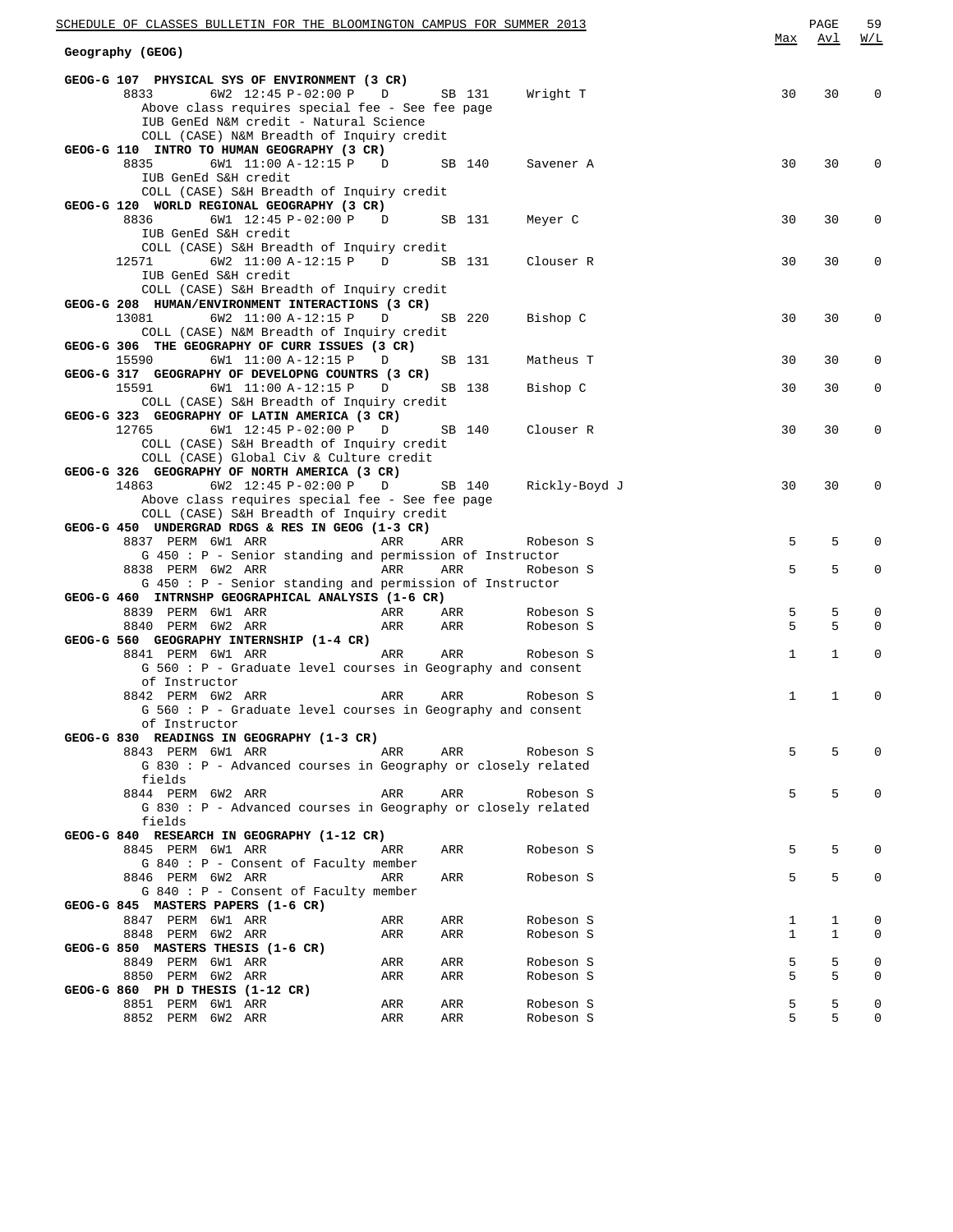| SCHEDULE OF CLASSES BULLETIN FOR THE BLOOMINGTON CAMPUS FOR SUMMER 2013                                                     | Max | PAGE<br>Avl | 60<br><u>W/L</u> |
|-----------------------------------------------------------------------------------------------------------------------------|-----|-------------|------------------|
| Geology (GEOL)                                                                                                              |     |             |                  |
| GEOL-G 103 EARTH SCIENCE-MATLS/PROCESSES (3 CR)                                                                             |     |             |                  |
| 9913<br>6W1 10:20 A-12:30 P<br>MW<br>GY 214                                                                                 | 32  | 32          | $\Omega$         |
| Above class requires special fee - See fee page<br>IUB GenEd N&M credit - Natural Science                                   |     |             |                  |
| COLL (CASE) N&M Breadth of Inquiry credit                                                                                   |     |             |                  |
| Laboratory (LAB)<br>9914<br>6W1 10:20 A-12:30 P<br>TR<br>GY 214                                                             | 32  | 32          | $\Omega$         |
| Above class requires special fee - See fee page                                                                             |     |             |                  |
| IUB GenEd N&M credit - Natural Science                                                                                      |     |             |                  |
| COLL (CASE) N&M Breadth of Inquiry credit                                                                                   |     |             |                  |
| GEOL-G 105 EARTH: OUR HABITABLE PLANET (3 CR)<br>8853<br>6W2 10:20 A-12:30 P<br>МW<br>GY 220                                | 32  | 32          | $\Omega$         |
| Above class requires special fee - See fee page                                                                             |     |             |                  |
| IUB GenEd N&M credit - Natural Science                                                                                      |     |             |                  |
| COLL (CASE) N&M Breadth of Inquiry credit<br>Laboratory (LAB)                                                               |     |             |                  |
| 8854<br>6W2 10:20 A-12:30 P<br>TR<br>GY 220                                                                                 | 32  | 32          | $\Omega$         |
| IUB GenEd N&M credit - Natural Science                                                                                      |     |             |                  |
| COLL (CASE) N&M Breadth of Inquiry credit<br>GEOL-G 114 DINOSAURS AND THEIR RELATIVES (3 CR)                                |     |             |                  |
| 12999<br>6W1 03:00 P-05:10 P<br>МW<br>GY 220                                                                                | 32  | 32          | $\Omega$         |
| Above class requires special fee - See fee page                                                                             |     |             |                  |
| IUB GenEd N&M credit - Natural Science<br>COLL (CASE) N&M Breadth of Inquiry credit                                         |     |             |                  |
| Laboratory (LAB)                                                                                                            |     |             |                  |
| 13000<br>6W1 03:00 P-05:10 P<br>TR<br>GY 220                                                                                | 32  | 32          | $\Omega$         |
| Above class requires special fee - See fee page<br>IUB GenEd N&M credit - Natural Science                                   |     |             |                  |
| COLL (CASE) N&M Breadth of Inquiry credit                                                                                   |     |             |                  |
| GEOL-G 129 INTRO GEOL IN ROCKY MOUNTAINS (3 CR)                                                                             |     |             |                  |
| 13118 PERM NS2 ARR<br>ARR<br>ARR<br>Douglas B<br>G 129 : Advance registration required. Course taught at                    | 15  | 15          | $\Omega$         |
| Indiana University Geologic Field Station, Cardwell, Montana                                                                |     |             |                  |
| G 129 : Meets July 7-21. Students will fly round trip from                                                                  |     |             |                  |
| Indianapolis to Bozeman, with cost of flight included in<br>fees.                                                           |     |             |                  |
| Above class required permission of instructor. To apply, go                                                                 |     |             |                  |
| to www.indiana.edu/~iugfs                                                                                                   |     |             |                  |
| Above calss may required special fee - contact department<br>GEOL-G 141 EARTHQUAKES AND VOLCANOES (3 CR)                    |     |             |                  |
| 10365<br>6W2 03:00 P-05:10 P<br>MW<br>GY 214                                                                                | 32  | 32          | $\Omega$         |
| Above class requires special fee - See fee page                                                                             |     |             |                  |
| IUB GenEd N&M credit - Natural Science                                                                                      |     |             |                  |
| COLL (CASE) N&M Breadth of Inquiry credit<br>Laboratory (LAB)                                                               |     |             |                  |
| 10366<br>$6W2$ 03:00 P-05:10 P<br>GY 214<br>TR                                                                              | 32  | 32          | $^{\circ}$       |
| IUB GenEd N&M credit - Natural Science                                                                                      |     |             |                  |
| COLL (CASE) N&M Breadth of Inquiry credit<br>GEOL-G 188 VOLCANOES OF THE SIERRA NEVADA (3 CR)                               |     |             |                  |
| 13060 PERM NS1 ARR<br>ARR<br>ARR<br>Hamburger M                                                                             | 18  | 18          | <sup>n</sup>     |
| G 188 : P - GEOL-G 190 or CLLC-L 100                                                                                        |     |             |                  |
| Above class meets May 18-June 1, and is a 2-week field course<br>in the Sierra Nevada Mountains of California followed by a |     |             |                  |
| 2-week independent study research period. Consent of                                                                        |     |             |                  |
| Instructor required in advance.                                                                                             |     |             |                  |
| G 188 : For more information see website:<br>http://www.indiana.edu/~sierra/ (no caps)                                      |     |             |                  |
| Above class Honors College students will receive Honors                                                                     |     |             |                  |
| credit                                                                                                                      |     |             |                  |
| Above class requires special fee - See fee page<br>Above class meets with CLLC-L 130                                        |     |             |                  |
| IUB GenEd N&M credit - Natural Science                                                                                      |     |             |                  |
| COLL (CASE) N&M Breadth of Inquiry credit                                                                                   |     |             |                  |
| GEOL-G 329 FIELD ENVIRONMENTAL SCIENCE (6 CR)<br>10303 PERM NS2 ARR<br>ARR<br>ARR<br>Elswick E                              | 30  | 30          | $\Omega$         |
| Above class permission of instructor required. To apply, go                                                                 |     |             |                  |
| to www.indiana.edu/~iugfs                                                                                                   |     |             |                  |
| Above class advance registration required. Course taught at<br>Indiana Geologic Field Station, Cardwell, Montana            |     |             |                  |
| Above class meets July 3-Aug 12, with mandatory                                                                             |     |             |                  |
| organizational meeting 6:00p, Jun 3                                                                                         |     |             |                  |
| Above class may require special fee - contact department<br>COLL (CASE) N&M Breadth of Inquiry credit                       |     |             |                  |
| GEOL-G 410 UNDERGRADUATE RESEARCH IN GEOL (1-6 CR)                                                                          |     |             |                  |
| 8856 PERM 1<br>ARR<br>ARR<br>ARR<br>Pratt L                                                                                 | 5   | 5           | <sup>n</sup>     |
| $G$ 410 : P - Permission of Instructor required in advance<br>GEOL-G 420 REGIONAL GEOLOGY FIELD TRIP (1-3 CR)               |     |             |                  |
| 8857 PERM 6W1 ARR<br>ARR<br>ARR<br>Wintsch R                                                                                | 12  | 12          | 0                |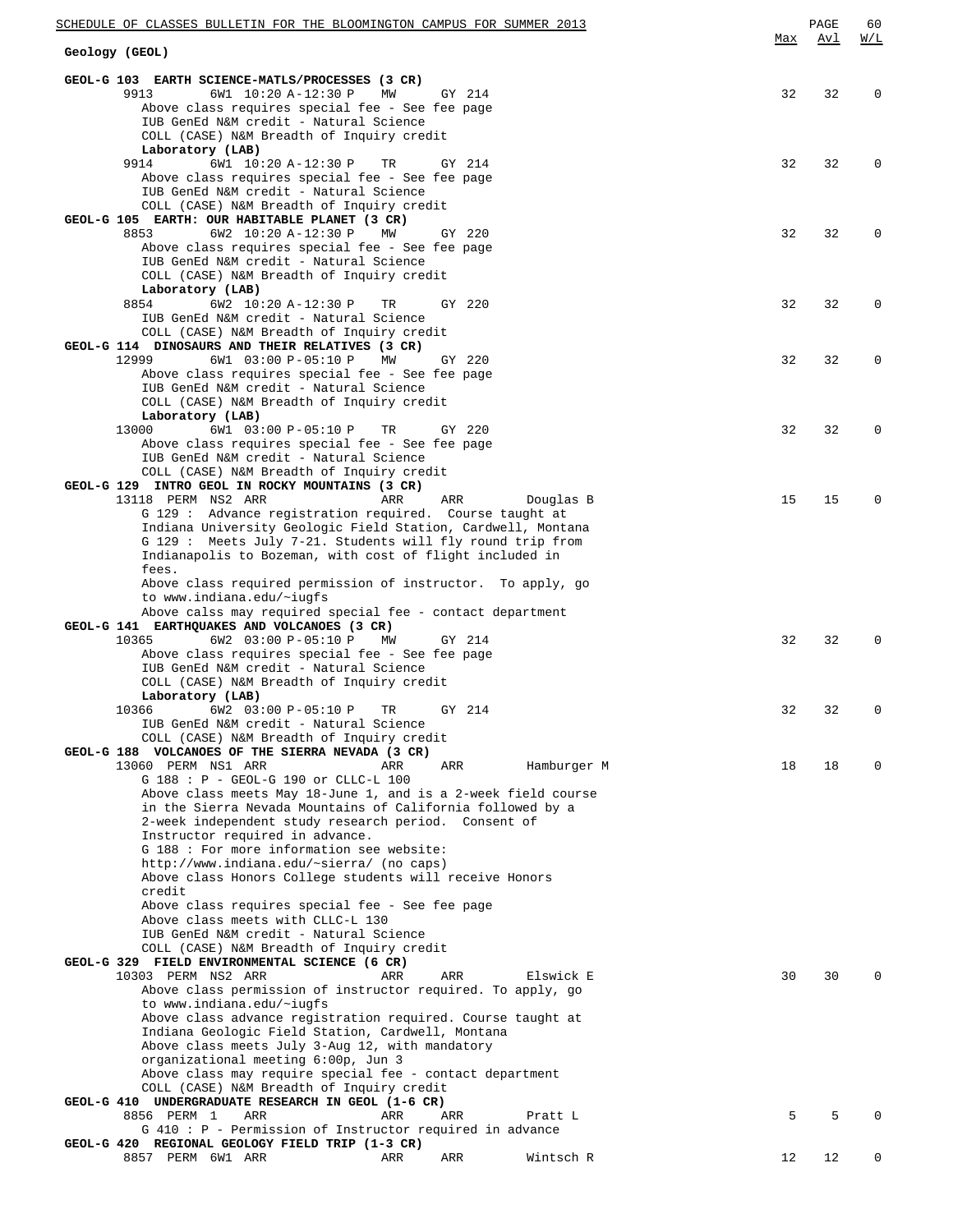| SCHEDULE OF CLASSES BULLETIN FOR THE BLOOMINGTON CAMPUS FOR SUMMER 2013 |     | PAGE | 61           |
|-------------------------------------------------------------------------|-----|------|--------------|
|                                                                         | Max | Avl  | W/L          |
| $G$ 420: P - GEOL-G 222 (G 323 recommended). Permission of              |     |      |              |
| Instructor in advance (R. Wintsch, GY 325, (812) 855-4018)              |     |      |              |
| Above class meets May 7-18                                              |     |      |              |
| GEOL-G 499 HONORS RESEARCH IN GEOLOGY (1-6 CR)                          |     |      |              |
| 8859 PERM 1<br>ARR<br>ARR<br>ARR<br>Pratt L                             | 5   | 5    |              |
| G 499 : P - Permission of Instructor required in advance                |     |      |              |
| GEOL-G 810 RESEARCH (1-12 CR)                                           |     |      |              |
| 8861 PERM 1<br>ARR<br>ARR<br>Pratt L<br>ARR                             | 30  | 30   | $\Omega$     |
| Above class graded on S/F basis only                                    |     |      |              |
|                                                                         |     |      |              |
| *SECOND SUMMER SPECIAL SESSION (777)                                    |     |      |              |
|                                                                         |     |      |              |
| GEOL-G 429 FIELD GEOL IN THE ROCKY MTS (6 CR)                           |     |      |              |
| 8858 PERM NS2 ARR<br>Douglas B<br>ARR<br>ARR                            | 75  | 75   | <sup>0</sup> |
| G 429: Advance registration required. Course taught at                  |     |      |              |
| Indiana University Geologic Field Station, Cardwell, Montana            |     |      |              |
| Above class may require special fee - contact department                |     |      |              |
| Above class officially begins on July 2 in Rapid City, SD.              |     |      |              |
| Students may join the course in Rapid City at their own                 |     |      |              |
| expense or travel in IU vehicles at no extra cost from                  |     |      |              |
|                                                                         |     |      |              |

Bloomington, departing on July 1. Mandatory organizational

meeting at 6:00 pm on June 30. Above class requires permission of Instructor. To apply, go

to www.indiana.edu/~iugfs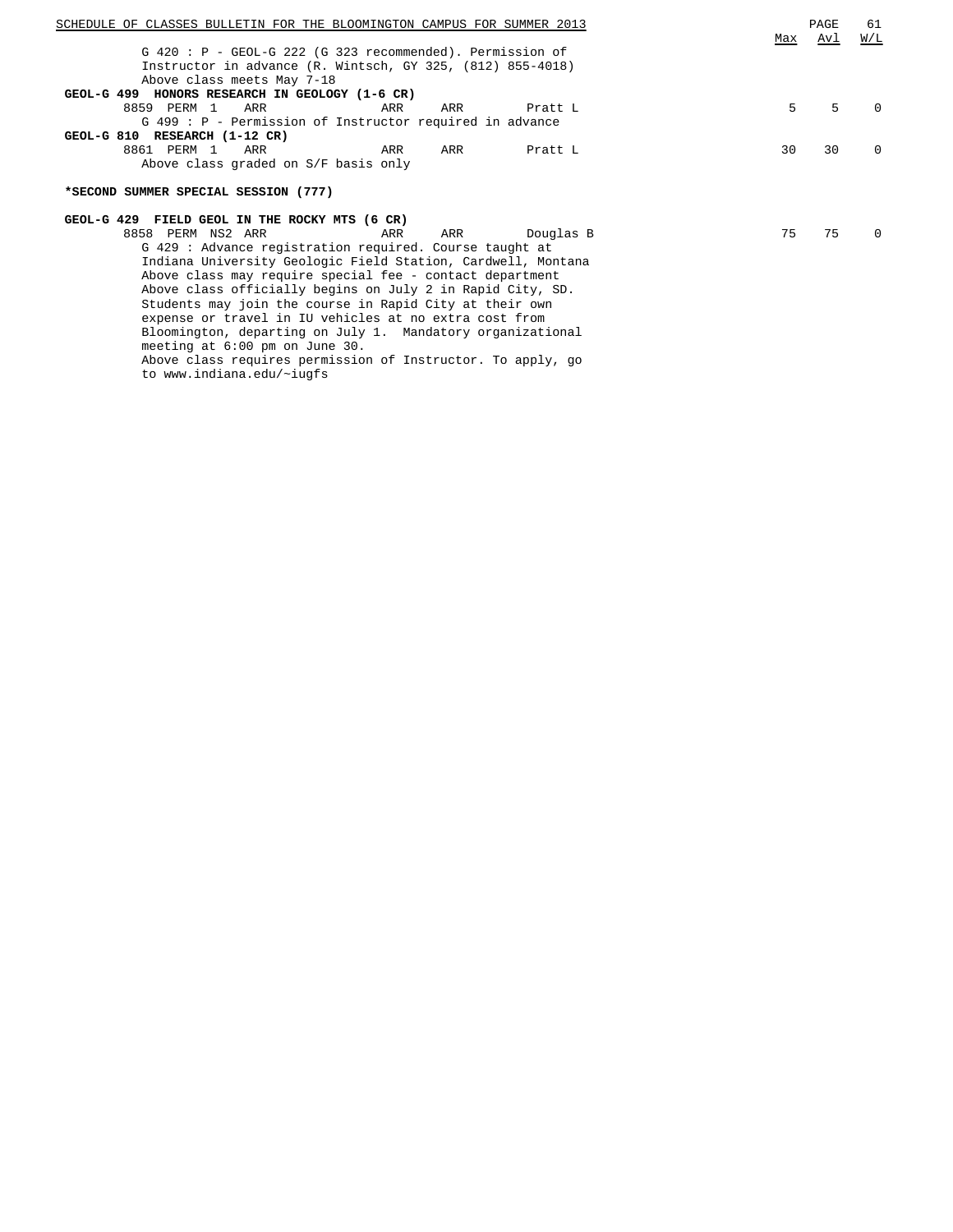| SCHEDULE OF CLASSES BULLETIN FOR THE BLOOMINGTON CAMPUS FOR SUMMER 2013                                        |     | PAGE | 62          |
|----------------------------------------------------------------------------------------------------------------|-----|------|-------------|
| Germanic Languages (GER)                                                                                       | Max | Avl  | W/L         |
| GER-BE 100 BE: GER-N 100/150 (8 CR)                                                                            |     |      |             |
| 14986 PERM 8W1 04:10 P-05:40 P<br>BH 307<br>MW<br>Ham E<br>VT: INTENSIVE DUTCH I & II                          | 23  | 23   | 0           |
| BH 307<br>$10:20 A-12:10 P$<br>D<br>Ham E                                                                      |     |      |             |
| VT: INTENSIVE DUTCH I & II<br>Above class open to undergraduates only                                          |     |      |             |
| Obtain on-line authorization for above class from department                                                   |     |      |             |
| at (812) 855-1080, jigiffin@indiana.edu.<br>Above class meets with GER-BE 401                                  |     |      |             |
| GER-G 100 BEGINNING GERMAN I (4 CR)                                                                            |     |      |             |
| 8862<br>6W1 08:20 A-10:10 A<br>BH 015<br>D<br>IUB GenEd World Language class                                   | 23  | 23   | 0           |
| GER-N 100 INTENSIVE DUTCH I (4 CR)                                                                             |     |      |             |
| 14332 PERM 4W1 04:10 P-05:40 P<br>BH 307<br>МW                                                                 | 23  | 23   | 0           |
| $10:20 A-12:10 P$<br>D<br>BH 307<br>Ham E<br>N 100: to enroll in this class see GER-BE100                      |     |      |             |
| N 100: Corequisite- GER-N150                                                                                   |     |      |             |
| Above class meets first four weeks only<br>Above class open to undergraduates only                             |     |      |             |
| Above class has occasional film showings and activities on                                                     |     |      |             |
| Mondays/Wednesdays from 4:10P-5:40P<br>Above class meets with GER-N401                                         |     |      |             |
| IUB GenEd World Language class                                                                                 |     |      |             |
| GER-Y 100 BEGINNING YIDDISH I (4 CR)                                                                           |     |      |             |
| 11967 PERM 8W2 08:00 A-05:00 P<br>D<br>KH 203<br>Stern-Gottschalk A<br>Lang A                                  | 25  | 25   | $\Omega$    |
| Above class open to undergraduates only                                                                        |     |      |             |
| Above class requires application and registration through<br>SWSEEL, www.indiana.edu/~swseel/index.shtml       |     |      |             |
| Above class meets with GER-Y 150, Y 501 and Y 502                                                              |     |      |             |
| IUB GenEd World Language class<br>GER-G 150 BEGINNING GERMAN II (4 CR)                                         |     |      |             |
| 8863<br>6W2 08:20 A-10:10 A<br>D<br>WY 115                                                                     | 23  | 23   | 0           |
| IUB GenEd World Language class                                                                                 |     |      |             |
| GER-N 150 INTENSIVE DUTCH II (4 CR)<br>14335 PERM 4W2 04:10 P-05:40 P<br>BH 307<br>ΜW                          | 23  | 23   | $\mathbf 0$ |
| $10:20 A-12:10 P$<br>D<br>BH 307<br>Ham E                                                                      |     |      |             |
| N 150: to enroll in this class see GER-BE100<br>N 150: Corequisite- GER-N100                                   |     |      |             |
| Above class meets second four weeks only                                                                       |     |      |             |
| Above class open to undergraduates only<br>Above class has occasional film showings and activities on          |     |      |             |
| Mondays/Wednesdays from 4:10P-5:40P                                                                            |     |      |             |
| Above class meets with GER-N402<br>IUB GenEd World Language class                                              |     |      |             |
| GER-Y 150 BEGINNING YIDDISH II (4 CR)                                                                          |     |      |             |
| 11969 PERM 8W2 08:00 A-05:00 P<br>Stern-Gottschalk A<br>D<br>KH 203                                            | 25  | 25   | 0           |
| Lang A<br>Above class open to undergraduates only                                                              |     |      |             |
| Above class requires application and registration through                                                      |     |      |             |
| SWSEEL, www.indiana.edu/~swseel/index.shtml<br>Above class meets with GER-Y 100, Y 501 and Y 502               |     |      |             |
| IUB GenEd World Language class                                                                                 |     |      |             |
| GER-G 200 INTERMEDIATE GERMAN I (3 CR)<br>8864<br>6W1 11:00 A-12:15 P<br>D<br>BH 138                           | 23  | 23   | 0           |
| IUB GenEd World Language class                                                                                 |     |      |             |
| GER-Y 200 INTERMEDIATE YIDDISH I (3 CR)<br>14357 PERM 8W2 08:00 A-05:00 P<br>KH 212<br>Stern-Gottschalk A<br>D | 25  | 25   | 0           |
| Lang A                                                                                                         |     |      |             |
| Above class open to graduates only<br>Above class requires application and registration through                |     |      |             |
| SWSEEL, www.indiana.edu/~swseel/index.shtml                                                                    |     |      |             |
| Above class meets with GER-Y 250 and Y 503 and Y 504                                                           |     |      |             |
| IUB GenEd World Language class<br>GER-G 250 INTERMEDIATE GERMAN II (3 CR)                                      |     |      |             |
| 8865<br>BH 330<br>6W2 11:00 A-12:15 P<br>D                                                                     | 23  | 23   | 0           |
| IUB GenEd World Language class<br>GER-Y 250 INTERMEDIATE YIDDISH II (3 CR)                                     |     |      |             |
| 14364 PERM 8W2 08:00 A-05:00 P<br>KH 212<br>Stern-Gottschalk A<br>D                                            | 25  | 25   | 0           |
| Lang A<br>Above class open to undergraduates only                                                              |     |      |             |
| Above class requires application and registration through                                                      |     |      |             |
| SWSEEL, www.indiana.edu/~swseel/index.shtml<br>Above class meets with GER-Y 200 and Y 503 and Y 504            |     |      |             |
| IUB GenEd World Language class                                                                                 |     |      |             |
| GER-E 363 TOPICS IN SCANDINAVIAN LIT (3 CR)                                                                    |     |      |             |
| 14874<br>4W1 10:20 A-12:30 P<br>D<br>BH 015<br>May G<br>Topic: The Tales of Hans Christian Andersen            | 25  | 25   | $\Omega$    |
| Above class meets with GER-K 507, WEUR-W 406 & W 605                                                           |     |      |             |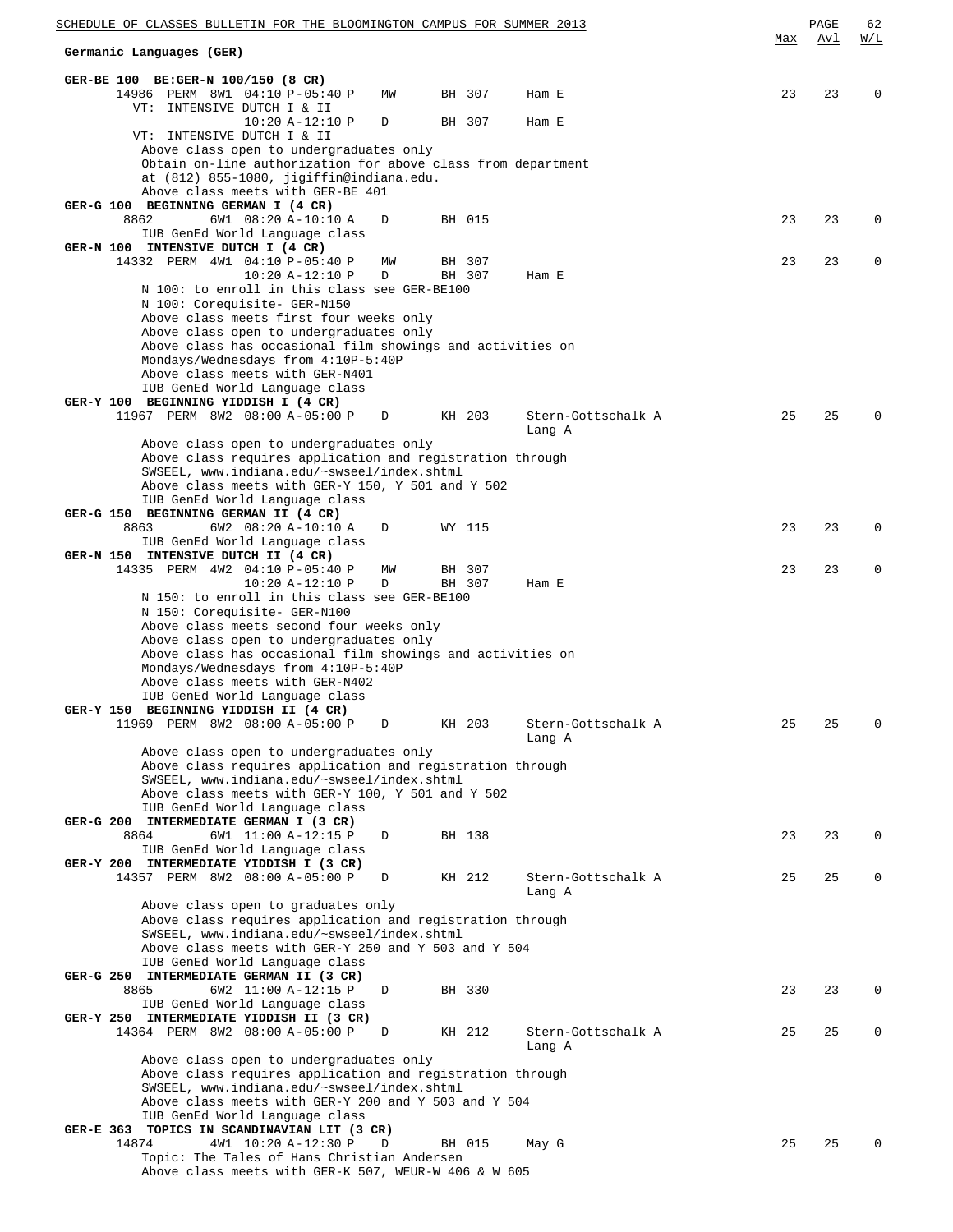| SCHEDULE OF CLASSES BULLETIN FOR THE BLOOMINGTON CAMPUS FOR SUMMER 2013                                      |     | PAGE | 63           |
|--------------------------------------------------------------------------------------------------------------|-----|------|--------------|
|                                                                                                              | Max | Avl  | <u>W/L</u>   |
| COLL (CASE) Global Civ & Culture credit<br>COLL (CASE) A&H Breadth of Inquiry credit                         |     |      |              |
| GER-BE 401 BE: GER-N 401/402 (6 CR)                                                                          |     |      |              |
| 14987 PERM 8W1 04:10 P-05:40 P<br>MW<br>BH 307<br>Ham E                                                      | 23  | 23   | $\Omega$     |
| VT: INTENSIVE DUTCH I & II                                                                                   |     |      |              |
| $10:20 A-12:10 P$<br>BH 307<br>D<br>Ham E                                                                    |     |      |              |
| VT: INTENSIVE DUTCH I & II<br>Above class open to graduates only                                             |     |      |              |
| Obtain on-line authorization for above class from department                                                 |     |      |              |
| at (812) 855-1080, jigiffin@indiana.edu.                                                                     |     |      |              |
| Above class meets with GER-BE 100                                                                            |     |      |              |
| GER-N 401 INTENSIVE DUTCH I (3 CR)                                                                           |     |      |              |
| 14341 PERM 4W1 04:10 P-05:40 P<br>ΜW<br>BH 307                                                               | 23  | 23   | $\Omega$     |
| $10:20 A-12:10 P$<br>BH 307<br>D<br>Ham E                                                                    |     |      |              |
| N 401: to enroll in this class see GER-BE401<br>N 401: Corequisite- GER-N402                                 |     |      |              |
| Above class meets first four weeks only                                                                      |     |      |              |
| Above class open to graduates only                                                                           |     |      |              |
| Above class has occasional film showings and activities on                                                   |     |      |              |
| Mondays/Wednesdays from 4:10P-5:40P                                                                          |     |      |              |
| Above class meets with GER-N100                                                                              |     |      |              |
| GER-N 402 INTENSIVE DUTCH II (3 CR)<br>BH 307                                                                |     | 23   | $\Omega$     |
| 14349 PERM 4W2 04:10 P-05:40 P<br>ΜW<br>$10:20 A-12:10 P$<br>D<br>BH 307<br>Ham E                            | 23  |      |              |
| N 402: to enroll in this class see GER-BE401                                                                 |     |      |              |
| N 402: Corequisite- GER-N401                                                                                 |     |      |              |
| Above class meets second four weeks only                                                                     |     |      |              |
| Above class open to graduates only                                                                           |     |      |              |
| Above class has occasional film showings and activities on                                                   |     |      |              |
| Mondays/Wednesdays from 4:10P-5:40P                                                                          |     |      |              |
| Above class meets with GER-N150<br>GER-G 491 ELEM GERMAN FOR GRAD STUDENTS (3 CR)                            |     |      |              |
| 8866<br>6W1 11:00 A-12:15 P<br>D<br>BH 208                                                                   | 34  | 34   | $\Omega$     |
| Above class open to graduates only                                                                           |     |      |              |
| Above class meets with another section of GER-G 491                                                          |     |      |              |
| GER-G 491 ELEM GERMAN FOR GRAD STUDENTS (4 CR)                                                               |     |      |              |
| 8867<br>6W1 11:00 A-12:15 P<br>D<br>BH 208                                                                   | 3   | 3    | $\Omega$     |
| Above class open to undergraduates only<br>Above class meets with another section of GER-G 491               |     |      |              |
| GER-G 492 READ IN GER FOR GRAD STUDENTS (3 CR)                                                               |     |      |              |
| 8868 PERM 6W2 11:00 A-12:10 P<br>D<br>WY 115                                                                 | 40  | 40   | $\Omega$     |
| Above class open to graduates only                                                                           |     |      |              |
| Above class meets with another section of GER-G 492                                                          |     |      |              |
| Obtain on-line authorization for above class from Department                                                 |     |      |              |
| GER-G 492 READ IN GER FOR GRAD STUDENTS (4 CR)                                                               |     |      |              |
| 8869 PERM 6W2 11:00 A-12:10 P<br>D<br>WY 115<br>Above class open to undergraduates only                      | 3   | 3    | $\Omega$     |
| Above class meets with another section of GER-G 492                                                          |     |      |              |
| Obtain on-line authorization for above class from Department                                                 |     |      |              |
| GER-G 495 INDIV READINGS IN GERMANIC LIT (1-3 CR)                                                            |     |      |              |
| 8870 PERM 6W1 ARR<br>ARR<br>ARR<br>Robinson B                                                                | 5   | 5    | 0            |
| Obtain on-line authorization for above class from Department                                                 |     |      |              |
| 8871 PERM 6W2 ARR<br>ARR<br>ARR<br>Robinson B                                                                | 5   | 5    | 0            |
| Above class graded on deferred R grade basis<br>GER-Y 495 INDIV RDGS IN YIDDISH STDS (1-3 CR)                |     |      |              |
| 11965 PERM 8W2 ARR<br>ARR<br>ARR<br>Stern-Gottschalk A                                                       | 25  | 25   | 0            |
| Above class open to undergraduates only                                                                      |     |      |              |
| Above class requires application and registration through                                                    |     |      |              |
| SWSEEL, www.indiana.edu/~iuslavic/swseel/index.shtml                                                         |     |      |              |
| GER-G 496 ADV GERMAN LANGUAGE ABROAD (1-6 CR)                                                                |     |      |              |
| 8872 PERM 6W1 ARR<br>ARR<br>ARR<br>Robinson B                                                                | 5   | 5    | $\Omega$     |
| Obtain on-line authorization for above class from Department<br>Above class graded on deferred R grade basis |     |      |              |
| 8873 PERM 6W2 ARR<br>ARR<br>Robinson B<br>ARR                                                                | 5   | 5    | $\Omega$     |
| Obtain on-line authorization for above class from Department                                                 |     |      |              |
| Above class graded on deferred R grade basis                                                                 |     |      |              |
| GER-Y 501 BEGINNING YIDDISH I (3 CR)                                                                         |     |      |              |
| 11968 PERM 8W2 08:00 A-05:00 P<br>Stern-Gottschalk A<br>D<br>KH 203                                          | 25  | 25   | $\Omega$     |
| Lang A                                                                                                       |     |      |              |
| Above class open to graduates only<br>Above class requires application and registration through              |     |      |              |
| SWSEEL, www.indiana.edu/~swseel/index.shtml                                                                  |     |      |              |
| Above class meets with GER-Y 100, Y 150 and Y 502                                                            |     |      |              |
| GER-Y 502 BEGINNING YIDDISH II (3 CR)                                                                        |     |      |              |
| 11970 PERM 8W2 08:00 A-05:00 P<br>KH 203<br>Stern-Gottschalk A<br>D                                          | 25  | 25   | <sup>0</sup> |
| Lang A                                                                                                       |     |      |              |
| Above class open to graduates only                                                                           |     |      |              |
| Above class requires application and registration through<br>SWSEEL, www.indiana.edu/~swseel/index.shtml     |     |      |              |
| Above class meets with GER-Y 100, Y 150 and Y 501                                                            |     |      |              |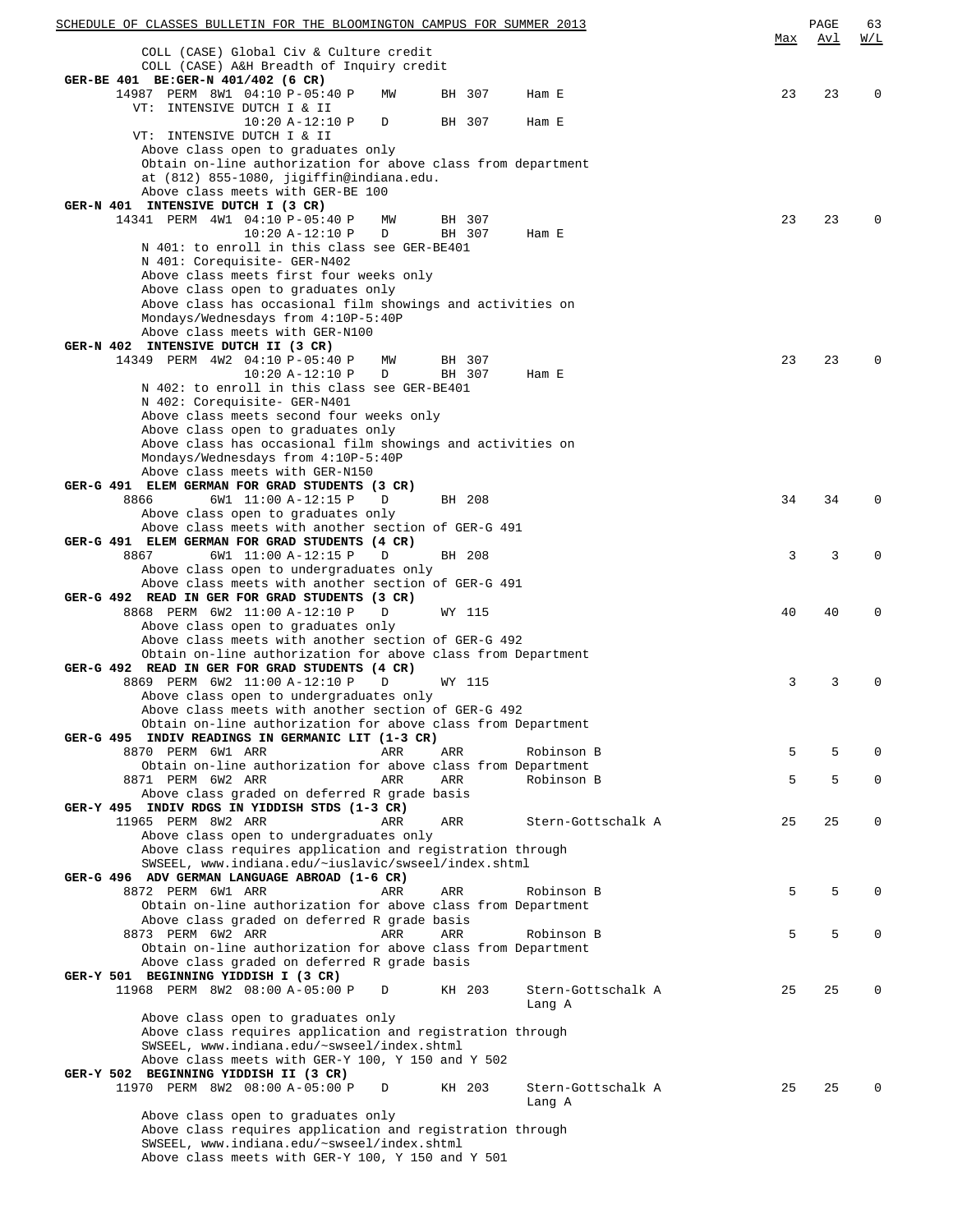| SCHEDULE OF CLASSES BULLETIN FOR THE BLOOMINGTON CAMPUS FOR SUMMER 2013                                   |     | PAGE        | 64           |
|-----------------------------------------------------------------------------------------------------------|-----|-------------|--------------|
| Above class requires special fee - See fee page                                                           | Max | Avl         | W/L          |
| GER-Y 503 INTERMEDIATE YIDDISH I (3 CR)                                                                   |     |             |              |
| 14372 PERM 8W2 08:00 A-05:00 P<br>KH 212<br>D<br>Stern-Gottschalk A<br>Lang A                             | 25  | 25          | $\mathbf 0$  |
| Above class open to graduates only                                                                        |     |             |              |
| Above class requires application and registration through                                                 |     |             |              |
| SWSEEL, www.indiana.edu/~swseel/index.shtml<br>Above class meets with GER-Y 200, Y 250 and Y 504          |     |             |              |
| GER-Y 504 INTERMEDIATE YIDDISH II (3 CR)                                                                  |     |             |              |
| 14380 PERM 8W2 08:00 A-05:00 P<br>KH 212<br>D<br>Stern-Gottschalk A<br>Lang A                             | 25  | 25          | $\Omega$     |
| Above class open to graduates only                                                                        |     |             |              |
| Above class requires application and registration through<br>SWSEEL, www.indiana.edu/~swseel/index.shtml  |     |             |              |
| Above class meets with GER-Y 200, Y 250 and Y 503                                                         |     |             |              |
| GER-K 507 TOPICS IN SCANDINAVIAN LIT (3 CR)                                                               |     |             |              |
| 4W1 10:20 A-12:30 P<br>15754<br>D<br>BH 015<br>May G                                                      | 25  | 25          | $\Omega$     |
| TOPIC: The Tales of Hans Christian Andersen                                                               |     |             |              |
| Above class meets with GER-E 363 and WEUR-W 406 and W 605<br>GER-G 815 INDIVIDUAL READINGS (1-3 CR)       |     |             |              |
| 8874 PERM 6W2 ARR<br>Gade K<br>ARR<br>ARR                                                                 | 5   | 5           | $\Omega$     |
| Above class graded on deferred R grade basis                                                              |     |             |              |
| Obtain on-line authorization for above class from Department                                              |     |             |              |
| 8875 PERM 6W1 ARR<br>ARR<br>ARR<br>Breithaupt F                                                           | 5   | 5           | $\Omega$     |
| Obtain on-line authorization for above class from Department                                              |     |             |              |
| Above class graded on deferred R grade basis<br>GER-Y 815 INDIV READINGS IN YIDDISH STDS (1-4 CR)         |     |             |              |
| 11966 PERM 8W2 ARR<br>ARR<br>ARR<br>Stern-Gottschalk A                                                    | 25  | 25          | $\Omega$     |
| Above class open to graduates only                                                                        |     |             |              |
| Above class requires application and registration through                                                 |     |             |              |
| SWSEEL, www.indiana.edu/swseel                                                                            |     |             |              |
| GER-G 875 RESEARCH IN GERMAN LITERATURE (1-12 CR)<br>8876 PERM 6W1 ARR<br>ARR<br>ARR                      | 5   | 5           | $\Omega$     |
| Breithaupt F<br>Above class requires permission of Department                                             |     |             |              |
| 10619 PERM 6W1 ARR<br>ARR<br>ARR<br>Breithaupt F                                                          | 1   | $\mathbf 1$ | 0            |
| Obtain on-line authorization for above class from Department                                              |     |             |              |
| Above class for students not on campus during the First                                                   |     |             |              |
| Summer Session                                                                                            |     |             |              |
| 8877 PERM 6W2 ARR<br>ARR<br>ARR<br>Gade K<br>Obtain on-line authorization for above class from Department | 5   | 5           | $\Omega$     |
| 10560 PERM 6W2 ARR<br>ARR<br>ARR<br>Gade K                                                                | 10  | 10          | $\Omega$     |
| Obtain on-line authorization for above class from Department                                              |     |             |              |
| Above class for students not on campus during the Second                                                  |     |             |              |
| Summer Session                                                                                            |     |             |              |
| GER-G 885 RSRCH IN GERMANIC LINGUISTICS (1-12 CR)<br>8878 PERM 6W1 ARR<br>ARR<br>ARR<br>Breithaupt F      | 5   | 5           | <sup>0</sup> |
| Obtain on-line authorization for above class from Department                                              |     |             |              |
| 10561 PERM 6W1 ARR<br>ARR<br>ARR<br>Breithaupt F                                                          | 10  | 10          |              |
| Obtain on-line authorization for above class from Department                                              |     |             |              |
| Above class for students not on campus during the First                                                   |     |             |              |
| Summer Session<br>8879 PERM 6W2 ARR<br>ARR<br>Gade K<br>ARR                                               | 5   | 5           |              |
| Obtain on-line authorization for above class from Department                                              |     |             |              |
| 10620 PERM 6W2 ARR<br>ARR<br>ARR<br>Gade K                                                                | 1   | 1           | 0            |
| Obtain on-line authorization for above class from Department                                              |     |             |              |
| Above class for students not on campus during the Second                                                  |     |             |              |
| Summer Session                                                                                            |     |             |              |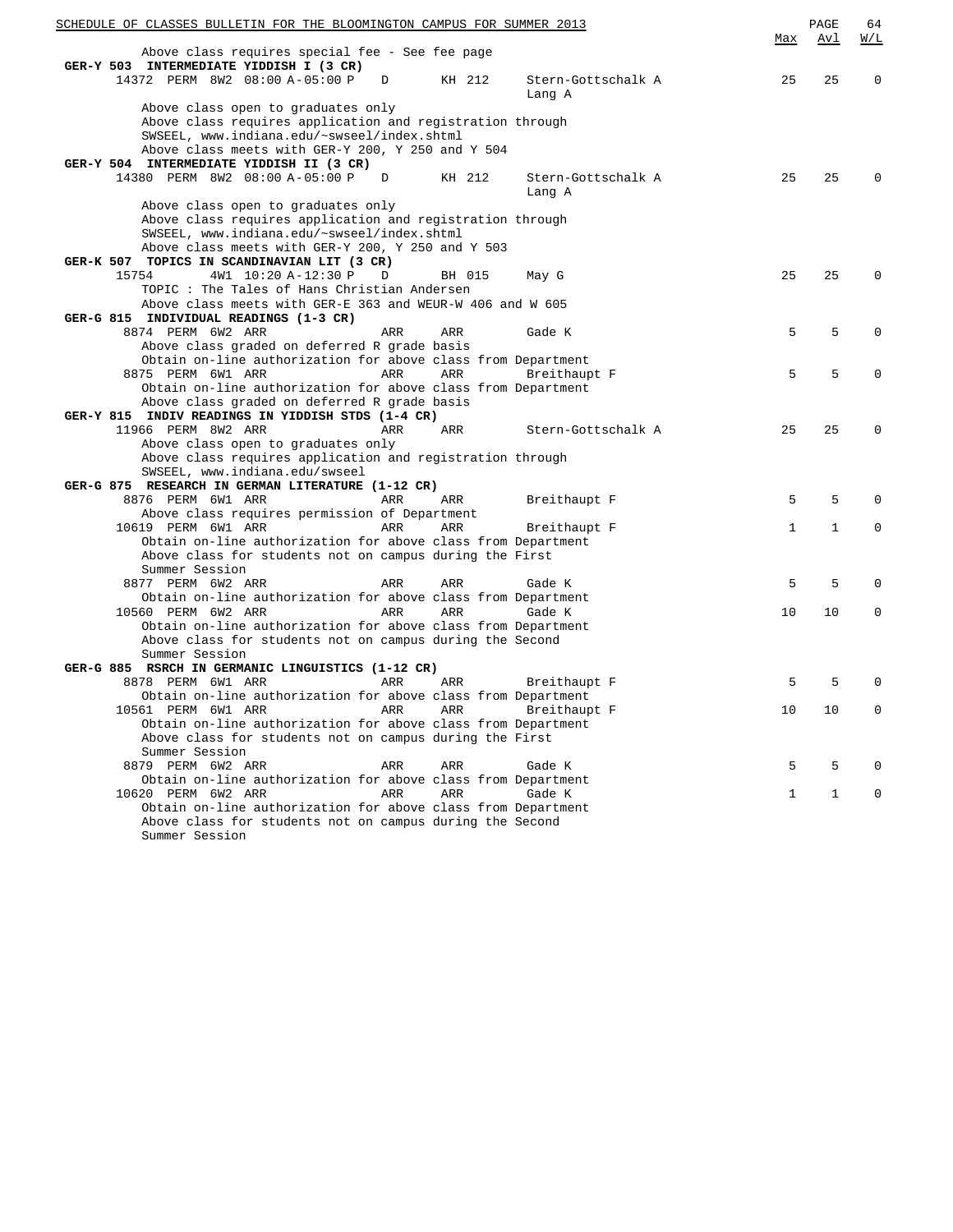| SCHEDULE OF CLASSES BULLETIN FOR THE BLOOMINGTON CAMPUS FOR SUMMER 2013                                                         |     | PAGE        | 65          |
|---------------------------------------------------------------------------------------------------------------------------------|-----|-------------|-------------|
| History (HIST)                                                                                                                  | Max | Avl         | <u>W/L</u>  |
| HIST-H 105 AMERICAN HISTORY I (3 CR)                                                                                            |     |             |             |
| 15913 RSTR 6W1 10:20 A-12:10 P<br>MTWR<br>ARR<br>Koke A                                                                         | 35  | 35          | $\mathbf 0$ |
| Above class open to Undergraduates and EDUC MA's only                                                                           |     |             |             |
| HIST-H 106 AMERICAN HISTORY II (3 CR)<br>Above class is part of the "Transfer Indiana" (transferIN) Initiative.                 |     |             |             |
| For additional information, link to http://www.transferin.net                                                                   |     |             |             |
| 10888 RSTR 6W2 03:00 P-04:50 P<br>MTWR<br>BH 208<br>Abnet D                                                                     | 35  | 35          | $\mathbf 0$ |
| Above class open to Undergraduates and EDUC MA's only                                                                           |     |             |             |
| IUB GenEd S&H credit<br>COLL (CASE) S&H Breadth of Inquiry credit                                                               |     |             |             |
| HIST-A 200 ISSUES IN UNITED STATES HIST (3 CR)                                                                                  |     |             |             |
| VT: PRISONS IN AMERICAN HISTORY                                                                                                 |     |             |             |
| 12779 RSTR 6W1 03:00 P-04:50 P<br>MTWR<br>BH 148<br>Suddler C<br>TOPIC : 'Locked Up': Prison Spaces in American History         | 35  | 35          | 0           |
| Above class open to Undergraduates and EDUC MA's only                                                                           |     |             |             |
| IUB GenEd S&H credit                                                                                                            |     |             |             |
| COLL (CASE) S&H Breadth of Inquiry credit                                                                                       |     |             |             |
| HIST-H 206 MEDIEVAL CIVILIZATION (3 CR)<br>12784 RSTR 6W1 10:20 A-12:10 P<br>MTWR<br>BH 217<br>Szostalo M                       | 35  | 35          | $\Omega$    |
| Above class open to Undergraduates and EDUC MA's only                                                                           |     |             |             |
| IUB GenEd S&H credit                                                                                                            |     |             |             |
| IUB GenEd World Culture credit                                                                                                  |     |             |             |
| COLL (CASE) Global Civ & Culture credit<br>COLL (CASE) S&H Breadth of Inquiry credit                                            |     |             |             |
| HIST-H 213 THE BLACK DEATH (3 CR)                                                                                               |     |             |             |
| 14475 RSTR 6W2 03:00 P-04:50 P<br>MTWR<br>BH 247<br>Leach J                                                                     | 35  | 35          | $\Omega$    |
| Above class open to Undergraduates and EDUC MA's only<br>IUB GenEd S&H credit                                                   |     |             |             |
| IUB GenEd World Culture credit                                                                                                  |     |             |             |
| COLL (CASE) S&H Breadth of Inquiry credit                                                                                       |     |             |             |
| COLL (CASE) Global Civ & Culture credit                                                                                         |     |             |             |
| HIST-A 265 GENDER & SEXUALITY IN AM HIST (3 CR)<br>14419 RSTR 6W2 10:20 A-12:10 P<br>MTWR<br>ARR<br>Clark D                     | 35  | 35          | $\mathbf 0$ |
| Above class open to Undergraduates and EDUC MA's only                                                                           |     |             |             |
| IUB GenEd S&H credit                                                                                                            |     |             |             |
| COLL (CASE) S&H Breadth of Inquiry credit                                                                                       |     |             |             |
| HIST-A 300 ISSUES IN UNITED STATES HIST (3 CR)<br>14427 RSTR 6W1 12:40 P-02:30 P<br>MTWR<br>Ellison J<br>BH 304                 | 30  | 30          | $\mathbf 0$ |
| Topic: Ordeal by Fire: Civil War Era 1840-1877                                                                                  |     |             |             |
| Above class open to Undergraduates and EDUC MA's only                                                                           |     |             |             |
| COLL (CASE) S&H Breadth of Inquiry credit                                                                                       |     |             |             |
| 13194 RSTR 6W2 12:40 P-02:30 P<br><b>MTWR</b><br>BH 304<br>Young J<br>TOPIC : A Mighty Baptism: Religious Experience in America | 35  | 35          | $\mathbf 0$ |
| Above class open to Undergraduates and EDUC MA's only                                                                           |     |             |             |
| COLL (CASE) S&H Breadth of Inquiry credit                                                                                       |     |             |             |
| HIST-W 300 ISSUES IN WORLD HISTORY (3 CR)<br>14482 RSTR 6W2 12:40 P-02:30 P MTWR<br>BH 208<br>Stellwagen B                      | 35  | 35          | 0           |
| TOPIC: Lessons of 20th Century Genocide                                                                                         |     |             |             |
| Above class open to Undergraduates and EDUC MA's only                                                                           |     |             |             |
| COLL (CASE) S&H Breadth of Inquiry credit                                                                                       |     |             |             |
| 12788<br>6W1 10:20 A-12:10 P<br>MTWR<br>BH 317<br>Jamison D<br>TOPIC: Revolutions and the U. S. Civil War                       | 35  | 35          | 0           |
| Above class open to Undergraduates and EDUC MA's only                                                                           |     |             |             |
| COLL (CASE) S&H Breadth of Inquiry credit                                                                                       |     |             |             |
| HIST-A 379 ISSUES IN MODERN U.S. HISTORY (3 CR)<br>14435 RSTR 6W1 10:20 A-12:10 P<br><b>MTWR</b><br>BH 322<br>McKee S           | 35  | 35          | 0           |
| TOPIC: The U.S. on Film 1945-1976                                                                                               |     |             |             |
| Above class open to Undergraduates and EDUC MA's only                                                                           |     |             |             |
| COLL (CASE) S&H Breadth of Inquiry credit                                                                                       |     |             |             |
| HIST-C 390 DECLINE & FALL OF ROMAN EMPIRE (3 CR)<br>14452 RSTR 6W2 10:20 A-12:10 P<br>MTWR<br>ARR<br>Aull C                     | 35  | 35          | $\Omega$    |
| Above class open to Undergraduates and EDUC MA's only                                                                           |     |             |             |
| COLL (CASE) S&H Breadth of Inquiry credit                                                                                       |     |             |             |
| COLL (CASE) Global Civ & Culture credit<br>HIST-K 393 READING FOR HONORS (1-12 CR)                                              |     |             |             |
| 8975 PERM 6W1 ARR<br>ARR<br>ARR<br>Guardino P                                                                                   | 5   | 5           | $\Omega$    |
| Above class obtain on-line auth from Ballantine 706                                                                             |     |             |             |
| 8976 PERM 6W2 ARR<br>ARR<br>Guardino P<br>ARR                                                                                   | 5   | 5           | 0           |
| Above class obtain on-line auth from Ballantine 706<br>HIST-T 495 UNDERGRAD READINGS IN HISTORY (3 CR)                          |     |             |             |
| VT: CIC SUMMER RESEARCH                                                                                                         |     |             |             |
| 8981 PERM 6W2 ARR<br>ARR<br>ARR<br>Guardino P                                                                                   | 1   | $\mathbf 1$ | 0           |
| Above class obtain on-line auth from Ballantine 706                                                                             |     |             |             |
| HIST-T 495 UNDERGRAD READINGS IN HISTORY (1-12 CR)<br>8982 PERM 6W2 ARR<br>ARR<br>Guardino P<br>ARR                             | 5   | 5           | 0           |
| Above class obtain on-line auth from Ballantine 706                                                                             |     |             |             |
| 8983 PERM 6W1 ARR<br>ARR<br>ARR<br>Guardino P                                                                                   | 5   | 5           | $\mathbf 0$ |
| Above class obtain on-line auth from Ballantine 706                                                                             |     |             |             |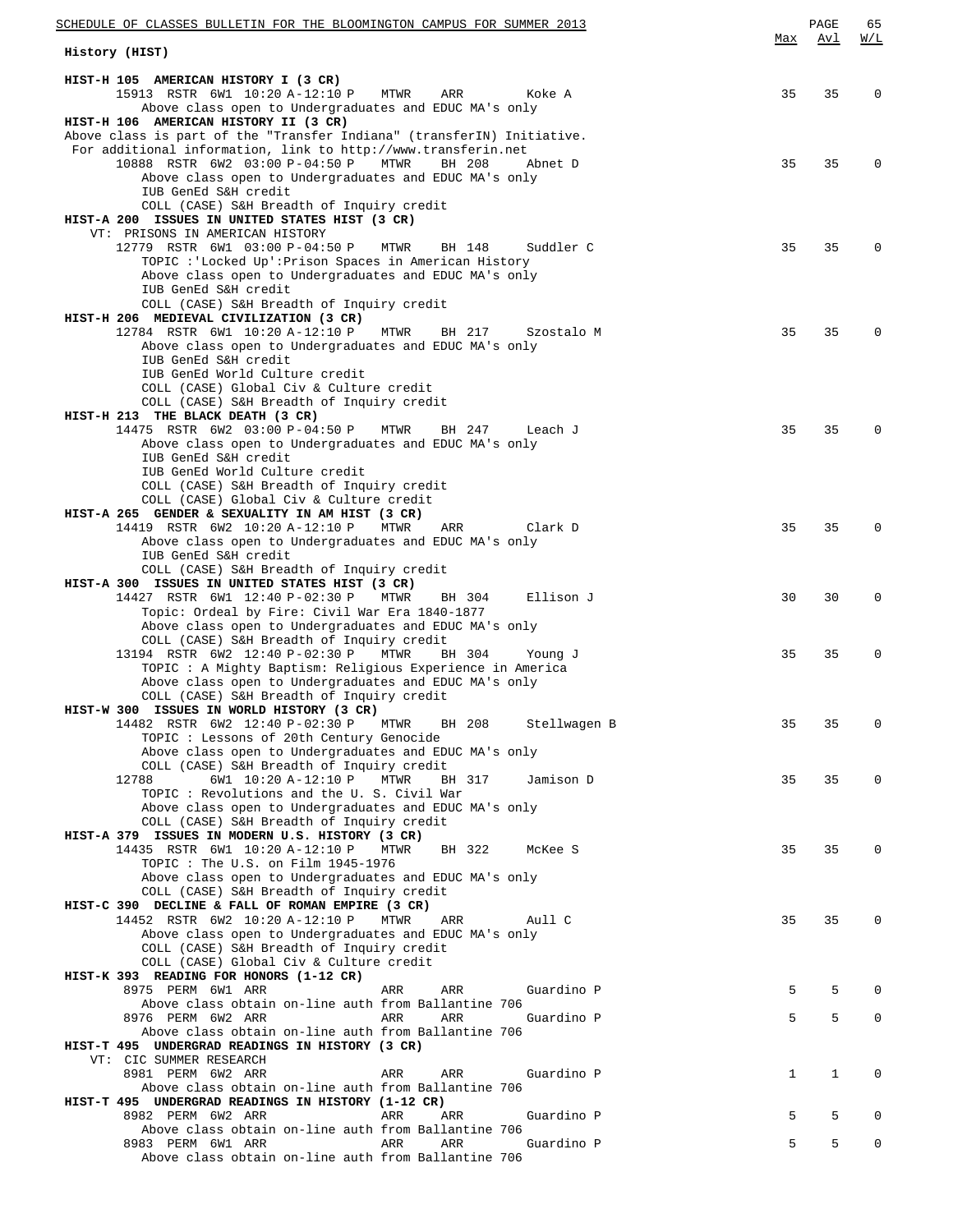| SCHEDULE OF CLASSES BULLETIN FOR THE BLOOMINGTON CAMPUS FOR SUMMER 2013 |     |                |            | Max         | PAGE<br>Avl | 66<br>W/L   |
|-------------------------------------------------------------------------|-----|----------------|------------|-------------|-------------|-------------|
| HIST-H 496 INTERNSHIP IN HISTORY (1-6 CR)                               |     |                |            |             |             |             |
| 8966 PERM 6W1 ARR<br><b>Example 2018</b>                                |     | ARR Guardino P |            | $5^{\circ}$ | 5           | $\Omega$    |
| Above class obtain on-line auth from Ballantine 706                     |     |                |            |             |             |             |
| Above class graded on S/F basis only                                    |     |                |            |             |             |             |
| 8967 PERM 6W2 ARR                                                       | ARR | ARR Guardino P |            | 5           | 5           | $\Omega$    |
| Above class obtain on-line auth from Ballantine 706                     |     |                |            |             |             |             |
| Above class graded on S/F basis only                                    |     |                |            |             |             |             |
| HIST-K 498 SENIOR HONORS PAPER (1-3 CR)                                 |     |                |            |             |             |             |
| 8977 PERM 6W1 ARR                                                       | ARR | ARR Guardino P |            | 5           | 5           | $\Omega$    |
| Above class obtain on-line auth from Ballantine 706                     |     |                |            |             |             |             |
| 8978 PERM 6W2 ARR                                                       | ARR | ARR            | Guardino P | 5           | 5           | $\Omega$    |
| Above class obtain on-line auth from Ballantine 706                     |     |                |            |             |             |             |
| HIST-K 499 SENIOR HONORS THESIS (3-6 CR)                                |     |                |            |             |             |             |
| 8979 PERM 6W1 ARR                                                       | ARR | ARR Guardino P |            | 5           | 5           | $\Omega$    |
| Above class obtain on-line auth from Ballantine 706                     |     |                |            |             |             |             |
| 8980 PERM 6W2 ARR                                                       | ARR | ARR            | Guardino P | 5           | 5           | $\Omega$    |
| Above class obtain on-line auth from Ballantine 706                     |     |                |            |             |             |             |
| HIST-H 542 PUBLIC HISTORY (4 CR)                                        |     |                |            |             |             |             |
| 10048 PERM 6W1 ARR                                                      | ARR | ARR            | Guardino P | 5           | 5           | $\Omega$    |
| Above class obtain on-line authorization from Graduate                  |     |                |            |             |             |             |
| secretary                                                               |     |                |            |             |             |             |
| HIST-H 543 PRACTICUM IN PUBLIC HISTORY (1-4 CR)                         |     |                |            |             |             |             |
| 8968<br>6W2 ARR                                                         | ARR | ARR Guardino P |            | 10          | 10          | $\Omega$    |
| H 543 : P - HIST-H 542                                                  |     |                |            |             |             |             |
| <b>ARR</b><br>12609<br>6W1 ARR                                          |     | ARR            | Guardino P | 10          | 10          | $\Omega$    |
| H 543 : P - HIST-H 542                                                  |     |                |            |             |             |             |
| HIST-H 575 GRADUATE READINGS IN HISTORY (1-5 CR)                        |     |                |            |             |             |             |
| 8969 PERM 6W1 ARR                                                       | ARR | ARR            | Guardino P | 25          | 25          | $\Omega$    |
| Above class obtain on-line auth from Ballantine 702                     |     |                |            |             |             |             |
| 8970 PERM 6W2 ARR                                                       | ARR | ARR            | Guardino P | 25          | 25          | $\Omega$    |
| Above class obtain on-line auth from Ballantine 702                     |     |                |            |             |             |             |
| HIST-H 898 M.A. THESIS (1-6 CR)                                         |     |                |            |             |             |             |
| 8971 PERM 6W1 ARR                                                       | ARR | ARR            | Guardino P | 10          | 10          | $\Omega$    |
| Above class obtain on-line auth from Graduate secretary                 |     |                |            |             |             |             |
| 8972 PERM 6W2 ARR                                                       | ARR | ARR            | Guardino P | 10          | 10          | $\mathbf 0$ |
| Above class obtain on-line auth from Graduate secretary                 |     |                |            |             |             |             |
| HIST-H 899 PH D DISSERTATION (1-12 CR)                                  |     |                |            |             |             |             |
| 6W1 ARR<br>8973                                                         | ARR | ARR            | Guardino P | 35          | 35          | $\mathbf 0$ |
| 8974<br>6W2 ARR                                                         | ARR | ARR            | Guardino P | 50          | 50          | $\mathbf 0$ |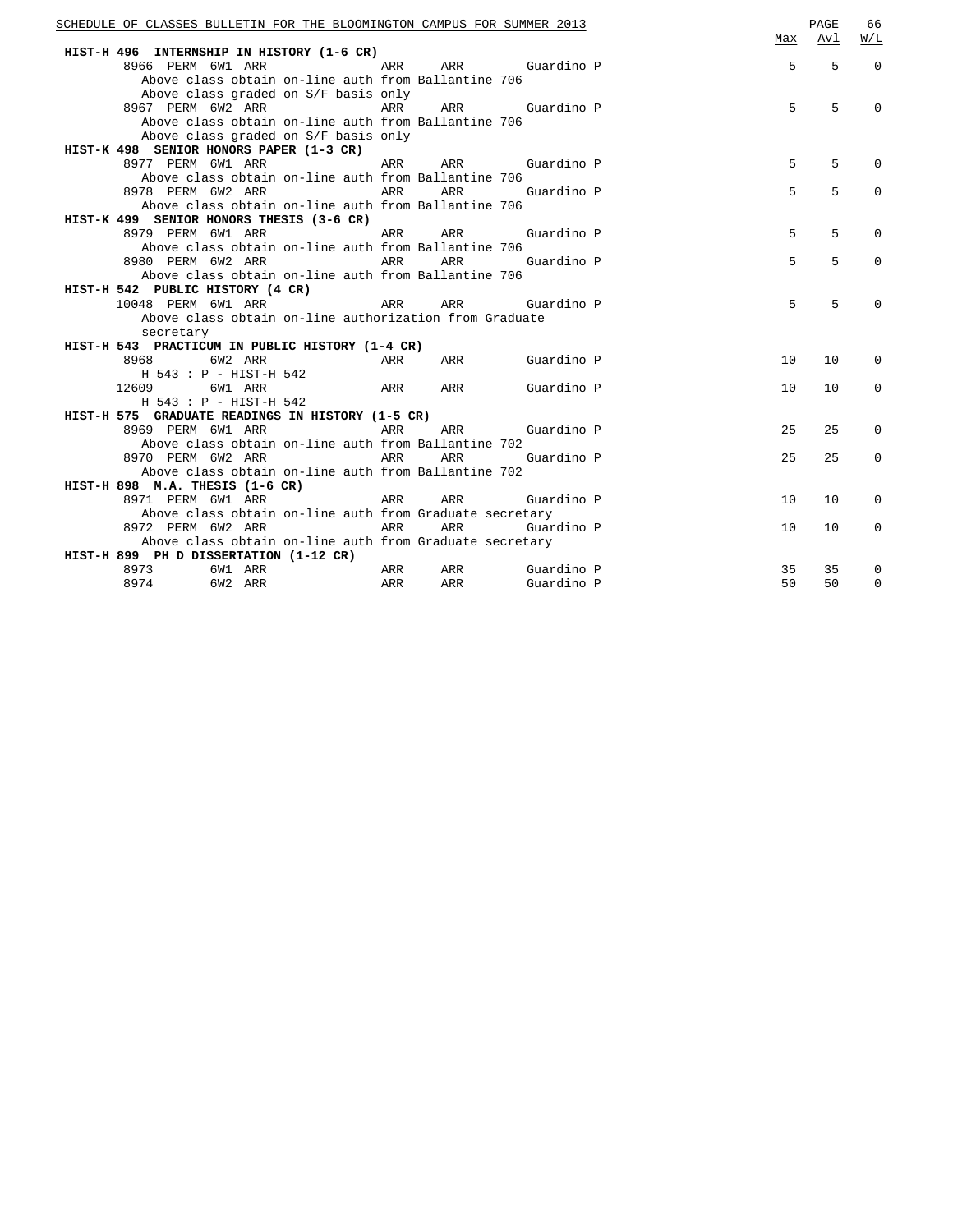| SCHEDULE OF CLASSES BULLETIN FOR THE BLOOMINGTON CAMPUS FOR SUMMER 2013 | Max          | PAGE<br>Avl  | 67<br>W/L |
|-------------------------------------------------------------------------|--------------|--------------|-----------|
| Hist & Phil Of Science (HPSC)                                           |              |              |           |
| HPSC-X 102 SCI REVOLUTIONS: PLATO TO NATO (3 CR)                        |              |              |           |
| 14576<br>6W1 10:20 A-12:10 P<br>MTWR<br>Coko K<br>ARR                   | 35           | 35           | 0         |
| IUB GenEd World Culture credit                                          |              |              |           |
| IUB GenEd S&H credit                                                    |              |              |           |
| COLL (CASE) S&H Breadth of Inquiry credit                               |              |              |           |
| HPSC-X 300 UNDERGRADUATE READINGS IN HPSC (1-5 CR)                      |              |              |           |
| 9072 PERM 8W2 ARR<br>ARR<br>Gliboff S<br>ARR                            | $\mathbf{1}$ | $\mathbf{1}$ | 0         |
| Obtain on-line authorization for above class from Department            |              |              |           |
| Above class graded on deferred R grade basis                            |              |              |           |
| HPSC-X 600 ADVANCED READINGS COURSE (1-4 CR)                            |              |              |           |
| 9073 PERM 6W1 ARR<br>Gliboff S<br>ARR<br>ARR                            | 1.5          | 15           | $\Omega$  |
| Above class graded on deferred R grade basis                            |              |              |           |
| 9074 PERM 8W2 ARR<br>Gliboff S<br>ARR<br>ARR                            | 1.5          | 15           | $\Omega$  |
| Above class graded on deferred R grade basis                            |              |              |           |
| HPSC-X 700 A M THESIS (1-6 CR)                                          |              |              |           |
| Gliboff S<br>9075<br>6W1 ARR<br>ARR<br>ARR                              | 5            | 5            | $\Omega$  |
| Above class graded on deferred R grade basis                            |              |              |           |
| 9076<br>8W2 ARR<br>Gliboff S<br>ARR<br>ARR                              | 5            | 5            | $\Omega$  |
| Above class graded on deferred R grade basis                            |              |              |           |
| HPSC-X 800 PH D THESIS (1-12 CR)                                        |              |              |           |
| Gliboff S<br>9077<br>6W1 ARR<br>ARR<br>ARR                              | 10           | 10           | $\Omega$  |
| Above class graded on deferred R grade basis                            |              |              |           |
| 9078<br>8W2 ARR<br>Gliboff S<br>ARR<br>ARR                              | 10           | 10           | $\Omega$  |
| Above class graded on deferred R grade basis                            |              |              |           |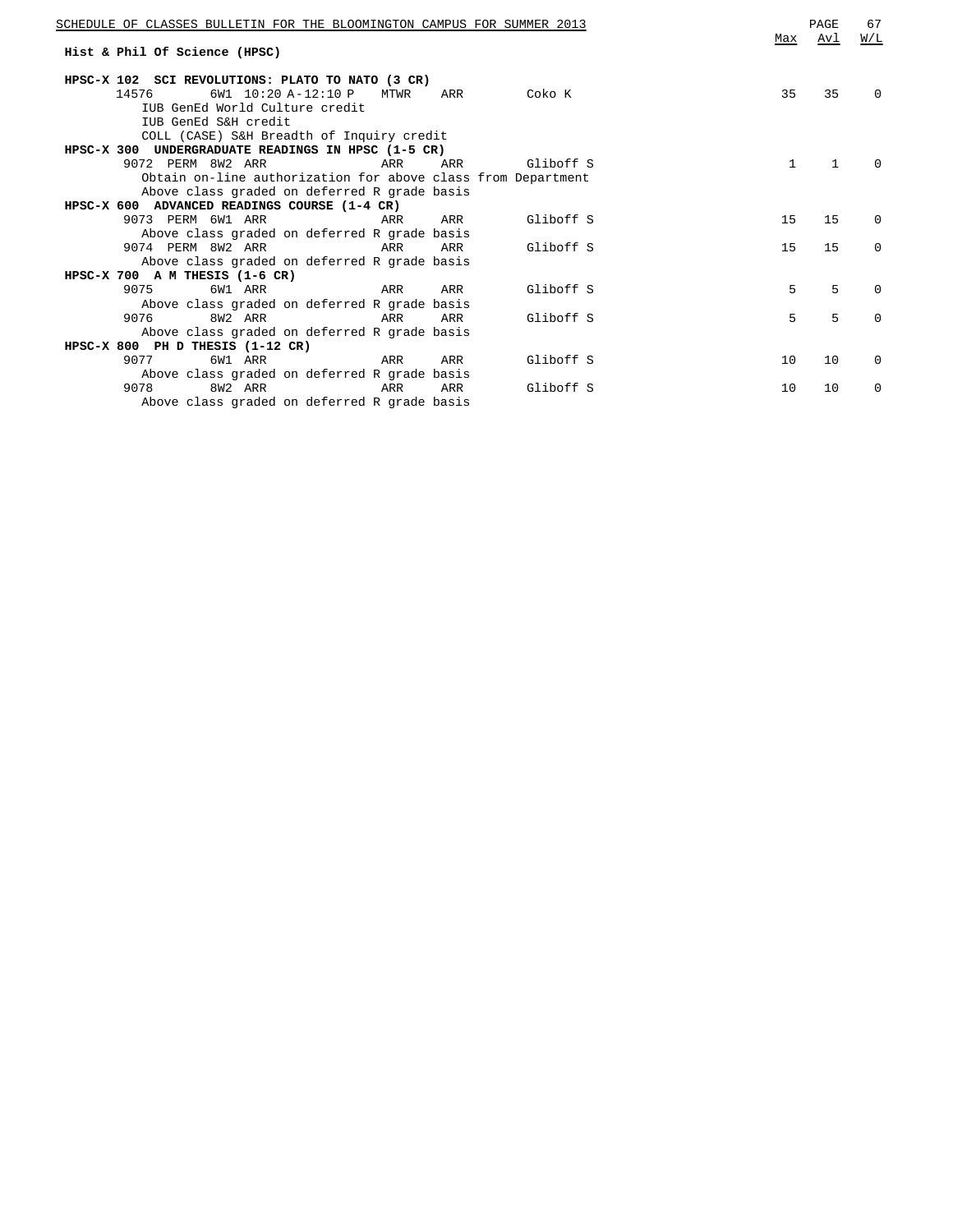| SCHEDULE OF CLASSES BULLETIN FOR THE BLOOMINGTON CAMPUS FOR SUMMER 2013 |     | PAGE       | 68                |
|-------------------------------------------------------------------------|-----|------------|-------------------|
|                                                                         | Max | <u>Avl</u> | $\underline{W/L}$ |
| Human Biology (HUBI)                                                    |     |            |                   |
| HUBI-B 490 UGRD RESEARCH IN HUMAN BIOLOGY (1-6 CR)                      |     |            |                   |
| 10793 PERM 6W1 ARR<br>Wiley A<br>ARR<br>MO 103                          | 10  | 10         | $\Omega$          |
| B 490: Introduction to research methods and scientific                  |     |            |                   |
| investigation in a student's area of concentration.                     |     |            |                   |
| student is required to complete a written assignment and                |     |            |                   |
| present an oral report as evidence of each semester's work              |     |            |                   |
| B 490: P - Overall GPA 2.5 (minimum) and written permission             |     |            |                   |
| of supervising faculty member                                           |     |            |                   |
| Above class requires permission of instructor                           |     |            |                   |
| Above class graded on deferred R grade basis                            |     |            |                   |
| 10794 PERM 6W2 ARR<br>MO 103<br>ARR<br>Wiley A                          | 10  | 10         | 0                 |
| B 490: Introduction to research methods and scientific                  |     |            |                   |
| investigation in a student's area of concentration.                     |     |            |                   |
| student is required to complete a written assignment and                |     |            |                   |
| present an oral report as evidence of each semester's work              |     |            |                   |
| B 490: P - Overall GPA 2.5 (minimum) and written permission             |     |            |                   |
| of supervising faculty member                                           |     |            |                   |
| Above class requires permission of instructor                           |     |            |                   |
| Above class graded on deferred R grade basis                            |     |            |                   |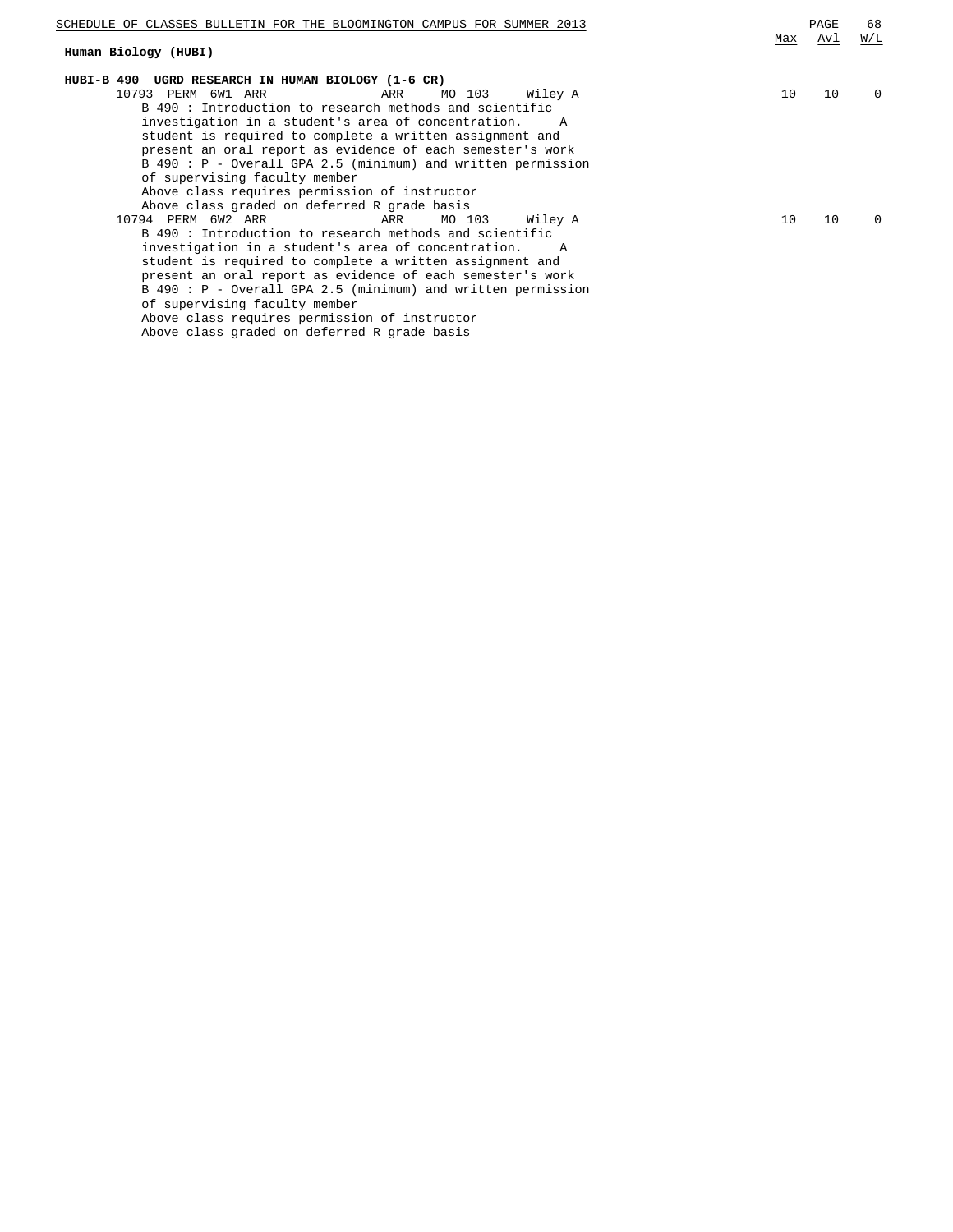| SCHEDULE OF CLASSES BULLETIN FOR THE BLOOMINGTON CAMPUS FOR SUMMER 2013 |     |     |           |     | PAGE | 69          |
|-------------------------------------------------------------------------|-----|-----|-----------|-----|------|-------------|
| Individualized Major Program (IMP)                                      |     |     |           | Max | Avl  | W/L         |
| INDIV MAJ PROG, READINGS & RES (1-3 CR)<br>IMP-I 360                    |     |     |           |     |      |             |
| 8458<br>PERM<br>6W1<br>ARR                                              | ARR | ARR |           | 20  | 20   | $\Omega$    |
| 8459<br>PERM 6W2 ARR                                                    | ARR | ARR |           | 20  | 20   | $\Omega$    |
| INDIV MAJ PROG, READINGS & RES (1-8 CR)<br>IMP-I 450                    |     |     |           |     |      |             |
| 8460<br>PERM 6W1 ARR                                                    | ARR | ARR | Aarstad P | 10  | 10   | $\Omega$    |
| Above class graded on S/F basis only                                    |     |     |           |     |      |             |
| 8461 PERM 6W2 ARR                                                       | ARR | ARR |           | 10  | 10   | $\Omega$    |
| Above class graded on S/F basis only                                    |     |     |           |     |      |             |
| INDIV MAJ PROG, READINGS & RES (1-15 CR)<br>IMP-I 460                   |     |     |           |     |      |             |
| 8462<br>6W1 ARR<br>PERM                                                 | ARR | ARR | Aarstad P | 20  | 20   | $\mathbf 0$ |
| 8463<br>6W2 ARR<br>PERM                                                 | ARR | ARR | Aarstad P | 50  | 50   | $\Omega$    |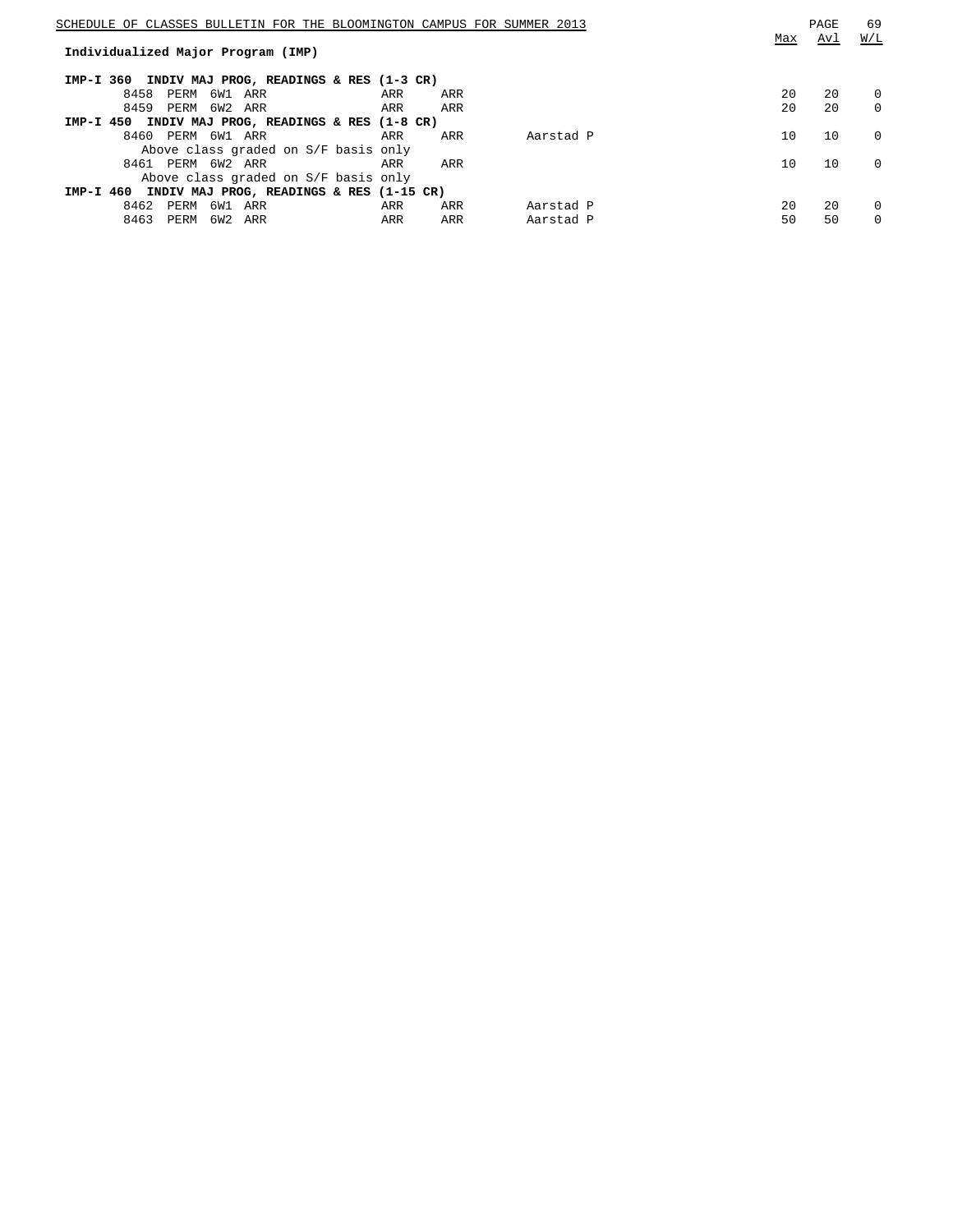| SCHEDULE OF CLASSES BULLETIN FOR THE BLOOMINGTON CAMPUS FOR SUMMER 2013                                                                                               |     | PAGE | 70       |
|-----------------------------------------------------------------------------------------------------------------------------------------------------------------------|-----|------|----------|
| International Studies (INTL)                                                                                                                                          | Max | Avl  | W/L      |
| INTL-I 100 INTRO TO INTERNATIONAL STUDIES (3 CR)<br>14599<br>4W2 08:00 A-10:10 A<br>D<br>AC C102<br>Nemes P<br>IUB GenEd World Culture credit<br>IUB GenEd S&H credit | 30  | 30   | $\Omega$ |
| COLL (CASE) S&H Breadth of Inquiry credit<br>INTL-I 201 CULTURE & ARTS: INTL PERSPECT (3 CR)<br>12851<br>4W1 08:00 A-10:10 A<br>AC C102<br>Nemes P<br>D               | 30  | 30   | $\Omega$ |
| IUB GenEd World Culture credit<br>IUB GenEd A&H credit<br>COLL (CASE) A&H Breadth of Inquiry credit                                                                   |     |      |          |
| INTL-I 204 HUM RIGHTS/SOC MVMT: INTL PERSP (3 CR)                                                                                                                     |     |      |          |
| 4W1 10:20 A-12:30 P<br>12852<br>D<br>AC C102<br>Kousaleos N<br>IUB GenEd World Culture credit<br>IUB GenEd S&H credit                                                 | 30  | 30   | $\Omega$ |
| COLL (CASE) S&H Breadth of Inquiry credit<br>INTL-I 205 INTERNATIONAL COMMUNICATION (3 CR)                                                                            |     |      |          |
| 14606<br>4W2 10:20 A-12:30 P<br>$\mathbb{D}$<br>AC C102<br>Kousaleos N<br>IUB GenEd World Culture credit                                                              | 30  | 30   | $\Omega$ |
| IUB GenEd S&H credit<br>COLL (CASE) S&H Breadth of Inquiry credit                                                                                                     |     |      |          |
| INTL-I 405 HONORS INDIV RDGS INTL STUDIES (3 CR)                                                                                                                      |     |      |          |
| 11020 PERM 8W1 ARR<br>ARR<br>ARR<br>Rasch W                                                                                                                           | 10  | 10   | $\Omega$ |
| Above class open to International Studies departmental honors<br>students only.<br>Above class requires permission of Department                                      |     |      |          |
| Email intl@indiana.edu for authorization.<br>11021 PERM 8W2 ARR<br>ARR<br>ARR<br>Rasch W                                                                              | 10  | 10   | $\Omega$ |
| Above class open to International Studies departmental honors                                                                                                         |     |      |          |
| students only.                                                                                                                                                        |     |      |          |
| Above class requires permission of Department                                                                                                                         |     |      |          |
| Email intl@indiana.edu for authorization.<br>INTL-I 415 INDIV READIGS IN INTL STUDIES (1-3 CR)                                                                        |     |      |          |
| 9097 PERM 8W1 ARR<br>ARR<br>ARR<br>Rasch W                                                                                                                            | 10  | 10   | 0        |
| Above class requires permission of Department                                                                                                                         |     |      |          |
| Email intl@indiana.edu for authorization.                                                                                                                             |     |      |          |
| 9098 PERM 8W2 ARR<br>ARR<br>ARR<br>Rasch W                                                                                                                            | 10  | 10   | $\Omega$ |
| Above class requires permission of Department                                                                                                                         |     |      |          |
| Email intl@indiana.edu for authorization.                                                                                                                             |     |      |          |
| INTL-I 430 RESEARCH IN INTERNATIONAL STDS (1-3 CR)                                                                                                                    |     |      |          |
| 11022 PERM 1<br>ARR<br>ARR<br>ARR<br>Rasch W<br>Above class requires permission of Department                                                                         | 6   | 6    | $\Omega$ |
| Email intl@indiana.edu for authorization.                                                                                                                             |     |      |          |
| INTL-I 498 INTERNSHIP IN INTL STUDIES (1-3 CR)                                                                                                                        |     |      |          |
| 9099 PERM 1<br>ARR<br>ARR<br>ARR<br>Rasch W                                                                                                                           | 6   | 6    | $\Omega$ |
| Above class reserved for internships based in the U.S.                                                                                                                |     |      |          |
| Above class requires permission of Department                                                                                                                         |     |      |          |
| Email intl@indiana.edu for authorization.                                                                                                                             |     |      |          |
| 11689 PERM 1<br>ARR<br>ARR<br>ARR<br>Rasch W                                                                                                                          | 6   | 6    | 0        |
| Above class reserved for internships based abroad.                                                                                                                    |     |      |          |
| Above class requires permission of Department<br>Email intl@indiana.edu for authorization.                                                                            |     |      |          |
|                                                                                                                                                                       |     |      |          |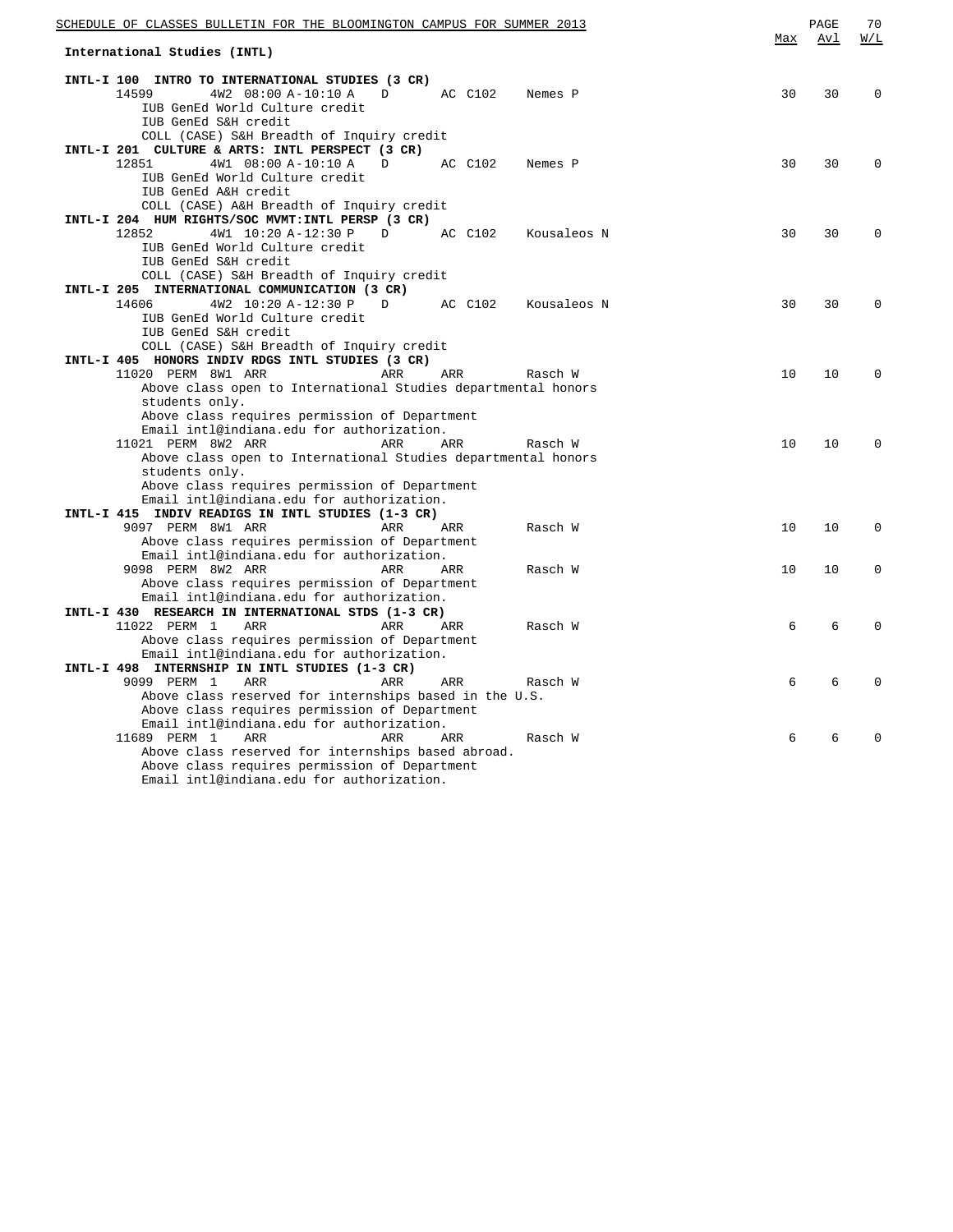| SCHEDULE OF CLASSES BULLETIN FOR THE BLOOMINGTON CAMPUS FOR SUMMER 2013 | Max | PAGE<br>Avl | 71<br>W/L |
|-------------------------------------------------------------------------|-----|-------------|-----------|
| Jewish Studies (JSTU)                                                   |     |             |           |
| JSTU-H 399 RDGS FOR HONORS JEWISH STDS (3 CR)                           |     |             |           |
| 12865 PERM 6W1 ARR<br>ARR<br>ARR                                        | 5   | 5           | $\Omega$  |
| H 399 : Permission of instructor and Honors Advisor required            |     |             |           |
| prior to registration                                                   |     |             |           |
| 12869 PERM 6W2 ARR<br>ARR<br>ARR                                        | 5   | 5           | $\Omega$  |
| H 399 : Permission of instructor and Honors Advisor required            |     |             |           |
| prior to registration                                                   |     |             |           |
| JSTU-H 495 INDIV RDGS IN JEWISH STUDIES (1-3 CR)                        |     |             |           |
| 12875 PERM 6W1 ARR<br>ARR<br>ARR                                        | 10  | 10          | $\Omega$  |
| H 495 : Permission of instructor required prior to                      |     |             |           |
| registration                                                            |     |             |           |
| 12877 PERM 6W2 ARR<br>ARR<br>ARR                                        | 10  | 10          | $\Omega$  |
| H 495 : Permission of instructor required prior to                      |     |             |           |
| registration                                                            |     |             |           |
| JSTU-P 498 INTERNSHIP IN JEWISH STUDIES (1-6 CR)                        |     |             |           |
| 12901<br>6W1 ARR<br><b>ARR</b><br>ARR                                   | 10  | 10          | $\Omega$  |
| J 498 : May be repeated for a maximum of 12 credit hours                |     |             |           |
| Above class graded on S/F basis only                                    |     |             |           |
| 6W2 ARR<br>12903<br>ARR<br>ARR                                          | 10  | 10          | $\Omega$  |
| J 498 : May be repeated for a maximum of 12 credit hours                |     |             |           |
| Above class graded on S/F basis only                                    |     |             |           |
| JSTU-H 499 HONORS THESIS (3-6 CR)                                       |     |             |           |
| 12884 PERM 6W1 ARR<br>ARR<br>ARR                                        | 5   | 5           | $\Omega$  |
| Above class permission of instructor and Honors advisor                 |     |             |           |
| required                                                                |     |             |           |
| 12886 PERM 6W2 ARR<br>ARR<br>ARR                                        | 5   | 5           | $\Omega$  |
| Above class permission of instructor and Honors advisor                 |     |             |           |
| required                                                                |     |             |           |
| JSTU-H 595 DIRECTED RDGS IN JEWISH STDS (1-3 CR)                        |     |             |           |
| 12892 PERM 6W1 ARR<br>ARR<br>ARR<br>Veidlinger J                        | 10  | 10          | $\Omega$  |
| Above class requires permission of instructor                           |     |             |           |
| H 595 : Topic, credit hours and readings to be determined in            |     |             |           |
| consultation with the faculty member with whom the student              |     |             |           |
| wishes to work                                                          |     |             |           |
| 12894 PERM 6W2 ARR<br>ARR<br>Imhoff S<br>ARR                            | 10  | 10          | $\Omega$  |
| Above class requires permission of instructor                           |     |             |           |
| H 595 : Topic, credit hours and readings to be determined in            |     |             |           |
| consultation with the faculty member with whom the student              |     |             |           |
| wishes to work                                                          |     |             |           |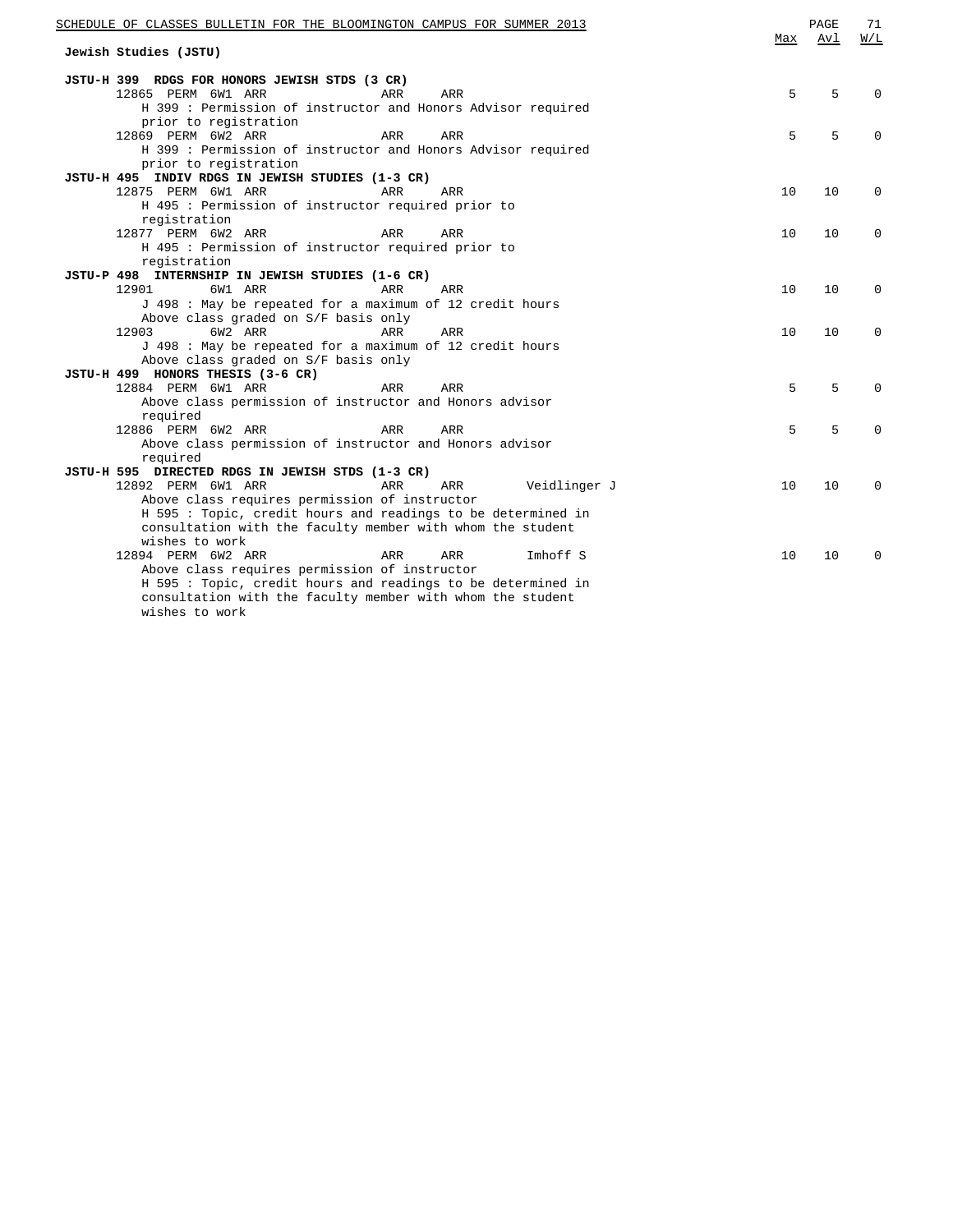| SCHEDULE OF CLASSES BULLETIN FOR THE BLOOMINGTON CAMPUS FOR SUMMER 2013 |     |     |          |     | PAGE | 72       |
|-------------------------------------------------------------------------|-----|-----|----------|-----|------|----------|
| Latin American Studies (LTAM)                                           |     |     |          | Max | Avl  | W/L      |
| GENERAL COURSES (010)                                                   |     |     |          |     |      |          |
| LTAM-L 495 U/G RDGS LATIN AM & CARIB STDS (1-3 CR)                      |     |     |          |     |      |          |
| 9138 PERM 6W1 ARR                                                       | ARR | ARR | Greene L | 10  | 10   | 0        |
| Above class requires permission of Department                           |     |     |          |     |      |          |
| Above class open to undergraduates only                                 |     |     |          |     |      |          |
| 9139 PERM 6W2 ARR                                                       | ARR | ARR | Greene L | 10  | 10   | $\Box$   |
| Above class requires permission of Department                           |     |     |          |     |      |          |
| Above class open to undergraduates only                                 |     |     |          |     |      |          |
| LTAM-L 803 INDIV READING IN LAT AM STDS (1-6 CR)                        |     |     |          |     |      |          |
| 9140 PERM 6W1 ARR                                                       | ARR | ARR | Greene L | 10  | 10   | 0        |
| Above class requires permission of Department                           |     |     |          |     |      |          |
| Above class open to graduates only                                      |     |     |          |     |      |          |
| 14703 PERM 6W1 ARR                                                      | ARR | ARR | Greene L | 10  | 10   | $\Omega$ |
| Above class requires permission of Department                           |     |     |          |     |      |          |
| Above class open to graduates only                                      |     |     |          |     |      |          |
| For off-campus students only                                            |     |     |          |     |      |          |
| 9141 PERM 6W2 ARR                                                       | ARR | ARR | Greene L | 10  | 10   | $\Box$   |
| Above class requires permission of Department                           |     |     |          |     |      |          |
| Above class open to graduates only                                      |     |     |          |     |      |          |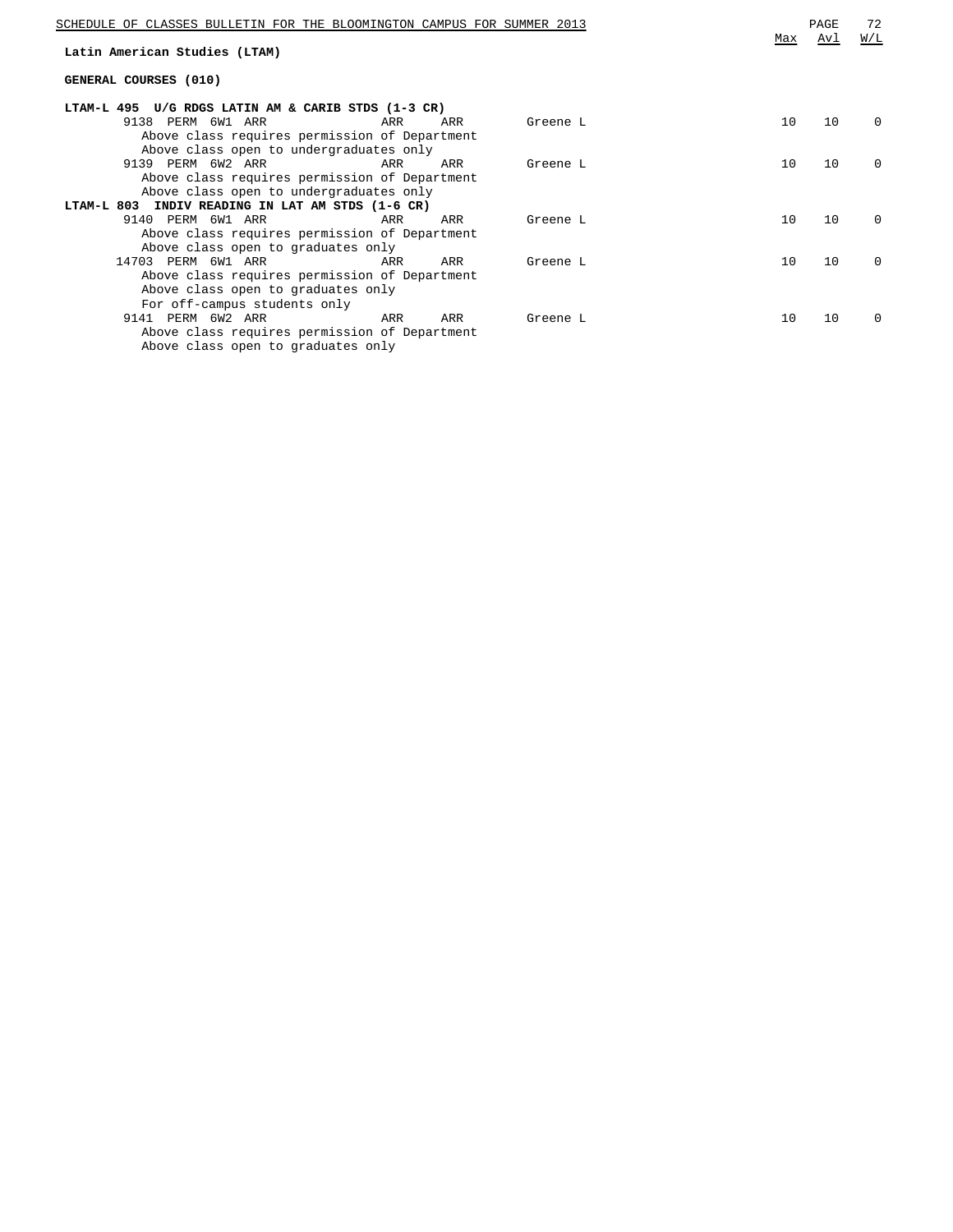| SCHEDULE OF CLASSES BULLETIN FOR THE BLOOMINGTON CAMPUS FOR SUMMER 2013 | Max | PAGE<br>Avl | 73<br>W/L |
|-------------------------------------------------------------------------|-----|-------------|-----------|
| Latino Studies (LATS)                                                   |     |             |           |
| LATS-L 101 INTRO TO LATINO STUDIES (3 CR)                               |     |             |           |
| $4W1$ 10:20 A-01:00 P<br>12341<br>MTWR<br>ARR                           | 30  | 30          | $\Omega$  |
| IUB GenEd S&H credit                                                    |     |             |           |
| COLL (CASE) Diversity in U.S. credit                                    |     |             |           |
| COLL (CASE) S&H Breadth of Inquiry credit                               |     |             |           |
| LATS-L 490 INDIVIDUAL READING LATINO STDS (3 CR)                        |     |             |           |
| 11005<br>6W1 ARR<br>ARR<br>ARR                                          |     |             | $\Omega$  |
| Above class requires permission of instructor                           |     |             |           |
| LATS-L 599 INDIV READGS IN LATINO STUDIES (1-4 CR)                      |     |             |           |
| 12263 PERM 6W1 ARR<br>ARR<br>ARR                                        | 3   | 3           | $\Omega$  |
| Above class requires permission of instructor                           |     |             |           |
| Above class graded on deferred R grade basis                            |     |             |           |
| 12638 PERM 8W1 ARR<br>ARR<br>ARR                                        | 3   |             | $\Box$    |
| Above class requires permission of instructor                           |     |             |           |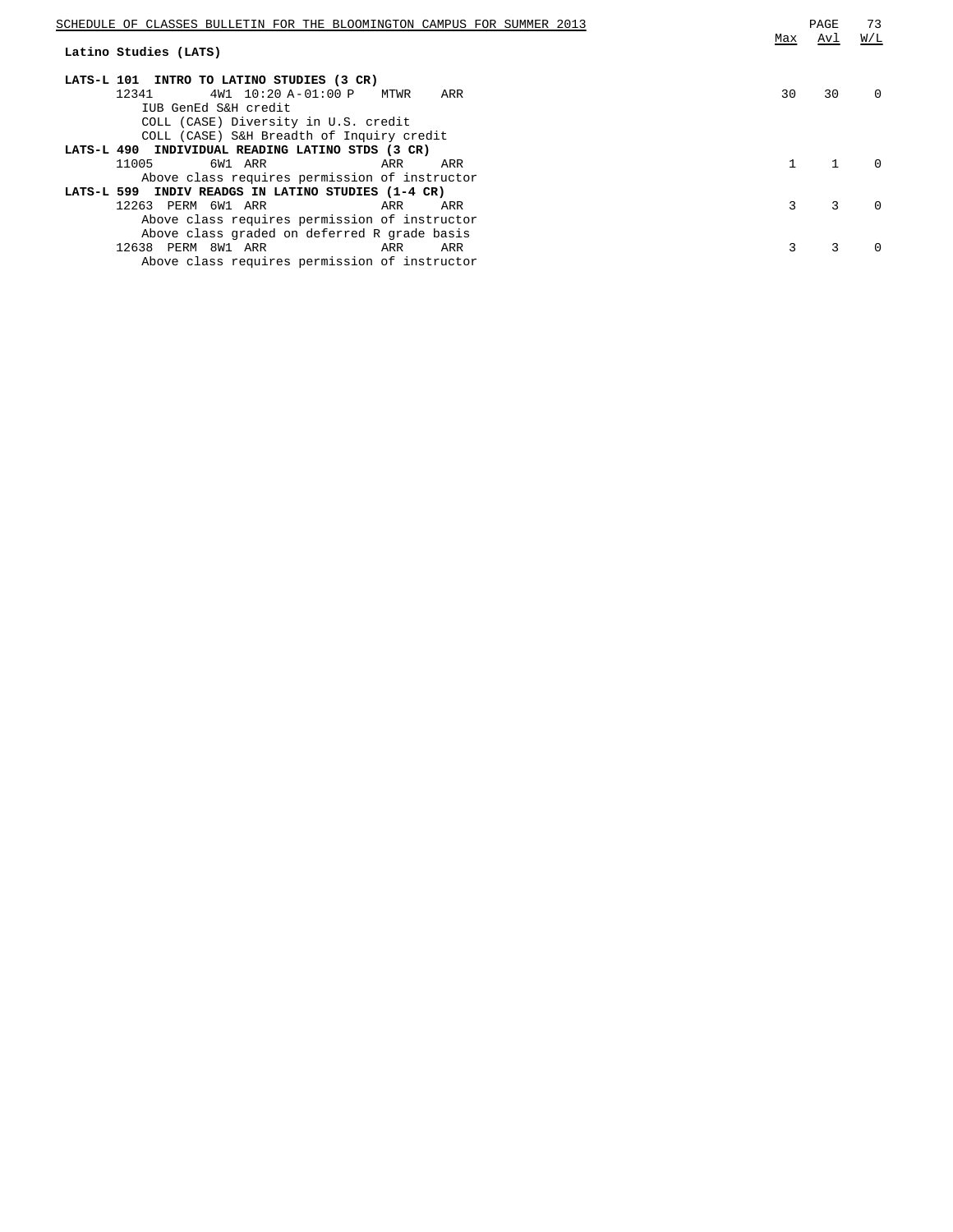| SCHEDULE OF CLASSES BULLETIN FOR THE BLOOMINGTON CAMPUS FOR SUMMER 2013 |     | <b>PAGE</b> | 74       |
|-------------------------------------------------------------------------|-----|-------------|----------|
|                                                                         | Max | Avl         | W/L      |
| Liberal Arts And Mgmt Program (LAMP)                                    |     |             |          |
| LAMP-X 398 INTERNSHIP FOR LAMP (1-6 CR)                                 |     |             |          |
| 9115 PERM 6W1 ARR<br>Walters P<br>ARR<br>ARR                            | 5.  | 5.          | $\Omega$ |
| X 398 : Limited to students admitted to the Liberal Arts and            |     |             |          |
| Management Program                                                      |     |             |          |
| Above class prior authorization from the Director is also               |     |             |          |
| required. Obtain on-line auth in WY 245                                 |     |             |          |
| Above class graded on S/F basis only                                    |     |             |          |
| Walters P<br>9116 PERM 8W2 ARR<br>ARR<br>ARR                            | 5.  | 5.          | $\Omega$ |
| X 398 : Limited to students admitted to the Liberal Arts and            |     |             |          |
| Management Program                                                      |     |             |          |
| Above class prior authorization from the Director is also               |     |             |          |
| required. Obtain on-line auth in WY 245                                 |     |             |          |

Above class graded on S/F basis only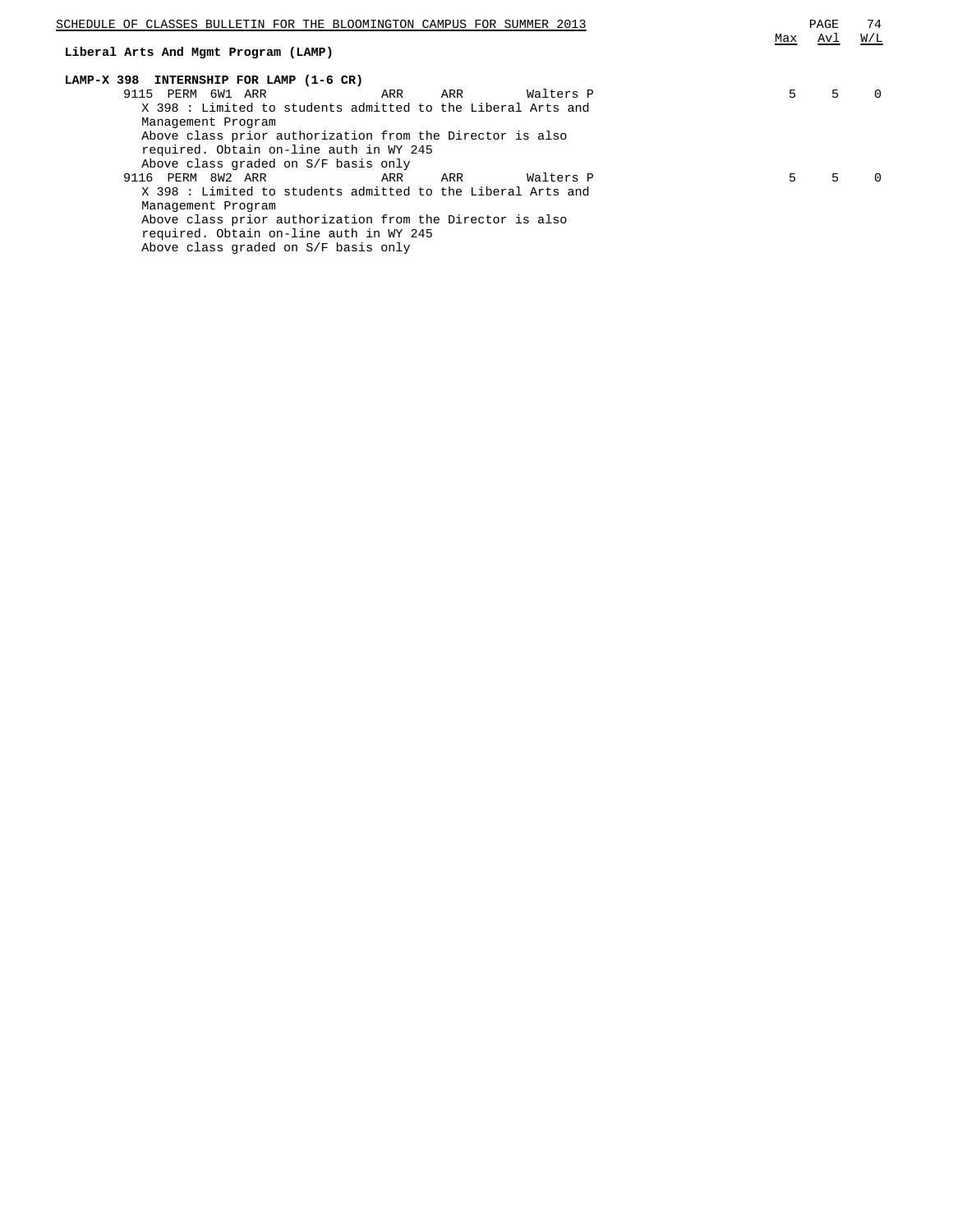| <u>SCHEDULE OF CLASSES BULLETIN FOR THE BLOOMINGTON CAMPUS FOR SUMMER 2013</u>                                                                                                          |     | PAGE | 75           |
|-----------------------------------------------------------------------------------------------------------------------------------------------------------------------------------------|-----|------|--------------|
| Linguistics (LING)                                                                                                                                                                      | Max | Avl  | W/L          |
| LING-L 399 RDGS IN LINGUISTICS (HONORS) (1-6 CR)<br>13400 PERM 8W2 ARR<br>ARR<br>Clements J<br>ARR<br>Above class requires permission of Department                                     | 10  | 10   | $\Omega$     |
| Meeting times and locations arranged<br>LING-L 408 READINGS IN LINGUISTICS (1-4 CR)<br>13345 PERM 6W2 ARR<br>Dickinson M<br>ARR<br>ARR<br>Above class requires permission of Department | 10  | 10   | 0            |
| LING-L 800 RESEARCH (1-12 CR)<br>13366 PERM 1<br>ARR<br>ARR<br>Dickinson M<br>ARR<br>Above class requires permission of Department<br>Above class graded on S/F basis only              | 10  | 10   | $\Omega$     |
| HONORS (030)                                                                                                                                                                            |     |      |              |
| LING-L 399 RDGS IN LINGUISTICS (HONORS) (1-6 CR)                                                                                                                                        |     |      |              |
| 9121 PERM 6W1 ARR<br>ARR<br>ARR<br>Botne R<br>Above class requires approval of Departmental Honors<br>committee                                                                         | 5   | 5    |              |
| Meeting Times and Location Arranged<br>13008 PERM 6W1 ARR<br>ARR<br>ARR<br>Auger J<br>Above class requires approval of Departmental Honors<br>committee                                 | 5   | 5    | <sup>0</sup> |
| Meeting Times and Location Arranged<br>13009 PERM 6W1 ARR<br>ARR<br>ARR<br>Clements J<br>Above class requires approval of Departmental Honors<br>committee                              | 5   | 5    | <sup>0</sup> |
| Meeting Times and Location Arranged<br>13010 PERM 6W1 ARR<br>ARR<br>ARR<br>Davis S<br>Above class requires approval of Departmental Honors<br>committee                                 | 5   | 5    | $\Omega$     |
| Meeting Times and Location Arranged<br>13011 PERM 6W1 ARR<br>ARR<br>ARR<br>De Jong K<br>Above class requires approval of Departmental Honors<br>committee                               | 5   | 5    | $\Omega$     |
| Meeting Times and Location Arranged<br>13012 PERM 6W1 ARR<br>ARR<br>ARR<br>Dickinson M<br>Above class requires approval of Departmental Honors<br>committee                             | 5   | 5    | $\Omega$     |
| Meeting Times and Location Arranged<br>13013 PERM 6W1 ARR<br>ARR<br>ARR<br>Dinnsen D<br>Above class requires approval of Departmental Honors                                            | 5   | 5    | $\Omega$     |
| committee<br>Meeting Times and Location Arranged<br>13014 PERM 6W1 ARR<br>ARR<br>Franks S<br>ARR<br>Above class requires approval of Departmental Honors                                | 5   | 5    |              |
| committee<br>Meeting Times and Location Arranged<br>13015 PERM 6W1 ARR ARR ARR<br>ARR Kitagawa Y<br>Above class requires approval of Departmental Honors                                | 5   | 5.   | <sup>0</sup> |
| committee<br>Meeting Times and Location Arranged<br>13016 PERM 6W1 ARR<br><b>Example 2018</b> ARR<br>ARR<br>Kuebler S<br>Above class requires approval of Departmental Honors           | 5   | 5    | $\Omega$     |
| committee<br>Meeting Times and Location Arranged<br>13017 PERM 6W1 ARR<br><b>Example 2018</b> ARR<br>ARR<br>Trix F<br>Above class requires approval of Departmental Honors              | 5   | 5    | $\Omega$     |
| committee<br>Meeting Times and Location Arranged<br>13018 PERM 6W1 ARR<br><b>Example 2018</b> ARR<br>ARR<br>Obeng S                                                                     | 5   | 5    | $\Omega$     |
| Above class requires approval of Departmental Honors<br>committee<br>Meeting Times and Location Arranged                                                                                |     |      |              |
| <b>Example 21 ARR</b><br>13019 PERM 6W1 ARR<br>ARR<br>Vance B<br>Above class requires approval of Departmental Honors<br>committee<br>Meeting Times and Location Arranged               | 5   | 5    | $\Omega$     |
| 9122 PERM 6W2 ARR<br><b>Example 2018</b> ARR<br>ARR<br>Botne R<br>Above class requires approval of Departmental Honors<br>committee                                                     | 10  | 10   | $\Omega$     |
| Meeting times and locations arranged<br>13020 PERM 6W2 ARR<br><b>Example 28 ARR</b><br>ARR<br>Clements J<br>Above class requires approval of Departmental Honors<br>committee           | 10  | 10   | $\Omega$     |
| Meeting times and locations arranged<br>13021 PERM 6W2 ARR<br><b>Example 21 ARR</b><br>ARR<br>Davis S<br>Above class requires approval of Departmental Honors<br>committee              | 10  | 10   | $\Omega$     |
| Meeting times and locations arranged                                                                                                                                                    |     |      |              |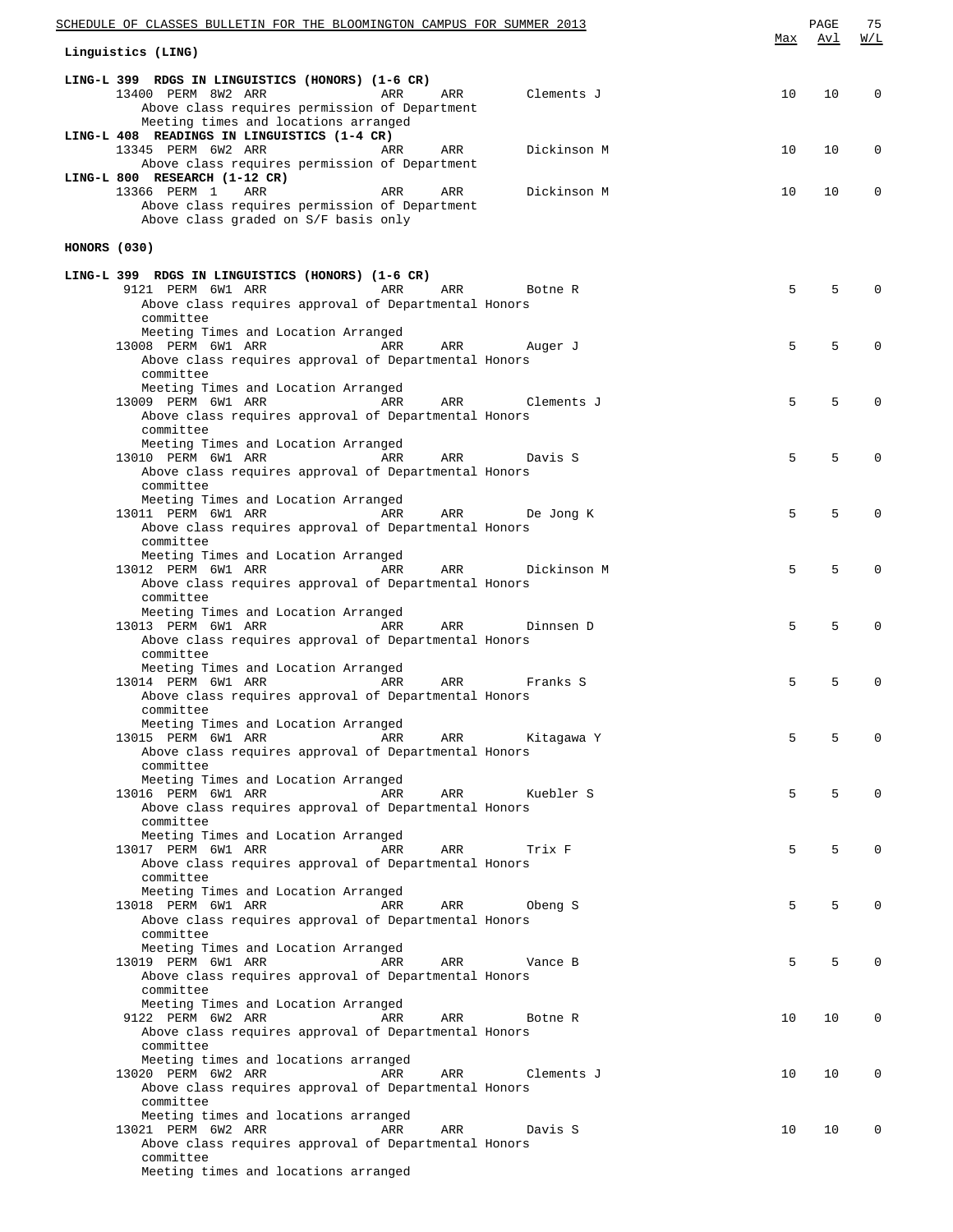| SCHEDULE OF CLASSES BULLETIN FOR THE BLOOMINGTON CAMPUS FOR SUMMER 2013                                                                                               | <u>Max</u> | PAGE<br><u>Avl</u> | 76<br><u>W/L</u> |
|-----------------------------------------------------------------------------------------------------------------------------------------------------------------------|------------|--------------------|------------------|
| 13022 PERM 6W2 ARR<br>ARR<br>ARR<br>De Jong K<br>Above class requires approval of Departmental Honors                                                                 | 10         | 10                 | $\Omega$         |
| committee<br>Meeting times and locations arranged<br>13023 PERM 6W2 ARR<br>ARR<br>ARR<br>Dickinson M                                                                  | 10         | 10                 | $\mathbf 0$      |
| Above class requires approval of Departmental Honors<br>committee<br>Meeting times and locations arranged                                                             |            |                    |                  |
| 13024 PERM 6W2 ARR<br>ARR<br>ARR<br>Dinnsen D<br>Above class requires approval of Departmental Honors<br>committee                                                    | 10         | 10                 | $\mathbf 0$      |
| Meeting times and locations arranged<br>13025 PERM 6W2 ARR<br>ARR<br>ARR<br>Franks S<br>Above class requires approval of Departmental Honors<br>committee             | 10         | 10                 | $\mathbf 0$      |
| Meeting times and locations arranged<br>13026 PERM 6W2 ARR<br>ARR<br>ARR<br>Kitagawa Y<br>Above class requires approval of Departmental Honors<br>committee           | 10         | 10                 | $\mathbf 0$      |
| Meeting times and locations arranged<br>13027 PERM 6W2 ARR<br>ARR<br>ARR<br>Kuebler S<br>Above class requires approval of Departmental Honors                         | 10         | 10                 | $\mathbf 0$      |
| committee<br>Meeting times and locations arranged<br>13028 PERM 6W2 ARR<br>ARR<br>ARR<br>Obeng S<br>Above class requires approval of Departmental Honors              | 10         | 10                 | $\mathbf 0$      |
| committee<br>Meeting times and locations arranged<br>13029 PERM 6W2 ARR<br>ARR<br>ARR<br>Trix F<br>Above class requires approval of Departmental Honors               | 10         | 10                 | $\mathbf 0$      |
| committee<br>Meeting times and locations arranged<br>13030 PERM 6W2 ARR<br>ARR<br>ARR<br>Vance B<br>Above class requires approval of Departmental Honors              | 10         | 10                 | $\mathbf 0$      |
| committee<br>Meeting times and locations arranged<br>13031 PERM 6W2 ARR<br>ARR<br>ARR<br>Auger J<br>Above class requires approval of Departmental Honors<br>committee | 10         | 10                 | $\mathbf 0$      |
| Meeting times and locations arranged<br>LING-L 499 HONORS PROJECT (1-6 CR)                                                                                            |            |                    |                  |
| 9125 PERM 6W1 ARR<br>ARR<br>ARR<br>Botne R<br>Above class requires approval of Departmental Honors<br>committee                                                       | 5          | 5                  | $\mathbf 0$      |
| 13032 PERM 6W1 ARR<br>ARR<br>ARR<br>Auger J<br>Above class requires approval of Departmental Honors                                                                   | 5          | 5                  | $\mathbf 0$      |
| committee<br>13033 PERM 6W1 ARR<br>ARR<br>ARR<br>Clements J<br>Above class requires approval of Departmental Honors                                                   | 5          | 5                  | 0                |
| committee<br>13034 PERM 6W1 ARR<br>ARR<br>ARR<br>Davis S<br>Above class requires approval of Departmental Honors                                                      | 5          | 5                  | $\mathbf 0$      |
| committee<br>13035 PERM 6W1 ARR<br>ARR<br>ARR<br>De Jong K<br>Above class requires approval of Departmental Honors                                                    | 5          | 5                  | 0                |
| committee<br>13036 PERM 6W1 ARR<br>ARR<br>ARR<br>Dickinson M                                                                                                          | 5          | 5                  | $\mathbf 0$      |
| Above class requires approval of Departmental Honors<br>committee<br>13037 PERM 6W1 ARR<br>ARR<br>ARR<br>Dinnsen D                                                    | 5          | 5                  | $\mathbf 0$      |
| Above class requires approval of Departmental Honors<br>committee<br>13038 PERM 6W1 ARR<br>ARR<br>ARR<br>Franks S                                                     | 5          | 5                  | $\mathbf 0$      |
| Above class requires approval of Departmental Honors<br>committee<br>13039 PERM 6W1 ARR<br>ARR<br>ARR<br>Kitagawa Y                                                   | 5          | 5                  | $\mathbf 0$      |
| Above class requires approval of Departmental Honors<br>committee<br>13040 PERM 6W1 ARR<br>ARR<br>ARR<br>Kuebler S                                                    | 5          | 5                  | $\mathbf 0$      |
| Above class requires approval of Departmental Honors<br>committee<br>13041 PERM 6W1 ARR<br>ARR<br>ARR<br>Obeng S                                                      | 5          | 5                  | $\mathbf 0$      |
| Above class requires approval of Departmental Honors<br>committee<br>13042 PERM 6W1 ARR<br>ARR<br>ARR<br>Trix F                                                       | 5          | 5                  | $\mathbf 0$      |
| Above class requires approval of Departmental Honors<br>committee<br>ARR<br>ARR                                                                                       | 5          | 5                  | $\Omega$         |
| 13043 PERM 6W1 ARR<br>Vance B<br>Above class requires approval of Departmental Honors<br>committee                                                                    |            |                    |                  |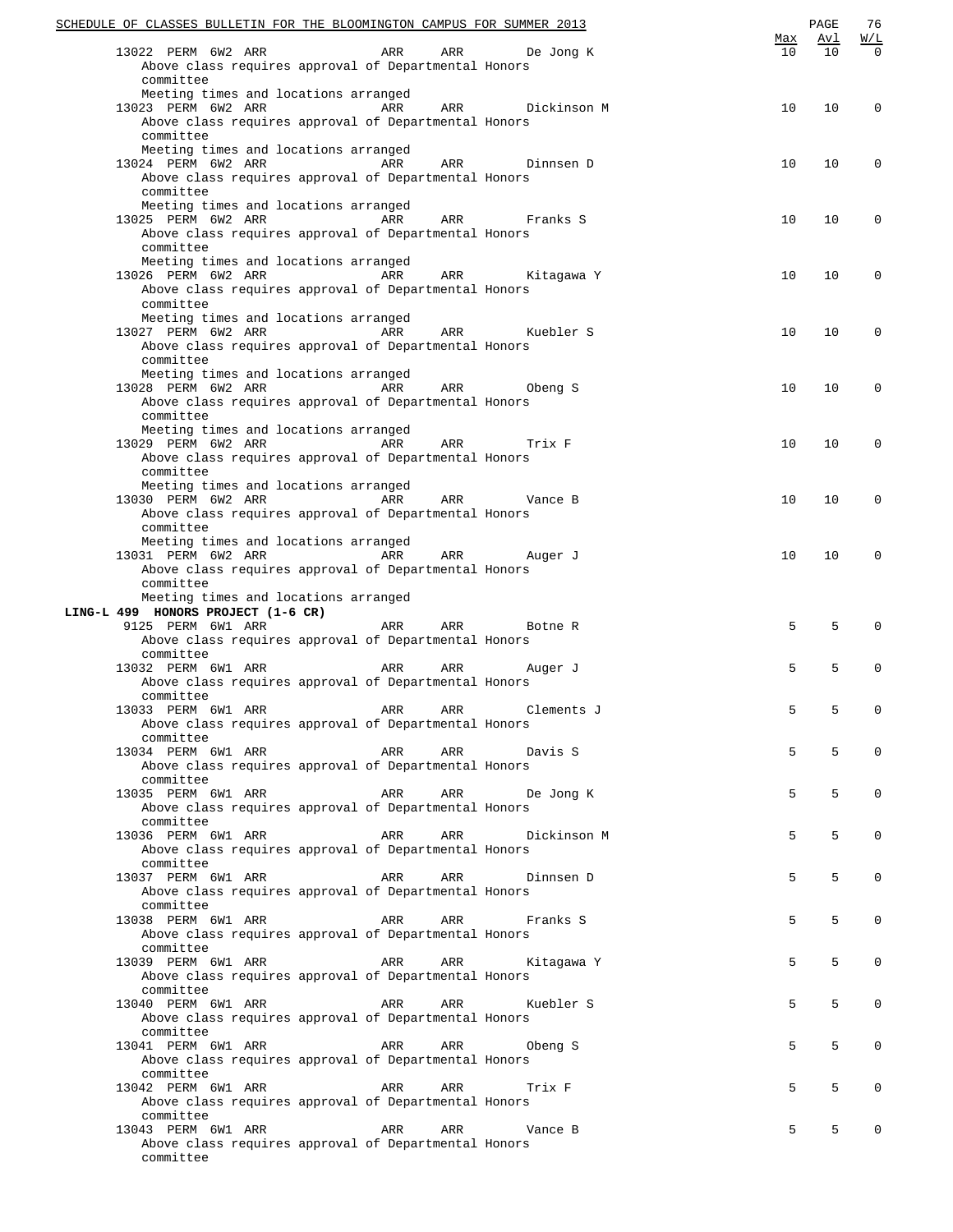| SCHEDULE OF CLASSES BULLETIN FOR THE BLOOMINGTON CAMPUS FOR SUMMER 2013                            |     | PAGE | 77  |
|----------------------------------------------------------------------------------------------------|-----|------|-----|
|                                                                                                    | Max | Avl  | W/L |
| 9126 PERM 6W2 ARR<br>ARR<br>ARR<br>Botne R<br>Above class requires approval of Departmental Honors | 10  | 10   | 0   |
| committee                                                                                          |     |      |     |
| 13044 PERM 6W2 ARR<br>ARR<br>ARR<br>Auger J                                                        | 10  | 10   | 0   |
| Above class requires approval of Departmental Honors                                               |     |      |     |
| committee                                                                                          |     |      |     |
| 13045 PERM 6W2 ARR<br>ARR<br>ARR<br>Clements J                                                     | 10  | 10   | 0   |
| Above class requires approval of Departmental Honors                                               |     |      |     |
| committee                                                                                          |     |      |     |
| 13046 PERM 6W2 ARR<br>ARR<br>ARR<br>Davis S                                                        | 10  | 10   | 0   |
| Above class requires approval of Departmental Honors                                               |     |      |     |
| committee                                                                                          |     |      |     |
| 13047 PERM 6W2 ARR<br>ARR<br>ARR<br>De Jong K                                                      | 10  | 10   | 0   |
| Above class requires approval of Departmental Honors                                               |     |      |     |
| committee                                                                                          |     |      |     |
| 13048 PERM 6W2 ARR<br>ARR<br>ARR<br>Dickinson M                                                    | 10  | 10   | 0   |
| Above class requires approval of Departmental Honors                                               |     |      |     |
| committee                                                                                          |     |      |     |
| 13049 PERM 6W2 ARR<br>ARR<br>ARR<br>Dinnsen D                                                      | 10  | 10   | 0   |
| Above class requires approval of Departmental Honors                                               |     |      |     |
| committee                                                                                          |     |      |     |
| 13050 PERM 6W2 ARR<br>ARR<br>ARR<br>Franks S                                                       | 10  | 10   | 0   |
| Above class requires approval of Departmental Honors                                               |     |      |     |
| committee                                                                                          |     |      |     |
| <b>Example 2</b> ARR<br>13051 PERM 6W2 ARR<br>ARR<br>Kitagawa Y                                    | 10  | 10   | 0   |
| Above class requires approval of Departmental Honors                                               |     |      |     |
| committee                                                                                          |     |      |     |
| 13052 PERM 6W2 ARR<br>ARR<br>ARR<br>Kuebler S                                                      | 10  | 10   | 0   |
| Above class requires approval of Departmental Honors<br>committee                                  |     |      |     |
|                                                                                                    |     | 10   |     |
| 13053 PERM 6W2 ARR<br>ARR<br>ARR<br>Obeng S                                                        | 10  |      | 0   |
| Above class requires approval of Departmental Honors                                               |     |      |     |
| committee<br>13054 PERM 6W2 ARR<br>ARR<br>ARR                                                      | 10  | 10   | 0   |
| Trix F                                                                                             |     |      |     |
| Above class requires approval of Departmental Honors<br>committee                                  |     |      |     |
| 13055 PERM 6W2 ARR<br><b>Example 2</b> ARR<br>ARR                                                  | 10  | 10   | 0   |
| Vance B<br>Above class requires approval of Departmental Honors                                    |     |      |     |
| committee                                                                                          |     |      |     |
| LING-L 506 TUTORIAL INSTRUCT FOREIGN LANG (1-6 CR)                                                 |     |      |     |
| 11001 8W2 ARR<br>ARR<br>Omar A<br>ARR                                                              | 10  | 10   | 0   |
| Above class meeting times and location TBA                                                         |     |      |     |
|                                                                                                    |     |      |     |
| GENERAL LINGUISTICS (040)                                                                          |     |      |     |
|                                                                                                    |     |      |     |
| LING-L 103 INTROD TO THE ST OF LANGUAGE (3 CR)                                                     |     |      |     |
| 9119<br>4W2 10:20 A-12:30 P<br>D<br>ARR                                                            | 30  | 30   | 0   |
| IUB GenEd S&H credit                                                                               |     |      |     |
| COLL (CASE) S&H Breadth of Inquiry credit                                                          |     |      |     |
| LING-L 203 INTRO TO LINGUISTIC ANALYSIS (3 CR)                                                     |     |      |     |
| 14661<br>4W1 10:20 A-12:30 P<br>D<br>ARR                                                           | 20  | 20   | 0   |
| Above class open to undergraduates only                                                            |     |      |     |
| IUB GenEd N&M credit                                                                               |     |      |     |
| COLL (CASE) N&M Breadth of Inquiry credit                                                          |     |      |     |
| 4W3 10:20 A-12:30 P<br>D<br>14668<br>ARR                                                           | 20  | 20   | 0   |
| Above class open to undergraduates only                                                            |     |      |     |
| Above class meets with LING-L 503                                                                  |     |      |     |
| IUB GenEd N&M credit                                                                               |     |      |     |
| COLL (CASE) N&M Breadth of Inquiry credit                                                          |     |      |     |
| LING-L 210 TOPICS IN LANGUAGE AND SOCIETY (3 CR)                                                   |     |      |     |
| VT: LORD OF THE RINGS                                                                              |     |      |     |
| 12655<br>4W2 12:40 P-02:50 P<br>D<br>ARR                                                           | 30  | 30   | 0   |
| TOPIC: Lord of the Rings                                                                           |     |      |     |
| COLL (CASE) S&H Breadth of Inquiry credit                                                          |     |      |     |
| LING-L 408 READINGS IN LINGUISTICS (1-4 CR)<br>ARR                                                 | 5   | 5    | 0   |
| 9123 PERM 6W1 ARR<br>ARR<br>Botne R<br>Above class requires permission of instructor willing to    |     |      |     |
|                                                                                                    |     |      |     |
| supervise readings<br>9124 PERM 6W2 ARR<br>ARR<br>ARR<br>Botne R                                   | 10  | 10   | 0   |
| Above class requires permission of instructor willing to                                           |     |      |     |
| supervise readings                                                                                 |     |      |     |
| LING-L 503 SURVEY OF LINGUISTICS 1 (3 CR)                                                          |     |      |     |
| 9946<br>4W3 10:20 A-12:30 P<br>ARR<br>D                                                            | 10  | 10   | 0   |
| Above class meets with LING-L 203                                                                  |     |      |     |
| LING-L 690 ADV READINGS IN LINGUISTICS (1-4 CR)                                                    |     |      |     |
| 9127 PERM 6W1 ARR<br>ARR<br>ARR<br>Botne R                                                         |     |      |     |
|                                                                                                    |     |      |     |
|                                                                                                    | 10  | 10   | 0   |
| Above class requires permission of instructor willing to                                           |     |      |     |
| supervise readings<br>9128 PERM 6W1 ARR<br>ARR<br>ARR<br>Botne R                                   | 10  | 10   | 0   |
| Above class graded on S/F basis only                                                               |     |      |     |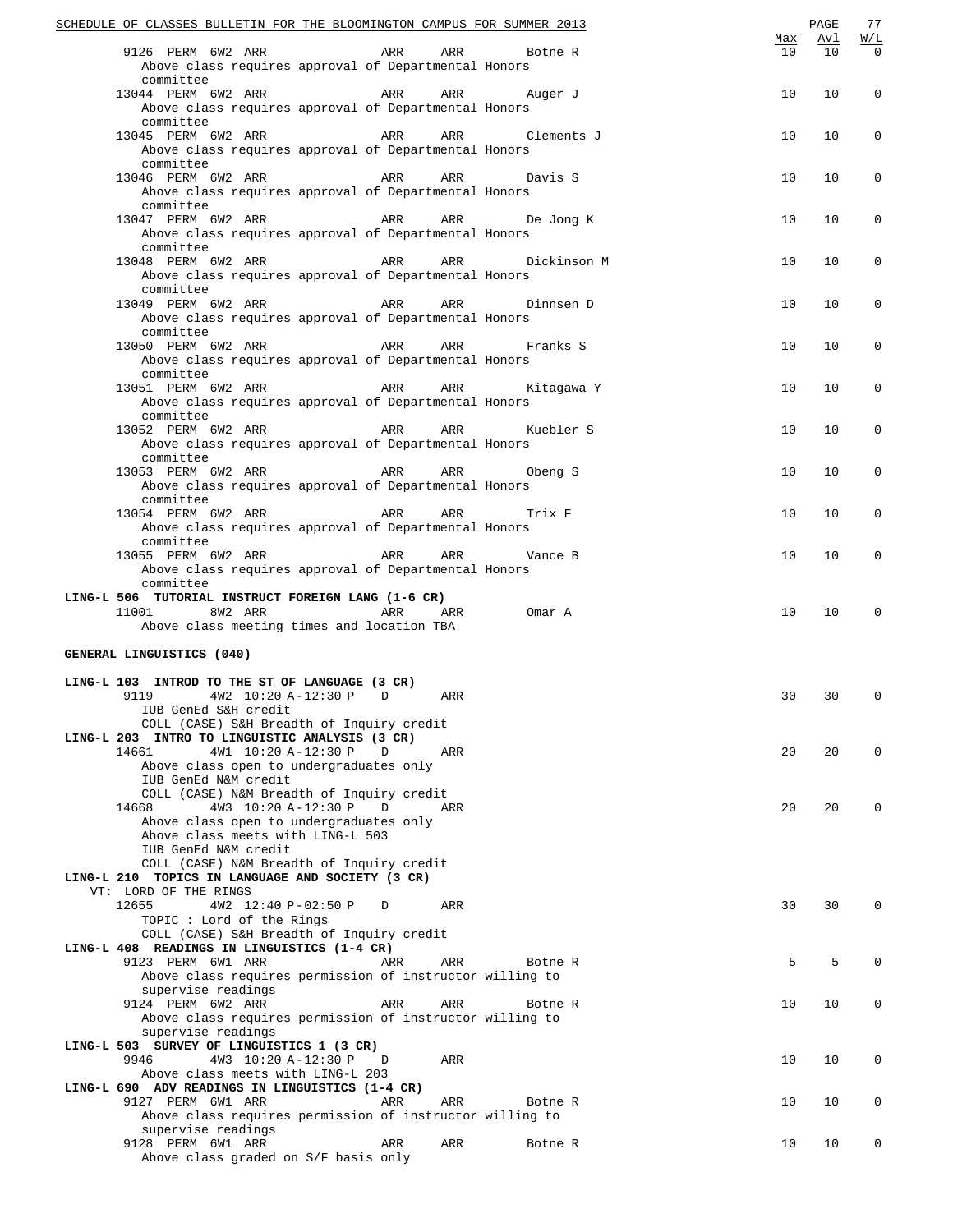| SCHEDULE OF CLASSES BULLETIN FOR THE BLOOMINGTON CAMPUS FOR SUMMER 2013                                 |     | PAGE       | 78          |
|---------------------------------------------------------------------------------------------------------|-----|------------|-------------|
| Above class requires permission of instructor willing to                                                | Max | <u>Avl</u> | W/L         |
| supervise readings                                                                                      |     |            |             |
| 9129 PERM 6W2 ARR<br>ARR<br>ARR<br>Botne R                                                              | 10  | 10         | $\mathbf 0$ |
| Above class graded on S/F basis only                                                                    |     |            |             |
| Above class requires permission of instructor willing to<br>supervise readings                          |     |            |             |
| 9130 PERM 6W2 ARR<br>ARR<br>ARR<br>Botne R                                                              | 10  | 10         | $\Omega$    |
| Above class requires permission of instructor willing to                                                |     |            |             |
| supervise readings                                                                                      |     |            |             |
| 13326 PERM 6W2 ARR<br>ARR<br>ARR<br>Kuebler S                                                           | 10  | 10         | $\Omega$    |
| Above class requires permission of instructor willing to<br>supervise readings                          |     |            |             |
| LING-L 695 M. A. THESIS RESEARCH (1-4 CR)                                                               |     |            |             |
| 9131 PERM 6W1 ARR<br>ARR<br>ARR<br>Botne R                                                              | 10  | 10         | 0           |
| Above class requires permission of instructor willing to                                                |     |            |             |
| supervise thesis research                                                                               |     |            |             |
| 9132 PERM 6W2 ARR<br>ARR<br>ARR<br>Botne R<br>Above class requires permission of instructor willing to  | 10  | 10         | 0           |
| supervise thesis research                                                                               |     |            |             |
| LING-L 800 RESEARCH (1-12 CR)                                                                           |     |            |             |
| 9133 PERM 6W1 ARR<br>ARR<br>ARR<br>Botne R                                                              | 15  | 15         | $\Omega$    |
| Above class graded on S/F basis only                                                                    |     |            |             |
| 9134 PERM 6W2 ARR<br>ARR<br>ARR<br>Botne R<br>Above class graded on S/F basis only                      | 25  | 25         | 0           |
| 13390 PERM 4W2 ARR<br>ARR<br>ARR<br>Botne R                                                             | 10  | 10         | 0           |
| Above class requires permission of instructor                                                           |     |            |             |
| Above class graded on S/F basis only                                                                    |     |            |             |
|                                                                                                         |     |            |             |
| LING STUDY OF SPECIFIC LANGUAG (060)                                                                    |     |            |             |
| LING-A 400 ADV INDIV ST OF AN AFRICAN LNG (3 CR)                                                        |     |            |             |
| 14653 PERM 4W2 09:00 A-11:15 A<br>D<br>ARR<br>Omar A                                                    | 20  | 20         | O           |
| $01:15 P-02:45 P$<br>ARR<br>Omar A<br>D                                                                 |     |            |             |
| Above class is offered only to high school pre-college                                                  |     |            |             |
| students                                                                                                |     |            |             |
| Above class requires permission of Department                                                           |     |            |             |
| SWAHILI (070)                                                                                           |     |            |             |
|                                                                                                         |     |            |             |
| LING-S 90 ELEMENTARY SWAHILI I-PRE-COLL (3 CR)                                                          |     |            |             |
| 12591 PERM 4W2 09:00 A-11:15 A<br>AC C116<br>D<br>Omar A                                                | 20  | 20         | 0           |
| $01:15 P-02:45 P$<br>D<br>ARR<br>Omar A                                                                 |     |            |             |
| Above class is offered only to high school pre-college<br>students                                      |     |            |             |
| Above class requires permission of Department                                                           |     |            |             |
| LING-S 91 SWAHILI LANG & CULTR 2 PRECOLL (2-3 CR)                                                       |     |            |             |
| 12636 PERM 4W2 09:00 A-11:15 A<br>D<br>AC C118<br>Omar A                                                | 20  | 20         | $\Omega$    |
| $01:15 P-02:45 P$<br>D<br>ARR<br>Omar A                                                                 |     |            |             |
| Above class is offered only to high school pre-college<br>students                                      |     |            |             |
| Above class requires permission of Department                                                           |     |            |             |
| LING-S 101 ELEMENTARY SWAHILI 1 (4 CR)                                                                  |     |            |             |
| 12306<br>8W1 09:10 A-11:00 A<br>WH 203<br>Okelo B<br>D                                                  | 16  | 16         | $\Omega$    |
| $11:30 A-01:10 P$<br>D<br>WH 203                                                                        |     |            |             |
| Above class open to undergraduates only<br>Above class students need to enroll in both LING-S 101 and S |     |            |             |
| 102                                                                                                     |     |            |             |
| Above class meets with LING-S 501                                                                       |     |            |             |
| IUB GenEd World Language class                                                                          |     |            |             |
| LING-S 102 ELEMENTARY SWAHILI 2 (4 CR)                                                                  |     |            |             |
| 12308<br>8W1 ARR<br>Okelo B<br>ARR<br>ARR                                                               | 16  | 16         | $\Omega$    |
| Above class open to undergraduates only<br>Above class students need to enroll in both LING-S 101 and S |     |            |             |
| 102                                                                                                     |     |            |             |
| Above class meets with LING-S 502                                                                       |     |            |             |
| IUB GenEd World Language class                                                                          |     |            |             |
| LING-S 104 ADV SWAHILI LANG AND CULTURE (3 CR)                                                          |     |            |             |
| 13376 PERM 4W2 09:00 A-11:15 A<br>D<br>ARR<br>Omar A<br>$01:15 P-02:45 P$<br>D<br>ED 1220               | 20  | 20         |             |
| Above class is offered only to high school pre-college                                                  |     |            |             |
| students                                                                                                |     |            |             |
| Above class requires permission of Department                                                           |     |            |             |
| Above class meets June 4 - 29                                                                           |     |            |             |
| LING-S 501 ELEMENTARY SWAHILI I (3 CR)                                                                  |     |            |             |
| 12307<br>8W1 09:10 A-11:00 A<br>D<br>WH 203<br>Okelo B<br>$11:30 A-01:10 P$<br>WH 203<br>D              | 16  | 16         | 0           |
| Above class meets with LING-S 101                                                                       |     |            |             |
| LING-S 502 ELEMENTARY SWAHILI II (3 CR)                                                                 |     |            |             |
| 12309<br>8W1 ARR<br>ARR<br>ARR<br>Okelo B                                                               | 16  | 16         | 0           |
| Above class meets with LING-S 102                                                                       |     |            |             |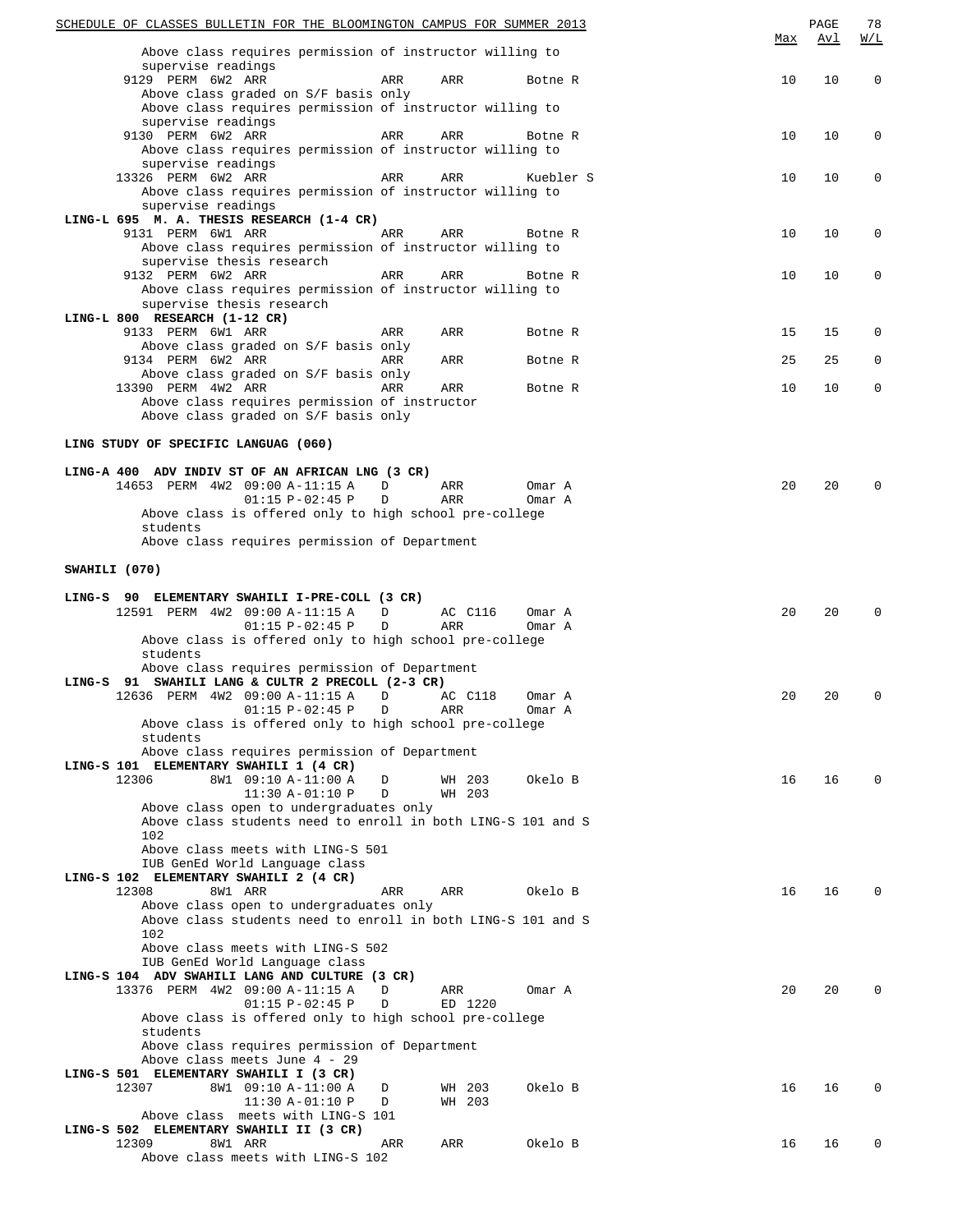| SCHEDULE OF CLASSES BULLETIN FOR THE BLOOMINGTON CAMPUS FOR SUMMER 2013                                                               |          | PAGE       | 79     |
|---------------------------------------------------------------------------------------------------------------------------------------|----------|------------|--------|
| Mathematics (MATH)                                                                                                                    | Max      | <u>Avl</u> | W/L    |
| INTRODUCTION TO ALGEBRA (2 CR)<br>MATH-J 10                                                                                           |          |            |        |
| Above class obtain authorization for all MATH-J courses from the                                                                      |          |            |        |
| Groups Office - Maxwell Hall 205                                                                                                      |          |            |        |
| 9990 PERM 6W2 08:30 A-10:20 A<br>BH 139<br>D<br>9991 PERM 6W2 10:40 A-12:20 P<br>D<br>BH 139                                          | 20<br>20 | 20<br>20   | 0<br>0 |
| 9992 PERM 6W2 01:30 P-03:20 P<br>BH 139<br>D                                                                                          | 20       | 20         | 0      |
| MATH-M 25 PRE-CALCULUS MATHEMATICS (3 CR)                                                                                             |          |            |        |
| M 025: Credit may not be applied toward a degree in COLL (COAS), and<br>a grade of C- or better is needed to satisfy COLL (COAS) math |          |            |        |
| fundamental skills.                                                                                                                   |          |            |        |
| 9142<br>8W1 09:10 A-10:10 A<br>SW 220<br>D                                                                                            | 40       | 40         | 0      |
| MATH-J 110 INTRODUCTORY PROBLEM SOLVING (2 CR)<br>Above class obtain authorization for all MATH-J courses from the                    |          |            |        |
| Groups Office - Maxwell Hall 205                                                                                                      |          |            |        |
| 10012 PERM 6W2 08:30 A-10:20 A<br>SW 218<br>D                                                                                         | 20       | 20         | 0      |
| 10013 PERM 6W2 08:30 A-10:20 A<br>BH 340<br>D                                                                                         | 20       | 20         | 0      |
| 10014 PERM<br>BH 317<br>6W2 08:30 A-10:20 A<br>D<br>10015 PERM 6W2 08:30 A-10:20 A<br>BH 314<br>D                                     | 20<br>20 | 20<br>20   | 0<br>0 |
| 10016<br>PERM<br>SE 245<br>6W2 10:40 A-12:20 P<br>D                                                                                   | 20       | 20         | 0      |
| 10017<br>PERM<br>6W2 10:40 A-12:20 P<br>BH 340<br>D                                                                                   | 20       | 20         | 0      |
| 10018<br>PERM<br>6W2 10:40 A-12:20 P<br>D<br>BH 317                                                                                   | 20       | 20         | 0      |
| 10019 PERM<br>6W2 10:40 A-12:20 P<br>BH 103<br>D<br>10020<br>PERM<br>6W2 01:30 P-03:20 P<br>BH 340<br>D                               | 20<br>20 | 20<br>20   | 0<br>0 |
| 10022 PERM<br>6W2 01:30 P-03:20 P<br>BH 148<br>D                                                                                      | 20       | 20         | 0      |
| 10021 PERM<br>6W2 01:30 P-03:20 P<br>BH 246<br>D                                                                                      | 20       | 20         | 0      |
| 10559 PERM 6W2 01:30 P-03:20 P<br>BH 345<br>D                                                                                         | 20       | 20         | 0      |
| MATH-J 111 INTRO TO COLLEGE MATH I (3 CR)<br>11032 PERM 6W2 08:30 A-10:20 A<br>BH 103<br>D                                            | 20       | 20         | 0      |
| 11033 PERM 6W2 10:40 A-12:20 P<br>BH 344<br>D                                                                                         | 20       | 20         | 0      |
| MATH-M 118 FINITE MATHEMATICS (3 CR)                                                                                                  |          |            |        |
| 9143<br>6W1 11:00 A-12:15 P<br>SW 007<br>D                                                                                            | 90       | 90         | 0      |
| IUB GenEd Mathematical Modeling credit<br>IUB GenEd N&M credit                                                                        |          |            |        |
| COLL (CASE) N&M Breadth of Inquiry credit                                                                                             |          |            |        |
| COLL (CASE) Mathematical Modeling credit                                                                                              |          |            |        |
| 9144<br>6W1 08:10 A-09:25 A<br>SW 219<br>D                                                                                            | 25       | 25         | 0      |
| IUB GenEd N&M credit<br>IUB GenEd Mathematical Modeling credit                                                                        |          |            |        |
| COLL (CASE) N&M Breadth of Inquiry credit                                                                                             |          |            |        |
| COLL (CASE) Mathematical Modeling credit                                                                                              |          |            |        |
| 6W1 08:10 A-09:25 A<br>9145<br>D<br>SW 218                                                                                            | 25       | 25         | 0      |
| IUB GenEd Mathematical Modeling credit<br>IUB GenEd N&M credit                                                                        |          |            |        |
| COLL (CASE) Mathematical Modeling credit                                                                                              |          |            |        |
| COLL (CASE) N&M Breadth of Inquiry credit                                                                                             |          |            |        |
| 9146 6W1 12:45 P-02:00 P D SW 220<br>IUB GenEd N&M credit                                                                             | 25       | 25         | U      |
| IUB GenEd Mathematical Modeling credit                                                                                                |          |            |        |
| COLL (CASE) Mathematical Modeling credit                                                                                              |          |            |        |
| COLL (CASE) N&M Breadth of Inquiry credit                                                                                             |          |            |        |
| 6W1 07:00 P-08:15 P<br>9147<br>D<br>SE 010<br>IUB GenEd Mathematical Modeling credit                                                  | 25       | 25         | 0      |
| IUB GenEd N&M credit                                                                                                                  |          |            |        |
| COLL (CASE) N&M Breadth of Inquiry credit                                                                                             |          |            |        |
| COLL (CASE) Mathematical Modeling credit                                                                                              |          |            | 0      |
| 9148<br>6W2 08:10 A-09:25 A<br>D<br>SW 219<br>IUB GenEd N&M credit                                                                    | 25       | 25         |        |
| IUB GenEd Mathematical Modeling credit                                                                                                |          |            |        |
| COLL (CASE) Mathematical Modeling credit                                                                                              |          |            |        |
| COLL (CASE) N&M Breadth of Inquiry credit<br>9149<br>6W2 11:00 A-12:15 P<br>D<br>SW 221                                               | 25       | 25         | 0      |
| IUB GenEd N&M credit                                                                                                                  |          |            |        |
| IUB GenEd Mathematical Modeling credit                                                                                                |          |            |        |
| COLL (CASE) Mathematical Modeling credit                                                                                              |          |            |        |
| COLL (CASE) N&M Breadth of Inquiry credit<br>6W2 11:00 A-12:15 P<br>9150<br>D<br>BH 148                                               | 25       | 25         | 0      |
| IUB GenEd N&M credit                                                                                                                  |          |            |        |
| IUB GenEd Mathematical Modeling credit                                                                                                |          |            |        |
| COLL (CASE) Mathematical Modeling credit                                                                                              |          |            |        |
| COLL (CASE) N&M Breadth of Inquiry credit<br>6W2 12:45 P-02:00 P<br>9151<br>D<br>SW 218                                               | 25       | 25         | 0      |
| IUB GenEd N&M credit                                                                                                                  |          |            |        |
| IUB GenEd Mathematical Modeling credit                                                                                                |          |            |        |
| COLL (CASE) N&M Breadth of Inquiry credit                                                                                             |          |            |        |
| COLL (CASE) Mathematical Modeling credit<br>MATH-M 119 BRIEF SURVEY OF CALCULUS 1 (3 CR)                                              |          |            |        |
| Above class requires special fee - See fee page                                                                                       |          |            |        |
| 9152<br>6W1 08:10 A-09:25 A<br>BH 148<br>D                                                                                            | 25       | 25         | 0      |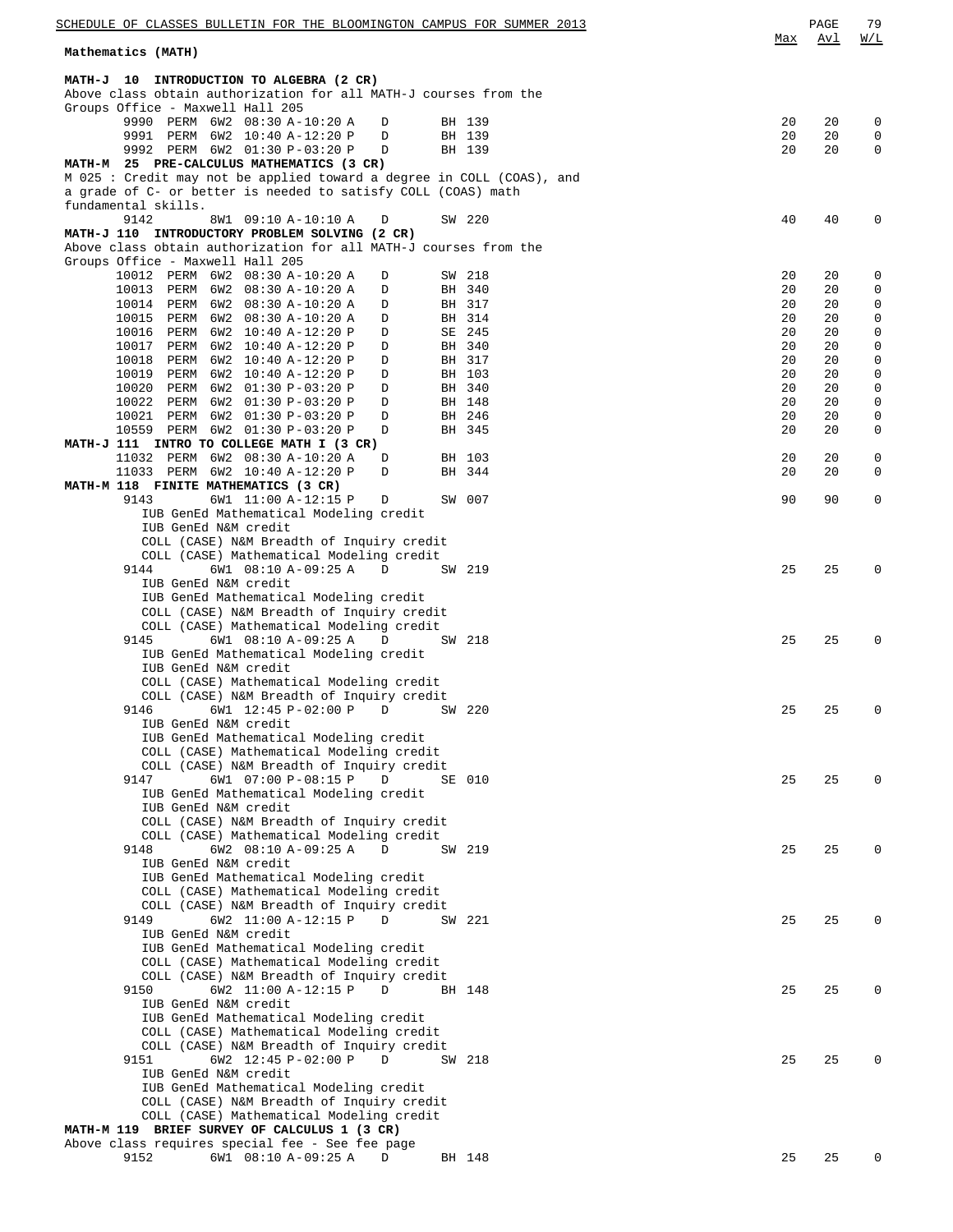| SCHEDULE OF CLASSES BULLETIN FOR THE BLOOMINGTON CAMPUS FOR SUMMER 2013                 |     | PAGE | 80       |
|-----------------------------------------------------------------------------------------|-----|------|----------|
| IUB GenEd N&M credit                                                                    | Max | Avl  | W/L      |
| IUB GenEd Mathematical Modeling credit                                                  |     |      |          |
| COLL (CASE) Mathematical Modeling credit                                                |     |      |          |
| COLL (CASE) N&M Breadth of Inquiry credit                                               |     |      |          |
| 6W1 11:00 A-12:15 P<br>9153<br>D<br>SB 150                                              | 90  | 90   | 0        |
| Above class requires special fee - See fee page<br>IUB GenEd N&M credit                 |     |      |          |
| IUB GenEd Mathematical Modeling credit                                                  |     |      |          |
| COLL (CASE) Mathematical Modeling credit                                                |     |      |          |
| COLL (CASE) N&M Breadth of Inquiry credit                                               |     |      |          |
| 6W1 07:00 P-08:15 P<br>9154<br>D<br>SW 217                                              | 25  | 25   | $\Omega$ |
| Above class requires special fee - See fee page                                         |     |      |          |
| IUB GenEd N&M credit<br>IUB GenEd Mathematical Modeling credit                          |     |      |          |
| COLL (CASE) N&M Breadth of Inquiry credit                                               |     |      |          |
| COLL (CASE) Mathematical Modeling credit                                                |     |      |          |
| Above class requires special fee - See fee page                                         |     |      |          |
| 9155<br>6W2 08:10 A-09:25 A<br>D<br>SW 217                                              | 25  | 25   | $\Omega$ |
| IUB GenEd Mathematical Modeling credit<br>IUB GenEd N&M credit                          |     |      |          |
| COLL (CASE) Mathematical Modeling credit                                                |     |      |          |
| COLL (CASE) N&M Breadth of Inquiry credit                                               |     |      |          |
| 6W2 11:00 A-12:15 P<br>9156<br>D<br>SW 220                                              | 25  | 25   | $\Omega$ |
| Above class requires special fee - See fee page                                         |     |      |          |
| IUB GenEd N&M credit                                                                    |     |      |          |
| IUB GenEd Mathematical Modeling credit                                                  |     |      |          |
| COLL (CASE) N&M Breadth of Inquiry credit<br>COLL (CASE) Mathematical Modeling credit   |     |      |          |
| MATH-M 211 CALCULUS I (4 CR)                                                            |     |      |          |
| 6W1 11:00 A-12:15 P<br>11430<br>D<br>ED 2101<br>Peters G                                | 60  | 60   | $\Omega$ |
| Above class offered as Distance Learning                                                |     |      |          |
| IUB GenEd N&M credit                                                                    |     |      |          |
| IUB GenEd Mathematical Modeling credit<br>COLL (CASE) Mathematical Modeling credit      |     |      |          |
| COLL (CASE) N&M Breadth of Inquiry credit                                               |     |      |          |
| Recitation (RCT)                                                                        |     |      |          |
| 6W1 12:45 P-02:00 P<br>11431<br>D<br>SE 105                                             | 40  | 40   | 0        |
| IUB GenEd Mathematical Modeling credit                                                  |     |      |          |
| IUB GenEd N&M credit                                                                    |     |      |          |
| COLL (CASE) N&M Breadth of Inquiry credit<br>COLL (CASE) Mathematical Modeling credit   |     |      |          |
| 6W1 12:45 P-02:00 P<br>11432<br>D<br>ED 2101                                            | 20  | 20   | $\Omega$ |
| Above class for Distance students                                                       |     |      |          |
| Above class requires permission of Department                                           |     |      |          |
| IUB GenEd Mathematical Modeling credit<br>IUB GenEd N&M credit                          |     |      |          |
| COLL (CASE) N&M Breadth of Inquiry credit                                               |     |      |          |
| COLL (CASE) Mathematical Modeling credit                                                |     |      |          |
| MATH-M 212 CALCULUS II (4 CR)                                                           |     |      |          |
| 9157<br>6W2 11:00 A-12:15 P D<br>SE 105                                                 | 50  | 50   | $\Omega$ |
| IUB GenEd N&M credit                                                                    |     |      |          |
| COLL (CASE) N&M Breadth of Inquiry credit<br>Recitation (RCT)                           |     |      |          |
| 9158<br>6W2 12:45 P-02:00 P<br>D<br>SE 105                                              | 25  | 25   | 0        |
| IUB GenEd N&M credit                                                                    |     |      |          |
| COLL (CASE) N&M Breadth of Inquiry credit                                               |     |      |          |
| 9159<br>6W2 12:45 P-02:00 P<br>D<br>SW 217                                              | 25  | 25   | 0        |
| IUB GenEd N&M credit<br>COLL (CASE) N&M Breadth of Inquiry credit                       |     |      |          |
| MATH-M 295 READINGS AND RESEARCH (1-3 CR)                                               |     |      |          |
| M 295 : Admission only with permission of a member of the faculty who                   |     |      |          |
| will act as supervisor                                                                  |     |      |          |
| 9160 PERM 6W1 ARR<br>ARR<br>ARR<br>Connell C                                            | 10  | 10   | 0        |
| M 295 : Admission only with permission of a member of the faculty who                   |     |      |          |
| will act as supervisor<br>9161 PERM 6W2 ARR<br>ARR<br>ARR<br>Connell C                  | 10  | 10   | 0        |
| MATH-S 299 HONORS READING & RESEARCH (1-3 CR)                                           |     |      |          |
| S 299: Admission only with permission of a member of the faculty who                    |     |      |          |
| will act as supervisor                                                                  |     |      |          |
| 9169 PERM 6W1 ARR<br>ARR<br>Connell C<br>ARR                                            | 10  | 10   | 0        |
| S 299: Admission only with permission of a member of the faculty who                    |     |      |          |
| will act as supervisor<br>9170 PERM 6W2 ARR<br>ARR<br>Connell C<br>ARR                  | 10  | 10   | 0        |
| MATH-M 303 LINEAR ALGEBRA FOR UNDERGRAD (3 CR)                                          |     |      |          |
| M 303 : P - MATH-M 212                                                                  |     |      |          |
| 9162<br>6W1 11:00 A-12:15 P<br>D<br>BH 340                                              | 50  | 50   | 0        |
| COLL (CASE) N&M Breadth of Inquiry credit                                               |     |      |          |
| MATH-K 310 STATISTICAL TECHNIQUES (3 CR)<br>10650<br>6W1 11:00 A-12:15 P<br>D<br>MY 130 | 80  | 80   | 0        |
| COLL (CASE) N&M Breadth of Inquiry credit                                               |     |      |          |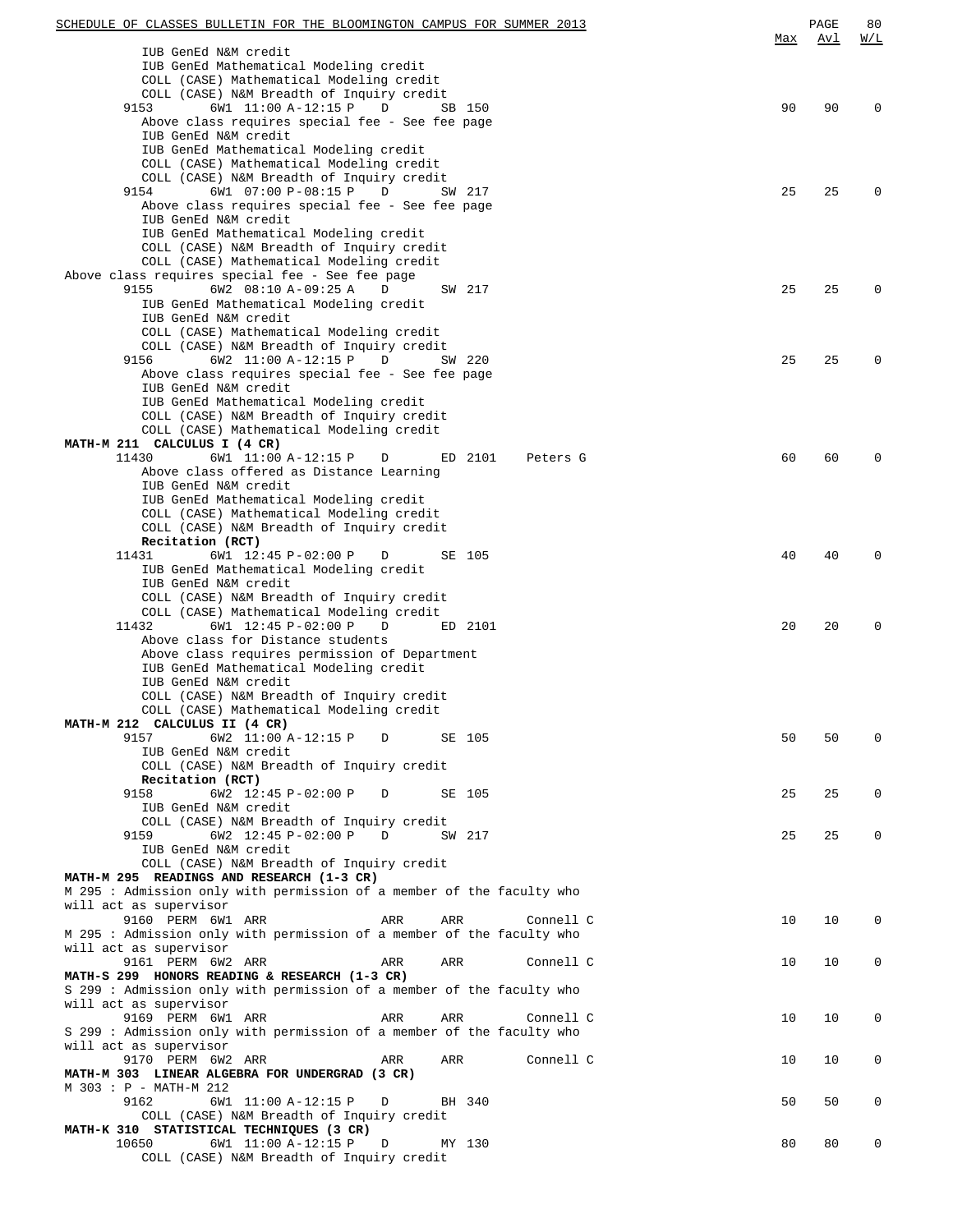| SCHEDULE OF CLASSES BULLETIN FOR THE BLOOMINGTON CAMPUS FOR SUMMER 2013 |     | PAGE | 81          |
|-------------------------------------------------------------------------|-----|------|-------------|
|                                                                         | Max | Avl  | W/L         |
| MATH-M 311 CALCULUS 3 (4 CR)                                            |     |      |             |
| 10672<br>6W1 12:45 P-02:00 P<br>$\mathbb{D}$<br>BH 340                  | 50  | 50   | $\Omega$    |
| COLL (CASE) N&M Breadth of Inquiry credit                               |     |      |             |
| MATH-M 343 INTRO TO DIFF EQ I (3 CR)<br>M 343 : P - MATH-M 212          |     |      |             |
| 9163<br>6W1 12:45 P-02:00 P<br>$\mathbb{D}$<br>SE 140                   | 50  | 50   | $\Omega$    |
| COLL (CASE) N&M Breadth of Inquiry credit                               |     |      |             |
| MATH-M 365 INTRO PROBABILITY & STATISTICS (3 CR)                        |     |      |             |
| M 365 : P - MATH-M 212                                                  |     |      |             |
| 9164<br>6W1 08:10 A-09:25 A<br>SE 105<br>D                              | 50  | 50   | $\Omega$    |
| COLL (CASE) N&M Breadth of Inquiry credit                               |     |      |             |
| MATH-Y 398 INTRNSHP IN PROFESSIONAL PRACT (1-3 CR)                      |     |      |             |
| 9173 PERM 6W2 ARR<br>ARR<br>Connell C<br>ARR                            | 5   | 5    | $\Omega$    |
| MATH-M 453 CRYPTOGRAPHY (3 CR)                                          |     |      |             |
| 14980 PERM 6W2 11:00 A-12:15 P<br>RH 104<br>D<br>Koh J                  | 23  | 23   | $\Omega$    |
| Above class offered as Distance Learning. Interested high               |     |      |             |
| school instructors should contact the Mathematics department.           |     |      |             |
| Above class requires permission of instructor                           |     |      |             |
| Above class meets with MATH-M 553                                       |     |      |             |
| COLL (CASE) N&M Breadth of Inquiry credit                               |     |      |             |
| MATH-M 463 INTRO TO PROBABILITY THEORY 1 (3 CR)                         |     |      |             |
| 6W2 11:00 A-12:15 P<br>9165<br>D<br>BH 304<br>Dabrowski A               | 50  | 50   | $\Omega$    |
| MATH-S 499 READING FOR HONORS (1-12 CR)                                 |     |      |             |
| S 499: Admission only with permission of a member of the faculty who    |     |      |             |
| will act as supervisor                                                  |     |      |             |
| 9171 PERM 6W1 ARR<br>ARR<br>Connell C<br>ARR                            | 10  | 10   | $\Omega$    |
| Above class graded on deferred R grade basis                            |     |      |             |
| S 499 : Admission only with permission of a member of the faculty who   |     |      |             |
| will act as supervisor                                                  |     |      |             |
| 9172 PERM 6W2 ARR<br>ARR<br>ARR<br>Connell C                            | 10  | 10   | $\Omega$    |
| Above class graded on deferred R grade basis                            |     |      |             |
| MATH-M 553 CRYPTOGRAPHY (3 CR)                                          |     |      |             |
| 14981 PERM 6W2 11:00 A-12:15 P<br>$\mathbb D$<br>RH 104<br>Koh J        | 23  | 23   | $\mathbf 0$ |
| Above class offered as Distance Learning. Interested high               |     |      |             |
| school instructors should contact the Mathematics Department.           |     |      |             |
| Above class requires permission of instructor                           |     |      |             |
| Above class meets with MATH-M 453                                       |     |      |             |
| MATH-M 590 SEMINAR (3 CR)                                               |     |      |             |
| M 590 : Admission only with permission of a member of the faculty who   |     |      |             |
| will act as supervisor                                                  |     |      |             |
| 9166 PERM 6W1 ARR<br>ARR<br>ARR<br>Judge C                              | 10  | 10   | $\Omega$    |
| M 590: Admission only with permission of a member of the faculty who    |     |      |             |
| will act as supervisor                                                  |     |      |             |
| 9167 PERM 6W2 ARR<br>Judge C<br>ARR<br>ARR                              | 10  | 10   | $\Omega$    |
| MATH-M 800 MATHEMATICAL READING & RSRCH (1-12 CR)                       |     |      |             |
| M 800: Admission only with permission of a member of the faculty who    |     |      |             |
| will act as supervisor                                                  |     |      |             |
| 9168 PERM 6W1 ARR<br>Judge C<br>ARR<br>ARR                              | 35  | 35   | $\Omega$    |
| Bowman K                                                                |     |      |             |
| 10578<br>6W2 ARR<br>ARR<br>ARR<br>Judge C                               | 25  | 25   | $\Omega$    |
| Bowman K                                                                |     |      |             |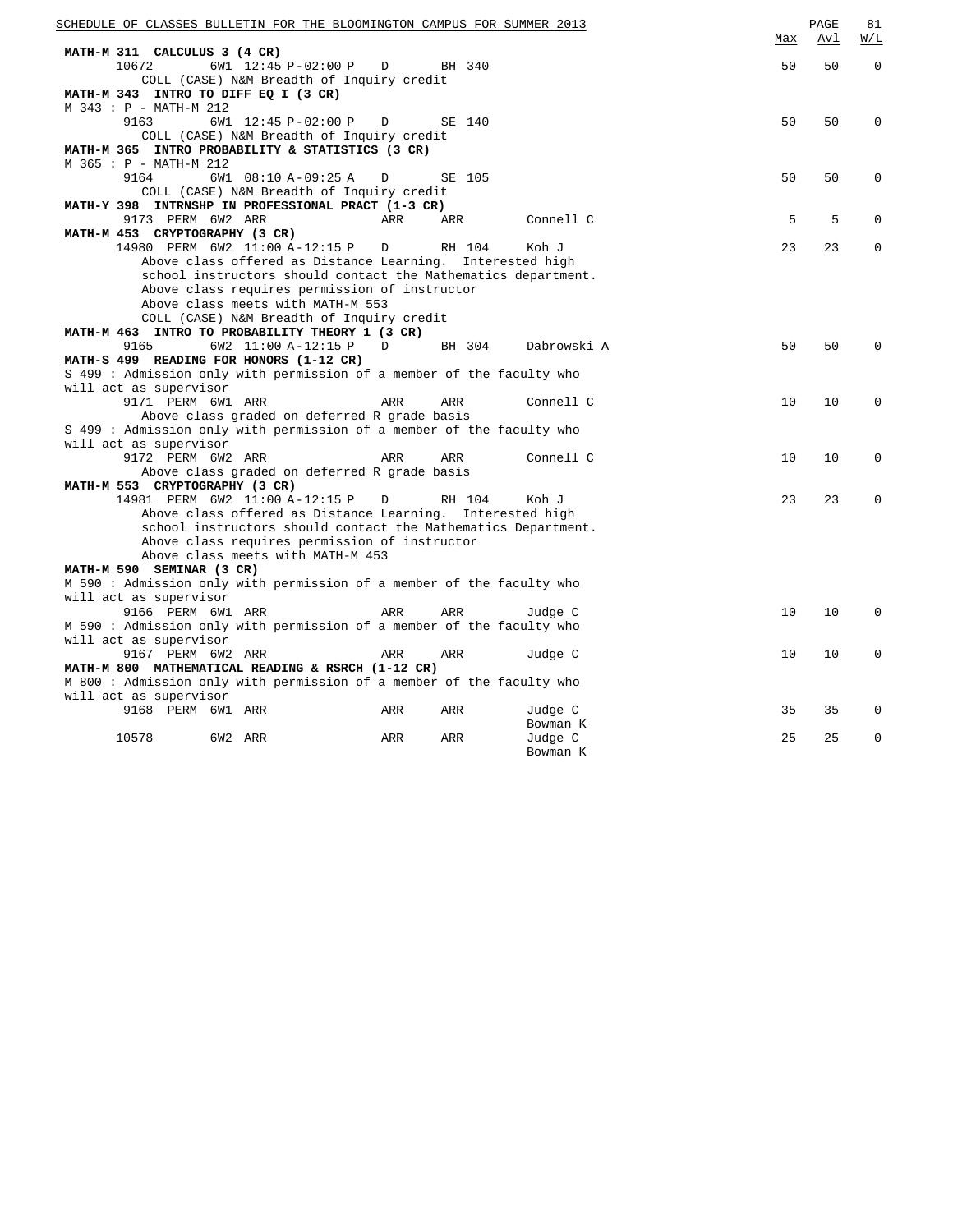| SCHEDULE OF CLASSES BULLETIN FOR THE BLOOMINGTON CAMPUS FOR SUMMER 2013 |                                                              |     |     |          |  |     | PAGE | 82        |
|-------------------------------------------------------------------------|--------------------------------------------------------------|-----|-----|----------|--|-----|------|-----------|
| Medieval Studies (MEST)                                                 |                                                              |     |     |          |  | Max | Avl  | W/L       |
| MEST-M 815 RDGS IN MEDIEVAL CIVILIZATN (1-4 CR)                         |                                                              |     |     |          |  |     |      |           |
|                                                                         | 9945 PERM 6W1 ARR                                            | ARR | ARR | McGerr R |  | 5.  | .5   | $\bigcap$ |
|                                                                         | Obtain on-line authorization for above class from Department |     |     |          |  |     |      |           |
|                                                                         | 9174 PERM 6W2 ARR                                            | ARR | ARR | McGerr R |  | 5   | 5.   | $\bigcap$ |
|                                                                         | Obtain on-line authorization for above class from Department |     |     |          |  |     |      |           |
|                                                                         |                                                              |     |     |          |  |     |      |           |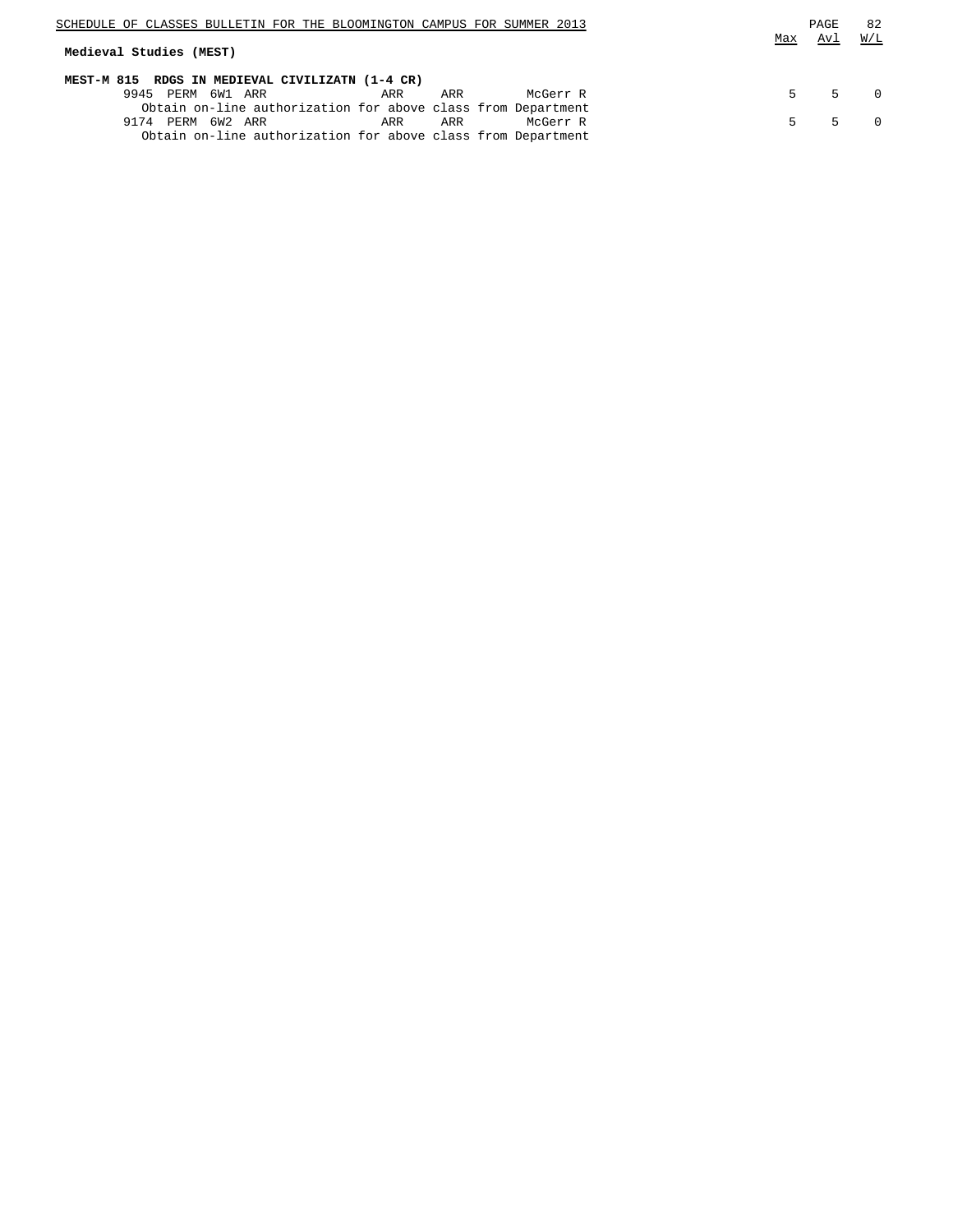| <u>SCHEDULE OF CLASSES BULLETIN FOR THE BLOOMINGTON CAMPUS FOR SUMMER 2013</u>                                                                                                                                                                                                                                                                                                                                                                                                                                                                                                                                                                                                                                                                                                                    | Max      | PAGE<br>Avl | 83<br><u>W/L</u> |
|---------------------------------------------------------------------------------------------------------------------------------------------------------------------------------------------------------------------------------------------------------------------------------------------------------------------------------------------------------------------------------------------------------------------------------------------------------------------------------------------------------------------------------------------------------------------------------------------------------------------------------------------------------------------------------------------------------------------------------------------------------------------------------------------------|----------|-------------|------------------|
| Near Eastern Lang & Cultures (NELC)                                                                                                                                                                                                                                                                                                                                                                                                                                                                                                                                                                                                                                                                                                                                                               |          |             |                  |
| ARABIC LANGUAGE COURSES (020)                                                                                                                                                                                                                                                                                                                                                                                                                                                                                                                                                                                                                                                                                                                                                                     |          |             |                  |
| NELC-A 100 ELEMENTARY ARABIC I (4 CR)<br>'Admission and enrollment in the following course only by application<br>to the IU Summer Language Workshop (SWSEEL). Apply online at<br>www.indiana.edu/~swseel. Students are required to enroll in both I and<br>II or seek authorization for exception from the workshop director. For<br>further information call (812)855-2889 or email swseel@indiana.edu.<br>11201 PERM NS2 08:30 A-04:30 P<br>Stern-Gottschalk A<br>D<br>BH 315<br>Above class open to undergraduates only<br>Above class meets May 28 - July 26, 2013<br>Above class meets with NELC-A 150 and A 555<br>IUB GenEd World Language class<br>'Admission and enrollment in the following course only by application<br>to the IU Summer Language Workshop (SWSEEL). Apply online at | 18       | 18          | $\Omega$         |
| www.indiana.edu/~swseel. Students are required to enroll in both I and<br>II or seek authorization for exception from the workshop director. For<br>futher information call (812)855-2889 or email swseel@indiana.edu.<br>'Above class meets May 28-July 26, 2013.'<br>12640 PERM NS2 08:30 A-04:30 P<br>D<br>BH 331<br>Stern-Gottschalk A<br>Above class open to undergraduates only<br>Above class meets with NELC-A 555 and NELC-A 150<br>Above class meets May 28 - July 26, 2013<br>IUB GenEd World Language class                                                                                                                                                                                                                                                                           | 18       | 18          | $\Omega$         |
| NELC-A 150 ELEMENTARY ARABIC II (4 CR)<br>'Admission and enrollment in the following course only by application<br>to the IU Summer Language Workshop (SWSEEL). Apply online at<br>www.indiana.edu/~swseel. Students are required to enroll in both I and<br>II or seek authorization for exception from the workshop director. For<br>further information call (812)855-2889 or email swseel@indiana.edu<br>11202 PERM NS2 08:30 A-04:30 P<br>BH 315<br>Stern-Gottschalk A<br>D<br>Above class open to undergraduates only<br>Above class meets May 28-July 26, 2013<br>Above class meets with NELC-A 100 and A 555<br>IUB GenEd World Language class                                                                                                                                            | 18       | 18          | $\Omega$         |
| 'Admission and enrollment in the following course only by application<br>to the IU Summer Language Workshop (SWSEEL). Apply online at<br>www.indiana.edu/~swseel. Students are required to enroll in both I and<br>II or seek authorization for exception from the workshop director. For<br>further information call (812)855-2889 or email swseel@indiana.edu<br>12641 PERM NS2 08:30 A-04:30 P<br>D<br>BH 331<br>Stern-Gottschalk A<br>Above class open to undergraduates only<br>Above class meets with NELC-A 555 and NELC-A 100<br>Above class meets May 28 - July 26, 2013<br>IUB GenEd World Language class                                                                                                                                                                               | 18       | 18          | $\Omega$         |
| NELC-A 200 INTERMEDIATE ARABIC I (3 CR)<br>'Admission and enrollment in the following course only by application<br>to the IU Summer Language Workshop (SWSEEL). Apply online at<br>www.indiana.edu/~swseel. Students are required to enroll in both I and<br>II or seek authorization for exception from the workshop director. For<br>further information call (812)855-2889 or email swseel@indiana.edu<br>9415 PERM NS2 08:30 A-04:30 P<br>D<br>BH 337<br>Stern-Gottschalk A<br>Above class open to undergraduates only<br>Above class meets May 28 - July 26, 2013<br>Above class meets with NELC-A 250, A 600 and A 650                                                                                                                                                                     | 18       | 18          | $\mathbf 0$      |
| IUB GenEd World Language class<br>NS2 08:30 A-04:30 P<br>13381<br>BH 209<br>Stern-Gottschalk A<br>D<br>'Admission and enrollment in the following course only by<br>application to the IU Summer Language Workshop (SWSEEL).<br>Apply online at www.indiana.edu/~swseel. Students are<br>required to enroll in both I and II or seek authorization for<br>exception from the workshop director. For further information<br>call (812)855-2889 or email swseel@indiana.edu<br>Above class meets May 28th - July 26, 2013<br>Above class meets with NELC-A 250, A 600 and A 650                                                                                                                                                                                                                     | 18       | 18          | $\mathbf 0$      |
| IUB GenEd World Language class<br>NELC-A 250 INTERMEDIATE ARABIC II (3 CR)<br>'Admission and enrollment in the following course only by application<br>to the IU Summer Language Workshop (SWSEEL). Apply online at<br>www.indiana.edu/~swseel. Students are required to enroll in both I and<br>II or seek authorization for exception from the workshop director. For<br>further information call (812)855-2889 or email swseel@indiana.edu<br>9416 PERM NS2 08:30 A-04:30 P<br>D<br>BH 337<br>Stern-Gottschalk A<br>Above class open to undergraduates only<br>Above class meets May 28 - July 26, 2013<br>Above class meets with NELC-A 200, A 600 and A 650<br>IUB GenEd World Language class<br>13382<br>NS2 08:30 A-04:30 P<br>BH 209<br>Stern-Gottschalk A<br>D                           | 18<br>18 | 18<br>18    | $\mathbf 0$<br>0 |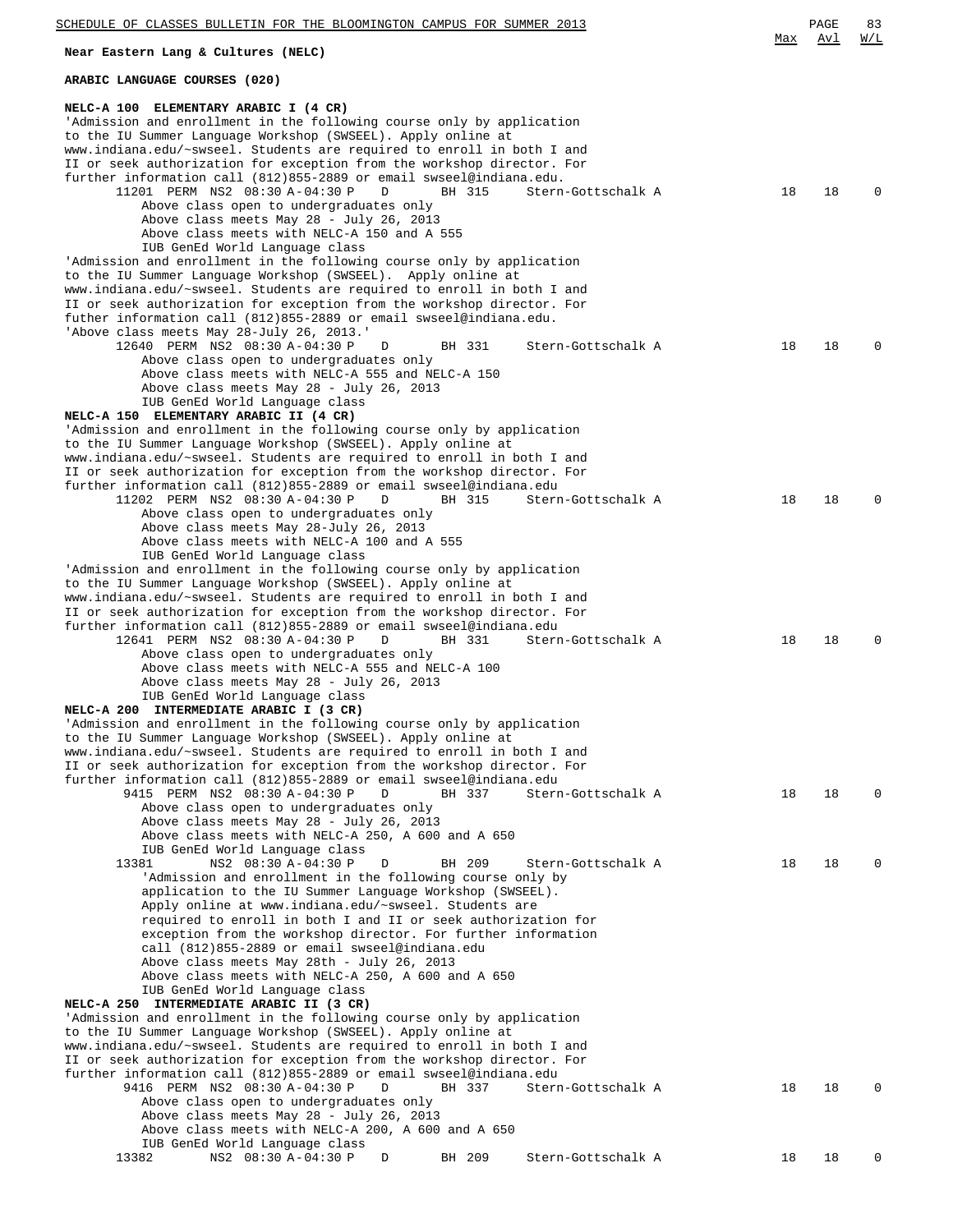| SCHEDULE OF CLASSES BULLETIN FOR THE BLOOMINGTON CAMPUS FOR SUMMER 2013                                                                          |     | PAGE | 84          |
|--------------------------------------------------------------------------------------------------------------------------------------------------|-----|------|-------------|
| 'Admission and enrollment in the following course only by                                                                                        | Max | Avl  | W/L         |
| application to the IU Summer Language Workshop (SWSEEL).                                                                                         |     |      |             |
| Apply online at www.indiana.edu/~swseel. Students are                                                                                            |     |      |             |
| required to enroll in both I and II or seek authorization for                                                                                    |     |      |             |
| exception from the workshop director. For further information                                                                                    |     |      |             |
| call (812)855-2889 or email swseel@indiana.edu                                                                                                   |     |      |             |
| Above class meets May 28 - July 26, 2013<br>Above class meets with NELC-A 200, A 600 and A 650                                                   |     |      |             |
| IUB GenEd World Language class                                                                                                                   |     |      |             |
| NELC-A 300 ADVANCED ARABIC I (3 CR)                                                                                                              |     |      |             |
| 'Admission and enrollment in the following course only by application                                                                            |     |      |             |
| to the IU Summer Language Workshop (SWSEEL). Apply online at                                                                                     |     |      |             |
| www.indiana.edu/~swseel. Students are required to enroll in both I and<br>II or seek authorization for exception from the workshop director. For |     |      |             |
| further information call (812)855-2889 or email swseel@indiana.edu                                                                               |     |      |             |
| 12516 PERM NS2 08:30 A-04:30 P<br>BH 149<br>D<br>Stern-Gottschalk A                                                                              | 18  | 18   | $\Omega$    |
| Above class open to undergraduates only                                                                                                          |     |      |             |
| Above class meets May 28 - July 26, 2013                                                                                                         |     |      |             |
| Above class meets with NELC-A 350, A 660 and A 670                                                                                               |     |      |             |
| NELC-A 350 ADVANCED ARABIC II (3 CR)                                                                                                             |     |      |             |
| 'Admission and enrollment in the following course only by application                                                                            |     |      |             |
| to the IU Summer Language Workshop (SWSEEL). Apply online at<br>www.indiana.edu/~swseel. Students are required to enroll in both I and           |     |      |             |
| II or seek authorization for exception from the workshop director. For                                                                           |     |      |             |
| further information call (812)855-2889 or email swseel@indiana.edu                                                                               |     |      |             |
| 12517 PERM NS2 08:30 A-04:30 P<br>BH 149<br>Stern-Gottschalk A<br>D                                                                              | 18  | 18   | $\Omega$    |
| Above class open to undergraduates only                                                                                                          |     |      |             |
| Above class meets May 28 - July 26, 2013                                                                                                         |     |      |             |
| Above class meets with NELC-A 300, A 660 and A 670                                                                                               |     |      |             |
| NELC-N 393 INDV RDNGS IN CLASSICAL ARABIC (1-6 CR)<br>13307<br>1<br>ARR<br>Afsaruddin A<br>ARR<br>ARR                                            | 5   | 5    | 0           |
| Above class requires permission of Department                                                                                                    |     |      |             |
| NELC-N 398 INDIV RDNGS ARABIC LANG & LING (1-6 CR)                                                                                               |     |      |             |
| 13306 PERM 1<br>Afsaruddin A<br>ARR<br>ARR<br>ARR                                                                                                | 5   | 5    | $\mathbf 0$ |
| Above class requires permission of Department                                                                                                    |     |      |             |
| NELC-N 495 DIRECTED READINGS IN NELC (3-4 CR)                                                                                                    |     |      |             |
| 13310 PERM 1<br>ARR<br>Afsaruddin A<br>ARR<br>ARR                                                                                                | 5   | 5    | 0           |
| Above class requires permission of Department<br>NELC-A 555 SUMMER INTENSIVE ARABIC I (6 CR)                                                     |     |      |             |
| 12631 PERM NS2 08:30 A-04:30 P<br>D<br>BH 315<br>Stern-Gottschalk A                                                                              | 18  | 18   | 0           |
| 'Admission and enrollment in the following course only by                                                                                        |     |      |             |
| application to the IU Summer Language Workshop (SWSEEL).                                                                                         |     |      |             |
| Apply online at www.indiana.edu/~swseel. Students are                                                                                            |     |      |             |
| required to enroll in both I or II or seek authorization for                                                                                     |     |      |             |
| exception from the workshop director. For further information                                                                                    |     |      |             |
| call (812)855-2889 or email swseel@indiana.edu<br>Above class open to graduates only                                                             |     |      |             |
| Above class meets with NELC-A 100 and A 150                                                                                                      |     |      |             |
| Above class meets May 28 - July 26, 2013                                                                                                         |     |      |             |
| 'Admission and enrollment in the following course only by application                                                                            |     |      |             |
| to the IU Summer Workshop (SWSEEL). Apply online at                                                                                              |     |      |             |
| www.indiana.edu/~swseel. Students are required to enroll in both I and                                                                           |     |      |             |
| II or seek authorization for exception from the workshop director. For                                                                           |     |      |             |
| futher information call (812)855-2889 or email swseel@indiana.edu                                                                                |     |      | $\Omega$    |
| 12642 PERM NS2 08:30 A-04:30 P<br>Stern-Gottschalk A<br>D<br>BH 331<br>Above class open to graduates only                                        | 18  | 18   |             |
| Above class meets with NELC-A 100 and NELC-A 150                                                                                                 |     |      |             |
| Above class meets May 28 - July 26, 2013                                                                                                         |     |      |             |
| NELC-N 594 INDIV RDGS IN MODERN ARABIC (1-4 CR)                                                                                                  |     |      |             |
| 13301 PERM 1<br>ARR<br>Afsaruddin A<br>ARR<br>ARR                                                                                                | 5   | 5    | $\Omega$    |
| Above class requires permission of Department                                                                                                    |     |      |             |
| NELC-N 598 READINGS IN ARABIC LANG & LING (1-4 CR)                                                                                               |     |      |             |
| 13302 PERM 1<br>ARR<br>ARR<br>Afsaruddin A<br>ARR<br>Above class requires permission of Department                                               | 5   | 5    | $\Omega$    |
| NELC-A 600 INTERMEDIATE ARABIC I (3 CR)                                                                                                          |     |      |             |
| 'Admission and enrollment in the following course only by application                                                                            |     |      |             |
| to the IU Summer Language Workshop (SWSEEL). Apply online at                                                                                     |     |      |             |
| www.indian.edu/~swseel. Students are required to enroll in both I and                                                                            |     |      |             |
| II or seek authorization for exception from the workshop director. For                                                                           |     |      |             |
| further information call (812)855-2889 or email swseel@indiana.edu                                                                               |     |      |             |
| 9417 PERM NS2 08:30 A-04:30 P<br>BH 337<br>D<br>Stern-Gottschalk A<br>Above class open to graduates only                                         | 18  | 18   | $\Omega$    |
| Above class meets May 28 - July 26, 2013                                                                                                         |     |      |             |
| Above class meets with NELC-A 200, A 250 and A 650                                                                                               |     |      |             |
| NS2 08:30 A-04:30 P<br>Stern-Gottschalk A<br>13383<br>D<br>BH 209                                                                                | 18  | 18   | 0           |
|                                                                                                                                                  |     |      |             |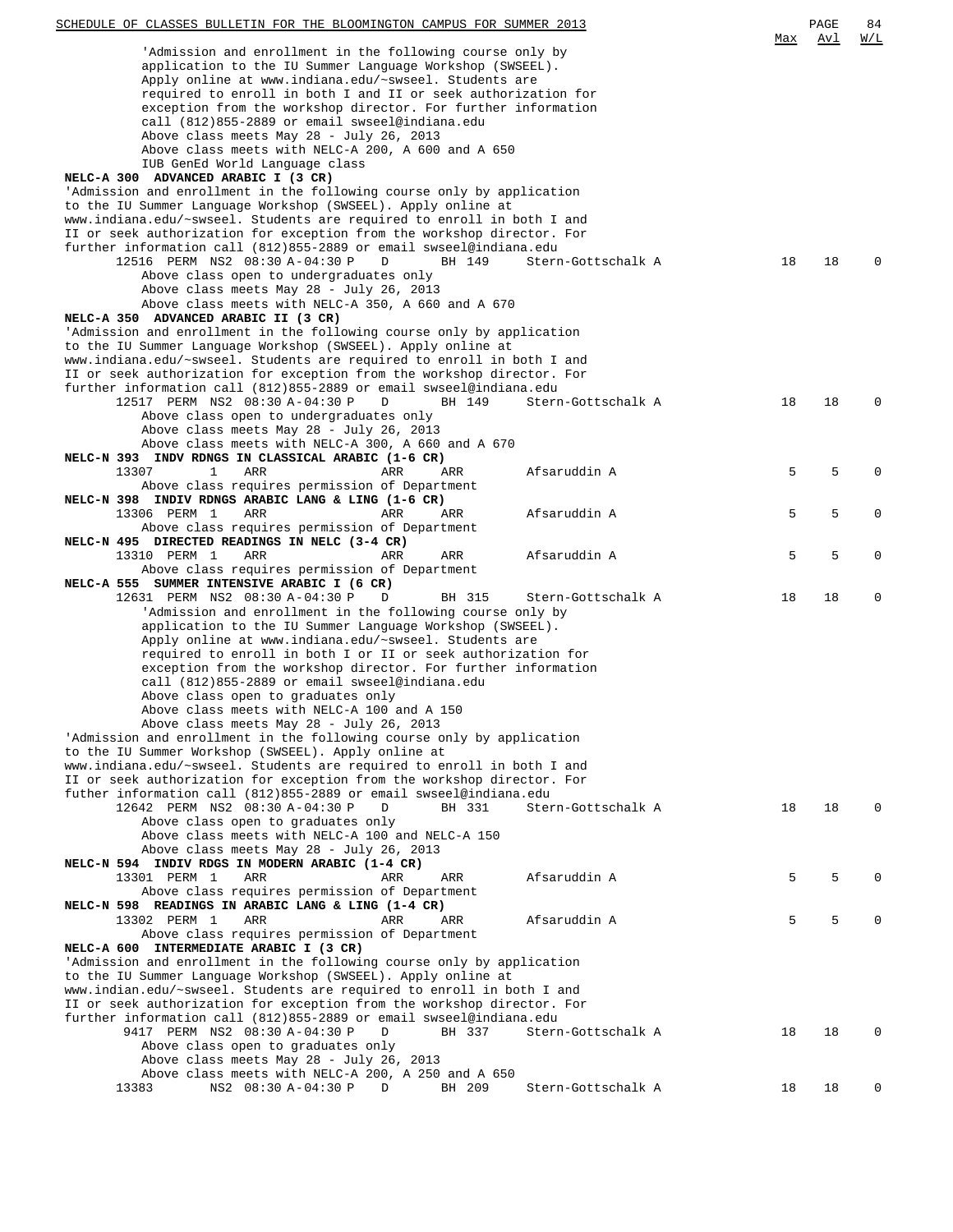| SCHEDULE OF CLASSES BULLETIN FOR THE BLOOMINGTON CAMPUS FOR SUMMER 2013                                                | Max | PAGE<br>Avl | 85<br>W/L |
|------------------------------------------------------------------------------------------------------------------------|-----|-------------|-----------|
| 'Admission and enrollment in the following course only by                                                              |     |             |           |
| application to the IU Summer Language Workshop (SWSEEL).                                                               |     |             |           |
| Apply online at www.indiana.edu/~swseel. Students are                                                                  |     |             |           |
| required to enroll in both I and II or seek authorization for                                                          |     |             |           |
| exception from the workshop director. For further information                                                          |     |             |           |
| call (812)855-2889 or email swseel@indiana.edu                                                                         |     |             |           |
| Above class meets May 28 - July 26, 2013                                                                               |     |             |           |
| Above class meets with NELC-A 200, A 250 and A 650                                                                     |     |             |           |
| NELC-A 650 INTERMEDIATE ARABIC II (3 CR)                                                                               |     |             |           |
| 'Admission and enrollment in the following course only by application                                                  |     |             |           |
| to the IU Summer Language Workshop (SWSEEL). Apply online at                                                           |     |             |           |
| www.indiana.edu/~swseel. Students are required to enroll in both I and                                                 |     |             |           |
| II or seek authorization for exception from the workshop director. For                                                 |     |             |           |
| further information call (812)855-2889 or email swseel@indiana.edu                                                     |     |             |           |
| 9418 PERM NS2 08:30 A-04:30 P<br>D<br>BH 337<br>Stern-Gottschalk A                                                     | 18  | 18          | $\Omega$  |
| Above class open to graduates only                                                                                     |     |             |           |
| Above class meets May 28 - July 26, 2013                                                                               |     |             |           |
| Above class meets with NELC-A 200, A 250 and A 600                                                                     |     |             |           |
| 13384<br>NS2 08:30 A-04:30 P<br>D<br>BH 209<br>Stern-Gottschalk A                                                      | 18  | 18          | $\Omega$  |
| 'Admission and enrollment in the following course only by                                                              |     |             |           |
| application to the IU Summer Language Workshop (SWSEEL).                                                               |     |             |           |
| Apply online at www.indiana.edu/~swseel. Students are<br>required to enroll in both I and II or seek authorization for |     |             |           |
| exception from the workshop director. For further information                                                          |     |             |           |
| call (812)855-2889 or email swseel@indiana.edu                                                                         |     |             |           |
| Above class meets May 28 - July 26, 2013                                                                               |     |             |           |
| Above class meets with NELC-A 200, A 250 and A 600                                                                     |     |             |           |
| NELC-A 660 ADVANCED ARABIC I (3 CR)                                                                                    |     |             |           |
| 'Admission and enrollment in the following course only by application                                                  |     |             |           |
| to the IU Summer Language Workshop (SWSEEL). Apply online at                                                           |     |             |           |
| www.indiana.edu/~swseel. Students are requried to enroll in both I and                                                 |     |             |           |
| II or seek authorization for exception from the workshop director. For                                                 |     |             |           |
| further information call (812)855-2889 or email swseel@indiana.edu                                                     |     |             |           |
| 12518 PERM NS2 08:30 A-04:30 P<br>D<br>BH 149<br>Stern-Gottschalk A                                                    | 18  | 18          | $\Omega$  |
| Above class open to graduates only                                                                                     |     |             |           |
| Above class meets May 28 - July 26, 2013                                                                               |     |             |           |
| Above class meets with NELC-A 300, A 350 and A 670                                                                     |     |             |           |
| NELC-A 670 ADVANCED ARABIC II (3 CR)                                                                                   |     |             |           |
| 'Admission and enrollment in the following course only by application                                                  |     |             |           |
| to the IU Summer Language Workshop (SWSEEL). Apply online at                                                           |     |             |           |
| www.indiana.edu/~swseel. Students are required to enroll in both I and                                                 |     |             |           |
| II or seek authorizaiton for exception from the workshop director. For                                                 |     |             |           |
| further information call (812)855-2889 or email swseel@indiana.edu                                                     |     |             |           |
| 12519 PERM NS2 08:30 A-04:30 P<br>BH 149<br>Stern-Gottschalk A<br>D                                                    | 18  | 18          | $\Omega$  |
| Above class open to graduates only                                                                                     |     |             |           |
| Above class meets May 28 - July 26, 2013                                                                               |     |             |           |
| Above class meets with NELC-A 300, A 350 and A 660                                                                     |     |             |           |
| NELC-N 810 PHD THESIS (1-12 CR)                                                                                        |     |             |           |
| 13300 PERM 1<br>Afsaruddin A<br>ARR<br>ARR<br>ARR                                                                      | 5   | 5           | $\Omega$  |
| Above class requires permission of Department                                                                          |     |             |           |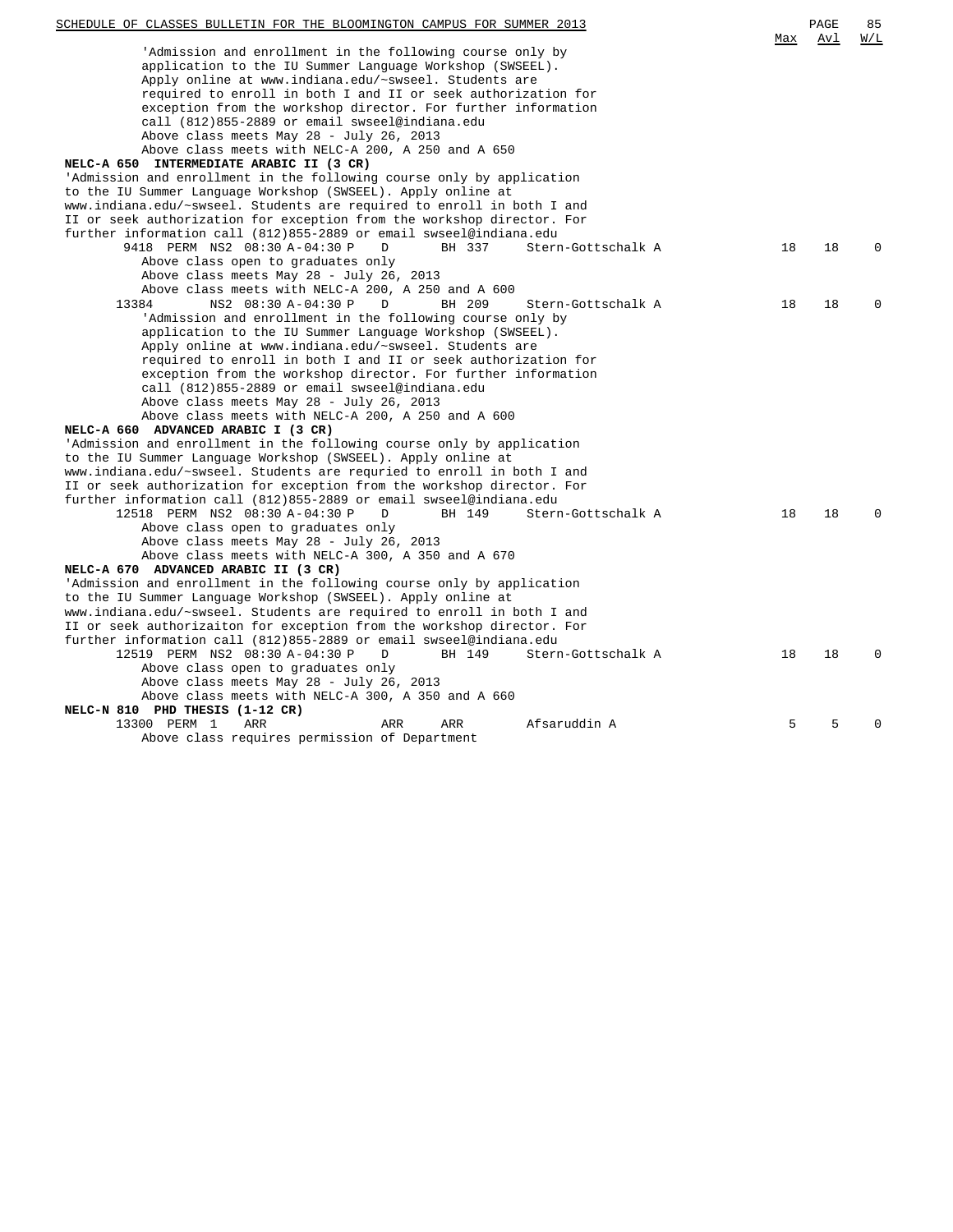|            |      |                                   |     |     |  | SCHEDULE OF CLASSES BULLETIN FOR THE BLOOMINGTON CAMPUS FOR SUMMER 2013 |     |  |         |     | PAGE | 86       |
|------------|------|-----------------------------------|-----|-----|--|-------------------------------------------------------------------------|-----|--|---------|-----|------|----------|
|            |      |                                   |     |     |  |                                                                         |     |  |         | Max | Avl  | W/L      |
|            |      | Center For Neural Sciences (NEUS) |     |     |  |                                                                         |     |  |         |     |      |          |
|            |      |                                   |     |     |  |                                                                         |     |  |         |     |      |          |
| NEUS-N 700 |      |                                   |     |     |  | READINGS-NERVOUS SYSTEM (1-6 CR)                                        |     |  |         |     |      |          |
|            | 9419 | PERM                              | 6W1 | ARR |  | ARR                                                                     | ARR |  | Rebec G | 20  | 20   | $\Omega$ |
|            | 9420 | PERM                              | 6W2 | ARR |  | ARR                                                                     | ARR |  | Rebec G | 20  | 20   | $\Omega$ |
| NEUS-N 800 |      | RESEARCH (1-6 CR)                 |     |     |  |                                                                         |     |  |         |     |      |          |
|            | 9421 |                                   | 6W1 | ARR |  | ARR                                                                     | ARR |  | Rebec G | 20  | 20   | $\Omega$ |
|            | 9422 |                                   | 6W2 | ARR |  | ARR                                                                     | ARR |  | Rebec G | 20  | 20   |          |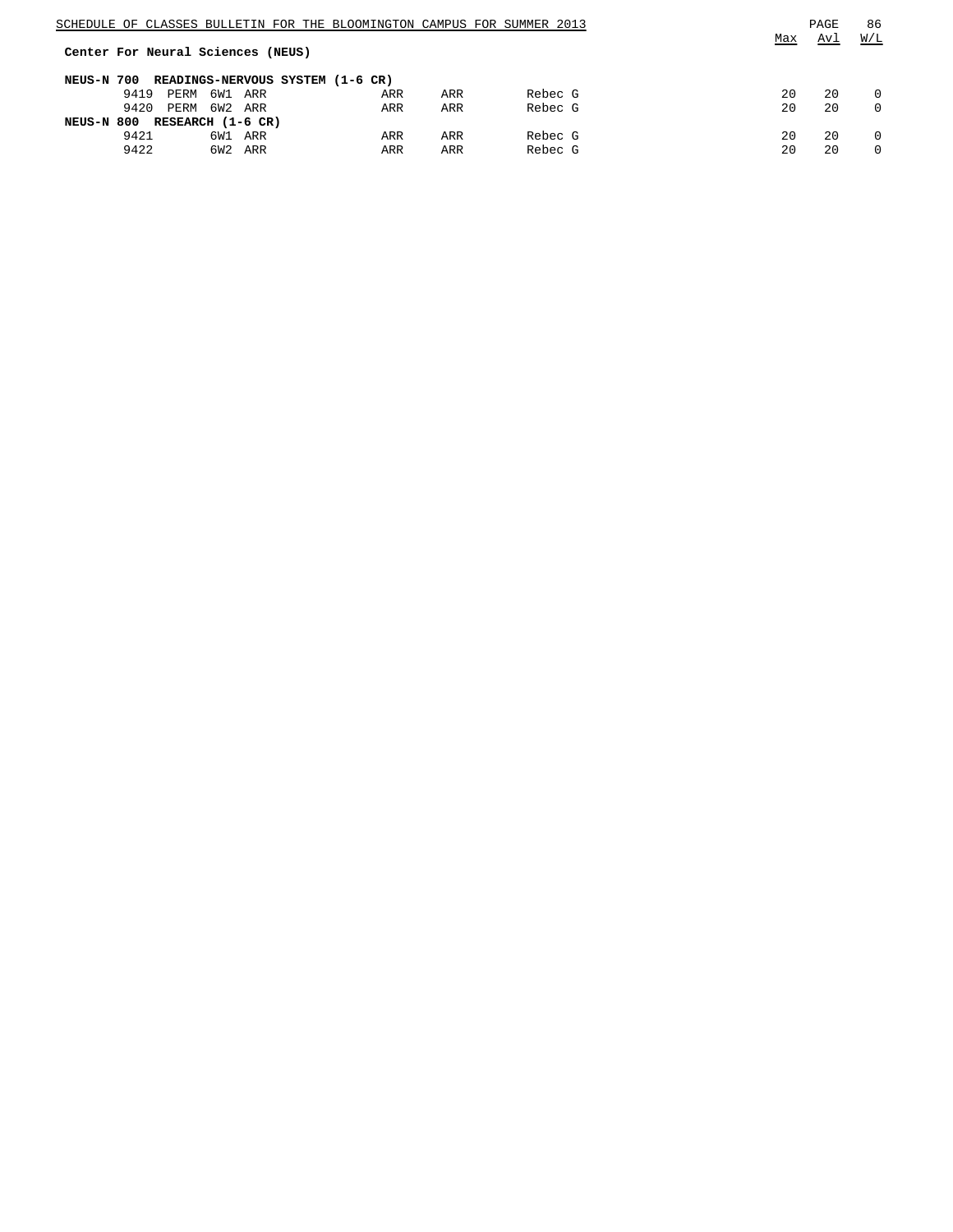| SCHEDULE OF CLASSES BULLETIN FOR THE BLOOMINGTON CAMPUS FOR SUMMER 2013                     |            |                      | Max      | PAGE<br>Avl  | 87<br>W/L        |
|---------------------------------------------------------------------------------------------|------------|----------------------|----------|--------------|------------------|
| Overseas Studies (OVST)                                                                     |            |                      |          |              |                  |
| OVST-A 396 OVERSEAS STUDY ART IN EUROPE (6 CR)                                              |            |                      |          |              |                  |
| 10529 PERM 8W1 ARR<br>ARR                                                                   | ARR        | Sideli K             | 25       | 25           | $\mathbf 0$      |
| 10530 PERM 8W1 ARR<br>ARR<br>10544 PERM 8W1 ARR<br>ARR                                      | ARR<br>ARR | Sideli K<br>Sideli K | 25<br>20 | 25<br>20     | 0<br>0           |
| OVST-H 396 CIC LONDON INTERNSHIP PROGRAM (6 CR)                                             |            |                      |          |              |                  |
| 12048 PERM 8W2 ARR<br><b>ARR</b>                                                            |            | ARR<br>Sideli K      | 50       | 50           | 0                |
| OVST-J 396 OVERSEAS STUDY IN JAPAN (3 CR)                                                   |            |                      |          |              |                  |
| 10664 PERM 8W1 ARR<br><b>Example 2018</b> ARR<br>OVST-J 396 OVERSEAS STUDY IN JAPAN (6 CR)  | ARR        | Sideli K             | 25       | 25           | 0                |
| 10665 PERM 8W1 ARR<br><b>ARR</b>                                                            | ARR        | Sideli K             | 25       | 25           | 0                |
| ARR<br>11153 PERM 8W1 ARR                                                                   | ARR        | Sideli K             | 25       | 25           | 0                |
| OVST-N 396 OVERSEAS STUDY IN QUEBEC (6 CR)<br><b>ARR</b>                                    |            | ARR Sideli K         | 8        | 8            | 0                |
| 9472 PERM 8W2 ARR<br>OVST-O 396 OVERSEAS STUDY/SANTIAGO, CHILE (7 CR)                       |            |                      |          |              |                  |
| 11092 PERM 8W1 ARR<br>ARR                                                                   | ARR        |                      | 30       | 30           | 0                |
| OVST-P 396 OVERSEAS STUDY IN PARIS (3 CR)                                                   |            |                      |          |              |                  |
| <b>Example 2</b> ARR<br>10911 PERM 8W2 ARR<br>OVST-P 396 OVERSEAS STUDY IN PARIS (6 CR)     | ARR        | Sideli K             | 50       | 50           | 0                |
| 9474 PERM 8W1 ARR<br>ARR                                                                    | ARR        | Sideli K             | 20       | 20           | 0                |
| 9475 PERM 8W1 ARR<br>ARR<br>ARR                                                             | ARR        | Sideli K             | 20       | 20           | 0                |
| 9476 PERM 8W1 ARR                                                                           | ARR        | Sideli K             | 15       | 15           | 0                |
| OVST-P 396 OVERSEAS STUDY IN PARIS (3 CR)<br><b>ARR</b><br>10371 PERM 8W1 ARR               | ARR        | Sideli K             | 40       | 40           | 0                |
| 10372 PERM 8W1 ARR<br>ARR                                                                   | ARR        | Sideli K             | 40       | 40           | 0                |
| OVST-T 396 OVERSEAS STUDY IN CROATIA (3 CR)                                                 |            |                      |          |              |                  |
| 10119 PERM 8W2 ARR<br><b>Example 2</b> ARR                                                  |            | ARR<br>Sideli K      | 5        | 5            | 0                |
| OVST-Z 396 OVERSEAS STUDY IN SLOVENIA (3 CR)<br><b>Example 21 ARR</b><br>9493 PERM 8W1 ARR  |            | ARR<br>Sideli K      | 15       | 15           | 0                |
| OVST-C 496 CIC OVERSEAS STUDY IN MEXICO (9 CR)                                              |            |                      |          |              |                  |
| <b>Example 2</b> ARR<br>9456 PERM 8W2 ARR                                                   |            | ARR<br>Sideli K      | 15       | 15           | 0                |
| OVST-E 496 OVERSEAS STUDY IN BELIZE (6 CR)                                                  |            |                      |          |              |                  |
| <b>Example 2018</b> ARR<br>10634 PERM 8W1 ARR<br>OVST-E 496 OVERSEAS STUDY IN BELIZE (9 CR) |            | ARR<br>Sideli K      | 25       | 25           | 0                |
| 10635 PERM 8W1 ARR<br><b>Example 2018</b> ARR                                               | ARR        | Sideli K             | 25       | 25           | 0                |
| OVST-E 496 OVERSEAS STUDY IN BELIZE (6 CR)                                                  |            |                      |          |              |                  |
| <b>Example 21 ARR</b><br>10662 PERM 8W1 ARR<br>12550 PERM 8W2 ARR<br>ARR                    | ARR<br>ARR | Sideli K<br>Sideli K | 25<br>20 | 25<br>20     | $\mathbf 0$<br>0 |
| 12572<br>8W2 ARR<br>ARR                                                                     | ARR        | Sideli K             | 25       | 25           | 0                |
| OVST-G 496 CIEE OVRSEAS STY/ST PETERSBURG (8 CR)                                            |            |                      |          |              |                  |
| 9917 PERM 8W2 ARR<br><b>Example 2018</b>                                                    | ARR        | Sideli K             | 15       | 15           | 0                |
| OVST-I 496 OVERSEAS STUDY IN FLORENCE (6 CR)<br>9461 PERM 8W1 ARR<br>ARR                    | ARR        | Sideli K             | 50       | 50           | 0                |
| 9462 PERM 8W1 ARR<br>ARR                                                                    | ARR        | Sideli K             | 50       | 50           | 0                |
| OVST-J 496 OVERSEAS STUDY IN JERUSALEM (6 CR)                                               |            |                      |          |              |                  |
| 9463 PERM 8W2 ARR<br>ARR<br>OVST-R 496 OVERSEAS STUDY IN MAASTRICHT (6 CR)                  | ARR        | Sideli K             | 15       | 15           | 0                |
| 9479 PERM 8W2 ARR<br><b>Example 21 ARR</b>                                                  |            | Sideli K<br>ARR      | 25       | 25           | 0                |
| OVST-S 496 CIEE OVERSEAS STUDY IN SEVILLE (6 CR)                                            |            |                      |          |              |                  |
| 11095 PERM 8W1 ARR<br>ARR                                                                   |            | ARR<br>Sideli K      | 30       | 30           | 0                |
| OVST-U 496 OVERSEAS STUDY IN GRAZ (6 CR)<br>9482 PERM 8W1 ARR<br>ARR                        | ARR        | Sideli K             | 20       | 20           | $\mathsf 0$      |
| 9483 PERM 8W1 ARR ARR ARR                                                                   | ARR        | Sideli K             | 20       | 20           | 0                |
| OVST-V 496 IES OVERSEAS STUDY IN VIENNA (6 CR)                                              |            |                      |          |              |                  |
| 15543 PERM 8W1 ARR<br>ARR<br>OVST-W 496 OVERSEAS STUDY IN RUSSIA (3 CR)                     |            | ARR Sideli K         | 40       | 40           | $\mathbf 0$      |
| 11090 PERM 8W1 ARR<br>ARR                                                                   | ARR        | Sideli K             | 30       | 30           | $\mathbf 0$      |
| 11091 PERM 8W1 ARR ARR                                                                      | ARR        | Sideli K             | 30       | 30           | $\mathbf 0$      |
| OVST-W 496 OVERSEAS STUDY IN RUSSIA (2 CR)                                                  |            |                      |          |              |                  |
| 12053 PERM 8W2 ARR<br>ARR<br>OVST-X 496 OVERSEAS STUDY IN CUERNAVACA (6 CR)                 |            | ARR<br>Sideli K      | 40       | 40           | $\mathsf 0$      |
| 10047 PERM 8W1 ARR<br>ARR                                                                   |            | ARR<br>Sideli K      | 35       | 35           | $\mathsf 0$      |
| OVST-Y 496 OVERSEAS STUDY/NON-IU PROGRAM (0 CR)                                             |            |                      |          |              |                  |
|                                                                                             |            | ARR Sideli K         | 100      | 100          | $\mathsf 0$      |
| OVST-A 497 OVERSEAS STUDY IN GERMANY (2 CR)                                                 | ARR        | Sideli K             | 50       | 50           | 0                |
| 9453 PERM 8W1 ARR<br>ARR                                                                    |            | ARR Sideli K         | 15       | 15           | 0                |
| OVST-A 497 OVERSEAS STUDY IN GERMANY (6 CR)                                                 |            |                      |          |              |                  |
| 12074 PERM 8W1 ARR<br>ARR                                                                   |            | ARR Sideli K         | 40       | 40           | $\mathbf{0}$     |
| OVST-A 497 OVERSEAS STUDY IN GERMANY (3 CR)<br>12075 PERM 8W1 ARR<br>ARR                    |            | ARR Sideli K         | 40       | 40           | 0                |
| OVST-A 497 OVERSEAS STUDY IN GERMANY (6 CR)                                                 |            |                      |          |              |                  |
| 12082 PERM 8W1 ARR<br>ARR                                                                   |            | ARR Sideli K         | 40       | 40           | $\mathbf{0}$     |
| OVST-A 497 OVERSEAS STUDY IN GERMANY (3 CR)<br>12083 PERM 8W1 ARR ARR                       |            | ARR Sideli K         | 40       | 40           | 0                |
| OVST-B 497 OVERSEAS ST AT ANU, CANBERRA (8 CR)                                              |            |                      |          |              |                  |
| 9455 PERM 8W2 ARR<br>ARR                                                                    |            | ARR Sideli K         | 1        | $\mathbf{1}$ | $\mathbf 0$      |
| OVST-C 497 CIEE OVERSEAS STUDY IN PRAGUE (8 CR)                                             |            | ARR Sideli K         | 40       | 40           | 0                |
|                                                                                             |            |                      |          |              |                  |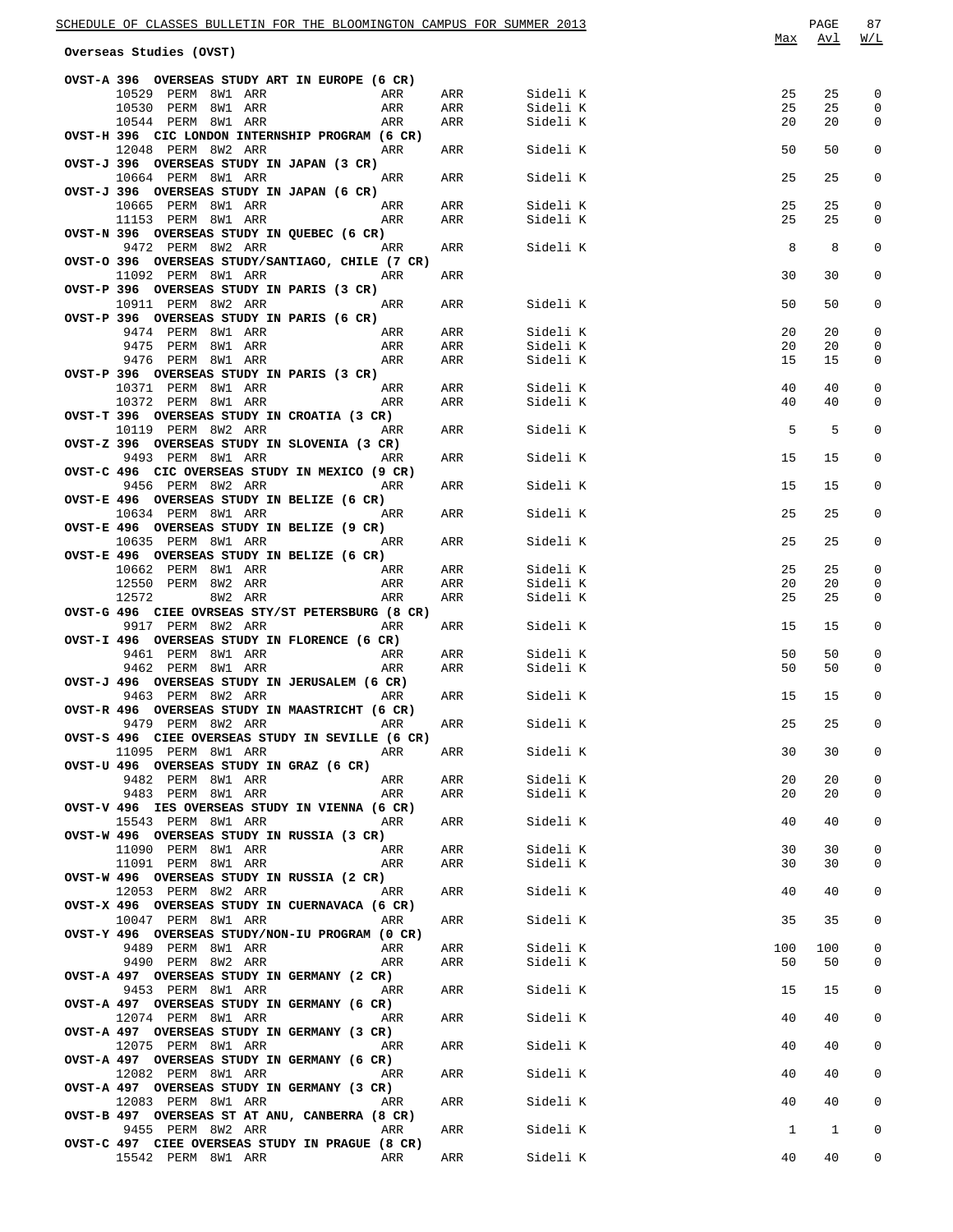| SCHEDULE OF CLASSES BULLETIN FOR THE BLOOMINGTON CAMPUS FOR SUMMER 2013 |            |            |                      | Max      | PAGE<br><u>Avl</u> | 88<br>W/L        |
|-------------------------------------------------------------------------|------------|------------|----------------------|----------|--------------------|------------------|
| OVST-E 497 IES OVERSEAS ST-EEC-FREIBURG (7 CR)<br>15544 PERM 8W1 ARR    | ARR        | ARR        | Sideli K             | 40       | 40                 | $\mathbf 0$      |
| OVST-G 497 OVERSEAS ST/COLLEGE YR ATHENS (8 CR)<br>9457 PERM 8W1 ARR    | ARR        | ARR        | Sideli K             | 25       | 25                 | 0                |
| OVST-G 497 OVERSEAS ST/COLLEGE YR ATHENS (4 CR)<br>9458 PERM 8W1 ARR    | ARR        | ARR        | Sideli K             | 25       | 25                 | 0                |
| 13279 PERM 8W1 ARR                                                      | ARR        | ARR        | Sideli K             | 25       | 25                 | 0                |
| Above class requires permission of Department                           |            |            |                      |          |                    |                  |
| OVST-J 497 OVERSEAS STDY IN THE CARIBBEAN (3 CR)                        |            |            |                      |          |                    |                  |
| 9464 PERM 8W1 ARR                                                       | ARR        | ARR        | Sideli K             | 30       | 30                 | 0                |
| 11093 PERM 8W1 ARR                                                      | ARR        | ARR        | Sideli K             | 30       | 30                 | 0                |
| Above class is a Service Learning Course                                |            |            |                      |          |                    |                  |
| 11094 PERM 8W1 ARR<br><b>Example 28 ARR</b>                             |            | ARR        | Sideli K             | 30       | 30                 | 0                |
| OVST-L 497 IES OVERSEAS STUDY IN LONDON (6 CR)                          |            |            |                      |          |                    |                  |
| 15541 PERM 8W1 ARR                                                      | ARR        | ARR        | Sideli K             | 40       | 40                 | 0                |
| OVST-L 497 IES OVERSEAS STUDY IN LONDON (3 CR)                          |            |            |                      |          |                    |                  |
| 9467 PERM 8W1 ARR                                                       | ARR        | ARR        | Sideli K             | 35       | 35                 | 0                |
| 9468 PERM 8W1 ARR<br>9469 PERM 8W1 ARR                                  | ARR<br>ARR | ARR<br>ARR | Sideli K<br>Sideli K | 35<br>15 | 35<br>15           | 0<br>0           |
| 10921 PERM 8W2 ARR                                                      | ARR        | ARR        | Sideli K             | 25       | 25                 | $\mathbf 0$      |
| OVST-L 497 IES OVERSEAS STUDY IN LONDON (6 CR)                          |            |            |                      |          |                    |                  |
| 12049 PERM 8W2 ARR                                                      | ARR        | ARR        | Sideli K             | 45       | 45                 | 0                |
| OVST-O 497 OVERSEAS STUDY IN ISRAEL (3 CR)                              |            |            |                      |          |                    |                  |
| 9473 PERM 8W2 ARR                                                       | ARR        | ARR        |                      | 30       | 30                 | 0                |
| OVST-Q 497 OVERSEAS STUDY IN GHANA (6 CR)                               |            |            |                      |          |                    |                  |
| 9918 PERM 8W2 ARR                                                       | ARR        | ARR        | Sideli K             | 25       | 25                 | 0                |
| OVST-Q 497 OVERSEAS STUDY IN GHANA (3 CR)                               |            |            |                      |          |                    |                  |
| 10666 PERM 8W1 ARR                                                      | ARR        | ARR        | Sideli K             | 30       | 30                 | 0                |
| OVST-R 497 OVERSEAS STUDY IN SYDNEY (6 CR)                              |            |            |                      |          |                    |                  |
| 10881 PERM 8W2 ARR                                                      | ARR        | ARR        | Sideli K             | 30       | 30                 | 0                |
| OVST-S 497 OVERSEAS STUDY IN SALAMANCA (6 CR)                           |            |            |                      |          | 45                 |                  |
| 9480 PERM 8W2 ARR<br>9481 PERM 8W2 ARR                                  | ARR<br>ARR | ARR<br>ARR | Sideli K<br>Sideli K | 45<br>20 | 20                 | 0<br>$\mathbf 0$ |
| OVST-A 498 OVERSEAS ST IN DOMINICAN REP (6 CR)                          |            |            |                      |          |                    |                  |
| 10636 PERM 8W1 ARR                                                      | ARR        | ARR        | Sideli K             | 25       | 25                 | 0                |
| 10637 PERM 8W1 ARR                                                      | ARR        | ARR        | Sideli K             | 25       | 25                 | 0                |
| OVST-A 498 OVERSEAS ST IN DOMINICAN REP (8 CR)                          |            |            |                      |          |                    |                  |
| 9454 PERM 8W2 ARR                                                       | ARR        | ARR        | Sideli K             | 25       | 25                 | 0                |
| OVST-D 498 OVERSEAS STUDY IN OXFORD (6 CR)                              |            |            |                      |          |                    |                  |
| 10363 PERM 8W2 ARR                                                      | ARR        | ARR        | Sideli K             | 30       | 30                 | 0                |
| OVST-F 498 OVERSEAS STUDY IN DUBLIN (6 CR)                              |            |            |                      |          |                    |                  |
| 12050 PERM 8W2 ARR<br>12051 PERM 8W2 ARR                                | ARR<br>ARR | ARR        | Sideli K             | 45<br>40 | 45<br>40           | 0<br>$\mathbf 0$ |
| OVST-H 498 OVRSEAS STDY IN DIS, COPENHAGEN (6 CR)                       |            | ARR        | Sideli K             |          |                    |                  |
| 12084 PERM 8W1 ARR<br><b>Example 21 ARR</b>                             |            | ARR        | Sideli K             | 25       | 25                 | 0                |
| 9459 PERM 8W1 ARR                                                       | ARR        | ARR        | Sideli K             | 25       | 25                 | $\mathbf 0$      |
| OVST-H 498 OVRSEAS STDY IN DIS, COPENHAGEN (3 CR)                       |            |            |                      |          |                    |                  |
| 9460 PERM 8W1 ARR<br><b>Example 2018</b> ARR                            |            | ARR        | Sideli K             | 25       | 25                 | 0                |
| OVST-H 498 OVRSEAS STDY IN DIS, COPENHAGEN (9 CR)                       |            |            |                      |          |                    |                  |
| 11192 PERM 8W2 ARR                                                      | ARR        | ARR        | Sideli K             | 40       | 40                 | 0                |
| OVST-K 498 OVST APPAREL MERCH FIELD SEM (3 CR)                          |            |            |                      |          |                    |                  |
| 9465 PERM 8W1 ARR                                                       | ARR        | ARR        | Sideli K             | 25       | 25                 | $\mathbf{0}$     |
| 9466 PERM 8W1 ARR                                                       | ARR        | ARR        | Sideli K             | 10       | 10                 | 0                |
| OVST-L 498 OVST VENICE SCUOLA INTL GRFICA (6 CR)                        |            |            |                      |          |                    |                  |
| 9470 PERM 8W1 ARR<br>9471 PERM 8W1 ARR                                  | ARR<br>ARR | ARR<br>ARR | Sideli K<br>Sideli K | 30<br>30 | 30<br>30           | 0<br>0           |
| OVST-P 498 OVERSEAS ST UNIV OF MELBOURNE (8 CR)                         |            |            |                      |          |                    |                  |
| 9477 PERM 8W2 ARR                                                       | ARR        | ARR        | Sideli K             | 10       | 10                 | 0                |
| OVST-P 498 OVERSEAS ST UNIV OF MELBOURNE (6 CR)                         |            |            |                      |          |                    |                  |
| 10667 PERM 8W2 ARR                                                      | ARR        | ARR        | Sideli K             | 25       | 25                 | $\mathsf 0$      |
| 9478 PERM 8W2 ARR                                                       | ARR        | ARR        | Sideli K             | 10       | 10                 | 0                |
| 10668 PERM 8W2 ARR                                                      | ARR        | ARR        | Sideli K             | 25       | 25                 | 0                |
| OVST-Q 498 OVERSEAS STUDY IN BRITAIN (6 CR)                             |            |            |                      |          |                    |                  |
| 11151 PERM 8W2 ARR                                                      | ARR        | ARR        | Sideli K             | 40       | 40                 | $\mathbf 0$      |
| 11152 PERM 8W2 ARR                                                      | ARR        | ARR        | Sideli K             | 30       | 30                 | 0                |
| OVST-R 498 OVERSEAS STUDY IN BARCELONA (8 CR)                           |            |            |                      |          |                    |                  |
| 9916 PERM 8W1 ARR                                                       | ARR        | ARR        | Sideli K             | 30       | 30                 | 0                |
| OVST-R 498 OVERSEAS STUDY IN BARCELONA (7 CR)<br>12549 PERM 8W1 ARR     | ARR        | ARR        | Sideli K             | 40       | 40                 | 0                |
| OVST-S 498 CIEE OVERSEAS ST IN CAPE TOWN (3 CR)                         |            |            |                      |          |                    |                  |
| 12548 PERM 8W1 ARR                                                      | ARR        | ARR        | Sideli K             | 20       | 20                 | 0                |
| OVST-U 498 OVERSEAS STUDY IN ASIA (6 CR)                                |            |            |                      |          |                    |                  |
| 9484 PERM 8W2 ARR                                                       | ARR        | ARR        | Sideli K             | 10       | 10                 | 0                |
| 9485 PERM 8W2 ARR                                                       | ARR        | ARR        | Sideli K             | 10       | 10                 | $\mathbf 0$      |
| 10025 PERM 8W2 ARR                                                      | ARR        | ARR        | Sideli K             | 15       | 15                 | 0                |
| 10026 PERM 8W2 ARR                                                      | ARR        | ARR        | Sideli K             | 15       | 15                 | 0                |
| OVST-U 498 OVERSEAS STUDY IN ASIA (3 CR)                                |            |            |                      |          |                    |                  |
| 10531 PERM 8W2 ARR                                                      | ARR        | ARR        | Sideli K             | 20       | 20                 | 0                |
| OVST-U 498 OVERSEAS STUDY IN ASIA (6 CR)                                |            |            |                      |          |                    |                  |
| 10913 PERM 8W1 ARR                                                      | ARR        | ARR        | Sideli K             | 50       | 50                 | 0                |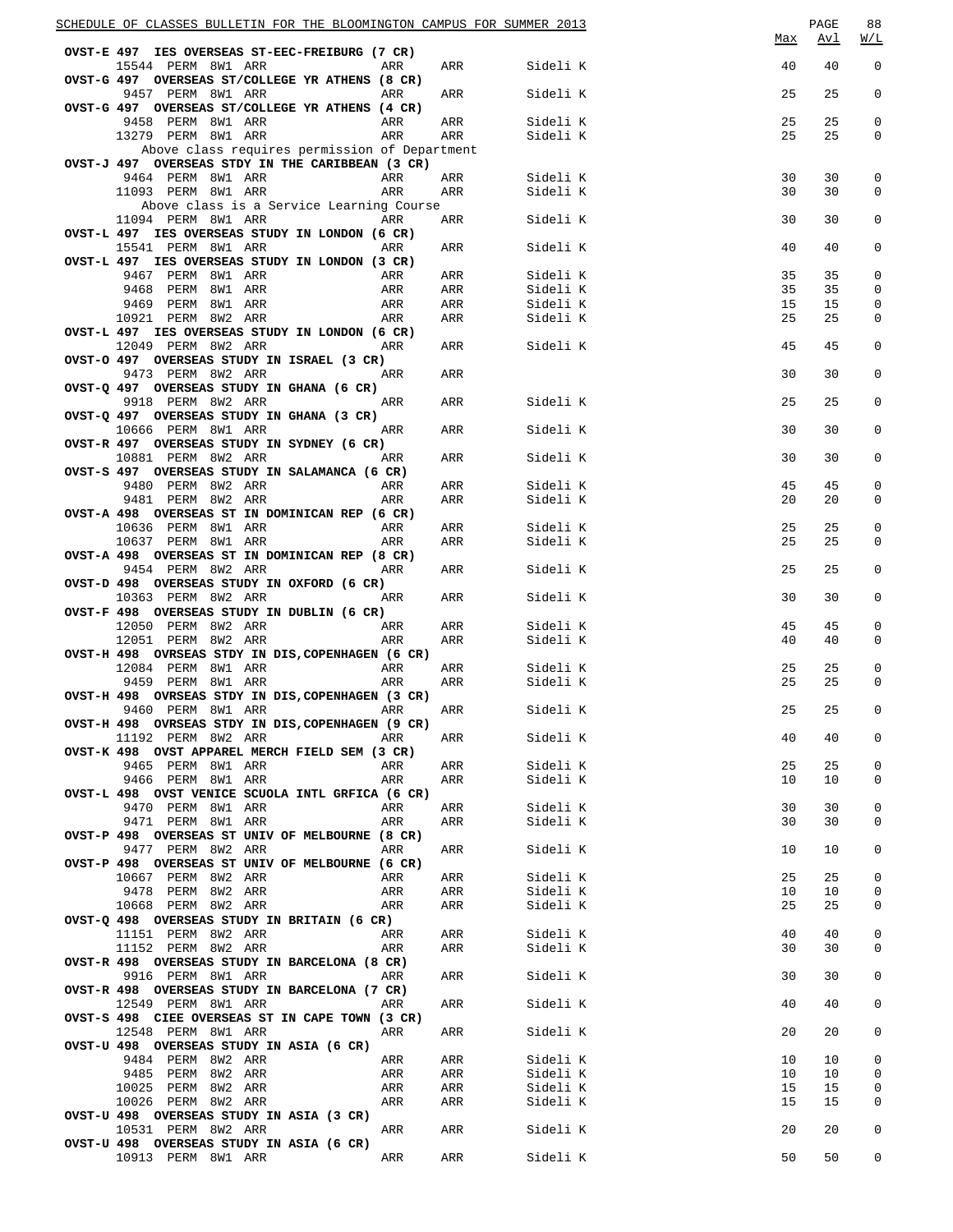| SCHEDULE OF CLASSES BULLETIN FOR THE BLOOMINGTON CAMPUS FOR SUMMER 2013<br>OVST-U 498 OVERSEAS STUDY IN ASIA (8 CR) |            |     |          | Max | PAGE<br>Avl | 89<br>W/L   |
|---------------------------------------------------------------------------------------------------------------------|------------|-----|----------|-----|-------------|-------------|
| 10912 PERM 8W1 ARR                                                                                                  | ARR        | ARR | Sideli K | 50  | 50          | $\mathsf 0$ |
| OVST-U 498 OVERSEAS STUDY IN ASIA (3 CR)                                                                            |            |     |          |     |             |             |
| 13278 PERM 8W1 ARR                                                                                                  | ARR        | ARR | Sideli K | 25  | 25          | 0           |
| Above class requires permission of Department<br>OVST-V 498 OVERSEAS STUDY IN SENEGAL (7 CR)                        |            |     |          |     |             |             |
| 9486 PERM 8W2 ARR                                                                                                   | ARR        | ARR | Sideli K | 15  | 15          | 0           |
| 9487 PERM 8W2 ARR                                                                                                   | ARR        | ARR | Sideli K | 15  | 15          | 0           |
| 10663 PERM 8W2 ARR                                                                                                  | ARR<br>ARR | ARR | Sideli K | 25  | 25          | 0           |
| 10886 PERM 8W2 ARR                                                                                                  | ARR        | ARR | Sideli K | 40  | 40          | 0           |
| OVST-W 498 OVERSEAS STUDY IN AMSTERDAM (6 CR)                                                                       |            |     |          |     |             |             |
| 9488 PERM 8W2 ARR                                                                                                   | ARR        | ARR | Sideli K | 25  | 25          | 0           |
| OVST-Y 498 OVERSEAS ST/NON-IU PROGRAM II (0 CR)                                                                     |            |     |          |     |             |             |
| 9491 PERM 8W1 ARR                                                                                                   | ARR        | ARR | Sideli K | 100 | 100         | 0           |
| 12218 PERM 8W1 ARR                                                                                                  | ARR        | ARR | Sideli K | 100 | 100         | 0           |
| 9492 PERM 8W2 ARR                                                                                                   | ARR        | ARR | Sideli K | 50  | 50          | 0           |
| 12219 PERM 8W2 ARR                                                                                                  | ARR        | ARR | Sideli K | 100 | 100         | 0           |
| OVST-H 499 AUC OVERSEAS STUDY IN CAIRO (6 CR)                                                                       |            |     |          |     |             |             |
| 12052 PERM 8W2 ARR                                                                                                  | ARR        | ARR | Sideli K | 45  | 45          | 0           |
| OVST-I 499 OVERSEAS STDY IN OAXACA MEXICO (3 CR)                                                                    |            |     |          |     |             |             |
| 10882 PERM 8W1 ARR                                                                                                  | ARR        | ARR | Sideli K | 25  | 25          | 0           |
| OVST-K 499 OVERSEAS STUDY IN ROMANIA (6 CR)                                                                         |            |     |          |     |             |             |
| 9971 PERM 8W1 ARR                                                                                                   | ARR        | ARR | Sideli K | 25  | 25          | 0           |
| OVST-L 499 OVERSEAS STUDY IN BONAIRE (3 CR)                                                                         |            |     |          |     |             |             |
| 9969 PERM 8W1 ARR                                                                                                   | ARR        | ARR | Sideli K | 25  | 25          | 0           |
| 9970 PERM 8W1 ARR<br>OVST-M 499 OVERSEAS STUDY IN GUYANA (6 CR)                                                     | ARR        | ARR | Sideli K | 25  | 25          | $\mathbf 0$ |
| 9972 PERM 8W2 ARR                                                                                                   | ARR        | ARR | Sideli K | 25  | 25          | 0           |
| 9973 PERM 8W2 ARR                                                                                                   | ARR        | ARR | Sideli K | 25  | 25          | $\mathbf 0$ |
| OVST-O 499 OVERSEAS STUDY IN ECUADOR (9 CR)                                                                         |            |     |          |     |             |             |
| 11096 PERM 8W1 ARR                                                                                                  | ARR        | ARR | Sideli K | 30  | 30          | 0           |
| OVST-P 499 OVERSEAS STUDY IN INDIA (6 CR)                                                                           |            |     |          |     |             |             |
| 10669 PERM 8W1 ARR                                                                                                  | ARR        | ARR | Sideli K | 25  | 25          | 0           |
| OVST-Q 499 OVERSEAS STUDY/EUROPEAN UNION (4 CR)                                                                     |            |     |          |     |             |             |
| 10364 PERM 8W1 ARR                                                                                                  | ARR        | ARR | Sideli K | 30  | 30          | 0           |
| 11097 PERM 8W1 ARR                                                                                                  | ARR        | ARR | Sideli K | 30  | 30          | 0           |
| OVST-S 499 OVERSEAS STUDY IN CHINA (3 CR)                                                                           |            |     |          |     |             |             |
| 11098 PERM 8W1 ARR                                                                                                  | ARR        | ARR | Sideli K | 30  | 30          | 0           |
| OVST-S 499 OVERSEAS STUDY IN CHINA (6 CR)                                                                           |            |     |          |     |             |             |
| 13230 PERM 8W1 ARR                                                                                                  | ARR        | ARR | Sideli K | 30  | 30          | 0           |
| 13231 PERM 8W1 ARR                                                                                                  | ARR        | ARR | Sideli K | 30  | 30          | 0           |
| OVST-S 499 OVERSEAS STUDY IN CHINA (9 CR)                                                                           |            |     |          |     |             |             |
| 13232 PERM 8W1 ARR                                                                                                  | ARR        | ARR |          | 30  | 30          | 0           |
| OVST-T 499 OVERSEAS STUDY IN SPAIN (6 CR)                                                                           |            |     |          |     |             |             |
| 10914 PERM 8W1 ARR                                                                                                  | ARR        | ARR | Sideli K | 50  | 50          | 0           |
| 11099 PERM 8W1 ARR                                                                                                  | ARR        | ARR | Sideli K | 30  | 30          | 0           |
| 11100 PERM 8W2 ARR                                                                                                  | ARR        | ARR | Sideli K | 30  | 30          | 0           |
| 12054 PERM 8W1 ARR                                                                                                  | ARR        | ARR | Sideli K | 40  | 40          | $\Omega$    |
| OVST-T 499 OVERSEAS STUDY IN SPAIN (12 CR)                                                                          |            |     |          |     |             |             |
| 15545 PERM 8W1 ARR                                                                                                  | ARR        | ARR | Sideli K | 40  | 40          | 0           |
| OVST-U 499 OVERSEAS STUDY IN KENYA (6 CR)                                                                           |            |     |          |     |             |             |
| 12217 PERM 8W2 ARR                                                                                                  | ARR        | ARR | Sideli K | 50  | 50          | 0           |
| OVST-U 499 OVERSEAS STUDY IN KENYA (8 CR)                                                                           |            |     |          |     |             |             |
| 12547 PERM 8W2 ARR                                                                                                  | ARR        | ARR | Sideli K | 40  | 40          | 0           |
| OVST-V 499 OVST LONDON SCH OF ECONOMICS (6 CR)<br>12567 PERM 8W2 ARR                                                | ARR        | ARR | Sideli K | 30  | 30          | 0           |
| OVST-V 499 OVST LONDON SCH OF ECONOMICS (3 CR)                                                                      |            |     |          |     |             |             |
| 12568<br>8W2 ARR                                                                                                    | ARR        | ARR | Sideli K | 20  | 20          | 0           |
| OVST-W 499 OVERSEAS STUDY IN BOTSWANA (8 CR)                                                                        |            |     |          |     |             |             |
| 12592 PERM 8W2 ARR                                                                                                  | ARR        | ARR | Sideli K | 20  | 20          | 0           |
| OVST-Y 499 OVST/NON-IU PROGRAM III (0 CR)                                                                           |            |     |          |     |             |             |
| 12046 PERM 8W2 ARR                                                                                                  | ARR        | ARR | Sideli K | 100 | 100         | 0           |
| 12047 PERM 8W1 ARR                                                                                                  | ARR        | ARR | Sideli K | 100 | 100         | 0           |
| OVST-Y 596 OVERSEAS STUDY-IUC-YOKOHAMA (6 CR)                                                                       |            |     |          |     |             |             |
| 12630 PERM 8W2 ARR                                                                                                  | ARR        | ARR | Sideli K | 10  | 10          | 0           |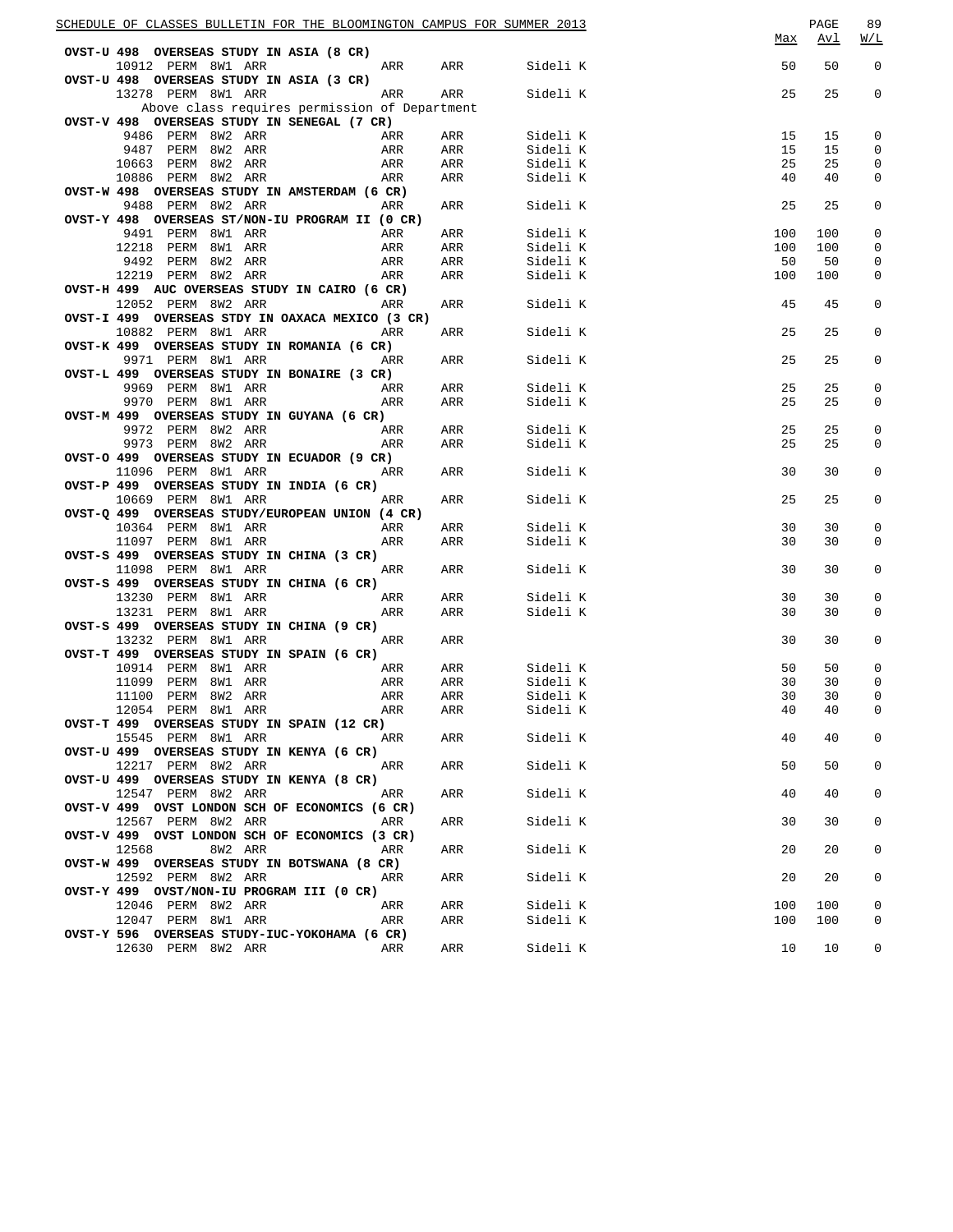| SCHEDULE OF CLASSES BULLETIN FOR THE BLOOMINGTON CAMPUS FOR SUMMER 2013                                                                 |                | PAGE | 90       |
|-----------------------------------------------------------------------------------------------------------------------------------------|----------------|------|----------|
| Philosophy (PHIL)                                                                                                                       | Max            | Avl  | W/L      |
| PHIL-P 105 CRITICAL THINKING (3 CR)                                                                                                     |                |      |          |
| Above class is part of the "Transfer Indiana" (transferIN) Initiative.                                                                  |                |      |          |
| For additional information, link to http://www.transferin.net                                                                           |                |      |          |
| 8W1 08:30 A-09:20 A<br>12364<br>D<br>BH 215<br>IUB GenEd A&H credit                                                                     | 30             | 30   | 0        |
| COLL (CASE) A&H Breadth of Inquiry credit                                                                                               |                |      |          |
| PHIL-P 140 INTRODUCTION TO ETHICS (3 CR)                                                                                                |                |      |          |
| Above class is part of the "Transfer Indiana" (transferIN) Initiative.<br>For additional information, link to http://www.transferin.net |                |      |          |
| 9497<br>6W2 10:30 A-12:05 P<br>MTWR<br>BH 322                                                                                           | 30             | 30   | $\Omega$ |
| IUB GenEd A&H credit                                                                                                                    |                |      |          |
| COLL (CASE) A&H Breadth of Inquiry credit                                                                                               |                |      |          |
| PHIL-P 246 INTRO TO PHILOSOPHY & ART (3 CR)<br>12698                                                                                    | 25             | 25   | 0        |
| 6W1 08:35 A-10:10 A<br>MTWR<br>SY 105<br>McCarty D<br>Above class COLL Intensive Writing section                                        |                |      |          |
| IUB GenEd A&H credit                                                                                                                    |                |      |          |
| COLL (CASE) A&H Breadth of Inquiry credit                                                                                               |                |      |          |
| PHIL-P 250 INTRODUCTORY SYMBOLIC LOGIC (3 CR)                                                                                           |                |      |          |
| 8W2 09:10 A-10:10 A<br>10138<br>D<br>BH 247<br>IUB GenEd N&M credit                                                                     | 30             | 30   | $\Omega$ |
| COLL (CASE) N&M Breadth of Inquiry credit                                                                                               |                |      |          |
| PHIL-P 490 READINGS IN PHILOSOPHY (1-3 CR)                                                                                              |                |      |          |
| 9498 PERM 6W1 ARR<br>ARR<br>ARR<br>Ebbs G                                                                                               | 10             | 10   | 0        |
| Obtain on-line authorization for above class from Department                                                                            |                |      |          |
| Above class graded on deferred R grade basis<br>9499 PERM 8W1 ARR<br>ARR<br>ARR<br>Ebbs G                                               | 10             | 10   | 0        |
| Obtain on-line authorization for above class from Department                                                                            |                |      |          |
| Above class graded on deferred R grade basis                                                                                            |                |      |          |
| PHIL-P 497 INTERNSHIP IN PHILOSOPHY (3 CR)                                                                                              |                |      |          |
| 9500 PERM 6W1 ARR<br>ARR<br>ARR<br>Ebbs G<br>Obtain on-line authorization for above class from Department                               | $\overline{2}$ | 2    | 0        |
| Above class graded on deferred R grade basis                                                                                            |                |      |          |
| 9501 PERM 8W1 ARR<br>ARR<br>ARR<br>Ebbs G                                                                                               | $\mathbf 1$    | 1    | 0        |
| Obtain on-line authorization for above class from Department                                                                            |                |      |          |
| Above class graded on deferred R grade basis<br>PHIL-P 498 SENIOR SEMINAR (4 CR)                                                        |                |      |          |
| 9502 PERM 6W1 ARR<br>ARR<br>ARR<br>Ebbs G                                                                                               | 10             | 10   | 0        |
| Obtain on-line authorization for above class from Department                                                                            |                |      |          |
| Above class graded on deferred R grade basis                                                                                            |                |      |          |
| 9503 PERM 8W1 ARR<br>ARR<br>ARR<br>Ebbs G                                                                                               | 10             | 10   | 0        |
| Obtain on-line authorization for above class from Department<br>Above class graded on deferred R grade basis                            |                |      |          |
| PHIL-P 499 HONORS THESIS (3-6 CR)                                                                                                       |                |      |          |
| 9504 PERM 6W1 ARR<br>ARR<br>ARR<br>Ebbs G                                                                                               | 10             | 10   | 0        |
| Obtain on-line authorization for above class from Department                                                                            |                |      |          |
| Above class graded on deferred R grade basis<br>9505 PERM 8W1 ARR<br>ARR<br>Ebbs G<br>ARR                                               | 10             | 10   | 0        |
| Obtain on-line authorization for above class from Department                                                                            |                |      |          |
| Above class graded on deferred R grade basis                                                                                            |                |      |          |
| PHIL-P 590 INTENSIVE READING (1-3 CR)                                                                                                   |                |      |          |
| 9506 PERM 6W1 ARR<br>Ebbs G<br>ARR<br>ARR                                                                                               | 10             | 10   | 0        |
| Obtain on-line authorization for above class from Department<br>Above class graded on deferred R grade basis                            |                |      |          |
| 9507 PERM 8W1 ARR<br>ARR<br>ARR<br>Ebbs G                                                                                               | 10             | 10   | 0        |
| Obtain on-line authorization for above class from Department                                                                            |                |      |          |
| Above class graded on deferred R grade basis                                                                                            |                |      |          |
| PHIL-P 803 MASTERS THESIS IN PHILOSOPHY (3-6 CR)<br>9508<br>6W1 ARR<br>ARR<br>Ebbs G<br>ARR                                             | 10             | 10   | 0        |
| Above class graded on deferred R grade basis                                                                                            |                |      |          |
| 9509<br>8W1 ARR<br>ARR<br>ARR<br>Ebbs G                                                                                                 | 10             | 10   | 0        |
| Above class graded on deferred R grade basis                                                                                            |                |      |          |
| PHIL-P 805 DOCTORS THESIS IN PHILOSOPHY (1-15 CR)<br>9510                                                                               |                |      |          |
| 6W1 ARR<br>Ebbs G<br>ARR<br>ARR<br>Above class graded on deferred R grade basis                                                         | 30             | 30   | 0        |
| Ebbs G<br>9511<br>8W1 ARR<br>ARR<br>ARR                                                                                                 | 20             | 20   | 0        |
| Above class graded on deferred R grade basis                                                                                            |                |      |          |
| 13336 PERM 8W2 ARR<br>ARR<br>Ebbs G<br>ARR                                                                                              | 30             | 30   | 0        |
| Above class requires permission of instructor                                                                                           |                |      |          |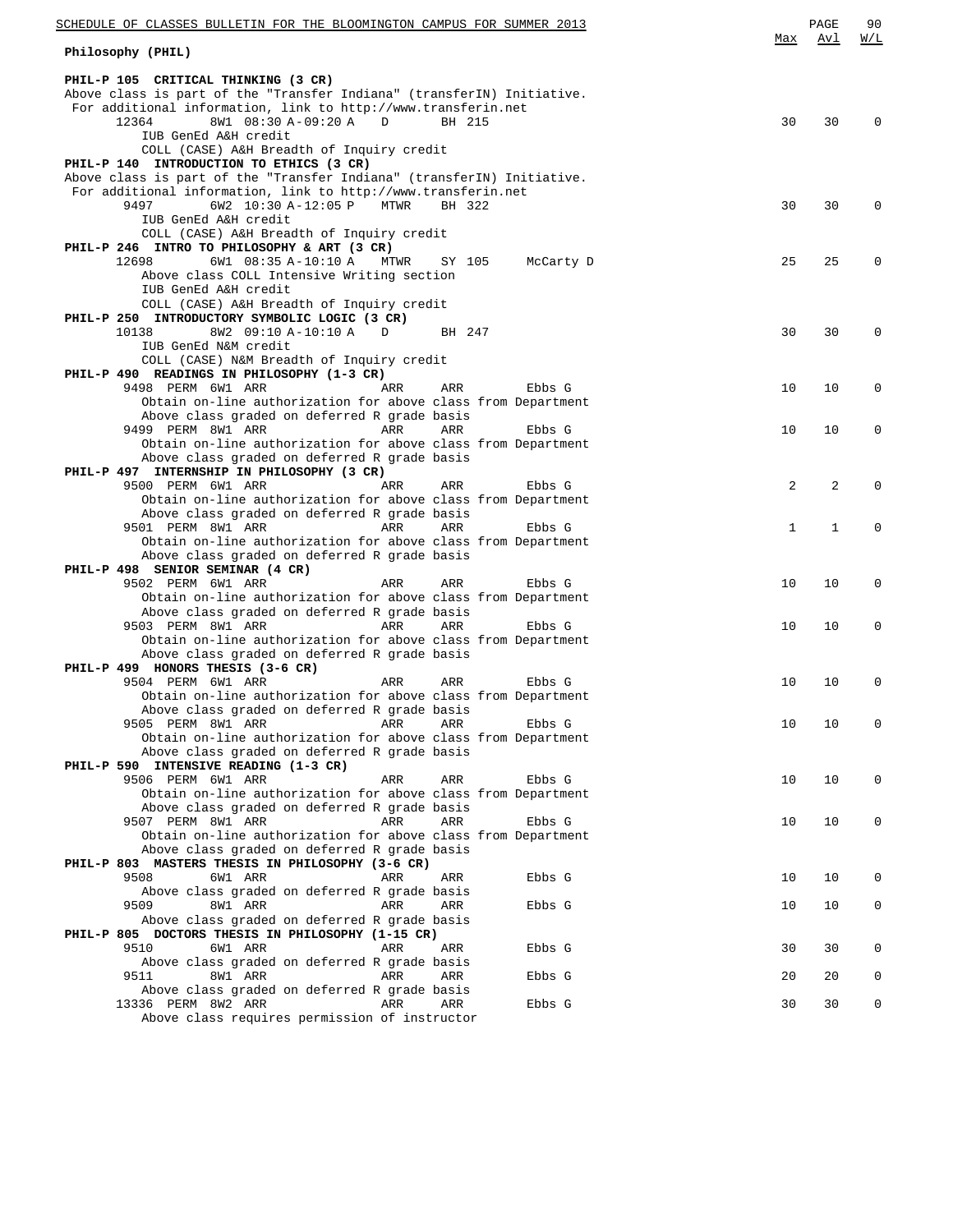| SCHEDULE OF CLASSES BULLETIN FOR THE BLOOMINGTON CAMPUS FOR SUMMER 2013<br>Physics (PHYS)                                                                                                                                                                                                       | Max | PAGE<br>Avl | 91<br>W/L   |
|-------------------------------------------------------------------------------------------------------------------------------------------------------------------------------------------------------------------------------------------------------------------------------------------------|-----|-------------|-------------|
| COURSES FOR SCIENCE MAJORS (020)                                                                                                                                                                                                                                                                |     |             |             |
| PHYS-P 201 GENERAL PHYSICS 1 (5 CR)<br>9519<br>6W1 08:55 A-10:10 A<br>Challifour J<br>D<br>SW 119<br>P 201 : P - MATH-M 026 or High School equivalent<br>Above class requires special fee - See fee page<br>IUB GenEd N&M credit - Natural Science<br>COLL (CASE) N&M Breadth of Inquiry credit | 120 | 120         | $\Omega$    |
| Discussion (DIS)<br>9520<br>6W1 10:20 A-11:10 A<br>MWF<br>SW 218<br>Above class requires special fee - See fee page<br>IUB GenEd N&M credit - Natural Science                                                                                                                                   | 40  | 40          | $\Omega$    |
| COLL (CASE) N&M Breadth of Inquiry credit<br>9521<br>6W1 10:20 A-11:10 A<br>MWF<br>SW 220<br>Above class requires special fee - See fee page<br>IUB GenEd N&M credit - Natural Science                                                                                                          | 40  | 40          | 0           |
| COLL (CASE) N&M Breadth of Inquiry credit<br>9522<br>6W1 11:20 A-12:10 P<br>MWF<br>SW 220<br>Above class requires special fee - See fee page<br>IUB GenEd N&M credit - Natural Science<br>COLL (CASE) N&M Breadth of Inquiry credit                                                             | 40  | 40          | $\Omega$    |
| Laboratory (LAB)<br>P 201 : Lab makeups/transfers will not be allowed due to conflicts<br>with required work such as exams, tests, etc. in other courses. Check<br>carefully the schedules of your other courses to verify no such                                                              |     |             |             |
| conflicts exist with your scheduled Lab section<br>9524<br>6W1 10:20 A-12:10 P<br>TR<br>SW 150<br>Above class requires special fee - See fee page<br>IUB GenEd N&M credit - Natural Science                                                                                                     | 24  | 24          | $\Omega$    |
| COLL (CASE) N&M Breadth of Inquiry credit<br>TR<br>9525<br>6W1 10:20 A-12:10 P<br>SW 158<br>Above class requires special fee - See fee page<br>IUB GenEd N&M credit - Natural Science                                                                                                           | 24  | 24          | $\Omega$    |
| COLL (CASE) N&M Breadth of Inquiry credit<br>9526<br>6W1 12:40 P-02:30 P<br>TR<br>SW 150<br>Above class requires special fee - See fee page<br>IUB GenEd N&M credit - Natural Science                                                                                                           | 24  | 24          | $\Omega$    |
| COLL (CASE) N&M Breadth of Inquiry credit<br>TR<br>9527<br>6W1 12:40 P-02:30 P<br>SW 158<br>Above class requires special fee - See fee page<br>IUB GenEd N&M credit - Natural Science                                                                                                           | 24  | 24          | $\Omega$    |
| COLL (CASE) N&M Breadth of Inquiry credit<br>9528<br>6W1 03:00 P-04:50 P<br>TR<br>SW 150<br>Above class requires special fee - See fee page                                                                                                                                                     | 24  | 24          | 0           |
| IUB GenEd N&M credit - Natural Science<br>COLL (CASE) N&M Breadth of Inquiry credit<br>PHYS-P 202 GENERAL PHYSICS 2 (5 CR)<br>9530<br>6W2 08:55 A-10:10 A<br>D<br>SW 007<br>Warren G                                                                                                            | 72  | 72          | $\Omega$    |
| P 202 : P - PHYS-P 201 or High School equivalent<br>Above class requires special fee - See fee page<br>IUB GenEd N&M credit - Natural Science<br>COLL (CASE) N&M Breadth of Inquiry credit                                                                                                      |     |             |             |
| Discussion (DIS)<br>9531<br>6W2 10:20 A-11:10 A<br>MWF<br>SW 218<br>IUB GenEd N&M credit - Natural Science<br>COLL (CASE) N&M Breadth of Inquiry credit                                                                                                                                         | 36  | 36          | $\mathbf 0$ |
| 9532<br>6W2 11:20 A-12:10 P<br>MWF<br>SW 218<br>IUB GenEd N&M credit - Natural Science<br>COLL (CASE) N&M Breadth of Inquiry credit<br>Laboratory (LAB)                                                                                                                                         | 36  | 36          | 0           |
| P 202: Lab makeups/transfers will not be allowed due to conflicts<br>with required work such as exams, tests, etc. in other courses. Check<br>carefully the schedules of your other courses to verify no such                                                                                   |     |             |             |
| conflicts exist with your scheduled Lab section<br>9533<br>6W2 10:20 A-12:10 P<br>SW 152<br>TR<br>IUB GenEd N&M credit - Natural Science<br>COLL (CASE) N&M Breadth of Inquiry credit                                                                                                           | 24  | 24          | 0           |
| 9534<br>6W2 12:40 P-02:30 P<br>TR.<br>SW 152<br>IUB GenEd N&M credit - Natural Science<br>COLL (CASE) N&M Breadth of Inquiry credit                                                                                                                                                             | 24  | 24          | 0           |
| 9535<br>6W2 03:00 P-04:50 P<br>SW 152<br>TR<br>IUB GenEd N&M credit - Natural Science<br>COLL (CASE) N&M Breadth of Inquiry credit                                                                                                                                                              | 24  | 24          | $\mathbf 0$ |

## **COURSES FOR PHYSICS MAJORS (030)**

## **PHYS-S 405 READINGS IN PHYSICS (1-3 CR)**

| 9555 PERM 6W1 ARR<br>Szczepaniak A<br>20<br>ARR<br>ARR |  |
|--------------------------------------------------------|--|
|--------------------------------------------------------|--|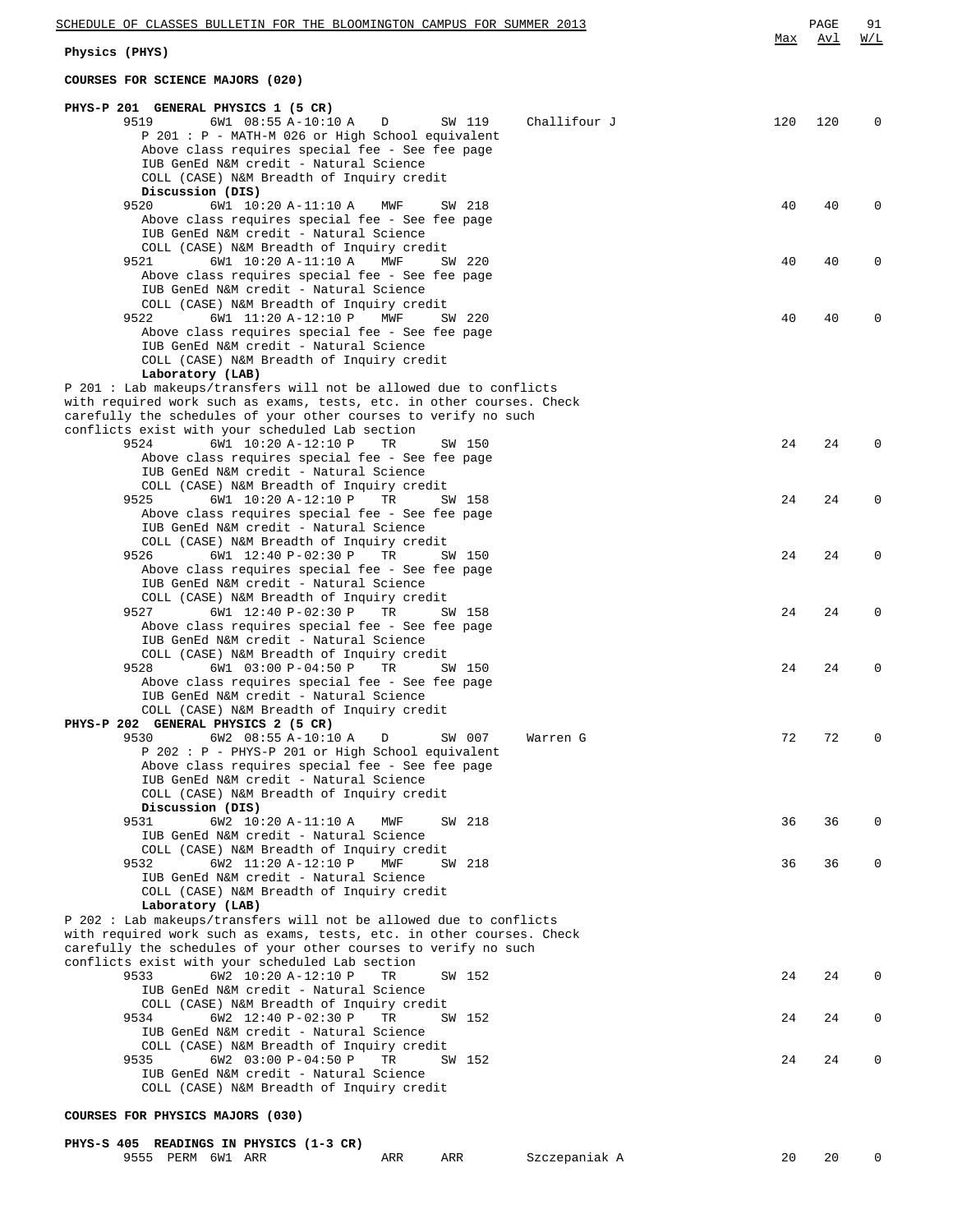| SCHEDULE OF CLASSES BULLETIN FOR THE BLOOMINGTON CAMPUS FOR SUMMER 2013                                |               | Max | PAGE<br><u>Avl</u> | 92<br>W/L   |
|--------------------------------------------------------------------------------------------------------|---------------|-----|--------------------|-------------|
| Above class requires permission of Department                                                          |               |     |                    |             |
| 9556 PERM 6W2 ARR<br>ARR<br>ARR<br>Above class requires permission of Department                       | Szczepaniak A | 20  | 20                 | $\mathbf 0$ |
| PHYS-S 406 RESEARCH PROJECT (1-6 CR)<br>9557 PERM 6W1 ARR<br>ARR<br>ARR                                | Szczepaniak A | 20  | 20                 | 0           |
| Above class requires permission of Department<br>9558 PERM 6W2 ARR<br>ARR<br>ARR                       | Szczepaniak A | 20  | 20                 | 0           |
| Above class requires permission of Department<br>PHYS-S 407 APPLIED PHYSICS INTERNSHIP (1 CR)          |               |     |                    |             |
| 10776 PERM 6W1 ARR<br>ARR<br>ARR                                                                       | Szczepaniak A | 30  | 30                 | 0           |
| Above class requires permission of Department<br>10777 PERM 6W2 ARR<br>ARR<br>ARR                      | Szczepaniak A | 30  | 30                 | 0           |
| Above class requires permission of Department<br>PHYS-S 409 APPLIED PHYSICS THESIS (1-4 CR)            |               |     |                    |             |
| 10778 PERM 6W1 ARR<br>ARR<br>ARR                                                                       | Szczepaniak A | 30  | 30                 | 0           |
| Above class requires permission of Department<br>10779 PERM 6W2 ARR<br>ARR<br><b>ARR</b>               | Szczepaniak A | 30  | 30                 | 0           |
| Above class requires permission of Department                                                          |               |     |                    |             |
| GRADUATE COURSES (040)                                                                                 |               |     |                    |             |
| PHYS-P 683 PRACTICUM IN MEDICAL PHYSICS (1.5 CR)                                                       |               |     |                    |             |
| 15791 PERM 1<br>ARR<br>ARR<br>ARR<br>$P$ 683 : P - PHYS-P 572, P 526, P 576 or consent of instructor   | Klein S       | 10  | 10                 | 0           |
| PHYS-P 800 RESEARCH (1-12 CR)<br>9546 PERM 6W1 ARR<br>ARR<br>ARR                                       | Szczepaniak A | 40  | 40                 | 0           |
| Above class graded on S/F basis only                                                                   |               |     |                    |             |
| Above class requires permission of Department<br>11023 PERM 6W1 ARR<br>ARR<br>ARR                      | Szczepaniak A | 40  | 40                 | 0           |
| Above class reserved for In-Absentia students only<br>Above class requires permission of Department    |               |     |                    |             |
| Above class graded on S/F basis only                                                                   |               |     |                    |             |
| 9547 PERM 6W2 ARR<br>ARR<br>ARR<br>Above class graded on S/F basis only                                | Szczepaniak A | 30  | 30                 | 0           |
| Above class requires permission of Department<br>11024 PERM 6W2 ARR<br>ARR<br>ARR                      |               | 40  | 40                 | 0           |
| Above class reserved for In-Absentia students only                                                     | Szczepaniak A |     |                    |             |
| Above class requires permission of Department<br>Above class graded on S/F basis only                  |               |     |                    |             |
| PHYS-P 801 READINGS (1-12 CR)                                                                          |               |     |                    |             |
| 9548 PERM 6W1 ARR<br>ARR<br>ARR<br>Above class graded on S/F basis only                                | Szczepaniak A | 20  | 20                 | 0           |
| Above class requires permission of Department<br>11025 PERM 6W1 ARR<br>ARR<br>ARR                      | Szczepaniak A | 15  | 15                 | 0           |
| Above class reserved for In-Absentia students only                                                     |               |     |                    |             |
| Above class requires permission of Department<br>Above class graded on S/F basis only                  |               |     |                    |             |
| Above class graded on S/F basis only                                                                   | Szczepaniak A | 20  | 20                 |             |
| Above class requires permission of Department                                                          |               |     |                    |             |
| 11026 PERM 6W2 ARR<br>ARR<br>ARR<br>Above class reserved for In-Absentia students only                 | Szczepaniak A | 15  | 15                 | 0           |
| Above class requires permission of Department<br>Above class graded on S/F basis only                  |               |     |                    |             |
| PHYS-P 802 RESEARCH (1-12 CR)                                                                          |               |     |                    |             |
| 9550 PERM 6W1 ARR<br>ARR<br>ARR<br>Above class requires permission of Department                       | Szczepaniak A | 40  | 40                 | 0           |
| 11027 PERM 6W1 ARR<br>ARR<br>ARR<br>Above class reserved for In-Absentia students only                 | Szczepaniak A | 50  | 50                 | 0           |
| Above class requires permission of Department                                                          |               |     |                    |             |
| PHYS-P 802 RESEARCH (3-6 CR)<br>12450 PERM 6W1 ARR<br>ARR<br>ARR                                       | Lee S         | 10  | 10                 | 0           |
| Above class requires permission of Department<br>Above class limited to off-campus USPAS students only |               |     |                    |             |
| Above class students must register for either 3.0 or 6.0                                               |               |     |                    |             |
| credit hours only.<br>P 802 : Students may not enroll in this course for more than                     |               |     |                    |             |
| a total of 6 credit hours for the entire summer<br>PHYS-P 802 RESEARCH (1-12 CR)                       |               |     |                    |             |
| 9551 PERM 6W2 ARR<br>ARR<br>ARR                                                                        | Szczepaniak A | 20  | 20                 | 0           |
| Above class requires permission of Department<br>11028 PERM 6W2 ARR<br>ARR<br>ARR                      | Szczepaniak A | 50  | 50                 | 0           |
| Above class reserved for In-Absentia students only<br>Above class requires permission of Department    |               |     |                    |             |
| PHYS-P 803 READINGS (1-12 CR)                                                                          |               |     |                    |             |
| 9553 PERM 6W1 ARR<br>ARR<br>ARR<br>Above class requires permission of Department                       | Szczepaniak A | 20  | 20                 | 0           |
| 11029 PERM 6W1 ARR<br>ARR<br>ARR<br>Above class reserved for In-Absentia students only                 | Szczepaniak A | 10  | 10                 | 0           |
| Above class requires permission of Department                                                          |               |     |                    |             |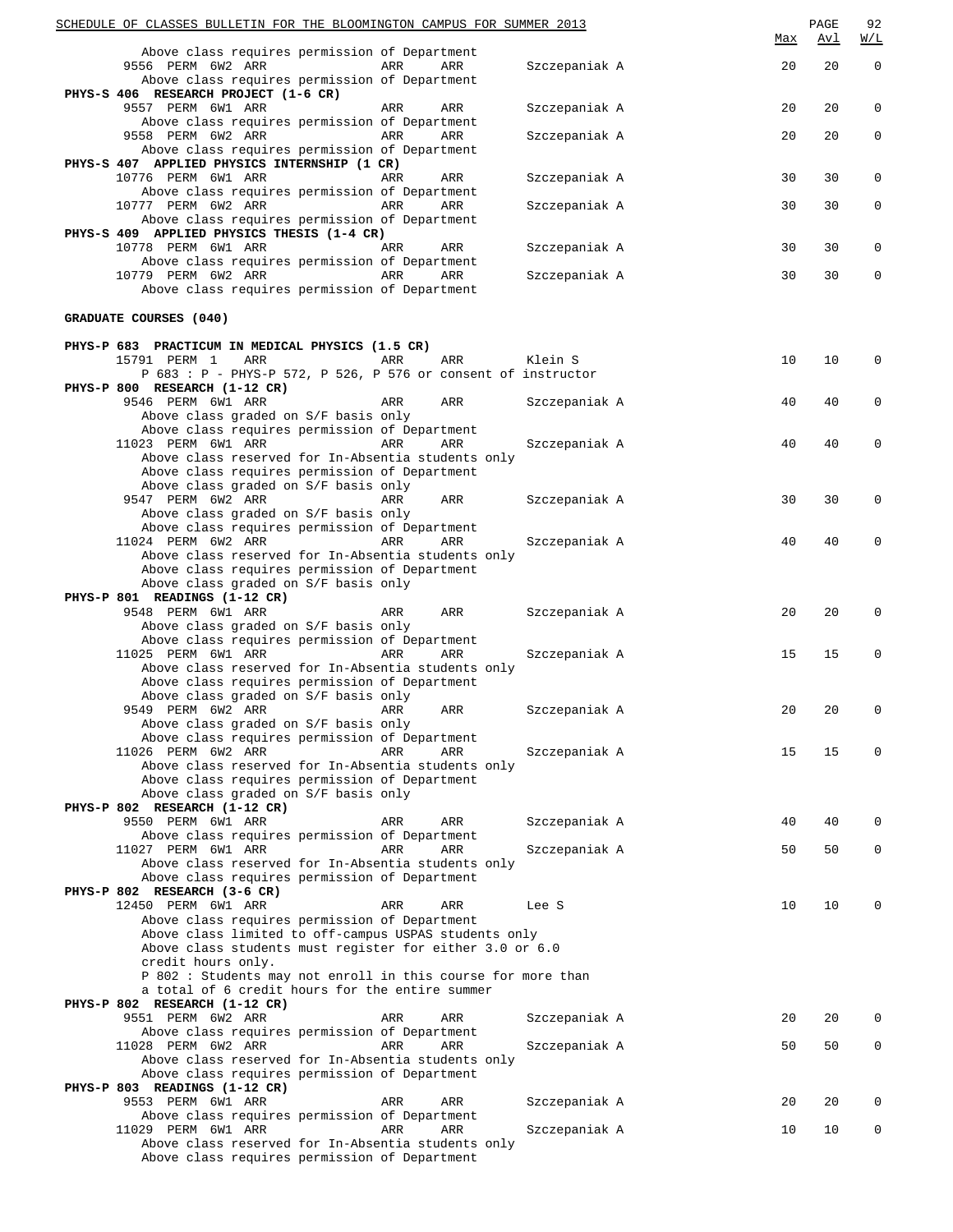| SCHEDULE OF CLASSES BULLETIN FOR THE BLOOMINGTON CAMPUS FOR SUMMER 2013 |            |            |       |               |           | PAGE      | 93              |
|-------------------------------------------------------------------------|------------|------------|-------|---------------|-----------|-----------|-----------------|
| 9554 PERM 6W2 ARR                                                       | ARR        | ARR        |       | Szczepaniak A | Max<br>20 | Avl<br>20 | W/L<br>$\Omega$ |
| Above class requires permission of Department<br>11030 PERM 6W2 ARR     | ARR        | ARR        |       |               | 10        | 10        | $\mathbf 0$     |
| Above class reserved for In-Absentia students only                      |            |            |       | Szczepaniak A |           |           |                 |
| Above class requires permission of Department                           |            |            |       |               |           |           |                 |
|                                                                         |            |            |       |               |           |           |                 |
| USPAS COURSES (045)                                                     |            |            |       |               |           |           |                 |
| PHYS-P 470 INTRO TO ACCELERATOR PHYSICS (3 CR)                          |            |            |       |               |           |           |                 |
| 9536 PERM 6W2 ARR                                                       | ARR        | ARR        | Lee S |               | 10        | 10        | $\Omega$        |
| Above class is an Undergraduate level course                            |            |            |       |               |           |           |                 |
| Above class requires permission of Department                           |            |            |       |               |           |           |                 |
| 9537 PERM NS2 ARR                                                       | ARR        | ARR        | Lee S |               | 10        | 10        | 0               |
| Above class limited to Off-Campus USPAS students                        |            |            |       |               |           |           |                 |
| Above class is an Undergraduate level course                            |            |            |       |               |           |           |                 |
| Above class requires permission of Department                           |            |            |       |               |           |           |                 |
| Above class meets Jun 10 - 21                                           |            |            |       |               |           |           |                 |
| PHYS-P 570 INTRO TO ACCELERATOR PHYSICS (3 CR)                          |            |            |       |               |           |           |                 |
| 9538 PERM NS2 ARR                                                       | ARR        | ARR        | Lee S |               | 10        | 10        | $\Omega$        |
| Above class limited to Off-Campus USPAS students                        |            |            |       |               |           |           |                 |
| Above class requires permission of Department                           |            |            |       |               |           |           |                 |
| Above class meets Jun 10 - 21                                           |            |            |       |               |           |           |                 |
| 9539 PERM 6W2 ARR                                                       | ARR        | ARR        | Lee S |               | 10        | 10        | 0               |
| Above class requires permission of Department                           |            |            |       |               |           |           |                 |
| PHYS-P 571 SPEC TPCS IN PHYSICS OF BEAMS (3 CR)                         |            |            |       |               |           |           |                 |
| 9540 PERM NS2 ARR                                                       | ARR        | ARR        | Lee S |               | 10        | 10        | 0               |
| Above class limited to Off-Campus USPAS students                        |            |            |       |               |           |           |                 |
| Above class requires permission of Department                           |            |            |       |               |           |           |                 |
| Above class meets Jun 10 - 21                                           |            |            |       |               |           |           |                 |
| 9541 PERM 6W2 ARR                                                       | ARR        | ARR        | Lee S |               | 10        | 10        | 0               |
| Above class requires permission of Department                           |            |            |       |               |           |           |                 |
| PHYS-P 671 SP TPCS IN ACCELERATOR PHYSICS (3 CR)                        |            |            |       |               |           |           |                 |
| 9542 PERM NS2 ARR                                                       | ARR        | ARR        | Lee S |               | 10        | 10        | 0               |
| Above class limited to Off-Campus USPAS students                        |            |            |       |               |           |           |                 |
| Above class requires permission of Department                           |            |            |       |               |           |           |                 |
| Above class meets Jun 10 - 21                                           |            |            |       |               |           |           |                 |
| 9543 PERM 6W2 ARR                                                       | ARR        | ARR        | Lee S |               | 10        | 10        | 0               |
| Above class requires permission of Department                           |            |            |       |               |           |           |                 |
| PHYS-P 672 SP TPCS IN ACCEL TECH & INSTR (3 CR)                         |            |            |       |               |           |           |                 |
| 9544 PERM NS2 ARR                                                       | <b>ARR</b> | ARR        | Lee S |               | 10        | 10        | 0               |
| Above class limited to Off-Campus USPAS students                        |            |            |       |               |           |           |                 |
| Above class requires permission of Department                           |            |            |       |               |           |           |                 |
| Above class meets Jun 10 - 21                                           |            |            |       |               |           |           |                 |
| 9545 PERM 6W2 ARR                                                       | ARR        | ARR        | Lee S |               | 10        | 10        | 0               |
| Above class requires permission of Department                           |            |            |       |               |           |           |                 |
| PHYS-P 802 RESEARCH (3-6 CR)                                            |            |            |       |               |           |           |                 |
| 9552 PERM 6W2 ARR                                                       | ARR        | <b>ARR</b> | Lee S |               | 10        | 10        | $\Omega$        |
| Above class requires permission of Department                           |            |            |       |               |           |           |                 |
| Above class limited to off-campus USPAS students only                   |            |            |       |               |           |           |                 |
| Above class students must register for either 3.0 or 6.0                |            |            |       |               |           |           |                 |
| credit hours only.                                                      |            |            |       |               |           |           |                 |
| P 802 : Students may not enroll in this course for more than            |            |            |       |               |           |           |                 |

a total of 6 credit hours for the entire summer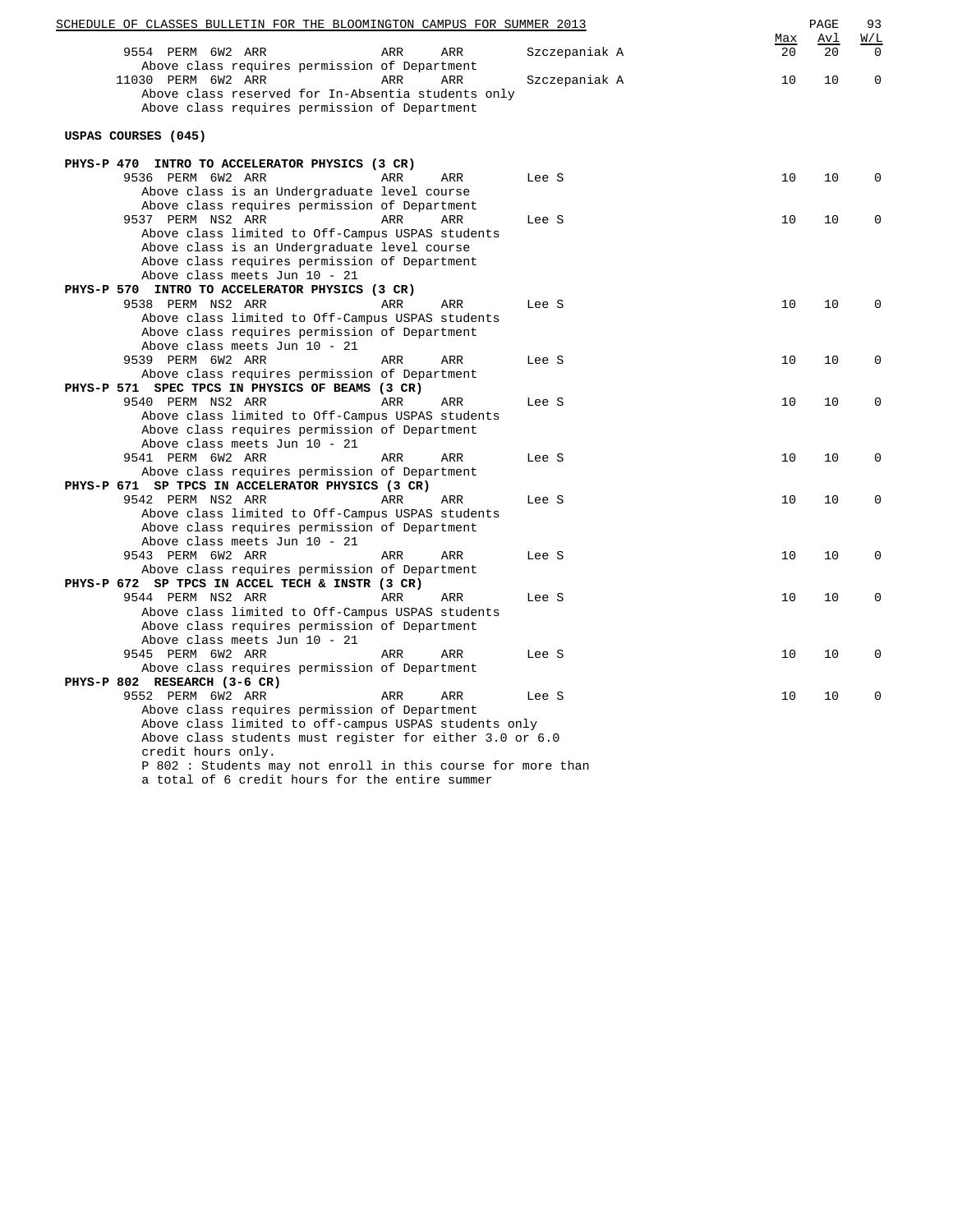| SCHEDULE OF CLASSES BULLETIN FOR THE BLOOMINGTON CAMPUS FOR SUMMER 2013 |     | PAGE | 94       |
|-------------------------------------------------------------------------|-----|------|----------|
| Political & Civic Engagemt Prg (PACE)                                   | Max | Avl  | W/L      |
|                                                                         |     |      |          |
| PACE-C 410 INTERNSHIP IN PACE (1-6 CR)                                  |     |      |          |
| Bergonzi J<br>11434<br>PERM 1<br>ARR<br>ARR<br>ARR                      | 20  | 20   | $\Omega$ |
| Obtain on-line authorization for above class from Department            |     |      |          |
| Above class graded on S/F basis only                                    |     |      |          |
| PACE-C 420 READINGS AND RESEARCH (1-6 CR)                               |     |      |          |
| 11435<br>Grossberg M<br>PERM 1<br>ARR<br>ARR<br>ARR                     | 5.  | 5    | $\Omega$ |
| Obtain on-line authorization for above class from Department            |     |      |          |
| For above class submit form to PACE                                     |     |      |          |

http://pace.indiana.edu/forms/independent.shtml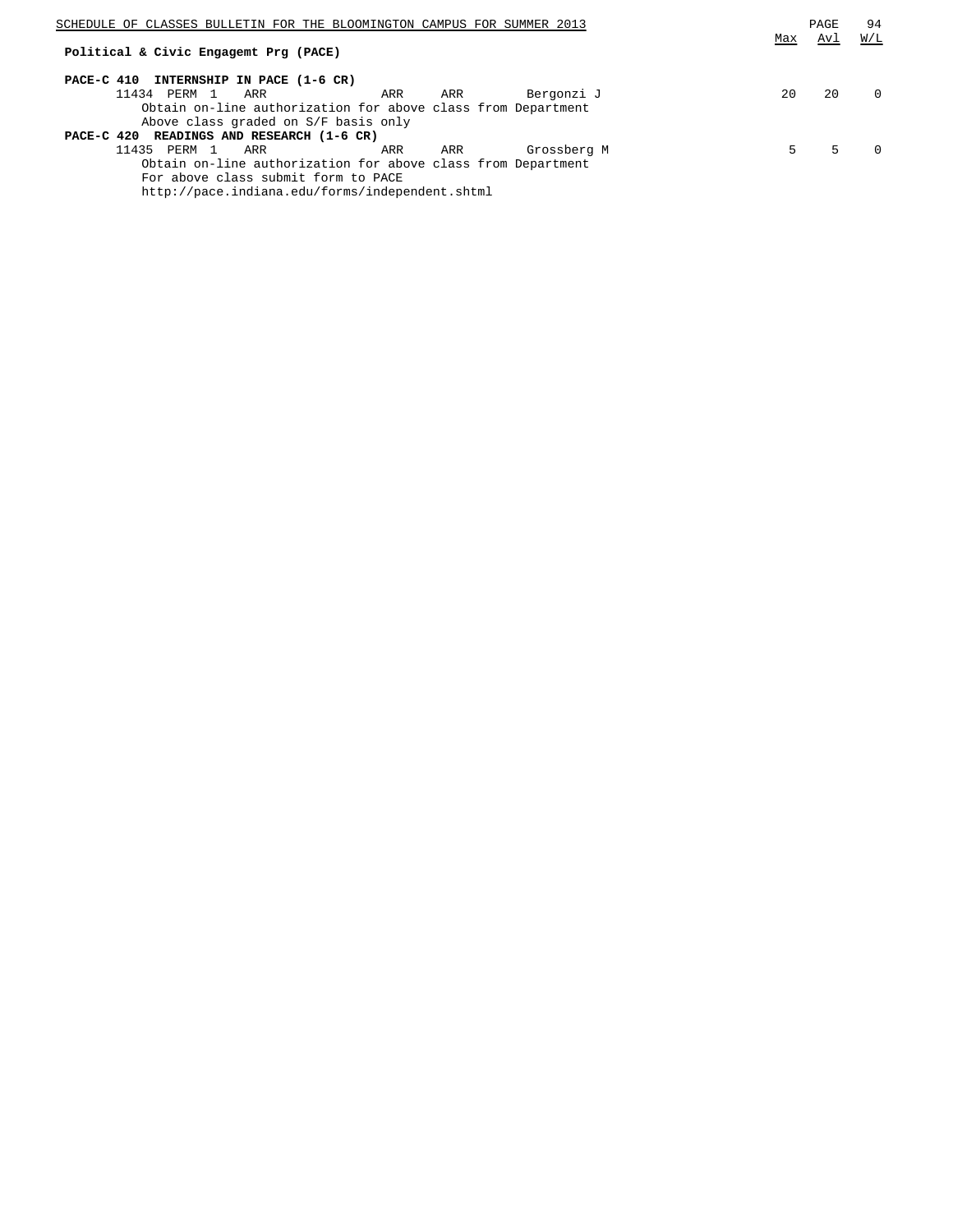| SCHEDULE OF CLASSES BULLETIN FOR THE BLOOMINGTON CAMPUS FOR SUMMER 2013                                                |            |            |                              |        | PAGE   | 95         |
|------------------------------------------------------------------------------------------------------------------------|------------|------------|------------------------------|--------|--------|------------|
| Political Science (POLS)                                                                                               |            |            |                              | Max    | Avl    | <u>W/L</u> |
| POLS-Y 100 AMERICAN POLIT CONTROVERSIES (3 CR)                                                                         |            |            |                              |        |        |            |
| 12700<br>6W1 03:00 P-04:50 P                                                                                           | MTWR       | WH 106     | Bauer N                      | 35     | 35     | $\Omega$   |
| TOPIC: Women in Politics<br>IUB GenEd S&H credit                                                                       |            |            |                              |        |        |            |
| COLL (CASE) S&H Breadth of Inquiry credit                                                                              |            |            |                              |        |        |            |
| POLS-Y 102 INTL POL CONTROVERSIES (3 CR)                                                                               |            |            |                              |        |        |            |
| 12701<br>$4W2$ 12:40 P-02:50 P<br>$\Box$<br>TOPIC : International Human Rights and Contemporary Political              |            | WH 106     | Clark J                      | 35     | 35     | $\Omega$   |
| Conflict                                                                                                               |            |            |                              |        |        |            |
| IUB GenEd S&H credit                                                                                                   |            |            |                              |        |        |            |
| COLL (CASE) S&H Breadth of Inquiry credit                                                                              |            |            |                              |        |        |            |
| POLS-Y 103 INTRO TO AMERICAN POLITICS (3 CR)<br>Above class is part of the "Transfer Indiana" (transferIN) Initiative. |            |            |                              |        |        |            |
| For additional information, link to http://www.transferin.net                                                          |            |            |                              |        |        |            |
| 12982<br>4W1 12:40 P-02:50 P<br>D                                                                                      |            | WH 003     | Bianco W                     | 50     | 50     | 0          |
| IUB GenEd S&H credit                                                                                                   |            |            |                              |        |        |            |
| COLL (CASE) S&H Breadth of Inquiry credit<br>9559<br>4W2 ARR                                                           | ARR        | ARR        | Bianco W                     | 55     | 55     | $\Omega$   |
| Above course is taught on-line                                                                                         |            |            |                              |        |        |            |
| IUB GenEd S&H credit                                                                                                   |            |            |                              |        |        |            |
| COLL (CASE) S&H Breadth of Inquiry credit<br>POLS-Y 200 CONTEMPORARY POLITICAL TOPICS (1-6 CR)                         |            |            |                              |        |        |            |
| VT: TOPICS: TERRORISM                                                                                                  |            |            |                              |        |        |            |
| 12723<br>4W1 10:20 A-12:30 P<br>D                                                                                      |            | WH 008     | Dalecki J                    | 35     | 35     | $\Omega$   |
| TOPIC : Terrorism<br>IUB GenEd S&H credit                                                                              |            |            |                              |        |        |            |
| COLL (CASE) S&H Breadth of Inquiry credit                                                                              |            |            |                              |        |        |            |
| POLS-Y 205 ANALYZING POLITICS (3 CR)                                                                                   |            |            |                              |        |        |            |
| 12725<br>8W1 ARR                                                                                                       | ARR        | ARR        |                              | 35     | 35     | $\Omega$   |
| Above class open to majors and minors only<br>Above class is taught on-line                                            |            |            |                              |        |        |            |
| COLL (CASE) S&H Breadth of Inquiry credit                                                                              |            |            |                              |        |        |            |
| POLS-Y 281 MODERN POLITICAL IDEOLOGIES (3 CR)                                                                          |            |            |                              |        |        |            |
| 4W1 10:20 A-12:30 P<br>14879<br>D<br>COLL (CASE) A&H Breadth of Inquiry credit                                         |            | WH 007     | Craiutu A                    | 35     | 35     | $\Omega$   |
| POLS-Y 311 DEMOCRACY & NATIONAL SECURITY (3 CR)                                                                        |            |            |                              |        |        |            |
| VT: U.S. NATIONAL SECURITY POLICY                                                                                      |            |            |                              |        |        |            |
| 14822<br>6W2 10:20 A-12:10 P                                                                                           | MTWR       | WH 106     | Wood L                       | 35     | 35     | 0          |
| COLL (CASE) S&H Breadth of Inquiry credit<br>POLS-Y 317 VOTING/ELECTNS/PUBLIC OPINION (3 CR)                           |            |            |                              |        |        |            |
| 12365<br>6W1 12:40 P-02:30 P                                                                                           | MTWR       | ARR        | Toll B                       | 35     | 35     | 0          |
| COLL (CASE) S&H Breadth of Inquiry credit                                                                              |            |            |                              |        |        |            |
| POLS-Y 375 WAR & INTERNATIONAL CONFLICT (3 CR)<br>12727<br>4W3 12:40 P-02:30 P<br>D                                    |            |            | Sakuwa K                     | 35     | 35     | 0          |
| COLL (CASE) S&H Breadth of Inquiry credit                                                                              |            | WH 106     |                              |        |        |            |
| POLS-Y 480 UNDERGRAD READINGS IN POL SCI (1-6 CR)                                                                      |            |            |                              |        |        |            |
| 9562 PERM 8W1 ARR                                                                                                      | ARR        | ARR        | Bielasiak J                  | 15     | 15     | 0          |
| 9563 PERM 8W2 ARR<br>POLS-Y 481 FIELD EXPERIENCE IN POL SCI (1-6 CR)                                                   | ARR        | ARR        | Bielasiak J                  | 10     | 10     | 0          |
| 9564 PERM 8W1 ARR                                                                                                      | ARR        | ARR        | Bielasiak J                  | 10     | 10     | 0          |
| Above class graded on S/F basis only                                                                                   |            |            |                              |        |        |            |
| 9565 PERM 8W2 ARR<br>Above class graded on S/F basis only                                                              | ARR        | ARR        | Bielasiak J                  | 10     | 10     | 0          |
| POLS-Y 484 PRACTICUM (1-6 CR)                                                                                          |            |            |                              |        |        |            |
| 9566 PERM 8W1 ARR                                                                                                      | ARR        | ARR        | Bielasiak J                  | 5      | 5      | 0          |
| 9567 PERM 8W2 ARR                                                                                                      | ARR        | ARR        | Bielasiak J                  | 5      | 5      | 0          |
| POLS-Y 490 SENIOR SEM IN POLIT SCIENCE (3 CR)<br>VT: SENIOR SEMINAR                                                    |            |            |                              |        |        |            |
| 11705<br>6W1 10:20 A-12:10 P                                                                                           | MTWR       | WH 106     | Razo A                       | 22     | 22     | 0          |
| Above class P - Junior standing                                                                                        |            |            |                              |        |        |            |
| Above class COLL Intensive Writing section<br>Above class open to majors only                                          |            |            |                              |        |        |            |
| POLS-Y 496 FOREIGN STUDY IN POLITICAL SCI (3-8 CR)                                                                     |            |            |                              |        |        |            |
| 9568 PERM 8W1 ARR                                                                                                      | ARR        | ARR        | Bielasiak J                  | 5      | 5      | 0          |
| 9569 PERM 8W2 ARR                                                                                                      | ARR        | ARR        | Bielasiak J                  | 5      | 5      | 0          |
| POLS-Y 499 HONORS THESIS (1-8 CR)<br>9570 PERM 8W1 ARR                                                                 | ARR        | ARR        | Bielasiak J                  | 5      | 5      | 0          |
| 9571 PERM 8W2 ARR                                                                                                      | ARR        | ARR        | Bielasiak J                  | 5      | 5      | 0          |
| POLS-Y 681 READINGS IN COMP POLITICS (1-4 CR)                                                                          |            |            |                              |        |        |            |
| 9572 PERM 8W1 ARR<br>9573 PERM 8W2 ARR                                                                                 | ARR<br>ARR | ARR<br>ARR | Scheuerman W<br>Scheuerman W | 5<br>5 | 5<br>5 | 0<br>0     |
| POLS-Y 683 READINGS IN AMER POLITICS (1-4 CR)                                                                          |            |            |                              |        |        |            |
| 9574 PERM 8W1 ARR                                                                                                      | ARR        | ARR        | Scheuerman W                 | 5      | 5      | 0          |
| 9575 PERM 8W2 ARR                                                                                                      | ARR        | ARR        | Scheuerman W                 | 5      | 5      | 0          |
| POLS-Y 685 READ IN PUBLIC ADMIN, LAW & POL (1-4 CR)<br>9576 PERM 8W1 ARR                                               | ARR        | ARR        | Scheuerman W                 | 5      | 5      | 0          |
| 9577 PERM 8W2 ARR                                                                                                      | ARR        | ARR        | Scheuerman W                 | 5      | 5      | 0          |
| POLS-Y 687 READINGS IN INTL RELATIONS (1-4 CR)                                                                         |            |            |                              |        |        |            |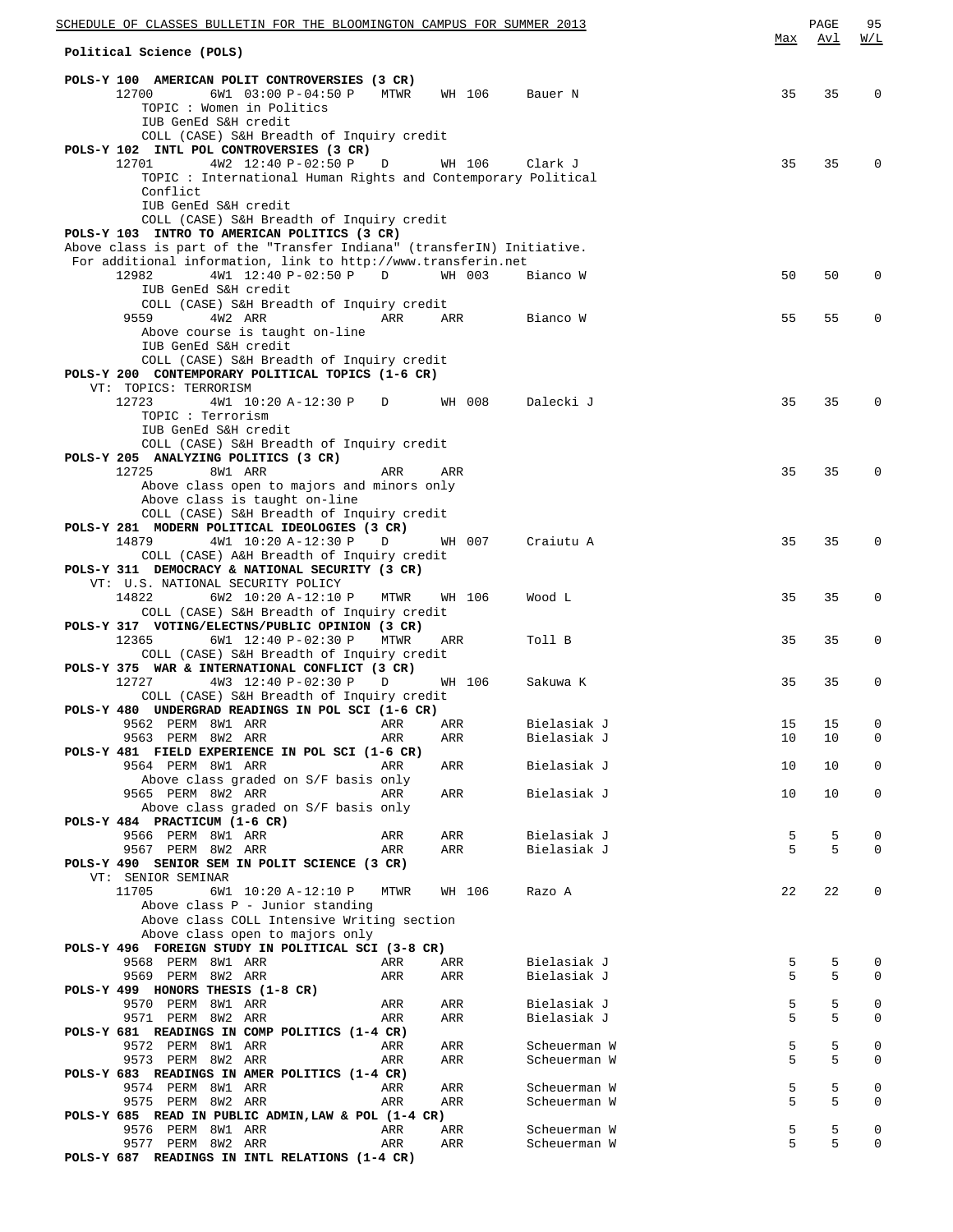|            |       |                       |     |         |                                                   |                      |                                                    | SCHEDULE OF CLASSES BULLETIN FOR THE BLOOMINGTON CAMPUS FOR SUMMER 2013 |  |     | PAGE       | 96          |
|------------|-------|-----------------------|-----|---------|---------------------------------------------------|----------------------|----------------------------------------------------|-------------------------------------------------------------------------|--|-----|------------|-------------|
|            |       |                       |     |         |                                                   |                      |                                                    |                                                                         |  | Max | <u>Avl</u> | W/L         |
|            | 9578  | PERM                  | 8W1 | ARR     |                                                   | ARR                  | ARR                                                | Scheuerman W                                                            |  | 5   | 5          | $\Omega$    |
|            | 9579  | PERM                  | 8W2 | ARR     |                                                   | ARR                  | ARR                                                | Scheuerman W                                                            |  | 5   | 5          | $\mathbf 0$ |
|            |       |                       |     |         | POLS-Y 689 READ IN POLITIC THEORY & MTHD (1-4 CR) |                      |                                                    |                                                                         |  |     |            |             |
|            | 9580  | PERM                  |     | 8W1 ARR |                                                   | ARR                  | ARR                                                | Scheuerman W                                                            |  | 5   | 5          | 0           |
|            | 9581  | PERM                  | 8W2 | ARR     |                                                   | ARR                  | ARR                                                | Scheuerman W                                                            |  | 8   | 8          | 0           |
|            | 10536 | PERM                  | 8W2 | ARR     |                                                   | ARR                  | ARR                                                | Scheuerman W                                                            |  | 5   | 5          | 0           |
| POLS-Y 780 |       |                       |     |         | DIR RES IN POLITICAL SCIENCE                      | $(1-4 \, \text{CR})$ |                                                    |                                                                         |  |     |            |             |
|            | 9582  | PERM                  | 8W1 | ARR     |                                                   | ARR                  | ARR                                                | Scheuerman W                                                            |  | 5   | 5          | $\mathbf 0$ |
|            | 9583  | PERM                  | 8W2 | ARR     |                                                   | ARR                  | ARR                                                | Scheuerman W                                                            |  | 5   | 5          | 0           |
| POLS-Y 880 |       | THESIS A M (1-4 CR)   |     |         |                                                   |                      |                                                    |                                                                         |  |     |            |             |
|            |       | 9584 PERM             |     | 8W1 ARR |                                                   | ARR                  | ARR                                                | Scheuerman W                                                            |  | 10  | 10         | 0           |
|            | 9585  | PERM                  | 8W2 | ARR     |                                                   | ARR                  | ARR                                                | Scheuerman W                                                            |  | 10  | 10         | 0           |
| POLS-Y 890 |       | THESIS PH D (1-12 CR) |     |         |                                                   |                      |                                                    |                                                                         |  |     |            |             |
|            | 9586  |                       |     | 8W1 ARR |                                                   | ARR                  | ARR                                                | Scheuerman W                                                            |  | 30  | 30         | $\mathbf 0$ |
|            |       |                       |     |         |                                                   |                      | Above class for students on Bloomington campus     |                                                                         |  |     |            |             |
|            |       | 12514 PERM 8W1 ARR    |     |         |                                                   | ARR                  | ARR                                                | Scheuerman W                                                            |  | 5   | 5          | $\Omega$    |
|            |       |                       |     |         | Above class requires permission by emailing       |                      |                                                    |                                                                         |  |     |            |             |
|            |       | laroches@indiana.edu  |     |         |                                                   |                      |                                                    |                                                                         |  |     |            |             |
|            |       |                       |     |         |                                                   |                      | Above class for students NOT on Bloomington campus |                                                                         |  |     |            |             |
|            | 9587  |                       |     | 8W2 ARR |                                                   | ARR                  | ARR                                                | Scheuerman W                                                            |  | 30  | 30         | $\Omega$    |
|            |       |                       |     |         |                                                   |                      | Above class for students on Bloomington campus     |                                                                         |  |     |            |             |
|            |       | 12515 PERM 8W2 ARR    |     |         |                                                   | ARR                  | ARR                                                | Scheuerman W                                                            |  | 5   | 5          | $\Omega$    |
|            |       |                       |     |         | Above class requires permission by emailing       |                      |                                                    |                                                                         |  |     |            |             |
|            |       | laroches@indiana.edu  |     |         |                                                   |                      |                                                    |                                                                         |  |     |            |             |
|            |       |                       |     |         |                                                   |                      | Above class for students NOT on Bloomington campus |                                                                         |  |     |            |             |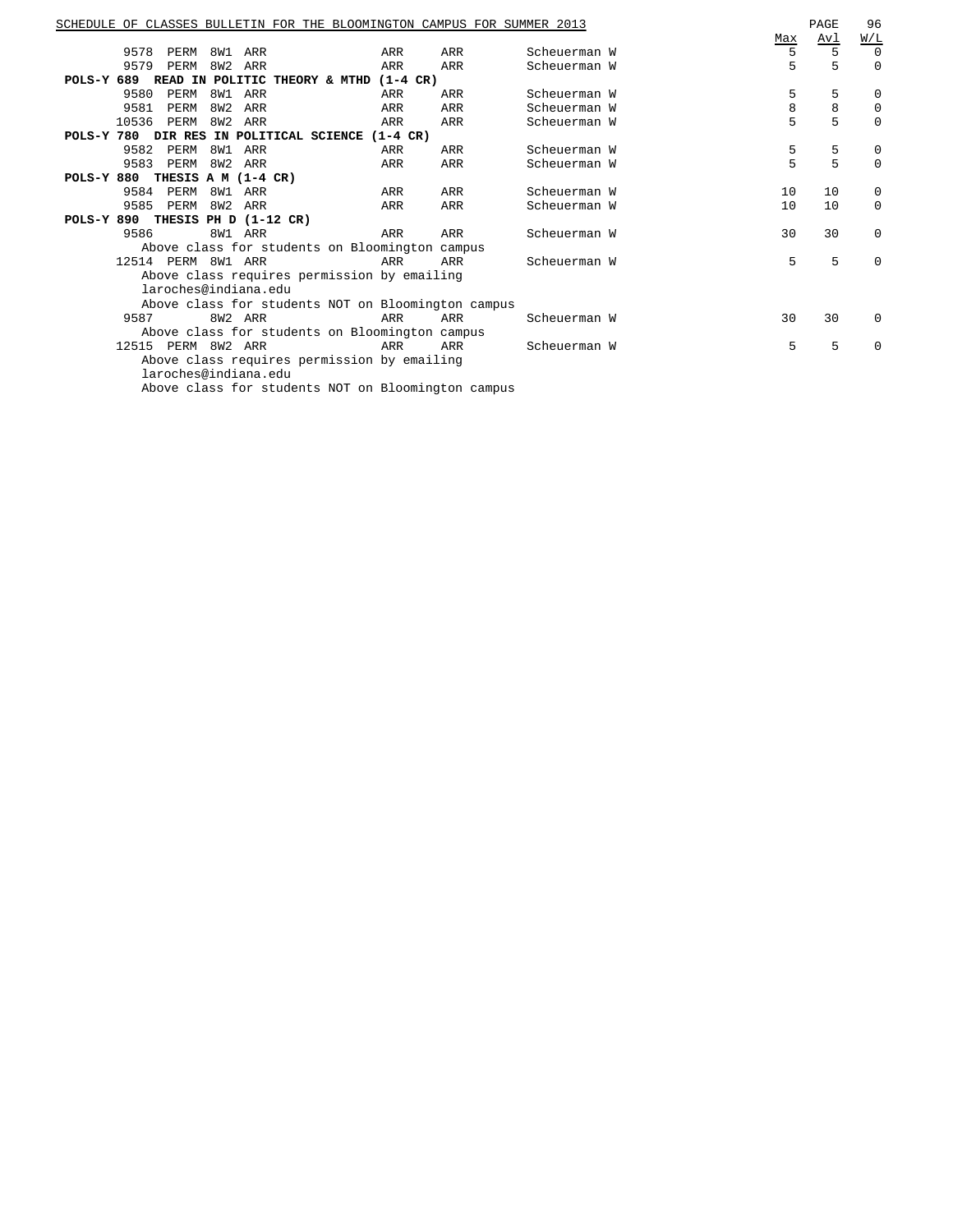| SCHEDULE OF CLASSES BULLETIN FOR THE BLOOMINGTON CAMPUS FOR SUMMER 2013                                                                 |     | PAGE | 97       |
|-----------------------------------------------------------------------------------------------------------------------------------------|-----|------|----------|
|                                                                                                                                         | Max | Avl  | W/L      |
| Psychological & Brain Sciences (PSY)                                                                                                    |     |      |          |
| PSY-P 101 INTRODUCTORY PSYCHOLOGY 1 (3 CR)                                                                                              |     |      |          |
| Above class is part of the "Transfer Indiana" (transferIN) Initiative.                                                                  |     |      |          |
| For additional information, link to http://www.transferin.net                                                                           |     |      |          |
| 6W1 09:30 A-10:45 A<br>9588<br>D<br>PY 101<br>Thomassen L                                                                               | 106 | 106  | $\Omega$ |
| P 101 : Credit only given for one of PSY-P 101 or P 151 or P                                                                            |     |      |          |
| 155                                                                                                                                     |     |      |          |
| IUB GenEd N&M credit - Natural Science                                                                                                  |     |      |          |
| COLL (CASE) N&M Breadth of Inquiry credit                                                                                               |     |      |          |
| 4W1 12:40 P-02:50 P<br>D<br>14940<br>PY 101<br>Roberts A                                                                                | 106 | 106  | $\Omega$ |
| P 101: Credit only given for one of PSY-P 101 or P 151 or P                                                                             |     |      |          |
| 155                                                                                                                                     |     |      |          |
| IUB GenEd N&M credit - Natural Science                                                                                                  |     |      |          |
| COLL (CASE) N&M Breadth of Inquiry credit                                                                                               |     |      |          |
| PSY-P 102 INTRODUCTORY PSYCHOLOGY 2 (3 CR)                                                                                              |     |      |          |
| Above class is part of the "Transfer Indiana" (transferIN) Initiative.                                                                  |     |      |          |
| For additional information, link to http://www.transferin.net                                                                           |     |      |          |
| 12366<br>6W1 11:00 A-12:15 P<br>D<br>PY 111<br>Hoffman C                                                                                | 40  | 40   |          |
| P 102 : Credit given for only one of P 102, P 152, or P 106                                                                             |     |      |          |
| P - P102: PSY-P 101 or P151.                                                                                                            |     |      |          |
| IUB GenEd S&H credit                                                                                                                    |     |      |          |
| COLL (CASE) S&H Breadth of Inquiry credit                                                                                               |     |      |          |
| PSY-P 155 INTRO TO PSY & BRAIN SCIENCES (3 CR)                                                                                          |     |      |          |
| Above class is part of the "Transfer Indiana" (transferIN) Initiative.                                                                  |     |      |          |
| For additional information, link to http://www.transferin.net                                                                           |     |      |          |
| 12734<br>6W1 11:00 A-12:15 P<br>D<br>PY 226<br>Thomassen L                                                                              | 80  | 80   | $\Omega$ |
| Credit given for only one of P101, P106, P151, or P155.                                                                                 |     |      |          |
| IUB GenEd N&M credit - Natural Science                                                                                                  |     |      |          |
| COLL (CASE) N&M Breadth of Inquiry credit                                                                                               |     |      |          |
| PSY-P 199 CAREER PLANNING: PSYCH MAJORS (1 CR)                                                                                          |     |      |          |
| 12736<br>6W1 03:10 P-05:00 P<br>TR<br>PY 101<br>Hoffman C                                                                               | 106 | 106  | $\Omega$ |
| P 199 : P - PSY-P 155 or (P101 and P 102) or (P 151 and P                                                                               |     |      |          |
| $152$ .                                                                                                                                 |     |      |          |
| Above class graded on S/F basis only                                                                                                    |     |      |          |
| PSY-P 211 METH OF EXPERIMNTL PSYCHOLOGY (3 CR)                                                                                          |     |      |          |
| 10784<br>$01:50 P-02:40 P$<br>$\mathbf{1}$<br>M<br>PY 109<br>Motz B                                                                     | 40  | 40   | $\Omega$ |
| P 211 : P - PSY-P 101 or P 151 or P 106 or P 155                                                                                        |     |      |          |
| Above class requires special fee - See fee page                                                                                         |     |      |          |
| Above class requires special fee - See fee page                                                                                         |     |      |          |
| COLL (CASE) N&M Breadth of Inquiry credit                                                                                               |     |      |          |
| Laboratory (LAB)                                                                                                                        |     |      |          |
| 11101<br>1<br>$01:50 P - 03:50 P$<br>Т<br>PY 287<br>Motz B                                                                              | 20  | 20   | $\Omega$ |
| ++Consult Final Examination Schedule to avoid conflicts                                                                                 |     |      |          |
| P 211: Students are to enroll in one lab section                                                                                        |     |      |          |
| Above class requires special fee - See fee page                                                                                         |     |      |          |
| COLL (CASE) N&M Breadth of Inquiry credit                                                                                               |     |      |          |
| 11102<br>1<br>$01:50 P-03:50 P$<br>W<br>PY 287<br>Motz B                                                                                | 20  | 20   | 0        |
| ++Consult Final Examination Schedule to avoid conflicts                                                                                 |     |      |          |
| P 211: Students are to enroll in one lab section                                                                                        |     |      |          |
| Above class requires special fee - See fee page                                                                                         |     |      |          |
| COLL (CASE) N&M Breadth of Inquiry credit                                                                                               |     |      |          |
| PSY-K 300 STATISTICAL TECHNIQUES (3 CR)                                                                                                 |     |      |          |
| 6W1 11:00 A-12:15 P<br>Guth S<br>10785<br>D<br>PY 109                                                                                   | 40  | 40   | 0        |
| K 300 : P - MATH-M 118 or MATH-M 119                                                                                                    |     |      |          |
| COLL (CASE) N&M Breadth of Inquiry credit                                                                                               |     |      |          |
| 12730<br>6W2 11:00 A-12:15 P<br>D<br>PY 226<br>Hullinger R                                                                              | 40  | 40   | $\Omega$ |
| K 300 : P - MATH-M 118 or MATH-M 119                                                                                                    |     |      |          |
| COLL (CASE) N&M Breadth of Inquiry credit                                                                                               |     |      |          |
| PSY-P 303 HEALTH PSYCHOLOGY (3 CR)                                                                                                      |     |      |          |
| Above class is part of the "Transfer Indiana" (transferIN) Initiative.                                                                  |     |      |          |
| For additional information, link to http://www.transferin.net                                                                           |     |      |          |
| 12367<br>4W3 03:00 P-05:10 P<br>$\mathbf{D}$<br>PY 109<br>Brown L                                                                       | 40  | 40   | $\Omega$ |
| P 303 - P: PSY-P 155, or P 101 and P 102, or P 151 and P 152                                                                            |     |      |          |
| COLL (CASE) N&M Breadth of Inquiry credit                                                                                               |     |      |          |
| PSY-P 304 SOC PSYCHOL INDIV DIFFERENCES (3 CR)                                                                                          |     |      |          |
| 10786<br>6W1 11:00 A-12:15 P<br>D<br>PY 230<br>Thompson S                                                                               | 30  | 30   | $\Omega$ |
| P 304 : P - PSY-P 101 or P 106 or P 151 or P 155 or                                                                                     |     |      |          |
| equivalent<br>Credit given for only one of P 304 or P 320                                                                               |     |      |          |
|                                                                                                                                         |     |      |          |
| COLL (CASE) S&H Breadth of Inquiry credit                                                                                               |     |      |          |
| PSY-P 315 DEVELOPMENTAL PSYCHOLOGY (3 CR)                                                                                               |     |      |          |
| Above class is part of the "Transfer Indiana" (transferIN) Initiative.<br>For additional information, link to http://www.transferin.net |     |      |          |
| 11068<br>4W1 12:40 P-02:50 P<br>D<br>PY 226<br>Sinex L                                                                                  | 80  | 80   | $\Omega$ |
| P 315 : P - PSY-P 155, or P 101 and P 102, or P 106, or P 151                                                                           |     |      |          |
| and $P$ 152                                                                                                                             |     |      |          |
| COLL (CASE) S&H Breadth of Inquiry credit                                                                                               |     |      |          |
| PSY-P 324 ABNORMAL PSYCHOLOGY (3 CR)                                                                                                    |     |      |          |
| 9589<br>6W2 11:15 A-12:15 P<br>PY 101<br>Vlachos-Weber I<br>D                                                                           | 106 | 106  | 0        |
|                                                                                                                                         |     |      |          |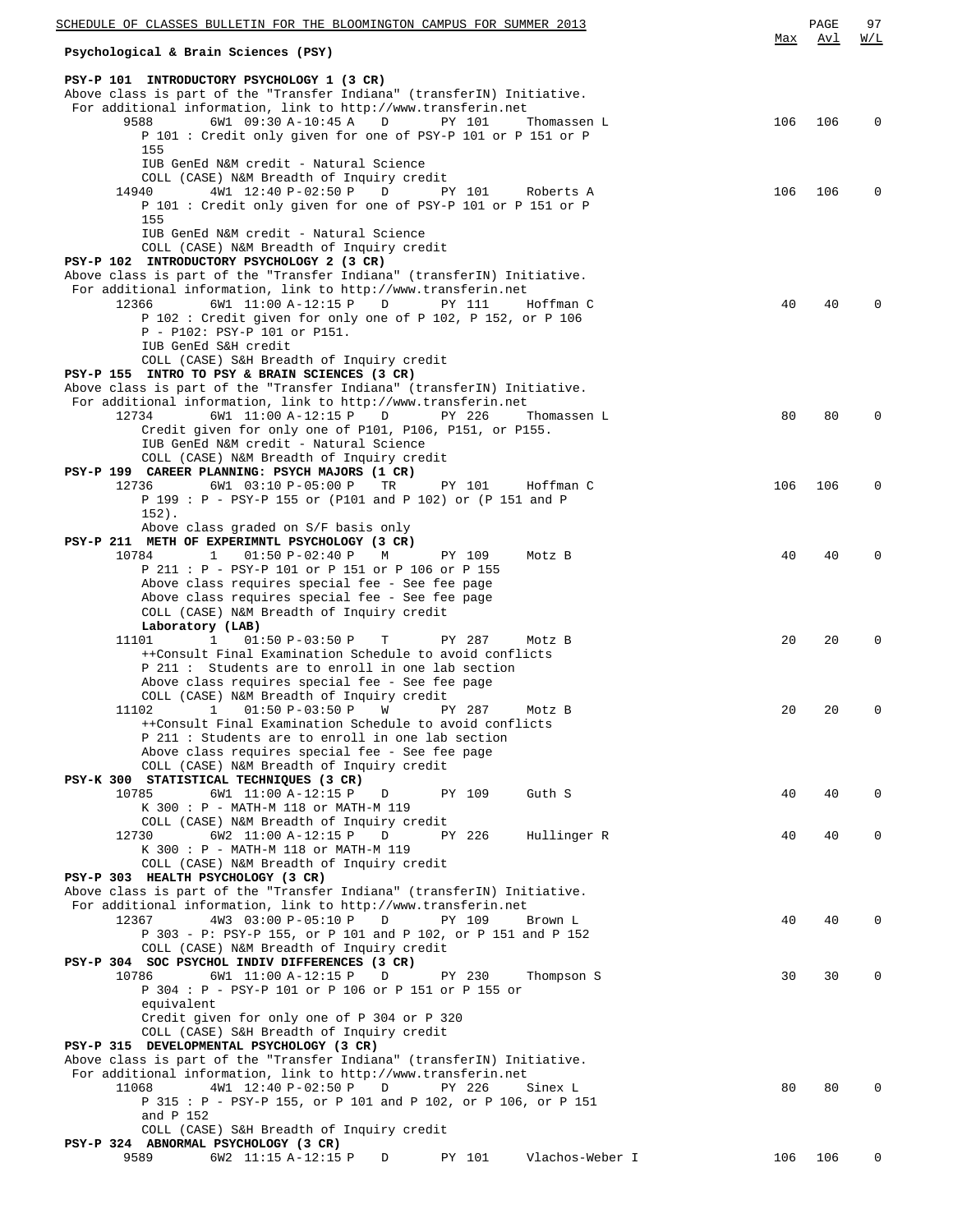| SCHEDULE OF CLASSES BULLETIN FOR THE BLOOMINGTON CAMPUS FOR SUMMER 2013                                                  | Max | PAGE<br>Avl | 98<br>W/L    |
|--------------------------------------------------------------------------------------------------------------------------|-----|-------------|--------------|
| P 324 : P - PSY-P 155, or P 101 and P 102, or P 151 and P 152                                                            |     |             |              |
| or P 106<br>COLL (CASE) S&H Breadth of Inquiry credit                                                                    |     |             |              |
| PSY-P 335 COGNITIVE PSYCHOLOGY (3 CR)                                                                                    |     |             |              |
| 12368<br>8W1 11:30 A-12:30 P<br>Motz B<br>D<br>PY 228<br>P 335 : P - PSY-P 101 or P 106 or P 151 or P 155                | 30  | 30          | 0            |
| COLL (CASE) N&M Breadth of Inquiry credit                                                                                |     |             |              |
| PSY-P 346 NEUROSCIENCE (3 CR)                                                                                            |     |             |              |
| 10787<br>4W1 08:00 A-10:10 A<br>PY 226<br>D<br>Garraghty P<br>P 346 : P - PSY-P 155 or P 101 or P 106, or P 151 or       | 80  | 80          | 0            |
| equivalent                                                                                                               |     |             |              |
| PSY-P 357 TOPICS IN PSYCHOLOGY (3 CR)                                                                                    |     |             |              |
| 6W1 12:45 P-02:00 P<br>PY 228<br>Bradshaw H<br>14827<br>D<br>TOPIC: Bio-Psych-Social Basis for Human Sexuality           | 20  | 20          | 0            |
| PSY-P 404 COMPUTER & STAT MODELS IN PSY (3 CR)                                                                           |     |             |              |
| 4W1 10:20 A-12:30 P<br>12738<br>$\mathbb{D}$<br>PY 287<br>Nosofsky R                                                     | 20  | 20          | 0            |
| P 404: PSY-K 300 or K310.<br>PSY-P 421 LABORATORY IN SOC PSYCHOLOGY (3 CR)                                               |     |             |              |
| 11069<br>6W1 12:45 P-02:00 P<br>D<br>PY 287<br>Thompson S                                                                | 20  | 20          | 0            |
| P 421 : P - PSY-P 155 or P 151 and P 152, or P 101 and P 102,                                                            |     |             |              |
| or P 106; P 211; K 300 or K 310, and P 320 or P 304<br>PSY-P 426 LAB IN BEHAVIORAL NEUROSCIENCE (3 CR)                   |     |             |              |
| 15585 RSTR 8W1 09:05 A-12:35 P<br>PY 396<br>TR<br>Oster S                                                                | 12  | 12          | $\Omega$     |
| TOPIC : Lab in Addiction Neuroscience                                                                                    |     |             |              |
| P 426 : P - PSY-P 155, or P 151 and P 152, or P 101 and P<br>102, or P 106; P 211; K 300 or K 310; and P 326 or P 346    |     |             |              |
| Above class open to majors only                                                                                          |     |             |              |
| Above class requires special fee - See fee page                                                                          |     |             |              |
| PSY-P 437 NEUROBIOLOGY OF ADDICTIONS (3 CR)                                                                              |     |             |              |
| 12369<br>4W1 10:20 A-12:30 P D<br>Farley J<br>PY 115<br>P 437 : P - PSY-P 101 or P 106, or P 155 and P 346 and two       | 25  | 25          | <sup>0</sup> |
| Biology courses                                                                                                          |     |             |              |
| COLL (CASE) N&M Breadth of Inquiry credit                                                                                |     |             |              |
| PSY-P 457 TOPICS IN PSYCHOLOGY (3 CR)<br>VT: PSY INTERVENTIONS & EVALUATION                                              |     |             |              |
| Above class is part of the "Transfer Indiana" (transferIN) Initiative.                                                   |     |             |              |
| For additional information, link to http://www.transferin.net                                                            |     |             |              |
| 6W2 03:45 P-05:00 P<br>12740<br>D<br>PY 228<br>Vlachos-Weber I<br>TOPIC: Psychological Interventions and Evaluation      | 30  | 30          | $\Omega$     |
| PSY-P 493 SUPERVISED RESEARCH 1 (2-3 CR)                                                                                 |     |             |              |
| P 493: Obtain permission by following the steps outlined at                                                              |     |             |              |
| http://psych.indiana.edu/undergrad/research/research.asp<br>9590 PERM 8W1 ARR<br>ARR<br>ARR<br>Alberts J                 | 15  | 15          | $\Omega$     |
| P 493: Obtain permission by following the steps outlined at                                                              |     |             |              |
| http://psych.indiana.edu/undergrad/research/research.asp                                                                 |     |             |              |
| 9591 PERM 8W1 ARR<br>ARR<br>ARR<br>Bates J<br>P 493: Obtain permission by following the steps outlined at                | 15  | 15          | 0            |
| http://psych.indiana.edu/undergrad/research/research.asp                                                                 |     |             |              |
| 12983 PERM 8W1 ARR<br>ARR<br>ARR<br>Bertenthal B                                                                         | 15  | 15          | 0            |
| P 493: Obtain permission by following the steps outlined at<br>http://psych.indiana.edu/undergrad/research/research.asp  |     |             |              |
| 9592 PERM 8W1 ARR<br>ARR<br>ARR<br>Bingham G                                                                             | 30  | 30          | 0            |
| Obtain on-line authorization for above class from Advisor                                                                |     |             |              |
| P 493 : Obtain permission by following the steps outlined at<br>http://psych.indiana.edu/undergrad/research/research.asp |     |             |              |
| 12762 PERM 8W1 ARR<br>Farley J<br>ARR<br>ARR                                                                             | 20  | 20          | 0            |
| P 493 : Obtain permission by following the steps outlined at                                                             |     |             |              |
| http://psych.indiana.edu/undergrad/research/research.asp<br>11749 PERM 8W1 ARR<br>ARR<br>ARR<br>Vlachos-Weber I          | 15  | 15          | 0            |
| P 493 : Obtain permission by following the steps outlined at                                                             |     |             |              |
| http://psych.indiana.edu/undergrad/research/research.asp                                                                 |     |             |              |
| 12989 PERM 8W1 ARR<br>ARR<br>ARR<br>Craig J<br>P 493: Obtain permission by following the steps outlined at               | 20  | 20          | 0            |
| http://psych.indiana.edu/undergrad/research/research.asp                                                                 |     |             |              |
| 12743 PERM 8W1 ARR<br>ARR<br>ARR<br>Crystal J                                                                            | 20  | 20          | 0            |
| P 493 : Obtain permission by following the steps outlined at<br>http://psych.indiana.edu/undergrad/research/research.asp |     |             |              |
| 9593 PERM 8W1 ARR<br>Bradshaw H<br>ARR<br>ARR                                                                            | 15  | 15          | 0            |
| P 493 : Obtain permission by following the steps outlined at                                                             |     |             |              |
| http://psych.indiana.edu/undergrad/research/research.asp<br>12745 PERM 8W1 ARR<br>ARR<br>ARR<br>Brown J                  | 20  | 20          | 0            |
| P 493 : Obtain permission by following the steps outlined at                                                             |     |             |              |
| http://psych.indiana.edu/undergrad/research/research.asp                                                                 |     |             |              |
| 9595 PERM 8W1 ARR<br>ARR<br>Finn P<br>ARR<br>P 493: Obtain permission by following the steps outlined at                 | 10  | 10          | 0            |
| http://psych.indiana.edu/undergrad/research/research.asp                                                                 |     |             |              |
| 12748 PERM 8W1 ARR<br>ARR<br>ARR<br>Busey T                                                                              | 20  | 20          | 0            |
| P 493 : Obtain permission by following the steps outlined at<br>http://psych.indiana.edu/undergrad/research/research.asp |     |             |              |
| 10788 PERM 8W1 ARR<br>Garraghty P<br>ARR<br>ARR                                                                          | 15  | 15          | 0            |
|                                                                                                                          |     |             |              |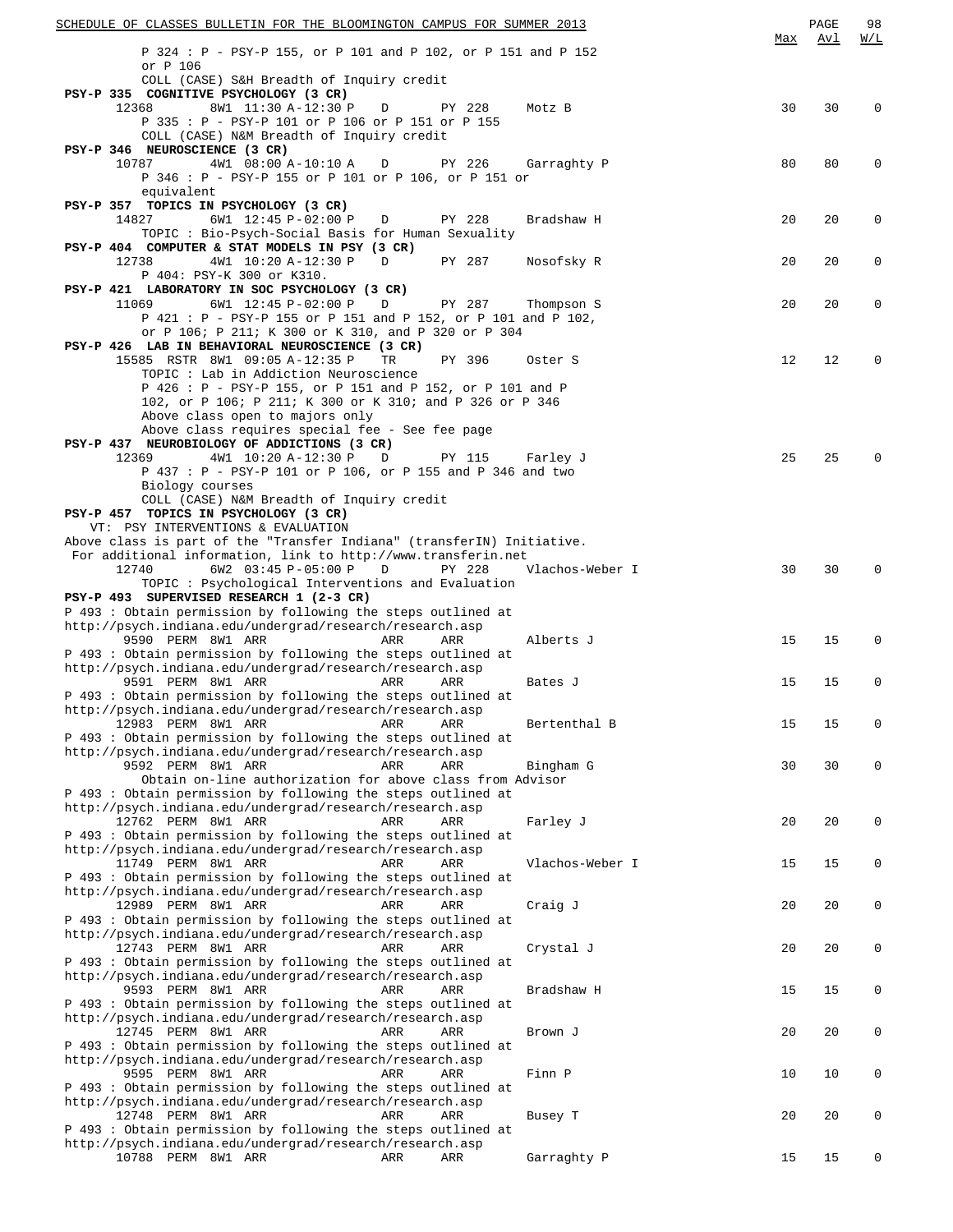| SCHEDULE OF CLASSES BULLETIN FOR THE BLOOMINGTON CAMPUS FOR SUMMER 2013<br>P 493: Obtain permission by following the steps outlined at                                                                                                   | Max | PAGE<br>Avl | 99<br>W/I |
|------------------------------------------------------------------------------------------------------------------------------------------------------------------------------------------------------------------------------------------|-----|-------------|-----------|
| http://psych.indiana.edu/undergrad/research/research.asp<br>11714 PERM 8W1 ARR<br>ARR<br>ARR<br>Gold J<br>P 493: Obtain permission by following the steps outlined at                                                                    | 15  | 15          | $\Omega$  |
| http://psych.indiana.edu/undergrad/research/research.asp<br>11715 PERM 8W1 ARR<br>ARR<br>ARR<br>Goldstone R<br>P 493: Obtain permission by following the steps outlined at                                                               | 15  | 15          | 0         |
| http://psych.indiana.edu/undergrad/research/research.asp<br>11716 PERM 8W1 ARR<br>ARR<br>Heiman J<br>ARR                                                                                                                                 | 15  | 15          | $\Omega$  |
| P 493 : Obtain permission by following the steps outlined at<br>http://psych.indiana.edu/undergrad/research/research.asp<br>11717 PERM 8W1 ARR<br>ARR<br>ARR<br>Hetrick W                                                                | 15  | 15          | 0         |
| P 493: Obtain permission by following the steps outlined at<br>http://psych.indiana.edu/undergrad/research/research.asp<br>11718 PERM 8W1 ARR<br>ARR<br>ARR<br>Hirt E                                                                    | 15  | 15          | O         |
| P 493: Obtain permission by following the steps outlined at<br>http://psych.indiana.edu/undergrad/research/research.asp<br>11719 PERM 8W1 ARR<br>ARR<br>ARR<br>Hoffman C<br>P 493 : Obtain permission by following the steps outlined at | 15  | 15          | 0         |
| http://psych.indiana.edu/undergrad/research/research.asp<br>11720 PERM 8W1 ARR<br>ARR<br>Hohmann A<br>ARR<br>P 493 : Obtain permission by following the steps outlined at                                                                | 15  | 15          | $\Omega$  |
| http://psych.indiana.edu/undergrad/research/research.asp<br>11721 PERM 8W1 ARR<br>ARR<br>ARR<br>Holtzworth-Munroe A<br>P 493: Obtain permission by following the steps outlined at                                                       | 15  | 15          | 0         |
| http://psych.indiana.edu/undergrad/research/research.asp<br>11722 PERM 8W1 ARR<br>ARR<br>ARR<br>James K<br>P 493: Obtain permission by following the steps outlined at                                                                   | 15  | 15          | O         |
| http://psych.indiana.edu/undergrad/research/research.asp<br>11723 PERM 8W1 ARR<br>ARR<br>ARR<br>James T<br>P 493 : Obtain permission by following the steps outlined at                                                                  | 15  | 15          | 0         |
| http://psych.indiana.edu/undergrad/research/research.asp<br>11724 PERM 8W1 ARR<br>ARR<br>ARR<br>Jones M<br>P 493 : Obtain permission by following the steps outlined at                                                                  | 15  | 15          | $\Omega$  |
| http://psych.indiana.edu/undergrad/research/research.asp<br>14941 PERM 8W1 ARR<br>ARR<br>ARR<br>Kennedy D<br>P 493: Obtain permission by following the steps outlined at                                                                 | 15  | 15          | 0         |
| http://psych.indiana.edu/undergrad/research/research.asp<br>11725 PERM 8W1 ARR<br>ARR<br>ARR<br>Jones S<br>P 493: Obtain permission by following the steps outlined at                                                                   | 15  | 15          | O         |
| http://psych.indiana.edu/undergrad/research/research.asp<br>14942 PERM 8W1 ARR<br>ARR<br>Krendl A<br>ARR<br>P 493 : Obtain permission by following the steps outlined at                                                                 | 15  | 15          | Ω         |
| http://psych.indiana.edu/undergrad/research/research.asp<br>11726 PERM 8W1 ARR<br>Kruschke J<br>ARR<br>ARR<br>P 493 : Obtain permission by following the steps outlined at                                                               | 15  | 15          | O         |
| http://psych.indiana.edu/undergrad/research/research.asp<br>14943 PERM 8W1 ARR<br>ARR<br>ARR<br>Lewis C<br>P 493 : Obtain permission by following the steps outlined at                                                                  | 15  | 15          | 0         |
| http://psych.indiana.edu/undergrad/research/research.asp<br>11727 PERM 8W1 ARR<br>ARR<br>Lai C<br>ARR<br>Obtain permission by following the steps outlined at                                                                            | 15  | 15          | 0         |
| http://psych.indiana.edu/undergrad/research/research.asp<br>13349 PERM 8W1 ARR<br>ARR<br>ARR<br>Mackie K<br>P 493 : Obtain permission by following the steps outlined at                                                                 | 15  | 15          | 0         |
| http://psych.indiana.edu/undergrad/research/research.asp<br>11728 PERM 8W1 ARR<br>ARR<br>Newman S<br>ARR<br>Obtain permission by following the steps outlined at                                                                         | 15  | 15          | 0         |
| http://psych.indiana.edu/undergrad/research/research.asp<br>14944 PERM 8W1 ARR<br>ARR<br>ARR<br>Murphy M<br>P 493 : Obtain permission by following the steps outlined at                                                                 | 15  | 15          | 0         |
| http://psych.indiana.edu/undergrad/research/research.asp<br>11729 PERM 8W1 ARR<br>ARR<br>Nosofsky R<br>ARR<br>P 493 : Obtain permission by following the steps outlined at                                                               | 15  | 15          | 0         |
| http://psych.indiana.edu/undergrad/research/research.asp<br>11730 PERM 8W1 ARR<br>ARR<br>ARR<br>O'Donnell B<br>P 493 : Obtain permission by following the steps outlined at                                                              | 15  | 15          | 0         |
| http://psych.indiana.edu/undergrad/research/research.asp<br>11731 PERM 8W1 ARR<br>ARR<br>ARR<br>Pisoni D<br>P 493: Obtain permission by following the steps outlined at                                                                  | 15  | 15          | 0         |
| http://psych.indiana.edu/undergrad/research/research.asp<br>11732 PERM 8W1 ARR<br>ARR<br>ARR<br>Prieto A<br>P 493 : Obtain permission by following the steps outlined at                                                                 | 15  | 15          | Ω         |
| http://psych.indiana.edu/undergrad/research/research.asp<br>11733 PERM 8W1 ARR<br>ARR<br>ARR<br>Puce A<br>P 493 : Obtain permission by following the steps outlined at                                                                   | 15  | 15          | 0         |
| http://psych.indiana.edu/undergrad/research/research.asp<br>11734 PERM 8W1 ARR<br>ARR<br>ARR<br>Rebec G<br>P 493 : Obtain permission by following the steps outlined at<br>http://psych.indiana.edu/undergrad/research/research.asp      | 15  | 15          | O         |
|                                                                                                                                                                                                                                          |     |             |           |

| <u>MER 2013</u>     | Max | $\mathop{\mathtt{PAGE}}$<br>Avl | 99<br>$\underline{W/L}$ |
|---------------------|-----|---------------------------------|-------------------------|
| Gold J              | 15  | 15                              | 0                       |
| Goldstone R         | 15  | 15                              | 0                       |
| Heiman J            | 15  | 15                              | 0                       |
| Hetrick W           | 15  | 15                              | 0                       |
| Hirt E              | 15  | 15                              | 0                       |
| Hoffman C           | 15  | 15                              | 0                       |
| Hohmann A           | 15  | 15                              | 0                       |
| Holtzworth-Munroe A | 15  | 15                              | 0                       |
| James K             | 15  | 15                              | 0                       |
| James T             | 15  | 15                              | 0                       |
| Jones M             | 15  | 15                              | 0                       |
| Kennedy D           | 15  | 15                              | 0                       |
| Jones S             | 15  | 15                              | 0                       |
| Krendl A            | 15  | 15                              | 0                       |
| Kruschke J          | 15  | 15                              | 0                       |
| Lewis C             | 15  | 15                              | 0                       |
| Lai C               | 15  | 15                              | 0                       |
| Mackie K            | 15  | 15                              | 0                       |
| Newman S            | 15  | 15                              | 0                       |
| Murphy M            | 15  | 15                              | 0                       |
| Nosofsky R          | 15  | 15                              | 0                       |
| O'Donnell B         | 15  | 15                              | 0                       |
| Pisoni D            | 15  | 15                              | 0                       |
| Prieto A            | 15  | 15                              | 0                       |
| Puce A              | 15  | 15                              | 0                       |
| Rebec G             | 15  | 15                              | 0                       |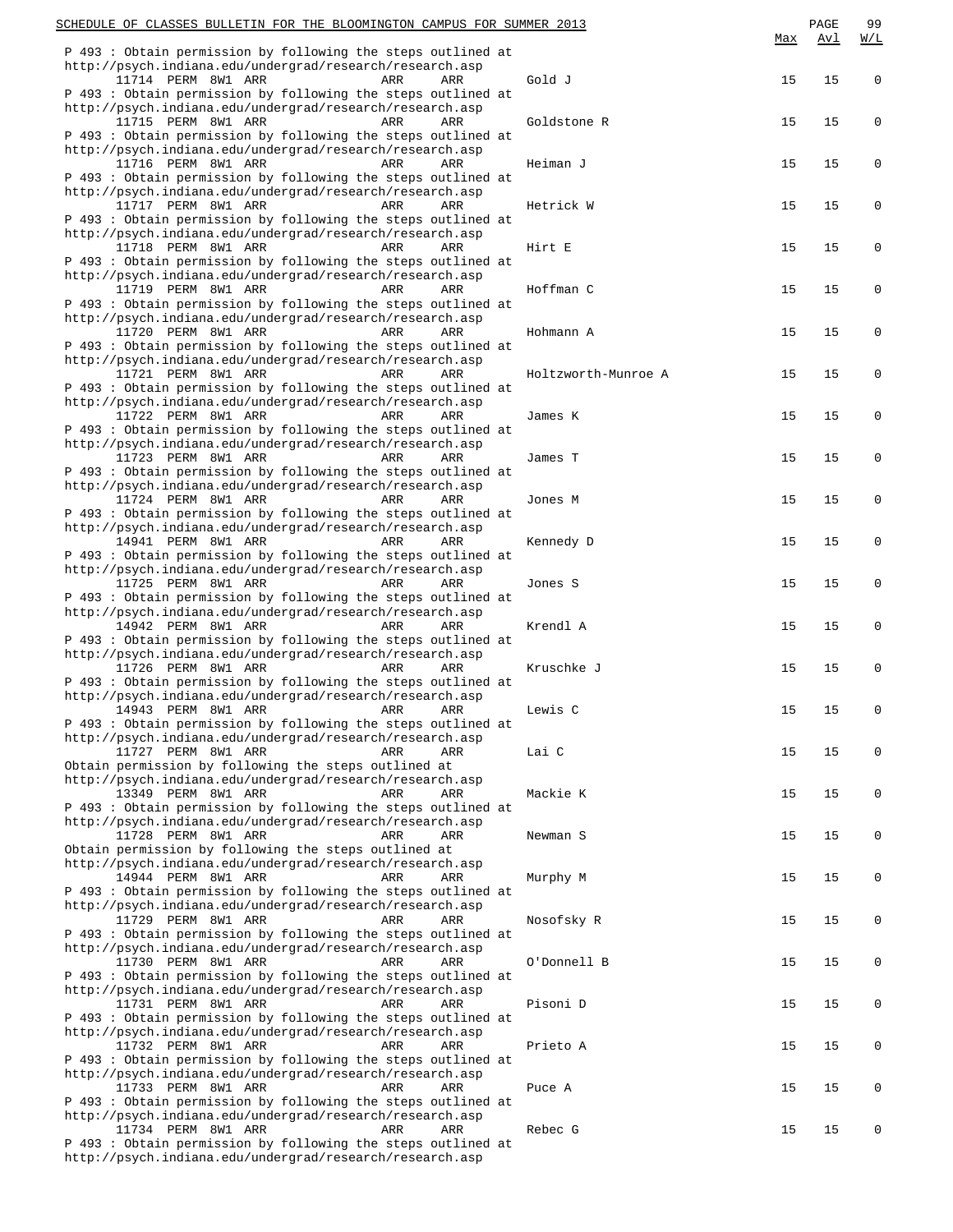| SCHEDULE OF CLASSES BULLETIN FOR THE BLOOMINGTON CAMPUS FOR SUMMER 2013                                                  | Max | $\mathop{\mathtt{PAGE}}$<br>Avl | 100<br>$\underline{W/L}$ |
|--------------------------------------------------------------------------------------------------------------------------|-----|---------------------------------|--------------------------|
| 11735 PERM 8W1 ARR<br>ARR<br>Ramsden B<br>ARR<br>P 493 : Obtain permission by following the steps outlined at            | 15  | 15                              | $\Omega$                 |
| http://psych.indiana.edu/undergrad/research/research.asp<br>11736 PERM 8W1 ARR<br>ARR<br>Roberts A<br>ARR                | 15  | 15                              | $\mathbf 0$              |
| P 493: Obtain permission by following the steps outlined at<br>http://psych.indiana.edu/undergrad/research/research.asp  |     |                                 |                          |
| 11737 PERM 8W1 ARR<br>ARR<br>Rydell R<br>ARR                                                                             | 15  | 15                              | 0                        |
| P 493 : Obtain permission by following the steps outlined at<br>http://psych.indiana.edu/undergrad/research/research.asp |     |                                 |                          |
| 11738 PERM 8W1 ARR<br>ARR<br>Sengelaub D<br>ARR<br>P 493: Obtain permission by following the steps outlined at           | 15  | 15                              | 0                        |
| http://psych.indiana.edu/undergrad/research/research.asp<br>11739 PERM 8W1 ARR<br>ARR<br>ARR<br>Sinex L                  | 15  | 15                              | 0                        |
| P 493 : Obtain permission by following the steps outlined at<br>http://psych.indiana.edu/undergrad/research/research.asp |     |                                 |                          |
| 11740 PERM 8W1 ARR<br>ARR<br>Smith E<br>ARR<br>P 493: Obtain permission by following the steps outlined at               | 15  | 15                              | 0                        |
| http://psych.indiana.edu/undergrad/research/research.asp<br>11741 PERM 8W1 ARR<br>ARR<br>Smith L<br>ARR                  | 15  | 15                              | 0                        |
| P 493 : Obtain permission by following the steps outlined at<br>http://psych.indiana.edu/undergrad/research/research.asp |     |                                 |                          |
| 11742 PERM 8W1 ARR<br>ARR<br>Sporns 0<br>ARR                                                                             | 15  | 15                              | 0                        |
| P 493: Obtain permission by following the steps outlined at<br>http://psych.indiana.edu/undergrad/research/research.asp  |     |                                 |                          |
| 11743 PERM 8W1 ARR<br>ARR<br>ARR<br>Thomassen L<br>P 493 : Obtain permission by following the steps outlined at          | 15  | 15                              | 0                        |
| http://psych.indiana.edu/undergrad/research/research.asp<br>11744 PERM 8W1 ARR<br>ARR<br>Thompson S<br>ARR               | 15  | 15                              | 0                        |
| P 493: Obtain permission by following the steps outlined at<br>http://psych.indiana.edu/undergrad/research/research.asp  |     |                                 |                          |
| 11745 PERM 8W1 ARR<br>ARR<br>ARR<br>Timberlake W<br>P 493: Obtain permission by following the steps outlined at          | 15  | 15                              | 0                        |
| http://psych.indiana.edu/undergrad/research/research.asp<br>11746 PERM 8W1 ARR<br>ARR<br>Todd P<br>ARR                   | 15  | 15                              | 0                        |
| P 493 : Obtain permission by following the steps outlined at<br>http://psych.indiana.edu/undergrad/research/research.asp |     |                                 |                          |
| 11747 PERM 8W1 ARR<br>ARR<br>ARR<br>Townsend J<br>P 493 : Obtain permission by following the steps outlined at           | 15  | 15                              | 0                        |
| http://psych.indiana.edu/undergrad/research/research.asp<br>11748 PERM 8W1 ARR<br>Viken R<br>ARR<br>ARR                  | 15  | 15                              | 0                        |
| P 493: Obtain permission by following the steps outlined at<br>http://psych.indiana.edu/undergrad/research/research.asp  |     |                                 |                          |
| 12381 PERM 8W1 ARR<br>ARR<br>ARR<br>Wasserman S<br>Obtain on-line authorization for above class from Advisor             | 30  | 30                              | 0                        |
| P 493 : Obtain permission by following the steps outlined at                                                             |     |                                 |                          |
| http://psych.indiana.edu/undergrad/research/research.asp<br>11751 PERM 8W1 ARR<br>ARR<br>Wellman C<br>ARR                | 15  | 15                              | 0                        |
| P 493 : Obtain permission by following the steps outlined at<br>http://psych.indiana.edu/undergrad/research/research.asp |     |                                 |                          |
| 11753 PERM 8W1 ARR<br>ARR<br>ARR<br>Yu C<br>P 493: Obtain permission by following the steps outlined at                  | 15  | 15                              | 0                        |
| http://psych.indiana.edu/undergrad/research/research.asp<br>11754 PERM 8W1 ARR<br>ARR<br>ARR<br>Hetrick W                | 15  | 15                              | 0                        |
| If your instructor is not listed on a PSY-P 493 course,<br>please enroll in this general section.                        |     |                                 |                          |
| P 493 : Obtain permission by following the steps outlined at<br>http://psych.indiana.edu/undergrad/research/research.asp |     |                                 |                          |
| 11755 PERM 8W2 ARR<br>ARR<br><b>ARR</b><br>Farley J<br>P 493: Obtain permission by following the steps outlined at       | 15  | 15                              | 0                        |
| http://psych.indiana.edu/undergrad/research/research.asp<br>12523 PERM 8W2 ARR<br>ARR<br>ARR<br>Finn P                   | 15  | 15                              | 0                        |
| P 493 : Obtain permission by following the steps outlined at<br>http://psych.indiana.edu/undergrad/research/research.asp |     |                                 |                          |
| 9596 PERM 8W2 ARR<br>ARR<br>Garraghty P<br>ARR<br>P 493: Obtain permission by following the steps outlined at            | 15  | 15                              | 0                        |
| http://psych.indiana.edu/undergrad/research/research.asp<br>9597 PERM 8W2 ARR<br>ARR<br>ARR<br>Gold J                    | 15  | 15                              | 0                        |
| P 493: Obtain permission by following the steps outlined at<br>http://psych.indiana.edu/undergrad/research/research.asp  |     |                                 |                          |
| 9598 PERM 8W2 ARR<br>ARR<br>Goldstone R<br>ARR<br>P 493: Obtain permission by following the steps outlined at            | 15  | 15                              | 0                        |
| http://psych.indiana.edu/undergrad/research/research.asp<br>9599 PERM 8W2 ARR<br>ARR<br>ARR<br>Heiman J                  | 15  | 15                              | 0                        |
| P 493 : Obtain permission by following the steps outlined at<br>http://psych.indiana.edu/undergrad/research/research.asp |     |                                 |                          |
| 9600 PERM 8W2 ARR<br>ARR<br>Hetrick W<br>ARR<br>P 493 : Obtain permission by following the steps outlined at             | 15  | 15                              | 0                        |
| http://psych.indiana.edu/undergrad/research/research.asp                                                                 |     |                                 |                          |
| 9601 PERM 8W2 ARR<br>ARR<br>ARR<br>Hirt E                                                                                | 15  | 15                              | 0                        |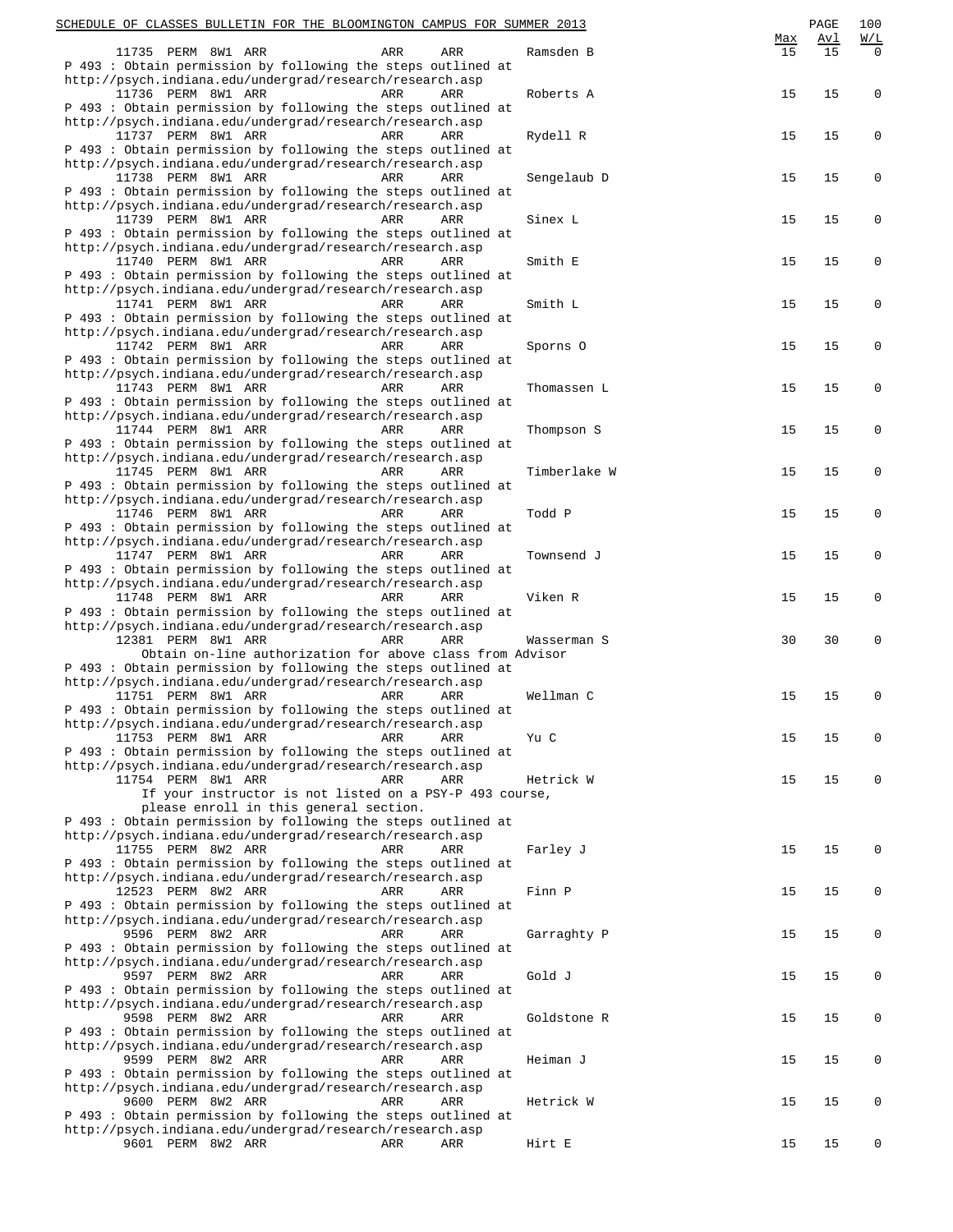| SCHEDULE OF CLASSES BULLETIN FOR THE BLOOMINGTON CAMPUS FOR SUMMER 2013                                                  |                     | Max | PAGE<br><u>Avl</u> | 101<br>W/L   |
|--------------------------------------------------------------------------------------------------------------------------|---------------------|-----|--------------------|--------------|
| P 493: Obtain permission by following the steps outlined at                                                              |                     |     |                    |              |
| http://psych.indiana.edu/undergrad/research/research.asp<br>10792 PERM 8W2 ARR<br>ARR<br>ARR                             | Hoffman C           | 15  | 15                 | $\mathbf{0}$ |
| P 493 : Obtain permission by following the steps outlined at                                                             |                     |     |                    |              |
| http://psych.indiana.edu/undergrad/research/research.asp<br>11759 PERM 8W2 ARR<br>ARR<br>ARR                             | Hohmann A           | 15  | 15                 | 0            |
| P 493: Obtain permission by following the steps outlined at                                                              |                     |     |                    |              |
| http://psych.indiana.edu/undergrad/research/research.asp                                                                 |                     |     |                    |              |
| 11760 PERM 8W2 ARR<br>ARR<br>ARR<br>P 493 : Obtain permission by following the steps outlined at                         | Holtzworth-Munroe A | 15  | 15                 | 0            |
| http://psych.indiana.edu/undergrad/research/research.asp                                                                 |                     |     |                    |              |
| 11761 PERM 8W2 ARR<br>ARR<br>ARR<br>P 493 : Obtain permission by following the steps outlined at                         | James K             | 15  | 15                 | 0            |
| http://psych.indiana.edu/undergrad/research/research.asp                                                                 |                     |     |                    |              |
| 11762 PERM 8W2 ARR<br>ARR<br>ARR                                                                                         | James T             | 15  | 15                 | 0            |
| P 493 : Obtain permission by following the steps outlined at<br>http://psych.indiana.edu/undergrad/research/research.asp |                     |     |                    |              |
| 11763 PERM 8W2 ARR<br>ARR<br>ARR                                                                                         | Jones M             | 15  | 15                 | 0            |
| P 493: Obtain permission by following the steps outlined at<br>http://psych.indiana.edu/undergrad/research/research.asp  |                     |     |                    |              |
| 11764 PERM 8W2 ARR<br>ARR<br>ARR                                                                                         | Jones S             | 15  | 15                 | 0            |
| P 493 : Obtain permission by following the steps outlined at                                                             |                     |     |                    |              |
| http://psych.indiana.edu/undergrad/research/research.asp<br>11765 PERM 8W2 ARR<br>ARR<br>ARR                             | Kruschke J          | 15  | 15                 | 0            |
| P 493 : Obtain permission by following the steps outlined at                                                             |                     |     |                    |              |
| http://psych.indiana.edu/undergrad/research/research.asp<br>11766 PERM 8W2 ARR<br>ARR<br>ARR                             | Lai C               | 15  | 15                 | 0            |
| Obtain permission by following the steps outlined at                                                                     |                     |     |                    |              |
| http://psych.indiana.edu/undergrad/research/research.asp                                                                 |                     |     |                    |              |
| 13348 PERM 8W2 ARR<br>ARR<br>ARR<br>P 493 : Obtain permission by following the steps outlined at                         | Mackie K            | 15  | 15                 | 0            |
| http://psych.indiana.edu/undergrad/research/research.asp                                                                 |                     |     |                    |              |
| 11767 PERM 8W2 ARR<br>ARR<br>ARR<br>P 493 : Obtain permission by following the steps outlined at                         | Newman S            | 15  | 15                 | 0            |
| http://psych.indiana.edu/undergrad/research/research.asp                                                                 |                     |     |                    |              |
| 11768 PERM 8W2 ARR<br>ARR<br>ARR                                                                                         | Nosofsky R          | 15  | 15                 | 0            |
| P 493 : Obtain permission by following the steps outlined at<br>http://psych.indiana.edu/undergrad/research/research.asp |                     |     |                    |              |
| 11769 PERM 8W2 ARR<br>ARR<br>ARR                                                                                         | O'Donnell B         | 15  | 15                 | 0            |
| P 493 : Obtain permission by following the steps outlined at<br>http://psych.indiana.edu/undergrad/research/research.asp |                     |     |                    |              |
| 11770 PERM 8W2 ARR<br>ARR<br>ARR                                                                                         | Pisoni D            | 15  | 15                 | 0            |
| P 493 : Obtain permission by following the steps outlined at                                                             |                     |     |                    |              |
| http://psych.indiana.edu/undergrad/research/research.asp<br>11771 PERM 8W2 ARR<br>ARR<br>ARR                             | Prieto A            | 15  | 15                 | 0            |
| P 493 : Obtain permission by following the steps outlined at                                                             |                     |     |                    |              |
| http://psych.indiana.edu/undergrad/research/research.asp<br>11772 PERM 8W2 ARR ARR ARR ARR                               | Puce A              | 15  | 15                 |              |
| P 493: Obtain permission by following the steps outlined at                                                              |                     |     |                    |              |
| http://psych.indiana.edu/undergrad/research/research.asp<br>11773 PERM 8W2 ARR<br>ARR<br>ARR                             | Rebec G             | 15  | 15                 | 0            |
| P 493 : Obtain permission by following the steps outlined at                                                             |                     |     |                    |              |
| http://psych.indiana.edu/undergrad/research/research.asp                                                                 |                     |     |                    |              |
| 11774 PERM 8W2 ARR<br>ARR<br>ARR<br>P 493 : Obtain permission by following the steps outlined at                         | Ramsden B           | 15  | 15                 | 0            |
| http://psych.indiana.edu/undergrad/research/research.asp                                                                 |                     |     |                    |              |
| 11750 PERM 8W2 ARR<br>ARR<br>ARR<br>P 493 : Obtain permission by following the steps outlined at                         | Roberts A           | 10  | 10                 | 0            |
| http://psych.indiana.edu/undergrad/research/research.asp                                                                 |                     |     |                    |              |
| 11756 PERM 8W2 ARR<br>ARR<br>ARR                                                                                         | Rydell R            | 10  | 10                 | 0            |
| P 493: Obtain permission by following the steps outlined at<br>http://psych.indiana.edu/undergrad/research/research.asp  |                     |     |                    |              |
| 11757 PERM 8W2 ARR<br>ARR<br>ARR                                                                                         | Sengelaub D         | 10  | 10                 | 0            |
| P 493 : Obtain permission by following the steps outlined at<br>http://psych.indiana.edu/undergrad/research/research.asp |                     |     |                    |              |
| 11758 PERM 8W2 ARR<br>ARR<br>ARR                                                                                         | Sinex L             | 10  | 10                 | 0            |
| P 493 : Obtain permission by following the steps outlined at                                                             |                     |     |                    |              |
| http://psych.indiana.edu/undergrad/research/research.asp<br>12085 PERM 8W2 ARR<br>ARR<br>ARR                             | Smith E             | 10  | 10                 | 0            |
| P 493 : Obtain permission by following the steps outlined at                                                             |                     |     |                    |              |
| http://psych.indiana.edu/undergrad/research/research.asp<br>12086 PERM 8W2 ARR<br>ARR<br>ARR                             | Smith L             | 10  | 10                 | 0            |
| P 493: Obtain permission by following the steps outlined at                                                              |                     |     |                    |              |
| http://psych.indiana.edu/undergrad/research/research.asp<br>12087 PERM 8W2 ARR<br>ARR<br>ARR                             | Sporns 0            | 10  | 10                 | 0            |
| P 493 : Obtain permission by following the steps outlined at                                                             |                     |     |                    |              |
| http://psych.indiana.edu/undergrad/research/research.asp                                                                 |                     |     |                    |              |
| 12088 PERM 8W2 ARR<br>ARR<br>ARR<br>P 493 : Obtain permission by following the steps outlined at                         | Thomassen L         | 10  | 10                 | 0            |
| http://psych.indiana.edu/undergrad/research/research.asp                                                                 |                     |     |                    |              |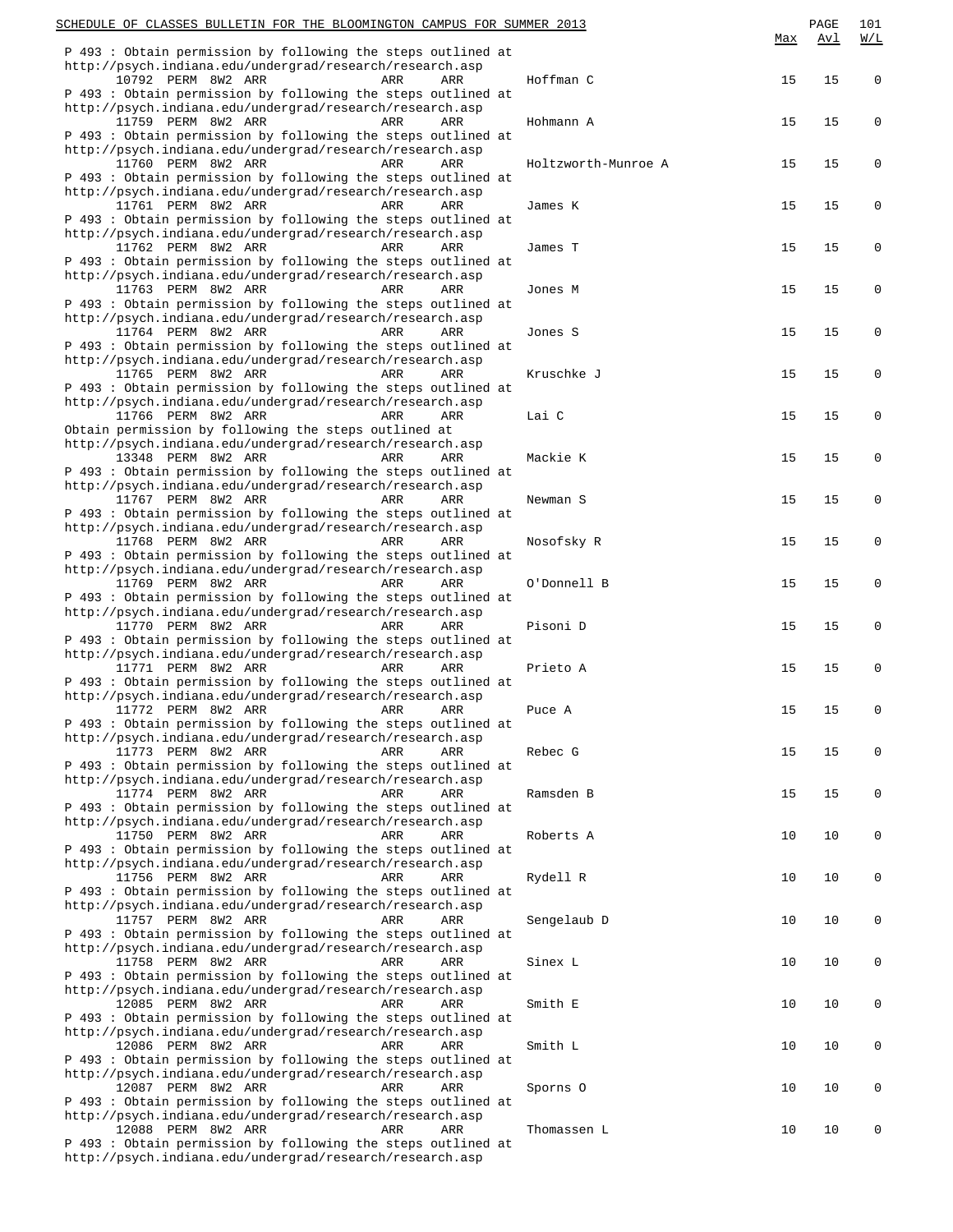| SCHEDULE OF CLASSES BULLETIN FOR THE BLOOMINGTON CAMPUS FOR SUMMER 2013                                                  |                 |           | PAGE<br>Avl | 102                           |
|--------------------------------------------------------------------------------------------------------------------------|-----------------|-----------|-------------|-------------------------------|
| 12089 PERM 8W2 ARR<br>ARR<br>ARR                                                                                         | Thompson S      | Max<br>10 | 10          | $\underline{W/L}$<br>$\Omega$ |
| P 493 : Obtain permission by following the steps outlined at                                                             |                 |           |             |                               |
| http://psych.indiana.edu/undergrad/research/research.asp                                                                 |                 |           |             |                               |
| 12090 PERM 8W2 ARR<br>ARR<br>ARR                                                                                         | Timberlake W    | 10        | 10          | 0                             |
| P 493: Obtain permission by following the steps outlined at<br>http://psych.indiana.edu/undergrad/research/research.asp  |                 |           |             |                               |
| 12091 PERM 8W2 ARR<br>ARR<br>ARR                                                                                         | Todd P          | 10        | 10          | 0                             |
| P 493: Obtain permission by following the steps outlined at                                                              |                 |           |             |                               |
| http://psych.indiana.edu/undergrad/research/research.asp                                                                 |                 |           |             |                               |
| 12093 PERM 8W2 ARR<br>ARR<br>ARR<br>P 493 : Obtain permission by following the steps outlined at                         | Townsend J      | 10        | 10          | 0                             |
| http://psych.indiana.edu/undergrad/research/research.asp                                                                 |                 |           |             |                               |
| 12094 PERM 8W2 ARR<br>ARR<br>ARR                                                                                         | Viken R         | 10        | 10          | 0                             |
| P 493: Obtain permission by following the steps outlined at                                                              |                 |           |             |                               |
| http://psych.indiana.edu/undergrad/research/research.asp                                                                 |                 |           |             |                               |
| 12095 PERM 8W2 ARR<br>ARR<br>ARR<br>P 493: Obtain permission by following the steps outlined at                          | Vlachos-Weber I | 10        | 10          | 0                             |
| http://psych.indiana.edu/undergrad/research/research.asp                                                                 |                 |           |             |                               |
| 12096 PERM 8W2 ARR<br>ARR<br>ARR                                                                                         | Wasserman S     | 10        | 10          | 0                             |
| P 493: Obtain permission by following the steps outlined at                                                              |                 |           |             |                               |
| http://psych.indiana.edu/undergrad/research/research.asp                                                                 |                 |           |             |                               |
| 12097 PERM 8W2 ARR<br>ARR<br>ARR<br>P 493 : Obtain permission by following the steps outlined at                         | Wellman C       | 10        | 10          | 0                             |
| http://psych.indiana.edu/undergrad/research/research.asp                                                                 |                 |           |             |                               |
| 12099 PERM 8W2 ARR<br>ARR<br>ARR                                                                                         | Yu C            | 10        | 10          | 0                             |
| P 493: Obtain permission by following the steps outlined at                                                              |                 |           |             |                               |
| http://psych.indiana.edu/undergrad/research/research.asp<br>12100 PERM 8W2 ARR<br>ARR<br><b>ARR</b>                      | Kennedy D       | 10        | 10          | 0                             |
| P 493: Obtain permission by following the steps outlined at                                                              |                 |           |             |                               |
| http://psych.indiana.edu/undergrad/research/research.asp                                                                 |                 |           |             |                               |
| 12101 PERM 8W2 ARR<br>ARR<br>ARR                                                                                         | Krendl A        | 10        | 10          | 0                             |
| P 493: Obtain permission by following the steps outlined at                                                              |                 |           |             |                               |
| http://psych.indiana.edu/undergrad/research/research.asp<br>12102 PERM 8W2 ARR<br>ARR<br>ARR                             | Murphy M        | 10        | 10          | 0                             |
| P 493 : Obtain permission by following the steps outlined at                                                             |                 |           |             |                               |
| http://psych.indiana.edu/undergrad/research/research.asp                                                                 |                 |           |             |                               |
| 12103 PERM 8W2 ARR<br>ARR<br>ARR                                                                                         | Hetrick W       | 10        | 10          | 0                             |
| P 493 : If your instructor is not listed on a PSY-P 493<br>course, please enroll in this section. This class is the      |                 |           |             |                               |
| 'general' section. Your instructor must submit the final                                                                 |                 |           |             |                               |
| grade to the main office                                                                                                 |                 |           |             |                               |
| PSY-P 494 SUPERVISED RESEARCH 2 (2-3 CR)                                                                                 |                 |           |             |                               |
| P 494 : Obtain permission by following the steps outlined at                                                             |                 |           |             |                               |
| http://psych.indiana.edu/undergrad/research/research.asp<br>9602 PERM 8W1 ARR<br>ARR<br>ARR                              | Alberts J       | 40        | 40          | 0                             |
| P 494 : P - PSY-P 493                                                                                                    |                 |           |             |                               |
| P 494 : Obtain permission by following the steps outlined at                                                             |                 |           |             |                               |
| http://psych.indiana.edu/undergrad/research/research.asp                                                                 |                 |           |             |                               |
| 11775 PERM 8W1 ARR<br>ARR<br>ARR<br>P 494 : P - PSY-P 493                                                                | Bates J         | 40        | 40          | 0                             |
| P 494 : Obtain permission by following the steps outlined at                                                             |                 |           |             |                               |
| http://psych.indiana.edu/undergrad/research/research.asp                                                                 |                 |           |             |                               |
| 11776 PERM 8W1 ARR<br>ARR<br>ARR                                                                                         | Bertenthal B    | 40        | 40          | 0                             |
| P 494 : P - PSY-P 493                                                                                                    |                 |           |             |                               |
| P 494 : Obtain permission by following the steps outlined at<br>http://psych.indiana.edu/undergrad/research/research.asp |                 |           |             |                               |
| 11777 PERM 8W1 ARR<br>ARR<br>ARR                                                                                         | Bingham G       | 40        | 40          | 0                             |
| P 494 : P - PSY-P 493                                                                                                    |                 |           |             |                               |
| P 494 : Obtain permission by following the steps outlined at                                                             |                 |           |             |                               |
| http://psych.indiana.edu/undergrad/research/research.asp<br>11778 PERM 8W1 ARR<br>ARR<br>ARR                             | Bradshaw H      | 40        | 40          | 0                             |
| P 494 : P - PSY-P 493                                                                                                    |                 |           |             |                               |
| P 494 : Obtain permission by following the steps outlined at                                                             |                 |           |             |                               |
| http://psych.indiana.edu/undergrad/research/research.asp                                                                 |                 |           |             |                               |
| 11780 PERM 8W1 ARR<br>ARR<br>ARR                                                                                         | Brown J         | 40        | 40          | 0                             |
| P 494 : P - PSY-P 493<br>P 494 : Obtain permission by following the steps outlined at                                    |                 |           |             |                               |
| http://psych.indiana.edu/undergrad/research/research.asp                                                                 |                 |           |             |                               |
| 11781 PERM 8W1 ARR<br>ARR<br>ARR                                                                                         | Busey T         | 40        | 40          | 0                             |
| P 494 : P - PSY-P 493                                                                                                    |                 |           |             |                               |
| P 494 : Obtain permission by following the steps outlined at                                                             |                 |           |             |                               |
| http://psych.indiana.edu/undergrad/research/research.asp<br>11782 PERM 8W1 ARR<br>ARR<br>ARR                             | Craig J         | 40        | 40          | 0                             |
| P 494 : P - PSY-P 493                                                                                                    |                 |           |             |                               |
| P 494 : Obtain permission by following the steps outlined at                                                             |                 |           |             |                               |
|                                                                                                                          |                 |           |             |                               |
| http://psych.indiana.edu/undergrad/research/research.asp                                                                 |                 |           |             |                               |
| 11783 PERM 8W1 ARR<br>ARR<br>ARR<br>P 494 : P - PSY-P 493                                                                | Crystal J       | 40        | 40          | 0                             |

http://psych.indiana.edu/undergrad/research/research.asp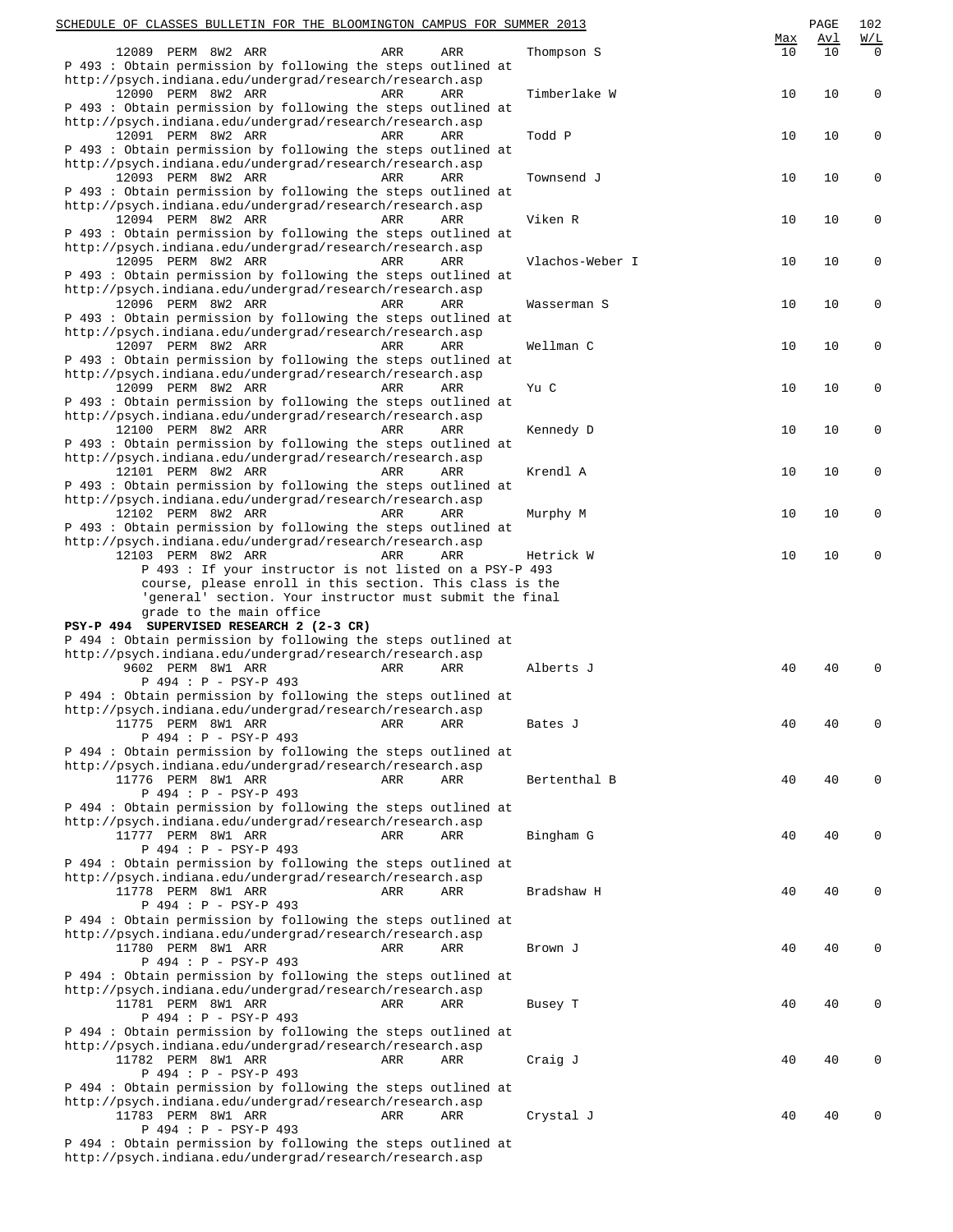| SCHEDULE OF CLASSES BULLETIN FOR THE BLOOMINGTON CAMPUS FOR SUMMER 2013                                                                           |                     |           | PAGE      | 103             |
|---------------------------------------------------------------------------------------------------------------------------------------------------|---------------------|-----------|-----------|-----------------|
| 11784 PERM 8W1 ARR<br>ARR<br>ARR                                                                                                                  | Farley J            | Max<br>40 | Avl<br>40 | W/L<br>$\Omega$ |
| P 494 : P - PSY-P 493<br>P 494 : Obtain permission by following the steps outlined at                                                             |                     |           |           |                 |
| http://psych.indiana.edu/undergrad/research/research.asp<br>11785 PERM 8W1 ARR<br>ARR<br>ARR                                                      | Finn P              | 40        | 40        | 0               |
| P 494 : P - PSY-P 493<br>P 494 : Obtain permission by following the steps outlined at<br>http://psych.indiana.edu/undergrad/research/research.asp |                     |           |           |                 |
| 11786 PERM 8W1 ARR<br>ARR<br>ARR<br>P 494 : P - PSY-P 493                                                                                         | Garraghty P         | 40        | 40        | 0               |
| P 494 : Obtain permission by following the steps outlined at<br>http://psych.indiana.edu/undergrad/research/research.asp                          |                     |           |           |                 |
| 11787 PERM 8W1 ARR<br>ARR<br>ARR<br>P 494 : P - PSY-P 493                                                                                         | Gold J              | 40        | 40        | 0               |
| P 494 : Obtain permission by following the steps outlined at<br>http://psych.indiana.edu/undergrad/research/research.asp                          |                     |           |           |                 |
| 11788 PERM 8W1 ARR<br>ARR<br>ARR<br>P 494 : P - PSY-P 493                                                                                         | Goldstone R         | 40        | 40        | 0               |
| P 494 : Obtain permission by following the steps outlined at<br>http://psych.indiana.edu/undergrad/research/research.asp                          |                     |           |           |                 |
| 11789 PERM 8W1 ARR<br>ARR<br>ARR                                                                                                                  | Heiman J            | 40        | 40        | 0               |
| P 494 : P - PSY-P 493<br>P 494 : Obtain permission by following the steps outlined at                                                             |                     |           |           |                 |
| http://psych.indiana.edu/undergrad/research/research.asp<br>11790 PERM 8W1 ARR<br>ARR<br>ARR                                                      | Hetrick W           | 40        | 40        | 0               |
| P 494 : P - PSY-P 493<br>P 494 : Obtain permission by following the steps outlined at                                                             |                     |           |           |                 |
| http://psych.indiana.edu/undergrad/research/research.asp<br>11791 PERM 8W1 ARR<br>ARR<br>ARR                                                      | Hirt E              | 40        | 40        | 0               |
| P 494 : P - PSY-P 493<br>P 494 : Obtain permission by following the steps outlined at                                                             |                     |           |           |                 |
| http://psych.indiana.edu/undergrad/research/research.asp                                                                                          |                     |           |           |                 |
| 11792 PERM 8W1 ARR<br>ARR<br>ARR<br>P 494 : P - PSY-P 493                                                                                         | Hoffman C           | 40        | 40        | 0               |
| P 494 : Obtain permission by following the steps outlined at<br>http://psych.indiana.edu/undergrad/research/research.asp                          |                     |           |           |                 |
| 11793 PERM 8W1 ARR<br>ARR<br>ARR<br>P 494 : P - PSY-P 493                                                                                         | Hohmann A           | 40        | 40        | 0               |
| P 494 : Obtain permission by following the steps outlined at<br>http://psych.indiana.edu/undergrad/research/research.asp                          |                     |           |           |                 |
| 11794 PERM 8W1 ARR<br>ARR<br>ARR<br>P 494 : P - PSY-P 493                                                                                         | Holtzworth-Munroe A | 40        | 40        | 0               |
| P 494 : Obtain permission by following the steps outlined at<br>http://psych.indiana.edu/undergrad/research/research.asp                          |                     |           |           |                 |
| 11795 PERM 8W1 ARR<br>ARR<br>ARR<br>P 494 : P - PSY-P 493                                                                                         | James K             | 40        | 40        | 0               |
| P 494 : Obtain permission by following the steps outlined at                                                                                      |                     |           |           |                 |
| http://psych.indiana.edu/undergrad/research/research.asp<br>11796 PERM 8W1 ARR<br>ARR<br>ARR                                                      | James T             | 40        | 40        | $\Omega$        |
| P 494 : P - PSY-P 493<br>P 494 : Obtain permission by following the steps outlined at                                                             |                     |           |           |                 |
| http://psych.indiana.edu/undergrad/research/research.asp<br>11797 PERM 8W1 ARR<br>ARR<br>ARR                                                      | Jones M             | 40        | 40        | $\Omega$        |
| P 494 : P - PSY-P 493<br>P 494 : Obtain permission by following the steps outlined at                                                             |                     |           |           |                 |
| http://psych.indiana.edu/undergrad/research/research.asp<br>11798 PERM 8W1 ARR<br>ARR<br>ARR                                                      | Jones S             | 40        | 40        | 0               |
| P 494 : P - PSY-P 493<br>P 494: Obtain permission by following the steps outlined at                                                              |                     |           |           |                 |
| http://psych.indiana.edu/undergrad/research/research.asp<br>14946 PERM 8W1 ARR<br>ARR<br>ARR                                                      |                     | 40        | 40        | 0               |
| P 494 : P - PSY-P 493                                                                                                                             | Kennedy D           |           |           |                 |
| P 494 : Obtain permission by following the steps outlined at<br>http://psych.indiana.edu/undergrad/research/research.asp                          |                     |           |           |                 |
| 11799 PERM 8W1 ARR<br>ARR<br>ARR<br>P 494 : P - PSY-P 493                                                                                         | Kruschke J          | 40        | 40        | 0               |
| P 494 : Obtain permission by following the steps outlined at<br>http://psych.indiana.edu/undergrad/research/research.asp                          |                     |           |           |                 |
| 14947 PERM 8W1 ARR<br>ARR<br>ARR<br>P 494 : P - PSY-P 493                                                                                         | Krendl A            | 40        | 40        | 0               |
| P 494 : Obtain permission by following the steps outlined at<br>http://psych.indiana.edu/undergrad/research/research.asp                          |                     |           |           |                 |
| 11800 PERM 8W1 ARR<br>ARR<br>ARR<br>P 494 : P - PSY-P 493                                                                                         | Lai C               | 40        | 40        | 0               |
| P 494 : Obtain permission by following the steps outlined at                                                                                      |                     |           |           |                 |
| http://psych.indiana.edu/undergrad/research/research.asp<br>14948 PERM 8W1 ARR<br>ARR<br>ARR                                                      | Lewis C             | 40        | 40        | 0               |
| P 494 : P - PSY-P 493<br>P 494 : Obtain permission by following the steps outlined at                                                             |                     |           |           |                 |

http://psych.indiana.edu/undergrad/research/research.asp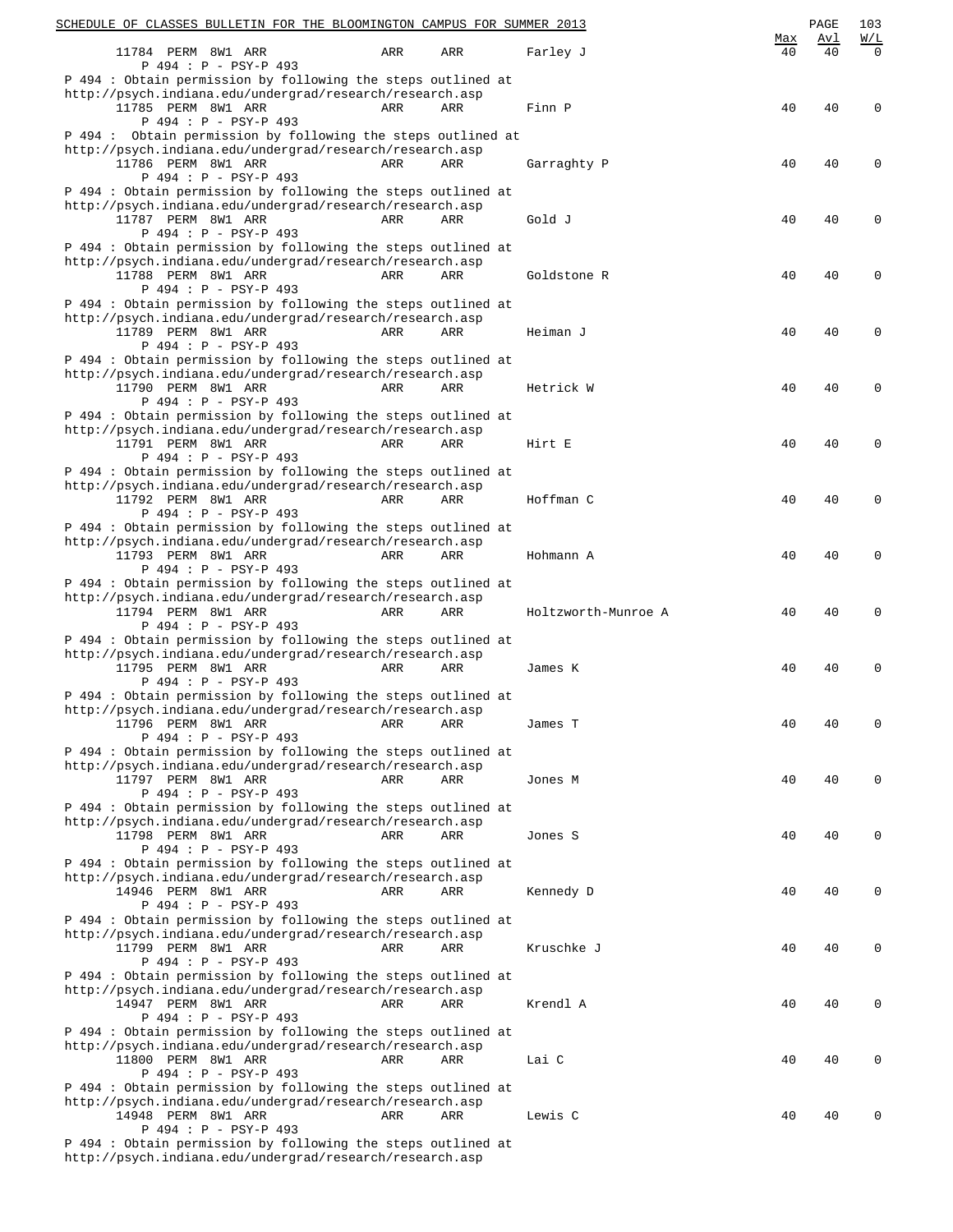| SCHEDULE OF CLASSES BULLETIN FOR THE BLOOMINGTON CAMPUS FOR SUMMER 2013                                                  |              |     | PAGE | 104        |
|--------------------------------------------------------------------------------------------------------------------------|--------------|-----|------|------------|
|                                                                                                                          |              | Max | Avl  | <u>W/L</u> |
| 11801 PERM 8W1 ARR<br>ARR<br><b>ARR</b><br>P 494 : P - PSY-P 493                                                         | Newman S     | 40  | 40   | $\Omega$   |
| P 494 : Obtain permission by following the steps outlined at                                                             |              |     |      |            |
| http://psych.indiana.edu/undergrad/research/research.asp                                                                 |              |     |      |            |
| 14949 PERM 8W1 ARR<br>ARR<br><b>ARR</b>                                                                                  | Murphy M     | 40  | 40   | 0          |
| P 494 : P - PSY-P 493                                                                                                    |              |     |      |            |
| P 494 : Obtain permission by following the steps outlined at<br>http://psych.indiana.edu/undergrad/research/research.asp |              |     |      |            |
| 11802 PERM 8W1 ARR<br>ARR<br><b>ARR</b>                                                                                  | Nosofsky R   | 40  | 40   | 0          |
| P 494 : P - PSY-P 493                                                                                                    |              |     |      |            |
| P 494 : Obtain permission by following the steps outlined at                                                             |              |     |      |            |
| http://psych.indiana.edu/undergrad/research/research.asp<br>11803 PERM 8W1 ARR<br>ARR<br>ARR                             | O'Donnell B  | 40  | 40   | 0          |
| P 494 : P - PSY-P 493                                                                                                    |              |     |      |            |
| P 494 : Obtain permission by following the steps outlined at                                                             |              |     |      |            |
| http://psych.indiana.edu/undergrad/research/research.asp                                                                 |              |     |      |            |
| 11804 PERM 8W1 ARR<br>ARR<br><b>ARR</b>                                                                                  | Pisoni D     | 40  | 40   | 0          |
| P 494 : P - PSY-P 493                                                                                                    |              |     |      |            |
| P 494 : Obtain permission by following the steps outlined at<br>http://psych.indiana.edu/undergrad/research/research.asp |              |     |      |            |
| 11805 PERM 8W1 ARR<br>ARR<br><b>ARR</b>                                                                                  | Prieto A     | 40  | 40   | 0          |
| P 494 : P - PSY-P 493                                                                                                    |              |     |      |            |
| P 494 : Obtain permission by following the steps outlined at                                                             |              |     |      |            |
| http://psych.indiana.edu/undergrad/research/research.asp<br>11806 PERM 8W1 ARR<br>ARR<br>ARR                             | Puce A       | 40  | 40   | 0          |
| P 494 : P - PSY-P 493                                                                                                    |              |     |      |            |
| P 494 : Obtain permission by following the steps outlined at                                                             |              |     |      |            |
| http://psych.indiana.edu/undergrad/research/research.asp                                                                 |              |     |      |            |
| 11807 PERM 8W1 ARR<br>ARR<br>ARR                                                                                         | Rebec G      | 40  | 40   | 0          |
| P 494 : P - PSY-P 493                                                                                                    |              |     |      |            |
| P 494 : Obtain permission by following the steps outlined at<br>http://psych.indiana.edu/undergrad/research/research.asp |              |     |      |            |
| 11808 PERM 8W1 ARR<br>ARR<br><b>ARR</b>                                                                                  | Ramsden B    | 40  | 40   | 0          |
| P 494 : P - PSY-P 493                                                                                                    |              |     |      |            |
| P 494 : Obtain permission by following the steps outlined at                                                             |              |     |      |            |
| http://psych.indiana.edu/undergrad/research/research.asp<br>11809 PERM 8W1 ARR<br>ARR<br><b>ARR</b>                      | Roberts A    | 40  | 40   | 0          |
| P 494 : P - PSY-P 493                                                                                                    |              |     |      |            |
| P 494 : Obtain permission by following the steps outlined at                                                             |              |     |      |            |
| http://psych.indiana.edu/undergrad/research/research.asp                                                                 |              |     |      |            |
| 11810 PERM 8W1 ARR<br>ARR<br>ARR                                                                                         | Rydell R     | 40  | 40   | 0          |
| P 494 : P - PSY-P 493<br>P 494 : Obtain permission by following the steps outlined at                                    |              |     |      |            |
| http://psych.indiana.edu/undergrad/research/research.asp                                                                 |              |     |      |            |
| 11811 PERM 8W1 ARR<br>ARR<br>ARR                                                                                         | Sengelaub D  | 40  | 40   | 0          |
| P 494 : P - PSY-P 493                                                                                                    |              |     |      |            |
| P 494 : Obtain permission by following the steps outlined at                                                             |              |     |      |            |
| http://psych.indiana.edu/undergrad/research/research.asp<br>11812 PERM 8W1 ARR<br>ARR<br>ARR                             | Shiffrin R   | 40  | 40   | 0          |
| P 494 : P - PSY-P 493                                                                                                    |              |     |      |            |
| P 494: Obtain permission by following the steps outlined at                                                              |              |     |      |            |
| http://psych.indiana.edu/undergrad/research/research.asp                                                                 |              |     |      |            |
| 11813 PERM 8W1 ARR<br>ARR<br>ARR                                                                                         | Sinex L      | 40  | 40   | 0          |
| P 494 : P - PSY-P 493<br>P 494: Obtain permission by following the steps outlined at                                     |              |     |      |            |
| http://psych.indiana.edu/undergrad/research/research.asp                                                                 |              |     |      |            |
| 11814 PERM 8W1 ARR<br>ARR<br>ARR                                                                                         | Smith E      | 40  | 40   | 0          |
| P 494 : P - PSY-P 493                                                                                                    |              |     |      |            |
| P 494: Obtain permission by following the steps outlined at                                                              |              |     |      |            |
| http://psych.indiana.edu/undergrad/research/research.asp<br>11815 PERM 8W1 ARR<br>ARR<br>ARR                             | Smith L      | 40  | 40   | 0          |
| P 494 : P - PSY-P 493                                                                                                    |              |     |      |            |
| P 494 : Obtain permission by following the steps outlined at                                                             |              |     |      |            |
| http://psych.indiana.edu/undergrad/research/research.asp                                                                 |              |     |      |            |
| 11816 PERM 8W1 ARR<br>ARR<br>ARR<br>P 494 : P - PSY-P 493                                                                | Sporns 0     | 40  | 40   | 0          |
| P 494 : Obtain permission by following the steps outlined at                                                             |              |     |      |            |
| http://psych.indiana.edu/undergrad/research/research.asp                                                                 |              |     |      |            |
| 11817 PERM 8W1 ARR<br>ARR<br>ARR                                                                                         | Thomassen L  | 40  | 40   | 0          |
| P 494 : P - PSY-P 493                                                                                                    |              |     |      |            |
| P 494 : Obtain permission by following the steps outlined at<br>http://psych.indiana.edu/undergrad/research/research.asp |              |     |      |            |
| 11818 PERM 8W1 ARR<br>ARR<br>ARR                                                                                         | Thompson S   | 40  | 40   | 0          |
| P 494 : P - PSY-P 493                                                                                                    |              |     |      |            |
| P 494 : Obtain permission by following the steps outlined at                                                             |              |     |      |            |
| http://psych.indiana.edu/undergrad/research/research.asp                                                                 |              |     |      |            |
| 11819 PERM 8W1 ARR<br>ARR<br>ARR<br>P 494 : P - PSY-P 493                                                                | Timberlake W | 40  | 40   | 0          |
| P 494 : Obtain permission by following the steps outlined at                                                             |              |     |      |            |
|                                                                                                                          |              |     |      |            |

http://psych.indiana.edu/undergrad/research/research.asp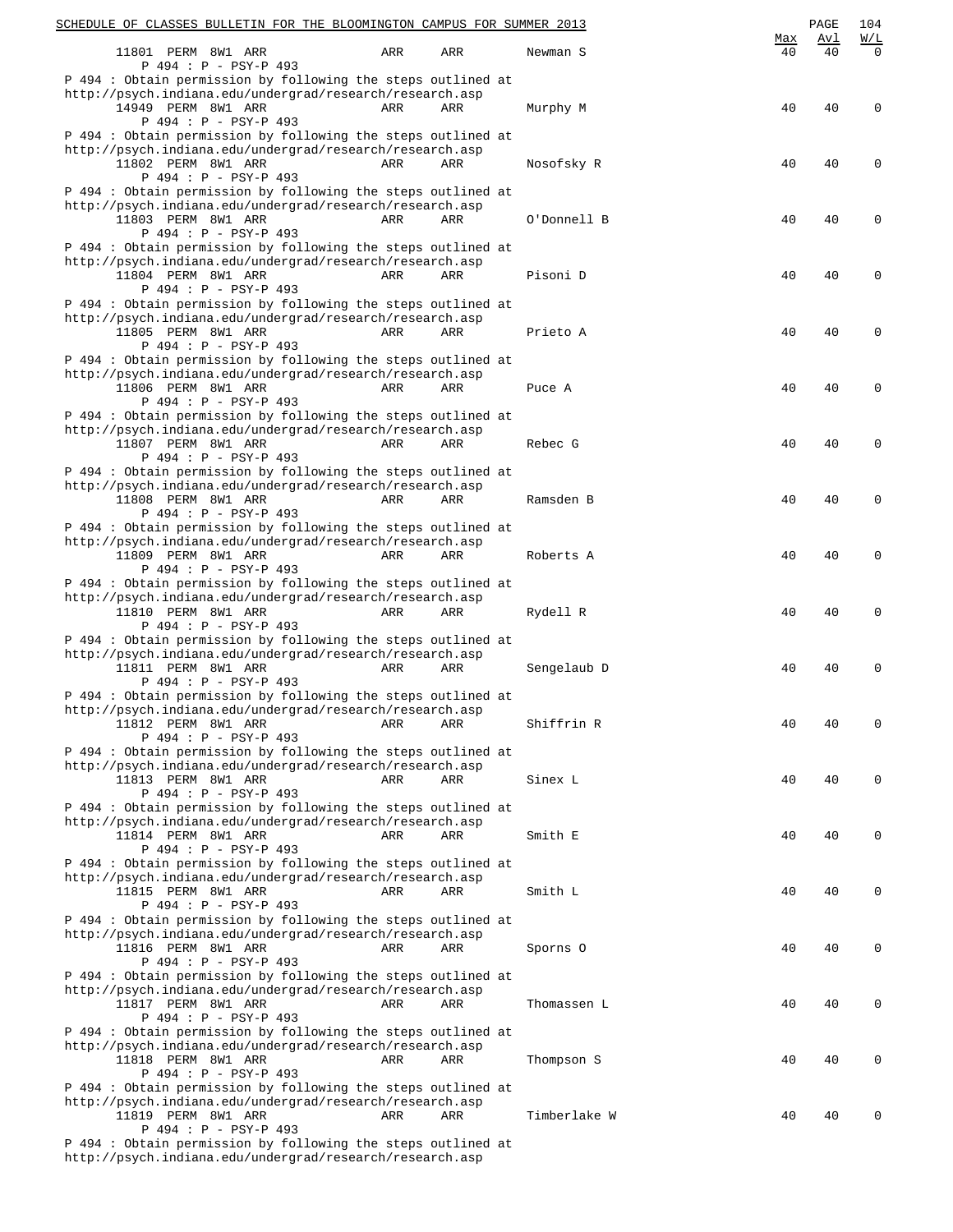| SCHEDULE OF CLASSES BULLETIN FOR THE BLOOMINGTON CAMPUS FOR SUMMER 2013                                                  |     |            |                 |           | PAGE      | 105                                                       |
|--------------------------------------------------------------------------------------------------------------------------|-----|------------|-----------------|-----------|-----------|-----------------------------------------------------------|
| 11820 PERM 8W1 ARR<br>P 494 : P - PSY-P 493                                                                              | ARR | ARR        | Todd P          | Max<br>40 | Avl<br>40 | $\overline{\text{W}}$ / $\overline{\text{L}}$<br>$\Omega$ |
| P 494 : Obtain permission by following the steps outlined at                                                             |     |            |                 |           |           |                                                           |
| http://psych.indiana.edu/undergrad/research/research.asp                                                                 |     |            |                 |           |           |                                                           |
| 11821 PERM 8W1 ARR<br>P 494 : P - PSY-P 493                                                                              | ARR | ARR        | Townsend J      | 40        | 40        | 0                                                         |
| P 494 : Obtain permission by following the steps outlined at                                                             |     |            |                 |           |           |                                                           |
| http://psych.indiana.edu/undergrad/research/research.asp                                                                 |     |            |                 |           |           |                                                           |
| 11822 PERM 8W1 ARR<br>P 494 : P - PSY-P 493                                                                              | ARR | ARR        | Viken R         | 40        | 40        | 0                                                         |
| P 494 : Obtain permission by following the steps outlined at                                                             |     |            |                 |           |           |                                                           |
| http://psych.indiana.edu/undergrad/research/research.asp                                                                 |     |            |                 |           |           |                                                           |
| 11823 PERM 8W1 ARR<br>P 494 : P - PSY-P 493                                                                              | ARR | ARR        | Vlachos-Weber I | 40        | 40        | 0                                                         |
| P 494 : Obtain permission by following the steps outlined at                                                             |     |            |                 |           |           |                                                           |
| http://psych.indiana.edu/undergrad/research/research.asp                                                                 |     |            |                 |           |           |                                                           |
| 11824 PERM 8W1 ARR<br>P 494 : P - PSY-P 493                                                                              | ARR | ARR        | Wasserman S     | 40        | 40        | 0                                                         |
| P 494 : Obtain permission by following the steps outlined at                                                             |     |            |                 |           |           |                                                           |
| http://psych.indiana.edu/undergrad/research/research.asp                                                                 |     |            |                 |           |           |                                                           |
| 11825 PERM 8W1 ARR<br>P 494 : P - PSY-P 493                                                                              | ARR | ARR        | Wellman C       | 40        | 40        | 0                                                         |
| P 494 : Obtain permission by following the steps outlined at                                                             |     |            |                 |           |           |                                                           |
| http://psych.indiana.edu/undergrad/research/research.asp                                                                 |     |            |                 |           |           |                                                           |
| 9604 PERM 8W1 ARR<br>P 494 : P - PSY-P 493                                                                               | ARR | ARR        | Yu C            | 30        | 30        | 0                                                         |
| Above class requires permission of Department                                                                            |     |            |                 |           |           |                                                           |
| P 494 : Obtain permission by following the steps outlined at                                                             |     |            |                 |           |           |                                                           |
| http://psych.indiana.edu/undergrad/research/research.asp<br>9605 PERM 8W1 ARR                                            | ARR | <b>ARR</b> | Hetrick W       | 15        | 15        | $\Omega$                                                  |
| P 494 : P - PSY-P 493                                                                                                    |     |            |                 |           |           |                                                           |
| Above class requires permission of Department                                                                            |     |            |                 |           |           |                                                           |
| If your instructor is not listed on a PSY-P 494 course,                                                                  |     |            |                 |           |           |                                                           |
| please enroll in this general section.<br>P 494 : Obtain permission by following the steps outlined at                   |     |            |                 |           |           |                                                           |
| http://psych.indiana.edu/undergrad/research/research.asp                                                                 |     |            |                 |           |           |                                                           |
| 9606 PERM 8W2 ARR                                                                                                        | ARR | ARR        | Alberts J       | 20        | 20        | 0                                                         |
| P 494 : P - PSY-P 493<br>Above class requires permission of Department                                                   |     |            |                 |           |           |                                                           |
| P 494 : Obtain permission by following the steps outlined at                                                             |     |            |                 |           |           |                                                           |
| http://psych.indiana.edu/undergrad/research/research.asp                                                                 |     | ARR        | Bates J         |           |           | 0                                                         |
| 9607 PERM 8W2 ARR<br>P 494 : P - PSY-P 493                                                                               | ARR |            |                 | 10        | 10        |                                                           |
| Above class requires permission of Department                                                                            |     |            |                 |           |           |                                                           |
| P 494 : Obtain permission by following the steps outlined at<br>http://psych.indiana.edu/undergrad/research/research.asp |     |            |                 |           |           |                                                           |
| 12382 PERM 8W2 ARR                                                                                                       | ARR | ARR        | Bertenthal B    | 40        | 40        | 0                                                         |
| P 494 : P - PSY-P 493                                                                                                    |     |            |                 |           |           |                                                           |
| P 494 : Obtain permission by following the steps outlined at<br>http://psych.indiana.edu/undergrad/research/research.asp |     |            |                 |           |           |                                                           |
| 12524 PERM 8W2 ARR                                                                                                       | ARR | ARR        | Bingham G       | 10        | 10        | $\mathbf 0$                                               |
| P 494: P - PSY-P 493                                                                                                     |     |            |                 |           |           |                                                           |
| P 494 : Obtain permission by following the steps outlined at<br>http://psych.indiana.edu/undergrad/research/research.asp |     |            |                 |           |           |                                                           |
| 12371 PERM 8W2 ARR                                                                                                       | ARR | ARR        | Bradshaw H      | 40        | 40        | $\mathbf 0$                                               |
| P 494 : P - PSY-P 493                                                                                                    |     |            |                 |           |           |                                                           |
| P 494 : Obtain permission by following the steps outlined at<br>http://psych.indiana.edu/undergrad/research/research.asp |     |            |                 |           |           |                                                           |
| 9609 PERM 8W2 ARR                                                                                                        | ARR | ARR        | Brown J         | 15        | 15        | $\mathbf 0$                                               |
| P 494 : P - PSY-P 493                                                                                                    |     |            |                 |           |           |                                                           |
| P 494: Obtain permission by following the steps outlined at<br>http://psych.indiana.edu/undergrad/research/research.asp  |     |            |                 |           |           |                                                           |
| 9610 PERM 8W2 ARR                                                                                                        | ARR | ARR        | Busey T         | 15        | 15        | $\mathbf 0$                                               |
| P 494 : P - PSY-P 493                                                                                                    |     |            |                 |           |           |                                                           |
| P 494 : Obtain permission by following the steps outlined at<br>http://psych.indiana.edu/undergrad/research/research.asp |     |            |                 |           |           |                                                           |
| 9611 PERM 8W2 ARR                                                                                                        | ARR | ARR        | Craig J         | 15        | 15        | $\mathbf 0$                                               |
| P 494 : P - PSY-P 493                                                                                                    |     |            |                 |           |           |                                                           |
| P 494 : Obtain permission by following the steps outlined at<br>http://psych.indiana.edu/undergrad/research/research.asp |     |            |                 |           |           |                                                           |
| 9612 PERM 8W2 ARR                                                                                                        | ARR | ARR        | Crystal J       | 15        | 15        | $\mathbf 0$                                               |
| P 494 : P - PSY-P 493                                                                                                    |     |            |                 |           |           |                                                           |
| P 494 : Obtain permission by following the steps outlined at<br>http://psych.indiana.edu/undergrad/research/research.asp |     |            |                 |           |           |                                                           |
| 9613 PERM 8W2 ARR                                                                                                        | ARR | ARR        | Farley J        | 15        | 15        | $\mathbf 0$                                               |
| P 494 : P - PSY-P 493                                                                                                    |     |            |                 |           |           |                                                           |
| P 494 : Obtain permission by following the steps outlined at                                                             |     |            |                 |           |           |                                                           |
| http://psych.indiana.edu/undergrad/research/research.asp<br>10795 PERM 8W2 ARR                                           | ARR | ARR        | Finn P          | 10        | 10        | 0                                                         |
| P 494 : P - PSY-P 493                                                                                                    |     |            |                 |           |           |                                                           |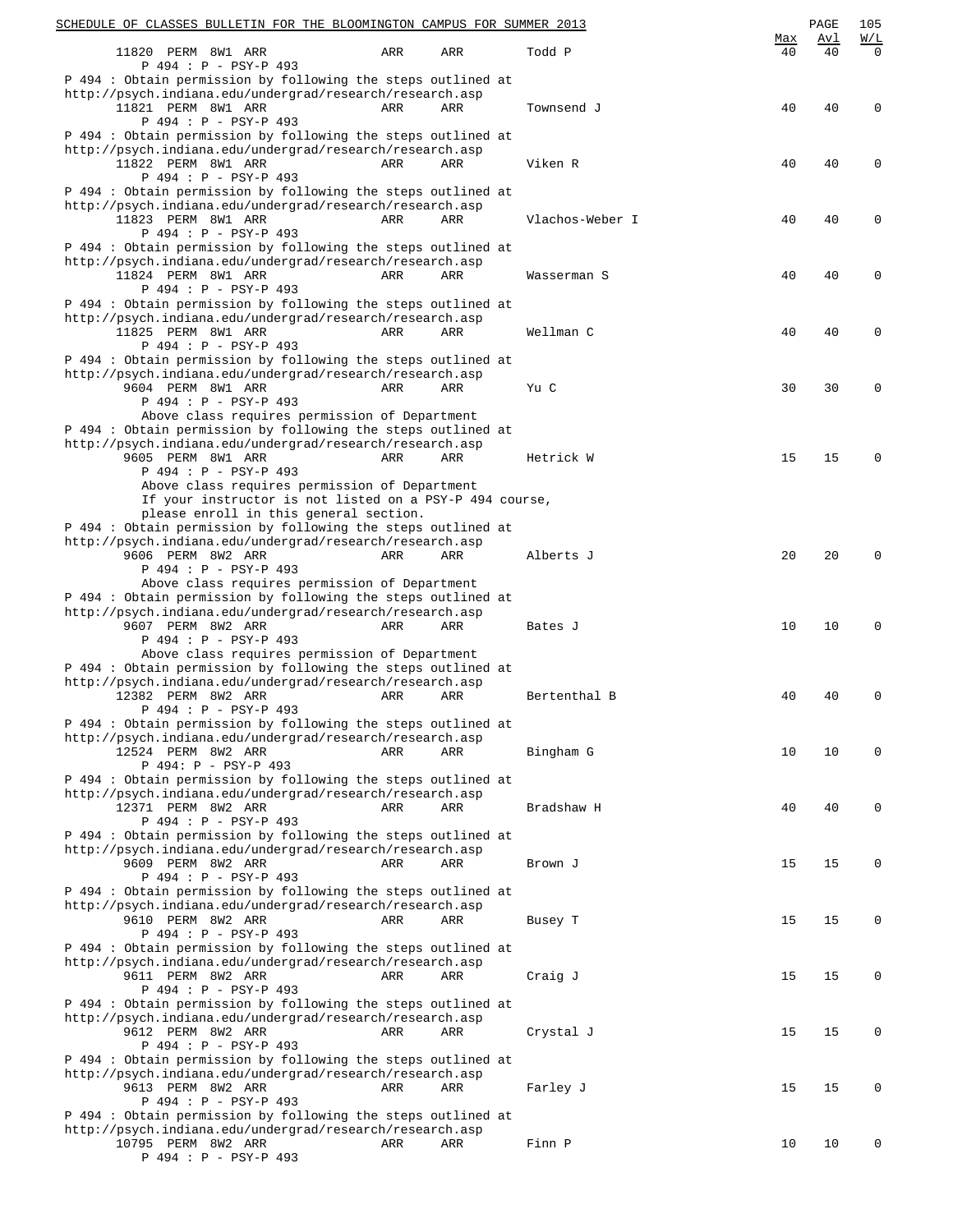| SCHEDULE OF CLASSES BULLETIN FOR THE BLOOMINGTON CAMPUS FOR SUMMER 2013                                     | Max | PAGE<br>Avl | 106<br>W/L  |
|-------------------------------------------------------------------------------------------------------------|-----|-------------|-------------|
| P 494 : Obtain permission by following the steps outlined at                                                |     |             |             |
| http://psych.indiana.edu/undergrad/research/research.asp<br>11826 PERM 8W2 ARR<br>ARR<br>ARR<br>Garraghty P | 10  | 10          | $\mathbf 0$ |
| P 494 : P - PSY-P 493<br>P 494 : Obtain permission by following the steps outlined at                       |     |             |             |
| http://psych.indiana.edu/undergrad/research/research.asp                                                    |     |             |             |
| 11827 PERM 8W2 ARR<br>ARR<br>ARR<br>Gold J                                                                  | 10  | 10          | $\Omega$    |
| P 494 : P - PSY-P 493<br>P 494 : Obtain permission by following the steps outlined at                       |     |             |             |
| http://psych.indiana.edu/undergrad/research/research.asp                                                    |     |             |             |
| 11828 PERM 8W2 ARR<br>ARR<br>ARR<br>Goldstone R                                                             | 10  | 10          | $\Omega$    |
| P 494 : P - PSY-P 493<br>P 494 : Obtain permission by following the steps outlined at                       |     |             |             |
| http://psych.indiana.edu/undergrad/research/research.asp                                                    |     |             |             |
| 11829 PERM 8W2 ARR<br>ARR<br>ARR<br>Heiman J                                                                | 10  | 10          | $\Omega$    |
| P 494 : P - PSY-P 493<br>P 494 : Obtain permission by following the steps outlined at                       |     |             |             |
| http://psych.indiana.edu/undergrad/research/research.asp                                                    |     |             |             |
| 11830 PERM 8W2 ARR<br>ARR<br>ARR<br>Hetrick W                                                               | 10  | 10          | $\Omega$    |
| $P 494 : P - PSY-P 493$<br>P 494 : Obtain permission by following the steps outlined at                     |     |             |             |
| http://psych.indiana.edu/undergrad/research/research.asp                                                    |     |             |             |
| 11831 PERM 8W2 ARR<br>ARR<br>ARR<br>Hirt E                                                                  | 10  | 10          | $\Omega$    |
| P 494 : P - PSY-P 493<br>P 494 : Obtain permission by following the steps outlined at                       |     |             |             |
| http://psych.indiana.edu/undergrad/research/research.asp                                                    |     |             |             |
| 11832 PERM 8W2 ARR<br>ARR<br>ARR<br>Hoffman C                                                               | 10  | 10          | $\Omega$    |
| P 494 : P - PSY-P 493<br>P 494 : Obtain permission by following the steps outlined at                       |     |             |             |
| http://psych.indiana.edu/undergrad/research/research.asp                                                    |     |             |             |
| 11833 PERM 8W2 ARR<br>ARR<br>ARR<br>Hohmann A                                                               | 10  | 10          | $\Omega$    |
| P 494 : P - PSY-P 493<br>P 494 : Obtain permission by following the steps outlined at                       |     |             |             |
| http://psych.indiana.edu/undergrad/research/research.asp                                                    |     |             |             |
| 11834 PERM 8W2 ARR<br>ARR<br>ARR<br>Holtzworth-Munroe A                                                     | 10  | 10          | $\Omega$    |
| P 494 : P - PSY-P 493<br>P 494 : Obtain permission by following the steps outlined at                       |     |             |             |
| http://psych.indiana.edu/undergrad/research/research.asp                                                    |     |             |             |
| 11835 PERM 8W2 ARR<br>ARR<br>ARR<br>James K                                                                 | 10  | 10          | $\Omega$    |
| P 494 : P - PSY-P 493<br>P 494 : Obtain permission by following the steps outlined at                       |     |             |             |
| http://psych.indiana.edu/undergrad/research/research.asp                                                    |     |             |             |
| 11836 PERM 8W2 ARR<br>ARR<br>ARR<br>James T                                                                 | 10  | 10          | $\Omega$    |
| P 494 : P - PSY-P 493<br>P 494 : Obtain permission by following the steps outlined at                       |     |             |             |
| http://psych.indiana.edu/undergrad/research/research.asp                                                    |     |             |             |
| 10789 PERM 8W2 ARR<br>ARR<br>ARR<br>Jones M                                                                 | 10  | 10          | $\mathbf 0$ |
| $P 494 : P - PSY-P 493$<br>P 494 : Obtain permission by following the steps outlined at                     |     |             |             |
| http://psych.indiana.edu/undergrad/research/research.asp                                                    |     |             |             |
| 12112 PERM 8W2 ARR<br>ARR<br>ARR<br>Jones S                                                                 | 10  | 10          | $\mathbf 0$ |
| P 494 : P - PSY-P 493<br>P 494 : Obtain permission by following the steps outlined at                       |     |             |             |
| http://psych.indiana.edu/undergrad/research/research.asp                                                    |     |             |             |
| 12169 PERM 8W2 ARR<br>ARR<br>ARR<br>Kennedy D<br>P 494 : P - PSY-P 493                                      | 10  | 10          | 0           |
| P 494 : Obtain permission by following the steps outlined at                                                |     |             |             |
| http://psych.indiana.edu/undergrad/research/research.asp                                                    |     |             |             |
| 12170 PERM 8W2 ARR<br>ARR<br>Krendl A<br>ARR                                                                | 10  | 10          | 0           |
| P 494 : P - PSY-P 493<br>P 494 : Obtain permission by following the steps outlined at                       |     |             |             |
| http://psych.indiana.edu/undergrad/research/research.asp                                                    |     |             |             |
| 12114 PERM 8W2 ARR<br>Lai C<br>ARR<br>ARR<br>P 494 : P - PSY-P 493                                          | 10  | 10          | $\mathbf 0$ |
| P 494 : Obtain permission by following the steps outlined at                                                |     |             |             |
| http://psych.indiana.edu/undergrad/research/research.asp                                                    |     |             |             |
| 12113 PERM 8W2 ARR<br>Kruschke J<br>ARR<br>ARR<br>P 494 : P - PSY-P 493                                     | 10  | 10          | $\mathbf 0$ |
| P 494 : Obtain permission by following the steps outlined at                                                |     |             |             |
| http://psych.indiana.edu/undergrad/research/research.asp                                                    |     |             |             |
| 12115 PERM 8W2 ARR<br>ARR<br>Mackie K<br>ARR<br>P 494 : P - PSY-P 493                                       | 10  | 10          | 0           |
| P 494 : Obtain permission by following the steps outlined at                                                |     |             |             |
| http://psych.indiana.edu/undergrad/research/research.asp                                                    |     |             |             |
| 12172 PERM 8W2 ARR<br>ARR<br>Murphy M<br>ARR<br>P 494 : P - PSY-P 493                                       | 10  | 10          | 0           |
| P 494 : Obtain permission by following the steps outlined at                                                |     |             |             |
| http://psych.indiana.edu/undergrad/research/research.asp                                                    |     |             |             |
| 12116 PERM 8W2 ARR<br>ARR<br>ARR<br>Newman S<br>P 494 : P - PSY-P 493                                       | 10  | 10          | 0           |
|                                                                                                             |     |             |             |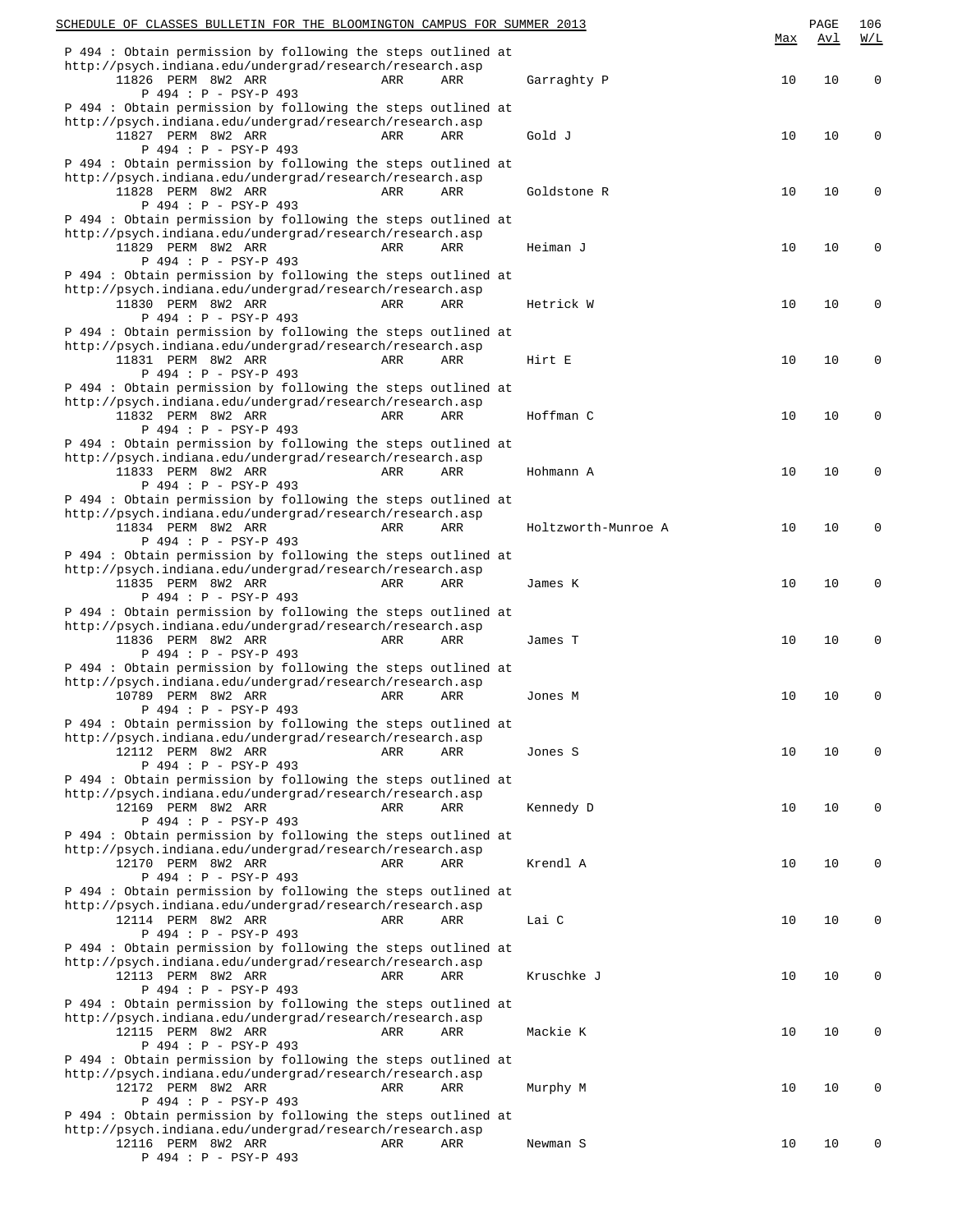| SCHEDULE OF CLASSES BULLETIN FOR THE BLOOMINGTON CAMPUS FOR SUMMER 2013                                                  |              |     | PAGE | 107         |
|--------------------------------------------------------------------------------------------------------------------------|--------------|-----|------|-------------|
| P 494 : Obtain permission by following the steps outlined at                                                             |              | Max | Avl  | W/L         |
| http://psych.indiana.edu/undergrad/research/research.asp<br>12117 PERM 8W2 ARR<br>ARR<br>ARR                             | Nosofsky R   | 10  | 10   | $\mathbf 0$ |
| P 494 : P - PSY-P 493<br>P 494 : Obtain permission by following the steps outlined at                                    |              |     |      |             |
| http://psych.indiana.edu/undergrad/research/research.asp<br>12118 PERM 8W2 ARR<br>ARR<br>ARR                             | O'Donnell B  | 10  | 10   | $\mathbf 0$ |
| P 494 : P - PSY-P 493<br>P 494 : Obtain permission by following the steps outlined at                                    |              |     |      |             |
| http://psych.indiana.edu/undergrad/research/research.asp<br>12119 PERM 8W2 ARR                                           |              |     |      |             |
| ARR<br>ARR<br>$P 494 : P - PSY-P 493$                                                                                    | Pisoni D     | 10  | 10   | $\mathbf 0$ |
| P 494 : Obtain permission by following the steps outlined at<br>http://psych.indiana.edu/undergrad/research/research.asp |              |     |      |             |
| 12120 PERM 8W2 ARR<br>ARR<br>ARR<br>P 494 : P - PSY-P 493                                                                | Prieto A     | 10  | 10   | 0           |
| P 494 : Obtain permission by following the steps outlined at<br>http://psych.indiana.edu/undergrad/research/research.asp |              |     |      |             |
| 12121 PERM 8W2 ARR<br>ARR<br>ARR                                                                                         | Puce A       | 10  | 10   | 0           |
| P 494 : P - PSY-P 493<br>P 494 : Obtain permission by following the steps outlined at                                    |              |     |      |             |
| http://psych.indiana.edu/undergrad/research/research.asp<br>12122 PERM 8W2 ARR<br>ARR<br>ARR                             | Ramsden B    | 10  | 10   | 0           |
| $P 494 : P - PSY-P 493$<br>P 494 : Obtain permission by following the steps outlined at                                  |              |     |      |             |
| http://psych.indiana.edu/undergrad/research/research.asp                                                                 |              |     |      |             |
| 12123 PERM 8W2 ARR<br>ARR<br>ARR<br>P 494 : P - PSY-P 493                                                                | Rebec G      | 10  | 10   | 0           |
| P 494 : Obtain permission by following the steps outlined at<br>http://psych.indiana.edu/undergrad/research/research.asp |              |     |      |             |
| 12124 PERM 8W2 ARR<br>ARR<br>ARR<br>P 494 : P - PSY-P 493                                                                | Roberts A    | 10  | 10   | 0           |
| P 494 : Obtain permission by following the steps outlined at                                                             |              |     |      |             |
| http://psych.indiana.edu/undergrad/research/research.asp<br>12125 PERM 8W2 ARR<br>ARR<br>ARR                             | Rydell R     | 10  | 10   | 0           |
| P 494 : P - PSY-P 493<br>P 494 : Obtain permission by following the steps outlined at                                    |              |     |      |             |
| http://psych.indiana.edu/undergrad/research/research.asp<br>12126 PERM 8W2 ARR<br>ARR<br>ARR                             | Sengelaub D  | 10  | 10   | 0           |
| P 494 : P - PSY-P 493                                                                                                    |              |     |      |             |
| P 494 : Obtain permission by following the steps outlined at<br>http://psych.indiana.edu/undergrad/research/research.asp |              |     |      |             |
| 12127 PERM 8W2 ARR<br>ARR<br>ARR<br>P 494 : P - PSY-P 493                                                                | Shiffrin R   | 10  | 10   | 0           |
| P 494 : Obtain permission by following the steps outlined at<br>http://psych.indiana.edu/undergrad/research/research.asp |              |     |      |             |
| 12154 PERM 8W2 ARR<br>ARR<br>ARR<br>P 494 : P - PSY-P 493                                                                | Sinex L      | 10  | 10   | $\mathbf 0$ |
| P 494 : Obtain permission by following the steps outlined at                                                             |              |     |      |             |
| http://psych.indiana.edu/undergrad/research/research.asp<br>12155 PERM 8W2 ARR<br>ARR<br>ARR                             | Smith E      | 10  | 10   | $\mathbf 0$ |
| P 494 : P - PSY-P 493<br>P 494 : Obtain permission by following the steps outlined at                                    |              |     |      |             |
| http://psych.indiana.edu/undergrad/research/research.asp<br>12156 PERM 8W2 ARR<br>ARR<br>ARR                             | Smith L      | 10  | 10   | 0           |
| P 494 : P - PSY-P 493<br>P 494 : Obtain permission by following the steps outlined at                                    |              |     |      |             |
| http://psych.indiana.edu/undergrad/research/research.asp                                                                 |              |     |      |             |
| 12157 PERM 8W2 ARR<br>ARR<br>ARR<br>P 494 : P - PSY-P 493                                                                | Sporns 0     | 10  | 10   | 0           |
| P 494 : Obtain permission by following the steps outlined at<br>http://psych.indiana.edu/undergrad/research/research.asp |              |     |      |             |
| 12158 PERM 8W2 ARR<br>ARR<br>ARR<br>P 494 : P - PSY-P 493                                                                | Thomassen L  | 10  | 10   | 0           |
| P 494 : Obtain permission by following the steps outlined at                                                             |              |     |      |             |
| http://psych.indiana.edu/undergrad/research/research.asp<br>12159 PERM 8W2 ARR<br>ARR<br>ARR                             | Thompson S   | 10  | 10   | 0           |
| P 494 : P - PSY-P 493<br>P 494 : Obtain permission by following the steps outlined at                                    |              |     |      |             |
| http://psych.indiana.edu/undergrad/research/research.asp<br>12160 PERM 8W2 ARR<br>ARR<br>ARR                             | Timberlake W | 10  | 10   | 0           |
| P 494 : P - PSY-P 493<br>P 494 : Obtain permission by following the steps outlined at                                    |              |     |      |             |
| http://psych.indiana.edu/undergrad/research/research.asp                                                                 |              |     |      |             |
| 12161 PERM 8W2 ARR<br>ARR<br>ARR<br>P 494 : P - PSY-P 493                                                                | Todd P       | 10  | 10   | 0           |
| P 494 : Obtain permission by following the steps outlined at<br>http://psych.indiana.edu/undergrad/research/research.asp |              |     |      |             |
| 12162 PERM 8W2 ARR<br>ARR<br>ARR<br>P 494 : P - PSY-P 493                                                                | Townsend J   | 10  | 10   | 0           |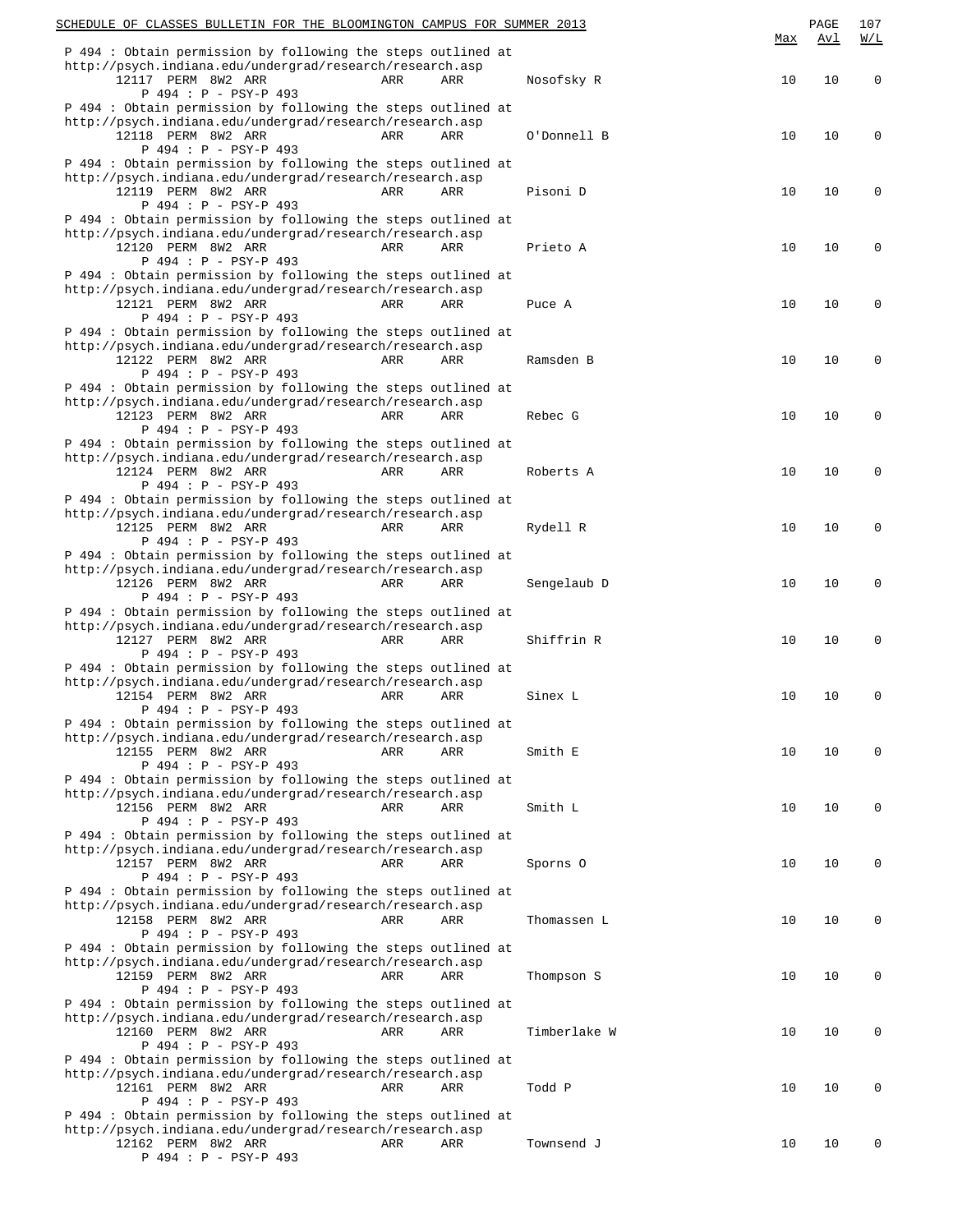| SCHEDULE OF CLASSES BULLETIN FOR THE BLOOMINGTON CAMPUS FOR SUMMER 2013                                                  | Max | PAGE<br>Avl | 108<br>W/L |
|--------------------------------------------------------------------------------------------------------------------------|-----|-------------|------------|
| P 494 : Obtain permission by following the steps outlined at                                                             |     |             |            |
| http://psych.indiana.edu/undergrad/research/research.asp                                                                 |     |             |            |
| 12163 PERM 8W2 ARR<br>ARR<br>Viken R<br>ARR<br>P 494 : P - PSY-P 493                                                     | 10  | 10          | 0          |
| P 494: Obtain permission by following the steps outlined at                                                              |     |             |            |
| http://psych.indiana.edu/undergrad/research/research.asp                                                                 |     |             |            |
| 12164 PERM 8W2 ARR<br>ARR<br>Vlachos-Weber I<br>ARR                                                                      | 10  | 10          | 0          |
| P 494 : P - PSY-P 493<br>P 494 : Obtain permission by following the steps outlined at                                    |     |             |            |
| http://psych.indiana.edu/undergrad/research/research.asp                                                                 |     |             |            |
| 12165 PERM 8W2 ARR<br>ARR<br>Wasserman S<br>ARR                                                                          | 10  | 10          | $\Omega$   |
| P 494 : P - PSY-P 493<br>P 494: Obtain permission by following the steps outlined at                                     |     |             |            |
| http://psych.indiana.edu/undergrad/research/research.asp                                                                 |     |             |            |
| 12166 PERM 8W2 ARR<br>ARR<br>Wellman C<br>ARR                                                                            | 10  | 10          | $\Omega$   |
| P 494 : P - PSY-P 493                                                                                                    |     |             |            |
| P 494 : Obtain permission by following the steps outlined at<br>http://psych.indiana.edu/undergrad/research/research.asp |     |             |            |
| 12168 PERM 8W2 ARR<br>ARR<br>Yu C<br>ARR                                                                                 | 10  | 10          | $\Omega$   |
| P 494 : P - PSY-P 493                                                                                                    |     |             |            |
| P 494: Obtain permission by following the steps outlined at                                                              |     |             |            |
| http://psych.indiana.edu/undergrad/research/research.asp<br>12171 PERM 8W2 ARR<br>ARR<br>Lewis C<br>ARR                  | 10  | 10          | $\Omega$   |
| P 494 : P - PSY-P 493                                                                                                    |     |             |            |
| P 494: Obtain permission by following the steps outlined at                                                              |     |             |            |
| http://psych.indiana.edu/undergrad/research/research.asp                                                                 |     |             | 0          |
| 12175 PERM 8W2 ARR<br>ARR<br>Hetrick W<br>ARR<br>P 494 : P - PSY-P 493                                                   | 10  | 10          |            |
| Students : If the person with whom you are conducting                                                                    |     |             |            |
| research is not listed on a P 494 above, please use this                                                                 |     |             |            |
| class for enrollment. Your instructor must submit the final<br>grade to the main office                                  |     |             |            |
| PSY-P 495 READINGS AND RES IN PSYCHOLOGY (1-3 CR)                                                                        |     |             |            |
| 9614 PERM 8W1 ARR<br>ARR<br>ARR<br>Alberts J                                                                             | 40  | 40          |            |
| P 495 : P - Written permission of instructor, and Junior or                                                              |     |             |            |
| Senior standing<br>Above class graded on S/F basis only                                                                  |     |             |            |
| Above class requires permission of Department                                                                            |     |             |            |
| Obtain on-line authorization for above class from Advisor                                                                |     |             |            |
| P 495: Obtain permission by following the steps outlined at<br>http://psych.indiana.edu/undergrad/research/research.asp  |     |             |            |
| 9615 PERM 8W1 ARR<br>ARR<br>ARR<br>Bates J                                                                               | 15  | 15          | 0          |
| Above class graded on S/F basis only                                                                                     |     |             |            |
| Above class requires permission of Department                                                                            |     |             |            |
| P 495 : Obtain permission by following the steps outlined at<br>http://psych.indiana.edu/undergrad/research/research.asp |     |             |            |
| 9616 PERM 8W1 ARR<br>Bertenthal B<br>ARR<br>ARR                                                                          | 30  | 30          | 0          |
| Above class graded on S/F basis only                                                                                     |     |             |            |
| Above class requires permission of Department                                                                            |     |             |            |
| P 495: Obtain permission by following the steps outlined at<br>http://psych.indiana.edu/undergrad/research/research.asp  |     |             |            |
| 9617 PERM 8W1 ARR<br>Bingham G<br>ARR<br>ARR                                                                             | 15  | 15          | 0          |
| Above class graded on S/F basis only                                                                                     |     |             |            |
| Above class requires permission of Department<br>P 495: Obtain permission by following the steps outlined at             |     |             |            |
| http://psych.indiana.edu/undergrad/research/research.asp                                                                 |     |             |            |
| 9618 PERM 8W1 ARR<br>ARR<br>Bradshaw H<br>ARR                                                                            | 20  | 20          | 0          |
| Above class graded on S/F basis only                                                                                     |     |             |            |
| Above class requires permission of Department<br>P 495: Obtain permission by following the steps outlined at             |     |             |            |
| http://psych.indiana.edu/undergrad/research/research.asp                                                                 |     |             |            |
| 10790 PERM 8W1 ARR<br>ARR<br>ARR<br>Brown J                                                                              | 10  | 10          | 0          |
| Above class graded on S/F basis only                                                                                     |     |             |            |
| P 495: Obtain permission by following the steps outlined at<br>http://psych.indiana.edu/undergrad/research/research.asp  |     |             |            |
| 11837 PERM 8W1 ARR<br>ARR<br>ARR<br>Busey T                                                                              | 10  | 10          | 0          |
| Above class graded on S/F basis only                                                                                     |     |             |            |
| P 495: Obtain permission by following the steps outlined at<br>http://psych.indiana.edu/undergrad/research/research.asp  |     |             |            |
| 11838 PERM 8W1 ARR<br>ARR<br>Craig J<br>ARR                                                                              | 10  | 10          | 0          |
| Above class graded on S/F basis only                                                                                     |     |             |            |
| P 495: Obtain permission by following the steps outlined at                                                              |     |             |            |
| http://psych.indiana.edu/undergrad/research/research.asp<br>11839 PERM 8W1 ARR<br>ARR<br>Crystal J<br>ARR                | 10  | 10          | 0          |
| Above class graded on S/F basis only                                                                                     |     |             |            |
| Obtain permission by following the steps outlined at                                                                     |     |             |            |
| http://psych.indiana.edu/undergrad/research/research.asp                                                                 |     |             |            |
| 11840 PERM 8W1 ARR<br>Farley J<br>ARR<br>ARR<br>Above class graded on S/F basis only                                     | 10  | 10          | 0          |
|                                                                                                                          |     |             |            |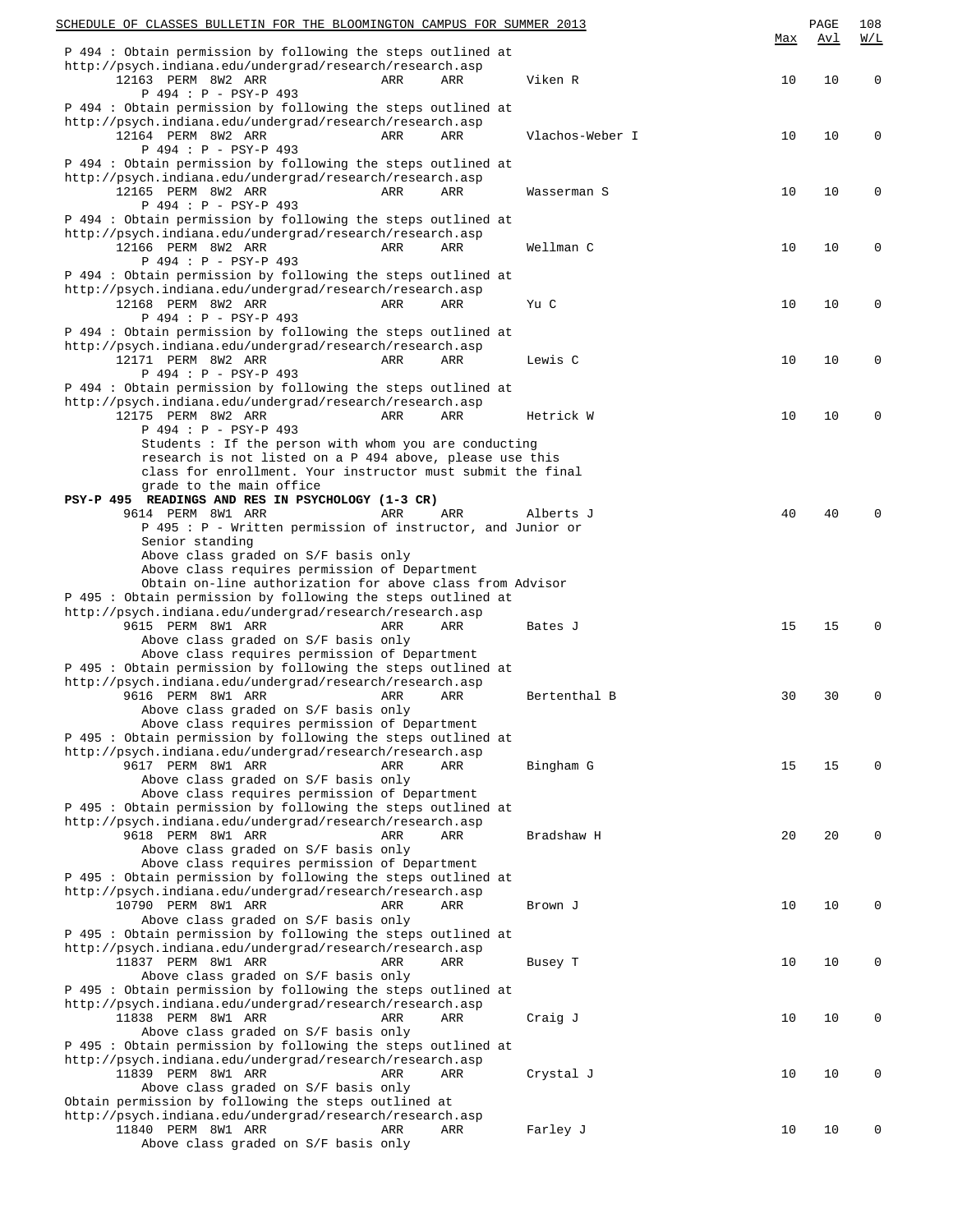| SCHEDULE OF CLASSES BULLETIN FOR THE BLOOMINGTON CAMPUS FOR SUMMER 2013                                                  |                     |     | PAGE | 109         |
|--------------------------------------------------------------------------------------------------------------------------|---------------------|-----|------|-------------|
| P 495: Obtain permission by following the steps outlined at                                                              |                     | Max | Avl  | W/L         |
| http://psych.indiana.edu/undergrad/research/research.asp                                                                 |                     |     |      |             |
| 11841 PERM 8W1 ARR<br>ARR<br>ARR<br>Above class graded on S/F basis only                                                 | Garraghty P         | 10  | 10   | $\mathbf 0$ |
| P 495 : Obtain permission by following the steps outlined at                                                             |                     |     |      |             |
| http://psych.indiana.edu/undergrad/research/research.asp                                                                 |                     |     |      |             |
| 11842 PERM 8W1 ARR<br>ARR<br>ARR<br>Above class graded on S/F basis only                                                 | Gold J              | 10  | 10   | $\mathbf 0$ |
| P 495 : Obtain permission by following the steps outlined at                                                             |                     |     |      |             |
| http://psych.indiana.edu/undergrad/research/research.asp                                                                 |                     |     |      |             |
| 11843 PERM 8W1 ARR<br>ARR<br>ARR                                                                                         | Goldstone R         | 10  | 10   | $\mathbf 0$ |
| Above class graded on S/F basis only<br>P 495 : Obtain permission by following the steps outlined at                     |                     |     |      |             |
| http://psych.indiana.edu/undergrad/research/research.asp                                                                 |                     |     |      |             |
| 11844 PERM 8W1 ARR<br>ARR<br>ARR                                                                                         | Heiman J            | 10  | 10   | $\mathbf 0$ |
| Above class graded on S/F basis only<br>P 495 : Obtain permission by following the steps outlined at                     |                     |     |      |             |
| http://psych.indiana.edu/undergrad/research/research.asp                                                                 |                     |     |      |             |
| 11845 PERM 8W1 ARR<br>ARR<br>ARR                                                                                         | Hetrick W           | 10  | 10   | 0           |
| Above class graded on S/F basis only<br>P 495 : Obtain permission by following the steps outlined at                     |                     |     |      |             |
| http://psych.indiana.edu/undergrad/research/research.asp                                                                 |                     |     |      |             |
| 11846 PERM 8W1 ARR<br>ARR<br>ARR                                                                                         | Hirt E              | 10  | 10   | $\Omega$    |
| Above class graded on S/F basis only                                                                                     |                     |     |      |             |
| P 495 : Obtain permission by following the steps outlined at<br>http://psych.indiana.edu/undergrad/research/research.asp |                     |     |      |             |
| 11847 PERM 8W1 ARR<br>ARR<br>ARR                                                                                         | Hohmann A           | 10  | 10   | $\Omega$    |
| Above class graded on S/F basis only                                                                                     |                     |     |      |             |
| P 495 : Obtain permission by following the steps outlined at<br>http://psych.indiana.edu/undergrad/research/research.asp |                     |     |      |             |
| 11848 PERM 8W1 ARR<br>ARR<br>ARR                                                                                         | Holtzworth-Munroe A | 10  | 10   | $\Omega$    |
| Above class graded on S/F basis only                                                                                     |                     |     |      |             |
| P 495 : Obtain permission by following the steps outlined at                                                             |                     |     |      |             |
| http://psych.indiana.edu/undergrad/research/research.asp<br>11849 PERM 8W1 ARR<br>ARR<br>ARR                             | James K             | 10  | 10   | 0           |
| Above class graded on S/F basis only                                                                                     |                     |     |      |             |
| P 495 : Obtain permission by following the steps outlined at                                                             |                     |     |      |             |
| http://psych.indiana.edu/undergrad/research/research.asp<br>11850 PERM 8W1 ARR<br>ARR<br>ARR                             | James T             | 10  | 10   | $\mathbf 0$ |
| Above class graded on S/F basis only                                                                                     |                     |     |      |             |
| P 495 : Obtain permission by following the steps outlined at                                                             |                     |     |      |             |
| http://psych.indiana.edu/undergrad/research/research.asp<br>11851 PERM 8W1 ARR<br>ARR<br>ARR                             | Jones M             | 10  | 10   | $\mathbf 0$ |
| Above class graded on S/F basis only                                                                                     |                     |     |      |             |
| P 495 : Obtain permission by following the steps outlined at                                                             |                     |     |      |             |
| http://psych.indiana.edu/undergrad/research/research.asp<br>11852 PERM 8W1 ARR<br>ARR<br>ARR                             | Jones S             | 10  | 10   | $\mathbf 0$ |
| Above class graded on S/F basis only                                                                                     |                     |     |      |             |
| P 495: Obtain permission by following the steps outlined at                                                              |                     |     |      |             |
| http://psych.indiana.edu/undergrad/research/research.asp                                                                 |                     |     |      |             |
| 14950 PERM 8W1 ARR<br>ARR<br>ARR<br>Above class graded on S/F basis only                                                 | Kennedy D           | 10  | 10   | 0           |
| P 495: Obtain permission by following the steps outlined at                                                              |                     |     |      |             |
| http://psych.indiana.edu/undergrad/research/research.asp                                                                 |                     |     |      |             |
| 11853 PERM 8W1 ARR<br>ARR<br>ARR<br>Above class graded on S/F basis only                                                 | Kruschke J          | 10  | 10   | 0           |
| P 495: Obtain permission by following the steps outlined at                                                              |                     |     |      |             |
| http://psych.indiana.edu/undergrad/research/research.asp                                                                 |                     |     |      |             |
| 14951 PERM 8W1 ARR<br>ARR<br>ARR                                                                                         | Krendl A            | 10  | 10   | 0           |
| Above class graded on S/F basis only<br>P 495: Obtain permission by following the steps outlined at                      |                     |     |      |             |
| http://psych.indiana.edu/undergrad/research/research.asp                                                                 |                     |     |      |             |
| 11854 PERM 8W1 ARR<br>ARR<br>ARR                                                                                         | Lai C               | 10  | 10   | 0           |
| Above class graded on S/F basis only<br>P 495: Obtain permission by following the steps outlined at                      |                     |     |      |             |
| http://psych.indiana.edu/undergrad/research/research.asp                                                                 |                     |     |      |             |
| 14952 PERM 8W1 ARR<br>ARR<br>ARR                                                                                         | Lewis C             | 10  | 10   | 0           |
| Above class graded on S/F basis only                                                                                     |                     |     |      |             |
| P 495: Obtain permission by following the steps outlined at<br>http://psych.indiana.edu/undergrad/research/research.asp  |                     |     |      |             |
| 11855 PERM 8W1 ARR<br>ARR<br>ARR                                                                                         | Murphy M            | 10  | 10   | 0           |
| Above class graded on S/F basis only                                                                                     |                     |     |      |             |
| P 495: Obtain permission by following the steps outlined at<br>http://psych.indiana.edu/undergrad/research/research.asp  |                     |     |      |             |
| 11856 PERM 8W1 ARR<br>ARR<br>ARR                                                                                         | Mackie K            | 10  | 10   | 0           |
| Above class graded on S/F basis only                                                                                     |                     |     |      |             |
| P 495: Obtain permission by following the steps outlined at                                                              |                     |     |      |             |
| http://psych.indiana.edu/undergrad/research/research.asp<br>11857 PERM 8W1 ARR<br>ARR<br>ARR                             | Newman S            | 10  | 10   | 0           |
| Above class graded on S/F basis only                                                                                     |                     |     |      |             |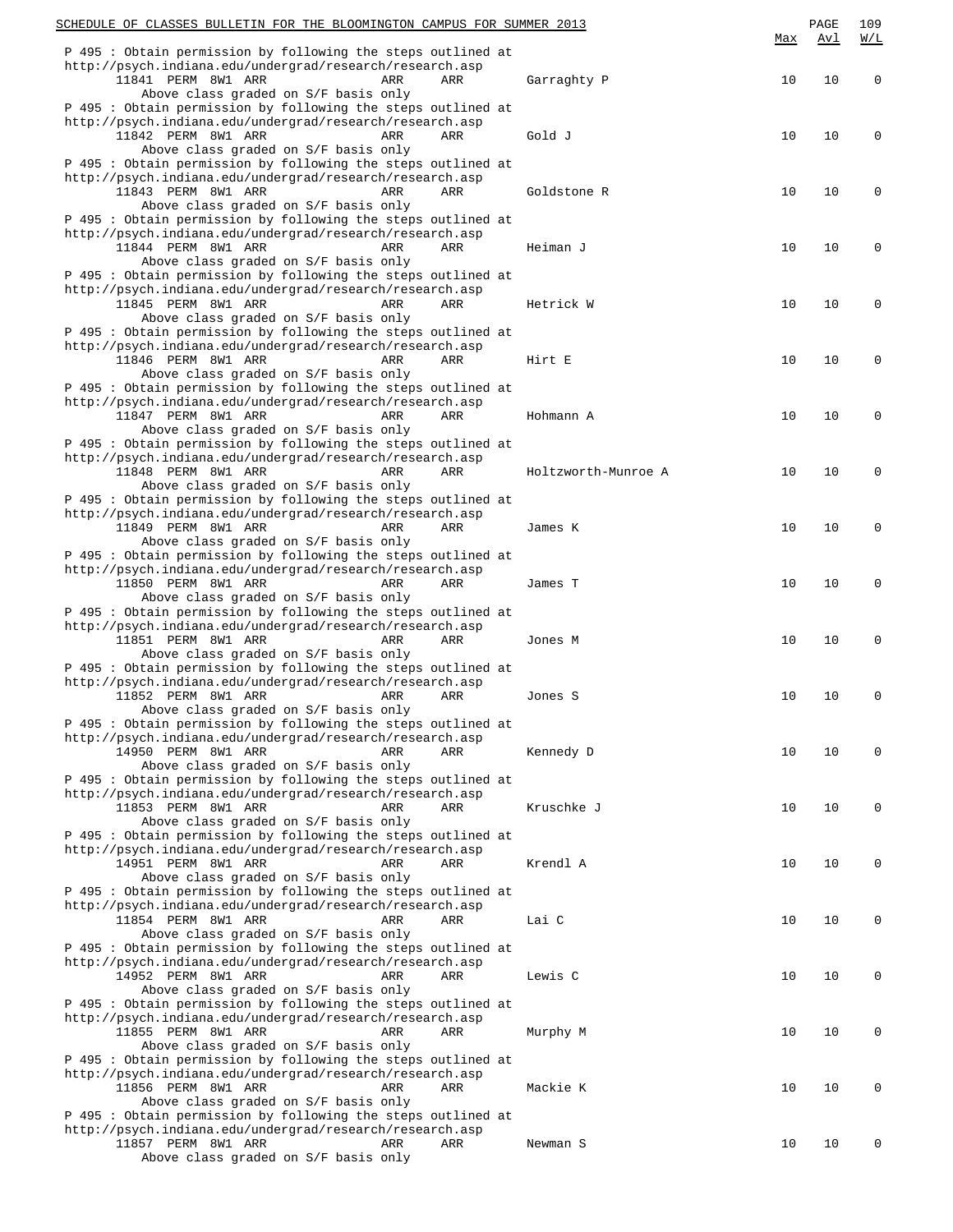| SCHEDULE OF CLASSES BULLETIN FOR THE BLOOMINGTON CAMPUS FOR SUMMER 2013                                                  |              |     | PAGE | 110         |
|--------------------------------------------------------------------------------------------------------------------------|--------------|-----|------|-------------|
| P 495 : Obtain permission by following the steps outlined at                                                             |              | Max | Avl  | W/L         |
| http://psych.indiana.edu/undergrad/research/research.asp                                                                 |              |     |      |             |
| 11858 PERM 8W1 ARR<br>ARR<br>ARR                                                                                         | Nosofsky R   | 10  | 10   | $\mathbf 0$ |
| Above class graded on S/F basis only<br>P 495 : Obtain permission by following the steps outlined at                     |              |     |      |             |
| http://psych.indiana.edu/undergrad/research/research.asp                                                                 |              |     |      |             |
| 11860 PERM 8W1 ARR<br>ARR<br>ARR                                                                                         | O'Donnell B  | 10  | 10   | $\mathbf 0$ |
| Above class graded on S/F basis only<br>P 495 : Obtain permission by following the steps outlined at                     |              |     |      |             |
| http://psych.indiana.edu/undergrad/research/research.asp                                                                 |              |     |      |             |
| 11861 PERM 8W1 ARR<br>ARR<br>ARR                                                                                         | Pisoni D     | 10  | 10   | $\mathbf 0$ |
| Above class graded on S/F basis only                                                                                     |              |     |      |             |
| P 495 : Obtain permission by following the steps outlined at<br>http://psych.indiana.edu/undergrad/research/research.asp |              |     |      |             |
| 11862 PERM 8W1 ARR<br>ARR<br>ARR                                                                                         | Prieto A     | 10  | 10   | $\mathbf 0$ |
| Above class graded on S/F basis only                                                                                     |              |     |      |             |
| P 495 : Obtain permission by following the steps outlined at<br>http://psych.indiana.edu/undergrad/research/research.asp |              |     |      |             |
| 11863 PERM 8W1 ARR<br>ARR<br>ARR                                                                                         | Puce A       | 10  | 10   | $\mathbf 0$ |
| Above class graded on S/F basis only                                                                                     |              |     |      |             |
| P 495 : Obtain permission by following the steps outlined at                                                             |              |     |      |             |
| http://psych.indiana.edu/undergrad/research/research.asp<br>11864 PERM 8W1 ARR<br>ARR<br>ARR                             | Ramsden B    | 10  | 10   | $\mathbf 0$ |
| Above class graded on S/F basis only                                                                                     |              |     |      |             |
| P 495 : Obtain permission by following the steps outlined at                                                             |              |     |      |             |
| http://psych.indiana.edu/undergrad/research/research.asp                                                                 |              |     |      |             |
| 11865 PERM 8W1 ARR<br>ARR<br>ARR<br>Above class graded on S/F basis only                                                 | Rebec G      | 10  | 10   | $\mathbf 0$ |
| P 495 : Obtain permission by following the steps outlined at                                                             |              |     |      |             |
| http://psych.indiana.edu/undergrad/research/research.asp                                                                 |              |     |      |             |
| 11866 PERM 8W1 ARR<br>ARR<br>ARR                                                                                         | Roberts A    | 10  | 10   | $\mathbf 0$ |
| Above class graded on S/F basis only<br>P 495 : Obtain permission by following the steps outlined at                     |              |     |      |             |
| http://psych.indiana.edu/undergrad/research/research.asp                                                                 |              |     |      |             |
| 11867 PERM 8W1 ARR<br>ARR<br>ARR                                                                                         | Rydell R     | 10  | 10   | $\mathbf 0$ |
| Above class graded on S/F basis only<br>P 495 : Obtain permission by following the steps outlined at                     |              |     |      |             |
| http://psych.indiana.edu/undergrad/research/research.asp                                                                 |              |     |      |             |
| 11868 PERM 8W1 ARR<br>ARR<br>ARR                                                                                         | Sengelaub D  | 10  | 10   | $\mathbf 0$ |
| Above class graded on S/F basis only                                                                                     |              |     |      |             |
| P 495 : Obtain permission by following the steps outlined at<br>http://psych.indiana.edu/undergrad/research/research.asp |              |     |      |             |
| 11869 PERM 8W1 ARR<br>ARR<br>ARR                                                                                         | Shiffrin R   | 10  | 10   | $\mathbf 0$ |
| Above class graded on S/F basis only                                                                                     |              |     |      |             |
| P 495 : Obtain permission by following the steps outlined at                                                             |              |     |      |             |
| http://psych.indiana.edu/undergrad/research/research.asp<br>11870 PERM 8W1 ARR<br>ARR<br>ARR                             | Sinex L      | 10  | 10   | $\mathbf 0$ |
| Above class graded on S/F basis only                                                                                     |              |     |      |             |
| P 495 : Obtain permission by following the steps outlined at                                                             |              |     |      |             |
| http://psych.indiana.edu/undergrad/research/research.asp                                                                 |              |     |      |             |
| 11871 PERM 8W1 ARR<br>ARR<br>ARR<br>Above class graded on S/F basis only                                                 | Smith E      | 10  | 10   | $\mathbf 0$ |
| P 495 : Obtain permission by following the steps outlined at                                                             |              |     |      |             |
| http://psych.indiana.edu/undergrad/research/research.asp                                                                 |              |     |      |             |
| 11872 PERM 8W1 ARR<br>ARR<br>ARR<br>Above class graded on S/F basis only                                                 | Smith L      | 10  | 10   | 0           |
| P 495 : Obtain permission by following the steps outlined at                                                             |              |     |      |             |
| http://psych.indiana.edu/undergrad/research/research.asp                                                                 |              |     |      |             |
| 11873 PERM 8W1 ARR<br>ARR<br>ARR                                                                                         | Sporns 0     | 10  | 10   | 0           |
| Above class graded on S/F basis only<br>P 495 : Obtain permission by following the steps outlined at                     |              |     |      |             |
| http://psych.indiana.edu/undergrad/research/research.asp                                                                 |              |     |      |             |
| 11874 PERM 8W1 ARR<br>ARR<br>ARR                                                                                         | Thomassen L  | 10  | 10   | 0           |
| Above class graded on S/F basis only                                                                                     |              |     |      |             |
| P 495 : Obtain permission by following the steps outlined at<br>http://psych.indiana.edu/undergrad/research/research.asp |              |     |      |             |
| 11875 PERM 8W1 ARR<br>ARR<br>ARR                                                                                         | Thompson S   | 10  | 10   | 0           |
| Above class graded on S/F basis only                                                                                     |              |     |      |             |
| P 495 : Obtain permission by following the steps outlined at<br>http://psych.indiana.edu/undergrad/research/research.asp |              |     |      |             |
| 11876 PERM 8W1 ARR<br>ARR<br>ARR                                                                                         | Timberlake W | 10  | 10   | 0           |
| Above class graded on S/F basis only                                                                                     |              |     |      |             |
| P 495 : Obtain permission by following the steps outlined at                                                             |              |     |      |             |
| http://psych.indiana.edu/undergrad/research/research.asp<br>11877 PERM 8W1 ARR<br>ARR<br>ARR                             | Todd P       | 10  | 10   | 0           |
| Above class graded on S/F basis only                                                                                     |              |     |      |             |
| P 495: Obtain permission by following the steps outlined at                                                              |              |     |      |             |
| http://psych.indiana.edu/undergrad/research/research.asp                                                                 |              |     |      |             |
| 11878 PERM 8W1 ARR<br>ARR<br>ARR<br>Above class graded on S/F basis only                                                 | Townsend J   | 10  | 10   | 0           |
|                                                                                                                          |              |     |      |             |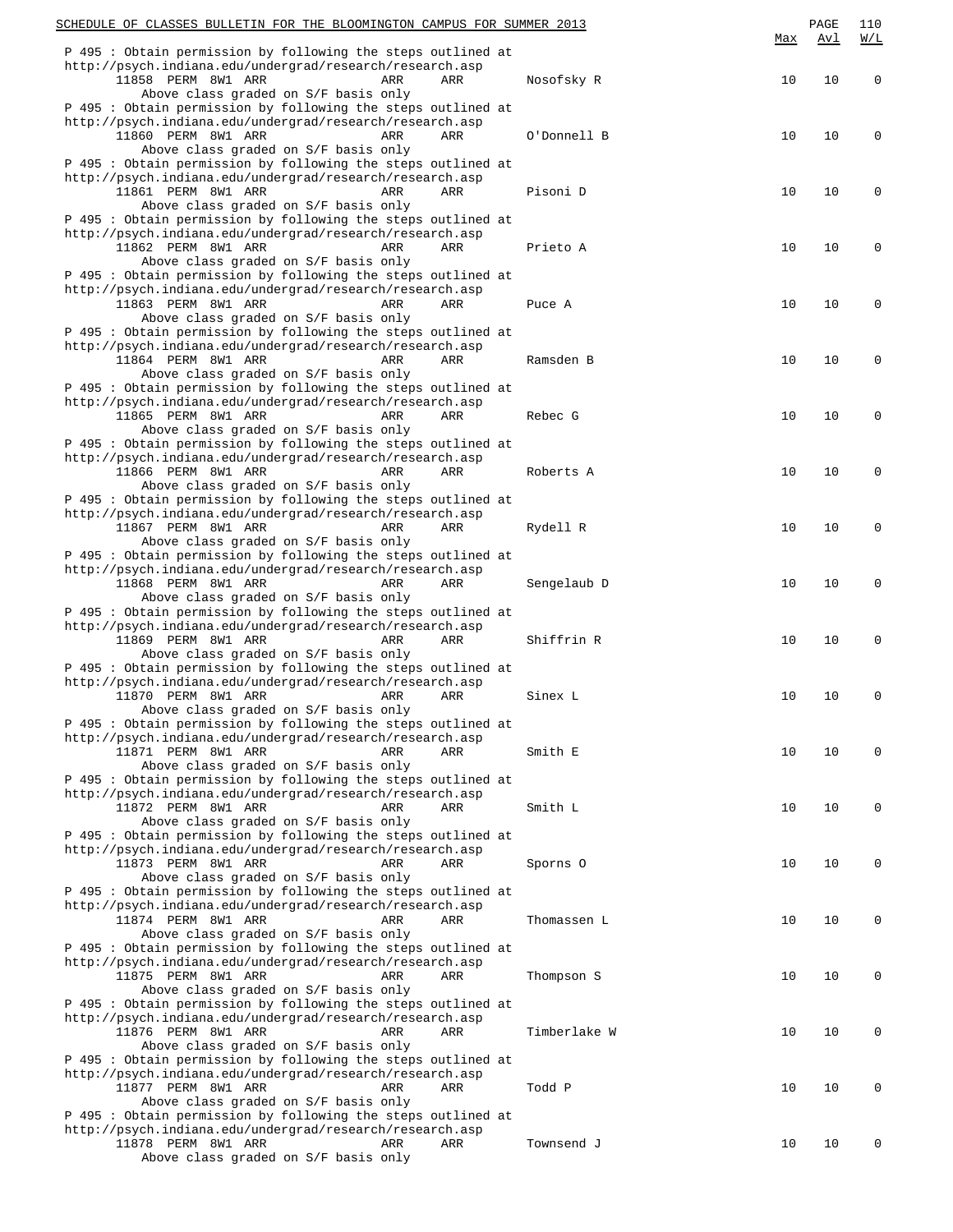| SCHEDULE OF CLASSES BULLETIN FOR THE BLOOMINGTON CAMPUS FOR SUMMER 2013                                                 |     | PAGE | 111         |
|-------------------------------------------------------------------------------------------------------------------------|-----|------|-------------|
| P 495: Obtain permission by following the steps outlined at                                                             | Max | Avl  | <u>W/L</u>  |
| http://psych.indiana.edu/undergrad/research/research.asp                                                                |     |      |             |
| 11879 PERM 8W1 ARR<br>Viken R<br>ARR<br>ARR                                                                             | 10  | 10   | $\mathbf 0$ |
| Above class graded on S/F basis only                                                                                    |     |      |             |
| P 495: Obtain permission by following the steps outlined at<br>http://psych.indiana.edu/undergrad/research/research.asp |     |      |             |
| 11880 PERM 8W1 ARR<br>Vlachos-Weber I<br>ARR<br>ARR                                                                     | 10  | 10   | 0           |
| Above class graded on S/F basis only                                                                                    |     |      |             |
| P 495: Obtain permission by following the steps outlined at                                                             |     |      |             |
| http://psych.indiana.edu/undergrad/research/research.asp                                                                |     |      |             |
| 11881 PERM 8W1 ARR<br>Wasserman S<br>ARR<br>ARR                                                                         | 10  | 10   | 0           |
| Above class graded on S/F basis only<br>P 495: Obtain permission by following the steps outlined at                     |     |      |             |
| http://psych.indiana.edu/undergrad/research/research.asp                                                                |     |      |             |
| 11882 PERM 8W1 ARR<br>Wellman C<br>ARR<br>ARR                                                                           | 10  | 10   | 0           |
| Above class graded on S/F basis only                                                                                    |     |      |             |
| P 495: Obtain permission by following the steps outlined at                                                             |     |      |             |
| http://psych.indiana.edu/undergrad/research/research.asp<br>11884 PERM 8W1 ARR<br>ARR<br>ARR<br>Yu C                    | 10  | 10   | 0           |
| Above class graded on S/F basis only                                                                                    |     |      |             |
| P 495: Obtain permission by following the steps outlined at                                                             |     |      |             |
| http://psych.indiana.edu/undergrad/research/research.asp                                                                |     |      |             |
| 11885 PERM 8W1 ARR<br>Hetrick W<br>ARR<br>ARR                                                                           | 10  | 10   | 0           |
| Above class graded on S/F basis only                                                                                    |     |      |             |
| If your instructor is not listed on a PSY-P 495 course,<br>please enroll in this general course.                        |     |      |             |
| P 495: Obtain permission by following the steps outlined at                                                             |     |      |             |
| http://psych.indiana.edu/undergrad/research/research.asp                                                                |     |      |             |
| 11886 PERM 8W2 ARR<br>ARR<br>ARR<br>Alberts J                                                                           | 10  | 10   | 0           |
| Above class graded on S/F basis only                                                                                    |     |      |             |
| P 495: Obtain permission by following the steps outlined at                                                             |     |      |             |
| http://psych.indiana.edu/undergrad/research/research.asp                                                                |     |      |             |
| 11887 PERM 8W2 ARR<br>ARR<br>ARR<br>Bates J<br>Above class graded on S/F basis only                                     | 10  | 10   | 0           |
| P 495: Obtain permission by following the steps outlined at                                                             |     |      |             |
| http://psych.indiana.edu/undergrad/research/research.asp                                                                |     |      |             |
| 11888 PERM 8W2 ARR<br>ARR<br>ARR<br>Bertenthal B                                                                        | 10  | 10   | 0           |
| Above class graded on S/F basis only                                                                                    |     |      |             |
| Students : If the instructor with whom you are conducting<br>research is not lisited on a P 495 above, please use this  |     |      |             |
| class for enrollment. Your instructor must submit the final                                                             |     |      |             |
| grade to the main office                                                                                                |     |      |             |
| 12383 PERM 8W2 ARR<br>Bingham G<br>ARR<br>ARR                                                                           | 40  | 40   | $\Omega$    |
| P 495 : P - Written permission of instructor, and Junior or                                                             |     |      |             |
| Senior standing<br>Above class graded on S/F basis only                                                                 |     |      |             |
| Above class requires permission of Department                                                                           |     |      |             |
| Obtain on-line authorization for above class from Advisor                                                               |     |      |             |
| 12373 PERM 8W2 ARR<br>ARR<br>Bradshaw H<br>ARR                                                                          | 40  | 40   | 0           |
| P 495 : P - Written permission of instructor, and Junior or                                                             |     |      |             |
| Senior standing                                                                                                         |     |      |             |
| Above class graded on S/F basis only<br>Above class requires permission of Department                                   |     |      |             |
| Obtain on-line authorization for above class from Advisor                                                               |     |      |             |
| P 495: Obtain permission by following the steps outlined at                                                             |     |      |             |
| http://psych.indiana.edu/undergrad/research/research.asp                                                                |     |      |             |
| 9621 PERM 8W2 ARR<br>ARR<br>ARR<br>Brown J                                                                              | 15  | 15   | $\Omega$    |
| Above class graded on S/F basis only                                                                                    |     |      |             |
| Above class requires permission of Department<br>P 495: Obtain permission by following the steps outlined at            |     |      |             |
| http://psych.indiana.edu/undergrad/research/research.asp                                                                |     |      |             |
| 9622 PERM 8W2 ARR<br>ARR<br>ARR<br>Busey T                                                                              | 15  | 15   | 0           |
| Above class graded on S/F basis only                                                                                    |     |      |             |
| Above class requires permission of Department                                                                           |     |      |             |
| P 495: Obtain permission by following the steps outlined at<br>http://psych.indiana.edu/undergrad/research/research.asp |     |      |             |
| 9623 PERM 8W2 ARR<br>ARR<br>ARR<br>Busemeyer J                                                                          | 15  | 15   | $\Omega$    |
| Above class graded on S/F basis only                                                                                    |     |      |             |
| Above class requires permission of Department                                                                           |     |      |             |
| P 495: Obtain permission by following the steps outlined at                                                             |     |      |             |
| http://psych.indiana.edu/undergrad/research/research.asp                                                                |     |      |             |
| 9624 PERM 8W2 ARR<br>ARR<br>ARR<br>Craig J<br>Above class graded on S/F basis only                                      | 15  | 15   | $\Omega$    |
| Above class requires permission of Department                                                                           |     |      |             |
| P 495: Obtain permission by following the steps outlined at                                                             |     |      |             |
| http://psych.indiana.edu/undergrad/research/research.asp                                                                |     |      |             |
| 9625 PERM 8W2 ARR<br>ARR<br>ARR<br>Crystal J                                                                            | 15  | 15   | $\Omega$    |
| Above class graded on S/F basis only                                                                                    |     |      |             |
| Above class requires permission of Department                                                                           |     |      |             |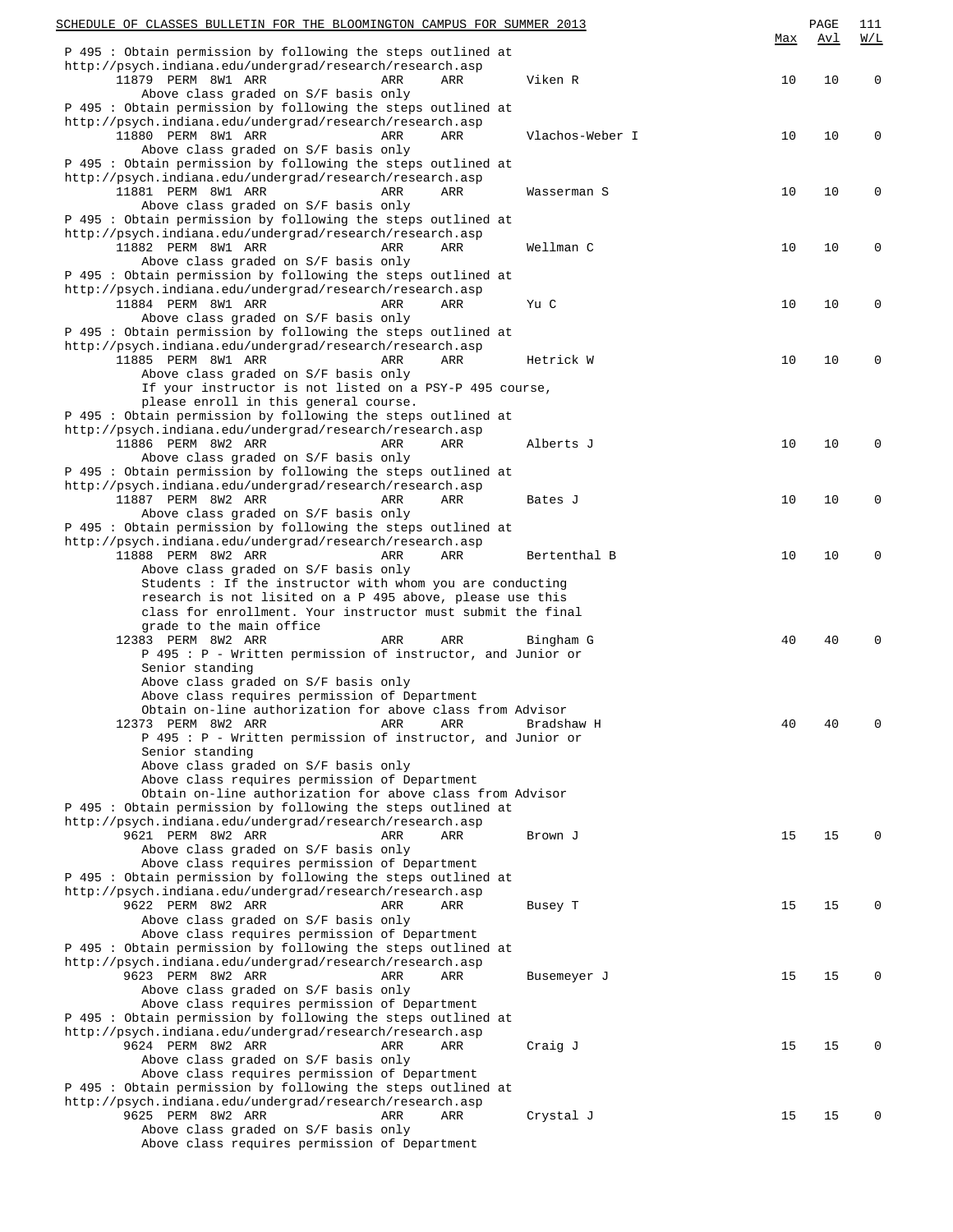| SCHEDULE OF CLASSES BULLETIN FOR THE BLOOMINGTON CAMPUS FOR SUMMER 2013                                                  |                     |     | PAGE | 112         |
|--------------------------------------------------------------------------------------------------------------------------|---------------------|-----|------|-------------|
| P 495: Obtain permission by following the steps outlined at                                                              |                     | Max | Avl  | W/L         |
| http://psych.indiana.edu/undergrad/research/research.asp                                                                 |                     |     |      |             |
| 10796 PERM 8W2 ARR<br>ARR<br>ARR                                                                                         | Farley J            | 10  | 10   | $\mathbf 0$ |
| Above class graded on S/F basis only                                                                                     |                     |     |      |             |
| P 495 : Obtain permission by following the steps outlined at<br>http://psych.indiana.edu/undergrad/research/research.asp |                     |     |      |             |
| 11890 PERM 8W2 ARR<br>ARR<br>ARR                                                                                         | Finn P              | 10  | 10   | $\mathbf 0$ |
| Above class graded on S/F basis only                                                                                     |                     |     |      |             |
| P 495 : Obtain permission by following the steps outlined at                                                             |                     |     |      |             |
| http://psych.indiana.edu/undergrad/research/research.asp<br>11891 PERM 8W2 ARR<br>ARR<br>ARR                             | Garraghty P         | 10  | 10   | $\mathbf 0$ |
| Above class graded on S/F basis only                                                                                     |                     |     |      |             |
| P 495 : Obtain permission by following the steps outlined at                                                             |                     |     |      |             |
| http://psych.indiana.edu/undergrad/research/research.asp                                                                 |                     |     |      |             |
| 11892 PERM 8W2 ARR<br>ARR<br>ARR                                                                                         | Gold J              | 10  | 10   | $\mathbf 0$ |
| Above class graded on S/F basis only<br>P 495 : Obtain permission by following the steps outlined at                     |                     |     |      |             |
| http://psych.indiana.edu/undergrad/research/research.asp                                                                 |                     |     |      |             |
| 11893 PERM 8W2 ARR<br>ARR<br>ARR                                                                                         | Goldstone R         | 10  | 10   | $\mathbf 0$ |
| Above class graded on S/F basis only                                                                                     |                     |     |      |             |
| P 495 : Obtain permission by following the steps outlined at                                                             |                     |     |      |             |
| http://psych.indiana.edu/undergrad/research/research.asp<br>11894 PERM 8W2 ARR<br>ARR<br>ARR                             | Heiman J            | 10  | 10   | $\mathbf 0$ |
| Above class graded on S/F basis only                                                                                     |                     |     |      |             |
| P 495 : Obtain permission by following the steps outlined at                                                             |                     |     |      |             |
| http://psych.indiana.edu/undergrad/research/research.asp                                                                 |                     |     |      |             |
| 11895 PERM 8W2 ARR<br>ARR<br>ARR                                                                                         | Hetrick W           | 10  | 10   | 0           |
| Above class graded on S/F basis only                                                                                     |                     |     |      |             |
| P 495 : Obtain permission by following the steps outlined at<br>http://psych.indiana.edu/undergrad/research/research.asp |                     |     |      |             |
| 11896 PERM 8W2 ARR<br>ARR<br>ARR                                                                                         | Hirt E              | 10  | 10   | 0           |
| Above class graded on S/F basis only                                                                                     |                     |     |      |             |
| P 495 : Obtain permission by following the steps outlined at                                                             |                     |     |      |             |
| http://psych.indiana.edu/undergrad/research/research.asp                                                                 |                     |     |      |             |
| 11897 PERM 8W2 ARR<br>ARR<br>ARR                                                                                         | Hohmann A           | 10  | 10   | 0           |
| Above class graded on S/F basis only<br>P 495 : Obtain permission by following the steps outlined at                     |                     |     |      |             |
| http://psych.indiana.edu/undergrad/research/research.asp                                                                 |                     |     |      |             |
| 11898 PERM 8W2 ARR<br>ARR<br>ARR                                                                                         | Holtzworth-Munroe A | 10  | 10   | 0           |
| Above class graded on S/F basis only                                                                                     |                     |     |      |             |
| P 495 : Obtain permission by following the steps outlined at                                                             |                     |     |      |             |
| http://psych.indiana.edu/undergrad/research/research.asp<br>11899 PERM 8W2 ARR<br>ARR<br>ARR                             | James K             | 10  | 10   | $\mathbf 0$ |
| Above class graded on S/F basis only                                                                                     |                     |     |      |             |
| P 495 : Obtain permission by following the steps outlined at                                                             |                     |     |      |             |
| http://psych.indiana.edu/undergrad/research/research.asp                                                                 |                     |     |      |             |
| 11900 PERM 8W2 ARR<br>ARR<br>ARR                                                                                         | James T             | 10  | 10   | $\mathbf 0$ |
| Above class graded on S/F basis only                                                                                     |                     |     |      |             |
| P 495 : Obtain permission by following the steps outlined at<br>http://psych.indiana.edu/undergrad/research/research.asp |                     |     |      |             |
| 11901 PERM 8W2 ARR<br>ARR<br>ARR                                                                                         | Jones M             | 10  | 10   | 0           |
| Above class graded on S/F basis only                                                                                     |                     |     |      |             |
| P 495: Obtain permission by following the steps outlined at                                                              |                     |     |      |             |
| http://psych.indiana.edu/undergrad/research/research.asp                                                                 |                     |     |      |             |
| 11902 PERM 8W2 ARR<br>ARR<br>ARR<br>Above class graded on S/F basis only                                                 | Jones S             | 10  | 10   | 0           |
| P 495: Obtain permission by following the steps outlined at                                                              |                     |     |      |             |
| http://psych.indiana.edu/undergrad/research/research.asp                                                                 |                     |     |      |             |
| 11903 PERM 8W2 ARR<br>ARR<br>ARR                                                                                         | Kruschke J          | 10  | 10   | 0           |
| Above class graded on S/F basis only                                                                                     |                     |     |      |             |
| P 495: Obtain permission by following the steps outlined at                                                              |                     |     |      |             |
| http://psych.indiana.edu/undergrad/research/research.asp<br>11904 PERM 8W2 ARR<br>ARR<br>ARR                             | Lai C               | 10  | 10   | 0           |
| Above class graded on S/F basis only                                                                                     |                     |     |      |             |
| P 495: Obtain permission by following the steps outlined at                                                              |                     |     |      |             |
| http://psych.indiana.edu/undergrad/research/research.asp                                                                 |                     |     |      |             |
| 11905 PERM 8W2 ARR<br>ARR<br>ARR                                                                                         | Lewis C             | 10  | 10   | 0           |
| Above class graded on S/F basis only<br>P 495: Obtain permission by following the steps outlined at                      |                     |     |      |             |
| http://psych.indiana.edu/undergrad/research/research.asp                                                                 |                     |     |      |             |
| 11906 PERM 8W2 ARR<br>ARR<br>ARR                                                                                         | Mackie K            | 10  | 10   | 0           |
| Above class graded on S/F basis only                                                                                     |                     |     |      |             |
| P 495: Obtain permission by following the steps outlined at                                                              |                     |     |      |             |
| http://psych.indiana.edu/undergrad/research/research.asp<br>11907 PERM 8W2 ARR<br>ARR<br>ARR                             | Newman S            | 10  | 10   | 0           |
| Above class graded on S/F basis only                                                                                     |                     |     |      |             |
| P 495: Obtain permission by following the steps outlined at                                                              |                     |     |      |             |
| http://psych.indiana.edu/undergrad/research/research.asp                                                                 |                     |     |      |             |
| 11889 PERM 8W2 ARR<br>ARR<br>ARR                                                                                         | Nosofsky R          | 10  | 10   | 0           |
| Above class graded on S/F basis only                                                                                     |                     |     |      |             |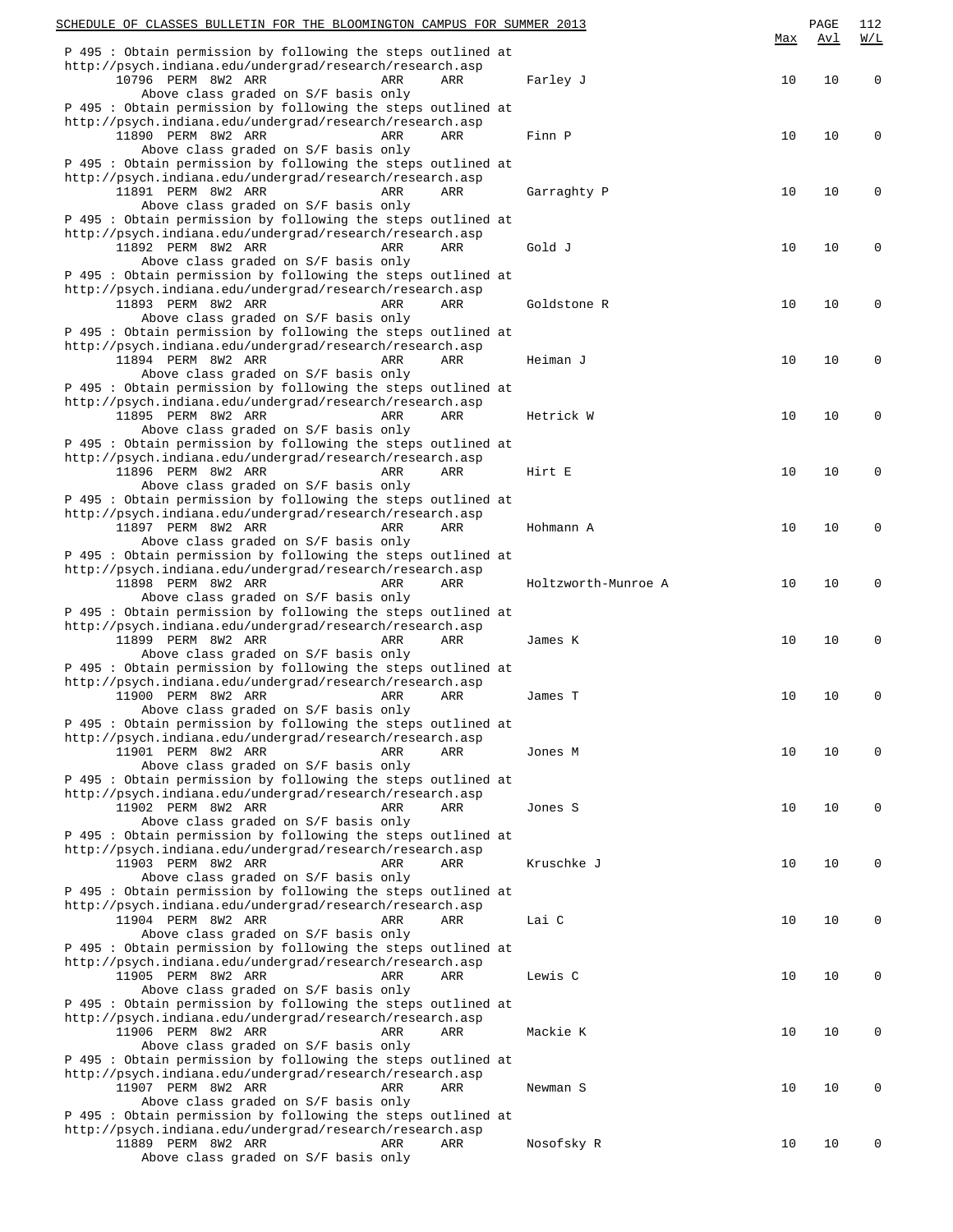| SCHEDULE OF CLASSES BULLETIN FOR THE BLOOMINGTON CAMPUS FOR SUMMER 2013                                                  |              |     | PAGE | 113         |
|--------------------------------------------------------------------------------------------------------------------------|--------------|-----|------|-------------|
| P 495 : Obtain permission by following the steps outlined at                                                             |              | Max | Avl  | W/L         |
| http://psych.indiana.edu/undergrad/research/research.asp.                                                                |              |     |      |             |
| 12180 PERM 8W2 ARR<br>ARR<br>ARR                                                                                         | O'Donnell B  | 10  | 10   | $\mathbf 0$ |
| Above class graded on S/F basis only<br>P 495 : Obtain permission by following the steps outlined at                     |              |     |      |             |
| http://psych.indiana.edu/undergrad/research/research.asp                                                                 |              |     |      |             |
| 12181 PERM 8W2 ARR<br>ARR<br>ARR                                                                                         | D'Onofrio B  | 10  | 10   | $\mathbf 0$ |
| Above class graded on S/F basis only<br>P 495 : Obtain permission by following the steps outlined at                     |              |     |      |             |
| http://psych.indiana.edu/undergrad/research/research.asp                                                                 |              |     |      |             |
| 12182 PERM 8W2 ARR<br>ARR<br>ARR                                                                                         | Pisoni D     | 10  | 10   | $\mathbf 0$ |
| Above class graded on S/F basis only                                                                                     |              |     |      |             |
| P 495 : Obtain permission by following the steps outlined at<br>http://psych.indiana.edu/undergrad/research/research.asp |              |     |      |             |
| 12183 PERM 8W2 ARR<br>ARR<br>ARR                                                                                         | Prieto A     | 10  | 10   | $\mathbf 0$ |
| Above class graded on S/F basis only                                                                                     |              |     |      |             |
| P 495 : Obtain permission by following the steps outlined at<br>http://psych.indiana.edu/undergrad/research/research.asp |              |     |      |             |
| 12184 PERM 8W2 ARR<br>ARR<br>ARR                                                                                         | Puce A       | 10  | 10   | $\mathbf 0$ |
| Above class graded on S/F basis only                                                                                     |              |     |      |             |
| P 495 : Obtain permission by following the steps outlined at                                                             |              |     |      |             |
| http://psych.indiana.edu/undergrad/research/research.asp<br>12185 PERM 8W2 ARR<br>ARR<br>ARR                             | Ramsden B    | 10  | 10   | $\mathbf 0$ |
| Above class graded on S/F basis only                                                                                     |              |     |      |             |
| P 495 : Obtain permission by following the steps outlined at                                                             |              |     |      |             |
| http://psych.indiana.edu/undergrad/research/research.asp                                                                 |              |     |      |             |
| 12186 PERM 8W2 ARR<br>ARR<br>ARR<br>Above class graded on S/F basis only                                                 | Rebec G      | 10  | 10   | $\mathbf 0$ |
| P 495 : Obtain permission by following the steps outlined at                                                             |              |     |      |             |
| http://psych.indiana.edu/undergrad/research/research.asp                                                                 |              |     |      |             |
| 12187 PERM 8W2 ARR<br>ARR<br>ARR                                                                                         | Roberts A    | 10  | 10   | $\mathbf 0$ |
| Above class graded on S/F basis only<br>P 495 : Obtain permission by following the steps outlined at                     |              |     |      |             |
| http://psych.indiana.edu/undergrad/research/research.asp                                                                 |              |     |      |             |
| 12188 PERM 8W2 ARR<br>ARR<br>ARR                                                                                         | Rydell R     | 10  | 10   | $\mathbf 0$ |
| Above class graded on S/F basis only                                                                                     |              |     |      |             |
| P 495 : Obtain permission by following the steps outlined at<br>http://psych.indiana.edu/undergrad/research/research.asp |              |     |      |             |
| 12189 PERM 8W2 ARR<br>ARR<br>ARR                                                                                         | Sengelaub D  | 10  | 10   | 0           |
| Above class graded on S/F basis only                                                                                     |              |     |      |             |
| P 495 : Obtain permission by following the steps outlined at<br>http://psych.indiana.edu/undergrad/research/research.asp |              |     |      |             |
| 12190 PERM 8W2 ARR<br>ARR<br>ARR                                                                                         | Shiffrin R   | 10  | 10   | 0           |
| Above class graded on S/F basis only                                                                                     |              |     |      |             |
| P 495 : Obtain permission by following the steps outlined at<br>http://psych.indiana.edu/undergrad/research/research.asp |              |     |      |             |
| 12191 PERM 8W2 ARR<br>ARR<br>ARR                                                                                         | Sinex L      | 10  | 10   | 0           |
| Above class graded on S/F basis only                                                                                     |              |     |      |             |
| P 495 : Obtain permission by following the steps outlined at                                                             |              |     |      |             |
| http://psych.indiana.edu/undergrad/research/research.asp<br>12192 PERM 8W2 ARR<br>ARR<br>ARR                             | Smith E      | 10  | 10   | 0           |
| Above class graded on S/F basis only                                                                                     |              |     |      |             |
| P 495 : Obtain permission by following the steps outlined at                                                             |              |     |      |             |
| http://psych.indiana.edu/undergrad/research/research.asp                                                                 |              |     |      |             |
| 12193 PERM 8W2 ARR<br>ARR<br>ARR<br>Above class graded on S/F basis only                                                 | Smith L      | 10  | 10   | 0           |
| P 495 : Obtain permission by following the steps outlined at                                                             |              |     |      |             |
| http://psych.indiana.edu/undergrad/research/research.asp                                                                 |              |     |      |             |
| 12200 PERM 8W2 ARR<br>ARR<br>ARR                                                                                         | Sporns 0     | 10  | 10   | 0           |
| Above class graded on S/F basis only<br>P 495 : Obtain permission by following the steps outlined at                     |              |     |      |             |
| http://psych.indiana.edu/undergrad/research/research.asp                                                                 |              |     |      |             |
| 12201 PERM 8W2 ARR<br>ARR<br>ARR                                                                                         | Thomassen L  | 10  | 10   | 0           |
| Above class graded on S/F basis only<br>P 495 : Obtain permission by following the steps outlined at                     |              |     |      |             |
| http://psych.indiana.edu/undergrad/research/research.asp                                                                 |              |     |      |             |
| 12202 PERM 8W2 ARR<br>ARR<br>ARR                                                                                         | Thompson S   | 10  | 10   | 0           |
| Above class graded on S/F basis only                                                                                     |              |     |      |             |
| P 495 : Obtain permission by following the steps outlined at<br>http://psych.indiana.edu/undergrad/research/research.asp |              |     |      |             |
| 12203 PERM 8W2 ARR<br>ARR<br>ARR                                                                                         | Timberlake W | 10  | 10   | 0           |
| Above class graded on S/F basis only                                                                                     |              |     |      |             |
| P 495 : Obtain permission by following the steps outlined at                                                             |              |     |      |             |
| http://psych.indiana.edu/undergrad/research/research.asp<br>12204 PERM 8W2 ARR<br>ARR<br>ARR                             | Todd P       | 10  | 10   | 0           |
| Above class graded on S/F basis only                                                                                     |              |     |      |             |
| P 495: Obtain permission by following the steps outlined at                                                              |              |     |      |             |
| http://psych.indiana.edu/undergrad/research/research.asp<br>12205 PERM 8W2 ARR<br>ARR                                    |              | 10  |      | 0           |
| ARR<br>Above class graded on S/F basis only                                                                              | Townsend J   |     | 10   |             |
|                                                                                                                          |              |     |      |             |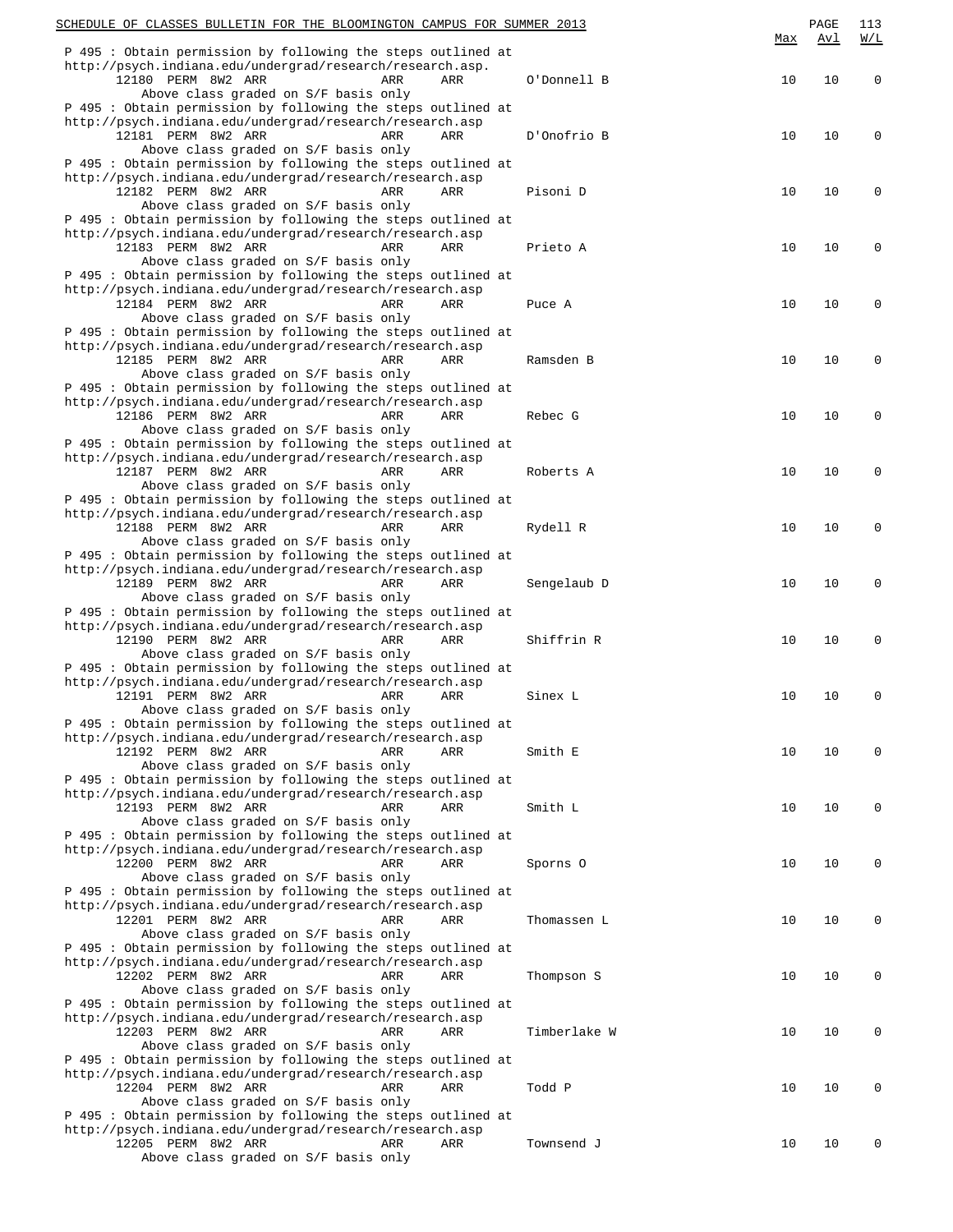| SCHEDULE OF CLASSES BULLETIN FOR THE BLOOMINGTON CAMPUS FOR SUMMER 2013                                                   |                 |     | PAGE | 114          |
|---------------------------------------------------------------------------------------------------------------------------|-----------------|-----|------|--------------|
| P 495: Obtain permission by following the steps outlined at                                                               |                 | Max | Avl  | W/L          |
| http://psych.indiana.edu/undergrad/research/research.asp                                                                  |                 |     |      |              |
| 12209 PERM 8W2 ARR<br>ARR<br>ARR                                                                                          | Viken R         | 10  | 10   | 0            |
| Above class graded on S/F basis only                                                                                      |                 |     |      |              |
| P 495 : Students : If the person with whom you are conducting<br>research is not listed on a P 495 above, please use this |                 |     |      |              |
| class for enrollment. Above class is the 'general' section.                                                               |                 |     |      |              |
| Your instructor must submit the final grade to the main                                                                   |                 |     |      |              |
| office.                                                                                                                   |                 |     |      |              |
| P 495: Obtain permission by following the steps outlined at                                                               |                 |     |      |              |
| http://psych.indiana.edu/undergrad/research/research.asp<br>12237 PERM 8W2 ARR<br>ARR<br>ARR                              | Vlachos-Weber I | 10  | 10   | $\mathbf 0$  |
| Above class graded on S/F basis only                                                                                      |                 |     |      |              |
| P 495: Obtain permission by following the steps outlined at                                                               |                 |     |      |              |
| http://psych.indiana.edu/undergrad/research/research.asp                                                                  |                 |     |      |              |
| 12194 PERM 8W2 ARR<br>ARR<br>ARR                                                                                          | Wasserman S     | 10  | 10   | $\mathbf 0$  |
| Above class graded on S/F basis only<br>P 495: Obtain permission by following the steps outlined at                       |                 |     |      |              |
| http://psych.indiana.edu/undergrad/research/research.asp                                                                  |                 |     |      |              |
| 12206 PERM 8W2 ARR<br>ARR<br>ARR                                                                                          | Wellman C       | 10  | 10   | $\mathbf 0$  |
| Above class graded on S/F basis only                                                                                      |                 |     |      |              |
| P 495: Obtain permission by following the steps outlined at                                                               |                 |     |      |              |
| http://psych.indiana.edu/undergrad/research/research.asp                                                                  |                 |     |      |              |
| 12195 PERM 8W2 ARR<br>ARR<br>ARR<br>Above class graded on S/F basis only                                                  | Kennedy D       | 10  | 10   | $\mathbf 0$  |
| P 495 : Obtain permission by following the steps outlined at                                                              |                 |     |      |              |
| http://psych.indiana.edu/undergrad/research/research.asp                                                                  |                 |     |      |              |
| 12196 PERM 8W2 ARR<br>ARR<br>ARR                                                                                          | Krendl A        | 10  | 10   | $\mathbf 0$  |
| Above class graded on S/F basis only                                                                                      |                 |     |      |              |
| P 495: Obtain permission by following the steps outlined at                                                               |                 |     |      |              |
| http://psych.indiana.edu/undergrad/research/research.asp<br>12197 PERM 8W2 ARR<br>ARR<br>ARR                              | Murphy M        | 10  | 10   | $\mathbf 0$  |
| Above class graded on S/F basis only                                                                                      |                 |     |      |              |
| P 495: Obtain permission by following the steps outlined at                                                               |                 |     |      |              |
| http://psych.indiana.edu/undergrad/research/research.asp                                                                  |                 |     |      |              |
| 12208 PERM 8W2 ARR<br>ARR<br>ARR                                                                                          | Hetrick W       | 10  | 10   | $\mathbf 0$  |
| Above class graded on S/F basis only                                                                                      |                 |     |      |              |
| P 495 : If your instructor is not listed on a PSY-P 495<br>course, please enroll in this general course                   |                 |     |      |              |
| PSY-P 590 READINGS: PSYCH&BRAIN SCIENCES (1-6 CR)                                                                         |                 |     |      |              |
| 11219 PERM 1<br>ARR<br>ARR<br>ARR                                                                                         | Hetrick W       | 10  | 10   | $\mathbf 0$  |
| Above class requires permission of instructor                                                                             |                 |     |      |              |
| P 590 : Students must speak with a faculty member to select                                                               |                 |     |      |              |
| readings and receive permission to enroll. The instructor                                                                 |                 |     |      |              |
| must email permission to pcrouch@indiana.edu<br>PSY-P 690 PRACTICUM IN CLIN PSYCHOLOGY (1-3 CR)                           |                 |     |      |              |
| 9626<br>8W1 ARR<br>ARR<br>ARR                                                                                             | Lewis C         | 10  | 10   | 0            |
| TOPIC : Individualized Practica                                                                                           |                 |     |      |              |
| Above class requires graduate standing in Clinical Psychology                                                             |                 |     |      |              |
| or consent of instructor                                                                                                  |                 |     |      |              |
| 9627<br>8W2 ARR<br>ARR<br>ARR<br>TOPIC : INDIVIDUALIZED PRACTICA                                                          | Lewis C         | 10  | 10   | $\mathbf 0$  |
| ABOVE CLASS REQUIRES GRADUATE STANDING IN CLINICAL PSYCHOLOGY                                                             |                 |     |      |              |
| OR CONSENT OF INSTRUCTOR                                                                                                  |                 |     |      |              |
| PSY-P 895 RESEARCH (1-12 CR)                                                                                              |                 |     |      |              |
| 13402 PERM 6W2 ARR<br>ARR<br>ARR                                                                                          | Sherman S       | 20  | 20   | $\mathbf 0$  |
| Above class requires permission of instructor<br>9628                                                                     |                 |     |      |              |
| 8W1 ARR<br>ARR<br>ARR<br>Above class requires graduate standing in Psychology or                                          | Alberts J       | 15  | 15   | $\mathbf{0}$ |
| permission of instructor                                                                                                  |                 |     |      |              |
| Above class graded on deferred R grade basis                                                                              |                 |     |      |              |
| 9629<br>8W1 ARR<br>ARR<br>ARR                                                                                             | Bates J         | 15  | 15   | $\mathbf 0$  |
| Above class requires graduate standing in Psychology or                                                                   |                 |     |      |              |
| permission of instructor                                                                                                  |                 |     |      |              |
| Above class graded on deferred R grade basis<br>9630<br>8W1 ARR<br>ARR<br>ARR                                             | Bertenthal B    | 10  | 10   | $\mathbf 0$  |
| Above class requires graduate standing in Psychology or                                                                   |                 |     |      |              |
| permission of instructor                                                                                                  |                 |     |      |              |
| Above class graded on deferred R grade basis                                                                              |                 |     |      |              |
| 9631<br>8W1 ARR<br>ARR<br>ARR                                                                                             | Bingham G       | 10  | 10   | $\mathbf 0$  |
| Above class requires graduate standing in Psychology or                                                                   |                 |     |      |              |
| permission of instructor<br>Above class graded on deferred R grade basis                                                  |                 |     |      |              |
| 9632<br>8W1 ARR<br>ARR<br>ARR                                                                                             | Bradshaw H      | 10  | 10   | $\mathbf 0$  |
| Above class requires graduate standing in Psychology or                                                                   |                 |     |      |              |
| permission of instructor                                                                                                  |                 |     |      |              |
| Above class graded on deferred R grade basis                                                                              |                 |     |      |              |
| 10791<br>8W1 ARR<br>ARR<br>ARR                                                                                            | Brown J         | 10  | 10   | $\mathbf 0$  |
| Above class requires graduate standing in Psychology or<br>permission of instructor                                       |                 |     |      |              |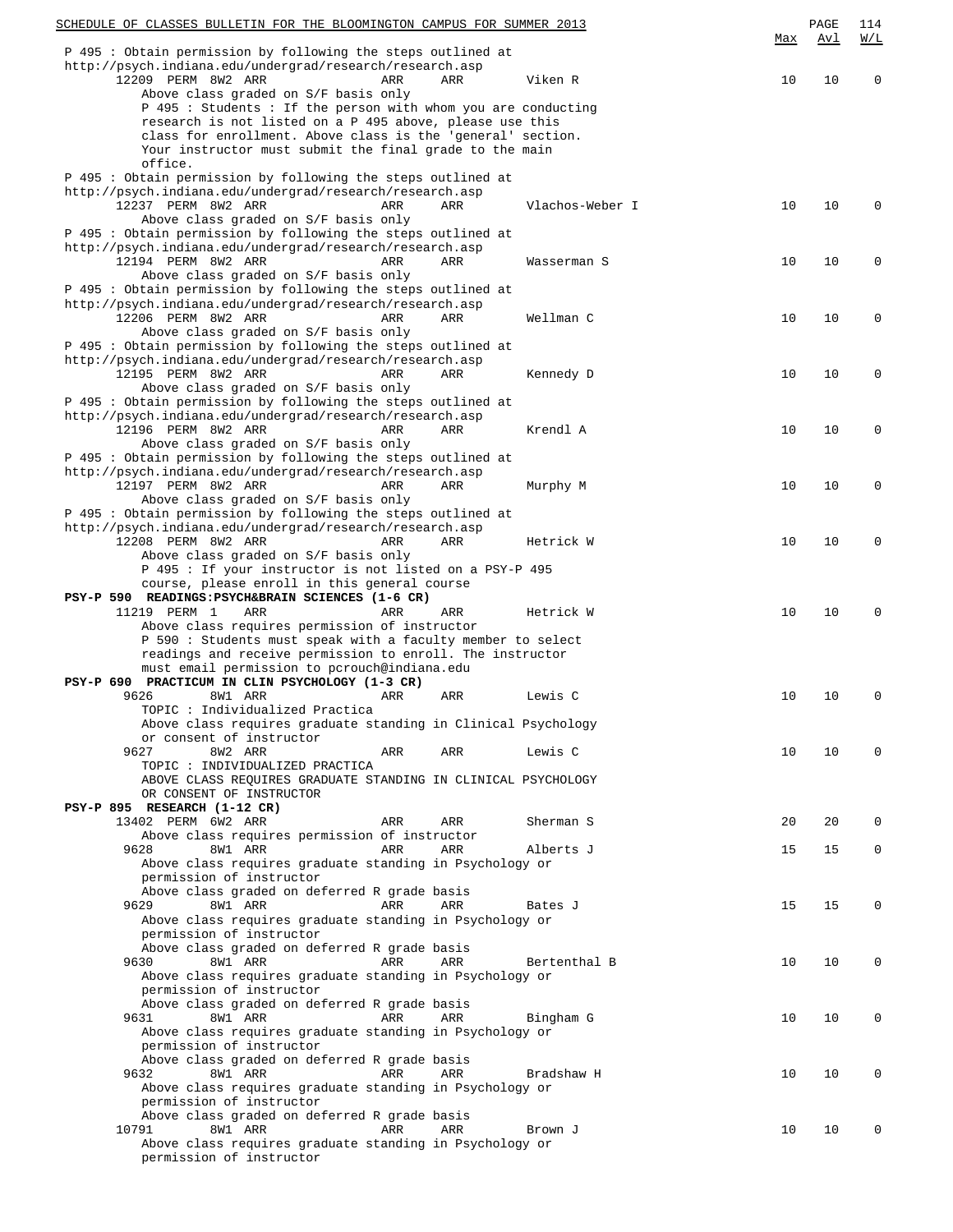| SCHEDULE OF CLASSES BULLETIN FOR THE BLOOMINGTON CAMPUS FOR SUMMER 2013                                  | Max | PAGE<br>Avl | 115<br>W/L   |
|----------------------------------------------------------------------------------------------------------|-----|-------------|--------------|
| Above class graded on deferred R grade basis                                                             | 10  | 10          | $\mathbf{0}$ |
| 8W1 ARR<br>11908<br>ARR<br>ARR<br>Busemeyer J<br>Above class requires graduate standing in Psychology or |     |             |              |
| permission of instructor                                                                                 |     |             |              |
| Above class graded on deferred R grade basis<br>8W1 ARR<br>11909<br>ARR<br>ARR<br>Busey T                | 10  | 10          | $\mathbf 0$  |
| Above class requires graduate standing in Psychology or                                                  |     |             |              |
| permission of instructor                                                                                 |     |             |              |
| Above class graded on deferred R grade basis                                                             |     |             |              |
| 8W1 ARR<br>ARR<br>11910<br>ARR<br>Craig J<br>Above class requires graduate standing in Psychology or     | 10  | 10          | 0            |
| permission of instructor                                                                                 |     |             |              |
| Above class graded on deferred R grade basis                                                             |     |             |              |
| 8W1 ARR<br>11911<br>ARR<br>ARR<br>Crystal J                                                              | 10  | 10          | 0            |
| Above class requires graduate standing in Psychology or                                                  |     |             |              |
| permission of instructor<br>Above class graded on deferred R grade basis                                 |     |             |              |
| 8W1 ARR<br>ARR<br>11912<br>ARR<br>D'Onofrio B                                                            | 10  | 10          | 0            |
| Above class requires graduate standing in Psychology or                                                  |     |             |              |
| permission of instructor                                                                                 |     |             |              |
| Above class graded on deferred R grade basis                                                             |     |             |              |
| 8W1 ARR<br>ARR<br>ARR<br>11913<br>Farley J<br>Above class requires graduate standing in Psychology or    | 10  | 10          | 0            |
| permission of instructor                                                                                 |     |             |              |
| Above class graded on deferred R grade basis                                                             |     |             |              |
| 8W1 ARR<br>11914<br>ARR<br>ARR<br>Finn P                                                                 | 10  | 10          | 0            |
| Above class requires graduate standing in Psychology or                                                  |     |             |              |
| permission of instructor<br>Above class graded on deferred R grade basis                                 |     |             |              |
| 8W1 ARR<br>11915<br>ARR<br>ARR<br>Garraghty P                                                            | 10  | 10          | 0            |
| Above class requires graduate standing in Psychology or                                                  |     |             |              |
| permission of instructor                                                                                 |     |             |              |
| Above class graded on deferred R grade basis<br>8W1 ARR<br>ARR<br>ARR<br>11916<br>Gold J                 | 10  | 10          | 0            |
| Above class requires graduate standing in Psychology or                                                  |     |             |              |
| permission of instructor                                                                                 |     |             |              |
| Above class graded on deferred R grade basis                                                             |     |             |              |
| 8W1 ARR<br>11917<br>ARR<br>ARR<br>Goldstone R                                                            | 10  | 10          | 0            |
| Above class requires graduate standing in Psychology or<br>permission of instructor                      |     |             |              |
| Above class graded on deferred R grade basis                                                             |     |             |              |
| 8W1 ARR<br>ARR<br>ARR<br>11918<br>Heiman J                                                               | 10  | 10          | 0            |
| Above class requires graduate standing in Psychology or                                                  |     |             |              |
| permission of instructor                                                                                 |     |             |              |
| Above class graded on deferred R grade basis<br>8W1 ARR<br>11919<br>ARR<br>ARR<br>Hetrick W              | 10  | 10          | $\mathbf 0$  |
| Above class requires graduate standing in Psychology or                                                  |     |             |              |
| permission of instructor                                                                                 |     |             |              |
| Above class graded on deferred R grade basis                                                             |     |             |              |
| 11920<br>8W1 ARR<br>ARR<br>ARR<br>Hirt E                                                                 | 10  | 10          | $\Omega$     |
| Above class requires graduate standing in Psychology or<br>permission of instructor                      |     |             |              |
| Above class graded on deferred R grade basis                                                             |     |             |              |
| 11921<br>8W1 ARR<br>ARR<br>ARR<br>Hohmann A                                                              | 10  | 10          | $\mathbf 0$  |
| Above class requires graduate standing in Psychology or                                                  |     |             |              |
| permission of instructor                                                                                 |     |             |              |
| Above class graded on deferred R grade basis<br>11922<br>8W1 ARR<br>ARR<br>ARR<br>Holtzworth-Munroe A    | 10  | 10          | $\mathbf 0$  |
| Above class requires graduate standing in Psychology or                                                  |     |             |              |
| permission of instructor                                                                                 |     |             |              |
| Above class graded on deferred R grade basis                                                             |     |             |              |
| 11923<br>8W1 ARR<br>ARR<br>ARR<br>James K<br>Above class requires graduate standing in Psychology or     | 10  | 10          | $\mathbf 0$  |
| permission of instructor                                                                                 |     |             |              |
| Above class graded on deferred R grade basis                                                             |     |             |              |
| 11924<br>8W1 ARR<br>ARR<br>ARR<br>James T                                                                | 10  | 10          | $\mathbf 0$  |
| Above class requires graduate standing in Psychology or                                                  |     |             |              |
| permission of instructor<br>Above class graded on deferred R grade basis                                 |     |             |              |
| 11925<br>8W1 ARR<br>ARR<br>ARR<br>Jones M                                                                | 10  | 10          | $\mathbf 0$  |
| Above class requires graduate standing in Psychology or                                                  |     |             |              |
| permission of instructor                                                                                 |     |             |              |
| Above class graded on deferred R grade basis                                                             |     |             |              |
| 11926<br>8W1 ARR<br>ARR<br>ARR<br>Jones S<br>Above class requires graduate standing in Psychology or     | 10  | 10          | $\mathbf 0$  |
| permission of instructor                                                                                 |     |             |              |
| Above class graded on deferred R grade basis                                                             |     |             |              |
| 11927<br>8W1 ARR<br>ARR<br>ARR<br>Kruschke J                                                             | 10  | 10          | $\Omega$     |
| Above class requires graduate standing in Psychology or                                                  |     |             |              |
| permission of instructor                                                                                 |     |             |              |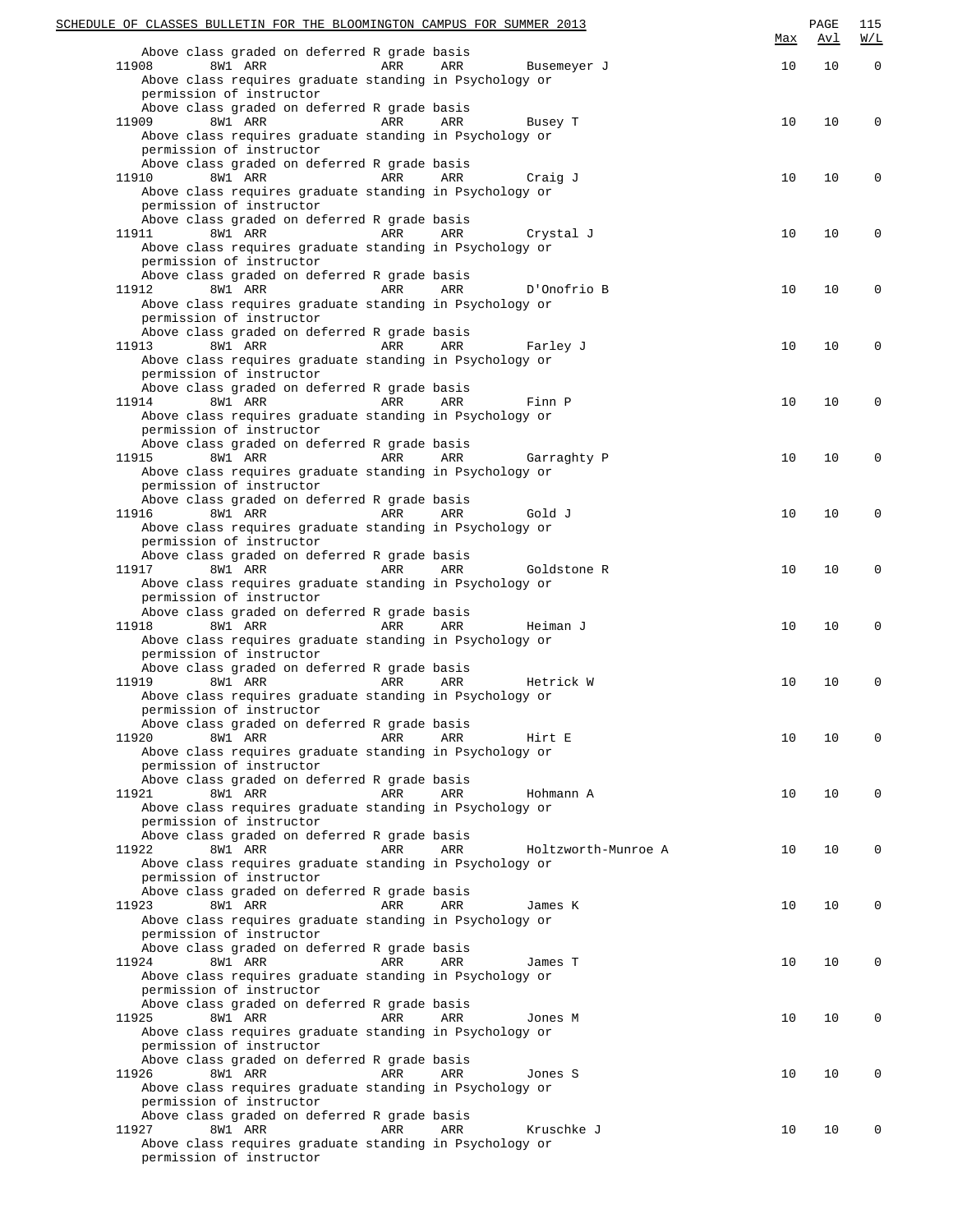| SCHEDULE OF CLASSES BULLETIN FOR THE BLOOMINGTON CAMPUS FOR SUMMER 2013             |     |                     | Max | PAGE<br><u>Avl</u> | 116<br>W/L   |
|-------------------------------------------------------------------------------------|-----|---------------------|-----|--------------------|--------------|
| Above class graded on deferred R grade basis                                        |     |                     |     |                    |              |
| 8W1 ARR<br>11928<br>Above class requires graduate standing in Psychology or         | ARR | ARR<br>Lai C        | 10  | 10                 | $\mathbf{0}$ |
| permission of instructor                                                            |     |                     |     |                    |              |
| Above class graded on deferred R grade basis                                        |     |                     |     |                    |              |
| 8W1 ARR<br>11929                                                                    | ARR | ARR<br>Mackie K     | 10  | 10                 | $\mathbf 0$  |
| Above class requires graduate standing in Psychology or<br>permission of instructor |     |                     |     |                    |              |
| Above class graded on deferred R grade basis                                        |     |                     |     |                    |              |
| 8W1 ARR<br>11930                                                                    | ARR | ARR<br>Newman S     | 10  | 10                 | 0            |
| Above class requires graduate standing in Psychology or                             |     |                     |     |                    |              |
| permission of instructor<br>Above class graded on deferred R grade basis            |     |                     |     |                    |              |
| 8W1 ARR<br>11931                                                                    | ARR | ARR<br>Nosofsky R   | 10  | 10                 | 0            |
| Above class requires graduate standing in Psychology or                             |     |                     |     |                    |              |
| permission of instructor                                                            |     |                     |     |                    |              |
| Above class graded on deferred R grade basis<br>8W1 ARR<br>11932                    | ARR | ARR<br>O'Donnell B  | 10  | 10                 | 0            |
| Above class requires graduate standing in Psychology or                             |     |                     |     |                    |              |
| permission of instructor                                                            |     |                     |     |                    |              |
| Above class graded on deferred R grade basis                                        |     |                     |     |                    |              |
| 8W1 ARR<br>11933<br>Above class requires graduate standing in Psychology or         | ARR | ARR<br>Pisoni D     | 10  | 10                 | 0            |
| permission of instructor                                                            |     |                     |     |                    |              |
| Above class graded on deferred R grade basis                                        |     |                     |     |                    |              |
| 8W1 ARR<br>11934                                                                    | ARR | ARR<br>Prieto A     | 10  | 10                 | 0            |
| Above class requires graduate standing in Psychology or                             |     |                     |     |                    |              |
| permission of instructor<br>Above class graded on deferred R grade basis            |     |                     |     |                    |              |
| 8W1 ARR<br>11935                                                                    | ARR | ARR<br>Puce A       | 10  | 10                 | 0            |
| Above class requires graduate standing in Psychology or                             |     |                     |     |                    |              |
| permission of instructor                                                            |     |                     |     |                    |              |
| Above class graded on deferred R grade basis                                        | ARR |                     | 10  |                    |              |
| 8W1 ARR<br>11936<br>Above class requires graduate standing in Psychology or         |     | ARR<br>Ramsden B    |     | 10                 | 0            |
| permission of instructor                                                            |     |                     |     |                    |              |
| Above class graded on deferred R grade basis                                        |     |                     |     |                    |              |
| 8W1 ARR<br>11937                                                                    | ARR | ARR<br>Rebec G      | 10  | 10                 | 0            |
| Above class requires graduate standing in Psychology or<br>permission of instructor |     |                     |     |                    |              |
| Above class graded on deferred R grade basis                                        |     |                     |     |                    |              |
| 8W1 ARR<br>11938                                                                    | ARR | ARR<br>Rydell R     | 10  | 10                 | 0            |
| Above class requires graduate standing in Psychology or                             |     |                     |     |                    |              |
| permission of instructor<br>Above class graded on deferred R grade basis            |     |                     |     |                    |              |
| 8W1 ARR<br>11939                                                                    | ARR | ARR<br>Sengelaub D  | 10  | 10                 | $\mathbf 0$  |
| Above class requires graduate standing in Psychology or                             |     |                     |     |                    |              |
| permission of instructor                                                            |     |                     |     |                    |              |
| Above class graded on deferred R grade basis                                        |     |                     |     |                    |              |
| 11940<br>8W1 ARR<br>Above class requires graduate standing in Psychology or         | ARR | ARR<br>Sherman S    | 10  | 10                 | $\mathbf 0$  |
| permission of instructor                                                            |     |                     |     |                    |              |
| Above class graded on deferred R grade basis                                        |     |                     |     |                    |              |
| 11941<br>8W1 ARR                                                                    | ARR | ARR<br>Shiffrin R   | 10  | 10                 | $\mathbf 0$  |
| Above class requires graduate standing in Psychology or                             |     |                     |     |                    |              |
| permission of instructor<br>Above class graded on deferred R grade basis            |     |                     |     |                    |              |
| 11942<br>8W1 ARR                                                                    | ARR | ARR<br>Smith E      | 10  | 10                 | $\mathbf 0$  |
| Above class requires graduate standing in Psychology or                             |     |                     |     |                    |              |
| permission of instructor                                                            |     |                     |     |                    |              |
| Above class graded on deferred R grade basis<br>11943<br>8W1 ARR                    | ARR | ARR<br>Smith L      | 10  | 10                 | $\mathbf 0$  |
| Above class requires graduate standing in Psychology or                             |     |                     |     |                    |              |
| permission of instructor                                                            |     |                     |     |                    |              |
| Above class graded on deferred R grade basis                                        |     |                     |     |                    |              |
| 11944<br>8W1 ARR<br>Above class requires graduate standing in Psychology or         | ARR | ARR<br>Sporns 0     | 10  | 10                 | $\mathbf 0$  |
| permission of instructor                                                            |     |                     |     |                    |              |
| Above class graded on deferred R grade basis                                        |     |                     |     |                    |              |
| 11945<br>8W1 ARR                                                                    | ARR | ARR<br>Timberlake W | 10  | 10                 | $\mathbf 0$  |
| Above class requires graduate standing in Psychology or                             |     |                     |     |                    |              |
| permission of instructor<br>Above class graded on deferred R grade basis            |     |                     |     |                    |              |
| 12106<br>8W1 ARR                                                                    | ARR | ARR<br>Todd P       | 10  | 10                 | $\mathbf 0$  |
| Above class requires graduate standing in Psychology or                             |     |                     |     |                    |              |
| permission of instructor                                                            |     |                     |     |                    |              |
| Above class graded on deferred R grade basis<br>12107<br>8W1 ARR                    | ARR | ARR<br>Townsend J   | 10  | 10                 | $\Omega$     |
| Above class requires graduate standing in Psychology or                             |     |                     |     |                    |              |
| permission of instructor                                                            |     |                     |     |                    |              |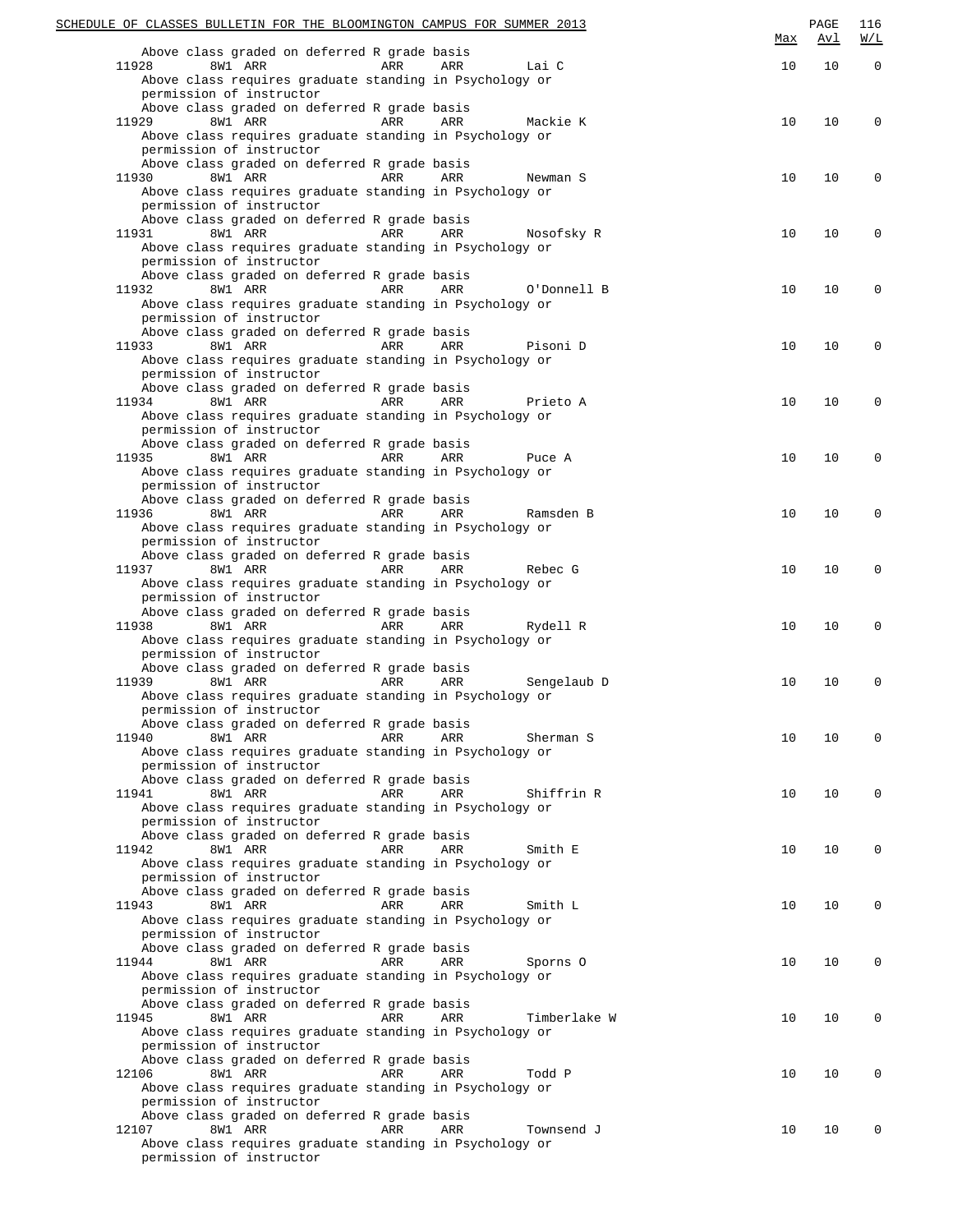|       | SCHEDULE OF CLASSES BULLETIN FOR THE BLOOMINGTON CAMPUS FOR SUMMER 2013                          | Max | PAGE<br><u>Avl</u> | 117<br>W/L   |
|-------|--------------------------------------------------------------------------------------------------|-----|--------------------|--------------|
|       | Above class graded on deferred R grade basis                                                     |     |                    |              |
| 12108 | 8W1 ARR<br>ARR<br>ARR<br>Viken R                                                                 | 10  | 10                 | $\mathbf{0}$ |
|       | Above class requires graduate standing in Psychology or                                          |     |                    |              |
|       | permission of instructor<br>Above class graded on deferred R grade basis                         |     |                    |              |
| 12109 | 8W1 ARR<br>ARR<br>ARR<br>Wasserman S                                                             | 10  | 10                 | $\mathbf 0$  |
|       | Above class requires graduate standing in Psychology or                                          |     |                    |              |
|       | permission of instructor                                                                         |     |                    |              |
|       | Above class graded on deferred R grade basis                                                     |     |                    |              |
| 12110 | 8W1 ARR<br>ARR<br>ARR<br>Wellman C                                                               | 10  | 10                 | 0            |
|       | Above class requires graduate standing in Psychology or<br>permission of instructor              |     |                    |              |
|       | Above class graded on deferred R grade basis                                                     |     |                    |              |
| 9636  | 8W1 ARR<br>ARR<br>ARR<br>Kennedy D                                                               | 15  | 15                 | 0            |
|       | Above class requires graduate standing in Psychology or                                          |     |                    |              |
|       | permission of instructor                                                                         |     |                    |              |
| 9637  | Above class graded on deferred R grade basis<br>8W1 ARR                                          | 15  | 15                 | 0            |
|       | ARR<br>ARR<br>Krendl A<br>Above class requires graduate standing in Psychology or                |     |                    |              |
|       | permission of instructor                                                                         |     |                    |              |
|       | Above class graded on deferred R grade basis                                                     |     |                    |              |
| 9638  | 8W1 ARR<br>ARR<br>ARR<br>Motz B                                                                  | 15  | 15                 | 0            |
|       | Above class requires graduate standing in Psychology or                                          |     |                    |              |
|       | permission of instructor                                                                         |     |                    |              |
| 9639  | Above class graded on deferred R grade basis<br>8W1 ARR<br>ARR<br>ARR<br>Murphy M                | 15  | 15                 | 0            |
|       | Above class requires graduate standing in Psychology or                                          |     |                    |              |
|       | permission of instructor                                                                         |     |                    |              |
|       | Above class graded on deferred R grade basis                                                     |     |                    |              |
| 10797 | 8W2 ARR<br>ARR<br>ARR<br>Alberts J                                                               | 10  | 10                 | 0            |
|       | Above class requires graduate standing in Psychology or                                          |     |                    |              |
|       | permission of instructor<br>Above class graded on deferred R grade basis                         |     |                    |              |
| 11946 | 8W2 ARR<br>ARR<br>ARR<br>Bates J                                                                 | 10  | 10                 | 0            |
|       | Above class requires graduate standing in Psychology or                                          |     |                    |              |
|       | permission of instructor                                                                         |     |                    |              |
|       | Above class graded on deferred R grade basis                                                     |     |                    |              |
| 11947 | 8W2 ARR<br>ARR<br>ARR<br>Bertenthal B<br>Above class requires graduate standing in Psychology or | 10  | 10                 | 0            |
|       | permission of instructor                                                                         |     |                    |              |
|       | Above class graded on deferred R grade basis                                                     |     |                    |              |
| 11948 | 8W2 ARR<br>ARR<br>ARR<br>Bingham G                                                               | 10  | 10                 | 0            |
|       | Above class requires graduate standing in Psychology or                                          |     |                    |              |
|       | permission of instructor                                                                         |     |                    |              |
| 11949 | Above class graded on deferred R grade basis<br>8W2 ARR<br>ARR<br>ARR<br>Bradshaw H              | 10  | 10                 | $\mathbf 0$  |
|       | Above class requires graduate standing in Psychology or                                          |     |                    |              |
|       | permission of instructor                                                                         |     |                    |              |
|       | Above class graded on deferred R grade basis                                                     |     |                    |              |
| 11950 | 8W2 ARR<br>ARR<br>ARR<br>Brown J                                                                 | 10  | 10                 | $\Omega$     |
|       | Above class requires graduate standing in Psychology or                                          |     |                    |              |
|       | permission of instructor<br>Above class graded on deferred R grade basis                         |     |                    |              |
| 11951 | 8W2 ARR<br>ARR<br>ARR<br>Busemeyer J                                                             | 10  | 10                 | $\mathbf 0$  |
|       | Above class requires graduate standing in Psychology or                                          |     |                    |              |
|       | permission of instructor                                                                         |     |                    |              |
|       | Above class graded on deferred R grade basis                                                     |     |                    |              |
| 11952 | 8W2 ARR<br>ARR<br>ARR<br>Busey T                                                                 | 10  | 10                 | $\mathbf 0$  |
|       | Above class requires graduate standing in Psychology or<br>permission of instructor              |     |                    |              |
|       | Above class graded on deferred R grade basis                                                     |     |                    |              |
| 11953 | 8W2 ARR<br>ARR<br>ARR<br>Craig J                                                                 | 10  | 10                 | $\mathbf 0$  |
|       | Above class requires graduate standing in Psychology or                                          |     |                    |              |
|       | permission of instructor                                                                         |     |                    |              |
|       | Above class graded on deferred R grade basis                                                     |     |                    |              |
| 11954 | 8W2 ARR<br>ARR<br>ARR<br>Crystal J<br>Above class requires graduate standing in Psychology or    | 10  | 10                 | $\mathbf 0$  |
|       | permission of instructor                                                                         |     |                    |              |
|       | Above class graded on deferred R grade basis                                                     |     |                    |              |
| 11955 | 8W2 ARR<br>ARR<br>ARR<br>D'Onofrio B                                                             | 10  | 10                 | $\mathbf 0$  |
|       | Above class requires graduate standing in Psychology or                                          |     |                    |              |
|       | permission of instructor<br>Above class graded on deferred R grade basis                         |     |                    |              |
| 11956 | 8W2 ARR<br>ARR<br>ARR<br>Farley J                                                                | 10  | 10                 | $\mathbf 0$  |
|       | Above class requires graduate standing in Psychology or                                          |     |                    |              |
|       | permission of instructor                                                                         |     |                    |              |
|       | Above class graded on deferred R grade basis                                                     |     |                    |              |
| 11957 | 8W2 ARR<br>ARR<br>ARR<br>Finn P                                                                  | 10  | 10                 | $\Omega$     |
|       | Above class requires graduate standing in psychology or<br>permission of instructor              |     |                    |              |
|       |                                                                                                  |     |                    |              |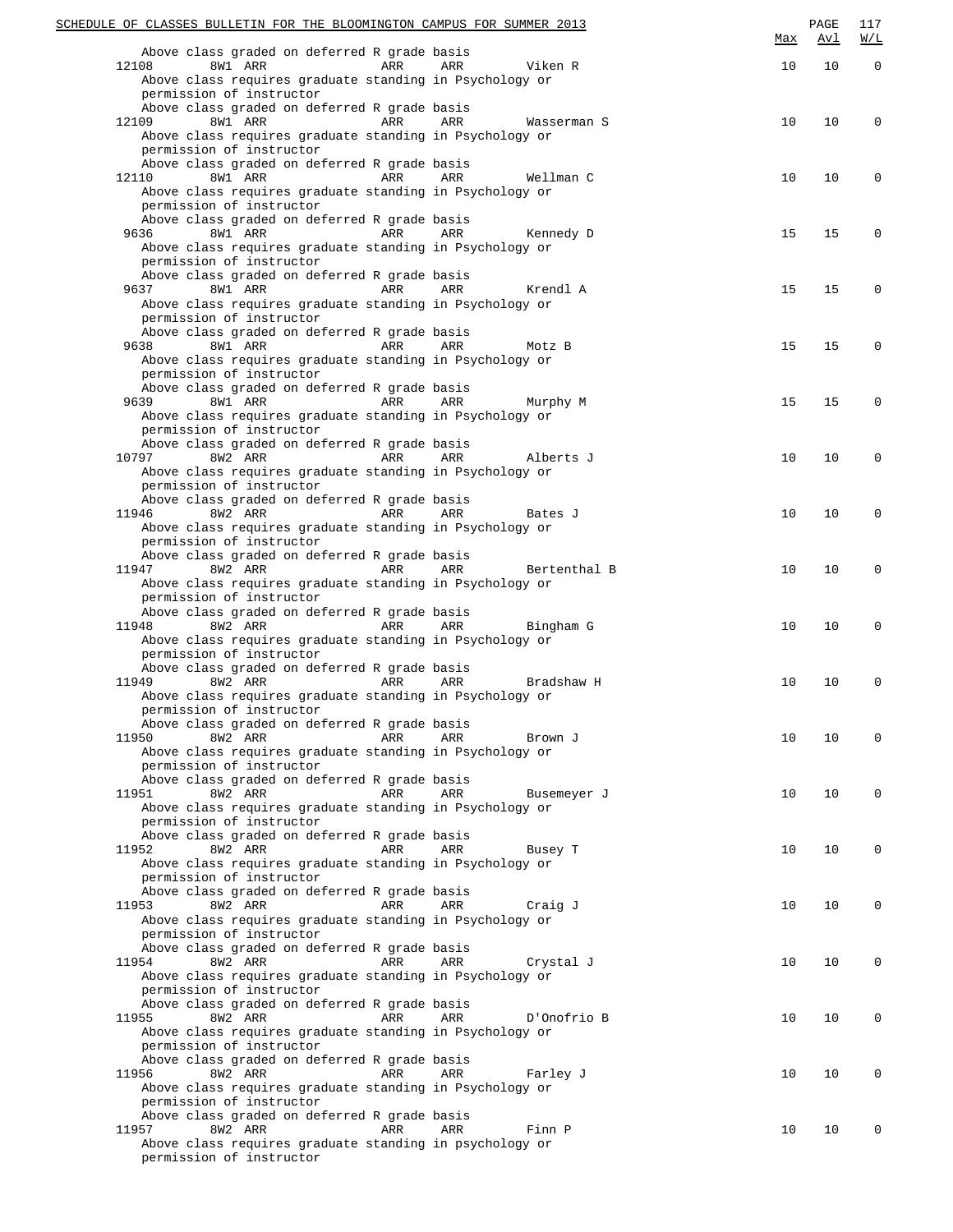| SCHEDULE OF CLASSES BULLETIN FOR THE BLOOMINGTON CAMPUS FOR SUMMER 2013                                  | Max | PAGE<br>Avl | 118<br>W/L  |
|----------------------------------------------------------------------------------------------------------|-----|-------------|-------------|
| Above class graded on deferred R grade basis                                                             |     |             |             |
| 8W2 ARR<br>11958<br>ARR<br>ARR<br>Garraghty P<br>Above class requires graduate standing in psychology or | 10  | 10          | $\Omega$    |
| permission of instructor                                                                                 |     |             |             |
| Above class graded on deferred R grade basis                                                             |     |             |             |
| 8W2 ARR<br>11959<br>ARR<br>ARR<br>Gold J                                                                 | 10  | 10          | 0           |
| Above class requires graduate standing in Psychology or                                                  |     |             |             |
| permission of instructor<br>Above class graded on deferred R grade basis                                 |     |             |             |
| 8W2 ARR<br>ARR<br>ARR<br>11960<br>Goldstone R                                                            | 10  | 10          | 0           |
| Above class requires graduate standing in Psychology or                                                  |     |             |             |
| permission of instructor                                                                                 |     |             |             |
| Above class graded on deferred R grade basis                                                             |     |             |             |
| 8W2 ARR<br>11961<br>ARR<br>ARR<br>Heiman J<br>Above class requires graduate standing in Psychology or    | 10  | 10          | 0           |
| permission of instructor                                                                                 |     |             |             |
| Above class graded on deferred R grade basis                                                             |     |             |             |
| 8W2 ARR<br>12128<br>ARR<br>ARR<br>Hetrick W                                                              | 10  | 10          | 0           |
| Above class requires graduate standing in Psychology or                                                  |     |             |             |
| permission of instructor                                                                                 |     |             |             |
| Above class graded on deferred R grade basis<br>8W2 ARR<br>ARR<br>12129<br>ARR<br>Hirt E                 | 10  | 10          | 0           |
| Above class requires graduate standing in Psychology or                                                  |     |             |             |
| permission of instructor                                                                                 |     |             |             |
| Above class graded on deferred R grade basis                                                             |     |             |             |
| 8W2 ARR<br>ARR<br>12130<br>ARR<br>Hohmann A                                                              | 10  | 10          | 0           |
| Above class requires graduate standing in Psychology or                                                  |     |             |             |
| permission of instructor                                                                                 |     |             |             |
| Above class graded on deferred R grade basis<br>8W2 ARR<br>ARR<br>ARR<br>12131<br>Holtzworth-Munroe A    | 10  | 10          | 0           |
| Above class requires graduate standing in Psychology or                                                  |     |             |             |
| permission of instructor                                                                                 |     |             |             |
| Above class graded on deferred R grade basis                                                             |     |             |             |
| 8W2 ARR<br>ARR<br>12132<br>ARR<br>James K                                                                | 10  | 10          | 0           |
| Above class requires graduate standing in Psychology or                                                  |     |             |             |
| permission of instructor<br>Above class graded on deferred R grade basis                                 |     |             |             |
| 8W2 ARR<br>ARR<br>12133<br>ARR<br>James K                                                                | 10  | 10          | 0           |
| Above class requires graduate standing in Psychology or                                                  |     |             |             |
| permission of instructor                                                                                 |     |             |             |
| Above class requires permission of Department                                                            |     |             |             |
| 8W2 ARR<br>ARR<br>ARR<br>12134<br>Jones M                                                                | 10  | 10          | $\mathbf 0$ |
| Above class requires graduate standing in Psychology or<br>permission of instructor                      |     |             |             |
| Above class graded on deferred R grade basis                                                             |     |             |             |
| 8W2 ARR<br>ARR<br>12135<br>ARR<br>Jones S                                                                | 10  | 10          | $\mathbf 0$ |
| Above class requires graduate standing in Psychology or                                                  |     |             |             |
| permission of instructor                                                                                 |     |             |             |
| Above class graded on deferred R grade basis                                                             |     |             |             |
| 12136<br>8W2 ARR<br>ARR<br>ARR<br>Kruschke J                                                             | 10  | 10          | $\mathbf 0$ |
| Above class requires graduate standing in Psychology or<br>permission of instructor                      |     |             |             |
| Above class graded on deferred R grade basis                                                             |     |             |             |
| 12137<br>8W2 ARR<br>ARR<br>ARR<br>Lai C                                                                  | 10  | 10          | 0           |
| Above class requires graduate standing in Psychology or                                                  |     |             |             |
| permission of instructor                                                                                 |     |             |             |
| Above class graded on deferred R grade basis<br>12138<br>8W2 ARR<br>ARR<br>ARR<br>Mackie K               | 10  | 10          | $\mathbf 0$ |
| Above class requires graduate standing in Psychology or                                                  |     |             |             |
| permission of instructor                                                                                 |     |             |             |
| Above class graded on deferred R grade basis                                                             |     |             |             |
| 12139<br>8W2 ARR<br>ARR<br>ARR<br>Newman S                                                               | 10  | 10          | 0           |
| Above class requires graduate standing in Psychology or                                                  |     |             |             |
| permission of instructor                                                                                 |     |             |             |
| Above class graded on deferred R grade basis<br>12140<br>8W2 ARR<br>ARR<br>ARR<br>Nosofsky R             | 10  | 10          | 0           |
| Above class requires graduate standing in Psychology or                                                  |     |             |             |
| permission of instructor                                                                                 |     |             |             |
| Above class graded on deferred R grade basis                                                             |     |             |             |
| 12141<br>8W2 ARR<br>ARR<br>ARR<br>O'Donnell B                                                            | 10  | 10          | 0           |
| Above class requires graduate standing in Psychology or                                                  |     |             |             |
| permission of instructor<br>Above class graded on deferred R grade basis                                 |     |             |             |
| 12142<br>8W2 ARR<br>ARR<br>ARR<br>Pisoni D                                                               | 10  | 10          | 0           |
| Above class requires graduate standing in Psychology or                                                  |     |             |             |
| permission of instructor                                                                                 |     |             |             |
| Above class graded on deferred R grade basis                                                             |     |             |             |
| 12143<br>8W2 ARR<br>ARR<br>ARR<br>Prieto A                                                               | 10  | 10          | $\Omega$    |
| Above class requires graduate standing in Psychology or<br>permission of instructor                      |     |             |             |
|                                                                                                          |     |             |             |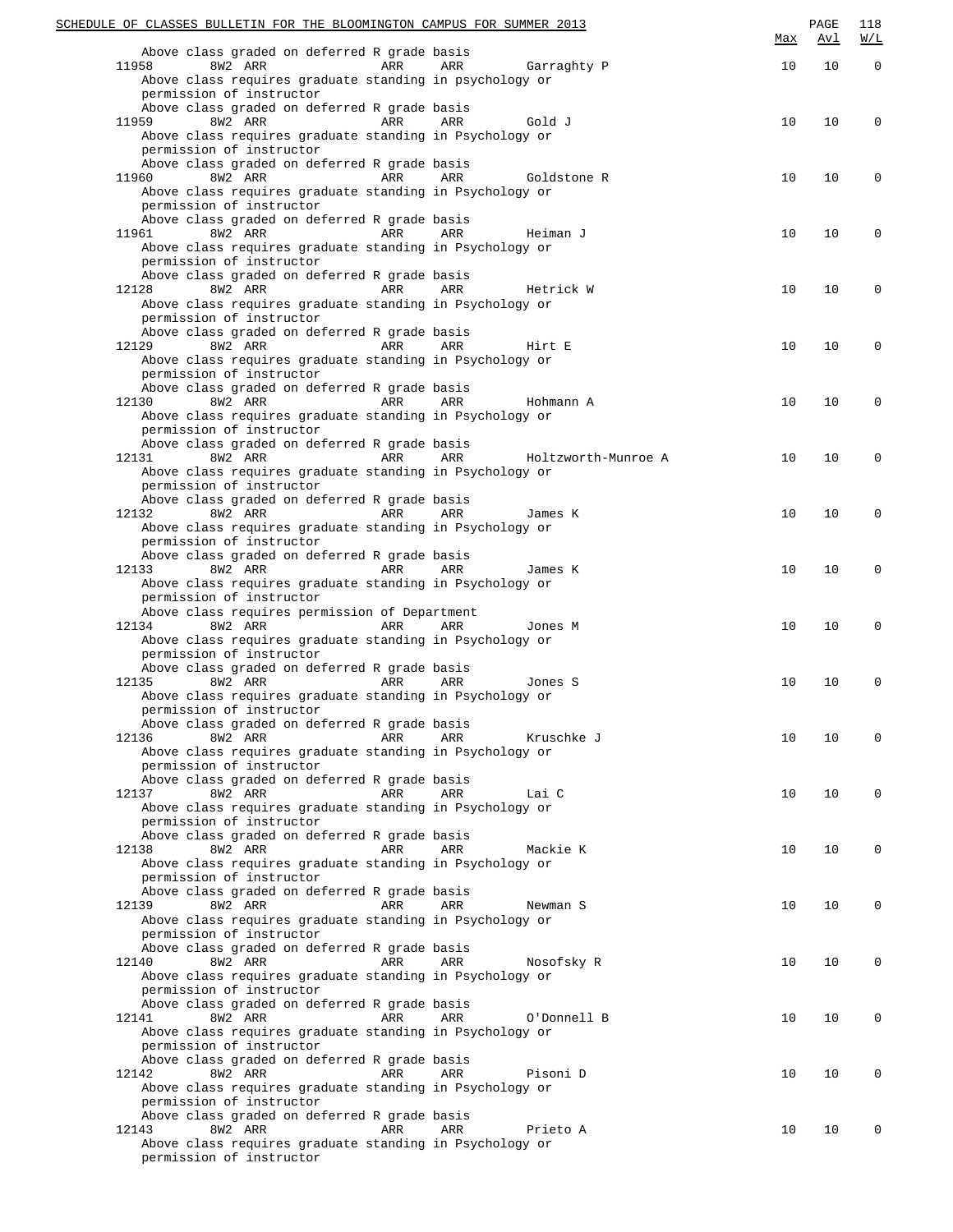| SCHEDULE OF CLASSES BULLETIN FOR THE BLOOMINGTON CAMPUS FOR SUMMER 2013                                                   | <u>Max</u> | PAGE<br><u>Avl</u> | 119<br>W/L  |
|---------------------------------------------------------------------------------------------------------------------------|------------|--------------------|-------------|
| Above class graded on deferred R grade basis                                                                              |            |                    |             |
| 12144<br>8W2 ARR<br>ARR<br>ARR<br>Puce A                                                                                  | 10         | 10                 | $\mathbf 0$ |
| Above class requires graduate standing in Psychology or<br>permission of instructor                                       |            |                    |             |
| Above class graded on deferred R grade basis                                                                              |            |                    |             |
| 12145<br>8W2 ARR<br>ARR<br>ARR<br>Ramsden B<br>Above class requires graduate standing in Psychology or                    | 10         | 10                 | $\mathbf 0$ |
| permission of instructor                                                                                                  |            |                    |             |
| Above class graded on deferred R grade basis                                                                              |            |                    |             |
| 12146<br>8W2 ARR<br>ARR<br>ARR<br>Rebec G                                                                                 | 10         | 10                 | $\mathbf 0$ |
| Above class requires graduate standing in Psychology or                                                                   |            |                    |             |
| permission of instructor                                                                                                  |            |                    |             |
| Above class graded on deferred R grade basis                                                                              |            |                    |             |
| 12147<br>8W2 ARR<br>ARR<br>ARR<br>Rydell R                                                                                | 10         | 10                 | $\mathbf 0$ |
| Above class requires graduate standing in Psychology or<br>permission of instructor                                       |            |                    |             |
| Above class graded on deferred R grade basis                                                                              |            |                    |             |
| 12148<br>8W2 ARR<br>ARR<br>ARR<br>Sengelaub D                                                                             | 10         | 10                 | $\mathbf 0$ |
| Above class requires graduate standing in Psychology or                                                                   |            |                    |             |
| permission of instructor                                                                                                  |            |                    |             |
| Above class graded on deferred R grade basis                                                                              |            |                    |             |
| 12149<br>8W2 ARR<br>ARR<br>ARR<br>Sherman S                                                                               | 10         | 10                 | $\mathbf 0$ |
| Above class requires graduate standing in Psychology or<br>permission of instructor                                       |            |                    |             |
| Above class graded on deferred R grade basis                                                                              |            |                    |             |
| 12150<br>8W2 ARR<br>ARR<br>ARR<br>Shiffrin R                                                                              | 10         | 10                 | $\mathbf 0$ |
| Above class requires graduate standing in Psychology or                                                                   |            |                    |             |
| permission of instructor                                                                                                  |            |                    |             |
| Above class graded on deferred R grade basis                                                                              |            |                    |             |
| 12151<br>8W2 ARR<br>ARR<br>ARR<br>Smith E                                                                                 | 10         | 10                 | $\mathbf 0$ |
| Above class requires graduate standing in Psychology or<br>permission of instructor                                       |            |                    |             |
| Above class graded on deferred R grade basis                                                                              |            |                    |             |
| 12152<br>8W2 ARR<br>ARR<br>ARR<br>Smith L                                                                                 | 10         | 10                 | $\mathbf 0$ |
| Above class requires graduate standing in Psychology or                                                                   |            |                    |             |
| permission of instructor                                                                                                  |            |                    |             |
| Above class graded on deferred R grade basis                                                                              |            |                    |             |
| 12153<br>8W2 ARR<br>ARR<br>ARR<br>Hetrick W                                                                               | 10         | 10                 | $\mathbf 0$ |
| Above class requires graduate standing in Psychology or<br>permission of instructor                                       |            |                    |             |
| Above class graded on deferred R grade basis                                                                              |            |                    |             |
| Students : If the person with whom you are conducting                                                                     |            |                    |             |
| research is not listed on a P 895 above, please use this                                                                  |            |                    |             |
| class for enrollment. This class is the 'general' section.                                                                |            |                    |             |
| Your instructor must submit the final grade to the main                                                                   |            |                    |             |
| office.<br>12525<br>Yu C                                                                                                  | 10         | 10                 | 0           |
| 8W1 ARR<br>ARR<br>ARR<br>Above class requires graduate standing in Psychology or                                          |            |                    |             |
| permission of instructor                                                                                                  |            |                    |             |
| Above class graded on deferred R grade basis                                                                              |            |                    |             |
| PSY-P 898 MASTERS DEGREE RESEARCH (1-12 CR)                                                                               |            |                    |             |
| 9640<br>8W1 ARR<br>ARR<br>ARR<br>Hetrick W                                                                                | 5          | 5                  | 0           |
| Above class requires graduate standing in Psychology or                                                                   |            |                    |             |
| permission of instructor<br>9641<br>8W2 ARR<br>ARR<br>ARR                                                                 | 5          | 5                  | 0           |
| Hetrick W<br>Above class requires graduate standing in Psychology or                                                      |            |                    |             |
| permission of instructor                                                                                                  |            |                    |             |
| PSY-P 899 PHD DEGREE RESEARCH (1-12 CR)                                                                                   |            |                    |             |
| 9642<br>8W1 ARR<br>ARR<br>ARR<br>Hetrick W                                                                                | 15         | 15                 | 0           |
| Above class requires graduate standing in Psychology or                                                                   |            |                    |             |
| permission of instructor                                                                                                  |            |                    |             |
| Above class is for students who have completed all degree<br>requirements but who have not yet completed 90 credit hours. |            |                    |             |
| All others should select PSY-P 895 for research credits                                                                   |            |                    |             |
| 9643<br>8W2 ARR<br>ARR<br>ARR<br>Hetrick W                                                                                | 15         | 15                 | $\Omega$    |
| Above class requires graduate standing in Psychology or                                                                   |            |                    |             |
| permission of instructor                                                                                                  |            |                    |             |
| Above class is for students who have completed all degree                                                                 |            |                    |             |
| requirements but who have not yet completed 90 credit hours.<br>All others should select PSY-P 895 for research credits   |            |                    |             |
|                                                                                                                           |            |                    |             |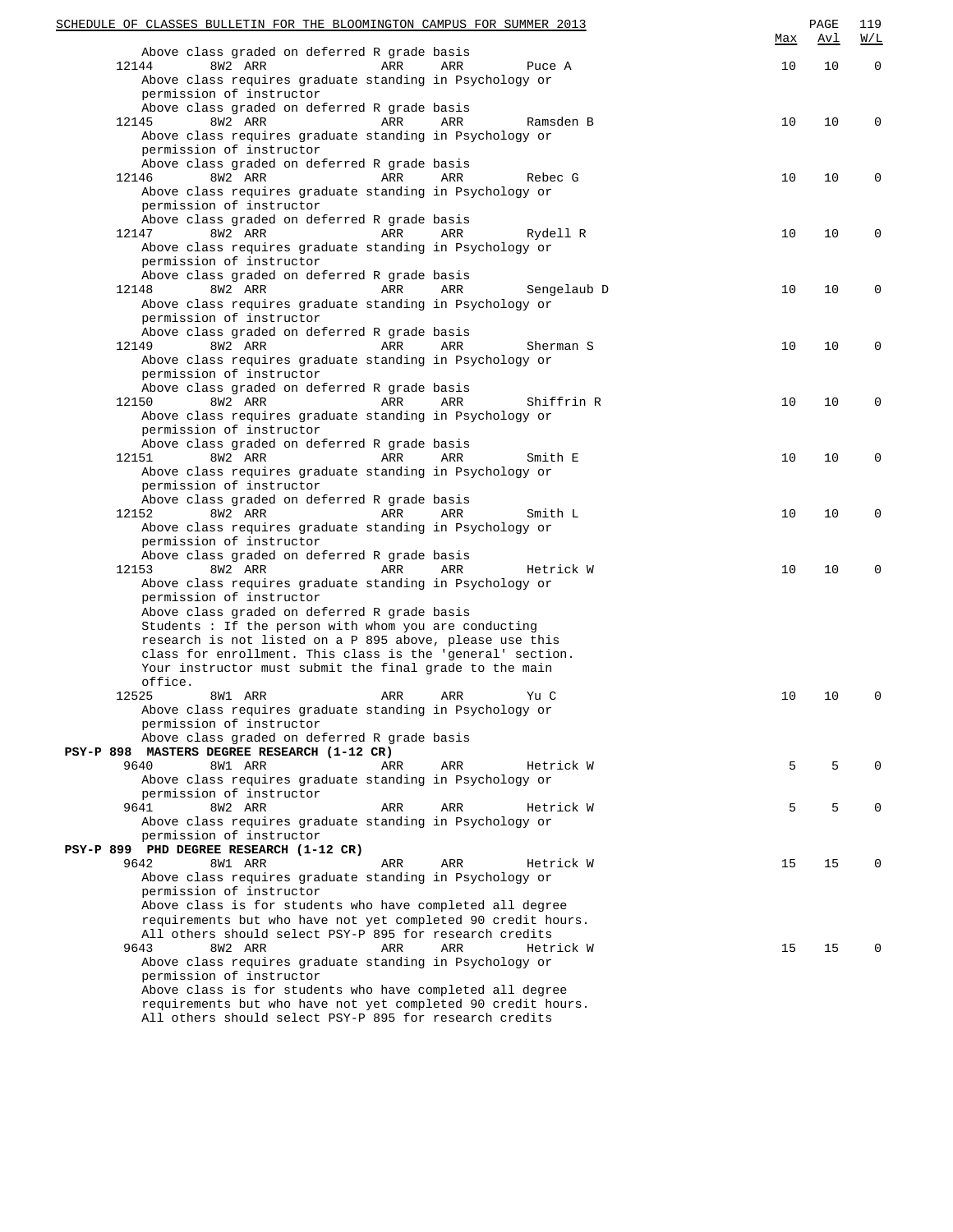| <u>SCHEDULE OF CLASSES BULLETIN FOR THE BLOOMINGTON CAMPUS FOR SUMMER 2013</u>                                                                                                                                                    |            |                           |                          |          | PAGE       | 120                        |
|-----------------------------------------------------------------------------------------------------------------------------------------------------------------------------------------------------------------------------------|------------|---------------------------|--------------------------|----------|------------|----------------------------|
| Religious Studies (REL)                                                                                                                                                                                                           |            |                           |                          | Max      | <u>Avl</u> | W/L                        |
| UNDERGRADUATE COURSES (020)                                                                                                                                                                                                       |            |                           |                          |          |            |                            |
| REL-R 102 RELIGION AND POPULAR CULTURE (3 CR)<br>12766<br>6W1 08:10 A-09:25 A<br>IUB GenEd A&H credit                                                                                                                             | D          | BH 347 Maldonado Rivera D |                          | 30       | 30         | $\Omega$                   |
| COLL (CASE) A&H Breadth of Inquiry credit<br>REL-R 133 INTRODUCTION TO RELIGION (3 CR)<br>14844<br>6W2 11:00 A-12:15 P                                                                                                            | $\Box$     | ARR                       | Fruchtman D              | 30       | 30         | 0                          |
| IUB GenEd A&H credit<br>COLL (CASE) A&H Breadth of Inquiry credit<br>REL-R 170 RELIGION, ETHICS & PUBLIC LIFE (3 CR)                                                                                                              |            |                           |                          |          |            |                            |
| 12300<br>6W1 11:00 A-12:13 P<br>IUB GenEd A&H credit<br>COLL (CASE) A&H Breadth of Inquiry credit                                                                                                                                 | D          | BH 347                    | Cottine C                | 30       | 30         | 0                          |
| REL-B 202 ISSUES SOUTH & EAST ASIAN RELS (3 CR)<br>14842<br>6W2 12:45 P-02:00 P<br>Topic: Religions of the Silk Road<br>COLL (CASE) A&H Breadth of Inquiry credit                                                                 | D          | ARR                       | Dubeansky J              | 30       | 30         | 0                          |
| REL-A 220 INTRO TO THE NEW TESTAMENT (3 CR)<br>14833<br>6W2 08:10 A-09:25 A<br>IUB GenEd World Culture credit                                                                                                                     | D          | ARR                       | Alt B                    | 30       | 30         | $\Omega$                   |
| IUB GenEd A&H credit<br>COLL (CASE) A&H Breadth of Inquiry credit<br>COLL (CASE) Global Civ & Culture credit<br>REL-A 250 INTRODUCTION TO CHRISTIANITY (3 CR)<br>12301<br>6W1 12:45 P-02:00 P                                     | D          | BH 347                    | Libby C                  | 30       | 30         | $\Omega$                   |
| IUB GenEd World Culture credit<br>IUB GenEd A&H credit<br>COLL (CASE) Global Civ & Culture credit<br>COLL (CASE) A&H Breadth of Inquiry credit<br>REL-A 300 STUDIES IN AFRI EUR&WST AS REL (3 CR)<br>14838<br>4W1 03:00 P-05:10 P | D          | ARR                       | Furey C                  | 30       | 30         | 0                          |
| Topic: Sexuality and Gender in Early Modern Christianity<br>COLL (CASE) A&H Breadth of Inquiry credit<br>REL-R 399 READING FOR HONORS (3 CR)<br>12617 PERM 6W1 ARR                                                                | ARR        | ARR                       | Sullivan W               | 20       | 20         | 0                          |
| 12622 PERM 6W2 ARR<br>REL-R 494 TEACHING INTERNSHIP (3 CR)<br>12618 PERM 6W1 ARR                                                                                                                                                  | ARR<br>ARR | ARR<br>ARR                | Sullivan W<br>Sullivan W | 20<br>15 | 20<br>15   | $\mathbf 0$<br>0           |
| 12623 PERM 6W2 ARR<br>REL-R 495 INDIVIDUAL RESEARCH INTERNSHIP (1-3 CR)<br>12619 PERM 6W1 ARR                                                                                                                                     | ARR<br>ARR | ARR<br>ARR                | Sullivan W<br>Sullivan W | 15<br>10 | 15<br>10   | $\mathbf 0$<br>0           |
| 12624 PERM 6W2 ARR<br>REL-R 496 SERVICE LEARNING INTERNSHIP (3 CR)<br>12620 PERM 6W1 ARR                                                                                                                                          | ARR<br>ARR | ARR<br>ARR                | Sullivan W<br>Sullivan W | 10<br>15 | 10<br>15   | $\mathbf 0$<br>$\mathbf 0$ |
| 12625 PERM 6W2 ARR<br>REL-R 499 SENIOR HONOR ESSAY (1-6 CR)<br>12621 PERM 6W1 ARR                                                                                                                                                 | ARR<br>ARR | ARR<br>ARR                | Sullivan W<br>Sullivan W | 15<br>5  | 15<br>5    | 0<br>0                     |
| 12626 PERM 6W2 ARR<br>GRADUATE COURSES (030)                                                                                                                                                                                      | ARR        | ARR                       | Sullivan W               | 5        | 5          | 0                          |
| REL-R 590 DIR READINGS IN RELIGIOUS STDS (1-3 CR)                                                                                                                                                                                 |            |                           |                          |          |            |                            |
| 9646 PERM 6W2 ARR<br>9647 PERM 6W1 ARR<br>REL-R 698 MASTER'S RESEARCH PROJECT (3-6 CR)                                                                                                                                            | ARR<br>ARR | ARR<br>ARR                | Sullivan W<br>Sullivan W | 10<br>10 | 10<br>10   | 0<br>0                     |
| 9648 PERM 6W1 ARR<br>9649 PERM 6W2 ARR<br>REL-R $699$ THESIS $(M.A.)$ $(1-6 CR)$                                                                                                                                                  | ARR<br>ARR | ARR<br>ARR                | Sullivan W<br>Sullivan W | 10<br>10 | 10<br>10   | 0<br>0                     |
| 9650 PERM 6W1 ARR<br>9651 PERM 6W2 ARR<br>REL-R 790 DEPARTMENTAL TEACHING PRACT (1 CR)                                                                                                                                            | ARR<br>ARR | ARR<br>ARR                | Sullivan W<br>Sullivan W | 10<br>10 | 10<br>10   | 0<br>0                     |
| 9652 PERM 6W1 ARR<br>9653 PERM 6W2 ARR<br>REL-R 799 THESIS (PH.D.) (1-30 CR)                                                                                                                                                      | ARR<br>ARR | ARR<br>ARR                | Sullivan W<br>Sullivan W | 10<br>10 | 10<br>10   | 0<br>0                     |
| 9654 PERM 6W1 ARR<br>9655 PERM 6W2 ARR                                                                                                                                                                                            | ARR<br>ARR | ARR<br>ARR                | Sullivan W<br>Sullivan W | 20<br>20 | 20<br>20   | 0<br>0                     |

**CROSSLISTED COURSES (999)**

**COLLINS LIVING-LEARNING CENTER (CLLC) CLLC-L 230 LEARN FROM NATURE:PERMACULTURE (3 CR)**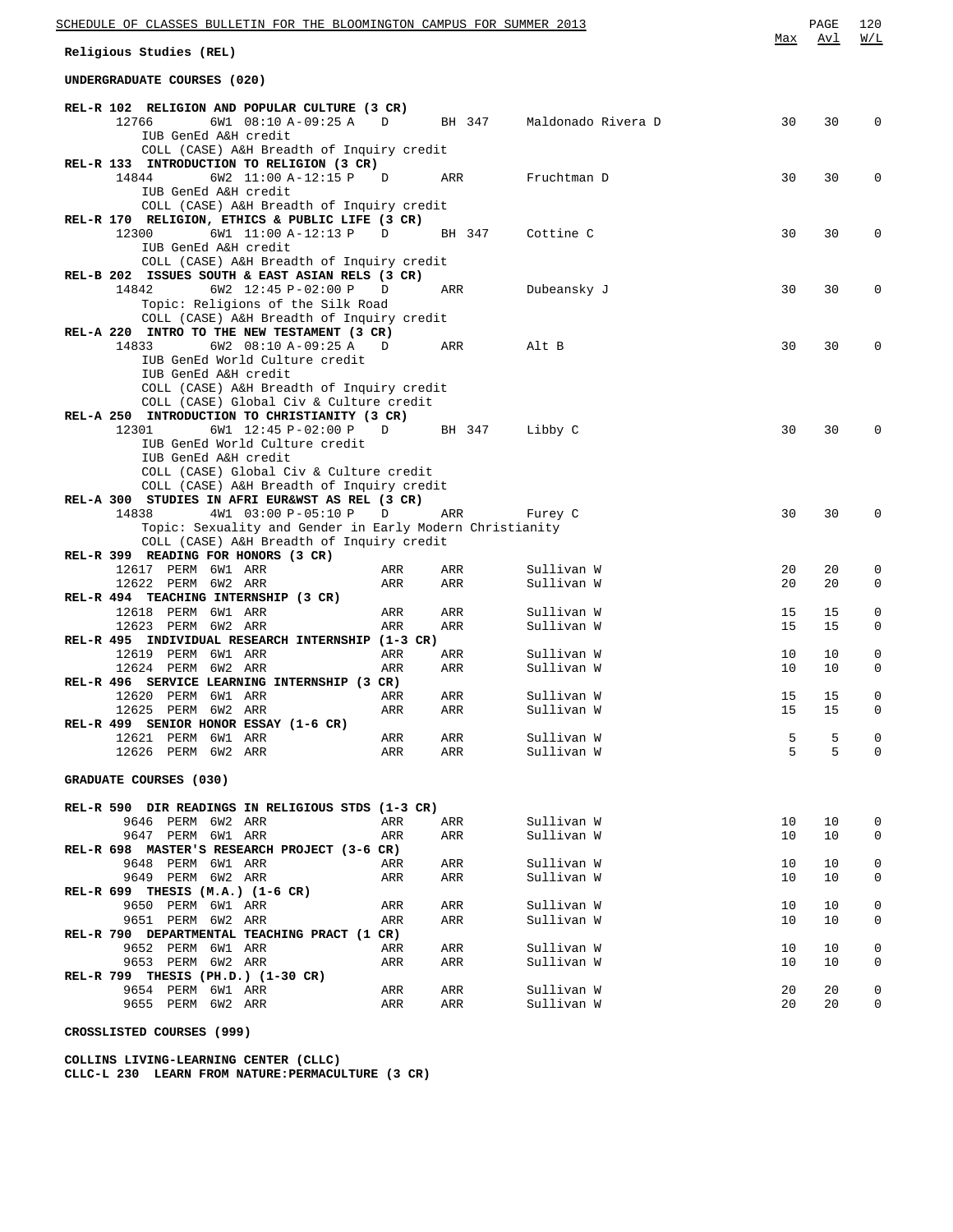| SCHEDULE OF CLASSES BULLETIN FOR THE BLOOMINGTON CAMPUS FOR SUMMER 2013 | Max | PAGE<br>Avl | 121<br>W/L |  |  |  |
|-------------------------------------------------------------------------|-----|-------------|------------|--|--|--|
| Russian & East European Inst (REEI)                                     |     |             |            |  |  |  |
| UNDERGRADUATE (REEI) (010)                                              |     |             |            |  |  |  |
| REEI-R 300 RUSSIAN & EAST EUROPEAN ISSUES (3 CR)                        |     |             |            |  |  |  |
| 15692 PERM NS2 ARR<br>ARR<br>Meretsky V<br>ARR                          | 15  | 15          | $\Omega$   |  |  |  |
| Above class meets with SPEA-E 482, E 582 and REEI-R 500                 |     |             |            |  |  |  |
| REEI-R 495 RDGS IN RUSS & E EUROPE STDY (1-3 CR)                        |     |             |            |  |  |  |
| 9644 PERM 1<br>ARR<br>ARR<br>ARR<br>Kennev P                            | 10  | 10          | 0          |  |  |  |
| R 495: P - Permission of Institute director and instructor;             |     |             |            |  |  |  |
| on-line authorization available from department secretary               |     |             |            |  |  |  |
|                                                                         |     |             |            |  |  |  |
| GRADUATE (REEI) (030)                                                   |     |             |            |  |  |  |
| REEI-R 500 RUSSIAN & EAST EUROPEAN ISSUES (3 CR)                        |     |             |            |  |  |  |
| 15694 PERM NS2 ARR<br>Meretsky V<br>ARR<br>ARR                          | 15  | 15          | $\Omega$   |  |  |  |
| Above class meets with SPEA-E 482, E 582 and REEI-R 300                 |     |             |            |  |  |  |
| REEI-R 575 GRAD RDS IN RUSS & E EUR STDY (1-3 CR)                       |     |             |            |  |  |  |
| 9645 PERM 1<br>ARR<br>ARR<br>ARR<br>Kenney P                            | 10  | 10          | 0          |  |  |  |
| R 575: Permission of Institute director and instructor;                 |     |             |            |  |  |  |
| on-line authorization available from department secretary               |     |             |            |  |  |  |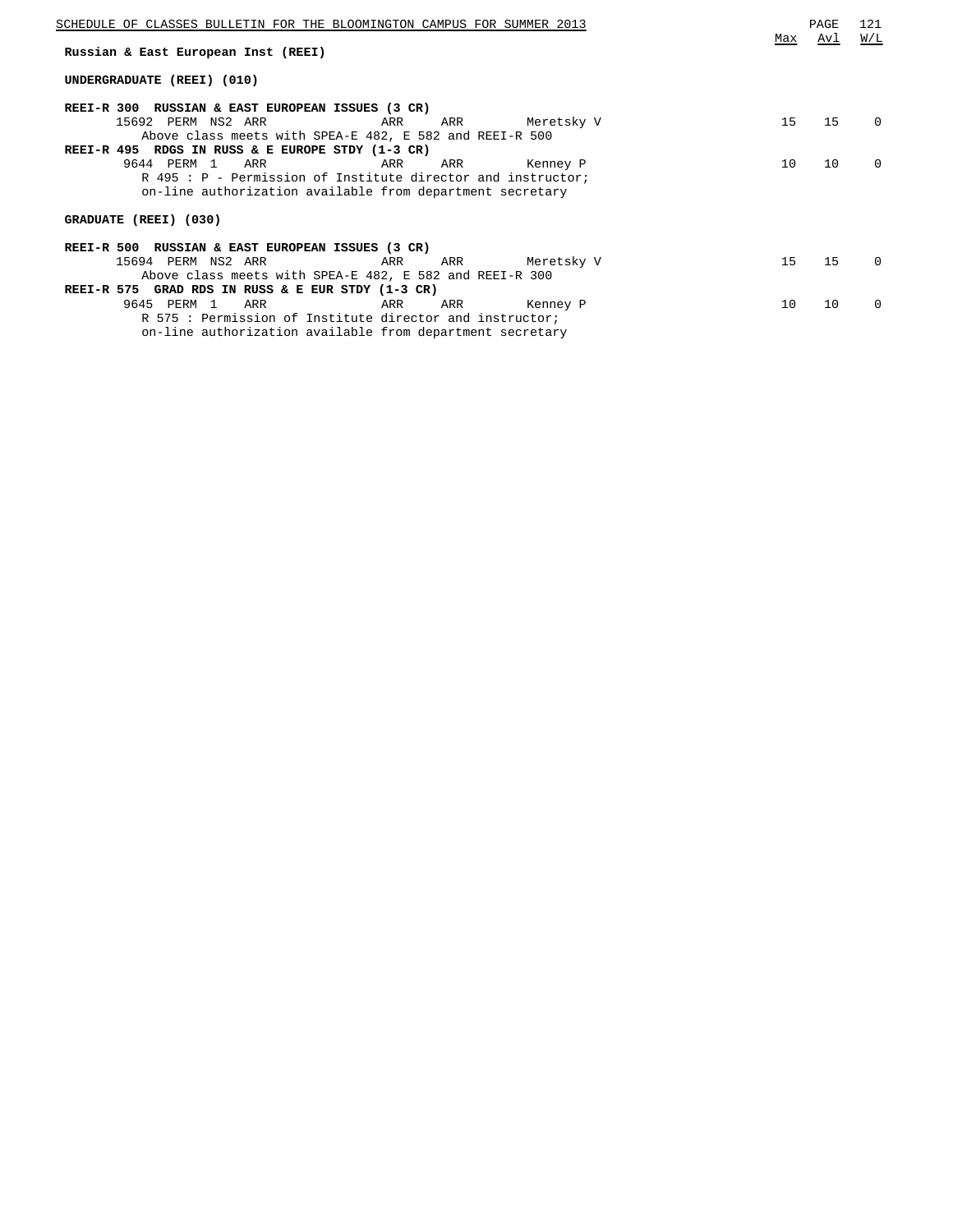| SCHEDULE OF CLASSES BULLETIN FOR THE BLOOMINGTON CAMPUS FOR SUMMER 2013                                                                                                                                                                                                                                                                                                                                                       |     | PAGE | 122          |
|-------------------------------------------------------------------------------------------------------------------------------------------------------------------------------------------------------------------------------------------------------------------------------------------------------------------------------------------------------------------------------------------------------------------------------|-----|------|--------------|
| Second Language Studies (SLST)                                                                                                                                                                                                                                                                                                                                                                                                | Max | Avl  | W/L          |
| INTENSIVE ENGLISH (010)                                                                                                                                                                                                                                                                                                                                                                                                       |     |      |              |
| SLST-T 101 ENGLISH LANGUAGE IMPROVEMENT (2 CR)<br>VT: ORAL SKILLS - ACADEMIC SUCCESS<br>10642<br>6W2 12:40 P-02:30 P<br>MTWR<br>ARR<br>Above class for International students only                                                                                                                                                                                                                                            | 20  | 20   |              |
| ENGLISH LANGUAGE IMPROVEMENT (015)                                                                                                                                                                                                                                                                                                                                                                                            |     |      |              |
| SLST-T 101 ENGLISH LANGUAGE IMPROVEMENT (2 CR)<br>VT: ORAL SKILLS - ACADEMIC SUCCESS                                                                                                                                                                                                                                                                                                                                          |     |      |              |
| 11436<br>6W1 10:20 A-11:35 A<br>MTWR<br>WH 114<br>Above class for international students only                                                                                                                                                                                                                                                                                                                                 | 20  | 20   | $\Omega$     |
| VT: LEVEL 3: L2 LITERACY DEVELOPMT<br>12957<br>6W1 12:40 P-01:55 P<br>MTWR<br>BH 148                                                                                                                                                                                                                                                                                                                                          | 20  | 20   | 0            |
| Above class for international students only<br>12958<br>6W2 10:20 A-12:10 P<br>MTWR<br>ARR<br>Above class for international students only                                                                                                                                                                                                                                                                                     | 20  | 20   | 0            |
| SECOND LANGUAGE STUDIES (020)                                                                                                                                                                                                                                                                                                                                                                                                 |     |      |              |
| SLST-S 690 INDPT READNGS SECOND LANG STDS (1-4 CR)<br>10879 PERM 1<br>ARR<br>ARR<br>ARR                                                                                                                                                                                                                                                                                                                                       | 15  | 15   | $\Omega$     |
| Above class requires permission of Department<br>Above class open to graduates only                                                                                                                                                                                                                                                                                                                                           |     |      |              |
| 10880 PERM 1<br>ARR<br>ARR<br>ARR                                                                                                                                                                                                                                                                                                                                                                                             | 15  | 15   | O            |
| Above class requires permission of Department<br>Above class open to graduates only                                                                                                                                                                                                                                                                                                                                           |     |      |              |
| SLST-T 690 ADV RDGS IN TESOL/APPLIED LING (1-4 CR)<br>10643 PERM 1<br>ARR<br>ARR<br>ARR                                                                                                                                                                                                                                                                                                                                       | 15  | 15   | O            |
| Obtain on-line authorization for above class from instructor<br>Above class open to graduates only                                                                                                                                                                                                                                                                                                                            |     |      |              |
| SLST-T 695 MA THESIS RSCH TESOL/APPL LING (1-4 CR)<br>10645 PERM 1<br>ARR<br>ARR<br>ARR                                                                                                                                                                                                                                                                                                                                       | 5   | 5    |              |
| Obtain on-line authorization for above class from instructor<br>Above class open to graduates only                                                                                                                                                                                                                                                                                                                            |     |      |              |
| SLST-S 800 DISSERTATION RSCH SND LG STDS (1-12 CR)<br>10909 PERM 1<br>ARR<br>ARR<br>ARR                                                                                                                                                                                                                                                                                                                                       | 20  | 20   | O            |
| Obtain on-line authorization for above class from instructor<br>Above class open to graduates only                                                                                                                                                                                                                                                                                                                            |     |      |              |
| Above class graded on S/F basis only<br>10910 PERM 1<br>ARR<br>ARR<br>ARR                                                                                                                                                                                                                                                                                                                                                     | 20  | 20   | U            |
| Obtain on-line authorization for above class from instructor<br>Above class open to graduates only<br>Above class graded on S/F basis only                                                                                                                                                                                                                                                                                    |     |      |              |
| INTENSIVE ENGLISH PROGRAM (030)                                                                                                                                                                                                                                                                                                                                                                                               |     |      |              |
| SLST-T 60 IEP:PT (1ST 7 WKS) (0 CR)<br>For students enrolling in the Intensive English Program (IEP), a<br>separate registration will be held Monday, April 29, 2013 for all<br>students in this program. Every new student in the Intensive English<br>Program must take the placement test on Tuesday, April 30, 2013.<br>Contact the Intensive English Program (812-855-6457; iep@indiana.edu)<br>for further information. |     |      |              |
| 11437 PERM NS1 ARR<br>ARR<br>ARR<br>Howard M<br>Above class meets May 6 - Jun 14                                                                                                                                                                                                                                                                                                                                              | 18  | 18   | <sup>0</sup> |
| Above class requires permission of Department<br>SLST-T 61 IEP: FT LEVEL 1 (1ST 7 WKS) (0 CR)                                                                                                                                                                                                                                                                                                                                 |     |      |              |
| VT: COMMUNICATION A<br>11438 PERM NS1 ARR<br>ARR<br>ARR                                                                                                                                                                                                                                                                                                                                                                       | 18  | 18   | 0            |
| Above class meets May 6 - June 14<br>Above class requires permission of Department<br>VT: READING A                                                                                                                                                                                                                                                                                                                           |     |      |              |
| 11439 PERM NS1 ARR<br>ARR<br>ARR<br>Above class meets May 6 - June 14                                                                                                                                                                                                                                                                                                                                                         | 18  | 18   | 0            |
| Above class requires permission of Department                                                                                                                                                                                                                                                                                                                                                                                 |     |      |              |
| VT: WRITING A<br>11440 PERM NS1 ARR<br>ARR<br>ARR<br>Above class meets May 6 - June 14                                                                                                                                                                                                                                                                                                                                        | 18  | 18   | 0            |
| Above class requires permission of Department<br>VT: COMMUNICATION B                                                                                                                                                                                                                                                                                                                                                          |     |      |              |
| 11441 PERM NS1 ARR<br>ARR<br>ARR<br>Above class meets May 6 - June 14                                                                                                                                                                                                                                                                                                                                                         | 18  | 18   | 0            |
| Above class requires permission of Department<br>VT: READING B                                                                                                                                                                                                                                                                                                                                                                |     |      |              |
| 11442 PERM NS1 ARR<br>ARR<br>ARR<br>Above class meets May 6 - June 14                                                                                                                                                                                                                                                                                                                                                         | 18  | 18   | 0            |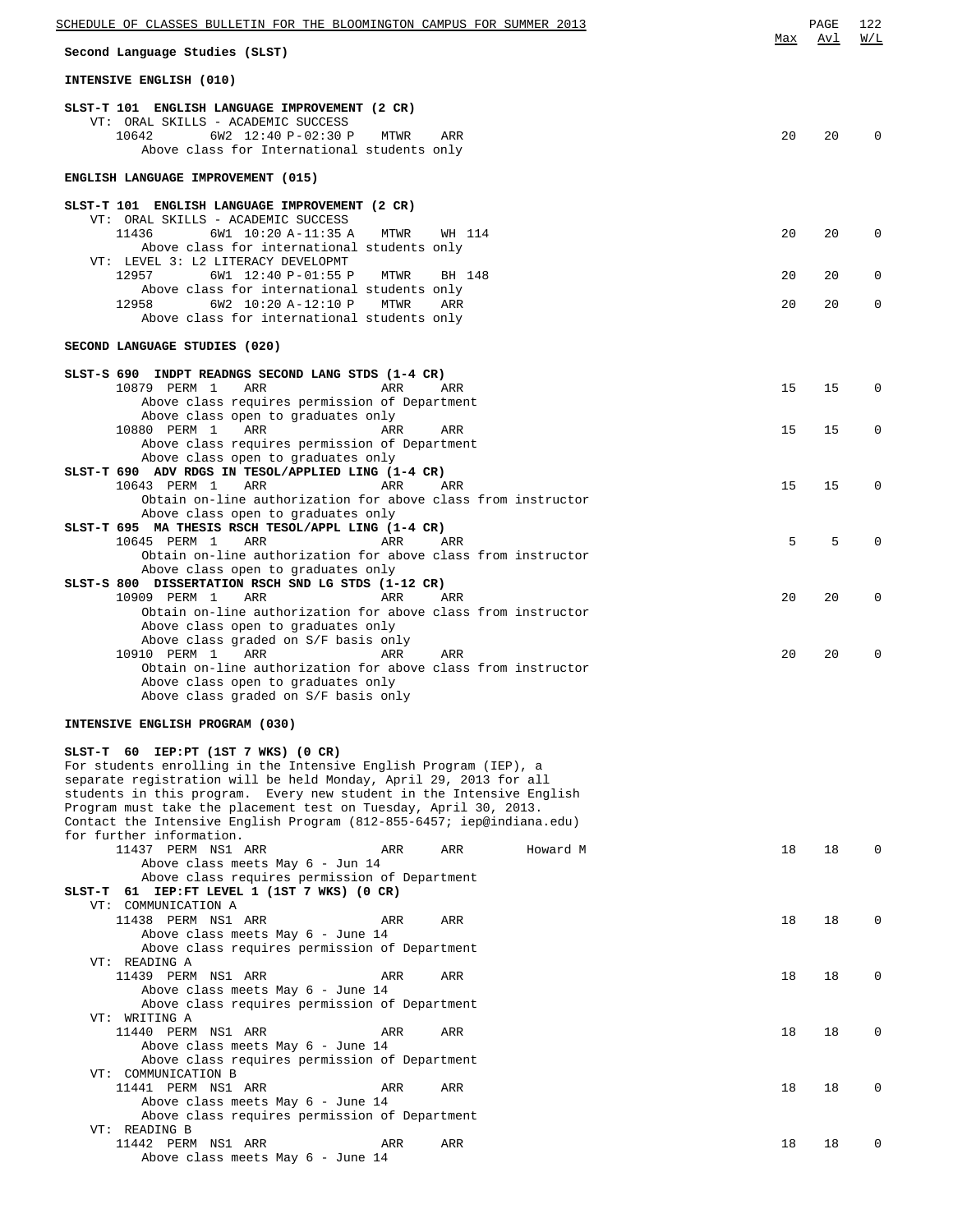| SCHEDULE OF CLASSES BULLETIN FOR THE BLOOMINGTON CAMPUS FOR SUMMER 2013             |     | PAGE       | 123                                               |
|-------------------------------------------------------------------------------------|-----|------------|---------------------------------------------------|
| Above class requires permission of Department                                       | Max | <u>Avl</u> | $\overline{\texttt{W}}$ / $\overline{\texttt{L}}$ |
| VT: WRITING B                                                                       |     |            |                                                   |
| 11443 PERM NS1 ARR<br>ARR<br>ARR<br>Above class meets May 6 - Jun 14                | 18  | 18         | $\mathbf 0$                                       |
| Above class requires permission of Department                                       |     |            |                                                   |
| VT: SPEAKING A                                                                      |     |            |                                                   |
| 12485 PERM NS1 ARR<br>ARR<br>ARR                                                    | 18  | 18         | 0                                                 |
| Above class meets May 6 - June 14                                                   |     |            |                                                   |
| Above class requires permission of Department                                       |     |            |                                                   |
| VT: SPEAKING B                                                                      |     |            |                                                   |
| 12486 PERM NS1 ARR<br>ARR<br>ARR<br>Above class meets May 6 - June 14               | 18  | 18         | $\Omega$                                          |
| Above class requires permission of Department                                       |     |            |                                                   |
| VT: GRAMMAR A                                                                       |     |            |                                                   |
| 15853 PERM NS1 ARR<br>ARR<br>ARR                                                    | 18  | 18         | $\Omega$                                          |
| Above course meets May 6 - June 14                                                  |     |            |                                                   |
| Above class requires permission of Department                                       |     |            |                                                   |
| VT: GRAMMAR B                                                                       |     |            |                                                   |
| 15854 PERM NS1 ARR<br>ARR<br>ARR                                                    | 18  | 18         | 0                                                 |
| Above course meets May 6 - June 14<br>Above class requires permission of Department |     |            |                                                   |
| VT: GRAMMAR C                                                                       |     |            |                                                   |
| 15855 PERM NS1 ARR<br>ARR<br>ARR                                                    | 18  | 18         | 0                                                 |
| Above course meets May 6 - June 14                                                  |     |            |                                                   |
| Above class requires permission of Department                                       |     |            |                                                   |
| VT: GRAMMAR A                                                                       |     |            |                                                   |
| 15877 PERM NS2 ARR<br>ARR<br>ARR                                                    | 18  | 18         | 0                                                 |
| Above course meets June 17 - July 26                                                |     |            |                                                   |
| Above class requires permission of Department<br>VT: GRAMMAR B                      |     |            |                                                   |
| 15881 PERM NS2 ARR<br>ARR<br>ARR                                                    | 18  | 18         | 0                                                 |
| Above course meets June 17 - July 26                                                |     |            |                                                   |
| Above class requires permission of Department                                       |     |            |                                                   |
| VT: GRAMMAR C                                                                       |     |            |                                                   |
| 15882 PERM NS2 ARR<br>ARR<br>ARR                                                    | 18  | 18         | $\Omega$                                          |
| Above course meets June 17 - July 26                                                |     |            |                                                   |
| Above class requires permission of Department                                       |     |            |                                                   |
| SLST-T 62 IEP:FT LEVEL 2 (1ST 7 WKS) (0 CR)<br>VT: COMMUNICATION A                  |     |            |                                                   |
| 11447 PERM NS1 ARR<br>ARR<br>ARR                                                    | 18  | 18         | $\Omega$                                          |
| Above class meets May 6 - June 14                                                   |     |            |                                                   |
| Above class requires permission of Department                                       |     |            |                                                   |
| VT: GRAMMAR A                                                                       |     |            |                                                   |
| 11448 PERM NS1 ARR<br>ARR<br>ARR                                                    | 18  | 18         | $\Omega$                                          |
| Above class meets May 6 - June 14                                                   |     |            |                                                   |
| Above class requires permission of Department<br>VT: READING A                      |     |            |                                                   |
| 11449 PERM NS1 ARR<br>ARR<br>ARR                                                    | 18  | 18         |                                                   |
| Above class meets May 6 - June 14                                                   |     |            |                                                   |
| Above class requires permission of Department                                       |     |            |                                                   |
| VT: WRITING A                                                                       |     |            |                                                   |
| 11450 PERM NS1 ARR<br>ARR<br>ARR                                                    | 18  | 18         | $\Omega$                                          |
| Above class meets May 6 - June 14                                                   |     |            |                                                   |
| Above class requires permission of Department                                       |     |            |                                                   |
| VT: COMMUNICATION B<br>11451 PERM NS1 ARR<br>ARR<br>ARR                             | 18  | 18         | 0                                                 |
| Above class meets May 6 - June 14                                                   |     |            |                                                   |
| Above class requires permission of Department                                       |     |            |                                                   |
| VT: GRAMMAR B                                                                       |     |            |                                                   |
| 11452 PERM NS1 ARR<br>ARR<br>ARR                                                    | 18  | 18         | 0                                                 |
| Above class meets May 6 - June 14                                                   |     |            |                                                   |
| Above class requires permission of Department                                       |     |            |                                                   |
| VT: READING B                                                                       |     |            |                                                   |
| 11453 PERM NS1 ARR<br>ARR<br>ARR                                                    | 18  | 18         | 0                                                 |
| Above class meets May 6 - June 14<br>Above class requires permission of Department  |     |            |                                                   |
| VT: WRITING B                                                                       |     |            |                                                   |
| 11454 PERM NS1 12:40 P-01:40 P<br>М<br>LH 025                                       | 18  | 18         | 0                                                 |
| Above class meets May 6 - June 14                                                   |     |            |                                                   |
| Above class requires permission of Department                                       |     |            |                                                   |
| VT: COMMUNICATION C                                                                 |     |            |                                                   |
| 11455 PERM NS1 ARR<br>ARR<br>ARR                                                    | 18  | 18         | 0                                                 |
| Above class meets May 6 - June 14                                                   |     |            |                                                   |
| Above class requires permission of Department                                       |     |            |                                                   |
| VT: GRAMMAR C<br>11456 PERM NS1 ARR<br>ARR<br>ARR                                   | 18  | 18         | 0                                                 |
| Above class meets May 6 - June 14                                                   |     |            |                                                   |
| Above class requires permission of Department                                       |     |            |                                                   |
| VT: READING C                                                                       |     |            |                                                   |
| 11457 PERM NS1 ARR<br>ARR<br>ARR                                                    | 18  | 18         |                                                   |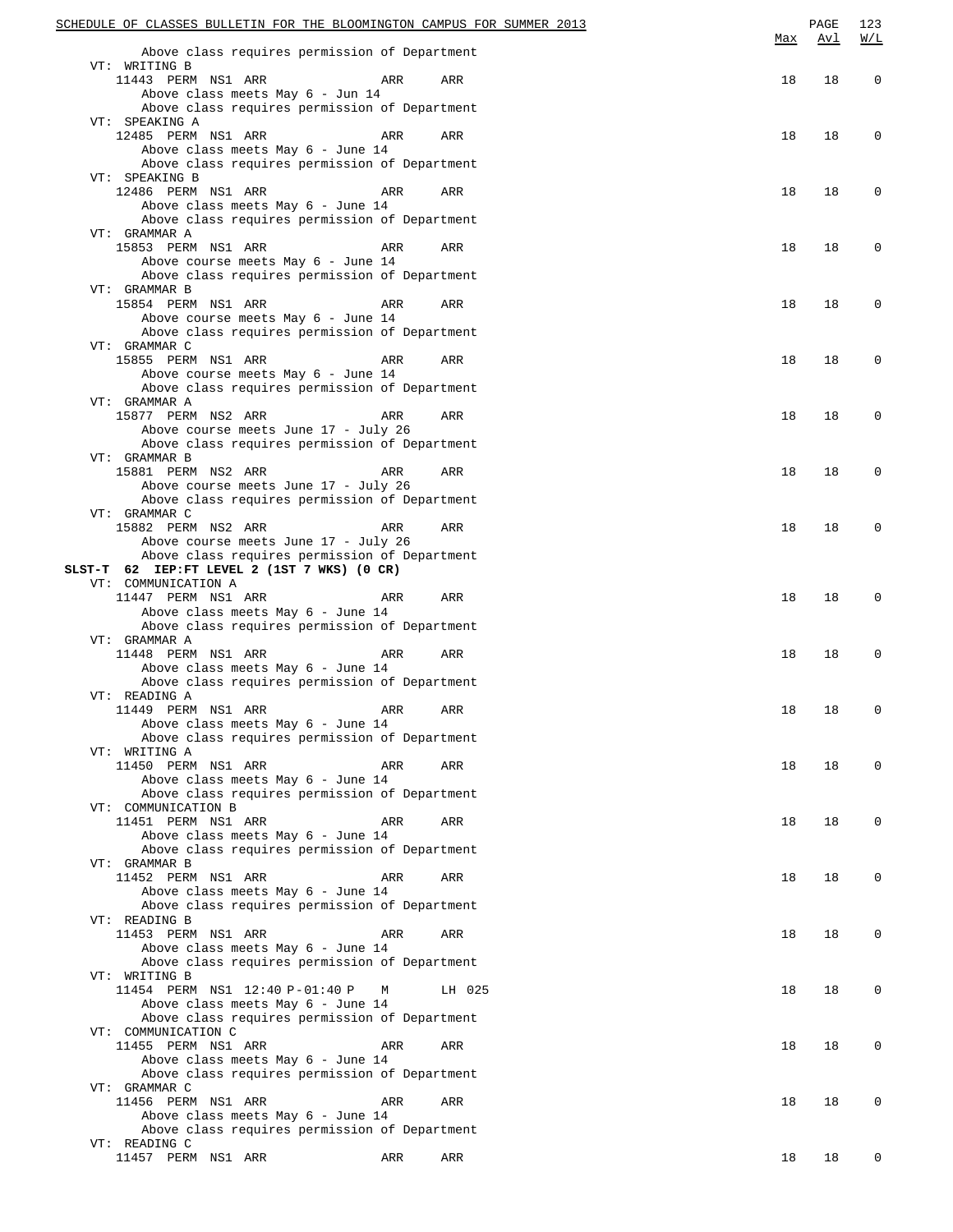| SCHEDULE OF CLASSES BULLETIN FOR THE BLOOMINGTON CAMPUS FOR SUMMER 2013            |     | PAGE | 124                                               |
|------------------------------------------------------------------------------------|-----|------|---------------------------------------------------|
|                                                                                    | Max | Avl  | $\overline{\texttt{W}}$ / $\overline{\texttt{L}}$ |
| Above class meets May 6 - June 14<br>Above class requires permission of Department |     |      |                                                   |
| VT: WRITING C                                                                      |     |      |                                                   |
| 11458 PERM NS1 ARR<br>ARR<br>ARR                                                   | 18  | 18   | $\mathbf 0$                                       |
| Above class meets May 6 - June 14                                                  |     |      |                                                   |
| Above class requires permission of Department                                      |     |      |                                                   |
| 15856 PERM NS1 ARR<br>ARR<br>ARR                                                   | 18  | 18   | $\mathbf 0$                                       |
| Above course meets May 6 - June 14                                                 |     |      |                                                   |
| Above class requires permission of Department                                      |     |      |                                                   |
| 15857 PERM NS1 ARR<br><b>ARR</b><br>ARR<br>Above course meets May 6 - June 14      | 18  | 18   | $\mathbf 0$                                       |
| Above class requires permission of Department                                      |     |      |                                                   |
| 15858 PERM NS1 ARR<br>ARR<br>ARR                                                   | 18  | 18   | 0                                                 |
| Above course meets May 6 - June 14                                                 |     |      |                                                   |
| Above class requires permission of Department                                      |     |      |                                                   |
| 15886 PERM NS2 ARR<br>ARR<br>ARR                                                   | 18  | 18   | 0                                                 |
| Above course meets June 17 - July 26                                               |     |      |                                                   |
| Above class requires permission of Department                                      |     |      |                                                   |
| 15890 PERM NS2 ARR<br>ARR<br>ARR                                                   | 18  | 18   | $\mathbf 0$                                       |
| Above course meets June 17 - July 26                                               |     |      |                                                   |
| Above class requires permission of Department<br>15891 PERM NS2 ARR<br>ARR<br>ARR  | 18  | 18   | $\mathbf 0$                                       |
| Above course meets June 17 - July 26                                               |     |      |                                                   |
| Above class requires permission of Department                                      |     |      |                                                   |
| SLST-T 63 IEP:FT LEVEL 3 (1ST 7 WKS) (0 CR)                                        |     |      |                                                   |
| VT: COMMUNICATION A                                                                |     |      |                                                   |
| 11461 PERM NS1 ARR<br>ARR<br>ARR                                                   | 18  | 18   | U                                                 |
| Above class meets May 6 - June 14                                                  |     |      |                                                   |
| Above class requires permission of Department<br>VT: GRAMMAR A                     |     |      |                                                   |
| 11462 PERM NS1 ARR<br>ARR<br>ARR                                                   | 18  | 18   | O                                                 |
| Above class meets May 6 - June 14                                                  |     |      |                                                   |
| Above class requires permission of Department                                      |     |      |                                                   |
| VT: READING A                                                                      |     |      |                                                   |
| 11463 PERM NS1 ARR<br>ARR<br>ARR                                                   | 18  | 18   | O                                                 |
| Above class meets May 6 - June 14                                                  |     |      |                                                   |
| Above class requires permission of Department                                      |     |      |                                                   |
| VT: WRITING A                                                                      |     |      |                                                   |
| 11464 PERM NS1 ARR<br>ARR<br>ARR<br>Above class meets May 6 - June 14              | 18  | 18   | O                                                 |
| Above class requires permission of Department                                      |     |      |                                                   |
| VT: COMMUNICATION B                                                                |     |      |                                                   |
| 11465 PERM NS1 ARR<br>ARR<br>ARR                                                   | 18  | 18   | O                                                 |
| Above class meets May 6 - June 14                                                  |     |      |                                                   |
| Above class requires permission of Department                                      |     |      |                                                   |
| VT: GRAMMAR B                                                                      |     |      |                                                   |
| 11466 PERM NS1 ARR<br>ARR<br>ARR                                                   | 18  | 18   | $\Omega$                                          |
| Above class meets May 6 - June 14                                                  |     |      |                                                   |
| Above class requires permission of Department<br>VT: READING B                     |     |      |                                                   |
| 11467 PERM NS1 ARR<br>ARR<br>ARR                                                   | 18  | 18   | $\Omega$                                          |
| Above class meets May 6 - June 14                                                  |     |      |                                                   |
| Above class requires permission of Department                                      |     |      |                                                   |
| VT: WRITING B                                                                      |     |      |                                                   |
| 11468 PERM NS1 ARR<br>ARR<br>ARR                                                   | 18  | 18   | $\Omega$                                          |
| Above class meets May 6 - June 14                                                  |     |      |                                                   |
| Above class requires permission of Department                                      |     |      |                                                   |
| VT: COMMUNICATION C<br>11469 PERM NS1 ARR<br>ARR<br>ARR                            | 18  | 18   | $\Omega$                                          |
| Above class meets May 6 - June 14                                                  |     |      |                                                   |
| Above class requires permission of Department                                      |     |      |                                                   |
| VT: GRAMMAR C                                                                      |     |      |                                                   |
| 11470 PERM NS1 ARR<br>ARR<br>ARR                                                   | 18  | 18   | $\Omega$                                          |
| Above class meets May 6 - Jun 14                                                   |     |      |                                                   |
| Above class requires permission of Department                                      |     |      |                                                   |
| VT: READING C                                                                      |     |      |                                                   |
| 11471 PERM NS1 ARR<br>ARR<br>ARR<br>Above class meets May 6 - June 14              | 18  | 18   | 0                                                 |
| Above class requires permission of Department                                      |     |      |                                                   |
| VT: WRITING C                                                                      |     |      |                                                   |
| 11472 PERM NS1 ARR<br>ARR<br>ARR                                                   | 18  | 18   | 0                                                 |
| Above class meets May 6 - June 14                                                  |     |      |                                                   |
| Above class requires permission of Department                                      |     |      |                                                   |
| VT: COMMUNICATION D                                                                |     |      |                                                   |
| 11473 PERM NS1 ARR<br>ARR<br>ARR                                                   | 18  | 18   | $\Omega$                                          |
| Above class meets May 6 - June 14<br>Above class requires permission of Department |     |      |                                                   |
| VT: GRAMMAR D                                                                      |     |      |                                                   |
| 11474 PERM NS1 ARR<br>ARR<br>ARR                                                   | 18  | 18   | U                                                 |
| Above class meets May 6 - June 14                                                  |     |      |                                                   |
|                                                                                    |     |      |                                                   |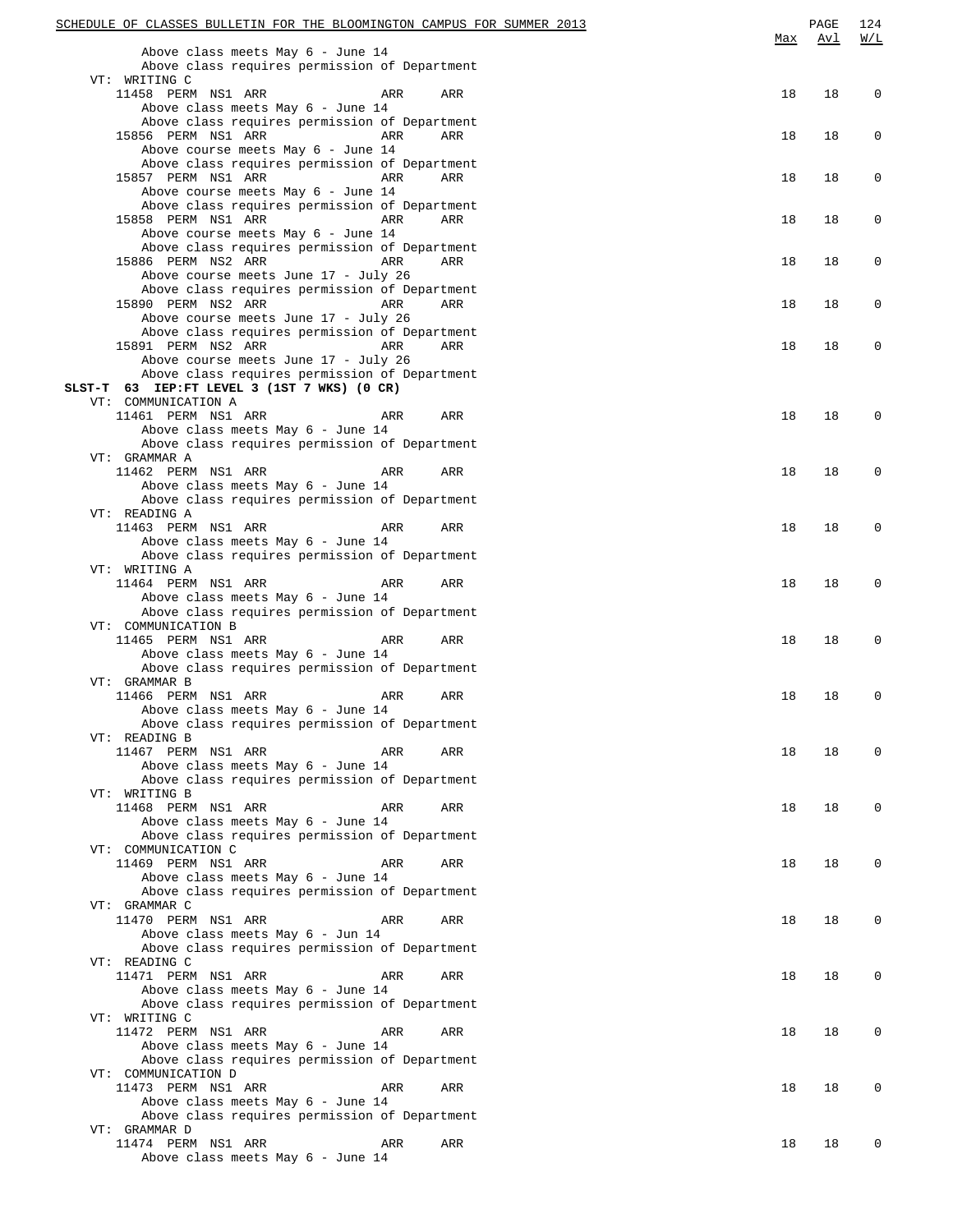| SCHEDULE OF CLASSES BULLETIN FOR THE BLOOMINGTON CAMPUS FOR SUMMER 2013                                                 | <u>Max</u> | PAGE<br>Avl | 125<br>W/L  |
|-------------------------------------------------------------------------------------------------------------------------|------------|-------------|-------------|
| Above class requires permission of Department<br>VT: READING D                                                          |            |             |             |
| 11475 PERM NS1 ARR<br>ARR<br>ARR<br>Above class meets May 6 - June 14                                                   | 18         | 18          | $\mathbf 0$ |
| Above class requires permission of Department<br>VT: WRITING D                                                          |            |             |             |
| 11476 PERM NS1 ARR<br>ARR<br>ARR<br>Above class meets May 6 - June 14                                                   | 18         | 18          | 0           |
| Above class requires permission of Department<br>15859 PERM NS1 ARR<br>ARR<br>ARR                                       | 18         | 18          | 0           |
| Above course meets May 6 - June 14<br>Above class requires permission of Department<br>15860 PERM NS1 ARR<br>ARR<br>ARR | 18         | 18          | 0           |
| Above course meets May 6 - June 14<br>Above class requires permission of Department                                     |            |             |             |
| 15861 PERM NS1 ARR<br>ARR<br>ARR<br>Above course meets May 6 - June 14                                                  | 18         | 18          | 0           |
| Above class requires permission of Department<br>15862 PERM NS1 ARR<br>ARR<br>ARR                                       | 18         | 18          | 0           |
| Above course meets May 6 - June 14<br>Above class requires permission of Department<br>15892 PERM NS2 ARR<br>ARR<br>ARR | 181        | 181         | 0           |
| Above course meets June 17 - July 26<br>Above class requires permission of Department                                   |            |             |             |
| 15893 PERM NS2 ARR<br>ARR<br>ARR<br>Above course meets June 17 - July 26                                                | 18         | 18          | 0           |
| Above class requires permission of Department<br>15897 PERM NS2 ARR<br>ARR<br>ARR                                       | 18         | 18          | 0           |
| Above course meets June 17 - July 26<br>Above class requires permission of Department                                   |            |             |             |
| 15898 PERM NS2 ARR<br>ARR<br>ARR<br>Above course meets June 17 - July 26                                                | 18         | 18          | 0           |
| Above class requires permission of Department<br>SLST-T 64 IEP:FT LEVEL 4 (1ST 7 WKS) (0 CR)                            |            |             |             |
| VT: COMMUNICATION A<br>11479 PERM NS1 ARR<br>ARR<br>ARR<br>Above class meets May 6 - June 14                            | 18         | 18          | 0           |
| Above class requires permission of Department<br>VT: GRAMMAR A                                                          |            |             |             |
| 11480 PERM NS1 ARR<br>ARR<br>ARR<br>Above class meets May 6 - June 14                                                   | 18         | 18          | 0           |
| Above class requires permission of Department<br>VT: EXTENSIVE READING A                                                |            |             |             |
| 11481 PERM NS1 ARR<br>ARR<br>ARR<br>Above class meets May 6 - June 14                                                   | 18         | 18          | 0           |
| Above class requires permission of Department<br>Above class graded on S/F basis only                                   |            |             |             |
| VT: READING A<br>11482 PERM NS1 ARR<br>ARR<br>ARR                                                                       | 18         | 18          | 0           |
| Above class meets May 6 - June 14<br>Above class requires permission of Department<br>VT: WRITING A                     |            |             |             |
| 11483 PERM NS1 ARR<br>ARR<br>ARR<br>Above class meets May 6 - June 14                                                   | 18         | 18          | $\Omega$    |
| Above class requires permission of Department<br>VT: COMMUNICATION B                                                    |            |             |             |
| 11484 PERM NS1 ARR<br>ARR<br>ARR<br>Above class meets May 6 - June 14                                                   | 18         | 18          | $\Omega$    |
| Above class requires permission of Department<br>VT: GRAMMAR B                                                          |            |             |             |
| 11485 PERM NS1 ARR<br>ARR<br>ARR<br>Above class meets May 6 - June 14                                                   | 18         | 18          | $\Omega$    |
| Above class requires permission of Department                                                                           |            |             |             |
| VT: EXTENSIVE READING B<br>11486 PERM NS1 ARR<br>ARR<br>ARR                                                             | 18         | 18          | $\Omega$    |
| Above class meets May 6 - June 14                                                                                       |            |             |             |
| Above class requires permission of Department<br>Above class graded on S/F basis only                                   |            |             |             |
| VT: READING B                                                                                                           |            |             |             |
| 11487 PERM NS1 ARR<br>ARR<br>ARR<br>Above class meets May 6 - June 14                                                   | 18         | 18          | $\Omega$    |
| Above class requires permission of Department<br>VT: WRITING B                                                          |            |             |             |
| 11488 PERM NS1 ARR<br>ARR<br>ARR<br>Above class meets May 6 - June 14                                                   | 18         | 18          | $\Omega$    |
| Above class requires permission of Department                                                                           |            |             |             |
| VT: COMMUNICATION C<br>11489 PERM NS1 ARR<br>ARR<br>ARR                                                                 | 18         | 18          |             |
| Above class meets May 6 - Jun 14<br>Above class requires permission of Department                                       |            |             |             |
|                                                                                                                         |            |             |             |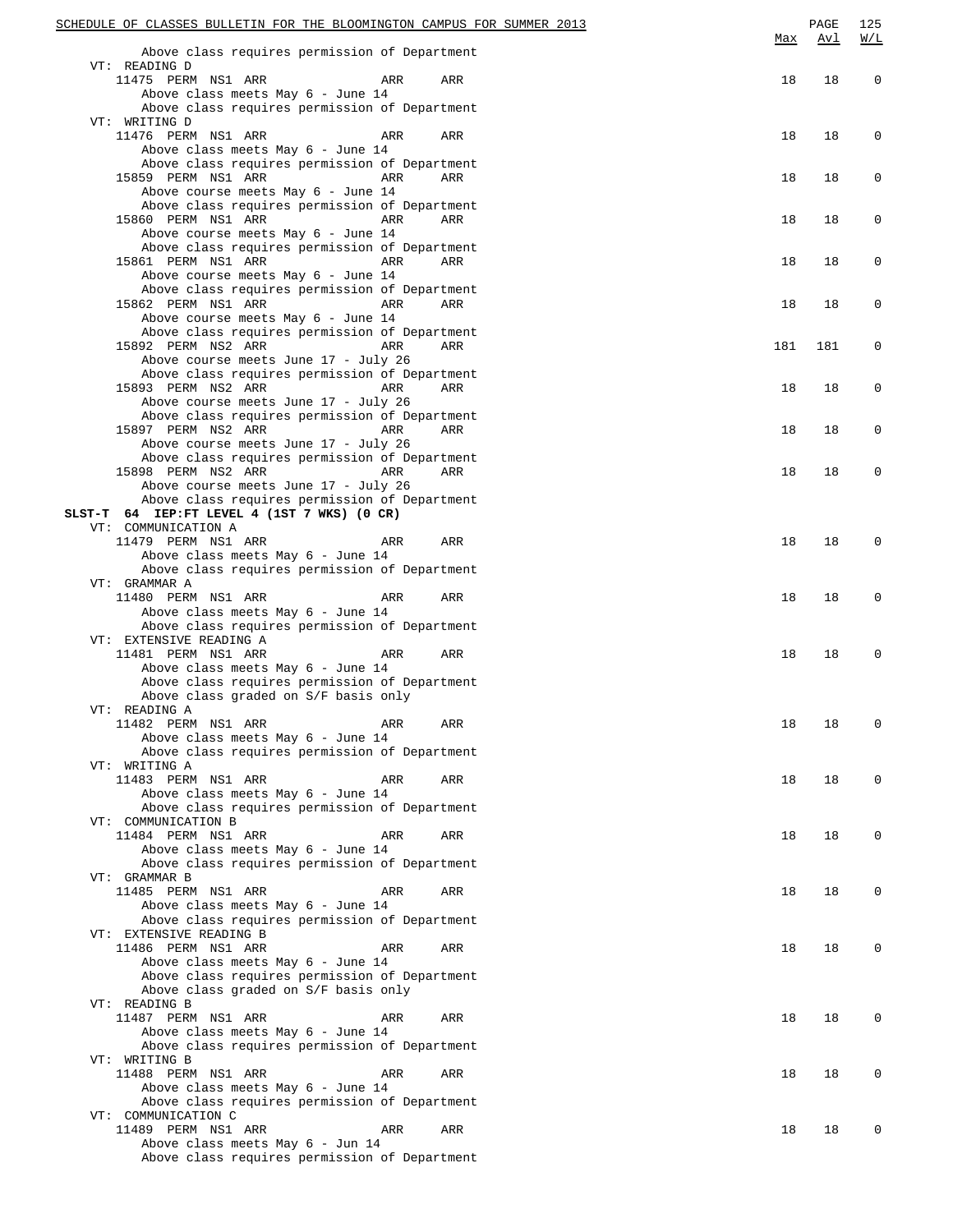| SCHEDULE OF CLASSES BULLETIN FOR THE BLOOMINGTON CAMPUS FOR SUMMER 2013             |            | PAGE       | 126         |
|-------------------------------------------------------------------------------------|------------|------------|-------------|
| VT: GRAMMAR C                                                                       | <u>Max</u> | <u>Avl</u> | W/L         |
| 11490 PERM NS1 ARR<br>ARR<br>ARR                                                    | 18         | 18         | $\mathbf 0$ |
| Above class meets May 6 - June 14                                                   |            |            |             |
| Above class requires permission of Department                                       |            |            |             |
| VT: EXTENSIVE READING C                                                             |            |            |             |
| 11491 PERM NS1 ARR<br>ARR<br>ARR                                                    | 18         | 18         | 0           |
| Above class meets May 6 - June 14<br>Above class requires permission of Department  |            |            |             |
| Above class graded on S/F basis only                                                |            |            |             |
| VT: READING C                                                                       |            |            |             |
| 11492 PERM NS1 ARR<br>ARR<br>ARR                                                    | 18         | 18         | 0           |
| Above class meets May 6 - Jun 14                                                    |            |            |             |
| Above class requires permission of Department<br>VT: WRITING C                      |            |            |             |
| 11493 PERM NS1 ARR<br>ARR<br>ARR                                                    | 18         | 18         | 0           |
| Above class meets May 6 - June 14                                                   |            |            |             |
| Above class requires permission of Department                                       |            |            |             |
| SLST-T 65 IEP: FT LEVEL 5 (1ST 7 WKS) (0 CR)                                        |            |            |             |
| VT: COMMUNICATION A                                                                 |            |            |             |
| 11504 PERM NS1 ARR<br>ARR<br>ARR<br>Above class meets May 6 - June 14               | 18         | 18         | $\Omega$    |
| Above class requires permission of Department                                       |            |            |             |
| VT: GRAMMAR A                                                                       |            |            |             |
| 11505 PERM NS1 04:10 P-05:10 P<br>TR<br>ARR                                         | 18         | 18         | $\Omega$    |
| Above class meets May 6 - June 14                                                   |            |            |             |
| Above class requires permission of Department                                       |            |            |             |
| VT: READING A<br>11506 PERM NS1 ARR<br>ARR<br>ARR                                   | 18         | 18         | 0           |
| Above class meets May 6 - June 14                                                   |            |            |             |
| Above class requires permission of Department                                       |            |            |             |
| VT: WRITING A                                                                       |            |            |             |
| 11507 PERM NS1 ARR<br>ARR<br>ARR                                                    | 18         | 18         | 0           |
| Above class meets May 6 - June 14<br>Above class requires permission of Department  |            |            |             |
| VT: COMMUNICATION B                                                                 |            |            |             |
| 11508 PERM NS1 ARR<br>ARR<br>ARR                                                    | 18         | 18         | 0           |
| Above class meets May 6 - June 14                                                   |            |            |             |
| Above class requires permission of Department                                       |            |            |             |
| VT: GRAMMAR B                                                                       |            |            |             |
| 11509 PERM NS1 ARR<br>ARR<br>ARR<br>Above class meets May 6 - June 14               | 18         | 18         | 0           |
| Above class requires permission of Department                                       |            |            |             |
| VT: READING B                                                                       |            |            |             |
| 11510 PERM NS1 ARR<br>ARR<br>ARR                                                    | 18         | 18         | 0           |
| Above class meets May 6 - June 14                                                   |            |            |             |
| Above class requires permission of Department<br>VT: WRITING B                      |            |            |             |
| 11511 PERM NS1 ARR<br>ARR<br>ARR                                                    | 18         | 18         | 0           |
| Above class meets May 6 - June 14                                                   |            |            |             |
| Above class requires permission of Department                                       |            |            |             |
| VT: COMMUNICATION C                                                                 |            |            |             |
| 11512 PERM NS1 01:50 P-02:50 P<br>ARR<br>М                                          | 18         | 18         | $\Omega$    |
| $01:50 P-02:50 P$<br>TR<br>ARR<br>$01:50 P-04:00 P$<br>W<br>SY 241                  |            |            |             |
| Above class meets May 6 - June 14                                                   |            |            |             |
| Above class requires permission of Department                                       |            |            |             |
| VT: GRAMMAR C                                                                       |            |            |             |
| 11513 PERM NS1 ARR<br>ARR<br>ARR                                                    | 18         | 18         | 0           |
| Above class meets May 6 - June 14<br>Above class requires permission of Department  |            |            |             |
| VT: READING C                                                                       |            |            |             |
| 11514 PERM NS1 ARR<br>ARR<br>ARR                                                    | 18         | 18         | 0           |
| Above class meets May 6 - June 14                                                   |            |            |             |
| Above class requires permission of Department                                       |            |            |             |
| VT: WRITING C                                                                       |            |            |             |
| 11515 PERM NS1 ARR<br>ARR<br>ARR<br>Above class meets May 6 - June 14               | 18         | 18         | 0           |
| Above class requires permission of Department                                       |            |            |             |
| 15864 PERM NS1 ARR<br>ARR<br>ARR                                                    | 18         | 18         | 0           |
| Above course meets May 6 - June 14                                                  |            |            |             |
| Above class requires permission of Department                                       |            |            |             |
| 15865 PERM NS1 ARR<br>ARR<br>ARR                                                    | 18         | 18         | 0           |
| Above course meets May 6 - June 14<br>Above class requires permission of Department |            |            |             |
| 15866 PERM NS1 ARR<br>ARR<br>ARR                                                    | 18         | 18         | 0           |
| Above course meets May 6 - June 14                                                  |            |            |             |
| Above class requires permission of Department                                       |            |            |             |
| 15869 PERM NS1 ARR<br>ARR<br>ARR                                                    | 18         | 18         | 0           |
| Above course meets May 6 - June 14<br>Above class requires permission of Department |            |            |             |
|                                                                                     |            |            |             |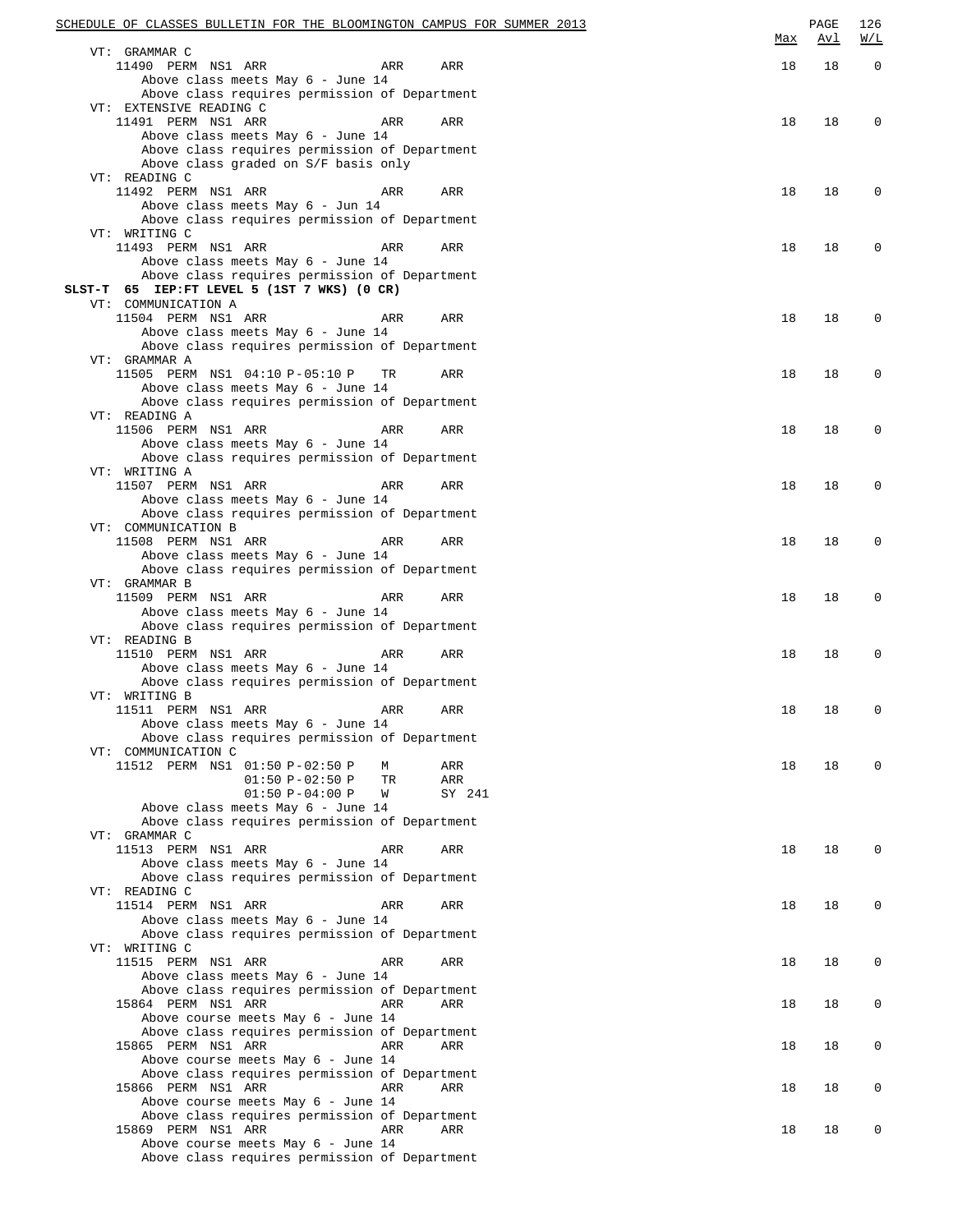| SCHEDULE OF CLASSES BULLETIN FOR THE BLOOMINGTON CAMPUS FOR SUMMER 2013               |     | PAGE | 127                |
|---------------------------------------------------------------------------------------|-----|------|--------------------|
|                                                                                       | Max | Avl  | W/L<br>$\mathbf 0$ |
| 15870 PERM NS1 ARR<br>ARR<br>ARR<br>Above course meets May 6 - June 14                | 18  | 18   |                    |
| Above class requires permission of Department                                         |     |      |                    |
| 15871 PERM NS1 ARR<br>ARR<br>ARR                                                      | 18  | 18   | 0                  |
| Above course meets May 6 - June 14                                                    |     |      |                    |
| Above class requires permission of Department<br>15899 PERM NS2 ARR<br>ARR<br>ARR     | 18  | 18   | 0                  |
| Above course meets June 17 - July 26                                                  |     |      |                    |
| Above class requires permission of Department                                         |     |      |                    |
| 15902 PERM NS2 ARR<br>ARR<br>ARR                                                      | 18  | 18   | 0                  |
| Above course meets June 17 - July 26<br>Above class requires permission of Department |     |      |                    |
| 15903 PERM NS2 ARR<br>ARR<br>ARR                                                      | 18  | 18   | 0                  |
| Above course meets June 17 - July 26                                                  |     |      |                    |
| Above class requires permission of Department                                         |     |      |                    |
| 15906 PERM NS2 ARR<br>ARR<br>ARR                                                      | 18  | 18   | 0                  |
| Above course meets June 17 - July 26<br>Above class requires permission of Department |     |      |                    |
| 15908 PERM NS2 ARR<br>ARR<br>ARR                                                      | 18  | 18   | 0                  |
| Above course meets June 17 - July 26                                                  |     |      |                    |
| Above class requires permission of Department                                         |     |      |                    |
| 15910 PERM NS2 ARR<br>ARR<br>ARR<br>Above course meets June 17 - July 26              | 18  | 18   | 0                  |
| Above class requires permission of Department                                         |     |      |                    |
| SLST-T 66 IEP:FT LEVEL 6 (1ST 7 WKS) (0 CR)                                           |     |      |                    |
| VT: COMMUNICATION A                                                                   |     |      |                    |
| 11528 PERM NS1 ARR<br>ARR<br>ARR<br>Above class meets May 6 - June 14                 | 18  | 18   | 0                  |
| Above class requires permission of Department                                         |     |      |                    |
| VT: GRAMMAR A                                                                         |     |      |                    |
| 11529 PERM NS1 ARR<br>ARR<br>ARR                                                      | 18  | 18   | 0                  |
| Above class meets May 6 - June 14<br>Above class requires permission of Department    |     |      |                    |
| VT: READING A                                                                         |     |      |                    |
| 11530 PERM NS1 ARR<br>ARR<br>ARR                                                      | 18  | 18   | 0                  |
| Above class meets May 6 - June 14                                                     |     |      |                    |
| Above class requires permission of Department                                         |     |      |                    |
| VT: WRITING A<br>11531 PERM NS1 ARR<br>ARR<br>ARR                                     | 18  | 18   | 0                  |
| Above class meets May 6 - June 14                                                     |     |      |                    |
| Above class requires permission of Department                                         |     |      |                    |
| VT: COMMUNICATION B                                                                   |     |      |                    |
| 11532 PERM NS1 ARR<br>ARR<br>ARR<br>Above class meets May 6 - June 14                 | 18  | 18   | 0                  |
| Above class requires permission of Department                                         |     |      |                    |
| VT: GRAMMAR B                                                                         |     |      |                    |
| 11533 PERM NS1 ARR<br>ARR<br>ARR                                                      | 18  | 18   | 0                  |
| Above class meets May 6 - June 14                                                     |     |      |                    |
| Above class requires permission of Department<br>VT: READING B                        |     |      |                    |
| 11534 PERM NS1 ARR<br>ARR<br>ARR                                                      | 18  | 18   | 0                  |
| Above class meets May 6 - June 14                                                     |     |      |                    |
| Above class requires permission of Department                                         |     |      |                    |
| VT: WRITING B<br>11535 PERM NS1 ARR<br>ARR<br>ARR                                     | 18  | 18   | 0                  |
| Above class meets May 6 - June 14                                                     |     |      |                    |
| Above class requires permission of Department                                         |     |      |                    |
| VT: COMMUNICATION C                                                                   |     |      |                    |
| 11536 PERM NS1 ARR<br>ARR<br>ARR<br>Above class meets May 6 - June 14                 | 18  | 18   | 0                  |
| Above class requires permission of Department                                         |     |      |                    |
| VT: GRAMMAR C                                                                         |     |      |                    |
| 11537 PERM NS1 ARR<br>ARR<br>ARR                                                      | 18  | 18   | 0                  |
| Above class meets May 6 - June 14                                                     |     |      |                    |
| Above class requires permission of Department<br>VT: READING C                        |     |      |                    |
| 11538 PERM NS1 ARR<br>ARR<br>ARR                                                      | 18  | 18   | 0                  |
| Above class meets May 6 - June 14                                                     |     |      |                    |
| Above class requires permission of Department                                         |     |      |                    |
| VT: WRITING C<br>11539 PERM NS1 ARR<br>ARR<br>ARR                                     | 18  | 18   | 0                  |
| Above class meets May 6 - June 14                                                     |     |      |                    |
| Above class requires permission of Department                                         |     |      |                    |
| VT: COMMUNICATION D                                                                   |     |      |                    |
| 11540 PERM NS1 ARR<br>ARR<br>ARR                                                      | 18  | 18   | 0                  |
| Above class meets May 6 - June 14<br>Above class requires permission of Department    |     |      |                    |
| VT: GRAMMAR D                                                                         |     |      |                    |
| 11541 PERM NS1 ARR<br>ARR<br>ARR                                                      | 18  | 18   | 0                  |
| Above class meets May 6 - June 14                                                     |     |      |                    |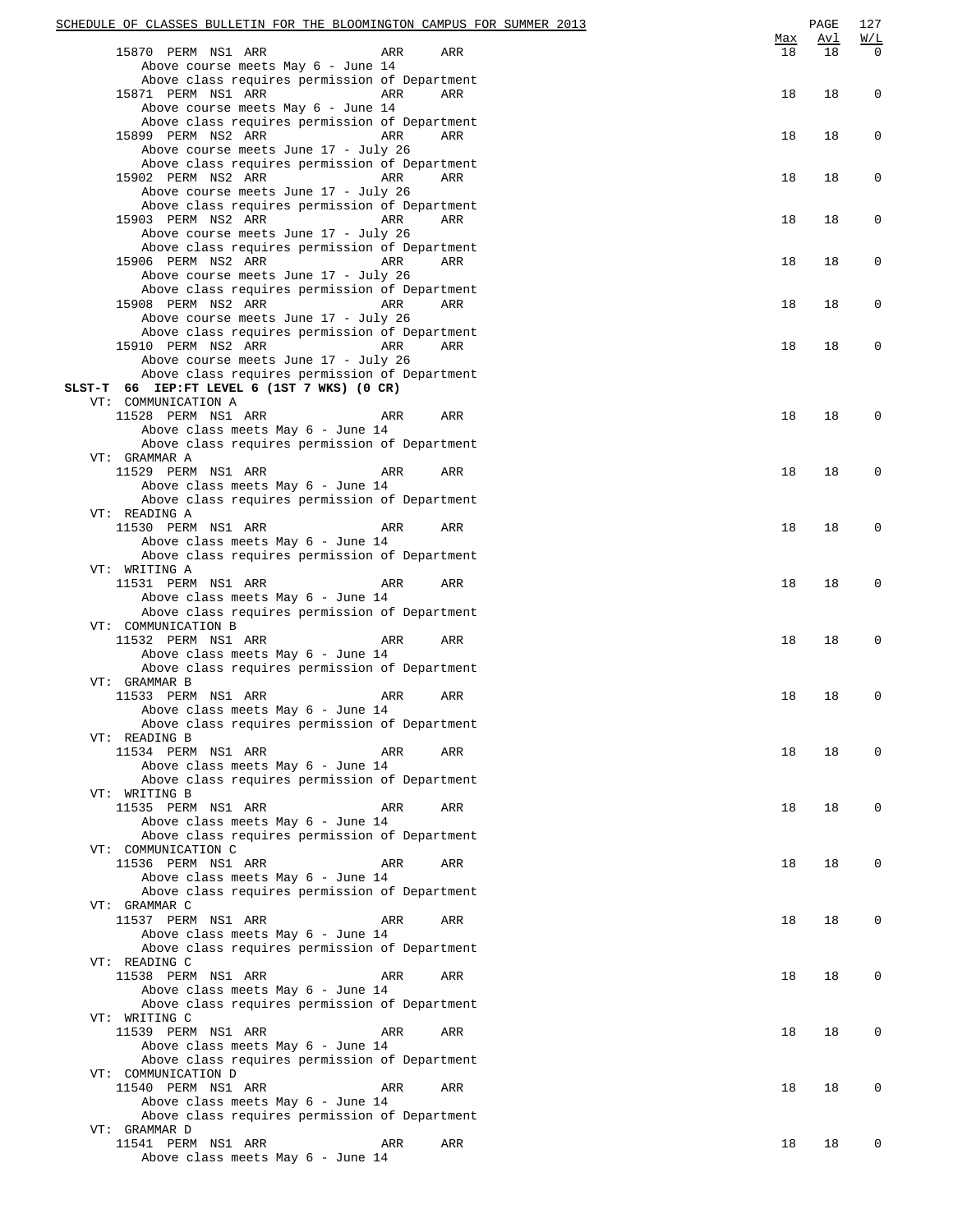| SCHEDULE OF CLASSES BULLETIN FOR THE BLOOMINGTON CAMPUS FOR SUMMER 2013            | Max | PAGE<br>Avl | 128<br>W/L  |
|------------------------------------------------------------------------------------|-----|-------------|-------------|
| Above class requires permission of Department                                      |     |             |             |
| VT: READING D                                                                      |     |             |             |
| 11542 PERM NS1 ARR<br>ARR<br>ARR<br>Above class meets May 6 - June 14              | 18  | 18          | $\mathbf 0$ |
| Above class requires permission of Department                                      |     |             |             |
| VT: WRITING D                                                                      |     |             |             |
| 11543 PERM NS1 ARR<br>ARR<br>ARR                                                   | 18  | 18          | 0           |
| Above class meets May 6 - June 14                                                  |     |             |             |
| Above class requires permission of Department                                      |     |             |             |
| SLST-T 67 IEP:FT LEVEL 7 (1ST 7 WKS) (0 CR)                                        |     |             |             |
| VT: READING A<br>11548 PERM NS1 ARR<br>ARR<br>ARR                                  | 18  | 18          | 0           |
| Above class meets May 6 - June 14                                                  |     |             |             |
| Above class requires permission of Department                                      |     |             |             |
| VT: WRITING A                                                                      |     |             |             |
| 11549 PERM NS1 ARR<br>ARR<br>ARR                                                   | 18  | 18          | 0           |
| Above class meets May 6 - June 14                                                  |     |             |             |
| Above class requires permission of Department                                      |     |             |             |
| VT: READING B<br>11550 PERM NS1 ARR<br>ARR<br>ARR                                  | 18  | 18          | 0           |
| Above class meets May 6 - June 14                                                  |     |             |             |
| Above class requires permission of Department                                      |     |             |             |
| VT: WRITING B                                                                      |     |             |             |
| 11551 PERM NS1 ARR<br>ARR<br>ARR                                                   | 18  | 18          | 0           |
| Above class meets May 6 - June 14                                                  |     |             |             |
| Above class requires permission of Department                                      |     |             |             |
| SLST-T 68 IEP: FT ELECTIVES (1ST 7WKS) (0 CR)                                      |     |             |             |
| 11556 PERM NS1 ARR<br>ARR<br>ARR<br>Above class meets May 6 - June 14              | 18  | 18          | 0           |
| Above class requires permission of Department                                      |     |             |             |
| 11557 PERM NS1 ARR<br>ARR<br>ARR                                                   | 18  | 18          | 0           |
| Above class meets May 6 - June 14                                                  |     |             |             |
| Above class requires permission of Department                                      |     |             |             |
| 11558 PERM NS1 ARR<br>ARR<br>ARR                                                   | 18  | 18          | 0           |
| Above class meets May 6 - June 14                                                  |     |             |             |
| Above class requires permission of Department<br>11559 PERM NS1 ARR<br>ARR<br>ARR  | 18  | 18          | 0           |
| Above class meets May 6 - June 14                                                  |     |             |             |
| Above class requires permission of Department                                      |     |             |             |
| 11560 PERM NS1 ARR<br>ARR<br>ARR                                                   | 18  | 18          | 0           |
| Above class meets May 6 - June 14                                                  |     |             |             |
| Above class requires permission of Department                                      |     |             |             |
| 11561 PERM NS1 ARR<br>ARR<br>ARR                                                   | 18  | 18          | 0           |
| Above class meets May 6 - June 14                                                  |     |             |             |
| Above class requires permission of Department<br>11562 PERM NS1 ARR<br>ARR<br>ARR  | 18  | 18          | 0           |
| Above class meets May 6 - June 14                                                  |     |             |             |
| Above class requires permission of Department                                      |     |             |             |
| VT: EXTENSIVE LISTENING                                                            |     |             |             |
| 11563 PERM NS1 ARR<br>ARR<br>ARR                                                   | 18  | 18          | 0           |
| Above class meets May 6 - June 14                                                  |     |             |             |
| Above class requires permission of Department                                      |     |             |             |
| Above class graded on S/F basis only<br>VT: EXTENSIVE READING                      |     |             |             |
| 11564 PERM NS1 ARR<br>ARR<br>ARR                                                   | 18  | 18          | 0           |
| Above class meets May 6 - June 14                                                  |     |             |             |
| Above class requires permission of Department                                      |     |             |             |
| Above class graded on S/F basis only                                               |     |             |             |
| 11565 PERM NS1 ARR<br>ARR<br>ARR                                                   | 18  | 18          | 0           |
| Above class meets May 6 - June 14                                                  |     |             |             |
| Above class requires permission of Department                                      |     |             |             |
| 11566 PERM NS1 ARR<br>ARR<br>ARR<br>Above class meets May 6 - June 14              | 18  | 18          | 0           |
| Above class requires permission of Department                                      |     |             |             |
| 11567 PERM NS1 ARR<br>ARR<br>ARR                                                   | 18  | 18          | 0           |
| Above class meets May 6 - June 14                                                  |     |             |             |
| Above class requires permission of Department                                      |     |             |             |
| 11571 PERM NS1 ARR<br>ARR<br>ARR                                                   | 18  | 18          | 0           |
| Above class meets May 6 - June 14                                                  |     |             |             |
| Above class requires permission of Department                                      |     |             |             |
| 11572 PERM NS1 ARR<br>ARR<br>ARR                                                   | 18  | 18          | 0           |
| Above class meets May 6 - June 14<br>Above class requires permission of Department |     |             |             |
| 11573 PERM NS1 ARR<br>ARR<br>ARR                                                   | 18  | 18          | 0           |
| Above class meets May 6 - June 14                                                  |     |             |             |
| Above class requires permission of Department                                      |     |             |             |
| Above class requires permission of Department                                      |     |             |             |
| 11574 PERM NS1 ARR<br>ARR<br>ARR                                                   | 18  | 18          | 0           |
| Above class meets May 6 - June 14<br>Above class requires permission of Department |     |             |             |
|                                                                                    |     |             |             |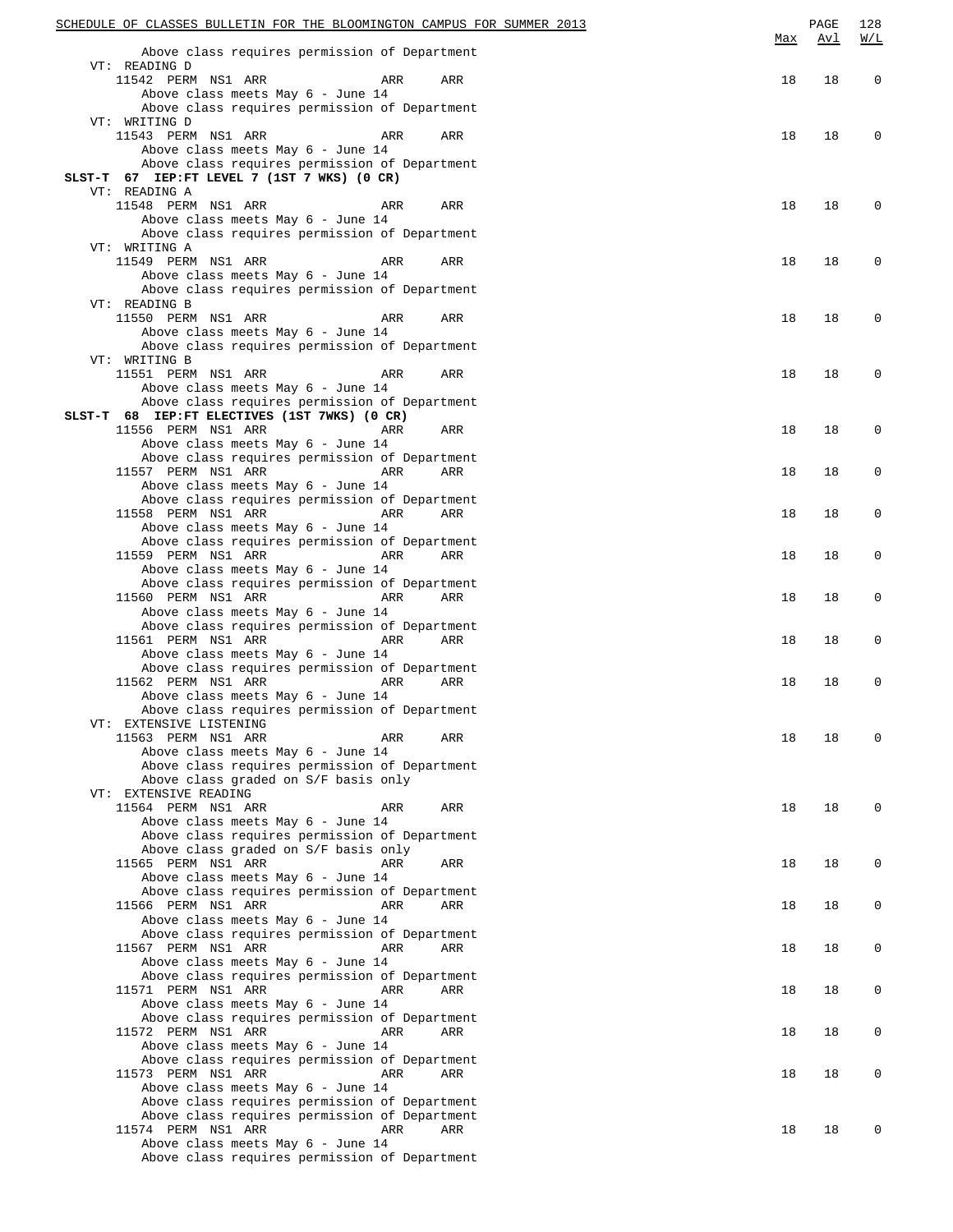| SCHEDULE OF CLASSES BULLETIN FOR THE BLOOMINGTON CAMPUS FOR SUMMER 2013                                                                 |                                                                                      |     |          |           | PAGE      | 129             |
|-----------------------------------------------------------------------------------------------------------------------------------------|--------------------------------------------------------------------------------------|-----|----------|-----------|-----------|-----------------|
| 11575 PERM NS1 ARR                                                                                                                      | ARR                                                                                  | ARR |          | Max<br>18 | Avl<br>18 | W/L<br>$\Omega$ |
|                                                                                                                                         | Above class meets May 6 - June 14                                                    |     |          |           |           |                 |
|                                                                                                                                         | Above class requires permission of Department                                        |     |          |           |           |                 |
| 11576 PERM NS1 ARR                                                                                                                      | ARR<br>Above class meets May 6 - June 14                                             | ARR |          | 18        | 18        | 0               |
|                                                                                                                                         | Above class requires permission of Department                                        |     |          |           |           |                 |
| SLST-T 70 IEP:PT (2ND 7 WKS) (0 CR)                                                                                                     |                                                                                      |     |          |           |           |                 |
| For students enrolling in the Intensive English Program (IEP), a<br>separate registration will be held on Wednesday, June 12, 2013, for |                                                                                      |     |          |           |           |                 |
| all students in this program. Every new student in the Intensive                                                                        |                                                                                      |     |          |           |           |                 |
| English Program must take the placement test on Tuesday, June 11,                                                                       |                                                                                      |     |          |           |           |                 |
| 2013. Contact the Intensive English Program (812-855-6457;                                                                              |                                                                                      |     |          |           |           |                 |
| iep@indiana.edu) for further information.<br>11223 PERM 6W2 ARR                                                                         | ARR                                                                                  | ARR | Howard M | 18        | 18        | O               |
|                                                                                                                                         | Above class meets June 17 - July 26                                                  |     |          |           |           |                 |
|                                                                                                                                         | Above class requires permission of Department                                        |     |          |           |           |                 |
| For students enrolling in the Intensive English Program (IEP), a                                                                        |                                                                                      |     |          |           |           |                 |
| separate registration will be held on Wednesday, June 12, 2013, for<br>all students in this program. Every new student in the Intensive |                                                                                      |     |          |           |           |                 |
| English Program must take the placement test on Tuesday, June 11,                                                                       |                                                                                      |     |          |           |           |                 |
| 2013. Contact the Intensive English Program (812-855-6457;                                                                              |                                                                                      |     |          |           |           |                 |
| iep@indiana.edu) for further information.                                                                                               |                                                                                      |     |          |           |           |                 |
| 12296 PERM 6W2 ARR                                                                                                                      | ARR<br>Above class for Jacobs School of Music students only                          | ARR |          | 50        | 50        | $\Omega$        |
|                                                                                                                                         | Above class meets June 17 - July 26                                                  |     |          |           |           |                 |
|                                                                                                                                         | Above class requires permission of Department                                        |     |          |           |           |                 |
| SLST-T 71 IEP: FT LEVEL 1 (2ND 7 WKS) (0 CR)                                                                                            |                                                                                      |     |          |           |           |                 |
| VT: READING A<br>11225 PERM 6W2 ARR                                                                                                     | ARR                                                                                  | ARR |          | 18        | 18        | 0               |
|                                                                                                                                         | Above class meets June 17 - July 26                                                  |     |          |           |           |                 |
|                                                                                                                                         | Above class requires permission of Department                                        |     |          |           |           |                 |
| VT: WRITING A                                                                                                                           |                                                                                      |     |          |           |           |                 |
| 11226 PERM 6W2 ARR                                                                                                                      | ARR<br>Above class meets June 17 - July 26                                           | ARR |          | 18        | 18        | 0               |
|                                                                                                                                         | Above class requires permission of Department                                        |     |          |           |           |                 |
| VT: COMMUNICATION A                                                                                                                     |                                                                                      |     |          |           |           |                 |
| 11227 PERM 6W2 11:30 A-12:30 P                                                                                                          | TR                                                                                   | ARR |          | 18        | 18        | 0               |
|                                                                                                                                         | Above class meets June 17 - July 26<br>Above class requires permission of Department |     |          |           |           |                 |
| VT: READING B                                                                                                                           |                                                                                      |     |          |           |           |                 |
| 11229 PERM 6W2 11:30 A-12:30 P                                                                                                          | TR                                                                                   | ARR |          | 18        | 18        | 0               |
|                                                                                                                                         | Above class meets June 17 - July 26                                                  |     |          |           |           |                 |
| VT: WRITING B                                                                                                                           | Above class requires permission of Department                                        |     |          |           |           |                 |
| 11230 PERM 6W2 ARR                                                                                                                      | ARR                                                                                  | ARR |          | 18        | 18        | 0               |
|                                                                                                                                         | Above class meets June 17 - July 26                                                  |     |          |           |           |                 |
|                                                                                                                                         | Above class requires permission of Department                                        |     |          |           |           |                 |
| VT: COMMUNICATION B<br>11231 PERM 6W2 03:00 P-04:00 P                                                                                   | TR                                                                                   | ARR |          | 18        | 18        | 0               |
|                                                                                                                                         | Above class meets June 17 - July 26                                                  |     |          |           |           |                 |
|                                                                                                                                         | Above class requires permission of Department                                        |     |          |           |           |                 |
| VT: SPEAKING A                                                                                                                          |                                                                                      |     |          |           | 18        | 0               |
| 12488 PERM 6W2 ARR                                                                                                                      | ARR<br>Above class meets June 17 - July 26                                           | ARR |          | 18        |           |                 |
|                                                                                                                                         | Above class requires permission of Department                                        |     |          |           |           |                 |
| VT: SPEAKING B                                                                                                                          |                                                                                      |     |          |           |           |                 |
| 12489 PERM 6W2 ARR                                                                                                                      | ARR<br>Above class meets June 17 - July 26                                           | ARR |          | 18        | 18        | 0               |
|                                                                                                                                         | Above class requires permission of Department                                        |     |          |           |           |                 |
| SLST-T 72 IEP:FT LEVEL 2 (2ND 7 WKS) (0 CR)                                                                                             |                                                                                      |     |          |           |           |                 |
| VT: GRAMMAR A                                                                                                                           |                                                                                      |     |          |           |           |                 |
| 11232 PERM 6W2 ARR                                                                                                                      | ARR<br>Above class meets June 17 - July 26                                           | ARR |          | 18        | 18        | 0               |
|                                                                                                                                         | Above class requires permission of Department                                        |     |          |           |           |                 |
| VT: COMMUNICATION A                                                                                                                     |                                                                                      |     |          |           |           |                 |
| 11233 PERM 6W2 ARR                                                                                                                      | ARR                                                                                  | ARR |          | 18        | 18        | 0               |
|                                                                                                                                         | Above class meets June 17 - July 26<br>Above class requires permission of Department |     |          |           |           |                 |
| VT: READING A                                                                                                                           |                                                                                      |     |          |           |           |                 |
| 11234 PERM 6W2 ARR                                                                                                                      | ARR                                                                                  | ARR |          | 18        | 18        | 0               |
|                                                                                                                                         | Above class meets June 17 - July 26                                                  |     |          |           |           |                 |
| VT: WRITING A                                                                                                                           | Above class requires permission of Department                                        |     |          |           |           |                 |
| 11235 PERM 6W2 ARR                                                                                                                      | ARR                                                                                  | ARR |          | 18        | 18        | 0               |
|                                                                                                                                         | Above class meets June 17 - July 26                                                  |     |          |           |           |                 |
|                                                                                                                                         | Above class requires permission of Department                                        |     |          |           |           |                 |
| VT: GRAMMAR B<br>11236 PERM 6W2 ARR                                                                                                     | ARR                                                                                  | ARR |          | 18        | 18        | $\Omega$        |
|                                                                                                                                         | Above class meets June 17 - July 26                                                  |     |          |           |           |                 |
|                                                                                                                                         | Above class requires permission of Department                                        |     |          |           |           |                 |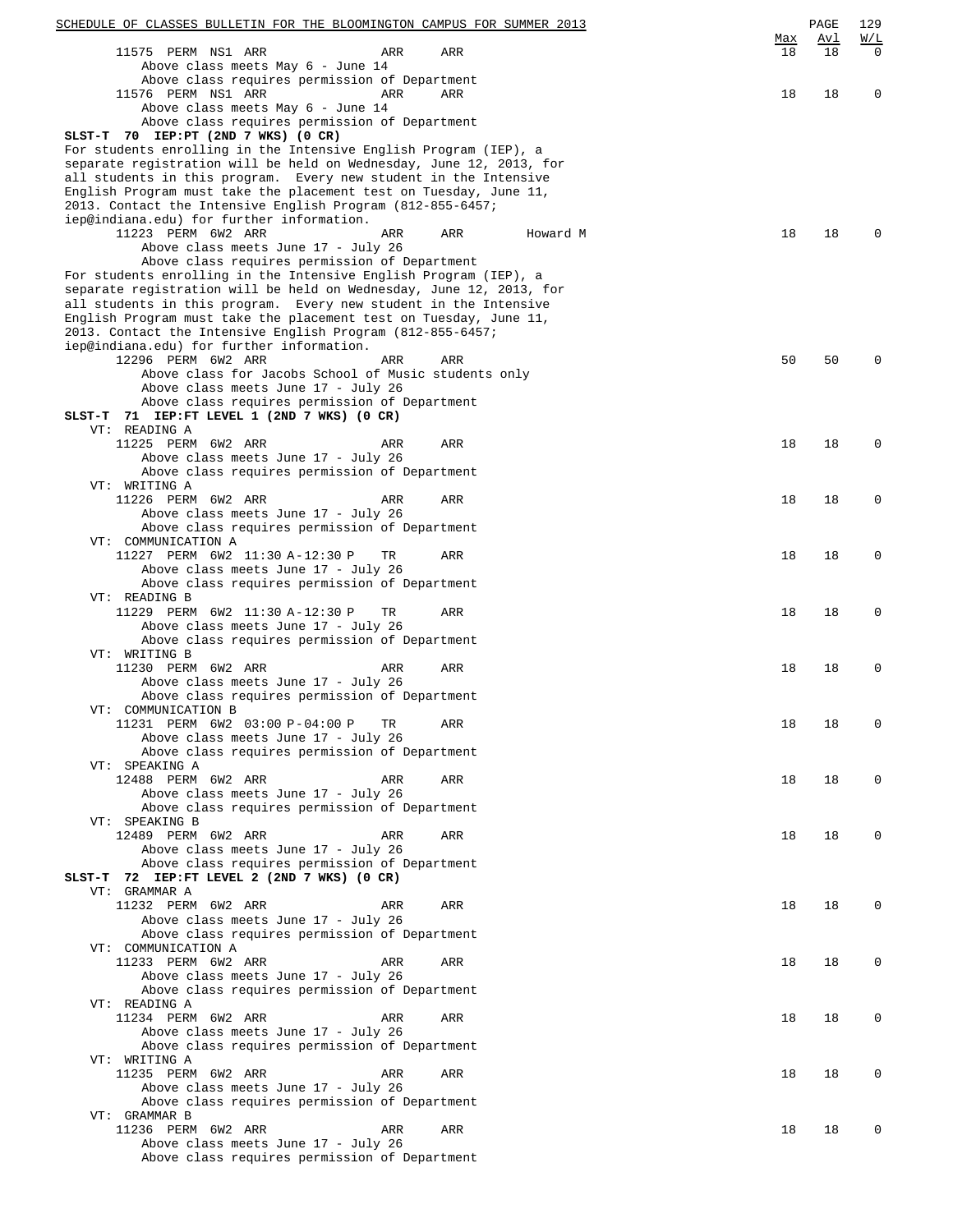| SCHEDULE OF CLASSES BULLETIN FOR THE BLOOMINGTON CAMPUS FOR SUMMER 2013              |     |     | PAGE       | 130                                               |
|--------------------------------------------------------------------------------------|-----|-----|------------|---------------------------------------------------|
| VT: COMMUNICATION B                                                                  |     | Max | <u>Avl</u> | $\overline{\texttt{W}}$ / $\overline{\texttt{L}}$ |
| 11237 PERM 6W2 ARR<br>ARR                                                            | ARR | 18  | 18         | $\overline{0}$                                    |
| Above class meets June 17 - July 26                                                  |     |     |            |                                                   |
| Above class requires permission of Department                                        |     |     |            |                                                   |
| VT: READING B                                                                        |     |     |            |                                                   |
| 11238 PERM 6W2 ARR<br>ARR<br>Above class meets June 17 - July 26                     | ARR | 18  | 18         | 0                                                 |
| Above class requires permission of Department                                        |     |     |            |                                                   |
| VT: WRITING B                                                                        |     |     |            |                                                   |
| 11239 PERM 6W2 ARR<br>ARR                                                            | ARR | 18  | 18         | $\Omega$                                          |
| Above class meets June 17 - July 26                                                  |     |     |            |                                                   |
| Above class requires permission of Department                                        |     |     |            |                                                   |
| SLST-T 73 IEP:FT LEVEL 3 (2ND 7 WKS) (0 CR)<br>VT: READING A                         |     |     |            |                                                   |
| 11244 PERM 6W2 ARR<br>ARR                                                            | ARR | 18  | 18         | $\Omega$                                          |
| Above class meets June 17 - July 26                                                  |     |     |            |                                                   |
| Above class requires permission of Department                                        |     |     |            |                                                   |
| VT: WRITING A                                                                        |     |     |            |                                                   |
| 11245 PERM 6W2 ARR<br>ARR                                                            | ARR | 18  | 18         | 0                                                 |
| Above class meets June 17 - July 26                                                  |     |     |            |                                                   |
| Above class requires permission of Department<br>VT: COMMUNICATION A                 |     |     |            |                                                   |
| 11246 PERM 6W2 ARR<br>ARR                                                            | ARR | 18  | 18         | 0                                                 |
| Above class meets June 17 - July 26                                                  |     |     |            |                                                   |
| Above class requires permission of Department                                        |     |     |            |                                                   |
| VT: GRAMMAR A                                                                        |     |     |            |                                                   |
| 11247 PERM 6W2 ARR<br>ARR                                                            | ARR | 18  | 18         | $\Omega$                                          |
| Above class meets June 17 - July 26                                                  |     |     |            |                                                   |
| Above class requires permission of Department<br>VT: READING B                       |     |     |            |                                                   |
| 11248 PERM 6W2 ARR<br>ARR                                                            | ARR | 18  | 18         | $\Omega$                                          |
| Above class meets June 17 - July 26                                                  |     |     |            |                                                   |
| Above class requires permission of Department                                        |     |     |            |                                                   |
| VT: WRITING B                                                                        |     |     |            |                                                   |
| 11249 PERM 6W2 ARR<br>ARR                                                            | ARR | 18  | 18         | 0                                                 |
| Above class meets June 17 - July 26<br>Above class requires permission of Department |     |     |            |                                                   |
| VT: COMMUNICATION B                                                                  |     |     |            |                                                   |
| 11250 PERM 6W2 ARR<br>ARR                                                            | ARR | 18  | 18         | 0                                                 |
| Above class meets June 17 - July 26                                                  |     |     |            |                                                   |
| Above class requires permission of Department                                        |     |     |            |                                                   |
| VT: GRAMMAR B                                                                        |     |     |            |                                                   |
| 11251 PERM 6W2 ARR<br>ARR                                                            | ARR | 18  | 18         | 0                                                 |
| Above class meets June 17 - July 26<br>Above class requires permission of Department |     |     |            |                                                   |
| VT: READING C                                                                        |     |     |            |                                                   |
| 11252 PERM 6W2 ARR<br>ARR                                                            | ARR | 18  | 18         | $\Omega$                                          |
| Above class meets June 17 - July 26                                                  |     |     |            |                                                   |
| Above class requires permission of Department                                        |     |     |            |                                                   |
| VT: WRITING C                                                                        |     |     |            |                                                   |
| 11253 PERM 6W2 ARR<br>ARR                                                            | ARR | 18  | 18         | 0                                                 |
| Above class meets June 17 - July 26<br>Above class requires permission of Department |     |     |            |                                                   |
| VT: COMMUNICATION C                                                                  |     |     |            |                                                   |
| 11254 PERM 6W2 ARR<br>ARR                                                            | ARR | 18  | 18         | 0                                                 |
| Above class meets June 17 - July 26                                                  |     |     |            |                                                   |
| Above class requires permission of Department                                        |     |     |            |                                                   |
| VT: GRAMMAR C                                                                        |     |     |            |                                                   |
| 11255 PERM 6W2 ARR<br>ARR                                                            | ARR | 18  | 18         | 0                                                 |
| Above class meets June 17 - July 26<br>Above class requires permission of Department |     |     |            |                                                   |
| VT: WRITING D                                                                        |     |     |            |                                                   |
| 11257 PERM 6W2 ARR<br>ARR                                                            | ARR | 18  | 18         | 0                                                 |
| Above class meets June 17 - July 26                                                  |     |     |            |                                                   |
| Above class requires permission of Department                                        |     |     |            |                                                   |
| SLST-T 74 IEP: FT LEVEL 4 (2ND 7 WKS) (0 CR)                                         |     |     |            |                                                   |
| VT: GRAMMAR A<br>11260 PERM 6W2 ARR<br>ARR                                           | ARR | 18  | 18         | 0                                                 |
| Above class meets June 17 - July 26                                                  |     |     |            |                                                   |
| Above class requires permission of Department                                        |     |     |            |                                                   |
| VT: EXTENSIVE READING A                                                              |     |     |            |                                                   |
| 11261 PERM 6W2 ARR<br>ARR                                                            | ARR | 18  | 18         | 0                                                 |
| Above class meets June 17 - July 26                                                  |     |     |            |                                                   |
| Above class requires permission of Department                                        |     |     |            |                                                   |
| Above class graded on S/F basis only<br>VT: READING A                                |     |     |            |                                                   |
| 11262 PERM 6W2 ARR<br>ARR                                                            | ARR | 18  | 18         | 0                                                 |
| Above class meets June 17 - July 26                                                  |     |     |            |                                                   |
| Above class requires permission of Department                                        |     |     |            |                                                   |
| VT: WRITING A                                                                        |     |     |            |                                                   |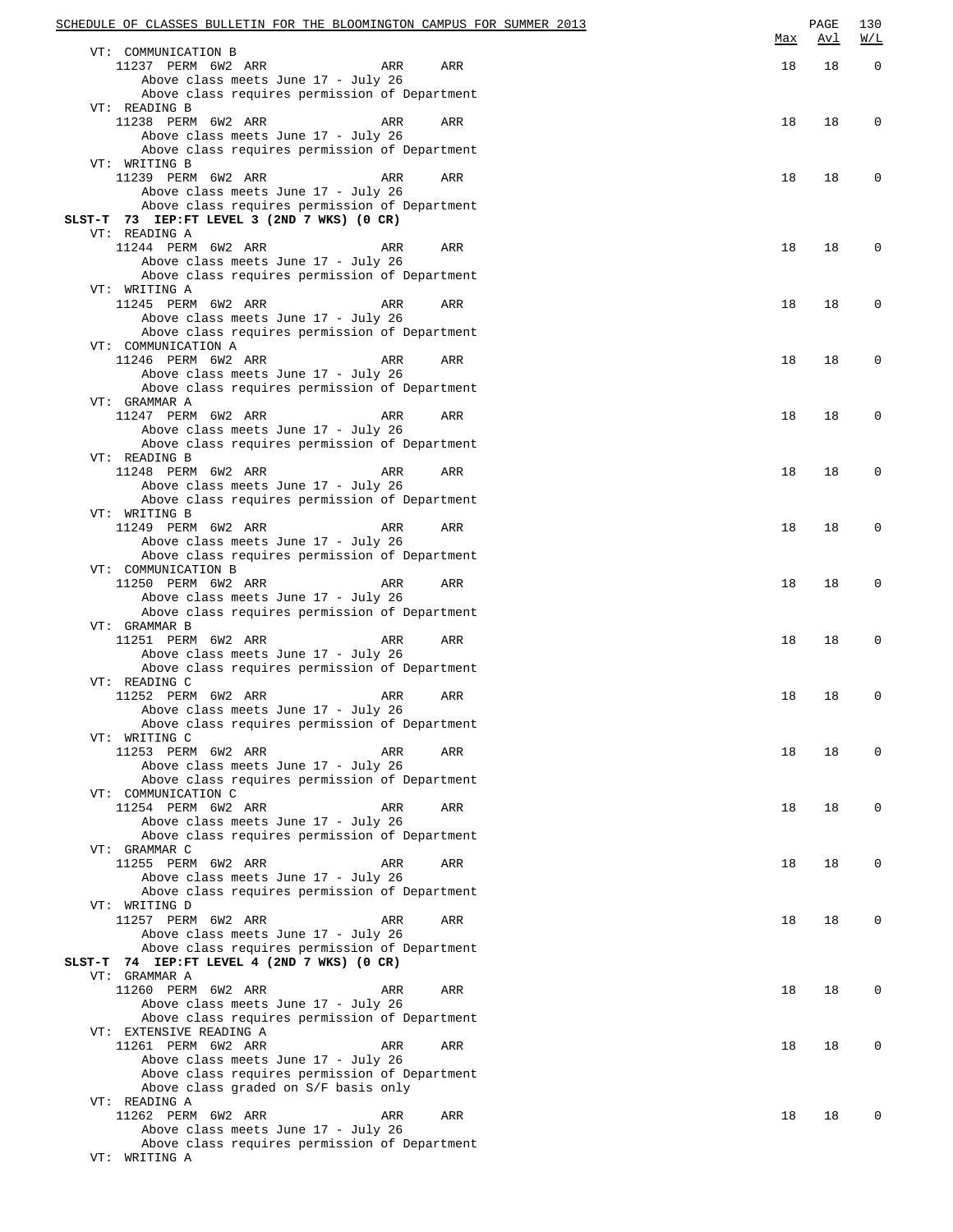| SCHEDULE OF CLASSES BULLETIN FOR THE BLOOMINGTON CAMPUS FOR SUMMER 2013               |           | PAGE      | 131                |
|---------------------------------------------------------------------------------------|-----------|-----------|--------------------|
| 11263 PERM 6W2 ARR<br>ARR<br>ARR                                                      | Max<br>18 | Avl<br>18 | W/L<br>$\mathbf 0$ |
| Above class meets June 17 - July 26                                                   |           |           |                    |
| Above class requires permission of Department<br>VT: COMMUNICATION A                  |           |           |                    |
| 11264 PERM 6W2 ARR<br>ARR<br>ARR                                                      | 18        | 18        | 0                  |
| Above class meets June 17 - July 26                                                   |           |           |                    |
| Above class requires permission of Department                                         |           |           |                    |
| VT: READING B<br>11265 PERM 6W2 ARR<br>ARR<br>ARR                                     | 18        | 18        | 0                  |
| Above class meets June 17 - July 26                                                   |           |           |                    |
| Above class requires permission of Department                                         |           |           |                    |
| VT: WRITING B<br>11266 PERM 6W2 ARR<br>ARR                                            | 18        | 18        | 0                  |
| ARR<br>Above class meets June 17 - July 26                                            |           |           |                    |
| Above class requires permission of Department                                         |           |           |                    |
| VT: COMMUNICATION B                                                                   |           |           |                    |
| 11267 PERM 6W2 ARR<br>ARR<br>ARR<br>Above class meets June 17 - July 26               | 18        | 18        | 0                  |
| Above class requires permission of Department                                         |           |           |                    |
| VT: EXTENSIVE READING B                                                               |           |           |                    |
| 11268 PERM 6W2 ARR<br>ARR<br>ARR<br>Above class meets June 17 - July 26               | 18        | 18        | 0                  |
| Above class requires permission of Department                                         |           |           |                    |
| Above class graded on S/F basis only                                                  |           |           |                    |
| VT: GRAMMAR B                                                                         |           |           |                    |
| 11269 PERM 6W2 ARR<br>ARR<br>ARR<br>Above class meets June 17 - July 26               | 18        | 18        | 0                  |
| Above class requires permission of Department                                         |           |           |                    |
| VT: READING C                                                                         |           |           |                    |
| 11270 PERM 6W2 ARR<br>ARR<br>ARR<br>Above class meets June 17 - July 26               | 18        | 18        | 0                  |
| Above class requires permission of Department                                         |           |           |                    |
| VT: WRITING C                                                                         |           |           |                    |
| 11271 PERM 6W2 ARR<br>ARR<br>ARR                                                      | 18        | 18        | 0                  |
| Above class meets June 17 - July 26<br>Above class requires permission of Department  |           |           |                    |
| VT: COMMUNICATION C                                                                   |           |           |                    |
| 11272 PERM 6W2 ARR<br>ARR<br>ARR                                                      | 18        | 18        | 0                  |
| Above class meets June 17 - July 26<br>Above class requires permission of Department  |           |           |                    |
| VT: GRAMMAR C                                                                         |           |           |                    |
| 11273 PERM 6W2 ARR<br>ARR<br>ARR                                                      | 18        | 18        | 0                  |
| Above class meets June 17 - July 26                                                   |           |           |                    |
| Above class requires permission of Department<br>VT: EXTENSIVE READING C              |           |           |                    |
| 11274 PERM 6W2 ARR<br>ARR<br>ARR                                                      | 18        | 18        | 0                  |
| Above class meets June 17 - July 26                                                   |           |           |                    |
| Above class requires permission of Department<br>Above class graded on S/F basis only |           |           |                    |
| 75 IEP:FT LEVEL 5 (2ND 7 WKS) (0 CR)<br>SLST-T                                        |           |           |                    |
| VT: READING A                                                                         |           |           |                    |
| 11280 PERM 6W2 12:40 P-01:40 P<br>Т<br>ARR                                            | 18        | 18        | $\Omega$           |
| Above class meets June 17 - July 26<br>Above class requires permission of Department  |           |           |                    |
| VT: WRITING A                                                                         |           |           |                    |
| 11281 PERM 6W2 ARR<br>ARR<br>ARR                                                      | 18        | 18        | $\Omega$           |
| Above class meets June 17 - July 26<br>Above class requires permission of Department  |           |           |                    |
| VT: GRAMMAR A                                                                         |           |           |                    |
| 11282 PERM 6W2 ARR<br>ARR<br>ARR                                                      | 18        | 18        | $\Omega$           |
| Above class meets June 17 - July 26                                                   |           |           |                    |
| Above class requires permission of Department<br>VT: COMMUNICATION A                  |           |           |                    |
| 11283 PERM 6W2 ARR<br>ARR<br>ARR                                                      | 18        | 18        | $\Omega$           |
| Above class meets June 17 - July 26                                                   |           |           |                    |
| Above class requires permission of Department<br>VT: READING B                        |           |           |                    |
| 11284 PERM 6W2 ARR<br>ARR<br>ARR                                                      | 18        | 18        | 0                  |
| Above class meets June 17 - July 26                                                   |           |           |                    |
| Above class requires permission of Department                                         |           |           |                    |
| VT: WRITING B<br>11285 PERM 6W2 ARR<br>ARR<br>ARR                                     | 18        | 18        | 0                  |
| Above class meets June 17 - July 26                                                   |           |           |                    |
| Above class requires permission of Department                                         |           |           |                    |
| VT: GRAMMAR B                                                                         |           |           |                    |
| 11286 PERM 6W2 ARR<br>ARR<br>ARR<br>Above class meets June 17 - July 26               | 18        | 18        | 0                  |
| Above class requires permission of Department                                         |           |           |                    |
| VT: COMMUNICATION B                                                                   |           |           |                    |
| 11287 PERM 6W2 ARR<br>ARR<br>ARR                                                      | 18        | 18        | $\Omega$           |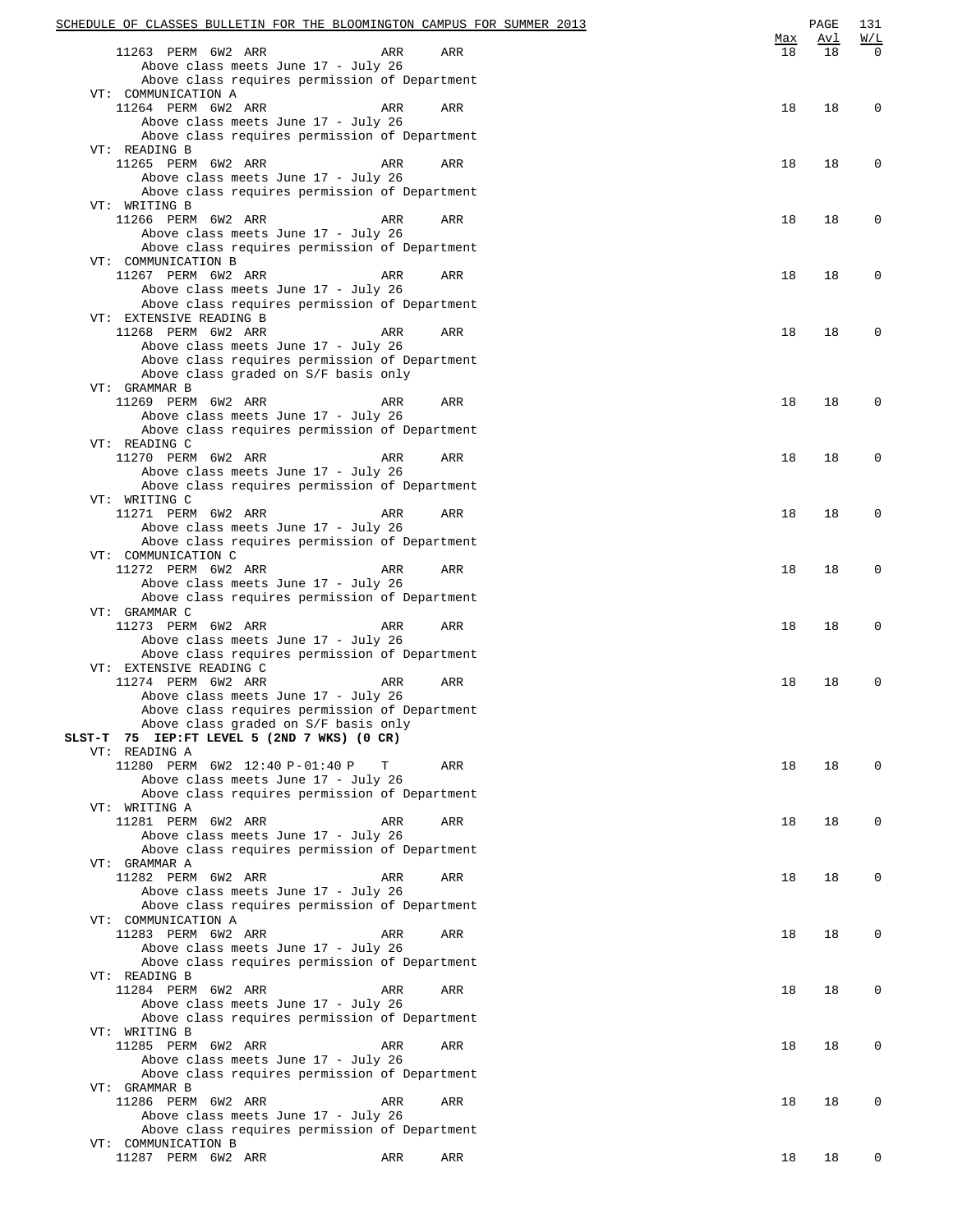| SCHEDULE OF CLASSES BULLETIN FOR THE BLOOMINGTON CAMPUS FOR SUMMER 2013                  | <u>Max</u> | PAGE<br>Avl | 132<br>W/L  |
|------------------------------------------------------------------------------------------|------------|-------------|-------------|
| Above class meets June 17 - July 26<br>Above class requires permission of Department     |            |             |             |
| SLST-T 76 IEP:FT LEVEL 6 (2ND 7 WKS) (0 CR)<br>VT: COMMUNICATION A                       |            |             |             |
| 11308 PERM 6W2 ARR<br>ARR<br>ARR                                                         | 18         | 18          | 0           |
| Above class meets June 17 - July 26<br>Above class requires permission of Department     |            |             |             |
| VT: GRAMMAR A                                                                            |            |             |             |
| 11309 PERM 6W2 ARR<br>ARR<br>ARR<br>Above class meets June 17 - July 26                  | 18         | 18          | 0           |
| Above class requires permission of Department                                            |            |             |             |
| VT: READING A<br>11310 PERM 6W2 ARR<br>ARR<br>ARR                                        | 18         | 18          | 0           |
| Above class meets June 17 - July 26                                                      |            |             |             |
| Above class requires permission of Department<br>VT: WRITING A                           |            |             |             |
| 11311 PERM 6W2 ARR<br>ARR<br>ARR                                                         | 18         | 18          | 0           |
| Above class meets June 17 - July 26<br>Above class requires permission of Department     |            |             |             |
| VT: READING B                                                                            |            |             |             |
| 11312 PERM 6W2 ARR<br>ARR<br>ARR<br>Above class meets June 17 - July 26                  | 18         | 18          | 0           |
| Above class requires permission of Department                                            |            |             |             |
| VT: WRITING B<br>11313 PERM 6W2 ARR<br>ARR<br>ARR                                        | 18         | 18          | 0           |
| Above class meets June 17 - July 26                                                      |            |             |             |
| Above class requires permission of Department<br>VT: COMMUNICATION B                     |            |             |             |
| 11314 PERM 6W2 ARR<br>ARR<br>ARR                                                         | 18         | 18          | 0           |
| Above class meets June 17 - July 26<br>Above class requires permission of Department     |            |             |             |
| VT: GRAMMAR B                                                                            |            |             |             |
| 11315 PERM 6W2 ARR<br>ARR<br>ARR<br>Above class meets June 17 - July 26                  | 18         | 18          | 0           |
| Above class requires permission of Department                                            |            |             |             |
| SLST-T 77 IEP: FT LEVEL 7 (2ND 7 WKS) (0 CR)                                             |            |             |             |
| VT: READING A<br>11332 PERM 6W2 ARR<br><b>ARR</b><br>ARR                                 | 18         | 18          | 0           |
| Above class meets June 17 - July 26                                                      |            |             |             |
| Above class requires permission of Department<br>VT: WRITING A                           |            |             |             |
| 11333 PERM 6W2 ARR<br>ARR<br>ARR                                                         | 18         | 18          | 0           |
| Above class meets June 17 - July 26<br>Above class requires permission of Department     |            |             |             |
| SLST-T 78 IEP:FT ELECTIVES (2ND 7 WKS) (0 CR)                                            |            |             |             |
| 11338 PERM 6W2 ARR<br>ARR<br>ARR<br>Above class meets June 17 - July 26                  | 18         | 18          | 0           |
| Above class requires permission of Department                                            |            |             |             |
| 11340 PERM 6W2 ARR<br>ARR<br>ARR<br>Above class requires permission of Department        | 18         | 18          | $\mathbf 0$ |
| Above class meets June 17 - July 26                                                      |            |             |             |
| 11342 PERM 6W2 ARR<br>ARR<br>ARR<br>Above class meets June 17 - July 26                  | 18         | 18          | 0           |
| Above class requires permission of Department                                            |            |             |             |
| 11344 PERM 6W2 ARR<br>ARR<br>ARR<br>Above class meets June 17 - July 26                  | 18         | 18          | 0           |
| Above class requires permission of Department                                            |            |             |             |
| 11346 PERM 6W2 ARR<br>ARR<br>ARR<br>Above class requires permission of Department        | 18         | 18          | 0           |
| Above class meets June 17 - July 26                                                      |            |             |             |
| 11347 PERM 6W2 ARR<br>ARR<br>ARR<br>Above class meets June 17 - July 26                  | 18         | 18          | 0           |
| Above class requires permission of Department                                            |            |             |             |
| 11350 PERM 6W2 ARR<br><b>ARR</b><br>ARR<br>Above class requires permission of Department | 18         | 18          | 0           |
| Above class meets June 17 - July 26                                                      |            |             |             |
| 11351 PERM 6W2 ARR<br>ARR<br>ARR                                                         | 18         | 18          | 0           |
| Above class meets June 17 - July 26<br>Above class requires permission of Department     |            |             |             |
| VT: STUDIES IN AMERCAN CIVICS A                                                          |            |             |             |
| 11352 PERM 6W2 ARR<br>ARR<br>ARR<br>Above class meets June 17 - July 26                  | 18         | 18          | 0           |
| Above class requires permission of Department                                            |            |             |             |
| VT: STUDIES IN AMERCAN CIVICS B<br>11353 PERM 6W2 ARR<br>ARR<br>ARR                      | 18         | 18          | 0           |
| Above class requires permission of Department                                            |            |             |             |
| Above class meets June 17 - July 26<br>VT: STUDIES IN AMERCAN CIVICS C                   |            |             |             |
| 11354 PERM 6W2 ARR<br>ARR<br>ARR                                                         | 18         | 18          | 0           |
| Above class requires permission of Department<br>Above class meets June 17 - July 26     |            |             |             |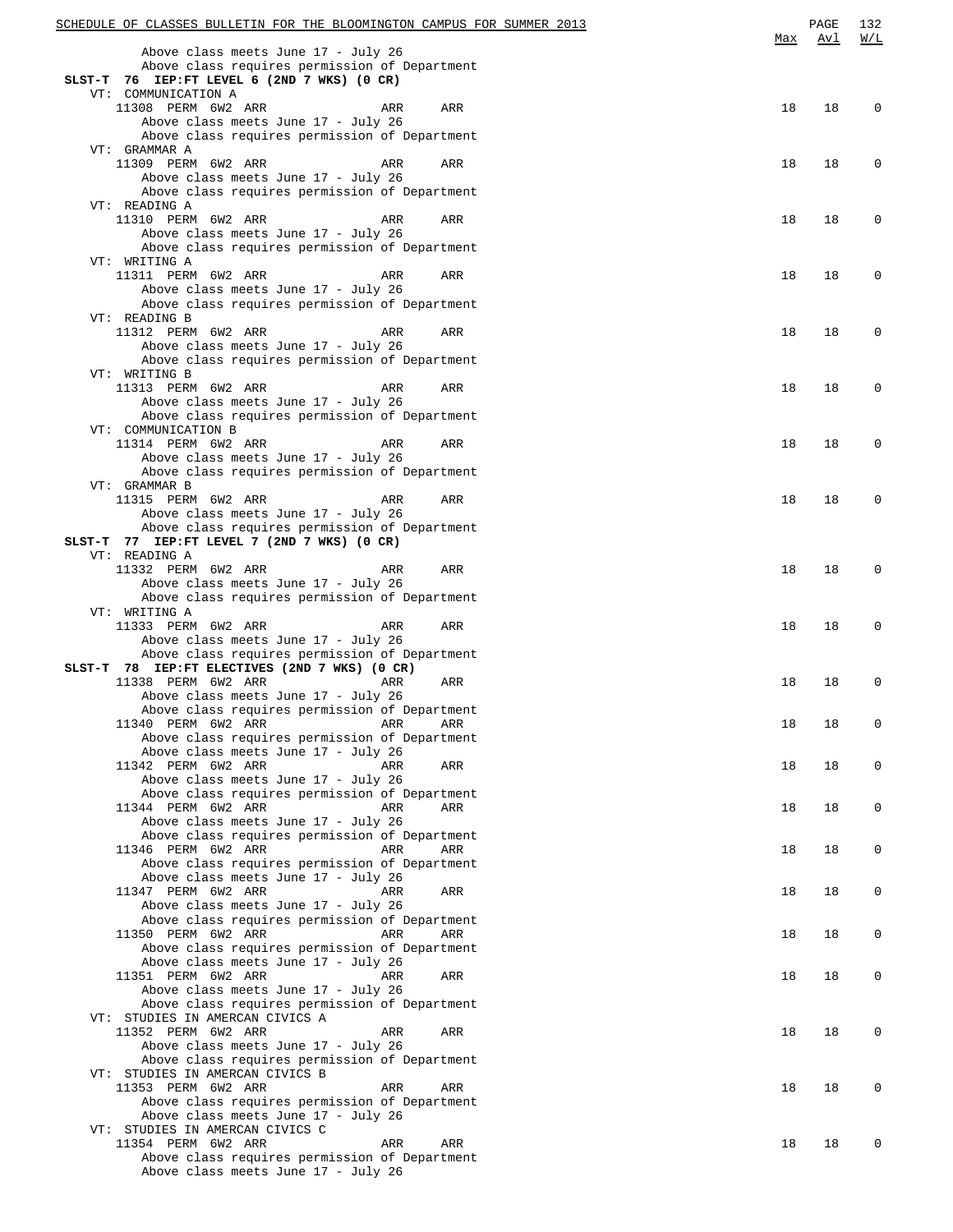| SCHEDULE OF CLASSES BULLETIN FOR THE BLOOMINGTON CAMPUS FOR SUMMER 2013 | Max | PAGE<br>Avl | 133<br>W/L |
|-------------------------------------------------------------------------|-----|-------------|------------|
| 11357 PERM 6W2 ARR<br>ARR<br>ARR                                        | 18  | 18          |            |
| Above class meets June 17 - July 26                                     |     |             |            |
| Above class requires permission of Department                           |     |             |            |
| SLST-T 79 IEP:FT SPEC TOPICS (2ND 7 WKS) (0 CR)                         |     |             |            |
| VT: MBA: PREP A: PRESENTATIONS                                          |     |             |            |
| 11366 PERM 6W2 ARR<br>ARR<br>ARR                                        | 18  | 18          | $\Omega$   |
| Above class meets June 17 - July 26                                     |     |             |            |
| Above class requires permission of Department                           |     |             |            |
| VT: MBA: PREP A: INTERPERSONAL COMM                                     |     |             |            |
| 11367 PERM 6W2 ARR<br>ARR<br>ARR                                        | 18  | 18          | 0          |
| Above class meets June 17 - July 26                                     |     |             |            |
| Above class requires permission of Department                           |     |             |            |
| VT: MBA: PREP A: CASE STUDIES 1                                         |     |             |            |
| 11368 PERM 6W2 ARR<br>ARR<br>ARR                                        | 18  | 18          | $\Omega$   |
| Above class meets June 17 - July 26                                     |     |             |            |
| Above class requires permission of Department                           |     |             |            |
| VT: MBA: PREP A: CASE STUDIES 2                                         |     |             |            |
| 11369 PERM 6W2 ARR<br>ARR<br>ARR                                        | 18  | 18          | 0          |
| Above class meets June 17 - July 26                                     |     |             |            |
| Above class requires permission of Department                           |     |             |            |
| VT: LEGAL ENGLISH SKILLS A                                              |     |             |            |
| 11374 PERM 6W2 ARR<br>ARR<br>ARR                                        | 18  | 18          | $\Omega$   |
| Above class meets June 17 - July 26                                     |     |             |            |
| Above class requires permission of Department                           |     |             |            |
| VT: LEGAL ENGLISH TOPICS A                                              |     |             |            |
| 11375 PERM 6W2 ARR<br>ARR<br>ARR                                        | 18  | 18          | $\Omega$   |
| Above class meets June 17 - July 26                                     |     |             |            |
| Above class requires permission of Department                           |     |             |            |
| VT: LEGAL ENGLISH SKILLS B                                              |     |             |            |
| 11376 PERM 6W2 ARR<br>ARR<br>ARR                                        | 18  | 18          | $\Omega$   |
| Above class meets June 17 - July 26                                     |     |             |            |
| Above class requires permission of Department                           |     |             |            |
| VT: LEGAL ENGLISH TOPICS B                                              |     |             |            |
| 11377 PERM 6W2 ARR<br>ARR<br>ARR                                        | 18  | 18          | $\Omega$   |
| Above class meets June 17 - July 26                                     |     |             |            |
| Above class requires permission of Department                           |     |             |            |
| VT: LEGAL ENGLISH SKILLS C                                              |     |             |            |
| 11378 PERM 6W2 ARR<br>ARR<br>ARR                                        | 18  | 18          | 0          |
| Above class meets June 17 - July 26                                     |     |             |            |
| Above class requires permission of Department                           |     |             |            |
| VT: LEGAL ENGLISH TOPICS C                                              |     |             |            |
| 11379 PERM 6W2 ARR<br><b>ARR</b><br><b>ARR</b>                          | 18  | 18          | $\Omega$   |
| Above class meets June 17 - July 26                                     |     |             |            |
| Above class requires permission of Department                           |     |             |            |
|                                                                         |     |             |            |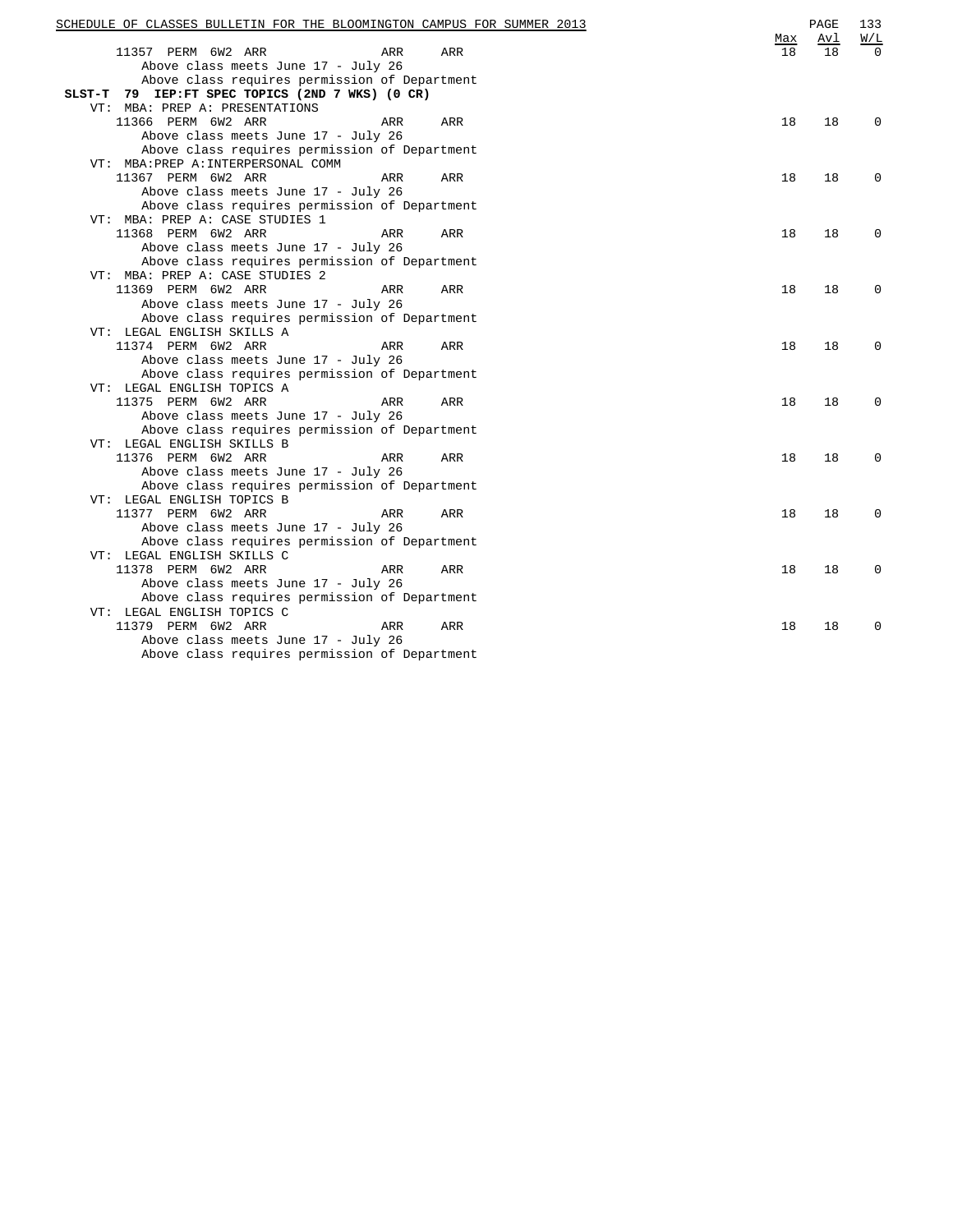| SCHEDULE OF CLASSES BULLETIN FOR THE BLOOMINGTON CAMPUS FOR SUMMER 2013                                                                                                                                                                                                                                                                                                                                                       |     | PAGE | 134          |
|-------------------------------------------------------------------------------------------------------------------------------------------------------------------------------------------------------------------------------------------------------------------------------------------------------------------------------------------------------------------------------------------------------------------------------|-----|------|--------------|
| Slavic Languages & Literatures (SLAV)                                                                                                                                                                                                                                                                                                                                                                                         | Max | Avl  | W/L          |
| POLISH (020)                                                                                                                                                                                                                                                                                                                                                                                                                  |     |      |              |
| SLAV-P 111 SUMMER INTENSIVE ELEM POLISH I (4 CR)<br>Above class for Special Registration only<br>15614 PERM 8W2 08:00 A-05:00 P<br>Kurowska-Mlynarczyk J<br>D<br>BH 147                                                                                                                                                                                                                                                       | 18  | 18   | O            |
| Stern-Gottschalk A<br>Above class admission and enrollment only by application to<br>the IU Summer Language Workshop (SWSEEL). Apply online at<br>www.indiana.edu/~swseel. For further information, call (812)<br>855-2889 or email swseel@indiana.edu.<br>Above class open to undergraduates only<br>Above class meets with SLAV-P 511<br>IUB GenEd World Language class<br>SLAV-P 122 SUMMER INTENSVE ELEM POLISH II (4 CR) |     |      |              |
| Above class for Special Registration only<br>15615 PERM 8W2 08:00 A-05:00 P<br>BH 147<br>Kurowska-Mlynarczyk J<br>D<br>Stern-Gottschalk A                                                                                                                                                                                                                                                                                     | 18  | 18   | <sup>0</sup> |
| Above class admission and enrollment only by application to<br>the IU Summer Language Workshop (SWSEEL). Apply online at<br>www.indiana.edu/~swseel. For further information, call (812)<br>855-2889 or email swseel@indiana.edu.<br>Above class open to undergraduates only<br>Above class meets with SLAV-P 512<br>IUB GenEd World Language class                                                                           |     |      |              |
| SLAV-P 511 INTENSIVE ELEMENTARY POLISH I (5 CR)<br>9670 PERM 8W2 08:00 A-05:00 P<br>D<br>BH 147<br>Kurowska-Mlynarczyk J<br>Stern-Gottschalk A<br>Above class admission and enrollment only by application to                                                                                                                                                                                                                 | 18  | 18   | O            |
| the IU Summer Language Workshop (SWSEEL). Apply online at<br>www.indiana.edu/~swseel. For further information, call (812)<br>855-2889 or email swseel@indiana.edu.<br>Above class open to graduates only<br>Above class meets with SLAV-P 111<br>SLAV-P 512 INTENSIVE ELEMENTARY POLISH II (5 CR)                                                                                                                             |     |      |              |
| 9671 PERM 8W2 08:00 A-05:00 P<br>BH 147<br>Kurowska-Mlynarczyk J<br>D<br>Stern-Gottschalk A<br>Above class admission and enrollment only by application to<br>the IU Summer Language Workshop (SWSEEL). Apply online at<br>www.indiana.edu/~swseel. For further information, call (812)<br>855-2889 or email swseel@indiana.edu.<br>Above class open to graduates only<br>Above class meets with SLAV-P 122                   | 18  | 18   | <sup>0</sup> |
| ROMANIAN (030)                                                                                                                                                                                                                                                                                                                                                                                                                |     |      |              |
| SUMMER INTENSV ELEM ROMANIAN I (5 CR)<br>SLAV-M 111<br>9664 PERM 8W2 08:00 A-05:00 P<br>D<br>BH 105<br>Krebs M<br>Stern-Gottschalk A<br>Above class admission and enrollment only by application to                                                                                                                                                                                                                           | 18  | 18   | O            |
| the IU Summer Language Workshop (SWSEEL). Apply online at<br>www.indiana.edu/~swseel. For further information, call (812)<br>855-2889 or email swseel@indiana.edu.<br>Above class open to undergraduates only<br>Above class meets with SLAV-M 511<br>IUB GenEd World Language class<br>SLAV-M 122 SUMMER INTNSV ELEM ROMANIAN II (5 CR)                                                                                      |     |      |              |
| 9665 PERM 8W2 08:00 A-05:00 P<br>Krebs M<br>D<br>BH 105<br>Stern-Gottschalk A<br>Above class admission and enrollment only by application to                                                                                                                                                                                                                                                                                  | 18  | 18   | <sup>0</sup> |
| the IU Summer Language Workshop (SWSEEL). Apply online at<br>www.indiana.edu/~swseel. For further information, call (812)<br>855-2889 or email swseel@indiana.edu.<br>Above class open to undergraduates only<br>Above class meets with SLAV-M 512<br>IUB GenEd World Language class                                                                                                                                          |     |      |              |
| SLAV-M 511 INTENSIVE ELEM ROMANIAN I (5 CR)<br>9666 PERM 8W2 08:00 A-05:00 P<br>Krebs M<br>D<br>BH 105<br>Stern-Gottschalk A<br>Above class admission and enrollment only by application to<br>the IU Summer Language Workshop (SWSEEL). Apply online at                                                                                                                                                                      | 18  | 18   | O            |
| www.indiana.edu/~swseel. For further information, call (812)<br>855-2889 or email swseel@indiana.edu.<br>Above class open to graduates only<br>Above class meets with SLAV-M 111                                                                                                                                                                                                                                              |     |      |              |
| SLAV-M 512 INTENSIVE ELEM ROMANIAN II (5 CR)<br>9667 PERM 8W2 08:00 A-05:00 P<br>Krebs M<br>BH 105<br>D<br>Stern-Gottschalk A                                                                                                                                                                                                                                                                                                 | 18  | 18   | U            |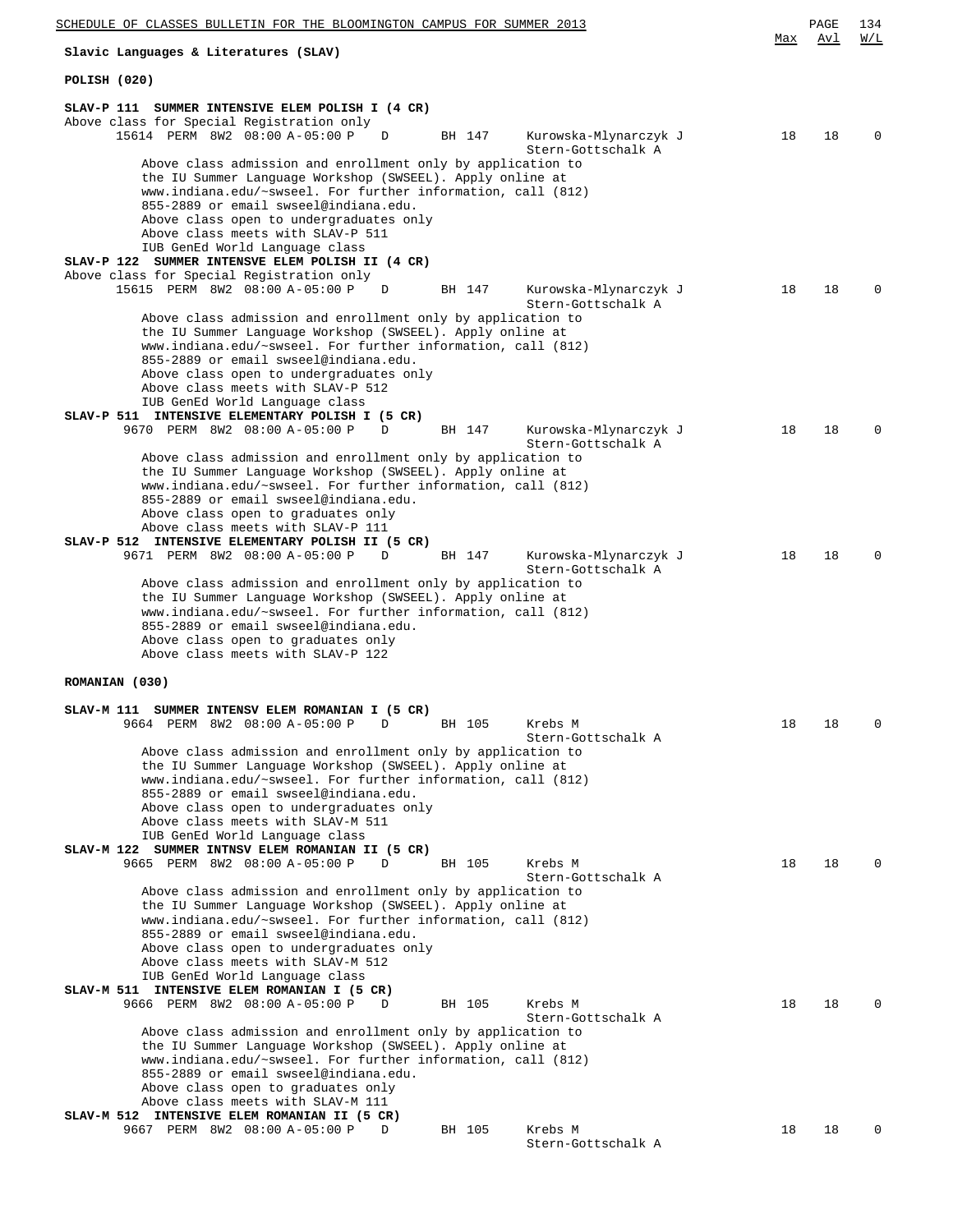|               | Above class admission and enrollment only by application to                                                                                                                                                                                                         | <u>Max</u> | Avl | W/L         |
|---------------|---------------------------------------------------------------------------------------------------------------------------------------------------------------------------------------------------------------------------------------------------------------------|------------|-----|-------------|
|               | the IU Summer Language Workshop (SWSEEL). Apply online at<br>www.indiana.edu/~swseel. For further information, call (812)                                                                                                                                           |            |     |             |
|               | 855-2889 or email swseel@indiana.edu.                                                                                                                                                                                                                               |            |     |             |
|               | Above class open to graduates only<br>Above class meets with SLAV-M 122                                                                                                                                                                                             |            |     |             |
| RUSSIAN (040) |                                                                                                                                                                                                                                                                     |            |     |             |
|               |                                                                                                                                                                                                                                                                     |            |     |             |
|               | SLAV-N 111 SUMMER INTENSVE ELEM RUSSIAN I (5 CR)<br>9684 PERM NS2 08:00 A-05:00 P<br>Oches B<br>D<br>BH 233<br>Stern-Gottschalk A                                                                                                                                   | 15         | 15  | $\Omega$    |
|               | Above class admission and enrollment only by application to<br>the IU Summer Language Workshop (SWSEEL). Apply online at<br>www.indiana.edu/~swseel. For further information, call (812)<br>855-2889 or email swseel@indiana.edu.                                   |            |     |             |
|               | Above class meets May 28-July 26, 2013<br>IUB GenEd World Language class                                                                                                                                                                                            |            |     |             |
|               | 10027 PERM NS2 08:00 A-05:00 P<br>D<br>BH 246<br>McVey D<br>Stern-Gottschalk A                                                                                                                                                                                      | 15         | 15  | $\Omega$    |
|               | Above class admission and enrollment only by application to<br>the IU Summer Language Workshop (SWSEEL). Apply online at                                                                                                                                            |            |     |             |
|               | www.indiana.edu/~swseel. For further information, call (812)<br>855-2889 or email swseel@indiana.edu.                                                                                                                                                               |            |     |             |
|               | Above class meets May 28-July 26, 2013<br>IUB GenEd World Language class                                                                                                                                                                                            |            |     |             |
|               | SLAV-N 112 SUMMER INTNSV ELEM RUSSIAN II (5 CR)<br>9692 PERM NS2 08:00 A-05:00 P<br>BH 233<br>Oches B<br>D                                                                                                                                                          | 15         | 15  | 0           |
|               | Stern-Gottschalk A<br>Above class admission and enrollment only by application to                                                                                                                                                                                   |            |     |             |
|               | the IU Summer Language Workshop (SWSEEL). Apply online at<br>www.indiana.edu/~swseel. For further information, call (812)<br>855-2889 or email swseel@indiana.edu.                                                                                                  |            |     |             |
|               | IUB GenEd World Language class<br>10031 PERM NS2 08:00 A-05:00 P<br>BH 246<br>D<br>McVey D<br>Stern-Gottschalk A                                                                                                                                                    | 15         | 15  | $\Omega$    |
|               | Above class admission and enrollment only by application to<br>the IU Summer Language Workshop (SWSEEL). Apply online at<br>www.indiana.edu/~swseel. For further information, call (812)<br>855-2889 or email swseel@indiana.edu.<br>IUB GenEd World Language class |            |     |             |
|               | SLAV-N 122 SUMMER INTENSV ELEM RUSSIAN II (5 CR)                                                                                                                                                                                                                    |            |     |             |
|               | 9685 PERM 8W2 08:00 A-05:00 P<br>Braley B<br>D<br>BH 231<br>Stern-Gottschalk A                                                                                                                                                                                      | 15         | 15  | $\mathbf 0$ |
|               | Above class admission and enrollment only by application to<br>the IU Summer Language Workshop (SWSEEL). Apply online at<br>www.indiana.edu/~swseel. For further information, call (812)<br>855-2889 or email swseel@indiana.edu.<br>IUB GenEd World Language class |            |     |             |
|               | SLAV-N 221 SUMMER INTNSV INTERM RUSSIAN I (5 CR)<br>9693 PERM 8W2 08:00 A-05:00 P<br>D<br>Braley B<br>BH 231<br>Stern-Gottschalk A                                                                                                                                  | 15         | 15  | $\Omega$    |
|               | Above class admission and enrollment only by application to<br>the IU Summer Language Workshop (SWSEEL). Apply online at                                                                                                                                            |            |     |             |
|               | www.indiana.edu/~swseel. For further information, call (812)<br>855-2889 or email swseel@indiana.edu.                                                                                                                                                               |            |     |             |
|               | IUB GenEd World Language class<br>SLAV-N 231 SUMMER INTNSV INTERM RUSSIAN I (5 CR)                                                                                                                                                                                  |            |     |             |
|               | 9686 PERM 8W2 08:00 A-05:00 P<br>D<br>Madsen T<br>BH 205<br>Stern-Gottschalk A                                                                                                                                                                                      | 15         | 15  | $\Omega$    |
|               | Above class admission and enrollment only by application to<br>the IU Summer Language Workshop (SWSEEL). Apply online at                                                                                                                                            |            |     |             |
|               | www.indiana.edu/~swseel. For further information, call (812)<br>855-2889 or email swseel@indiana.edu.                                                                                                                                                               |            |     |             |
|               | IUB GenEd World Language class<br>9687 PERM 8W2 08:00 A-05:00 P<br>BH 236<br>Stern-Gottschalk A<br>D                                                                                                                                                                | 15         | 15  | $\Omega$    |
|               | Above class admission and enrollment only by application to<br>the IU Summer Language Workshop (SWSEEL). Apply online at                                                                                                                                            |            |     |             |
|               | www.indiana.edu/~swseel. For further information, call (812)<br>855-2889 or email swseel@indiana.edu.<br>IUB GenEd World Language class                                                                                                                             |            |     |             |
|               | SLAV-N 232 SUMMER INTNSV INTM RUSSIAN II (5 CR)                                                                                                                                                                                                                     |            |     |             |
|               | 9694 PERM 8W2 08:00 A-05:00 P<br>Madsen T<br>D<br>BH 205<br>Stern-Gottschalk A                                                                                                                                                                                      | 15         | 15  | $\Omega$    |
|               | Above class admission and enrollment only by application to<br>the IU Summer Language Workshop (SWSEEL). Apply online at                                                                                                                                            |            |     |             |
|               | www.indiana.edu/~swseel. For further information, call (812)                                                                                                                                                                                                        |            |     |             |
|               | 855-2889 or email swseel@indiana.edu.<br>IUB GenEd World Language class                                                                                                                                                                                             |            |     |             |
|               | 9695 PERM 8W2 08:00 A-05:00 P<br>$\mathbf{D}$<br>BH 236<br>Stern-Gottschalk A                                                                                                                                                                                       | 15         | 15  | $\Omega$    |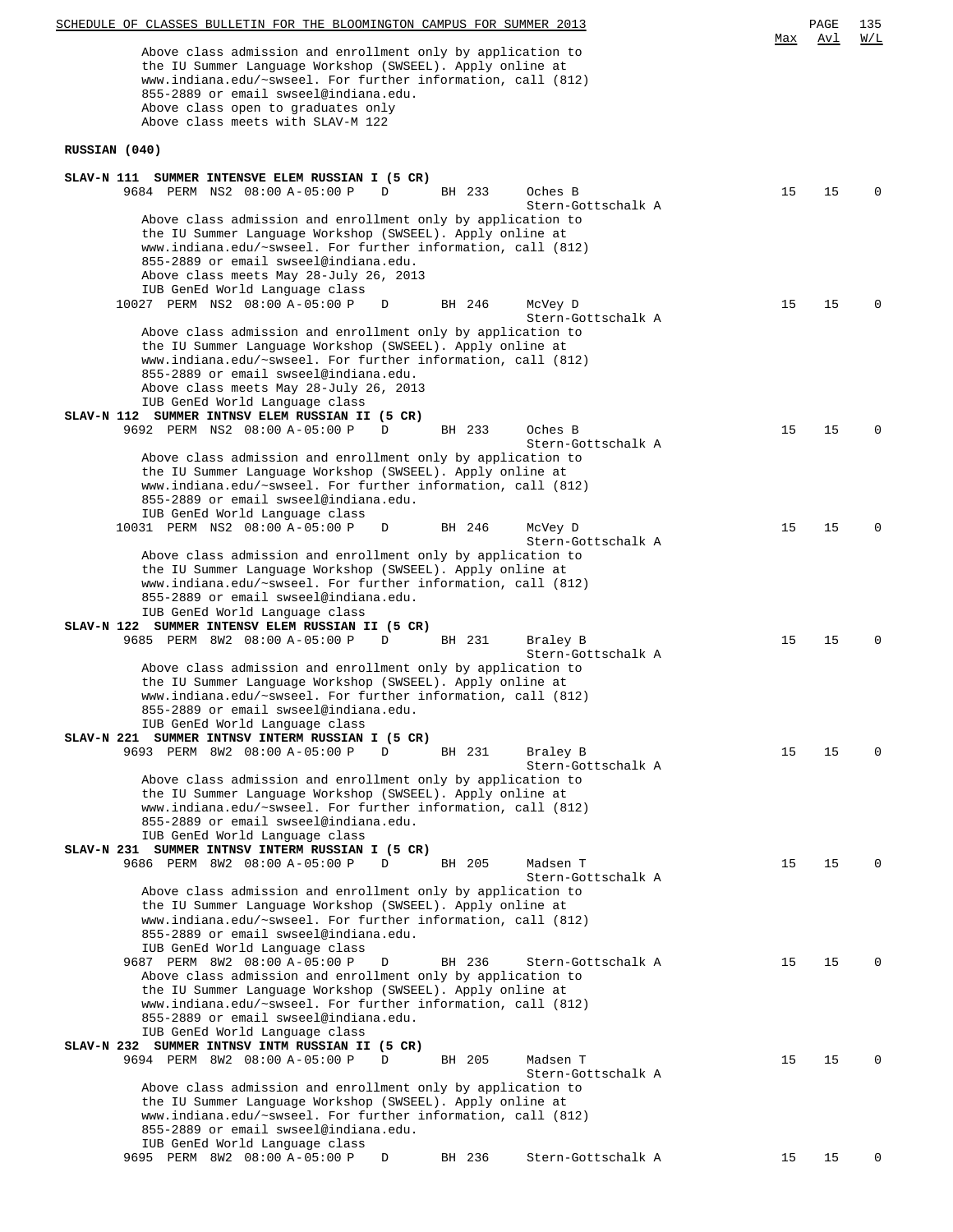| SCHEDULE OF CLASSES BULLETIN FOR THE BLOOMINGTON CAMPUS FOR SUMMER 2013 |     | PAGE | 136      |
|-------------------------------------------------------------------------|-----|------|----------|
|                                                                         | Max | Avl  | W/L      |
| Above class admission and enrollment only by application to             |     |      |          |
| the IU Summer Language Workshop (SWSEEL). Apply online at               |     |      |          |
| www.indiana.edu/~swseel. For further information, call (812)            |     |      |          |
| 855-2889 or email swseel@indiana.edu.                                   |     |      |          |
| IUB GenEd World Language class                                          |     |      |          |
| SLAV-N 242 SUMMER INTNSV INTRM RUSSIAN II (5 CR)                        |     |      |          |
| 9688 PERM 8W2 08:00 A-05:00 P<br>D<br>BH 229<br>Doludenko E             | 15  | 15   | $\Omega$ |
| Stern-Gottschalk A                                                      |     |      |          |
| Above class admission and enrollment only by application to             |     |      |          |
| the IU Summer Language Workshop (SWSEEL). Apply online at               |     |      |          |
| www.indiana.edu/~swseel. For further information, call (812)            |     |      |          |
| 855-2889 or email swseel@indiana.edu.                                   |     |      |          |
| IUB GenEd World Language class                                          |     |      |          |
| SLAV-N 341 SUMMER INTNS ADV INTM RUSSN I (5 CR)                         |     |      |          |
| 9696 PERM 8W2 08:00 A-05:00 P<br>BH 229<br>Doludenko E<br>D             | 15  | 15   | $\Omega$ |
| Stern-Gottschalk A                                                      |     |      |          |
| Above class admission and enrollment only by application to             |     |      |          |
| the IU Summer Language Workshop (SWSEEL). Apply online at               |     |      |          |
| www.indiana.edu/~swseel. For further information, call (812)            |     |      |          |
| 855-2889 or email swseel@indiana.edu.                                   |     |      |          |
| SLAV-N 351 SUMMER INTNS ADV INTM RUSSN I (5 CR)                         |     |      |          |
| 9689 PERM 8W2 08:00 A-05:00 P<br>BH 242<br>Stern-Gottschalk A<br>D      | 12  | 12   | $\Omega$ |
| Above class admission and enrollment only by application to             |     |      |          |
| the IU Summer Language Workshop (SWSEEL). Apply online at               |     |      |          |
| www.indiana.edu/~swseel. For further information, call (812)            |     |      |          |
| 855-2889 or email swseel@indiana.edu.                                   |     |      |          |
| 10028 PERM 8W2 08:00 A-05:00 P<br>D<br>BH 241<br>Stern-Gottschalk A     | 15  | 15   | $\Omega$ |
| Above class admission and enrollment only by application to             |     |      |          |
|                                                                         |     |      |          |
| the IU Summer Language Workshop (SWSEEL). Apply online at               |     |      |          |
| www.indiana.edu/~swseel. For further information, call (812)            |     |      |          |
| 855-2889 or email swseel@indiana.edu.                                   |     |      |          |
| SLAV-N 352 SUMMER INTNS ADV INTM RUSSN II (5 CR)                        |     |      |          |
| 9697 PERM 8W2 08:00 A-05:00 P<br>D<br>BH 242<br>Stern-Gottschalk A      | 15  | 15   | $\Omega$ |
| Above class admission and enrollment only by application to             |     |      |          |
| the IU Summer Language Workshop (SWSEEL). Apply online at               |     |      |          |
| www.indiana.edu/~swseel. For further information, call (812)            |     |      |          |
| 855-2889 or email swseel@indiana.edu.                                   |     |      |          |
| 10029 PERM 8W2 08:00 A-05:00 P<br>D<br>BH 241<br>Stern-Gottschalk A     | 15  | 15   | $\Omega$ |
| Above class admission and enrollment only by application to             |     |      |          |
| the IU Summer Language Workshop (SWSEEL). Apply online at               |     |      |          |
| www.indiana.edu/~swseel. For further information, call (812)            |     |      |          |
| 855-2889 or email swseel@indiana.edu.                                   |     |      |          |
| SLAV-N 362 SUMMER INTNS ADV INTM RUSSN II (5 CR)                        |     |      |          |
| 9690 PERM 8W2 08:00 A-05:00 P<br>D<br>BH 244<br>Stern-Gottschalk A      | 15  | 15   | $\Omega$ |
| Above class admission and enrollment only by application to             |     |      |          |
| the IU Summer Language Workshop (SWSEEL). Apply online at               |     |      |          |
| www.indiana.edu/~swseel. For further information, call (812)            |     |      |          |
| 855-2889 or email swseel@indiana.edu.                                   |     |      |          |
| 12072 PERM 8W2 08:00 A-05:00 P<br>D<br>BH 240<br>Stern-Gottschalk A     | 15  | 15   | 0        |
| Above class admission and enrollment only by application to             |     |      |          |
| the IU Summer Language Workshop (SWSEEL). Apply online at               |     |      |          |
| www.indiana.edu/~swseel. For further information, call (812)            |     |      |          |
| 855-2889 or email swseel@indiana.edu.                                   |     |      |          |
| SLAV-N 461 SUMMER INTNSV ADV RUSSIAN I (5 CR)                           |     |      |          |
| 9698 PERM 8W2 08:00 A-05:00 P<br>D<br>Stern-Gottschalk A<br>BH 244      | 15  | 15   | $\Omega$ |
| Above class admission and enrollment only by application to             |     |      |          |
| the IU Summer Language Workshop (SWSEEL). Apply online at               |     |      |          |
|                                                                         |     |      |          |
| www.indiana.edu/~swseel. For further information, call (812)            |     |      |          |
| 855-2889 or email swseel@indiana.edu.                                   |     |      | $\Omega$ |
| 12071 PERM 8W2 08:00 A-05:00 P<br>BH 240<br>D<br>Stern-Gottschalk A     | 15  | 15   |          |
| Above class admission and enrollment only by application to             |     |      |          |
| the IU Summer Language Workshop (SWSEEL). Apply online at               |     |      |          |
| www.indiana.edu/~swseel. For further information, call (812)            |     |      |          |
| 855-2889 or email swseel@indiana.edu.                                   |     |      |          |
| SLAV-N 471 SUMMER INTENSIVE ADV RUSSIAN I (5 CR)                        |     |      |          |
| 9691 PERM 8W2 08:00 A-05:00 P<br>D<br>BH 245<br>Stern-Gottschalk A      | 16  | 16   | $\Omega$ |
| Above class admission and enrollment only by application to             |     |      |          |
| the IU Summer Language Workshop (SWSEEL). Apply online at               |     |      |          |
| www.indiana.edu/~swseel. For further information, call (812)            |     |      |          |
| 855-2889 or email swseel@indiana.edu.                                   |     |      |          |
| 12070 PERM 8W2 08:00 A-05:00 P<br>D<br>BH 232<br>Stern-Gottschalk A     | 16  | 16   | $\Omega$ |
| Above class admission and enrollment only by application to             |     |      |          |
| the IU Summer Language Workshop (SWSEEL). Apply online at               |     |      |          |
| www.indiana.edu/~swseel. For further information, call (812)            |     |      |          |
| 855-2889 or email swseel@indiana.edu.                                   |     |      |          |
| SLAV-N 472 SUMMER INTENSVE ADV RUSSIAN II (5 CR)                        |     |      |          |
| 9699 PERM 8W2 08:00 A-05:00 P<br>D<br>Stern-Gottschalk A<br>BH 245      | 16  | 16   | $\Omega$ |
| Above class admission and enrollment only by application to             |     |      |          |
| the IU Summer Language Workshop (SWSEEL). Apply online at               |     |      |          |
| www.indiana.edu/~swseel. For further information, call (812)            |     |      |          |
| 855-2889 or email swseel@indiana.edu.                                   |     |      |          |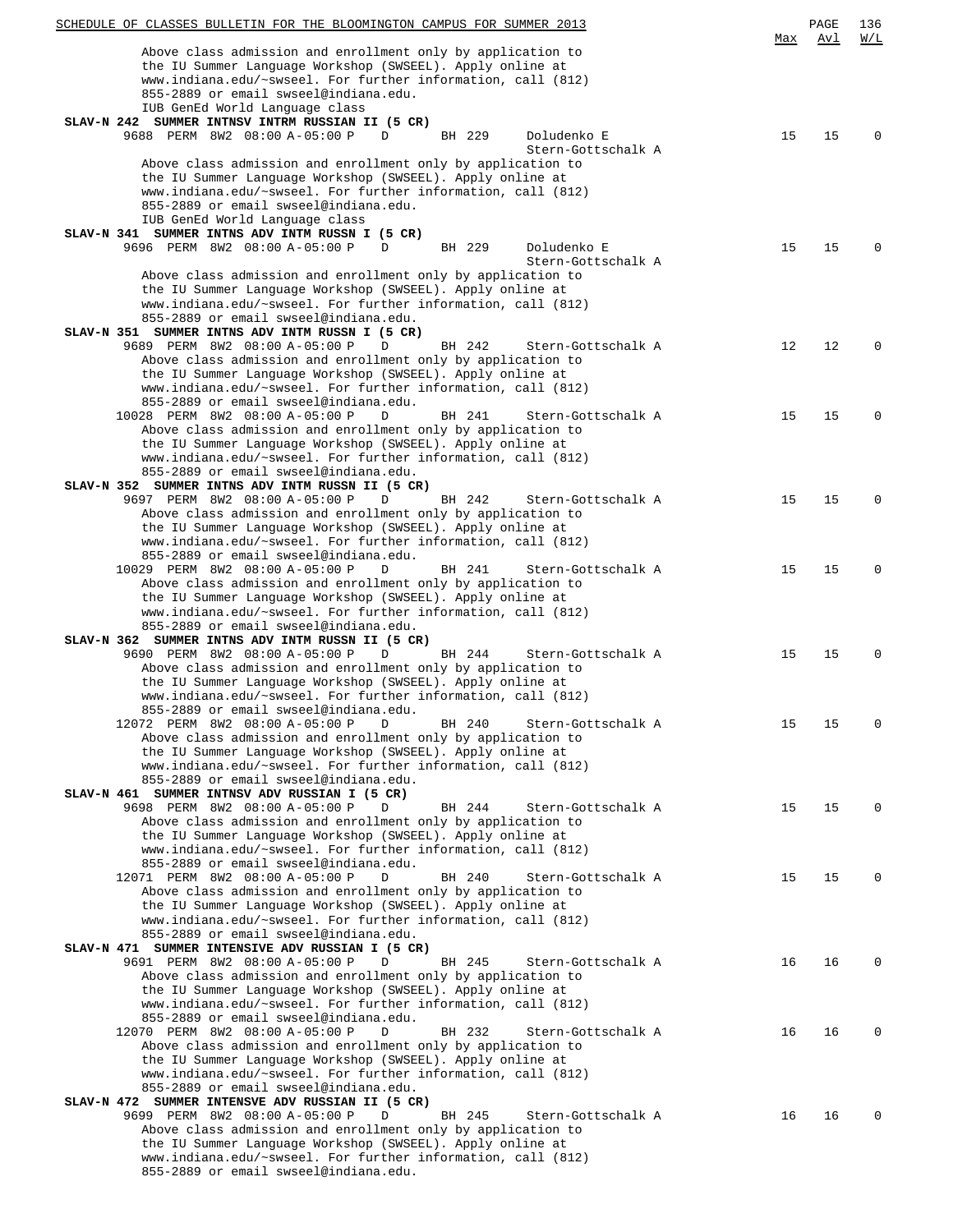| SCHEDULE OF CLASSES BULLETIN FOR THE BLOOMINGTON CAMPUS FOR SUMMER 2013                                                   |           | PAGE      | 137             |
|---------------------------------------------------------------------------------------------------------------------------|-----------|-----------|-----------------|
| 12073 PERM 8W2 08:00 A-05:00 P<br>D<br>BH 232<br>Stern-Gottschalk A                                                       | Max<br>16 | Avl<br>16 | W/L<br>$\Omega$ |
| Above class admission and enrollment only by application to                                                               |           |           |                 |
| the IU Summer Language Workshop (SWSEEL). Apply online at                                                                 |           |           |                 |
| www.indiana.edu/~swseel. For further information, call (812)                                                              |           |           |                 |
| 855-2889 or email swseel@indiana.edu.                                                                                     |           |           |                 |
| SLAV-N 581 FIFTH YEAR RUSSIAN I (5 CR)<br>9700 PERM 8W2 08:00 A-05:00 P<br>D<br>BH 336<br>Stern-Gottschalk A              | 12        | 12        | $\Omega$        |
| Sharogradskaya A                                                                                                          |           |           |                 |
| Above class admission and enrollment only by application to                                                               |           |           |                 |
| the IU Summer Language Workshop (SWSEEL). Apply online at                                                                 |           |           |                 |
| www.indiana.edu/~swseel. For further information, call (812)                                                              |           |           |                 |
| 855-2889 or email swseel@indiana.edu.<br>SLAV-N 582 FIFTH YEAR RUSSIAN II (5 CR)                                          |           |           |                 |
| 9702 PERM 8W2 08:00 A-05:00 P<br>BH 336<br>Stern-Gottschalk A<br>D                                                        | 12        | 12        | $\Omega$        |
| Sharogradskaya A                                                                                                          |           |           |                 |
| Above class admission and enrollment only by application to                                                               |           |           |                 |
| the IU Summer Language Workshop (SWSEEL). Apply online at<br>www.indiana.edu/~swseel. For further information, call (812) |           |           |                 |
| 855-2889 or email swseel@indiana.edu.                                                                                     |           |           |                 |
| SLAV-N 691 SIXTH YEAR RUSSIAN I (5 CR)                                                                                    |           |           |                 |
| 9701 PERM 8W2 08:00 A-05:00 P<br>BH 238<br>Sharogradskaya A<br>D                                                          | 12        | 12        | $\Omega$        |
| Stern-Gottschalk A                                                                                                        |           |           |                 |
| Above class admission and enrollment only by application to                                                               |           |           |                 |
| the IU Summer Language Workshop (SWSEEL). Apply online at<br>www.indiana.edu/~swseel. For further information, call (812) |           |           |                 |
| 855-2889 or email swseel@indiana.edu.                                                                                     |           |           |                 |
| SLAV-N 692 SIXTH YEAR RUSSIAN II (5 CR)                                                                                   |           |           |                 |
| 9703 PERM 8W2 08:00 A-05:00 P<br>BH 221<br>Sharogradskaya A<br>D                                                          | 12        | 12        | $\Omega$        |
| Stern-Gottschalk A                                                                                                        |           |           |                 |
| Above class admission and enrollment only by application to<br>the IU Summer Language Workshop (SWSEEL). Apply online at  |           |           |                 |
| www.indiana.edu/~swseel. For further information, call (812)                                                              |           |           |                 |
| 855-2889 or email swseel@indiana.edu.                                                                                     |           |           |                 |
|                                                                                                                           |           |           |                 |
| RUSSIAN DICTION (045)                                                                                                     |           |           |                 |
| SLAV-R 431 INTENS RUS -- ORAL (2 CR)                                                                                      |           |           |                 |
| 9672 PERM 8W2 08:00 A-05:00 P<br>BH 204<br>Stern-Gottschalk A<br>D                                                        | 80        | 80        | $\Omega$        |
| Above class for Special Registration only                                                                                 |           |           |                 |
| 14848 PERM 8W2 08:00 A-05:00 P<br>ARR<br>Stern-Gottschalk A<br>D                                                          | 50        | 50        | $\mathbf{0}$    |
| Above class for Special Registration only<br>SLAV-R 434 INTENS RUS -- PHON (1 CR)                                         |           |           |                 |
| 9673 PERM 8W2 08:00 A-05:00 P<br>BH 335<br>Stern-Gottschalk A<br>D                                                        | 30        | 30        | 0               |
| Above class for Special Registration only                                                                                 |           |           |                 |
| 14866 PERM 8W2 08:00 A-05:00 P<br>BH 321<br>Stern-Gottschalk A<br>D                                                       | 40        | 40        | 0               |
| Simonchyk A                                                                                                               |           |           |                 |
| Above class for Special Registration only                                                                                 |           |           |                 |
| SERBIAN CROATIAN (050)                                                                                                    |           |           |                 |
|                                                                                                                           |           |           |                 |
| SLAV-S 111 SUMMER INTENS ELEM BCS I (5 CR)                                                                                |           |           |                 |
| 9674 PERM 8W2 08:00 A-05:00 P<br>BH 332<br>Cvikic L<br>D                                                                  | 18        | 18        | $\Omega$        |
| Stern-Gottschalk A<br>Above class admission and enrollment only by application to                                         |           |           |                 |
| the IU Summer Language Workshop (SWSEEL). Apply online at                                                                 |           |           |                 |
| www.indiana.edu/~swseel. For further information, call (812)                                                              |           |           |                 |
| 855-2889 or email swseel@indiana.edu.                                                                                     |           |           |                 |
| Above class meets with SLAV-S 511                                                                                         |           |           |                 |
| IUB GenEd World Language class<br>SLAV-S 122 SUMMER INTNS ELEM BCS II (5 CR)                                              |           |           |                 |
| 9675 PERM 8W2 08:00 A-05:00 P<br>BH 332<br>Cvikic L<br>D                                                                  | 18        | 18        | <sup>0</sup>    |
| Stern-Gottschalk A                                                                                                        |           |           |                 |
| Above class admission and enrollment only by application to                                                               |           |           |                 |
| the IU Summer Language Workshop (SWSEEL). Apply online at                                                                 |           |           |                 |
| www.indiana.edu/~swseel. For further information, call (812)<br>855-2889 or email swseel@indiana.edu.                     |           |           |                 |
| Above class open to undergraduates only                                                                                   |           |           |                 |
| Above class meets with SLAV-S 512                                                                                         |           |           |                 |
| IUB GenEd World Language class                                                                                            |           |           |                 |
| SLAV-S 511 INTENS ELEM CROATIAN/SERBIAN I (5 CR)                                                                          |           |           |                 |
| 9678 PERM 8W2 08:00 A-05:00 P<br>D<br>Cvikic L<br>BH 332                                                                  | 18        | 18        | $\Omega$        |
| Stern-Gottschalk A<br>Above class admission and enrollment only by application to                                         |           |           |                 |
| the IU Summer Language Workshop (SWSEEL). Apply online at                                                                 |           |           |                 |
| www.indiana.edu/~swseel. For further information, call (812)                                                              |           |           |                 |
| 855-2889 or email swseel@indiana.edu.                                                                                     |           |           |                 |
| Above class open to graduates only                                                                                        |           |           |                 |
| Above class meets with SLAV-S 111<br>SLAV-S 512 INTNS ELEM CROATIAN/SERBIAN II (5 CR)                                     |           |           |                 |
| 9679 PERM 8W2 08:00 A-05:00 P<br>Cvikic L<br>D<br>BH 332                                                                  | 18        | 18        | <sup>0</sup>    |
|                                                                                                                           |           |           |                 |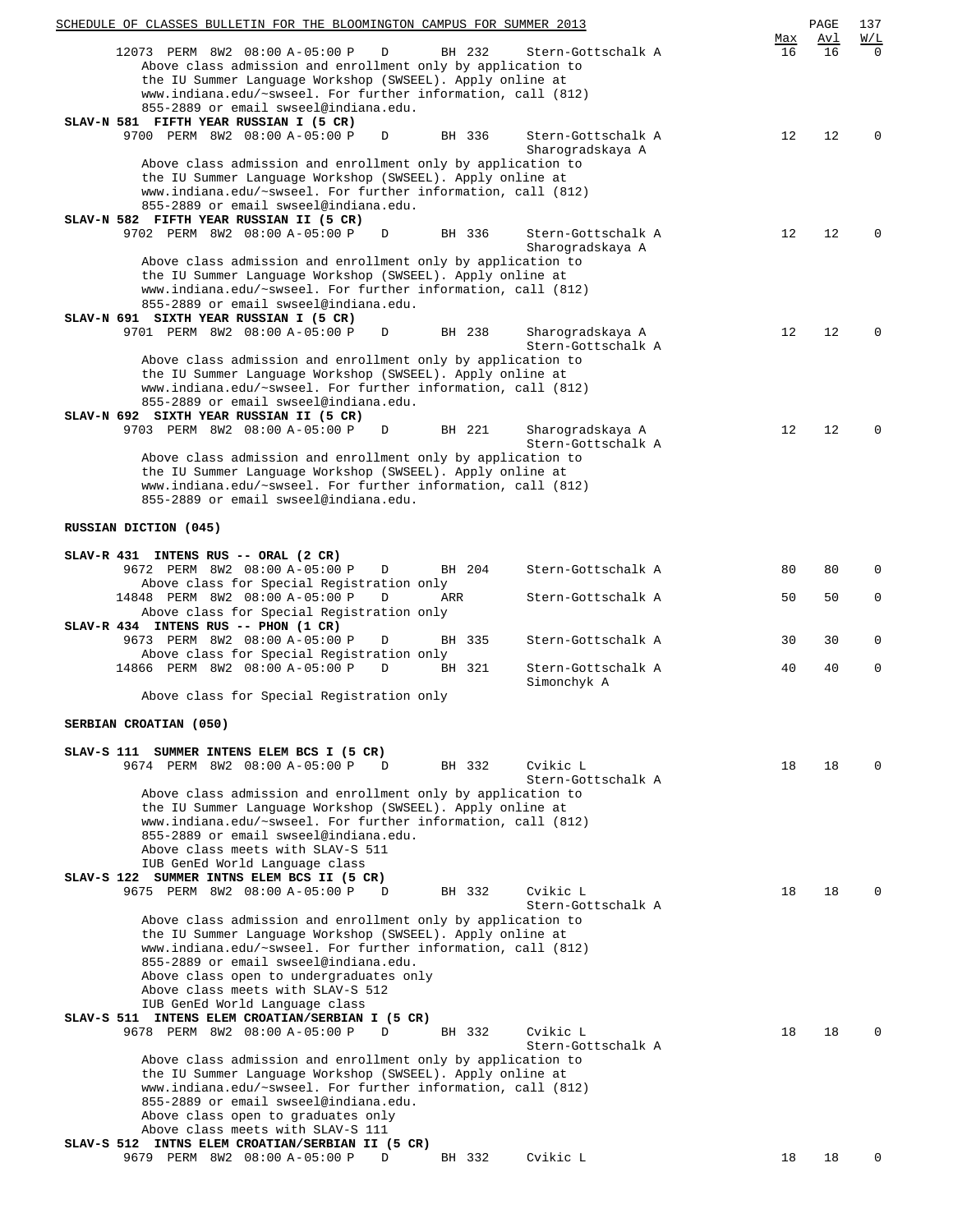| SCHEDULE OF CLASSES BULLETIN FOR THE BLOOMINGTON CAMPUS FOR SUMMER 2013                                                                                                                                                                                                                                                                                                                |              | PAGE         | 138         |
|----------------------------------------------------------------------------------------------------------------------------------------------------------------------------------------------------------------------------------------------------------------------------------------------------------------------------------------------------------------------------------------|--------------|--------------|-------------|
| Stern-Gottschalk A<br>Above class admission and enrollment only by application to<br>the IU Summer Language Workshop (SWSEEL). Apply online at<br>www.indiana.edu/~swseel. For further information, call (812)                                                                                                                                                                         | Max          | Avl          | W/L         |
| 855-2889 or email swseel@indiana.edu.<br>Above class open to graduates only<br>Above class meets with SLAV-S 122                                                                                                                                                                                                                                                                       |              |              |             |
| GEORGIAN (060)                                                                                                                                                                                                                                                                                                                                                                         |              |              |             |
| SLAV-G 111 SUMMER INTENSIVE ELEM GEORGN I (5 CR)                                                                                                                                                                                                                                                                                                                                       |              |              |             |
| 9660 PERM 8W2 08:00 A-05:00 P<br>BH 333<br>Kiziria D<br>D<br>Stern-Gottschalk A                                                                                                                                                                                                                                                                                                        | 10           | 10           | $\Omega$    |
| Above class admission and enrollment only by application to<br>the IU Summer Language Workshop (SWSEEL). Apply online at<br>www.indiana.edu/~swseel. For further information, call (812)<br>855-2889 or email swseel@indiana.edu.<br>Above class open to undergraduates only<br>Above class meets with SLAV-G 511                                                                      |              |              |             |
| SLAV-G 122 SUMMER INTENSVE ELEM GEORGN II (5 CR)<br>9661 PERM 8W2 08:00 A-05:00 P<br>BH 333<br>Kiziria D<br>D                                                                                                                                                                                                                                                                          | 10           | 10           | $\Omega$    |
| Stern-Gottschalk A<br>Above class admission and enrollment only by application to<br>the IU Summer Language Workshop (SWSEEL). Apply online at<br>www.indiana.edu/~swseel. For further information, call (812)<br>855-2889 or email swseel@indiana.edu.<br>Above class open to undergraduates only<br>Above class meets with SLAV-G 512<br>SLAV-G 511 INTENSIVE ELEM GEORGIAN I (5 CR) |              |              |             |
| 9662 PERM 8W2 08:00 A-05:00 P<br>BH 333<br>Kiziria D<br>D                                                                                                                                                                                                                                                                                                                              | 10           | 10           | $\Omega$    |
| Stern-Gottschalk A<br>Above class admission and enrollment only by application to<br>the IU Summer Language Workshop (SWSEEL). Apply online at<br>www.indiana.edu/~swseel. For further information, call (812)<br>855-2889 or email swseel@indiana.edu.<br>Above class open to graduates only<br>Above class meets with SLAV-G 111                                                     |              |              |             |
| SLAV-G 512 INTENSIVE ELEM GEORGIAN II (5 CR)<br>9663 PERM 8W2 08:00 A-05:00 P<br>BH 333<br>Kiziria D<br>D                                                                                                                                                                                                                                                                              | 10           | 10           | $\Omega$    |
| Stern-Gottschalk A<br>Above class admission and enrollment only by application to<br>the IU Summer Language Workshop (SWSEEL). Apply online at<br>www.indiana.edu/~swseel. For further information, call (812)<br>855-2889 or email swseel@indiana.edu.<br>Above class open to graduates only<br>Above class meets with SLAV-G 122                                                     |              |              |             |
| GENERAL SLAVIC (070)                                                                                                                                                                                                                                                                                                                                                                   |              |              |             |
| SLAV-S 498 SUPERVISED INDIVIDUAL READING (1-3 CR)<br>9676 PERM 6W1 ARR<br>ARR<br>ARR<br>Valentino R<br>Above class requires permission of Department                                                                                                                                                                                                                                   | 5            | 5            | $\Omega$    |
| Above class open to undergraduates only                                                                                                                                                                                                                                                                                                                                                |              |              |             |
| 9677 PERM 8W2 ARR<br>ARR<br>ARR<br>Valentino R<br>Obtain on-line authorization for above class from Department                                                                                                                                                                                                                                                                         | 5            | 5            | $\mathbf 0$ |
| Above class open to undergraduates only<br>12787 PERM 8W2 ARR<br>ARR<br>ARR<br>Valentino R                                                                                                                                                                                                                                                                                             | 5            | 5            | $\Omega$    |
| Obtain on-line authorization for above class from Department<br>Above class open to undergraduates only                                                                                                                                                                                                                                                                                |              |              |             |
| SLAV-S 540 GRAD RDGS IN SLAVIC STUDIES (1-3 CR)<br>9680 RSTR 6W1 ARR<br>ARR<br>ARR<br>Valentino R                                                                                                                                                                                                                                                                                      | $\mathbf{1}$ | 1            | $\Omega$    |
| Above class open to Graduates only<br>Above class requires permission of Department                                                                                                                                                                                                                                                                                                    |              |              |             |
| 9681 PERM 8W2 ARR<br>ARR<br>ARR<br>Valentino R                                                                                                                                                                                                                                                                                                                                         | 15           | 15           | $\mathbf 0$ |
| Obtain on-line authorization for above class from Department<br>Above class open to graduates only                                                                                                                                                                                                                                                                                     |              |              |             |
| 11003 PERM 8W2 ARR<br>ARR<br>ARR<br>Valentino R<br>Obtain on-line authorization for above class from Department<br>Above class open to graduates only                                                                                                                                                                                                                                  | $\mathbf{1}$ | 1            | $\Omega$    |
| SLAV-M 565 IND RDGS IN ROMANIAN LANG/LIT (1-12 CR)<br>10546 PERM 6W1 ARR<br>ARR<br>ARR<br>Illias C<br>Above class open to graduates only                                                                                                                                                                                                                                               | $\mathbf{1}$ | $\mathbf{1}$ | $\Omega$    |
| Obtain on-line authorization for above class from Department<br>SLAV-S 801 PH D DISSERTATION (1-10 CR)                                                                                                                                                                                                                                                                                 |              |              |             |
| 9682 RSTR 6W1 ARR<br>ARR<br>ARR<br>Valentino R<br>Above class graded on deferred R grade basis                                                                                                                                                                                                                                                                                         | 8            | 8            | $\Omega$    |
| Above class open to Graduates only<br>9683 PERM 8W2 ARR<br>ARR<br>Valentino R<br>ARR                                                                                                                                                                                                                                                                                                   | 8            | 8            | $\Omega$    |
| Above class graded on deferred R grade basis<br>Above class open to Graduates only                                                                                                                                                                                                                                                                                                     |              |              |             |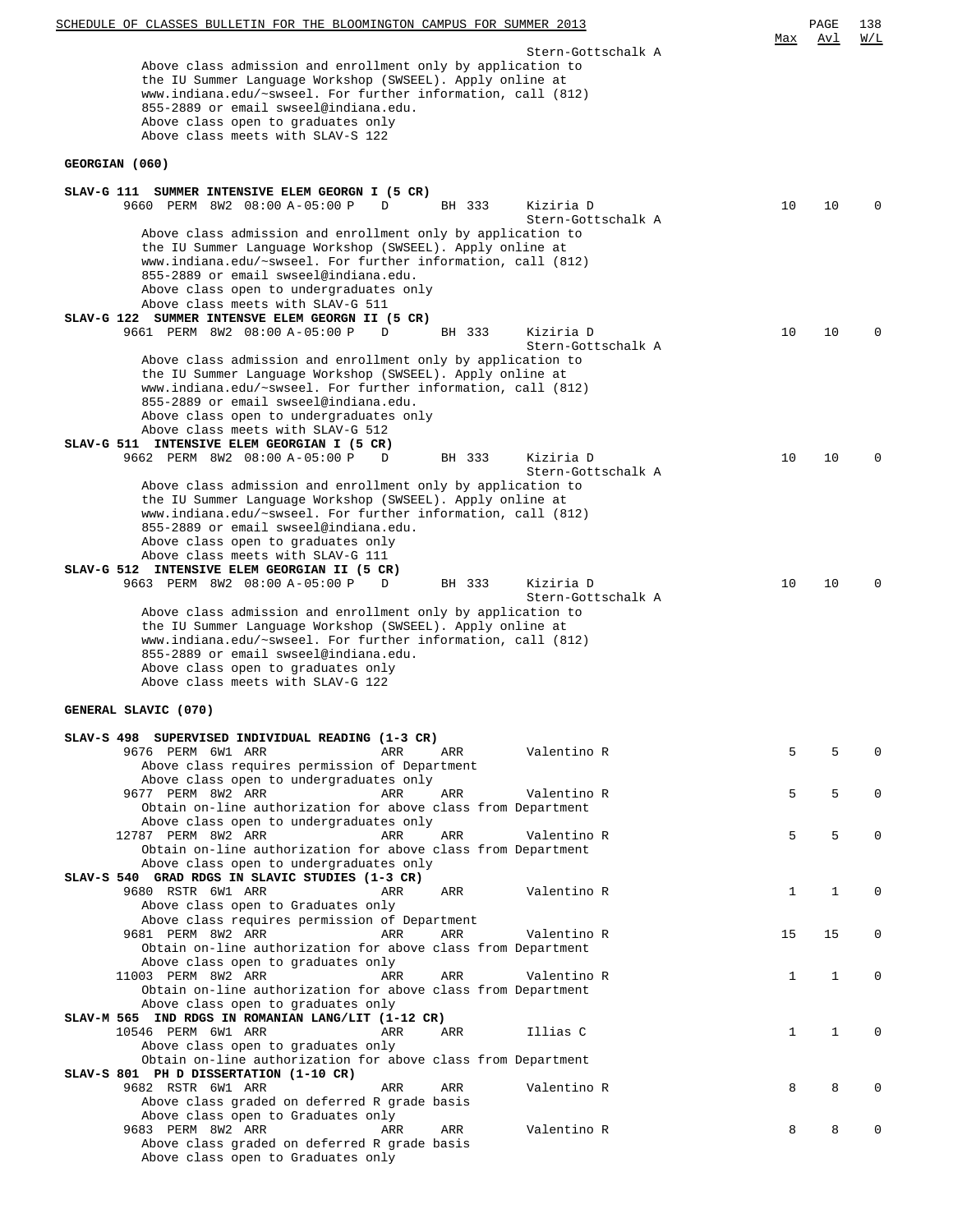**CROSSLISTED COURSES (999)**

**CENTRAL EURASIAN STUDIES (CEUS) CEUS-T 111 INTRODUCTORY UZBEK I (4 CR) CEUS-T 112 INTRODUCTORY UZBEK II (4 CR) CEUS-T 113 INTRODUCTORY KAZAKH I (4 CR) CEUS-T 114 INTRODUCTORY KAZAKH II (4 CR) CEUS-T 131 INTRODUCTORY UYGHUR I (4 CR) CEUS-T 132 INTRODUCTORY UYGHUR II (4 CR) CEUS-T 141 INTRODUCTORY HUNGARIAN I (4 CR) CEUS-T 142 INTRODUCTORY HUNGARIAN II (4 CR) CEUS-T 151 INTRODUCTORY PERSIAN I (4 CR) CEUS-T 152 INTRODUCTORY PERSIAN II (4 CR) CEUS-T 161 INTRODUCTORY MONGOLIAN I (4 CR) CEUS-T 162 INTRODUCTORY MONGOLIAN II (4 CR) CEUS-T 181 INTRODUCTORY TURKISH I (4 CR) CEUS-T 182 INTRODUCTORY TURKISH II (4 CR) CEUS-T 198 INTRODUCTORY TATAR I (4 CR) CEUS-T 198 INTRODUCTORY DARI I (4 CR) CEUS-T 199 INTRODUCTORY TATAR II (4 CR) CEUS-T 199 INTRODUCTORY DARI II (4 CR) CEUS-T 211 INTERMEDIATE UZBEK I (4 CR) CEUS-T 212 INTERMEDIATE UZBEK II (4 CR) CEUS-T 231 INTERMEDIATE UYGHUR I (4 CR) CEUS-T 232 INTERMEDIATE UYGHUR II (4 CR) CEUS-T 281 INTERMEDIATE TURKISH I (4 CR) CEUS-T 282 INTERMEDIATE TURKISH II (4 CR) CEUS-T 298 INTERMEDIATE DARI I (4 CR) CEUS-T 299 INTERMEDIATE DARI II (4 CR) CEUS-T 398 ADV CENTRAL EURASIAN LANG I (4 CR) CEUS-T 399 ADV CENTRAL EURASIAN LANG II (4 CR) CEUS-T 511 INTRODUCTORY UZBEK I (3 CR) CEUS-T 512 INTRODUCTORY UZBEK II (3 CR) CEUS-T 513 INTRODUCTORY KAZAKH I (3 CR) CEUS-T 514 INTRODUCTORY KAZAKH II (3 CR) CEUS-T 531 INTRODUCTORY UYGHUR I (3 CR) CEUS-T 532 INTRODUCTORY UYGHUR II (3 CR) CEUS-T 541 INTRODUCTORY HUNGARIAN I (3 CR) CEUS-T 542 INTRODUCTORY HUNGARIAN II (3 CR) CEUS-T 551 INTRODUCTORY PERSIAN I (3 CR) CEUS-T 552 INTRODUCTORY PERSIAN II (3 CR) CEUS-T 561 INTRODUCTORY MONGOLIAN I (3 CR) CEUS-T 562 INTRODUCTORY MONGOLIAN II (3 CR) CEUS-T 581 INTRODUCTORY TURKISH I (3 CR) CEUS-T 582 INTRODUCTORY TURKISH II (3 CR) CEUS-T 598 INTRODUCTORY TATAR I (3 CR) CEUS-T 598 INTRODUCTORY DARI I (3 CR) CEUS-T 599 INTRODUCTORY TATAR II (3 CR) CEUS-T 599 INTRODUCTORY DARI II (3 CR) CEUS-T 611 INTERMEDIATE UZBEK I (3 CR) CEUS-T 612 INTERMEDIATE UZBEK II (3 CR) CEUS-T 631 INTERMEDIATE UYGHUR I (3 CR) CEUS-T 632 INTERMEDIATE UYGHUR II (3 CR) CEUS-T 681 INTERMEDIATE TURKISH I (3 CR) CEUS-T 682 INTERMEDIATE TURKISH II (3 CR) CEUS-T 698 INTERMEDIATE DARI I (3 CR) CEUS-T 699 INTERMEDIATE DARI II (3 CR) CEUS-T 798 ADV CENTRAL EURASN LANGUAGES I (3 CR) CEUS-T 799 ADV CENTRAL EURASIAN LANGUAGES (3 CR) GERMANIC LANGUAGES (GER) GER-Y 815 INDIV READINGS IN YIDDISH STDS (1-4 CR) NEAR EASTERN LANG & CULTURES (NELC) NELC-A 100 ELEMENTARY ARABIC I (4 CR) NELC-A 150 ELEMENTARY ARABIC II (4 CR) NELC-A 200 INTERMEDIATE ARABIC I (3 CR) NELC-A 250 INTERMEDIATE ARABIC II (3 CR) NELC-A 300 ADVANCED ARABIC I (3 CR) NELC-A 350 ADVANCED ARABIC II (3 CR) NELC-A 600 INTERMEDIATE ARABIC I (3 CR) NELC-A 650 INTERMEDIATE ARABIC II (3 CR) NELC-A 660 ADVANCED ARABIC I (3 CR) NELC-A 670 ADVANCED ARABIC II (3 CR)**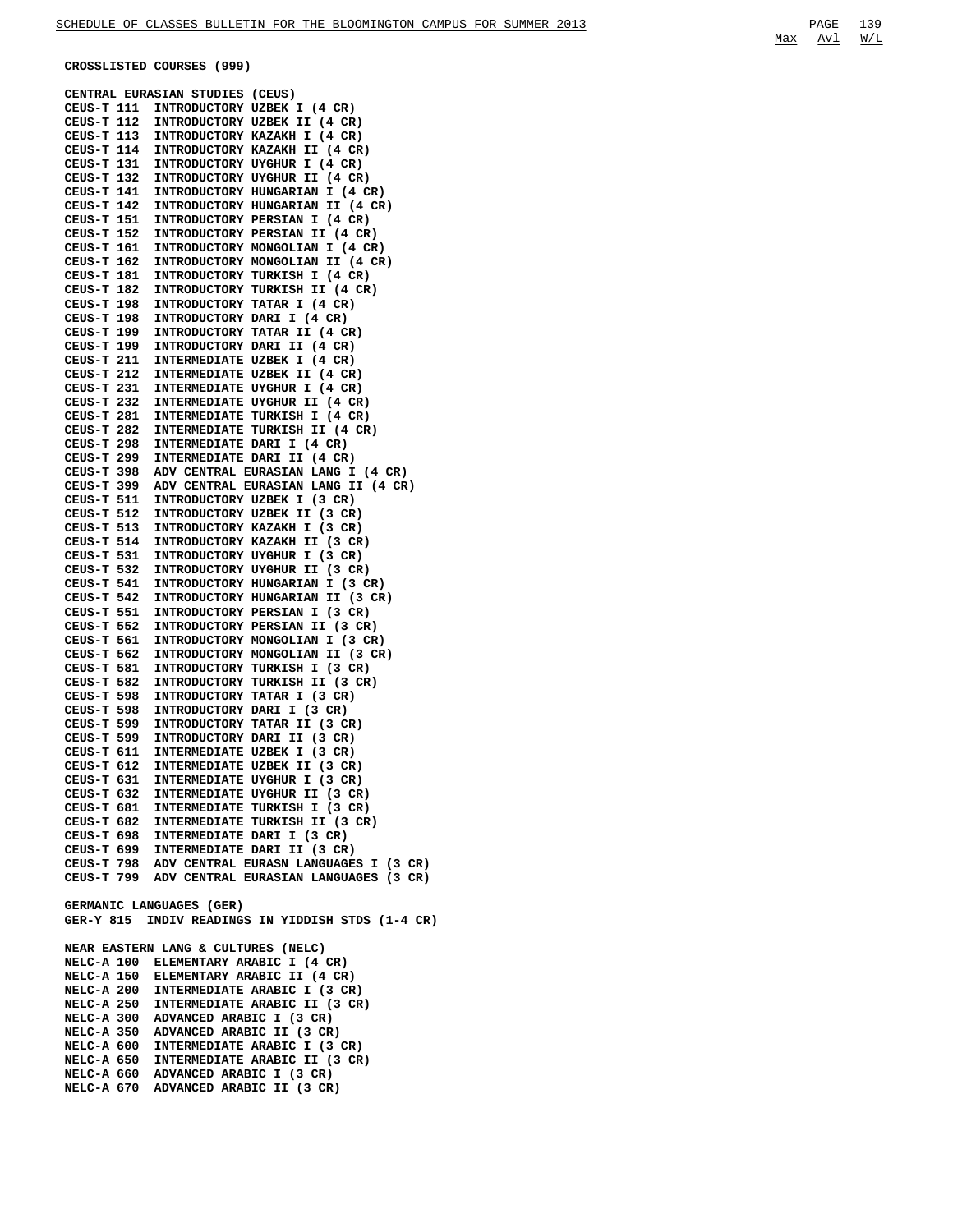| SCHEDULE OF CLASSES BULLETIN FOR THE BLOOMINGTON CAMPUS FOR SUMMER 2013                                                                 |     | PAGE | 140      |
|-----------------------------------------------------------------------------------------------------------------------------------------|-----|------|----------|
| Sociology (SOC)                                                                                                                         | Max | Avl  | W/L      |
|                                                                                                                                         |     |      |          |
| SOC-S 100 INTRODUCTION TO SOCIOLOGY (3 CR)                                                                                              |     |      |          |
| Above class is part of the "Transfer Indiana" (transferIN) Initiative.<br>For additional information, link to http://www.transferin.net |     |      |          |
| 9723 RSTR 4W1 10:20 A-12:30 P<br>$\mathbb{D}$<br>BH 103                                                                                 | 35  | 35   | $\Omega$ |
| Above class open to undergraduates only                                                                                                 |     |      |          |
| IUB GenEd S&H credit                                                                                                                    |     |      |          |
| COLL (CASE) S&H Breadth of Inquiry credit                                                                                               |     |      |          |
| Above class is part of the "Transfer Indiana" (transferIN) Initiative.                                                                  |     |      |          |
| For additional information, link to http://www.transferin.net<br>D                                                                      |     |      | $\Omega$ |
| 12959 RSTR 4W3 10:20 A-12:30 P<br>BH 134<br>Above class open to undergraduates only                                                     | 35  | 35   |          |
| IUB GenEd S&H credit                                                                                                                    |     |      |          |
| COLL (CASE) S&H Breadth of Inquiry credit                                                                                               |     |      |          |
| 9725 RSTR 6W1 06:00 P-07:55 P<br>TWR<br>BH 109                                                                                          | 35  | 35   | $\Omega$ |
| Above class open to undergraduates only                                                                                                 |     |      |          |
| IUB GenEd S&H credit                                                                                                                    |     |      |          |
| COLL (CASE) S&H Breadth of Inquiry credit<br>9726 RSTR 6W2 06:00 P-08:00 P<br>TWR<br>BH 109                                             | 35  | 35   | $\Omega$ |
| Above class open to undergraduates only                                                                                                 |     |      |          |
| IUB GenEd S&H credit                                                                                                                    |     |      |          |
| COLL (CASE) S&H Breadth of Inquiry credit                                                                                               |     |      |          |
| SOC-S 101 SOCIAL PROBLEMS AND POLICIES (3 CR)                                                                                           |     |      |          |
| Above class is part of the "Transfer Indiana" (transferIN) Initiative.                                                                  |     |      |          |
| For additional information, link to http://www.transferin.net                                                                           |     |      |          |
| 11108 RSTR 4W1 03:00 P-05:10 P<br>D<br>BH 109<br>TOPIC: Social Medicine                                                                 | 35  | 35   | $\Omega$ |
| Above class open to undergraduates only                                                                                                 |     |      |          |
| IUB GenEd S&H credit                                                                                                                    |     |      |          |
| COLL (CASE) S&H Breadth of Inquiry credit                                                                                               |     |      |          |
| Above class is part of the "Transfer Indiana" (transferIN) Initiative.                                                                  |     |      |          |
| For additional information, link to http://www.transferin.net                                                                           |     |      |          |
| 9727 RSTR 6W2 10:20 A-11:50 A<br>MTWR<br>BH 310                                                                                         | 35  | 35   | $\Omega$ |
| TOPIC : TBA                                                                                                                             |     |      |          |
| Above class open to undergraduates only<br>IUB GenEd S&H credit                                                                         |     |      |          |
| COLL (CASE) S&H Breadth of Inquiry credit                                                                                               |     |      |          |
| SOC-S 105 COMMUNITY PROBLEMS & OUTREACH (3 CR)                                                                                          |     |      |          |
| Above class is part of the "Transfer Indiana" (transferIN) Initiative.                                                                  |     |      |          |
| For additional information, link to http://www.transferin.net                                                                           |     |      |          |
| 14872 RSTR 6W1 12:40 P-02:10 P<br>MTWR<br>ARR                                                                                           | 35  | 35   | $\Omega$ |
| Above class open to undergraduates only                                                                                                 |     |      |          |
| IUB GenEd S&H credit<br>COLL (CASE) S&H Breadth of Inquiry credit                                                                       |     |      |          |
| SOC-S 110 CHARTS, GRAPHS & TABLES (3 CR)                                                                                                |     |      |          |
| 9728 RSTR 4W1 12:40 P-02:50 P<br>D<br>BH 144                                                                                            | 35  | 35   | $\Omega$ |
| Above class open to undergraduates only                                                                                                 |     |      |          |
| IUB GenEd N&M credit                                                                                                                    |     |      |          |
| COLL (CASE) N&M Breadth of Inquiry credit                                                                                               |     |      |          |
| 12960 RSTR 6W2 12:40 P-02:10 P<br><b>MTWR</b><br>BH 109                                                                                 | 35  | 35   | $\Omega$ |
| Above class open to undergraduates only<br>IUB GenEd N&M credit                                                                         |     |      |          |
| COLL (CASE) N&M Breadth of Inquiry credit                                                                                               |     |      |          |
| SOC-S 230 SOCIETY & THE INDIVIDUAL (3 CR)                                                                                               |     |      |          |
| 12962 RSTR 6W1 12:40 P-02:10 P<br>MTWR<br>BH 310                                                                                        | 35  | 35   | $\Omega$ |
| Above class open to undergraduates only                                                                                                 |     |      |          |
| IUB GenEd S&H credit                                                                                                                    |     |      |          |
| COLL (CASE) S&H Breadth of Inquiry credit                                                                                               |     |      |          |
| SOC-S 308 GLOBAL SOCIETY (3 CR)<br>11031 RSTR 6W1 10:20 A-11:50 A<br><b>MTWR</b><br>BH 310                                              | 35  | 35   | $\Omega$ |
| Above class open to undergraduates only                                                                                                 |     |      |          |
| COLL (CASE) Diversity in U.S. credit                                                                                                    |     |      |          |
| COLL (CASE) Global Civ & Culture credit                                                                                                 |     |      |          |
| COLL (CASE) S&H Breadth of Inquiry credit                                                                                               |     |      |          |
| SOC-S 316 THE FAMILY (3 CR)                                                                                                             |     |      |          |
| 14873 RSTR 6W1 06:00 P-08:50 P<br>TR<br>ARR                                                                                             | 35  | 35   | 0        |
| Above class open to undergraduates only<br>COLL (CASE) S&H Breadth of Inquiry credit                                                    |     |      |          |
| 11111 RSTR 6W2 06:00 P-08:50 P<br>MW<br>BH 310                                                                                          | 35  | 35   | 0        |
| Above class open to undergraduates only                                                                                                 |     |      |          |
| COLL (CASE) S&H Breadth of Inquiry credit                                                                                               |     |      |          |
| SOC-S 320 DEVIANT BEH & SOCIAL CONTROL (3 CR)                                                                                           |     |      |          |
| 10344 RSTR 6W2 06:00 P-08:00 P<br>TWR<br>ARR                                                                                            | 35  | 35   | $\Omega$ |
| Above class open to undergraduates only                                                                                                 |     |      |          |
| Above class may not be taken for graduate credit<br>COLL (CASE) S&H Breadth of Inquiry credit                                           |     |      |          |
| SOC-S 321 SEXUAL DIVERSITY (3 CR)                                                                                                       |     |      |          |
| 11109<br>6W2 12:40 P-02:10 P<br>MTWR<br>BH 310                                                                                          | 35  | 35   | $\Omega$ |
| Above class open to undergraduates only                                                                                                 |     |      |          |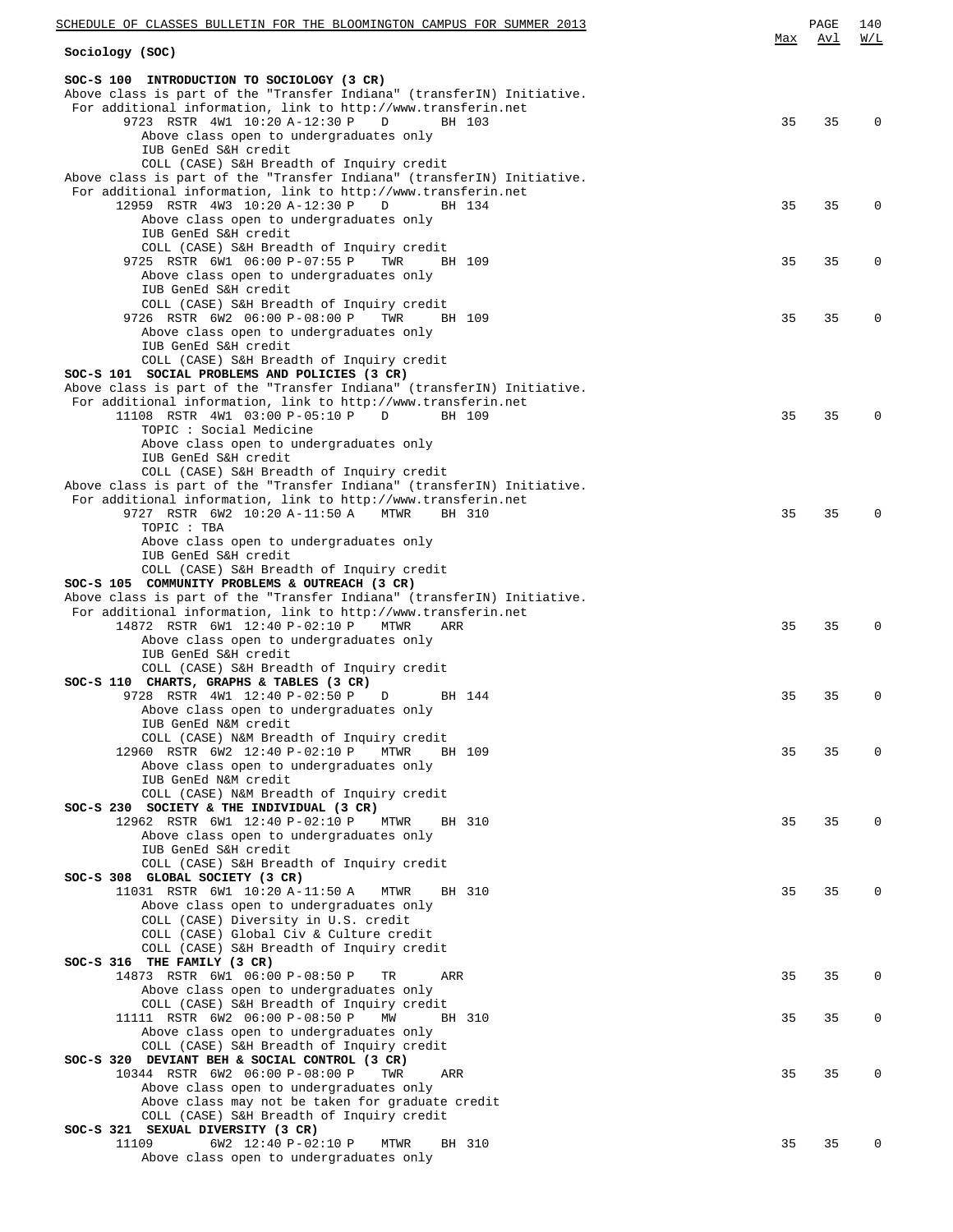| SCHEDULE OF CLASSES BULLETIN FOR THE BLOOMINGTON CAMPUS FOR SUMMER 2013                     |             |        |                      |     | PAGE | 141          |
|---------------------------------------------------------------------------------------------|-------------|--------|----------------------|-----|------|--------------|
|                                                                                             |             |        |                      | Max | Avl  | W/L          |
| COLL (CASE) S&H Breadth of Inquiry credit<br>SOC-S 324 MENTAL ILLNESS (3 CR)                |             |        |                      |     |      |              |
| 6W2 06:00 P-08:50 P MW<br>11433                                                             |             | BH 205 |                      | 35  | 35   | 0            |
| Above class open to undergraduates only                                                     |             |        |                      |     |      |              |
| COLL (CASE) S&H Breadth of Inquiry credit                                                   |             |        |                      |     |      |              |
| SOC-S 325 CRIMINOLOGY (3 CR)                                                                |             |        |                      |     |      |              |
| 6W1 06:00 P-08:50 P<br>12311                                                                | TR          | BH 310 |                      | 35  | 35   | $\mathbf 0$  |
| Above class open to undergraduates only                                                     |             |        |                      |     |      |              |
| COLL (CASE) S&H Breadth of Inquiry credit<br>SOC-S 335 RACE AND ETHNIC RELATIONS (3 CR)     |             |        |                      |     |      |              |
| 10587 RSTR 6W2 07:30 P-09:00 P                                                              | <b>MTWR</b> | BH 103 |                      | 35  | 35   | $\mathbf 0$  |
| Above class open to undergraduates only                                                     |             |        |                      |     |      |              |
| COLL (CASE) S&H Breadth of Inquiry credit                                                   |             |        |                      |     |      |              |
| COLL (CASE) Diversity in U.S. credit                                                        |             |        |                      |     |      |              |
| SOC-S 338 GENDER ROLES (3 CR)                                                               |             |        |                      |     |      |              |
| 11110 RSTR 4W1 10:20 A-12:30 P                                                              | D           | BH 330 |                      | 35  | 35   | $\mathbf 0$  |
| Above class open to undergraduates only                                                     |             |        |                      |     |      |              |
| COLL (CASE) S&H Breadth of Inquiry credit<br>SOC-S 370 RESEARCH METHODS IN SOCIOLOGY (3 CR) |             |        |                      |     |      |              |
| 9729<br>6W1 12:40 P-02:10 P                                                                 | MTWR        | WH 114 |                      | 22  | 22   | $\mathbf 0$  |
| S 370 : Students must attend laboratory session TR 3:00-4:00p                               |             |        |                      |     |      |              |
| COLL (CASE) S&H Breadth of Inquiry credit                                                   |             |        |                      |     |      |              |
| Laboratory (LAB)                                                                            |             |        |                      |     |      |              |
| 6W1 03:00 P-04:00 P<br>12963                                                                | TR          | SB 221 |                      | 22  | 22   | $\mathbf 0$  |
| S 370 : Students must attend lecture session MTWR 12:40-2:30p                               |             |        |                      |     |      |              |
| COLL (CASE) S&H Breadth of Inquiry credit                                                   |             |        |                      |     |      |              |
| SOC-S 371 STATISTICS FOR SOCIOLOGY (3 CR)<br>9730                                           | MTWR        | BH 330 |                      | 22  | 22   | $\mathbf 0$  |
| 6W2 12:40 P-02:10 P<br>S 371 : Students must attend laboratory session TR 3:00-4:00p        |             |        |                      |     |      |              |
| COLL (CASE) N&M Breadth of Inquiry credit                                                   |             |        |                      |     |      |              |
| Laboratory (LAB)                                                                            |             |        |                      |     |      |              |
| 6W2 03:00 P-04:00 P<br>12964                                                                | TR          | WY 125 |                      | 22  | 22   | $\mathbf 0$  |
| S 371: Students must attend lecture session MTWR 12:40-2:30p                                |             |        |                      |     |      |              |
| COLL (CASE) N&M Breadth of Inquiry credit                                                   |             |        |                      |     |      |              |
| SOC-Y 398 INTRNSHP IN PROFESSIONAL PRACT (3 CR)                                             |             |        |                      |     |      | $\mathbf 0$  |
| 9747 PERM 6W1 ARR<br>Above class graded on S/F basis only                                   | ARR         | ARR    | Pavalko E            | 5   | 5    |              |
| 9748 PERM 6W2 ARR                                                                           | ARR         | ARR    | Pavalko E            | 5   | 5    | $\mathbf{0}$ |
| Above class graded on S/F basis only                                                        |             |        |                      |     |      |              |
| SOC-S 492 SOCIOLOGICAL RESRCH PRACT II (3 CR)                                               |             |        |                      |     |      |              |
| 9731 PERM 6W2 ARR                                                                           | ARR         | ARR    | Brooks C             | 5   | 5    | $\mathsf 0$  |
| S 492 : P - SOC-S 491 or permission of instructor                                           |             |        |                      |     |      |              |
| SOC-S 494 FIELD EXPERIENCE IN SOCIOLOGY (1-6 CR)                                            |             |        |                      |     |      |              |
| 9732 PERM 6W1 ARR                                                                           | ARR         | ARR    | Pavalko E<br>Hosek M | 30  | 30   | 0            |
| S 494 : Must be arranged prior to registration                                              |             |        |                      |     |      |              |
| 9733 PERM 6W2 ARR                                                                           | ARR         | ARR    | Pavalko E            | 5   | 5    | 0            |
|                                                                                             |             |        | Hosek M              |     |      |              |
| S 494 : Must be arranged prior to registration                                              |             |        |                      |     |      |              |
| SOC-S 495 INDIV READNGS/RES IN SOCIOLOGY (1-6 CR)                                           |             |        |                      |     |      |              |
| 9734 PERM 6W1 ARR                                                                           | ARR         | ARR    | Pavalko E            | 10  | 10   | 0            |
|                                                                                             |             |        | Hosek M              |     |      |              |
| S 495 : P - Permission of instructor<br>9735 PERM 6W2 ARR                                   | ARR         |        | Pavalko E            | 10  | 10   | 0            |
|                                                                                             |             | ARR    | Hosek M              |     |      |              |
| S 495 : Must be arranged prior to registration                                              |             |        |                      |     |      |              |
| SOC-S 498 HONORS THESIS SEMINAR I (3-12 CR)                                                 |             |        |                      |     |      |              |
| 9736 PERM 6W1 ARR                                                                           | ARR         | ARR    | Pavalko E            | 5   | 5    | $\mathbf 0$  |
| S 498 : Must be arranged prior to registration                                              |             |        |                      |     |      |              |
| 9737 PERM 6W2 ARR                                                                           | ARR         | ARR    | Pavalko E            | 5   | 5    | $\mathbf{0}$ |
| S 498 : Must be arranged prior to registration                                              |             |        |                      |     |      |              |
| SOC-S 567 SOCIOLOGICAL RESRCH PRACT II (3 CR)                                               |             |        | Brooks C             | 20  | 20   | 0            |
| 9738 PERM 6W1 ARR<br>$S$ 567 : P - SOC-S 566 or permission of instructor                    | ARR         | ARR    |                      |     |      |              |
| SOC-S 569 M A THESIS $(1-6 \text{ CR})$                                                     |             |        |                      |     |      |              |
| 9739 PERM 6W1 ARR                                                                           | ARR         | ARR    | Pavalko E            | 15  | 15   | 0            |
| S 569 : Must be arranged prior to registration                                              |             |        |                      |     |      |              |
| 9740 PERM 6W2 ARR                                                                           | ARR         | ARR    | Pavalko E            | 15  | 15   | 0            |
| S 569 : Advance registration required                                                       |             |        |                      |     |      |              |
| SOC-S 660 ADVANCED TOPICS (3 CR)                                                            |             |        |                      |     |      |              |
| VT: SELF/IDENTITY<br>14334 PERM 6W1 10:00 A-12:30 P                                         |             | S7 100 | Stryker S            | 10  | 10   | 0            |
| ARR                                                                                         | TR<br>TR    | ARR    |                      |     |      |              |
| TOPIC : Self Identity                                                                       |             |        |                      |     |      |              |
| Obtain on-line authorization for above class from Department                                |             |        |                      |     |      |              |
| SOC-S 751 SOCIOLOGICAL METHODS 2 (3 CR)                                                     |             |        |                      |     |      |              |
| 14340 PERM 4W1 ARR                                                                          | TR          | ARR    |                      | 20  | 20   | 0            |
| $09:00 A-05:00 P$                                                                           | D           | ARR    | Long S               |     |      |              |
| Obtain on-line authorization for above class from Department                                |             |        |                      |     |      |              |
| SOC-S 864 READINGS IN SOCIOLOGY (0-12 CR)                                                   |             |        |                      |     |      |              |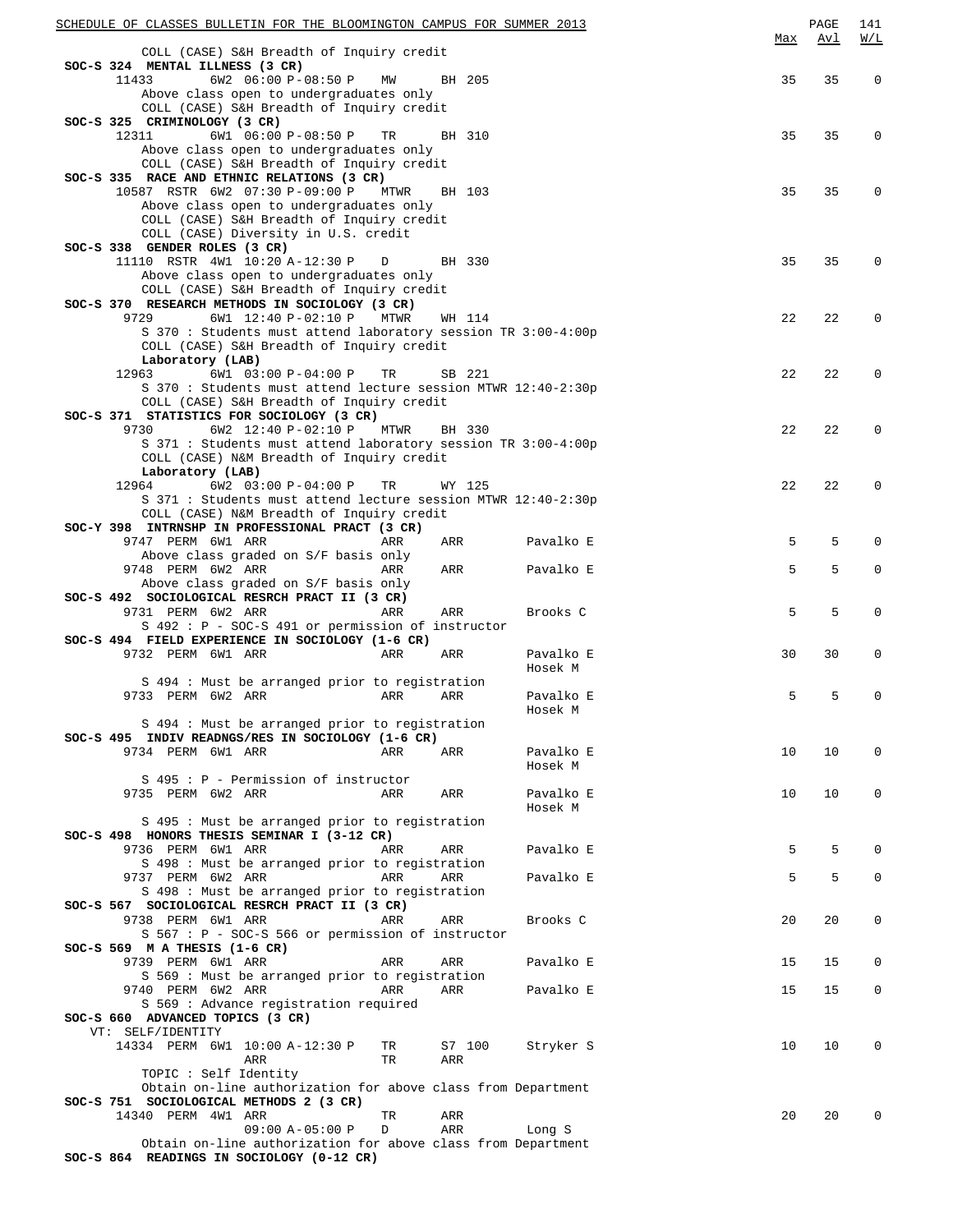| SCHEDULE<br>OF.                           | CLASSES BULLETIN FOR THE BLOOMINGTON CAMPUS FOR SUMMER 2013 |     |     |                        |                        | PAGE             | 142                                              |
|-------------------------------------------|-------------------------------------------------------------|-----|-----|------------------------|------------------------|------------------|--------------------------------------------------|
| PERM 6W1 ARR<br>9741                      |                                                             | ARR | ARR | Pavalko E<br>Allen J   | Max<br>10 <sup>°</sup> | <u>Avl</u><br>10 | $\underline{\texttt{W}}/\texttt{L}$<br>$\bigcap$ |
|                                           | S 864 : Must be arranged prior to registration              |     |     |                        |                        |                  |                                                  |
| 9742 PERM 6W2 ARR                         |                                                             | ARR | ARR | Pavalko E<br>Allen J   | 15                     | 15               | 0                                                |
|                                           | S 864 : Must be arranged prior to registration              |     |     |                        |                        |                  |                                                  |
| SOC-S 866 RESEARCH IN SOCIOLOGY (0-12 CR) |                                                             |     |     |                        |                        |                  |                                                  |
| 9743 PERM 6W1 ARR                         |                                                             | ARR | ARR | Pavalko E<br>Allen J   | 15                     | 15               | $\Omega$                                         |
|                                           | S 866: Must be arranged prior to registration               |     |     |                        |                        |                  |                                                  |
| 9744 PERM 6W2 ARR                         |                                                             | ARR | ARR | Pavalko E<br>Allen J   | 15                     | 15               | $\Omega$                                         |
|                                           | S 866: Must be arranged prior to registration               |     |     |                        |                        |                  |                                                  |
| SOC-S 869 PH D THESIS (0-12 CR)           |                                                             |     |     |                        |                        |                  |                                                  |
| 9745<br>PERM 6W1                          | ARR                                                         | ARR | ARR | Pavalko E<br>Allen J   | 60                     | 60               | $\Omega$                                         |
|                                           | S 869 : Must be arranged prior to registration              |     |     |                        |                        |                  |                                                  |
| PERM 6W2<br>9746                          | ARR                                                         | ARR | ARR | Pavalko E<br>Bennett J | 60                     | 60               | $\Omega$                                         |
|                                           | S 869: Must be arranged prior to registration               |     |     |                        |                        |                  |                                                  |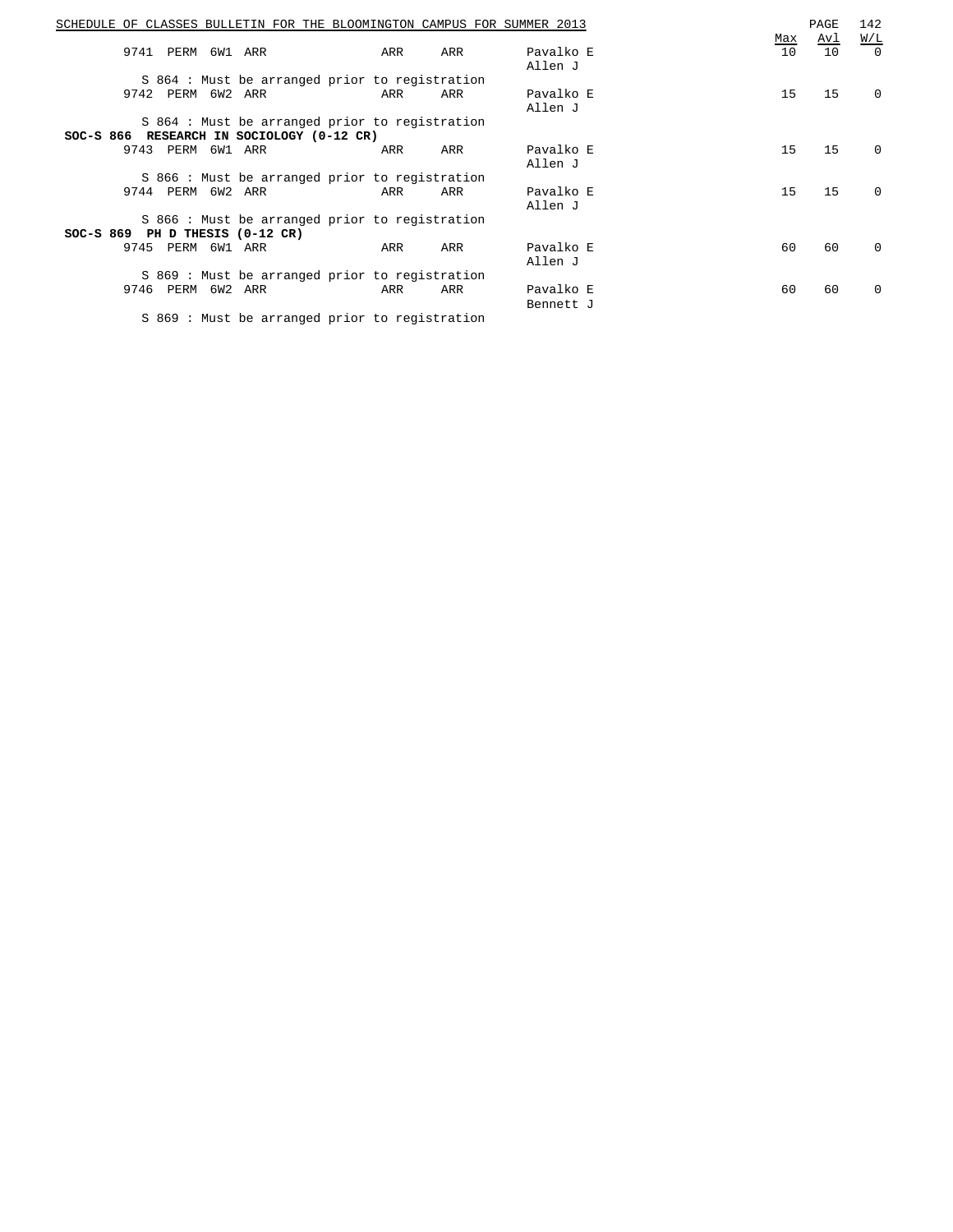| SCHEDULE OF CLASSES BULLETIN FOR THE BLOOMINGTON CAMPUS FOR SUMMER 2013                                                                 |     | PAGE | 143      |
|-----------------------------------------------------------------------------------------------------------------------------------------|-----|------|----------|
| Spanish & Portuguese (HISP)                                                                                                             | Max | Avl  | W/L      |
| PORTUGUESE (020)                                                                                                                        |     |      |          |
| HISP-P 135 INTENSIVE PORTUGUESE (4 CR)                                                                                                  |     |      |          |
| 8931<br>6W1 12:45 P-02:25 P<br>D<br>BH 307<br>Above class meets with HISP-P 491                                                         | 15  | 15   | $\Omega$ |
| IUB GenEd World Language class                                                                                                          |     |      |          |
| HISP-P 491 ELEM PORT FOR GRAD STUDENTS (3 CR)<br>8932<br>D                                                                              | 8   | 8    | $\Omega$ |
| 6W1 12:45 P-02:25 P<br>BH 307<br>Above class open to graduates only                                                                     |     |      |          |
| Above class meets with HISP-P 135                                                                                                       |     |      |          |
| HISP-P 494 READINGS IN LUSO-BRAZILIAN LIT (1-3 CR)<br>8933 PERM 6W1 ARR<br>Sadlier D<br>ARR<br>ARR                                      | 5   | 5    | $\Omega$ |
| Above class requires permission of Department                                                                                           |     |      |          |
| 8934 PERM 6W2 ARR<br>Sadlier D<br>ARR<br>ARR                                                                                            | 5   | 5    | 0        |
| Above class requires permission of Department<br>HISP-P 802 M. A. THESIS (1-6 CR)                                                       |     |      |          |
| 8935 PERM 6W1 ARR<br>ARR<br>Sadlier D<br>ARR                                                                                            | 5   | 5    | $\Omega$ |
| Above class graded on deferred R grade basis                                                                                            |     |      |          |
| Above class open to graduates only<br>Above class requires permission of Department                                                     |     |      |          |
| Call the department for permission at (812) 855-9194                                                                                    |     |      |          |
| 8936 PERM 6W2 ARR<br>ARR<br>Sadlier D<br>ARR                                                                                            | 5   | 5    |          |
| Above class graded on deferred R grade basis<br>Above class open to graduates only                                                      |     |      |          |
| Above class requires permission of Department                                                                                           |     |      |          |
| Call the department for permission at (812) 855-9194                                                                                    |     |      |          |
| HISP-P 803 INDIV READ PORT/BRAZILIAN LIT (1-6 CR)<br>8937 PERM 6W1 ARR<br>ARR<br>Sadlier D<br>ARR                                       | 5   | 5    |          |
| Above class open to graduates only                                                                                                      |     |      |          |
| Above class requires permission of Department                                                                                           |     |      |          |
| Call the department for permission at (812) 855-9194<br>8938 PERM 6W2 ARR<br>ARR<br>ARR<br>Sadlier D                                    | 5   | 5    |          |
| Above class open to graduates only                                                                                                      |     |      |          |
| Above class requires permission of Department                                                                                           |     |      |          |
| Call the department for permission at (812) 855-9194<br>HISP-P 805 PH D THESIS (1-12 CR)                                                |     |      |          |
| 8939 RSTR 6W1 ARR<br>Sadlier D<br>ARR<br>ARR                                                                                            | 5   | 5    | $\Omega$ |
| Above class graded on deferred R grade basis                                                                                            |     |      |          |
| Above class open to graduates only<br>8940 RSTR 6W2 ARR<br>Sadlier D<br>ARR<br>ARR                                                      | 5   | 5    | $\Omega$ |
| Above class graded on deferred R grade basis                                                                                            |     |      |          |
| Above class open to graduates only                                                                                                      |     |      |          |
| SPANISH (030)                                                                                                                           |     |      |          |
|                                                                                                                                         |     |      |          |
| HISP-S 100 ELEMENTARY SPANISH (4 CR)<br>ALL STUDENTS WHO HAVE STUDIED SPANISH PREVIOUSLY AND WHO ARE                                    |     |      |          |
| REGISTERING IN SPANISH AT IU FOR THE FIRST TIME ARE REQUIRED TO TAKE                                                                    |     |      |          |
| THE PLACEMENT EXAM. CALL THE DEPARTMENT FOR INFORMATION.                                                                                |     |      |          |
| Above class is part of the "Transfer Indiana" (transferIN) Initiative.<br>For additional information, link to http://www.transferin.net |     |      |          |
| 8941 PERM 6W1 08:10 A-09:50 A<br>D<br>BH 134                                                                                            | 24  | 24   | $\Omega$ |
| Above class requires permission of Department                                                                                           |     |      |          |
| Above class by permission only. Call the Spanish Department<br>at (812) 855-8612.                                                       |     |      |          |
| IUB GenEd World Language class                                                                                                          |     |      |          |
| HISP-S 150 ELEMENTARY SPANISH II (4 CR)                                                                                                 |     |      |          |
| Above class is part of the "Transfer Indiana" (transferIN) Initiative.<br>For additional information, link to http://www.transferin.net |     |      |          |
| 8942<br>6W2 08:10 A-09:50 A<br>D<br>BH 134                                                                                              | 24  | 24   | $\Omega$ |
| $S$ 150 : $P - HISP-S$ 100                                                                                                              |     |      |          |
| IUB GenEd World Language class<br>HISP-S 200 SECOND-YEAR SPANISH I (3 CR)                                                               |     |      |          |
| Above class is part of the "Transfer Indiana" (transferIN) Initiative.                                                                  |     |      |          |
| For additional information, link to http://www.transferin.net<br>8943<br>6W1 08:10 A-09:25 A<br>D<br>BH 135                             | 24  | 24   | $\Omega$ |
| S 200 : P - HISP-S 105 or S 150 or placement test score                                                                                 |     |      |          |
| IUB GenEd World Language class                                                                                                          |     |      |          |
| 6W1 08:10 A-09:25 A<br>8944<br>D<br>BH 138<br>S 200 : P - HISP-S 105 or S 150 or placement test score                                   | 24  | 24   | 0        |
| IUB GenEd World Language class                                                                                                          |     |      |          |
| 8945<br>6W1 08:10 A-09:25 A<br>D<br>BH 140                                                                                              | 24  | 24   | $\Omega$ |
| S 200: P - HISP-S 105 or S 150 or placement test score<br>IUB GenEd World Language class                                                |     |      |          |
| Above class is part of the "Transfer Indiana" (transferIN) Initiative.                                                                  |     |      |          |
| For additional information, link to http://www.transferin.net                                                                           |     |      |          |
| 8946<br>6W2 08:10 A-09:25 A<br>D<br>BH 135<br>S 200: P - HISP-S 105 or S 150 or placement test score                                    | 24  | 24   | $\Omega$ |
|                                                                                                                                         |     |      |          |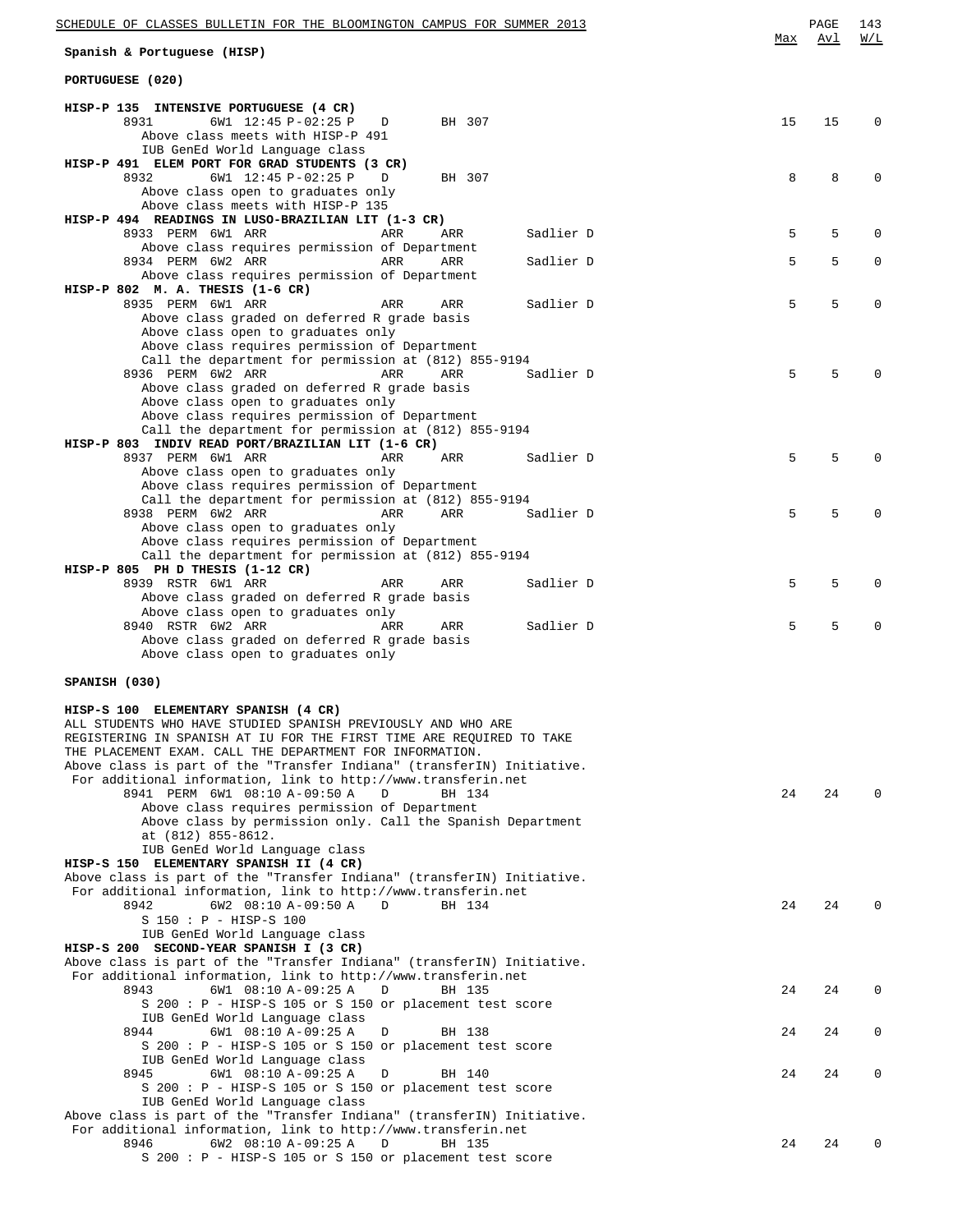| SCHEDULE OF CLASSES BULLETIN FOR THE BLOOMINGTON CAMPUS FOR SUMMER 2013 |     | PAGE | 144         |
|-------------------------------------------------------------------------|-----|------|-------------|
|                                                                         | Max | Avl  | W/L         |
| IUB GenEd World Language class                                          |     |      |             |
| HISP-S 250 SECOND-YEAR SPANISH II (3 CR)                                |     |      |             |
| Above class is part of the "Transfer Indiana" (transferIN) Initiative.  |     |      |             |
| For additional information, link to http://www.transferin.net           |     |      |             |
| 8948<br>6W1 08:10 A-09:25 A<br>D<br>BH 317                              | 24  | 24   | $\mathbf 0$ |
| S 250 : P - HISP-S 200 or placement test score                          |     |      |             |
| IUB GenEd World Language class                                          |     |      |             |
| 8949<br>6W1 08:10 A-09:25 A<br>D<br>BH 319                              | 24  | 24   | 0           |
| S 250 : P - HISP-S 200 or placement test score                          |     |      |             |
| IUB GenEd World Language class                                          |     |      |             |
| 8950<br>6W1 08:10 A-09:25 A<br>D<br>BH 217                              | 24  | 24   | 0           |
| S 250 : P - HISP-S 200 or placement test score                          |     |      |             |
| IUB GenEd World Language class                                          |     |      |             |
| Above class is part of the "Transfer Indiana" (transferIN) Initiative.  |     |      |             |
| For additional information, link to http://www.transferin.net           |     |      |             |
| 8952<br>6W2 08:10 A-09:25 A<br>$\mathbb{D}$<br>BH 140                   | 24  | 24   | 0           |
| S 250 : P - HISP-S 200 or placement test score                          |     |      |             |
| IUB GenEd World Language class                                          |     |      |             |
| 8953<br>6W2 08:10 A-09:25 A<br>D<br>BH 319                              | 24  | 24   | 0           |
| S 250 : P - HISP-S 200 or placement test score                          |     |      |             |
| IUB GenEd World Language class                                          |     |      |             |
| HISP-S 280 SPANISH GRAMMAR IN CONTEXT (3 CR)                            |     |      |             |
| 11131<br>6W1 08:10 A-09:25 A<br>BH 340<br>D                             | 24  | 24   | 0           |
| $S$ 280 : P - HISP-S 250 or equivalent                                  |     |      |             |
|                                                                         |     |      |             |
| Students who have completed HISP-S 250 or HISP-S 275 should             |     |      |             |
| take HISP-S 280 next                                                    |     |      |             |
| 13080<br>6W2 08:10 A-09:25 A<br>D<br>BH 307                             | 24  | 24   | 0           |
| HISP-S 280: P - HISP-S 250 or equivalent                                |     |      |             |
| Students who have completed HISP-S 250 should take HISP-S 280           |     |      |             |
| next.                                                                   |     |      |             |
| HISP-S 308 COMPOSITN & CONVERS IN SPANISH (3 CR)                        |     |      |             |
| 6W1 11:00 A-12:15 P<br>14404<br>D<br>BH 206                             | 20  | 20   | 0           |
| S 308 : P - HISP-S 280 or HISP-S 310 or equivalent                      |     |      |             |
| This class is an elective for the Spanish minor or major.               |     |      |             |
| If you have completed HISP-S 312, Expository Writing in                 |     |      |             |
| Spanish, you should not take HISP-S 308. These two courses              |     |      |             |
| are considered equivalent                                               |     |      |             |
| HISP-S 324 INTRO STUDY OF HISP CULTURES (3 CR)                          |     |      |             |
| 14412<br>6W2 11:00 A-12:15 P<br>D<br>BH 314                             | 24  | 24   | $\Omega$    |
| S 324 : P - HISP-S 280 or equivalent                                    |     |      |             |
| COLL (CASE) A&H Breadth of Inquiry credit                               |     |      |             |
| COLL (CASE) Global Civ & Culture credit                                 |     |      |             |
| HISP-S 326 INTRO TO HISPANIC LINGUISTICS (3 CR)                         |     |      |             |
| 10995<br>6W1 08:10 A-09:15 A<br>D<br>BH 314                             | 24  | 24   | 0           |
| S 326 : P - HISP-S 280 or HISP- S310 or equivalent                      |     |      |             |
| COLL (CASE) N&M Breadth of Inquiry credit                               |     |      |             |
| HISP-S 328 INTRO TO HISPANIC LITERATURE (3 CR)                          |     |      |             |
| 11687<br>$6W1$ 12:45 P-02:00 P<br>D<br>BH 314                           | 24  | 24   | 0           |
| S 328 : P - HISP-S 280 or HISP-S 310 or equivalent                      |     |      |             |
|                                                                         |     |      |             |
| S 328 : Equivalent to HISP-S 331 or S 332 or S 333                      |     |      |             |
| COLL (CASE) A&H Breadth of Inquiry credit                               |     |      |             |
| COLL (CASE) Global Civ & Culture credit                                 |     |      |             |
| HISP-S 491 ELEM SPANISH FOR GRAD STUDENTS (3 CR)                        |     |      |             |
| 6W1 06:30 P-08:30 P<br>8955<br><b>MTWR</b><br>BH 148                    | 25  | 25   | 0           |
| Above class open to graduates only                                      |     |      |             |
| HISP-S 492 RDGS IN SPAN FOR GRAD STUDEN (3 CR)                          |     |      |             |
| 8956<br>6W2 06:30 P-08:30 P<br><b>MTWR</b><br>BH 148                    | 30  | 30   | $\mathbf 0$ |
| Above class open to graduates only                                      |     |      |             |
| HISP-S 494 INDIV RDGS IN HISPANIC STDS (1-3 CR)                         |     |      |             |
| 8957 PERM 6W1 ARR<br>ARR<br>Giles R<br>ARR                              | 5   | 5    | $\Omega$    |
| Above class requires permission of Department                           |     |      |             |
| Call the department for permission at (812) 855-8612                    |     |      |             |
| 8958 PERM 6W2 ARR<br>ARR<br>ARR<br>Giles R                              | 5   | 5    | $\Omega$    |
| Above class requires permission of Department                           |     |      |             |
| Call the department for permission at (812) 855-8612                    |     |      |             |
| HISP-S 499 HONORS RESEARCH IN SPANISH (1-3 CR)                          |     |      |             |
| 8959 PERM 6W2 ARR<br>ARR<br>Giles R<br>ARR                              | 5   | 5    | $\Omega$    |
| Above class requires permission of Department                           |     |      |             |
| Call the department for permission at (812) 855-8612                    |     |      |             |
| HISP-S 802 M. A. THESIS (1-6 CR)                                        |     |      |             |
| 8960 PERM 6W1 ARR<br>ARR<br>Dove P<br>ARR                               | 5   | 5    | $\Omega$    |
| Above class graded on deferred R grade basis                            |     |      |             |
| Above class open to graduates only                                      |     |      |             |
| Above class requires permission of Department                           |     |      |             |
|                                                                         |     |      |             |
| Call the department for permission at (812) 855-9194                    |     |      |             |
| 8961 PERM 6W2 ARR<br>ARR<br>ARR<br>Dove P                               | 5   | 5    | $\Omega$    |
| Above class graded on deferred R grade basis                            |     |      |             |
| Above class open to graduates only                                      |     |      |             |
| Above class requires permission of Department                           |     |      |             |
| Call the department for permission at (812) 855-9194                    |     |      |             |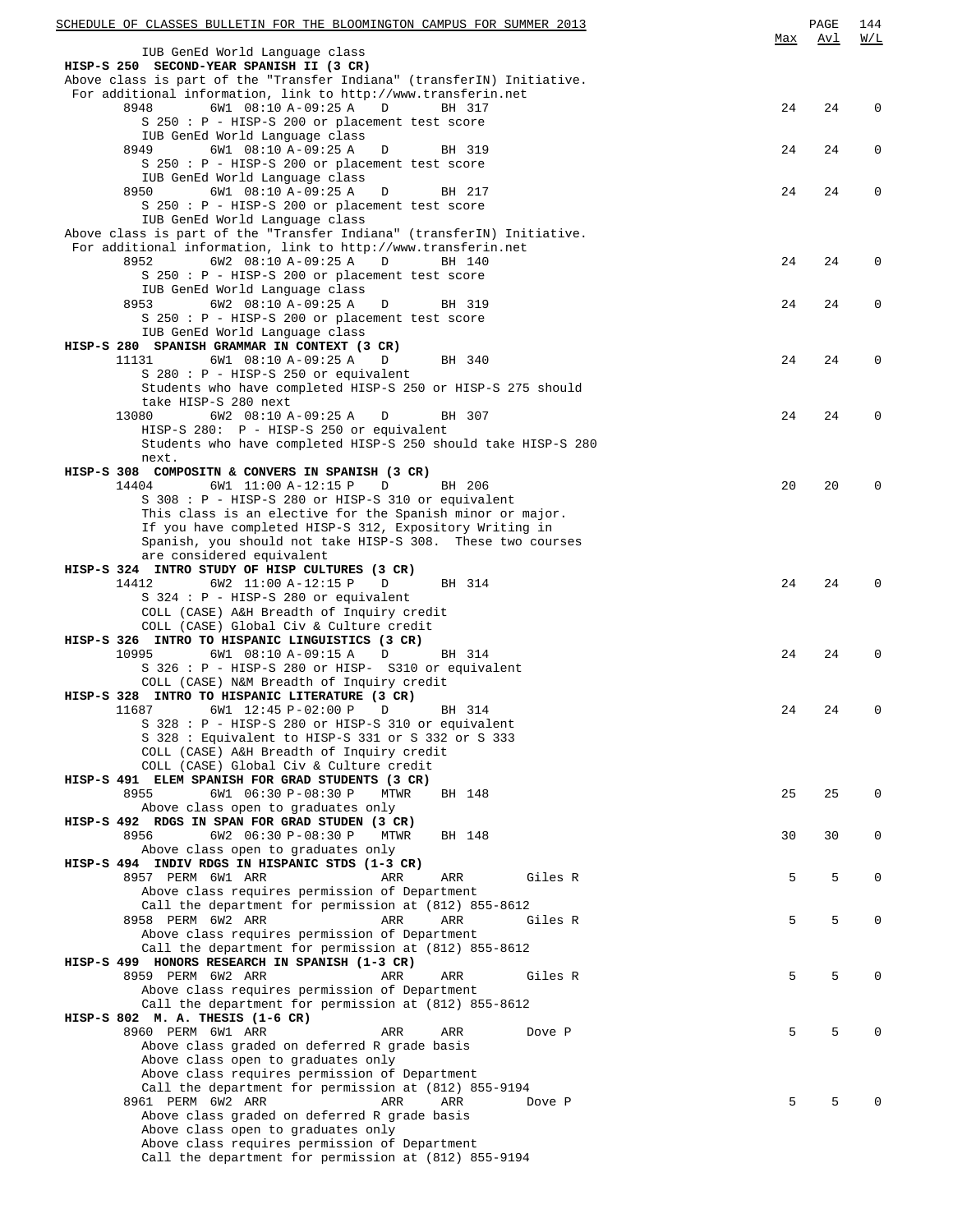| SCHEDULE OF CLASSES BULLETIN FOR THE BLOOMINGTON CAMPUS FOR SUMMER 2013 |     |     |        |  |     | PAGE | 145         |
|-------------------------------------------------------------------------|-----|-----|--------|--|-----|------|-------------|
|                                                                         |     |     |        |  | Max | Avl  | W/L         |
| HISP-S 803 INDIV READ SP OR SP AM LIT/LAN (1-6 CR)                      |     |     |        |  |     |      |             |
| 8962 PERM 6W1 ARR                                                       | ARR | ARR | Dove P |  | 10  | 10   | $\mathbf 0$ |
| Above class open to graduates only                                      |     |     |        |  |     |      |             |
| Above class requires permission of Department                           |     |     |        |  |     |      |             |
| Call the department for permission at (812) 855-9194                    |     |     |        |  |     |      |             |
| 8963 PERM 6W2 ARR                                                       | ARR | ARR | Dove P |  | 10  | 10   | $\Omega$    |
| Above class open to graduates only                                      |     |     |        |  |     |      |             |
| Above class requires permission of Department                           |     |     |        |  |     |      |             |
| Call the department for permission at (812) 855-9194                    |     |     |        |  |     |      |             |
| HISP-S 805 PH D THESIS (1-12 CR)                                        |     |     |        |  |     |      |             |
| 8964 RSTR 6W1 ARR                                                       | ARR | ARR | Dove P |  | 20  | 20   | $\Omega$    |
| Above class open to graduates only                                      |     |     |        |  |     |      |             |
| Above class graded on deferred R grade basis                            |     |     |        |  |     |      |             |
| 8965 RSTR 6W2 ARR                                                       | ARR | ARR | Dove P |  | 15  | 15   | $\Omega$    |
| Above class open to graduates only                                      |     |     |        |  |     |      |             |
| Above class graded on deferred R grade basis                            |     |     |        |  |     |      |             |
|                                                                         |     |     |        |  |     |      |             |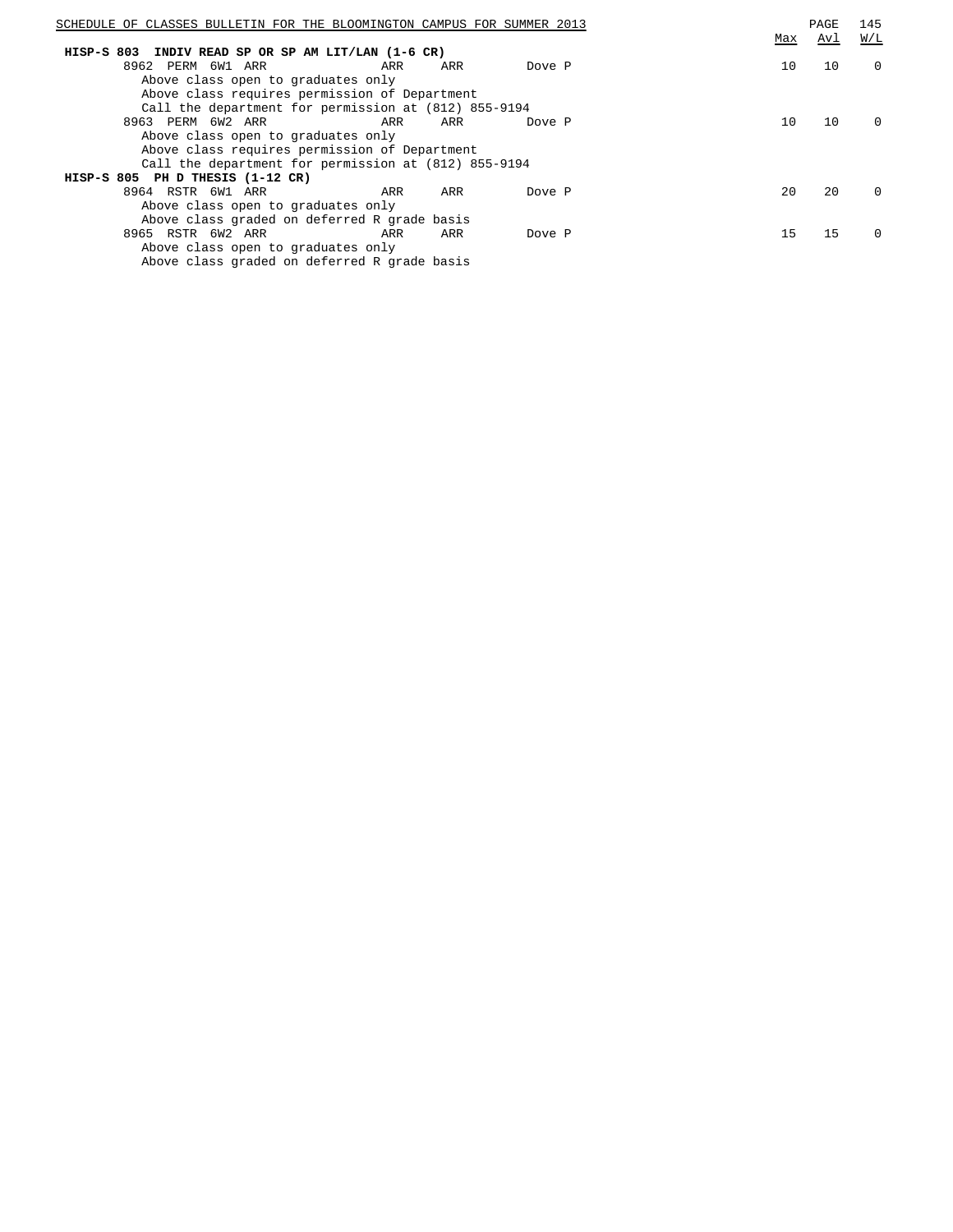| SCHEDULE OF CLASSES BULLETIN FOR THE BLOOMINGTON CAMPUS FOR SUMMER 2013                           |             | Max | PAGE<br>Avl    | 146<br>W/L  |
|---------------------------------------------------------------------------------------------------|-------------|-----|----------------|-------------|
| Speech & Hearing Sciences (SPHS)                                                                  |             |     |                |             |
| AMERICAN SIGN LANGUAGE (010)                                                                      |             |     |                |             |
| SPHS-A 100 AMER SIGN LANGUAGE LEVEL ONE (4 CR)                                                    |             |     |                |             |
| 9787<br>6W1 09:00 A-11:35 A<br>MWF<br>M C018<br>Above class requires special fee - See fee page   | Cornwell A  | 26  | 26             | $\Omega$    |
| Above class meets with SPHS-A 500                                                                 |             |     |                |             |
| IUB GenEd World Language class                                                                    |             |     |                |             |
| 9788<br>6W2 09:00 A-11:35 A<br>MWF<br>BH 146                                                      | Smith D     | 26  | 26             | $\Omega$    |
| Above class meets with SPHS-A 500<br>Above class requires special fee - See fee page              |             |     |                |             |
| IUB GenEd World Language class                                                                    |             |     |                |             |
| SPHS-A 150 AMER SIGN LANGUAGE LEVEL TWO (4 CR)                                                    |             |     |                |             |
| 9789<br>6W1 09:00 A-11:30 A<br>MWF<br>BH 146                                                      | Murray J    | 24  | 24             | $\Omega$    |
| Above class requires special fee - See fee page                                                   |             |     |                |             |
| Above class meets with SPHS-A 550<br>IUB GenEd World Language class                               |             |     |                |             |
| 12283<br>6W2 09:00 A-11:35 A<br>MWF<br>BH 144                                                     | Jackson M   | 20  | 20             | $\Omega$    |
| Above class meets with SPHS-A 550                                                                 |             |     |                |             |
| Above class requires special fee - See fee page                                                   |             |     |                |             |
| IUB GenEd World Language class                                                                    |             |     |                |             |
| SPHS-A 200 AMER SIGN LANGUAGE LEVEL THREE (3 CR)<br>9790<br>6W1 08:30 A-11:30 A                   |             | 14  | 14             | $\Omega$    |
| TR<br>BH 146<br>Above class requires special fee - See fee page                                   | Murray J    |     |                |             |
| Above class meets with SPHS-A 600                                                                 |             |     |                |             |
| IUB GenEd World Language class                                                                    |             |     |                |             |
| 9791<br>6W2 01:30 P-03:30 P<br>MWF<br>BH 146                                                      | Smith D     | 18  | 18             | $\Omega$    |
| Above class requires special fee - See fee page                                                   |             |     |                |             |
| Above class meets with SPHS-A 600                                                                 |             |     |                |             |
| IUB GenEd World Language class<br>SPHS-A 250 AMER SIGN LANGUAGE LEVEL FOUR (3 CR)                 |             |     |                |             |
| 12063<br>6W1 01:30 P-04:30 P<br>MW<br>M C018                                                      | Cornwell A  | 12  | 12             | $\Omega$    |
| A 250 : P - SPHS-A 200                                                                            |             |     |                |             |
| Above class meets with SPHS-A700                                                                  |             |     |                |             |
| Above class may require special fee - contact department                                          |             |     |                |             |
| IUB GenEd World Language class<br>12064<br>6W2 01:30 P-04:30 P<br>МW                              |             | 20  | 20             | $\Omega$    |
| BH 144<br>A 250 : P - SPHS-A 200                                                                  | Jackson M   |     |                |             |
| Above class may require special fee - contact department                                          |             |     |                |             |
| Above class meets with SPHS-A 700                                                                 |             |     |                |             |
| IUB GenEd World Language class                                                                    |             |     |                |             |
| SPHS-A 500 ASL LEVEL ONE FOR GRAD STUDNTS (3 CR)                                                  |             |     |                |             |
| 10345 PERM 6W1 09:00 A-11:35 A<br>MWF<br>M C018<br>Above class see SPHS Advisor for permission    | Cornwell A  | 2   | $\overline{2}$ |             |
| Above class requires special fee - See fee page                                                   |             |     |                |             |
| Above class meets with SPHS-A 100                                                                 |             |     |                |             |
| 10348<br>6W2 09:00 A-11:35 A<br>MWF<br>BH 146                                                     | Smith D     | 3   | 3              | 0           |
| Above class requires special fee - See fee page                                                   |             |     |                |             |
| Above class meets with SPHS-A 100                                                                 |             |     |                |             |
| SPHS-A 550 ASL LEVEL TWO FOR GRAD STUDNTS (3 CR)<br>6W1 09:00 A-11:30 A<br>10346<br>MWF<br>BH 146 | Murray J    | 2   | 2              | $\Omega$    |
| Above class meets with SPHS-A 150                                                                 |             |     |                |             |
| 6W2 09:00 A-11:35 A<br>10349<br>MWF<br>BH 144                                                     | Jackson M   | 2   | $\overline{a}$ | $\Omega$    |
| Above class requires special fee - See fee page                                                   |             |     |                |             |
| Above class meets with SPHS-A 150                                                                 |             |     |                |             |
| SPHS-A 600 ASL LEVEL THREE FOR GRAD STDNT (2 CR)<br>6W1 08:30 A-11:30 A<br>10347<br>TR            | Murray J    | 2   | $\overline{a}$ | $\Omega$    |
| BH 146<br>Above class requires special fee - See fee page                                         |             |     |                |             |
| Above class meets with SPHS-A 200                                                                 |             |     |                |             |
| 6W2 01:30 P-03:30 P<br>12246<br>MWF<br>BH 146                                                     | Smith D     | 4   | 4              | $\Omega$    |
| Above class requires special fee - See fee page                                                   |             |     |                |             |
| Above class meets with SPHS-A 200                                                                 |             |     |                |             |
| SPHS-A 700 ASL LEVEL FOUR FOR GRAD STDNTS (2 CR)<br>6W2 01:30 P-04:30 P<br>10350<br>MW<br>BH 144  | Jackson M   | 2   | 2              | $\Omega$    |
| Above class requires special fee - See fee page                                                   |             |     |                |             |
| Above class meets with SPHS-A 250                                                                 |             |     |                |             |
| 6W1 01:30 P-04:30 P<br>12375<br>M C018<br>MW                                                      | Cornwell A  | 12  | 12             | $\mathbf 0$ |
| Above class meets with SPHS-A250                                                                  |             |     |                |             |
| Above class requires special fee - See fee page                                                   |             |     |                |             |
| SPEECH & HEARING (020)                                                                            |             |     |                |             |
|                                                                                                   |             |     |                |             |
| SPHS-S 480 IND ST IN SPEECH & HEARING SCI (1-3 CR)<br>9792<br>6W1 ARR<br>ARR<br>ARR               | Forrest K   | 15  | 15             | $\Omega$    |
|                                                                                                   | Humphress M |     |                |             |
| SPHS-S 515 TOPICAL SEMIN SPEECH PATHOLOGY (2 CR)                                                  |             |     |                |             |
| VT: CRANIOFACIAL ANOMALIES                                                                        |             |     |                |             |
| 10351<br>NS1 01:15 P-03:45 P<br>M C141<br>MWF                                                     | Forrest K   | 40  | 40             | $\Omega$    |
| 08:30 A-12:00 P<br>C141<br>D<br>M                                                                 | Jones D     |     |                |             |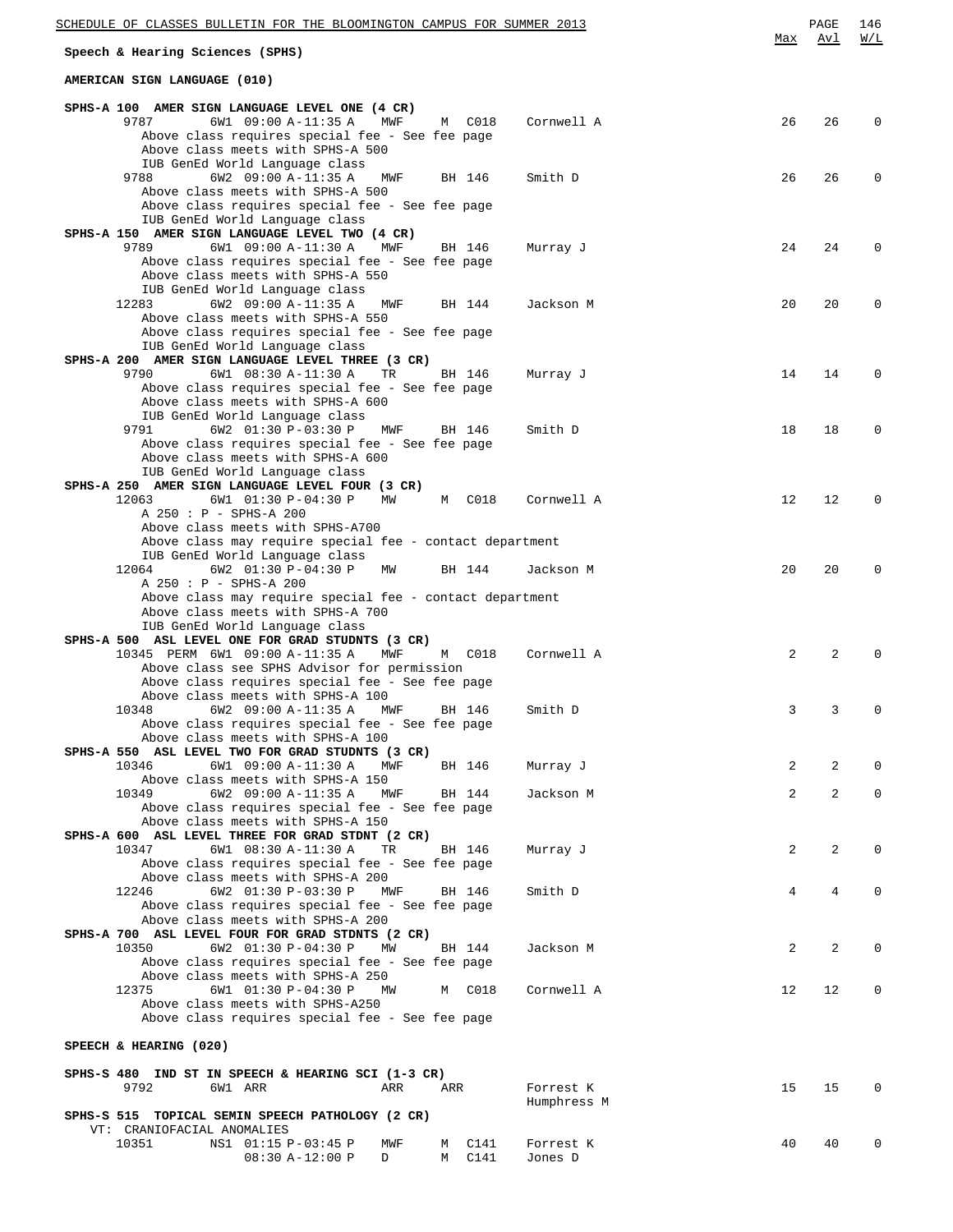|                         | SCHEDULE OF CLASSES BULLETIN FOR THE BLOOMINGTON CAMPUS FOR SUMMER 2013                                                                  |           |     |                  |                            |     | PAGE<br>Avl | 147<br>W/L  |
|-------------------------|------------------------------------------------------------------------------------------------------------------------------------------|-----------|-----|------------------|----------------------------|-----|-------------|-------------|
|                         |                                                                                                                                          |           |     |                  | Forrest K<br>Humphress M   | Max |             |             |
| VT: CHILDHOOD DYSPHAGIA | Above class meets May 13 - 17, 2013<br>Above class requires special fee - See fee page                                                   |           |     |                  |                            |     |             |             |
| 9793                    | 6W1 05:30 P-08:30 P                                                                                                                      | M         |     | M C141           | Parker S                   | 25  | 25          | $\Omega$    |
|                         | TOPIC : Childhood Dysphagia: Diagnosis/Treatment of<br>Swallowing Disorder                                                               |           |     |                  | Humphress M                |     |             |             |
| VT: VIDEOSTROBOSCOPY    | Above class requires special fee - See fee page<br>SPHS-S 515 TOPICAL SEMIN SPEECH PATHOLOGY (1 CR)                                      |           |     |                  |                            |     |             |             |
| 10041                   | 6W2 ARR                                                                                                                                  |           | ARR | ARR              | Rademacher J<br>Phillips J | 50  | 50          | $\Omega$    |
|                         | Above class requires special fee - See fee page<br>SPHS-S 515 TOPICAL SEMIN SPEECH PATHOLOGY (3 CR)<br>VT: LANG DEV IN SCHL AGE CHILDREN |           |     |                  |                            |     |             |             |
| 12234                   | 6W2 01:00 P-03:00 P<br>Above class requires special fee - See fee page<br>SPHS-S 544 ADULT DYSPHAGIA (2 CR)                              |           | MWF | M C018           | Mahowald M                 | 50  | 50          | $\Omega$    |
| 10352                   | 6W2 01:00 P-03:00 P<br>Above class requires special fee - See fee page                                                                   | TR        |     | M C141           | Karcher L                  | 35  | 35          | 0           |
| 10410                   | SPHS-S 546 MEDICAL SPEECH-LANG PATHOLOGY (2 CR)<br>6W1 01:10 P-03:10 P<br>Above class requires special fee - See fee page                | <b>TR</b> |     | M C141           | Eberle R                   | 40  | 40          | 0           |
| 9794                    | SPHS-S 561 TOP ISSUES IN CLIN PRACTICE (1-3 CR)<br>6W1 12:00 P-12:50 P                                                                   | т         |     | M C141           | Karcher L                  | 30  | 30          | 0           |
| 9795                    | Above class requires special fee - See fee page<br>6W2 12:00 P-12:50 P<br>Above class requires special fee - See fee page                | Т         |     | M C141           | Karcher L                  | 30  | 30          | $\mathbf 0$ |
| 9796                    | SPHS-S 563 EXTERNSHIP IN SLP SERVICES (1-3 CR)<br>6W1 ARR<br>Above class for off-campus students only                                    |           | ARR | ARR              | Piper A                    | 25  | 25          | 0           |
| 12179                   | Above class requires special fee - See fee page<br>6W2 ARR<br>Above class for off-campus students only                                   |           | ARR | ARR              | Piper A                    | 25  | 25          | 0           |
|                         | Above class requires special fee - See fee page<br>SPHS-S 570 CLINICAL PRACT IN AUDIOLOGY 1 (0-3 CR)                                     |           |     |                  |                            |     |             |             |
| 9797                    | 6W1 08:00 A-09:00 A<br>S 570 : Additional practicum hours required<br>Above class requires special fee - See fee page                    |           | TR  | M C054           | Nelson N                   | 25  | 25          | 0           |
| 9985                    | 6W2 08:00 A-09:00 A<br>S 570: Additional practicum hours required<br>Above class requires special fee - See fee page                     | TR        |     | M C054           | Nelson N                   | 15  | 15          | 0           |
| 9798                    | SPHS-S 572 CLINICAL ELECTROPHYSIOLOGY (2 CR)<br>8W1 09:15 A-12:15 P<br>Above class requires special fee - See fee page                   | R         |     | M C018           | Amos N                     | 30  | 30          | 0           |
| 10524                   | SPHS-S 577 INDUSTRIAL AUDIOLOGY (2 CR)<br>4W1 01:00 P-03:55 P<br>Above class requires special fee - See fee page                         | TR        |     | M C108           | Lentz J                    | 12  | 12          | 0           |
| 10548                   | SPHS-S 672 CLINICAL EXTERN IN AUDIOLOGY 1 (1-3 CR)<br>6W1 ARR                                                                            |           | ARR | ARR              | Garner C                   | 20  | 20          | 0           |
| 10549                   | Above class for off-campus students only<br>Above class may require special fee - contact department<br>6W2 ARR                          |           | ARR | ARR              | Garner C                   | 20  | 20          | 0           |
| 10036                   | Above class may require special fee - contact department<br>SPHS-S 673 CLINICAL EXTERN IN AUDIOLOGY 2 (2 CR)<br>6W1 ARR                  |           | ARR | ARR              | Garner C                   | 11  | 11          | 0           |
|                         | Above class for off-campus students only<br>Above class requires special fee - See fee page                                              |           |     |                  |                            |     |             |             |
| 10037                   | SPHS-S 673 CLINICAL EXTERN IN AUDIOLOGY 2 (3 CR)<br>6W2 ARR                                                                              |           | ARR | ARR              | Garner C                   | 11  | 11          | 0           |
| 9799                    | Above class requires special fee - See fee page<br>SPHS-S 680 INDEPENDENT STUDY (1-6 CR)<br>6W1 ARR                                      |           | ARR | ARR              | Forrest K                  | 40  | 40          | 0           |
| 9800                    | 6W2 ARR                                                                                                                                  |           | ARR | ARR              | Humphress M<br>Forrest K   | 40  | 40          | 0           |
|                         | SPHS-S 773 PEDIATRICS & SPECIAL POPULATNS (2 CR)                                                                                         |           |     |                  | Humphress M                |     |             |             |
| 10848                   | 6W1 06:30 P-09:30 P<br>Above class requires special fee - See fee page<br>Above class is an online course                                | W         |     | M C141           | Amos N                     | 30  | 30          | 0           |
| 10849                   | SPHS-S 774 RECENT ADVANCES IN AUDIOLOGY (2 CR)<br>6W2 06:30 P-09:30 P<br>Above class is an online class                                  | W         |     | C141<br>M        | Amos N                     | 15  | 15          | $\Omega$    |
| 11088                   | Above class requires special fee - See fee page<br>SPHS-S 775 VESTIBULAR DIAGNOSIS AND REHAB (3 CR)<br>8W2 09:30 A-11:30 A               | Т         | M   | C054             | Amos N                     | 12  | 12          | $\Omega$    |
|                         | $01:00 P-03:30 P$                                                                                                                        | т         | М   | C <sub>054</sub> | Goerner L                  |     |             |             |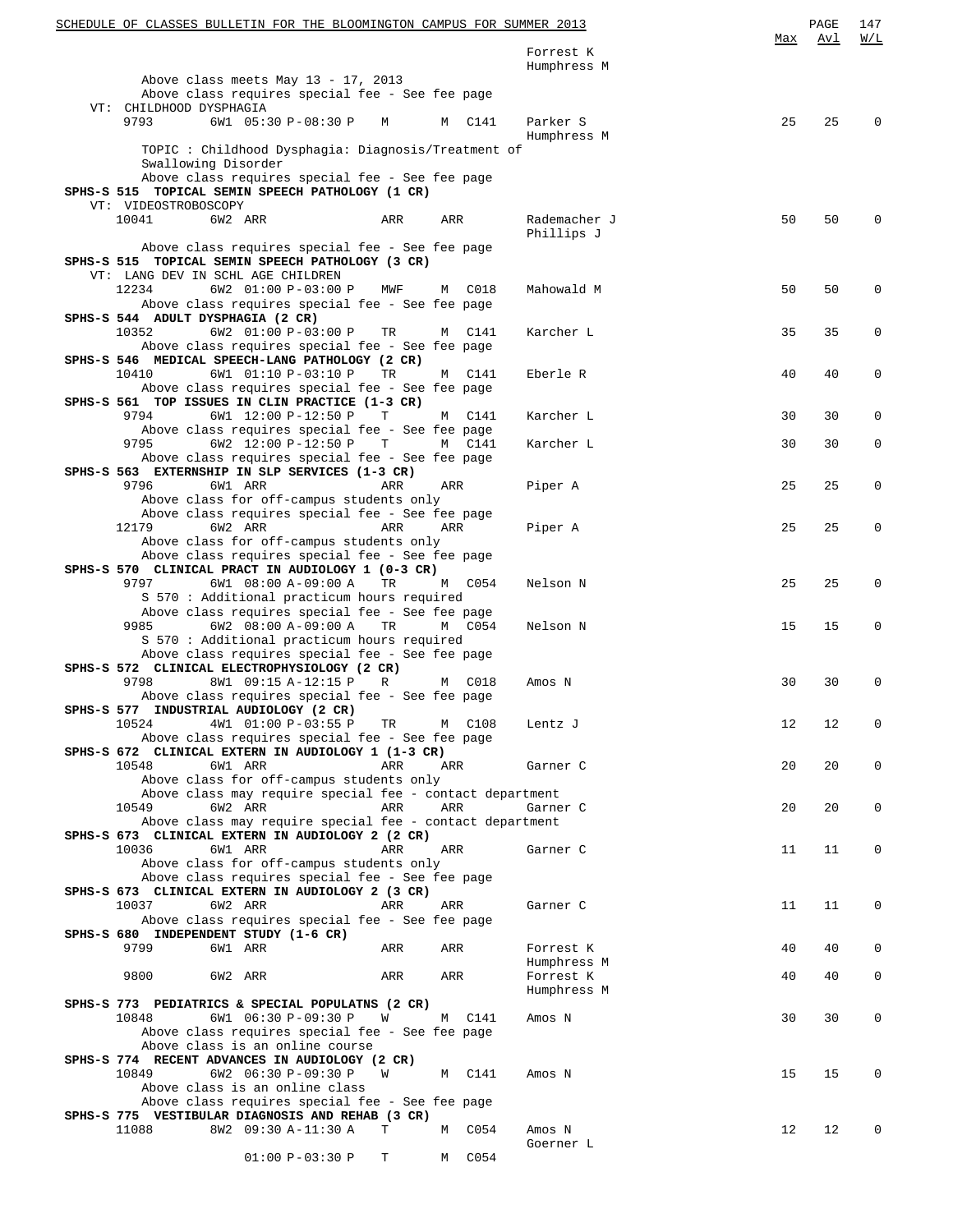|              |                                  |     | SCHEDULE OF CLASSES BULLETIN FOR THE BLOOMINGTON CAMPUS FOR SUMMER 2013 |     |        |             | Max | PAGE<br>Avl | 148<br>W/L |
|--------------|----------------------------------|-----|-------------------------------------------------------------------------|-----|--------|-------------|-----|-------------|------------|
|              |                                  |     | Above class may require special fee - contact department                |     |        |             |     |             |            |
|              |                                  |     | SPHS-S 778 EDUCATIONAL AUDIOLOGY (2 CR)                                 |     |        |             |     |             |            |
|              | 11089                            |     | 4W1 09:00 A-11:55 A TR                                                  |     | M C108 | Holt R      | 12  | 12          | $\Omega$   |
|              |                                  |     | Above class requires special fee - See fee page                         |     |        |             |     |             |            |
|              |                                  |     | SPHS-S 779 BUSINESS PRACTICES (2 CR)                                    |     |        |             |     |             |            |
|              | 11087                            |     | 6W1 08:00 A-12:00 P                                                     | R   | M C054 | Baar K      | 15  | 15          | $\Omega$   |
|              |                                  |     | Above class requires special fee - See fee page                         |     |        |             |     |             |            |
|              | SPHS-S 780 M. A. THESIS (1-6 CR) |     |                                                                         |     |        |             |     |             |            |
|              | 9801                             |     | 6W1 ARR                                                                 | ARR | ARR    | Forrest K   | 7   | 7           | $\Omega$   |
|              |                                  |     |                                                                         |     |        | Humphress M |     |             |            |
|              | 9802                             |     | 6W2 ARR                                                                 | ARR | ARR    | Forrest K   | 8   | 8           | $\Omega$   |
|              |                                  |     |                                                                         |     |        | Humphress M |     |             |            |
| $SPHS-S 880$ |                                  |     | PHD THESIS (1-6 CR)                                                     |     |        |             |     |             |            |
|              | 9803                             |     | 6W1 ARR                                                                 | ARR | ARR    | Forrest K   | 7   | 7           | $\Omega$   |
|              |                                  |     |                                                                         |     |        | Humphress M |     |             |            |
|              | 9804                             | 6W2 | ARR                                                                     | ARR | ARR    | Forrest K   | 8   | 8           | $\Omega$   |
|              |                                  |     |                                                                         |     |        | Humphress M |     |             |            |
|              |                                  |     |                                                                         |     |        |             |     |             |            |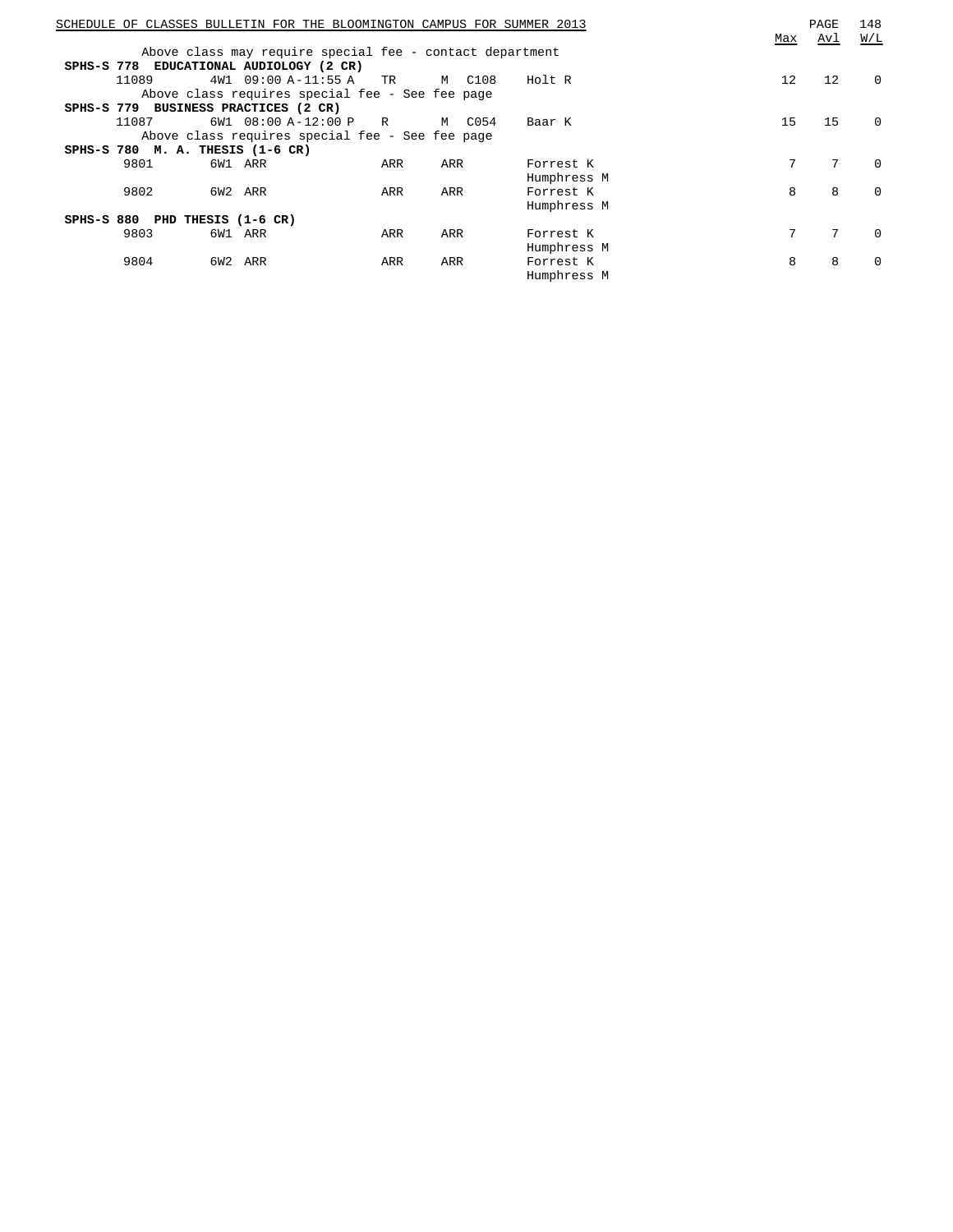| SCHEDULE OF CLASSES BULLETIN FOR THE BLOOMINGTON CAMPUS FOR SUMMER 2013 | Max | PAGE<br>Avl | 149<br>W/L |
|-------------------------------------------------------------------------|-----|-------------|------------|
| Statistics (STAT)                                                       |     |             |            |
| STAT-S 301 BUSINESS STATISTICS (3 CR)                                   |     |             |            |
| $6W1$ 12:40 P-02:30 P<br>12412<br>Wolfe B<br>MTWR<br>ARR                | 50  | 50          | $\Omega$   |
| $S$ 301 : P - MATH-M 118 or equivalent                                  |     |             |            |
| Above class for BUS majors only                                         |     |             |            |
| Above class satisfies the statistics requirement for BUS                |     |             |            |
| COLL (CASE) N&M Breadth of Inquiry credit                               |     |             |            |
| 6W2 12:40 P-02:30 P MTWR<br>14675<br>ARR<br>Luen B                      | 50  | 50          | 0          |
| $S$ 301 : P - MATH-M 118 or equivalent                                  |     |             |            |
| Above class for BUS majors only                                         |     |             |            |
| Above class satisfies the statistics requirement for BUS                |     |             |            |
| COLL (CASE) N&M Breadth of Inquiry credit                               |     |             |            |
| STAT-S 695 READINGS IN STATISTICS (1-3 CR)                              |     |             |            |
| 12292 PERM 1<br>ARR<br>ARR<br>ARR<br>Trosset M                          | 5   | 5           | $\cap$     |
| $S$ 695 : P - Consent of instructor                                     |     |             |            |
| STAT-S 799 RESEARCH IN STATISTICS (1-6 CR)                              |     |             |            |
| 12643 PERM 1<br>ARR<br>ARR<br>ARR<br>Trosset M                          | 5   | 5           |            |
| Above class requires permission of instructor                           |     |             |            |
|                                                                         |     |             |            |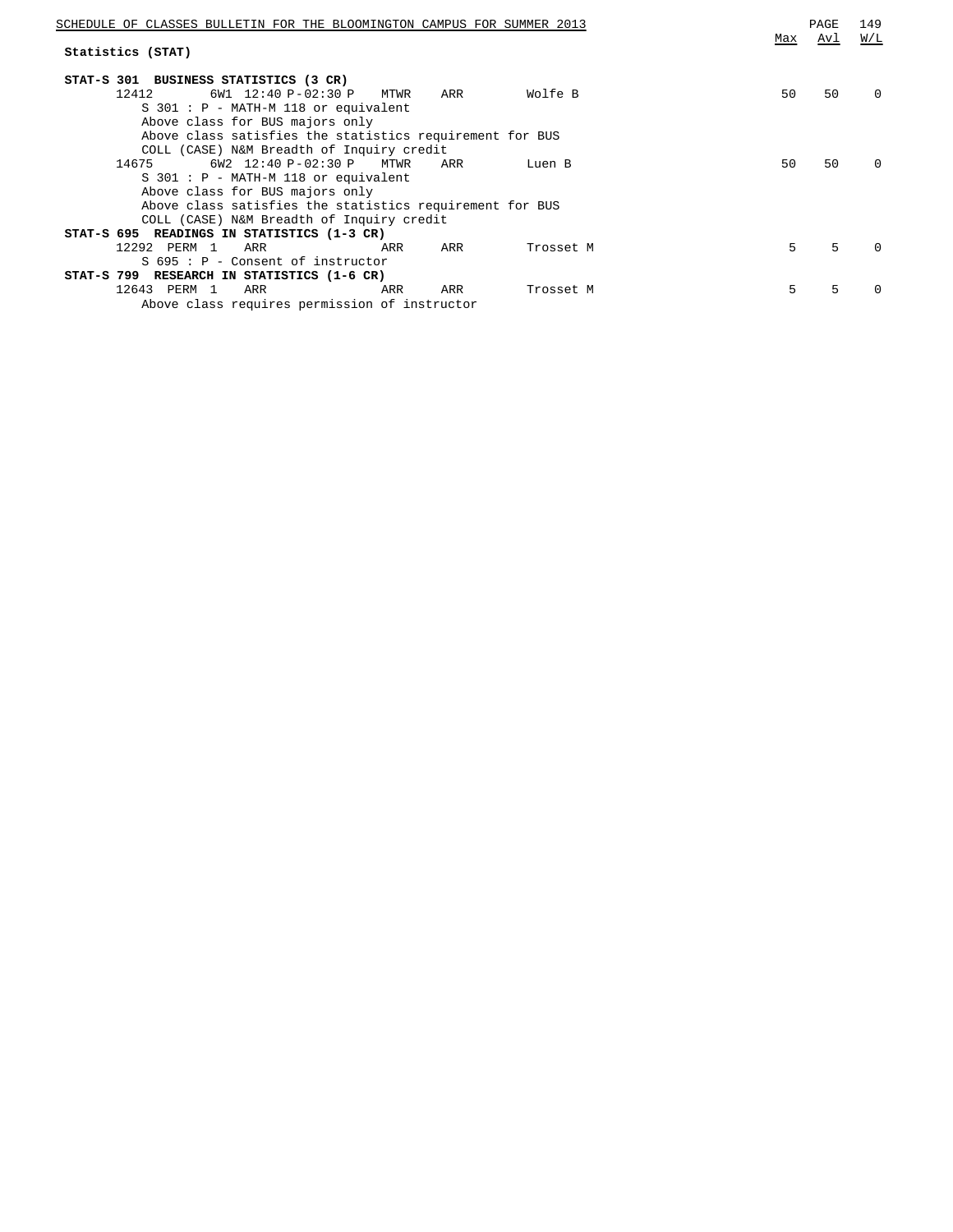| SCHEDULE OF CLASSES BULLETIN FOR THE BLOOMINGTON CAMPUS FOR SUMMER 2013                                  |     | PAGE<br>Avl | 150<br>W/L     |
|----------------------------------------------------------------------------------------------------------|-----|-------------|----------------|
| Telecommunications (TEL)                                                                                 | Max |             |                |
|                                                                                                          |     |             |                |
| TEL-T 205 INTRO TO MEDIA & SOCIETY (3 CR)<br>6W1 03:45 P-05:00 P D TV 245 Paul B<br>11706                | 60  | 60          | 0              |
| T 205 : Required for majors                                                                              |     |             |                |
| IUB GenEd S&H credit                                                                                     |     |             |                |
| COLL (CASE) S&H Breadth of Inquiry credit                                                                |     |             |                |
| TEL-T 206 INTRO TO DESIGN & PRODUCTION (3 CR)<br>14814<br>4W1 10:20 A-12:30 P<br>TV 251<br>Walsh J<br>D  | 60  | 60          | $\mathbf{0}$   |
| COLL (CASE) A&H Breadth of Inquiry credit                                                                |     |             |                |
| TEL-T 207 INTRO TO TELECOM INDUST & MGMT (3 CR)                                                          |     |             |                |
| 10671 6W1 12:45 P-02:00 P D<br>TV 245<br>McGregor M                                                      | 60  | 60          | $\mathbf 0$    |
| T 207 : Required for majors                                                                              |     |             |                |
| COLL (CASE) S&H Breadth of Inquiry credit<br>TEL-T 284 INTRO INTERACTIVE MEDIA DESIGN (3 CR)             |     |             |                |
| 12977 4W2 03:00 P-05:10 P D<br>FA 137 Herber N                                                           | 22  | 22          | $\Omega$       |
| T284 : P - TEL-T 206 with a grade of C- or higher, or consent                                            |     |             |                |
| of instructor                                                                                            |     |             |                |
| Above class requires special fee - See fee page                                                          |     |             |                |
| TEL-T 314 TELECOMM PROCESSES & EFFECTS (3 CR)<br>9807                                                    | 25  | 25          | $\Omega$       |
| 4W1 10:20 A-12:30 P D TV 226<br>Fox J<br>T 314 : P - TEL-T 205 with a grade of C- or higher, or          |     |             |                |
| consent of instructor                                                                                    |     |             |                |
| COLL (CASE) S&H Breadth of Inquiry credit                                                                |     |             |                |
| TEL-T 317 CHILDREN & MEDIA (3 CR)                                                                        |     |             |                |
| 14821<br>4W3 10:20 A-12:30 P D TV 226 Martins N                                                          | 25  | 25          | $\mathbf{0}$   |
| T317: $P$ - TEL-T 205 with a grade of C- or higher, or consent                                           |     |             |                |
| of instructor<br>COLL (CASE) S&H Breadth of Inquiry credit                                               |     |             |                |
| TEL-T 331 SCRIPT WRITING (3 CR)                                                                          |     |             |                |
| 4W3 10:20 A-12:30 P D AC C116 Kelly S<br>12979                                                           | 25  | 25          | $\Omega$       |
| TEL-T 331: P - T206 or T211 with a grade of C- or higher, or                                             |     |             |                |
| consent of instructor                                                                                    |     |             |                |
| TEL-T 340 ELECTRONIC MEDIA ADVERTISING (3 CR)<br>12377 6W1 03:45 P-05:00 P D<br>TV 226 Potter R          | 25  | 25          | $\Omega$       |
| T 340 : P - TEL-T 207 with a grade of C- or higher, or                                                   |     |             |                |
| consent of instructor                                                                                    |     |             |                |
| TEL-T 351 VIDEO FIELD & POST PRODUCTION (3 CR)                                                           |     |             |                |
| 9808<br>6W1 11:45 A-01:00 P<br>TV 157 Krause J<br>$T$ and $T$                                            | 12  | 12          | $\Omega$       |
| $01:10 P-05:00 P$ TWR<br>TV 157 Krause J                                                                 |     |             |                |
| T 351 : P - TEL-T 206 and TEL-T 283, each with a grade of C-<br>or higher, or consent of instructor      |     |             |                |
| Above class requires special fee - See fee page                                                          |     |             |                |
| TEL-T 410 SEX IN THE MEDIA (3 CR)                                                                        |     |             |                |
| 12031<br>6W1 12:45 P-02:00 P<br>TV 226<br>Paul B<br>D                                                    | 25  | 25          | $\overline{0}$ |
| T 410 : P - TEL-T 205 with a grade of C- or higher                                                       |     |             |                |
| COLL (CASE) S&H Breadth of Inquiry credit<br>TEL-T 424 TELECOMM & THE CONSTITUTION (3 CR)                |     |             |                |
| 12378<br>6W1 11:00 A-12:15 P<br>D<br>TV 245<br>McGregor M                                                | 25  | 25          | $\Omega$       |
| T 424: P - TEL-T 205 or TEL-T 207 with a grade of C- or                                                  |     |             |                |
| higher, or consent of instructor                                                                         |     |             |                |
| Above class COLL Intensive Writing section                                                               |     |             |                |
| COLL (CASE) S&H Breadth of Inquiry credit                                                                |     |             |                |
| TEL-T 427 INTL TELECOMMUNICATIONS (3 CR)<br>9926<br>4W3 12:40 P-02:50 P<br>TV 226<br>$\Box$<br>Sawhney H | 25  | 25          | $\Omega$       |
| $T$ 427 : P - TEL-T 205 or TEL-T 207 with a grade of C- or                                               |     |             |                |
| higher, or consent of instructor                                                                         |     |             |                |
| Above class COLL Intensive Writing section                                                               |     |             |                |
| COLL (CASE) S&H Breadth of Inquiry credit                                                                |     |             |                |
| TEL-T 496 FOREIGN STUDY IN TELECOMM (1-3 CR)<br>9809 PERM 6W1 ARR<br>ARR<br>ARR<br>Fox J                 | 5   | 5           | $\Omega$       |
| Obtain on-line authorization for above class from Department                                             |     |             |                |
| 9810 PERM 6W2 ARR<br>ARR<br>ARR<br>Fox J                                                                 | 5   | 5           | 0              |
| Obtain on-line authorization for above class from Department                                             |     |             |                |
| TEL-T 497 TELECOMMUNICATIONS INTERNSHIP (1-3 CR)                                                         |     |             |                |
| 9811 PERM 8W1 ARR<br>ARR<br>ARR<br>Haywood-Smith L<br>T 497: Application required before authorization   | 50  | 50          | 0              |
| Obtain on-line authorization for above class from Department                                             |     |             |                |
| Above class graded on S/F basis only                                                                     |     |             |                |
| 9812 PERM 1<br>ARR<br>ARR<br>Haywood-Smith L<br>ARR                                                      | 50  | 50          | 0              |
| T 497 : Application required before authorization                                                        |     |             |                |
| Obtain on-line authorization for above class from Department                                             |     |             |                |
| Above class graded on S/F basis only<br>TEL-T 498 PROJECTS IN TELECOMMUNICATIONS (1-3 CR)                |     |             |                |
| 9813 PERM 6W1 ARR<br>ARR<br>ARR<br>Fox J                                                                 | 10  | 10          | $\Omega$       |
| T 498 : Approval of instructor, application and approval of                                              |     |             |                |
| Undergraduate Director                                                                                   |     |             |                |
| Obtain on-line authorization for above class from Department                                             |     |             |                |
| 9814 PERM 6W2 ARR<br>ARR<br>ARR<br>Fox J<br>T 498 : Approval of instructor, application and approval of  | 10  | 10          | $\Omega$       |
| Undergraduate Director                                                                                   |     |             |                |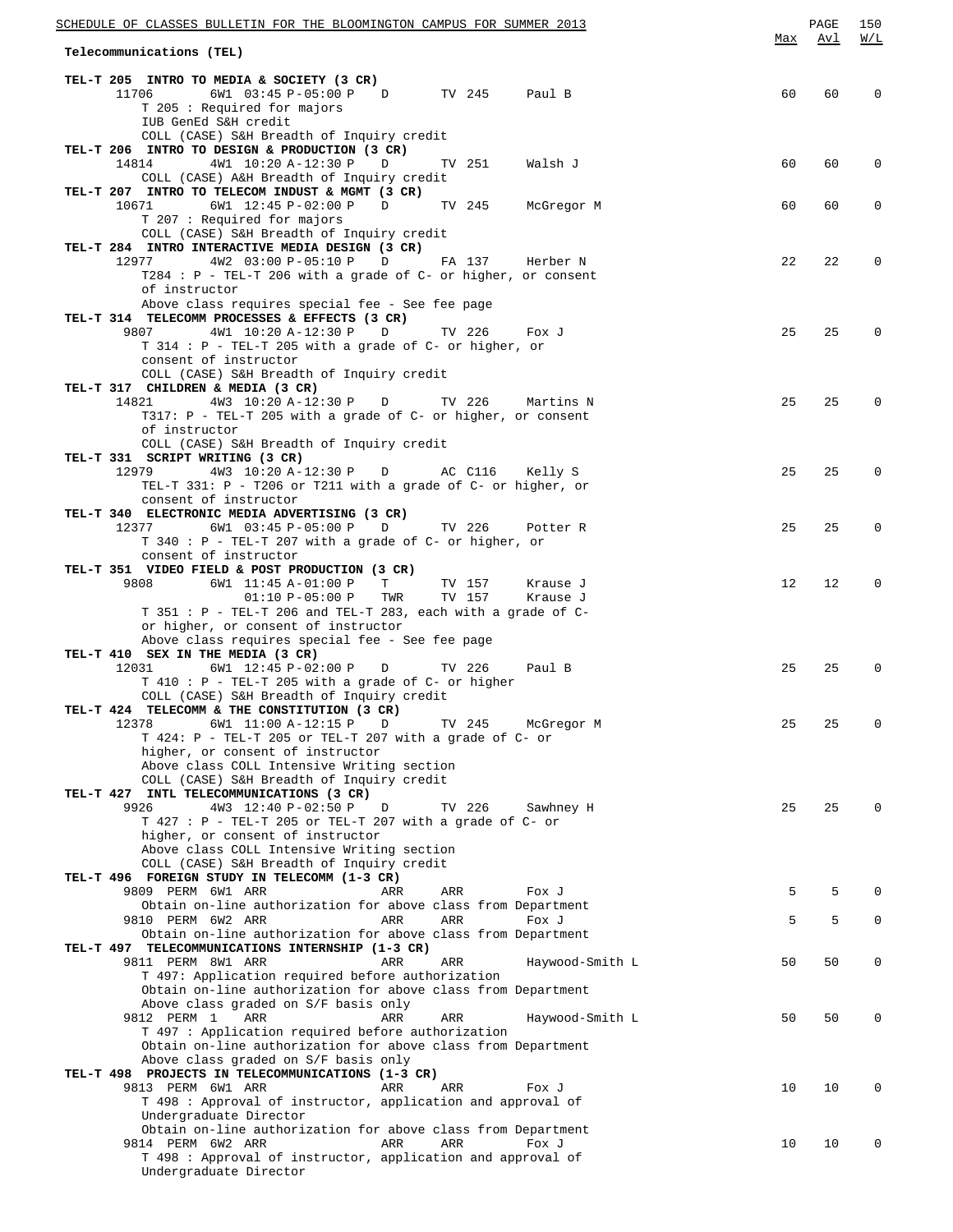| SCHEDULE OF CLASSES BULLETIN FOR THE BLOOMINGTON CAMPUS FOR SUMMER 2013<br>Obtain on-line authorization for above class from Department | <u>Max</u> | PAGE<br>Avl | 151<br><u>W/L</u> |
|-----------------------------------------------------------------------------------------------------------------------------------------|------------|-------------|-------------------|
| 13201 PERM 4W2 ARR<br>ARR<br>ARR<br>Fox J<br>T 498 : Approval of instructor, application and approval of<br>undergraduate director      | 5          | 5           | $\mathbf 0$       |
| Obtain on-line authorization for above class from Department<br>TEL-T 499 INDEPENDENT STUDY FOR HONORS (3 CR)                           |            |             |                   |
| 9815 PERM 6W1 ARR<br>ARR<br>ARR<br>Cherry B                                                                                             | 10         | 10          | $\Omega$          |
| T 499 : Approval of Honors Advisor                                                                                                      |            |             |                   |
| Obtain on-line authorization for above class from Department<br>9816 PERM 6W2 ARR<br>ARR<br>ARR<br>Cherry B                             | 10         | 10          | 0                 |
| T 499 : Approval of Honors Advisor                                                                                                      |            |             |                   |
| Obtain on-line authorization for above class from Department                                                                            |            |             |                   |
| TEL-T 540 SPEC PROJ IN TELECOMMUNICATNS (1-3 CR)                                                                                        |            |             |                   |
| 9817 PERM 6W2 ARR<br>ARR<br>ARR<br>Sawhney H                                                                                            | 10         | 10          | $\Omega$          |
| TOPIC : Independent Study<br>T 540 : P - Advanced approval by project supervisor and                                                    |            |             |                   |
| director of graduate studies. Application available from                                                                                |            |             |                   |
| department.                                                                                                                             |            |             |                   |
| Obtain on-line authorization for above class from Department                                                                            |            |             |                   |
| 9818 PERM 6W1 ARR<br>ARR<br>Sawhney H<br>ARR                                                                                            | 10         | 10          | $\Omega$          |
| TOPIC : Independent Study<br>T 540 : P - Advanced approval by project supervisor and                                                    |            |             |                   |
| director of graduate studies. Application available from                                                                                |            |             |                   |
| department                                                                                                                              |            |             |                   |
| Obtain on-line authorization for above class from Department                                                                            |            |             |                   |
| TEL-T 575 DIRECTED GRP NEW MEDIA DES PRJ (3 CR)                                                                                         |            |             |                   |
| 9819 PERM 6W1 ARR<br>ARR<br>ARR<br>Sawhney H                                                                                            | 20         | 20          | $\Omega$          |
| Above class requires permission of instructor<br>Obtain on-line authorization for above class from Department                           |            |             |                   |
| 12484 PERM 6W2 ARR<br>ARR<br>ARR<br>Sawhney H                                                                                           | 20         | 20          | 0                 |
| Above class requires permission of instructor                                                                                           |            |             |                   |
| Obtain on-line authorization for above class from Department                                                                            |            |             |                   |
| TEL-T 576 NEW MEDIA PRODUCTION (3 CR)                                                                                                   |            |             |                   |
| 12176 PERM 6W1 ARR<br>ARR<br>ARR<br>Sawhney H                                                                                           | 5          | 5           | <sup>0</sup>      |
| Above class requires permission of Graduate Director and<br>instructor                                                                  |            |             |                   |
| Obtain on-line authorization for above class from Department                                                                            |            |             |                   |
| Above class requires special fee - See fee page                                                                                         |            |             |                   |
| TEL-T 577 NEW MEDIA DESIGN (3 CR)                                                                                                       |            |             |                   |
| 15793 PERM 4W1 ARR<br>ARR<br>ARR<br>Sawhney H                                                                                           | 15         | 15          | $\Omega$          |
| Above class required permission of director of graduate<br>studies                                                                      |            |             |                   |
| Obtain on-line authorization for above class from Department                                                                            |            |             |                   |
| TEL-T 597 INTERNSHIP (0-3 CR)                                                                                                           |            |             |                   |
| 9820 PERM 6W1 ARR<br>ARR<br>ARR<br>Sawhney H                                                                                            | 20         | 20          | $\Omega$          |
| Above class open to graduates only                                                                                                      |            |             |                   |
| T597 : P - Advanced approval by internship supervisor and                                                                               |            |             |                   |
| director of graduate studies. Application available from<br>department                                                                  |            |             |                   |
| Obtain on-line authorization for above class from Department                                                                            |            |             |                   |
| 9821 PERM 6W2 ARR<br>ARR<br>ARR<br>Sawhney H                                                                                            | 20         | 20          | $\mathbf 0$       |
| Above class open to graduates only                                                                                                      |            |             |                   |
| Obtain on-line authorization for above class from Department                                                                            |            |             |                   |
| TEL-T 800 THESIS: TELECOMMUNICATIONS (1-6 CR)<br>9822<br>6W1 ARR<br>ARR<br>ARR<br>Sawhney H                                             | 10         | 10          | $\Omega$          |
| T 800 : P - Permission of director of graduate studies                                                                                  |            |             |                   |
| 9823<br>6W2 ARR<br>ARR<br>Sawhney H<br>ARR                                                                                              | 10         | 10          | 0                 |
| T 800 : P - Permission of director of graduate studies                                                                                  |            |             |                   |
|                                                                                                                                         |            |             |                   |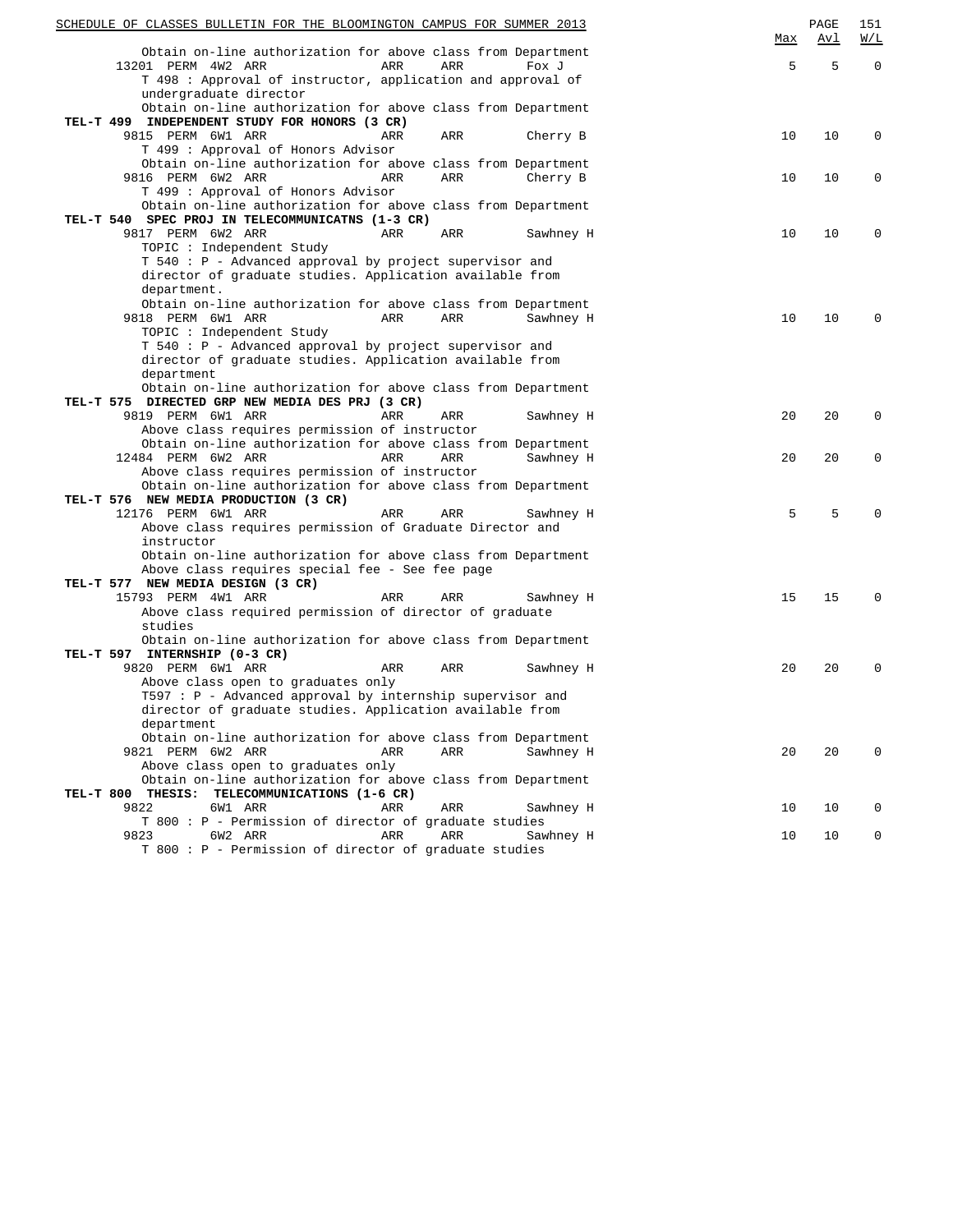| SCHEDULE OF CLASSES BULLETIN FOR THE BLOOMINGTON CAMPUS FOR SUMMER 2013                                           |     | PAGE | 152      |
|-------------------------------------------------------------------------------------------------------------------|-----|------|----------|
| Theatre & Drama (THTR)                                                                                            | Max | Avl  | W/L      |
| PHYS ACTIVITY INSTRCTN CRSES (030)                                                                                |     |      |          |
| THTR-D 155 BEGINNING MODERN DANCE (1 CR)<br>15182<br>6W1 05:00 P-06:15 P<br>MTWR<br>PH 169<br>Carter S            | 20  | 20   | 0        |
| INTRODUCTORY COURSES (010)                                                                                        |     |      |          |
| THTR-T 125 INTRO TO THEATRICAL PRODUCTION (3 CR)                                                                  |     |      |          |
| 6W2 09:10 A-10:10 A<br>10862<br>D<br>AD A151<br>Brunner P<br>Above class has significant Lab requirement          | 18  | 18   | $\Omega$ |
| Above class requires special fee - See fee page                                                                   |     |      |          |
| THTR-T 230 COSTUME DESIGN & TECHNOLOGY I (3 CR)                                                                   |     |      |          |
| 9824<br>6W2 08:10 A-09:25 A<br>Pisano L<br>D<br>TH A201                                                           | 10  | 10   | $\Omega$ |
| Above class has significant Lab time requirement<br>Above class requires special fee - See fee page               |     |      |          |
| THTR-T 335 STAGE LIGHTING DESIGN (3 CR)                                                                           |     |      |          |
| 9825<br>8W2 08:10 A-10:10 A<br>Shakespeare M<br>TR<br>TH A205                                                     | 14  | 14   | 0        |
| $08:00 A-09:00 A$<br>F<br>TH A205<br>Shakespeare M<br>T 335 : P - THTR-T 225                                      |     |      |          |
| Above class has significant Lab time requirement                                                                  |     |      |          |
| Above class requires special fee - See fee page                                                                   |     |      |          |
| THTR-T 359 THEATRE PRODUCTION STUDIO (1 CR)<br>11222 PERM 8W2 ARR<br>ARR<br>ARR<br>Duer F                         | 10  | 10   | 0        |
| Above class requires permission of Department                                                                     |     |      |          |
| THTR-T 370 HIST OF THEATRE AND DRAMA I (3 CR)                                                                     |     |      |          |
| 14826<br>6W1 10:20 A-12:10 P<br>MTWR<br>Cook A<br>AD A151                                                         | 25  | 25   | 0        |
| COLL (CASE) A&H Breadth of Inquiry credit<br>COLL (CASE) Global Civ & Culture credit                              |     |      |          |
| THTR-T 390 CREATIVE WORK IN SUMMER THTR (1-3 CR)                                                                  |     |      |          |
| 9826 PERM 6W1 12:00 P-04:00 P<br>HD TBA<br>Michaelsen J<br>D                                                      | 35  | 35   | 0        |
| T 390 : May be taken for Graduate credit<br>Above class open to participants in the Indiana Festival              |     |      |          |
| Theatre only                                                                                                      |     |      |          |
| Obtain on-line authorization for above class from Department                                                      |     |      |          |
| 9827 PERM 8W2 12:00 P-04:00 P<br>D<br>HD TBA<br>Michaelsen J<br>T 390 : May be taken for Graduate credit          | 35  | 35   | 0        |
| Above class open to participants in the Indiana Festival                                                          |     |      |          |
| Theatre only                                                                                                      |     |      |          |
| Obtain on-line authorization for above class from Department<br>THTR-T 399 READ RES PERFORMANCE FOR HON (1-12 CR) |     |      |          |
| 9828 PERM 6W1 ARR<br>ARR<br>ARR<br>McFadden D                                                                     | 10  | 10   | $\Omega$ |
| Obtain on-line authorization for above class from Department                                                      |     |      |          |
| 9829 PERM 8W2 ARR<br>ARR<br>ARR<br>McFadden D<br>Obtain on-line authorization for above class from Department     | 3   | 3    | 0        |
| THTR-T 490 INDPT STDY IN THTR & DRAMA (1-6 CR)                                                                    |     |      |          |
| 9830 PERM 6W1 ARR<br>Michaelsen J<br>ARR<br>ARR                                                                   | 10  | 10   | 0        |
| Obtain on-line authorization for above class from Department<br>ARR<br>ARR                                        |     | 10   | 0        |
| 9831 PERM 8W2 ARR<br>Michaelsen J<br>Obtain on-line authorization for above class from Department                 | 10  |      |          |
| THTR-T 499 READ RES PERFORMANCE FOR HON (1-12 CR)                                                                 |     |      |          |
| 9832 PERM 6W1 ARR<br>ARR<br>McFadden D<br>ARR                                                                     | 10  | 10   | $\Omega$ |
| Obtain on-line authorization for above class from Department<br>9833 PERM 8W2 ARR<br>ARR<br>ARR<br>McFadden D     | 5   | 5    | $\Omega$ |
| Obtain on-line authorization for above class from Department                                                      |     |      |          |
|                                                                                                                   |     |      |          |
| ACTING/DIRECTING COURSES (020)                                                                                    |     |      |          |
| THTR-T 600 DIRECTED RESEARCH (1-6 CR)                                                                             |     |      |          |
| 9834 PERM 6W1 ARR<br>Wainscott R<br>ARR<br>ARR                                                                    | 5   | 5    |          |
| Obtain on-line authorization for above class from Department<br>9835 PERM 8W2 ARR<br>ARR<br>ARR<br>Wainscott R    | 5   | 5    | 0        |
| Obtain on-line authorization for above class from Department                                                      |     |      |          |
| THTR-T 700 INDEPENDENT STUDY (1-6 CR)                                                                             |     |      |          |
| 9836 PERM 6W1 ARR<br>ARR<br>Michaelsen J<br>ARR                                                                   | 5   | 5    | 0        |
| Obtain on-line authorization for above class from Department<br>9837 PERM 8W2 ARR<br>ARR<br>ARR<br>Michaelsen J   | 5   | 5    | 0        |
| Obtain on-line authorization for above class from Department                                                      |     |      |          |
| THTR-T 701 RDGS IN THEATRE HIST & DRAMA (1-6 CR)                                                                  |     |      |          |
| 9838 PERM 6W1 ARR<br>ARR<br>Wainscott R<br>ARR<br>Obtain on-line authorization for above class from Department    | 5   | 5    | O        |
| 9839 PERM 8W2 ARR<br>ARR<br>ARR<br>Wainscott R                                                                    | 5   | 5    | 0        |
| Obtain on-line authorization for above class from Department                                                      |     |      |          |
| THTR-T 895 M.A. THESIS (1-5 CR)<br>9840 PERM 6W1 ARR<br>ARR<br>ARR<br>Wainscott R                                 | 5   | 5    | 0        |
| Obtain on-line authorization for above class from Department                                                      |     |      |          |
| 9841 PERM 8W2 ARR<br>ARR<br>ARR<br>Wainscott R                                                                    | 5   | 5    |          |
| Obtain on-line authorization for above class from Department<br>THTR-T 897 M.F.A. THESIS (1-10 CR)                |     |      |          |
|                                                                                                                   |     |      |          |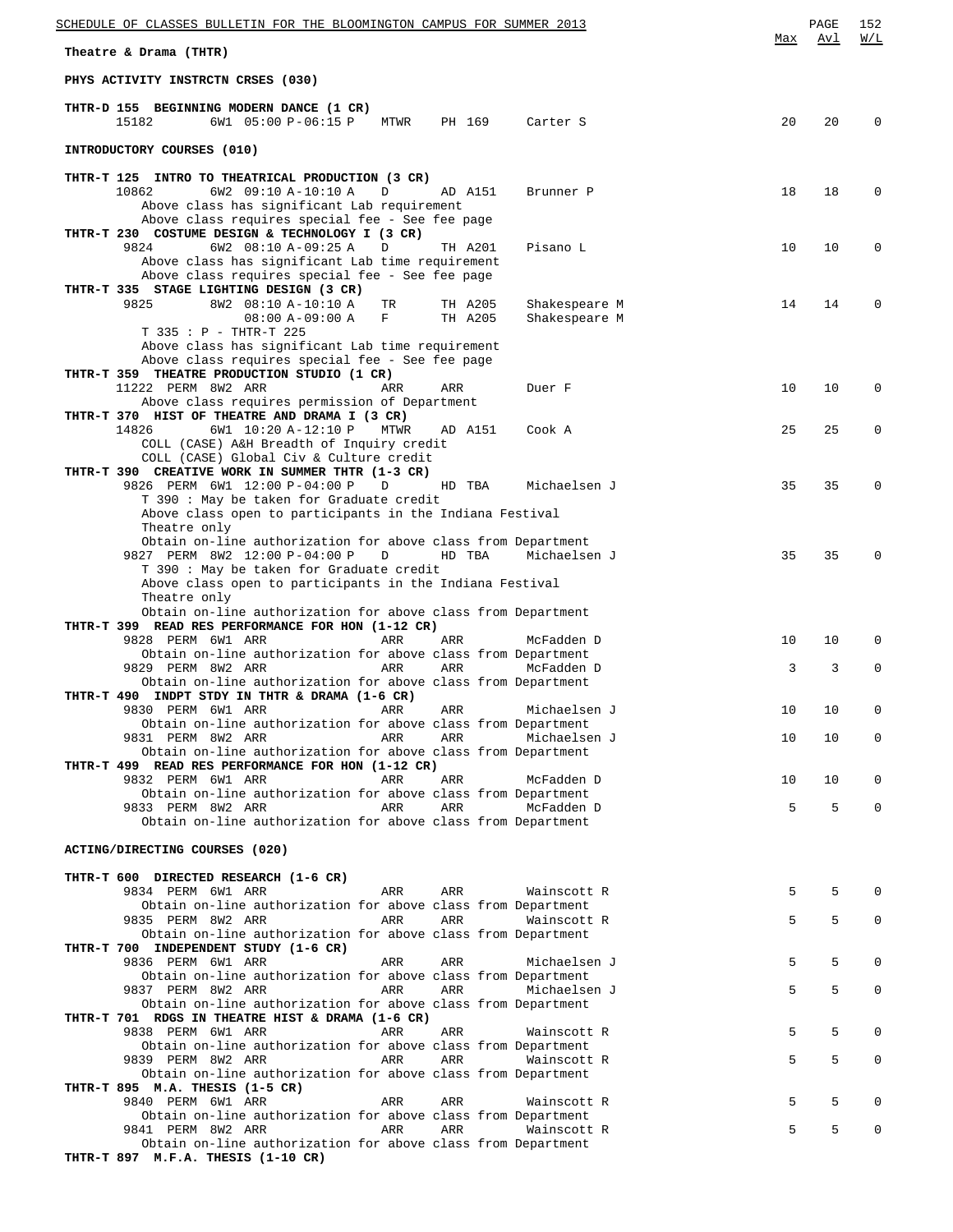| SCHEDULE OF CLASSES BULLETIN FOR THE BLOOMINGTON CAMPUS FOR SUMMER 2013 |     | PAGE | 153               |
|-------------------------------------------------------------------------|-----|------|-------------------|
|                                                                         | Max | Avl  | $\underline{W/L}$ |
| Wainscott R<br>9842 PERM 6W1 ARR<br>ARR<br>ARR                          | 5   | 5    | $\bigcap$         |
| Obtain on-line authorization for above class from Department            |     |      |                   |
| 9843 PERM 8W2 ARR<br>Wainscott R<br>ARR<br>ARR                          | 5   | 5    | $\Omega$          |
| Obtain on-line authorization for above class from Department            |     |      |                   |
| THTR-T 899 PH D THESIS (1-15 CR)                                        |     |      |                   |
| 9844 PERM 6W1 ARR<br>Wainscott R<br>ARR<br>ARR                          | 5   | 5    | $\Omega$          |
| Obtain on-line authorization for above class from Department            |     |      |                   |
| Wainscott R<br>9845 PERM 8W2 ARR<br>ARR<br>ARR                          | 5.  | 5    | $\Omega$          |
| Obtain on-line authorization for above class from Department            |     |      |                   |
| PLAYWRITING COURSES (060)                                               |     |      |                   |
| INTRO TO PLAYWRITING (3 CR)<br>THTR-T 254                               |     |      |                   |
| 15366 PERM 4W2 09:30 A-12:00 P<br>AD A152<br>Weitzman K<br>MTWR         | 15  | 15   | $\Omega$          |

T 254 : P - THTR-T 101 or permission of instructor

COLL (CASE) A&H Breadth of Inquiry credit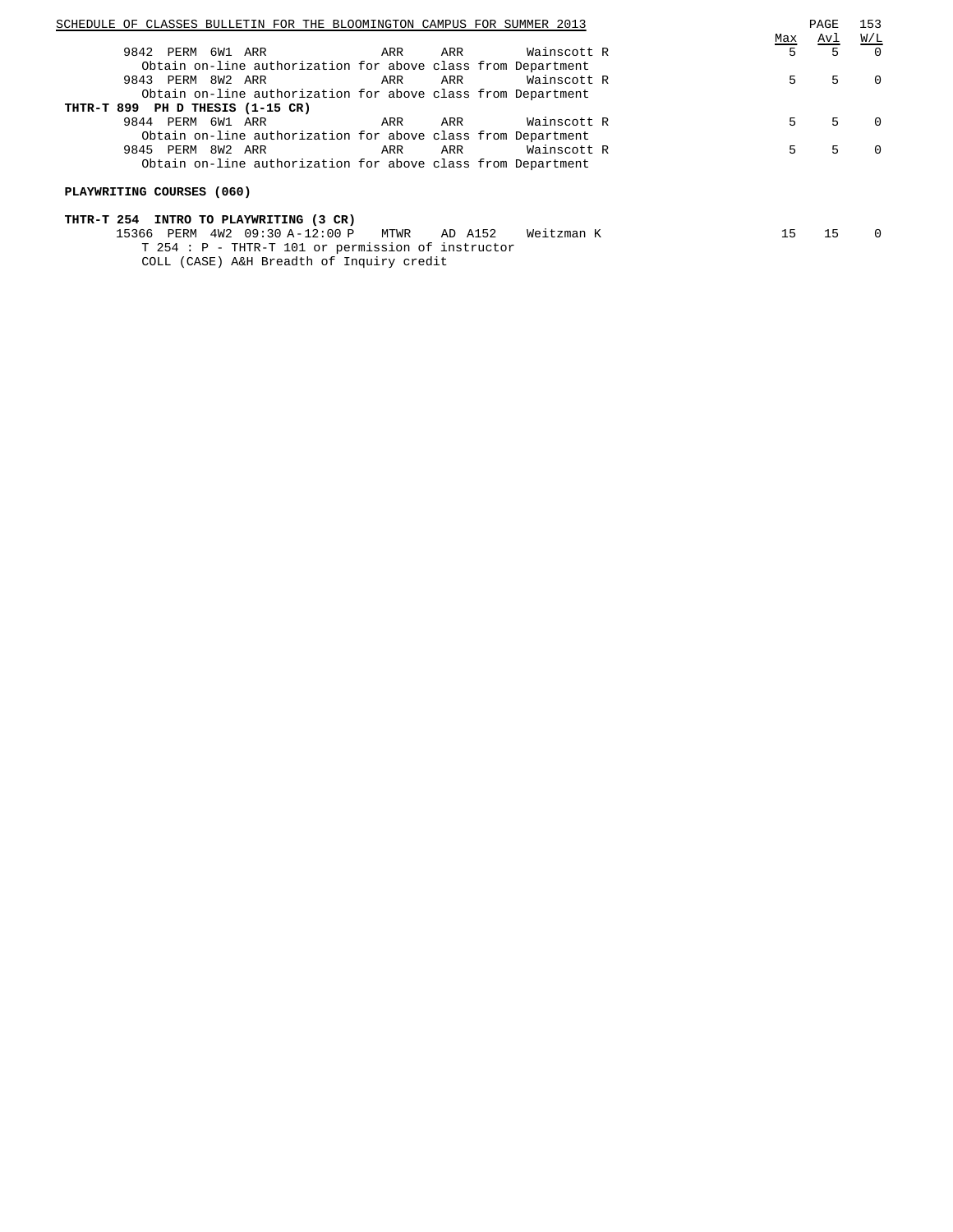| SCHEDULE OF CLASSES BULLETIN FOR THE BLOOMINGTON CAMPUS FOR SUMMER 2013                                                  | Max | PAGE | 154 |
|--------------------------------------------------------------------------------------------------------------------------|-----|------|-----|
| Victorian Studies (VICT)                                                                                                 |     | Avl  | W/L |
| VICT-V 805 READINGS IN VICTORIAN ENGLAND (1-6 CR)<br>9851<br>8W2 ARR<br>ARR<br>ARR<br>Above class open to graduates only | 1 N | 10   |     |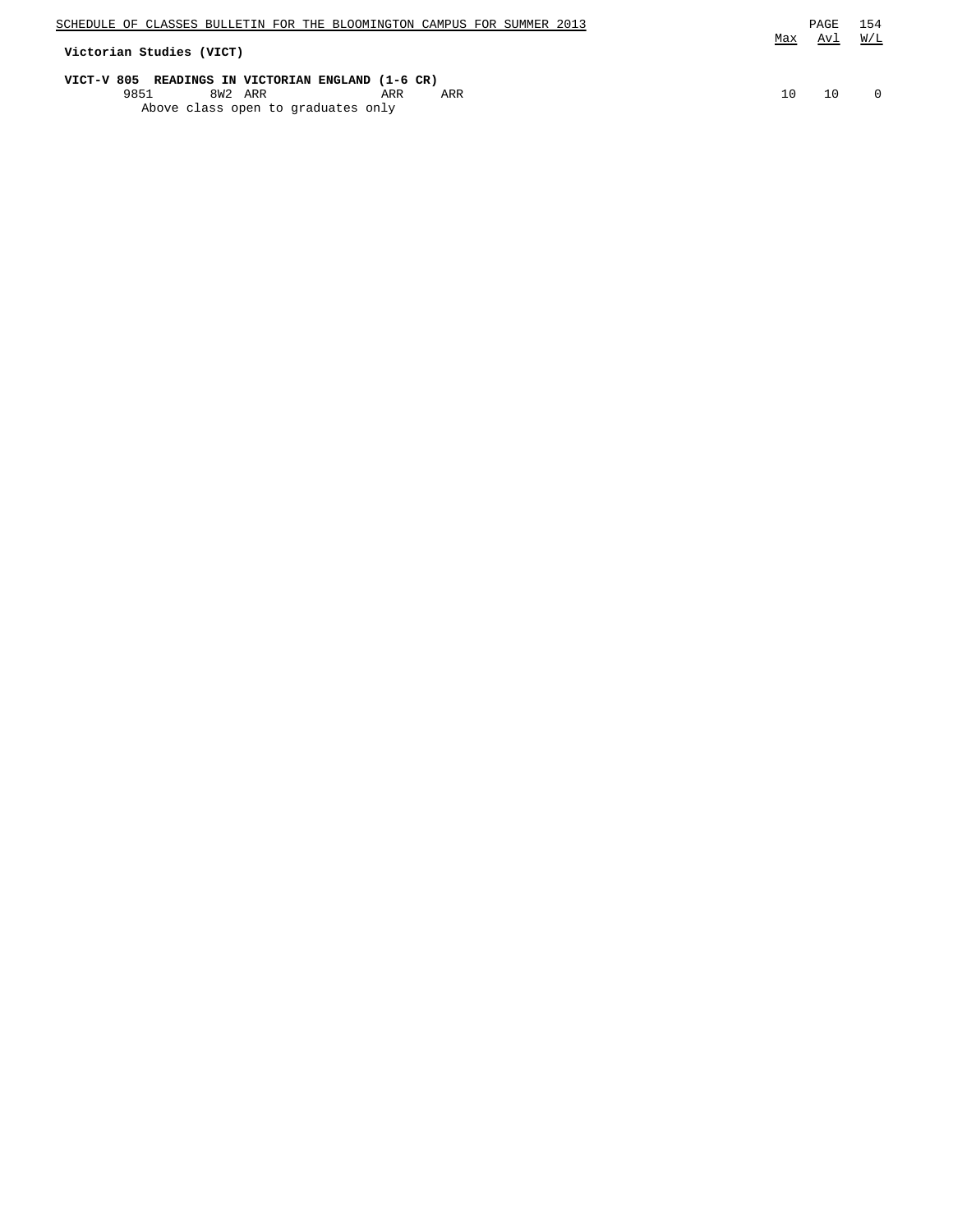| W/L<br>Avl<br>Max<br>West European Studies (WEUR)<br>WEUR-W 406 SPECL TOPICS IN WEST EUR STDS (3 CR)<br>15811<br>4W1 10:20 A-12:30 P<br>D<br>BH 015<br>25<br>25<br>$\Omega$<br>May G<br>TOPIC: The Tales of Hans Christian Andersen<br>Above class meets with WEUR-W 605 and GER-E 363 and K 507<br>4W1 12:40 P-02:50 P<br>25<br>25<br>15821<br>D<br>ARR<br>Hess F<br>$\Omega$<br>TOPIC: Understanding the Eurozone in Greece<br>Above class meets with WEUR-W 605<br>WEUR-W 605 SELECT TOPICS IN W EUROP STDS (3 CR)<br>15813<br>4W1 10:20 A-12:30 P<br>BH 015<br>25<br>25<br>$\mathbb{D}$<br>$\Omega$<br>May G<br>TOPIC: The Tales of Hans Christian Andersen<br>Above class meets with WEUR-W 406 and GER-E 363 and K 507<br>4W1 12:40 P-02:50 P<br>25<br>15816<br>$\mathbb{D}$<br>ARR<br>25<br>Hess F<br>$\Omega$<br>TOPIC: Understanding the Eurozone Crisis in Greece<br>Above class meets with WEUR-W 406<br>(010)<br>WEUR-W 415 INDIV READING IN W EUROPN STDS (1-3 CR)<br>9865 PERM 6W1 ARR<br>8<br>ARR<br>ARR<br>8<br>$\Omega$<br>Obtain on-line authorization for above class from Department<br>9866 PERM 6W2 ARR<br>8<br>8<br>ARR<br>$\Omega$<br>ARR<br>Obtain on-line authorization for above class from Department<br>WEUR-W 800 MA THESIS (1-6 CR)<br>9867 PERM 6W1 ARR<br>8<br>8<br>$\Omega$<br>ARR<br>ARR |
|-----------------------------------------------------------------------------------------------------------------------------------------------------------------------------------------------------------------------------------------------------------------------------------------------------------------------------------------------------------------------------------------------------------------------------------------------------------------------------------------------------------------------------------------------------------------------------------------------------------------------------------------------------------------------------------------------------------------------------------------------------------------------------------------------------------------------------------------------------------------------------------------------------------------------------------------------------------------------------------------------------------------------------------------------------------------------------------------------------------------------------------------------------------------------------------------------------------------------------------------------------------------------------------------------------------------------------|
|                                                                                                                                                                                                                                                                                                                                                                                                                                                                                                                                                                                                                                                                                                                                                                                                                                                                                                                                                                                                                                                                                                                                                                                                                                                                                                                             |
|                                                                                                                                                                                                                                                                                                                                                                                                                                                                                                                                                                                                                                                                                                                                                                                                                                                                                                                                                                                                                                                                                                                                                                                                                                                                                                                             |
|                                                                                                                                                                                                                                                                                                                                                                                                                                                                                                                                                                                                                                                                                                                                                                                                                                                                                                                                                                                                                                                                                                                                                                                                                                                                                                                             |
|                                                                                                                                                                                                                                                                                                                                                                                                                                                                                                                                                                                                                                                                                                                                                                                                                                                                                                                                                                                                                                                                                                                                                                                                                                                                                                                             |
|                                                                                                                                                                                                                                                                                                                                                                                                                                                                                                                                                                                                                                                                                                                                                                                                                                                                                                                                                                                                                                                                                                                                                                                                                                                                                                                             |
|                                                                                                                                                                                                                                                                                                                                                                                                                                                                                                                                                                                                                                                                                                                                                                                                                                                                                                                                                                                                                                                                                                                                                                                                                                                                                                                             |
|                                                                                                                                                                                                                                                                                                                                                                                                                                                                                                                                                                                                                                                                                                                                                                                                                                                                                                                                                                                                                                                                                                                                                                                                                                                                                                                             |
|                                                                                                                                                                                                                                                                                                                                                                                                                                                                                                                                                                                                                                                                                                                                                                                                                                                                                                                                                                                                                                                                                                                                                                                                                                                                                                                             |
|                                                                                                                                                                                                                                                                                                                                                                                                                                                                                                                                                                                                                                                                                                                                                                                                                                                                                                                                                                                                                                                                                                                                                                                                                                                                                                                             |
|                                                                                                                                                                                                                                                                                                                                                                                                                                                                                                                                                                                                                                                                                                                                                                                                                                                                                                                                                                                                                                                                                                                                                                                                                                                                                                                             |
|                                                                                                                                                                                                                                                                                                                                                                                                                                                                                                                                                                                                                                                                                                                                                                                                                                                                                                                                                                                                                                                                                                                                                                                                                                                                                                                             |
|                                                                                                                                                                                                                                                                                                                                                                                                                                                                                                                                                                                                                                                                                                                                                                                                                                                                                                                                                                                                                                                                                                                                                                                                                                                                                                                             |
|                                                                                                                                                                                                                                                                                                                                                                                                                                                                                                                                                                                                                                                                                                                                                                                                                                                                                                                                                                                                                                                                                                                                                                                                                                                                                                                             |
|                                                                                                                                                                                                                                                                                                                                                                                                                                                                                                                                                                                                                                                                                                                                                                                                                                                                                                                                                                                                                                                                                                                                                                                                                                                                                                                             |
|                                                                                                                                                                                                                                                                                                                                                                                                                                                                                                                                                                                                                                                                                                                                                                                                                                                                                                                                                                                                                                                                                                                                                                                                                                                                                                                             |
|                                                                                                                                                                                                                                                                                                                                                                                                                                                                                                                                                                                                                                                                                                                                                                                                                                                                                                                                                                                                                                                                                                                                                                                                                                                                                                                             |
|                                                                                                                                                                                                                                                                                                                                                                                                                                                                                                                                                                                                                                                                                                                                                                                                                                                                                                                                                                                                                                                                                                                                                                                                                                                                                                                             |
|                                                                                                                                                                                                                                                                                                                                                                                                                                                                                                                                                                                                                                                                                                                                                                                                                                                                                                                                                                                                                                                                                                                                                                                                                                                                                                                             |
|                                                                                                                                                                                                                                                                                                                                                                                                                                                                                                                                                                                                                                                                                                                                                                                                                                                                                                                                                                                                                                                                                                                                                                                                                                                                                                                             |
|                                                                                                                                                                                                                                                                                                                                                                                                                                                                                                                                                                                                                                                                                                                                                                                                                                                                                                                                                                                                                                                                                                                                                                                                                                                                                                                             |
|                                                                                                                                                                                                                                                                                                                                                                                                                                                                                                                                                                                                                                                                                                                                                                                                                                                                                                                                                                                                                                                                                                                                                                                                                                                                                                                             |
|                                                                                                                                                                                                                                                                                                                                                                                                                                                                                                                                                                                                                                                                                                                                                                                                                                                                                                                                                                                                                                                                                                                                                                                                                                                                                                                             |
|                                                                                                                                                                                                                                                                                                                                                                                                                                                                                                                                                                                                                                                                                                                                                                                                                                                                                                                                                                                                                                                                                                                                                                                                                                                                                                                             |
|                                                                                                                                                                                                                                                                                                                                                                                                                                                                                                                                                                                                                                                                                                                                                                                                                                                                                                                                                                                                                                                                                                                                                                                                                                                                                                                             |
|                                                                                                                                                                                                                                                                                                                                                                                                                                                                                                                                                                                                                                                                                                                                                                                                                                                                                                                                                                                                                                                                                                                                                                                                                                                                                                                             |
|                                                                                                                                                                                                                                                                                                                                                                                                                                                                                                                                                                                                                                                                                                                                                                                                                                                                                                                                                                                                                                                                                                                                                                                                                                                                                                                             |
| Obtain on-line authorization for above class from Department                                                                                                                                                                                                                                                                                                                                                                                                                                                                                                                                                                                                                                                                                                                                                                                                                                                                                                                                                                                                                                                                                                                                                                                                                                                                |
| 8<br>9868 PERM 6W2 ARR<br>ARR<br>8<br>$\Omega$<br>ARR                                                                                                                                                                                                                                                                                                                                                                                                                                                                                                                                                                                                                                                                                                                                                                                                                                                                                                                                                                                                                                                                                                                                                                                                                                                                       |
| Obtain on-line authorization for above class from Department                                                                                                                                                                                                                                                                                                                                                                                                                                                                                                                                                                                                                                                                                                                                                                                                                                                                                                                                                                                                                                                                                                                                                                                                                                                                |
| WEUR-W 805 INDIV READINGS W EUROP STUDIES (1-8 CR)                                                                                                                                                                                                                                                                                                                                                                                                                                                                                                                                                                                                                                                                                                                                                                                                                                                                                                                                                                                                                                                                                                                                                                                                                                                                          |
| 9869 PERM 6W1 ARR<br>8<br>ARR<br>ARR<br>8<br>$\Omega$                                                                                                                                                                                                                                                                                                                                                                                                                                                                                                                                                                                                                                                                                                                                                                                                                                                                                                                                                                                                                                                                                                                                                                                                                                                                       |
| Obtain on-line authorization for above class from Department                                                                                                                                                                                                                                                                                                                                                                                                                                                                                                                                                                                                                                                                                                                                                                                                                                                                                                                                                                                                                                                                                                                                                                                                                                                                |
|                                                                                                                                                                                                                                                                                                                                                                                                                                                                                                                                                                                                                                                                                                                                                                                                                                                                                                                                                                                                                                                                                                                                                                                                                                                                                                                             |
|                                                                                                                                                                                                                                                                                                                                                                                                                                                                                                                                                                                                                                                                                                                                                                                                                                                                                                                                                                                                                                                                                                                                                                                                                                                                                                                             |
| 9870 PERM 6W2 ARR<br>8<br>8<br>ARR<br>ARR<br>$\Omega$                                                                                                                                                                                                                                                                                                                                                                                                                                                                                                                                                                                                                                                                                                                                                                                                                                                                                                                                                                                                                                                                                                                                                                                                                                                                       |
| Obtain on-line authorization for above class from Department                                                                                                                                                                                                                                                                                                                                                                                                                                                                                                                                                                                                                                                                                                                                                                                                                                                                                                                                                                                                                                                                                                                                                                                                                                                                |
| WEUR-W 875 RES IN WEST EUROPEAN STUDIES (1-6 CR)                                                                                                                                                                                                                                                                                                                                                                                                                                                                                                                                                                                                                                                                                                                                                                                                                                                                                                                                                                                                                                                                                                                                                                                                                                                                            |
| 9872 PERM 6W2 ARR<br>ARR<br>8<br>ARR<br>8<br>$\Omega$<br>Obtain on-line authorization for above class from Department                                                                                                                                                                                                                                                                                                                                                                                                                                                                                                                                                                                                                                                                                                                                                                                                                                                                                                                                                                                                                                                                                                                                                                                                       |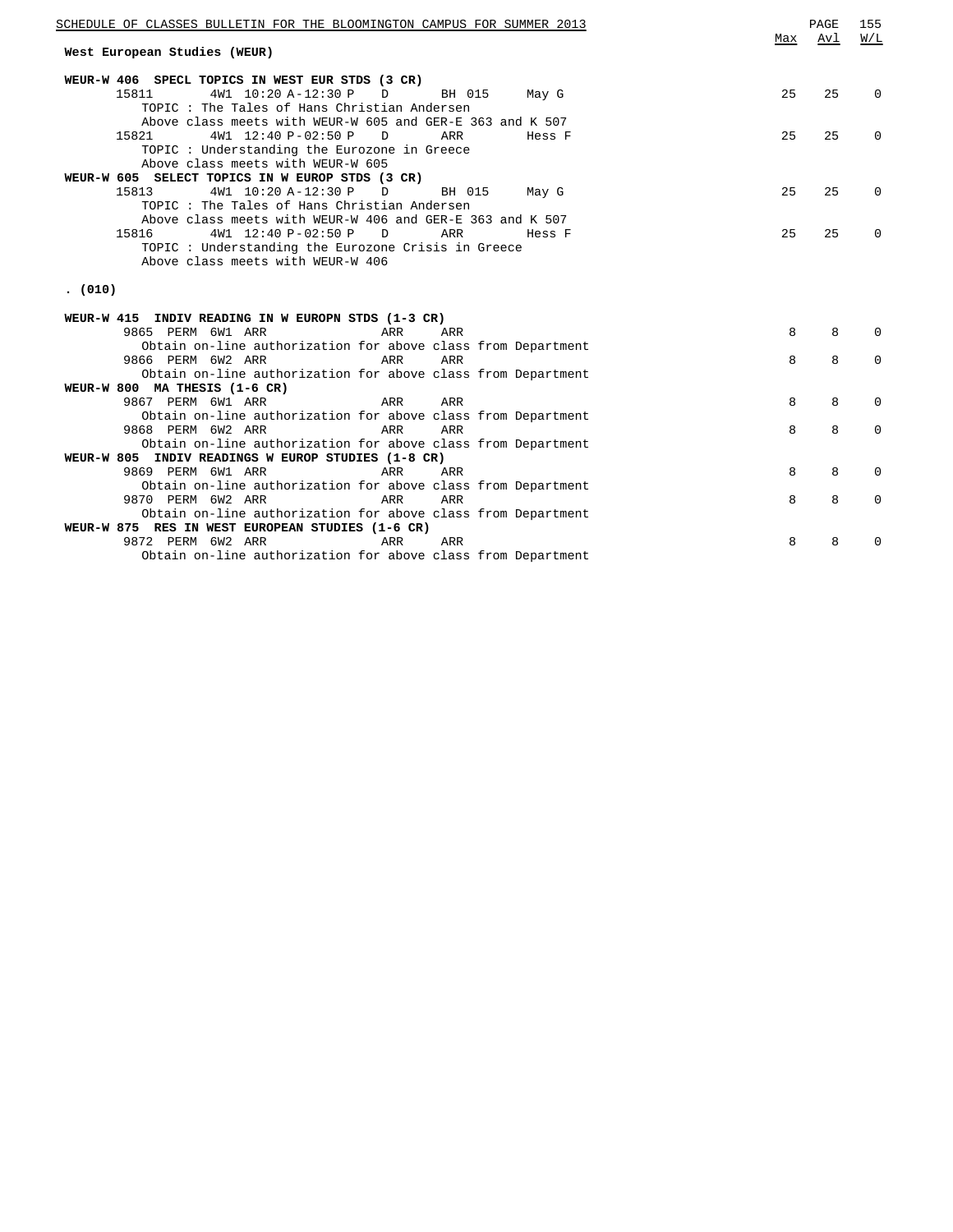|                                                                                                                          | Max | Avl | W/L          |
|--------------------------------------------------------------------------------------------------------------------------|-----|-----|--------------|
| Business (BUS)                                                                                                           |     |     |              |
| SCHEDULE 1 (010)                                                                                                         |     |     |              |
| BUS-BE 370 BE:BUS I-CORE (14 CR)                                                                                         |     |     |              |
| 10032 PERM 1<br>09:30 A-10:35 A<br>BU 223<br>Wiethoff C<br>MWF<br>VT: I-CORE - STRAT MGT COMPONENT                       | 75  | 75  | $\mathbf 0$  |
| $10:50 A-11:55 A$<br>BU 223<br>Rearick T<br>MWF<br>VT: I-CORE - FINANCE COMPONENT                                        |     |     |              |
| BU 223<br>Cutshall R<br>09:30 A-10:35 A<br>TR<br>VT: I-CORE - OPERATIONS COMPONENT                                       |     |     |              |
| $10:50 A-11:55 A$<br>BU 223<br>Kitzmiller G<br>TR                                                                        |     |     |              |
| VT: I-CORE - MARKETING COMPONENT<br>ARR<br>ARR<br>ARR<br>Cutshall R                                                      |     |     |              |
| VT: I-CORE - DISCUSSION                                                                                                  |     |     |              |
| INTEGRATIVE CORE --SCHEDULE 1 (010)                                                                                      |     |     |              |
| BUS-F 370 I-CORE - FINANCE COMPONENT (3 CR)<br>8310 PERM 1<br>$10:50 A-11:55 A$<br>MWF BU 223<br>Rearick T               | 75  | 75  | $\mathbf 0$  |
| F 370: To enroll in this class see BUS-BE 370<br>BUS-I 370 I-CORE - DISCUSSION (2 CR)                                    |     |     |              |
| 8315 PERM 1<br>ARR<br>Cutshall R<br>ARR<br>ARR                                                                           | 75  | 75  | 0            |
| I 370 : To enroll in this class see BUS-BE 370<br>Above class meets with another section of BUS-I 370                    |     |     |              |
| BUS-J 370 I-CORE - STRAT MGT COMPONENT (3 CR)                                                                            |     |     |              |
| 8317 PERM 1<br>09:30 A-10:35 A<br>MWF<br>BU 223<br>Wiethoff C<br>J 370 : To enroll in this class see BUS-BE 370          | 75  | 75  | $\mathbf 0$  |
| BUS-M 370 I-CORE - MARKETING COMPONENT (3 CR)<br>8326 PERM 1<br>10:50 A-11:55 A<br>Kitzmiller G<br>TR<br>BU 223          | 75  | 75  | 0            |
| M 370 : To enroll in this class see BUS-BE 370<br>BUS-P 370 I-CORE - OPERATIONS COMPONENT (3 CR)                         |     |     |              |
| 8329 PERM 1 09:30 A-10:35 A<br>Cutshall R<br>TR<br>BU 223<br>P 370 : To enroll in this class see BUS-BE 370              | 75  | 75  | $\mathbf 0$  |
|                                                                                                                          |     |     |              |
| SCHEDULE 2 (020)                                                                                                         |     |     |              |
| BUS-BE 370 BE:BUS I-CORE (14 CR)<br>10033 PERM 1<br>12:10 P-01:15 P<br>BU 223<br>Wiethoff C<br>MWF                       | 75  | 75  | $\Omega$     |
| VT: I-CORE - STRAT MGT COMPONENT                                                                                         |     |     |              |
| $01:30 P-02:35 P$<br>BU 223<br>Rearick T<br>MWF<br>VT: I-CORE - FINANCE COMPONENT                                        |     |     |              |
| BU 223<br>Cutshall R<br>12:10 P-01:15 P<br>TR<br>VT: I-CORE - OPERATIONS COMPONENT                                       |     |     |              |
| BU 223<br>Kitzmiller G<br>$01:30 P-02:35 P$<br>TR<br>VT: I-CORE - MARKETING COMPONENT                                    |     |     |              |
| Cutshall R<br>ARR<br>ARR<br>ARR<br>VT: I-CORE - DISCUSSION                                                               |     |     |              |
|                                                                                                                          |     |     |              |
| INTEGRATIVE CORE --SCHEDULE 2 (020)                                                                                      |     |     |              |
| BUS-F 370 I-CORE - FINANCE COMPONENT (3 CR)<br>$01:30 P-02:35 P$<br>8311 PERM 1<br>MWF<br>BU 223<br>Rearick T            | 75  | 75  | $\mathbf 0$  |
| F 370 : To enroll in this class see BUS-BE 370                                                                           |     |     |              |
| BUS-I 370 I-CORE - DISCUSSION (2 CR)<br>8316 PERM 1<br>Cutshall R<br>ARR<br>ARR<br>ARR                                   | 75  | 75  | $\mathbf{0}$ |
| I 370: To enroll in this class see BUS-BE 370<br>Above class meets with another section of BUS-I 370                     |     |     |              |
| BUS-J 370 I-CORE - STRAT MGT COMPONENT (3 CR)                                                                            |     |     |              |
| 8318 PERM 1<br>12:10 P-01:15 P<br>MWF<br>BU 223<br>Wiethoff C<br>J 370: To enroll in this class see BUS-BE 370           | 75  | 75  | $\mathbf 0$  |
| BUS-M 370 I-CORE - MARKETING COMPONENT (3 CR)<br>8327 PERM 1<br>$01:30$ P-02:35 P<br>Kitzmiller G<br>TR                  | 75  | 75  | $\mathbf 0$  |
| BU 223<br>M 370 : To enroll in this class see BUS-BE 370                                                                 |     |     |              |
| BUS-P 370 I-CORE - OPERATIONS COMPONENT (3 CR)<br>8330 PERM 1<br>12:10 P-01:15 P<br>TR<br>BU 223<br>Cutshall R           | 75  | 75  | $\Omega$     |
| P 370: To enroll in this class see BUS-BE 370                                                                            |     |     |              |
| BUS SUMMER-FIRST 4 WEEKS (231)                                                                                           |     |     |              |
| BUS-A 100 BASIC ACCOUNTING SKILLS (1 CR)                                                                                 |     |     |              |
| 4W1 05:00 P-05:50 P<br>10696<br>$\Box$<br>ARR<br>House K<br>A 100: A necessary prerequisite for both BUS-A 201 and A 202 | 50  | 50  | $\Omega$     |
| and the integrative core<br>Freshmen should take BUS-A 100 prior to their sophomore year                                 |     |     |              |
| BUS-A 200 FOUNDATIONS OF ACCOUNTING (3 CR)                                                                               |     |     |              |
| A 200: No prerequisites required<br>4W1 12:40 P-02:50 P<br>8300<br>ARR<br>Schrimper R<br>$\Box$                          | 45  | 45  | $\Omega$     |
| BUS-A 200 is particularly appropriate for students who seek<br>the certificate in Business or a Business minor           |     |     |              |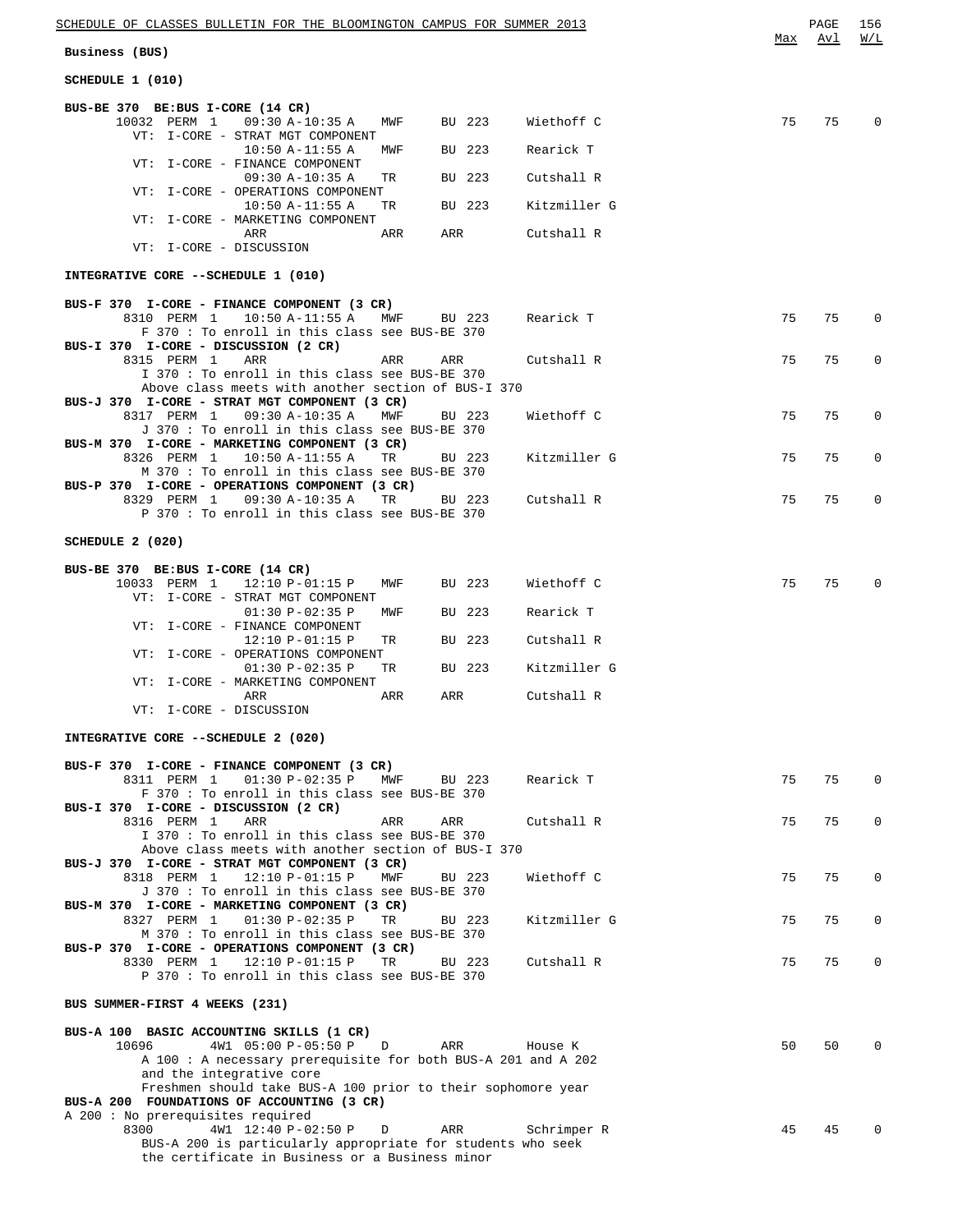| SCHEDULE OF CLASSES BULLETIN FOR THE BLOOMINGTON CAMPUS FOR SUMMER 2013                                                   |     | PAGE | 157          |
|---------------------------------------------------------------------------------------------------------------------------|-----|------|--------------|
| Credit not given for both BUS-A 200 and (BUS-A 201 or BUS-A                                                               | Max | Avl  | <u>W/L</u>   |
| 202)                                                                                                                      |     |      |              |
| BUS-D 270 GLOBAL BUS ENVIRONMENTS (1.5 CR)                                                                                |     |      |              |
| 14388<br>4W1 10:20 A-11:25 A<br>Coulis P<br>ARR<br>D<br>BUS-T 275 KELLEY COMPASS II: ASSOCIATE (1.5 CR)                   | 50  | 50   | 0            |
| 15436<br>4W1 03:00 P-04:05 P<br>MN 001C<br>D<br>Perry A                                                                   | 20  | 20   | $\mathbf{0}$ |
| $T$ 275 : P - BUS-T 175                                                                                                   |     |      |              |
| 15437<br>4W1 04:20 P-05:25 P<br>MN 001C<br>Perry A<br>D<br>T 275 : P - BUS-T 175                                          | 20  | 20   | $\mathbf{0}$ |
| BUS-A 329 TAXES AND DECISION MAKING (3 CR)                                                                                |     |      |              |
| 4W1 03:00 P-04:50 P<br>12399<br>ARR<br>Owen S<br>D                                                                        | 20  | 20   | $\mathbf{0}$ |
| A 329 : P - (BUS-A 201 or BUS-A 205) and (BUS-A 202 or BUS-A<br>207), each course with a grade of C or better             |     |      |              |
| A 329 : Credit not given for both BUS-A 327 and A 329                                                                     |     |      |              |
| BUS-A 337 ACCOUNTING INFORMATION SYSTEMS (3 CR)                                                                           |     |      |              |
| 12682<br>4W1 12:45 P-02:00 P<br>ARR<br>Woodhouse D<br>D<br>A 337 : P - I-Core; (F 370, M 370, P 370, J 370 and I 370) or  | 24  | 24   | $\Omega$     |
| (F 304, M 304, P 304, J 304 and I 304) or BUS-BE 370 or                                                                   |     |      |              |
| BUS-BE 304.                                                                                                               |     |      |              |
| A 337 : Students may not get credit for both BUS-A 337 and<br><b>BUS-S 400</b>                                            |     |      |              |
| Above class meets with BUS-S 400                                                                                          |     |      |              |
| BUS-S 400 INTEGRATION OF SYS & THE BUS (3 CR)                                                                             |     |      |              |
| 12684<br>4W1 12:45 P-02:00 P<br>Woodhouse D<br>D<br>ARR<br>S 400 : P - I-Core; (F 370, M 370, P 370, J 370 and I 370) or  | 16  | 16   | $\Omega$     |
| (F 304, M 304, P 304, J 304 and I 304) or BUS-BE 370 or                                                                   |     |      |              |
| BUS-BE 304.                                                                                                               |     |      |              |
| S 400 : Students may not get credit for both BUS-S 400 and<br>BUS-A 337                                                   |     |      |              |
| Above class meets with BUS-A 337                                                                                          |     |      |              |
| BUS-A 424 AUDITING & ASSURANCE SERVICES (3 CR)                                                                            |     |      |              |
| 12313<br>4W1 10:20 A-12:30 P<br>D<br>ARR<br>Pomeroy D<br>$A$ 424 : P - BUS-A 312 with a grade of C or better              | 30  | 30   | $\mathbf{0}$ |
| BUS-M 450 MARKETING STRATEGY (3 CR)                                                                                       |     |      |              |
| 14403 RSTR 4W1 10:20 A-12:30 P<br>Talbott J<br>ARR<br>D                                                                   | 40  | 40   | $\Omega$     |
| BUS SUMMER-FIRST 6 WEEKS (234)                                                                                            |     |      |              |
|                                                                                                                           |     |      |              |
| BUS-C 104 BUSINESS PRESENTATIONS (3 CR)<br>10850<br>6W1 10:20 A-12:10 P<br>MTWR<br>MN 001C<br>Loucks S                    | 22  | 22   | $\Omega$     |
| Attendance is required the first week of class                                                                            |     |      |              |
| BUS-A 201 INTRO TO FINANCIAL ACCOUNTING (3 CR)                                                                            |     |      |              |
| Above class is part of the "Transfer Indiana" (transferIN) Initiative.                                                    |     |      |              |
| For additional information, link to http://www.transferin.net<br>8302<br>6W1 10:20 A-12:10 P<br>MTWR<br>ARR<br>Marshall N | 20  | 20   | $\mathbf{0}$ |
| A 201 : P - BUS-A 100                                                                                                     |     |      |              |
| A 201 : Credit not given for both BUS-A 201 and A 200                                                                     |     |      |              |
| 8303 6W1 12:40 P-02:30 P MTWR ARR Marshall N<br>A 201 : P - BUS-A 100                                                     | 20  | 20   |              |
| A 201 : Credit not given for both BUS-A 201 and A 200                                                                     |     |      |              |
| 8301<br>6W1 03:00 P-04:50 P<br>MTWR<br>ARR<br>Holzman E                                                                   | 20  | 20   | 0            |
| A 201 : P - BUS-A 100<br>A 201: Credit not given for both BUS-A 201 and A 200                                             |     |      |              |
| BUS-K 201 THE COMPUTER IN BUSINESS (3 CR)                                                                                 |     |      |              |
| 8319<br>6W1 08:20 A-10:10 A<br>MTWR<br>BU 425                                                                             | 30  | 30   | 0            |
| K 201 : Credit not given for both BUS-K 201 and (CSCI-A 110<br>or SPEA-V 261) unless taken prior to BUS-K 201.            |     |      |              |
| 8320<br>6W1 10:20 A-12:10 P<br>MTWR<br>BU 425                                                                             | 30  | 30   | 0            |
| K 201 : Credit not given for both BUS-K 201 and (CSCI-A 110                                                               |     |      |              |
| or SPEA-V 261) unless taken prior to BUS-K 201.<br>BUS-L 201 LEGAL ENVIRONMENT OF BUSINESS (3 CR)                         |     |      |              |
| 9967 RSTR 6W1 11:00 A-12:15 P<br>ARR<br>D<br>Bongard V                                                                    | 90  | 90   | 0            |
| L 201 : P - Sophomore standing or Honors College freshman                                                                 |     |      |              |
| IUB GenEd S&H credit<br>BUS-X 201 TECHNOLOGY (3 CR)                                                                       |     |      |              |
| 8332<br>6W1 12:40 P-02:30 P<br>MTWR<br>BU 425<br>Kinser J                                                                 | 20  | 20   | 0            |
| $X$ 201 : P - BUS-K 201 or BUS-K 204 with a grade of C or                                                                 |     |      |              |
| better<br>8333<br>6W1 03:00 P-04:50 P<br>MTWR<br>BH 308<br>Perry A                                                        | 20  | 20   | $\mathbf{0}$ |
| $X$ 201 : P - BUS-K 201 or BUS-K 204 with a grade of C or                                                                 |     |      |              |
| better                                                                                                                    |     |      |              |
| BUS-A 202 INTRO TO MANAGERIAL ACCOUNTING (3 CR)<br>8305<br>6W1 10:20 A-12:10 P<br>MTWR<br>ARR<br>Hutchens M               | 20  | 20   | 0            |
| A 202 : P - BUS-A 100                                                                                                     |     |      |              |
| A 202: Credit not given for both BUS-A 201 and A 200<br>8304<br>6W1 12:40 P-02:30 P<br>MTWR                               | 20  | 20   | 0            |
| ARR<br>Hutchens M<br>A 202 : P - BUS-A 100                                                                                |     |      |              |
| A 202: Credit not given for both BUS-A 201 and A 200                                                                      |     |      |              |
| BUS-G 202 BUSINESS, GOVERNMENT, AND SOC (2 CR)<br>8314<br>6W1 10:20 A-11:30 A<br>ARR<br>Schmidbauer E<br>MTWR             | 80  | 80   | 0            |
|                                                                                                                           |     |      |              |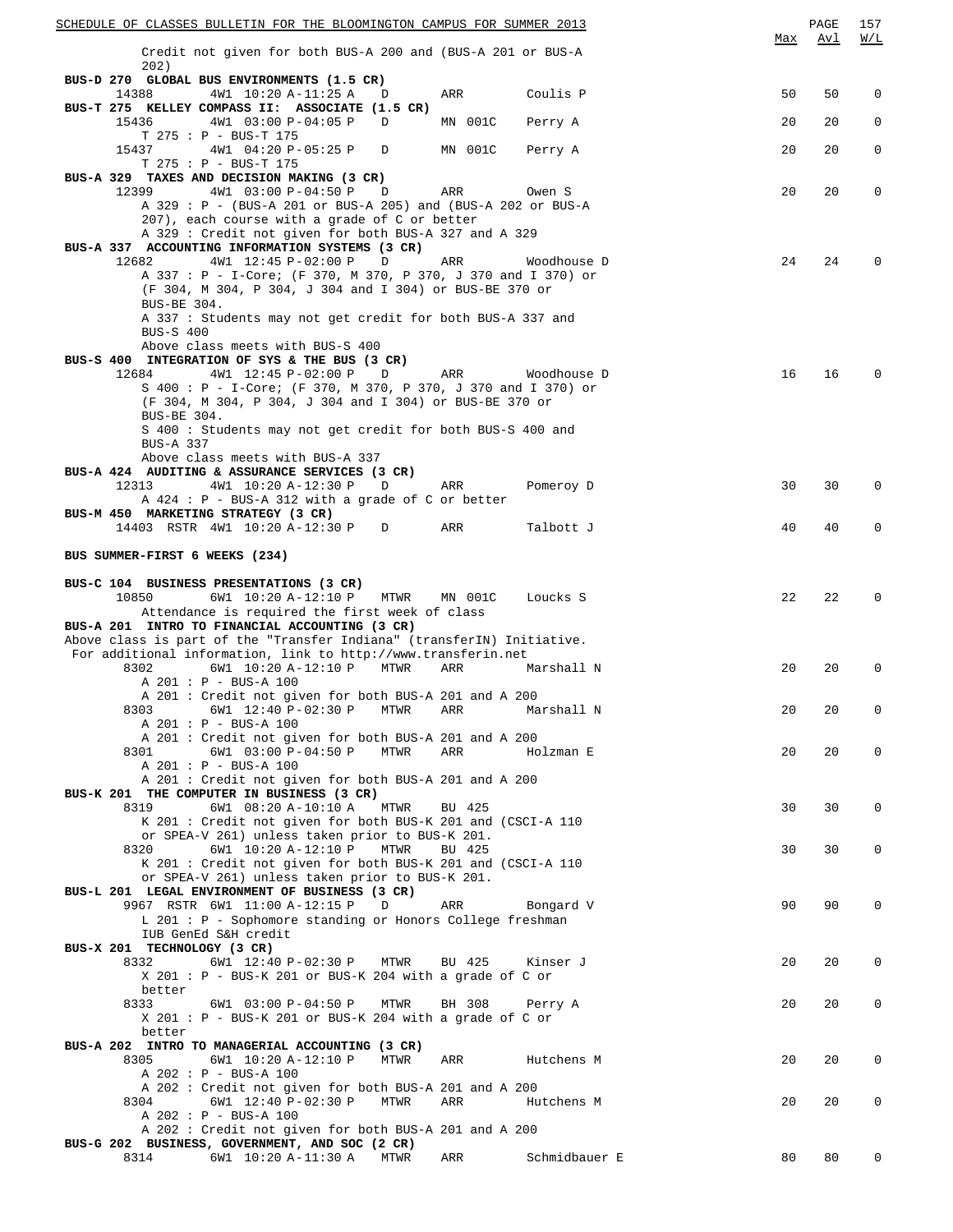| SCHEDULE OF CLASSES BULLETIN FOR THE BLOOMINGTON CAMPUS FOR SUMMER 2013                                                      |     | PAGE | 158         |
|------------------------------------------------------------------------------------------------------------------------------|-----|------|-------------|
| $G$ 202: P - (ECON-E 201 or ECON-S 201) with a grade of C or                                                                 | Max | Avl  | W/L         |
| better                                                                                                                       |     |      |             |
| BUS-C 204 BUSINESS COMMUNICATION (3 CR)                                                                                      |     |      |             |
| 14893 RSTR 6W1 08:20 A-10:10 A<br>MTWR<br>MN 001C<br>Morrone M                                                               | 22  | 22   | $\mathbf 0$ |
| Above class attendance is required the first week of class<br>C 204 : Sophomore standing and English Composition (ENG-W      |     |      |             |
| 131, ENG-W 170, CMCT-C110, or substitute) with grade of C or                                                                 |     |      |             |
| better                                                                                                                       |     |      |             |
| 14894 RSTR 6W1 12:40 P-02:30 P<br>MTWR<br>MN 001C<br>Neal C                                                                  | 22  | 22   | $\Omega$    |
| Above class attendance is required the first week of class                                                                   |     |      |             |
| C 204 : Sophomore standing and English Composition (ENG-W<br>131, ENG-W 170, CMCT-C110, or substitute) with grade of C or    |     |      |             |
| better                                                                                                                       |     |      |             |
| BUS-G 300 INTRO TO MGRL ECON AND STRAT (3 CR)                                                                                |     |      |             |
| 12429<br>6W1 10:20 A-12:10 P<br>MTWR<br>ARR<br>Ridlon R                                                                      | 40  | 40   | $\Omega$    |
| G 300 : Not open to Business students                                                                                        |     |      |             |
| G 300 : Credit not given toward degree in Business<br>G 300: Credit not given for both BUS-G 300 and G 304                   |     |      |             |
| BUS-M 300 INTRODUCTION TO MARKETING (3 CR)                                                                                   |     |      |             |
| 6W1 03:00 P-04:50 P<br><b>MTWR</b><br>10300<br>ARR<br>Wang J                                                                 | 48  | 48   | $\Omega$    |
| M 300 : P - BUS-A 200 or (BUS-A 201 or A 205) or (BUS-A 202                                                                  |     |      |             |
| or A 207)<br>M 300: Not open to School of Business students; no credit                                                       |     |      |             |
| towards a degree in business                                                                                                 |     |      |             |
| BUS-P 300 INTRO TO OPERATIONS MANAGEMENT (3 CR)                                                                              |     |      |             |
| 6W1 08:10 A-09:25 A<br>8328<br>D<br>BU 427<br>Dobos S                                                                        | 40  | 40   | $\Omega$    |
| P 300: P - BUS-A 200 or (BUS-A 201 or A 205) or (BUS-A 202                                                                   |     |      |             |
| or A 207)<br>P 300: Not open to Business students. Credit not given                                                          |     |      |             |
| toward degree in Business                                                                                                    |     |      |             |
| BUS-C 301 COMMUNICATION FOR ACCOUNTANTS (1 CR)                                                                               |     |      |             |
| 9968 RSTR NS1 08:20 A-10:10 A<br>MTWR<br>ARR<br>Brimm D                                                                      | 28  | 28   | $\mathbf 0$ |
| $C$ 301 : Open to Accounting majors only                                                                                     |     |      |             |
| Above class meets May 7-20<br>BUS-Z 302 MANAGING & BEHAVR IN ORGANIZTN (3 CR)                                                |     |      |             |
| $Z$ 302 : P - Junior standing                                                                                                |     |      |             |
| 8344 RSTR 6W1 11:00 A-12:15 P<br>Joo H<br>D<br>ARR                                                                           | 70  | 70   | 0           |
| Above class requires special fee - See fee page                                                                              |     |      |             |
| $Z$ 302 : P - Junior standing                                                                                                |     |      |             |
| 8345 RSTR 6W1 12:45 P-02:00 P<br>ARR<br>Joo H<br>D<br>Above class requires special fee - See fee page                        | 70  | 70   | $\mathbf 0$ |
| BUS-F 303 INTERMEDIATE INVESTMENTS (3 CR)                                                                                    |     |      |             |
| 8309<br>6W1 08:20 A-10:10 A<br>MTWR<br>BU 423<br>Mao Y                                                                       | 50  | 50   | $\mathbf 0$ |
| F 303 : P - BUS-F 370 or F 304 or BE 370 with a grade of C or                                                                |     |      |             |
| better                                                                                                                       |     |      |             |
| BUS-M 303 MARKETING RESEARCH (3 CR)<br>11019<br>6W1 ARR<br>ARR<br>ARR<br>Perreault P                                         | 40  | 40   | $\mathbf 0$ |
| M 303 : P - I Core; (F 370, M 370, P 370, J 370, and I 370)                                                                  |     |      |             |
| or (F 304, M 304, P 304, J 304, and I 304) or BUS-BE 370 or                                                                  |     |      |             |
| BUS-BE 304                                                                                                                   |     |      |             |
| BUS-F 305 INTERMEDIATE CORPORATE FINANCE (3 CR)                                                                              |     |      |             |
| 6W1 12:40 P-02:30 P<br>11426<br>MTWR<br>ARR<br>Mao Y<br>F 305 : BUS-F 370 or BUS-F 304 or BUS-BE 370 or BUS-BE 304           | 50  | 50   | $\Omega$    |
| with a grade of C or better                                                                                                  |     |      |             |
| BUS-A 310 MGMT DECISIONS & FINANCL RPTG (3 CR)                                                                               |     |      |             |
| 10320<br>6W1 10:20 A-12:10 P<br>MTWR<br>ARR<br>Cook C                                                                        | 20  | 20   | 0           |
| A 310: $P - (BUS-A 201 or BUS-A 205)$ and (BUS-A 202 or BUS-A                                                                |     |      |             |
| 207), each course with a grade of C or better<br>A 310: Credit not given for both (BUS-A 310 and BUS-A 311)                  |     |      |             |
| or (BUS-A 310 and BUS-A 312)                                                                                                 |     |      |             |
| Accounting majors must take BUS-A 311 and BUS-A 312                                                                          |     |      |             |
| BUS-A 311 INTERMEDIATE ACCOUNTING I (3 CR)                                                                                   |     |      |             |
| 8306<br>MTWR<br>6W1 12:40 P-02:30 P<br>BU 427<br>Head J                                                                      | 20  | 20   | 0           |
| A 311 : $P - (BUS-A 201 or BUS-A 205)$ and (BUS-A 202 or BUS-A<br>207), each course with a grade of C or better              |     |      |             |
| A 311: Credit not given for both BUS-A 311 and A 310                                                                         |     |      |             |
| 6W1 10:20 A-12:10 P<br>MTWR<br>ARR<br>11195<br>Head J                                                                        | 20  | 20   | 0           |
| A 311 : $P - (BUS-A 201 or BUS-A 205)$ and (BUS-A 202 or BUS-A                                                               |     |      |             |
| 207), each course with a grade of C or better                                                                                |     |      |             |
| A 311 : Credit not given for both BUS-A 311 and A 310                                                                        |     |      |             |
| BUS-P 320 SUP CHAIN MANAGEMENT: SOURCING (3 CR)<br>10903<br>6W1 11:00 A-12:15 P<br>ARR<br>D<br>Dobos S                       | 40  | 40   | 0           |
| P 320: P - I-Core; (F 370, M 370, P 370, J 370, and I 370)                                                                   |     |      |             |
| or (F 304, M 304, P 304, J 304, and I 304) or BUS-BE 370 or                                                                  |     |      |             |
| BUS-BE 304                                                                                                                   |     |      |             |
| BUS-A 325 COST ACCOUNTING (3 CR)                                                                                             |     |      |             |
| 11425<br>$6W1$ 03:00 P-04:50 P<br>MTWR<br>BU 427<br>Jensen A<br>A 325 : P - (BUS-A 201 or BUS-A 205) and (BUS-A 202 or BUS-A | 20  | 20   | 0           |
| 207), each course with a grade of C or better                                                                                |     |      |             |
| A 325: Credit not given for both BUS-A 324 and BUS-A 325                                                                     |     |      |             |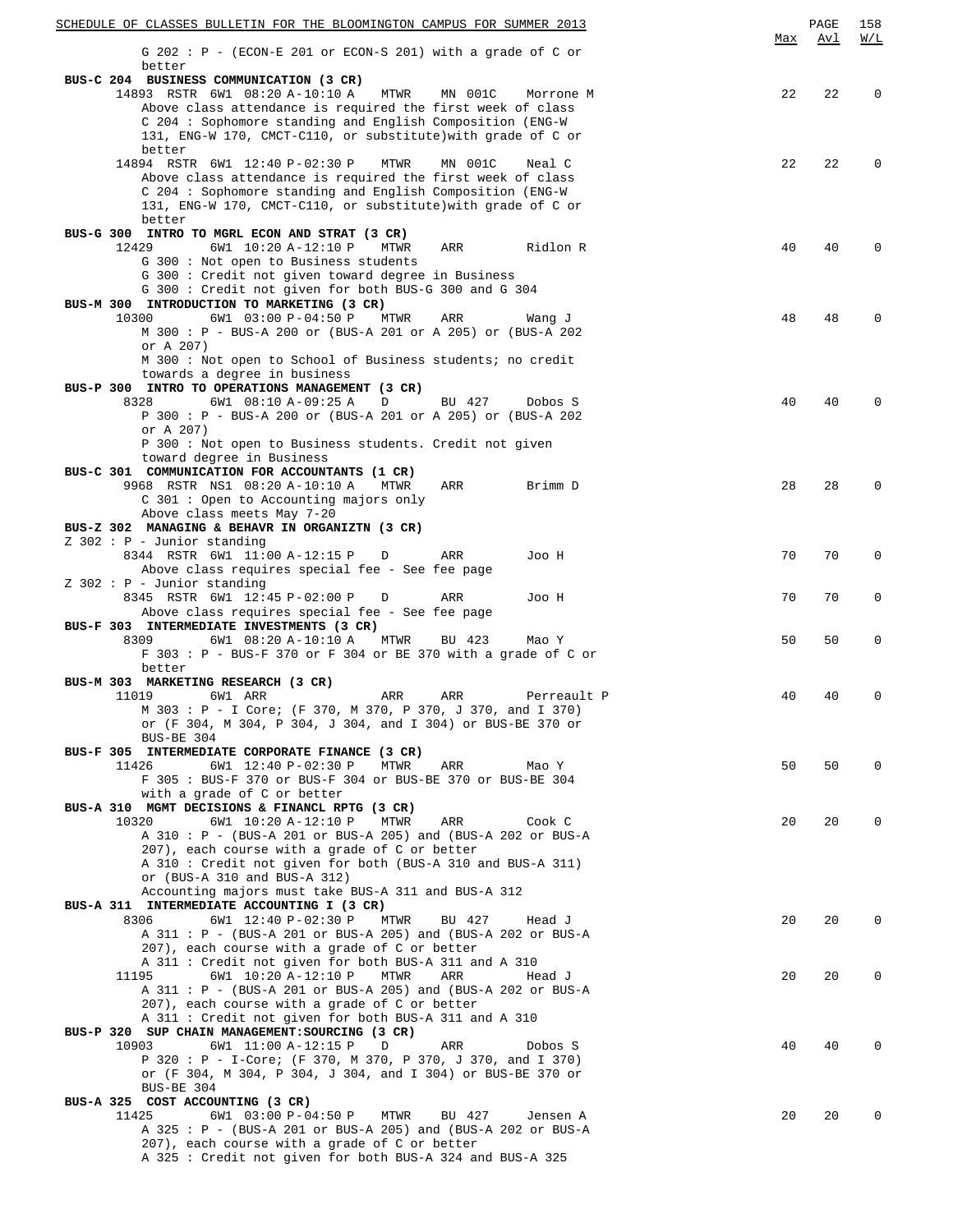| SCHEDULE OF CLASSES BULLETIN FOR THE BLOOMINGTON CAMPUS FOR SUMMER 2013                                                      |              | PAGE         | 159             |
|------------------------------------------------------------------------------------------------------------------------------|--------------|--------------|-----------------|
| 6W1 12:40 P-02:30 P MTWR<br>ARR<br>12240<br>Jensen A                                                                         | Max<br>20    | Avl<br>20    | W/L<br>$\Omega$ |
| A 325 : P - (BUS-A 201 or BUS-A 205) and (BUS-A 202 or BUS-A                                                                 |              |              |                 |
| 207), each course with a grade of C or better                                                                                |              |              |                 |
| A 325 : Credit not given for both BUS-A 324 and BUS-A 325                                                                    |              |              |                 |
| BUS-A 327 TAX ANALYSIS (1.5 CR)<br>NS1 10:20 A-12:10 P<br>11082<br>MTWR<br>BU 423<br>Hite P                                  | 10           | 10           | $\Omega$        |
| A 327 : P - (BUS-A 201 or BUS-A 205) and (BUS-A 202 or BUS-A                                                                 |              |              |                 |
| 207), each course with a grade of C or better                                                                                |              |              |                 |
| A 327 : Credit not given for both BUS-A 327 and BUS-A 329                                                                    |              |              |                 |
| Above class meets 1st 3 weeks only<br>BUS-A 329 TAXES AND DECISION MAKING (3 CR)                                             |              |              |                 |
| 6W1 10:20 A-12:10 P<br>MTWR<br>8308<br>BU 423<br>Hite P                                                                      | 20           | 20           | $\Omega$        |
| A 329 : P - (BUS-A 201 or BUS-A 205) and (BUS-A 202 or BUS-A                                                                 |              |              |                 |
| 207), each course with a grade of C or better<br>A 329 : Credit not given for both BUS-A 327 and A 329                       |              |              |                 |
| 6W1 12:40 P-02:30 P<br>MTWR<br>BU 423<br>11424<br>Hite P                                                                     | 20           | 20           | 0               |
| A 329 : P - (BUS-A 201 or BUS-A 205) and (BUS-A 202 or BUS-A                                                                 |              |              |                 |
| 207), each course with a grade of C or better                                                                                |              |              |                 |
| A 329 : Credit not given for both BUS-A 327 and A 329<br>BUS-F 335 SECRTY TRADING & MARKET MAKING (3 CR)                     |              |              |                 |
| 12314<br>6W1 03:00 P-04:50 P MTWR<br>ARR<br>Zhang Z                                                                          | 40           | 40           | $\mathbf 0$     |
| F 335 : P - BUS-F 370 or BUS-F 304 or BUS-BE 370 or BUS-BE                                                                   |              |              |                 |
| 304 with a grade of C or better                                                                                              |              |              |                 |
| BUS-G 345 MONEY, BANKING & CAPTL MARKETS (3 CR)<br>6W1 12:40 P-02:30 P MTWR<br>10865<br>ARR<br>Schmidbauer E                 | 40           | 40           | $\mathbf 0$     |
| G 345 : P - (ECON-E 201 or ECON-S 201) and (ECON-E 202 or                                                                    |              |              |                 |
| ECON-S 202) with grades of C or better                                                                                       |              |              |                 |
| BUS-F 420 EQUITY & FIXED INCOME INVSTMNT (3 CR)<br>12400                                                                     |              |              |                 |
| 6W1 10:20 A-12:10 P MTWR<br>ARR<br>Wolfe B<br>F 420: P - (BUS-F 303 or F 304) and F 305 with minimum                         | 40           | 40           | $\mathbf 0$     |
| grades of C-                                                                                                                 |              |              |                 |
| BUS-F 421 DERIV SECURITS/CORP RISK MGMT (3 CR)                                                                               |              |              |                 |
| 6W1 03:00 P-04:50 P MTWR<br>13075<br>ARR<br>Venkatesan S<br>BUS-F: P - (BUS-F 303 or BUS-F 304) and BUS-F 305 with           | 40           | 40           | $\mathbf 0$     |
| minimum grade of C                                                                                                           |              |              |                 |
| BUS-A 422 ADV FINANCIAL ACCOUNTING I (3 CR)                                                                                  |              |              |                 |
| 6W1 12:40 P-02:30 P MTWR<br>14891<br>ARR<br>Burnett B                                                                        | 20           | 20           | $\mathbf 0$     |
| A $422 : P - BUS-A 310$ or BUS-A 312 with a grade of C or<br>better                                                          |              |              |                 |
| BUS-A 490 INDPT STUDY IN ACCOUNTING (1-3 CR)                                                                                 |              |              |                 |
| 13308 PERM 6W1 ARR<br>ARR<br>ARR<br>Maines L                                                                                 | 10           | 10           | 0               |
| Above class requires permission of Department<br>BUS-F 490 INDEPENDENT STUDY IN FINANCE (1-3 CR)                             |              |              |                 |
| 8312 PERM 6W1 ARR<br>ARR<br>ARR<br>Kamma S                                                                                   | 10           | 10           | 0               |
| Above class requires permission of Department                                                                                |              |              |                 |
| BUS-F 494 INTERNATIONAL FINANCE (3 CR)<br>10866                                                                              |              |              |                 |
| 6W1 03:00 P-04:50 P MTWR<br>BU 423<br>Patterson R<br>F 494 : P - (BUS-F 303 or BUS-F 304) and BUS-F 305 with                 | 40           | 40           | 0               |
| minimum grades of C-                                                                                                         |              |              |                 |
| BUS-A 590 INDPT STUDY IN ACCOUNTING (1-6 CR)                                                                                 |              |              |                 |
| 13309 PERM 6W1 ARR<br>ARR<br>ARR<br>Maines L<br>Above class requires permission of Department                                | 10           | 10           | $\mathbf 0$     |
| BUS-S 590 INDEPNT STUDY IN MGMT INFO SYS (3 CR)                                                                              |              |              |                 |
| 13350 PERM 6W1 ARR<br>ARR<br>ARR<br>Blocher J                                                                                | $\mathbf{1}$ | $\mathbf{1}$ | $\mathbf 0$     |
| Above class meets first six weeks only                                                                                       |              |              |                 |
| Above class requires permission of instructor                                                                                |              |              |                 |
| BUS SUMMER-SECOND 6 WEEKS (235)                                                                                              |              |              |                 |
|                                                                                                                              |              |              |                 |
| BUS-C 104 BUSINESS PRESENTATIONS (3 CR)<br>13286<br>6W2 12:40 P-02:30 P<br>MTWR<br>MN 001C<br>Metz K                         | 22           | 22           | $\Omega$        |
| Attendance is required the first week of class                                                                               |              |              |                 |
| BUS-A 201 INTRO TO FINANCIAL ACCOUNTING (3 CR)                                                                               |              |              |                 |
| Above class is part of the "Transfer Indiana" (transferIN) Initiative.                                                       |              |              |                 |
| For additional information, link to http://www.transferin.net<br>10851<br>6W2 10:20 A-12:10 P<br>MTWR<br>BU 423<br>Wheeler P | 20           | 20           | $\mathbf 0$     |
| A 201 : P - BUS-A 100                                                                                                        |              |              |                 |
| A 201 : Credit not given for both BUS-A 201 and A 200                                                                        |              |              |                 |
| BUS-X 201 TECHNOLOGY (3 CR)<br>8338                                                                                          | 30           | 30           | 0               |
| 6W2 12:40 P-02:30 P<br>MTWR<br>BU 425<br>Sherry S<br>$X$ 201 : P - BUS-K 201 or BUS-K 204 with a grade of C or               |              |              |                 |
| better                                                                                                                       |              |              |                 |
| BUS-A 202 INTRO TO MANAGERIAL ACCOUNTING (3 CR)                                                                              |              |              |                 |
| 11171<br>6W2 03:00 P-04:50 P<br>MTWR<br>BU 427<br>House K<br>A 202 : P - BUS-A 100                                           | 20           | 20           | $\mathbf 0$     |
| A 202 : Credit not given for both BUS-A 201 and A 200                                                                        |              |              |                 |
| BUS-C 204 BUSINESS COMMUNICATION (3 CR)                                                                                      |              |              |                 |
| 14381 RSTR 6W2 10:20 A-12:10 P<br>MTWR<br>MN 001C<br>Meunier J                                                               | 22           | 22           | $\Omega$        |
| Above class attendance is required the first week of class                                                                   |              |              |                 |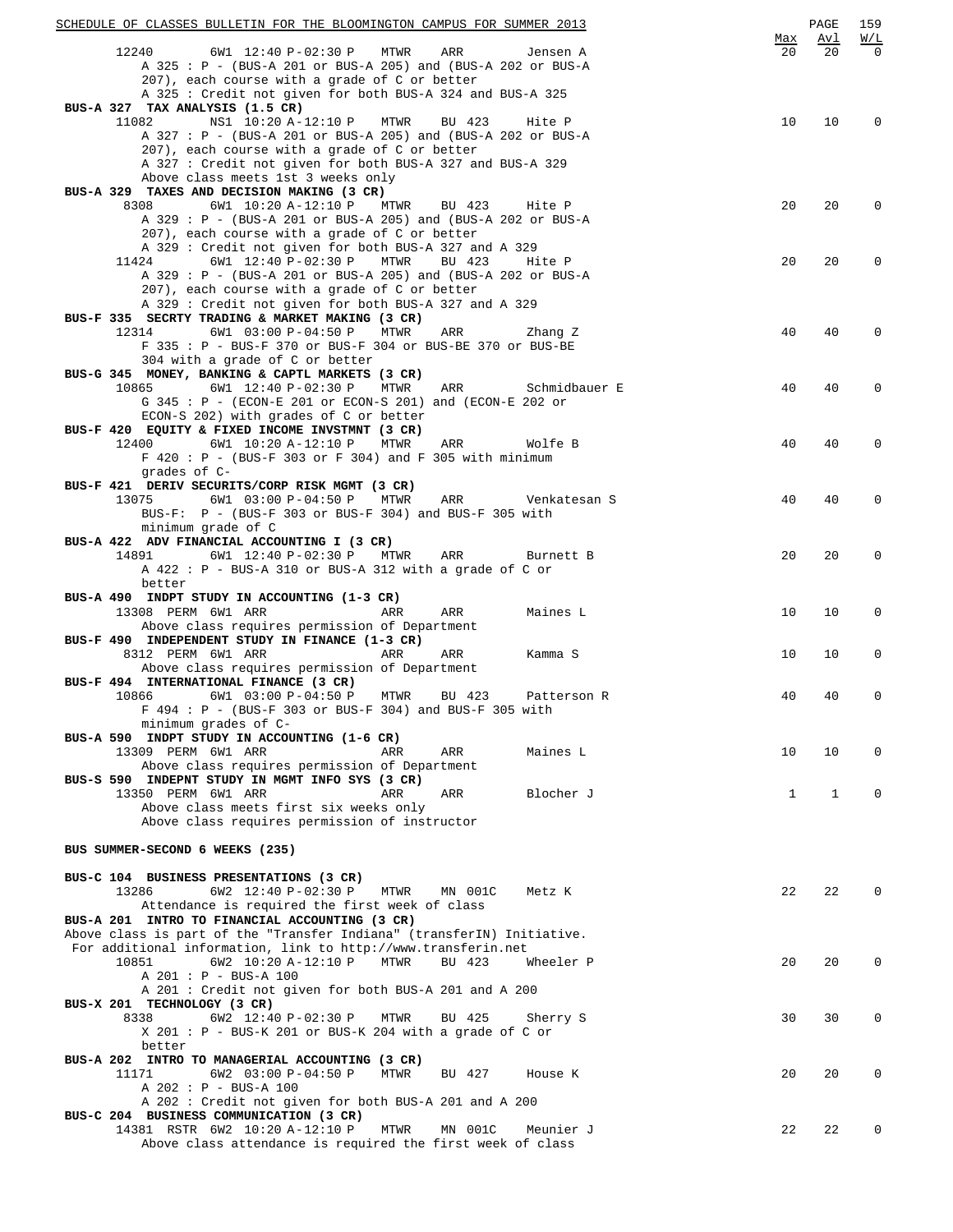| SCHEDULE OF CLASSES BULLETIN FOR THE BLOOMINGTON CAMPUS FOR SUMMER 2013 |              |     | PAGE | 160          |
|-------------------------------------------------------------------------|--------------|-----|------|--------------|
|                                                                         |              | Max | Avl  | W/L          |
| C 204 : Sophomore standing and English Composition (ENG-W               |              |     |      |              |
| 131, ENG-W 170, CMCT-C110, or substitute) with grade of C or            |              |     |      |              |
| better                                                                  |              |     |      |              |
| BUS-Z 302 MANAGING & BEHAVR IN ORGANIZTN (3 CR)                         |              |     |      |              |
| 11989 RSTR 6W2 11:00 A-12:15 P<br>D ARR Dayton K                        |              | 80  | 80   | 0            |
| $Z$ 302 : P - Junior standing                                           |              |     |      |              |
| Above class requires special fee - See fee page                         |              |     |      |              |
| BUS-F 303 INTERMEDIATE INVESTMENTS (3 CR)                               |              |     |      |              |
| 6W2 08:20 A-10:10 A<br>MTWR<br>11428<br>BU 427                          | Sul H        | 40  | 40   | 0            |
|                                                                         |              |     |      |              |
| F 303 : P - BUS-F 370 or BUS-F 304 or BUS-BE 370 or BUS-BE              |              |     |      |              |
| 304 with a grade of C or better                                         |              |     |      |              |
| BUS-F 305 INTERMEDIATE CORPORATE FINANCE (3 CR)                         |              |     |      |              |
| 6W2 12:40 P-02:30 P<br>MTWR<br>11018<br>BU 423                          | Sul H        | 40  | 40   | 0            |
| F 305 : P - BUS-F 370 or F 304 or BE 370 with a grade of C or           |              |     |      |              |
| better                                                                  |              |     |      |              |
| BUS-F 307 WORKING CAPITAL MANAGEMENT (3 CR)                             |              |     |      |              |
| 6W2 03:00 P-04:50 P<br>11988<br>MTWR<br>ARR                             | Masson D     | 40  | 40   | 0            |
| F 307 : P - BUS-F 370 or BUS-F 304 or BUS-BE 370 or BUS-BE              |              |     |      |              |
| 304 with a grade of C or better                                         |              |     |      |              |
| Above class will be taught online                                       |              |     |      |              |
| BUS-A 312 INTERMEDIATE ACCOUNTING II (3 CR)                             |              |     |      |              |
|                                                                         |              |     |      | $\Omega$     |
| 8307<br>6W2 10:20 A-12:10 P<br>MTWR<br>BU 427 Astill A                  |              | 20  | 20   |              |
| A 312 : P - BUS-A 311 with minimum 'C' grade                            |              |     |      |              |
| A 312 : Credit not given for both BUS-A 312 and A 310                   |              |     |      |              |
| 12241<br>6W2 12:40 P-02:30 P<br>MTWR<br>BU 427                          | Astill A     | 20  | 20   | 0            |
| $A$ 312 : P - BUS-A 311 with minimum 'C' grade                          |              |     |      |              |
| A 312: Credit not given for both BUS-A 312 and A 310                    |              |     |      |              |
| BUS-D 365 CROSS CULTURAL MANAGEMENT (3 CR)                              |              |     |      |              |
| 13078 PERM 6W2 ARR<br>ARR<br>ARR                                        | McDougall P  | 25  | 25   | 0            |
| Above class requires permission of Department                           |              |     |      |              |
| Above class takes place in Oxford, England                              |              |     |      |              |
|                                                                         |              |     |      |              |
| BUS-F 420 EQUITY & FIXED INCOME INVSTMNT (3 CR)                         |              |     |      |              |
| 10301<br>6W2 03:00 P-04:50 P<br>MTWR<br>BU 423                          | Venkatesan S | 40  | 40   | 0            |
| $F$ 420 : P - (BUS-F 303 or F 304) and F 305 with minimum               |              |     |      |              |
| grades of C-                                                            |              |     |      |              |
| BUS-A 490 INDPT STUDY IN ACCOUNTING (1-3 CR)                            |              |     |      |              |
| 13375 PERM 6W2 ARR<br>ARR<br>ARR                                        | Maines L     | 10  | 10   | 0            |
| Above class requires permission of Department                           |              |     |      |              |
| BUS-F 490 INDEPENDENT STUDY IN FINANCE (1-3 CR)                         |              |     |      |              |
| 8313 PERM 6W2 ARR<br>ARR<br>ARR                                         | Kamma S      | 10  | 10   | 0            |
| Above class requires permission of Department                           |              |     |      |              |
| BUS-S 535 ADV TOPICS IN MGMNT INFO SYS (1.5 CR)                         |              |     |      |              |
|                                                                         |              |     |      |              |
| 15434 RSTR 6W2 ARR<br>ARR<br>ARR                                        | Acito F      | 20  | 20   | $\Omega$     |
| Above class for BUS-MSIS students only                                  |              |     |      |              |
|                                                                         |              |     |      |              |
| BUS SUMMER-12 WEEKS-FULL TERM (238)                                     |              |     |      |              |
|                                                                         |              |     |      |              |
| BUS-G 490 INDEP STUDY BUS ECON&PUB POL (1-3 CR)                         |              |     |      |              |
| 13227 PERM 1<br>ARR<br>ARR<br>ARR                                       | Maxwell J    | 5   | 5    | 0            |
| Above class requires permission of Department                           |              |     |      |              |
| BUS-J 490 INDEP ST PERS MGT & ORGAN BEH (1-3 CR)                        |              |     |      |              |
| 13228 PERM 1<br>ARR<br>ARR<br>ARR                                       | Covin J      | 5   | 5    | $\Omega$     |
| Above class requires permission of Department                           |              |     |      |              |
|                                                                         |              |     |      |              |
| BUS-L 490 IND STUDY IN BUSINESS LAW (1-3 CR)                            |              |     |      |              |
| 13146 PERM 1<br>ARR<br>ARR<br>ARR                                       | Mallor J     | 5   | 5    | 0            |
| Above class requires permission of Department                           |              |     |      |              |
| BUS-X 490 INDEPENDENT STUDY IN BUSINESS (1-3 CR)                        |              |     |      |              |
| 13325 PERM 1<br>ARR<br>ARR<br>ARR                                       | Dayton K     | 5   | 5    | $\Omega$     |
| Above class requires permission of Department                           |              |     |      |              |
| BUS-W 499 COOP-INTERN WORK ASSIGN-OFF-CA (0 CR)                         |              |     |      |              |
| 8331 PERM 1<br>ARR<br>ARR<br>ARR                                        | Dayton K     | 500 | 500  | $\Omega$     |
| Above class requires permission of Department                           |              |     |      |              |
| Above class requires special fee - See fee page                         |              |     |      |              |
| BUS-X 540 INTERNATIONAL PRACTICUM (0 CR)                                |              |     |      |              |
| 8341<br>1<br>ARR                                                        | Nichols G    | 120 | 120  | $\Omega$     |
| ARR<br>ARR                                                              |              |     |      |              |
| Above class graded on S/F basis only                                    |              |     |      |              |
| Above class requires special fee - See fee page                         |              |     |      |              |
| BUS-S 571 MSIS INTERNSHIP/PRACTICUM (0 CR)                              |              |     |      |              |
| 11427 PERM 1<br>ARR<br>ARR<br>ARR                                       | Gray S       | 30  | 30   | <sup>n</sup> |
| Above class requires permission of Department                           |              |     |      |              |
| Above class for BUS MSIS students only                                  |              |     |      |              |
| Above class graded on S/F basis only                                    |              |     |      |              |
| Above class requires special fee - See fee page                         |              |     |      |              |
| 12315 PERM 1<br>ARR<br>ARR<br>ARR                                       | Gray S       | 30  | 30   |              |
| Above class requires permission of Department                           |              |     |      |              |
| Above class for BUS-MSIS students only                                  |              |     |      |              |
|                                                                         |              |     |      |              |
| Above class graded on S/F basis only                                    |              |     |      |              |
| Above class requires special fee - See fee page                         |              |     |      |              |
| BUS-X 680 SUPERV READINGS IN BUSINESS (1-6 CR)                          |              |     |      |              |
| 8342<br>ARR<br>ARR<br>ARR<br>1                                          |              | 10  | 10   |              |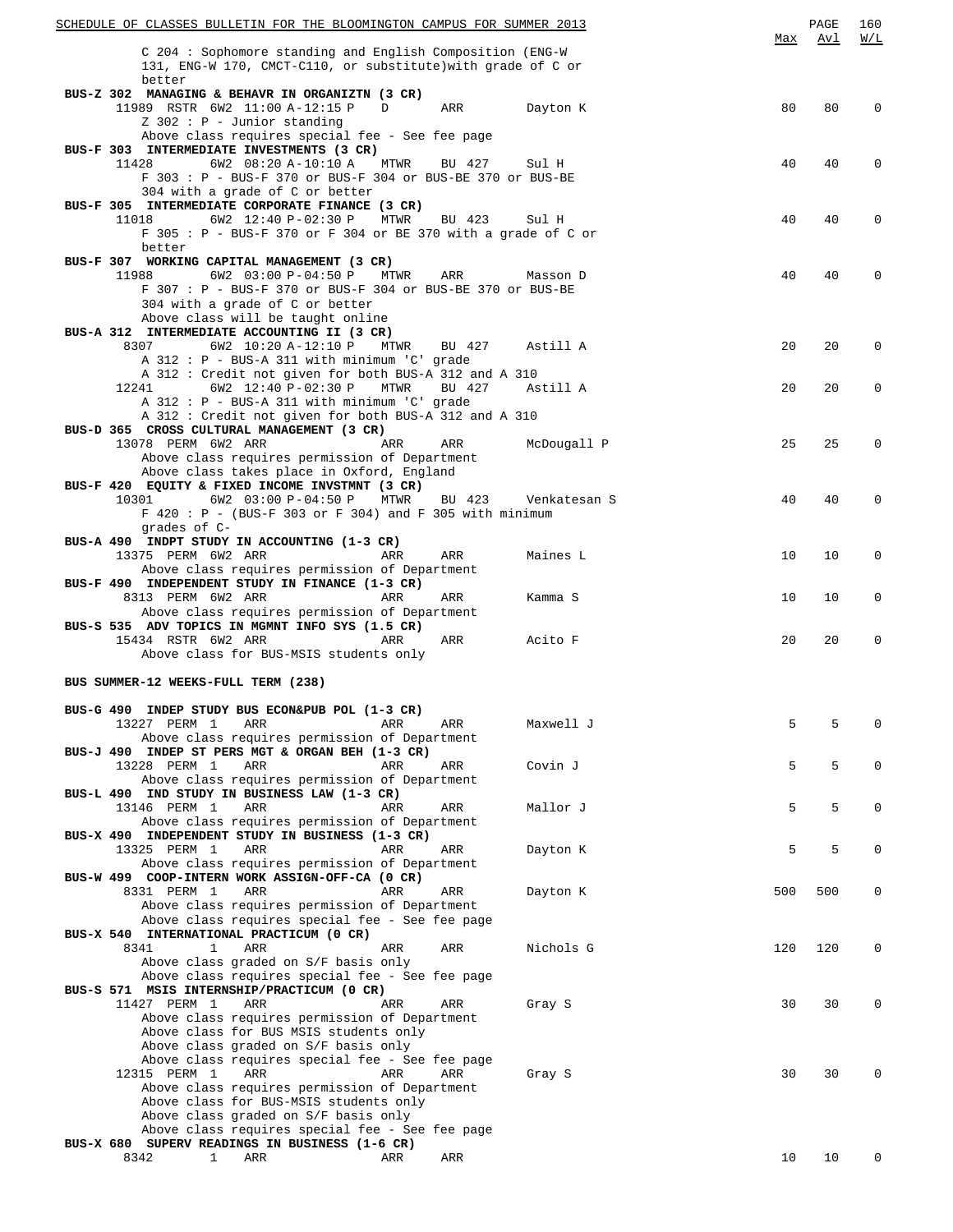| SCHEDULE OF CLASSES BULLETIN FOR THE BLOOMINGTON CAMPUS FOR SUMMER 2013 |     |     |          |     | PAGE | 161      |
|-------------------------------------------------------------------------|-----|-----|----------|-----|------|----------|
|                                                                         |     |     |          | Max | Avl  | W/L      |
| BUS-X 799 DISSERTATION IN BUSINESS ADM (1-12 CR)                        |     |     |          |     |      |          |
| 8343<br>ARR                                                             | ARR | ARR | Massey A | 100 | 100  | $\Omega$ |
| Above class graded on S/F basis only                                    |     |     |          |     |      |          |
| PERM 1<br>10704<br>ARR                                                  | ARR | ARR | Massey A | 100 | 100  | $\Omega$ |
| Above class graded on S/F basis only                                    |     |     |          |     |      |          |
| Above class requires permission of Department                           |     |     |          |     |      |          |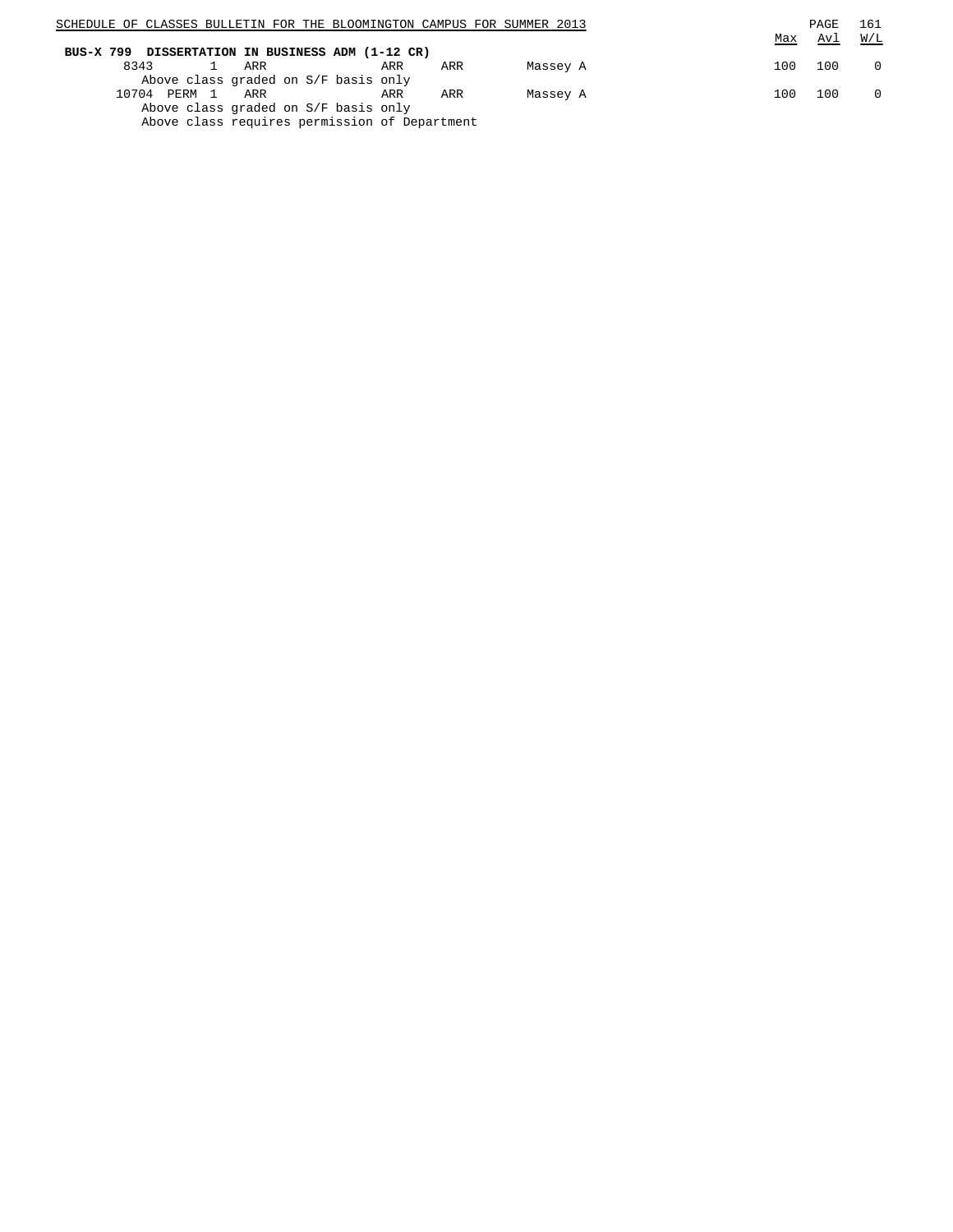| SCHEDULE OF CLASSES BULLETIN FOR THE BLOOMINGTON CAMPUS FOR SUMMER 2013                                                                                                                                                                                                                                                                                                                                                                                                                                                                                                                                                                                                              |     | PAGE | 162         |
|--------------------------------------------------------------------------------------------------------------------------------------------------------------------------------------------------------------------------------------------------------------------------------------------------------------------------------------------------------------------------------------------------------------------------------------------------------------------------------------------------------------------------------------------------------------------------------------------------------------------------------------------------------------------------------------|-----|------|-------------|
| Education (EDUC)                                                                                                                                                                                                                                                                                                                                                                                                                                                                                                                                                                                                                                                                     | Max | Avl  | <u>W/L</u>  |
| EDUC-Z 510 ARTS FOR EXCEPTIONAL CHILDREN (3 CR)<br>15690 PERM NS2 ARR<br>ARR<br>Zimmerman E<br>ARR<br>Above class meets June 17-20, 2013.                                                                                                                                                                                                                                                                                                                                                                                                                                                                                                                                            | 20  | 20   | $\mathbf 0$ |
| EDUC-W 551 ED & PSY OF GIFTED & TALENTED (3 CR)<br>15693 PERM NS1 09:00 A-04:00 P<br>Bizzari J<br>HD TBA<br>D<br>Above class meets June 10-14, 2013                                                                                                                                                                                                                                                                                                                                                                                                                                                                                                                                  | 20  | 20   | 0           |
| ELEMENTARY MATH (008)                                                                                                                                                                                                                                                                                                                                                                                                                                                                                                                                                                                                                                                                |     |      |             |
| EDUC-N 103 TEACH & LEARN ELEM MATH II (3 CR)<br>10576<br>6W1 10:00 A-11:50 A<br>MTWR<br>ED 1225<br>N 103 : Above class can be substituted for MATH-T 103,<br>Mathematics for Elementary Teachers 3. Topics include those<br>covered in MATH-T 103 offered in the Mathematics department<br>with attention given to how to teach these topics.<br>N 103 : To qualify for this class, students must have<br>completed MATH-T 101 or EDUC-N 101 with a grade of C or<br>better. Students who are enrolled in MATH-T 101 when they<br>register to take N 103 in the next semester will be<br>administratively removed from T 103 if they do not earn a<br>grade of C or better in T 101. | 23  | 23   | $\Omega$    |
| INTRODUCTION TO TEACHING (012)                                                                                                                                                                                                                                                                                                                                                                                                                                                                                                                                                                                                                                                       |     |      |             |
| EDUC-G 203 COMMUNICATION IN THE CLASSROOM (3 CR)<br>12318<br>6W1 10:20 A-01:50 P<br>ED 1230<br>MW<br>IUB GenEd S&H credit                                                                                                                                                                                                                                                                                                                                                                                                                                                                                                                                                            | 25  | 25   | $\Omega$    |
| EDUC-P 248 ELEM SCHOOL CHILD: DEVELOPMENT (3 CR)<br>11675<br>6W1 01:00 P-04:30 P<br>ED 1255<br>МW<br>Above class required for all Elementary Pre-Education majors<br>IUB GenEd S&H credit                                                                                                                                                                                                                                                                                                                                                                                                                                                                                            | 25  | 25   | $\mathbf 0$ |
| JOB SEARCH/PLACEMENT (015)                                                                                                                                                                                                                                                                                                                                                                                                                                                                                                                                                                                                                                                           |     |      |             |
| EDUC-M 202 JOB SEARCH STRATEGIES FOR EDUC (1 CR)<br>12561<br>8W1 ARR<br>ARR<br>ARR<br>Turner-Shear M<br>Above class taught online<br>Above class graded on S/F basis only<br>$M$ 202 : P - Junior standing                                                                                                                                                                                                                                                                                                                                                                                                                                                                           | 25  | 25   | $\Omega$    |
| EDUCATION AND AMERICAN CULTURE (018)                                                                                                                                                                                                                                                                                                                                                                                                                                                                                                                                                                                                                                                 |     |      |             |
| EDUC-H 205 INTRODUCTION TO EDUC THOUGHT (3 CR)<br>12317<br>6W2 08:50 A-12:30 P<br>TR<br>ED 0101<br>H 205 : Carries Intensive Writing credit for School of<br>Education students only                                                                                                                                                                                                                                                                                                                                                                                                                                                                                                 | 20  | 20   | 0           |
| EDUC-H 340 EDUCATION & AMERICAN CULTURE (3 CR)<br>8599<br>6W1 08:50 A-12:30 P<br>ED 0101<br>TR<br>H 340 : Carries Intensive Writing credit for School of<br>Education students only                                                                                                                                                                                                                                                                                                                                                                                                                                                                                                  | 20  | 20   | $\Omega$    |
| ELEM-SEC EDUCATIONAL DIVERSITY (019)                                                                                                                                                                                                                                                                                                                                                                                                                                                                                                                                                                                                                                                 |     |      |             |
| EDUC-E 300 ELEM EDUC FOR PLURALISTIC SOC (3 CR)<br>8580<br>6W1 01:00 P-04:00 P<br>TR<br>ED 0101<br>Engebretson K<br>Above class students must be available for one all day field<br>experience<br>Above class P - At least Sophomore standing                                                                                                                                                                                                                                                                                                                                                                                                                                        | 25  | 25   | 0           |
| Above class requires special fee - See fee page<br>Above class meets with EDUC-M 300<br>EDUC-M 300 TCHNG IN PLURALISTIC SOCIETY (3 CR)<br>8641<br>6W1 01:00 P-04:00 P<br>TR<br>ED 0101<br>Engebretson K<br>Above class students must be available for one all day field<br>experience<br>Above class P - At least Sophomore standing<br>Above class requires special fee - See fee page                                                                                                                                                                                                                                                                                              | 25  | 25   |             |
| Above class meets with EDUC-E 300                                                                                                                                                                                                                                                                                                                                                                                                                                                                                                                                                                                                                                                    |     |      |             |
| EDUC PSYCH-WORLD WIDE WEB (021)                                                                                                                                                                                                                                                                                                                                                                                                                                                                                                                                                                                                                                                      |     |      |             |
| EDUC-M 101 LABORATORY-FIELD EXPERIENCE (1 CR)<br>11710 PERM 6W1 ARR<br>TR<br>Martinez R<br>ARR<br>M 101 : To enroll in this class see EDUC-BE 251<br>M 101 : Corequisite - EDUC-P 251, same cluster<br>Above class requires special fee - See fee page<br>Above class graded on S/F basis only<br>Above class participation in on-line course begins on May 7;                                                                                                                                                                                                                                                                                                                       | 8   | 8    |             |

participation after May 12 will not be accepted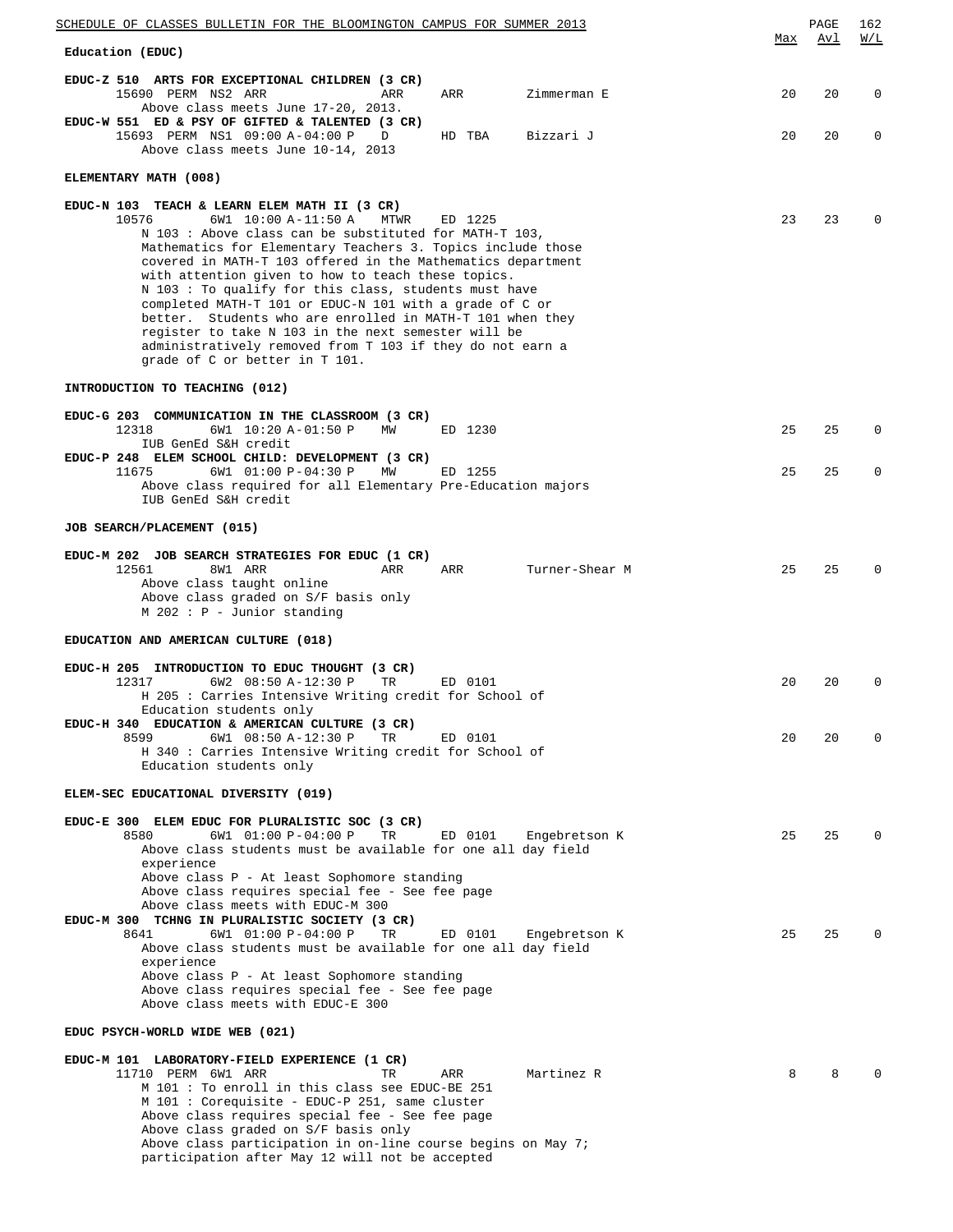| SCHEDULE OF CLASSES BULLETIN FOR THE BLOOMINGTON CAMPUS FOR SUMMER 2013                                                                                                                                                                                                                                                                                                                |     | PAGE | 163              |
|----------------------------------------------------------------------------------------------------------------------------------------------------------------------------------------------------------------------------------------------------------------------------------------------------------------------------------------------------------------------------------------|-----|------|------------------|
| Above class may require additional travel time; off-campus<br>field placement.                                                                                                                                                                                                                                                                                                         | Max | Avl  | $\overline{M/L}$ |
| EDUC-BE 251 BE: EDUC-P251/EDUC-M101 (4 CR)<br>A Criminal History Report is required by placement sites/schools. See<br>https://education.indiana.edu/undergraduate/criminal-history-check.htm<br>ı                                                                                                                                                                                     |     |      |                  |
| 11708<br>6W1 ARR<br>ARR<br>Martinez R<br>TR<br>VT:<br>EDUC PSY FOR ELEM TCHRS                                                                                                                                                                                                                                                                                                          | 10  | 10   | $\Omega$         |
| ARR<br>Martinez R<br>ARR<br>TR<br>VT: LABORATORY-FIELD EXPERIENCE<br>M 101 : Graded on S/F basis only<br>M 101 : Requires special fee - see fee page<br>P 251 : The laboratory/field experience is conducted entirely<br>on the web. Students will also have 20 hours of observation<br>in the field.                                                                                  |     |      |                  |
| P 251 : Appropriate for Elementary Education and TAL<br>Pre-Education majors as well as non-Education majors<br>Above class participation in on-line course begins on May 7;<br>participation after May 12 will not be accepted<br>M 101 : May require additional travel time; off-campus field<br>placement.                                                                          |     |      |                  |
| EDUC-P 251 EDUC PSY FOR ELEM TCHRS (3 CR)<br>A Criminal History Report is required by placement sites/schools. See<br>https://education.indiana.edu/undergraduate/criminal-history-check.htm<br>ı                                                                                                                                                                                      |     |      |                  |
| 11709 PERM 6W1 ARR<br>TR<br>ARR<br>Martinez R<br>P 251: To enroll in this class see EDUC-BE 251<br>P 251 : Corequisite - EDUC-M 101, same cluster<br>The laboratory/field experience is conducted entirely on the<br>web. (STUDENTS WILL ALSO HAVE 20 HOURS OF OBSERVATION IN THE<br>FIELD.                                                                                            | 810 | 810  | $\Omega$         |
| Above class appropriate for Elementary Education and TAL<br>Pre-Education majors as well as non-Education majors<br>Above class participation in on-line course begins on May 7;<br>participation after May 12 will not be accepted                                                                                                                                                    |     |      |                  |
| EDUC PSYCH-WORLD WIDE WEB (022)                                                                                                                                                                                                                                                                                                                                                        |     |      |                  |
| EDUC-M 201 LABORATORY-FIELD EXPERIENCE (2 CR)<br>8640 PERM 6W1 ARR<br>TR<br>ARR<br>Martinez R<br>M 201: To enroll in this class see EDUC-BE 254<br>M 201 : Corequisite - EDUC-P 254, same cluster<br>Above class graded on S/F basis only<br>Above class participation in on-line course begins on May 7;                                                                              | 10  | 10   | $\Omega$         |
| participation after May 12 will not be accepted<br>Above class may require additional travel time; off-campus<br>field placement.<br>Above class requires special fee - See fee page<br>EDUC-BE 254 BE:EDUC-P 254/EDUC-M 201 (5 CR)<br>A Criminal History Report is required by placement sites/schools. See<br>https://education.indiana.edu/undergraduate/criminal-history-check.htm |     |      |                  |
| 1<br>10034<br>6W1 ARR<br>ARR<br>Martinez R<br>TR<br>VT: ED PSY FOR TEACHERS-ALL GRADES                                                                                                                                                                                                                                                                                                 | 10  | 10   | 0                |
| ARR<br>TR<br>ARR<br>Martinez R<br>VT: LABORATORY-FIELD EXPERIENCE                                                                                                                                                                                                                                                                                                                      |     |      |                  |
| Above class participation in on-line course begins on May 7;<br>participation after May 12 will not be accepted<br>M 201 : Graded on S/F basis only<br>M 201 : Requires special fee - see fee page                                                                                                                                                                                     |     |      |                  |
| P 254 : Appropriate for all K-12 grade pre-Education majors<br>as well as non-Education majors<br>The laboratory/field experience is conducted entirely on the<br>web. STUDENTS WILL ALSO HAVE 20 HOURS OF OBSERVATION IN THE<br>FIELD.                                                                                                                                                |     |      |                  |
| Above class may require additional travel time; off-campus<br>field placement.<br>EDUC-P 254 ED PSY FOR TEACHERS-ALL GRADES (3 CR)<br>A Criminal History Report is required by placement sites/schools. See<br>https://education.indiana.edu/undergraduate/criminal-history-check.htm                                                                                                  |     |      |                  |
| 1<br>8662 PERM 6W1 ARR<br>TR<br>ARR<br>Martinez R<br>P 254 : To enroll in this class see EDUC-BE 254<br>P 254 : Corequisite - EDUC-M 201, same cluster<br>The laboratory/field experience is conducted entirely on the<br>web. STUDENTS WILL ALSO HAVE 20 HOURS OF OBSERVATION IN THE<br>FIELD.                                                                                        | 10  | 10   | $\Omega$         |
| Above class appropriate for all K-12 grade pre-Education<br>majors as well as non-Education majors<br>Above class participation in on-line course begins on May 7;<br>participation after May 12 will not be accepted                                                                                                                                                                  |     |      |                  |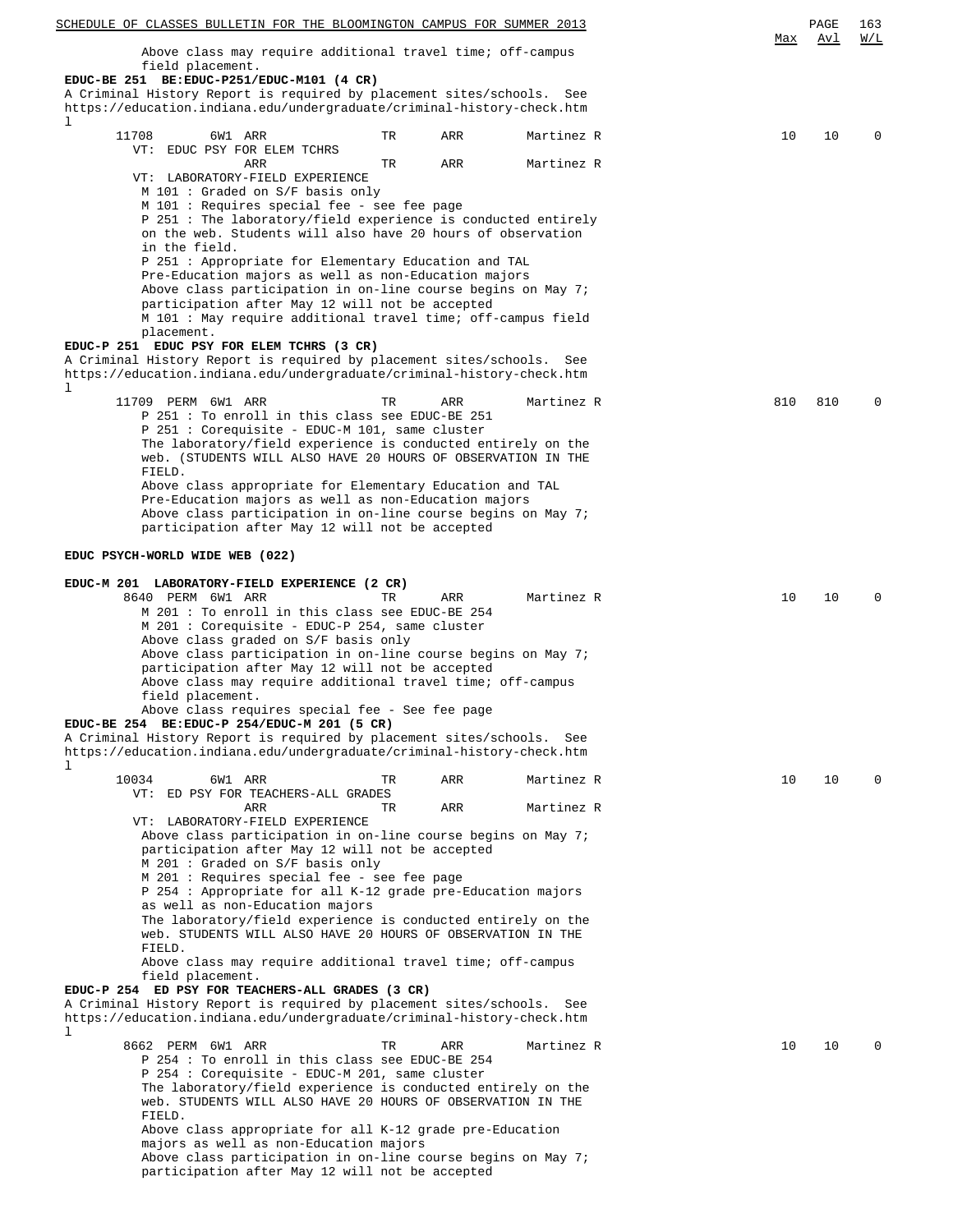| SCHEDULE OF CLASSES BULLETIN FOR THE BLOOMINGTON CAMPUS FOR SUMMER 2013                                                |         |            |              | PAGE<br>Avl    | 164<br>W/L |
|------------------------------------------------------------------------------------------------------------------------|---------|------------|--------------|----------------|------------|
|                                                                                                                        |         |            | Max          |                |            |
| TOPICS IN SECONDARY EDUC (029)                                                                                         |         |            |              |                |            |
| EDUC-A 308 LEGAL ISSUES FOR TEACHERS (3 CR)                                                                            |         |            |              |                |            |
| 10858<br>6W1 09:15 A-12:15 P<br>т                                                                                      | ED 1120 | Eckes S    | 50           | 50             | $\Omega$   |
| Above class students are required to attend one of the<br>following discussions. To enroll in this class, register for |         |            |              |                |            |
| an open discussion section first.                                                                                      |         |            |              |                |            |
| Above class P - At least Sophomore standing<br>Above class meets with EDUC-A 508                                       |         |            |              |                |            |
| Discussion (DIS)                                                                                                       |         |            |              |                |            |
| 10859<br>6W1 08:10 A-11:10 A<br>R                                                                                      | ED 1230 | Eckes S    | 25           | 25             | $\Omega$   |
| Above class students are expected to check Oncourse for                                                                |         |            |              |                |            |
| reading assignment for the first class<br>Above class students will meet in EDUC 1120 on Wed, Jun 12,                  |         |            |              |                |            |
| from 9:30am-12:00pm to take their final exam instead of the                                                            |         |            |              |                |            |
| regularly scheduled discussion                                                                                         |         |            |              |                |            |
| Above class P - At least Sophomore standing                                                                            |         |            |              |                |            |
| A 308 : To enroll in this class, register for an open<br>discussion section first.                                     |         |            |              |                |            |
| Above class meets with EDUC-A 508                                                                                      |         |            |              |                |            |
| 10860<br>6W1 11:20 A-02:20 P<br>R                                                                                      | ED 1255 |            | 25           | 25             | O          |
| Above class students are expected to check Oncourse for<br>reading assignment for the first class                      |         |            |              |                |            |
| Above class students will meet in EDUC 1120 on Wed, Jun 12,                                                            |         |            |              |                |            |
| from 9:30am-12:00pm to take their final exam instead of the                                                            |         |            |              |                |            |
| regularly scheduled discussion                                                                                         |         |            |              |                |            |
| Above class P - At least Sophomore standing<br>A 308 : To enroll in this class, register for an open                   |         |            |              |                |            |
| discussion section first.                                                                                              |         |            |              |                |            |
|                                                                                                                        |         |            |              |                |            |
| ELEMENTARY MATH/SCIENCE (029)                                                                                          |         |            |              |                |            |
| EDUC-A 508 SCHOOL LAW AND THE TEACHER (3 CR)                                                                           |         |            |              |                |            |
| 15661<br>6W1 08:10 A-11:10 A<br>R                                                                                      | ED 1230 | Eckes S    | 4            | 4              |            |
| Above class meets with EDUC-A 308                                                                                      |         |            |              |                |            |
| TOPICS IN SECONDARY EDUC (029)                                                                                         |         |            |              |                |            |
|                                                                                                                        |         |            |              |                |            |
| Lecture (LEC)<br>6W1 09:15 A-12:15 P<br>13299<br>Т                                                                     | ED 1120 | Eckes S    | 4            | 4              |            |
| Above class open to graduates only                                                                                     |         |            |              |                |            |
| Above class students will meet in EDUC 1120 on Wed. June 12                                                            |         |            |              |                |            |
| from 9:30-12 to take their final exam                                                                                  |         |            |              |                |            |
| Above class meets with EDUC-A 308                                                                                      |         |            |              |                |            |
| PROFESSIONAL DEVELOPMENT (442)                                                                                         |         |            |              |                |            |
|                                                                                                                        |         |            |              |                |            |
| EDUC-F 401 TOPICAL EXPLORATIONS IN EDUC (3 CR)<br>VT: VOICES OF SERVICE                                                |         |            |              |                |            |
| 12256 PERM 1<br>ARR<br>ARR                                                                                             | ARR     | Hyatt C    | 15           | 15             | $\Omega$   |
| Above class available via special registration only                                                                    |         |            |              |                |            |
| Above class authorization email deregstr@indiana.edu<br>Above class meets with EDUC-W 505                              |         |            |              |                |            |
| 12649 PERM 6W1 ARR<br>ARR                                                                                              | ARR     | McMullen M | 2            | $\overline{2}$ | $\Omega$   |
| Above class taught online                                                                                              |         |            |              |                |            |
| Above class authorization email deregstr@indiana.edu                                                                   |         |            |              |                |            |
| Above class meets with EDUC-E 508<br>VT: EARLY CHLDHD SP ED PRGM MODELS                                                |         |            |              |                |            |
| 13266 PERM 6W2 ARR<br>ARR                                                                                              | ARR     | Buzzelli C | 5            | 5              |            |
| TOPIC: Early Childhood Special Education Program Models                                                                |         |            |              |                |            |
| Above class will be taught online<br>Above class for more information or for authorization email                       |         |            |              |                |            |
| deregstr@indiana.edu                                                                                                   |         |            |              |                |            |
| Above class meets June 17-July 26                                                                                      |         |            |              |                |            |
| Above class meets with EDUC-K 549                                                                                      |         |            |              |                |            |
| EDUC-L 490 RESEARCH IN LANGUAGE EDUCATION (6 CR)<br>12645 PERM 1<br>ARR<br>ARR                                         | ARR     | Nyikos M   | $\mathbf{1}$ | 1              | $\Omega$   |
| Above class is for Special Registration for STARTALK                                                                   |         |            |              |                |            |
| Above class authorization email deregstr@indiana.edu                                                                   |         |            |              |                |            |
| Above class meets with L530                                                                                            |         |            |              |                |            |
| EDUC-K 500 TOPICAL WORKSHOP IN SPEC EDUC (3 CR)<br>12554 PERM 1<br>ARR<br>ARR                                          | ARR     | Grimmet K  | 18           | 18             | $\Omega$   |
| Above class taught online                                                                                              |         |            |              |                |            |
| Above class authorization email deregstr@indiana.edu                                                                   |         |            |              |                |            |
| 13399 PERM 6W1 ARR<br>ARR<br>Above class for Center on Education and Lifelong Learning                                 | ARR     | Cole C     | 17           | 17             | $\Omega$   |
| summer participants only. For more information or for                                                                  |         |            |              |                |            |
| authorization, please email deregstr@indiana.edu                                                                       |         |            |              |                |            |
| EDUC-L 500 INST ISS IN LNG LRNING (3 CR)                                                                               |         |            |              |                |            |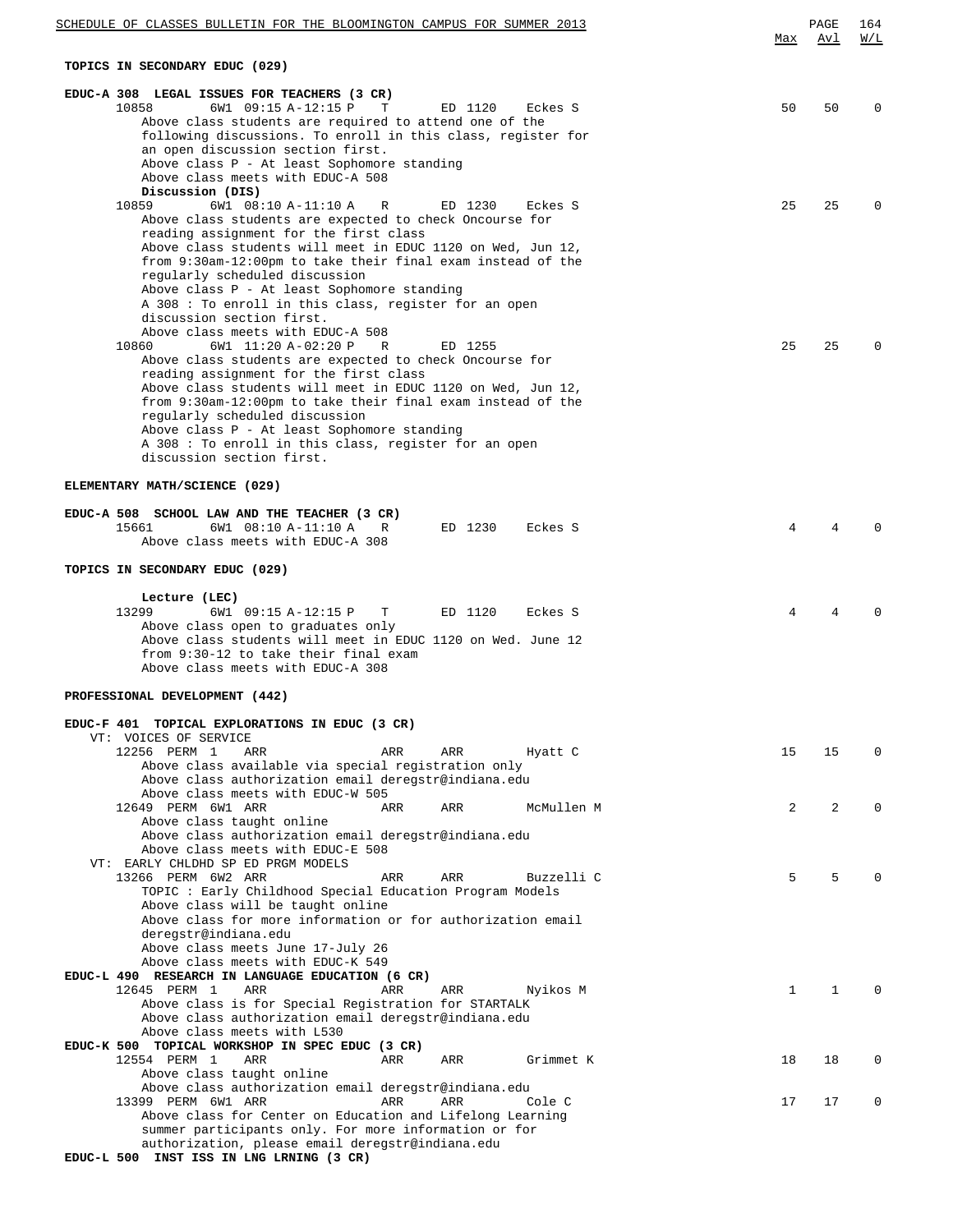| SCHEDULE OF CLASSES BULLETIN FOR THE BLOOMINGTON CAMPUS FOR SUMMER 2013                                      |     |     |              | Max | PAGE<br>Avl | 165<br>$\overline{\text{W}}$ / $\overline{\text{L}}$ |
|--------------------------------------------------------------------------------------------------------------|-----|-----|--------------|-----|-------------|------------------------------------------------------|
| 10915 PERM 8W2 ARR                                                                                           | ARR | ARR |              | 15  | 15          | $\Omega$                                             |
| Above class taught online<br>Above class authorization, email deregstr@indiana.edu                           |     |     |              |     |             |                                                      |
| 10954 PERM 8W2 ARR                                                                                           | ARR | ARR |              | 15  | 15          | $\mathbf 0$                                          |
| TOPIC : Instructional Issues in Language Learning                                                            |     |     |              |     |             |                                                      |
| Above class taught online                                                                                    |     |     |              |     |             |                                                      |
| Above class authorization, email deregstr@indiana.edu<br>EDUC-W 505 PROF DEVELOPMENT WORKSHOP (3 CR)         |     |     |              |     |             |                                                      |
| VT: SAY IT, PLAY IT, WEIGH IT                                                                                |     |     |              |     |             |                                                      |
| 11017 PERM 1<br>ARR                                                                                          | ARR | ARR | Boling E     | 15  | 15          | 0                                                    |
| Above class available via special registration only through                                                  |     |     |              |     |             |                                                      |
| CLASS. For information, please email deregstr@indiana.edu<br>VT: CREATIVE WRTG FOR EDUCATORS II              |     |     |              |     |             |                                                      |
| 11179 PERM 8W2 ARR                                                                                           | ARR | ARR | Watson T     | 18  | 18          | 0                                                    |
| Above class taught online                                                                                    |     |     |              |     |             |                                                      |
| Above class authorization, email deregstr@indiana.edu                                                        |     |     |              |     |             |                                                      |
| VT: CREATVE WRTG FOR EDUCATORS III<br>12078 PERM 8W2 ARR                                                     | ARR | ARR | Watson T     | 18  | 18          | 0                                                    |
| Above class taught online                                                                                    |     |     |              |     |             |                                                      |
| Above class authorization email deregstr@indiana.edu                                                         |     |     |              |     |             |                                                      |
| VT: CREATIVE WRITING FOR EDUCATORS                                                                           |     |     |              |     |             |                                                      |
| 8708 PERM 8W2 ARR<br>Above class taught via distance education. For authorization                            | ARR | ARR | Watson T     | 18  | 18          | 0                                                    |
| email deregstr@indiana.edu                                                                                   |     |     |              |     |             |                                                      |
| EDUC-W 505 PROF DEVELOPMENT WORKSHOP (1 CR)                                                                  |     |     |              |     |             |                                                      |
| VT: ROCKS/MINERALS IN MOD SOCIETY                                                                            |     |     |              |     |             |                                                      |
| 8711 PERM 1<br>ARR                                                                                           | ARR | ARR | Boling E     | 30  | 30          | $\Omega$                                             |
| Above class contact Walter Gray at (812) 855-2687. Workshop<br>dates are Jun 26-28                           |     |     |              |     |             |                                                      |
| Above class requires special registration                                                                    |     |     |              |     |             |                                                      |
| For more information, email deregstr@indiana.edu                                                             |     |     |              |     |             |                                                      |
| EDUC-W 505 PROF DEVELOPMENT WORKSHOP (3 CR)                                                                  |     |     |              |     |             |                                                      |
| VT: ART IN THE K-12 CLASSROOM<br>10516 PERM 8W2 ARR                                                          | ARR | ARR | Hayes R      | 15  | 15          | 0                                                    |
| Above class will be taught via distance education                                                            |     |     |              |     |             |                                                      |
| For authorization, email deregstr@indiana.edu                                                                |     |     |              |     |             |                                                      |
| VT: AMER INDIAN RESERVATION PROJCT<br>11218 PERM 1<br>ARR                                                    | ARR | ARR | Stachowski L | 15  | 15          | $\mathbf 0$                                          |
| TOPIC : American Indian Reservation Project                                                                  |     |     |              |     |             |                                                      |
| Above class authorization - email deregstr@indiana.edu                                                       |     |     |              |     |             |                                                      |
| EDUC-W 505 PROF DEVELOPMENT WORKSHOP (1-3 CR)                                                                |     |     |              |     |             |                                                      |
| VT: CAPTURING KID'S HEARTS<br>10058 PERM 1<br>ARR                                                            | ARR | ARR | Boling E     | 30  | 30          | $\mathbf 0$                                          |
| Above class for special registration through PDK                                                             |     |     |              |     |             |                                                      |
| Above class for authorization email deregstr@indiana.edu                                                     |     |     |              |     |             |                                                      |
| VT: LEADING THE WAY<br>10059 PERM 1<br>ARR                                                                   | ARR | ARR | Boling E     | 30  | 30          | $\mathbf 0$                                          |
| Above class for special registration through PDK                                                             |     |     |              |     |             |                                                      |
| Above class for authorization email deregstr@indiana.edu                                                     |     |     |              |     |             |                                                      |
| VT: COPING W/ HIGH-STAKES TESTING                                                                            |     |     |              |     |             |                                                      |
| 10060 PERM 1<br>ARR<br>Above class for special registration through PDK                                      | ARR | ARR | Boling E     | 30  | 30          | $\mathbf 0$                                          |
| Above class - for authorization email deregstr@indiana.edu                                                   |     |     |              |     |             |                                                      |
| VT: CURR MGT AUDIT LEVEL 1                                                                                   |     |     |              |     |             |                                                      |
| 10061 PERM 1<br>ARR<br>Above class for special registration through PDK                                      | ARR | ARR | Boling E     | 30  | 30          | $\mathbf 0$                                          |
| Above class for authorization email deregstr@indiana.edu                                                     |     |     |              |     |             |                                                      |
| VT: CURR MGMT AUDIT LEVEL 2                                                                                  |     |     |              |     |             |                                                      |
| 10062 PERM 1<br>ARR                                                                                          | ARR | ARR | Boling E     | 30  | 30          | $\mathbf 0$                                          |
| Above class for special registration through PDK<br>Above class for authorization email deregstr@indiana.edu |     |     |              |     |             |                                                      |
| VT: CURR MGMT AUDIT LEVEL 3                                                                                  |     |     |              |     |             |                                                      |
| 10063 PERM 1<br>ARR                                                                                          | ARR | ARR | Boling E     | 30  | 30          | $\mathbf 0$                                          |
| Above class for special registration through PDK                                                             |     |     |              |     |             |                                                      |
| Above class for authorization email deregstr@indiana.edu<br>VT: CLASSROOM WALK-THROUGHS                      |     |     |              |     |             |                                                      |
| 10064 PERM 1<br>ARR                                                                                          | ARR | ARR | Boling E     | 30  | 30          | $\mathbf 0$                                          |
| Above class for special registration through PDK                                                             |     |     |              |     |             |                                                      |
| Above class for authorization email deregstr@indiana.edu<br>VT: FLIPPEN LEADERSHIP SERIES 1                  |     |     |              |     |             |                                                      |
| 10067 PERM 1<br>ARR                                                                                          | ARR | ARR | Boling E     | 30  | 30          | $\mathbf 0$                                          |
| Above class for special registration through PDK                                                             |     |     |              |     |             |                                                      |
| Above class for authorization email deregstr@indiana.edu                                                     |     |     |              |     |             |                                                      |
| VT: FLIPPEN LEADERSHIP SERIES 2<br>10068 PERM 1<br>ARR                                                       | ARR | ARR | Boling E     | 30  | 30          | $\mathbf 0$                                          |
| Above class for special registration through PDK                                                             |     |     |              |     |             |                                                      |
| Above class for authorization email deregstr@indiana.edu                                                     |     |     |              |     |             |                                                      |
| VT: EXAMINING STUDENT WORK                                                                                   |     |     |              |     |             |                                                      |
| 10069 PERM 1<br>ARR<br>Above class for special registration through PDK                                      | ARR | ARR | Boling E     | 30  | 30          | $\mathbf 0$                                          |
|                                                                                                              |     |     |              |     |             |                                                      |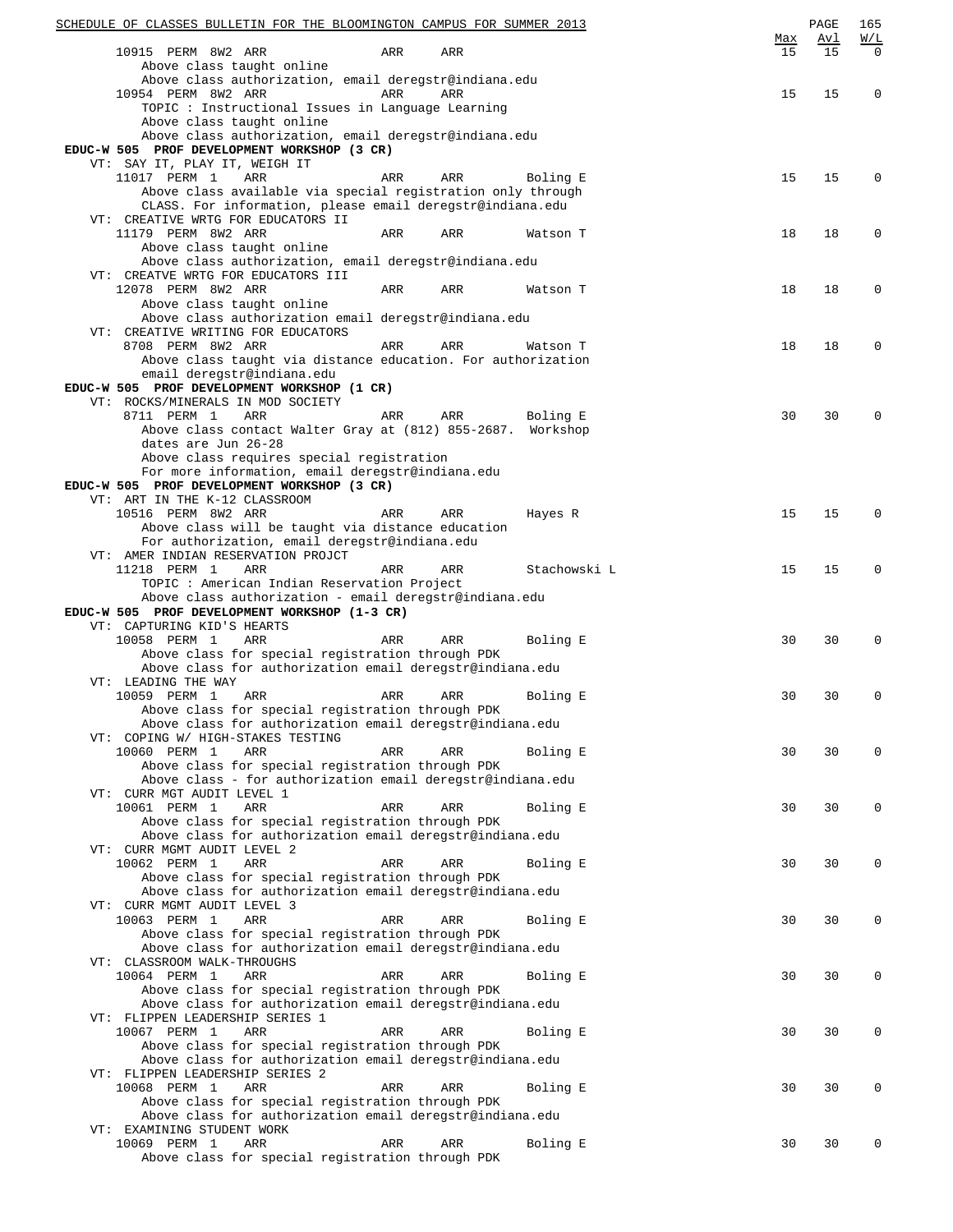| SCHEDULE OF CLASSES BULLETIN FOR THE BLOOMINGTON CAMPUS FOR SUMMER 2013 |     |     |              |     | PAGE | 166         |
|-------------------------------------------------------------------------|-----|-----|--------------|-----|------|-------------|
|                                                                         |     |     |              | Max | Avl  | W/L         |
| Above class for authorization email deregstr@indiana.edu                |     |     |              |     |      |             |
| VT: 50 WAYS TO CLOSE ACHIEVMNT GAP                                      |     |     |              |     |      |             |
| 10070 PERM 1<br>ARR                                                     | ARR | ARR | Boling E     | 30  | 30   | $\mathbf 0$ |
| Above class for special registration through PDK                        |     |     |              |     |      |             |
| Above class for authorization email deregstr@indiana.edu                |     |     |              |     |      |             |
| EDUC-W 505 PROF DEVELOPMENT WORKSHOP (1-6 CR)                           |     |     |              |     |      |             |
| VT: SCHOOL REFORM                                                       |     |     |              |     |      |             |
| 10569 PERM 6W1 ARR                                                      | ARR | ARR | Boling E     | 50  | 50   | 0           |
| Above class for Special Registration only                               |     |     |              |     |      |             |
| through INSAI                                                           |     |     |              |     |      |             |
| For more information, contact deregstr@indiana.edu                      |     |     |              |     |      |             |
| EDUC-W 505 PROF DEVELOPMENT WORKSHOP (3 CR)                             |     |     |              |     |      |             |
| VT: OVERSEAS PRACT FOR EXP TCHRS                                        |     |     |              |     |      |             |
| 15653 PERM 6W1 ARR                                                      | ARR | ARR | Stachowski L | 3   | 3    | $\Omega$    |
|                                                                         |     |     |              |     |      |             |
| TOPIC: Overseas Practice for Experienced Teachers                       |     |     |              |     |      |             |
| Above class for authorization email deregstr@indiana.edu                |     |     |              |     |      |             |
| VT: GAMES AS LEARNING TOOLS                                             |     |     |              |     |      |             |
| 10946 PERM 8W2 ARR                                                      | ARR | ARR | Chong N      | 15  | 15   | 0           |
| TOPIC : Games as Learning Tools                                         |     |     |              |     |      |             |
| Above class for authorization, email deregstr@indiana.edu               |     |     |              |     |      |             |
| VT: DIVISION TEACHH SUM INSTITUTE                                       |     |     |              |     |      |             |
| 8W2 ARR<br>11382                                                        | ARR | ARR | Pratt C      | 15  | 15   | $\Omega$    |
| TOPIC : Treatment and Education of Autistic and Related                 |     |     |              |     |      |             |
| Communication-Handicapped Children                                      |     |     |              |     |      |             |
| Above class available via special registration only                     |     |     |              |     |      |             |
| Above class authorization email deregstr@indiana.edu                    |     |     |              |     |      |             |
| VT: NEW TECH TEACHER TRAINING                                           |     |     |              |     |      |             |
| 11383 PERM 6W2 ARR                                                      | ARR | ARR | Boling E     | 15  | 15   | $\Omega$    |
| Above class available via special registration only                     |     |     |              |     |      |             |
| Above class authorization email deregstr@indiana.edu                    |     |     |              |     |      |             |
| VT: AUTISM SUMMER INSTITUTE                                             |     |     |              |     |      |             |
| 10090 PERM 8W2 ARR                                                      | ARR | ARR | Pratt C      | 15  | 15   | $\mathbf 0$ |
| TOPIC : Designing Evidence Based Practices                              |     |     |              |     |      |             |
| Above class for Special Registration only                               |     |     |              |     |      |             |
| Above class for more information email deregstr@indiana.edu             |     |     |              |     |      |             |
| VT: SCIENCE STANDARDS IN A SNAP                                         |     |     |              |     |      |             |
| 10101 PERM 1<br>ARR                                                     | ARR | ARR | Boling E     | 15  | 15   | $\Omega$    |
| Above class for Special Registration only                               |     |     |              |     |      |             |
| Above class for more information email deregstr@indiana.edu             |     |     |              |     |      |             |
| EDUC-W 505 PROF DEVELOPMENT WORKSHOP (1-3 CR)                           |     |     |              |     |      |             |
| VT: VOICES OF SERVICE                                                   |     |     |              |     |      |             |
| 12257 PERM 1<br>ARR                                                     | ARR | ARR | Hyatt C      | 15  | 15   | $\Omega$    |
| Above class available via special registration only                     |     |     |              |     |      |             |
| Above class authorization email deregstr@indiana.edu                    |     |     |              |     |      |             |
| Above class meets with EDUC-F 401                                       |     |     |              |     |      |             |
| VT: SCHOOL VIEW                                                         |     |     |              |     |      |             |
| 10574 PERM 1<br>ARR                                                     | ARR | ARR | Boling E     | 20  | 20   | $\Omega$    |
| Above class only available via special registration through             |     |     |              |     |      |             |
| PDK                                                                     |     |     |              |     |      |             |
| For more information contact deregstr@indiana.edu                       |     |     |              |     |      |             |
| VT: TEACHING FOR MASTERY                                                |     |     |              |     |      |             |
| 10575 PERM 1                                                            | ARR |     |              | 20  | 20   | $\Omega$    |
| ARR                                                                     |     | ARR | Boling E     |     |      |             |
| Above class only available via special registration through             |     |     |              |     |      |             |
| PDK                                                                     |     |     |              |     |      |             |
| For more information contact deregstr@indiana.edu                       |     |     |              |     |      |             |
| EDUC-W 505 PROF DEVELOPMENT WORKSHOP (3 CR)                             |     |     |              |     |      |             |
| VT: OVERSEAS PROJECT                                                    |     |     |              |     |      |             |
| 12570 PERM 1<br>ARR                                                     | ARR | ARR | Stachowski L | 15  | 15   | $\Omega$    |
| TOPIC : Overseas Project                                                |     |     |              |     |      |             |
| Above class authorization, email deregstr@indiana.edu                   |     |     |              |     |      |             |
| VT: FACILITATOR TRAINING                                                |     |     |              |     |      |             |
| 10987 PERM 1<br>ARR                                                     | ARR | ARR | Boling E     | 15  | 15   | $\Omega$    |
| TOPIC: Close Up Institute for Teachers Facilitator Training             |     |     |              |     |      |             |
| Above class available via special registration only thorugh             |     |     |              |     |      |             |
| The Close Up Foundation                                                 |     |     |              |     |      |             |
| Above class authorization email deregstr@indiana.edu                    |     |     |              |     |      |             |
| VT: CIVIC EDUCATION IN ACTION                                           |     |     |              |     |      |             |
| 10988 PERM 1<br>ARR                                                     | ARR | ARR | Boling E     | 15  | 15   | $\Omega$    |
| TOPIC: Civic Education in Action                                        |     |     |              |     |      |             |
| Above class available via special registration only through             |     |     |              |     |      |             |
| The Close Up Foundation                                                 |     |     |              |     |      |             |
| Above class authorization email deregstr@indiana.edu                    |     |     |              |     |      |             |
| EDUC-L 507 ISSUES IN LANGUAGE LEARNING (3 CR)                           |     |     |              |     |      |             |
| 11146 PERM 6W1 ARR                                                      | ARR | ARR | Medina C     | 15  | 15   | $\Omega$    |
| Above class taught online                                               |     |     |              |     |      |             |
| Above class for authorization email deregstr@indiana.edu                |     |     |              |     |      |             |
| Above class meets with EDUC-L 407                                       |     |     |              |     |      |             |
| EDUC-K 520 SURVEY OF BEHAVIOR DISORDERS (3 CR)                          |     |     |              |     |      |             |
| 12553 PERM NS2 ARR                                                      | ARR | ARR | Anderson J   | 17  | 17   | $\Omega$    |
| Above class taught online                                               |     |     |              |     |      |             |
| Above class authorization email deregstr@indiana.edu                    |     |     |              |     |      |             |
|                                                                         |     |     |              |     |      |             |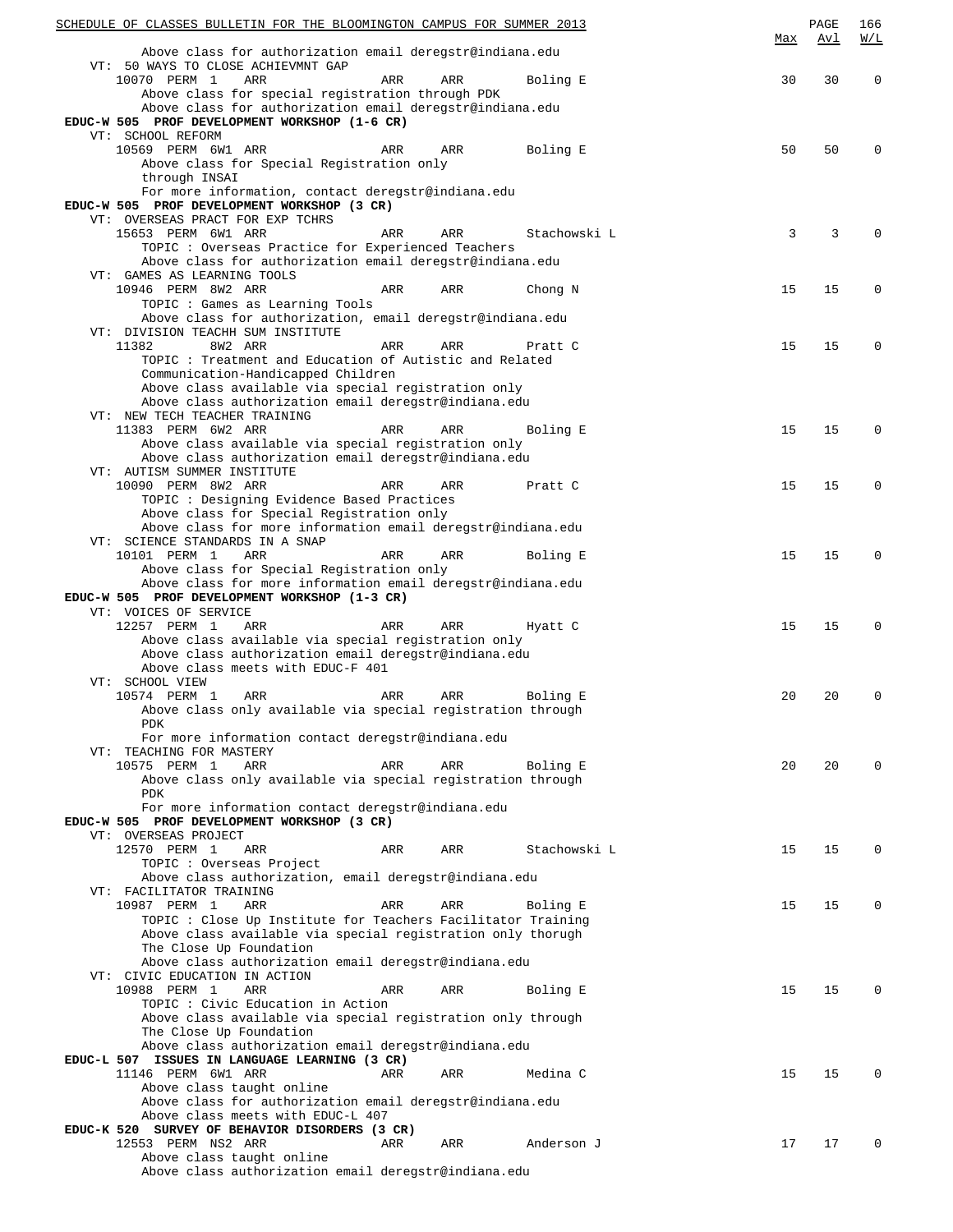| SCHEDULE OF CLASSES BULLETIN FOR THE BLOOMINGTON CAMPUS FOR SUMMER 2013 |     | PAGE | 167                                           |
|-------------------------------------------------------------------------|-----|------|-----------------------------------------------|
|                                                                         | Max | Avl  | $\overline{\text{W}}$ / $\overline{\text{L}}$ |
| Above class meets May 8-June 29                                         |     |      |                                               |
| EDUC-L 520 ADV STUDY FOREIGN LANG TCH (3 CR)                            |     |      |                                               |
| 10551 PERM 8W2 ARR<br>ARR<br>ARR                                        | 15  | 15   | $\mathbf 0$                                   |
| TOPIC : Advanced Study Foreign Language                                 |     |      |                                               |
| Above class authorizatiion or for more information email                |     |      |                                               |
| deregstr@indiana.edu                                                    |     |      |                                               |
| Above class taught online                                               |     |      |                                               |
| EDUC-L 525 PRACT IN LIT, CLTR & LANG EDUC (3 CR)                        |     |      |                                               |
| 13374 PERM 1<br>ARR<br>ARR<br>Nyikos M<br>ARR                           | 18  | 18   | $\Omega$                                      |
| TOPIC : Practicum in STARTALK for Young Learners                        |     |      |                                               |
| Above class taught online                                               |     |      |                                               |
| Above class for Special Registration only                               |     |      |                                               |
| Above class for more information, email deregstr@indiana.edu            |     |      |                                               |
| EDUC-L 530 TOP WORK LIT, CULTR & LANG ED (3 CR)                         |     |      |                                               |
| 13338 PERM 1<br>ARR<br>ARR<br>Nyikos M<br>ARR                           | 18  | 18   | $\Omega$                                      |
| TOPIC : STARTALK for Young Learners                                     |     |      |                                               |
| Above class taught online                                               |     |      |                                               |
| Above class for more information, email deregstr@indiana.edu            |     |      |                                               |
|                                                                         |     |      |                                               |
| Above class for Special Registration only                               |     |      |                                               |
| Above class meets with EDUC-L 490                                       |     |      |                                               |
| EDUC-L 539 LANG FOUNDATIONS-ESL/EFL TEACH (3 CR)                        |     |      |                                               |
| 12077 PERM 8W2 ARR<br>ARR<br>ARR                                        | 15  | 15   | $\Omega$                                      |
| Above class taught online                                               |     |      |                                               |
| Above class authorization email deregstr@indiana.edu                    |     |      |                                               |
| EDUC-L 541 WRITING INSTRUCTN TESL TEACHER (3 CR)                        |     |      |                                               |
| 15701 PERM 8W1 ARR<br>ARR<br>ARR                                        | 20  | 20   | 0                                             |
| EDUC-L 543 TEACHING ENG K-12 GLBL CONTEXT (3 CR)                        |     |      |                                               |
| 13260 PERM 4W1 ARR<br>ARR<br>ARR                                        | 17  | 17   | 0                                             |
| This is a hybrid class. Students can take the class on                  |     |      |                                               |
| campus (f2f) or online                                                  |     |      |                                               |
| Instruction combines both models. On campus Tuesdays 4-5:15             |     |      |                                               |
| pm plus Internet. Online students (Internet only).                      |     |      |                                               |
| For more information or for authorization, please email                 |     |      |                                               |
| deregstr@indiana.edu                                                    |     |      |                                               |
| EDUC-L 544 COMPUER ASSISTED LANG LEARNING (3 CR)                        |     |      |                                               |
| 12552 PERM 8W2 ARR<br>ARR<br>ARR                                        | 15  | 15   | $\Omega$                                      |
| Above class taught online                                               |     |      |                                               |
| Above class authorization email deregstr@indiana.edu                    |     |      |                                               |
| EDUC-K 548 FAMILIES, SCHOOL & SOCIETY (3 CR)                            |     |      |                                               |
| 13346 PERM 8W2 ARR<br>ARR<br>Brannan A<br>ARR                           | 18  | 18   | $\Omega$                                      |
| Weir R                                                                  |     |      |                                               |
| Above class taught online                                               |     |      |                                               |
| For authorization or more information, please email                     |     |      |                                               |
| deregstr@indiana.edu                                                    |     |      |                                               |
| EDUC-E 590 IND STUDY OR RES IN ELEM EDUC (3 CR)                         |     |      |                                               |
| 10126 PERM 6W2 ARR<br>ARR<br>ARR                                        | 20  | 20   | $\Omega$                                      |
| Above class for Center on Education and Lifelong Learning               |     |      |                                               |
| summer participants only                                                |     |      |                                               |
| 10580 PERM 6W2 ARR<br>ARR<br>ARR                                        | 20  | 20   | 0                                             |
| Above class for Center on Education and Lifelong Learning               |     |      |                                               |
|                                                                         |     |      |                                               |
| summer participants only                                                |     |      |                                               |
| 12651 PERM 6W1 ARR<br>Cole C<br>ARR<br>ARR                              | 20  | 20   | $\Omega$                                      |
| Above class for Center on Education and Lifelong Learning               |     |      |                                               |
| participants only                                                       |     |      |                                               |
| EDUC-L 590 IND STDY/RSCH:LIT, CLTR&LANG ED (3 CR)                       |     |      |                                               |
| 13414 PERM 8W2 ARR<br>ARR<br>ARR<br>Daley S                             | 15  | 15   | $\Omega$                                      |
| Above class for participants in the 2013 MCCSC Literacy                 |     |      |                                               |
| Summit, special registration only. For more information,                |     |      |                                               |
| please e-mail deregstr@indiana.edu                                      |     |      |                                               |
| EDUC-S 590 IND STUDY OR RES IN SECNDRY ED (3 CR)                        |     |      |                                               |
| 10125 PERM 6W2 ARR<br>ARR<br>ARR                                        | 20  | 20   | $\Omega$                                      |
| Above class for Center on Education and Lifelong Learning               |     |      |                                               |
| Summer Camp Participants only                                           |     |      |                                               |
| 13401 PERM 6W2 ARR<br>ARR<br>ARR<br>Butera G                            | 17  | 17   | $\Omega$                                      |
| Above class requires permission of Department                           |     |      |                                               |
| Above class for authorization or further information, email             |     |      |                                               |
| deregstr@indiana.edu                                                    |     |      |                                               |
| 10726 PERM 8W2 ARR<br>ARR<br>ARR                                        | 20  | 20   | $\Omega$                                      |
| Above class for Center on Education and Lifelong Learning               |     |      |                                               |
| Summer Camp participants only                                           |     |      |                                               |
| Above class graded on S/F basis only                                    |     |      |                                               |
|                                                                         |     |      |                                               |
| LANGUAGE EDUC/DISTRIBUTED EDUC (450)                                    |     |      |                                               |
|                                                                         |     |      |                                               |
| EDUC-L 409 CRITICAL ISSUES FOR RDG PROF (3 CR)                          |     |      |                                               |
| 12527 PERM 6W1 ARR<br>ARR<br>Medina C<br>ARR                            | 20  | 20   | $\Omega$                                      |
| Above class taught online                                               |     |      |                                               |
| Above class authorization email deregstr@indiana.edu                    |     |      |                                               |
| Above class $P - At$ least Sophomore standing and currently             |     |      |                                               |
| enrolled in or completed E 339 or E 340                                 |     |      |                                               |
| Above class meets with EDUC-L 509                                       |     |      |                                               |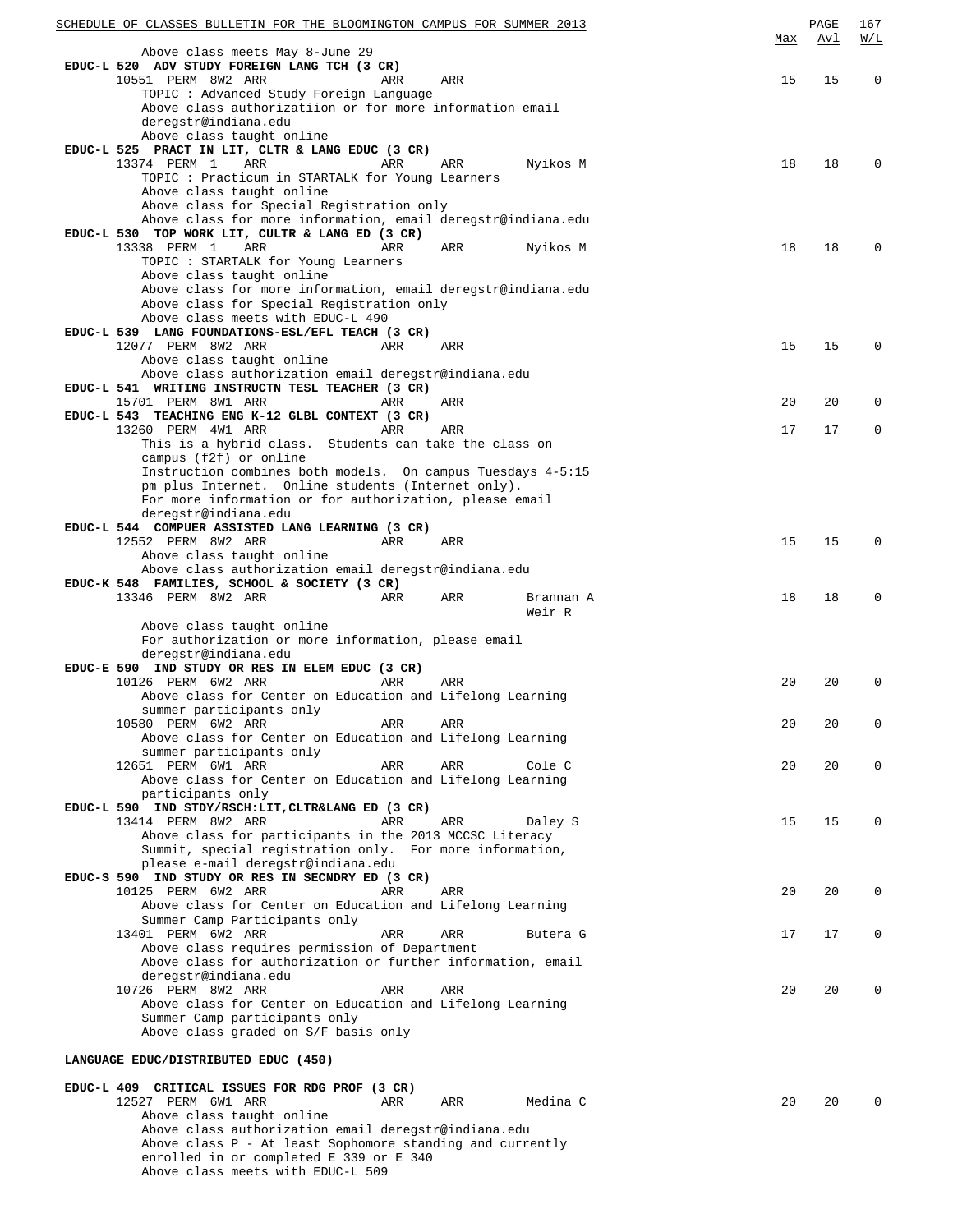| SCHEDULE OF CLASSES BULLETIN FOR THE BLOOMINGTON CAMPUS FOR SUMMER 2013                                               |           | PAGE      | 168                |
|-----------------------------------------------------------------------------------------------------------------------|-----------|-----------|--------------------|
| 14688 PERM 8W2 ARR<br>ARR<br>ARR                                                                                      | Max<br>20 | Avl<br>20 | W/L<br>$\mathbf 0$ |
| Above class taught online                                                                                             |           |           |                    |
| Above class authorization email shdaley@indiana.edu<br>Above class requires that students have completed E339 and     |           |           |                    |
| E340                                                                                                                  |           |           |                    |
| Above class requires students to volunteer at MCCSC Summer                                                            |           |           |                    |
| Reading Camp<br>EDUC-L 502 SOC/PSY/LING APPL RDG INST (3 CR)                                                          |           |           |                    |
| 10039 PERM 8W2 ARR<br>ARR<br>ARR<br>Coronel-Molina S                                                                  | 17        | 17        | $\mathbf 0$        |
| Above class will be taught via distance education                                                                     |           |           |                    |
| Above class for more information email deregstr@indiana.edu<br>EDUC-L 509 CRITICAL ISSUES FOR RDG PROF (3 CR)         |           |           |                    |
| 12528 PERM 6W1 ARR<br>Medina C<br>ARR<br>ARR                                                                          | 20        | 20        | 0                  |
| Above class taught online                                                                                             |           |           |                    |
| Above class authorization email deregstr@indiana.edu<br>Above class meets with EDUC-L 409                             |           |           |                    |
| EDUC-L 517 ADV STDY CONTENT RDG & LIT (3 CR)                                                                          |           |           |                    |
| 8623 PERM 8W2 ARR<br>ARR<br>ARR                                                                                       | 15        | 15        | 0                  |
| Above class is offered on the World Wide Web<br>Above class for authorization e-mail deregstr@indiana.edu             |           |           |                    |
| EDUC-L 590 IND STDY/RSCH:LIT, CLTR&LANG ED (1-3 CR)                                                                   |           |           |                    |
| 8627 PERM 8W2 ARR<br>ARR<br>ARR<br>Hines M                                                                            | 10        | 10        | 0                  |
| Above class offered on the World Wide Web<br>Above class for authorization e-mail deregstr@indiana.edu                |           |           |                    |
| Above class required faculty supervision and authorization                                                            |           |           |                    |
| EDUC-L 599 MASTRS THES: LIT, CLTR&LANG EDUC (3 CR)                                                                    |           |           |                    |
| 8629 PERM 8W1 ARR<br>ARR<br>Hines M<br>ARR<br>Above class requires faculty supervisor and authorization               | 10        | 10        | 0                  |
|                                                                                                                       |           |           |                    |
| ART EDUCATION (520)                                                                                                   |           |           |                    |
| EDUC-M 135 SELF INSTRUCTION IN ART (2 CR)                                                                             |           |           |                    |
| 11707 PERM 4W2 ARR<br>Manifold M<br>ARR<br>ARR                                                                        | 20        | 20        | 0                  |
| Above class taught online. Students must have access to high                                                          |           |           |                    |
| speed internet.<br>Above class designed for non-art majors who wish to learn                                          |           |           |                    |
| basic skills in art and/or craft making in traditional or                                                             |           |           |                    |
| digital (new) media                                                                                                   |           |           |                    |
| Above class authorizatiion, email deregstr@indiana.edu<br>Above class students should have ability to scan, copy, and |           |           |                    |
| /or upload images in .jpg format                                                                                      |           |           |                    |
| 13154 PERM 4W3 ARR<br>ARR<br>ARR<br>Manifold M                                                                        | 20        | 20        | $\Omega$           |
| Above class taught online. Students must have access to high<br>speed internet.                                       |           |           |                    |
| Above class designed for non-art majors who wish to learn                                                             |           |           |                    |
| basic skills in art and/or craft making in traditional or                                                             |           |           |                    |
| digital (new) media<br>Above class authorizatiion, email deregstr@indiana.edu                                         |           |           |                    |
| Above class students should have ability to scan, copy, and                                                           |           |           |                    |
| or upload images in .jpg format                                                                                       |           |           |                    |
| EDUC-W 505 PROF DEVELOPMENT WORKSHOP (3 CR)<br>12557 PERM 6W2 ARR<br>ARR<br>Manifold M<br>ARR                         | 20        | 20        | 0                  |
| TOPIC : Summer Travel and/or Experiences as Resource for                                                              |           |           |                    |
| Creating Culturally Sensitive Curricula                                                                               |           |           |                    |
| Above class students must participate in an online<br>orientation July 15 from 9a-12p. (Students who cannot attend    |           |           |                    |
| orientation should contact instructor to make alternative                                                             |           |           |                    |
| arrangements.)                                                                                                        |           |           |                    |
| Above class taught online. Studenst must have access to high<br>speed internet.                                       |           |           |                    |
| Above class for authorization email deregstr@indiana.edu                                                              |           |           |                    |
| EDUC-S 512 WKSHP IN SECONDARY EDUCATION (3 CR)                                                                        |           |           |                    |
| 12558<br>6W2 ARR<br>ARR<br>ARR<br>TOPIC : Summer Travel and/or Experiences as Resource for                            | 20        | 20        | 0                  |
| Creating Culturally Sensitive Curricula                                                                               |           |           |                    |
| Above class taught online. Students must have access to high                                                          |           |           |                    |
| speed internet.<br>Above class for authorization email deregstr@indiana.edu                                           |           |           |                    |
| EDUC-Z 590 IND STUDY OR RES IN ART EDUC (1-3 CR)                                                                      |           |           |                    |
| 8732 PERM 6W1 ARR<br>Manifold M<br>ARR<br>ARR                                                                         | 5         | 5         | 0                  |
| Above class requires permission of instructor<br>12329<br>6W2 ARR<br>ARR<br>ARR<br>Manifold M                         | 5         | 5         | 0                  |
| 13284 PERM 1<br>ARR<br>ARR<br>ARR<br>Lackey L                                                                         | 5         | 5         | $\mathbf 0$        |
| Above class requires permission of instructor<br>EDUC-Z 599 MASTERS THESIS IN ART EDUCATN (3 CR)                      |           |           |                    |
| 8733<br>Manifold M<br>6W2 ARR<br>ARR<br>ARR                                                                           | 10        | 10        | 0                  |
| EDUC-Z 700 PRACTICUM IN ART EDUCATION (1-6 CR)                                                                        |           |           |                    |
| 12264 PERM 6W2 ARR<br><b>ARR</b><br>ARR                                                                               | 10        | 10        | 0                  |
| Above class requires permission of Masters Program advisor                                                            |           |           |                    |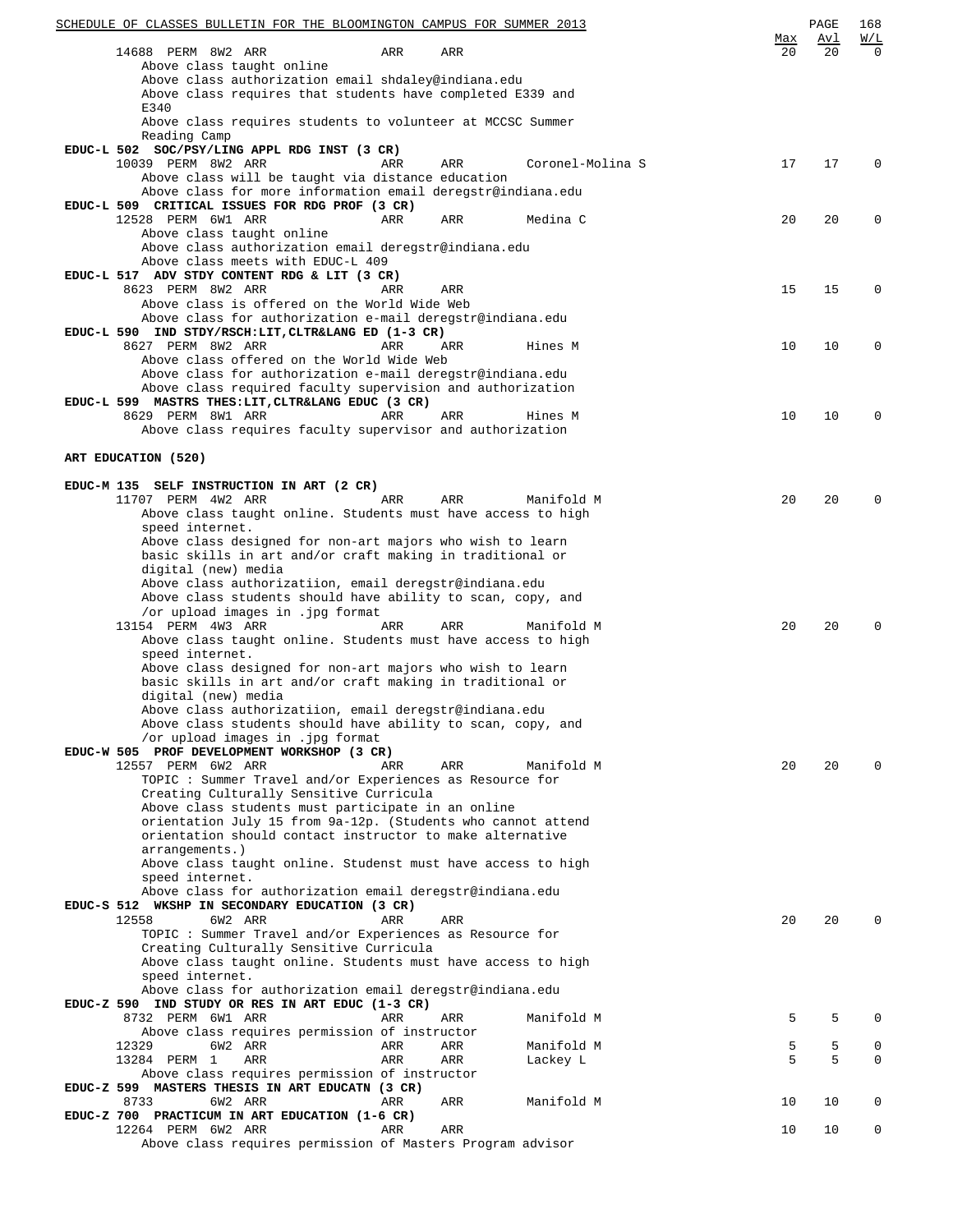| SCHEDULE OF CLASSES BULLETIN FOR THE BLOOMINGTON CAMPUS FOR SUMMER 2013                                                  | <u>Max</u>   | PAGE<br>Avl  | 169<br>W/L  |
|--------------------------------------------------------------------------------------------------------------------------|--------------|--------------|-------------|
| COLLEGE STUDENT PERSONNEL ADMI (530)                                                                                     |              |              |             |
|                                                                                                                          |              |              |             |
| EDUC-U 212 CURR ISSUES IN UNDERGRAD LIFE (3 CR)<br>VT: HIGHER ED & US SOC: PAST/PRESNT                                   |              |              |             |
| 13277<br>6W1 01:00 P-04:30 P<br>TR<br>ED 1230<br>Kish K                                                                  | 25           | 25           | $\Omega$    |
| TOPIC : Higher Education and U.S. Society: Past and Present<br>EDUC-U 544 INTRO TO STUDENT AFFAIRS (3 CR)                |              |              |             |
| 11676 PERM 4W1 ARR<br>ARR<br>ARR<br>DeSawal D                                                                            | 25           | 25           | $\Omega$    |
| Above class is taught as part of the Higher Education and                                                                |              |              |             |
| Student Affairs Certificate program                                                                                      |              |              |             |
| Above class taught online (asynchronous), May 7 - Jun 31<br>Above class students contact Judy Crow at jmcrow@indiana.edu |              |              |             |
| for authorization                                                                                                        |              |              |             |
| EDUC-U 550 TOP SEM COLL STDNT PERSONNEL: (3 CR)                                                                          |              |              |             |
| VT: RESEARCH SEM ON STDNT ENGAGMNT<br>12386 PERM 8W1 03:15 P-05:45 P<br>TR<br>HD TBA<br>McCormick A                      | $\mathbf{1}$ | $\mathbf{1}$ | $\Omega$    |
| Above class will be taught via video conferencing                                                                        |              |              |             |
| Above class meets with EDUC-C 750                                                                                        |              |              |             |
| Above class contact Judy Crow at jmcrow@indiana.edu for<br>authorization                                                 |              |              |             |
| 15674 PERM 8W2 06:00 P-09:00 P<br>TR<br>HD TBA<br>Banta T                                                                | 15           | 15           | $\Omega$    |
| Above class meets at IUPUI                                                                                               |              |              |             |
| Above class requires authorization, please contact Judy Crow                                                             |              |              |             |
| at jmcrow@indiana.edu<br>15675 PERM 4W2 01:00 P-05:00 P<br>TWR<br>HD TBA<br>Patton Davis L                               | 15           | 15           | $\mathbf 0$ |
| Above class meets June 4, 5, 6, 11, 12, 13, 18, 19, 20 and 25                                                            |              |              |             |
| Above class will be taught via videoconferencing                                                                         |              |              |             |
| Above class requires authorization, please contact Judy Crow<br>at jmcrow@indiana.edu                                    |              |              |             |
| 15676 PERM 4W1 10:00 A-02:00 P<br>HD TBA<br>MTWR<br>Patton Davis L                                                       | 15           | 15           | $\Omega$    |
| Above class will meet May 8, 9, 14, 15, 20, 21, 29 and 30                                                                |              |              |             |
| Above class will be taught via videoconferencing                                                                         |              |              |             |
| Above class requires authorization, please contact Judy Crow<br>at jmcrow@indiana.edu                                    |              |              |             |
| EDUC-U 556 STUDENT DEVELOPMENT PRACTICE (3 CR)                                                                           |              |              |             |
| 12600 PERM 4W2 ARR<br>ARR<br>ARR<br>Torres V                                                                             | 17           | 17           | $\Omega$    |
| Above class taught online Jun 3 - Jun 28<br>Above class contact Judy Crow at jmcrow@indiana.edu for                      |              |              |             |
| authorization                                                                                                            |              |              |             |
| Above class is part of the Higher Education and Student                                                                  |              |              |             |
| Affairs Online Certificate Program<br>EDUC-U 560 INTRNSHP IN STUDENT PERSONNEL (1-4 CR)                                  |              |              |             |
| 8702 PERM 6W1 ARR<br>ARR<br>ARR<br>DeSawal D                                                                             | 20           | 20           | $\Omega$    |
| Above class contact Judy Crow at jmcrow@indiana.edu for                                                                  |              |              |             |
| authorization<br>10944                                                                                                   |              | 15           | $\Omega$    |
| 6W2 ARR<br>ARR<br>ARR<br>DeSawal D<br>Above class contact Judy Crow at jmcrow@indiana.edu for                            | 15           |              |             |
| authorization                                                                                                            |              |              |             |
| EDUC-U 590 IND ST/RES COLL STUD PERS ADM (1-3 CR)                                                                        |              |              |             |
| 8703 PERM 6W1 ARR<br>ARR<br>ARR<br>DeSawal D<br>Above class contact Judy Crow at jmcrow@indiana.edu for                  | 10           | 10           | $\mathbf 0$ |
| authorization                                                                                                            |              |              |             |
| 8704 PERM 6W2 ARR<br>ARR<br>ARR<br>DeSawal D                                                                             | 15           | 15           | $\mathbf 0$ |
| Above class contact Judy Crow at jmcrow@indiana.edu for<br>authorization                                                 |              |              |             |
| EDUC-U 599 MA THESIS COL STUDENT PER ADM (3 CR)                                                                          |              |              |             |
| 8705 PERM 1<br>ARR<br>ARR<br>ARR<br>DeSawal D                                                                            | 15           | 15           | 0           |
| Above class contact Judy Crow at jmcrow@indiana.edu for                                                                  |              |              |             |
| authorization<br>EDUC-C 705 LEGAL ASPECTS OF HIGHER EDUC (3 CR)                                                          |              |              |             |
| 15686 PERM 6W2 04:00 P-07:00 P<br>TR<br>HD TBA<br>Eckes S                                                                | 15           | 15           | 0           |
| O'Guinn M                                                                                                                |              |              |             |
| Above class will be a hybrid class. Tuesdays will be<br>face-to-face in Bloomington. Thursdays will be web-based -       |              |              |             |
| podcasts, voice-over, Power Point with online chat and                                                                   |              |              |             |
| occasional videoconferencing sessions between IUB and IUPUI                                                              |              |              |             |
| on some Thursdays. IUPUI students will only need to drive to                                                             |              |              |             |
| Bloomington six times - every Tuesday.<br>Above class for HESA doctoral students                                         |              |              |             |
| Above class requires authorization, please contact Judy Crow                                                             |              |              |             |
| at jmcrow@indiana.edu                                                                                                    |              |              |             |
| EDUC-C 750 TOPICAL SEMINAR (3 CR)<br>12385 PERM 8W1 03:15 P-05:45 P<br>McCormick A<br>TR<br>HD TBA                       | 8            | 8            | $\Omega$    |
| Above class will be taught via video conferencing                                                                        |              |              |             |
| Above class contact Judy Crow at jmcrow@indiana.edu for                                                                  |              |              |             |
| authorization                                                                                                            |              |              |             |
| Above class meets with EDUC-U 550<br>VT: CRITICAL RACE THEORY                                                            |              |              |             |
| 12387<br>4W1 10:00 A-02:00 P<br>ARR<br>HD TBA<br>Patton Davis L                                                          | 15           | 15           | $\Omega$    |
|                                                                                                                          |              |              |             |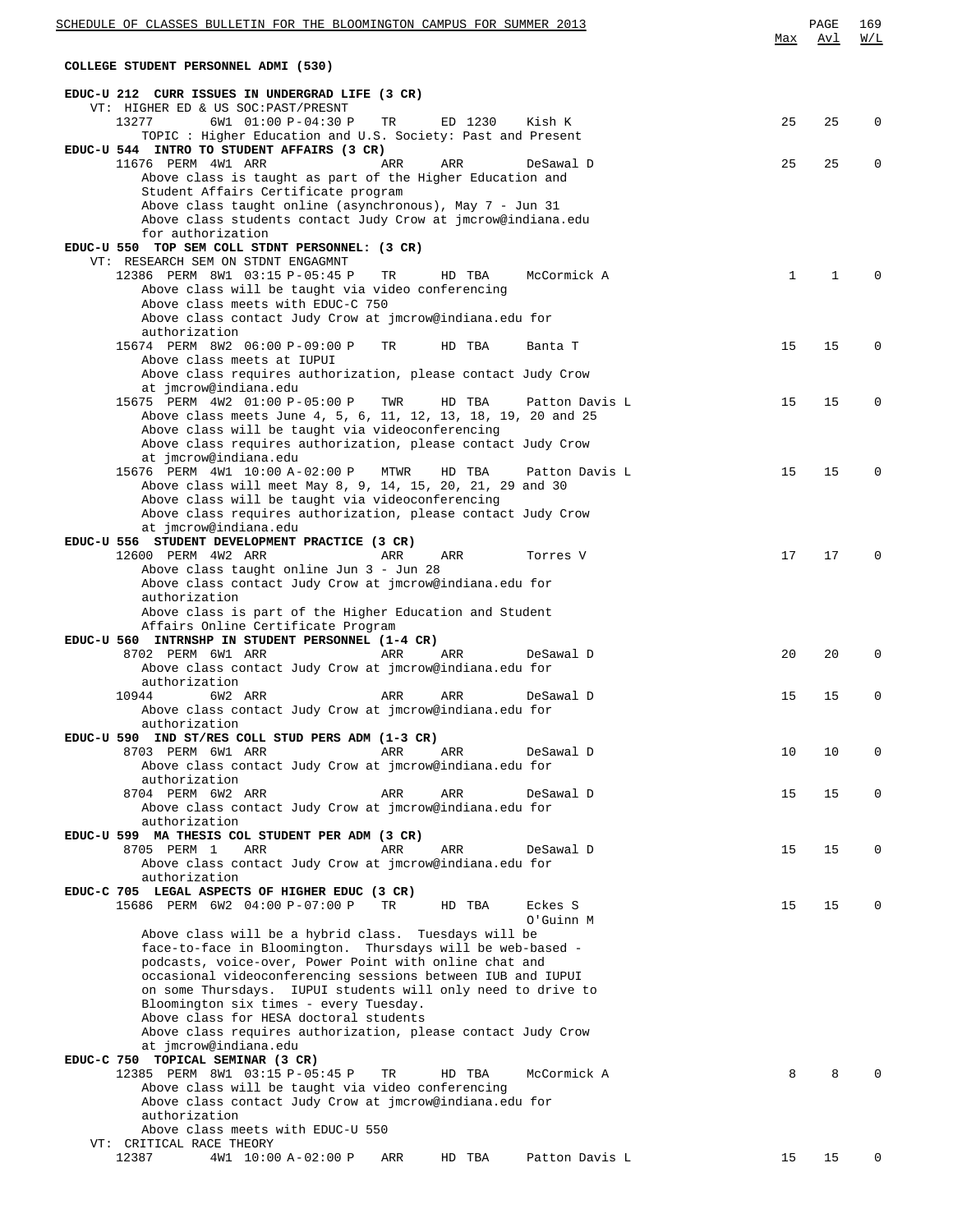| SCHEDULE OF CLASSES BULLETIN FOR THE BLOOMINGTON CAMPUS FOR SUMMER 2013                                                    | Max | PAGE<br>Avl | 170<br>W/L  |
|----------------------------------------------------------------------------------------------------------------------------|-----|-------------|-------------|
| Above class meets May 8, 9, 14, 15, 20, 21, 29, and 30.                                                                    |     |             |             |
| Above class contact Judy Crow at jmcrow@indiana.edu for                                                                    |     |             |             |
| authorization                                                                                                              |     |             |             |
| Above class will be taught via videoconferencing<br>15689 PERM NS2 06:00 P-09:00 P<br>TR<br>HD TBA<br>Banta T              | 10  | 10          | $\mathbf 0$ |
| Above class meets at IUPUI                                                                                                 |     |             |             |
| Above class requires authorization, please contact Judy Crow                                                               |     |             |             |
| at jmcrow@indiana.edu                                                                                                      |     |             |             |
| Above class meets June 24 - June 5, 2013<br>15695 PERM 4W2 01:00 P-05:00 P<br>TWR<br>HD TBA<br>Patton Davis L              | 10  | 10          | $\Omega$    |
| Above class meets June 4, 5, 6, 11, 12, 13, 18, 19, 20 and 25                                                              |     |             |             |
| Above class requires authorization, please contact Judy Crow                                                               |     |             |             |
| at jmcrow@indiana.edu                                                                                                      |     |             |             |
| Above class will be taught via videoconferencing                                                                           |     |             |             |
| COUNSELING & COUNSELOR EDUCATI (540)                                                                                       |     |             |             |
|                                                                                                                            |     |             |             |
| EDUC-BE 522 BE: EDUC-G 522/523 (6 CR)                                                                                      |     | 15          | $\Omega$    |
| 11713 PERM NS1 08:20 A-11:50 A<br>ED 1201<br>Schwing A<br>TR<br>VT: COUNSELING TECHNIQUES                                  | 15  |             |             |
| $12:40 P-04:10 P$<br>TR<br>ED 1201<br>Hornibrook L                                                                         |     |             |             |
| VT: LABORATORY COUNSLNG & GUIDANCE                                                                                         |     |             |             |
| Above class meets May 7 - Jun 6                                                                                            |     |             |             |
| Above class contact swhiston@indiana.edu for permission                                                                    |     |             |             |
| EDUC-G 522 COUNSELING THEORIES (3 CR)                                                                                      |     |             |             |
| 11711 PERM NS1 08:20 A-11:50 A<br>Schwing A<br>TR<br>ED 1201<br>G 522: To enroll in this class see EDUC-BE 522             | 15  | 15          | $\Omega$    |
| Above class meets May 7-Jun 6                                                                                              |     |             |             |
| Above class contact swhisten@indiana.edu for permission                                                                    |     |             |             |
| EDUC-G 523 LABORATORY COUNSLNG & GUIDANCE (3 CR)                                                                           |     |             |             |
| 11712 PERM NS1 12:40 P-04:10 P<br>ED 1201<br>Hornibrook L<br>TR.                                                           | 15  | 15          | 0           |
| G 523 : To enroll in this class see EDUC-BE 522                                                                            |     |             |             |
| Above class meets May 7 - Jun 6                                                                                            |     |             |             |
| Above class contact swhisten@indiana.edu for permission<br>EDUC-G 524 PRACTICUM IN COUNSELING (3 CR)                       |     |             |             |
| 8589 PERM 1<br>$05:30 P-08:30 P$<br>R<br>ED 0020<br>Toth P                                                                 | 10  | 10          | $\Omega$    |
| G 524 : Application for practicum placement must be on file                                                                |     |             |             |
| with department                                                                                                            |     |             |             |
| Above class meets May 9 - July 25                                                                                          |     |             |             |
| Above class requires special fee - See fee page                                                                            |     |             |             |
| Above class contact Catherine Gray at catgray@indiana.edu for<br>authorization.                                            |     |             |             |
| 8590 PERM 1<br>05:30 P-08:30 P<br>ED 0020<br>W<br>Gray C                                                                   | 10  | 10          | $\Omega$    |
| G 524 : Application for practicum placement must be on file                                                                |     |             |             |
| with department                                                                                                            |     |             |             |
| Above class meets May 8 - July 24                                                                                          |     |             |             |
| Above class requires special fee - See fee page                                                                            |     |             |             |
| Above class contact Catherine Gray at catgray@indiana.edu for<br>authorization.                                            |     |             |             |
| 15730 PERM 1<br>$05:30 P-08:30 P$<br>ED 0020<br>Т<br>Gray C                                                                | 10  | 10          | 0           |
| G 524: Application for practicum placement must be on file                                                                 |     |             |             |
| with the department                                                                                                        |     |             |             |
| Above class meets May 8 - July 24                                                                                          |     |             |             |
| Above class requires special fee - See fee page                                                                            |     |             |             |
| Above class contact Catherine Gray at catgray@indiana.edu for<br>authorization                                             |     |             |             |
| EDUC-G 532 INTRO TO GROUP COUNSELING (3 CR)                                                                                |     |             |             |
| 11076 PERM 6W1 08:20 A-12:20 P<br>ED 0020<br>МW<br>Steinfeldt J                                                            | 16  | 16          | 0           |
| Above class is for Masters in Counseling and Counselor                                                                     |     |             |             |
| Education only or by permission of instructor (contact Dr.                                                                 |     |             |             |
| Steinfeldt at jesstein@indiana.edu)                                                                                        |     |             |             |
| Above class meets May 8 - June 5<br>11077 PERM 6W1 12:40 P-04:40 P<br>MW<br>ED 0020<br>Steinfeldt J                        | 16  | 16          | 0           |
| Above class is for Masters in Counseling and Counselor                                                                     |     |             |             |
| Education only or by permission of instructor (contact Dr.                                                                 |     |             |             |
| Steinfeldt at jesstein@indiana.edu)                                                                                        |     |             |             |
| Above class meets May 8 - June 5                                                                                           |     |             |             |
| EDUC-G 550 INTERNSHIP IN COUNSELING (1-6 CR)                                                                               |     |             |             |
| 8591 PERM 1<br>$10:00 A-02:30 P$<br>ED 0034<br>S<br>Batka C<br>Above class application for internship placement must be on | 9   | 9           |             |
| file with department                                                                                                       |     |             |             |
| Authorization for course enrollment is automatic once                                                                      |     |             |             |
| internship placement file is complete                                                                                      |     |             |             |
| In class sessions meet May 11 and May 25; Jun 8 and 22; Jul                                                                |     |             |             |
| 20                                                                                                                         |     |             |             |
| Above class requires special fee - See fee page                                                                            |     |             |             |
| Above class graded on deferred R grade basis<br>Above class meets with EDUC-G 647                                          |     |             |             |
| EDUC-G 552 CAREER COUN - THEORY & PRACT (3 CR)                                                                             |     |             |             |
| 11692<br>8W2 01:00 P-04:20 P<br>ED 1250<br>MW<br>James B                                                                   | 25  | 25          | 0           |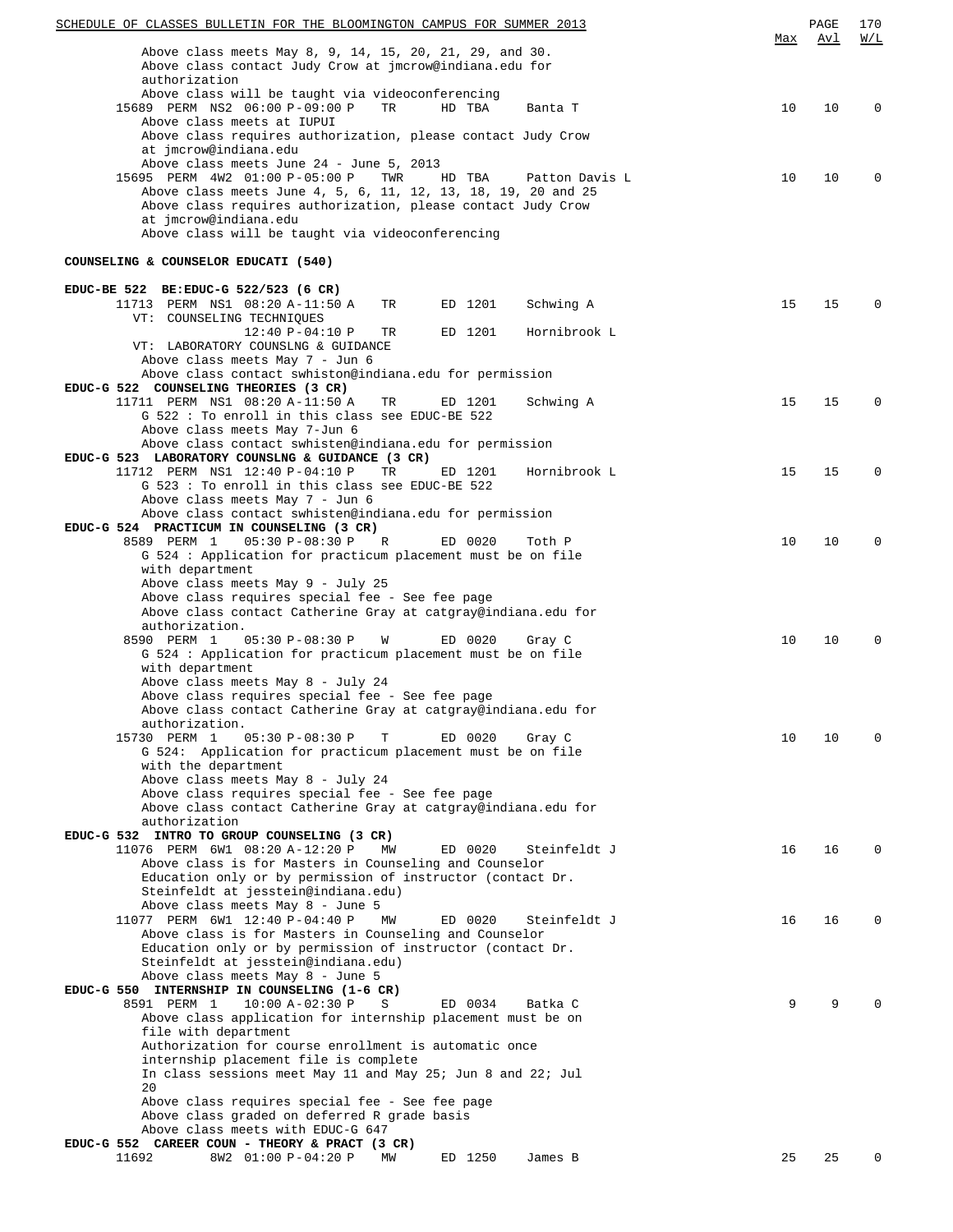| SCHEDULE OF CLASSES BULLETIN FOR THE BLOOMINGTON CAMPUS FOR SUMMER 2013                                                                                                      | <u>Max</u> | PAGE<br><u>Avl</u> | 171<br><u>W/L</u> |
|------------------------------------------------------------------------------------------------------------------------------------------------------------------------------|------------|--------------------|-------------------|
| EDUC-G 562 SCHOOL COUNSELING (3 CR)<br>12531<br>6W1 04:10 P-06:25 P<br>TR<br>ED 0101                                                                                         | 25         | 25                 | $\mathbf 0$       |
| EDUC-G 567 MARRIAGE & FAMILY COUNSELING (3 CR)<br>12328<br>6W1 08:20 A-11:50 A<br>ED 0101<br>Hornibrook L<br>MW                                                              | 25         | 25                 | 0                 |
| EDUC-G 580 TOPICAL SEM IN COUNSLNG & GUID (1-3 CR)<br>VT: COG BEHAV THERAPY W/CHILD&ADOL                                                                                     |            |                    |                   |
| 13169 PERM 6W1 01:00 P-04:30 P<br>ED 1204<br>MW<br>Huberty T<br>TOPIC : Cognitive Behavorial Therapy with Children and                                                       | 12         | 12                 | 0                 |
| Adolescents<br>G 580 : P - Graduate standing in School Psychology or                                                                                                         |            |                    |                   |
| Counseling; Coursework or related experience in counseling<br>Above class requires permission of Department<br>Above class ontact huberty@indiana.edu for permission         |            |                    |                   |
| Above class meets with EDUC-P 650                                                                                                                                            |            |                    |                   |
| EDUC-G 590 RESEARCH IN COUNSELING & GUID (1-3 CR)<br>8592 PERM 1<br>ARR<br>ARR<br>ARR<br>Delandshere G                                                                       | 10         | 10                 | $\Omega$          |
| Above class for students who wish to do independent study in<br>counseling with a counseling faculty member.<br>Above class permission contact counseling faculty member who |            |                    |                   |
| will be supervising your project                                                                                                                                             |            |                    |                   |
| EDUC-G 615 PSYCHOPATHOLOGY & ADV DIAG (2-3 CR)<br>12235<br>NS2 05:30 P-09:00 P<br>ED 1230<br>TR<br>Hornibrook L                                                              | 25         | 25                 | $\Omega$          |
| Above class for students in Counseling only<br>Above class meets June 18-July 25 Tuesdays and Thursdays                                                                      |            |                    |                   |
| $5:30-9$ pm<br>EDUC-G 624 ADV PRACT IN COUNSELNG PSYCH (1-6 CR)                                                                                                              |            |                    |                   |
| 8593 PERM 1<br>ARR<br>ARR<br>ARR<br>Chung Y                                                                                                                                  | 20         | 20                 | $\Omega$          |
| G 624 : Application for practicum placement must be on file<br>with the department. Contact instructor for information at<br>chungy6@indiana.edu                             |            |                    |                   |
| Above class is for counseling doctoral students who have                                                                                                                     |            |                    |                   |
| already completed 3 credit hours of EDUC-G 624 in a prior<br>semester                                                                                                        |            |                    |                   |
| Above class for students whose advanced practicum placement<br>is with CHG                                                                                                   |            |                    |                   |
| Above class requires special fee - See fee page                                                                                                                              |            |                    |                   |
| Above class meets both summer sessions, May 7 - July 26<br>12250 PERM 1<br>ARR<br>ARR<br>ARR<br>Gilman L                                                                     | 20         | 20                 | $\Omega$          |
| G 624 : Application for practicum placement must be on file<br>with the department. Contact instructor for information at                                                    |            |                    |                   |
| lygilman@indiana.edu                                                                                                                                                         |            |                    |                   |
| Above class is for counseling doctoral students who have<br>already completed 3 credit hours of EDUC-G 624 in a prior                                                        |            |                    |                   |
| semester<br>Above class for Outside Placement                                                                                                                                |            |                    |                   |
| Above class requires special fee - See fee page<br>Above class meets both summer sessions, May 7 - July 26                                                                   |            |                    |                   |
| ARR ARR<br>10340 PERM 1 ARR<br>Sexton T                                                                                                                                      | 20         | 20                 |                   |
| G 624 : Application for practicum placement must be on file<br>with the department. Contact instructor for information at                                                    |            |                    |                   |
| thsexton@indiana.edu                                                                                                                                                         |            |                    |                   |
| Above class requires special fee - See fee page<br>Above class for Family Project                                                                                            |            |                    |                   |
| Above class meets both summer sessions, May 7 - July 26<br>15728 PERM 1<br>ARR<br>ARR<br>ARR<br>Stockton R                                                                   | 20         | 20                 | $\Omega$          |
| G 624: Application for practicum placement must be on file                                                                                                                   |            |                    |                   |
| with the department. Contact instructor for information at<br>stockton@indiana.edu                                                                                           |            |                    |                   |
| 15729 PERM 1<br>ARR<br>ARR<br>ARR<br>Tracy M<br>G 624: Application for practicum placement must be on file                                                                   | 20         | 20                 | $\Omega$          |
| with the department. Contact instructor for information at                                                                                                                   |            |                    |                   |
| tracy@indiana.edu<br>EDUC-G 645 PSYCHOEDUCATIONAL CONSULTATION (3 CR)                                                                                                        |            |                    |                   |
| 13210<br>6W1 01:50 P-04:10 P<br>ΜW<br>ARR<br>El-Shamy S<br>Above Class: This is the last semester this course will be                                                        | 25         | 25                 | 0                 |
| taught<br>EDUC-G 647 ADV INTERNSHIP IN COUNSELING (1-3 CR)                                                                                                                   |            |                    |                   |
| 8594 PERM 1<br>$10:00 A-02:30 P$<br>S<br>ED 0034<br>Batka C                                                                                                                  | 3          | 3                  |                   |
| $G$ 647 : $P$ - EDUC-G 524, G 532, G 615 and two semesters of G<br>550                                                                                                       |            |                    |                   |
| Above class application for internship placement must be on<br>file with the department                                                                                      |            |                    |                   |
| Above class authorization for course enrollment is automatic                                                                                                                 |            |                    |                   |
| once internship placement file is complete<br>In class sessions meet May 11 and May 25; June 8 and 22; Jul                                                                   |            |                    |                   |
| 20<br>Above class requires special fee - See fee page                                                                                                                        |            |                    |                   |
| Above class meets with EDUC-G 550                                                                                                                                            |            |                    |                   |
| 15726 PERM 1<br>$10:20 A-12:20 P$<br>Т<br>ED 0020<br>Batka C<br>G $647$ : P – EDUC-G 524, G 532, G $615$ and two semesters of G                                              | 12         | 12                 |                   |
| 550                                                                                                                                                                          |            |                    |                   |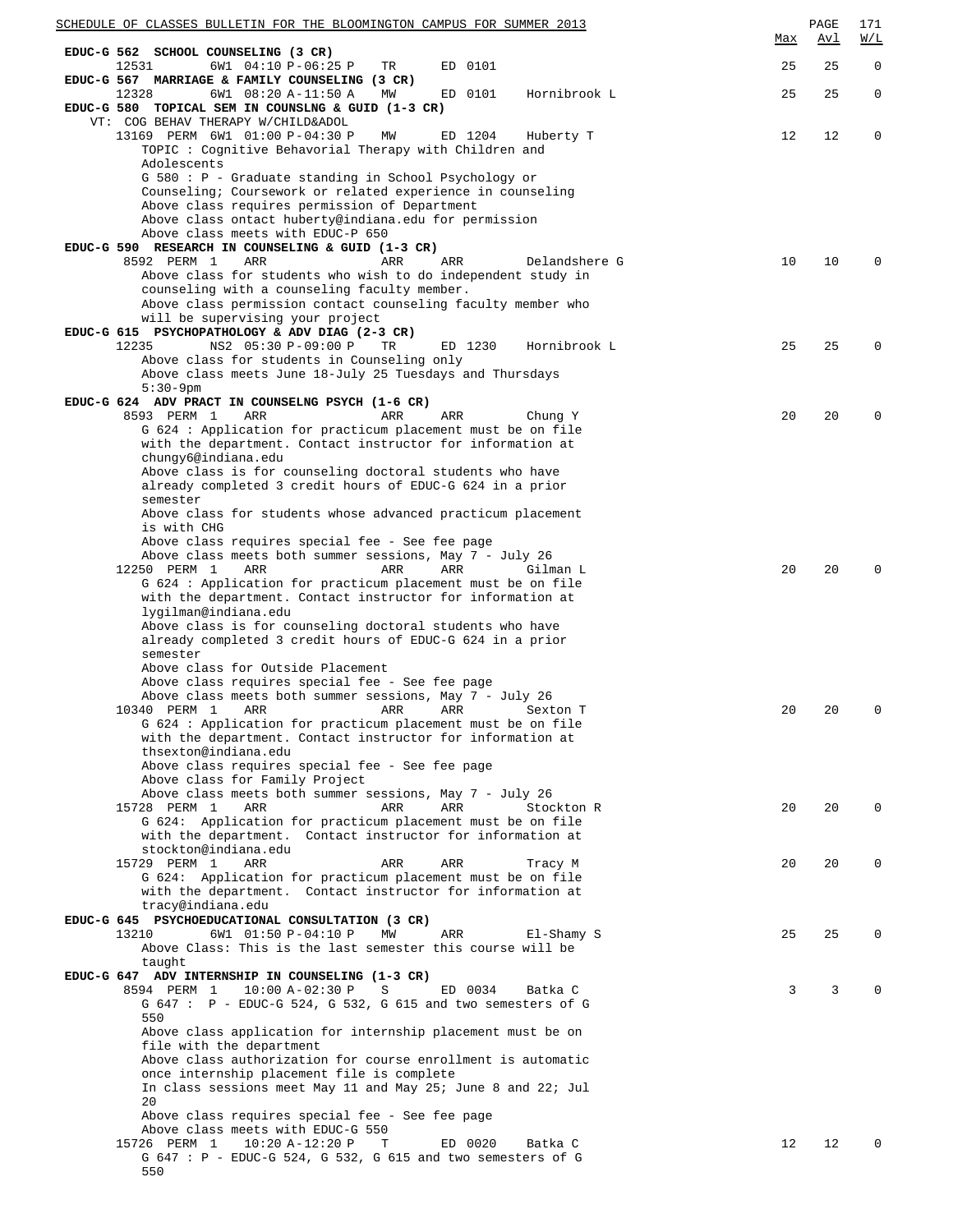|                                         | SCHEDULE OF CLASSES BULLETIN FOR THE BLOOMINGTON CAMPUS FOR SUMMER 2013                            |            |            |                             | Max          | PAGE<br>Avl | 172<br>W/L                 |
|-----------------------------------------|----------------------------------------------------------------------------------------------------|------------|------------|-----------------------------|--------------|-------------|----------------------------|
|                                         | Above class application for internship placement must be on                                        |            |            |                             |              |             |                            |
|                                         | file with the department<br>Above class authorization for course enrollment is automatic           |            |            |                             |              |             |                            |
|                                         | once internship placement file is complete                                                         |            |            |                             |              |             |                            |
| July 20                                 | In class sessions meet May 11 and end May 25; June 8 and 22;                                       |            |            |                             |              |             |                            |
|                                         | Above class requires special fee - See fee page                                                    |            |            |                             |              |             |                            |
| 8595 PERM 1                             | EDUC-G 763 ADV PRACT IN COUNSELING SUPV (1-2 CR)<br>$10:20 A-12:20 P$                              | Т          | ED 0020    | Gilman L                    | 10           | 10          | $\Omega$                   |
|                                         | Above class meets May 7 - July 26                                                                  |            |            |                             |              |             |                            |
|                                         | Contact lygilman@indiana.edu for permission                                                        |            |            |                             |              |             |                            |
| 8596 PERM 1                             | EDUC-G 795 DISSERTATION PROPOSAL PREP (1-3 CR)<br>ARR                                              | ARR        | ARR        | Delandshere G               | 20           | 20          | 0                          |
|                                         | Above class: students must have consent of dissertation                                            |            |            |                             |              |             |                            |
|                                         | director. Student should be finished or nearly finished with<br>program coursework.                |            |            |                             |              |             |                            |
|                                         | Above class permission contact dissertation director. Give                                         |            |            |                             |              |             |                            |
|                                         | your dissertation director your current address.                                                   |            |            |                             |              |             |                            |
| 8597 PERM 1                             | Above class is for students living outside Bloomington<br>ARR                                      | ARR        | ARR        | Delandshere G               | 20           | 20          | $\Omega$                   |
|                                         | Students must have consent of dissertation director. Student                                       |            |            |                             |              |             |                            |
| coursework.                             | should be finished or nearly finished with program                                                 |            |            |                             |              |             |                            |
|                                         | Above class permission contact dissertation director. Give                                         |            |            |                             |              |             |                            |
|                                         | your dissertation director your current address.<br>Is for students living in Bloomington area.    |            |            |                             |              |             |                            |
|                                         | EDUC-G 799 DOCTRL THESIS COUNS PSYCHOLOGY (1-15 CR)                                                |            |            |                             |              |             |                            |
| 8598 PERM 1                             | ARR                                                                                                | ARR        | ARR        | Delandshere G               | 99           | 99          | $\Omega$                   |
|                                         | Above class graded on S/F basis only<br>Above class is for students living in the Bloomington area |            |            |                             |              |             |                            |
|                                         | Above class permission contact dissertation director. Give                                         |            |            |                             |              |             |                            |
| 10121 PERM 1                            | your dissertation director your current address.<br>ARR                                            | ARR        | ARR        | Delandshere G               | 99           | 99          | $\Omega$                   |
|                                         | Above class graded on S/F basis only                                                               |            |            |                             |              |             |                            |
| area                                    | Above class is for students living outside the Bloomington                                         |            |            |                             |              |             |                            |
|                                         | Above class permission contact dissertation director. Give                                         |            |            |                             |              |             |                            |
|                                         | your dissertation director your current address.                                                   |            |            |                             |              |             |                            |
| CURRICULUM (550)                        |                                                                                                    |            |            |                             |              |             |                            |
|                                         | EDUC-J 500 INSTRUCT IN CONTEXT OF CURRIC (3 CR)                                                    |            |            |                             |              |             |                            |
| 11137                                   | 4W2 01:00 P-03:45 P                                                                                | MTWR       | ED 1006    | Flinders D                  | 25           | 25          | $\mathbf 0$                |
|                                         | EDUC-J 538 M.S. PRACTICUM/INTERNSHIP (1-6 CR)                                                      |            |            |                             |              |             |                            |
| 8608 PERM 1                             | ARR<br>J 538 : Required of all non-thesis MS degree candidates                                     | ARR        | ARR        | McMullen M                  | 15           | 15          | $\mathbf 0$                |
|                                         | Above class requires special fee - See fee page                                                    |            |            |                             |              |             |                            |
| 12604                                   | EDUC-X 599 MASTER'S THESIS IN EDUCATION (1-6 CR)<br>$\mathbf{1}$<br>ARR                            | ARR        | ARR        |                             | 5            | 5           | 0                          |
|                                         | EDUC-J 605 IND RSRCH EXPERIENCE-CURR/INST (3 CR)                                                   |            |            |                             |              |             |                            |
| 8609 PERM 6W1 ARR<br>14896 PERM 6W1 ARR |                                                                                                    | ARR<br>ARR | ARR<br>ARR | McMullen M<br>Kloosterman P | 20<br>20     | 20<br>20    | $\mathsf 0$<br>$\mathbf 0$ |
|                                         | Above course for math education students only                                                      |            |            |                             |              |             |                            |
| 14680 PERM 6W2 ARR                      |                                                                                                    | ARR        | ARR        | Kloosterman P               | 20           | 20          | $\mathbf 0$                |
| 10573                                   | Above course for math education students only<br>1<br>ARR                                          | ARR        | ARR        | McMullen M                  | 50           | 50          | $\mathbf 0$                |
|                                         | EDUC-J 650 INDPT STUDY IN CURRICULUM (1-3 CR)                                                      |            |            |                             |              |             |                            |
| 8610 PERM 1                             | ARR<br>Above class requires permission of instructor                                               | ARR        | ARR        | McMullen M                  | 6            | 6           | $\mathbf 0$                |
| 8611 PERM 1                             | ARR                                                                                                | ARR        | ARR        | McMullen M                  | 10           | 10          | $\mathsf{O}$               |
|                                         | $J$ 650 : P - Advance consent of instructor<br>EDUC-J 690 INTERNSHIP IN CURRICULUM (2-5 CR)        |            |            |                             |              |             |                            |
| 8612 PERM 1                             | ARR                                                                                                | ARR        | ARR        | McMullen M                  | 10           | 10          | 0                          |
|                                         | Above class requires permission of instructor                                                      |            |            |                             |              |             |                            |
| 8613 PERM 6W1 ARR                       | Above class may require special fee - contact department                                           | ARR        | ARR        | McMullen M                  | $\mathbf{1}$ | 1           | $\mathbf 0$                |
|                                         | Above class may require special fee - contact department                                           |            |            |                             |              |             |                            |
| EDUCATIONAL INQUIRY METHODOLOG (560)    |                                                                                                    |            |            |                             |              |             |                            |
|                                         |                                                                                                    |            |            |                             |              |             |                            |
|                                         | EDUC-Y 500 COMP LAB FOR EDUC INQUIRY (1 CR)<br>9977 PERM 8W1 01:00 P-02:30 P                       | R          | ED 2015    |                             | 20           | 20          | 0                          |
|                                         | Y 500 : To enroll in this class see EDUC-BE 502                                                    |            |            |                             |              |             |                            |
|                                         | Above class graded on S/F basis only<br>EDUC-Y 500 COMP LAB FOR EDUC INQUIRY (0 CR)                |            |            |                             |              |             |                            |
| 12532 PERM 8W2 ARR                      |                                                                                                    | ARR        | ARR        | Dennis B                    | 20           | 20          | 0                          |
|                                         | Above class taught online<br>Above class meets Jun 3 - Jul 26                                      |            |            |                             |              |             |                            |
|                                         | Above class graded on S/F basis only                                                               |            |            |                             |              |             |                            |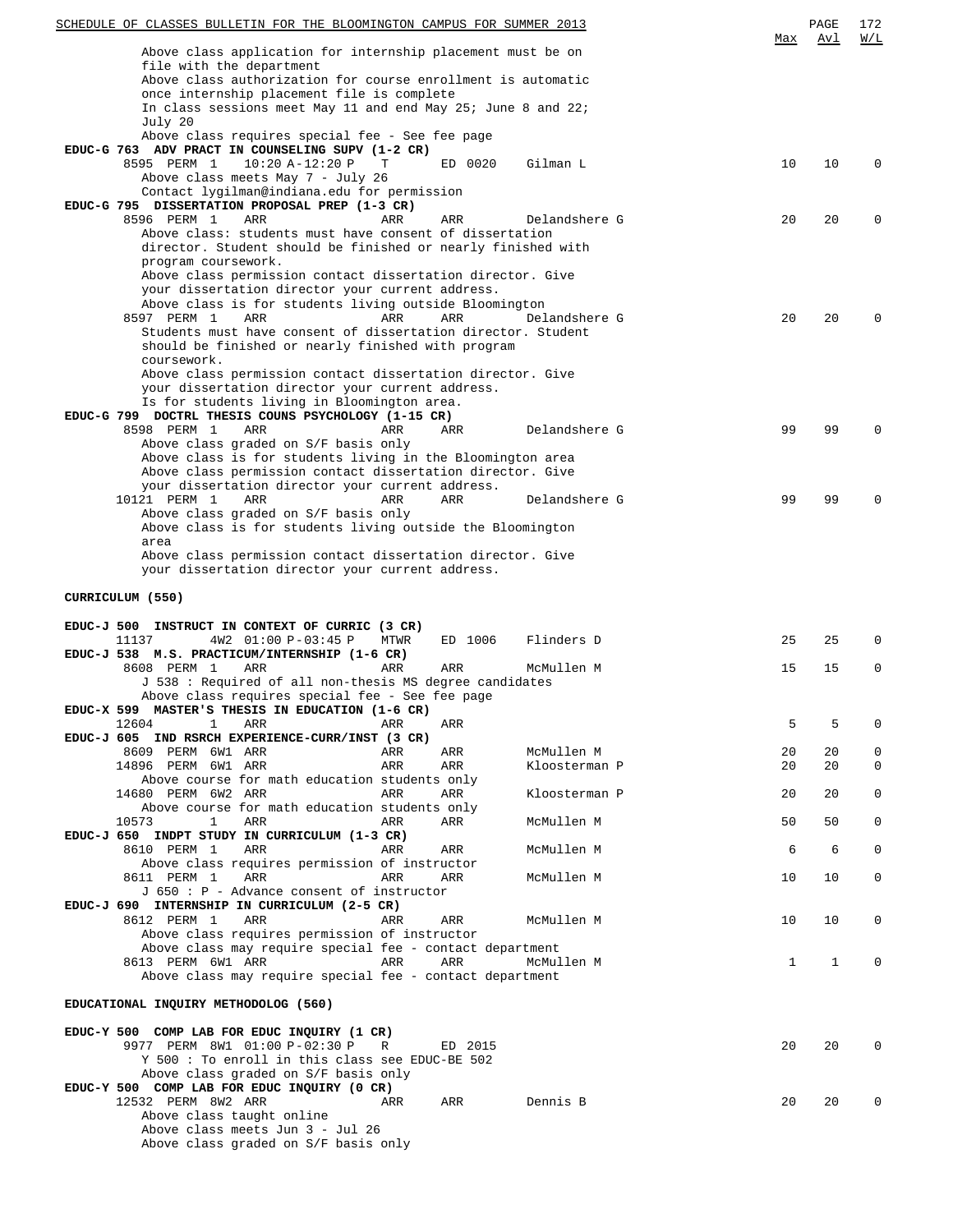| SCHEDULE OF CLASSES BULLETIN FOR THE BLOOMINGTON CAMPUS FOR SUMMER 2013                                                | <u>Max</u> | PAGE<br><u>Avl</u> | 173<br>W/L |
|------------------------------------------------------------------------------------------------------------------------|------------|--------------------|------------|
| Above class participation in lab/discussion section of Y500                                                            |            |                    |            |
| is required. Registered students will be automatically<br>placed into a section of Y500 immediately prior to the start |            |                    |            |
| of Y520 on or around May 31st.                                                                                         |            |                    |            |
| 12533 PERM 8W2 ARR<br>ARR<br>ARR<br>Dennis B<br>Above class taught online                                              | 20         | 20                 | 0          |
| Above class meets Jun 3 - Jul 26                                                                                       |            |                    |            |
| Above class graded on S/F basis only                                                                                   |            |                    |            |
| Above class participation in lab/discussion section of Y500<br>is required. Registered students will be automatically  |            |                    |            |
| placed into a section of Y500 immediately prior to the start                                                           |            |                    |            |
| of Y520 on or around May 31st.                                                                                         | 20         | 20                 | 0          |
| 12534 PERM 8W2 ARR<br>ARR<br>ARR<br>Above class taught online                                                          |            |                    |            |
| Above class meets Jun 3 - Jul 26                                                                                       |            |                    |            |
| Above class graded on S/F basis only<br>Above class participation in lab/discussion section of Y500                    |            |                    |            |
| is required. Registered students will be automatically                                                                 |            |                    |            |
| placed into a section of Y500 immediately prior to the start                                                           |            |                    |            |
| of Y520 on or around May 31st.<br>12535 PERM 8W2 ARR<br>ARR<br>ARR                                                     | 20         | 20                 | 0          |
| Above class taught online                                                                                              |            |                    |            |
| Above class meets Jun 3 - Jul 26                                                                                       |            |                    |            |
| Above class graded on S/F basis only<br>Above class participation in lab/discussion section of Y500                    |            |                    |            |
| is required. Registered students will be automatically                                                                 |            |                    |            |
| placed into a section of Y500 immediately prior to the start                                                           |            |                    |            |
| of Y520 on or around May 31st.<br>EDUC-BE 502 BE: EDUC-Y 502/500 (4 CR)                                                |            |                    |            |
| 10338<br>ED 1006<br>8W1 10:20 A-12:35 P<br>Svetina D<br>TR                                                             | 20         | 20                 | 0          |
| VT: INTERMEDIATE STAT APPLD TO ED<br>$01:00 P-02:30 P$<br>ED 2015<br>R                                                 |            |                    |            |
| VT: COMP LAB FOR EDUC STATISTICS                                                                                       |            |                    |            |
| Y 500 : Graded on S/F basis only                                                                                       |            |                    |            |
| EDUC-Y 502 INTERMDIATE STAT APPLIED TO ED (3 CR)<br>8729 PERM 8W1 10:20 A-12:35 P<br>Svetina D<br>TR<br>ED 1006        | 20         | 20                 | 0          |
| Y 502: To enroll in this class see EDUC-BE 502                                                                         |            |                    |            |
| Y 502 : Corequisite - EDUC-Y 500, same cluster                                                                         |            |                    |            |
| EDUC-Y 520 STRATEGIES FOR EDUC INQUIRY (3 CR)<br>8730 PERM 8W2 ARR<br>ARR<br>ARR<br>Dennis B                           | 80         | 80                 | 0          |
| Above class will be taught on the World Wide Web                                                                       |            |                    |            |
| Above class for authorization to register e-mail<br>deregstr@indiana.edu                                               |            |                    |            |
| Above class - before the first day of classes, students must                                                           |            |                    |            |
| contact the Distance Education instructor to begin                                                                     |            |                    |            |
| participation in this course<br>Above class check                                                                      |            |                    |            |
| http://www.indiana.edu/~disted/courses.html#iusoe for course                                                           |            |                    |            |
| websites where you can find instructor's contact information<br>Above class meets Jun 3 - Jul 26                       |            |                    |            |
| Above class participation in on-line course begins on Jun 3;                                                           |            |                    |            |
| participation after Jun 8 will not be accepted                                                                         |            |                    |            |
| Above class participation in lab/discussion section of Y500<br>is required. Registered students will be automatically  |            |                    |            |
| placed into a section of Y500 immediately prior to the start                                                           |            |                    |            |
| of Y520 on or around May 31st.                                                                                         |            |                    |            |
| EDUC-Y 590 IND STUDY OR RES IN INQ METHOD (1-3 CR)<br>8731 PERM 1<br>ARR<br>ARR<br>ARR<br>Delandshere G                | 6          | 6                  |            |
| Above class for students who wish to do independent study in                                                           |            |                    |            |
| inquiry methodology with an inquiry methodology faculty                                                                |            |                    |            |
| member<br>Above class contact an inquiry faculty member for permission.                                                |            |                    |            |
| Contact faculty member who will be supervising your project                                                            |            |                    |            |
| EDUC-Y 611 QUALITATIVE INQUIRY IN EDUCATN (3 CR)<br>13175 PERM 8W1 ARR                                                 | 20         | 20                 | 0          |
| ARR<br>ARR<br>Carspecken L<br>Above class taught online                                                                |            |                    |            |
| Above class for information or authorization, email                                                                    |            |                    |            |
| deregstr@indiana.edu<br>EDUC-Y 650 TOPICS IN INQUIRY METHODOLOGY (3 CR)                                                |            |                    |            |
| 11139 PERM 6W1 10:20 A-12:50 P<br>MWF<br>ED 1255<br>Carspecken P                                                       | 25         | 25                 | 0          |
| TOPIC : Philosophies of Meaning and Methodological Theory                                                              |            |                    |            |
| Above class contact pcarspec@indiana.edu for permission<br>EDUC-Y 690 ADV IND STUDY IN INQUIRY METHD (1-3 CR)          |            |                    |            |
| 12536 PERM 1<br>ARR<br>ARR<br>ARR<br>Delandshere G                                                                     | 15         | 15                 |            |
| Above class for students who wish to do independent study in                                                           |            |                    |            |
| inquiry methodology with an inquiry methodology faculty<br>member                                                      |            |                    |            |
| Above class contact the Inquiry faculty member who will be                                                             |            |                    |            |
| supervising your project for permission                                                                                |            |                    |            |
| EDUC-Y 795 DISSERTATION PROPOSAL PREP (1-3 CR)                                                                         |            |                    |            |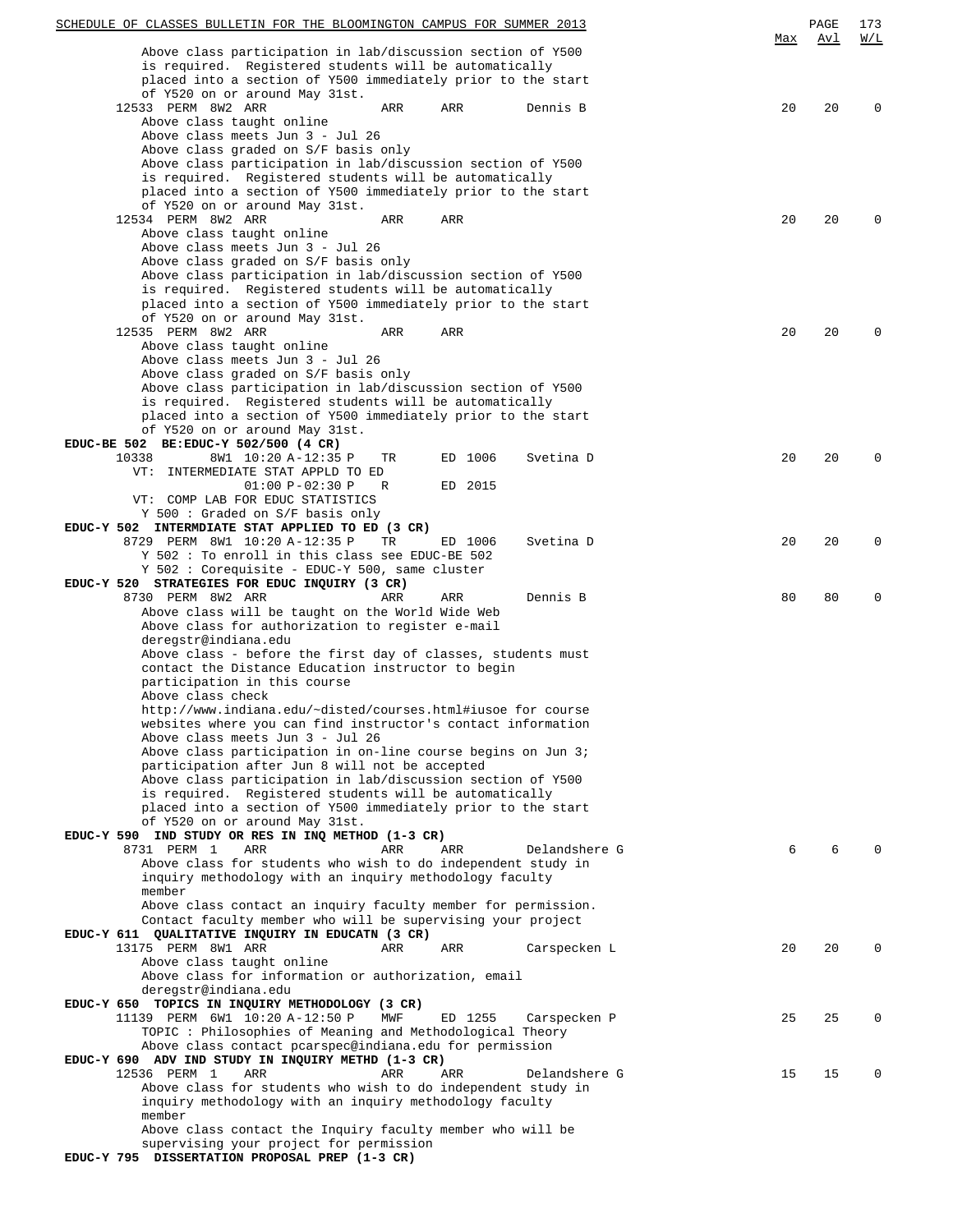| SCHEDULE OF CLASSES BULLETIN FOR THE BLOOMINGTON CAMPUS FOR SUMMER 2013                                            |                  | PAGE      | 174             |
|--------------------------------------------------------------------------------------------------------------------|------------------|-----------|-----------------|
| 12323 PERM 1<br>ARR<br>ARR<br>ARR<br>Delandshere G                                                                 | <u>Max</u><br>30 | Avl<br>30 | W/L<br>$\Omega$ |
| Above class: students must have consent of dissertation                                                            |                  |           |                 |
| director. Student should be finished or nearly finished with                                                       |                  |           |                 |
| program coursework<br>Above class permission contact dissertation director                                         |                  |           |                 |
| Above class for students living outside of the Bloomington                                                         |                  |           |                 |
| area. Give your dissertation director your current address                                                         |                  |           |                 |
| Above class graded on deferred R grade basis<br>12333 PERM 1<br>ARR<br>Delandshere G<br>ARR<br>ARR                 | 30               | 30        | $\Omega$        |
| Above class graded on deferred R grade basis                                                                       |                  |           |                 |
| Above class students must have consent of dissertation                                                             |                  |           |                 |
| director. Student should be finished or nearly finished with                                                       |                  |           |                 |
| program coursework<br>Above class permission contact dissertation director. Give                                   |                  |           |                 |
| your dissertation director your current address.                                                                   |                  |           |                 |
| Above class only for students living in the Bloomington area                                                       |                  |           |                 |
| EDUC-Y 799 DOCT THESIS IN INQ METHODOLOGY (1-12 CR)                                                                |                  |           |                 |
| 12324 PERM 1<br>ARR<br>ARR<br>ARR<br>Delandshere G                                                                 | 15               | 15        | $\Omega$        |
| Above class is for students living in the Bloomington area<br>Above class graded on S/F basis only                 |                  |           |                 |
| Above class permission contact dissertation director. Give                                                         |                  |           |                 |
| your dissertation director your current address.                                                                   |                  |           |                 |
| 12326 PERM 1<br>ARR<br>ARR<br>ARR<br>Delandshere G                                                                 | 15               | 15        | $\Omega$        |
| Above class for students living outside of the Bloomington<br>area                                                 |                  |           |                 |
| Above class graded on S/F basis only                                                                               |                  |           |                 |
| Above class permission contact dissertation director. Give                                                         |                  |           |                 |
| your dissertation director your current address.                                                                   |                  |           |                 |
| EDUCATIONAL PSYCHOLOGY (570)                                                                                       |                  |           |                 |
|                                                                                                                    |                  |           |                 |
| EDUC-P 507 ASSESSMENT IN SCHOOLS (3 CR)                                                                            |                  |           |                 |
| 13356 PERM 1<br>ARR<br>ARR<br>ARR<br>Hickey D                                                                      | 8                | 8         |                 |
| Above course meets totally online. Students will need                                                              |                  |           |                 |
| regular access to a computer with Internet connections.<br>An additional special fee is required for the following |                  |           |                 |
| course (see fee schedule)                                                                                          |                  |           |                 |
| For authorization, e-mail deregstr@indiana.edu                                                                     |                  |           |                 |
| Above class meets May 7-June 26                                                                                    |                  |           |                 |
| EDUC-P 510 PSYCHOLOGY IN TEACHING (3 CR)<br>10089<br>8W2 04:10 P-06:25 P<br>TR<br>ED 1006                          | 25               | 25        | 0               |
| Above section for T to T cohort                                                                                    |                  |           |                 |
| 11693<br>6W1 ARR<br>Martinez R<br>ARR<br>ARR                                                                       | 15               | 15        | $\mathbf 0$     |
| Above class will be taught on the World Wide Web                                                                   |                  |           |                 |
| Above class authorization e-mail deregstr@indiana.edu<br>Above class students must contact the distance education  |                  |           |                 |
| instructor to begin participation in this course.                                                                  |                  |           |                 |
| Above class meets May 7-Jun 14. Participation after May 12                                                         |                  |           |                 |
| will not be accepted.                                                                                              |                  |           |                 |
| Above class suitable for masters students<br>EDUC-P 514 LIFE SPAN DEVELPMT:BIRTH-DEATH (3 CR)                      |                  |           |                 |
| 8663<br>6W1 10:20 A-12:50 P<br>MWF<br>ED 1210<br>Estell D                                                          | 25               | 25        | $\mathbf 0$     |
| EDUC-P 515 CHILD DEVELOPMENT (3 CR)                                                                                |                  |           |                 |
| 8664<br>6W1 01:00 P-03:30 P<br>ED 0101<br>Stright A<br>MWF                                                         | 25               | 25        | $\mathbf 0$     |
| EDUC-P 540 LEARNING & COGNITION IN EDUC (3 CR)<br>8665<br>6W1 12:40 P-03:40 P<br>TR<br>ED 1210                     | 25               | 25        | $\mathbf 0$     |
| Above class suitable for doctoral students                                                                         |                  |           |                 |
| 10906 PERM 1<br>ARR<br>ARR<br><b>ARR</b>                                                                           | 20               | 20        | 0               |
| Above class will be taught on the World Wide Web                                                                   |                  |           |                 |
| Above class for authorization e-mail deregstr@indiana.edu                                                          |                  |           |                 |
| Above class meets May 8 - July 27<br>Above class participation in on-line course begins on May $12i$               |                  |           |                 |
| participation after May 18 will not be accepted                                                                    |                  |           |                 |
| Above class suitable for doctoral students                                                                         |                  |           |                 |
| EDUC-P 573 LEARNING SCIENCE APPRENTICE (1 CR)                                                                      |                  |           |                 |
| 12565 PERM 1<br>ARR<br>ARR<br>ARR<br>Hickey D<br>Above class contact a Learning Sciences or Educational            | 10               | 10        | 0               |
| Psychology faculty for permission.                                                                                 |                  |           |                 |
| 15712 PERM 1<br>ARR<br>ARR<br>ARR<br>Hay K                                                                         | 15               | 15        | $\mathbf 0$     |
| Above class contact a Learning Sciences or Educational                                                             |                  |           |                 |
| Psychology faculty for permission<br>15713 PERM 1<br>ARR<br>ARR<br>ARR<br>Peppler K                                | 15               | 15        | 0               |
| Above class contact a Learning Sciences or Educational                                                             |                  |           |                 |
| Psychology faculty for permission                                                                                  |                  |           |                 |
| 15715 PERM 1<br>ARR<br>ARR<br>ARR<br>Duncan S                                                                      | 15               | 15        | 0               |
| Above class contact a Learning Sciences or Educational                                                             |                  |           |                 |
| Psychology faculty for permission<br>15714 PERM 1<br>ARR<br>ARR<br>Danish J<br>ARR                                 | 15               | 15        | 0               |
| Above class contact a Learning Sciences or Educational                                                             |                  |           |                 |
| Psychology faculty for permission                                                                                  |                  |           |                 |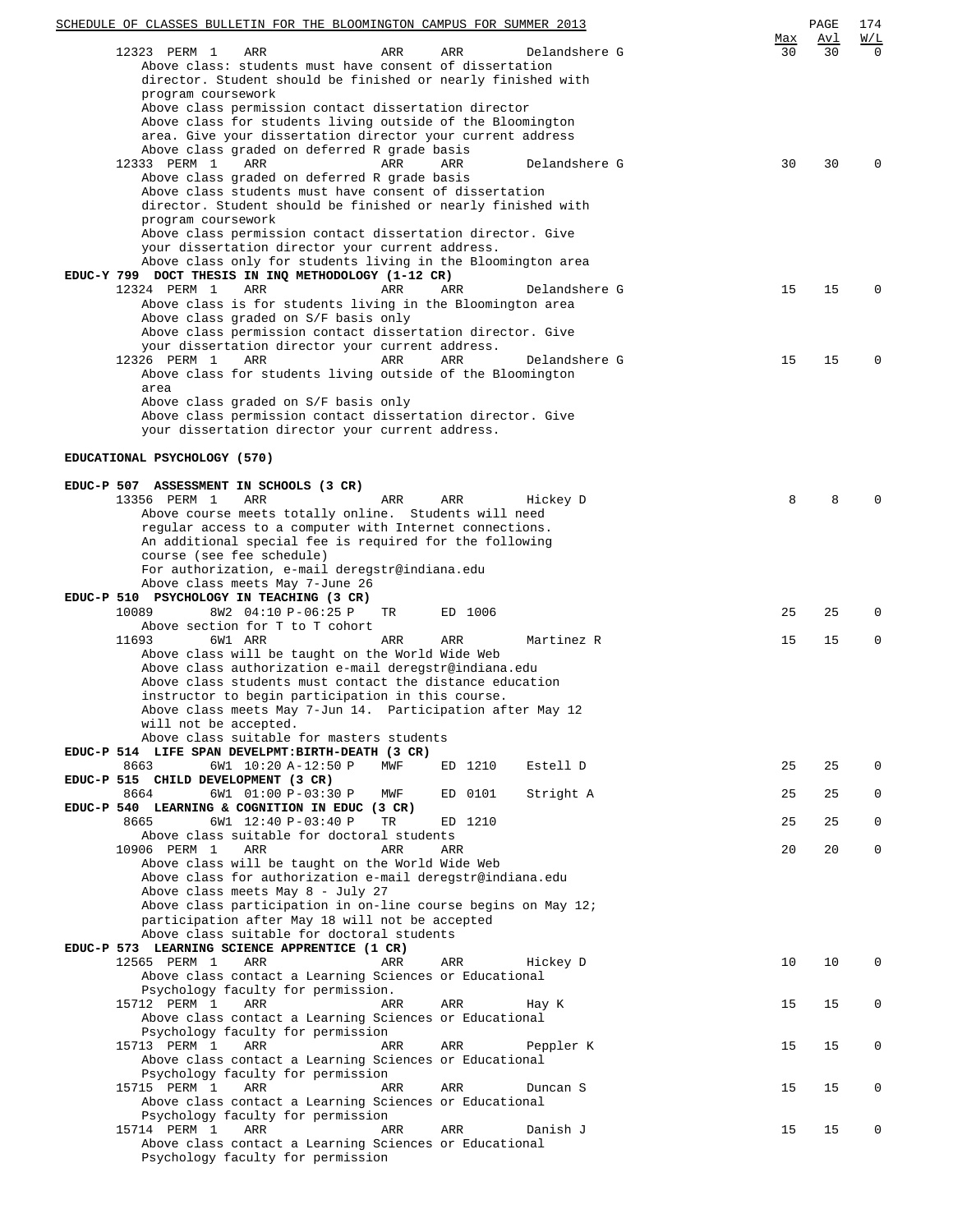| SCHEDULE OF CLASSES BULLETIN FOR THE BLOOMINGTON CAMPUS FOR SUMMER 2013                                           |     | PAGE         | 175         |
|-------------------------------------------------------------------------------------------------------------------|-----|--------------|-------------|
| EDUC-P 590 IND STUDY OR RES IN EDUC PSYCH (1-3 CR)                                                                | Max | Avl          | W/L         |
| 8666 PERM 1<br>ARR<br>ARR<br>ARR<br>Delandshere G                                                                 | 10  | 10           | $\mathbf 0$ |
| Above class for students who wish to do independent study in                                                      |     |              |             |
| Learning and Developmental Sciences or School Psychology with<br>a LDS or Sch Psych faculty member                |     |              |             |
| Above class: for permission contact faculty member who will                                                       |     |              |             |
| be supervising your project                                                                                       |     |              |             |
| EDUC-P 622 SOCIAL DEVELOPMENT (3 CR)                                                                              |     |              |             |
| 15710 PERM 6W1 01:00 P-03:30 P<br>ED 1210<br>Estell D<br>MWF                                                      | 20  | 20           | $\Omega$    |
| EDUC-P 623 CHILD DEVELOPMENT (3 CR)<br>15708 PERM 6W1 12:40 P-03:40 P<br>ED 1250<br>TR<br>Stright A               | 20  | 20           | $\Omega$    |
| EDUC-P 650 TOPIC SEM IN EDUC PSYCHOLOGY (3 CR)                                                                    |     |              |             |
| 10604 PERM 6W1 ARR<br>ARR<br>Bellini S<br>ARR                                                                     | 15  | 15           | 0           |
| TOPIC: Teaching Social Skills to Children with Autism                                                             |     |              |             |
| Above class students email deregstr@indiana.edu for more                                                          |     |              |             |
| information or for authorization                                                                                  |     |              |             |
| Above class taught on the World Wide Web<br>Above class students will participate in an online                    |     |              |             |
| orientation session during the week of May 7th at the                                                             |     |              |             |
| students convenience                                                                                              |     |              |             |
| EDUC-P 650 TOPIC SEM IN EDUC PSYCHOLOGY (1-3 CR)                                                                  |     |              |             |
| VT: COG BEHAV THERAPY W/CHILD&ADOL                                                                                |     |              |             |
| 13170 PERM 6W1 01:00 P-04:30 P<br>MW<br>ED 1204<br>Huberty T                                                      | 12  | $12^{\circ}$ | $\Omega$    |
| TOPIC: Cognitive Behavioral Therapy with Children and<br>Adolescents                                              |     |              |             |
| P 650 : P - Graduate standing in School Psychology or                                                             |     |              |             |
| Counseling; Coursework or related experience in counseling                                                        |     |              |             |
| Above class requires permission of Department                                                                     |     |              |             |
| Above class contact huberty@indiana.edu for permission                                                            |     |              |             |
| Above class meets with EDUC-G 580                                                                                 |     |              |             |
| EDUC-P 690 IND STUDY IN ED PSYCHOLOGY (1-3 CR)<br>8667 PERM 1<br>ARR<br>ARR<br>ARR<br>Delandshere G               | 10  | 10           | $\Omega$    |
| Above class for students who wish to do independent study in                                                      |     |              |             |
| Learning and Developmental Sciences or School Psychology with                                                     |     |              |             |
| a LDS or Sch Psych faculty member                                                                                 |     |              |             |
| Above class: for permission contact faculty member who will                                                       |     |              |             |
| be supervising your project                                                                                       |     |              |             |
| EDUC-P 695 PRACT - PERS. BEHAV. ASSESS. (1-2 CR)<br>8668 PERM 1<br>ARR<br>Huberty T<br>ARR<br>ARR                 | 10  | 10           | $\Omega$    |
| Above class requires special fee - See fee page                                                                   |     |              |             |
| Above class: Contact huberty@indiana.edu for permission                                                           |     |              |             |
| EDUC-P 696 PRACTICUM-THER INTERV CHILDREN (1-2 CR)                                                                |     |              |             |
| 8669 PERM 1<br>ARR<br>Huberty T<br>ARR<br>ARR                                                                     | 15  | 15           | 0           |
| Above class requires special fee - See fee page                                                                   |     |              |             |
| Above class: Contact huberty@indiana.edu for permission<br>EDUC-P 697 ADV PRACTICUM IN SCHOOL PSYCH (1 CR)        |     |              |             |
| 8670 PERM 1<br>ARR<br>ARR<br>ARR<br>Huberty T                                                                     | 10  | 10           | 0           |
| Above class requires permission of Department                                                                     |     |              |             |
| Above class: Contact huberty@indiana.edu for permission                                                           |     |              |             |
| EDUC-P 795 DISSERTATION PROPOSAL PREP (1-3 CR)                                                                    |     |              |             |
| 8671 PERM 1<br>ARR<br>ARR<br>ARR<br>Delandshere G                                                                 | 25  | 25           | $\Omega$    |
| Above class for students living in the Bloomington area                                                           |     |              |             |
| Above class: For permission contact your Learning and<br>Developmental Sciences or School Psychology dissertation |     |              |             |
| director. Give your dissertation director your local address.                                                     |     |              |             |
| Above class graded on deferred R grade basis                                                                      |     |              |             |
| Above class: Students should be finished or nearly finished                                                       |     |              |             |
| with program course work.                                                                                         |     |              |             |
| 14898 PERM 1<br>ARR<br>ARR<br>Delandshere G<br>ARR                                                                | 25  | 25           | 0           |
| Above class for students living in the Bloomington area<br>Above class: For permission contact your Learning and  |     |              |             |
| Developmental Sciences or School Psychology dissertation                                                          |     |              |             |
| director. Give your dissertation director your local address.                                                     |     |              |             |
| Above class graded on deferred R grade basis                                                                      |     |              |             |
| Above class: Students should be finished or nearly finished                                                       |     |              |             |
| with program course work.<br>EDUC-P 799 DOCTORS THES IN ED PSYCHOLOGY (1-15 CR)                                   |     |              |             |
| Delandshere G<br>8672 PERM 1<br>ARR<br>ARR<br>ARR                                                                 | 99  | 99           |             |
| Above class graded on S/F basis only                                                                              |     |              |             |
| Above class for students living in the Bloomington area                                                           |     |              |             |
| Above class: For permission contact your Learning and                                                             |     |              |             |
| Developmental Sciences or School Psychology dissertation                                                          |     |              |             |
| director. Give your dissertation director your local address.<br>Above class graded on deferred R grade basis     |     |              |             |
| Above class: Students should be finished or nearly finished                                                       |     |              |             |
| with program course work.                                                                                         |     |              |             |
| Delandshere G<br>10120 PERM 1<br>ARR<br>ARR<br>ARR                                                                | 99  | 99           |             |
| Above class graded on S/F basis only                                                                              |     |              |             |
| Above class for students living in the Bloomington area                                                           |     |              |             |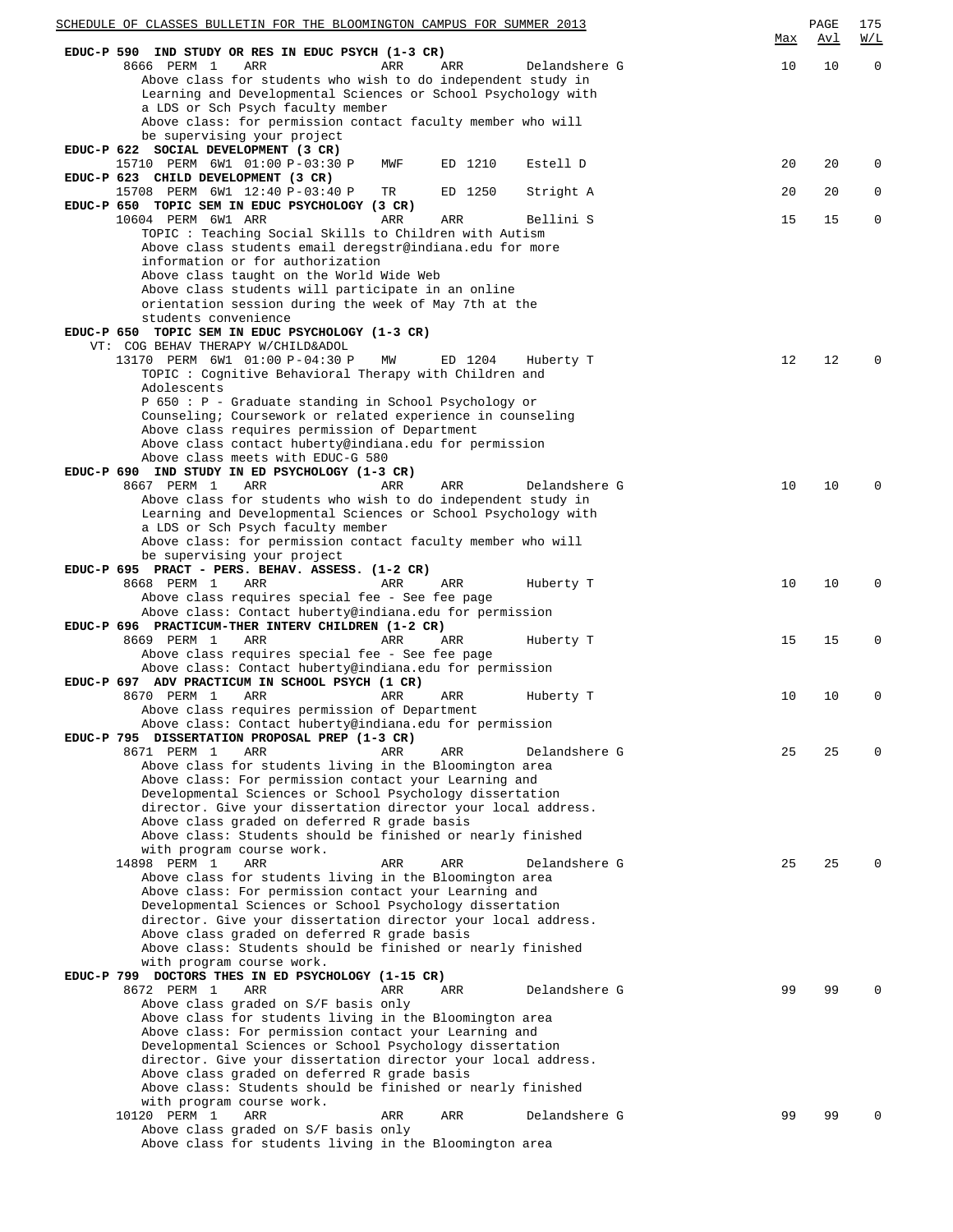| SCHEDULE OF CLASSES BULLETIN FOR THE BLOOMINGTON CAMPUS FOR SUMMER 2013                                                                                                                                                                                                                                                        |              | PAGE     | 176<br>W/L |
|--------------------------------------------------------------------------------------------------------------------------------------------------------------------------------------------------------------------------------------------------------------------------------------------------------------------------------|--------------|----------|------------|
| Above class: For permission contact your Learning and<br>Developmental Sciences or School Psychology dissertation<br>director. Give your dissertation director your local address.<br>Above class graded on deferred R grade basis<br>Above class: Students should be finished or nearly finished<br>with program course work. | Max          | Avl      |            |
| ELEMENTARY EDUCATION (580)                                                                                                                                                                                                                                                                                                     |              |          |            |
| EDUC-E 490 RESEARCH IN ELEMENTARY EDUC (1-3 CR)                                                                                                                                                                                                                                                                                |              |          |            |
| VT: RESEARCH IN ELEM EDUC<br>8581 PERM 6W1 ARR<br>ARR<br>ARR                                                                                                                                                                                                                                                                   | 3            | 3        | 0          |
| 8582 PERM 6W2 ARR<br>ARR<br>ARR                                                                                                                                                                                                                                                                                                | 1            | 1        | $\Omega$   |
| EDUC-E 508 SEMINAR IN EARLY CHILDHOOD (3 CR)<br>12537 PERM 6W1 ARR<br>McMullen M<br>ARR<br>ARR                                                                                                                                                                                                                                 | 15           | 15       | 0          |
| TOPIC: Infant-Toddler Learning Environments                                                                                                                                                                                                                                                                                    |              |          |            |
| Above class meets May 8 - June 15<br>Above class students email deregstr@indiana.edu for                                                                                                                                                                                                                                       |              |          |            |
| authorization                                                                                                                                                                                                                                                                                                                  |              |          |            |
| Above class taught online<br>Above class meets with EDUC-F 401                                                                                                                                                                                                                                                                 |              |          |            |
| EDUC-E 516 WORKSHOP ELEM SCHOOL SCIENCE (3 CR)                                                                                                                                                                                                                                                                                 |              |          |            |
| 12559 PERM 6W1 ARR<br>ARR<br>ARR<br>EDUC-E 518 WORKSHOP IN GENERAL ELEM EDUC (3 CR)                                                                                                                                                                                                                                            | $\mathbf 1$  | 1        | 0          |
| 13262 PERM NS2 08:30 A-05:00 P<br>D<br>ARR<br>Goral M                                                                                                                                                                                                                                                                          | 20           | 20       | 0          |
| TOPIC: Teaching Mathematics in the Waldorf School (Grades<br>$K-6$ )                                                                                                                                                                                                                                                           |              |          |            |
| Above class offered off-campus. Contact instructor for                                                                                                                                                                                                                                                                         |              |          |            |
| additional details (mgoral@indiana.edu)<br>13263 PERM NS2 08:30 A-05:00 P<br>D<br>ARR<br>Goral M                                                                                                                                                                                                                               | 20           | 20       | 0          |
| TOPIC: Integrating the Arts into the Academic Subjects: A                                                                                                                                                                                                                                                                      |              |          |            |
| Waldorf-Inspired Approach<br>Above class offered off-campus. Contact instructor for                                                                                                                                                                                                                                            |              |          |            |
| additional details (mgoral@indiana.edu)                                                                                                                                                                                                                                                                                        |              |          |            |
| EDUC-E 590 IND STUDY OR RES IN ELEM EDUC (1-3 CR)                                                                                                                                                                                                                                                                              |              |          |            |
| 8583 PERM 6W2 ARR<br>ARR<br>ARR<br>8584 PERM 6W1 ARR<br>Park Rogers M<br>ARR<br>ARR                                                                                                                                                                                                                                            | 10<br>20     | 10<br>20 | 0<br>0     |
| 12407 PERM 6W1 ARR<br>ARR<br>ARR<br>Park Rogers M                                                                                                                                                                                                                                                                              | 20           | 20       | 0          |
| EDUC-E 599 MASTERS THESIS IN ELEM EDUCATN (3 CR)<br>8585 PERM 6W1 ARR<br>ARR<br>ARR                                                                                                                                                                                                                                            | 10           | 10       | 0          |
| EDUC-J 799 DOCT THESIS-CURRICULUM/INSTR (1-15 CR)                                                                                                                                                                                                                                                                              |              |          |            |
| 8614 PERM 8W2 ARR<br>ARR<br>ARR<br>Kloosterman P<br>Above class for Math education students only                                                                                                                                                                                                                               | 10           | 10       | 0          |
| 15698 PERM 8W1 ARR<br>ARR<br>ARR<br>Kloosterman P                                                                                                                                                                                                                                                                              | 10           | 10       | 0          |
| Above class for math education students only                                                                                                                                                                                                                                                                                   |              |          |            |
| FIELD EXPERIENCE & ST TEACHING (590)                                                                                                                                                                                                                                                                                           |              |          |            |
| EDUC-M 101 LABORATORY-FIELD EXPERIENCE (0-1 CR)                                                                                                                                                                                                                                                                                |              |          |            |
| VT: OFF-CAMPUS FIELD PLACEMENT                                                                                                                                                                                                                                                                                                 |              |          |            |
| 8637<br>6W1 ARR<br>ARR<br>ARR<br>Above class graded on S/F basis only                                                                                                                                                                                                                                                          | 10           | 10       |            |
| Above class may require additional travel time; off-campus                                                                                                                                                                                                                                                                     |              |          |            |
| field placement.<br>Above class requires special fee - See fee page                                                                                                                                                                                                                                                            |              |          |            |
| EDUC-M 101 LABORATORY-FIELD EXPERIENCE (0-3 CR)                                                                                                                                                                                                                                                                                |              |          |            |
| 8638 PERM 6W2 ARR<br>ARR<br>ARR<br>Above class graded on S/F basis only                                                                                                                                                                                                                                                        | $\mathbf{1}$ | 1        |            |
| Above class may require additional travel time; off-campus                                                                                                                                                                                                                                                                     |              |          |            |
| field placement.                                                                                                                                                                                                                                                                                                               |              |          |            |
| Above class requires special fee - See fee page<br>EDUC-M 201 LABORATORY-FIELD EXPERIENCE (2 CR)                                                                                                                                                                                                                               |              |          |            |
| 8639 PERM 6W1 ARR<br>ARR<br>ARR                                                                                                                                                                                                                                                                                                | 10           | 10       |            |
| Above class graded on S/F basis only<br>Above class may require additional travel time; off-campus                                                                                                                                                                                                                             |              |          |            |
| field placement.                                                                                                                                                                                                                                                                                                               |              |          |            |
| Above class requires special fee - See fee page<br>EDUC-M 301 LABORATORY/FIELD EXPERIENCE (1 CR)                                                                                                                                                                                                                               |              |          |            |
| VT: OFF-CAMPUS FIELD PLACEMENT                                                                                                                                                                                                                                                                                                 |              |          |            |
| 8642<br>6W1 ARR<br>ARR<br>ARR<br>Above class graded on S/F basis only                                                                                                                                                                                                                                                          | $\mathbf{1}$ | 1        |            |
| Above class requires special fee - See fee page                                                                                                                                                                                                                                                                                |              |          |            |
| EDUC-W 410 PRACT IN COMPUTER-BASED EDUC (6 CR)                                                                                                                                                                                                                                                                                 |              |          |            |
| A Criminal History Report is required by placement sites/schools.<br>See<br>https://education.indiana.edu/undergraduate/criminal-history-check.htm                                                                                                                                                                             |              |          |            |
| 1                                                                                                                                                                                                                                                                                                                              |              |          |            |
| 8706<br>6W1 ARR<br>ARR<br>ARR<br>W 410 : P - EDUC-W 200, W 210, W 220, W 310 and W 435                                                                                                                                                                                                                                         | 15           | 15       |            |
| Above class graded on S/F basis only                                                                                                                                                                                                                                                                                           |              |          |            |
| Above class requires special fee - See fee page                                                                                                                                                                                                                                                                                |              |          |            |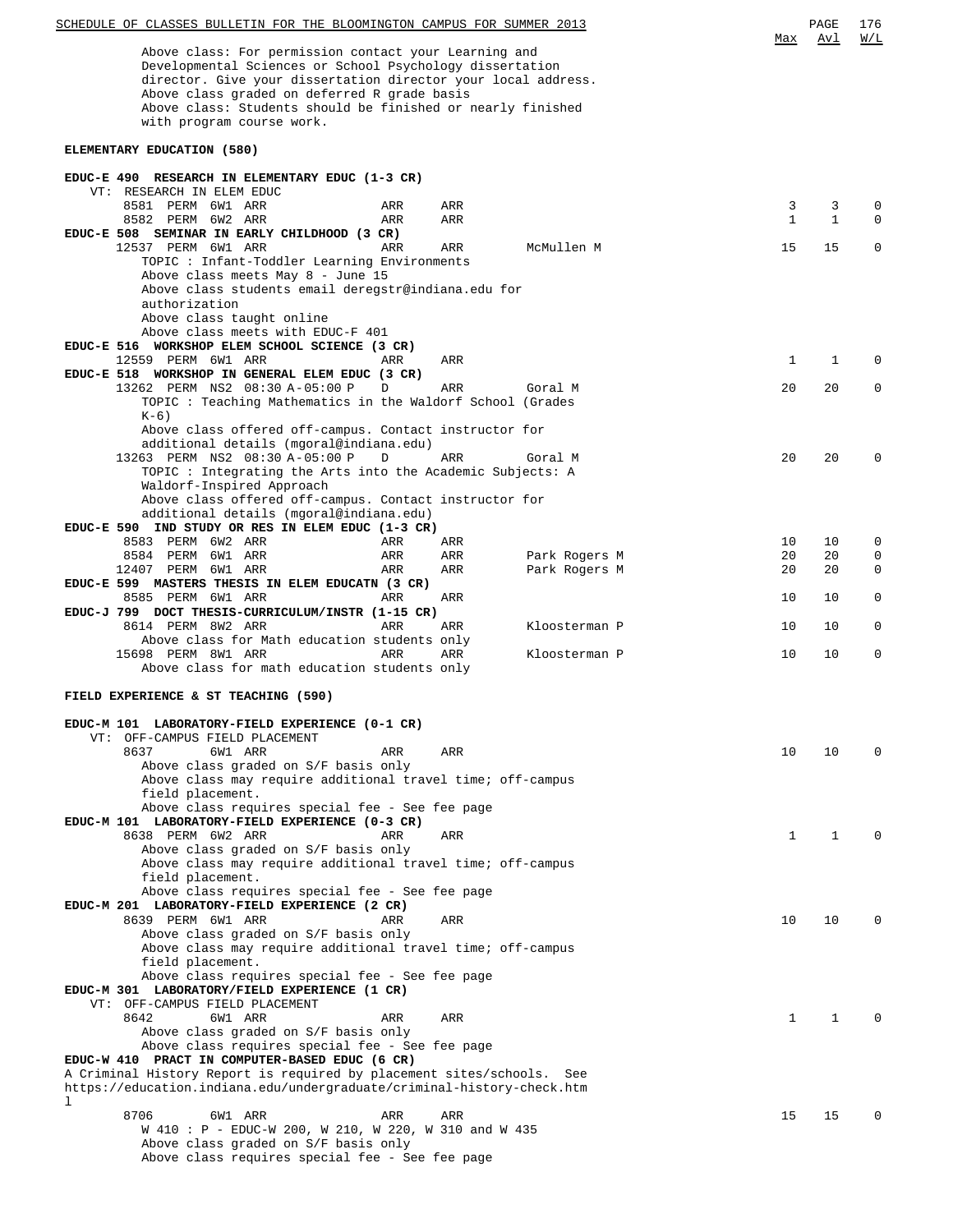| SCHEDULE OF CLASSES BULLETIN FOR THE BLOOMINGTON CAMPUS FOR SUMMER 2013                                                                          |                |              | PAGE         | 177                                               |
|--------------------------------------------------------------------------------------------------------------------------------------------------|----------------|--------------|--------------|---------------------------------------------------|
| EDUC-X 425 PRACTICUM IN READING (6 CR)                                                                                                           |                | Max          | Avl          | $\overline{\texttt{W}}$ / $\overline{\texttt{L}}$ |
| 13405<br>6W1 ARR<br>ARR                                                                                                                          | Shedd J<br>ARR | 1            | 1            | $\mathbf 0$                                       |
| Above class graded on S/F basis only<br>EDUC-M 470 PRACTICUM (6 CR)                                                                              |                |              |              |                                                   |
| VT: PRACTICUM: KIND<br>A Criminal History Report is required by placement sites/schools.                                                         | See            |              |              |                                                   |
| https://education.indiana.edu/undergraduate/criminal-history-check.htm<br>1                                                                      |                |              |              |                                                   |
| 8644 RSTR 6W1 ARR<br>ARR                                                                                                                         | ARR            | 6            | 6            |                                                   |
| Above class graded on S/F basis only<br>Above class P - At least Senior standing                                                                 |                |              |              |                                                   |
| Above class requires special fee - See fee page                                                                                                  |                |              |              |                                                   |
| VT: PRACTICUM: ESL<br>A Criminal History Report is required by placement sites/schools.                                                          | See            |              |              |                                                   |
| https://education.indiana.edu/undergraduate/criminal-history-check.htm<br>1                                                                      |                |              |              |                                                   |
| 8645 RSTR 6W1 ARR<br>ARR                                                                                                                         | ARR            | 5            | 5            |                                                   |
| Above class graded on S/F basis only<br>Above class P - At least Senior standing                                                                 |                |              |              |                                                   |
| Above class requires special fee - See fee page                                                                                                  |                |              |              |                                                   |
| VT: PRACT: EARLY CHILDHOOD                                                                                                                       |                |              |              |                                                   |
| A Criminal History Report is required by placement sites/schools.<br>https://education.indiana.edu/undergraduate/criminal-history-check.htm<br>1 | See            |              |              |                                                   |
| 8646 RSTR 6W1 ARR<br>ARR                                                                                                                         | ARR            | 15           | 15           |                                                   |
| Above class graded on S/F basis only                                                                                                             |                |              |              |                                                   |
| Above class P - At least Senior standing<br>Above class requires special fee - See fee page                                                      |                |              |              |                                                   |
| VT: PRACTICUM: EARLY CHILDHOOD                                                                                                                   |                |              |              |                                                   |
| A Criminal History Report is required by placement sites/schools.<br>https://education.indiana.edu/undergraduate/criminal-history-check.htm      | See            |              |              |                                                   |
| 1<br>8647 RSTR 6W2 ARR<br>ARR                                                                                                                    | ARR            | 15           | 15           | 0                                                 |
| Above class graded on S/F basis only                                                                                                             |                |              |              |                                                   |
| Above class P - At least Senior standing                                                                                                         |                |              |              |                                                   |
| Above class requires special fee - See fee page<br>VT: PRACTICUM: KINDERGARTEN                                                                   |                |              |              |                                                   |
| A Criminal History Report is required by placement sites/schools.<br>https://education.indiana.edu/undergraduate/criminal-history-check.htm<br>1 | See            |              |              |                                                   |
| 8648 RSTR 6W2 ARR<br>ARR                                                                                                                         | ARR            | 1            | 1            |                                                   |
| Above class graded on S/F basis only                                                                                                             |                |              |              |                                                   |
| Above class P - At least Senior standing<br>Above class requires special fee - See fee page                                                      |                |              |              |                                                   |
| EDUC-M 470 PRACTICUM (3-8 CR)                                                                                                                    |                |              |              |                                                   |
| VT: PRACTICUM: SPEC ED-LD                                                                                                                        |                |              |              |                                                   |
| A Criminal History Report is required by placement sites/schools.<br>https://education.indiana.edu/undergraduate/criminal-history-check.htm<br>1 | See            |              |              |                                                   |
| 8649 RSTR 6W1 ARR<br>ARR                                                                                                                         | ARR            | 5            | 5            |                                                   |
| Above class graded on S/F basis only                                                                                                             |                |              |              |                                                   |
| Above class P - At least Senior standing<br>Above class requires special fee - See fee page                                                      |                |              |              |                                                   |
| EDUC-M 470 PRACTICUM (6 CR)                                                                                                                      |                |              |              |                                                   |
| 13298<br>6W1 ARR<br>ARR<br>Above class for ENL students only                                                                                     | ARR<br>Shedd J | 1            | 1            |                                                   |
| Above class graded on S/F basis only                                                                                                             |                |              |              |                                                   |
| Above class requires special fee - See fee page                                                                                                  |                |              |              |                                                   |
| EDUC-M 501 LABORATORY/FIELD EXPERIENCE (3 CR)<br>8650 PERM 6W1 ARR<br>ARR                                                                        | ARR            | 20           | 20           |                                                   |
| Above class graded on S/F basis only                                                                                                             |                |              |              |                                                   |
| Above class only for transfer students and those previously                                                                                      |                |              |              |                                                   |
| registered for same course<br>Above class requires special fee - See fee page                                                                    |                |              |              |                                                   |
| EDUC-M 501 LABORATORY/FIELD EXPERIENCE (0-3 CR)                                                                                                  |                |              |              |                                                   |
| 10930 PERM 6W2 ARR<br>ARR                                                                                                                        | ARR<br>May L   | 20           | 20           | $\Omega$                                          |
| Above class graded on S/F basis only                                                                                                             |                |              |              |                                                   |
| Above class requires special fee - See fee page<br>EDUC-M 550 PRACTICUM (5 CR)                                                                   |                |              |              |                                                   |
| 11011<br>6W2 ARR<br>ARR                                                                                                                          | ARR            | 1            | 1            | $\Omega$                                          |
| Above class graded on S/F basis only                                                                                                             |                |              |              |                                                   |
| Above class requires special fee - See fee page<br>EDUC-E 650 INTRNSHP IN ELEM ADMIN & SUPER (2-5 CR)                                            |                |              |              |                                                   |
| 8586<br>6W1 ARR<br>ARR                                                                                                                           | ARR            | 2            | 2            | 0                                                 |
| 8587<br>6W2 ARR<br>ARR                                                                                                                           | ARR            | $\mathbf{1}$ | $\mathbf{1}$ | $\Omega$                                          |
| EDD/PHD CANDIDATES (599)                                                                                                                         |                |              |              |                                                   |
| EDUC-G 599 THESIS RESEARCH (0 CR)                                                                                                                |                |              |              |                                                   |
| 10957 PERM 6W1 ARR<br>ARR                                                                                                                        | ARR            | 5            | 5            |                                                   |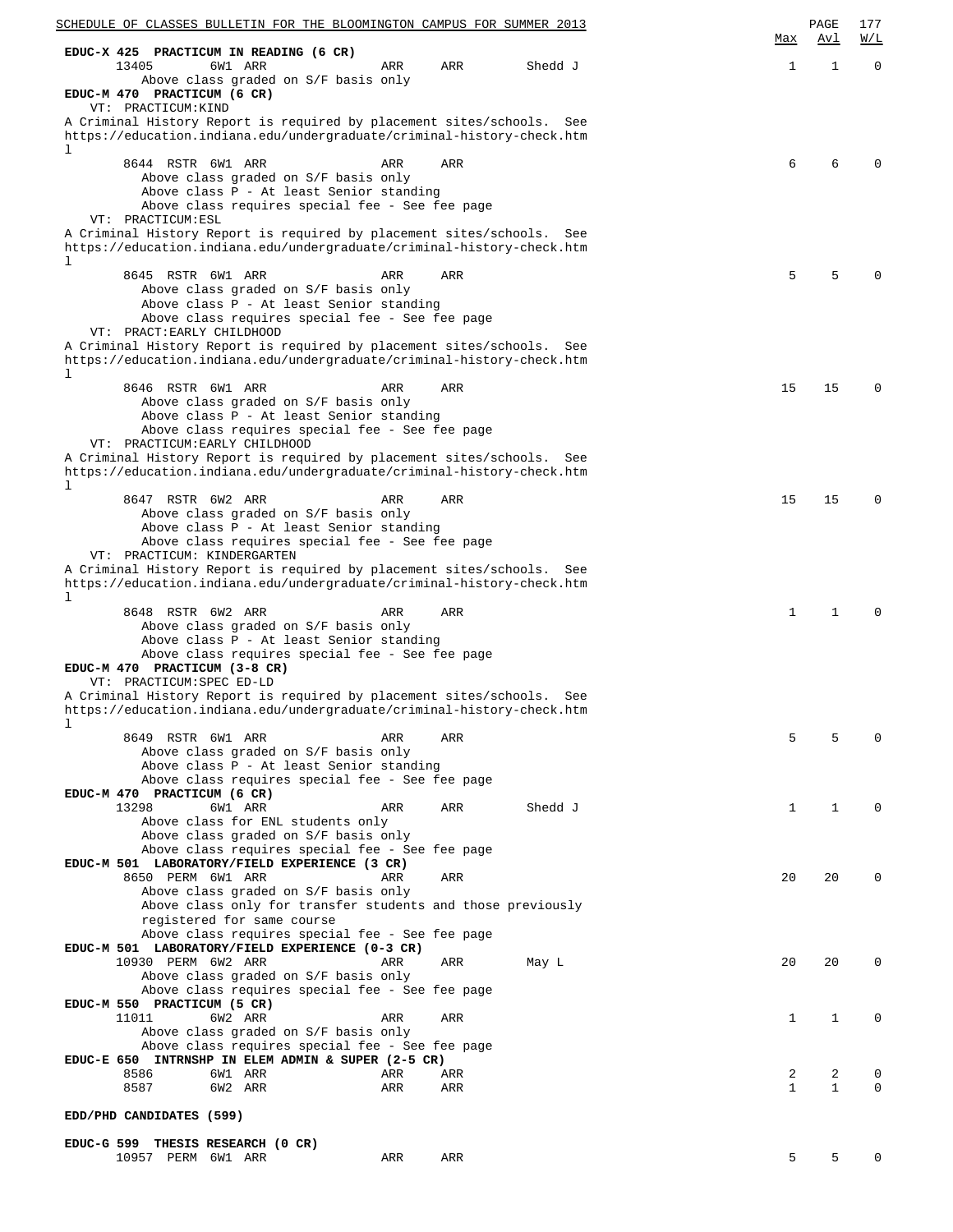| SCHEDULE OF CLASSES BULLETIN FOR THE BLOOMINGTON CAMPUS FOR SUMMER 2013                                                                                                                                                                                                                                                    | Max             | PAGE<br>Avl | 178<br>W/L       |
|----------------------------------------------------------------------------------------------------------------------------------------------------------------------------------------------------------------------------------------------------------------------------------------------------------------------------|-----------------|-------------|------------------|
| Above class graded on deferred R grade basis<br>Above class requires special fee - See fee page                                                                                                                                                                                                                            |                 |             |                  |
| HIGHER EDUCATION (600)                                                                                                                                                                                                                                                                                                     |                 |             |                  |
| EDUC-C 565 INTRO TO COLLEGE & UNIV ADM (3 CR)<br>12389 PERM 4W2 ARR<br>DeSawal D<br>ARR<br>ARR<br>Above class taught online Jul 3 - Jul 28<br>Above class is part of the Higher Education and Student<br>Affairs Certificate program<br>Above class students contact Judy Crow at jmcrow@indiana.edu<br>for authorization. | 25              | 25          | $\Omega$         |
| EDUC-C 675 SUPERVISED COLLEGE TEACHING (2-3 CR)<br>8571 PERM 6W1 ARR<br>ARR<br>ARR<br>Nelson Laird T<br>Above class contact Judy Crow at jmcrow@indiana.edu for<br>authorization                                                                                                                                           | 5               | 5           |                  |
| EDUC-C 675 SUPERVISED COLLEGE TEACHING (3 CR)<br>10719 PERM 6W2 ARR<br>ARR<br>ARR<br>Nelson Laird T<br>Above class contact Judy Crow at jmcrow@indiana.edu for<br>authorization                                                                                                                                            | $\overline{2}$  | 2           | O                |
| EDUC-C 690 INDEPENDENT STUDY IN HIGHER ED (1-3 CR)<br>8572 PERM 6W1 ARR<br>ARR<br>ARR<br>Nelson Laird T<br>Above class contact Judy Crow at jmcrow@indiana.edu for<br>authorization                                                                                                                                        | 5               | 5           | <sup>0</sup>     |
| 8573 PERM 6W2 ARR<br>ARR<br>ARR<br>Nelson Laird T<br>Above class contact Judy Crow at jmcrow@indiana.edu for<br>authorization                                                                                                                                                                                              | 12 <sup>°</sup> | 12          | 0                |
| EDUC-C 705 LEGAL ASPECTS OF HIGHER EDUC (3 CR)<br>15703 PERM 6W2 ARR<br>ARR<br>ARR<br>O'Guinn M<br>Eckes S                                                                                                                                                                                                                 | 8               | 8           | 0                |
| EDUC-C 747 PRACTICUM IN ADMINISTRATION (1-6 CR)<br>8574 PERM 6W1 ARR<br>ARR<br>ARR<br>Nelson Laird T<br>Above class contact Judy Crow at jmcrow@indiana.edu for<br>authorization                                                                                                                                           | 5               | 5           | 0                |
| 8575 PERM 6W2 ARR<br>ARR<br>ARR<br>Nelson Laird T<br>Above class contact Judy Crow at jmcrow@indiana.edu for<br>authorization                                                                                                                                                                                              | 5               | 5           | 0                |
| EDUC-C 760 INTERNSHIP IN ADMINISTRATION (1-6 CR)<br>8576 PERM 6W1 ARR<br>ARR<br>Nelson Laird T<br>ARR<br>Above class contact Judy Crow at jmcrow@indiana.edu for<br>authorization                                                                                                                                          | 15              | 15          | $\Omega$         |
| 8577 PERM 6W2 ARR<br>ARR<br>ARR<br>Nelson Laird T<br>Above class contact Judy Crow at jmcrow@indiana.edu for<br>authorization                                                                                                                                                                                              | 5               | 5           | $\Omega$         |
| EDUC-C 790 RESEARCH IN HIGHER EDUCATION (1-6 CR)<br>8578 PERM 6W1 ARR<br>ARR<br>ARR<br>Nelson Laird T<br>Above class contact Judy Crow at jmcrow@indiana.edu for                                                                                                                                                           | 5               | 5           |                  |
| authorization<br>EDUC-C 790 RESEARCH IN HIGHER EDUCATION (2 CR)<br>12562 PERM 6W2 ARR<br>ARR<br>ARR<br>Nelson Laird T<br>Above class contact Judy Crow at jmcrow@indiana.edu for<br>authorization                                                                                                                          | 1               | 1           | $\Omega$         |
| EDUC-C 799 DOCTORS THESIS IN HIGHER EDUC (1-12 CR)<br>8579 PERM 1<br>ARR<br>ARR<br>ARR<br>Nelson Laird T<br>Above class contact Judy Crow at jmcrow@indiana.edu for                                                                                                                                                        | 25              | 25          | 0                |
| authorization<br>11213 PERM 1<br>ARR<br>ARR<br>ARR<br>Nelson Laird T<br>Above class contact Judy Crow at jmcrow@indiana.edu for<br>authorization                                                                                                                                                                           | 5               | 5           | $\Omega$         |
| HIST, PHIL, AND COMPARATIVE ED (610)                                                                                                                                                                                                                                                                                       |                 |             |                  |
| EDUC-H 504 HISTORY OF AMERICAN EDUCATION (3 CR)<br>12733 PERM 6W1 ARR<br>ARR<br>ARR<br>Danns D<br>Above class is taught online<br>Above class is for those admitted to the EDUC Leadership<br>Program or permission of instructor. E-mail<br>deregstr@indiana.edu for authorization                                        | 13 <sup>°</sup> | 13          | $\Omega$         |
| HISTORICAL & COMPARATIVE STUDI (610)                                                                                                                                                                                                                                                                                       |                 |             |                  |
| EDUC-H 520 EDUCATION AND SOCIAL ISSUES (3 CR)<br>8600 PERM 6W2 ARR<br>ARR<br>ARR<br>McCarty L<br>Above class is taught online. For more information or for<br>authorization, please e-mail deregstr@indiana.edu.                                                                                                           | 20              | 20          | $\Omega$         |
| EDUC-H 553 TRAVEL STUDY: (1-5 CR)<br>8601 PERM 1<br>ARR<br>ARR<br>ARR<br>Sutton M<br>8602 PERM 6W2 ARR<br>ARR<br>ARR<br>Sutton M                                                                                                                                                                                           | 10<br>10        | 10<br>10    | 0<br>$\mathbf 0$ |
| EDUC-H 590 IND ST/RES HIST PHIL COMP ED (1-3 CR)<br>8603 PERM 1<br>ARR<br>ARR<br>ARR<br>Sutton M                                                                                                                                                                                                                           | 5               | 5           | $\Omega$         |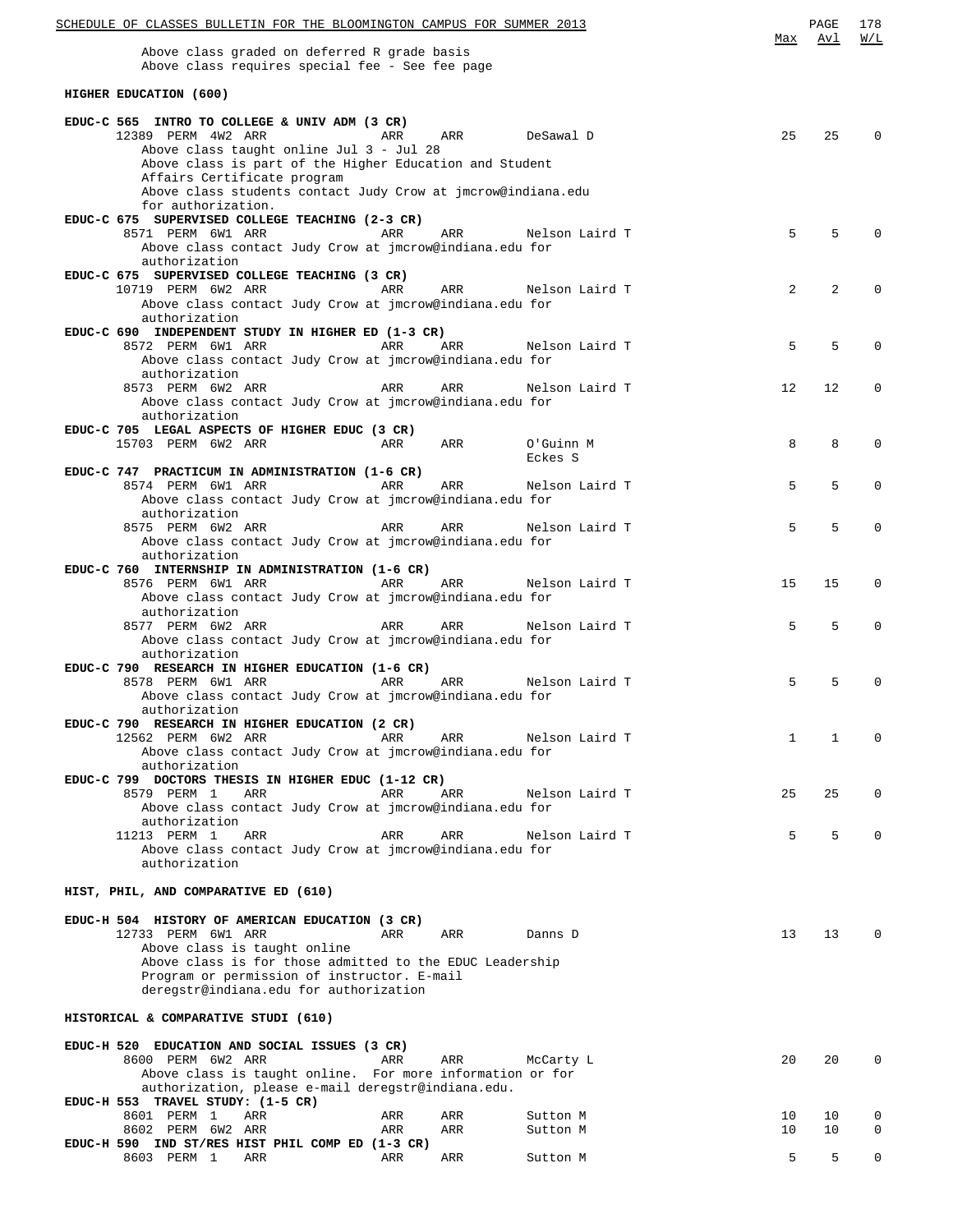| SCHEDULE OF CLASSES BULLETIN FOR THE BLOOMINGTON CAMPUS FOR SUMMER 2013                                        |               |                       | PAGE                  | 179                     |
|----------------------------------------------------------------------------------------------------------------|---------------|-----------------------|-----------------------|-------------------------|
| 8604 PERM 6W2 ARR<br>ARR<br>ARR<br>10997 PERM 1<br>ARR<br>ARR<br>ARR                                           | Sutton M      | <u>Max</u><br>10<br>5 | <u>Avl</u><br>10<br>5 | W/L<br>$\mathbf 0$<br>0 |
| EDUC-H 599 MAST THESIS-HIST PHIL COM ED (3 CR)<br>8605 PERM 6W2 ARR<br>ARR<br>ARR                              | Sutton M      | 1                     | 1                     | $\mathbf 0$             |
| EDUC-H 799 DOCT THESIS HIST OR PHIL OF ED (1-12 CR)<br>8606 PERM 1<br>ARR<br>ARR<br>ARR                        | Sutton M      | 10                    | 10                    | 0                       |
| 10487 PERM 1<br>ARR<br>ARR<br>ARR                                                                              | Sutton M      | 10                    | 10                    | 0                       |
| INSTRUCTIONAL COMPUTING (615)                                                                                  |               |                       |                       |                         |
| EDUC-W 200 USING COMPUTERS IN EDUCATION (3 CR)<br>11156<br>8W1 09:10 A-12:00 P<br>TR<br>ED 2025                | Leftwich A    | 28                    | 28                    | 0                       |
| Above class requires special fee - See fee page                                                                |               |                       |                       |                         |
| TECHNOLOGY EDUC (615)                                                                                          |               |                       |                       |                         |
| EDUC-R 542 INSTRUCTIONAL GRAPHICS DESIGN (3 CR)<br>15707 PERM 8W2 12:40 P-04:00 P<br>TR<br>ED 2227             | Boling E      | 20                    | 20                    | 0                       |
| INSTRUCTIONAL SYSTEMS TECHNOLO (620)                                                                           |               |                       |                       |                         |
| EDUC-R 341 MULTIMEDIA IN INSTRUCTNAL TECH (3 CR)                                                               |               |                       |                       |                         |
| 13212<br>6W1 10:20 A-02:20 P<br>WF<br>ED 2025<br>Above class requires special fee - See fee page               | Sadik O       | 20                    | 20                    | 0                       |
| EDUC-F 500 TOPICAL EXPLORATION IN EDUC (3 CR)<br>VT: TCHG W/INTERNET ACROSS CURR                               |               |                       |                       |                         |
| 8588 PERM 8W1 ARR<br>ARR<br>ARR<br>Above class will be offered on the World Wide Web. For                      |               | 15                    | 15                    | 0                       |
| authorization e-mail deregstr@indiana.edu                                                                      |               |                       |                       |                         |
| EDUC-R 503 INSTRUCTNAL MEDIA APPLICATIONS (3 CR)<br>10043 PERM 8W2 ARR<br>ARR<br>ARR                           |               | 15                    | 15                    | 0                       |
| Above class offered on the World Wide Web.<br>For authorization email deregstr@indiana.edu                     |               |                       |                       |                         |
| EDUC-D 505 THE ADULT AS A CLIENT OF ED I (3 CR)<br>14648 PERM 6W1 ARR<br>ARR                                   |               | 18                    | 18                    | 0                       |
| ARR<br>Above class taught on the World Wide Web                                                                | Young J       |                       |                       |                         |
| Above class for authorization email deregstr@indiana.edu<br>Recommended for NonAdult Education majors          |               |                       |                       |                         |
| EDUC-R 505 WKSHP IN INST SYS TECHNOLOGY (3 CR)<br>VT: PROFESSIONAL PORTFOLIO IN IST                            |               |                       |                       |                         |
| 8681 PERM 8W2 ARR<br>ARR<br>ARR<br>Above class offered on the World Wide Web                                   |               | 12                    | 12                    | $\Omega$                |
| Above class for authorization e-mail deregstr@indiana.edu                                                      |               |                       |                       |                         |
| Above class for IST Masters at a Distance students<br>VT: COMPUTER BASED TCHG METHODS                          |               |                       |                       |                         |
| 12556 PERM 8W2 ARR<br>ARR<br>ARR<br>Above class offered on the World Wide Web                                  |               | 15                    | 15                    | $\mathbf 0$             |
| Above class for authorization e-mail deregstr@indiana.edu                                                      |               |                       |                       |                         |
| EDUC-R 511 INSTRUCTNAL TECH FOUNDATIONS I (3 CR)<br>8682 PERM 1<br>ARR<br>ARR<br>ARR                           |               | 17                    | 17                    | 0                       |
| Above class for IST Distance program and CEL-T students only.<br>For authorization email deregstrt@indiana.edu |               |                       |                       |                         |
| Above class will be taught on the World Wide Web                                                               |               |                       |                       |                         |
| EDUC-D 521 PARTICIPATION TRAINING (2 CR)<br>14657 PERM 6W1 ARR<br>ARR<br>ARR                                   | Treff M       | 18                    | 18                    | 0                       |
| Above class taught on the World Wide Web<br>Above class for authorization email deregstr@indiana.edu           |               |                       |                       |                         |
| EDUC-R 521 INSTRUCT DESIGN & DEV I (3 CR)<br>10342 PERM 1<br>ARR<br><b>ARR</b><br>ARR                          |               | 20                    | 20                    | 0                       |
| Above class taught on the World Wide Web                                                                       |               |                       |                       |                         |
| Above class for IST Distance program students only<br>Above class for authorization email deregstr@indiana.edu |               |                       |                       |                         |
| Above class requires special fee - See fee page<br>EDUC-D 523 SM GRP THEORY IN ADULT EDUC (3 CR)               |               |                       |                       |                         |
| 14665 PERM 6W2 ARR<br>ARR<br>ARR<br>Above class taught on the World Wide Web                                   | Docque L      | 18                    | 18                    | 0                       |
| Above class for authorization email deregstr@indiana.edu                                                       |               |                       |                       |                         |
| EDUC-R 547 COMPUTER MEDIATED LEARNING (3 CR)<br>10343 PERM 1<br>ARR<br>ARR<br>ARR                              |               | 18                    | 18                    | 0                       |
| Above class taught on the World Wide Web<br>Above class for IST distance program students only                 |               |                       |                       |                         |
| Above class for authorization email deregstr@indiana.edu                                                       |               |                       |                       |                         |
| EDUC-R 561 EVAL/CHANGE IN INST DEV PROC (3 CR)<br>10042 PERM 1<br>ARR<br>ARR<br>ARR                            |               | 20                    | 20                    | 0                       |
| Above class for IST Distance program students only. For<br>authorization email deregstr@indiana.edu            |               |                       |                       |                         |
| EDUC-R 563 BUS/ECON DIMEN OF TRNG/DEV (3 CR)<br>12573<br>6W1 08:20 A-10:10 A<br>ED 2261<br>MTWR                | Boling E      | 15                    | 15                    | 0                       |
| 12577 PERM 6W1 ARR<br>ARR<br>ARR                                                                               | Bichelmeyer B | 15                    | 15                    | 0                       |
| Above class taught online                                                                                      |               |                       |                       |                         |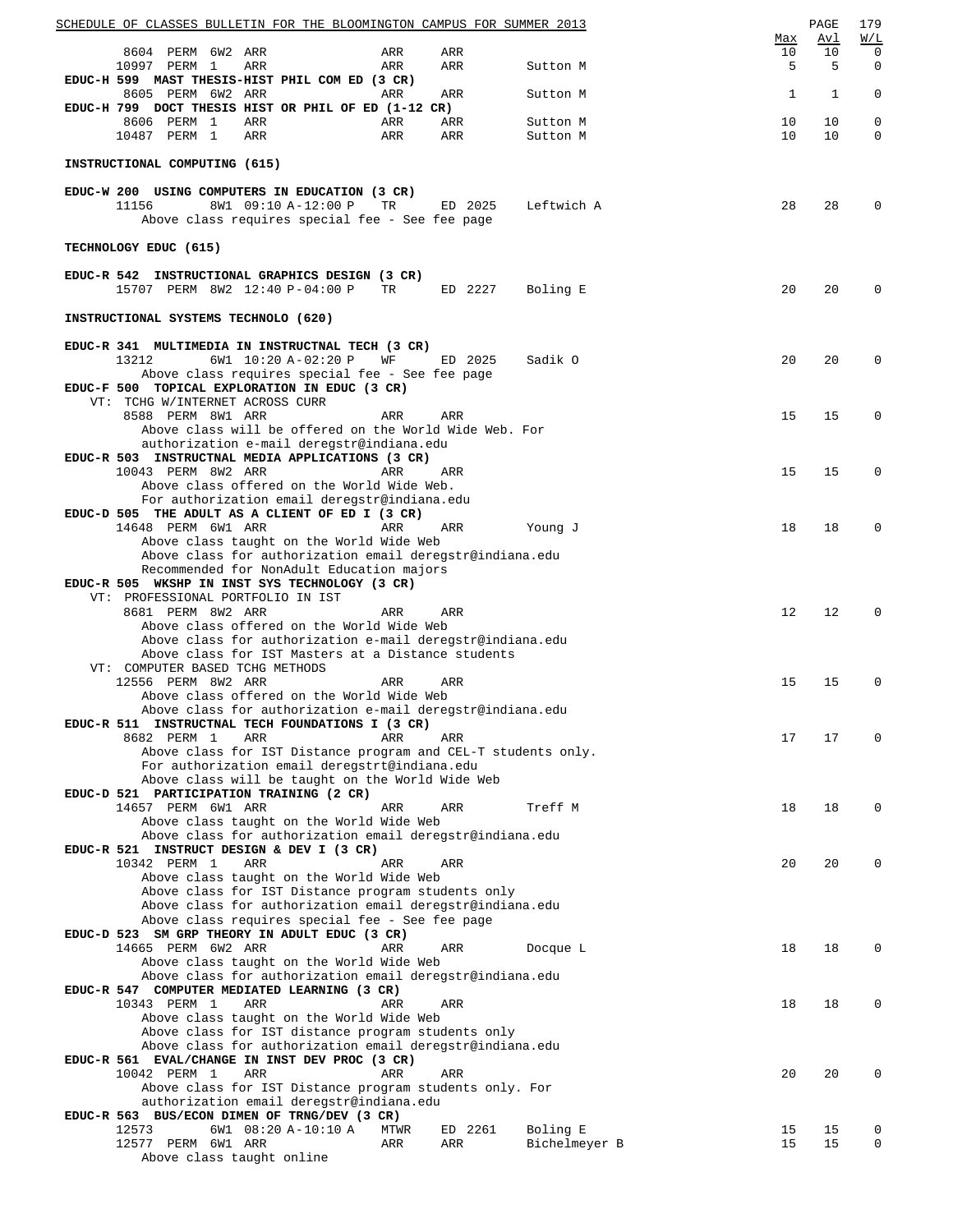| SCHEDULE OF CLASSES BULLETIN FOR THE BLOOMINGTON CAMPUS FOR SUMMER 2013                                                    |      |         |                | Max | PAGE<br>Avl | 180<br>W/L  |
|----------------------------------------------------------------------------------------------------------------------------|------|---------|----------------|-----|-------------|-------------|
| Above class authorization, please e-mail deregstr@indiana.edu<br>EDUC-R 586 PRACTICUM IN IST (1-3 CR)                      |      |         |                |     |             |             |
| 8683 PERM 8W1 ARR                                                                                                          | ARR  | ARR     | Brush T        | 20  | 20          | $\mathbf 0$ |
| Above class will be taught on the World Wide Web                                                                           |      |         |                |     |             |             |
| Above class for authorization e-mail istdept@indiana.edu<br>Above class for IST Masters at a Distance students only        |      |         |                |     |             |             |
| 8684 PERM 8W1 ARR                                                                                                          | ARR  | ARR     | Brush T        | 20  | 20          | 0           |
| Above class for authorization e-mail istdept@indiana.edu<br>EDUC-R 590 IND STUDY OR RES INST SYS TECH (1-3 CR)             |      |         |                |     |             |             |
| 8685 PERM 8W1 ARR                                                                                                          | ARR  | ARR     | Brush T        | 10  | 10          | 0           |
| Above class for authorization, email istdept@indiana.edu                                                                   |      |         |                |     |             |             |
| EDUC-D 625 TOPICAL SEMINAR (2 CR)<br>14673 PERM 6W1 ARR                                                                    | ARR  | ARR     | Di Silvestro F | 18  | 18          | 0           |
| Above class taught on the World Wide Web                                                                                   |      |         |                |     |             |             |
| Above class for authorization email deregstr@indiana.edu                                                                   |      |         |                |     |             |             |
| EDUC-R 685 TOPICAL SEM INSTR SYS TECH: VT (3 CR)<br>15705 PERM 8W2 ARR                                                     | ARR  | ARR     | Leftwich A     | 15  | 15          | 0           |
| Topical seminar on IST: Technology Integration and Open                                                                    |      |         |                |     |             |             |
| Education Resources for Teachers                                                                                           |      |         |                |     |             |             |
| Above class for authorization email deregstr@indiana.edu<br>EDUC-R 686 INTERNSHIP IN IST (3-6 CR)                          |      |         |                |     |             |             |
| 8686 PERM 1<br>ARR                                                                                                         | ARR  | ARR     | Brush T        | 15  | 15          | $\Omega$    |
| Above class for authorization, email istdept@indiana.edu                                                                   |      |         |                |     |             |             |
| EDUC-R 799 DOCTORAL DISSERTATION IN IST (1-12 CR)                                                                          |      |         |                |     |             |             |
| 8687 PERM 1<br>ARR<br>Above class graded on S/F basis only                                                                 | ARR  | ARR     | Brush T        | 30  | 30          | 0           |
| 10055 PERM 1<br>ARR                                                                                                        | ARR  | ARR     | Brush T        | 90  | 90          | 0           |
| Above class for In Absentia IST doctoral students only                                                                     |      |         |                |     |             |             |
| Above class graded on S/F basis only                                                                                       |      |         |                |     |             |             |
| LANGUAGE EDUCATION (630)                                                                                                   |      |         |                |     |             |             |
|                                                                                                                            |      |         |                |     |             |             |
| EDUC-M 401 LABORATORY/FIELD EXPERIENCE (1 CR)<br>12540 PERM 6W2 ARR                                                        | ARR  | ARR     | Bastos M       | 20  | 20          |             |
| M 401 : To enroll in this class see EDUC-BE 442                                                                            |      |         |                |     |             |             |
| Above class co-requisite EDUC-L 442                                                                                        |      |         |                |     |             |             |
| Above class field experience will not be completed solely in<br>the six week summer session due to placement availability. |      |         |                |     |             |             |
| May require time before, during and after session                                                                          |      |         |                |     |             |             |
| Above class graded on S/F basis only                                                                                       |      |         |                |     |             |             |
| Above class requires special fee - See fee page<br>EDUC-M 403 LAB/FIELD EXPS: VARIABLE TITLE (0-3 CR)                      |      |         |                |     |             |             |
| 13304<br>6W1 ARR                                                                                                           | ARR  | ARR     | Hunnicutt T    | 6   | 6           |             |
| Above class graded on S/F basis only                                                                                       |      |         |                |     |             |             |
| EDUC-L 407 LANG EDUC ISSUES FOR ENG TCHRS (3 CR)                                                                           |      |         |                |     |             | 0           |
| 14897<br>6W1 ARR<br>Above class for TEP and teachers only                                                                  | ARR  | ARR     | Medina C       | 20  | 20          |             |
| Above class P - At least Sophomore standing                                                                                |      |         |                |     |             |             |
| Above class taught online                                                                                                  |      |         |                |     |             |             |
| Above class authorization email deregstr@indiana.edu<br>Above class meets with EDUC-L 507                                  |      |         |                |     |             |             |
| EDUC-BE 442 BE: EDUC-L 442/EDUC-M 401 (4 CR)                                                                               |      |         |                |     |             |             |
| 12538<br>6W2 12:40 P-02:30 P                                                                                               | MTWR | ED 1201 | Bastos M       | 2   | 2           |             |
| VT: TCHNG ENGL LANG LRNRS: BIL/ENL<br>ARR                                                                                  | ARR  | ARR     | Bastos M       |     |             |             |
| VT: LABORATORY/FIELD EXPERIENCE                                                                                            |      |         |                |     |             |             |
| M 401 : Graded on S/F basis only                                                                                           |      |         |                |     |             |             |
| M 401 : Class requires special fee - See fee page<br>Above class requires an EDUC-M 401 or M 501 field experience          |      |         |                |     |             |             |
| as a co-requisite for the ESL license or for ENL license                                                                   |      |         |                |     |             |             |
| addition                                                                                                                   |      |         |                |     |             |             |
| M 401 : Field experience will not be completed solely in the                                                               |      |         |                |     |             |             |
| six week summer session due to placement availability. May<br>require time before, during and after session.               |      |         |                |     |             |             |
| L 442 : P - Admission to TEP                                                                                               |      |         |                |     |             |             |
| EDUC-L 442 TCHNG ENGL LANG LRNRS: BIL/ENL (3 CR)                                                                           |      |         |                |     |             | $\Omega$    |
| 12539 PERM 6W2 12:40 P-02:30 P<br>L 442 : To enroll in this class see EDUC-BE 442                                          | MTWR | ED 1201 | Bastos M       | 20  | 20          |             |
| L 442 : P - Admission to TEP                                                                                               |      |         |                |     |             |             |
| Above class requires an EDUC-M 401 or M 501 field experience                                                               |      |         |                |     |             |             |
| as a co-requisite for the ESL license or for ENL license<br>addition                                                       |      |         |                |     |             |             |
| Above class meets with EDUC-L 520                                                                                          |      |         |                |     |             |             |
| EDUC-M 464 METHODS OF TEACHING READING (3 CR)                                                                              |      |         |                |     |             |             |
| 11138 PERM 6W1 10:20 A-12:10 P<br>M 464: P - Admission to TEP                                                              | MTWR | ED 1220 |                | 24  | 24          | O           |
| Above class requires permission of Department                                                                              |      |         |                |     |             |             |
| M 464 : For authorization, complete online form at                                                                         |      |         |                |     |             |             |
| http://education.indiana.edu/coursepermission<br>EDUC-L 490 RESEARCH IN LANGUAGE EDUCATION (1-3 CR)                        |      |         |                |     |             |             |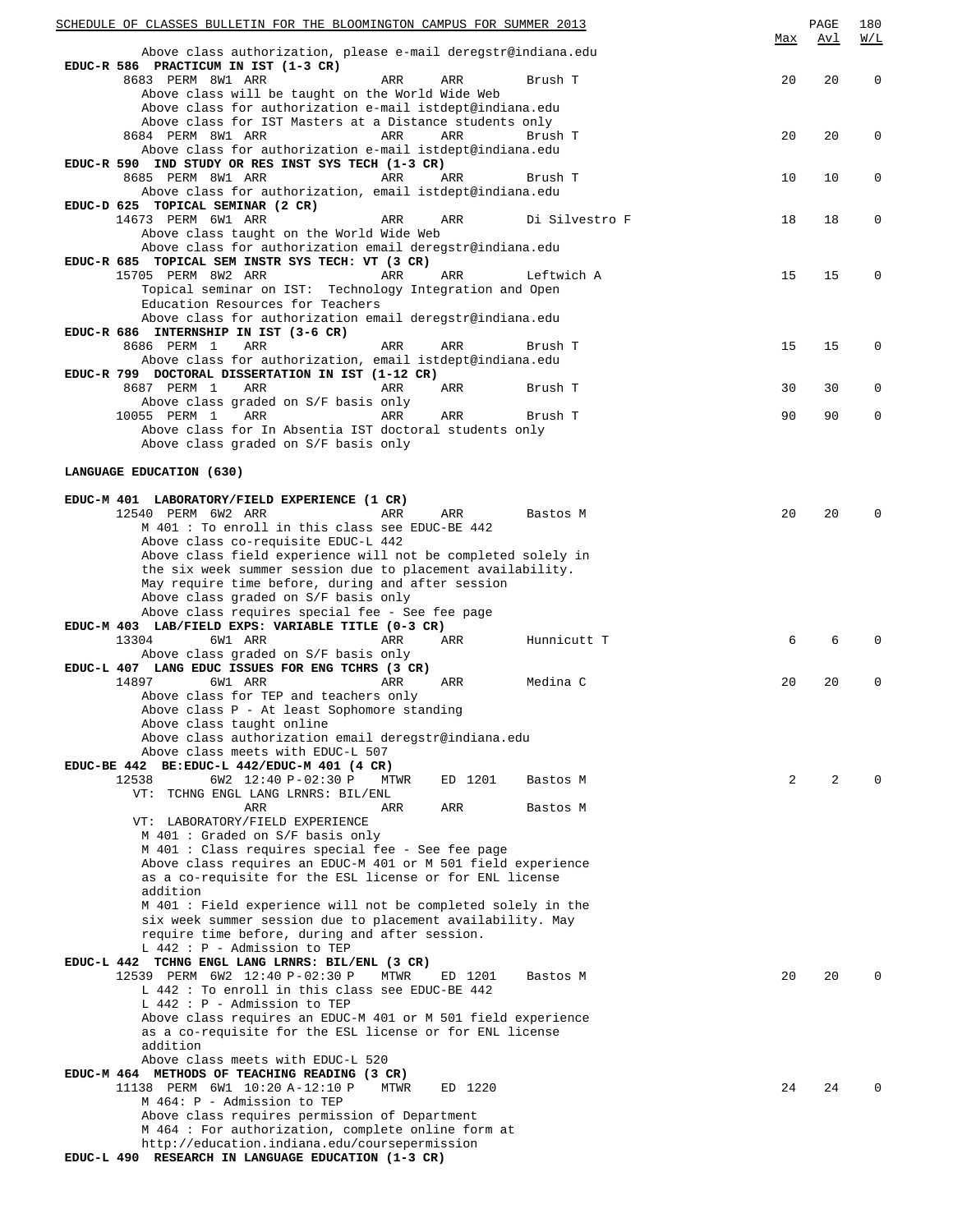| SCHEDULE OF CLASSES BULLETIN FOR THE BLOOMINGTON CAMPUS FOR SUMMER 2013<br>10535 PERM 8W2 ARR<br>ARR<br>ARR                                                                                       | Max<br>15 | PAGE<br>Avl<br>15 | 181<br>W/L<br>$\Omega$ |
|---------------------------------------------------------------------------------------------------------------------------------------------------------------------------------------------------|-----------|-------------------|------------------------|
| Above class restricted to GROUPS program recipients only<br>For authorization, contact Katrina Jones or Gordon Hershey at<br><b>GROUPS</b><br>EDUC-M 501 LABORATORY/FIELD EXPERIENCE (1 CR)       |           |                   |                        |
| 12542 PERM 6W2 ARR<br>ARR<br>ARR<br>Above class students must also register for EDUC-L 520, same                                                                                                  | 15        | 15                | $\mathbf 0$            |
| cluster<br>Above class field experience may not be completed solely in<br>the six week summer session due to limited school placement<br>availability. Some students will complete the experience |           |                   |                        |
| after the six wees or in the full semester summer due to<br>scheduling.<br>Above class graded on S/F basis only                                                                                   |           |                   |                        |
| Above class requires special fee - See fee page<br>EDUC-L 517 ADV STDY CONTENT RDG & LIT (2 CR)<br>10024 PERM 8W2 02:15 P-03:45 P<br>TR<br>ED 1204                                                | 25        | 25                | $\mathbf 0$            |
| Above class for the Transition to Teach program<br>EDUC-L 520 ADV STUDY FOREIGN LANG TCH (3 CR)                                                                                                   |           |                   |                        |
| 6W2 12:40 P-02:30 P<br>12541<br>MTWR<br>ED 1201<br>Bastos M<br>Above class meets with EDUC-L 442<br>EDUC-L 590 IND STDY/RSCH:LIT, CLTR&LANG ED (1-3 CR)                                           | 20        | 20                | $\mathbf 0$            |
| 8626 PERM 8W1 ARR<br>ARR<br>ARR<br>Hines M                                                                                                                                                        | 10        | 10                | 0                      |
| Above class requires faculty supervision and authorization<br>8628 PERM 8W2 ARR<br>ARR<br>ARR<br>Hines M                                                                                          | 10        | 10                | $\mathbf 0$            |
| Above class requires faculty supervision and authorization<br>EDUC-L 599 MASTRS THES: LIT, CLTR&LANG EDUC (3 CR)                                                                                  |           |                   |                        |
| 8630 PERM 8W2 ARR<br>ARR<br>ARR<br>Hines M<br>Above class for Master's students only                                                                                                              | 7         | 7                 | $\mathbf 0$            |
| Above class requires faculty supervision and authorization<br>EDUC-L 650 INTERN IN LIT, CLTR, LANG EDUC (3 CR)                                                                                    |           |                   |                        |
| 8631 PERM 8W1 ARR<br>ARR<br>ARR<br>Hines M<br>Above class requires faculty supervision and authorization                                                                                          | 5         | 5                 | $\mathbf 0$            |
| EDUC-L 650 INTERN IN LIT, CLTR, LANG EDUC (1-3 CR)<br>8632 PERM 8W2 ARR<br>ARR<br>ARR<br>Hines M                                                                                                  | 25        | 25                | $\mathbf 0$            |
| Above class requires faculty supervisor and authorization<br>EDUC-L 690 RDGS LIT, CULTR AND LANG EDUC (3 CR)<br>10661 PERM 8W1 ARR<br>ARR<br>ARR<br>Hines M                                       | 20        | 20                | $\mathbf 0$            |
| Above class requires faculty supervision and authorization<br>EDUC-L 690 RDGS LIT, CULTR AND LANG EDUC (1-3 CR)                                                                                   |           |                   |                        |
| 8633 PERM 8W2 ARR<br>ARR<br>ARR<br>Hines M<br>Above class requires faculty supervision and authorization                                                                                          | 10        | 10                | 0                      |
| EDUC-L 690 RDGS LIT, CULTR AND LANG EDUC (3 CR)<br>10698 PERM 8W2 ARR<br>ARR<br>ARR<br>Hines M                                                                                                    | 20        | 20                | $\mathbf 0$            |
| Above class requires faculty supervision and authorization<br>EDUC-L 750 RSCH SEM IN LIT, CLTR&LANG EDUC (3 CR)                                                                                   |           |                   |                        |
| VT: CRIT PERSPECTVS ON WHITENESS<br>10955<br>4W1 05:00 P-09:00 P<br>ED 3025<br>F<br>Power-Carter S<br>$09:00 A-05:00 P$<br>S<br>ED 3025<br>Power-Carter S                                         | 12        | 12                | 0                      |
| Above class meets May 10-11, 17-18, 24-25, and Jun 1<br>Above class may also require work outside of class sessions                                                                               |           |                   |                        |
| EDUC-L 795 DISSERTATION PROPOSAL PREP (3 CR)<br>8634 PERM 8W1 ARR<br>ARR<br>ARR<br>Hines M                                                                                                        | 10        | 10                | $\mathbf 0$            |
| Above class requires faculty supervision and authorization<br>13211 PERM 8W2 ARR<br>ARR<br>ARR<br>Hines M<br>Above class required faculty supervision and authorization                           | 10        | 10                | $\mathbf 0$            |
| EDUC-L 799 DOCT THESIS LIT, CLTR & LANG ED (1-12 CR)<br>8635 PERM 8W1 ARR<br>ARR<br>ARR<br>Hines M                                                                                                | 10        | 10                | $\mathbf 0$            |
| Above class graded on S/F basis only<br>Above class requires faculty supervision and authorization                                                                                                |           |                   |                        |
| 8636 PERM 8W2 ARR<br>ARR<br>ARR<br>Hines M<br>Above class graded on S/F basis only                                                                                                                | 10        | 10                | $\mathbf 0$            |
| Above class require faculty supervisor and authorization<br>10525 PERM 8W1 ARR<br>ARR<br>ARR<br>Hines M                                                                                           | 10        | 10                | $\mathbf 0$            |
| Above class graded on S/F basis only<br>Above class for off-campus students<br>Above class requires faculty supervision and authorization                                                         |           |                   |                        |
| 10526 PERM 8W2 ARR<br>ARR<br>ARR<br>Hines M<br>Above class graded on S/F basis only                                                                                                               | 10        | 10                | $\mathbf 0$            |
| Above class for off-campus students<br>Above class require faculty supervisor and authorization                                                                                                   |           |                   |                        |
| READING EDUCATION (633)                                                                                                                                                                           |           |                   |                        |
| EDUC-X 460 BOOKS FOR READING INSTRUCTION (3 CR)                                                                                                                                                   |           |                   |                        |
| 4W1 05:00 P-07:10 P<br>10942<br>ED 3275<br>McClain L<br>$\mathbb{D}$                                                                                                                              | 13        | 13                | 0                      |

Above class is required for the Reading License Level One

Above class P - At least Sophomore standing

Above class meets with EDUC-L 559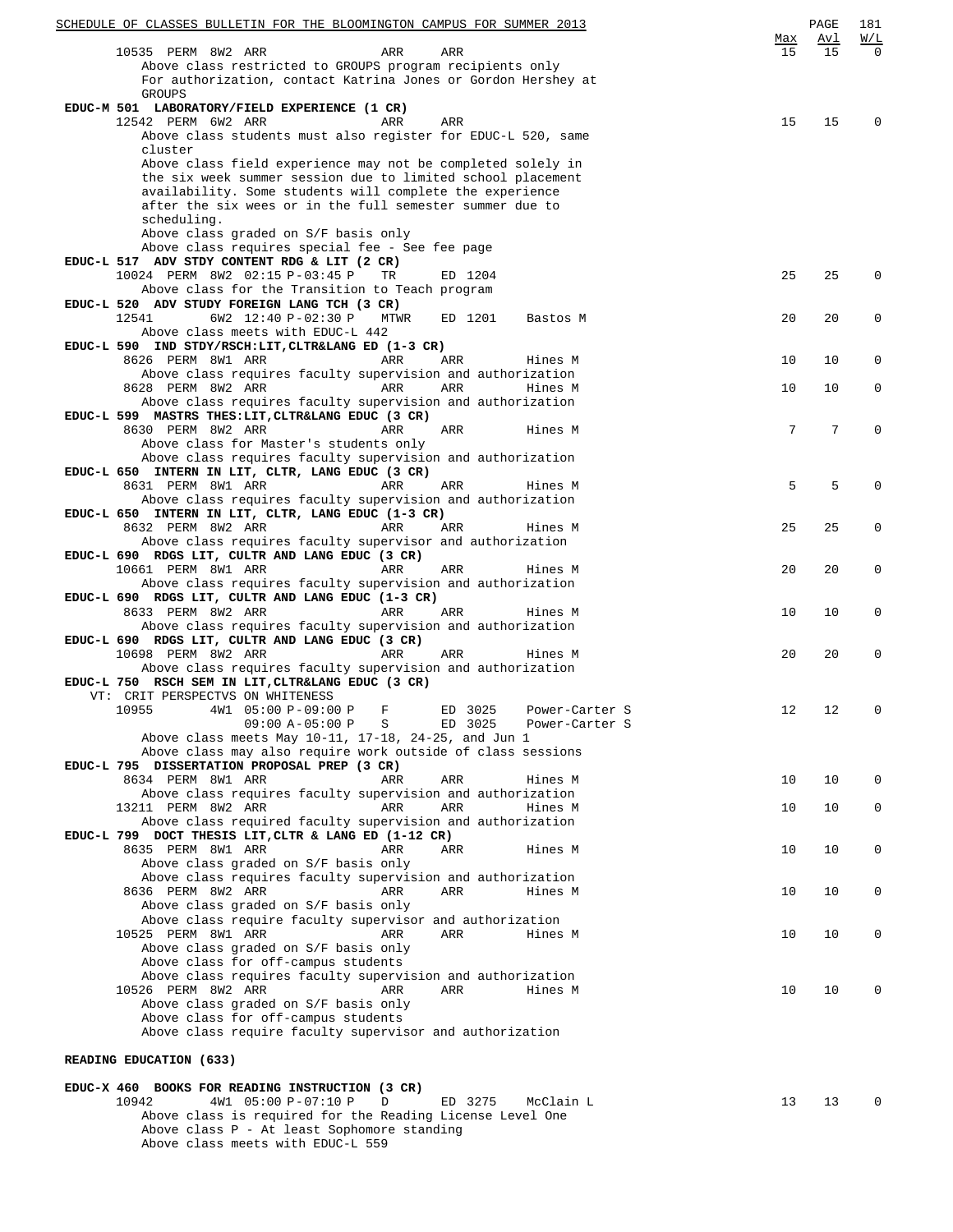| SCHEDULE OF CLASSES BULLETIN FOR THE BLOOMINGTON CAMPUS FOR SUMMER 2013                                                                                                                                                                                                                                                                | Max | PAGE<br>Avl | 182<br>W/L     |
|----------------------------------------------------------------------------------------------------------------------------------------------------------------------------------------------------------------------------------------------------------------------------------------------------------------------------------------|-----|-------------|----------------|
| SECONDARY METHODS/ENG (633)                                                                                                                                                                                                                                                                                                            |     |             |                |
| EDUC-L 490 RESEARCH IN LANGUAGE EDUCATION (3 CR)<br>15700 PERM 8W2 ARR<br>ARR<br>ARR<br>Above class taught online<br>Above class requires that students have completed $E$ 339 or $E$<br>340<br>Above class requires students to volunteer at MCCSC Summer<br>Reading Camp<br>Above class for authorization email deregstr@indiana.edu | 20  | 20          | $\Omega$       |
| READING EDUCATION (633)                                                                                                                                                                                                                                                                                                                |     |             |                |
| EDUC-L 559 TRADE BOOKS IN ELEM CLASSROOMS (3 CR)<br>10943<br>4W1 05:00 P-07:10 P<br>ED 3275<br>McClain L<br>D<br>Above class meets with EDUC-X 460                                                                                                                                                                                     | 12  | 12          | $\Omega$       |
| LEARNING SKILLS (640)                                                                                                                                                                                                                                                                                                                  |     |             |                |
| EDUC-X 152 READ - LEARN TECHNIQUES 3 (1-3 CR)<br>VT: CRIT THINKING/PROBLEM SOLVING<br>11963 PERM 6W2 10:30 A-11:45 A<br>D<br>ARR<br>TOPIC : The City of New Orleans and Hurricane Katrina<br>Above class is an introduction to college level reading<br>strategies.                                                                    | 19  | 19          | $\Omega$       |
| VT: CRIT THINKING/PROBLEM SOLVING<br>11964 PERM 6W2 10:30 A-11:45 A<br>D<br>ARR<br>TOPIC : The City of New Orleans and Hurricane Katrina<br>Above class is an introduction to college level reading<br>strategies.                                                                                                                     | 19  | 19          | $\Omega$       |
| VT: CRIT THINKING/PROBLEM SOLVING<br>13276 PERM 6W2 10:30 A-11:45 A<br>D<br>ARR<br>Guest-Scott A<br>TOPIC : The City of New Orleans and Hurricane Katrina<br>Above class is an introduction to college level reading<br>strategies.                                                                                                    | 19  | 19          | $\Omega$       |
| EDUC-X 153 RDG & REASONING NEW COL STDNT (2 CR)<br>8714 PERM 6W2 08:30 A-10:20 A<br>D<br>ARR                                                                                                                                                                                                                                           | 19  | 19          | $\mathbf 0$    |
| Above class restricted to GROUPS 13 students only<br>8715 PERM 6W2 08:30 A-10:20 A<br>ARR<br>D                                                                                                                                                                                                                                         | 19  | 19          | 0              |
| Above class restricted to GROUPS 13 students only<br>8716 PERM 6W2 08:30 A-10:20 A<br>ARR<br>D                                                                                                                                                                                                                                         | 19  | 19          | $\mathbf 0$    |
| Above class restricted to GROUPS 13 students only<br>8717 PERM 6W2 08:30 A-10:20 A<br>ARR<br>D                                                                                                                                                                                                                                         | 19  | 19          | $\mathbf 0$    |
| Above class restricted to GROUPS 13 students only<br>8718 PERM 6W2 08:30 A-10:20 A<br>ARR<br>D                                                                                                                                                                                                                                         | 19  | 19          | $\mathbf 0$    |
| Above class restricted to GROUPS 13 students only<br>8719 PERM 6W2 08:30 A-10:20 A D<br>ARR                                                                                                                                                                                                                                            | 19  | 19          | $\overline{0}$ |
| Above class restricted to GROUPS 13 students only<br>8721 PERM 6W2 10:40 A-12:20 P D<br>CU 304                                                                                                                                                                                                                                         | 19  | 19          | 0              |
| Above class restricted to GROUPS 13 students only<br>8722 PERM 6W2 10:40 A-12:20 P<br>ARR<br>$\Box$                                                                                                                                                                                                                                    | 19  | 19          | $\mathbf 0$    |
| Above class restricted to GROUPS 13 students only<br>8723 PERM 6W2 10:40 A-12:20 P<br>D<br>ARR                                                                                                                                                                                                                                         | 19  | 19          | 0              |
| Above class restricted to GROUPS 13 students only<br>8724 PERM 6W2 10:40 A-12:20 P<br>ARR<br>$\Box$                                                                                                                                                                                                                                    | 19  | 19          | 0              |
| Above class restricted to GROUPS 13 students only<br>8725 PERM 6W2 10:40 A-12:20 P<br>$\mathbb{D}$<br>ARR                                                                                                                                                                                                                              | 19  | 19          | 0              |
| Above class restricted to GROUPS 13 students only<br>8726 PERM 6W2 10:40 A-12:20 P<br>ARR<br>$\Box$                                                                                                                                                                                                                                    | 19  | 19          | 0              |
| Above class restricted to GROUPS 13 students only<br>9980 PERM 6W2 01:30 P-03:20 P<br>D<br>CU 304                                                                                                                                                                                                                                      | 19  | 19          | 0              |
| Above class restricted to GROUPS 13 students only<br>9981 PERM 6W2 01:30 P-03:20 P<br>ARR<br>$\Box$                                                                                                                                                                                                                                    | 19  | 19          | 0              |
| Above class restricted to GROUPS 13 students only<br>9982 PERM 6W2 01:30 P-03:20 P<br>$\Box$<br>ARR                                                                                                                                                                                                                                    | 19  | 19          | 0              |
| Above class restricted to GROUPS 13 students only<br>11196 PERM 6W2 01:30 P-03:20 P<br>ARR<br>$\Box$                                                                                                                                                                                                                                   | 19  | 19          | 0              |
| Above class restricted to GROUPS 13 students only                                                                                                                                                                                                                                                                                      |     |             |                |
| 11197 PERM 6W2 01:30 P-03:20 P<br>$\Box$<br>ARR<br>Above class restricted to GROUPS 13 students only                                                                                                                                                                                                                                   | 19  | 19          | 0              |
| 11198 PERM 6W2 01:30 P-03:20 P<br>ARR<br>$\Box$<br>Above class restricted to GROUPS 13 students only                                                                                                                                                                                                                                   | 19  | 19          | 0              |
| MATHEMATICS EDUCATION (650)                                                                                                                                                                                                                                                                                                            |     |             |                |

## **EDUC-N 590 IND STUDY OR RES IN MATH EDUC (1-3 CR)** 8658 PERM 6W2 ARR ARR ARR Kloosterman P 5 5 0 10339 PERM 6W2 ARR ARR ARR Kloosterman P 5 5 0 8659 PERM 6W1 ARR ARR ARR Kloosterman P 5 5 0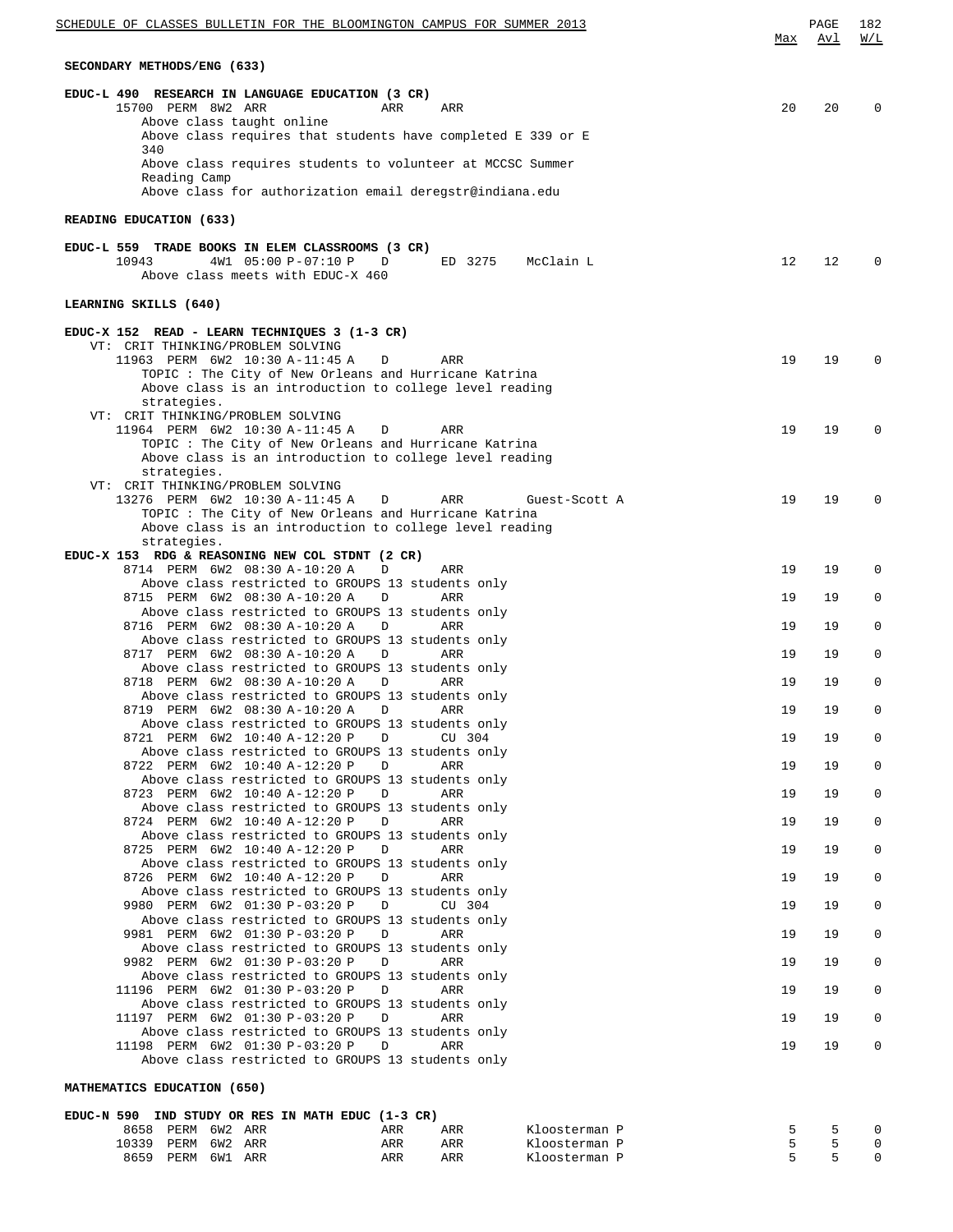| SCHEDULE OF CLASSES BULLETIN FOR THE BLOOMINGTON CAMPUS FOR SUMMER 2013                                                                                                                              |              |                |                                |          | PAGE             | 183                |
|------------------------------------------------------------------------------------------------------------------------------------------------------------------------------------------------------|--------------|----------------|--------------------------------|----------|------------------|--------------------|
| 10341 PERM 6W1 ARR<br>EDUC-N 610 INTERNSHIP IN MATH EDUC (1-3 CR)                                                                                                                                    | ARR          | ARR            | Kloosterman P                  | Max<br>5 | Avl<br>5         | W/L<br>$\mathbf 0$ |
| 8660 PERM 6W1 ARR<br>8661 PERM 6W2 ARR                                                                                                                                                               | ARR<br>ARR   | ARR<br>ARR     | Kloosterman P<br>Kloosterman P | 5<br>5   | 5<br>5           | 0<br>$\mathbf 0$   |
| MULTICULTURAL OPTIONS (660)                                                                                                                                                                          |              |                |                                |          |                  |                    |
| EDUC-T 450 CULT/COMM FORCES & THE SCHOOLS (3 CR)                                                                                                                                                     |              |                |                                |          |                  |                    |
| 10555 PERM 6W2 ARR<br>EDUC-W 500 PROF DEVELOPMENT CONFERENCE (1-6 CR)<br>8707 PERM 6W2 ARR                                                                                                           | ARR<br>ARR   | ARR<br>ARR     | Stachowski L                   | 1<br>5   | $\mathbf 1$<br>5 | $\mathbf 0$<br>0   |
| EDUC-M 501 LABORATORY/FIELD EXPERIENCE (3 CR)<br>8651 PERM 6W2 ARR                                                                                                                                   | ARR          | ARR            |                                | 5        | 5                | $\mathsf 0$        |
| Above class graded on S/F basis only<br>Above class requires special fee - See fee page                                                                                                              |              |                |                                |          |                  |                    |
| EDUC-W 505 PROF DEVELOPMENT WORKSHOP (1-6 CR)<br>8709 PERM 6W2 ARR                                                                                                                                   | ARR          | ARR            | Stachowski L                   | 100      | 100              | 0                  |
| Above class for participants in the Cultural Immersions<br>Project. For more information or for authorization, please<br>email Laura Stachowski (stachows@indiana.edu).                              |              |                |                                |          |                  |                    |
| TOPIC : CULTURAL PROJECTS<br>6W1 ARR<br>8710                                                                                                                                                         | ARR          | ARR            | Stachowski L                   | 30       | 30               | 0                  |
| Above class for participants in the Cultural Immersions<br>Project. For more information or for authorization, please<br>email Laura Stachowski (stachows@indiana.edu).<br>TOPIC : CULTURAL PROJECTS |              |                |                                |          |                  |                    |
| EDUC-Z 510 ARTS FOR EXCEPTIONAL CHILDREN (3 CR)<br>14876 PERM NS2 09:00 A-04:00 P                                                                                                                    | D            | ED 1084        |                                | 15       | 15               | $\mathbf 0$        |
| Above class meets June 17-21, 2013.<br>EDUC-M 550 PRACTICUM (1-8 CR)                                                                                                                                 |              |                |                                |          |                  |                    |
| 8653 PERM 6W1 ARR<br>Above class requires special fee - See fee page                                                                                                                                 | ARR          | ARR            | Stachowski L                   | 15       | 15               | $\mathbf 0$        |
| VT: ETHNIC & CULTURAL PRACT<br>9978 PERM 6W1 ARR                                                                                                                                                     | ARR          | ARR            | Stachowski L                   | 40       | 40               | $\mathbf 0$        |
| VT: ETHNIC & CULTURAL PRACT<br>9979<br>6W1 ARR                                                                                                                                                       | ARR          | ARR            |                                | 40       | 40               | $\mathbf 0$        |
| Above class requires special fee - See fee page<br>VT: PRACTICUM : ESL                                                                                                                               |              |                |                                |          |                  |                    |
| 12267 PERM 6W1 ARR<br>Above class graded on S/F basis only                                                                                                                                           | ARR          | ARR            |                                | 1        | 1                | 0                  |
| Above class requires special fee - See fee page<br>13166 PERM 6W2 ARR<br>Above class requires permission of Department                                                                               | ARR          | ARR            | Stachowski L                   | 50       | 50               | $\mathbf 0$        |
| Above class requires special fee - See fee page<br>13167 PERM 6W2 ARR                                                                                                                                | ARR          | ARR            | Stachowski L                   | 40       | 40               | 0                  |
| Above class requires permission of Department<br>EDUC-T 550 CULT/COMM FORCES & THE SCHOOLS (3 CR)                                                                                                    |              |                |                                |          |                  |                    |
| 8698 PERM 6W1 ARR<br>TOPIC : Urban Studies                                                                                                                                                           | ARR          | ARR            | Stachowski L                   | 40       | 40               | 0                  |
| VT: INDIAN AND LATINO<br>8699 PERM 6W1 ARR<br>TOPIC: Indian and Latino                                                                                                                               | ARR          | ARR            | Stachowski L                   | 10       | 10               | $\mathbf 0$        |
| VT: OVERSEAS<br>12334 PERM 6W1 ARR                                                                                                                                                                   | ARR          | ARR            | Stachowski L                   | 60       | 60               | $\mathbf 0$        |
| TOPIC : Overseas<br>VT: OVERSEAS                                                                                                                                                                     |              |                |                                |          |                  |                    |
| 13156 PERM 6W2 ARR<br>TOPIC : Overseas<br>VT: INDIAN AND LATINO                                                                                                                                      | ARR          | ARR            | Stachowski L                   | 50       | 50               | 0                  |
| 13157 PERM 6W2 ARR<br>TOPIC: Indian and Latino                                                                                                                                                       | ARR          | ARR            | Stachowski L                   | 10       | 10               | 0                  |
| 13158 PERM 6W2 ARR<br>TOPIC : Urban Studies                                                                                                                                                          | ARR          | ARR            | Stachowski L                   | 40       | 40               | 0                  |
| EDUC-W 551 ED & PSY OF GIFTED & TALENTED (3 CR)<br>14875 PERM NS1 09:00 A-04:00 P<br>Above class meets June 10-14, 2013.                                                                             | $\mathbf{D}$ | ED 3004        |                                | 15       | 15               | 0                  |
| EDUC-T 590 IND ST/RES URBAN/MULTICULT ED (1-3 CR)<br>8701 PERM 6W1 ARR                                                                                                                               | ARR          | ARR            |                                | 8        | 8                | 0                  |
| 10534 PERM 6W1 ARR                                                                                                                                                                                   | ARR          | ARR            |                                | 10       | 10               | 0                  |
| 13161<br>6W2 ARR<br>13162<br>6W2 ARR                                                                                                                                                                 | ARR<br>ARR   | ARR<br>ARR     |                                | 8<br>10  | 8<br>10          | 0<br>0             |
| MUSIC EDUCATION (665)                                                                                                                                                                                |              |                |                                |          |                  |                    |
| EDUC-M 323 TCHING OF MUS IN THE ELEM SCH (2 CR)<br>12739<br>4W1 12:40 P-02:50 P                                                                                                                      | MTWR         | M 344 Strand K |                                | 18       | 18               | 0                  |
| M 323 : P - MUS-E 241 or MUS-Z 241<br>EDUC-J 500 INSTRUCT IN CONTEXT OF CURRIC (3 CR)<br>12735 PERM 6W1 04:30 P-08:30 P                                                                              | MW           | HD TBA         |                                | 22       | 22               | 0                  |
|                                                                                                                                                                                                      |              |                |                                |          |                  |                    |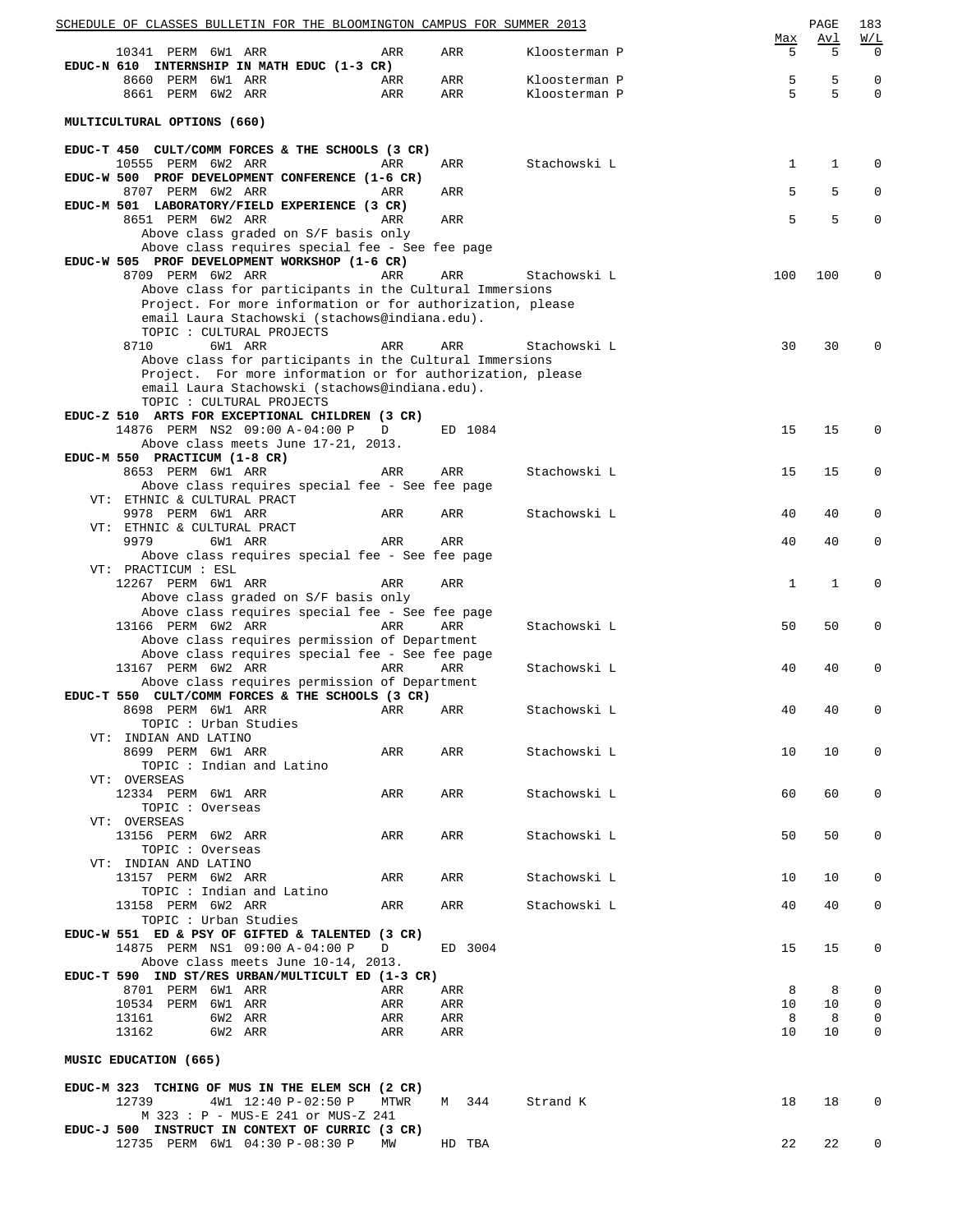| SCHEDULE OF CLASSES BULLETIN FOR THE BLOOMINGTON CAMPUS FOR SUMMER 2013                                                 | Max          | PAGE<br>Avl  | 184<br>W/L       |
|-------------------------------------------------------------------------------------------------------------------------|--------------|--------------|------------------|
| Above class meets at Central Indiana Educational Service                                                                |              |              |                  |
| Center (CIESC). 6321 La Pas Trail, Indianapolis, IN 46268.                                                              |              |              |                  |
| E-mail cwedemey@indiana.edu for authorization. Class meets                                                              |              |              |                  |
| May 7 - June 6 Mondays and Wednesdays 4:30-8:30.<br>EDUC-A 615 ADVANCED SCHOOL LAW (3 CR)                               |              |              |                  |
| 12731 PERM 1<br>ARR<br>ARR<br>ARR<br>Eckes S                                                                            | 20           | 20           | $\Omega$         |
| Above class meets at CIESC with monthly weekend meetings plus                                                           |              |              |                  |
| some online. E-mail cwedemey@indiana.edu for authorization.                                                             |              |              |                  |
| SCHOOL ADMINISTRATION (680)                                                                                             |              |              |                  |
|                                                                                                                         |              |              |                  |
| EDUC-Y 520 STRATEGIES FOR EDUC INQUIRY (3 CR)                                                                           | 18           |              | $\Omega$         |
| 14829 PERM NS1 ARR<br>ARR<br>ARR<br>Nguyen T<br>Course meets online and face to face on weekends at the                 |              | 18           |                  |
| Central Indiana Educational Service Center in Indianapolis.                                                             |              |              |                  |
| Students need regular access to a computer with internet                                                                |              |              |                  |
| connection. Above course is restricted to students admitted                                                             |              |              |                  |
| to the Executive EdD program or by instructor's permission.<br>Contact cwedemey@indiana.edu for authorization.          |              |              |                  |
| EDUC-A 608 LEGAL PERSPECTVS ON EDUCATION (3 CR)                                                                         |              |              |                  |
| 13209 PERM 8W1 ARR<br>ARR<br>ARR<br>Eckes S                                                                             | 14           | 14           | $\Omega$         |
| Above class will be taught online. Students must have                                                                   |              |              |                  |
| regular access to a computer with internet connection. For<br>authorization to add this course, please e-mail           |              |              |                  |
| deregstr@indiana.edu                                                                                                    |              |              |                  |
| 13267 PERM 8W1 ARR<br>ED 1084<br>ARR<br>Eckes S                                                                         | 5            | 5            | <sup>0</sup>     |
| Above class is restricted to students admitted to the                                                                   |              |              |                  |
| Educational Leaadership Program or by permission of<br>instructor                                                       |              |              |                  |
| Above class meets face to face in Bloomington Sat. 5/11 1-6                                                             |              |              |                  |
| and Sat. 6/8 1-6 with the remainder online.                                                                             |              |              |                  |
| A 608 : To obtain department consent, email                                                                             |              |              |                  |
| cwedemey@indiana.edu.<br>EDUC-A 671 PLAN & CHANGE IN ED ORGANIZATN (3 CR)                                               |              |              |                  |
| 14641 PERM NS1 ARR<br>ARR<br>ARR<br>Crow G                                                                              | 18           | 18           | $\Omega$         |
| Course meets online and face to face on weekends at the                                                                 |              |              |                  |
| Central Indiana Educational Service Center in Indianapolis.                                                             |              |              |                  |
| Students need regular access to a computer with internet<br>connection. Above course is restricted to students admitted |              |              |                  |
| to the Executive EdD program or by instructor's permission.                                                             |              |              |                  |
| Contact cwedemey@indiana.edu for authorization.                                                                         |              |              |                  |
| EDUC-A 720 WKSP ON SEL PROB IN ED LDRSHIP (3 CR)<br>8567 PERM 6W2 ARR<br>ARR<br>ARR                                     | 20           | 20           | $\Omega$         |
| Above class for students participating in Indiana NEXT                                                                  |              |              |                  |
| EDUC-A 720 WKSP ON SEL PROB IN ED LDRSHIP (1-3 CR)                                                                      |              |              |                  |
| 10550<br>6W2 ARR<br>ARR<br>ARR                                                                                          | 18           | 18           | 0                |
| Above class for Hamilton Southeastern Leadership Academy<br>8568                                                        | 30           | 30           | $\Omega$         |
| 8W2 ARR<br>ARR<br>ARR<br>Erwin B<br>Above class for IUSAA Summer Workshop credit June 20 and 21.                        |              |              |                  |
| Please e-mail bajerwin@indiana.edu for course requirements.                                                             |              |              |                  |
| 8569 PERM 8W2 ARR<br>ARR<br>ARR                                                                                         | 10           | 10           | $\mathbf 0$      |
| EDUC-A 735 BLDG UNF SYS INCL STDNTS DISAB (3 CR)<br>12210<br>8W2 ARR<br>ARR<br>ARR<br>Cole C                            | 18           |              | 0                |
| Above class for Director of Exceptional Needs cohort                                                                    |              | 18           |                  |
| EDUC-A 799 DOCTORAL THESIS IN EDUC LDRSHP (1-12 CR)                                                                     |              |              |                  |
| 8570 PERM 1<br>ARR<br>ARR<br>Eckes S<br>ARR                                                                             | 30           | 30           | 0                |
| 10488<br>$\mathbf{1}$<br>ARR<br>ARR<br>Eckes S<br>ARR                                                                   | 30           | 30           | $\mathbf 0$      |
| <b>SCIENCE EDUCATION (690)</b>                                                                                          |              |              |                  |
|                                                                                                                         |              |              |                  |
| EDUC-Q 490 RESEARCH IN SCIENCE EDUCATION (1-6 CR)                                                                       |              |              |                  |
| 8673 PERM 6W1 ARR<br>ARR<br>ARR<br>8674 PERM 6W2 ARR<br>ARR<br>ARR                                                      | 5<br>10      | 5<br>10      | 0<br>$\mathbf 0$ |
| EDUC-M 500 INTEGRATED PROFESSIONAL SEM (1 CR)                                                                           |              |              |                  |
| 11221 PERM 8W2 10:20 A-12:30 P<br>T<br>ED 1250<br>Edmonds B                                                             | 26           | 26           | 0                |
| Above class graded on S/F basis only                                                                                    |              |              |                  |
| Above class for Secondary T2T<br>Above class requires special fee - See fee page                                        |              |              |                  |
| EDUC-Q 540 TEACHING ENVIRONMENTAL EDUC (3 CR)                                                                           |              |              |                  |
| 11078 PERM 6W1 ARR<br>ARR<br>ARR                                                                                        | 1            | 1            | 0                |
| 12560<br>6W1 ARR<br>ARR<br>ARR                                                                                          | 20           | 20           | 0                |
| 13155<br>6W1 10:00 A-11:50 A<br>MTWR<br>ED 1084<br>Buck G<br>EDUC-M 550 PRACTICUM (1 CR)                                | 20           | 20           | 0                |
| 12238 PERM 6W1 ARR<br>ARR<br>ARR                                                                                        | 10           | 10           | 0                |
| Above class graded on S/F basis only                                                                                    |              |              |                  |
| EDUC-Q 590 IND STUDY OR RES IN SCI EDUC (3 CR)                                                                          |              |              |                  |
| 8675 PERM 6W2 ARR<br>ARR<br>ARR<br>EDUC-Q 590 IND STUDY OR RES IN SCI EDUC (1-3 CR)                                     | $\mathbf{1}$ | $\mathbf{1}$ | 0                |
| 8676 PERM 6W1 ARR<br>ARR<br>ARR                                                                                         | 10           | 10           | 0                |
| 8677 PERM 6W2 ARR<br>ARR<br>ARR                                                                                         | 10           | 10           | $\overline{0}$   |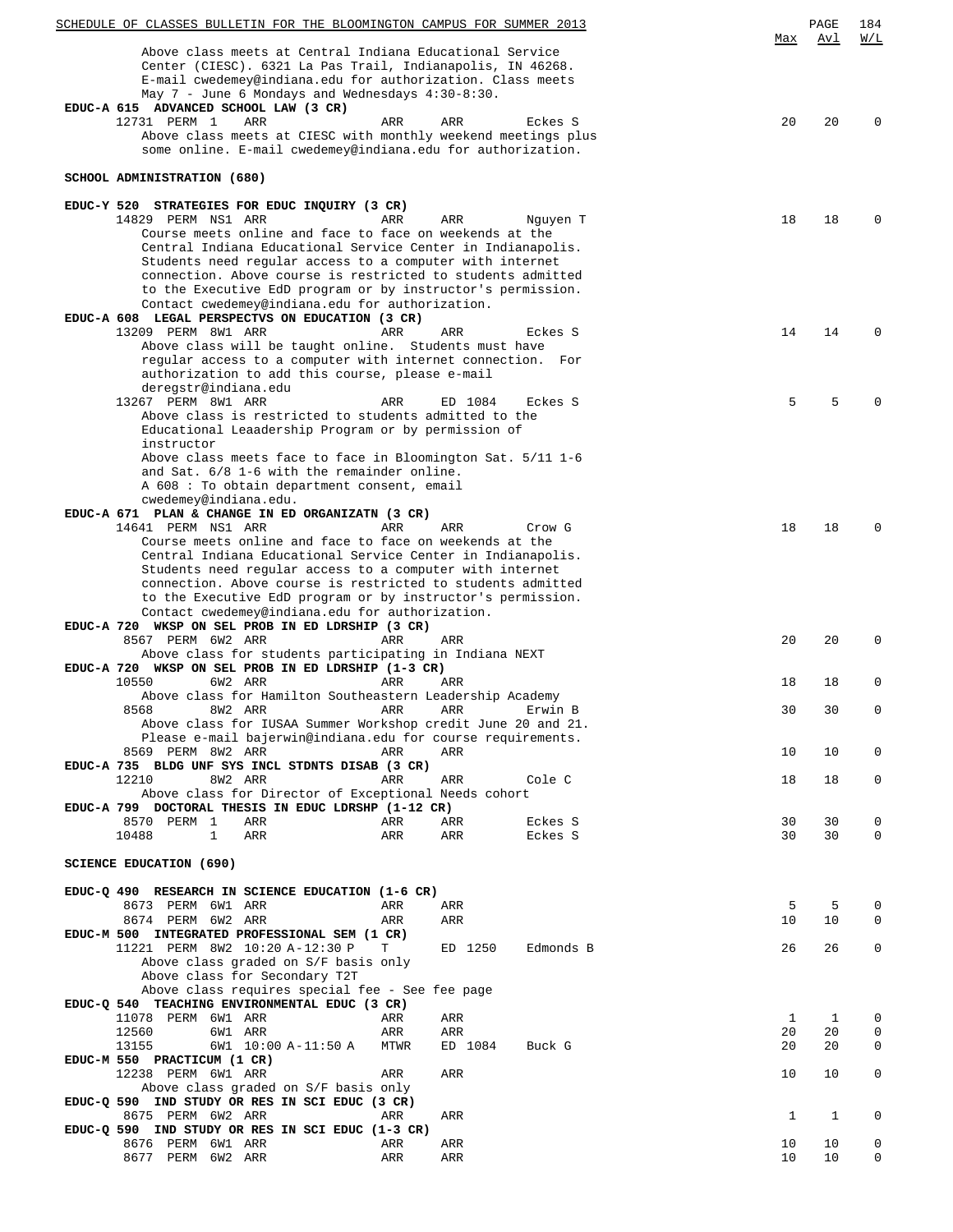| SCHEDULE OF CLASSES BULLETIN FOR THE BLOOMINGTON CAMPUS FOR SUMMER 2013                                        |            |            |               | Max         | PAGE<br><u>Avl</u> | 185<br>W/L              |
|----------------------------------------------------------------------------------------------------------------|------------|------------|---------------|-------------|--------------------|-------------------------|
| EDUC-Q 590 IND STUDY OR RES IN SCI EDUC (3 CR)<br>10051 PERM 6W1 ARR<br>12278 PERM 6W1 ARR                     | ARR<br>ARR | ARR<br>ARR |               | 1<br>1      | 1<br>1             | $\mathbf 0$<br>$\Omega$ |
| EDUC-Q 590 IND STUDY OR RES IN SCI EDUC (1-3 CR)<br>12282 PERM 6W2 ARR                                         | ARR        | <b>ARR</b> |               | $\mathbf 1$ | 1                  | 0                       |
| EDUC-Q 612 TOPICAL SEMINAR IN SCIENCE ED (3 CR)<br>11002<br>6W1 ARR                                            | ARR        | <b>ARR</b> |               | $\mathbf 1$ | 1                  | 0                       |
| EDUC-Q 690 ADV RESEARCH IN SCIENCE EDU (1-6 CR)<br>8678<br>6W1 ARR                                             | ARR        | ARR        | Park Rogers M | 1           | 1                  | 0                       |
| 8679 PERM 6W1 ARR<br>8680 PERM 6W2 ARR                                                                         | ARR<br>ARR | ARR<br>ARR |               | 5<br>10     | 5<br>10            | 0<br>0                  |
| SECONDARY EDUCATION (700)                                                                                      |            |            |               |             |                    |                         |
| EDUC-S 490 RSRCH IN SECONDARY EDUCATION (1-3 CR)<br>8688 PERM 6W1 ARR                                          | ARR        | ARR        | Flinders D    | 10          | 10                 | 0                       |
| 8689 PERM 6W1 ARR                                                                                              | ARR        | ARR        | Flinders D    | 20          | 20                 | $\mathbf 0$             |
| 10686 PERM 6W2 ARR<br>Above class for Community of Teachers students only<br>Above class meets with EDUC-S 590 | ARR        | ARR        |               | 20          | 20                 | 0                       |
| 11220 PERM 6W2 ARR                                                                                             | ARR        | ARR        |               | 10          | 10                 | 0                       |
| EDUC-S 590 IND STUDY OR RES IN SECNDRY ED (1-3 CR)<br>8690 PERM 6W1 ARR                                        | ARR        | ARR        | Flinders D    | 10          | 10                 | 0                       |
| 8691 PERM 6W2 ARR                                                                                              | ARR        | ARR        |               | 10          | 10                 | 0                       |
| 10687 PERM 6W2 ARR<br>Above class for Community of Teachers students only                                      | ARR        | <b>ARR</b> |               | 20          | 20                 | 0                       |
| Above class meets with EDUC-S 490<br>EDUC-S 599 MASTERS THESIS IN SECNDRY EDUC (3 CR)                          |            |            |               |             |                    |                         |
| 8692 PERM 6W1 ARR                                                                                              | ARR        | ARR        | Flinders D    | 10          | 10                 | 0                       |
| 8693 PERM 6W2 ARR<br>EDUC-S 650 READINGS IN JM/M/I EDUCATION (1-3 CR)                                          | ARR        | ARR        |               | 5           | 5                  | 0                       |
| 8694 PERM 6W1 ARR                                                                                              | ARR        | ARR        | Flinders D    | 5           | 5                  | 0                       |
| 8695 PERM 6W2 ARR<br>EDUC-S 690 INTERNSHIP IN SECONDARY EDUC (3 CR)                                            | ARR        | ARR        |               | 5           | 5                  | 0                       |
| 8696 PERM 6W1 ARR                                                                                              | ARR        | ARR        | Flinders D    | 10          | 10                 | 0                       |
| 8697 PERM 6W2 ARR<br>Above section does not require special fee                                                | ARR        | ARR        | Flinders D    | 5           | 5                  | 0                       |
|                                                                                                                |            |            |               |             |                    |                         |
| SOCIAL STUDIES EDUCATION (710)                                                                                 |            |            |               |             |                    |                         |
| EDUC-M 590 IND STUDY OR RES SOC STUD EDUC (1-3 CR)<br>8654 PERM 6W1 ARR                                        | ARR        | ARR        |               | 10          | 10                 | 0                       |
| 8655 PERM 6W2 ARR                                                                                              | ARR        | ARR        |               | 10          | 10                 | $\Omega$                |
| EDUC-M 680 INTERNSHIP SOCIAL STUDIES EDUC (1-6 CR)<br>8656 PERM 6W1 ARR                                        | ARR        | ARR        |               | 5           | 5                  | 0                       |
| Above class requires special fee - See fee page                                                                |            |            |               |             |                    |                         |
| 8657 PERM 6W2 ARR<br>Above class requires special fee - See fee page                                           | ARR        | ARR        |               | 10          | 10                 | 0                       |
| SPECIAL EDUCATION (730)                                                                                        |            |            |               |             |                    |                         |
| EDUC-K 205 INTRO TO EXCEPTIONAL CHILDREN (3 CR)                                                                |            |            |               |             |                    |                         |
| 6W1 10:20 A-12:10 P<br>11136<br>Above class required for TAL and Exceptional Needs student                     | D          | ED 1204    |               | 30          | 30                 | $\Omega$                |
| Above class meets with EDUC-K 505 and K 306                                                                    |            |            |               |             |                    |                         |
| IUB GenEd S&H credit<br>13268<br>4W1 10:20 A-12:30 P                                                           | D          | ED 2101    | Ochoa T       | 3           | 3                  |                         |
| Above class required for TAL and Exceptional Needs student                                                     |            |            |               |             |                    |                         |
| This course will include online activities.<br>Above class meets with EDUC-K 306<br>IUB GenEd S&H credit       |            |            |               |             |                    |                         |
| 12059 PERM 6W2 ARR                                                                                             | ARR        | ARR        | Vaiouli P     | 10          | 10 <sup>°</sup>    | $\Omega$                |
| Above class offered via Distance Education<br>Above class students email deregstr@indiana.edu for more         |            |            |               |             |                    |                         |
| information or for authorization                                                                               |            |            |               |             |                    |                         |
| IUB GenEd S&H credit<br>EDUC-K 305 TCHG EXCEPTNL LEARNER-ELEM SCH (3 CR)                                       |            |            |               |             |                    |                         |
| 13213<br>4W1 ARR                                                                                               | ARR        | ARR        |               | 10          | 10                 | 0                       |
| Above class P - Junior standing<br>EDUC-K 306 TCHNG STDS SP NEEDS SEC CL RMS (3 CR)                            |            |            |               |             |                    |                         |
| 11135 PERM 6W1 10:20 A-12:10 P                                                                                 | D          | ED 1204    |               | 30          | 30                 | 0                       |
| $K$ 306 : P - At least Junior standing<br>Above class students must have been admitted to TEP                  |            |            |               |             |                    |                         |
| Above class students, for permission, complete online<br>permission form at                                    |            |            |               |             |                    |                         |
| http://education.indiana.edu/coursepermission                                                                  |            |            |               |             |                    |                         |
| Above class meets with EDUC-K 205 and EDUC-K 505<br>13269 PERM 4W1 10:20 A-12:30 P                             | D          | ED 2101    | Ochoa T       | 17          | 17                 | $\Omega$                |
| $K$ 306 : P - At least Junior standing                                                                         |            |            |               |             |                    |                         |
| Above class students must have been admitted to TEP                                                            |            |            |               |             |                    |                         |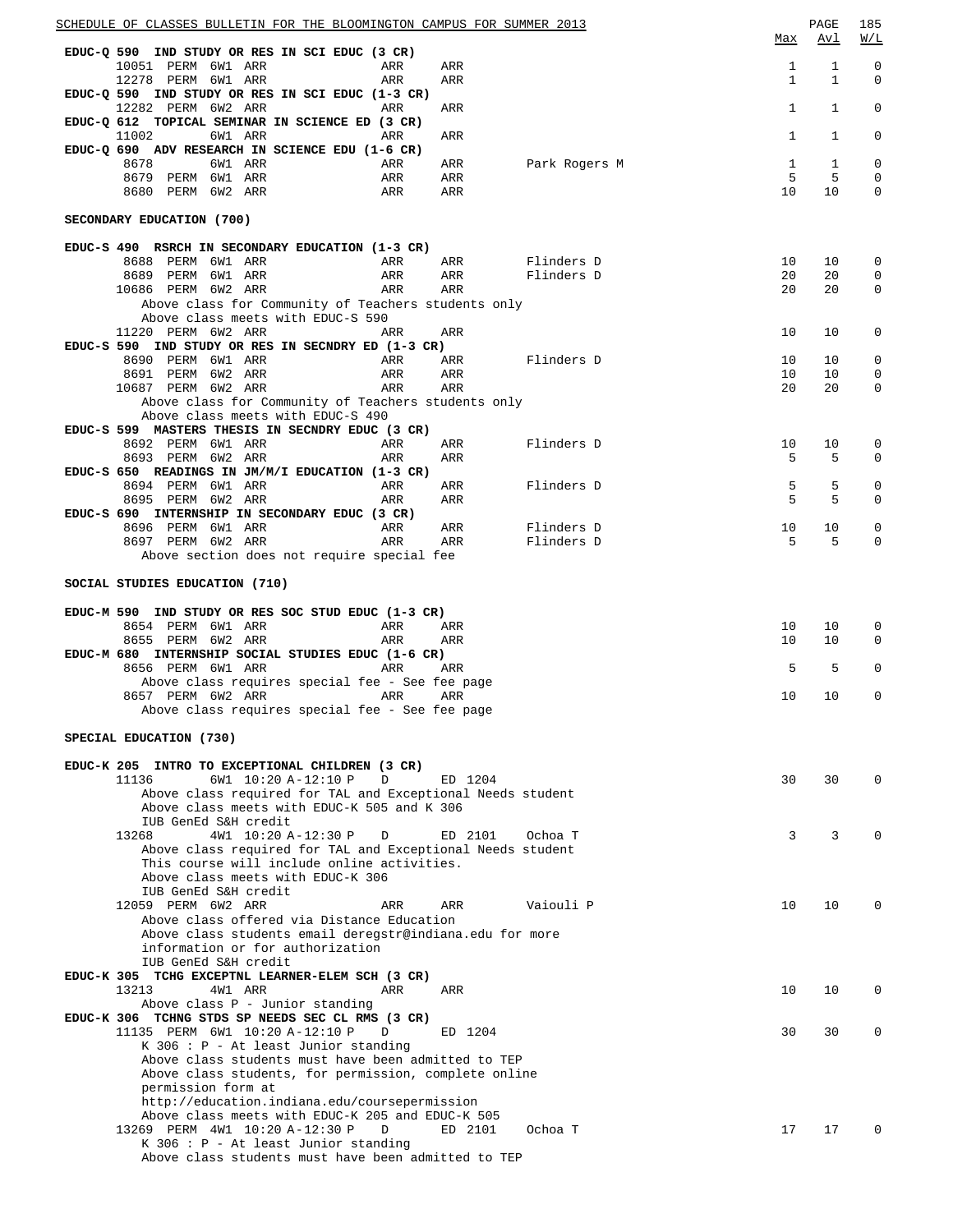| SCHEDULE OF CLASSES BULLETIN FOR THE BLOOMINGTON CAMPUS FOR SUMMER 2013 |                                                                                                        |            |            |            |  |              | PAGE<br>Avl  | 186<br>W/L  |
|-------------------------------------------------------------------------|--------------------------------------------------------------------------------------------------------|------------|------------|------------|--|--------------|--------------|-------------|
|                                                                         | Above class students, for permission, complete online                                                  |            |            |            |  |              |              |             |
|                                                                         | permission form at                                                                                     |            |            |            |  |              |              |             |
|                                                                         | http://education.indiana.edu/coursepermission                                                          |            |            |            |  |              |              |             |
|                                                                         | Above class will include online activities                                                             |            |            |            |  |              |              |             |
|                                                                         | Above class meets with EDUC-K 205                                                                      |            |            |            |  |              |              |             |
|                                                                         | EDUC-K 490 RESEARCH IN SPECIAL EDUCATION (3 CR)                                                        |            |            |            |  |              |              |             |
| 10491                                                                   | 6W1 ARR                                                                                                | ARR        | ARR        | Anderson J |  | 50           | 50           | $\Omega$    |
|                                                                         | EDUC-K 505 INTROD SP ED FOR GRAD STUDENTS (3 CR)                                                       |            |            |            |  |              |              |             |
| 10501                                                                   | 6W1 10:20 A-12:10 P                                                                                    | D          | ED 1204    |            |  | 30           | 30           | $\Omega$    |
| 12060 PERM 6W2 ARR                                                      | Above class meets with EDUC-K 205                                                                      | ARR        |            |            |  |              |              | $\mathbf 0$ |
|                                                                         |                                                                                                        |            | ARR        | Vaiouli P  |  | 10           | 10           |             |
|                                                                         | Above class offered via Distance Education<br>Above class students email deregstr@indiana.edu for more |            |            |            |  |              |              |             |
|                                                                         | information or for authorization                                                                       |            |            |            |  |              |              |             |
|                                                                         | EDUC-K 549 EARLY CHLDHD SP ED PGM MODELS (3 CR)                                                        |            |            |            |  |              |              |             |
| 12271 PERM 6W2 ARR                                                      |                                                                                                        | ARR        | ARR        | Buzzelli C |  | 15           | 15           | $\Omega$    |
|                                                                         | Above class taught online                                                                              |            |            |            |  |              |              |             |
|                                                                         | Above class authorization email deregstr@indiana.edu                                                   |            |            |            |  |              |              |             |
|                                                                         | Above class meets June 18-July 27                                                                      |            |            |            |  |              |              |             |
|                                                                         | Above class meets with EDUC-F 401                                                                      |            |            |            |  |              |              |             |
|                                                                         | EDUC-K 590 IND ST OR RES IN SPECIAL EDUC (3 CR)                                                        |            |            |            |  |              |              |             |
| 8615 PERM 1                                                             | ARR                                                                                                    | <b>ARR</b> | ARR        | Butera G   |  | 50           | 50           | $\Omega$    |
|                                                                         | Above class requires permission of Department                                                          |            |            |            |  |              |              |             |
| 8616                                                                    | 6W1 ARR                                                                                                | ARR        | ARR        |            |  | 50           | 50           | $\Omega$    |
|                                                                         | EDUC-K 590 IND ST OR RES IN SPECIAL EDUC (1 CR)                                                        |            |            |            |  |              |              |             |
| 12260                                                                   | 6W1 ARR                                                                                                | ARR        | ARR        |            |  | 1            | 1            | 0           |
|                                                                         | EDUC-K 590 IND ST OR RES IN SPECIAL EDUC (3 CR)                                                        |            |            |            |  |              |              |             |
| 12576                                                                   | 6W1 ARR                                                                                                | <b>ARR</b> | <b>ARR</b> |            |  | $\mathbf{1}$ | $\mathbf{1}$ | $\Omega$    |
|                                                                         | EDUC-K 590 IND ST OR RES IN SPECIAL EDUC (1-3 CR)                                                      |            |            |            |  |              |              |             |
| 12646 PERM 1                                                            | <b>ARR</b>                                                                                             | <b>ARR</b> | ARR        | Butera G   |  | 15           | 15           | $\mathbf 0$ |
|                                                                         | Above class requires permission of Department                                                          |            |            |            |  |              |              |             |
|                                                                         | Above course taught online, please email deregstr@indiana.edu                                          |            |            |            |  |              |              |             |
|                                                                         | for authorization.                                                                                     |            |            |            |  |              |              |             |
|                                                                         | EDUC-K 785 INTRNSHP IN SPECIAL EDUCATION (3 CR)                                                        |            |            |            |  |              |              |             |
| 11080                                                                   | 6W2 ARR                                                                                                | ARR        | ARR        | Alant E    |  | 20           | 20           | $\Omega$    |
|                                                                         | EDUC-K 785 INTRNSHP IN SPECIAL EDUCATION (1-6 CR)                                                      |            |            |            |  |              |              |             |
| 8617                                                                    | 6W1 ARR                                                                                                | ARR        | ARR        | Alant E    |  | 35           | 35           | $\Omega$    |
|                                                                         | Above class requires special fee - See fee page                                                        |            |            |            |  |              |              |             |
|                                                                         | EDUC-K 795 DISSERTATION PROPOSAL PREP (3 CR)                                                           |            |            |            |  |              |              |             |
| 11079                                                                   | 6W1 ARR                                                                                                | ARR        | ARR        | Alant E    |  | 20           | 20           | 0           |
|                                                                         | EDUC-K 795 DISSERTATION PROPOSAL PREP (1-3 CR)                                                         |            |            |            |  |              |              |             |
| 8618                                                                    | 6W2 ARR                                                                                                | ARR        | ARR        | Alant E    |  | 15           | 15           | $\Omega$    |
|                                                                         | EDUC-K 799 DOCTORS THESIS IN SPECIAL EDUC (1-15 CR)                                                    |            |            |            |  |              |              |             |
| 8619                                                                    | 6W1 ARR                                                                                                | ARR        | ARR        | Alant E    |  | 5            | 5            | $\Omega$    |
|                                                                         | Above class graded on S/F basis only                                                                   |            |            |            |  |              |              |             |
| 8620                                                                    | 6W2 ARR                                                                                                | ARR        | ARR        | Alant E    |  | 35           | 35           | 0           |
| 11081                                                                   | 1<br>ARR                                                                                               | ARR        | ARR        | Alant E    |  | 20           | 20           | 0           |
|                                                                         |                                                                                                        |            |            |            |  |              |              |             |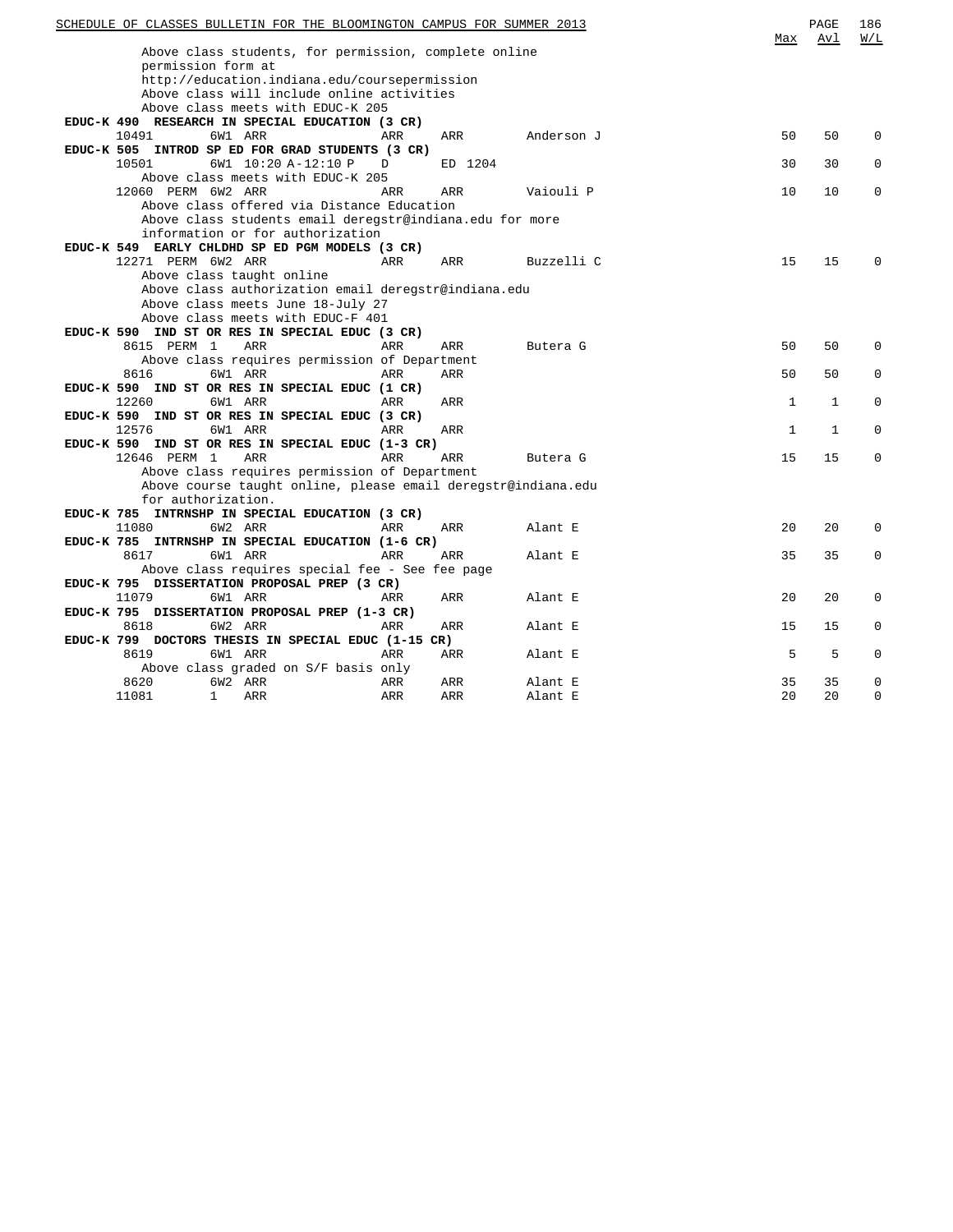| SCHEDULE OF CLASSES BULLETIN FOR THE BLOOMINGTON CAMPUS FOR SUMMER 2013               |      |        |                     |     | PAGE | 187        |
|---------------------------------------------------------------------------------------|------|--------|---------------------|-----|------|------------|
| Public Health (SPH)                                                                   |      |        |                     | Max | Avl  | <u>W/L</u> |
| SPH-H 799 PH.D. DISSERTATION (1-30 CR)                                                |      |        |                     |     |      |            |
| 15812 PERM 6W1 ARR<br>Above class for students not living in the Bloomington area     | ARR  | ARR    | Reece M             | 5   | 5    | 0          |
|                                                                                       |      |        |                     |     |      |            |
| APPLIED HEALTH SCI:PUBLIC HEAL (010)                                                  |      |        |                     |     |      |            |
| SPH-B 315 HEALTH IN THE LATER YEARS (3 CR)                                            |      |        |                     |     |      |            |
| 10605 PERM 6W1 ARR<br>Above class offered on-line for students who are NOT in         | ARR  | ARR    | Huber L             | 40  | 40   | $\Omega$   |
| residence on Bloomington campus                                                       |      |        |                     |     |      |            |
| Above class requires permission of Department<br>10606<br>6W1 ARR                     | ARR  | ARR    | Huber L             | 40  | 40   | 0          |
| Above class offered on-line for students who are in residence                         |      |        |                     |     |      |            |
| on Bloomington campus<br>SPH-B 403 PUBLIC HEALTH PROGRAM PLANNING (3 CR)              |      |        |                     |     |      |            |
| 12468 RSTR 6W2 10:20 A-12:10 P                                                        | MTWR | PH 017 |                     | 40  | 40   | 0          |
| Above class restricted to Juniors and Seniors. Sophomores                             |      |        |                     |     |      |            |
| must have permission of instructor<br>SPH-B 491 READINGS IN PUBLIC HLTH EDUC (1-3 CR) |      |        |                     |     |      |            |
| 9876 PERM 1<br>ARR                                                                    | ARR  | ARR    | Reece M             | 10  | 10   | 0          |
| B491 : Permission of instructor required<br>(mireece@indiana.edu)                     |      |        |                     |     |      |            |
| 13181 PERM 1<br>ARR                                                                   | ARR  | ARR    | Huber L             | 10  | 10   | 0          |
| B 491: Permission of instructor required,<br>lehuber@indiana.edu                      |      |        |                     |     |      |            |
| 14480 PERM 1<br>ARR                                                                   | ARR  | ARR    | Dodge B             | 10  | 10   | 0          |
| B 491 : Permission of instructor required<br>(bmdodge@indiana.edu)                    |      |        |                     |     |      |            |
| 14550 PERM 1<br>ARR                                                                   | ARR  | ARR    | Herbenick D         | 10  | 10   | 0          |
| B 491 : Permission of instructor required (debby@indiana.edu)<br>14557 PERM 1<br>ARR  | ARR  | ARR    | Goodman B           | 10  | 10   | 0          |
| B 491 : Permission of instructor required (rmg@indiana.edu)                           |      |        |                     |     |      |            |
| 9877 PERM 1<br>ARR<br>B 491 : Permission of instructor required                       | ARR  | ARR    | Sherwood-Laughlin C | 10  | 10   | 0          |
| (csherwoo@indiana.edu)                                                                |      |        |                     |     |      |            |
| 9878 PERM 1<br>ARR                                                                    | ARR  | ARR    | Middlestadt S       | 10  | 10   | 0          |
| B 491 : Permission of instructor required<br>(semiddle@indiana.edu)                   |      |        |                     |     |      |            |
| 12800 PERM 1<br>ARR                                                                   | ARR  | ARR    | Macy J              | 10  | 10   | 0          |
| B 491 : Permission of instructor required<br>(jtmacye@indiana.edu)                    |      |        |                     |     |      |            |
| 14564 PERM 1<br>ARR                                                                   | ARR  | ARR    | BlueEye L           | 10  | 10   | 0          |
| B 491 : Permission of instructor required<br>(lblueeye@indiana.edu)                   |      |        |                     |     |      |            |
| 14348 PERM 1<br>ARR                                                                   | ARR  | ARR    | Meyerson B          | 10  | 10   | 0          |
| B 491 : Permission of instructor required<br>(bmeyerso@indiana.edu)                   |      |        |                     |     |      |            |
| 14356 PERM 1<br>ARR                                                                   | ARR  | ARR    | Barnes P            | 10  | 10   | 0          |
| B 491 : Permission of instructor required<br>(prbarnes@indiana.edu)                   |      |        |                     |     |      |            |
| 14366 PERM 1<br>ARR                                                                   | ARR  | ARR    | Lin H               | 10  | 10   | 0          |
| B 491 : Permission of instructor required<br>(linhsi@indiana.edu)                     |      |        |                     |     |      |            |
| 14374 PERM 8W1 ARR                                                                    | ARR  | ARR    | Middlestadt S       | 10  | 10   | 0          |
| B 491 : Permission of instructor required<br>(semiddle@indiana.edu)                   |      |        |                     |     |      |            |
| 14382 PERM 8W1 ARR                                                                    | ARR  | ARR    | Macy J              | 10  | 10   | 0          |
| B 491 : Permission of instructor required                                             |      |        |                     |     |      |            |
| (jtmacy@indiana.edu)<br>14390 PERM 8W1 ARR                                            | ARR  | ARR    | Sherwood-Laughlin C | 10  | 10   | 0          |
| B 491 : Permission of instructor required                                             |      |        |                     |     |      |            |
| (csherwoo@indiana.edu)<br>14922 PERM 8W1 ARR                                          | ARR  | ARR    | Huber L             | 10  | 10   | 0          |
| B 491 : Permission of instructor required                                             |      |        |                     |     |      |            |
| (lhuber@indiana.edu)<br>14923 PERM 8W1 ARR                                            | ARR  | ARR    | McCloskey L         | 10  | 10   | 0          |
| B 491 : Permission of instructor required                                             |      |        |                     |     |      |            |
| (lmclosk@indiana.edu)<br>14398 PERM 8W1 ARR                                           | ARR  | ARR    | Dodge B             | 10  | 10   | 0          |
| B 491 : Permission of instructor required                                             |      |        |                     |     |      |            |
| (bmdodge@indiana.edu)<br>14406 PERM 8W1 ARR                                           | ARR  | ARR    | Reece M             | 10  | 10   | 0          |
| B 491 : Permission of instructor required                                             |      |        |                     |     |      |            |
| (mireece@indiana.edu)<br>14414 PERM 8W1 ARR                                           | ARR  | ARR    | Herbenick D         | 10  | 10   | 0          |
| B 491 : Permission of instructor required (debby@indiana.edu)                         |      |        |                     |     |      |            |
| 14423 PERM 8W1 ARR<br>B 491 : Permission of instructor required (rmg@indiana.edu)     | ARR  | ARR    | Goodman B           | 10  | 10   | 0          |
|                                                                                       |      |        |                     |     |      |            |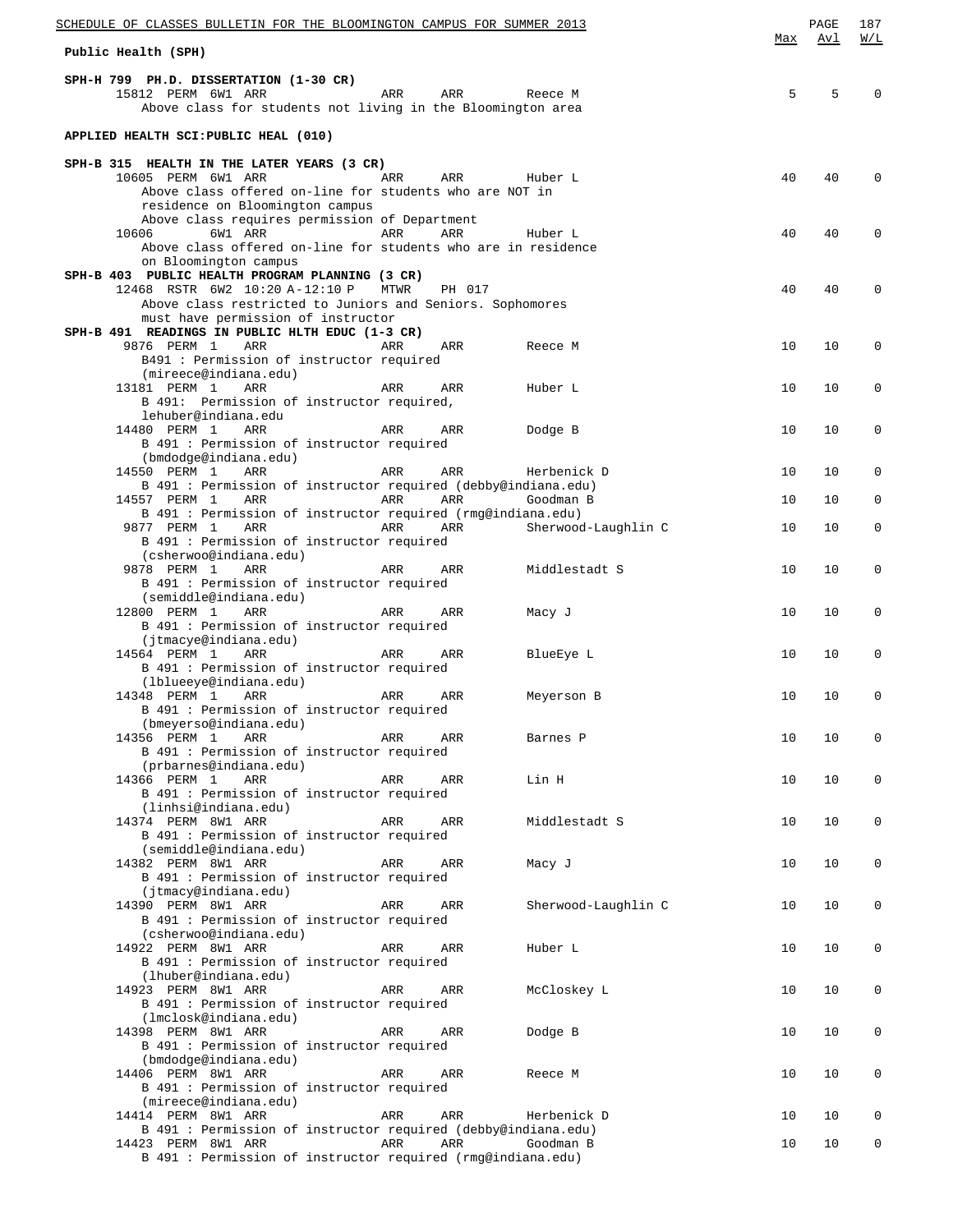|                    | SCHEDULE OF CLASSES BULLETIN FOR THE BLOOMINGTON CAMPUS FOR SUMMER 2013 |            |            |                     | Max | PAGE<br>Avl | 188<br>W/L  |
|--------------------|-------------------------------------------------------------------------|------------|------------|---------------------|-----|-------------|-------------|
| 14431 PERM 8W1 ARR | B 491 : Permission of instructor required                               | ARR        | ARR        | BlueEye L           | 10  | 10          | $\mathbf 0$ |
| 14924 PERM 8W1 ARR | (lblueeye@indiana.edu)                                                  |            |            |                     | 10  | 10          | $\mathsf 0$ |
|                    | B 491 : Permission of instructor required                               | ARR        | ARR        | Meyerson B          |     |             |             |
|                    | (bmeyerso@indiana.edu)                                                  |            |            |                     |     |             |             |
| 14438 PERM 8W1 ARR |                                                                         | ARR        | ARR        | Barnes P            | 10  | 10          | 0           |
|                    | B 491 : Permission of instructor required                               |            |            |                     |     |             |             |
|                    | (prbarnes@indiana.edu)                                                  |            |            |                     |     |             |             |
| 14925 PERM 8W1 ARR | B 491 : Permission of instructor required                               | ARR        | ARR        | Lin H               | 10  | 10          | $\mathsf 0$ |
|                    | (linhsi@indiana.edu)                                                    |            |            |                     |     |             |             |
| 14446 PERM 8W2 ARR |                                                                         | ARR        | ARR        | Middlestadt S       | 10  | 10          | 0           |
|                    | B 491 : Permission of instructor required                               |            |            |                     |     |             |             |
|                    | (semiddle@indiana.edu)                                                  |            |            |                     |     |             |             |
| 14454 PERM 8W2 ARR |                                                                         | ARR        | ARR        | Macy J              | 10  | 10          | 0           |
|                    | B 491 : Permission of instructor required<br>(jtmacy@indiana.edu)       |            |            |                     |     |             |             |
| 14464 PERM 8W2 ARR |                                                                         | ARR        | ARR        | Sherwood-Laughlin C | 10  | 10          | $\mathsf 0$ |
|                    | B 491 : Permission of instructor required                               |            |            |                     |     |             |             |
|                    | (csherwoo@indiana.edu)                                                  |            |            |                     |     |             |             |
| 14473 PERM 8W2 ARR | B 491 : Permission of instructor required                               | ARR        | ARR        | Huber L             | 10  | 10          | $\mathsf 0$ |
|                    | (lhuber@indiana.edu)                                                    |            |            |                     |     |             |             |
| 14487 PERM 8W2 ARR |                                                                         | ARR        | ARR        | McCloskey L         | 10  | 10          | 0           |
|                    | B 491 : Permission of instructor required                               |            |            |                     |     |             |             |
|                    | (lmclosk@indiana.edu)                                                   |            |            |                     |     |             |             |
| 14494 PERM 8W2 ARR | B 491 : Permission of instructor required                               | ARR        | ARR        | Dodge B             | 10  | 10          | 0           |
|                    | (bmdodge@indiana.edu)                                                   |            |            |                     |     |             |             |
| 14501 PERM 8W2 ARR |                                                                         | ARR        | ARR        | Reece M             | 10  | 10          | 0           |
|                    | B 491 : Permission of instructor required                               |            |            |                     |     |             |             |
|                    | (mireece@indiana.edu)                                                   |            |            |                     |     |             |             |
| 14510 PERM 8W2 ARR | B 491 : Permission of instructor required (debby@indiana.edu)           | ARR        | ARR        | Herbenick D         | 10  | 10          | $\mathsf 0$ |
| 14516 PERM 8W2 ARR |                                                                         | <b>ARR</b> | ARR        | Goodman B           | 10  | 10          | $\mathsf 0$ |
|                    | B 491 : Permission of instructor required (rmg@indiana.edu)             |            |            |                     |     |             |             |
| 14522 PERM 8W2 ARR |                                                                         | <b>ARR</b> | ARR        | BlueEye L           | 10  | 10          | $\mathsf 0$ |
|                    | B 491 : Permission of instructor required<br>(lblueeye@indiana.edu)     |            |            |                     |     |             |             |
| 14528 PERM 8W2 ARR |                                                                         | ARR        | ARR        | Meyerson B          | 10  | 10          | 0           |
|                    | B 491 : Permission of instructor required                               |            |            |                     |     |             |             |
|                    | (bmeyerso@indiana.edu)                                                  |            |            |                     |     |             |             |
| 14535 PERM 8W2 ARR |                                                                         | ARR        | ARR        | Barnes P            | 10  | 10          | 0           |
|                    | B 491 : Permission of instructor required<br>(prbarnes@indiana.edu)     |            |            |                     |     |             |             |
| 14542 PERM 8W2 ARR |                                                                         | ARR        | ARR        | Lin H               | 10  | 10          | $\mathsf 0$ |
|                    | B 491 : Permission of instructor required                               |            |            |                     |     |             |             |
|                    | (linhsi@indiana.edu)                                                    |            |            |                     |     |             |             |
| 14926 PERM 1       | ARR                                                                     | ARR        | ARR        | McCloskey L         | 10  | 10          | 0           |
|                    | B 491 : Permission of instructor required<br>(lmclosk@indiana.edu)      |            |            |                     |     |             |             |
|                    | SPH-B 492 RESEARCH IN PUBLIC HEALTH EDUC (1-3 CR)                       |            |            |                     |     |             |             |
| 9873 PERM 1        | ARR                                                                     | ARR        | ARR        | Reece M             | 10  | 10          | 0           |
|                    | B 492 : Permission of instructor required                               |            |            |                     |     |             |             |
| 14927 PERM 1       | (mireece@indiana.edu)<br>ARR                                            | ARR        | ARR        | Goodman B           | 10  | 10          | 0           |
|                    | B 492 : Permission of instructor required (rmg@indiana.edu)             |            |            |                     |     |             |             |
| 14722 PERM 1       | ARR                                                                     | ARR        | ARR        | McCloskey L         | 10  | 10          | 0           |
|                    | B 492 : Permission of instructor required                               |            |            |                     |     |             |             |
|                    | (lmclosk@indiana.edu)                                                   |            |            |                     |     |             |             |
| 14767 PERM 1       | ARR<br>B 492 : Permission of instructor required                        | ARR        | ARR        | Huber L             | 10  | 10          | 0           |
|                    | (lhuber@indiana.edu)                                                    |            |            |                     |     |             |             |
| 14773 PERM 1       | ARR                                                                     | ARR        | ARR        | Dodge B             | 10  | 10          | 0           |
|                    | B 492 : Permission of instructor required                               |            |            |                     |     |             |             |
| 9874 PERM 1        | (bmdodge@indiana.edu)<br>ARR                                            | ARR        | ARR        | Sherwood-Laughlin C | 10  | 10          | 0           |
|                    | B 492 : Permission of instructor required                               |            |            |                     |     |             |             |
|                    | (csherwoo@indiana.edu)                                                  |            |            |                     |     |             |             |
| 9875 PERM 1        | ARR                                                                     | ARR        | ARR        | Middlestadt S       | 10  | 10          | 0           |
|                    | B 492 : Permission of instructor required                               |            |            |                     |     |             |             |
| 14780 PERM 1       | (semiddle@indiana.edu)<br>ARR                                           | ARR        | <b>ARR</b> | Herbenick D         | 10  | 10          | 0           |
|                    | B 492 : Permission of instructor required (debby@indiana.edu)           |            |            |                     |     |             |             |
| 10798 PERM 1       | ARR                                                                     | ARR        | ARR        | Macy J              | 10  | 10          | 0           |
|                    | B 492 : Permission of instructor required                               |            |            |                     |     |             |             |
|                    | (jtmacy@indiana.edu)<br>ARR                                             | ARR        |            |                     |     | 10          |             |
| 14573 PERM 1       | B 492 : Permission of instructor required                               |            | ARR        | BlueEye L           | 10  |             | 0           |
|                    | (lblueeye@indiana.edu)                                                  |            |            |                     |     |             |             |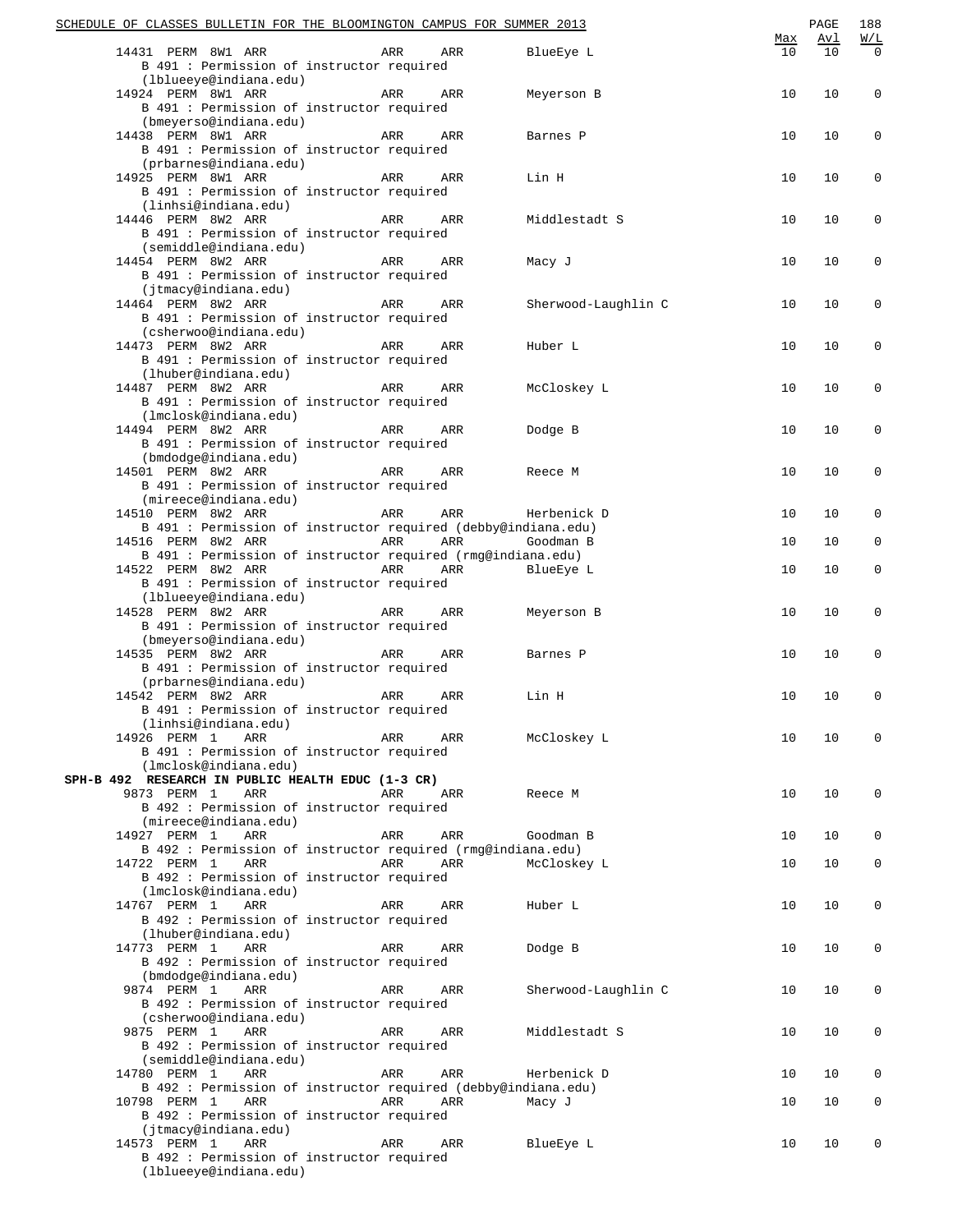| SCHEDULE OF CLASSES BULLETIN FOR THE BLOOMINGTON CAMPUS FOR SUMMER 2013             |     |            |                     |           | PAGE             | 189                              |
|-------------------------------------------------------------------------------------|-----|------------|---------------------|-----------|------------------|----------------------------------|
| 14581 PERM 1<br>ARR<br>B 492 : Permission of instructor required                    | ARR | ARR        | Meyerson B          | Max<br>10 | <u>Avl</u><br>10 | $\underline{W/L}$<br>$\mathbf 0$ |
| (bmeyerso@indiana.edu)                                                              |     |            |                     |           |                  |                                  |
| 14589 PERM 1<br>ARR<br>B 492 : Permission of instructor required                    | ARR | ARR        | Barnes P            | 10        | 10               | $\mathsf 0$                      |
| (prbarnes@indiana.edu)<br>14597 PERM 1<br>ARR                                       | ARR | ARR        | Lin H               | 10        | 10               | 0                                |
| B 492 : Permission of instructor required                                           |     |            |                     |           |                  |                                  |
| (linhsi@indiana.edu)                                                                |     |            |                     |           |                  |                                  |
| 14605 PERM 8W1 ARR<br>B 492 : Permission of instructor required                     | ARR | ARR        | Sherwood-Laughlin C | 10        | 10               | $\mathsf 0$                      |
| (csherwoo@indiana.edu)                                                              |     |            |                     |           |                  |                                  |
| 14614 PERM 8W1 ARR<br>B 492 : Permission of instructor required                     | ARR | ARR        | McCloskey L         | 10        | 10               | $\mathsf 0$                      |
| (lmclosk@indiana.edu)<br>14622 PERM 8W1 ARR                                         | ARR | ARR        | Huber L             | 10        | 10               | 0                                |
| B 492 : Permission of instructor required                                           |     |            |                     |           |                  |                                  |
| (lhuber@indiana.edu)                                                                |     |            |                     |           |                  |                                  |
| 14628 PERM 8W1 ARR<br>B 492 : Permission of instructor required                     | ARR | ARR        | Dodge B             | 10        | 10               | 0                                |
| (bmdodge@indiana.edu)                                                               |     |            |                     |           |                  |                                  |
| 14636 PERM 8W1 ARR                                                                  | ARR | ARR        | Herbenick D         | 10        | 10               | $\mathsf 0$                      |
| B 492 : Permission of instructor required (debby@indiana.edu)                       |     |            |                     |           |                  |                                  |
| 14642 PERM 8W1 ARR<br>B 492 : Permission of instructor required (rmg@indiana.edu)   | ARR | <b>ARR</b> | Goodman B           | 10        | 10               | $\mathsf 0$                      |
| 14649 PERM 8W1 ARR                                                                  | ARR | ARR        | BlueEye L           | 10        | 10               | $\mathsf 0$                      |
| B 492 : Permission of instructor required                                           |     |            |                     |           |                  |                                  |
| (lblueeye@indiana.edu)<br>14883 PERM 8W1 ARR                                        | ARR | ARR        |                     | 10        | 10               | $\mathsf 0$                      |
| B 492 : Permission of instructor required                                           |     |            | Meyerson B          |           |                  |                                  |
| (bmeyerso@indiana.edu)                                                              |     |            |                     |           |                  |                                  |
| 14659 PERM 8W1 ARR                                                                  | ARR | ARR        | Barnes P            | 10        | 10               | 0                                |
| B 492 : Permission of instructor required<br>(prbarnes@indiana.edu)                 |     |            |                     |           |                  |                                  |
| 14667 PERM 8W1 ARR                                                                  | ARR | ARR        | Lin H               | 10        | 10               | 0                                |
| B 492 : Permission of instructor required                                           |     |            |                     |           |                  |                                  |
| (linhsi@indiana.edu)                                                                |     |            |                     |           |                  |                                  |
| 14685 PERM 8W2 ARR<br>B 492 : Permission of instructor required                     | ARR | ARR        | Reece M             | 10        | 10               | $\mathsf 0$                      |
| (mireece@indiana.edu)                                                               |     |            |                     |           |                  |                                  |
| 14692 PERM 8W2 ARR                                                                  | ARR | ARR        | Macy J              | 10        | 10               | 0                                |
| B 492 : Permission of instructor required<br>(jtmacy@indiana.edu)                   |     |            |                     |           |                  |                                  |
| 14699 PERM 8W2 ARR                                                                  | ARR | ARR        | Sherwood-Laughlin C | 10        | 10               | 0                                |
| B 492 : Permission of instructor required                                           |     |            |                     |           |                  |                                  |
| (csherwoo@indiana.edu)                                                              |     |            |                     |           |                  |                                  |
| 14705 PERM 8W2 ARR<br>B 492 : Permission of instructor required                     | ARR | <b>ARR</b> | Huber L             | 10        | 10               | 0                                |
| (lhuber@indiana.edu)                                                                |     |            |                     |           |                  |                                  |
| 14711 PERM 8W2 ARR                                                                  | ARR | ARR        | McCloskey L         | 10        | 10               | 0                                |
| B 492 : Permission of instructor required                                           |     |            |                     |           |                  |                                  |
| (lmclosk@indiana.edu)<br>14716 PERM 8W2 ARR                                         | ARR | ARR        | Dodge B             | 10        | 10               | 0                                |
| B 492 : Permission of instructor required                                           |     |            |                     |           |                  |                                  |
| (bmdodge@indiana.edu)                                                               |     |            |                     |           |                  |                                  |
| 14728 PERM 8W2 ARR<br>B 492 : Permission of instructor required (debby@indiana.edu) | ARR | ARR        | Herbenick D         | 10        | 10               | 0                                |
| 14734 PERM 8W2 ARR                                                                  | ARR | ARR        | Goodman B           | 10        | 10               | 0                                |
| B 492 : Permission of instructor required (rmg@indiana.edu)                         |     |            |                     |           |                  |                                  |
| 14741 PERM 8W2 ARR                                                                  | ARR | ARR        | BlueEye L           | 10        | 10               | $\mathbf 0$                      |
| B 492 : Permission of instructor required<br>(lblueeye@indiana.edu)                 |     |            |                     |           |                  |                                  |
| 14748 PERM 8W2 ARR                                                                  | ARR | ARR        | Meyerson B          | 10        | 10               | 0                                |
| B 492 : Permission of instructor required                                           |     |            |                     |           |                  |                                  |
| (bmeyerso@indiana.edu)                                                              |     |            |                     |           |                  |                                  |
| 14754 PERM 8W2 ARR<br>B 492 : Permission of instructor required                     | ARR | ARR        | Barnes P            | 10        | 10               | 0                                |
| (prbarnes@indiana.edu)                                                              |     |            |                     |           |                  |                                  |
| 14760 PERM 8W2 ARR                                                                  | ARR | ARR        | Lin H               | 10        | 10               | 0                                |
| B 492 : Permission of instructor required                                           |     |            |                     |           |                  |                                  |
| (linhsi@indiana.edu)<br>14676 PERM 8W2 ARR                                          | ARR | ARR        | Middlestadt S       | 10        | 10               | 0                                |
| B 492 : Permission of instructor required                                           |     |            |                     |           |                  |                                  |
| (semiddle@indiana.edu)                                                              |     |            |                     |           |                  |                                  |
| SPH-B 496 FIELD EXPER PUBLIC HLTH EDUC (1-10 CR)                                    |     |            |                     |           |                  |                                  |
| 14928 PERM 1<br>ARR<br>Above class for students living in the Bloomington area      | ARR | <b>ARR</b> | Finley K            | 5         | 5                | $\Omega$                         |
| Above class graded on S/F basis only                                                |     |            |                     |           |                  |                                  |
| B 496 : Permission of instructor required                                           |     |            |                     |           |                  |                                  |
| (kfinley@indiana.edu)                                                               |     |            |                     |           |                  |                                  |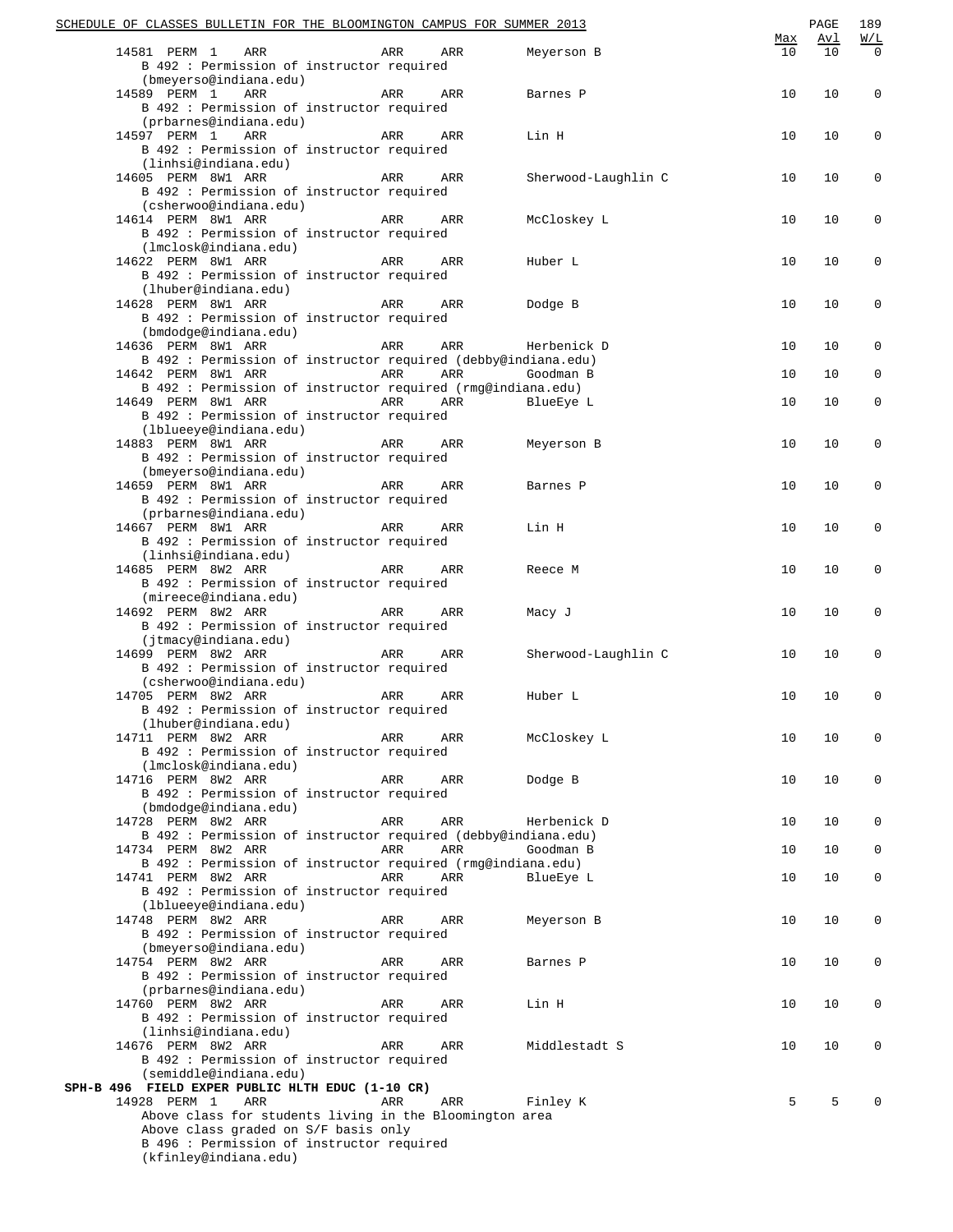| SCHEDULE OF CLASSES BULLETIN FOR THE BLOOMINGTON CAMPUS FOR SUMMER 2013           |     |     |                     |     | PAGE | 190         |
|-----------------------------------------------------------------------------------|-----|-----|---------------------|-----|------|-------------|
|                                                                                   |     |     |                     | Max | Avl  | W/L         |
| 10074 PERM 1<br>ARR<br>Above class for students who are NOT living in the         | ARR | ARR | Finley K            | 28  | 28   | $\Omega$    |
| Bloomington area                                                                  |     |     |                     |     |      |             |
| Above class graded on S/F basis only                                              |     |     |                     |     |      |             |
| B 496 : Permission of instructor required                                         |     |     |                     |     |      |             |
| (kfinley@indiana.edu)                                                             |     |     |                     |     |      |             |
| 8985 PERM 8W1 ARR                                                                 | ARR | ARR | Finley K            | 5   | 5    | $\Omega$    |
| Above class for students living in the Bloomington area                           |     |     |                     |     |      |             |
| Above class graded on S/F basis only                                              |     |     |                     |     |      |             |
| B 496 : Permission of instructor required                                         |     |     |                     |     |      |             |
| (kfinley@indiana.edu)                                                             |     |     |                     |     |      |             |
| 14786 PERM 8W1 ARR<br>Above class for students NOT living in the Bloomington area | ARR | ARR | Finley K            | 5   | 5    | $\Omega$    |
| Above class graded on S/F basis only                                              |     |     |                     |     |      |             |
| B 496 : Permission of instructor required                                         |     |     |                     |     |      |             |
| (kfinley@indiana.edu)                                                             |     |     |                     |     |      |             |
| 14792 PERM 8W2 ARR                                                                | ARR | ARR | Finley K            | 5   | 5    | $\Omega$    |
| Above class for students living in the Bloomington area                           |     |     |                     |     |      |             |
| Above class graded on S/F basis only                                              |     |     |                     |     |      |             |
| B 496 : Permission of instructor required                                         |     |     |                     |     |      |             |
| (kfinley@indiana.edu)                                                             |     |     |                     |     |      |             |
| 14797 PERM 8W2 ARR                                                                | ARR | ARR | Finley K            | 5   | 5    | $\Omega$    |
| Above class for students NOT living in the Bloomington area                       |     |     |                     |     |      |             |
| Above class graded on S/F basis only                                              |     |     |                     |     |      |             |
| B 496 : Permission of instructor required                                         |     |     |                     |     |      |             |
| (kfinley@indiana.edu)                                                             |     |     |                     |     |      |             |
| SPH-B 615 HLTH, LONG & INTG THER LTR YRS (3 CR)<br>6W1 ARR                        |     |     |                     |     |      |             |
| 10638<br>Above class offered via World Wide Web for students who are              | ARR | ARR | Huber L             | 40  | 40   | $\mathbf 0$ |
| living in the Bloomington area                                                    |     |     |                     |     |      |             |
| 10639 PERM 6W1 ARR                                                                | ARR | ARR | Huber L             | 40  | 40   | $\mathbf 0$ |
| Above class offered via World Wide Web for students who are                       |     |     |                     |     |      |             |
| NOT living in the Bloomington area                                                |     |     |                     |     |      |             |
| Above class requires permission of Department                                     |     |     |                     |     |      |             |
| SPH-B 691 READINGS IN PUBLIC HEALTH (1-5 CR)                                      |     |     |                     |     |      |             |
| 9882 PERM 1<br>ARR                                                                | ARR | ARR | Reece M             | 15  | 15   | 0           |
| B 691 : Permission of instructor required                                         |     |     |                     |     |      |             |
| (mireece@indiana.edu)                                                             |     |     |                     |     |      |             |
| 14376 PERM 1<br>ARR                                                               | ARR | ARR | McCloskey L         | 15  | 15   | $\mathbf 0$ |
| B 691 : Permission of instructor required                                         |     |     |                     |     |      |             |
| (lmclosk@indiana.edu)                                                             |     |     |                     |     |      |             |
| 14466 PERM 1<br>ARR                                                               | ARR | ARR | Huber L             | 15  | 15   | 0           |
| B 691 : Permission of instructor required                                         |     |     |                     |     |      |             |
| (lhuber@indiana.edu)                                                              |     |     |                     |     |      |             |
| 14545 PERM 1<br>ARR                                                               | ARR | ARR | Dodge B             | 15  | 15   | 0           |
| B 691 : Permission of instructor required                                         |     |     |                     |     |      |             |
| (bmdodge@indiana.edu)<br>14554 PERM 1<br>ARR                                      | ARR | ARR | Herbenick D         | 15  | 15   | $\mathbf 0$ |
| B 691 : Permission of instructor required (debby@indiana.edu)                     |     |     |                     |     |      |             |
| 9883 PERM 1<br>ARR                                                                | ARR | ARR | Sherwood-Laughlin C | 15  | 15   | 0           |
| B 691 : Permission of instructor required                                         |     |     |                     |     |      |             |
| (csherwoo@indiana.edu)                                                            |     |     |                     |     |      |             |
| 9884 PERM 1<br>ARR                                                                | ARR | ARR | Middlestadt S       | 15  | 15   | 0           |
| B 691 : Permission of instructor required                                         |     |     |                     |     |      |             |
| (semiddle@indiana.edu)                                                            |     |     |                     |     |      |             |
| 8986 PERM 1<br>ARR                                                                | ARR | ARR | Macy J              | 15  | 15   | $\mathbf 0$ |
| B 691 : Permission of instructor required                                         |     |     |                     |     |      |             |
| (jtmacy@indiana.edu)                                                              |     |     |                     |     |      |             |
| 14562 PERM 1<br>ARR                                                               | ARR | ARR | Goodman B           | 15  | 15   | $\mathbf 0$ |
| B 691 : Permission of instructor required (rmq@indiana.edu)                       |     |     |                     |     |      |             |
| 14803 PERM 1<br>ARR                                                               | ARR | ARR | BlueEye L           | 15  | 15   | $\mathbf 0$ |
| B 691 : Permission of instructor required                                         |     |     |                     |     |      |             |
| (lblueeye@indiana.edu)<br>14810 PERM 1<br>ARR                                     | ARR | ARR | Meyerson B          | 15  | 15   | $\mathbf 0$ |
| B 691 : Permission of instructor required                                         |     |     |                     |     |      |             |
| (bmeyerso@indiana.edu)                                                            |     |     |                     |     |      |             |
| 14817 PERM 1<br>ARR                                                               | ARR | ARR | Barnes P            | 15  | 15   | $\mathbf 0$ |
| B 691 : Permission of instructor required                                         |     |     |                     |     |      |             |
| (prbarnes@indiana.edu)                                                            |     |     |                     |     |      |             |
| 14825 PERM 1<br>ARR                                                               | ARR | ARR | Lin H               | 15  | 15   | 0           |
| B 691 : Permission of instructor required                                         |     |     |                     |     |      |             |
| (linhsi@indiana.edu)                                                              |     |     |                     |     |      |             |
| 14831 PERM 8W1 ARR                                                                | ARR | ARR | Reece M             | 15  | 15   | 0           |
| B 691 : Permission of instructor required                                         |     |     |                     |     |      |             |
| (mireece@indiana.edu)                                                             |     |     |                     |     |      |             |
| 14337 PERM 8W1 ARR                                                                | ARR | ARR | Macy J              | 15  | 15   | $\mathbf 0$ |
| B 691 : Permission of instructor required                                         |     |     |                     |     |      |             |
| (jtmacy@indiana.edu)                                                              |     |     |                     |     |      | $\mathbf 0$ |
| 14344 PERM 8W1 ARR<br>B 691 : Permission of instructor required                   | ARR | ARR | Middlestadt S       | 15  | 15   |             |
| (semiddle@indiana.edu)                                                            |     |     |                     |     |      |             |
|                                                                                   |     |     |                     |     |      |             |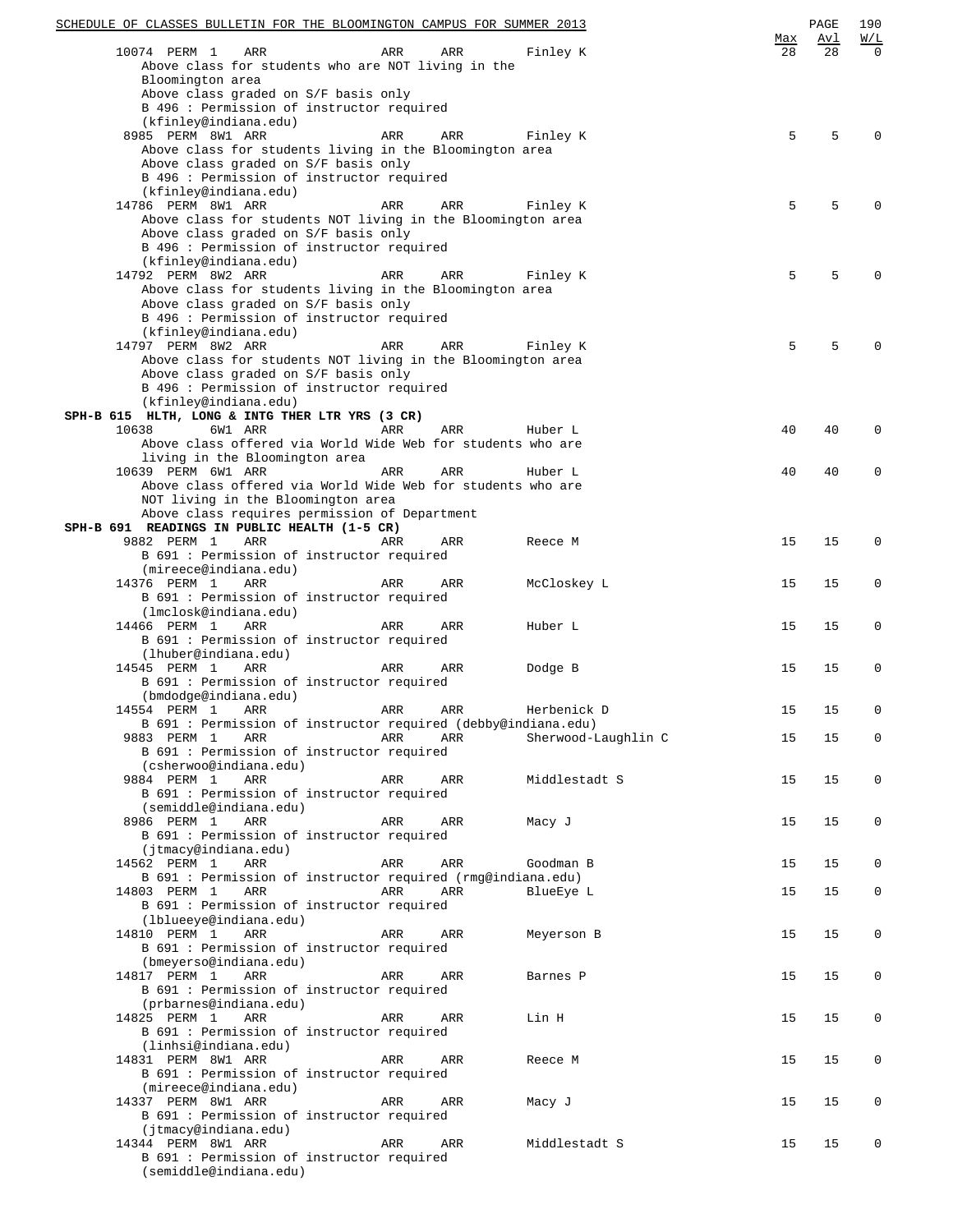|                    | SCHEDULE OF CLASSES BULLETIN FOR THE BLOOMINGTON CAMPUS FOR SUMMER 2013 |     |     |                     |           | PAGE      | 191                |
|--------------------|-------------------------------------------------------------------------|-----|-----|---------------------|-----------|-----------|--------------------|
| 14352 PERM 8W1 ARR | B 691 : Permission of instructor required                               | ARR | ARR | Sherwood-Laughlin C | Max<br>15 | Avl<br>15 | W/L<br>$\mathbf 0$ |
| 14359 PERM 8W1 ARR | (csherwoo@indiana.edu)                                                  | ARR | ARR | McCloskey L         | 15        | 15        | $\mathbf 0$        |
|                    | B 691 : Permission of instructor required<br>(lmclosk@indiana.edu)      |     |     |                     |           |           |                    |
| 14367 PERM 8W1 ARR |                                                                         | ARR | ARR | Huber L             | 15        | 15        | $\mathbf 0$        |
|                    | B 691 : Permission of instructor required<br>(lhuber@indiana.edu)       |     |     |                     |           |           |                    |
| 14384 PERM 8W1 ARR |                                                                         | ARR | ARR | Dodge B             | 15        | 15        | $\mathbf 0$        |
|                    | B 691 : Permission of instructor required<br>(bmdodge@indiana.edu)      |     |     |                     |           |           |                    |
| 14392 PERM 8W1 ARR |                                                                         | ARR | ARR | Herbenick D         | 15        | 15        | 0                  |
| 14399 PERM 8W1 ARR | B 691 : Permission of instructor required (debby@indiana.edu)           | ARR | ARR | Goodman B           | 15        | 15        | $\mathbf 0$        |
|                    | B 691 : Permission of instructor required (rmg@indiana.edu)             |     |     |                     |           |           |                    |
| 14408 PERM 8W1 ARR | B 691 : Permission of instructor required                               | ARR | ARR | BlueEye L           | 15        | 15        | $\mathbf 0$        |
|                    | (lblueeye@indiana.edu)                                                  |     |     |                     |           |           |                    |
| 14416 PERM 8W1 ARR | B 691 : Permission of instructor required                               | ARR | ARR | Meyerson B          | 15        | 15        | 0                  |
|                    | (bmeyerso@indiana.edu)                                                  |     |     |                     |           |           |                    |
| 14424 PERM 8W1 ARR | B 691 : Permission of instructor required                               | ARR | ARR | Barnes P            | 15        | 15        | 0                  |
|                    | (prbarnes@indiana.edu)                                                  |     |     |                     |           |           |                    |
| 14432 PERM 8W1 ARR | B 691 : Permission of instructor required                               | ARR | ARR | Lin H               | 15        | 15        | $\mathbf 0$        |
|                    | (linhsi@indiana.edu)                                                    |     |     |                     |           |           |                    |
| 14440 PERM 8W2 ARR | B 691 : Permission of instructor required                               | ARR | ARR | Reece M             | 15        | 15        | 0                  |
| 14447 PERM 8W2 ARR | (mireece@indiana.edu)                                                   | ARR | ARR | Middlestadt S       | 15        | 15        | 0                  |
|                    | B 691 : Permission of instructor required                               |     |     |                     |           |           |                    |
| 14459 PERM 8W2 ARR | (semiddle@indiana.edu)                                                  | ARR | ARR | Macy J              | 15        | 15        | $\mathbf 0$        |
|                    | B 691 : Permission of instructor required                               |     |     |                     |           |           |                    |
| 14472 PERM 8W2 ARR | (jtmacy@indiana.edu)                                                    | ARR | ARR | Sherwood-Laughlin C | 15        | 15        | $\mathbf 0$        |
|                    | B 691 : Permission of instructor required                               |     |     |                     |           |           |                    |
| 14481 PERM 8W2 ARR | (csherwoo@indiana.edu)                                                  | ARR | ARR | McCloskey L         | 15        | 15        | 0                  |
|                    | B 691 : Permission of instructor required                               |     |     |                     |           |           |                    |
| 14488 PERM 8W2 ARR | (lmclosk@indiana.edu)                                                   | ARR | ARR | Huber L             | 15        | 15        | 0                  |
|                    | B 691 : Permission of instructor required                               |     |     |                     |           |           |                    |
| 14496 PERM 8W2 ARR | (lhuber@indiana.edu)                                                    | ARR | ARR | Dodge B             | 15        | 15        | $\mathbf 0$        |
|                    | B 691 : Permission of instructor required<br>(bmdodge@indiana.edu)      |     |     |                     |           |           |                    |
| 14502 PERM 8W2 ARR |                                                                         | ARR | ARR | Herbenick D         | 15        | 15        | 0                  |
| 14509 PERM 8W2 ARR | B 691 : Permission of instructor required (debby@indiana.edu)           | ARR | ARR | Goodman B           | 15        | 15        | 0                  |
|                    | B 691 : Permission of instructor required (rmg@indiana.edu)             |     |     |                     |           |           |                    |
| 14515 PERM 8W2 ARR | B 691 : Permission of instructor required                               | ARR | ARR | BlueEye L           | 15        | 15        | 0                  |
|                    | (lblueeye@indiana.edu)                                                  |     |     |                     |           |           |                    |
| 14521 PERM 8W2 ARR | B 691 : Permission of instructor required                               | ARR | ARR | Meyerson B          | 15        | 15        | 0                  |
|                    | (bmeyerso@indiana.edu)                                                  |     |     |                     |           |           |                    |
| 14529 PERM 8W2 ARR | B 691 : Permission of instructor required                               | ARR | ARR | Barnes P            | 15        | 15        | 0                  |
|                    | (prbarnes@indiana.edu)                                                  |     |     |                     |           |           |                    |
| 14537 PERM 8W2 ARR | B 691 : Permission of instructor required                               | ARR | ARR | Lin H               | 15        | 15        | 0                  |
|                    | (linhsi@indiana.edu)<br>SPH-B 692 RESEARCH IN PUBLIC HEALTH (1-5 CR)    |     |     |                     |           |           |                    |
| 9879 PERM 1        | ARR                                                                     | ARR | ARR | Reece M             | 15        | 15        | 0                  |
|                    | B 692: Permission of instructor required<br>(mireece@indiana.edu)       |     |     |                     |           |           |                    |
| 12582 PERM 1       | ARR                                                                     | ARR | ARR | Macy J              | 10        | 10        | 0                  |
|                    | B 692 : Permission of instructor required<br>(jtmacy@indiana.edu)       |     |     |                     |           |           |                    |
| 14713 PERM 1       | ARR                                                                     | ARR | ARR | McCloskey L         | 15        | 15        | 0                  |
|                    | B 692: Permission of instructor required<br>(lmclosk@indiana.edu)       |     |     |                     |           |           |                    |
| 14776 PERM 1       | ARR                                                                     | ARR | ARR | Huber L             | 15        | 15        | 0                  |
| 14782 PERM 1       | B 692: Permission of instructor required (lhuber@indiana.edu)<br>ARR    | ARR | ARR | Dodge B             | 15        | 15        | 0                  |
|                    | B 692: Permission of instructor required (lhuber@indiana.edu)           |     |     |                     |           |           |                    |
| 9880 PERM 1        | ARR                                                                     | ARR | ARR | Sherwood-Laughlin C | 15        | 15        | $\overline{0}$     |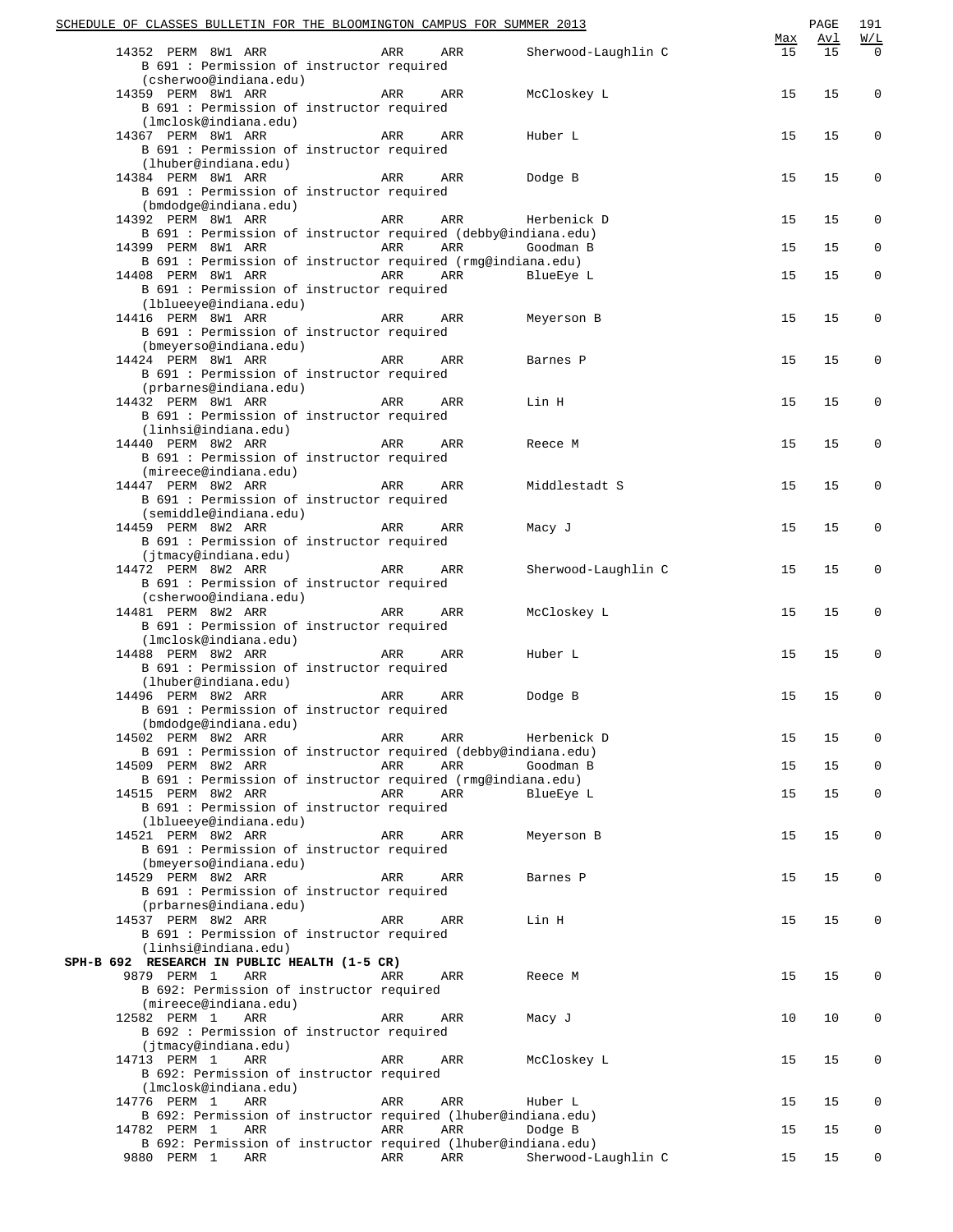| SCHEDULE OF CLASSES BULLETIN FOR THE BLOOMINGTON CAMPUS FOR SUMMER 2013<br>B 692 : Permission of instructor required<br>(csherwoo@indiana.edu) |            |            |                     | Max | PAGE<br>Avl | 192<br><u>W/L</u> |
|------------------------------------------------------------------------------------------------------------------------------------------------|------------|------------|---------------------|-----|-------------|-------------------|
| 9881 PERM 1<br>ARR<br>B 692 : Permission of instructor required<br>(semiddle@indiana.edu)                                                      | ARR        | ARR        | Middlestadt S       | 15  | 15          | $\mathbf 0$       |
| 14789 PERM 1<br>ARR                                                                                                                            | ARR        | ARR        | Herbenick D         | 15  | 15          | $\mathbf 0$       |
| B 692: Permission of instructor required (debby@indiana.edu)<br>14795 PERM 1<br>ARR                                                            | ARR        | ARR        | Goodman B           | 15  | 15          | $\mathbf 0$       |
| B 692: Permission of instructor required (debby@indiana.edu)                                                                                   |            |            |                     |     |             |                   |
| 14568 PERM 1<br>ARR                                                                                                                            | ARR        | ARR        | BlueEye L           | 15  | 15          | $\mathsf 0$       |
| B 692: Permission of instructor required<br>(lblueeye@indiana.edu)                                                                             |            |            |                     |     |             |                   |
| 14575 PERM 1<br>ARR                                                                                                                            | ARR        | ARR        | Meyerson B          | 15  | 15          | $\mathbf 0$       |
| B 692: Permission of instructor required<br>(bmeyerso@indiana.edu)                                                                             |            |            |                     |     |             |                   |
| 14583 PERM 1<br>ARR                                                                                                                            | ARR        | ARR        | Barnes P            | 15  | 15          | $\mathbf 0$       |
| B 692: Permission of instructor required<br>(prbarnes@indiana.edu)                                                                             |            |            |                     |     |             |                   |
| 14592 PERM 1<br>ARR                                                                                                                            | ARR        | ARR        | Lin H               | 15  | 15          | 0                 |
| B 692: Permission of instructor required (linhsi@indiana.edu)                                                                                  |            |            |                     |     |             |                   |
| 14600 PERM 8W1 ARR<br>B 692: Permission of instructor required                                                                                 | ARR        | ARR        | Reece M             | 15  | 15          | $\mathsf 0$       |
| (mireece@indiana.edu)                                                                                                                          |            |            |                     |     |             |                   |
| 14608 PERM 8W1 ARR                                                                                                                             | ARR        | ARR        | Middlestadt S       | 15  | 15          | $\mathbf 0$       |
| B 692: Permission of instructor required<br>(semiddle@indiana.edu)                                                                             |            |            |                     |     |             |                   |
| 14617 PERM 8W1 ARR                                                                                                                             | ARR        | ARR        | Macy J              | 15  | 15          | 0                 |
| B 692: Permission of instructor required (jtmacy@indiana.edu)                                                                                  |            |            |                     |     |             |                   |
| 14624 PERM 8W1 ARR<br>B 692: Permission of instructor required                                                                                 | ARR        | <b>ARR</b> | Sherwood-Laughlin C | 15  | 15          | $\mathbf 0$       |
| (csherwoo@indiana.edu)                                                                                                                         |            |            |                     |     |             |                   |
| 14632 PERM 8W1 ARR                                                                                                                             | ARR        | ARR        | McCloskey L         | 15  | 15          | $\mathbf 0$       |
| B 692: Permission of instructor required<br>(lmclosk@indiana.edu)                                                                              |            |            |                     |     |             |                   |
| 14638 PERM 8W1 ARR                                                                                                                             | ARR        | ARR        | Huber L             | 15  | 15          | $\mathbf 0$       |
| B 692: Permission of instructor required (lhuber@indiana.edu)                                                                                  |            |            |                     |     |             |                   |
| 14645 PERM 8W1 ARR<br>B 692: Permission of instructor required                                                                                 | ARR        | ARR        | Dodge B             | 15  | 15          | $\mathbf 0$       |
| (bmdodge@indiana.edu)                                                                                                                          |            |            |                     |     |             |                   |
| 14652 PERM 8W1 ARR<br>B 692: Permission of instructor required (debby@indiana.edu)                                                             | ARR        | ARR        | Herbenick D         | 15  | 15          | $\mathbf 0$       |
| 14660 PERM 8W1 ARR                                                                                                                             | ARR        | ARR        | Goodman B           | 15  | 15          | $\mathbf 0$       |
| B 692: Permission of instructor required (rmq@indiana.edu)                                                                                     |            |            |                     |     |             |                   |
| 14669 PERM 8W1 ARR<br>B 692: Permission of instructor required                                                                                 | <b>ARR</b> | <b>ARR</b> | BlueEye L           | 15  | 15          | $\mathbf 0$       |
| (lblueeye@indiana.edu)                                                                                                                         |            |            |                     |     |             |                   |
| 14929 PERM 8W1 ARR<br>B 692: Permission of instructor required                                                                                 | ARR        | ARR        | Meyerson B          | 15  | 15          | $\mathbf 0$       |
| (bmeyerso@indiana.edu)                                                                                                                         |            |            |                     |     |             |                   |
| 14678 PERM 8W1 ARR                                                                                                                             | ARR        | ARR        | Lin H               | 15  | 15          | 0                 |
| B 692: Permission of instructor required (linhsi@indiana.edu)<br>14686 PERM 8W2 ARR                                                            | ARR        | ARR        | Reece M             | 15  | 15          | $\mathbf 0$       |
| B 692: Permission of instructor required                                                                                                       |            |            |                     |     |             |                   |
| (mireece@indiana.edu)                                                                                                                          |            |            |                     |     |             |                   |
| 14693 PERM 8W2 ARR<br>B 692: Permission of instructor required                                                                                 | ARR        | ARR        | McCloskey L         | 15  | 15          | $\mathbf 0$       |
| (lmclosk@indiana.edu)                                                                                                                          |            |            |                     |     |             |                   |
| 14701 PERM 8W2 ARR<br>B 692: Permission of instructor required (lhuber@indiana.edu)                                                            | ARR        | ARR        | Huber L             | 15  | 15          | 0                 |
| 14707 PERM 8W2 ARR                                                                                                                             | ARR        | ARR        | Dodge B             | 15  | 15          | $\mathbf 0$       |
| B 692: Permission of instructor required                                                                                                       |            |            |                     |     |             |                   |
| (bmdodge@indiana.edu)<br>14719 PERM 8W2 ARR                                                                                                    | ARR        |            |                     | 15  | 15          | $\mathbf 0$       |
| B 692: Permission of instructor required                                                                                                       |            | ARR        | Sherwood-Laughlin C |     |             |                   |
| (csherwoo@indiana.edu)                                                                                                                         |            |            |                     |     |             |                   |
| 14725 PERM 8W2 ARR<br>B 692: Permission of instructor required                                                                                 | ARR        | ARR        | Middlestadt S       | 15  | 15          | $\mathbf 0$       |
| (semiddle@indiana.edu)                                                                                                                         |            |            |                     |     |             |                   |
| 14730 PERM 8W2 ARR                                                                                                                             | ARR        | ARR        | Herbenick D         | 15  | 15          | 0                 |
| B 692: Permission of instructor required (debby@indiana.edu)<br>14738 PERM 8W2 ARR                                                             | ARR        | ARR        | Goodman B           | 15  | 15          | $\mathbf 0$       |
| B 692: Permission of instructor required (rmq@indiana.edu)                                                                                     |            |            |                     |     |             |                   |
| 14743 PERM 8W2 ARR<br>B 692: Permission of instructor required (jtmacy@indiana.edu)                                                            | ARR        | ARR        | Macy J              | 15  | 15          | 0                 |
| 14749 PERM 8W2 ARR                                                                                                                             | ARR        | ARR        | BlueEye L           | 15  | 15          | $\mathbf 0$       |
| B 692: Permission of instructor required                                                                                                       |            |            |                     |     |             |                   |
| (lblueeye@indiana.edu)<br>14757 PERM 8W2 ARR                                                                                                   | ARR        | ARR        | Meyerson B          | 15  | 15          | $\mathbf 0$       |
| B 692: Permission of instructor required                                                                                                       |            |            |                     |     |             |                   |
| (bmeyerso@indiana.edu)                                                                                                                         |            |            |                     |     |             |                   |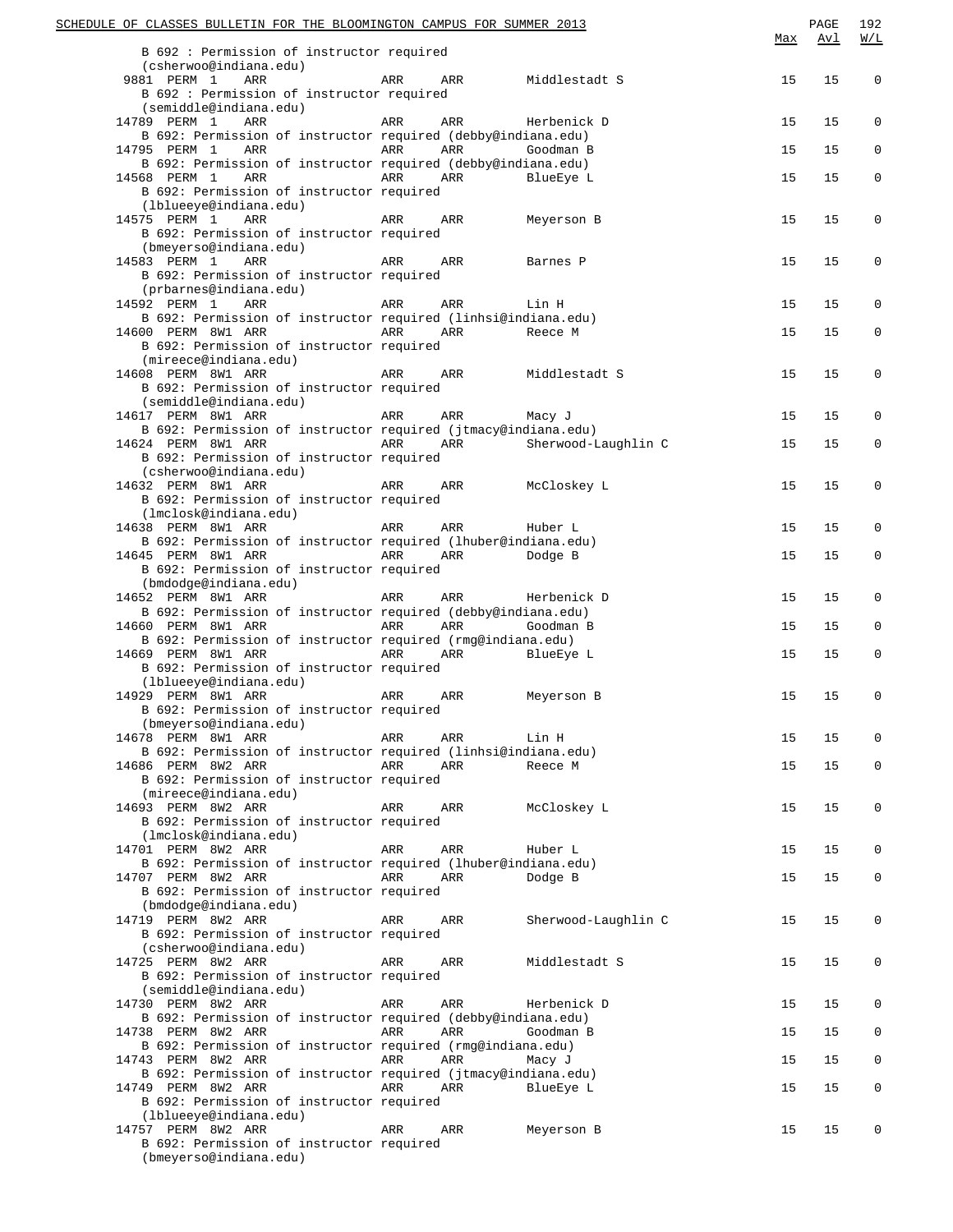| SCHEDULE OF CLASSES BULLETIN FOR THE BLOOMINGTON CAMPUS FOR SUMMER 2013                                                |     |        |                     |     | PAGE | 193         |
|------------------------------------------------------------------------------------------------------------------------|-----|--------|---------------------|-----|------|-------------|
|                                                                                                                        |     |        |                     | Max | Avl  | W/L         |
| 14762 PERM 8W2 ARR<br>B 692: Permission of instructor required                                                         | ARR | ARR    | Barnes P            | 15  | 15   | $\Omega$    |
| (prbarnes@indiana.edu)                                                                                                 |     |        |                     |     |      |             |
| 14768 PERM 8W2 ARR                                                                                                     | ARR | ARR    | Lin H               | 15  | 15   | 0           |
| B 692: Permission of instructor required (linhsi@indiana.edu)                                                          |     |        |                     |     |      |             |
| 14930 PERM 8W1 ARR                                                                                                     | ARR | ARR    | Barnes P            | 15  | 15   | $\mathbf 0$ |
| B 692: Permission of instructor required                                                                               |     |        |                     |     |      |             |
| (prbarnes@indiana.edu)                                                                                                 |     |        |                     |     |      |             |
| SPH-B 696 FIELD EXPERIENCE PUBLIC HEALTH (5-7 CR)<br>8987 PERM 1                                                       | ARR |        |                     |     |      | 0           |
| ARR<br>B 696 : P - Grad GPA 3.0 or better                                                                              |     | ARR    | Sherwood-Laughlin C | 15  | 15   |             |
| B 696 : Permission of instructor (csherwoo@indiana.edu)                                                                |     |        |                     |     |      |             |
| Above class for students living in the Bloomington area                                                                |     |        |                     |     |      |             |
| Above class graded on S/F basis only                                                                                   |     |        |                     |     |      |             |
| 10411 PERM 1<br>ARR                                                                                                    | ARR | ARR    | Sherwood-Laughlin C | 15  | 15   | 0           |
| B 696 : P - GPA 3.0 or better                                                                                          |     |        |                     |     |      |             |
| B 696 : Permission of instructor (csherwoo@indiana.edu)                                                                |     |        |                     |     |      |             |
| Above class for students NOT living in the Bloomington area                                                            |     |        |                     |     |      |             |
| Above class graded on S/F basis only<br>SPH-B 696 FIELD EXPERIENCE PUBLIC HEALTH (1-7 CR)                              |     |        |                     |     |      |             |
| 14931 PERM 8W1 ARR                                                                                                     | ARR | ARR    | Sherwood-Laughlin C | 15  | 15   | 0           |
| B 696 : P - Grad GPA 3.0 or better                                                                                     |     |        |                     |     |      |             |
| B 696 : Permission of instructor (csherwoo@indiana.edu)                                                                |     |        |                     |     |      |             |
| Above class for students living in the Bloomington area                                                                |     |        |                     |     |      |             |
| Above class graded on S/F basis only                                                                                   |     |        |                     |     |      |             |
| 14932 PERM 8W1 ARR                                                                                                     | ARR | ARR    | Sherwood-Laughlin C | 15  | 15   | 0           |
| B 696 : P - Grad GPA 3.0 or better                                                                                     |     |        |                     |     |      |             |
| B 696 : Permission of instructor (csherwoo@indiana.edu)                                                                |     |        |                     |     |      |             |
| Above class for students NOT living in the Bloomington area<br>Above class graded on S/F basis only                    |     |        |                     |     |      |             |
| 14801 PERM 8W2 ARR                                                                                                     | ARR | ARR    | Sherwood-Laughlin C | 15  | 15   | 0           |
| B 696 : P - Grad GPA 3.0 or better                                                                                     |     |        |                     |     |      |             |
| B 696 : Permission of instructor (csherwoo@indiana.edu)                                                                |     |        |                     |     |      |             |
| Above class for students living in the Bloomington area                                                                |     |        |                     |     |      |             |
| Above class graded on S/F basis only                                                                                   |     |        |                     |     |      |             |
| 14808 PERM 8W2 ARR                                                                                                     | ARR | ARR    | Sherwood-Laughlin C | 15  | 15   | 0           |
| B 696 : P - Grad GPA 3.0 or better                                                                                     |     |        |                     |     |      |             |
| B 696 : Permission of instructor (csherwoo@indiana.edu)<br>Above class for students NOT living in the Bloomington area |     |        |                     |     |      |             |
| Above class graded on S/F basis only                                                                                   |     |        |                     |     |      |             |
|                                                                                                                        |     |        |                     |     |      |             |
| APPLIED HEALTH SCI: HEALTH EDU (014)                                                                                   |     |        |                     |     |      |             |
|                                                                                                                        |     |        |                     |     |      |             |
| SPH-H 306 MEN'S HEALTH (3 CR)                                                                                          |     |        |                     |     |      |             |
| 10799<br>6W1 05:20 P-09:00 P                                                                                           | TR  | ARR    |                     | 35  | 35   | 0           |
| SPH-H 311 HUMAN DISEASES & EPIDEMIOLOGY (3 CR)<br>8997                                                                 | МW  | PH 017 |                     | 25  | 25   | 0           |
| $6W2$ 05:20 P-09:00 P<br>SPH-H 326 AIDS & OTHER STD'S (3 CR)                                                           |     |        |                     |     |      |             |
| 8998<br>NS2 09:30 A-12:30 P                                                                                            | D   | PH 013 | Yarber W            | 50  | 50   | 0           |
| Above class meets July 8 - 19                                                                                          |     |        |                     |     |      |             |
| Above class meets with SPH-H 526                                                                                       |     |        |                     |     |      |             |
| SPH-H 401 EMERGENCY MED TECHN AMBUL I (3 CR)                                                                           |     |        |                     |     |      |             |
| 10607<br>$\mathbf{1}$<br>$05:10 P-08:10 P$                                                                             | Т   | PH 021 | Tinsley W           | 35  | 35   | 0           |
| $H$ 401 : P - SPH-H 160 (first aid and emergency care)                                                                 |     |        |                     |     |      |             |
| H 401 : Must also enroll in a SPH-H 404 (EMT laboratory)                                                               |     |        |                     |     |      |             |
| H 401 : In order to have sufficient hours for state<br>certification, class will meet during Summer Session I and      |     |        |                     |     |      |             |
| continue through Summer Session II                                                                                     |     |        |                     |     |      |             |
| SPH-H 403 EMERGENCY MED TECH TCHNG ASST (1-2 CR)                                                                       |     |        |                     |     |      |             |
| 10608 PERM 1<br>ARR                                                                                                    | ARR | ARR    | Tinsley W           | 5   | 5    | $\Omega$    |
| H 403 : P - SPH-H 160 and H 401                                                                                        |     |        |                     |     |      |             |
| H 403 : Permission of instructor required, contact                                                                     |     |        |                     |     |      |             |
| wtinsley@indiana.edu                                                                                                   |     |        |                     |     |      |             |
| SPH-H 404 EMERGENCY MEDICAL TECHNICN LAB (1 CR)                                                                        |     |        |                     |     |      |             |
| 10609<br>$\mathbf 1$<br>$05:10 P-08:10 P$<br>SPH-H 418 THE NATURE OF ADDICTION (3 CR)                                  | R   | PH 021 | Tinsley W           | 30  | 30   | 0           |
| 12024<br>6W1 12:40 P-04:20 P                                                                                           | TR  | PH 012 |                     | 35  | 35   | 0           |
| SPH-H 445 TRAVEL STUDY (3 CR)                                                                                          |     |        |                     |     |      |             |
| 12805 PERM NS1 ARR                                                                                                     | ARR | ARR    | Kay N               | 15  | 15   | 0           |
| H 445 : Permission of instructor required                                                                              |     |        |                     |     |      |             |
| (noyskay@indiana.edu). Students must provide registration                                                              |     |        |                     |     |      |             |
| confirmation on or before March 30.                                                                                    |     |        |                     |     |      |             |
| Above class for students living in the Bloomington area                                                                |     |        |                     |     |      |             |
| H 445 : Travel to China and Thailand May 7-18; for more                                                                |     |        |                     |     |      |             |
|                                                                                                                        |     |        |                     |     |      |             |
| information, visit http//iub.edu/~hpertour/                                                                            |     |        |                     |     |      |             |
| H 445 : In-class meetings Apr 5, 12, 19 and 26, 5:00-7:00p                                                             | ARR | ARR    |                     | 15  |      | $\Omega$    |
| 12806 PERM NS1 ARR                                                                                                     |     |        | Kay N               |     | 15   |             |
| H 445 : Permission of instructor required<br>(noyskay@indiana.edu). Students must provide registration                 |     |        |                     |     |      |             |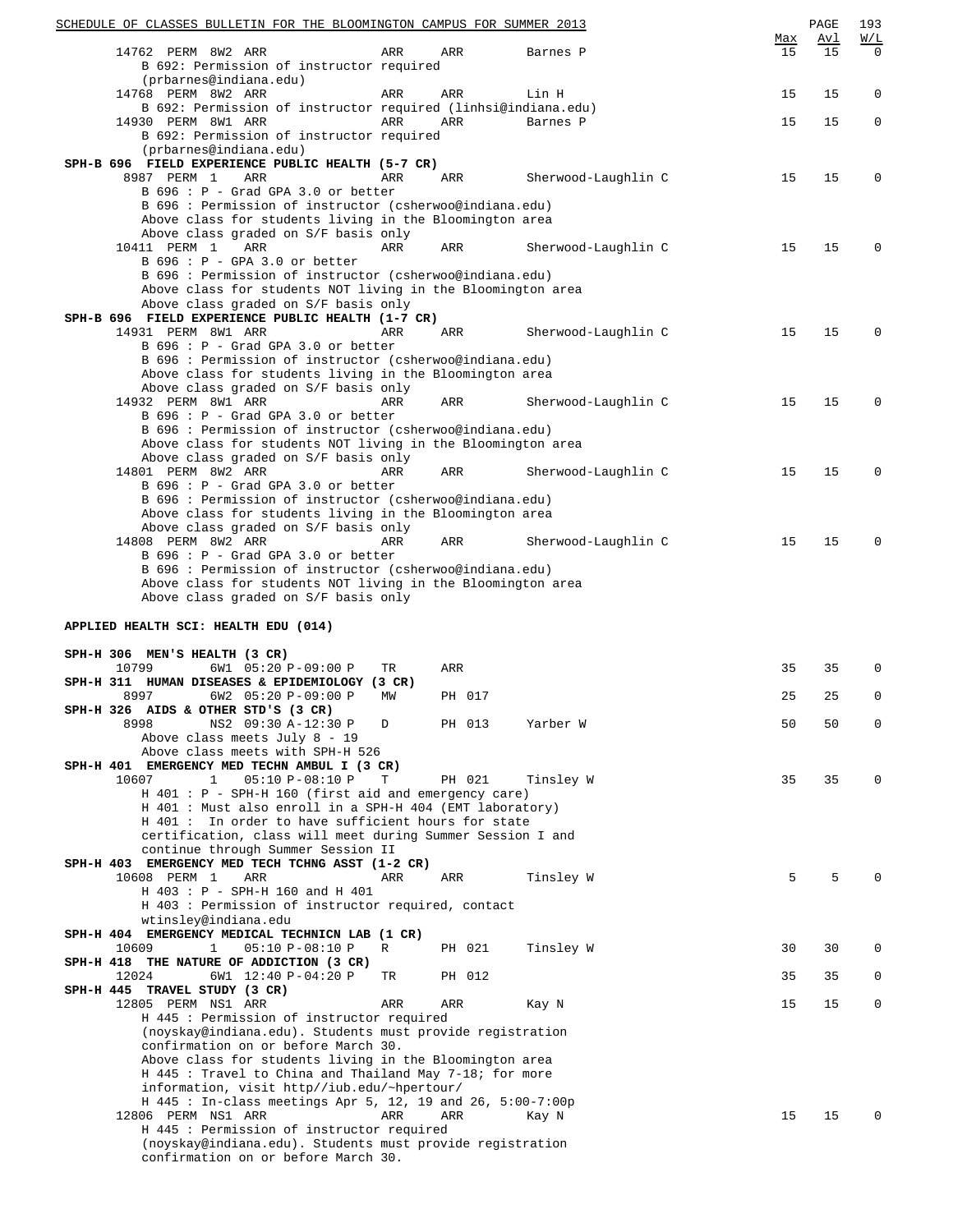| SCHEDULE OF CLASSES BULLETIN FOR THE BLOOMINGTON CAMPUS FOR SUMMER 2013                                                |             |         |               | Max | PAGE<br>Avl | 194<br>W/L   |
|------------------------------------------------------------------------------------------------------------------------|-------------|---------|---------------|-----|-------------|--------------|
| Above class for students NOT living in the Bloomington area<br>H 445 : Travel to China and Thailand May 7-18; for more |             |         |               |     |             |              |
| information, visit http//iub.edu/~hpertour/                                                                            |             |         |               |     |             |              |
| H 445 : In-class meetings Apr 5, 12, 19 and 26, 5:00-7:00p<br>SPH-H 481 READINGS IN HLTH&SFTY EDUC (1-3 CR)            |             |         |               |     |             |              |
| 9888 PERM 1<br>ARR                                                                                                     | ARR         | ARR     | Ellis N       | 10  | 10          | 0            |
| H 481: Permission of instructor required (ellisn@indiana.edu)<br>9889 PERM 1<br>ARR                                    | ARR         | ARR     | Kay N         | 10  | 10          | 0            |
| H 481 : Permission of instructor required                                                                              |             |         |               |     |             |              |
| (noyskay@indiana.edu)<br>9890 PERM 1<br>ARR                                                                            | ARR         | ARR     | Obeng C       | 10  | 10          | 0            |
| H 481 : Permission of instructor required                                                                              |             |         |               |     |             |              |
| (cobeng@indiana.edu)<br>12804 PERM 1<br>ARR                                                                            | ARR         | ARR     | Yarber W      | 10  | 10          | 0            |
| H 481 : Permission of instructor required                                                                              |             |         |               |     |             |              |
| (yarber@indiana.edu)<br>SPH-H 482 RESEARCH IN HLTH & SAFETY EDUC (1-3 CR)                                              |             |         |               |     |             |              |
| 9885 PERM 1<br>ARR                                                                                                     | ARR         | ARR     | Ellis N       | 20  | 20          | 0            |
| H 482 : Permission of instructor required<br>(ellisn@indiana.edu)                                                      |             |         |               |     |             |              |
| H 482 : Open to Junior or Senior students with a major or                                                              |             |         |               |     |             |              |
| minor in Health and Safety<br>9886 PERM 1<br>ARR                                                                       | ARR         | ARR     | Kay N         | 20  | 20          | $\Omega$     |
| H 482 : Permission of instructor required                                                                              |             |         |               |     |             |              |
| (noyskay@indiana.edu)<br>H 482 : Open to Junior or Senior students with a major or                                     |             |         |               |     |             |              |
| minor in Health and Safety                                                                                             |             |         |               |     |             |              |
| 9887 PERM 1<br>ARR<br>H 482 : Permission of instructor required                                                        | ARR         | ARR     | Obeng C       | 20  | 20          | 0            |
| (cobeng@indiana.edu)                                                                                                   |             |         |               |     |             |              |
| H 482 : Open to Junior or Senior students with a major or<br>minor in Health and Safety                                |             |         |               |     |             |              |
| SPH-H 494 RES&EVAL MTHD IN HLTH&SAFETY (3 CR)                                                                          |             |         |               |     |             |              |
| 12359<br>6W1 03:00 P-04:50 P<br>SPH-H 504 BREASTFEED PRACTICE & POLICY (3 CR)                                          | <b>MTWR</b> | ARR     | Lin H         | 20  | 20          | $\Omega$     |
| NS1 09:30 A-12:30 P<br>14609                                                                                           | D           | PH C100 | Obeng C       | 5   | 65          | 0            |
| Above class meets with SPH-H 304<br>SPH-H 520 DEATH EDUCATION (3 CR)                                                   |             |         |               |     |             |              |
| 14618<br>4W1 12:40 P-02:50 P                                                                                           | D           | ARR     | Kay N         | 5   | 5           | 0            |
| Above class meets with SPH-H 220<br>SPH-H 526 AIDS & OTHER STD'S (3 CR)                                                |             |         |               |     |             |              |
| 8999<br>NS2 09:30 A-12:30 P                                                                                            | D           | PH 013  | Yarber W      | 15  | 15          | 0            |
| Above class meets July 8-19<br>Above class meets with SPH-H 326                                                        |             |         |               |     |             |              |
| SPH-H 599 MASTER'S THESIS (1-5 CR)                                                                                     |             |         |               |     |             |              |
| 9000 PERM 1<br>ARR<br>Above class requires permission of Department                                                    | ARR         | ARR     | Billingham R  | 5   | 5           | $\Omega$     |
| 10800 PERM 1<br>ARR                                                                                                    | ARR         | ARR     | Ellis N       | 5   | 5           | 0            |
| Above class requires permission of Department<br>10801 PERM 1<br>ARR                                                   | ARR         | ARR     | Fly A         | 5   | 5           | $\Omega$     |
| Above class requires permission of Department                                                                          |             |         |               |     |             |              |
| 10802 PERM 1<br>ARR<br>Above class requires permission of Department                                                   | ARR         | ARR     | Gilbert K     | 5   | 5           | $\mathbf 0$  |
| 10803 PERM 1<br>ARR                                                                                                    | ARR         | ARR     | Lindeman A    | 5   | 5           | $\mathbf 0$  |
| Above class requires permission of Department<br>10805 PERM 1<br>ARR                                                   | ARR         | ARR     | Middlestadt S | 5   | 5           | $\mathbf 0$  |
| Above class requires permission of Department                                                                          |             |         |               |     |             |              |
| 10806 PERM 1<br>ARR<br>Above class requires permission of Department                                                   | ARR         | ARR     | Reece M       | 5   | 5           | $\mathbf 0$  |
| 10807 PERM 1<br>ARR                                                                                                    | ARR         | ARR     | Seo D         | 5   | 5           | $\mathbf{0}$ |
| Above class requires permission of Department<br>10808 PERM 1<br>ARR                                                   | ARR         | ARR     | Yarber W      | 5   | 5           | $\mathbf 0$  |
| Above class requires permission of Department                                                                          |             |         |               |     |             |              |
| 14633 PERM 8W1 ARR<br>Above class requires permission of Department                                                    | ARR         | ARR     | Billingham R  | 5   | 5           | $\mathbf{0}$ |
| 14640 PERM 8W1 ARR                                                                                                     | ARR         | ARR     | Ellis N       | 5   | 5           | $\mathbf{0}$ |
| Above class requires permission of Department<br>14647 PERM 8W1 ARR                                                    | ARR         | ARR     | Gilbert K     | 5   | 5           | $\mathbf 0$  |
| Above class requires permission of Department                                                                          |             |         |               | 5   | 5           | $\mathbf{0}$ |
| 14655 PERM 8W1 ARR<br>Above class requires permission of Department                                                    | ARR         | ARR     | Fly A         |     |             |              |
| 14662 PERM 8W1 ARR                                                                                                     | ARR         | ARR     | Lindeman A    | 5   | 5           | $\mathbf 0$  |
| Above class requires permission of Department<br>14670 PERM 8W1 ARR                                                    | ARR         | ARR     | Middlestadt S | 5   | 5           | $\mathbf 0$  |
| Above class requires permission of Department<br>14679 PERM 8W1 ARR                                                    | ARR         | ARR     | Reece M       | 5   | 5           | $\mathbf 0$  |
| Above class requires permission of Department                                                                          |             |         |               |     |             |              |
| 14687 PERM 8W1 ARR<br>Above class requires permission of Department                                                    | ARR         | ARR     | Seo D         | 5   | 5           | $\mathbf 0$  |
| 14694 PERM 8W1 ARR                                                                                                     | ARR         | ARR     | Yarber W      | 5   | 5           | $\mathbf{0}$ |
|                                                                                                                        |             |         |               |     |             |              |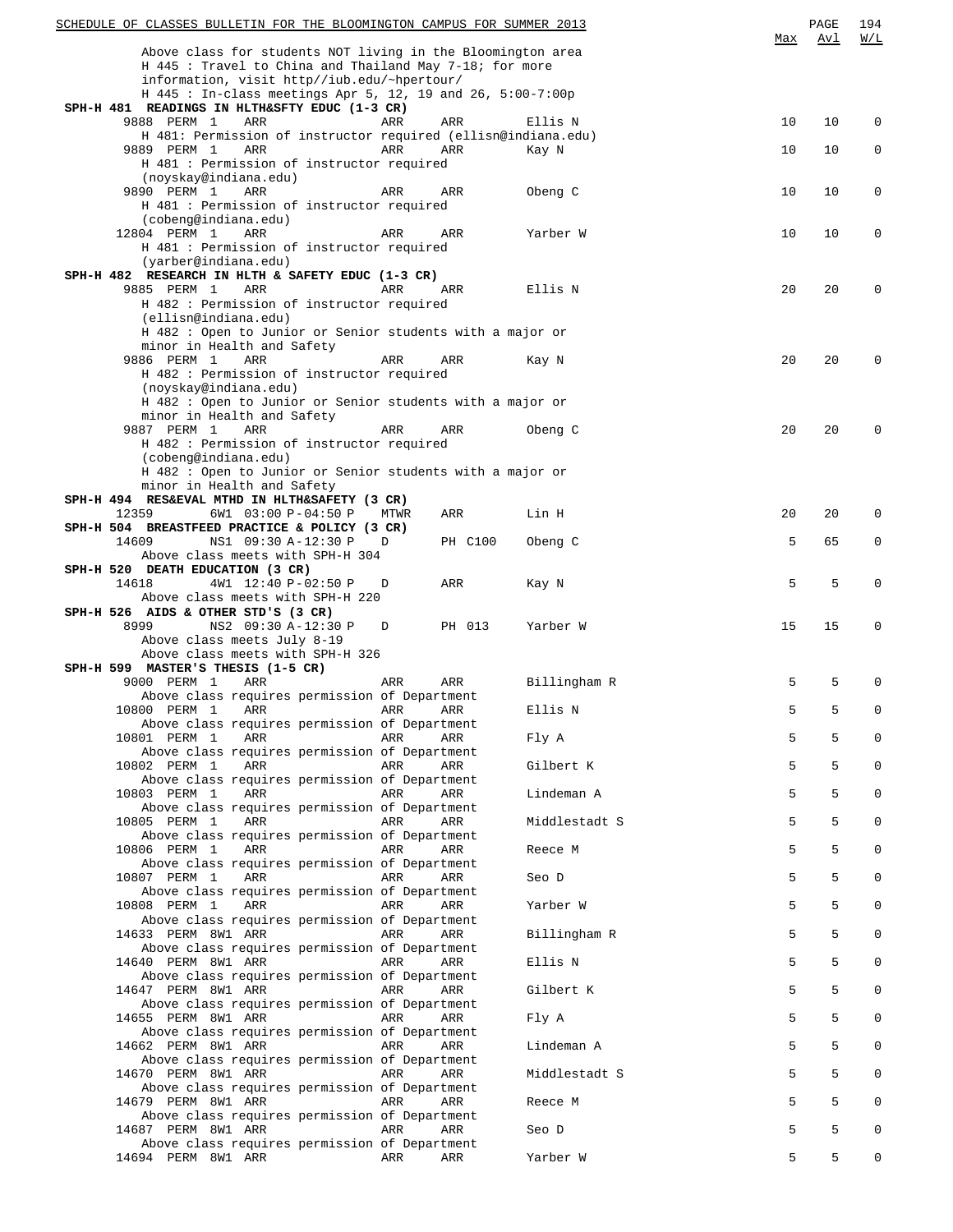| SCHEDULE OF CLASSES BULLETIN FOR THE BLOOMINGTON CAMPUS FOR SUMMER 2013                                                            |               | Max | PAGE<br><u>Avl</u> | 195<br>W/L  |
|------------------------------------------------------------------------------------------------------------------------------------|---------------|-----|--------------------|-------------|
| Above class requires permission of Department<br>14700 PERM 8W2 ARR<br>ARR<br>ARR<br>Above class requires permission of Department | Billingham R  | 5   | 5                  | $\mathbf 0$ |
| 14706 PERM 8W2 ARR<br>ARR<br>ARR<br>Above class requires permission of Department                                                  | Ellis N       | 5   | 5                  | $\mathbf 0$ |
| 14712 PERM 8W2 ARR<br>ARR<br>ARR<br>Above class requires permission of Department                                                  | Fly A         | 5   | 5                  | $\mathbf 0$ |
| 14717 PERM 8W2 ARR<br>ARR<br>ARR                                                                                                   | Gilbert K     | 5   | 5                  | $\mathbf 0$ |
| Above class requires permission of Department<br>14723 PERM 8W2 ARR<br>ARR<br>ARR                                                  | Lindeman A    | 5   | 5                  | $\mathbf 0$ |
| Above class requires permission of Department<br>14729 PERM 8W2 ARR<br>ARR<br>ARR                                                  | Middlestadt S | 5   | 5                  | $\mathsf 0$ |
| Above class requires permission of Department<br>14735 PERM 8W2 ARR<br>ARR<br>ARR                                                  | Reece M       | 5   | 5                  | $\mathbf 0$ |
| Above class requires permission of Department<br>14740 PERM 8W2 ARR<br>ARR<br>ARR                                                  | Seo D         | 5   | 5                  | $\mathsf 0$ |
| Above class requires permission of Department<br>14747 PERM 8W2 ARR<br>ARR<br>ARR                                                  | Yarber W      | 5   | 5                  | $\mathsf 0$ |
| Above class requires permission of Department<br>SPH-H 645 INTL HEALTH TRAVEL STUDY (3 CR)                                         |               |     |                    |             |
| 12809 PERM NS1 ARR<br>ARR<br>ARR<br>H 645 : Permission of instructor required                                                      | Kay N         | 15  | 15                 | 0           |
| (noyskay@indiana.edu). Students must provide registration                                                                          |               |     |                    |             |
| confirmation on or by March 30.<br>Above class for students living in the Bloomington area                                         |               |     |                    |             |
| H 645 : Travel to China and Thailand May 7-18; for more<br>information, visit http//iub.edu/~hpertour/                             |               |     |                    |             |
| H 645 : In-class meetings Apr 5, 12, 19 and 26, 5:00-7:00p                                                                         |               |     |                    |             |
| 12810 PERM NS1 ARR<br>ARR<br>ARR<br>H 645 : Permission of instructor required                                                      | Kay N         | 15  | 15                 | $\Omega$    |
| (noyskay@indiana.edu). Students must provide registration                                                                          |               |     |                    |             |
| confirmation on or by March 30.<br>Above class for students NOT living in the Bloomington area                                     |               |     |                    |             |
| H 645 : Travel to China and Thailand May 7-18; for more                                                                            |               |     |                    |             |
| information, visit http//iub.edu/~hpertour/<br>H $645$ : In-class meetings Apr 5, 12, 19 and 26, 5:00-7:00p                        |               |     |                    |             |
| SPH-H 681 READINGS IN HEALTH EDUCATION (1-5 CR)                                                                                    |               |     |                    |             |
| 9895 PERM 1<br>ARR<br>ARR<br>ARR                                                                                                   | Ellis N       | 10  | 10                 | $\Omega$    |
| H 681 : Permission of instructor required<br>(ellisn@indiana.edu)                                                                  |               |     |                    |             |
| H 681 : Must have a Graduate GPA of at least 3.0                                                                                   |               |     |                    |             |
| APPLIED HEALTH SCI: HEALTH EDUC (014)                                                                                              |               |     |                    |             |
|                                                                                                                                    |               |     |                    |             |
| SPH-H 681 READINGS IN HEALTH EDUCATION (1-5 CR)<br>13388 PERM 1<br>ARR<br>ARR<br>ARR                                               | Kay N         | 1   | 1                  | $\Omega$    |
| H 681 : Permission of instructor required, please contact                                                                          |               |     |                    |             |
| noyskay@indiana.edu<br>H 681 : Must have graduate GPA of at least 3.0                                                              |               |     |                    |             |
| APPLIED HEALTH SCI: HEALTH EDU (014)                                                                                               |               |     |                    |             |
|                                                                                                                                    |               |     |                    |             |
| SPH-H 681 READINGS IN HEALTH EDUCATION (1-5 CR)<br>9897 PERM 1<br>ARR<br>ARR<br>ARR                                                | Obeng C       | 10  | 10                 | 0           |
| H 681 : Permission of instructor required                                                                                          |               |     |                    |             |
| (cobeng@indiana.edu)<br>H 681 : Must have a Graduate GPA of at least 3.0                                                           |               |     |                    |             |
| 9002 PERM 1<br>ARR<br>ARR<br>ARR                                                                                                   | Torabi M      | 10  | 10                 | 0           |
| H 681 : Permission of instructor required<br>(torabi@indiana.edu)                                                                  |               |     |                    |             |
| H 681 : Must have a Graduate GPA of at least 3.0                                                                                   |               |     |                    |             |
| 10612 PERM 1<br>ARR<br>ARR<br>ARR                                                                                                  | Reece M       | 10  | 10                 | 0           |
| H 681 : Must have a Graduate GPA of at least 3.0<br>H 681 : Permission of instructor required                                      |               |     |                    |             |
| (mireece@indiana.edu)                                                                                                              |               |     |                    |             |
| 10613 PERM 1<br>ARR<br>ARR<br>ARR<br>H 681 : Must have a Graduate GPA of at least 3.0                                              | Seo D         | 10  | 10                 | 0           |
| H 681 : Permission of instructor required (seo@indiana.edu)                                                                        |               |     |                    |             |
| 12808 PERM 1<br>ARR<br>ARR<br>ARR<br>H 681 : Permission of instructor required                                                     | Yarber W      | 10  | 10                 | 0           |
| (yarber@indiana.edu)                                                                                                               |               |     |                    |             |
| H 681 : Must have a Graduate GPA of at least 3.0<br>14753 PERM 8W1 ARR<br>ARR<br>ARR                                               | Ellis N       | 10  | 10                 | $\mathbf 0$ |
| H 681 : Permission of instructor required                                                                                          |               |     |                    |             |
| (ellisn@indiana.edu)                                                                                                               |               |     |                    |             |
| H 681 : Must have a Graduate GPA of at least 3.0<br>14759 PERM 8W1 ARR<br>ARR<br>ARR                                               | Kay N         | 10  | 10                 | 0           |
| H 681 : Permission of instructor required                                                                                          |               |     |                    |             |
| (noyskay@indiana.edu)<br>H 681 : Must have a Graduate GPA of at least 3.0                                                          |               |     |                    |             |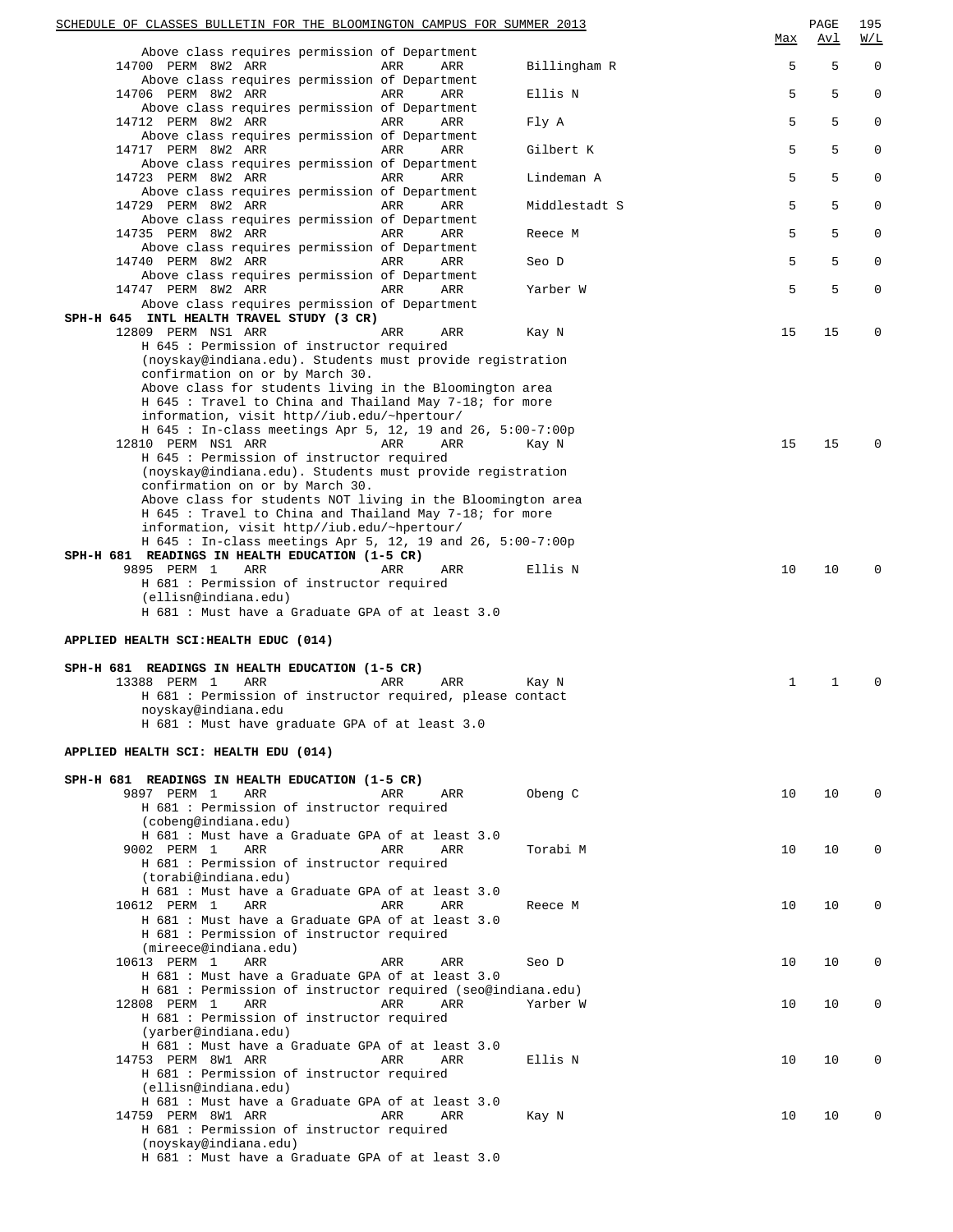|              | SCHEDULE OF CLASSES BULLETIN FOR THE BLOOMINGTON CAMPUS FOR SUMMER 2013           |            |     |               |           | PAGE      | 196             |
|--------------|-----------------------------------------------------------------------------------|------------|-----|---------------|-----------|-----------|-----------------|
|              | 14765 PERM 8W1 ARR                                                                | ARR        | ARR | Middlestadt S | Max<br>10 | Avl<br>10 | W/L<br>$\Omega$ |
|              | H 681 : Permission of instructor required                                         |            |     |               |           |           |                 |
|              | (semiddle@indiana.edu)                                                            |            |     |               |           |           |                 |
|              | H 681 : Must have a Graduate GPA of at least 3.0                                  |            |     |               |           |           |                 |
|              | 14771 PERM 8W1 ARR                                                                | ARR        | ARR | Obeng C       | 10        | 10        | 0               |
|              | H 681 : Permission of instructor required<br>(cobeng@indiana.edu)                 |            |     |               |           |           |                 |
|              | H 681 : Must have a Graduate GPA of at least 3.0                                  |            |     |               |           |           |                 |
|              | 14777 PERM 8W1 ARR                                                                | ARR        | ARR | Reece M       | 10        | 10        | 0               |
|              | H 681 : Permission of instructor required                                         |            |     |               |           |           |                 |
|              | (mireece@indiana.edu)<br>H 681 : Must have a Graduate GPA of at least 3.0         |            |     |               |           |           |                 |
|              | 14783 PERM 8W1 ARR                                                                | ARR        | ARR | Torabi M      | 10        | 10        | 0               |
|              | H 681 : Permission of instructor required                                         |            |     |               |           |           |                 |
|              | (torabi@indiana.edu)                                                              |            |     |               |           |           |                 |
|              | H 681 : Must have a Graduate GPA of at least 3.0                                  |            |     |               |           |           |                 |
|              | 14788 PERM 8W1 ARR<br>H 681 : Permission of instructor required (seo@indiana.edu) | ARR        | ARR | Seo D         | 10        | 10        | 0               |
|              | H 681 : Must have a Graduate GPA of at least 3.0                                  |            |     |               |           |           |                 |
| 10657 PERM 1 | ARR                                                                               | ARR        | ARR | Middlestadt S | 10        | 10        | 0               |
|              | H 681 : Permission of instructor required                                         |            |     |               |           |           |                 |
|              | (semiddle@indiana.edu)                                                            |            |     |               |           |           |                 |
|              | H 681 : Must have a Graduate GPA of at least 3.0                                  |            |     |               |           |           |                 |
|              | 14794 PERM 8W1 ARR<br>H 681 : Permission of instructor required                   | ARR        | ARR | Yarber W      | 10        | 10        | 0               |
|              | (yarber@indiana.edu)                                                              |            |     |               |           |           |                 |
|              | H 681 : Must have a Graduate GPA of at least 3.0                                  |            |     |               |           |           |                 |
|              | 14880 PERM 8W2 ARR                                                                | ARR        | ARR | Ellis N       | 10        | 10        | 0               |
|              | H 681 : Permission of instructor required                                         |            |     |               |           |           |                 |
|              | (ellisn@indiana.edu)                                                              |            |     |               |           |           |                 |
|              | H 681 : Must have a Graduate GPA of at least 3.0<br>14881 PERM 8W2 ARR            | ARR        | ARR | Kay N         | 10        | 10        | 0               |
|              | H 681 : Permission of instructor required                                         |            |     |               |           |           |                 |
|              | (noyskay@indiana.edu)                                                             |            |     |               |           |           |                 |
|              | H 681 : Must have a Graduate GPA of at least 3.0                                  |            |     |               |           |           |                 |
|              | 14882 PERM 8W2 ARR                                                                | ARR        | ARR | Middlestadt S | 10        | 10        | 0               |
|              | H 681 : Permission of instructor required<br>(semiddle@indiana.edu)               |            |     |               |           |           |                 |
|              | H 681 : Must have a Graduate GPA of at least 3.0                                  |            |     |               |           |           |                 |
|              | 14800 PERM 8W2 ARR                                                                | ARR        | ARR | Obeng C       | 10        | 10        | 0               |
|              | H 681 : Permission of instructor required                                         |            |     |               |           |           |                 |
|              | (cobeng@indiana.edu)                                                              |            |     |               |           |           |                 |
|              | H 681 : Must have a Graduate GPA of at least 3.0                                  |            |     |               |           |           |                 |
|              | 14806 PERM 8W2 ARR<br>H 681 : Permission of instructor required                   | ARR        | ARR | Reece M       | 10        | 10        | 0               |
|              | (mireece@indiana.edu)                                                             |            |     |               |           |           |                 |
|              | H 681 : Must have a Graduate GPA of at least 3.0                                  |            |     |               |           |           |                 |
|              | 14813 PERM 8W2 ARR                                                                | ARR        | ARR | Torabi M      | 10        | 10        | 0               |
|              | H 681 : Permission of instructor required                                         |            |     |               |           |           |                 |
|              | (torabi@indiana.edu)                                                              |            |     |               |           |           |                 |
|              | H 681 : Must have a Graduate GPA of at least 3.0<br>14820 PERM 8W2 ARR            | <b>ARR</b> | ARR | Seo D         | 10        | 10        | 0               |
|              | H 681 : Permission of instructor required (seo@indiana.edu)                       |            |     |               |           |           |                 |
|              | H 681 : Must have a Graduate GPA of at least 3.0                                  |            |     |               |           |           |                 |
|              | 14339 PERM 8W2 ARR                                                                | ARR        | ARR | Yarber W      | 10        | 10        | 0               |
|              | H 681 : Permission of instructor required                                         |            |     |               |           |           |                 |
|              | (yarber@indiana.edu)<br>H 681 : Must have a Graduate GPA of at least 3.0          |            |     |               |           |           |                 |
|              | SPH-H 682 RESEARCH IN HEALTH EDUCATION (1-5 CR)                                   |            |     |               |           |           |                 |
| 9891 PERM 1  | ARR                                                                               | ARR        | ARR | Ellis N       | 20        | 20        | $\Omega$        |
|              | H 682 : Permission of instructor required                                         |            |     |               |           |           |                 |
|              | (ellisn@indiana.edu)                                                              |            |     |               |           |           |                 |
|              | H 682 : Must have Graduate GPA of at least 3.0                                    |            |     |               |           |           |                 |
| 9892 PERM 1  | ARR<br>H 682 : Permission of instructor required                                  | ARR        | ARR | Kay N         | 20        | 20        | 0               |
|              | (noyskay@indiana.edu)                                                             |            |     |               |           |           |                 |
|              | H 682 : Must have Graduate GPA of at least 3.0                                    |            |     |               |           |           |                 |
| 9893 PERM 1  | ARR                                                                               | ARR        | ARR | Obeng C       | 20        | 20        | 0               |
|              | H 682 : Permission of instructor required                                         |            |     |               |           |           |                 |
|              | (cobeng@indiana.edu)                                                              |            |     |               |           |           |                 |
| 9894 PERM 1  | H 682 : Must have Graduate GPA of at least 3.0                                    | ARR        | ARR |               |           | 20        | 0               |
|              | ARR<br>H 682 : Permission of instructor required                                  |            |     | Middlestadt S | 20        |           |                 |
|              | (semiddle@indiana.edu)                                                            |            |     |               |           |           |                 |
|              | H 682 : Must have Graduate GPA of at least 3.0                                    |            |     |               |           |           |                 |
| 9001 PERM 1  | ARR                                                                               | ARR        | ARR | Torabi M      | 10        | 10        | 0               |
|              | H 682 : Permission of instructor required                                         |            |     |               |           |           |                 |
|              | (torabi@indiana.edu)<br>H 682 : Must have Graduate GPA of at least 3.0            |            |     |               |           |           |                 |
| 10610 PERM 1 | ARR                                                                               | ARR        | ARR | Reece M       | 20        | 20        | 0               |
|              |                                                                                   |            |     |               |           |           |                 |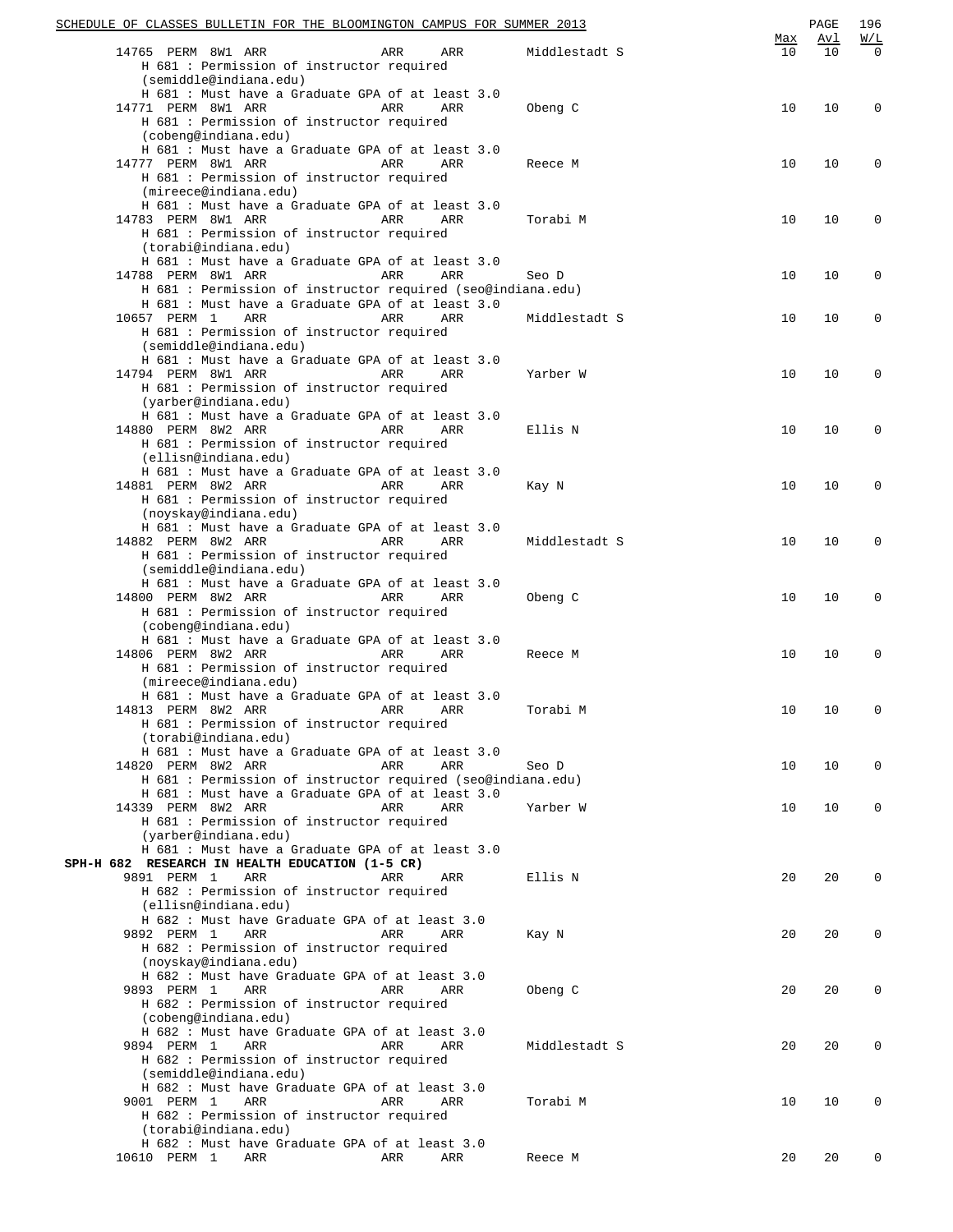| SCHEDULE OF CLASSES BULLETIN FOR THE BLOOMINGTON CAMPUS FOR SUMMER 2013            |     |     |               | <u>Max</u> | PAGE<br><u>Avl</u> | 197<br>W/L  |
|------------------------------------------------------------------------------------|-----|-----|---------------|------------|--------------------|-------------|
| H 682 : Permission of instructor required<br>(mireece@indiana.edu)                 |     |     |               |            |                    |             |
| H 682 : Must have Graduate GPA of at least 3.0                                     |     |     |               |            |                    |             |
| 10611 PERM 1<br>ARR<br>H 682 : Permission of instructor required (seo@indiana.edu) | ARR | ARR | Seo D         | 20         | 20                 | $\mathbf 0$ |
| H 682 : Must have Graduate GPA of at least 3.0                                     |     |     |               |            |                    |             |
| 12942 PERM 1<br>ARR                                                                | ARR | ARR | Yarber W      | 20         | 20                 | $\mathbf 0$ |
| H 682 : Permission of instructor required                                          |     |     |               |            |                    |             |
| (yarber@indiana.edu)                                                               |     |     |               |            |                    |             |
| H 682 : Must have Graduate GPA of at least 3.0                                     |     |     |               |            |                    |             |
| 14347 PERM 8W1 ARR                                                                 | ARR | ARR | Ellis N       | 5          | 5                  | $\mathbf 0$ |
| H 682 : P - Graduate GPA of 3.0 or better                                          |     |     |               |            |                    |             |
| H 682 : Permission of instructor required<br>(ellisn@indiana.edu)                  |     |     |               |            |                    |             |
| 14355 PERM 8W1 ARR                                                                 | ARR | ARR | Kay N         | 5          | 5                  | $\mathbf 0$ |
| $H$ 682 : P - Graduate GPA of 3.0 or better                                        |     |     |               |            |                    |             |
| H 682 : Permission of instructor required                                          |     |     |               |            |                    |             |
| (noyskay@indiana.edu)                                                              |     |     |               |            |                    |             |
| 14363 PERM 8W1 ARR                                                                 | ARR | ARR | Obeng C       | 5          | 5                  | $\mathbf 0$ |
| $H$ 682 : P - Graduate GPA of 3.0 or better                                        |     |     |               |            |                    |             |
| H 682 : Permission of instructor required                                          |     |     |               |            |                    |             |
| (cobeng@indiana.edu)<br>14371 PERM 8W1 ARR                                         | ARR | ARR | Middlestadt S | 5          | 5                  | $\mathbf 0$ |
| $H$ 682 : P - Graduate GPA of 3.0 or better                                        |     |     |               |            |                    |             |
| H 682 : Permission of instructor required                                          |     |     |               |            |                    |             |
| (semiddle@indiana.edu)                                                             |     |     |               |            |                    |             |
| 14379 PERM 8W1 ARR                                                                 | ARR | ARR | Reece M       | 5          | 5                  | $\mathbf 0$ |
| $H$ 682 : P - Graduate GPA of 3.0 or better                                        |     |     |               |            |                    |             |
| H 682 : Permission of instructor required                                          |     |     |               |            |                    |             |
| (mireece@indiana.edu)                                                              |     |     |               |            |                    |             |
| 14387 PERM 8W1 ARR                                                                 | ARR | ARR | Seo D         | 5          | 5                  | $\mathbf 0$ |
| $H$ 682 : P - Graduate GPA of 3.0 or better                                        |     |     |               |            |                    |             |
| H 682 : Permission of instructor required (seo@indiana.edu)<br>14397 PERM 8W1 ARR  | ARR | ARR |               | 5          | 5                  | $\mathbf 0$ |
| H 682 : P - Graduate GPA of 3.0 or better                                          |     |     | Torabi M      |            |                    |             |
| H 682 : Permission of instructor required                                          |     |     |               |            |                    |             |
| (torabi@indiana.edu)                                                               |     |     |               |            |                    |             |
| 14405 PERM 8W1 ARR                                                                 | ARR | ARR | Yarber W      | 5          | 5                  | $\mathbf 0$ |
| H 682 : P - Graduate GPA of 3.0 or better                                          |     |     |               |            |                    |             |
| H 682 : Permission of instructor required                                          |     |     |               |            |                    |             |
| (yarber@indiana.edu)                                                               |     |     |               |            |                    |             |
| 14413 PERM 8W2 ARR                                                                 | ARR | ARR | Ellis N       | 5          | 5                  | $\mathbf 0$ |
| H 682 : P - Graduate GPA of 3.0 or better                                          |     |     |               |            |                    |             |
| H 682 : Permission of instructor required<br>(ellisn@indiana.edu)                  |     |     |               |            |                    |             |
| 14421 PERM 8W2 ARR                                                                 | ARR | ARR | Kay N         | 5          | 5                  | $\mathbf 0$ |
| H 682 : P - Graduate GPA of 3.0 or better                                          |     |     |               |            |                    |             |
| H 682 : Permission of instructor required                                          |     |     |               |            |                    |             |
| (noyskay@indiana.edu)                                                              |     |     |               |            |                    |             |
| 14430 PERM 8W2 ARR                                                                 | ARR | ARR | Obeng C       | 5          | 5                  | $\Omega$    |
| $H$ 682 : P - Graduate GPA of 3.0 or better                                        |     |     |               |            |                    |             |
| H 682 : Permission of instructor required                                          |     |     |               |            |                    |             |
| (cobeng@indiana.edu)                                                               |     |     |               |            |                    |             |
| 14439 PERM 8W2 ARR<br>$H$ 682 : P - Graduate GPA of 3.0 or better                  | ARR | ARR | Middlestadt S | 5          | 5                  | $\Omega$    |
| H 682 : Permission of instructor required                                          |     |     |               |            |                    |             |
| (semiddle@indiana.edu)                                                             |     |     |               |            |                    |             |
| 14449 PERM 8W2 ARR                                                                 | ARR | ARR | Reece M       | 5          | 5                  | $\Omega$    |
| $H$ 682 : P - Graduate GPA of 3.0 or better                                        |     |     |               |            |                    |             |
| H 682 : Permission of instructor required                                          |     |     |               |            |                    |             |
| (mireece@indiana.edu)                                                              |     |     |               |            |                    |             |
| 14457 PERM 8W2 ARR                                                                 | ARR | ARR | Seo D         | 5          | 5                  | $\mathbf 0$ |
| $H$ 682 : P - Graduate GPA of 3.0 or better                                        |     |     |               |            |                    |             |
| H 682 : Permission of instructor required (seo@indiana.edu)                        |     |     |               |            |                    |             |
| 14467 PERM 8W2 ARR<br>$H$ 682 : P - Graduate GPA of 3.0 or better                  | ARR | ARR | Torabi M      | 5          | 5                  | $\mathbf 0$ |
| H 682 : Permission of instructor required                                          |     |     |               |            |                    |             |
| (torabi@indiana.edu)                                                               |     |     |               |            |                    |             |
| 14476 PERM 8W2 ARR                                                                 | ARR | ARR | Yarber W      | 5          | 5                  | 0           |
| $H$ 682 : P - Graduate GPA of 3.0 or better                                        |     |     |               |            |                    |             |
| H 682 : Permission of instructor required                                          |     |     |               |            |                    |             |
| (yarber@indiana.edu)                                                               |     |     |               |            |                    |             |
| SPH-H 685 PRACTICUM IN HEALTH EDUCATION (1-10 CR)                                  |     |     |               |            |                    |             |
| 9004 PERM 1<br>ARR                                                                 | ARR | ARR | Kay N         | 5          | 5                  | $\Omega$    |
| $H$ 685 : P - Grad GPA 3.0 or better                                               |     |     |               |            |                    |             |
| Above class graded on S/F basis only<br>H 685 : Permission of instructor required  |     |     |               |            |                    |             |
| (noyskay@indiana.edu)                                                              |     |     |               |            |                    |             |
| Above class for students living in the Bloomington area                            |     |     |               |            |                    |             |
| 10890 PERM 1<br>ARR                                                                | ARR | ARR | Ellis N       | 5          | 5                  | $\Omega$    |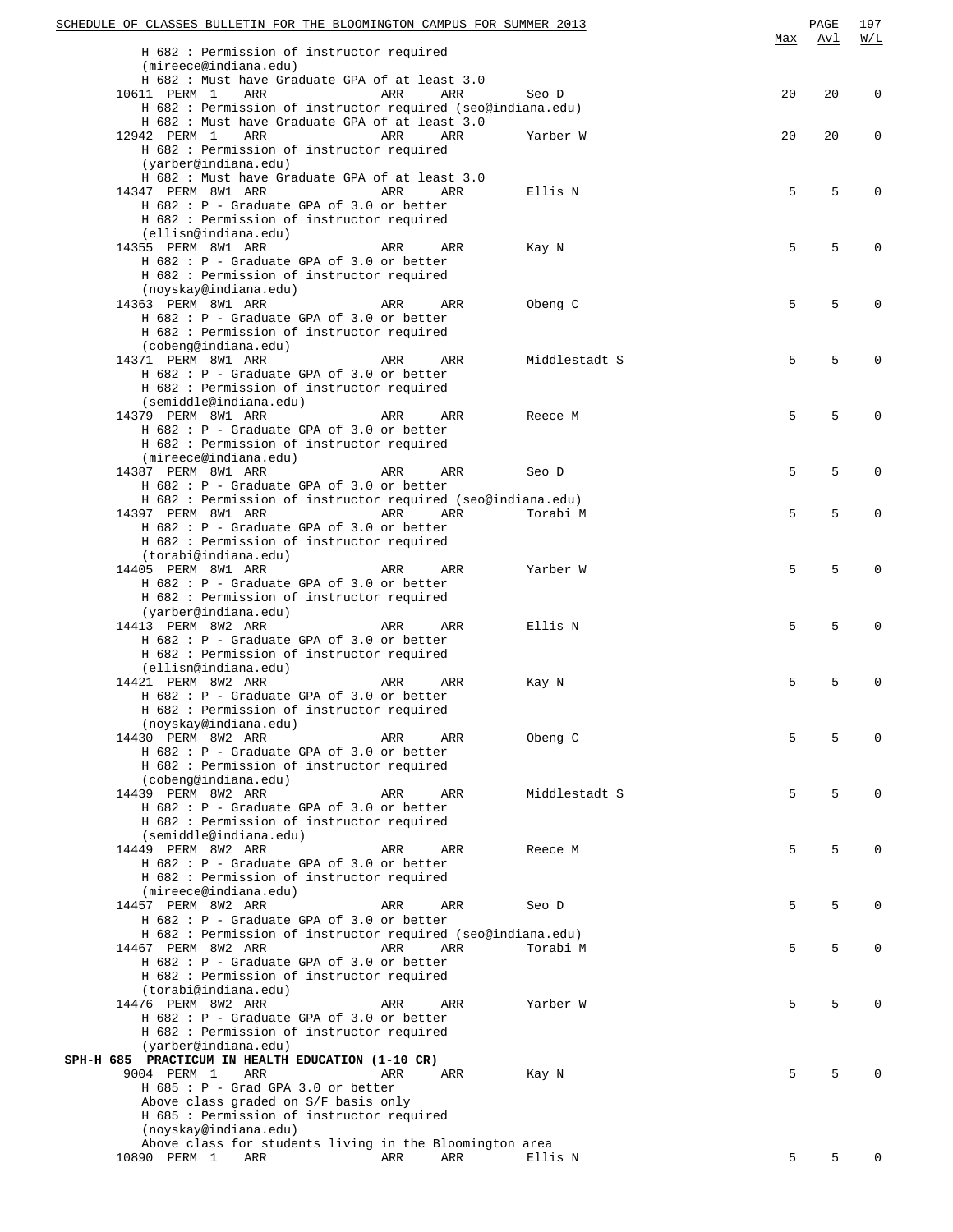| SCHEDULE OF CLASSES BULLETIN FOR THE BLOOMINGTON CAMPUS FOR SUMMER 2013                                      |     | PAGE | 198      |
|--------------------------------------------------------------------------------------------------------------|-----|------|----------|
| $H$ 685 : P - Graduate GPA of 3.0 or better                                                                  | Max | Avl  | W/L      |
| Above class graded on S/F basis only                                                                         |     |      |          |
| H 685 : Permission of instructor required                                                                    |     |      |          |
| (ellisn@indiana.edu)                                                                                         |     |      |          |
| Above class for students living in the Bloomington area<br>14483 PERM 8W1 ARR<br>ARR<br>ARR<br>Kay N         | 5   | 5    | O        |
| $H$ 685 : P - Grad GPA 3.0 or better                                                                         |     |      |          |
| Above class graded on S/F basis only                                                                         |     |      |          |
| H 685 : Permission of instructor required                                                                    |     |      |          |
| (noyskay@indiana.edu)<br>Above class for students living in the Bloomington area                             |     |      |          |
| 14489 PERM 8W1 ARR<br>ARR<br>ARR<br>Ellis N                                                                  | 5   | 5    |          |
| H 685 : P - Graduate GPA of 3.0 or better                                                                    |     |      |          |
| Above class graded on S/F basis only                                                                         |     |      |          |
| H 685 : Permission of instructor required                                                                    |     |      |          |
| (ellisn@indiana.edu)<br>Above class for students living in the Bloomington area                              |     |      |          |
| 14495 PERM 8W2 ARR<br>ARR<br>ARR<br>Kay N                                                                    | 5   | 5    |          |
| $H$ 685 : P - Grad GPA 3.0 or better                                                                         |     |      |          |
| Above class graded on S/F basis only                                                                         |     |      |          |
| H 685 : Permission of instructor required                                                                    |     |      |          |
| (noyskay@indiana.edu)<br>Above class for students living in the Bloomington area                             |     |      |          |
| 14500 PERM 8W2 ARR<br>ARR<br>Ellis N<br>ARR                                                                  | 5   | 5    |          |
| H 685 : P - Graduate GPA of 3.0 or better                                                                    |     |      |          |
| Above class graded on S/F basis only                                                                         |     |      |          |
| H 685 : Permission of instructor required                                                                    |     |      |          |
| (ellisn@indiana.edu)                                                                                         |     |      |          |
| Above class for students living in the Bloomington area<br>SPH-H 697 INTERNSHIPS IN HLTH PROMOTION (1-10 CR) |     |      |          |
| 9003 PERM 1<br>ARR<br>ARR<br>ARR<br>Kay N                                                                    | 10  | 10   | 0        |
| $H$ 697 : P - Grad GPA 3.0 or better                                                                         |     |      |          |
| Above class graded on S/F basis only                                                                         |     |      |          |
| Above class for students living in the Bloomington area                                                      |     |      |          |
| H 697 : Permission of instructor required<br>(noyskay@indiana.edu)                                           |     |      |          |
| 10414 PERM 1<br>ARR<br>ARR<br>ARR<br>Kay N                                                                   | 10  | 10   | 0        |
| H 697 : P - Grad GPA 3.0 or better                                                                           |     |      |          |
| Above class graded on S/F basis only                                                                         |     |      |          |
| H 697 : Permission of instructor required                                                                    |     |      |          |
| (noyskay@indiana.edu)                                                                                        |     |      |          |
| Above class for students not living in the Bloomington area<br>10412 PERM 1<br>ARR<br>Ellis N<br>ARR<br>ARR  | 10  | 10   | 0        |
| $H$ 697 : P - Grad GPA 3.0 or better                                                                         |     |      |          |
| Above class graded on S/F basis only                                                                         |     |      |          |
| H 697 : Permission of instructor required                                                                    |     |      |          |
| (ellisn@indiana.edu)                                                                                         |     |      |          |
| Above class for students living in the Bloomington area<br>10413 PERM 1<br>ARR<br>ARR<br>Ellis N<br>ARR      | 10  | 10   | 0        |
| $H$ 697 : P - Grad GPA 3.0 or better                                                                         |     |      |          |
| Above class graded on S/F basis only                                                                         |     |      |          |
| H 697 : Permission of instructor required                                                                    |     |      |          |
| (ellisn@indiana.edu)                                                                                         |     |      |          |
| Above class for students not living in the Bloomington area<br>14525 PERM 8W1 ARR<br>ARR<br>Ellis N          | 10  | 10   | 0        |
| ARR<br>H 697 : P - Grad GPA 3.0 or better                                                                    |     |      |          |
| Above class graded on S/F basis only                                                                         |     |      |          |
| H 697 : Permission of instructor required                                                                    |     |      |          |
| (ellisn@indiana.edu)                                                                                         |     |      |          |
| Above class for students living in the Bloomington area                                                      |     |      |          |
| 14532 PERM 8W1 ARR<br>ARR<br>ARR<br>Ellis N<br>$H$ 697 : P - Grad GPA 3.0 or better                          | 10  | 10   | $\Omega$ |
| Above class graded on S/F basis only                                                                         |     |      |          |
| H 697 : Permission of instructor required                                                                    |     |      |          |
| (ellisn@indiana.edu)                                                                                         |     |      |          |
| Above class for students not living in the Bloomington area                                                  |     |      |          |
| 14539 PERM 8W1 ARR<br>ARR<br>ARR<br>Kay N<br>$H$ 697 : P - Grad GPA 3.0 or better                            | 10  | 10   | 0        |
| Above class graded on S/F basis only                                                                         |     |      |          |
| Above class for students living in the Bloomington area                                                      |     |      |          |
| H 697 : Permission of instructor required                                                                    |     |      |          |
| (noyskay@indiana.edu)                                                                                        |     |      |          |
| 14547 PERM 8W1 ARR<br>ARR<br>ARR<br>Kay N                                                                    | 10  | 10   | 0        |
| $H$ 697 : P - Grad GPA 3.0 or better<br>Above class graded on S/F basis only                                 |     |      |          |
| H 697 : Permission of instructor required                                                                    |     |      |          |
| (noyskay@indiana.edu)                                                                                        |     |      |          |
| Above class for students not living in the Bloomington area                                                  |     |      |          |
| 14552 PERM 8W2 ARR<br>ARR<br>ARR<br>Kay N                                                                    | 10  | 10   | 0        |
| $H$ 697 : P - Grad GPA 3.0 or better                                                                         |     |      |          |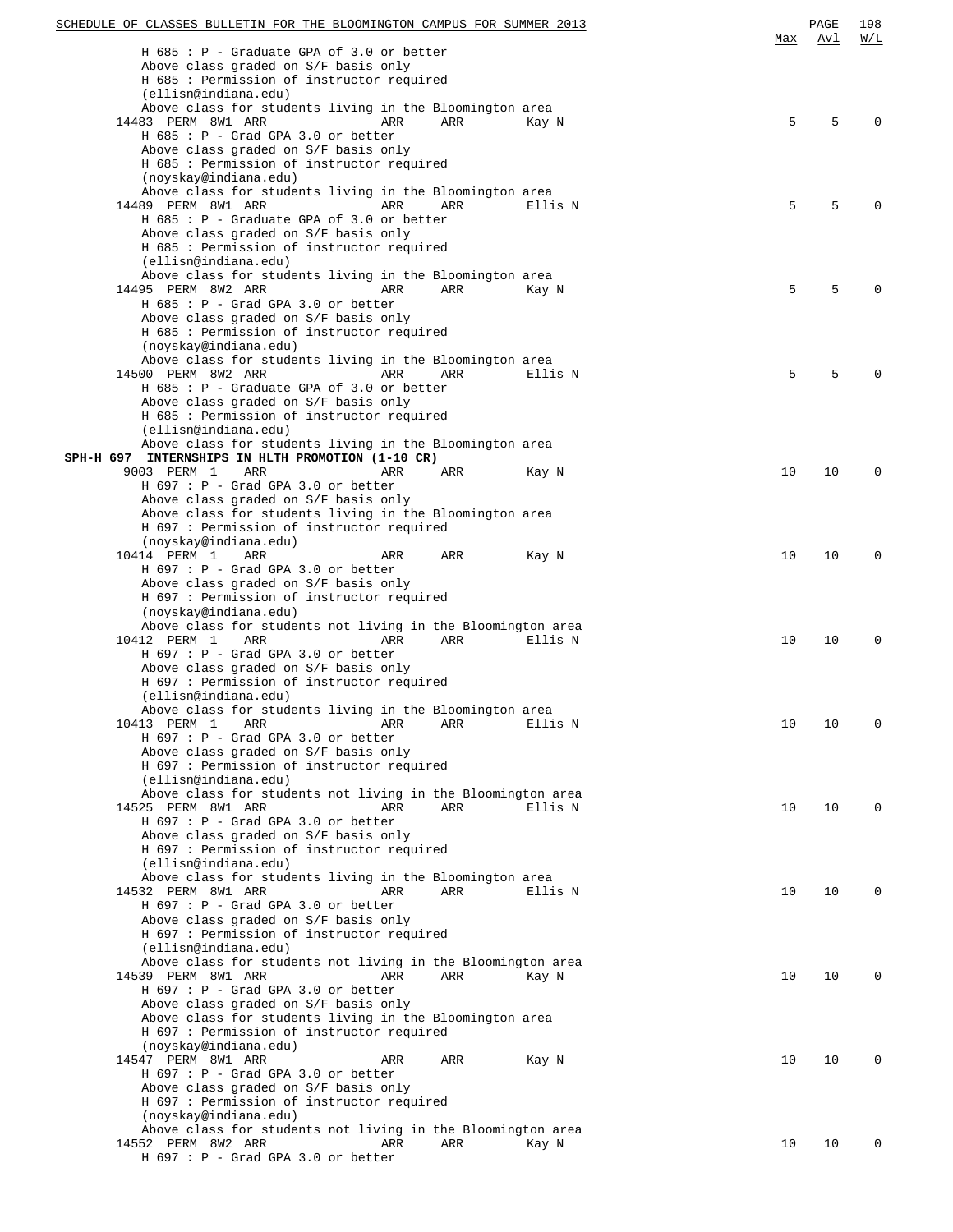| SCHEDULE OF CLASSES BULLETIN FOR THE BLOOMINGTON CAMPUS FOR SUMMER 2013                            |               |     | PAGE | 199                                           |
|----------------------------------------------------------------------------------------------------|---------------|-----|------|-----------------------------------------------|
|                                                                                                    |               | Max | Avl  | $\overline{\text{W}}$ / $\overline{\text{L}}$ |
| Above class graded on S/F basis only<br>Above class for students living in the Bloomington area    |               |     |      |                                               |
| H 697 : Permission of instructor required                                                          |               |     |      |                                               |
| (noyskay@indiana.edu)                                                                              |               |     |      |                                               |
| 14506 PERM 8W2 ARR<br>ARR<br>ARR                                                                   | Kay N         | 10  | 10   | $\Omega$                                      |
| $H$ 697 : P - Grad GPA 3.0 or better                                                               |               |     |      |                                               |
| Above class graded on S/F basis only                                                               |               |     |      |                                               |
| H 697 : Permission of instructor required                                                          |               |     |      |                                               |
| (noyskay@indiana.edu)                                                                              |               |     |      |                                               |
| Above class for students not living in the Bloomington area                                        |               |     |      |                                               |
| 14512 PERM 8W2 ARR<br>ARR<br>ARR                                                                   | Ellis N       | 10  | 10   | $\Omega$                                      |
| $H$ 697 : P - Grad GPA 3.0 or better                                                               |               |     |      |                                               |
| Above class graded on S/F basis only                                                               |               |     |      |                                               |
| H 697 : Permission of instructor required                                                          |               |     |      |                                               |
| (ellisn@indiana.edu)<br>Above class for students living in the Bloomington area                    |               |     |      |                                               |
| 14518 PERM 8W2 ARR<br>ARR<br>ARR                                                                   | Ellis N       | 10  | 10   | $\Omega$                                      |
| $H$ 697 : P - Grad GPA 3.0 or better                                                               |               |     |      |                                               |
| Above class graded on S/F basis only                                                               |               |     |      |                                               |
| H 697 : Permission of instructor required                                                          |               |     |      |                                               |
| (ellisn@indiana.edu)                                                                               |               |     |      |                                               |
| Above class for students not living in the Bloomington area                                        |               |     |      |                                               |
| SPH-H 791 READINGS IN HEALTH BEHAVIOR (1-10 CR)                                                    |               |     |      |                                               |
| 9901 PERM 1<br>ARR<br>ARR<br>ARR                                                                   | Ellis N       | 10  | 10   | $\Omega$                                      |
| H 791 : Permission of instructor required                                                          |               |     |      |                                               |
| (ellisn@indiana.edu)                                                                               |               |     |      |                                               |
| H 791 : Must have Graduate GPA of at least 3.0                                                     |               |     |      |                                               |
| 9902 PERM 1<br>ARR<br>ARR<br>ARR                                                                   | Lohrmann D    | 10  | 10   | 0                                             |
| H 791 : Permission of instructor required                                                          |               |     |      |                                               |
| (dlohrman@indiana.edu)                                                                             |               |     |      |                                               |
| H 791 : Must have Graduate GPA of at least 3.0                                                     |               |     |      |                                               |
| 9903 PERM 1<br>ARR<br>ARR<br>ARR                                                                   | Kay N         | 10  | 10   | 0                                             |
| H 791 : Permission of instructor required                                                          |               |     |      |                                               |
| (noyskay@indiana.edu)                                                                              |               |     |      |                                               |
| H 791 : Must have Graduate GPA of at least 3.0                                                     |               |     |      | $\Omega$                                      |
| 9904 PERM 1<br>ARR<br>ARR<br>ARR<br>H 791 : Permission of instructor required                      | Obeng C       | 10  | 10   |                                               |
| (cobeng@indiana.edu)                                                                               |               |     |      |                                               |
| H 791 : Must have Graduate GPA of at least 3.0                                                     |               |     |      |                                               |
| SPH-H 791 READINGS IN HEALTH BEHAVIOR (1-5 CR)                                                     |               |     |      |                                               |
| 9006 PERM 1<br>ARR<br>ARR<br>ARR                                                                   | Torabi M      | 10  | 10   | $\Omega$                                      |
| H 791 : Permission of instructor required                                                          |               |     |      |                                               |
| (torabi@indiana.edu)                                                                               |               |     |      |                                               |
| H 791 : Must have Graduate GPA of at least 3.0                                                     |               |     |      |                                               |
| SPH-H 791 READINGS IN HEALTH BEHAVIOR (1-10 CR)                                                    |               |     |      |                                               |
| 10614 PERM 1<br>ARR<br>ARR<br>ARR                                                                  | Seo D         | 10  | 10   | $\mathbf 0$                                   |
| H 791 : Must have Graduate GPA of at least 3.0                                                     |               |     |      |                                               |
| H 791 : Permission of instructor required (seo@indiana.edu)                                        |               |     |      |                                               |
| SPH-H 791 READINGS IN HEALTH BEHAVIOR (1-5 CR)                                                     |               |     |      |                                               |
| 12614 PERM 1<br>ARR<br>ARR<br>ARR<br>H 791 : Permission of instructor required: yarber@indiana.edu | Yarber W      | 10  | 10   | 0                                             |
| H 791 : Must have graduate GPA of at least 3.0                                                     |               |     |      |                                               |
| SPH-H 791 READINGS IN HEALTH BEHAVIOR (1-10 CR)                                                    |               |     |      |                                               |
| 10557 PERM 1<br>ARR<br>ARR<br>ARR                                                                  | Reece M       | 10  | 10   | 0                                             |
| H 791 : Permission of instructor required                                                          |               |     |      |                                               |
| (mireece@indiana.edu)                                                                              |               |     |      |                                               |
| H 791 : Must have Graduate GPA of at least 3.0                                                     |               |     |      |                                               |
| 10659 PERM 1<br>ARR<br>ARR<br>ARR                                                                  | Middlestadt S | 10  | 10   | 0                                             |
| H 791 : Permission of instructor required                                                          |               |     |      |                                               |
| (semiddle@indiana.edu)                                                                             |               |     |      |                                               |
| H 791 : Must have Graduate GPA of at least 3.0                                                     |               |     |      |                                               |
| 14559 PERM 8W1 ARR<br>ARR<br>ARR                                                                   | Ellis N       | 10  | 10   | 0                                             |
| H 791 : Permission of instructor required                                                          |               |     |      |                                               |
| (ellisn@indiana.edu)                                                                               |               |     |      |                                               |
| H 791 : Must have Graduate GPA of at least 3.0                                                     |               |     |      |                                               |
| 14566 PERM 8W1 ARR<br>ARR<br>ARR                                                                   | Kay N         | 10  | 10   | 0                                             |
| H 791 : Permission of instructor required                                                          |               |     |      |                                               |
| (noyskay@indiana.edu)<br>H 791 : Must have Graduate GPA of at least 3.0                            |               |     |      |                                               |
| 14572 PERM 8W1 ARR<br>ARR<br>ARR                                                                   | Obeng C       | 10  | 10   | 0                                             |
| H 791 : Permission of instructor required                                                          |               |     |      |                                               |
| (cobeng@indiana.edu)                                                                               |               |     |      |                                               |
| H 791 : Must have Graduate GPA of at least 3.0                                                     |               |     |      |                                               |
| 14580 PERM 8W1 ARR<br>ARR<br>ARR                                                                   | Lohrmann D    | 10  | 10   | 0                                             |
| H 791 : Permission of instructor required                                                          |               |     |      |                                               |
| (dlohrman@indiana.edu)                                                                             |               |     |      |                                               |
| H 791 : Must have Graduate GPA of at least 3.0                                                     |               |     |      |                                               |
| 14588 PERM 8W1 ARR<br>ARR<br>ARR                                                                   | Middlestadt S | 10  | 10   | 0                                             |
| H 791 : Permission of instructor required                                                          |               |     |      |                                               |
| (semiddle@indiana.edu)                                                                             |               |     |      |                                               |
| H 791 : Must have Graduate GPA of at least 3.0                                                     |               |     |      |                                               |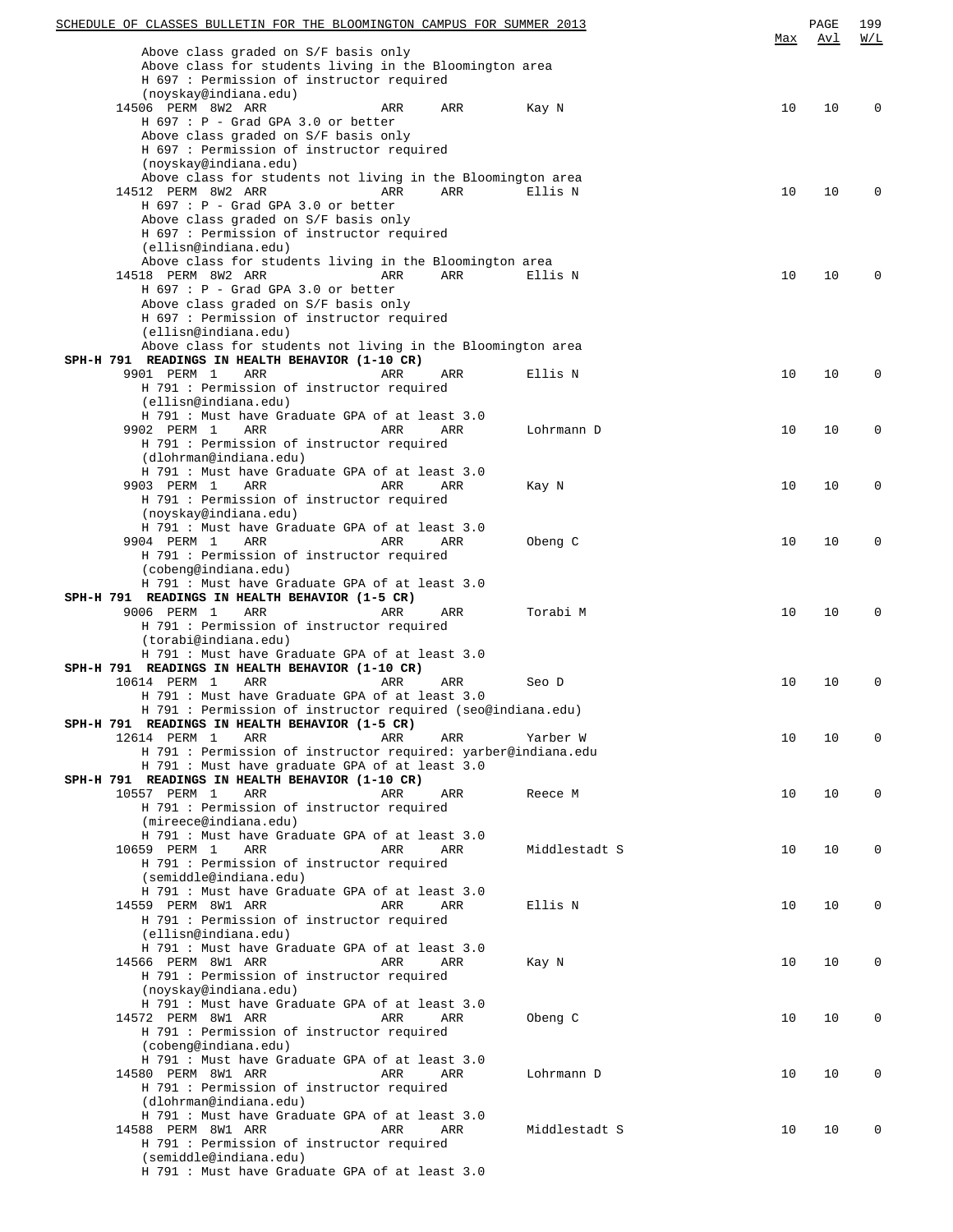| SCHEDULE OF CLASSES BULLETIN FOR THE BLOOMINGTON CAMPUS FOR SUMMER 2013                           |     |     |               |           | PAGE      | 200                                           |
|---------------------------------------------------------------------------------------------------|-----|-----|---------------|-----------|-----------|-----------------------------------------------|
| 14596 PERM 8W1 ARR                                                                                | ARR | ARR | Reece M       | Мах<br>10 | Avl<br>10 | $\overline{\text{W}}$ / $\overline{\text{L}}$ |
| H 791 : Permission of instructor required                                                         |     |     |               |           |           |                                               |
| (mireece@indiana.edu)                                                                             |     |     |               |           |           |                                               |
| H 791 : Must have Graduate GPA of at least 3.0<br>SPH-H 791 READINGS IN HEALTH BEHAVIOR (1-5 CR)  |     |     |               |           |           |                                               |
| 14604 PERM 8W1 ARR                                                                                | ARR | ARR | Torabi M      | 10        | 10        | $\Omega$                                      |
| H 791 : Permission of instructor required                                                         |     |     |               |           |           |                                               |
| (torabi@indiana.edu)                                                                              |     |     |               |           |           |                                               |
| H 791 : Must have Graduate GPA of at least 3.0<br>SPH-H 791 READINGS IN HEALTH BEHAVIOR (1-10 CR) |     |     |               |           |           |                                               |
| 14613 PERM 8W1 ARR                                                                                | ARR | ARR | Seo D         | 10        | 10        | $\mathbf 0$                                   |
| H 791 : Must have Graduate GPA of at least 3.0                                                    |     |     |               |           |           |                                               |
| H 791 : Permission of instructor required (seo@indiana.edu)                                       |     |     |               |           |           |                                               |
| SPH-H 791 READINGS IN HEALTH BEHAVIOR (1-5 CR)<br>14620 PERM 8W1 ARR                              | ARR | ARR | Yarber W      | 10        | 10        | $\mathbf 0$                                   |
| H 791 : Permission of instructor required: yarber@indiana.edu                                     |     |     |               |           |           |                                               |
| H 791 : Must have graduate GPA of at least 3.0                                                    |     |     |               |           |           |                                               |
| SPH-H 791 READINGS IN HEALTH BEHAVIOR (1-10 CR)                                                   |     |     |               |           |           |                                               |
| 14627 PERM 8W2 ARR<br>H 791 : Permission of instructor required                                   | ARR | ARR | Ellis N       | 10        | 10        | $\Omega$                                      |
| (ellisn@indiana.edu)                                                                              |     |     |               |           |           |                                               |
| H 791 : Must have Graduate GPA of at least 3.0                                                    |     |     |               |           |           |                                               |
|                                                                                                   |     |     |               |           |           |                                               |
| APPLIED HEALTH SCI:HEALTH EDUC (014)                                                              |     |     |               |           |           |                                               |
| SPH-H 791 READINGS IN HEALTH BEHAVIOR (1-10 CR)                                                   |     |     |               |           |           |                                               |
| 13369 PERM 6W2 ARR                                                                                | ARR | ARR | Fly A         | 5         | 5         | $\Omega$                                      |
| H 791 : Permission of instructor required (afly@indiana.edu)                                      |     |     |               |           |           |                                               |
| H 791 : Must have graduate GPA of at least 3.0                                                    |     |     |               |           |           |                                               |
| APPLIED HEALTH SCI: HEALTH EDU (014)                                                              |     |     |               |           |           |                                               |
|                                                                                                   |     |     |               |           |           |                                               |
| SPH-H 791 READINGS IN HEALTH BEHAVIOR (1-10 CR)<br>14644 PERM 8W2 ARR                             | ARR | ARR | Kay N         | 10        | 10        | $\mathbf 0$                                   |
| H 791 : Permission of instructor required                                                         |     |     |               |           |           |                                               |
| (noyskay@indiana.edu)                                                                             |     |     |               |           |           |                                               |
| H 791 : Must have Graduate GPA of at least 3.0                                                    |     |     |               |           |           |                                               |
| 14651 PERM 8W2 ARR<br>H 791 : Permission of instructor required                                   | ARR | ARR | Obeng C       | 10        | 10        | $\mathbf 0$                                   |
| (cobeng@indiana.edu)                                                                              |     |     |               |           |           |                                               |
| H 791 : Must have Graduate GPA of at least 3.0                                                    |     |     |               |           |           |                                               |
| 14663 PERM 8W2 ARR                                                                                | ARR | ARR | Middlestadt S | 10        | 10        | $\mathbf 0$                                   |
| H 791 : Permission of instructor required<br>(semiddle@indiana.edu)                               |     |     |               |           |           |                                               |
| H 791 : Must have Graduate GPA of at least 3.0                                                    |     |     |               |           |           |                                               |
| 14672 PERM 8W2 ARR                                                                                | ARR | ARR | Reece M       | 10        | 10        | $\mathbf 0$                                   |
| H 791 : Permission of instructor required                                                         |     |     |               |           |           |                                               |
| (mireece@indiana.edu)<br>H 791 : Must have Graduate GPA of at least 3.0                           |     |     |               |           |           |                                               |
| 14681 PERM 8W2 ARR                                                                                | ARR | ARR | Seo D         | 10        | 10        | 0                                             |
| H 791 : Must have Graduate GPA of at least 3.0                                                    |     |     |               |           |           |                                               |
| H 791 : Permission of instructor required (seo@indiana.edu)                                       |     |     |               |           |           |                                               |
| SPH-H 791 READINGS IN HEALTH BEHAVIOR (1-5 CR)<br>14689 PERM 8W2 ARR                              | ARR | ARR | Torabi M      | 10        | 10        | $\Omega$                                      |
| H 791 : Permission of instructor required                                                         |     |     |               |           |           |                                               |
| (torabi@indiana.edu)                                                                              |     |     |               |           |           |                                               |
| H 791 : Must have Graduate GPA of at least 3.0                                                    |     |     |               |           |           |                                               |
| 14696 PERM 8W2 ARR<br>H 791 : Permission of instructor required: yarber@indiana.edu               | ARR | ARR | Yarber W      | 10        | 10        | $\Omega$                                      |
| H 791 : Must have graduate GPA of at least 3.0                                                    |     |     |               |           |           |                                               |
| SPH-H 791 READINGS IN HEALTH BEHAVIOR (1-10 CR)                                                   |     |     |               |           |           |                                               |
| 14635 PERM 8W2 ARR                                                                                | ARR | ARR | Lohrmann D    | 10        | 10        | $\Omega$                                      |
| H 791 : Permission of instructor required<br>(dlohrman@indiana.edu)                               |     |     |               |           |           |                                               |
| H 791 : Must have Graduate GPA of at least 3.0                                                    |     |     |               |           |           |                                               |
| SPH-H 792 RESEARCH IN HEALTH BEHAVIOR (1-10 CR)                                                   |     |     |               |           |           |                                               |
| 9898 PERM 1<br>ARR                                                                                | ARR | ARR | Lohrmann D    | 20        | 20        | $\Omega$                                      |
| H 792 : Permission of instructor required<br>(dlohrman@indiana.edu)                               |     |     |               |           |           |                                               |
| H 792 : Must have Graduate GPA of at least 3.0                                                    |     |     |               |           |           |                                               |
| 9899 PERM 1<br>ARR                                                                                | ARR | ARR | Kay N         | 20        | 20        | 0                                             |
| H 792 : Permission of instructor required                                                         |     |     |               |           |           |                                               |
| (noyskay@indiana.edu)<br>H 792 : Must have Graduate GPA of at least 3.0                           |     |     |               |           |           |                                               |
| 9900 PERM 1<br>ARR                                                                                | ARR | ARR | Obeng C       | 20        | 20        | $\Omega$                                      |
| H 792 : Permission of instructor required                                                         |     |     |               |           |           |                                               |
| (cobeng@indiana.edu)                                                                              |     |     |               |           |           |                                               |
| H 792 : Must have Graduate GPA of at least 3.0<br>SPH-H 792 RESEARCH IN HEALTH BEHAVIOR (1-5 CR)  |     |     |               |           |           |                                               |
| 9005 PERM 1<br>ARR                                                                                | ARR | ARR | Torabi M      | 20        | 20        | $\Omega$                                      |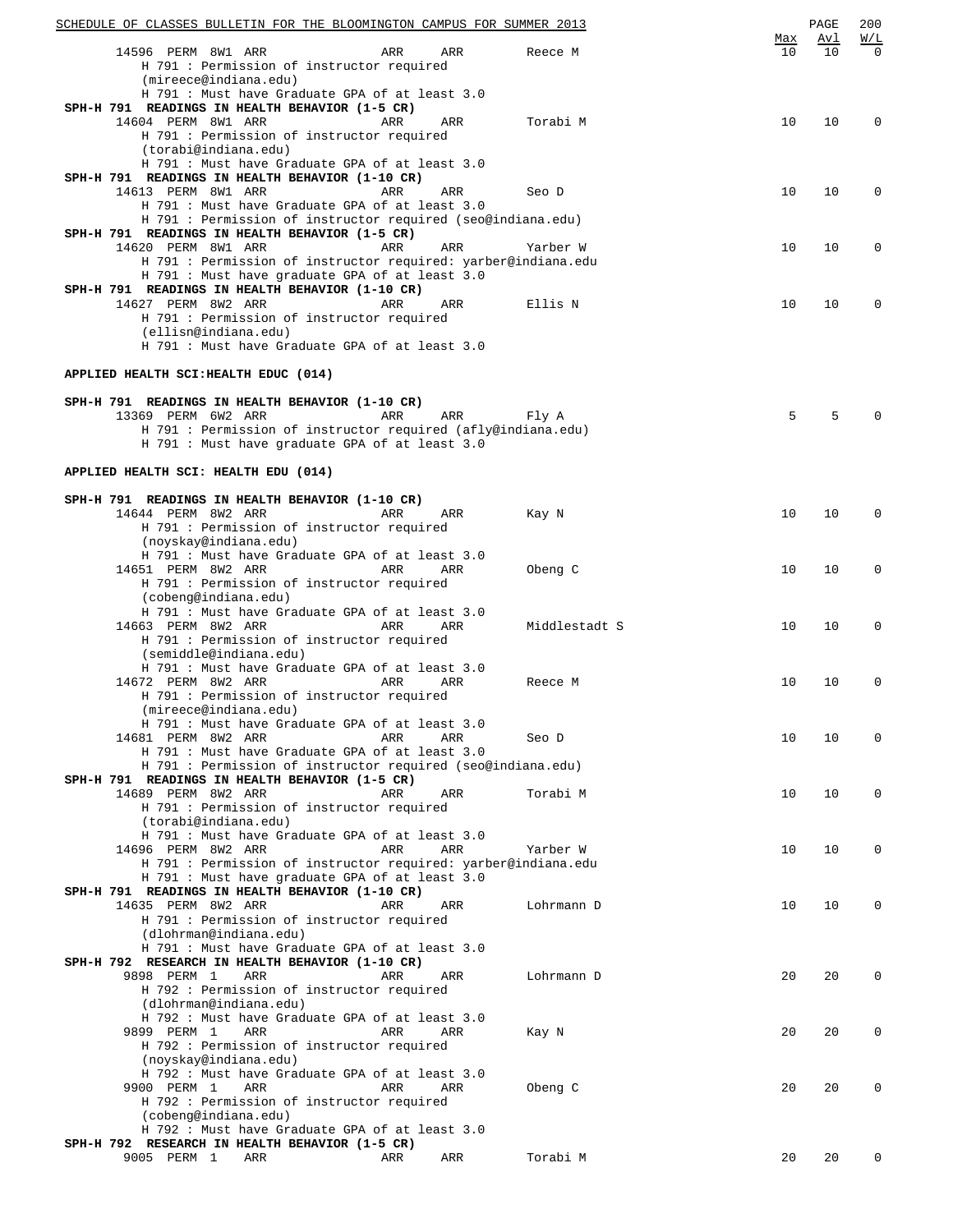| SCHEDULE OF CLASSES BULLETIN FOR THE BLOOMINGTON CAMPUS FOR SUMMER 2013            |               |     | PAGE | 201               |
|------------------------------------------------------------------------------------|---------------|-----|------|-------------------|
|                                                                                    |               | Max | Avl  | $\underline{W/L}$ |
| H 792 : Permission of instructor required<br>(torabi@indiana.edu)                  |               |     |      |                   |
| H 792 : Must have Graduate GPA of at least 3.0                                     |               |     |      |                   |
| SPH-H 792 RESEARCH IN HEALTH BEHAVIOR (1-10 CR)                                    |               |     |      |                   |
| 10545 PERM 1<br>ARR<br>ARR<br>ARR                                                  | Seo D         | 20  | 20   | 0                 |
| H 792 : Permission of instructor required (seo@indiana.edu)                        |               |     |      |                   |
| H 792 : Must have Graduate GPA of at least 3.0                                     |               |     |      |                   |
| 10658 PERM 1<br>ARR<br>ARR<br>ARR                                                  | Middlestadt S | 20  | 20   | 0                 |
| H 792 : Permission of instructor required                                          |               |     |      |                   |
| (semiddle@indiana.edu)                                                             |               |     |      |                   |
| H 792 : Must have Graduate GPA of at least 3.0                                     |               |     |      |                   |
| 10556 PERM 1<br>ARR<br>ARR<br>ARR                                                  | Reece M       | 20  | 20   | 0                 |
| H 792 : Permission of instructor required                                          |               |     |      |                   |
| (mireece@indiana.edu)                                                              |               |     |      |                   |
| H 792 : Must have Graduate GPA of at least 3.0                                     |               |     |      |                   |
| 12233 PERM 1<br>ARR<br>ARR<br>ARR                                                  | Yarber W      | 10  | 10   | 0                 |
| H 792 : Permission of instructor required                                          |               |     |      |                   |
| (yarber@indiana.edu)                                                               |               |     |      |                   |
| H 792 : Must have Graduate GPA of at least 3.0                                     |               |     |      |                   |
| 14790 PERM 8W1 ARR<br>ARR<br>ARR                                                   | Kay N         | 20  | 20   | 0                 |
| H 792 : Permission of instructor required                                          |               |     |      |                   |
| (noyskay@indiana.edu)                                                              |               |     |      |                   |
| H 792 : Must have Graduate GPA of at least 3.0                                     |               |     |      |                   |
| 14702 PERM 8W1 ARR<br>ARR<br>ARR                                                   | Lohrmann D    | 20  | 20   | 0                 |
| H 792 : Permission of instructor required                                          |               |     |      |                   |
| (dlohrman@indiana.edu)                                                             |               |     |      |                   |
| H 792 : Must have Graduate GPA of at least 3.0                                     |               |     |      |                   |
| 14708 PERM 8W1 ARR<br>ARR<br>ARR                                                   | Obeng C       | 20  | 20   | 0                 |
| H 792 : Permission of instructor required                                          |               |     |      |                   |
| (cobeng@indiana.edu)                                                               |               |     |      |                   |
| H 792 : Must have Graduate GPA of at least 3.0                                     |               |     |      |                   |
| 14715 PERM 8W1 ARR<br>ARR<br>ARR                                                   | Middlestadt S | 20  | 20   | 0                 |
| H 792 : Permission of instructor required                                          |               |     |      |                   |
| (semiddle@indiana.edu)                                                             |               |     |      |                   |
| H 792 : Must have Graduate GPA of at least 3.0                                     |               |     |      |                   |
| 14721 PERM 8W1 ARR<br>ARR<br>ARR                                                   | Reece M       | 20  | 20   | 0                 |
| H 792 : Permission of instructor required                                          |               |     |      |                   |
| (mireece@indiana.edu)                                                              |               |     |      |                   |
| H 792 : Must have Graduate GPA of at least 3.0                                     |               |     |      |                   |
| SPH-H 792 RESEARCH IN HEALTH BEHAVIOR (1-5 CR)<br>14727 PERM 8W1 ARR<br>ARR<br>ARR | Torabi M      | 20  | 20   | 0                 |
| H 792 : Permission of instructor required                                          |               |     |      |                   |
| (torabi@indiana.edu)                                                               |               |     |      |                   |
| H 792 : Must have Graduate GPA of at least 3.0                                     |               |     |      |                   |
| SPH-H 792 RESEARCH IN HEALTH BEHAVIOR (1-10 CR)                                    |               |     |      |                   |
| 14733 PERM 8W1 ARR<br>ARR<br>ARR                                                   | Seo D         | 20  | 20   | 0                 |
| H 792 : Permission of instructor required (seo@indiana.edu)                        |               |     |      |                   |
| H 792 : Must have Graduate GPA of at least 3.0                                     |               |     |      |                   |
| 14739 PERM 8W1 ARR<br>ARR<br>ARR                                                   | Yarber W      | 10  | 10   | 0                 |
| H 792 : Permission of instructor required                                          |               |     |      |                   |
| (yarber@indiana.edu)                                                               |               |     |      |                   |
| H 792 : Must have Graduate GPA of at least 3.0                                     |               |     |      |                   |
| 14745 PERM 8W2 ARR<br>ARR<br>ARR                                                   | Lohrmann D    | 20  | 20   | $\Omega$          |
| H 792 : Permission of instructor required                                          |               |     |      |                   |
| (dlohrman@indiana.edu)                                                             |               |     |      |                   |
| H 792 : Must have Graduate GPA of at least 3.0                                     |               |     |      |                   |
| 14751 PERM 8W2 ARR<br>ARR<br>ARR                                                   | Kay N         | 20  | 20   | $\Omega$          |
| H 792 : Permission of instructor required                                          |               |     |      |                   |
| (noyskay@indiana.edu)                                                              |               |     |      |                   |
| H 792 : Must have Graduate GPA of at least 3.0                                     |               |     |      |                   |
| 14755 PERM 8W2 ARR<br>ARR<br>ARR                                                   | Obeng C       | 20  | 20   | $\Omega$          |
| H 792 : Permission of instructor required                                          |               |     |      |                   |
| (cobeng@indiana.edu)                                                               |               |     |      |                   |
| H 792 : Must have Graduate GPA of at least 3.0                                     |               |     |      |                   |
| 14761 PERM 8W2 ARR<br>ARR<br>ARR                                                   | Middlestadt S | 20  | 20   | $\Omega$          |
| H 792 : Permission of instructor required                                          |               |     |      |                   |
| (semiddle@indiana.edu)                                                             |               |     |      |                   |
| H 792 : Must have Graduate GPA of at least 3.0                                     |               |     |      |                   |
| 14766 PERM 8W2 ARR<br>ARR<br>ARR                                                   | Reece M       | 20  | 20   | $\Omega$          |
| H 792 : Permission of instructor required                                          |               |     |      |                   |
| (mireece@indiana.edu)<br>H 792 : Must have Graduate GPA of at least 3.0            |               |     |      |                   |
| SPH-H 792 RESEARCH IN HEALTH BEHAVIOR (1-5 CR)                                     |               |     |      |                   |
| 14772 PERM 8W2 ARR<br>ARR<br>ARR                                                   | Torabi M      | 20  | 20   | $\Omega$          |
| H 792 : Permission of instructor required                                          |               |     |      |                   |
| (torabi@indiana.edu)                                                               |               |     |      |                   |
| H 792 : Must have Graduate GPA of at least 3.0                                     |               |     |      |                   |
| SPH-H 792 RESEARCH IN HEALTH BEHAVIOR (1-10 CR)                                    |               |     |      |                   |
| 14778 PERM 8W2 ARR<br>ARR<br>ARR                                                   | Seo D         | 20  | 20   | $\Omega$          |
| H 792 : Permission of instructor required (seo@indiana.edu)                        |               |     |      |                   |
| H 792 : Must have Graduate GPA of at least 3.0                                     |               |     |      |                   |
|                                                                                    |               |     |      |                   |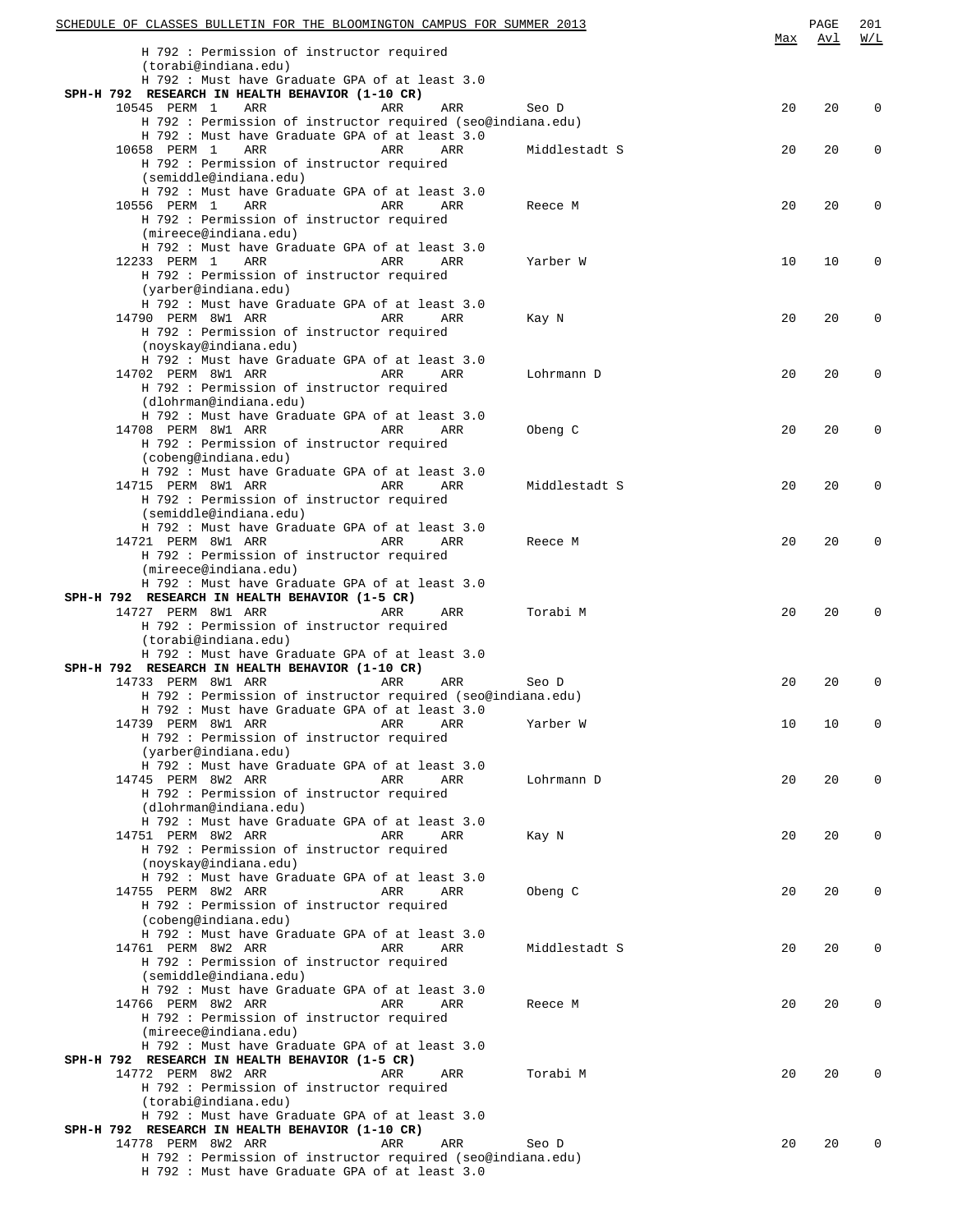| SCHEDULE OF CLASSES BULLETIN FOR THE BLOOMINGTON CAMPUS FOR SUMMER 2013                                           |           | PAGE      | 202             |
|-------------------------------------------------------------------------------------------------------------------|-----------|-----------|-----------------|
| 14784 PERM 8W2 ARR<br>ARR<br>ARR<br>Yarber W<br>H 792 : Permission of instructor required                         | Max<br>10 | Avl<br>10 | W/L<br>$\Omega$ |
| (yarber@indiana.edu)<br>H 792 : Must have Graduate GPA of at least 3.0                                            |           |           |                 |
| SPH-H 799 PH.D. DISSERTATION (1-30 CR)<br>9007 PERM 1<br>ARR<br>Torabi M<br>ARR<br>ARR                            | 10        | 10        | 0               |
| Above class for students living in the Bloomington area                                                           |           |           |                 |
| APPLIED HEALTH SCI:HEALTH EDUC (014)                                                                              |           |           |                 |
| SPH-H 799 PH.D. DISSERTATION (1-30 CR)<br>13333 PERM 6W1 ARR<br>ARR<br>Reece M<br>ARR                             | 5         | 5         |                 |
| Above class for students living in the Bloomington area                                                           |           |           |                 |
| Above class requires permission of Department                                                                     |           |           |                 |
| APPLIED HEALTH SCI: HEALTH EDU (014)                                                                              |           |           |                 |
| SPH-H 799 PH.D. DISSERTATION (1-30 CR)<br>10072 PERM 1<br>ARR<br>Torabi M<br>ARR<br>ARR                           | 10        | 10        | 0               |
| Above class for students NOT living in the Bloomington area<br>10809 PERM 1<br>ARR<br>ARR<br>ARR<br>Billingham R  | 10        | 10        | 0               |
| Above class for students living in the Bloomington area<br>10810 PERM 1<br>ARR<br>ARR<br>ARR<br>Billingham R      | 10        | 10        | $\mathbf 0$     |
| Above class for students NOT living in the Bloomington area<br>10811 PERM 1<br>ARR<br>ARR<br>ARR<br>Ellis N       | 10        | 10        | 0               |
| Above class for students living in the Bloomington area<br>ARR<br>10812 PERM 1<br>ARR<br>ARR<br>Ellis N           | 10        | 10        | 0               |
| Above class for students NOT living in the Bloomington area                                                       |           |           |                 |
| 10813 PERM 1<br>ARR<br>ARR<br><b>ARR</b><br>Fly A<br>Above class for students living in the Bloomington area      | 10        | 10        | 0               |
| 10814 PERM 1<br>ARR<br>ARR<br>ARR<br>Fly A<br>Above class for students NOT living in the Bloomington area         | 10        | 10        | 0               |
| 10815 PERM 1<br>ARR<br>ARR<br>ARR<br>Gilbert K<br>Above class for students living in the Bloomington area         | 10        | 10        | $\mathbf{0}$    |
| 10816 PERM 1<br>ARR<br>ARR<br>ARR<br>Gilbert K<br>Above class for students NOT living in the Bloomington area     | 10        | 10        | 0               |
| 10817 PERM 1<br>ARR<br>ARR<br>ARR<br>Kolbe L<br>Above class for students living in the Bloomington area           | 10        | 10        | $\mathbf 0$     |
| 10818 PERM 1<br>ARR<br>ARR<br>ARR<br>Kolbe L                                                                      | 10        | 10        | 0               |
| Above class for students NOT living in the Bloomington area<br>10819 PERM 1<br>ARR<br>ARR<br>ARR<br>Lindeman A    | 10        | 10        | 0               |
| Above class for students living in the Bloomington area<br>10820 PERM 1<br>ARR<br>ARR<br>ARR<br>Lindeman A        | 10        | 10        | 0               |
| Above class for students NOT living in the Bloomington area<br>10821 PERM 1<br>ARR<br>ARR<br>ARR<br>Lohrmann D    | 10        | 10        | 0               |
| Above class for students living in the Bloomington area<br>10822 PERM 1<br>ARR<br>ARR<br>ARR<br>Lohrmann D        | 10        | 10        | $\mathsf 0$     |
| Above class for students NOT living in the Bloomington area<br>10823 PERM 1<br>ARR<br>ARR<br>Middlestadt S<br>ARR | 10        | 10        | 0               |
| Above class for students living in the Bloomington area<br>10824 PERM 1<br>ARR<br>ARR<br>ARR<br>Middlestadt S     | 10        | 10        | 0               |
| Above class for students NOT living in the Bloomington area                                                       |           |           |                 |
| 10825 PERM 1<br>ARR<br>ARR<br>ARR<br>Reece M<br>Above class for students living in the Bloomington area           | 10        | 10        | 0               |
| 10826 PERM 1<br>ARR<br>ARR<br>ARR<br>Reece M<br>Above class for students NOT living in the Bloomington area       | 10        | 10        | 0               |
| 10827 PERM 1<br>ARR<br>ARR<br>ARR<br>Seo D<br>Above class for students living in the Bloomington area             | 10        | 10        | 0               |
| 10828 PERM 1<br>ARR<br>ARR<br>ARR<br>Seo D<br>Above class for students NOT living in the Bloomington area         | 10        | 10        | 0               |
| 14804 PERM 8W1 ARR<br>ARR<br>ARR<br>Torabi M<br>Above class for students NOT living in the Bloomington area       | 10        | 10        | 0               |
| 14812 PERM 8W1 ARR<br>ARR<br>ARR<br>Billingham R<br>Above class for students living in the Bloomington area       | 10        | 10        | 0               |
| 10829 PERM 1<br>ARR<br>ARR<br>ARR<br>Yarber W                                                                     | 10        | 10        | 0               |
| Above class for students living in the Bloomington area<br>10830 PERM 1<br>ARR<br>ARR<br>ARR<br>Yarber W          | 10        | 10        | 0               |
| Above class for students NOT living in the Bloomington area                                                       |           |           |                 |
| APPLIED HEALTH SCI:HEALTH EDUC (014)                                                                              |           |           |                 |
| SPH-H 799 PH.D. DISSERTATION (1-30 CR)<br>13324 PERM 1<br>ARR<br>Goodman B<br>ARR<br>ARR                          | 5         | 5         |                 |
| Above class for students living in the Bloomington area<br>Above class requires permission of Department          |           |           |                 |
| APPLIED HEALTH SCI: HEALTH EDU (014)                                                                              |           |           |                 |
| SPH-H 799 PH.D. DISSERTATION (1-30 CR)                                                                            |           |           |                 |

| 14819<br>Billingham R<br>PERM 8W1 ARR<br>ARR<br>ARR |  |  | $  -$ |  |
|-----------------------------------------------------|--|--|-------|--|
|                                                     |  |  |       |  |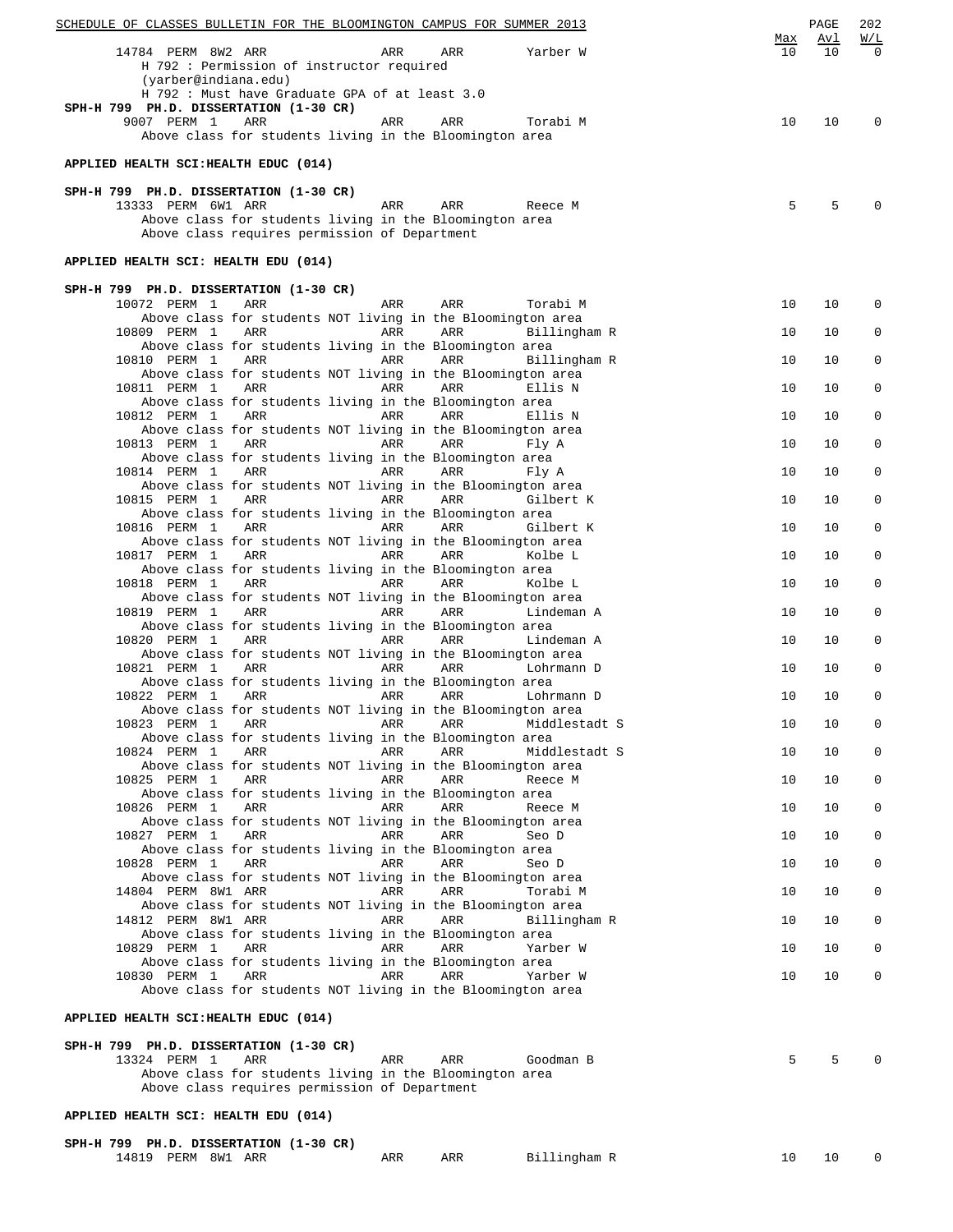| SCHEDULE OF CLASSES BULLETIN FOR THE BLOOMINGTON CAMPUS FOR SUMMER 2013                                             | Max | PAGE<br><u>Avl</u> | 203<br>W/L          |
|---------------------------------------------------------------------------------------------------------------------|-----|--------------------|---------------------|
| Above class for students NOT living in the Bloomington area<br>14342 PERM 8W1 ARR<br>ARR<br>ARR<br>Ellis N          | 10  | 10                 | $\mathsf 0$         |
| Above class for students living in the Bloomington area<br>14351 PERM 8W1 ARR<br>ARR<br>ARR<br>Ellis N              | 10  | 10                 | $\mathsf{O}\xspace$ |
| Above class for students NOT living in the Bloomington area<br>14361 PERM 8W1 ARR<br>ARR<br>ARR<br>Fly A            | 10  | 10                 | $\mathsf 0$         |
| Above class for students living in the Bloomington area<br>14369 PERM 8W1 ARR<br>ARR<br>ARR<br>Fly A                | 10  | 10                 | $\mathsf 0$         |
| Above class for students NOT living in the Bloomington area<br>14377 PERM 8W1 ARR<br>ARR<br>ARR<br>Gilbert K        | 10  | 10                 | $\mathsf 0$         |
| Above class for students living in the Bloomington area<br>14385 PERM 8W1 ARR<br>ARR<br>ARR<br>Gilbert K            | 10  | 10                 | $\mathsf 0$         |
| Above class for students NOT living in the Bloomington area<br>14393 PERM 8W1 ARR<br>ARR<br>ARR<br>Kolbe L          | 10  | 10                 | $\mathsf 0$         |
| Above class for students living in the Bloomington area<br>14402 PERM 8W1 ARR<br>ARR<br>ARR<br>Kolbe L              | 10  | 10                 | $\mathsf 0$         |
| Above class for students NOT living in the Bloomington area<br>14410 PERM 8W1 ARR<br>ARR<br>ARR<br>Lindeman A       | 10  | 10                 | $\mathsf 0$         |
| Above class for students living in the Bloomington area<br>14420 PERM 8W1 ARR<br>ARR<br>ARR<br>Lindeman A           | 10  | 10                 | $\mathsf 0$         |
| Above class for students NOT living in the Bloomington area<br>14428 PERM 8W1 ARR<br>ARR<br>ARR<br>Lohrmann D       | 10  | 10                 | $\mathsf 0$         |
| Above class for students living in the Bloomington area<br>14436 PERM 8W1 ARR<br>ARR<br>ARR<br>Lohrmann D           | 10  | 10                 | $\mathsf 0$         |
| Above class for students NOT living in the Bloomington area<br>14445 PERM 8W1 ARR<br>ARR<br>ARR<br>Middlestadt S    | 10  | 10                 | $\mathsf 0$         |
| Above class for students living in the Bloomington area<br>14453 PERM 8W1 ARR<br>ARR<br>ARR<br>Middlestadt S        | 10  | 10                 | $\mathsf 0$         |
| Above class for students NOT living in the Bloomington area<br>14462 PERM 8W1 ARR<br>ARR<br>ARR<br>Reece M          | 10  | 10                 | $\mathsf 0$         |
| Above class for students living in the Bloomington area<br>14523 PERM 8W1 ARR<br>ARR<br>ARR<br>Reece M              | 10  | 10                 | $\mathsf 0$         |
| Above class for students NOT living in the Bloomington area<br>14531 PERM 8W1 ARR<br>ARR<br>ARR<br>Seo D            | 10  | 10                 | $\mathsf 0$         |
| Above class for students living in the Bloomington area<br>14538 PERM 8W1 ARR<br>ARR<br>ARR<br>Seo D                | 10  | 10                 | $\mathsf 0$         |
| Above class for students NOT living in the Bloomington area<br>14544 PERM 8W1 ARR<br>ARR<br>ARR<br>Yarber W         | 10  | 10                 | $\mathsf 0$         |
| Above class for students living in the Bloomington area<br>14553 PERM 8W1 ARR<br>ARR<br>ARR<br>Yarber W             | 10  | 10                 | $\mathsf 0$         |
| Above class for students NOT living in the Bloomington area<br>14561 PERM 8W1 ARR<br>ARR<br>ARR<br>Smith S          | 10  | 10                 | $\mathsf 0$         |
| Above class for students living in the Bloomington area<br>14569 PERM 8W1 ARR<br>ARR<br>ARR<br>Smith S              | 10  | 10                 | $\mathsf 0$         |
| Above class for students NOT living in the Bloomington area<br>14577 PERM 1<br>ARR<br>ARR<br>ARR<br>Goodman B       | 10  | 10                 | $\mathsf 0$         |
| Above class for students living in the Bloomington area<br>10998 PERM 1 ARR<br><b>Example 28 ARR</b> ARR<br>Smith S | 10  | 10                 | $\mathsf{O}\xspace$ |
| Above class for students NOT living in the Bloomington area<br>11036 PERM 1<br>ARR<br>ARR<br>ARR<br>Smith S         | 10  | 10                 | 0                   |
| Above class for students living in the Bloomington area<br>14585 PERM 8W2 ARR<br>ARR<br>ARR<br>Torabi M             | 10  | 10                 | $\Omega$            |
| Above class for students living in the Bloomington area<br>14594 PERM 8W2 ARR<br>ARR<br>ARR<br>Torabi M             | 10  | 10                 | $\mathbf 0$         |
| Above class for students NOT living in the Bloomington area<br>14603 PERM 8W2 ARR<br>ARR<br>ARR<br>Billingham R     | 10  | 10                 | $\mathbf 0$         |
| Above class for students living in the Bloomington area<br>14612 PERM 8W2 ARR<br>ARR<br>ARR<br>Billingham R         | 10  | 10                 | $\mathbf 0$         |
| Above class for students NOT living in the Bloomington area<br>14933 PERM 8W2 ARR<br>ARR<br>ARR<br>Ellis N          | 10  | 10                 | $\mathbf 0$         |
| Above class for students living in the Bloomington area<br>14934 PERM 8W2 ARR<br>ARR<br>ARR<br>Ellis N              | 10  | 10                 | $\mathbf 0$         |
| Above class for students NOT living in the Bloomington area                                                         | 10  | 10                 | $\mathbf 0$         |
| 14621 PERM 8W2 ARR<br>ARR<br>ARR<br>Fly A<br>Above class for students living in the Bloomington area                |     |                    | $\mathbf 0$         |
| 14631 PERM 8W2 ARR<br>ARR<br>ARR<br>Fly A<br>Above class for students NOT living in the Bloomington area            | 10  | 10                 |                     |
| 14639 PERM 8W2 ARR<br>ARR<br>ARR<br>Gilbert K<br>Above class for students living in the Bloomington area            | 10  | 10                 | $\mathbf 0$         |
| 14646 PERM 8W2 ARR<br>ARR<br>ARR<br>Gilbert K<br>Above class for students NOT living in the Bloomington area        | 10  | 10                 | $\mathbf 0$         |
| 14656 PERM 8W2 ARR<br>ARR<br>ARR<br>Kolbe L<br>Above class for students living in the Bloomington area              | 10  | 10                 | $\mathbf 0$         |
| 14664 PERM 8W2 ARR<br>ARR<br>ARR<br>Kolbe L<br>Above class for students NOT living in the Bloomington area          | 10  | 10                 | $\mathbf 0$         |
| 14674 PERM 8W2 ARR<br>ARR<br>ARR<br>Lindeman A<br>Above class for students living in the Bloomington area           | 10  | 10                 | $\mathbf 0$         |
| 14682 PERM 8W2 ARR<br>ARR<br>ARR<br>Lindeman A<br>Above class for students NOT living in the Bloomington area       | 10  | 10                 | $\mathbf 0$         |
| 14690 PERM 8W2 ARR<br>ARR<br>ARR<br>Lohrmann D                                                                      | 10  | 10                 | 0                   |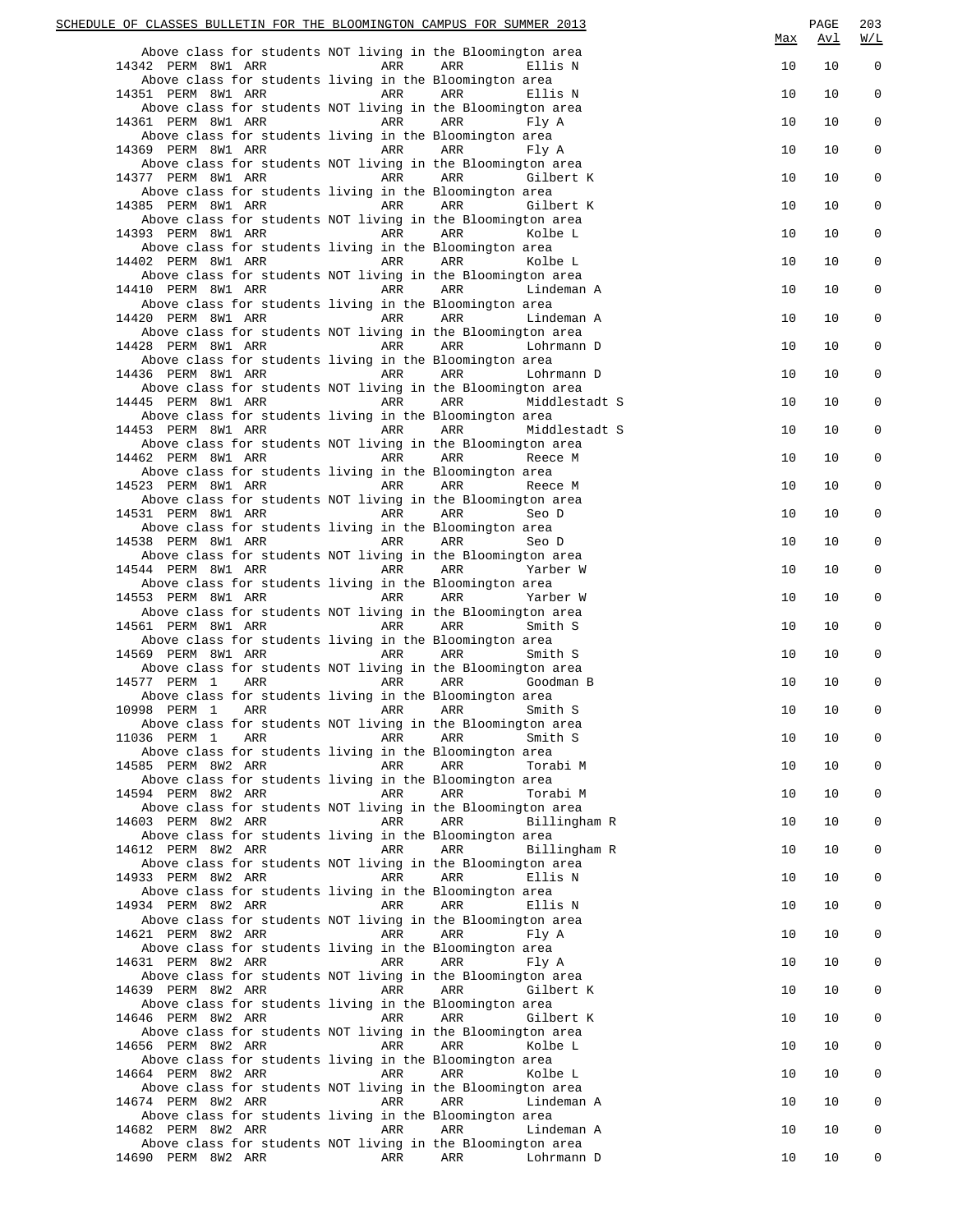| SCHEDULE OF CLASSES BULLETIN FOR THE BLOOMINGTON CAMPUS FOR SUMMER 2013                                              | Max | PAGE<br><u>Avl</u> | 204<br>W/L   |
|----------------------------------------------------------------------------------------------------------------------|-----|--------------------|--------------|
| Above class for students living in the Bloomington area<br>14697 PERM 8W2 ARR<br>ARR<br>ARR<br>Lohrmann D            | 10  | 10                 | $\mathbf 0$  |
| Above class for students NOT living in the Bloomington area<br>14704 PERM 8W2 ARR<br>ARR<br>ARR<br>Middlestadt S     | 10  | 10                 | 0            |
| Above class for students living in the Bloomington area<br>14710 PERM 8W2 ARR<br>ARR<br>ARR<br>Middlestadt S         | 10  | 10                 | $\mathbf 0$  |
| Above class for students NOT living in the Bloomington area<br>14718 PERM 8W2 ARR<br>ARR<br>ARR<br>Reece M           | 10  | 10                 | $\mathbf 0$  |
| Above class for students living in the Bloomington area<br>14724 PERM 8W2 ARR<br>ARR<br>ARR<br>Reece M               | 10  | 10                 | $\mathbf 0$  |
| Above class for students NOT living in the Bloomington area<br>14731 PERM 8W2 ARR<br>ARR<br>ARR<br>Seo D             | 10  | 10                 | $\mathbf 0$  |
| Above class for students living in the Bloomington area<br>14736 PERM 8W2 ARR<br>ARR<br>ARR<br>Seo D                 | 10  | 10                 | $\mathbf 0$  |
| Above class for students NOT living in the Bloomington area<br>14744 PERM 8W2 ARR<br>ARR<br>ARR<br>Yarber W          | 10  | 10                 | $\mathbf 0$  |
| Above class for students living in the Bloomington area<br>14750 PERM 8W2 ARR<br>ARR<br>ARR<br>Yarber W              | 10  | 10                 | $\mathbf 0$  |
| Above class for students NOT living in the Bloomington area<br>14756 PERM 8W2 ARR<br>ARR<br>ARR<br>Smith S           | 10  | 10                 | $\mathbf 0$  |
| Above class for students living in the Bloomington area<br>14763 PERM 8W2 ARR<br>ARR<br>ARR<br>Smith S               | 10  | 10                 | $\mathbf 0$  |
| Above class for students NOT living in the Bloomington area<br>14769 PERM 8W2 ARR<br>ARR<br>ARR<br>Goodman B         | 10  | 10                 | $\mathbf 0$  |
| Above class for students living in the Bloomington area<br>14798 PERM 8W1 ARR<br>ARR<br>ARR<br>Torabi M              | 10  | 10                 | 0            |
| Above class for students living in the Bloomington area                                                              |     |                    |              |
| APPLIED HEALTH SCI: SAFETY EDU (016)                                                                                 |     |                    |              |
| SPH-S 491 READINGS IN SAFETY EDUC (1-3 CR)<br>14407 PERM 8W1 ARR<br>ARR<br>ARR<br>Blair E                            | 10  | 10                 | $\mathbf 0$  |
| S 491 : Requires permission of instructor (blair@indiana.edu)<br>14415 PERM 8W2 ARR<br>ARR<br>ARR<br>Smith S         | 10  | 10                 | 0            |
| S 491 : Requires permission of instructor<br>(smithsu@indiana.edu)                                                   |     |                    |              |
| SPH-S 492 RESEARCH IN SAFETY EDUC (1-3 CR)<br>14422 PERM 8W1 ARR<br>ARR<br>ARR<br>Blair E                            | 10  | 10                 | $\Omega$     |
| S 492 : Requires permission of instructor (blair@indiana.edu)<br>14429 PERM 8W2 ARR<br>ARR<br>ARR<br>Smith S         | 10  | 10                 | 0            |
| S 492: Requires permission of instructor<br>(smithsu@indiana.edu)                                                    |     |                    |              |
| SPH-S 496 FIELD EXPER OCCUP SAFETY (1-10 CR)<br>14437 PERM 8W1 ARR<br>ARR<br>ARR<br>Slates K                         | 10  | 10                 | 0            |
| S 691: Permission of the instructor (kslates@indiana.edu)<br>Above class for students living in the Bloomington area |     |                    |              |
| Above class graded on S/F basis only<br>Slates K<br>S 691 : Permission of the instructor (kslates@indiana.edu)       | 10  | 10                 |              |
| Above class for students NOT living in the Bloomington area<br>Above class graded on S/F basis only                  |     |                    |              |
| 14451 PERM 8W2 ARR<br>ARR<br>ARR<br>Slates K<br>S 496: Permission of the instructor (kslates@indiana.edu)            | 10  | 10                 | 0            |
| Above class for students living in the Bloomington area<br>Above class graded on S/F basis only                      |     |                    |              |
| 14461 PERM 8W2 ARR<br>ARR<br>ARR<br>Slates K<br>S 496: Permission of the instructor (kslates@indiana.edu)            | 10  | 10                 | U            |
| Above class for students NOT living in the Bloomington area<br>Above class graded on S/F basis only                  |     |                    |              |
| SPH-S 514 SAFETY STNDRDS: INDSTRY&CNSTRCT (3 CR)<br>11038<br>4W1 05:00 P-09:30 P<br>MW<br>PH 016<br>Blair E          | 15  | 15                 | <sup>0</sup> |
| Above class taught online and in classroom combination<br>Above class for students living in the Bloomington area    |     |                    |              |
| 12452<br>4W1 05:00 P-09:30 P<br>МW<br>PH 016<br>Blair E<br>Above class for New Albany students only                  | 15  | 15                 | $\Omega$     |
| SPH-S 691 READINGS IN SAFETY EDUC (1-5 CR)<br>9069 PERM 1<br>ARR<br>ARR<br>ARR<br>Applegate T                        | 10  | 10                 | 0            |
| S 691 : P - Graduate GPA 3.0 and permission of the instructor<br>(tapplega@indiana.edu)                              |     |                    |              |
| 10617 PERM 1<br>ARR<br>ARR<br>ARR<br>Blair E<br>S 691 : Permission of the instructor (blair@indiana.edu)             | 10  | 10                 | 0            |
| 10618 PERM 1<br>ARR<br>ARR<br>ARR<br>Slates K<br>S 691: Permission of the instructor (kslates@indiana.edu)           | 10  | 10                 | 0            |
| 12062 PERM 1<br>ARR<br>ARR<br>ARR<br>Smith S<br>S 691 : Permission of the instructor (smithsu@indiana.edu)           | 10  | 10                 | 0            |
| 14490 PERM 8W1 ARR<br>ARR<br>ARR<br>Smith S<br>S 691: Permission of the instructor (smithsu@indiana.edu)             | 10  | 10                 | $\Omega$     |
| 14497 PERM 8W1 ARR<br>ARR<br>ARR<br>Applegate T<br>S 691 : P - Graduate GPA 3.0 and permission of the instructor     | 10  | 10                 | 0            |
| (tappleg@indiana.edu)                                                                                                |     |                    |              |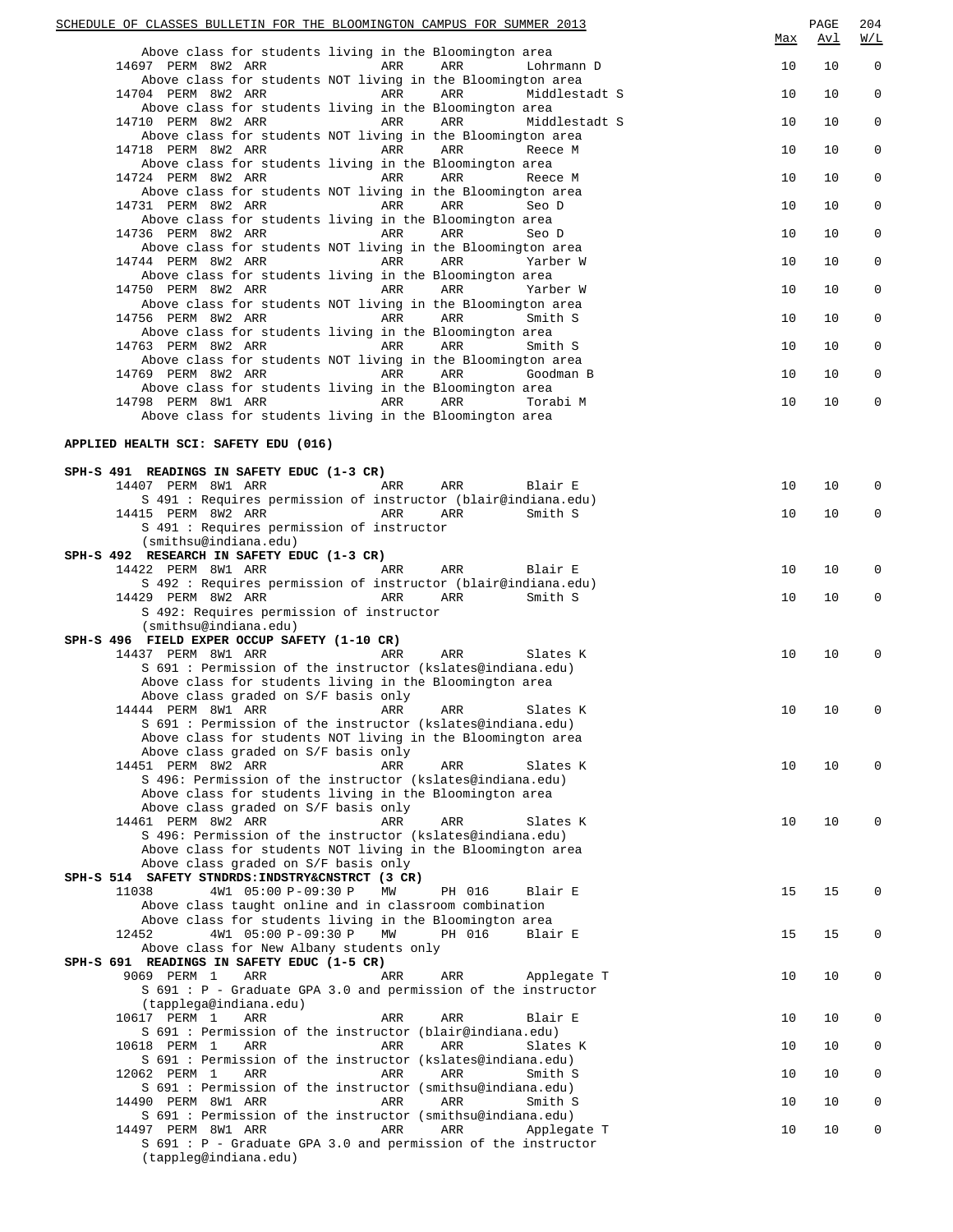| SCHEDULE OF CLASSES BULLETIN FOR THE BLOOMINGTON CAMPUS FOR SUMMER 2013                                 |           | PAGE       | 205                 |
|---------------------------------------------------------------------------------------------------------|-----------|------------|---------------------|
|                                                                                                         | Max<br>10 | <u>Avl</u> | W/L<br>$\Omega$     |
| 14503 PERM 8W1 ARR<br>ARR<br>Blair E<br>ARR<br>S 691 : Permission of the instructor (blair@indiana.edu) |           | 10         |                     |
| 14508 PERM 8W1 ARR<br>ARR<br>ARR<br>Slates K                                                            | 10        | 10         | $\mathsf 0$         |
| S 691 : Permission of the instructor (kslates@indiana.edu)                                              |           |            |                     |
| 14514 PERM 8W2 ARR<br>ARR<br>ARR<br>Smith S                                                             | 10        | 10         | $\mathbf 0$         |
| S 691 : Permission of the instructor (smithsu@indiana.edu)                                              |           |            |                     |
| 14469 PERM 8W2 ARR<br><b>Example 21 ARR</b><br>ARR<br>Applegate T                                       | 10        | 10         | $\mathsf 0$         |
| S 691 : P - Graduate GPA 3.0 and permission of the instructor                                           |           |            |                     |
| (tappleg@indiana.edu)                                                                                   |           |            |                     |
| 14477 PERM 8W2 ARR<br>ARR<br>ARR<br>Blair E                                                             | 10        | 10         | 0                   |
| S 692 : Permission of instructor (blair@indiana.edu)                                                    |           |            |                     |
| S 692 : P - Graduate GPA 3.0 or better                                                                  |           |            |                     |
| 14484 PERM 8W2 ARR<br>ARR<br>ARR<br>Slates K                                                            | 10        | 10         | $\mathbf 0$         |
| S 692 : Permission of instructor (kslates@indiana.edu)<br>S 692 : P - Graduate GPA 3.0 or better        |           |            |                     |
| SPH-S 692 RESEARCH IN SAFETY EDUC (1-5 CR)                                                              |           |            |                     |
| ARR Applegate T<br>9068 PERM 1 ARR<br>ARR                                                               | 10        | 10         | 0                   |
| S 692 : P - Graduate GPA 3.0 or better                                                                  |           |            |                     |
| S 692 : Permission of instructor (tapplega@indiana.edu)                                                 |           |            |                     |
| 10615 PERM 1 ARR<br><b>Example 2</b> ARR<br>ARR<br>Blair E                                              | 10        | 10         | 0                   |
| S 692 : Permission of instructor (blair@indiana.edu)                                                    |           |            |                     |
| S 692 : P - Graduate GPA 3.0 or better                                                                  |           |            |                     |
| 10616 PERM 1 ARR<br><b>Example 2018</b><br>ARR<br>Slates K                                              | 10        | 10         | 0                   |
| S 692 : Permission of instructor (kslates@indiana.edu)                                                  |           |            |                     |
| S 692 : P - Graduate GPA 3.0 or better                                                                  |           |            |                     |
| 12061 PERM 1 ARR<br>ARR<br>Smith S<br>ARR                                                               | 10        | 10         | 0                   |
| S 692 : P - Graduate GPA 3.0 or better                                                                  |           |            |                     |
| S 692 : Permission of instructor (smithsu@indiana.edu)                                                  |           |            |                     |
| 14541 PERM 8W1 ARR<br>ARR<br>ARR<br>Smith S<br>S 692 : P - Graduate GPA 3.0 or better                   | 10        | 10         | $\mathsf{O}\xspace$ |
| S 692 : Permission of instructor (smithsu@indiana.edu)                                                  |           |            |                     |
| 14548 PERM 8W1 ARR<br>ARR Applegate T<br>ARR                                                            | 10        | 10         | 0                   |
| S 692 : P - Graduate GPA 3.0 or better                                                                  |           |            |                     |
| S 692 : Permission of instructor (tapplega@indiana.edu)                                                 |           |            |                     |
| 14555 PERM 8W1 ARR ARR ARR<br>ARR<br>Blair E                                                            | 10        | 10         | 0                   |
| S 692 : Permission of instructor (blair@indiana.edu)                                                    |           |            |                     |
| S 692 : P - Graduate GPA 3.0 or better                                                                  |           |            |                     |
| 14560 PERM 8W1 ARR<br>ARR<br>ARR<br>Slates K                                                            | 10        | 10         | $\mathbf 0$         |
| S 692 : Permission of instructor (kslates@indiana.edu)                                                  |           |            |                     |
| S 692 : P - Graduate GPA 3.0 or better                                                                  |           |            |                     |
| 14567 PERM 8W2 ARR<br>Smith S<br>ARR<br>ARR                                                             | 10        | 10         | $\mathsf{O}\xspace$ |
| S 692 : P - Graduate GPA 3.0 or better                                                                  |           |            |                     |
| S 692 : Permission of instructor (smithsu@indiana.edu)                                                  |           |            |                     |
| 14520 PERM 8W2 ARR<br>ARR<br>ARR<br>Applegate T                                                         | 10        | 10         | 0                   |
| S 692 : P - Graduate GPA 3.0 or better<br>S 692 : Permission of instructor (tapplega@indiana.edu)       |           |            |                     |
| 14527 PERM 8W2 ARR<br>ARR<br>ARR<br>Blair E                                                             | 10        | 10         | 0                   |
| S 692 : Permission of instructor (blair@indiana.edu)                                                    |           |            |                     |
| S 692 : P - Graduate GPA 3.0 or better                                                                  |           |            |                     |
| 14534 PERM 8W2 ARR<br>ARR<br>ARR<br>Slates K                                                            | 10        | 10         | 0                   |
| S 692 : Permission of instructor (kslates@indiana.edu)                                                  |           |            |                     |
| S 692 : P - Graduate GPA 3.0 or better                                                                  |           |            |                     |
| SPH-S 695 PRACTICUM IN SAFETY EDUC (1-10 CR)                                                            |           |            |                     |
| 9071 PERM 1<br>ARR<br>ARR<br>Blair E<br>ARR                                                             | 10        | 10         | 0                   |
| S 695 : P - Graduate GPA 3.0 or better                                                                  |           |            |                     |
| Above class graded on S/F basis only                                                                    |           |            |                     |
| S 695 : Permission of instructor (blair@indiana.edu)                                                    |           |            |                     |
| 12833 PERM 1<br>ARR<br>ARR<br>Applegate T<br>ARR                                                        | 10        | 10         | 0                   |
| S 695 : P - Graduate GPA 3.0 or better                                                                  |           |            |                     |
| Above class graded on S/F basis only<br>S 695 : Permission of instructor (tapplega@indiana.edu)         |           |            |                     |
| 14574 PERM 8W1 ARR<br>ARR<br>ARR<br>Applegate T                                                         | 10        | 10         | 0                   |
| S 695 : P - Graduate GPA 3.0 or better                                                                  |           |            |                     |
| Above class graded on S/F basis only                                                                    |           |            |                     |
| S 695 : Permission of instructor (tapplega@indiana.edu)                                                 |           |            |                     |
| 14582 PERM 8W1 ARR<br>ARR<br>Blair E<br>ARR                                                             | 10        | 10         | 0                   |
| S 695 : P - Graduate GPA 3.0 or better                                                                  |           |            |                     |
| Above class graded on S/F basis only                                                                    |           |            |                     |
| S 695 : Permission of instructor (blair@indiana.edu)                                                    |           |            |                     |
| 14590 PERM 8W2 ARR<br>ARR<br>Applegate T<br>ARR                                                         | 10        | 10         | 0                   |
| S 695 : P - Graduate GPA 3.0 or better                                                                  |           |            |                     |
| Above class graded on S/F basis only                                                                    |           |            |                     |
| S 695 : Permission of instructor (tapplega@indiana.edu)                                                 |           |            |                     |
| 14598 PERM 8W2 ARR<br>ARR<br>Blair E<br>ARR                                                             | 10        | 10         | 0                   |
| S 695 : P - Graduate GPA 3.0 or better                                                                  |           |            |                     |
| Above class graded on S/F basis only                                                                    |           |            |                     |
| S 695 : Permission of instructor (blair@indiana.edu)<br>SPH-S 697 INTERNSHIPS IN SAFETY EDUC (1-10 CR)  |           |            |                     |
| 9070 PERM 1<br>ARR<br>Blair E<br>ARR<br>ARR                                                             | 10        | 10         | 0                   |
| S 697 : P - Graduate GPA 3.0 or better                                                                  |           |            |                     |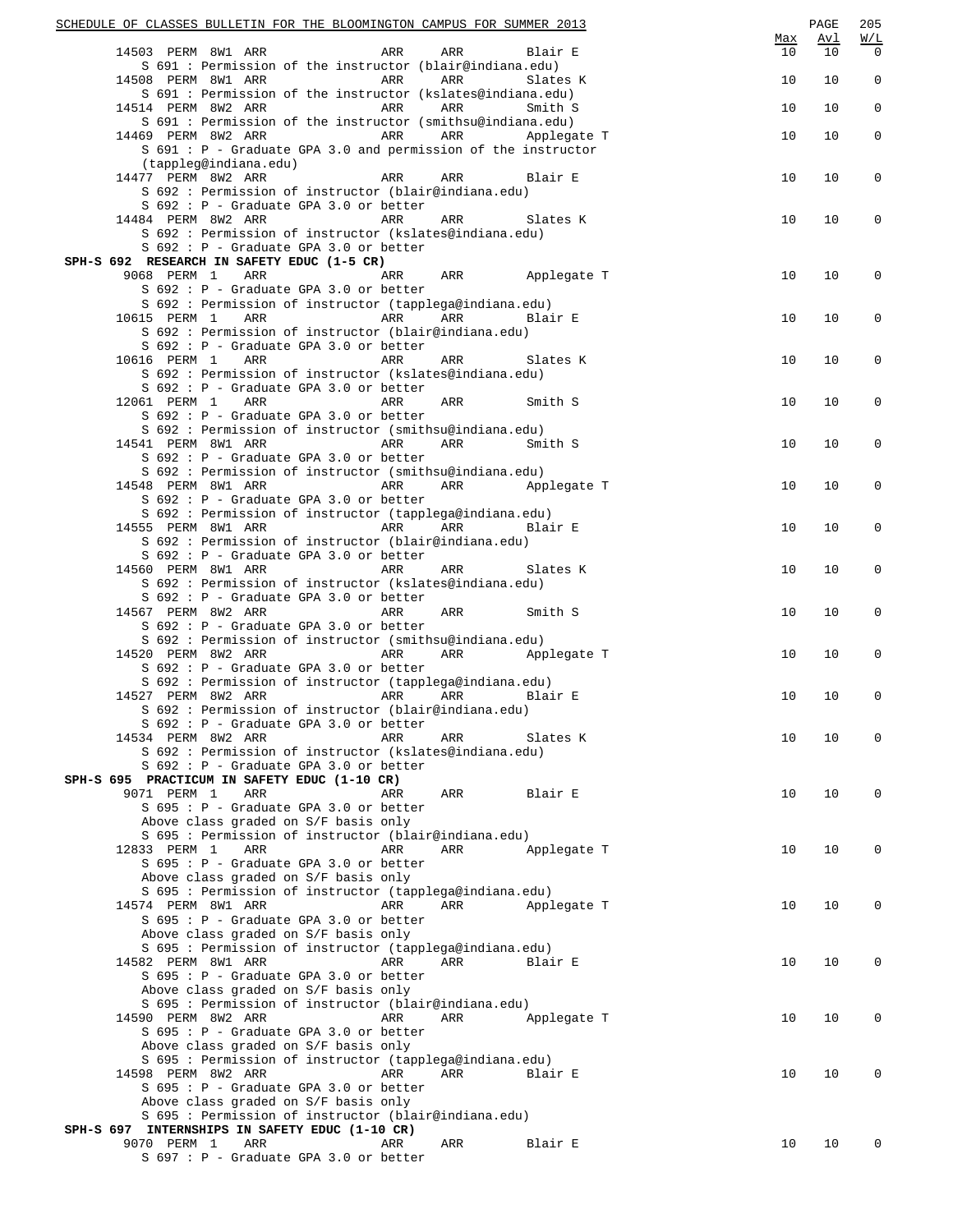| SCHEDULE OF CLASSES BULLETIN FOR THE BLOOMINGTON CAMPUS FOR SUMMER 2013                                                | Max | PAGE<br>Avl | 206<br>W/L |
|------------------------------------------------------------------------------------------------------------------------|-----|-------------|------------|
| Above class graded on S/F basis only                                                                                   |     |             |            |
| S 697 : Permission of instructor (blair@indiana.edu)                                                                   |     |             |            |
| Above class for students living in the Bloomington area<br>10427 PERM 1<br>ARR<br>ARR<br>ARR<br>Blair E                | 10  | 10          | 0          |
| S 697 : P - Graduate GPA 3.0 or better                                                                                 |     |             |            |
| Above class graded on S/F basis only                                                                                   |     |             |            |
| S 697 : Permission of instructor (blair@indiana.edu)                                                                   |     |             |            |
| Above class for students NOT living in the Bloomington area                                                            |     |             |            |
| 12829 PERM 1<br>ARR<br>ARR<br>ARR<br>Applegate T                                                                       | 10  | 10          | 0          |
| S 697 : P - Graduate GPA 3.0 or better<br>Above class graded on S/F basis only                                         |     |             |            |
| S 697 : Permission of instructor (tapplega@indiana.edu)                                                                |     |             |            |
| Above class for students living in the Bloomington area                                                                |     |             |            |
| 12831 PERM 1<br>ARR<br>ARR<br>ARR<br>Applegate T                                                                       | 10  | 10          | 0          |
| $S$ 697 : P - Graduate GPA 3.0 or better                                                                               |     |             |            |
| Above class graded on S/F basis only                                                                                   |     |             |            |
| S 697 : Permission of instructor (tapplega@indiana.edu)<br>Above class for students NOT living in the Bloomington area |     |             |            |
| 14630 PERM 8W1 ARR<br>ARR<br>ARR<br>Applegate T                                                                        | 10  | 10          | $\Omega$   |
| $S$ 697 : P - Graduate GPA 3.0 or better                                                                               |     |             |            |
| Above class graded on S/F basis only                                                                                   |     |             |            |
| S 697 : Permission of instructor (tapplega@indiana.edu)                                                                |     |             |            |
| Above class for students living in the Bloomington area                                                                |     |             |            |
| 14637 PERM 8W1 ARR<br>ARR<br>ARR<br>Applegate T<br>$S$ 697 : P - Graduate GPA 3.0 or better                            | 10  | 10          | 0          |
| Above class graded on S/F basis only                                                                                   |     |             |            |
| S 697 : Permission of instructor (tapplega@indiana.edu)                                                                |     |             |            |
| Above class for students NOT living in the Bloomington area                                                            |     |             |            |
| 14643 PERM 8W1 ARR<br>ARR<br>ARR<br>Blair E                                                                            | 10  | 10          | 0          |
| S 697 : P - Graduate GPA 3.0 or better                                                                                 |     |             |            |
| Above class graded on S/F basis only                                                                                   |     |             |            |
| S 697 : Permission of instructor (blair@indiana.edu)<br>Above class for students living in the Bloomington area        |     |             |            |
| 14650 PERM 8W1 ARR<br>ARR<br>ARR<br>Blair E                                                                            | 10  | 10          | 0          |
| S 697 : P - Graduate GPA 3.0 or better                                                                                 |     |             |            |
| Above class graded on S/F basis only                                                                                   |     |             |            |
| S 697 : Permission of instructor (blair@indiana.edu)                                                                   |     |             |            |
| Above class for students NOT living in the Bloomington area                                                            |     |             |            |
| 14658 PERM 8W2 ARR<br>ARR<br>ARR<br>Blair E<br>$S$ 697 : P - Graduate GPA 3.0 or better                                | 10  | 10          | 0          |
| Above class graded on S/F basis only                                                                                   |     |             |            |
| S 697 : Permission of instructor (blair@indiana.edu)                                                                   |     |             |            |
| Above class for students living in the Bloomington area                                                                |     |             |            |
| 14607 PERM 8W2 ARR<br>ARR<br>ARR<br>Blair E                                                                            | 10  | 10          | 0          |
| $S$ 697 : P - Graduate GPA 3.0 or better                                                                               |     |             |            |
| Above class graded on S/F basis only                                                                                   |     |             |            |
| S 697 : Permission of instructor (blair@indiana.edu)<br>Above class for students NOT living in the Bloomington area    |     |             |            |
| 14616 PERM 8W2 ARR<br>ARR<br>Applegate T<br>ARR                                                                        | 10  | 10          | 0          |
| S 697 : P - Graduate GPA 3.0 or better                                                                                 |     |             |            |
| Above class graded on S/F basis only                                                                                   |     |             |            |
| S 697 : Permission of instructor (tapplega@indiana.edu)                                                                |     |             |            |
| Above class for students living in the Bloomington area                                                                |     |             |            |
| 14623 PERM 8W2 ARR<br>ARR<br>ARR<br>Applegate T<br>S 697 : P - Graduate GPA 3.0 or better                              | 10  | 10          | $\Omega$   |
| Above class graded on S/F basis only                                                                                   |     |             |            |
| S 697 : Permission of instructor (tapplega@indiana.edu)                                                                |     |             |            |
| Above class for students NOT living in the Bloomington area                                                            |     |             |            |
| 14937 PERM 1<br>ARR<br>ARR<br>ARR<br>Applegate T                                                                       | 10  | 10          | $\Omega$   |
| S 697 : P - Graduate GPA 3.0 or better                                                                                 |     |             |            |
| Above class graded on S/F basis only                                                                                   |     |             |            |
| S 697 : Permission of instructor (tapplega@indiana.edu)<br>Above class for students living in the Bloomington area     |     |             |            |
|                                                                                                                        |     |             |            |
| APPLIED HLTH SCI: FAMILY STUDI (017)                                                                                   |     |             |            |
|                                                                                                                        |     |             |            |
| SPH-F 150 INTRO TO LIFE SPAN DEVELOPMENT (3 CR)                                                                        |     |             |            |
| 8989<br>4W1 10:20 A-12:30 P<br>Billingham R<br>D<br>PH 013                                                             | 50  | 50          | 0          |
| IUB GenEd S&H credit                                                                                                   |     |             |            |
| SPH-F 491 READNGS IN HUMN DEV&FAM STDS (1-3 CR)<br>8991 PERM 1<br>ARR<br>Billingham R<br>ARR<br>ARR                    | 10  | 10          | 0          |
| $F$ 491 : P - Permission of the instructor                                                                             |     |             |            |
| (billingh@indiana.edu)                                                                                                 |     |             |            |
| 9907 PERM 1<br>ARR<br>ARR<br>ARR<br>Gilbert K                                                                          | 10  | 10          | 0          |
| $F$ 491 : P - Permission of the instructor                                                                             |     |             |            |
| (gilbertk@indiana.edu)                                                                                                 |     |             |            |
| 9908 PERM 1<br>ARR<br>ARR<br>ARR<br>Murray M<br>$F$ 491 : P - Permission of the instructor                             | 10  | 10          | 0          |
| (marjmurr@indiana.edu)                                                                                                 |     |             |            |
| 14815 PERM 8W1 ARR<br>Billingham R<br>ARR<br>ARR                                                                       | 10  | 10          | 0          |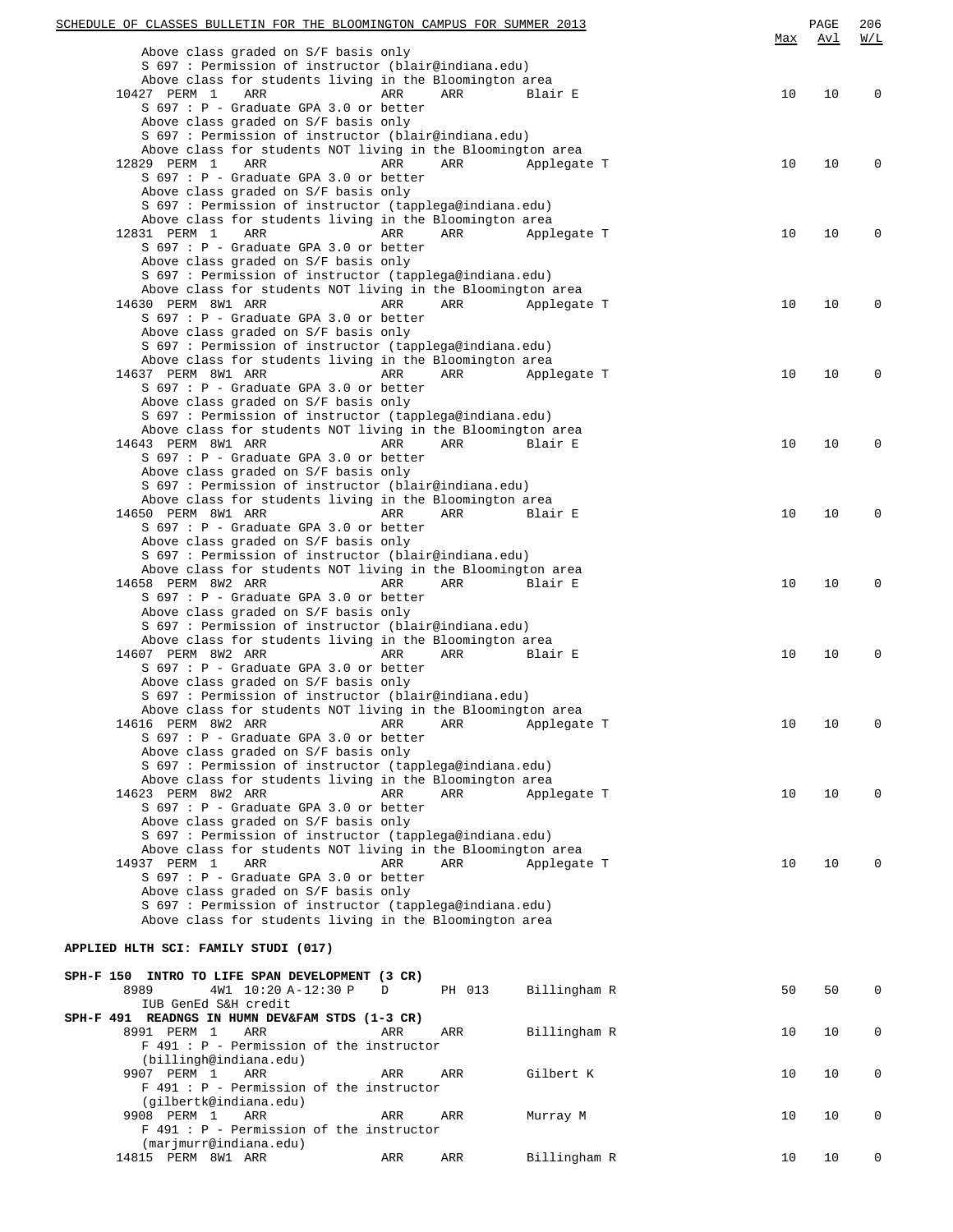| SCHEDULE OF CLASSES BULLETIN FOR THE BLOOMINGTON CAMPUS FOR SUMMER 2013<br>$F$ 491 : P - Permission of the instructor      |     |     |              | Max | PAGE<br><u>Avl</u> | 207<br>W/L   |
|----------------------------------------------------------------------------------------------------------------------------|-----|-----|--------------|-----|--------------------|--------------|
| (billingh@indiana.edu)<br>14823 PERM 8W1 ARR                                                                               | ARR | ARR | Gilbert K    | 10  | 10                 | $\mathbf 0$  |
| $F$ 491 : P - Permission of the instructor<br>(gilbertk@indiana.edu)                                                       |     |     |              |     |                    |              |
| 14828 PERM 8W1 ARR<br>$F$ 491 : $P$ - Permission of the instructor                                                         | ARR | ARR | Murray M     | 10  | 10                 | 0            |
| (marjmurr@indiana.edu)<br>14834 PERM 8W2 ARR<br>$F$ 491 : $P$ - Permission of the instructor                               | ARR | ARR | Billingham R | 10  | 10                 | 0            |
| (billingh@indiana.edu)<br>14839 PERM 8W2 ARR<br>$F$ 491 : $P$ - Permission of the instructor                               | ARR | ARR | Gilbert K    | 10  | 10                 | 0            |
| (gilbertk@indiana.edu)<br>14338 PERM 8W2 ARR                                                                               | ARR | ARR | Murray M     | 10  | 10                 | 0            |
| $F$ 491 : P - Permission of the instructor<br>(marjmurr@indiana.edu)                                                       |     |     |              |     |                    |              |
| SPH-F 492 RSRCH IN HUM DVLPMNT&FAM STUD (1-3 CR)<br>8990 PERM 1<br>ARR                                                     |     |     |              |     |                    | 0            |
| $F$ 492 : $P$ - Permission of the instructor                                                                               | ARR | ARR | Billingham R | 10  | 10                 |              |
| (billingh@indiana.edu)<br>9905 PERM 1<br>ARR                                                                               | ARR | ARR | Gilbert K    | 10  | 10                 | 0            |
| F 492 : P - Permission of the instructor<br>(gilbertk@indiana.edu)                                                         |     |     |              |     |                    |              |
| 9906 PERM 1<br>ARR                                                                                                         | ARR | ARR | Murray M     | 10  | 10                 | 0            |
| $F$ 492 : $P$ - Permission of the instructor<br>(marjmurr@indiana.edu)                                                     |     |     |              |     |                    |              |
| 14346 PERM 8W1 ARR                                                                                                         | ARR | ARR | Billingham R | 10  | 10                 | 0            |
| $F$ 492 : $P$ - Permission of the instructor<br>(billingh@indiana.edu)                                                     |     |     |              |     |                    |              |
| 14354 PERM 8W1 ARR                                                                                                         | ARR | ARR | Gilbert K    | 10  | 10                 | 0            |
| $F$ 492 : $P$ - Permission of the instructor<br>(gilbertk@indiana.edu)                                                     |     |     |              |     |                    |              |
| 14362 PERM 8W1 ARR<br>$F$ 492 : $P$ - Permission of the instructor                                                         | ARR | ARR | Murray M     | 10  | 10                 | 0            |
| (marjmurr@indiana.edu)<br>14370 PERM 8W2 ARR                                                                               | ARR | ARR | Billingham R | 10  | 10                 | 0            |
| $F$ 492 : $P$ - Permission of the instructor<br>(billingh@indiana.edu)                                                     |     |     |              |     |                    |              |
| 14378 PERM 8W2 ARR<br>$F$ 492 : $P$ - Permission of the instructor                                                         | ARR | ARR | Gilbert K    | 10  | 10                 | 0            |
| (gilbertk@indiana.edu)                                                                                                     |     |     |              |     |                    |              |
| 14386 PERM 8W2 ARR<br>F 492 : P - Permission of the instructor                                                             | ARR | ARR | Murray M     | 10  | 10                 | 0            |
| (marjmurr@indiana.edu)<br>SPH-F 496 FLD EXP IN HUMN DEV/FAM STUD (1-10 CR)                                                 |     |     |              |     |                    |              |
| 8993 PERM 1<br>ARR                                                                                                         | ARR | ARR | Schmidt M    | 10  | 10                 | $\mathbf 0$  |
| $F$ 496 : P - Permission of the instructor<br>(marschmi@indiana.edu)                                                       |     |     |              |     |                    |              |
| Above class graded on S/F basis only                                                                                       |     |     |              |     |                    |              |
| Above class for students living in the Bloomington area                                                                    |     |     |              |     |                    |              |
| 12801 PERM 1<br>ARR<br>$F$ 496 : $P$ - Permission of the instructor                                                        | ARR | ARR | Schmidt M    | 10  | 10                 | <sup>0</sup> |
| (marschmi@indiana.edu)                                                                                                     |     |     |              |     |                    |              |
| Above class graded on S/F basis only<br>Above class for students NOT living in the Bloomington area                        |     |     |              |     |                    |              |
| 14394 PERM 8W1 ARR                                                                                                         | ARR | ARR | Schmidt M    | 10  | 10                 | $\Omega$     |
| $F$ 496 : $P$ - Permission of the instructor<br>(marschmi@indiana.edu)                                                     |     |     |              |     |                    |              |
| Above class graded on S/F basis only                                                                                       |     |     |              |     |                    |              |
| Above class for students living in the Bloomington area<br>14401 PERM 8W1 ARR                                              | ARR | ARR | Schmidt M    | 10  | 10                 | $\Omega$     |
| $F$ 496 : $P$ - Permission of the instructor                                                                               |     |     |              |     |                    |              |
| (marschmi@indiana.edu)<br>Above class graded on S/F basis only                                                             |     |     |              |     |                    |              |
| Above class for students NOT living in the Bloomington area                                                                |     |     |              |     |                    |              |
| SPH-F 497 INTRNSHP HUMAN DEV/FAMILY STDS (6 CR)<br>8992 PERM 1<br>ARR                                                      | ARR | ARR | Schmidt M    | 20  | 20                 | $\Omega$     |
| F 497 : P - Permission of instructor (marschmi@indiana.edu)                                                                |     |     |              |     |                    |              |
| Above class for students living in the Bloomington area<br>Above class graded on S/F basis only                            |     |     |              |     |                    |              |
| 10076 PERM 1<br>ARR                                                                                                        | ARR | ARR | Schmidt M    | 25  | 25                 | $\Omega$     |
| F 497 : P - Permission of instructor (marschmi@indiana.edu)<br>Above class for students NOT living in the Bloomington area |     |     |              |     |                    |              |
| Above class graded on S/F basis only                                                                                       |     |     |              |     |                    |              |
| 12453 PERM 1<br>ARR<br>F 497 : P - Permission of instructor                                                                | ARR | ARR | James J      | 10  | 10                 | $\Omega$     |
| Above class graded on S/F basis only                                                                                       |     |     |              |     |                    |              |
| Above class for students living in the Bloomington area                                                                    |     |     |              |     |                    |              |
| 12454 PERM 1<br>ARR                                                                                                        | ARR | ARR | James J      | 10  | 10                 | 0            |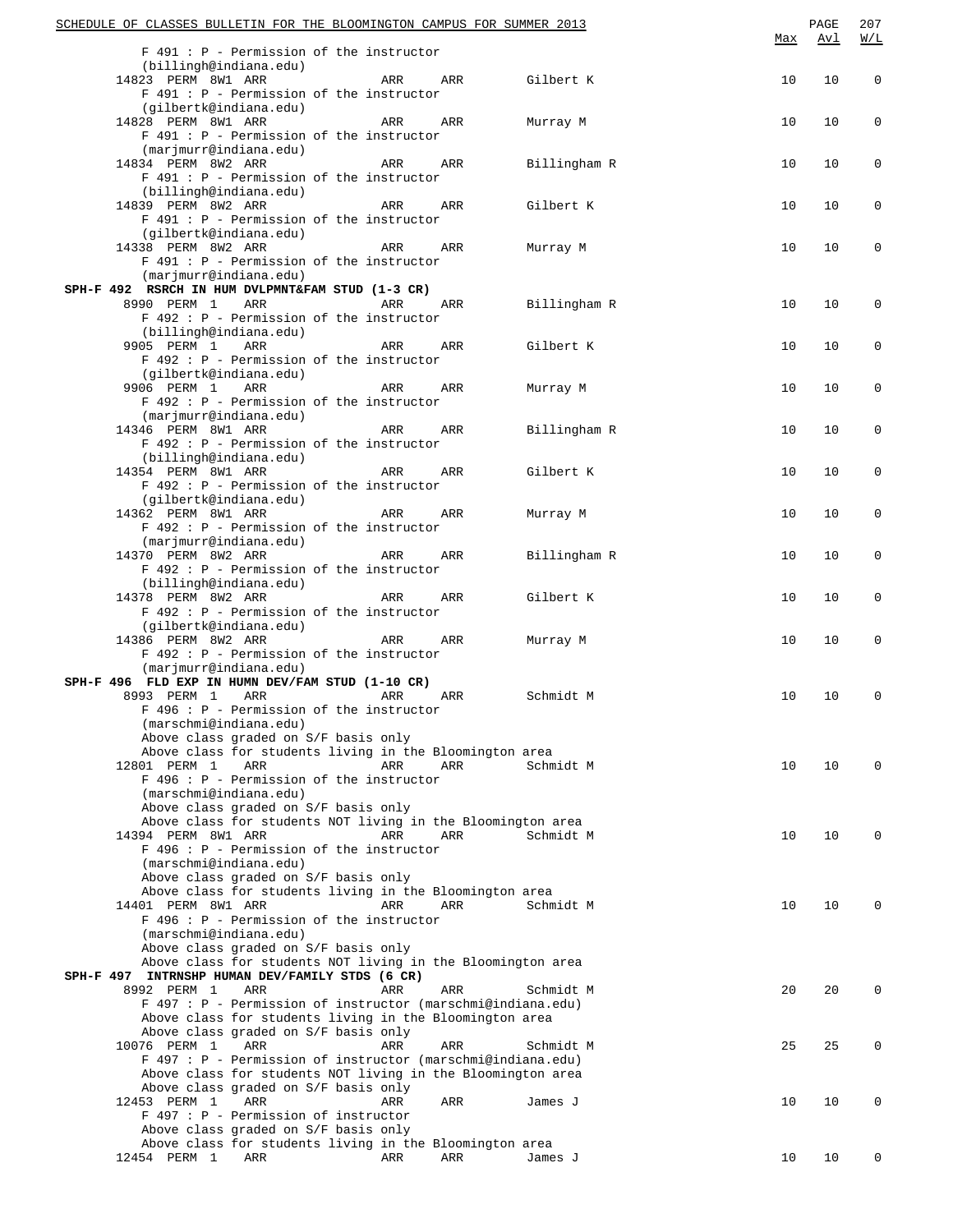| SCHEDULE OF CLASSES BULLETIN FOR THE BLOOMINGTON CAMPUS FOR SUMMER 2013                                          |              | Max | PAGE<br>Avl | 208<br>W/L   |
|------------------------------------------------------------------------------------------------------------------|--------------|-----|-------------|--------------|
| F 497 : P - Permission of instructor                                                                             |              |     |             |              |
| Above class graded on S/F basis only                                                                             |              |     |             |              |
| Above class for students NOT living in the Bloomington area<br>SPH-F 559 SPECIAL PROB: HUMAN DEV&FAMILY (1-3 CR) |              |     |             |              |
| 8994 PERM 1<br>ARR<br>ARR<br>ARR                                                                                 | Billingham R | 5   | 5           | $\Omega$     |
| $F 559 : P - Permission of the instructor$                                                                       |              |     |             |              |
| (billingh@indiana.edu)<br>12802 PERM 1<br>ARR<br>ARR<br>ARR                                                      | Murray M     | 5   | 5           | 0            |
| $F 559 : P - Permission of the instructor$                                                                       |              |     |             |              |
| (marjmurr@indiana.edu)                                                                                           |              |     |             |              |
| 14471 PERM 8W1 ARR<br>ARR<br>ARR                                                                                 | Billingham R | 5   | 5           | $\Omega$     |
| $F 559 : P - Permission of the instructor$<br>(billingh@indiana.edu)                                             |              |     |             |              |
| 14479 PERM 8W1 ARR<br>ARR<br>ARR                                                                                 | Murray M     | 5   | 5           | 0            |
| $F 559 : P - Permission of the instructor$                                                                       |              |     |             |              |
| (marjmurr@indiana.edu)                                                                                           |              |     |             |              |
| 14486 PERM 8W2 ARR<br>ARR<br>ARR                                                                                 | Billingham R | 5   | 5           | $\Omega$     |
| $F 559 : P - Permission of the instructor$<br>(billingh@indiana.edu)                                             |              |     |             |              |
| 14493 PERM 8W2 ARR<br>ARR<br>ARR                                                                                 | Murray M     | 5   | 5           | 0            |
| $F 559 : P - Permission of the instructor$                                                                       |              |     |             |              |
| (marjmurr@indiana.edu)                                                                                           |              |     |             |              |
| APPLIED HEALTH SCI:FAMILY STDI (017)                                                                             |              |     |             |              |
|                                                                                                                  |              |     |             |              |
| SPH-F 597 INTRNSHP IN HUMAN DEV&FAM STDS (3 CR)                                                                  |              |     |             |              |
| 13344 PERM 1<br><b>ARR</b><br><b>ARR</b><br>ARR                                                                  | Schmidt M    | 5   | 5           | $\Omega$     |
| F 497 : P - Permission of instructor (marschmi@indiana.edu)                                                      |              |     |             |              |
| Above class graded on S/F basis only<br>Above class for students living in the Bloomington area                  |              |     |             |              |
|                                                                                                                  |              |     |             |              |
| APPLIED HLTH SCI: FAMILY STUDI (017)                                                                             |              |     |             |              |
|                                                                                                                  |              |     |             |              |
| INTRNSHP IN HUMAN DEV&FAM STDS (3 CR)<br>SPH-F 597<br>14499 PERM 8W1 ARR<br><b>ARR</b><br>ARR                    | Schmidt M    | 5   | 5           | $\Omega$     |
| F 497 : P - Permission of instructor (marschmi@indiana.edu)                                                      |              |     |             |              |
| Above class graded on S/F basis only                                                                             |              |     |             |              |
| Above class for students living in the Bloomington area                                                          |              |     |             |              |
| 14505 PERM 8W2 ARR<br>ARR<br><b>ARR</b><br>F 497 : P - Permission of instructor (marschmi@indiana.edu)           | Schmidt M    | 5   | 5           | 0            |
| Above class graded on S/F basis only                                                                             |              |     |             |              |
| Above class for students living in the Bloomington area                                                          |              |     |             |              |
| SPH-F 598 NON-THES PRJT HUM DEV&FAM STDS (3 CR)                                                                  |              |     |             |              |
| 13197 PERM 6W1 ARR<br>ARR<br>ARR                                                                                 | Murray M     | 5   | 5           | 0            |
| Above class requires permission of instructor<br>(marjmurr@indiana.edu)                                          |              |     |             |              |
| 14511 PERM 6W1 ARR<br>ARR<br>ARR                                                                                 | Beckmeyer J  | 5   | 5           | $\Omega$     |
| Above class requires permission of instructor                                                                    |              |     |             |              |
| (marjmurr@indiana.edu)                                                                                           |              |     |             |              |
| 13198 PERM 6W2 ARR<br>ARR<br>ARR<br>Above class requires permission of instructor                                | Murray M     | 5   | 5           | $\mathbf{0}$ |
| (marjmurr@indiana.edu)                                                                                           |              |     |             |              |
| 14517 PERM 6W2 ARR<br>ARR<br>ARR                                                                                 | Beckmeyer J  | 5   | 5           | $\mathbf 0$  |
| Above class requires permission of instructor                                                                    |              |     |             |              |
| (marjmurr@indiana.edu)<br>SPH-F 691 RDGS IN HUM DEV&FAM STUDIES (1-5 CR)                                         |              |     |             |              |
| 8996 PERM 1<br>ARR<br>ARR<br>ARR                                                                                 | Billingham R | 5   | 5           | $\Omega$     |
| $F$ 691 : P - Grad GPA 3.0 or better                                                                             |              |     |             |              |
| F 691 : Permission of the instructor required                                                                    |              |     |             |              |
| (billingh@indiana.edu)<br>9911 PERM 1<br>ARR                                                                     |              | 5   | 5           | $\Omega$     |
| ARR<br>ARR<br>F 641 : Permission of the instructor required                                                      | Gilbert K    |     |             |              |
| (gilbertk@indiana.edu)                                                                                           |              |     |             |              |
| F 691: P - Graduate GPA of 3.0 or better                                                                         |              |     |             |              |
| 9912 PERM 1<br>ARR<br>ARR<br>ARR                                                                                 | Murray M     | 5   | 5           | $\Omega$     |
| F 691 : Permission of the instructor required<br>(marjmurr@indiana.edu)                                          |              |     |             |              |
| F 691: P - Graduate GPA of 3.0 or better                                                                         |              |     |             |              |
| 14524 PERM 8W1 ARR<br>ARR<br>ARR                                                                                 | Billingham R | 5   | 5           | $\Omega$     |
| $F$ 691 : P - Grad GPA 3.0 or better                                                                             |              |     |             |              |
| F 691 : Permission of the instructor required<br>(billingh@indiana.edu)                                          |              |     |             |              |
| 14530 PERM 8W1 ARR<br>ARR<br>ARR                                                                                 | Gilbert K    | 5   | 5           | $\mathbf 0$  |
| F 641 : Permission of the instructor required                                                                    |              |     |             |              |
| (gilbertk@indiana.edu)                                                                                           |              |     |             |              |
| F 691: P - Graduate GPA of 3.0 or better<br>14536 PERM 8W1 ARR<br>ARR<br>ARR                                     |              | 5   | 5           | $\mathbf 0$  |
| F 691 : Permission of the instructor required                                                                    | Murray M     |     |             |              |
| (marjmurr@indiana.edu)                                                                                           |              |     |             |              |

F 691: P - Graduate GPA of 3.0 or better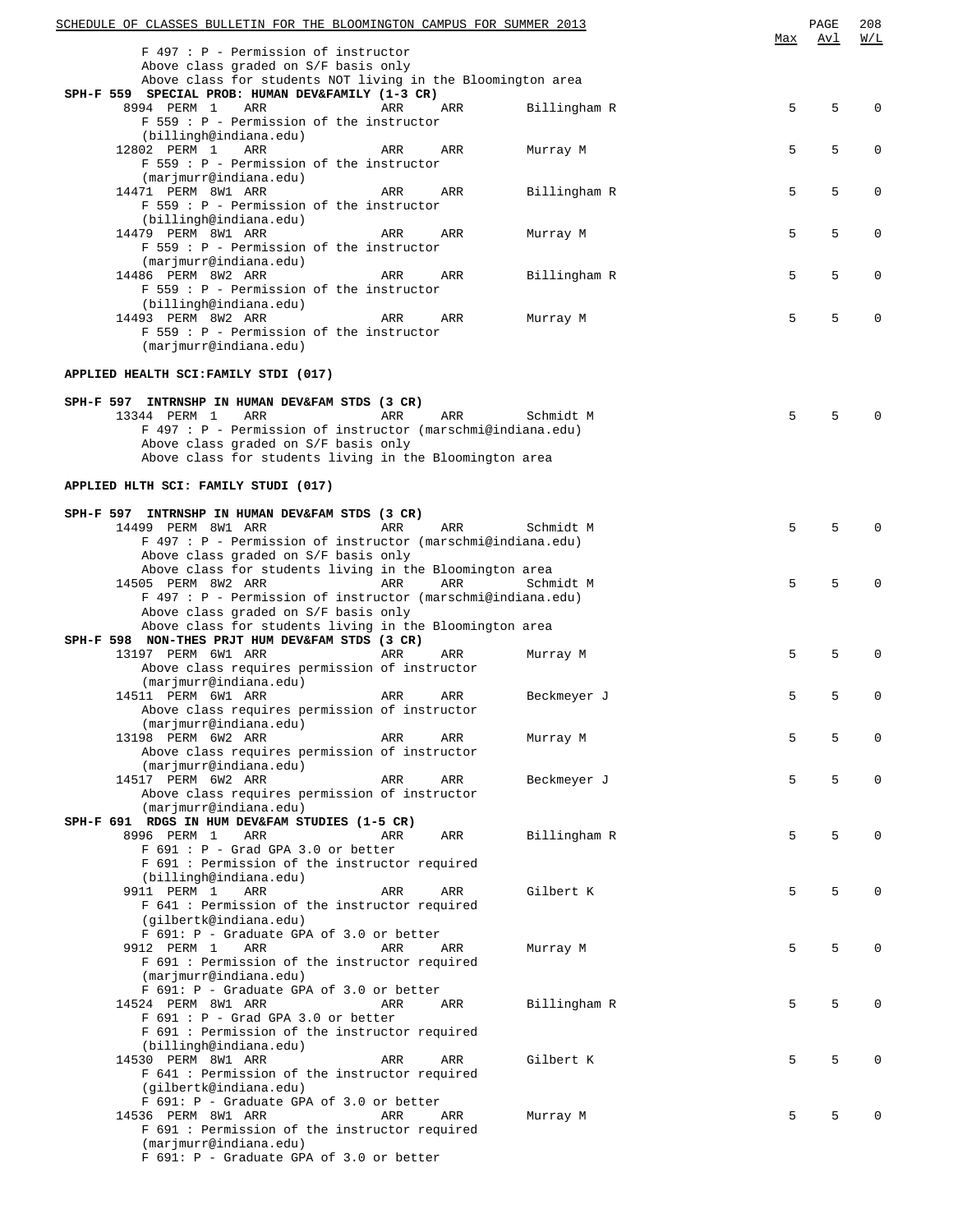| SCHEDULE OF CLASSES BULLETIN FOR THE BLOOMINGTON CAMPUS FOR SUMMER 2013               |     |        |              |                 | PAGE     | 209             |
|---------------------------------------------------------------------------------------|-----|--------|--------------|-----------------|----------|-----------------|
| 14543 PERM 8W2 ARR                                                                    | ARR | ARR    | Billingham R | <u>Max</u><br>5 | Avl<br>5 | W/L<br>$\Omega$ |
| $F$ 691 : P - Grad GPA 3.0 or better<br>F 691 : Permission of the instructor required |     |        |              |                 |          |                 |
| (billingh@indiana.edu)                                                                |     |        |              |                 |          |                 |
| 14549 PERM 8W2 ARR                                                                    | ARR | ARR    | Gilbert K    | 5               | 5        | $\Omega$        |
| F 641 : Permission of the instructor required<br>(gilbertk@indiana.edu)               |     |        |              |                 |          |                 |
| F 691: P - Graduate GPA of 3.0 or better                                              |     |        |              |                 |          |                 |
| 14556 PERM 8W2 ARR                                                                    | ARR | ARR    | Murray M     | 5               | 5        | 0               |
| F 691 : Permission of the instructor required<br>(marjmurr@indiana.edu)               |     |        |              |                 |          |                 |
| F 691: P - Graduate GPA of 3.0 or better                                              |     |        |              |                 |          |                 |
| SPH-F 692 RES IN HUMAN DEV&FAMILY STDS (1-5 CR)                                       |     |        |              |                 |          |                 |
| 8995 PERM 1<br>ARR<br>$F$ 692 : P - Grad GPA 3.0 or better                            | ARR | ARR    | Billingham R | 5               | 5        | 0               |
| F 692 : Permission of the instructor required                                         |     |        |              |                 |          |                 |
| (billingh@indiana.edu)<br>9909 PERM 1<br>ARR                                          | ARR |        | Gilbert K    | 5               | 5        | 0               |
| F 692 : Permission of the instructor required                                         |     | ARR    |              |                 |          |                 |
| (gilbertk@indiana.edu)                                                                |     |        |              |                 |          |                 |
| F 692: P - Graduate GPA of 3.0 or better<br>9910 PERM 1<br>ARR                        | ARR |        |              | 5               | 5        | $\Omega$        |
| F 692 : Permission of the instructor required                                         |     | ARR    | Murray M     |                 |          |                 |
| (marjmurr@indiana.edu)                                                                |     |        |              |                 |          |                 |
| F 692: P - Graduate GPA of 3.0 or better<br>14563 PERM 8W1 ARR                        | ARR |        | Billingham R | 5               | 5        | 0               |
| $F$ 692 : P - Grad GPA 3.0 or better                                                  |     | ARR    |              |                 |          |                 |
| F 692 : Permission of the instructor required                                         |     |        |              |                 |          |                 |
| (billingh@indiana.edu)<br>14570 PERM 8W1 ARR                                          | ARR | ARR    | Gilbert K    | 5               | 5        | 0               |
| F 692 : Permission of the instructor required                                         |     |        |              |                 |          |                 |
| (gilbertk@indiana.edu)                                                                |     |        |              |                 |          |                 |
| F 692: P - Graduate GPA of 3.0 or better<br>14578 PERM 8W1 ARR                        | ARR | ARR    |              | 5               | 5        | $\Omega$        |
| F 692 : Permission of the instructor required                                         |     |        | Murray M     |                 |          |                 |
| (marjmurr@indiana.edu)                                                                |     |        |              |                 |          |                 |
| F 692: P - Graduate GPA of 3.0 or better<br>14586 PERM 8W2 ARR                        | ARR | ARR    |              | 5               | 5        | 0               |
| $F$ 692 : P - Grad GPA 3.0 or better                                                  |     |        | Billingham R |                 |          |                 |
| F 692 : Permission of the instructor required                                         |     |        |              |                 |          |                 |
| (billingh@indiana.edu)<br>14593 PERM 8W2 ARR                                          | ARR | ARR    | Gilbert K    | 5               | 5        | 0               |
| F 692 : Permission of the instructor required                                         |     |        |              |                 |          |                 |
| (gilbertk@indiana.edu)                                                                |     |        |              |                 |          |                 |
| F 692: P - Graduate GPA of 3.0 or better<br>14601 PERM 8W2 ARR                        | ARR | ARR    | Murray M     | 5               | 5        | $\Omega$        |
| F 692: Permission of the instructor required                                          |     |        |              |                 |          |                 |
| (marjmurr@indiana.edu)                                                                |     |        |              |                 |          |                 |
| F 692: P - Graduate GPA of 3.0 or better                                              |     |        |              |                 |          |                 |
| APPLIED HEALTH SCI:NUTRI & DIE (018)                                                  |     |        |              |                 |          |                 |
| SPH-N 120 INTRODUCTION TO FOODS (3 CR)                                                |     |        |              |                 |          |                 |
| 9020<br>6W1 12:40 P-02:30 P                                                           | MM  | WM 195 | Lindeman A   | 27              | 27       | 0               |
| Laboratory (LAB)                                                                      |     |        |              |                 |          |                 |
| 9021<br>6W1 12:40 P-03:40 P<br>SPH-N 231 HUMAN NUTRITION (3 CR)                       | TR  | PH 07  | Lindeman A   | 27              | 27       | 0               |
| Above class is part of the "Transfer Indiana" (transferIN) Initiative.                |     |        |              |                 |          |                 |
| For additional information, link to http://www.transferin.net                         |     |        |              |                 |          |                 |
| 9022<br>6W1 11:00 A-12:15 P<br>IUB GenEd N&M credit - Natural Science                 | D   | ARR    | Fly A        | 40              | 40       | 0               |
| SPH-N 491 RDGS IN NUTRITION/DIETETICS (1-3 CR)                                        |     |        |              |                 |          |                 |
| 9024 PERM 1<br>ARR                                                                    | ARR | ARR    | Fly A        | 10              | 10       | 0               |
| $N$ 441 : P - Permission of instructor required<br>(afly@indiana.edu)                 |     |        |              |                 |          |                 |
| 9922 PERM 1<br>ARR                                                                    | ARR | ARR    | Lindeman A   | 10              | 10       | 0               |
| N 441 : P - Permission of instructor required                                         |     |        |              |                 |          |                 |
| (lindema@indiana.edu)<br>14775 PERM 8W1 ARR                                           | ARR | ARR    | Fly A        | 10              | 10       | 0               |
| N 491: Permission of instructor required (afly@indiana.edu)                           |     |        |              |                 |          |                 |
| 14781 PERM 8W1 ARR                                                                    | ARR | ARR    | Lindeman A   | 10              | 10       | 0               |
| N 491: Permission of instructor required<br>(lindema@indiana.edu)                     |     |        |              |                 |          |                 |
| 14787 PERM 8W2 ARR                                                                    | ARR | ARR    | Fly A        | 10              | 10       | 0               |
| N 491: Permission of instructor required (afly@indiana.edu)                           |     |        |              |                 |          |                 |
| 14793 PERM 8W2 ARR<br>N 491: Permission of instructor required                        | ARR | ARR    | Lindeman A   | 10              | 10       | 0               |
| (lindema@indiana.edu)                                                                 |     |        |              |                 |          |                 |
| SPH-N 492 RSRCH IN NUTRITION/DIETETICS (1-3 CR)                                       |     |        |              |                 |          |                 |
| 9023 PERM 1<br>ARR                                                                    | ARR | ARR    | Fly A        | 5               | 5        | $\mathbf{0}$    |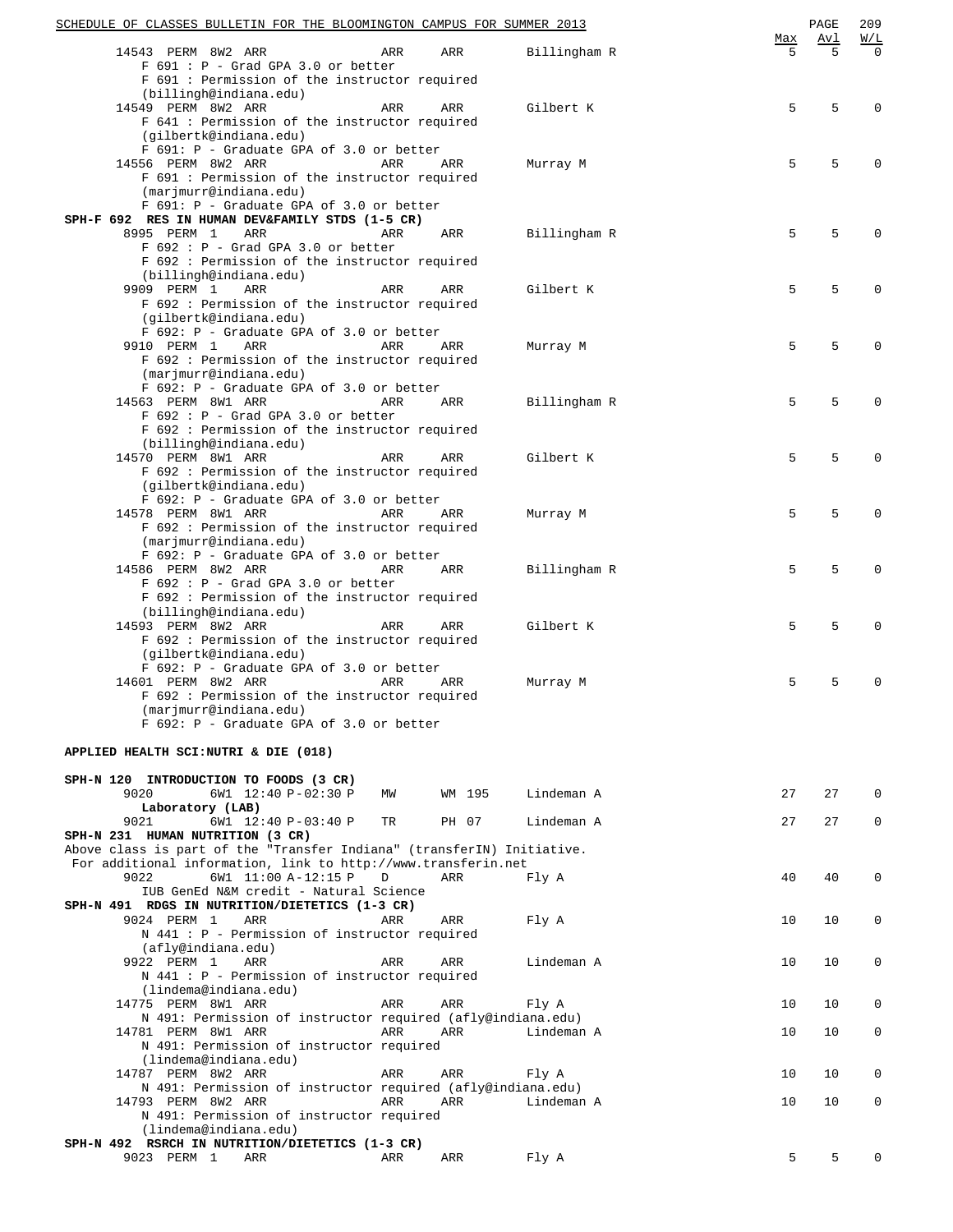| SCHEDULE OF CLASSES BULLETIN FOR THE BLOOMINGTON CAMPUS FOR SUMMER 2013                                          |     | PAGE | 210         |
|------------------------------------------------------------------------------------------------------------------|-----|------|-------------|
| N 492 : P - Permission of instructor required                                                                    | Max | Avl  | W/L         |
| (afly@indiana.edu)                                                                                               |     |      |             |
| 9921 PERM 1<br>ARR<br>ARR<br>ARR<br>Lindeman A<br>N 492 : P - Permission of instructor required                  | 5   | 5    | $\mathbf 0$ |
| (lindema@indiana.edu)                                                                                            |     |      |             |
| 14799 PERM 8W1 ARR<br>ARR<br>ARR<br>Fly A                                                                        | 5   | 5    | $\mathbf 0$ |
| N 492 : P - Permission of instructor required                                                                    |     |      |             |
| (afly@indiana.edu)<br>14805 PERM 8W1 ARR<br>ARR<br>Lindeman A<br>ARR                                             | 5   | 5    | 0           |
| N 492 : P - Permission of instructor required                                                                    |     |      |             |
| (lindema@indiana.edu)                                                                                            |     |      |             |
| 14811 PERM 8W2 ARR<br>ARR<br>Fly A<br>ARR<br>N 492 : P - Permission of instructor required                       | 5   | 5    | 0           |
| (afly@indiana.edu)                                                                                               |     |      |             |
| 14818 PERM 8W2 ARR<br>ARR<br>ARR<br>Lindeman A                                                                   | 5   | 5    | $\mathbf 0$ |
| N 492 : P - Permission of instructor required<br>(lindema@indiana.edu)                                           |     |      |             |
| SPH-N 496 FLD EXP IN NUTRITION/DIETETICS (1-3 CR)                                                                |     |      |             |
| 9025 PERM 1<br>ARR<br>ARR<br>ARR<br>Fly A                                                                        | 10  | 10   | 0           |
| N 444 : Permission of instructor required (afly@indiana.edu)                                                     |     |      |             |
| 9923 PERM 1<br>ARR<br>ARR<br>ARR<br>Lindeman A<br>N 444 : Permission of instructor required                      | 10  | 10   | 0           |
| (lindema@indiana.edu)                                                                                            |     |      |             |
| 14824 PERM 8W1 ARR<br>ARR<br>ARR<br>Fly A                                                                        | 10  | 10   | 0           |
| N 496: Permission of instructor required (afly@indiana.edu)                                                      |     |      |             |
| 14830 PERM 8W1 ARR<br>ARR<br>ARR<br>Lindeman A                                                                   | 10  | 10   | $\mathbf 0$ |
| N 496: Permission of instructor required<br>(lindema@indiana.edu)                                                |     |      |             |
| 14836 PERM 8W2 ARR<br>ARR<br>ARR<br>Fly A                                                                        | 10  | 10   | 0           |
| N 496: Permission of instructor required (afly@indiana.edu)                                                      |     |      |             |
| 14840 PERM 8W2 ARR<br>ARR<br>ARR<br>Lindeman A                                                                   | 10  | 10   | $\mathbf 0$ |
| N 496: Permission of instructor required<br>(lindema@indiana.edu)                                                |     |      |             |
| SPH-N 539 SPECIAL PROBLEMS IN NUTRI (1-3 CR)                                                                     |     |      |             |
| 9026 PERM 8W1 ARR<br>ARR<br>ARR<br>Fly A                                                                         | 5   | 5    | 0           |
| N 539 : Permission of instructor required (afly@indiana.edu)                                                     |     |      |             |
| 10437 PERM 8W1 ARR<br>ARR<br>ARR<br>Lindeman A<br>N 539 : Permission of instructor required                      | 5   | 5    | $\mathbf 0$ |
| (lindema@indiana.edu)                                                                                            |     |      |             |
| SPH-N 691 READINGS IN NUTRITION SCIENCE (1-5 CR)                                                                 |     |      |             |
| ARR<br>9028 PERM 1<br>ARR<br>ARR<br>Fly A                                                                        | 5   | 5    | 0           |
| N 691 : Must have a Graduate GPA of at least 3.0<br>N 691 : Permission of instructor required (afly@indiana.edu) |     |      |             |
| 9925 PERM 1<br>ARR<br>ARR<br>ARR<br>Lindeman A                                                                   | 5   | 5    | $\mathbf 0$ |
| N 691 : Must have a Graduate GPA of at least 3.0                                                                 |     |      |             |
| N 691 : Permission of instructor required<br>(lindema@indiana.edu)                                               |     |      |             |
| 14843 PERM 8W1 ARR<br>Fly A<br>ARR<br>ARR                                                                        | 5   | 5    | 0           |
| N 691 : Must have a Graduate GPA of at least 3.0                                                                 |     |      |             |
| N 691 : Permission of instructor required (afly@indiana.edu)                                                     |     |      |             |
| 14847 PERM 8W1 ARR<br>ARR<br>ARR<br>Lindeman A<br>N 691 : Must have a Graduate GPA of at least 3.0               | 5   | 5    | $\mathbf 0$ |
| N 691 : Permission of instructor required                                                                        |     |      |             |
| (lindema@indiana.edu)                                                                                            |     |      |             |
| 14851 PERM 8W2 ARR<br>ARR<br>ARR<br>Fly A                                                                        | 5   | 5    | $\mathbf 0$ |
| N 691 : Must have a Graduate GPA of at least 3.0                                                                 |     |      |             |
| N 691 : Permission of instructor required (afly@indiana.edu)<br>14854 PERM 8W2 ARR<br>ARR<br>ARR<br>Lindeman A   | 5   | 5    | 0           |
| N 691 : Must have a Graduate GPA of at least 3.0                                                                 |     |      |             |
| N 691 : Permission of instructor required                                                                        |     |      |             |
| (lindema@indiana.edu)<br>SPH-N 692 RESEARCH IN NUTRITION SCIENCE (1-5 CR)                                        |     |      |             |
| 9027 PERM 1<br>ARR<br>ARR<br>ARR<br>Fly A                                                                        | 5   | 5    | 0           |
| N 692 : Must have Graduate GPA of at least 3.0                                                                   |     |      |             |
| N 692 : Permission of instructor required (afly@indiana.edu)                                                     |     |      |             |
| 9924 PERM 1<br>ARR<br>ARR<br>ARR<br>Lindeman A<br>N 692 : Must have Graduate GPA of at least 3.0                 | 5   | 5    | 0           |
| N 692 : Permission of instructor required                                                                        |     |      |             |
| (lindema@indiana.edu)                                                                                            |     |      |             |
| 14857 PERM 8W1 ARR<br>ARR<br>ARR<br>Fly A                                                                        | 5   | 5    | 0           |
| N 692 : Must have Graduate GPA of at least 3.0<br>N 692 : Permission of instructor required (afly@indiana.edu)   |     |      |             |
| 14345 PERM 8W1 ARR<br>ARR<br>ARR<br>Lindeman A                                                                   | 5   | 5    | 0           |
| N 692 : Must have Graduate GPA of at least 3.0                                                                   |     |      |             |
| N 692 : Permission of instructor required                                                                        |     |      |             |
| (lindema@indiana.edu)<br>14353 PERM 8W2 ARR<br>ARR<br>ARR<br>Fly A                                               | 5   | 5    | 0           |
| N 692 : Must have Graduate GPA of at least 3.0                                                                   |     |      |             |
| N 692 : Permission of instructor required (afly@indiana.edu)                                                     |     |      |             |
| 14360 PERM 8W2 ARR<br>ARR<br>ARR<br>Lindeman A                                                                   | 5   | 5    | 0           |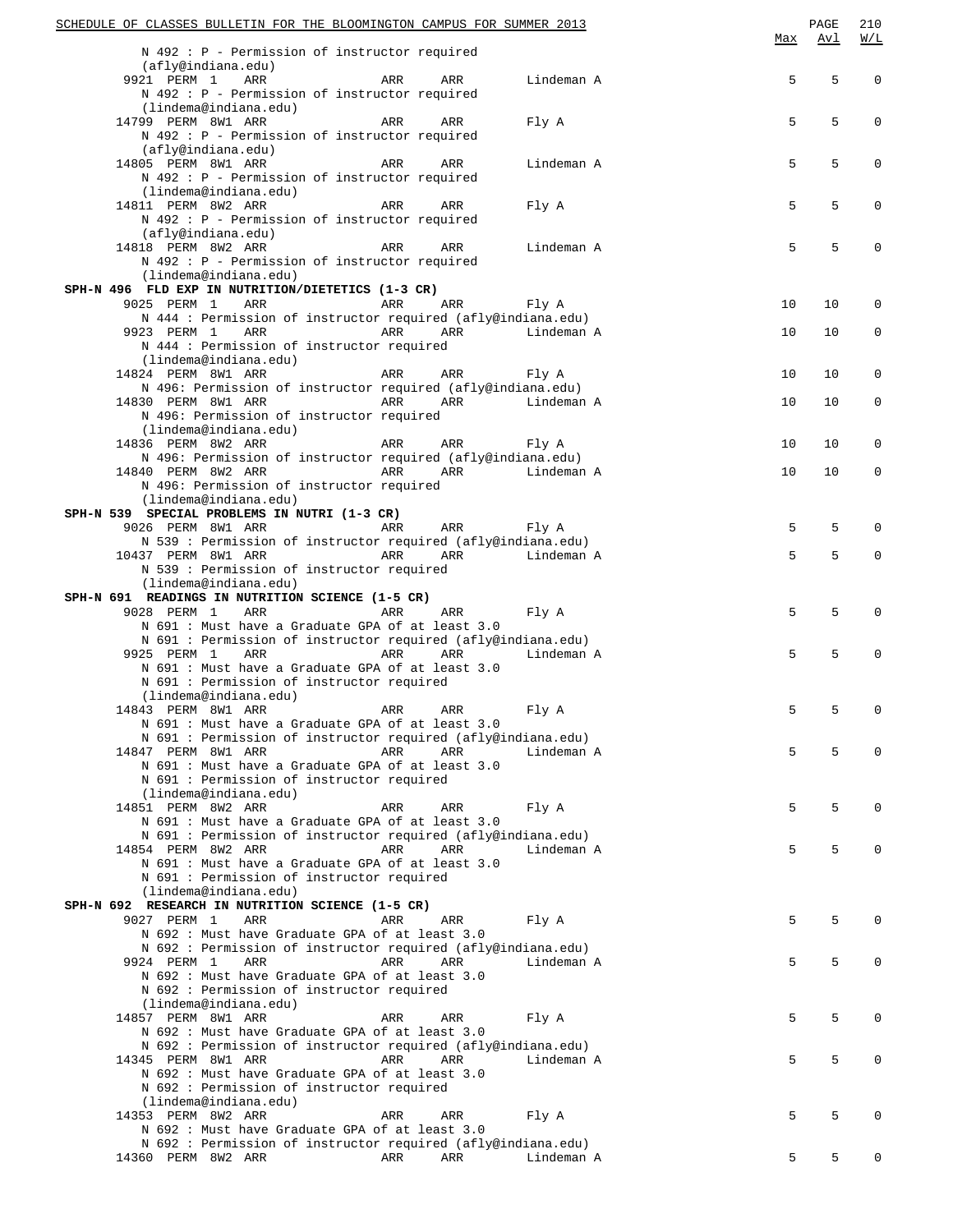| SCHEDULE OF CLASSES BULLETIN FOR THE BLOOMINGTON CAMPUS FOR SUMMER 2013                                                   |     | PAGE | 211<br>W/L   |
|---------------------------------------------------------------------------------------------------------------------------|-----|------|--------------|
| N 692 : Must have Graduate GPA of at least 3.0<br>N 692 : Permission of instructor required<br>(lindema@indiana.edu)      | Max | Avl  |              |
| ENVIRONMENTAL HEALTH (019)                                                                                                |     |      |              |
| SPH-V 691 READINGS IN ENVIRONMENTAL HLTH (1-3 CR)                                                                         |     |      |              |
| 12836 PERM 1<br>ARR<br>ARR<br>ARR<br>V 641 : Permission of department required.                                           | 10  | 10   | $\Omega$     |
| SPH-V 692 RESEARCH IN ENVIRONMENTAL HLTH (1-8 CR)                                                                         |     |      |              |
| 12835 PERM 1<br>ARR<br>ARR<br>ARR<br>Above class requires permission of Department                                        | 10  | 10   | O            |
| 13352 PERM 8W1 ARR<br>ARR<br>ARR<br>Hocevar B<br>Above class requires permission of instructor                            | 3   | 3    | $\Omega$     |
| Above class contact instructor at bhocevar@indiana.edu<br>SPH-V 782 ENVR HEALTH RESEARCH ROTATION (3 CR)                  |     |      |              |
| 12837 PERM 1<br>ARR<br>ARR<br>ARR                                                                                         | 10  | 10   | $\Omega$     |
| V 713 : Permission of department required.<br>SPH-V 791 ADV ENV HLTH READINGS (1-3 CR)                                    |     |      |              |
| 12840 PERM 1<br>ARR<br>ARR<br>ARR<br>V 741 : Permission of department required.                                           | 10  | 10   | 0            |
| SPH-V 792 ADV ENVIRNMNTL HEALTH RESEARCH (1-3 CR)                                                                         |     |      |              |
| 12838 PERM 1<br>ARR<br>ARR<br>ARR<br>V 740 : Permission of department required.                                           | 10  | 10   | 0            |
| SPH-V 799 PHD DISS ENVIRONMENTAL HEALTH (1-30 CR)<br>12842 PERM 1<br>ARR<br>ARR<br>ARR                                    | 10  | 10   | $\Omega$     |
| V 799 : Permission of department required.                                                                                |     |      |              |
| KINESIOLOGY (020)                                                                                                         |     |      |              |
| SPH-K 218 MTHDS PERS FITNESS INSTRUCTION (3 CR)                                                                           |     |      |              |
| 12360<br>6W1 11:00 A-12:15 P<br>D<br>Yoke M<br>PH 10<br>ARR<br>WM 293<br>ARR                                              | 30  | 30   | $\Omega$     |
| K 218: FIRST DAY OF CLASS WILL BE IN FIRST ROOM LISTED                                                                    |     |      |              |
| SPH-K 317 THEORY&PRAC:RESISTNCE TRAINING (2 CR)<br>6W1 11:45 A-02:15 P<br>9029<br>TR<br>PH 017<br>Simmons G               | 20  | 20   | O            |
| K 317 : Junior or Senior Kinesiology majors only or<br>permission of instructor                                           |     |      |              |
| Above class meets with SPH-K 550<br>SPH-K 450 SPECIAL TOPICS IN KINESIOLOGY (1-3 CR)                                      |     |      |              |
| 10441 PERM 6W1 ARR<br>ARR<br>ARR<br>Henson P                                                                              | 20  | 20   | <sup>0</sup> |
| Above class requires permission of Department<br>9034 PERM 6W2 ARR<br>ARR<br>ARR<br>Henson P                              | 5   | 5    | $\Omega$     |
| Above class requires permission of Department<br>SPH-K 455 PRACTICUM IN COACHING (2 CR)                                   |     |      |              |
| 10444 PERM 6W1 ARR<br>ARR<br>ARR<br>Henson P                                                                              | 20  | 20   | O            |
| K 455: Open to Coaching minors only<br>Above class requires permission of instructor                                      |     |      |              |
| 10492 PERM 6W2 ARR<br>ARR<br>ARR<br>Henson P<br>K 455: Open to Coaching minors only                                       | 20  | 20   | $\Omega$     |
| Above class requires permission of instructor                                                                             |     |      |              |
| Above class for students living in the Bloomington area<br>12605 PERM 6W2 ARR<br>ARR<br>ARR<br>Henson P                   | 1   | 1    |              |
| K 455: Open to Coaching minors only<br>Above class requires permission of instructor                                      |     |      |              |
| Above class for students NOT living in the Bloomington area                                                               |     |      |              |
| SPH-K 480 CURR TRENDS IN PHYSICAL EDUC (2-3 CR)<br>9039<br>NS2 ARR<br>ARR<br>Cothran D<br>ARR                             | 70  | 70   | U            |
| TOPIC: Physical Education Workshop<br>Above workshop meets Jun 18-20. Workshop will be held in                            |     |      |              |
| Indianapolis area. For additional information, call (812)<br>855-6430 or (812) 855-6172.                                  |     |      |              |
| Above class graded on S/F basis only                                                                                      |     |      |              |
| Above class meets with SPH-K 503<br>SPH-K 492 RESEARCH IN KINESIOLOGY (1-3 CR)                                            |     |      |              |
| 9040 PERM 6W1 ARR<br>ARR<br>ARR<br>Stager J<br>K 492 : Authorization of Departmental Chairperson required                 | 20  | 20   | 0            |
| 9041 PERM 6W2 ARR<br>ARR<br>ARR<br>Stager J                                                                               | 10  | 10   | 0            |
| SPH-K 492 RESEARCH IN KINESIOLOGY (3 CR)<br>10499<br>6W1 ARR<br>Beeker C<br>ARR<br>ARR                                    | 20  | 20   | 0            |
| TOPIC: Research in Underwater Science<br>Above class meets with SPH-K 550                                                 |     |      |              |
| 10500<br>6W2 ARR<br>ARR<br>ARR                                                                                            | 10  | 10   | 0            |
| K 492 : Authorization of Departmental Chairperson required<br>Above class for students NOT living in the Bloomington area |     |      |              |
| Above class for students enrolled in academic Diving courses<br>SPH-M 495 PRACTICUM IN SPORTS STUDIES (1-3 CR)            |     |      |              |
| 9032 PERM 6W1 ARR<br>ARR<br>ARR<br>Myers S                                                                                | 50  | 50   | U            |
| M 495 : Approval of Chairperson required<br>Above class graded on S/F basis only                                          |     |      |              |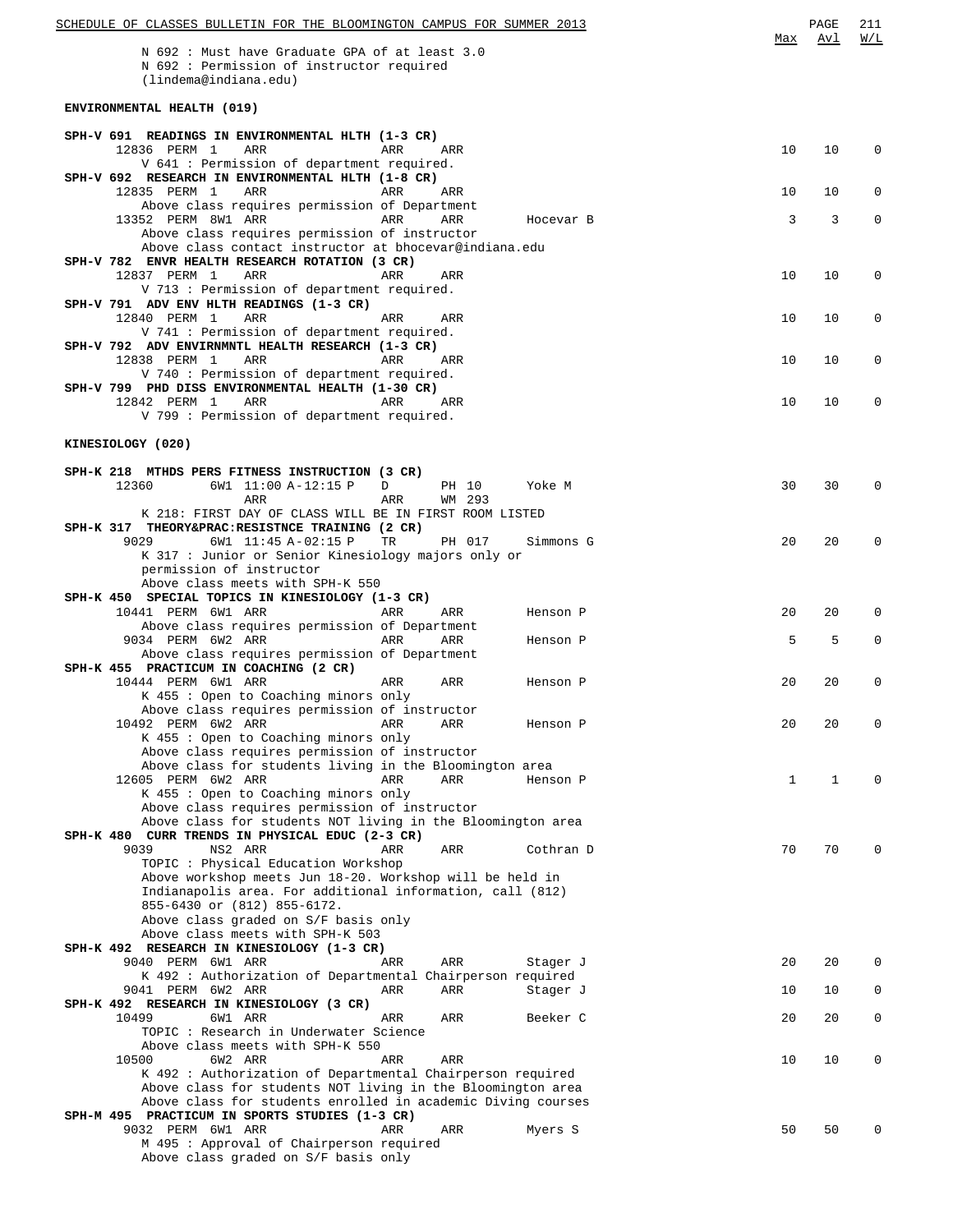| <u>SCHEDULE OF CLASSES BULLETIN FOR THE BLOOMINGTON CAMPUS FOR SUMMER 2013</u>                              |                           | PAGE | 212         |
|-------------------------------------------------------------------------------------------------------------|---------------------------|------|-------------|
|                                                                                                             | Max                       | Avl  | W/L         |
| Above class for students living in the Bloomington area                                                     |                           |      |             |
| M 495 : Minimum GPA 2.3                                                                                     |                           |      |             |
| 9033 PERM 6W2 ARR<br>ARR<br>ARR                                                                             | 40<br>Myers S             | 40   | $\mathbf 0$ |
| M 495 : Approval of Chairperson required                                                                    |                           |      |             |
| Above class graded on S/F basis only                                                                        |                           |      |             |
| Above class for students living in the Bloomington area<br>M 495 : Minimum GPA 2.3                          |                           |      |             |
| 10079 PERM 6W1 ARR<br>ARR<br>ARR                                                                            | 50<br>Myers S             | 50   | $\mathbf 0$ |
| Above class for students NOT living in the Bloomington area                                                 |                           |      |             |
| Above class graded on S/F basis only                                                                        |                           |      |             |
| M 495 : Approval of Chairperson required                                                                    |                           |      |             |
| M 495 : Minimum GPA 2.3                                                                                     |                           |      |             |
| 10080 PERM 6W2 ARR<br>ARR<br>ARR                                                                            | 40<br>Myers S             | 40   | 0           |
| Above class for students NOT living in the Bloomington area                                                 |                           |      |             |
| Above class graded on S/F basis only                                                                        |                           |      |             |
| M 495 : Approval of Chairperson required                                                                    |                           |      |             |
| M 495 : Minimum GPA 2.3                                                                                     |                           |      |             |
| SPH-K 496 LAB ASST/FIELD EXP SPRTS KINES (1-3 CR)                                                           |                           |      |             |
| 9042 PERM 6W2 ARR<br>ARR<br>ARR                                                                             | 50<br>Myers S             | 50   | $\mathbf 0$ |
| Above class graded on S/F basis only                                                                        |                           |      |             |
| Above class for students living in the Bloomington area                                                     |                           |      |             |
| 6W1 ARR<br>ARR<br>9043<br>ARR                                                                               | Simmons S<br>40           | 40   | 0           |
| Above class graded on S/F basis only                                                                        |                           |      |             |
| Above class for students living in the Bloomington area                                                     |                           |      |             |
| 10085 PERM 6W1 ARR<br>ARR<br><b>ARR</b>                                                                     | 40<br>Simmons S           | 40   | 0           |
| Above class for students NOT living in the Bloomington area                                                 |                           |      |             |
| Above class graded on S/F basis only<br>10086 PERM 6W2 ARR<br>ARR<br>ARR                                    | 50<br>Myers S             | 50   | 0           |
| Above class for students NOT living in the Bloominton area                                                  |                           |      |             |
| Above class graded on S/F basis only                                                                        |                           |      |             |
| 10949 PERM 6W1 ARR<br>ARR<br>ARR                                                                            | Kennedy-Armbruster C<br>5 | 5    | $\mathbf 0$ |
| Above class for students NOT living in the Bloomington area                                                 |                           |      |             |
| Above class graded on S/F basis only                                                                        |                           |      |             |
| Above class requires instructor permission                                                                  |                           |      |             |
| (cakenned@indiana.edu)                                                                                      |                           |      |             |
| 10694<br>6W1 ARR<br>ARR<br>ARR                                                                              | Miller K<br>10            | 10   | $\mathbf 0$ |
| Above class for Fitness Specialist students only                                                            |                           |      |             |
| Above class for students NOT living in the Bloomington area                                                 |                           |      |             |
| Above class graded on S/F basis only                                                                        |                           |      |             |
| 11189<br>6W1 ARR<br>ARR<br><b>ARR</b>                                                                       | Miller K<br>5             | 5    | 0           |
| Above class for students living in the Bloomington area<br>Above class for Fitness Specialist students only |                           |      |             |
| Above class graded on S/F basis only                                                                        |                           |      |             |
| 11200 PERM 6W1 ARR<br>ARR<br>ARR                                                                            | Kennedy-Armbruster C<br>5 | 5    | 0           |
| Above class for students living in the Bloomington area                                                     |                           |      |             |
| Above class graded on S/F basis only                                                                        |                           |      |             |
| Above class requires instructor permission                                                                  |                           |      |             |
| (cakenned@indiana.edu)                                                                                      |                           |      |             |
| INTERNSHIP SPORT COMMUNICATION (3 CR)<br>SPH-C 497                                                          |                           |      |             |
| 9030 PERM 6W1 ARR<br>ARR<br>ARR                                                                             | 50<br>Myers S             | 50   | 0           |
| C 497 : Admitted Sport Communication majors only                                                            |                           |      |             |
| C 497 : Approval of Chairperson required                                                                    |                           |      |             |
| Above class graded on S/F basis only                                                                        |                           |      |             |
| Above class for students living in the Bloomington area<br>9031 PERM 6W2 ARR<br>ARR<br>ARR                  | 50<br>Myers S             | 50   | $\Omega$    |
| C 497 : Approval of Chairperson required                                                                    |                           |      |             |
| C 497 : Admitted Sport Communication majors only                                                            |                           |      |             |
| Above class graded on S/F basis only                                                                        |                           |      |             |
| Above class for students living in the Bloomington area                                                     |                           |      |             |
| 10077 PERM 6W1 ARR<br>ARR<br>ARR                                                                            | 50<br>Myers S             | 50   | 0           |
| Above class for students NOT living in the Bloomington area                                                 |                           |      |             |
| Above class graded on S/F basis only                                                                        |                           |      |             |
| C 497 : Admitted Sport Communication majors only                                                            |                           |      |             |
| C 497 : Approval of Chairperson required                                                                    |                           |      |             |
| 10078 PERM 6W2 ARR<br>ARR<br><b>ARR</b>                                                                     | 50<br>Myers S             | 50   | 0           |
| Above class for students NOT living in the Bloomington area                                                 |                           |      |             |
| Above class graded on S/F basis only                                                                        |                           |      |             |
| C 497 : Admitted Sport Communication majors only                                                            |                           |      |             |
| C 497 : Approval of Chairperson required                                                                    |                           |      |             |
| SPH-K 497 INTERNSHIP IN EXERCISE SCIENCE (1-3 CR)<br>9035 PERM 6W1 ARR<br>ARR<br>ARR                        | 40<br>Myers S             | 40   | 0           |
| K 497 : Permission of Chairperson required                                                                  |                           |      |             |
| Above class graded on S/F basis only                                                                        |                           |      |             |
| Above class for students living in the Bloomington area                                                     |                           |      |             |
| 9036 PERM 6W2 ARR<br>ARR<br>ARR                                                                             | Simmons S<br>30           | 30   | $\mathbf 0$ |
| K 497 : Permission of Chairperson required                                                                  |                           |      |             |
| Above class graded on S/F basis only                                                                        |                           |      |             |
| Above class for students living in the Bloomington area                                                     |                           |      |             |
| 10081 PERM 6W2 ARR<br>ARR<br><b>ARR</b>                                                                     | 30<br>Simmons S           | 30   | 0           |
| Above class for students NOT living in the Bloomington area                                                 |                           |      |             |
| K 497 : Permission of Chairperson required                                                                  |                           |      |             |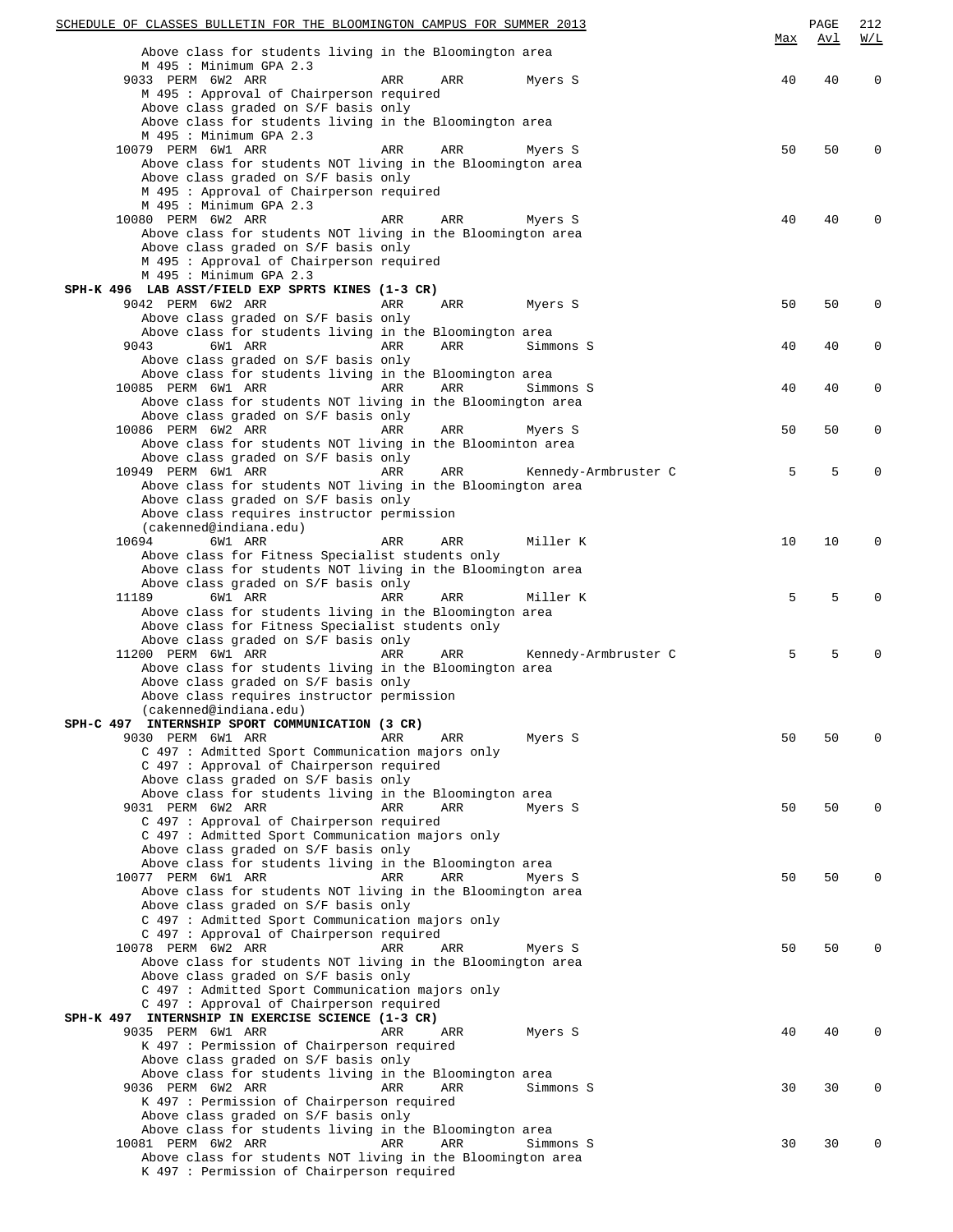| SCHEDULE OF CLASSES BULLETIN FOR THE BLOOMINGTON CAMPUS FOR SUMMER 2013                                                | Max         | PAGE<br>Avl | 213<br>W/L                 |
|------------------------------------------------------------------------------------------------------------------------|-------------|-------------|----------------------------|
| Above class graded on S/F basis only                                                                                   |             |             |                            |
| 10082 PERM 6W1 ARR<br>ARR<br>ARR<br>Myers S                                                                            | 40          | 40          | $\mathbf 0$                |
| Above class for students NOT living in the Bloomington area                                                            |             |             |                            |
| K 497 : Permission of Chairperson required                                                                             |             |             |                            |
| Above class graded on S/F basis only<br>SPH-K 497 INTERNSHIP IN EXERCISE SCIENCE (3 CR)                                |             |             |                            |
| 13283 PERM 1<br>ARR<br>ARR<br>ARR<br>Myers S                                                                           | $\mathbf 1$ | 1           | $\Omega$                   |
| K 497 : Permission of Chairperson required                                                                             |             |             |                            |
| Above class for students living in the Bloomington area                                                                |             |             |                            |
| Above class graded on S/F basis only<br>SPH-M 497 INTERNSHIP IN SPORT MANAGEMENT (1-6 CR)                              |             |             |                            |
| 9037 PERM 6W1 ARR<br>ARR<br>ARR<br>Myers S                                                                             | 40          | 40          | $\Omega$                   |
| $M$ 497 : P - 84 hours, 2.5 GPA required                                                                               |             |             |                            |
| M 497 : Permission of Chairperson required                                                                             |             |             |                            |
| Above class graded on S/F basis only<br>Above class for students living in the Bloomington area                        |             |             |                            |
| 9038 PERM 6W2 ARR<br>ARR<br>ARR<br>Hamm G                                                                              | 20          | 20          | $\mathbf 0$                |
| M 497 : P - 84 hours, 2.5 GPA required                                                                                 |             |             |                            |
| M 497 : Permission of Chairperson required                                                                             |             |             |                            |
| Above class graded on S/F basis only                                                                                   |             |             |                            |
| Above class for students living in the Bloomington area<br>10083 PERM 6W1 ARR<br>ARR<br>ARR<br>Myers S                 | 40          | 40          | $\Omega$                   |
| M 497 : P - 84 hours, 2.5 GPA required                                                                                 |             |             |                            |
| M 497 : Permission of Chairperson required                                                                             |             |             |                            |
| Above class graded on S/F basis only                                                                                   |             |             |                            |
| Above class for students NOT living in the Bloomington area<br>10084 PERM 6W2 ARR<br>ARR<br>ARR<br>Hamm G              | 40          | 40          | $\Omega$                   |
| M 497 : P - 84 hours, 2.5 GPA required                                                                                 |             |             |                            |
| M 497 : Permission of Chairperson required                                                                             |             |             |                            |
| Above class graded on S/F basis only                                                                                   |             |             |                            |
| Above class for students NOT living in the Bloomington area<br>M 497 : Open to admitted Sport Marketing and Management |             |             |                            |
| students only                                                                                                          |             |             |                            |
| SPH-K 503 WORKSHOPS IN KINESIOLOGY (2-3 CR)                                                                            |             |             |                            |
| 9008<br>NS2 ARR<br>ARR<br>ARR<br>Cothran D                                                                             | 50          | 50          | $\Omega$                   |
| TOPIC : Physical Education Workshop                                                                                    |             |             |                            |
| Above workshop meets Jun 18-20. Workshop will be held in<br>Indianapolis area. For additional information, call (812)  |             |             |                            |
| 855-6430 or (812) 855-6172.                                                                                            |             |             |                            |
| Above class graded on S/F basis only                                                                                   |             |             |                            |
| Above class meets with SPH-K 480                                                                                       |             |             |                            |
| SPH-M 512 ISSUES IN COMMERCIAL SPORTS (3 CR)<br>9009<br>Sailes G<br>6W1 10:20 A-12:10 P<br>MTWR<br>ARR                 | 12          | 12          | 0                          |
| SPH-M 516 THE SPORT INDUSTRY (3 CR)                                                                                    |             |             |                            |
| 10831<br>4W1 08:00 A-10:10 A<br>PH 019<br>D<br>Pedersen P                                                              | 12          | 12          | $\mathbf 0$                |
| SPH-M 518 GOVERNANCE IN SPORT MANAGEMENT (3 CR)                                                                        |             |             |                            |
| 11859<br>4W3 12:40 P-02:50 P<br>D<br>ARR<br>Lim C<br>Clavio G                                                          | 12          | 12          | $\mathbf 0$                |
| SPH-K 577 SEM & PRAC IN ADAPTED PE (3 CR)                                                                              |             |             |                            |
| 12455<br>6W1 ARR<br>ARR<br>ARR<br>Frey G                                                                               | 8           | 8           | $\mathbf 0$                |
| SPH-K 582 MACRO-ERGONOMICS: SOCIO-TECH (3 CR)                                                                          |             |             |                            |
| 6W2 10:00 A-12:30 P<br>10922<br>R<br>ARR<br>Pearce C<br>10923 PERM 6W2 ARR<br>ARR<br>Pearce C<br>ARR                   | 12<br>12    | 12<br>12    | $\mathbf 0$<br>$\mathbf 0$ |
| Above class taught online                                                                                              |             |             |                            |
| Above class requires permission of Department                                                                          |             |             |                            |
| Above class for students NOT living in the Bloomington area                                                            |             |             |                            |
| 11681 PERM 6W2 ARR<br>ARR<br>ARR<br>Pearce C                                                                           | 12          | 12          | 0                          |
| Above class offered online<br>Above class for students living in the Bloomington area                                  |             |             |                            |
| SPH-K 583 PHYSICAL ERGONOMICS (3 CR)                                                                                   |             |             |                            |
| 10924<br>6W2 10:00 A-12:30 P<br>ARR<br>Pearce C<br>W                                                                   | 12          | 12          | 0                          |
| 10925 PERM 6W2 ARR<br>ARR<br>ARR<br>Pearce C                                                                           | 12          | 12          | $\mathbf 0$                |
| Above class taught online<br>Above class requires permission of Department                                             |             |             |                            |
| Above class for students NOT living in the Bloomington area                                                            |             |             |                            |
| 12545 PERM 6W1 ARR<br>ARR<br>ARR<br>Pearce C                                                                           | 12          | 12          | $\mathbf 0$                |
| Above class taught online                                                                                              |             |             |                            |
| Above class requires permission of instructor<br>cpearce@indiana.edu                                                   |             |             |                            |
| Above class for students NOT living in the Bloomington area                                                            |             |             |                            |
| SPH-M 583 SPORT PUBLIC RELATIONS (3 CR)                                                                                |             |             |                            |
| 12811<br>4W2 03:00 P-05:10 P<br>PH 10<br>Lim C<br>D                                                                    | 12          | 12          | $\mathbf 0$                |
| SPH-K 584 HUMAN ERROR (3 CR)                                                                                           |             |             |                            |
| 6W2 10:00 A-12:30 P<br>11039<br>Pearce C<br>Т<br>ARR<br>11004<br>6W2 ARR<br>ARR<br>ARR<br>Pearce C                     | 12<br>20    | 12<br>20    | 0<br>$\mathbf 0$           |
| Above class taught online                                                                                              |             |             |                            |
| Above class for students living in the Bloomington area                                                                |             |             |                            |
| 11214 PERM 6W2 ARR<br>Pearce C<br>ARR<br>ARR                                                                           | 5           | 5           | $\Omega$                   |
| Above class taught online<br>Above class for students NOT living in the Bloomington area                               |             |             |                            |
|                                                                                                                        |             |             |                            |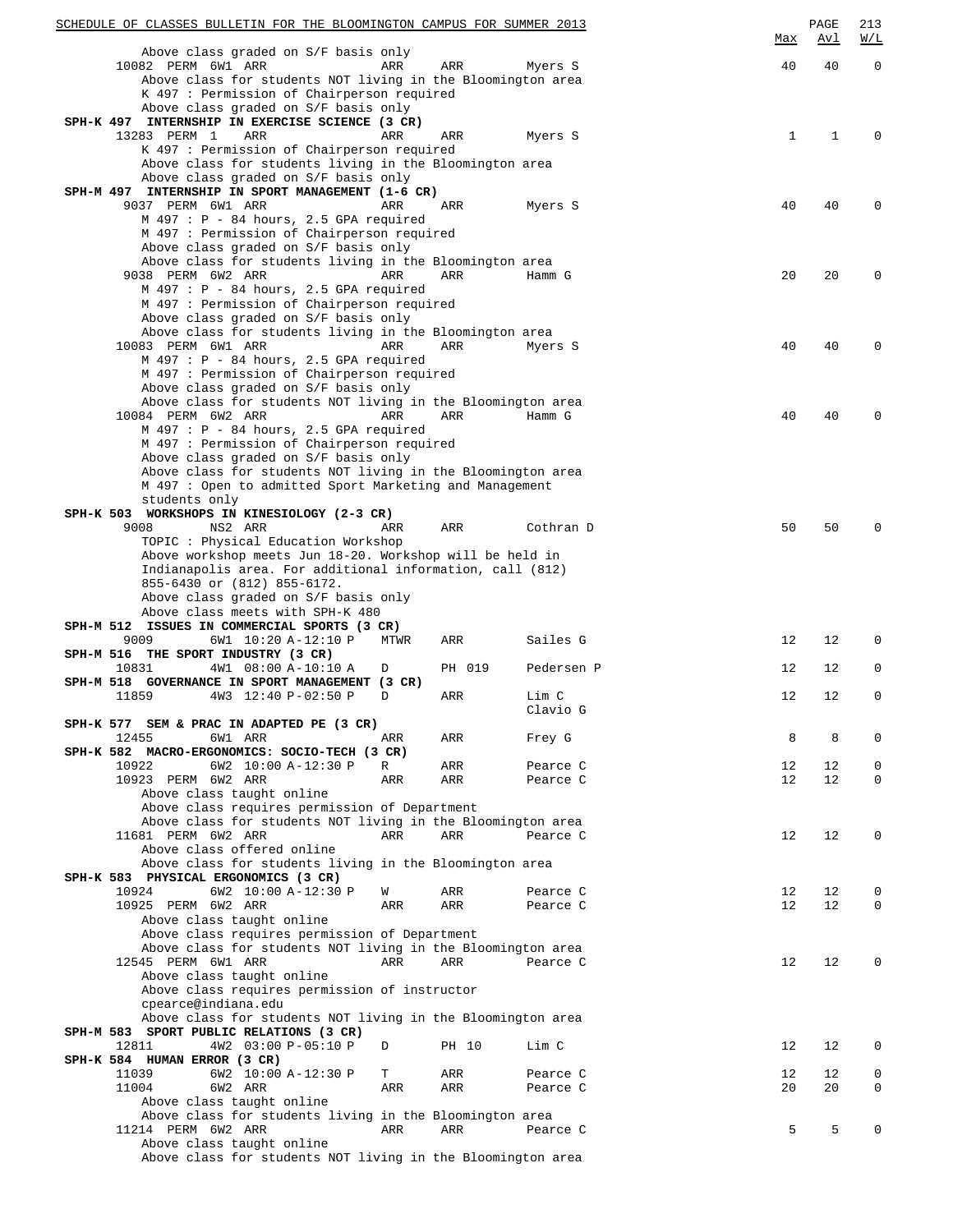| SCHEDULE OF CLASSES BULLETIN FOR THE BLOOMINGTON CAMPUS FOR SUMMER 2013<br>SPH-A 588 ANATOMICAL BASIS-ATHL INJURIES (3 CR) |             |                 | Max | PAGE<br><u>Avl</u> | 214<br>W/L  |
|----------------------------------------------------------------------------------------------------------------------------|-------------|-----------------|-----|--------------------|-------------|
| 10464<br>6W1 09:00 A-12:00 P                                                                                               | D<br>PH 048 | Docherty C      | 15  | 15                 | $\mathbf 0$ |
| SPH-K 599 MASTER'S THESIS (1-5 CR)<br>10155 PERM 6W1 ARR<br>Above class requires permission of Department                  | ARR<br>ARR  | Cothran D       | 10  | 10                 | $\mathbf 0$ |
| 10157 PERM 6W1 ARR<br>Above class requires permission of Department                                                        | ARR<br>ARR  | Docherty C      | 10  | 10                 | 0           |
| 10158 PERM 6W1 ARR                                                                                                         | ARR<br>ARR  | Frey G          | 10  | 10                 | 0           |
| Above class requires permission of Department<br>10159 PERM 6W1 ARR                                                        | ARR<br>ARR  | Grove K         | 10  | 10                 | 0           |
| Above class requires permission of Department<br>12456 PERM 6W1 ARR                                                        | ARR<br>ARR  | Henson P        | 10  | 10                 | 0           |
| Above class requires permission of Department<br>10161 PERM 6W1 ARR                                                        | ARR<br>ARR  | Johnston J      | 10  | 10                 | 0           |
| Above class requires permission of Department<br>10162 PERM 6W1 ARR                                                        | ARR<br>ARR  | Klossner J      | 10  | 10                 | 0           |
| Above class requires permission of Department<br>10163 PERM 6W1 ARR                                                        | ARR<br>ARR  | Koceja D        | 10  | 10                 | 0           |
| Above class requires permission of Department<br>10164 PERM 6W1 ARR                                                        | ARR<br>ARR  | Mickleborough T | 10  | 10                 | 0           |
| Above class requires permission of Department                                                                              |             |                 |     | 10                 | 0           |
| 10165 PERM 6W1 ARR<br>Above class requires permission of Department                                                        | ARR<br>ARR  | Raglin J        | 10  |                    |             |
| 12457 PERM 6W1 ARR<br>Above class requires permission of Department                                                        | ARR<br>ARR  | Schrader J      | 10  | 10                 | 0           |
| 10166 PERM 6W1 ARR<br>Above class requires permission of Department                                                        | ARR<br>ARR  | Shea J          | 10  | 10                 | 0           |
| 10167 PERM 6W1 ARR<br>Above class requires permission of Department                                                        | ARR<br>ARR  | Stager J        | 10  | 10                 | 0           |
| 10168 PERM 6W1 ARR<br>Above class requires permission of Department                                                        | ARR<br>ARR  | Wallace J       | 10  | 10                 | 0           |
| 10169 PERM 8W1 ARR<br>Above class requires permission of Department                                                        | ARR<br>ARR  | Clavio G        | 10  | 10                 | 0           |
| 9010 PERM 8W1 ARR                                                                                                          | ARR<br>ARR  | Fielding L      | 10  | 10                 | 0           |
| Above class requires permission of Department<br>10170 PERM 8W1 ARR                                                        | ARR<br>ARR  | Pedersen P      | 10  | 10                 | 0           |
| Above class requires permission of Department<br>10171 PERM 8W1 ARR                                                        | ARR<br>ARR  | Lim C           | 10  | 10                 | 0           |
| Above class requires permission of Department<br>10706 PERM 8W1 ARR                                                        | ARR<br>ARR  | Sailes G        | 10  | 10                 | 0           |
| Above class requires permission of Department<br>10172 PERM 6W2 ARR                                                        | ARR<br>ARR  | Cothran D       | 20  | 20                 | 0           |
| Above class requires permission of Department<br>10174 PERM 6W2 ARR                                                        | ARR<br>ARR  | Docherty C      | 20  | 20                 | 0           |
| Above class requires permission of Department<br>10175 PERM 6W2 ARR                                                        | ARR<br>ARR  | Frey G          | 20  | 20                 | 0           |
| Above class requires permission of Department<br>10176 PERM 6W2 ARR                                                        | ARR<br>ARR  | Grove K         | 20  | 20                 | 0           |
| Above class requires permission of Department<br>10177 PERM 6W2 ARR                                                        | ARR<br>ARR  | Henson P        | 20  | 20                 | 0           |
| Above class requires permission of Department                                                                              |             |                 |     |                    |             |
| 10179 PERM 6W2 ARR<br>Above class requires permission of Department                                                        | ARR<br>ARR  | Johnston J      | 20  | 20                 | $\Omega$    |
| 10180 PERM 6W2 ARR<br>Above class requires permission of Department                                                        | ARR<br>ARR  | Klossner J      | 20  | 20                 | 0           |
| 10181 PERM 6W2 ARR<br>Above class requires permission of Department                                                        | ARR<br>ARR  | Koceja D        | 10  | 10                 | 0           |
| 10182 PERM 6W2 ARR<br>Above class requires permission of Department                                                        | ARR<br>ARR  | Mickleborough T | 10  | 10                 | 0           |
| 12469 PERM 6W2 ARR<br>Above class requires permission of Department                                                        | ARR<br>ARR  | Raglin J        | 20  | 20                 | 0           |
| 12470 PERM 6W2 ARR<br>Above class requires permission of Department                                                        | ARR<br>ARR  | Schrader J      | 20  | 20                 | 0           |
| 10183 PERM 6W2 ARR                                                                                                         | ARR<br>ARR  | Shea J          | 10  | 10                 | 0           |
| Above class requires permission of Department<br>10184 PERM 6W2 ARR                                                        | ARR<br>ARR  | Stager J        | 10  | 10                 | 0           |
| Above class requires permission of Department<br>10185 PERM 6W2 ARR                                                        | ARR<br>ARR  | Wallace J       | 10  | 10                 | 0           |
| Above class requires permission of Department<br>10186 PERM 8W2 ARR                                                        | ARR<br>ARR  | Clavio G        | 10  | 10                 | 0           |
| Above class requires permission of Department<br>9011 PERM 8W2 ARR                                                         | ARR<br>ARR  | Fielding L      | 10  | 10                 | $\Omega$    |
| Above class requires permission of Department<br>10187 PERM 8W2 ARR                                                        | ARR<br>ARR  | Pedersen P      | 10  | 10                 | 0           |
| Above class requires permission of Department<br>10188 PERM 8W2 ARR                                                        | ARR<br>ARR  | Lim C           | 10  | 10                 | $\Omega$    |
| Above class requires permission of Department<br>10897 PERM 8W2 ARR                                                        | ARR<br>ARR  | Sailes G        | 10  | 10                 | 0           |
| Above class requires permission of Department                                                                              |             |                 |     |                    |             |
| 10960 PERM 8W2 ARR                                                                                                         | ARR<br>ARR  | Walsh P         | 10  | 10                 | 0           |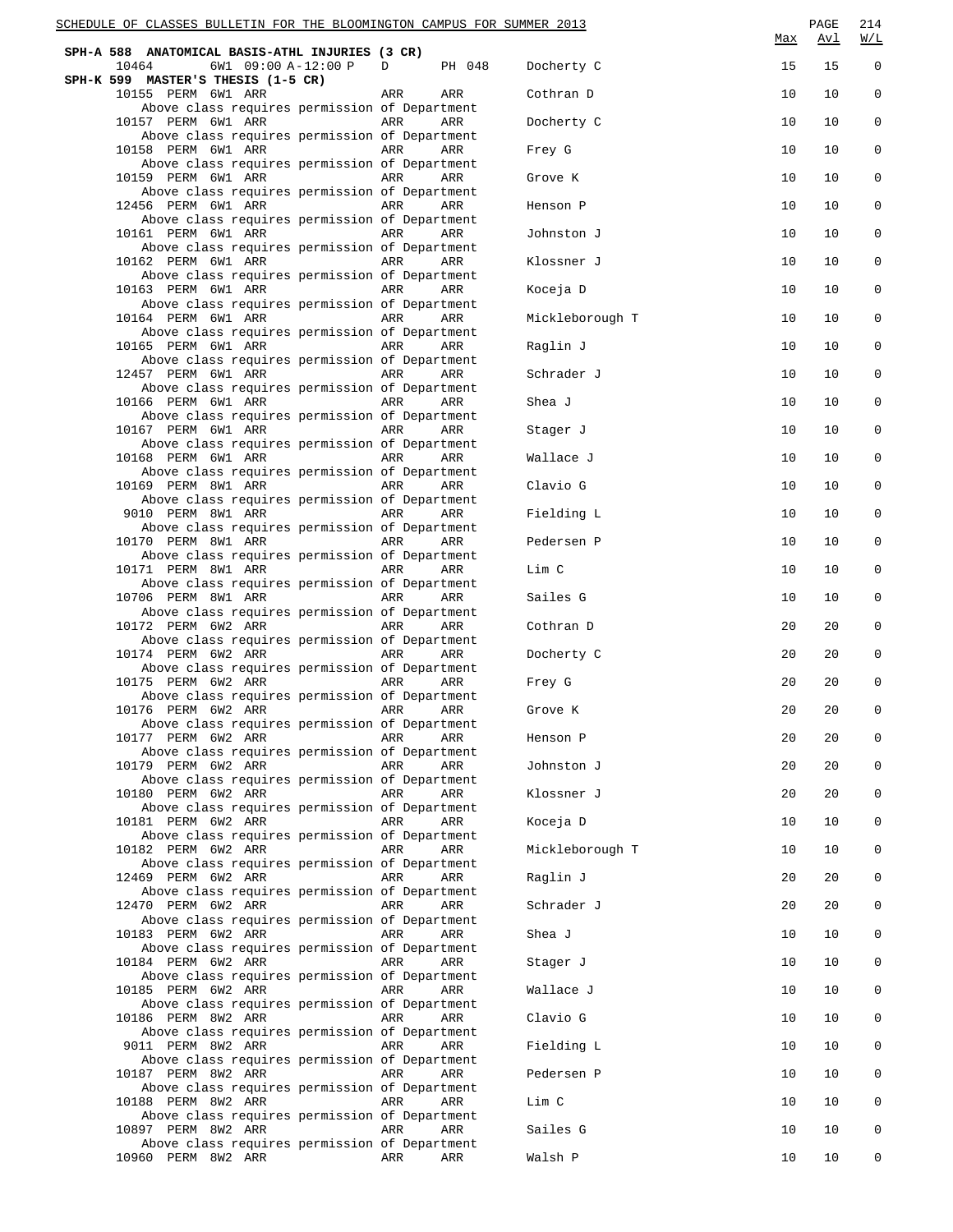| SCHEDULE OF CLASSES BULLETIN FOR THE BLOOMINGTON CAMPUS FOR SUMMER 2013                                    |     |     |                 | Max | PAGE<br><u>Avl</u> | 215<br>W/L   |
|------------------------------------------------------------------------------------------------------------|-----|-----|-----------------|-----|--------------------|--------------|
| Above class requires permission of Department                                                              |     |     |                 |     |                    |              |
| 12813 PERM 8W2 ARR<br>Above class requires permission of Department                                        | ARR | ARR | Williams A      | 10  | 10                 | $\mathbb O$  |
| 10891 PERM 8W1 ARR                                                                                         | ARR | ARR | Walsh P         | 10  | 10                 | $\mathbf 0$  |
| Above class requires permission of Department                                                              |     |     |                 |     |                    |              |
| 12812 PERM 8W1 ARR<br>Above class requires permission of Department                                        | ARR | ARR | Williams A      | 10  | 10                 | $\mathbf{0}$ |
| SPH-K 607 INTERNSHIP IN ERGONOMICS (8 CR)                                                                  |     |     |                 |     |                    |              |
| 10053 PERM 6W1 ARR<br>Above class graded on S/F basis only                                                 | ARR | ARR | Pearce C        | 5   | 5                  | 0            |
| Above class for students living in the Bloomington area                                                    |     |     |                 |     |                    |              |
| 10054 PERM 6W2 ARR                                                                                         | ARR | ARR | Pearce C        | 5   | 5                  | 0            |
| Above class graded on S/F basis only<br>Above class for students in residence on Bloomington campus        |     |     |                 |     |                    |              |
| 10919 PERM 6W1 ARR                                                                                         | ARR | ARR | Pearce C        | 12  | 12                 | 0            |
| Above class graded on S/F basis only                                                                       |     |     |                 |     |                    |              |
| Above class offered on-line<br>Above class for students NOT living in the Bloomington area                 |     |     |                 |     |                    |              |
| 10920 PERM 6W2 ARR                                                                                         | ARR | ARR | Pearce C        | 12  | 12                 | 0            |
| Above class graded on S/F basis only                                                                       |     |     |                 |     |                    |              |
| Above class offered on-line<br>Above class for students not in residence on Bloomington                    |     |     |                 |     |                    |              |
| campus                                                                                                     |     |     |                 |     |                    |              |
| SPH-M 687 INTERNSHIP IN SPORT MANAGEMENT (2-5 CR)                                                          |     |     |                 |     |                    |              |
| 12460 PERM 8W1 ARR<br>M 687 : P - Graduate GPA of at least 3.0                                             | ARR | ARR | Walsh P         | 20  | 20                 | 0            |
| M 687 : Prior approval of Chairperson required                                                             |     |     |                 |     |                    |              |
| Above class graded on S/F basis only                                                                       |     |     |                 |     |                    |              |
| Above class for students living in the Bloomington area<br>12461 PERM 8W1 ARR                              | ARR | ARR | Walsh P         | 20  | 20                 | 0            |
| M 687 : P - Graduate GPA of at least 3.0                                                                   |     |     |                 |     |                    |              |
| M 687 : Prior approval of Chairperson required                                                             |     |     |                 |     |                    |              |
| Above class graded on S/F basis only<br>Above class for students NOT living in the Bloomington area        |     |     |                 |     |                    |              |
| 9013 PERM 8W2 ARR                                                                                          | ARR | ARR | Walsh P         | 30  | 30                 | 0            |
| M 687 : P - Graduate GPA of at least 3.0                                                                   |     |     |                 |     |                    |              |
| M 687 : Prior approval of Chairperson required<br>Above class for Sport Management students only           |     |     |                 |     |                    |              |
| Above class for students who are in residence on the                                                       |     |     |                 |     |                    |              |
| Bloomington campus<br>Above class graded on S/F basis only                                                 |     |     |                 |     |                    |              |
| 10539 PERM 8W2 ARR                                                                                         | ARR | ARR | Walsh P         | 5   | 5                  |              |
| M 687 : P - Graduate GPA of at least 3.0                                                                   |     |     |                 |     |                    |              |
| M 687 : Prior approval of Chairperson required<br>Above class for students who are NOT in residence on the |     |     |                 |     |                    |              |
| Bloomington campus                                                                                         |     |     |                 |     |                    |              |
| Above class graded on S/F basis only                                                                       |     |     |                 |     |                    |              |
| SPH-K 694 SEMINAR IN HUMAN PERFORMANCE (1-3 CR)<br>VT: ERGONOMICS                                          |     |     |                 |     |                    |              |
| 10917<br>6W2 ARR                                                                                           | ARR | ARR | Shea J          | 12  | 12                 | 0            |
| VT: ERGONOMICS                                                                                             |     |     |                 |     |                    |              |
| 10918<br>6W2 ARR<br>Above class offered via World Wide Web                                                 | ARR | ARR | Shea J          | 12  | 12                 | 0            |
| SPH-K 695 PRACT IN PHYSICAL EDUCATION (1-3 CR)                                                             |     |     |                 |     |                    |              |
| 10193 PERM 6W2 ARR                                                                                         | ARR | ARR | Cothran D       | 20  | 20                 | 0            |
| K 695 : P - Graduate GPA of at least 3.0<br>Above class requires permission of Department                  |     |     |                 |     |                    |              |
| 10195 PERM 6W2 ARR                                                                                         | ARR | ARR | Docherty C      | 20  | 20                 | 0            |
| K 695 : P - Graduate GPA of at least 3.0                                                                   |     |     |                 |     |                    |              |
| Above class requires permission of Department<br>10196 PERM 6W2 ARR                                        | ARR | ARR | Frey G          | 20  | 20                 | 0            |
| K 695 : P - Graduate GPA of at least 3.0                                                                   |     |     |                 |     |                    |              |
| Above class requires permission of Department                                                              |     |     |                 |     |                    |              |
| 9012 PERM 6W2 ARR<br>K 695 : P - Graduate GPA of at least 3.0                                              | ARR | ARR | Grove K         | 20  | 20                 | 0            |
| Above class requires permission of Department                                                              |     |     |                 |     |                    |              |
| 10197 PERM 6W2 ARR                                                                                         | ARR | ARR | Henson P        | 20  | 20                 | 0            |
| K 695 : P - Graduate GPA of at least 3.0<br>Above class requires permission of Department                  |     |     |                 |     |                    |              |
| 12472 PERM 6W2 ARR                                                                                         | ARR | ARR | Johnston J      | 20  | 20                 | 0            |
| K 695 : P - Graduate GPA of at least 3.0                                                                   |     |     |                 |     |                    |              |
| Above class requires permission of Department<br>10198 PERM 6W2 ARR                                        | ARR | ARR | Klossner J      | 20  | 20                 | 0            |
| K 695 : P - Graduate GPA of at least 3.0                                                                   |     |     |                 |     |                    |              |
| Above class requires permission of Department                                                              |     |     |                 |     |                    |              |
| 10199 PERM 6W2 ARR<br>$K$ 695 : P - Graduate GPA of at least 3.0                                           | ARR | ARR | Koceja D        | 20  | 20                 | 0            |
| Above class requires permission of Department                                                              |     |     |                 |     |                    |              |
| 10200 PERM 6W2 ARR                                                                                         | ARR | ARR | Mickleborough T | 20  | 20                 | 0            |
| K 695 : P - Graduate GPA of at least 3.0                                                                   |     |     |                 |     |                    |              |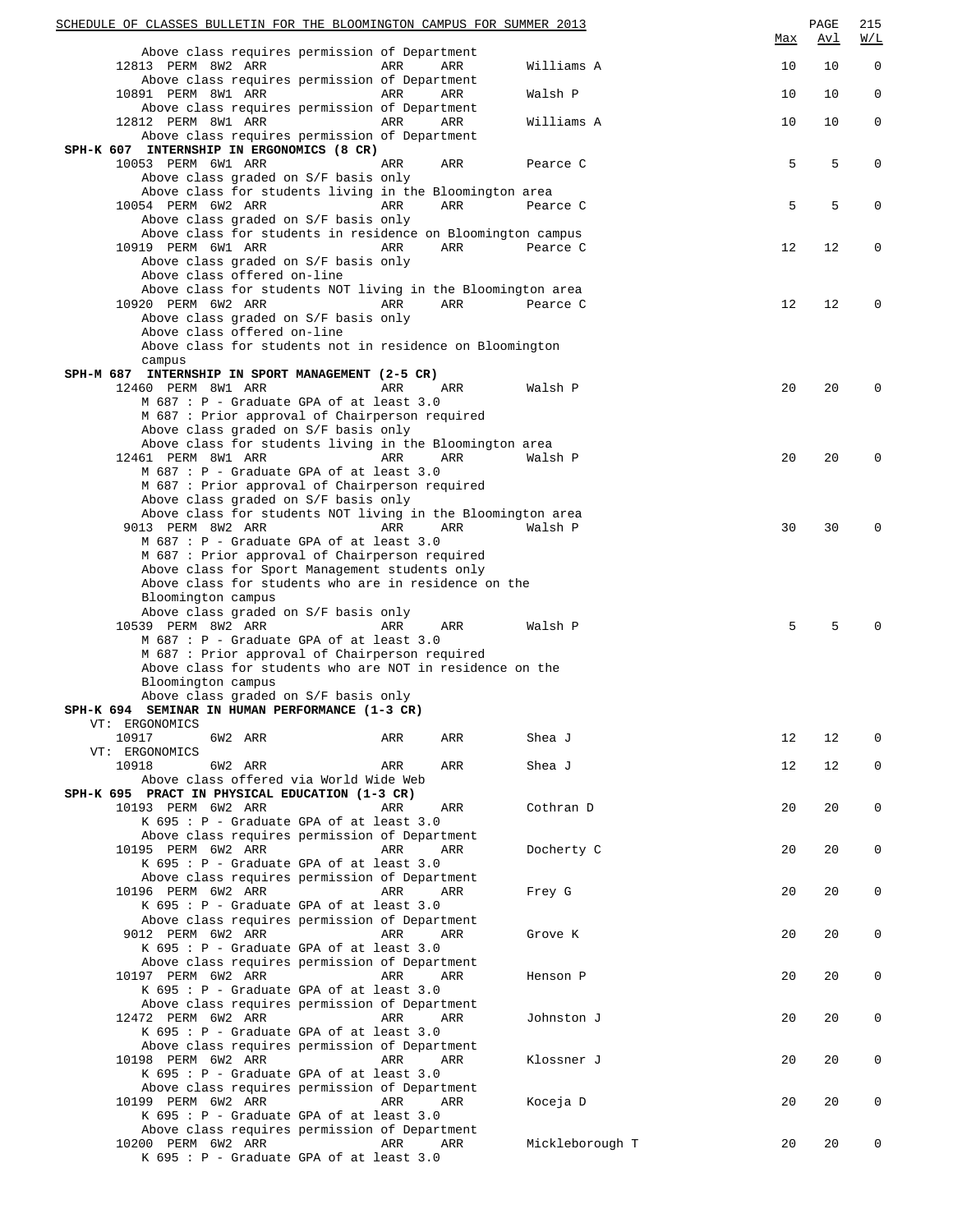| SCHEDULE OF CLASSES BULLETIN FOR THE BLOOMINGTON CAMPUS FOR SUMMER 2013                                                                                                                                                  |                 | Max | PAGE<br><u>Avl</u> | 216<br>$\underline{W/L}$ |
|--------------------------------------------------------------------------------------------------------------------------------------------------------------------------------------------------------------------------|-----------------|-----|--------------------|--------------------------|
| Above class requires permission of Department<br>10201 PERM 6W2 ARR<br>ARR<br>ARR<br>K 695 : P - Graduate GPA of at least 3.0                                                                                            | Raglin J        | 20  | 20                 | $\mathbf{0}$             |
| Above class requires permission of Department<br>10202 PERM 6W2 ARR<br>ARR<br>ARR<br>K 695 : P - Graduate GPA of at least 3.0                                                                                            | Schrader J      | 20  | 20                 | 0                        |
| Above class requires permission of Department<br>10203 PERM 6W2 ARR<br>ARR<br>ARR<br>K 695 : P - Graduate GPA of at least 3.0                                                                                            | Shea J          | 20  | 20                 | 0                        |
| Above class requires permission of Department<br>10204 PERM 6W2 ARR<br>ARR<br>ARR<br>K $695: P - Graduate GPA of at least 3.0$                                                                                           | Stager J        | 20  | 20                 | 0                        |
| Above class requires permission of Department<br>10205 PERM 6W2 ARR<br>ARR<br>ARR<br>K 695 : P - Graduate GPA of at least 3.0<br>Above class requires permission of Department                                           | Wallace J       | 20  | 20                 | 0                        |
| SPH-K 697 INTERNSHIP IN KINESIOLOGY (2-8 CR)<br>10206 PERM 6W1 ARR<br>ARR<br>ARR<br>K 697: P - Graduate GPA of at least 3.0                                                                                              | Cothran D       | 20  | 20                 |                          |
| Above class requires permission of Department<br>Above class graded on S/F basis only<br>10208 PERM 6W1 ARR<br>ARR<br>ARR<br>K 697: P - Graduate GPA of at least 3.0<br>Above class requires permission of Department    | Docherty C      | 20  | 20                 |                          |
| Above class graded on S/F basis only<br>10209 PERM 6W1 ARR<br>ARR<br>ARR<br>K 697: P - Graduate GPA of at least 3.0<br>Above class requires permission of Department                                                     | Frey G          | 20  | 20                 |                          |
| Above class graded on S/F basis only<br>10210 PERM 6W1 ARR<br>ARR<br>ARR<br>K 697: P - Graduate GPA of at least 3.0<br>Above class requires permission of Department                                                     | Grove K         | 20  | 20                 |                          |
| Above class graded on S/F basis only<br>12458 PERM 6W1 ARR<br>ARR<br>ARR<br>K 697: P - Graduate GPA of at least 3.0<br>Above class requires permission of Department                                                     | Henson P        | 20  | 20                 |                          |
| Above class graded on S/F basis only<br>12459 PERM 6W1 ARR<br>ARR<br>ARR<br>K 697: P - Graduate GPA of at least 3.0<br>Above class requires permission of Department                                                     | Johnston J      | 20  | 20                 |                          |
| Above class graded on S/F basis only<br>10212 PERM 6W1 ARR<br>ARR<br>ARR<br>K 697: P - Graduate GPA of at least 3.0<br>Above class requires permission of Department                                                     | Klossner J      | 20  | 20                 |                          |
| Above class graded on S/F basis only<br>10213 PERM 6W1 ARR<br>ARR<br>ARR<br>K 697: P - Graduate GPA of at least 3.0                                                                                                      | Koceja D        | 20  | 20                 |                          |
| Above class requires permission of Department<br>Above class graded on S/F basis only<br>10214 PERM 6W1 ARR<br>ARR<br>ARR<br>K 697: P - Graduate GPA of at least 3.0<br>Above class requires permission of Department    | Mickleborough T | 20  | 20                 | O                        |
| Above class graded on S/F basis only<br>10215 PERM 6W1 ARR<br>ARR<br>ARR<br>K 697: P - Graduate GPA of at least 3.0                                                                                                      | Raglin J        | 20  | 20                 |                          |
| Above class requires permission of Department<br>Above class graded on S/F basis only<br>10216 PERM 6W1 ARR<br>ARR<br>ARR<br>K 697: P - Graduate GPA of at least 3.0<br>Above class requires permission of Department    | Schrader J      | 20  | 20                 |                          |
| Above class graded on S/F basis only<br>10217 PERM 6W1 ARR<br>ARR<br>ARR<br>K 697: P - Graduate GPA of at least 3.0<br>Above class requires permission of Department                                                     | Shea J          | 20  | 20                 |                          |
| Above class graded on S/F basis only<br>10218 PERM 6W1 ARR<br>ARR<br>ARR<br>K 697: P - Graduate GPA of at least 3.0<br>Above class requires permission of Department                                                     | Stager J        | 20  | 20                 |                          |
| Above class graded on S/F basis only<br>10219 PERM 6W1 ARR<br>ARR<br>ARR<br>K 697: P - Graduate GPA of at least 3.0                                                                                                      | Wallace J       | 20  | 20                 |                          |
| Above class requires permission of Department<br>Above class graded on S/F basis only<br>10220 PERM 6W2 ARR<br>ARR<br>ARR<br>$K$ 697 : P - Graduate GPA of at least 3.0                                                  | Cothran D       | 20  | 20                 |                          |
| Above class requires permission of Department<br>Above class graded on S/F basis only<br>10222 PERM 6W2 ARR<br>ARR<br>ARR<br>$K$ 697 : P - Graduate GPA of at least 3.0<br>Above class requires permission of Department | Docherty C      | 20  | 20                 |                          |
|                                                                                                                                                                                                                          |                 |     |                    |                          |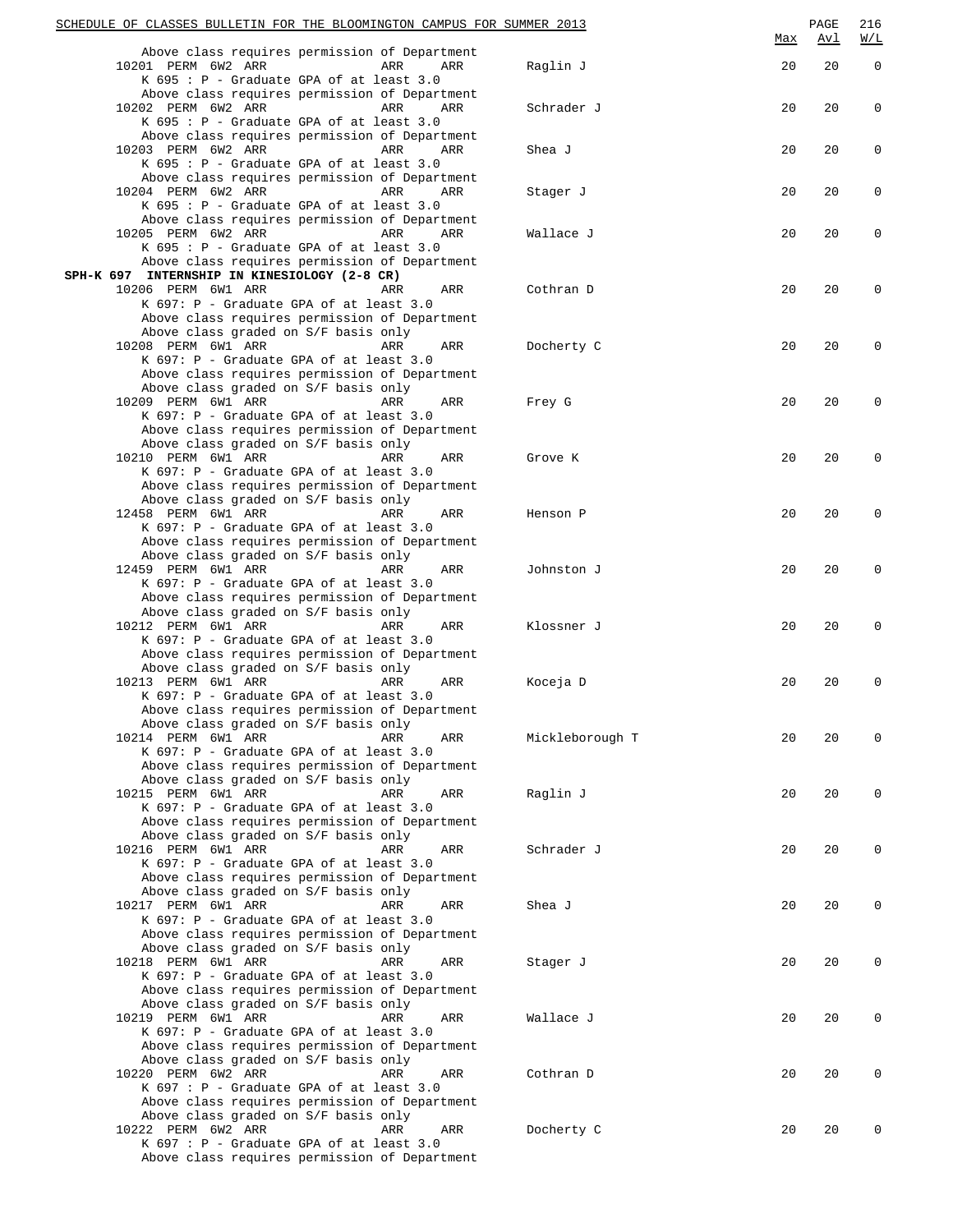| SCHEDULE OF CLASSES BULLETIN FOR THE BLOOMINGTON CAMPUS FOR SUMMER 2013                                              |                 | Max | PAGE<br><u>Avl</u> | 217<br>W/L   |
|----------------------------------------------------------------------------------------------------------------------|-----------------|-----|--------------------|--------------|
| Above class graded on S/F basis only<br>10223 PERM 6W2 ARR<br>ARR<br>ARR<br>K 697 : P - Graduate GPA of at least 3.0 | Frey G          | 20  | 20                 | $\mathbf 0$  |
| Above class requires permission of Department                                                                        |                 |     |                    |              |
| Above class graded on S/F basis only<br>10224 PERM 6W2 ARR<br>ARR<br>ARR                                             | Grove K         | 20  | 20                 | $\mathbf{0}$ |
| K 697 : P - Graduate GPA of at least 3.0                                                                             |                 |     |                    |              |
| Above class requires permission of Department<br>Above class graded on S/F basis only                                |                 |     |                    |              |
| 10225 PERM 6W2 ARR<br>ARR<br>ARR                                                                                     | Henson P        | 20  | 20                 | $\mathbf 0$  |
| K 697 : P - Graduate GPA of at least 3.0<br>Above class requires permission of Department                            |                 |     |                    |              |
| Above class graded on S/F basis only<br>12474 PERM 6W2 ARR<br>ARR                                                    |                 | 20  | 20                 | 0            |
| ARR<br>K 697 : P - Graduate GPA of at least 3.0                                                                      | Johnston J      |     |                    |              |
| Above class requires permission of Department<br>Above class graded on S/F basis only                                |                 |     |                    |              |
| 10226 PERM 6W2 ARR<br>ARR<br>ARR                                                                                     | Klossner J      | 20  | 20                 | 0            |
| K 697 : P - Graduate GPA of at least 3.0                                                                             |                 |     |                    |              |
| Above class requires permission of Department<br>Above class graded on S/F basis only                                |                 |     |                    |              |
| 10227 PERM 6W2 ARR<br>ARR<br>ARR                                                                                     | Koceja D        | 20  | 20                 | 0            |
| K 697 : P - Graduate GPA of at least 3.0<br>Above class requires permission of Department                            |                 |     |                    |              |
| Above class graded on S/F basis only                                                                                 |                 |     |                    |              |
| 10228 PERM 6W2 ARR<br>ARR<br>ARR<br>K 697 : P - Graduate GPA of at least 3.0                                         | Mickleborough T | 20  | 20                 | $\mathbf{0}$ |
| Above class requires permission of Department                                                                        |                 |     |                    |              |
| Above class graded on S/F basis only<br>10229 PERM 6W2 ARR<br>ARR<br>ARR                                             | Raglin J        | 20  | 20                 | $\mathbf{0}$ |
| K 697 : P - Graduate GPA of at least 3.0                                                                             |                 |     |                    |              |
| Above class requires permission of Department<br>Above class graded on S/F basis only                                |                 |     |                    |              |
| 10230 PERM 6W2 ARR<br>ARR<br>ARR                                                                                     | Schrader J      | 20  | 20                 | 0            |
| K 697 : P - Graduate GPA of at least 3.0<br>Above class requires permission of Department                            |                 |     |                    |              |
| Above class graded on S/F basis only                                                                                 |                 |     |                    |              |
| 10231 PERM 6W2 ARR<br>ARR<br>ARR<br>K 697 : P - Graduate GPA of at least 3.0                                         | Shea J          | 20  | 20                 | 0            |
| Above class requires permission of Department                                                                        |                 |     |                    |              |
| Above class graded on S/F basis only<br>10232 PERM 6W2 ARR                                                           |                 |     |                    |              |
| ARR<br>ARR<br>K 697 : P - Graduate GPA of at least 3.0                                                               | Stager J        | 20  | 20                 | 0            |
| Above class requires permission of Department                                                                        |                 |     |                    |              |
| Above class graded on S/F basis only<br>10233 PERM 6W2 ARR<br>ARR<br>ARR                                             | Wallace J       | 20  | 20                 | $\mathbf 0$  |
| K 697 : P - Graduate GPA of at least 3.0                                                                             |                 |     |                    |              |
| Above class requires permission of Department<br>Above class graded on S/F basis only                                |                 |     |                    |              |
| SPH-K 791 READINGS IN HUMAN PERFORMANCE (2-5 CR)                                                                     |                 |     |                    |              |
| 10234 PERM 6W1 ARR<br>ARR<br>ARR<br>K 791: P - Graduate GPA of 3.0 or better                                         | Cothran D       | 10  | 10                 | $\mathbf 0$  |
| K 791: Authorization from Chairperson required                                                                       |                 |     |                    |              |
| 10236 PERM 6W1 ARR<br>ARR<br>ARR<br>K 791: P - Graduate GPA of 3.0 or better                                         | Docherty C      | 10  | 10                 | 0            |
| K 791: Authorization from Chairperson required                                                                       |                 |     |                    |              |
| 10237 PERM 6W1 ARR<br>ARR<br>ARR<br>K 791: P - Graduate GPA of 3.0 or better                                         | Frey G          | 10  | 10                 | 0            |
| K 791: Authorization from Chairperson required                                                                       |                 |     |                    |              |
| 10238 PERM 6W1 ARR<br>ARR<br>ARR<br>K 791: P - Graduate GPA of 3.0 or better                                         | Grove K         | 10  | 10                 | 0            |
| K 791: Authorization from Chairperson required                                                                       |                 |     |                    |              |
| 12462 PERM 6W1 ARR<br>ARR<br>ARR<br>K 791: P - Graduate GPA of 3.0 or better                                         | Henson P        | 10  | 10                 | 0            |
| K 791: Authorizatiion of Chairperson required                                                                        |                 |     |                    |              |
| 12463 PERM 6W1 ARR<br>ARR<br>ARR<br>K 791: P - Graduate GPA of 3.0 or better                                         | Johnston J      | 10  | 10                 | 0            |
| K 791: Authorization of Chairperson required                                                                         |                 |     |                    |              |
| 10240 PERM 6W1 ARR<br>ARR<br>ARR<br>K 791: P - Graduate GPA of 3.0 or better                                         | Klossner J      | 10  | 10                 | 0            |
| K 791: Authorization from Chairperson required                                                                       |                 |     |                    |              |
| 10241 PERM 6W1 ARR<br>ARR<br>ARR<br>K 791: P - Graduate GPA of 3.0 or better                                         | Koceja D        | 10  | 10                 | 0            |
| K 791: Authorization from Chairperson required                                                                       |                 |     |                    |              |
| 10242 PERM 6W1 ARR<br>ARR<br>ARR                                                                                     | Mickleborough T | 10  | 10                 | 0            |
| K 791: P - Graduate GPA of 3.0 or better<br>K 791: Authorization from Chairperson required                           |                 |     |                    |              |
| 10243 PERM 6W1 ARR<br>ARR<br>ARR                                                                                     | Raglin J        | 10  | 10                 | 0            |
| K 791: P - Graduate GPA of 3.0 or better<br>K 791: Authorization from Chairperson required                           |                 |     |                    |              |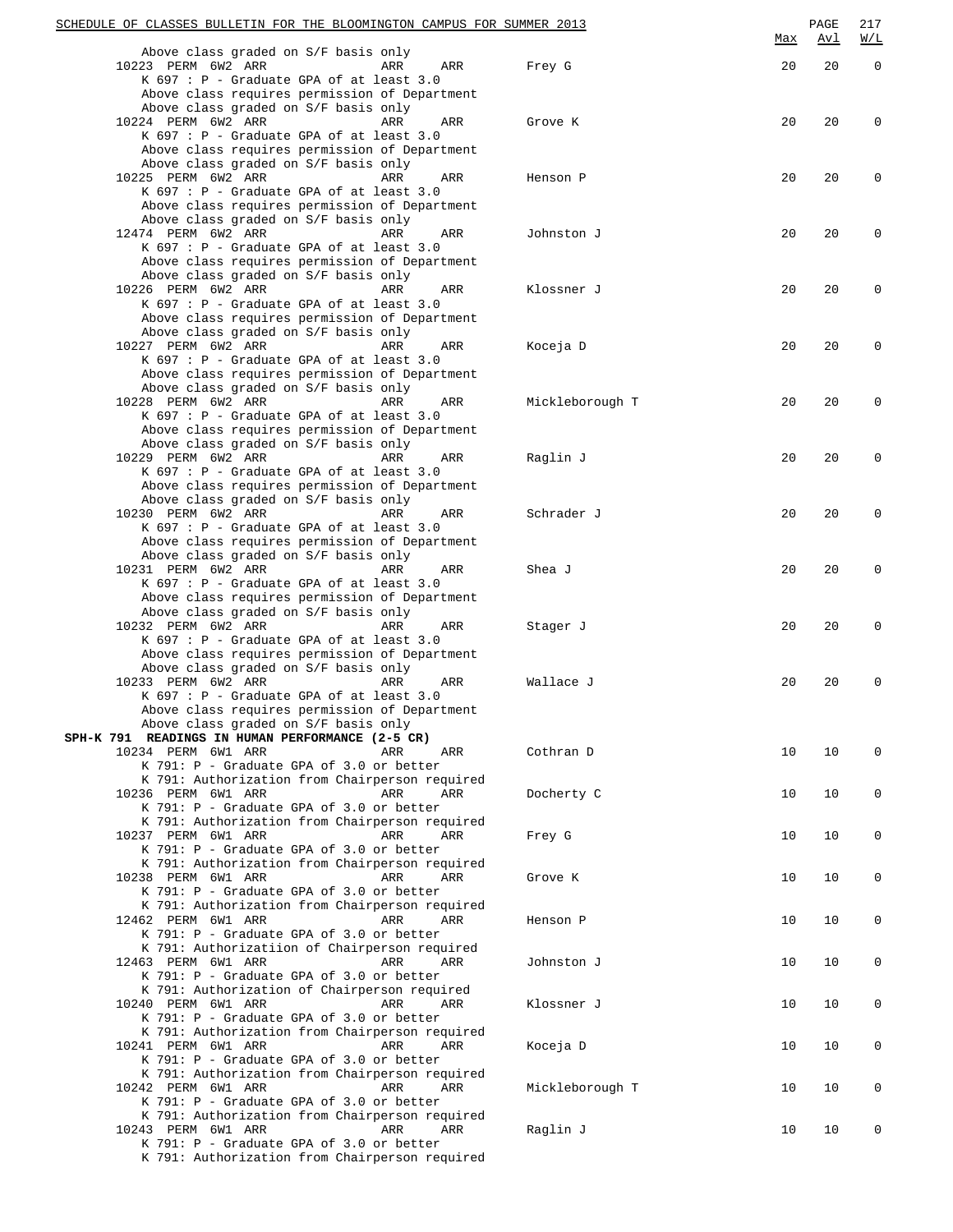|  | SCHEDULE OF CLASSES BULLETIN FOR THE BLOOMINGTON CAMPUS FOR SUMMER 2013<br>10244 PERM 6W1 ARR                                                                           | ARR        | ARR        | Schrader J      | Max<br>10 | PAGE<br>Avl<br>10 | 218<br>$\underline{W}/\underline{I}$<br>$\Omega$ |
|--|-------------------------------------------------------------------------------------------------------------------------------------------------------------------------|------------|------------|-----------------|-----------|-------------------|--------------------------------------------------|
|  | K 791: P - Graduate GPA of 3.0 or better<br>K 791: Authorization from Chairperson required<br>10245 PERM 6W1 ARR                                                        | ARR        | ARR        | Shea J          | 10        | 10                | $\mathbf 0$                                      |
|  | K 791 : P - Graduate GPA of 3.0 or better<br>K 791 : Authorization from Chairperson required                                                                            |            |            |                 |           |                   |                                                  |
|  | 10246 PERM 6W1 ARR<br>K 791: P - Graduate GPA of 3.0 or better<br>K 791: Authorization from Chairperson required                                                        | ARR        | <b>ARR</b> | Stager J        | 10        | 10                | $\mathbf 0$                                      |
|  | 10247 PERM 6W1 ARR<br>K 791: P - Graduate GPA of 3.0 or better<br>K 791: Authorization from Chairperson required                                                        | <b>ARR</b> | ARR        | Wallace J       | 10        | 10                | 0                                                |
|  | 9014 PERM 8W1 ARR<br>K 791: P - Graduate GPA of 3.0 or better<br>K 791: Authorization from Chairperson required                                                         | ARR        | ARR        | Clavio G        | 10        | 10                | 0                                                |
|  | 10248 PERM 8W1 ARR<br>K 791: P - Graduate GPA of 3.0 or better                                                                                                          | ARR        | ARR        | Fielding L      | 10        | 10                | 0                                                |
|  | K 791: Authorization from Chairperson required<br>10249 PERM 8W1 ARR<br>K 791: P - Graduate GPA of 3.0 or better                                                        | ARR        | ARR        | Pedersen P      | 10        | 10                | $\mathbf 0$                                      |
|  | K 791: Authorization from Chairperson required<br>10707 PERM 8W1 ARR<br>K 791: P - Graduate GPA of 3.0 or better                                                        | <b>ARR</b> | ARR        | Lim C           | 10        | 10                | 0                                                |
|  | K 791: Authorization from Chairperson required<br>10250 PERM 6W2 ARR<br>K 791 : P - Graduate GPA of 3.0 or better                                                       | ARR        | ARR        | Cothran D       | 10        | 10                | 0                                                |
|  | K 791 : Authorization from Chairperson required<br>10252 PERM 6W2 ARR<br>K 791 : P - Graduate GPA of 3.0 or better                                                      | ARR        | ARR        | Docherty C      | 10        | 10                | $\mathbf 0$                                      |
|  | K 791 : Authorization from Chairperson required<br>10253 PERM 6W2 ARR<br>K 791 : P - Graduate GPA of 3.0 or better                                                      | ARR        | ARR        | Frey G          | 10        | 10                | $\mathbf 0$                                      |
|  | K 791 : Authorization from Chairperson required<br>10254 PERM 6W2 ARR<br>K 791 : P - Graduate GPA of 3.0 or better                                                      | <b>ARR</b> | ARR        | Grove K         | 10        | 10                | 0                                                |
|  | K 791 : Authorization from Chairperson required<br>10255 PERM 6W2 ARR<br>K 791 : P - Graduate GPA of 3.0 or better                                                      | ARR        | ARR        | Henson P        | 10        | 10                | 0                                                |
|  | K 791 : Authorization from Chairperson required<br>10256 PERM 6W2 ARR<br>K 791 : P - Graduate GPA of 3.0 or better                                                      | ARR        | ARR        | Johnston J      | 10        | 10                | 0                                                |
|  | K 791 : Authorization from Chairperson required<br>12815 PERM 6W2 ARR<br>K 791 : P - Graduate GPA of 3.0 or better                                                      | ARR        | ARR        | Hong S          | 10        | 10                | 0                                                |
|  | K 791 : Authorization from Chairperson required<br>10257 PERM 6W2 ARR<br>$K$ 791 : P - Graduate GPA of 3.0 or better                                                    | ARR        | ARR        | Klossner J      | 10        | 10                | 0                                                |
|  | K 791 : Authorization from Chairperson required<br>10258 PERM 6W2 ARR<br>K 791 : P - Graduate GPA of 3.0 or better                                                      | ARR        | ARR        | Koceja D        | 10        | 10                | 0                                                |
|  | K 791 : Authorization from Chairperson required<br>10259 PERM 6W2 ARR<br>K 791 : P - Graduate GPA of 3.0 or better                                                      | ARR        | ARR        | Mickleborough T | 10        | 10                | 0                                                |
|  | K 791 : Authorization from Chairperson required<br>10260 PERM 6W2 ARR<br>K 791 : P - Graduate GPA of 3.0 or better                                                      | ARR        | ARR        | Raglin J        | 10        | 10                | 0                                                |
|  | K 791 : Authorization from Chairperson required<br>12475 PERM 6W2 ARR<br>K 791 : P - Graduate GPA of 3.0 or better                                                      | ARR        | ARR        | Schrader J      | 10        | 10                | 0                                                |
|  | K 791 : Authorization of Chairperson required<br>12476 PERM 6W2 ARR<br>$K$ 791 : $P$ - Graduate GPA of at least 3.0                                                     | ARR        | ARR        | Shea J          | 10        | 10                | 0                                                |
|  | K 791 : Authorization of Chairperson required<br>10261 PERM 6W2 ARR<br>K 791 : P - Graduate GPA of 3.0 or better                                                        | ARR        | ARR        | Stager J        | 10        | 10                | 0                                                |
|  | K 791 : Authorization from Chairperson required<br>10262 PERM 6W2 ARR<br>$K$ 791 : P - Graduate GPA of 3.0 or better                                                    | ARR        | ARR        | Wallace J       | 10        | 10                | 0                                                |
|  | K 791 : Authorization from Chairperson required<br>10263 PERM 8W2 ARR<br>K 791 : P - Graduate GPA of 3.0 or better                                                      | ARR        | ARR        | Clavio G        | 10        | 10                | 0                                                |
|  | K 791 : Authorization from Chairperson required<br>10264 PERM 8W2 ARR<br>K 791 : P - Graduate GPA of 3.0 or better                                                      | ARR        | ARR        | Fielding L      | 10        | 10                | 0                                                |
|  | K 791 : Authorization from Chairperson required<br>9015 PERM 8W2 ARR<br>$K$ 791 : P - Graduate GPA of 3.0 or better                                                     | ARR        | ARR        | Lim C           | 10        | 10                | $\mathsf 0$                                      |
|  | K 791 : Authorization from Chairperson required<br>10265 PERM 8W2 ARR<br>$K$ 791 : P - Graduate GPA of 3.0 or better<br>K 791 : Authorization from Chairperson required | ARR        | ARR        | Pedersen P      | 10        | 10                |                                                  |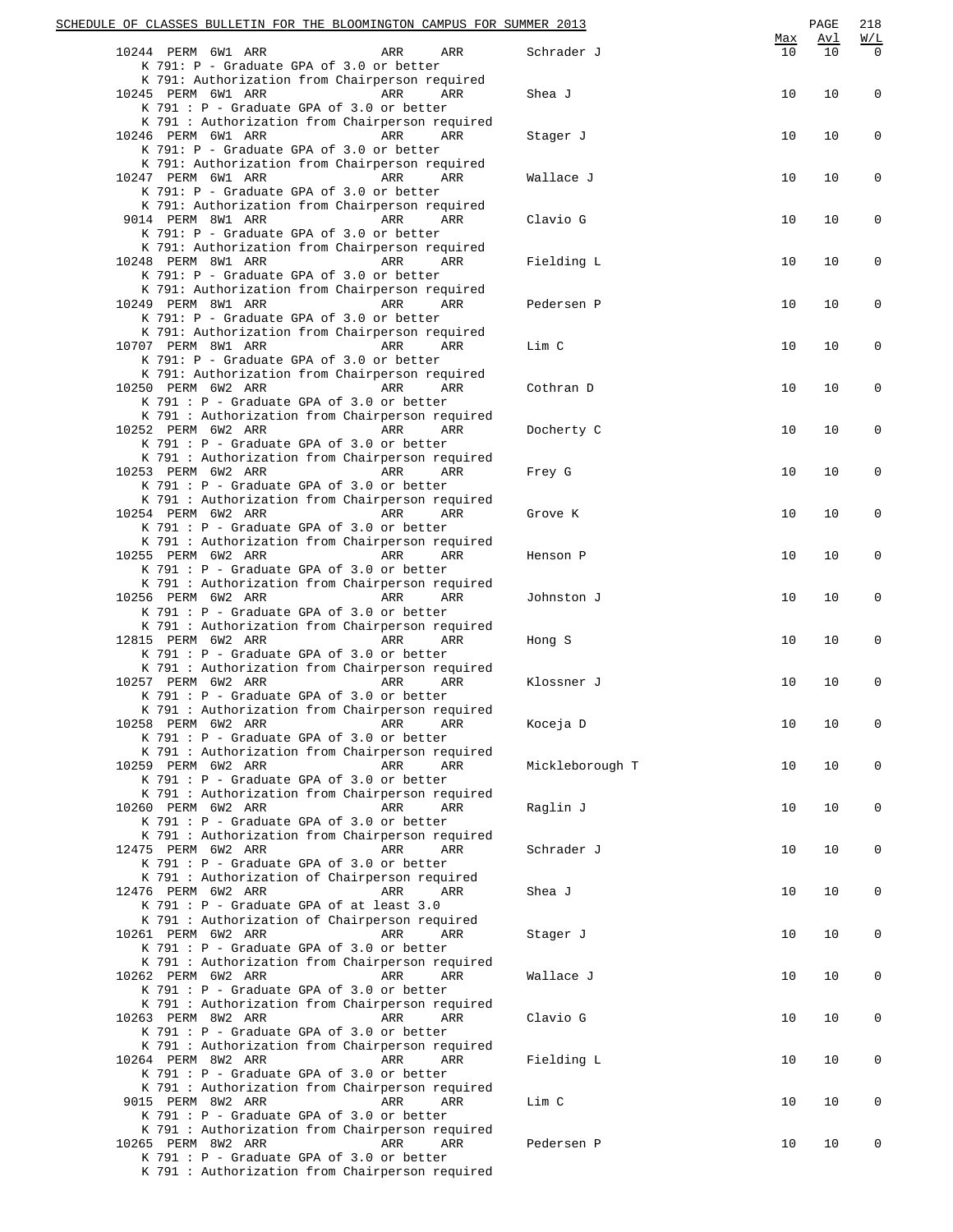| SCHEDULE OF CLASSES BULLETIN FOR THE BLOOMINGTON CAMPUS FOR SUMMER 2013                                              |     |                        | Max | PAGE<br>Avl | 219<br>W/L  |
|----------------------------------------------------------------------------------------------------------------------|-----|------------------------|-----|-------------|-------------|
| 10266 PERM 8W2 ARR<br>$K$ 791 : P - Graduate GPA of 3.0 or better<br>K 791 : Authorization from Chairperson required | ARR | Sailes G<br>ARR        | 10  | 10          | $\mathbf 0$ |
| 10898 PERM 8W1 ARR<br>K 791: P - Graduate GPA of 3.0 or better                                                       | ARR | ARR<br>Walsh P         | 10  | 10          | 0           |
| K 791: Authorization from Chairperson required<br>10959 PERM 8W2 ARR<br>K 791 : P - Graduate GPA of 3.0 or better    | ARR | ARR<br>Williams A      | 10  | 10          | 0           |
| K 791 : Authorization from Chairperson required<br>10894 PERM 8W1 ARR<br>K 791: P - Graduate GPA of at least 3.0     | ARR | <b>ARR</b><br>Sailes G | 10  | 10          | 0           |
| 10958 PERM 8W1 ARR<br>K 791: P - Graduate GPA of 3.0 or better<br>K 791: Authorization from Chairperson required     | ARR | Walsh P<br>ARR         | 10  | 10          | 0           |
| 12949 PERM 8W1 ARR<br>K 791: P - Graduate GPA of 3.0 or better<br>K 791: Authorization from Chairperson required     | ARR | ARR<br>Williams A      | 10  | 10          | 0           |
| SPH-K 792 RESEARCH IN HUMAN PERFORMANCE (2-5 CR)                                                                     |     |                        |     |             |             |
| 10267 PERM 6W1 ARR<br>K 792: P - Graduate GPA of 3.0 or better                                                       | ARR | Cothran D<br>ARR       | 10  | 10          | 0           |
| K 792: Authorization of Chairperson required<br>10269 PERM 6W1 ARR<br>K 792: P - Graduate GPA of 3.0 or better       | ARR | Docherty C<br>ARR      | 10  | 10          | 0           |
| K 792: Authorization of Chairperson required<br>10270 PERM 6W1 ARR<br>K 792: P - Graduate GPA of 3.0 or better       | ARR | ARR<br>Frey G          | 10  | 10          | 0           |
| K 792: Authorization of Chairperson required<br>10271 PERM 6W1 ARR<br>K 792: P - Graduate GPA of 3.0 or better       | ARR | ARR<br>Grove K         | 10  | 10          | 0           |
| K 792: Authorization of Chairperson required<br>12270 PERM 6W1 ARR<br>K 792: Graduate GPA of 3.0 or better           | ARR | ARR<br>Henson P        | 5   | 5           | $\mathbf 0$ |
| K 792: Authorization of chairperson required<br>10273 PERM 6W1 ARR<br>K 792: P - Graduate GPA of 3.0 or better       | ARR | ARR<br>Johnston J      | 10  | 10          | $\mathsf 0$ |
| K 792: Authorization of Chairperson required<br>10274 PERM 6W1 ARR<br>K 792: P - Graduate GPA of 3.0 or better       | ARR | ARR<br>Klossner J      | 10  | 10          | 0           |
| K 792: Authorization of Chairperson required<br>10275 PERM 6W1 ARR<br>K 792: P - Graduate GPA of 3.0 or better       | ARR | Koceja D<br>ARR        | 10  | 10          | 0           |
| K 792: Authorization of Chairperson required<br>10276 PERM 6W1 ARR<br>K 792: P - Graduate GPA of 3.0 or better       | ARR | ARR<br>Mickleborough T | 10  | 10          | 0           |
| K 792: Authorization of Chairperson required<br>12464 PERM 6W1 ARR<br>K 792: P - Graduate GPA of 3.0 or better       | ARR | ARR<br>Raglin J        | 10  | 10          | $\Omega$    |
| K 792: Authorization of Chairperson required<br>12465 PERM 6W1 ARR<br>K 792: P - Graduate GPA of 3.0 or better       | ARR | Schrader J<br>ARR      | 10  | 10          | 0           |
| K 792: Authorization of Chairperson required<br>10277 PERM 6W1 ARR<br>K 792: P - Graduate GPA of 3.0 or better       | ARR | Shea J<br>ARR          | 10  | 10          | 0           |
| K 792: Authorization of Chairperson required<br>10278 PERM 6W1 ARR<br>K 792: P - Graduate GPA of 3.0 or better       | ARR | ARR<br>Stager J        | 10  | 10          | 0           |
| K 792: Authorization of Chairperson required<br>10279 PERM 6W1 ARR<br>K 792: P - Graduate GPA of 3.0 or better       | ARR | Wallace J<br>ARR       | 10  | 10          | 0           |
| K 792: Authorization of Chairperson required<br>10280 PERM 8W1 ARR<br>K 792 : P - Graduate GPA of 3.0 or better      | ARR | Clavio G<br>ARR        | 10  | 10          | 0           |
| K 792 : Authorization of Chairperson required<br>9016 PERM 8W1 ARR<br>$K$ 792 : P - Graduate GPA of 3.0 or better    | ARR | Fielding L<br>ARR      | 10  | 10          | 0           |
| K 792 : Authorization of Chairperson required<br>10281 PERM 8W1 ARR<br>K 792 : P - Graduate GPA of 3.0 or better     | ARR | Pedersen P<br>ARR      | 10  | 10          | 0           |
| K 792 : Authorization of Chairperson required<br>10282 PERM 8W1 ARR<br>K 792 : P - Graduate GPA of 3.0 or better     | ARR | Lim C<br>ARR           | 10  | 10          | 0           |
| K 792 : Authorization of Chairperson required<br>10708 PERM 8W1 ARR<br>K 792 : P - Graduate GPA of 3.0 or better     | ARR | Sailes G<br>ARR        | 10  | 10          | 0           |
| K 792 : Authorization of Chairperson required<br>10283 PERM 6W2 ARR<br>$K$ 792 : P - Graduate GPA of 3.0 or better   | ARR | Cothran D<br>ARR       | 10  | 10          | 0           |
| K 792 : Authorization of Chairperson required<br>10285 PERM 6W2 ARR<br>$K$ 792 : P - Graduate GPA of 3.0 or better   | ARR | Docherty C<br>ARR      | 10  | 10          |             |
| K 792 : Authorization of Chairperson required                                                                        |     |                        |     |             |             |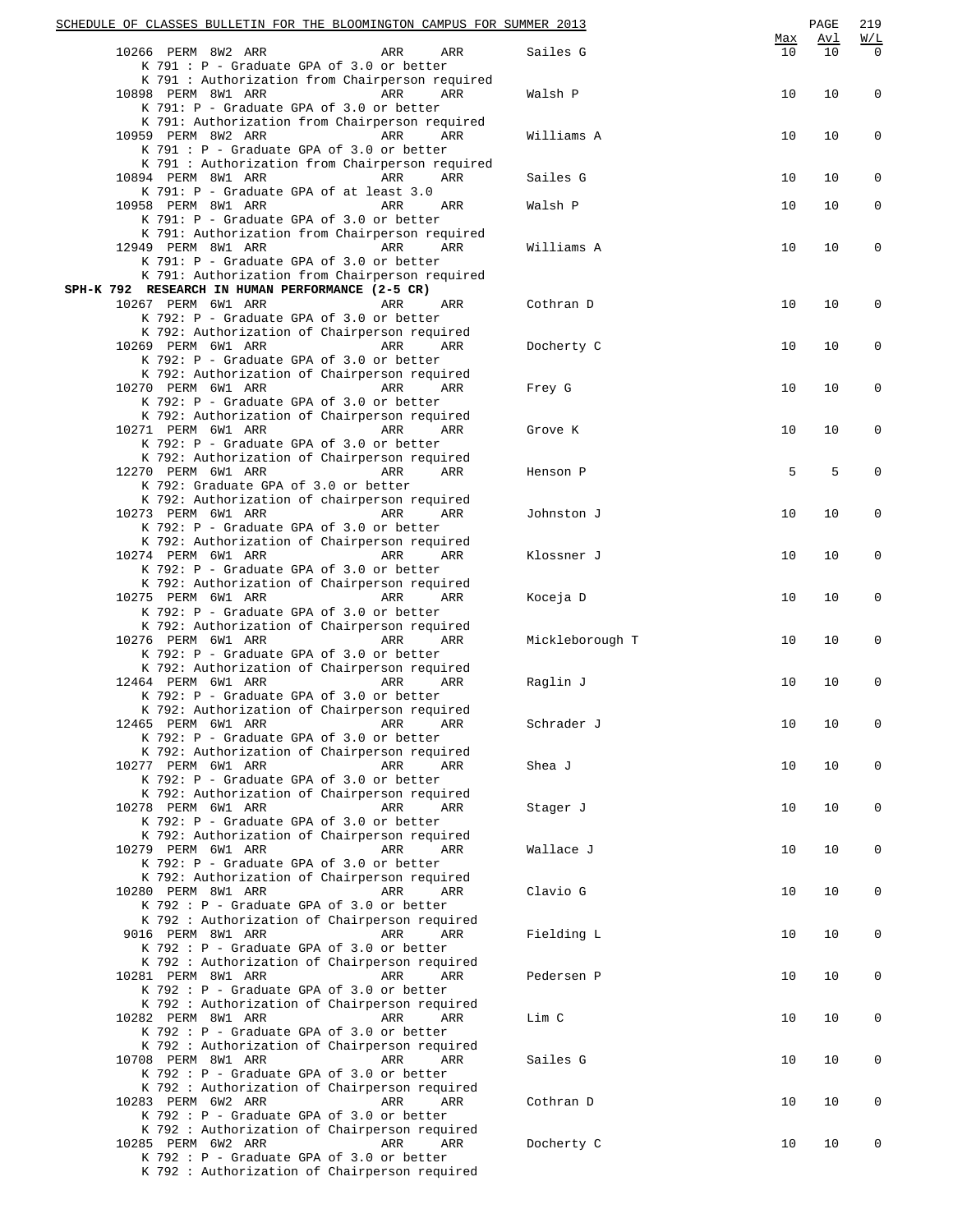|  | SCHEDULE OF CLASSES BULLETIN FOR THE BLOOMINGTON CAMPUS FOR SUMMER 2013                                              |            |            |                     |           | PAGE      | 220                              |
|--|----------------------------------------------------------------------------------------------------------------------|------------|------------|---------------------|-----------|-----------|----------------------------------|
|  | 10286 PERM 6W2 ARR<br>K 792 : P - Graduate GPA of 3.0 or better                                                      | ARR        | ARR        | Frey G              | Max<br>10 | Avl<br>10 | $\underline{W/L}$<br>$\mathbf 0$ |
|  | K 792 : Authorization of Chairperson required<br>10287 PERM 6W2 ARR<br>K 792 : P - Graduate GPA of 3.0 or better     | ARR        | ARR        | Grove K             | 10        | 10        | $\mathbf 0$                      |
|  | K 792 : Authorization of Chairperson required<br>10288 PERM 6W2 ARR<br>K 792 : P - Graduate GPA of 3.0 or better     | ARR        | ARR        | Henson P            | 10        | 10        | 0                                |
|  | K 792 : Authorization of Chairperson required<br>10290 PERM 6W2 ARR<br>K 792 : P - Graduate GPA of 3.0 or better     | <b>ARR</b> | ARR        | Johnston J          | 10        | 10        | 0                                |
|  | K 792 : Authorization of Chairperson required<br>10291 PERM 6W2 ARR<br>K 792 : P - Graduate GPA of 3.0 or better     | ARR        | ARR        | Klossner J          | 10        | 10        | 0                                |
|  | K 792 : Authorization of Chairperson required<br>10292 PERM 6W2 ARR<br>K 792 : P - Graduate GPA of 3.0 or better     | ARR        | ARR        | Koceja D            | 10        | 10        | 0                                |
|  | K 792 : Authorization of Chairperson required<br>10293 PERM 6W2 ARR<br>K 792 : P - Graduate GPA of 3.0 or better     | ARR        | ARR        | Mickleborough T     | 10        | 10        | 0                                |
|  | K 792 : Authorization of Chairperson required<br>12477 PERM 6W2 ARR<br>K 792 : P - Graduate GPA of 3.0 or better     | <b>ARR</b> | ARR        | Raglin J            | 10        | 10        | 0                                |
|  | K 792 : Authorization of Chairperson required<br>12478 PERM 6W2 ARR<br>K 792 : P - Graduate GPA of 3.0 or better     | ARR        | ARR        | Schrader J          | 10        | 10        | 0                                |
|  | K 792 : Authorization of Chairperson required<br>10294 PERM 6W2 ARR<br>K 792 : P - Graduate GPA of 3.0 or better     | ARR        | ARR        | Shea J              | 10        | 10        | 0                                |
|  | K 792 : Authorization of Chairperson required<br>10295 PERM 6W2 ARR<br>K 792 : P - Graduate GPA of 3.0 or better     | ARR        | ARR        | Stager J            | 10        | 10        | 0                                |
|  | K 792 : Authorization of Chairperson required<br>10296 PERM 6W2 ARR<br>K 792 : P - Graduate GPA of 3.0 or better     | ARR        | ARR        | Wallace J           | 10        | 10        | 0                                |
|  | K 792 : Authorization of Chairperson required<br>10297 PERM 8W2 ARR<br>K 792 : P - Graduate GPA of 3.0 or better     | ARR        | ARR        | Clavio G            | 10        | 10        | 0                                |
|  | K 792 : Authorization of Chairperson required<br>9017 PERM 8W2 ARR<br>K 792 : P - Graduate GPA of 3.0 or better      | ARR        | ARR        | Fielding L          | 10        | 10        | 0                                |
|  | K 792 : Authorization of Chairperson required<br>10298 PERM 8W2 ARR<br>K 792 : P - Graduate GPA of 3.0 or better     | ARR        | ARR        | Lim C               | 10        | 10        | $\mathbf 0$                      |
|  | K 792 : Authorization of Chairperson required<br>10299 PERM 8W2 ARR<br>K 792 : P - Graduate GPA of 3.0 or better     | ARR        | ARR        | Pedersen P          | 10        | 10        | 0                                |
|  | K 792 : Authorization of Chairperson required<br>10899 PERM 8W2 ARR<br>K 792 : P - Graduate GPA of 3.0 or better     | ARR        | ARR        | Sailes G            | 10        | 10        | 0                                |
|  | K 792 : Authorization from Chairperson required<br>10962 PERM 8W2 ARR<br>K 792 : P - Graduate GPA of 3.0 or better   | ARR        | ARR        | Walsh P             | 10        | 10        | 0                                |
|  | K 792 : Authorization of Chairperson required<br>12817 PERM 8W2 ARR<br>K 792 : P - Graduate GPA of 3.0 or better     | ARR        | ARR        | Williams A          | 10        | 10        | 0                                |
|  | K 792 : Authorization of Chairperson required<br>10895 PERM 8W1 ARR<br>K 792 : P - Graduate GPA of at least 3.0      | ARR        | ARR        | Walsh P             | 10        | 10        | 0                                |
|  | K 792 : Authorization of Chairperson required<br>10961 PERM 8W1 ARR<br>K 792 : P - Graduate GPA of 3.0 or better     | ARR        | ARR        | Williams A          | 10        | 10        | 0                                |
|  | K 792 : Authorization of Chairperson required<br>SPH-K 799 PH.D. DISSERTATION (1-30 CR)                              |            |            |                     |           |           |                                  |
|  | 10304 PERM 6W1 ARR                                                                                                   | ARR        | ARR        | Cothran D           | 20        | 20        | 0                                |
|  | K 799 : Authorization of Chairperson required<br>10306 PERM 6W1 ARR<br>K 799 : Authorization of Chairperson required | ARR        | ARR        | Docherty C          | 20        | 20        | 0                                |
|  | 10307 PERM 6W1 ARR<br>K 799 : Authorization of Chairperson required                                                  | ARR        | ARR        | Frey G              | 20        | 20        | 0                                |
|  | 10308 PERM 6W1 ARR<br>K 799 : Authorization of Chairperson required<br>12266 PERM 6W1 ARR                            | ARR<br>ARR | ARR<br>ARR | Grove K<br>Henson P | 20<br>5   | 20<br>5   | 0<br>0                           |
|  | K 799 : Authorization of chairperson required<br>Above class for students NOT living in the Bloomington area         |            |            |                     |           |           |                                  |
|  | 10310 PERM 6W1 ARR<br>K 799 : Authorization of Chairperson required                                                  | ARR        | ARR        | Johnston J          | 20        | 20        | 0                                |
|  | 10311 PERM 6W1 ARR<br>K 799 : Authorization of Chairperson required                                                  | ARR<br>ARR | ARR<br>ARR | Klossner J          | 20<br>20  | 20<br>20  | 0<br>0                           |
|  | 10312 PERM 6W1 ARR                                                                                                   |            |            | Koceja D            |           |           |                                  |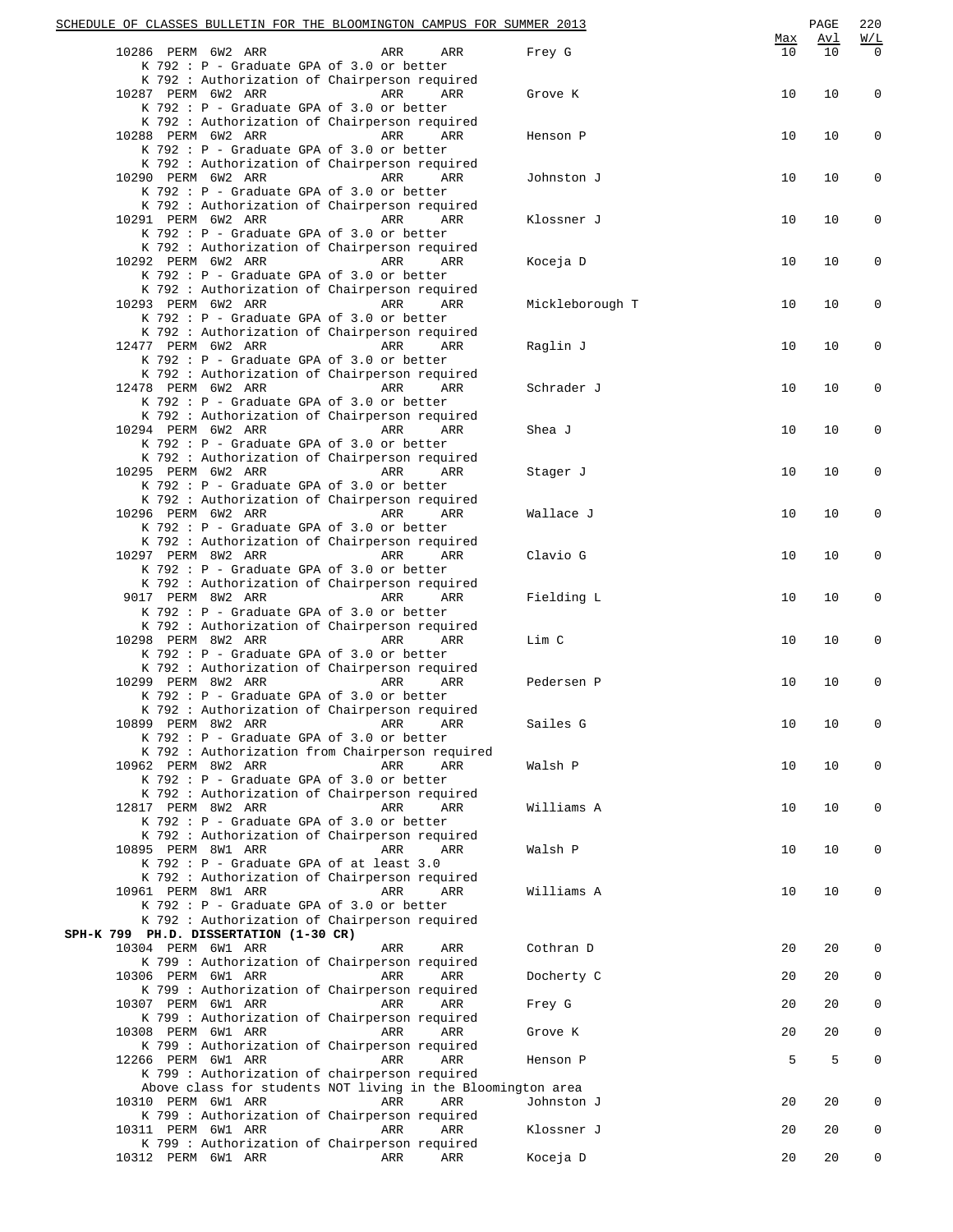| SCHEDULE OF CLASSES BULLETIN FOR THE BLOOMINGTON CAMPUS FOR SUMMER 2013                                              |                         |     |                 | Max | PAGE<br><u>Avl</u> | 221<br>$\underline{W}/\underline{L}$ |
|----------------------------------------------------------------------------------------------------------------------|-------------------------|-----|-----------------|-----|--------------------|--------------------------------------|
| K 799 : Authorization of Chairperson required<br>10313 PERM 6W1 ARR                                                  | <b>Example 21 ARR</b>   | ARR | Mickleborough T | 20  | 20                 | $\mathbf 0$                          |
| K 799 : Authorization of Chairperson required<br>12466 PERM 6W1 ARR<br>K 799 : Authorization of Chairperson required | <b>Example 2018</b> ARR | ARR | Raglin J        | 20  | 20                 | $\mathbf 0$                          |
| 12467 PERM 6W1 ARR<br>K 799 : Authorization of Chairperson required                                                  | ARR                     | ARR | Schrader J      | 20  | 20                 | $\mathbf 0$                          |
| 10314 PERM 6W1 ARR<br>K 799 : Authorization of Chairperson required                                                  | <b>Example 2018</b> ARR | ARR | Shea J          | 20  | 20                 | $\mathbf 0$                          |
| 10315 PERM 6W1 ARR<br>K 799 : Authorization of Chairperson required                                                  | <b>Example 2018</b> ARR | ARR | Stager J        | 20  | 20                 | $\mathbf 0$                          |
| 10316 PERM 6W1 ARR<br>K 799 : Authorization of Chairperson required                                                  | <b>Example 2018</b> ARR | ARR | Wallace J       | 20  | 20                 | $\mathbf 0$                          |
| 10317 PERM 8W1 ARR<br>K 799 : Authorization of Chairperson required                                                  | <b>Example 2018</b> ARR | ARR | Clavio G        | 20  | 20                 | $\mathbf 0$                          |
| 9019 PERM 8W1 ARR<br>K 799 : Authorization of Chairperson required                                                   | <b>Example 2018</b> ARR | ARR | Fielding L      | 25  | 25                 | $\mathbf 0$                          |
| 10318 PERM 8W1 ARR<br>K 799 : Authorization of Chairperson required                                                  | <b>Example 2018</b> ARR | ARR | Pedersen P      | 20  | 20                 | $\mathbf 0$                          |
| 10319 PERM 8W1 ARR                                                                                                   | <b>Example 2018</b> ARR | ARR | Lim C           | 20  | 20                 | $\mathbf 0$                          |
| K 799 : Authorization of Chairperson required<br>10896 PERM 8W1 ARR<br>K 799 : Authorization of Chairperson required | <b>Example 2018</b> ARR | ARR | Sailes G        | 20  | 20                 | $\mathbf 0$                          |
| 10321 PERM 6W2 ARR                                                                                                   | <b>Example 2018</b>     | ARR | Cothran D       | 20  | 20                 | $\mathbf 0$                          |
| K 799 : Authorization of Chairperson required<br>10323 PERM 6W2 ARR                                                  | <b>Example 2018</b> ARR | ARR | Docherty C      | 20  | 20                 | $\mathbf 0$                          |
| K 799 : Authorization of Chairperson required<br>10324 PERM 6W2 ARR                                                  | <b>Example 21 ARR</b>   | ARR | Frey G          | 20  | 20                 | $\mathbf 0$                          |
| K 799 : Authorization of Chairperson required<br>10325 PERM 6W2 ARR                                                  | <b>Example 2018</b> ARR | ARR | Grove K         | 20  | 20                 | $\mathbf 0$                          |
| K 799 : Authorization of Chairperson required<br>10326 PERM 6W2 ARR                                                  | <b>Example 21 ARR</b>   | ARR | Henson P        | 20  | 20                 | $\mathbf 0$                          |
| K 799 : Authorization of Chairperson required<br>10328 PERM 6W2 ARR                                                  | <b>Example 2018</b> ARR | ARR | Johnston J      | 20  | 20                 | 0                                    |
| K 799 : Authorization of Chairperson required<br>10329 PERM 6W2 ARR                                                  | ARR                     | ARR | Klossner J      | 20  | 20                 | $\mathbf 0$                          |
| K 799 : Authorization of Chairperson required<br>10330 PERM 6W2 ARR                                                  | <b>Example 2018</b> ARR | ARR | Koceja D        | 20  | 20                 | 0                                    |
| K 799 : Authorization of Chairperson required<br>10331 PERM 6W2 ARR                                                  | ARR                     | ARR | Mickleborough T | 20  | 20                 | 0                                    |
| K 799 : Authorization of Chairperson required<br>12479 PERM 6W2 ARR                                                  | <b>Example 2018</b> ARR | ARR | Raglin J        | 20  | 20                 | $\mathbf 0$                          |
| K 799 : Authorization of Chairperson required<br>12480 PERM 6W2 ARR                                                  | ARR                     | ARR | Schrader J      | 20  | 20                 | 0                                    |
| K 799 : Authorization of Chairperson required<br>10332 PERM 6W2 ARR                                                  | ARR                     | ARR | Shea J          | 20  | 20                 | $\mathbf 0$                          |
| K 799 : Authorization of Chairperson required<br>10333 PERM 6W2 ARR                                                  | ARR ARR                 |     | Stager J        | 20  | 20                 | $\Omega$                             |
| K 799 : Authorization of Chairperson required<br>10334 PERM 6W2 ARR                                                  | <b>Example 2018</b> ARR | ARR | Wallace J       | 20  | 20                 | 0                                    |
| K 799 : Authorization of Chairperson required<br>10335 PERM 8W2 ARR                                                  | ARR                     | ARR | Clavio G        | 20  | 20                 | 0                                    |
| K 799 : Authorization of Chairperson required<br>9018 PERM 8W2 ARR                                                   | ARR                     | ARR | Fielding L      | 20  | 20                 | 0                                    |
| K 799 : Authorization of Chairperson required<br>10336 PERM 8W2 ARR                                                  | ARR                     | ARR | Lim C           | 20  | 20                 | $\mathbf 0$                          |
| K 799 : Authorization of Chairperson required<br>10337 PERM 8W2 ARR                                                  | ARR                     | ARR | Pedersen P      | 20  | 20                 | 0                                    |
| K 799 : Authorization of Chairperson required<br>10073 PERM 8W2 ARR                                                  | ARR                     | ARR | Walsh P         | 10  | 10                 | 0                                    |
| Above class for students NOT living in the Bloomington area<br>K 799 : Authorization of Chairperson required         |                         |     |                 |     | 5                  | $\Omega$                             |
| 10547 PERM 6W2 ARR<br>Above class for students NOT living in the Bloomington area                                    | ARR                     | ARR | Raglin J        | 5   |                    |                                      |
| K 799 : Authorization of Chairperson required<br>10900 PERM 8W2 ARR                                                  | ARR                     | ARR | Sailes G        | 20  | 20                 | 0                                    |
| K 799 : Authorization of Chairperson required<br>10964 PERM 8W2 ARR                                                  | ARR                     | ARR | Walsh P         | 20  | 20                 | 0                                    |
| K 799 : Authorization of Chairperson required<br>10970 PERM 8W2 ARR                                                  | ARR                     | ARR | Williams A      | 1   | 1                  | 0                                    |
| K 799 : Authorization of Chairperson required<br>13331 PERM 6W2 ARR                                                  | ARR                     | ARR | Stager J        | 5   | 5                  | $\mathbf 0$                          |
| K 799 : Authorization of Chairperson required<br>Above class for students NOT living in the Bloomington area         |                         |     |                 |     |                    |                                      |
| 10963 PERM 8W1 ARR<br>K 799 : Authorization of Chairperson required                                                  | ARR                     | ARR | Walsh P         | 20  | 20                 | 0                                    |
| 13378 PERM 8W2 ARR<br>K 799 : authorization of chariperson required                                                  | ARR                     | ARR | Fielding L      | 5   | 5                  | $\Omega$                             |
| Above class for students not living in the Bloomington area<br>10709 PERM 8W1 ARR                                    | ARR                     | ARR | Williams A      | 20  | 20                 | $\mathbf 0$                          |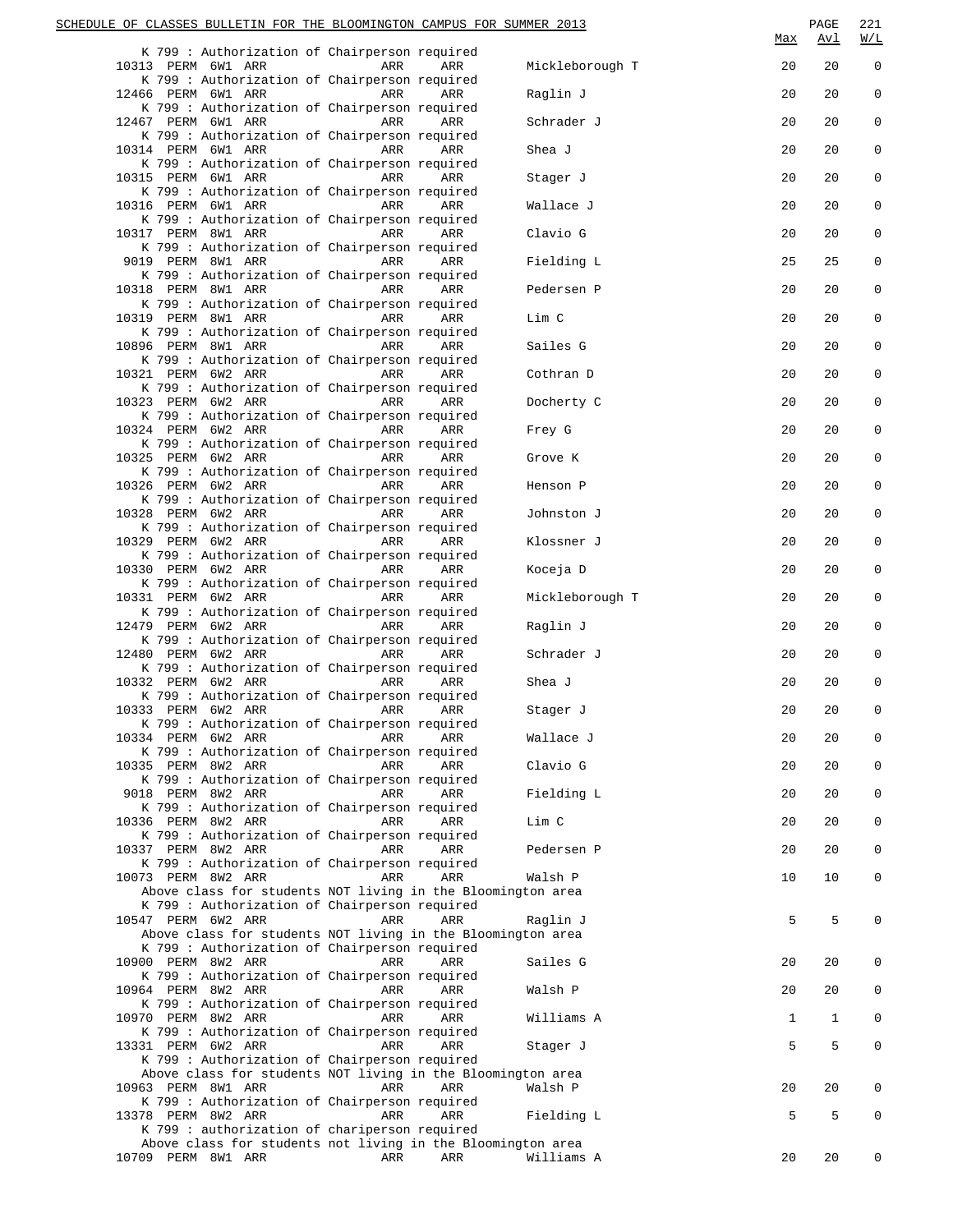| SCHEDULE OF CLASSES BULLETIN FOR THE BLOOMINGTON CAMPUS FOR SUMMER 2013                                              |     | PAGE | 222          |
|----------------------------------------------------------------------------------------------------------------------|-----|------|--------------|
| K 799 : Authorization of Chairperson required                                                                        | Max | Avl  | W/L          |
| ELECTIVE PHYSICAL EDUCATION (030)                                                                                    |     |      |              |
| SPH-I 147 HAPKIDO (1 CR)                                                                                             |     |      |              |
| 8988<br>6W1 12:40 P-01:55 P<br>MTWR<br>PH 169<br>Kelly P<br>SPH-I 364 SAILING PRACTICUM (1 CR)                       | 25  | 25   | $\Omega$     |
| 12357<br>8W1 ARR<br>ARR<br>ARR<br>Kessler R                                                                          | 30  | 30   | 0            |
| I 364 : Requires permission of instructor<br>(rkessler@indiana.edu)                                                  |     |      |              |
| I 364 : Students are responsible for transportation to and<br>from Lake Lemon                                        |     |      |              |
| Above class letter graded                                                                                            |     |      |              |
| Above class requires special fee - See fee page<br>6W2 ARR<br>12358<br>ARR<br>ARR<br>Kessler R                       | 30  | 30   |              |
| I 364 : Requires permission of instructor                                                                            |     |      |              |
| (rkessler@indiana.edu)<br>I 364 : Students are responsible for own transportation to                                 |     |      |              |
| and from Lake Lemon<br>Above class is letter graded                                                                  |     |      |              |
| Above class requires special fee - See fee page                                                                      |     |      |              |
| REC, PARK & TOURISM STUDIES (040)                                                                                    |     |      |              |
| SPH-W 116 WILDERNESS FIRST AID (1 CR)                                                                                |     |      |              |
| 10832<br>NS1 08:30 A-06:30 P<br>SN<br>PH 017<br>Calvin D                                                             | 30  | 30   | $\Omega$     |
| Above class meets May 18-19, 8:30am-5:30pm, at SPH<br>Above class requires special fee. See fee page. Fee            |     |      |              |
| includes book and certification                                                                                      |     |      |              |
| SPH-W 134 WHITEWATER RAFTING (1 CR)<br>10834<br>NS1 ARR<br>ARR<br>ARR<br>Smucker D                                   | 20  | 20   | $\Omega$     |
| W 134 : Classroom scheduled for May 15 and 22, 6p-10p at IU                                                          |     |      |              |
| Outdoor Adventures in Eigenmann Hall<br>W 134 : Meets May 17-19 at Nantahala River, NC                               |     |      |              |
| Above class requires special fee - See fee page<br>Fee includes transportation, gear, and food                       |     |      |              |
| SPH-W 136 COASTAL KAYAKING (1 CR)                                                                                    |     |      |              |
| 10846<br>NS2 ARR<br>ARR<br>ARR<br>Smucker D<br>Above class meets June 21-23 at Lake Monroe, IN                       | 12  | 12   | $\Omega$     |
| Above class meets in scheduled classroom June 19 and 26,                                                             |     |      |              |
| 6p-10p at IU Outdoor Adventures in Eigenmann Hall<br>Above class requires special fee - See fee page                 |     |      |              |
| Fee includes transportation, gear, and food<br>SPH-W 144 ROCK CLIMBING (1 CR)                                        |     |      |              |
| 10835<br>NS1 ARR<br>ARR<br>ARR<br>Smucker D                                                                          | 13  | 13   | $\Omega$     |
| W 144 : Classroom schedule for June 4 and 11, 6-10p at IU<br>Outdoor Adventures in Eigenmann Hall                    |     |      |              |
| W 144 : Meets June 7-9 at Red River Gorge, KY                                                                        |     |      |              |
| Above class requires special fee - See fee page<br>Fee includes transportation, gear, and food                       |     |      |              |
| SPH-W 147 INDOOR CLIMBING (1 CR)                                                                                     |     |      |              |
| 10836<br>6W1 10:00 A-12:20 P<br>т<br>ARR<br>Smucker D<br>W 147 : Meets at Hoosier Heights Climbing Gym, Bloomington, | 20  | 20   | $\Omega$     |
| ΙN<br>Above class requires special fee - See fee page                                                                |     |      |              |
| Fee includes semester gym pass and climbing gear                                                                     |     |      |              |
| 10969<br>6W2 10:00 A-12:20 P<br>M<br>ARR<br>Smucker D<br>Above class meets at Hoosier Heights Climbing Gym,          | 20  | 20   | <sup>0</sup> |
| Bloomington, IN                                                                                                      |     |      |              |
| Above class requires special fee - See fee page<br>Above class fee includes semester gym pass and climbing gear      |     |      |              |
| SPH-R 311 MANAGEMENT IN RPT (3 CR)<br>6W1 08:20 A-10:10 A<br>14368<br>MTWR<br>ARR<br>Ramos W                         | 40  | 40   | $\Omega$     |
| SPH-R 321 AQUATIC MANAGEMENT (3 CR)                                                                                  |     |      |              |
| 13315 PERM 4W3 ARR<br>ARR<br>ARR<br>Ramos W<br>Obtain on-line authorization for above class from Department          | 10  | 10   | 0            |
| SPH-T 410 EVENT PLANNING & PROG DEVELOP (3 CR)                                                                       |     |      |              |
| 14666<br>6W1 03:00 P-04:50 P<br>PH 013<br>Smiley D<br>MTWR<br>SPH-R 414 LEGAL ASPECTS OF RECREATION (3 CR)           | 40  | 40   | 0            |
| 9046<br>6W1 12:40 P-02:30 P<br>MTWR<br>PH C100<br>Young S<br>Above class meets with SPH-0 594                        | 35  | 35   | 0            |
| SPH-R 492 RESEARCH IN RPTS (1-3 CR)                                                                                  |     |      |              |
| 11190 PERM 6W1 ARR<br>ARR<br>ARR<br>Above class open to Junior or Senior students with a major or                    | 10  | 10   | 0            |
| minor in Recreation                                                                                                  |     |      |              |
| R 492 : Approval of Department chairperson required<br>11191 PERM 6W2 ARR<br>ARR<br>ARR                              | 10  | 10   | $\Omega$     |
| Above class open to Junior or Senior students with a major or                                                        |     |      |              |
| minor in Recreation<br>R 492 : Approval of Department chairperson required                                           |     |      |              |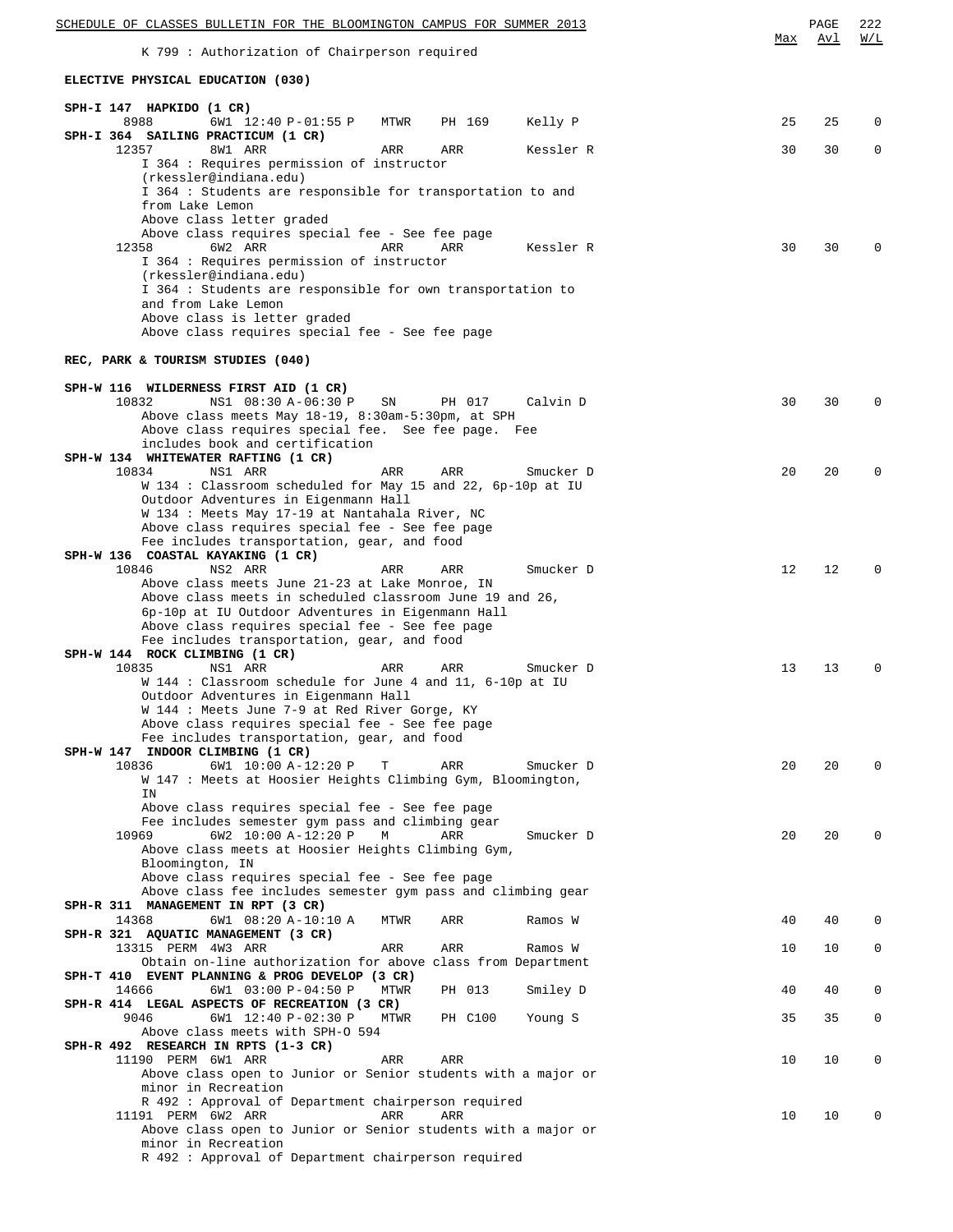| SCHEDULE OF CLASSES BULLETIN FOR THE BLOOMINGTON CAMPUS FOR SUMMER 2013                               |            |            |                           | Max    | $\mathop{\mathtt{PAGE}}$<br><u>Avl</u> | 223<br><u>W/L</u> |
|-------------------------------------------------------------------------------------------------------|------------|------------|---------------------------|--------|----------------------------------------|-------------------|
| SPH-R 497 PROFESSIONAL INTERNSHIP (12 CR)<br>14375<br>1                                               |            |            |                           | 50     | 50                                     | $\mathbf 0$       |
| ARR<br>R 497: P- GPA of at least 2.0; SPH-R 160, R 392, R 430                                         | ARR        | <b>ARR</b> | Knapp J                   |        |                                        |                   |
| Above class for Non-Rec Therapy majors                                                                |            |            |                           |        |                                        |                   |
| Above class for students living in the Bloomington area                                               |            |            |                           |        |                                        |                   |
| Obtain on-line authorization for above class from Department                                          |            |            |                           |        |                                        |                   |
| Above class graded on S/F basis only                                                                  |            |            |                           |        |                                        |                   |
| Above class requires special fee - See fee page                                                       |            |            |                           |        |                                        |                   |
| $\mathbf{1}$<br>ARR<br>14383                                                                          | ARR        | ARR        | Knapp J                   | 50     | 50                                     |                   |
| R 497: P- GPA of at least 2.0; SPH-R 160, R 392, R 430                                                |            |            |                           |        |                                        |                   |
| Above class for Non-Rec Therapy majors<br>Above class for students NOT living in the Bloomington area |            |            |                           |        |                                        |                   |
| Obtain on-line authorization for above class from Department                                          |            |            |                           |        |                                        |                   |
| Above class graded on S/F basis only                                                                  |            |            |                           |        |                                        |                   |
| Above class requires special fee - See fee page                                                       |            |            |                           |        |                                        |                   |
| 14935<br>1<br>ARR                                                                                     | <b>ARR</b> | ARR        | Piatt J                   | 50     | 50                                     |                   |
| R 497: P- GPA of at least 2.0; SPH-R 160, R 392, R 430                                                |            |            |                           |        |                                        |                   |
| Above class for Non-Rec Therapy majors                                                                |            |            |                           |        |                                        |                   |
| Above class for students NOT living in the Bloomington area                                           |            |            |                           |        |                                        |                   |
| Obtain on-line authorization for above class from Department<br>Above class graded on S/F basis only  |            |            |                           |        |                                        |                   |
| Above class requires special fee - See fee page                                                       |            |            |                           |        |                                        |                   |
| 14936<br>$\mathbf{1}$<br>ARR                                                                          | ARR        | ARR        | Piatt J                   | 50     | 50                                     |                   |
| R 497: P- GPA of at least 2.0; SPH-R 160, R 392, R 430                                                |            |            |                           |        |                                        |                   |
| Above class for Non-Rec Therapy majors                                                                |            |            |                           |        |                                        |                   |
| Above class for students living in the Bloomington area                                               |            |            |                           |        |                                        |                   |
| Obtain on-line authorization for above class from Department                                          |            |            |                           |        |                                        |                   |
| Above class graded on S/F basis only                                                                  |            |            |                           |        |                                        |                   |
| Above class requires special fee - See fee page                                                       |            |            |                           |        |                                        |                   |
| SPH-R 512 ADMN THEORY/MGT PRC OF LEISURE (3 CR)                                                       |            |            |                           |        |                                        |                   |
| 14391<br>6W1 ARR                                                                                      | ARR        | ARR        | Van Puymbroeck M          | 10     | 10                                     | O                 |
| Above class offered via World Wide Web for students living in                                         |            |            |                           |        |                                        |                   |
| the Bloomington area<br>14400 PERM 6W1 ARR                                                            | ARR        | ARR        | Van Puymbroeck M          | 10     | 10                                     | O                 |
| Above class offered online for students NOT living in the                                             |            |            |                           |        |                                        |                   |
| Bloomington area                                                                                      |            |            |                           |        |                                        |                   |
| Above class requires permission of Department                                                         |            |            |                           |        |                                        |                   |
| SPH-R 598 MASTER'S PROJECT IN ADMIN (2-4 CR)                                                          |            |            |                           |        |                                        |                   |
| 9048<br>1<br>ARR                                                                                      | ARR        | ARR        | Ewert A                   | 10     | 10                                     | 0                 |
| 10840<br>1<br>ARR                                                                                     | ARR        | ARR        | Jamieson L                | 5      | 5                                      | 0                 |
| 10843<br>1<br>ARR                                                                                     | ARR        | ARR        | Ross C                    | 5      | 5                                      | 0                 |
| 10844<br>1<br>ARR<br>$\mathbf{1}$                                                                     | ARR        | ARR        | Cole S                    | 5<br>5 | 5<br>5                                 | 0                 |
| 11173<br>ARR<br>11578<br>1<br>ARR                                                                     | ARR<br>ARR | ARR<br>ARR | Chancellor H<br>Hawkins B | 5      | 5                                      | 0<br>0            |
| $\mathbf{1}$<br>11579<br>ARR                                                                          | ARR        | ARR        | Knapp D                   | 5      | 5                                      | 0                 |
| 11580<br>1<br>ARR                                                                                     | ARR        | ARR        | Mowatt R                  | 5      | 5                                      | 0                 |
| $\mathbf{1}$<br>11581<br>ARR                                                                          | ARR        | ARR        | Young S                   | 5      | 5                                      | O                 |
| 11582<br>1<br>ARR                                                                                     | ARR        | ARR        | Van Puymbroeck M          | 5      | 5                                      | $\Omega$          |
| $\mathbf{1}$<br>11583<br>ARR                                                                          | ARR        | ARR        | Piatt J                   | 5      | 5                                      | 0                 |
| $\mathbf 1$<br>11584<br>ARR                                                                           | ARR        | ARR        | Chen J                    | 5      | 5                                      | 0                 |
| SPH-R 599 MASTER'S THESIS (1-5 CR)                                                                    |            |            |                           |        |                                        |                   |
| 9050 PERM 1<br>ARR                                                                                    | ARR        | ARR        | Chancellor H              | 10     | 10                                     | 0                 |
| Above class requires permission of Department<br>11587 PERM 1<br>ARR                                  | ARR        | ARR        |                           | 10     | 10                                     | 0                 |
| Above class requires permission of Department                                                         |            |            | Young S                   |        |                                        |                   |
| 11588 PERM 1<br>ARR                                                                                   | ARR        | ARR        | Ewert A                   | 10     | 10                                     | 0                 |
| Above class requires permission of Department                                                         |            |            |                           |        |                                        |                   |
| 11589 PERM 1<br>ARR                                                                                   | ARR        | ARR        | Cole S                    | 10     | 10                                     | 0                 |
| Above class requires permission of Department                                                         |            |            |                           |        |                                        |                   |
| 11590 PERM 1<br>ARR                                                                                   | ARR        | ARR        | Jamieson L                | 10     | 10                                     | 0                 |
| Above class requires permission of Department                                                         |            |            |                           |        |                                        |                   |
| 11591 PERM 1<br>ARR                                                                                   | ARR        | ARR        | Knapp D                   | 10     | 10                                     | 0                 |
| Above class requires permission of Department                                                         |            |            |                           |        |                                        |                   |
| 11592 PERM 1<br>ARR                                                                                   | ARR        | ARR        | Mowatt R                  | 10     | 10                                     | 0                 |
| Above class requires permission of Department<br>ARR                                                  | ARR        | ARR        | Ross C                    | 10     | 10                                     | 0                 |
| 11593 PERM 1<br>Above class requires permission of Department                                         |            |            |                           |        |                                        |                   |
| 11594 PERM 1<br>ARR                                                                                   | ARR        | ARR        | Van Puymbroeck M          | 10     | 10                                     | 0                 |
| Above class requires permission of Department                                                         |            |            |                           |        |                                        |                   |
| 11595 PERM 1<br>ARR                                                                                   | ARR        | ARR        | Piatt J                   | 10     | 10                                     | 0                 |
| Above class requires permission of Department                                                         |            |            |                           |        |                                        |                   |
| 11596 PERM 1<br>ARR                                                                                   | ARR        | ARR        | Chen J                    | 10     | 10                                     | 0                 |
| Above class requires permission of Department                                                         |            |            |                           |        |                                        |                   |
| 11597 PERM 1<br>ARR                                                                                   | ARR        | ARR        | Hawkins B                 | 10     | 10                                     | 0                 |
| Above class requires permission of Department                                                         |            |            |                           |        |                                        |                   |
| 11598 PERM 1<br>ARR                                                                                   | ARR        | ARR        | McCormick B               | 10     | 10                                     | 0                 |
| Above class requires permission of Department                                                         |            |            |                           | 5      | 5                                      | $\mathbf 0$       |
| 13202 PERM 6W2 ARR<br>Above class requires permission of Department                                   | ARR        | ARR        | Van Puymbroeck M          |        |                                        |                   |
| Above class is only for distance education students                                                   |            |            |                           |        |                                        |                   |
|                                                                                                       |            |            |                           |        |                                        |                   |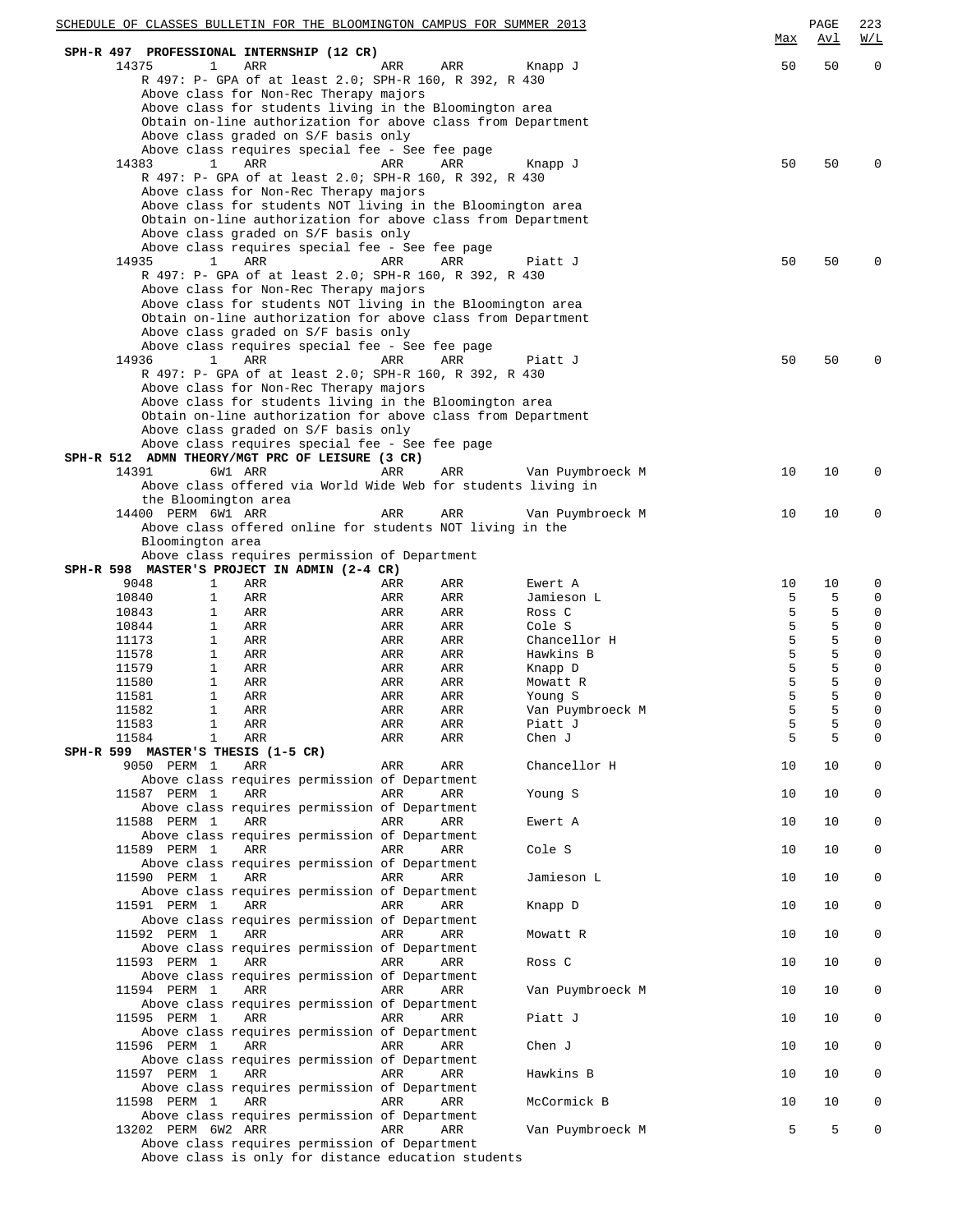| SCHEDULE OF CLASSES BULLETIN FOR THE BLOOMINGTON CAMPUS FOR SUMMER 2013                                  |                  | Max          | PAGE<br><u>Avl</u> | 224<br>W/L  |
|----------------------------------------------------------------------------------------------------------|------------------|--------------|--------------------|-------------|
| SPH-R 691 READINGS IN RECREATION (3 CR)<br>$\mathbf{1}$<br>12380<br>ARR<br>ARR<br>ARR                    | McCormick B      | 30           | 30                 | $\mathbf 0$ |
| R 691 : P - Graduate GPA of at least 3.0                                                                 |                  |              |                    |             |
| Above class for students in residence on Bloomington campus<br>SPH-R 691 READINGS IN RECREATION (1-5 CR) |                  |              |                    |             |
| 9052 PERM 1<br>ARR<br>ARR<br>ARR                                                                         | Chancellor H     | 5            | 5                  | 0           |
| R 691 : P - Graduate GPA of at least 3.0                                                                 |                  |              |                    |             |
| Above class requires permission of Department                                                            |                  |              |                    |             |
| 9053 PERM 1<br>ARR<br>ARR<br>ARR<br>R 691 : P - Graduate GPA of at least 3.0                             | Chen J           | 5            | 5                  | 0           |
| Above class requires permission of Department                                                            |                  |              |                    |             |
| 9054 PERM 1<br>ARR<br>ARR<br>ARR                                                                         | Cole S           | 5            | 5                  | 0           |
| R 691 : P - Graduate GPA of at least 3.0<br>Above class requires permission of Department                |                  |              |                    |             |
| 9055 PERM 1<br>ARR<br>ARR<br>ARR                                                                         | Ewert A          | 5            | 5                  | 0           |
| R 691 : P - Graduate GPA of at least 3.0                                                                 |                  |              |                    |             |
| Above class requires permission of Department                                                            |                  |              |                    |             |
| 11614 PERM 1<br>ARR<br>ARR<br>ARR<br>R 691 : P- Graduate GPA of at least 3.0                             | Hawkins B        | 10           | 10                 | 0           |
| Above class requires permission of Department                                                            |                  |              |                    |             |
| 11615 PERM 1<br>ARR<br>ARR<br>ARR                                                                        | Jamieson L       | 10           | 10                 | 0           |
| R 691 : P- Graduate GPA of at least 3.0<br>Above class requires permission of Department                 |                  |              |                    |             |
| 11616 PERM 1<br>ARR<br>ARR<br>ARR                                                                        | Knapp D          | 10           | 10                 | 0           |
| R 691 : P- Graduate GPA of at least 3.0                                                                  |                  |              |                    |             |
| Above class requires permission of Department                                                            |                  |              |                    |             |
| 11617 PERM 1<br>ARR<br>ARR<br>ARR<br>R 691 : P- Graduate GPA of at least 3.0                             | Mowatt R         | 10           | 10                 | 0           |
| Above class requires permission of Department                                                            |                  |              |                    |             |
| 11618 PERM 1<br>ARR<br>ARR<br>ARR                                                                        | Piatt J          | 10           | 10                 | 0           |
| R 641 : P- Graduate GPA of at least 3.0                                                                  |                  |              |                    |             |
| Above class requires permission of Department<br>11619 PERM 1<br>ARR<br>ARR<br>ARR                       | Ross C           | 10           | 10                 | 0           |
| R 691 : P- Graduate GPA of at least 3.0                                                                  |                  |              |                    |             |
| Above class requires permission of Department                                                            |                  |              |                    |             |
| 11620 PERM 1<br>ARR<br>ARR<br>ARR                                                                        | Van Puymbroeck M | 10           | 10                 | 0           |
| R 691 : P - Graduate GPA of at least 3.0<br>Above class requires permission of Department                |                  |              |                    |             |
| 11621 PERM 1<br>ARR<br>ARR<br>ARR                                                                        | Young S          | 10           | 10                 | 0           |
| R 691 : P - Graduate GPA of at least 3.0                                                                 |                  |              |                    |             |
| Above class requires permission of Department<br>CLSD 13203 PERM 6W2 ARR<br>ARR                          |                  | $\mathbf{0}$ | $\Omega$           | O           |
| ARR<br>R 641 : Graduate GPA of at least 3.0                                                              | Van Puymbroeck M |              |                    |             |
| Above class requires permission of Department                                                            |                  |              |                    |             |
| Above class is only for distance education students                                                      |                  |              |                    |             |
| SPH-R 693 INDEPENDENT STUDY & RESEARCH (1-5 CR)<br>9051 PERM 1<br>ARR<br>ARR<br>ARR                      | Chancellor H     | 10           | 10                 | $\Omega$    |
| R 693 : P - Graduate GPA of at least 3.0                                                                 |                  |              |                    |             |
| Above class requires permission of Department                                                            |                  |              |                    |             |
| ARR<br>12607 PERM 1<br>ARR<br>ARR                                                                        | Chen J           | 5            | 5                  | 0           |
| R 693: P - Graduate GPA of at least 3.0<br>Above class requires permission of Department                 |                  |              |                    |             |
| 11599 PERM 1<br>ARR<br>ARR<br>ARR                                                                        | Cole S           | 10           | 10                 | 0           |
| R 693: P- Graduate GPA of at least 3.0                                                                   |                  |              |                    |             |
| Above class requires permission of Department<br>11600 PERM 1<br>ARR<br>ARR<br>ARR                       | Ewert A          | 10           | 10                 | 0           |
| R 693: P- Graduate GPA of at least 3.0                                                                   |                  |              |                    |             |
| Above class requires permission of Department                                                            |                  |              |                    |             |
| 11601 PERM 1<br>ARR<br>ARR<br>ARR<br>R 693: P- Graduate GPA of at least 3.0                              | Hawkins B        | 10           | 10                 | 0           |
| Above class requires permission of Department                                                            |                  |              |                    |             |
| ARR<br>11604 PERM 1<br>ARR<br>ARR                                                                        | Jamieson L       | 10           | 10                 | 0           |
| R 693: P- Graduate GPA of at least 3.0                                                                   |                  |              |                    |             |
| Above class requires permission of Department<br>11605 PERM 1<br>ARR<br>ARR<br>ARR                       | Knapp D          | 10           | 10                 | 0           |
| R 693: P- Graduate GPA of at least 3.0                                                                   |                  |              |                    |             |
| Above class requires permission of Department                                                            |                  |              |                    |             |
| 11606 PERM 1<br>ARR<br>ARR<br>ARR                                                                        | Mowatt R         | 10           | 10                 | 0           |
| R 693: P- Graduate GPA of at least 3.0<br>Above class requires permission of Department                  |                  |              |                    |             |
| 11607 PERM 1<br>ARR<br>ARR<br>ARR                                                                        | Piatt J          | 10           | 10                 | 0           |
| R 693: P- Graduate GPA of at least 3.0                                                                   |                  |              |                    |             |
| Above class requires permission of Department                                                            |                  |              |                    |             |
| 11608 PERM 1<br>ARR<br>ARR<br>ARR<br>R 693: P- Graduate GPA of at least 3.0                              | Ross C           | 10           | 10                 | 0           |
| Above class requires permission of Department                                                            |                  |              |                    |             |
| 11609 PERM 1<br>ARR<br>ARR<br>ARR                                                                        | Van Puymbroeck M | 10           | 10                 | 0           |
| R 693: P- Graduate GPA of at least 3.0<br>Above class requires permission of Department                  |                  |              |                    |             |
| 11610 PERM 1<br>ARR<br>ARR<br>ARR                                                                        | Young S          | 10           | 10                 | 0           |
|                                                                                                          |                  |              |                    |             |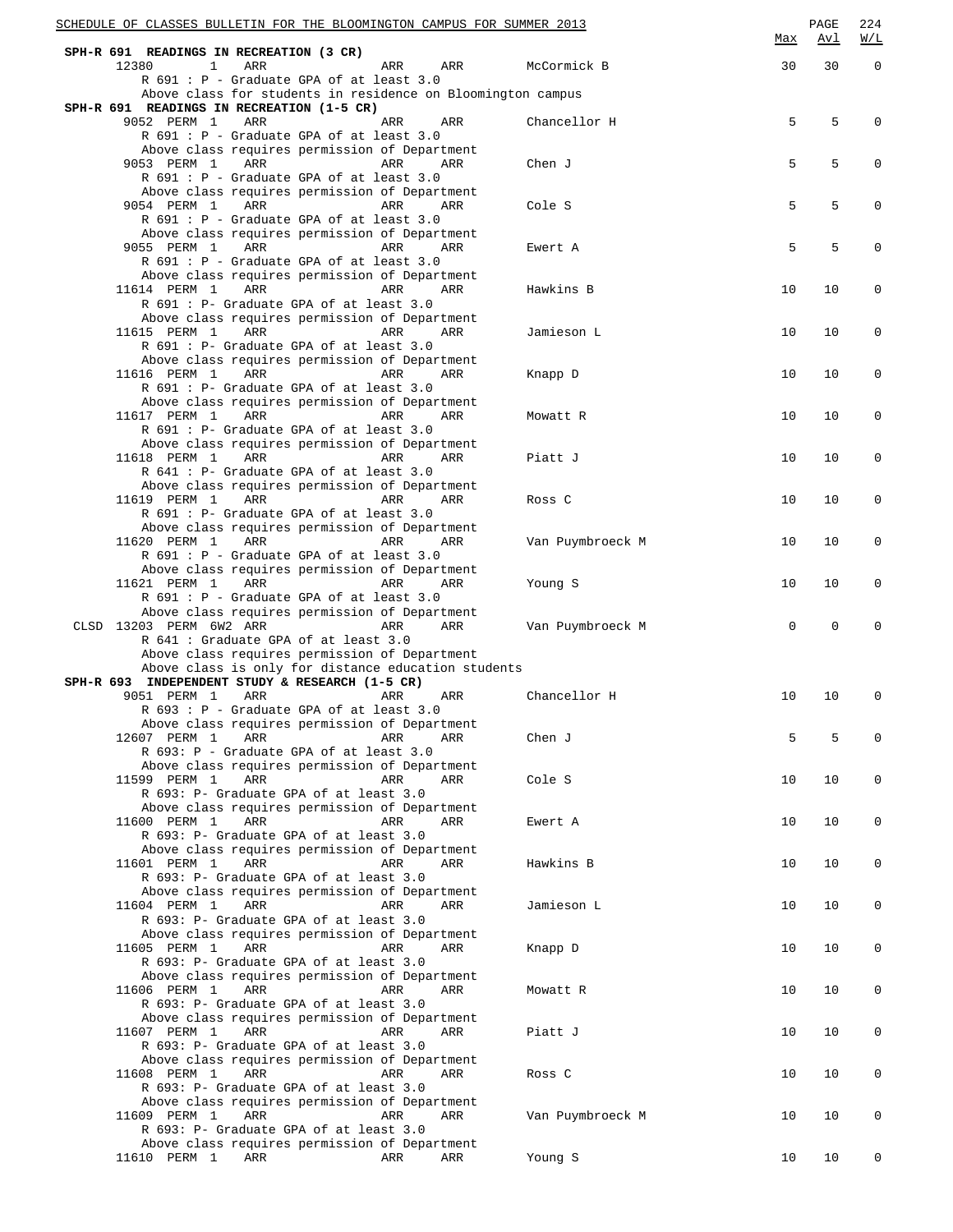| SCHEDULE OF CLASSES BULLETIN FOR THE BLOOMINGTON CAMPUS FOR SUMMER 2013                         |            |                  |     | PAGE | 225         |
|-------------------------------------------------------------------------------------------------|------------|------------------|-----|------|-------------|
| R 693: P- Graduate GPA of at least 3.0                                                          |            |                  | Max | Avl  | W/L         |
| Above class requires permission of Department                                                   |            |                  |     |      |             |
| 11611 PERM 1<br>ARR                                                                             | ARR<br>ARR | McCormick B      | 10  | 10   | $\mathbf 0$ |
| R 693: P- Graduate GPA of at least 3.0                                                          |            |                  |     |      |             |
| Above class requires permission of Department<br>11612 PERM 1<br>ARR                            | ARR<br>ARR |                  | 10  | 10   | $\mathbf 0$ |
| R 693: P- Graduate GPA of at least 3.0                                                          |            |                  |     |      |             |
| Above class requires permission of Department                                                   |            |                  |     |      |             |
| 11613 PERM 1<br>ARR                                                                             | ARR<br>ARR |                  | 10  | 10   | 0           |
| R 693: P- Graduate GPA of at least 3.0                                                          |            |                  |     |      |             |
| Above class requires permission of Department<br>SPH-R 695 PRACT IN RECREATION & PARKS (1-6 CR) |            |                  |     |      |             |
| 9061 PERM 1<br>ARR                                                                              | ARR<br>ARR | Chancellor H     | 5   | 5    | 0           |
| TOPIC : Practicum in Therapeutic Outdoor Programs                                               |            |                  |     |      |             |
| Above class graded on S/F basis only                                                            |            |                  |     |      |             |
| Above class requires permission of Department                                                   |            |                  |     |      |             |
| 10543 PERM 1<br>ARR<br>Above class graded on S/F basis only                                     | ARR<br>ARR | Ramos W          | 10  | 10   | 0           |
| Above class requires permission of Department                                                   |            |                  |     |      |             |
| Above class for students living in the Bloomington area                                         |            |                  |     |      |             |
| 9062 PERM 1<br>ARR                                                                              | ARR<br>ARR | Chen J           | 5   | 5    | 0           |
| Above class graded on S/F basis only                                                            |            |                  |     |      |             |
| Above class requires permission of Department<br>9063 PERM 1<br>ARR                             | ARR<br>ARR | Cole S           | 5   | 5    | 0           |
| Above class graded on S/F basis only                                                            |            |                  |     |      |             |
| Above class requires permission of Department                                                   |            |                  |     |      |             |
| 9064 PERM 1<br>ARR                                                                              | ARR<br>ARR | Ewert A          | 5   | 5    | 0           |
| Above class graded on S/F basis only                                                            |            |                  |     |      |             |
| Above class requires permission of Department<br>9065 PERM 1<br>ARR                             | ARR<br>ARR | Hawkins B        | 10  | 10   | 0           |
| Above class graded on S/F basis only                                                            |            |                  |     |      |             |
| Above class requires permission of Department                                                   |            |                  |     |      |             |
| SPH-R 695 PRACT IN RECREATION & PARKS (1-5 CR)                                                  |            |                  |     |      |             |
| 11630 PERM 1<br>ARR<br>Above class requires permission of Department                            | ARR<br>ARR | Jamieson L       | 10  | 10   | 0           |
| Above class graded on S/F basis only                                                            |            |                  |     |      |             |
| 11631 PERM 1<br>ARR                                                                             | ARR<br>ARR | Knapp D          | 10  | 10   | 0           |
| Above class requires permission of Department                                                   |            |                  |     |      |             |
| Above class graded on S/F basis only                                                            |            |                  |     |      |             |
| 11632 PERM 1<br>ARR<br>Above class requires permission of Department                            | ARR<br>ARR | McCormick B      | 10  | 10   | 0           |
| Above class graded on S/F basis only                                                            |            |                  |     |      |             |
| 11633 PERM 1<br>ARR                                                                             | ARR<br>ARR | Mowatt R         | 10  | 10   | 0           |
| Above class requires permission of Department                                                   |            |                  |     |      |             |
| Above class graded on S/F basis only                                                            |            |                  |     |      |             |
| 11634 PERM 1<br>ARR<br>Above class requires permission of Department                            | ARR<br>ARR | Piatt J          | 10  | 10   | 0           |
| Above class graded on S/F basis only                                                            |            |                  |     |      |             |
| 11635 PERM 1<br>ARR                                                                             | ARR<br>ARR | Ross C           | 10  | 10   | $\mathbf 0$ |
| Above class requires permission of Department                                                   |            |                  |     |      |             |
| Above class graded on S/F basis only                                                            |            |                  |     |      |             |
| 11636 PERM 1<br>ARR<br>Above class requires permission of Department                            | ARR<br>ARR | Young S          | 10  | 10   | 0           |
| Above class graded on S/F basis only                                                            |            |                  |     |      |             |
| 11637 PERM 1<br>ARR                                                                             | ARR<br>ARR | Van Puymbroeck M | 10  | 10   | 0           |
| Above class requires permission of Department                                                   |            |                  |     |      |             |
| Above class graded on S/F basis only<br>SPH-R 695 PRACT IN RECREATION & PARKS (1-6 CR)          |            |                  |     |      |             |
| 12606 PERM 1<br>ARR                                                                             | ARR<br>ARR | Ramos W          | 5   | 5    | 0           |
| Above class graded on S/F basis only                                                            |            |                  |     |      |             |
| Above class for students NOT living in the Bloomington area                                     |            |                  |     |      |             |
| Above class requires permission of Department                                                   |            |                  |     |      |             |
| SPH-R 697 INTERNSHIPS IN RECREATN&PARKS (2-8 CR)                                                |            |                  |     |      |             |
| 9056 PERM 1<br>ARR<br>Above class graded on S/F basis only                                      | ARR<br>ARR | Chancellor H     | 5   | 5    | $\Omega$    |
| Above class requires permission of Department                                                   |            |                  |     |      |             |
| 9057 PERM 1<br>ARR                                                                              | ARR<br>ARR | Chen J           | 5   | 5    | 0           |
| Above class graded on S/F basis only                                                            |            |                  |     |      |             |
| Above class requires permission of Department                                                   |            |                  |     |      |             |
| 9058 PERM 1<br>ARR<br>Above class graded on S/F basis only                                      | ARR<br>ARR | Cole S           | 5   | 5    | 0           |
| Above class requires permission of Department                                                   |            |                  |     |      |             |
| 9059 PERM 1<br>ARR                                                                              | ARR<br>ARR | Ewert A          | 5   | 5    | $\mathbf 0$ |
| Above class graded on S/F basis only                                                            |            |                  |     |      |             |
| Above class requires permission of Department                                                   |            |                  |     |      |             |
| 9060 PERM 1<br>ARR<br>Above class graded on S/F basis only                                      | ARR<br>ARR | Hawkins B        | 5   | 5    | 0           |
| Above class requires permission of Department                                                   |            |                  |     |      |             |
| 11622 PERM 1<br>ARR                                                                             | ARR<br>ARR | Jamieson L       | 10  | 10   | 0           |
| Above class requires permission of Department                                                   |            |                  |     |      |             |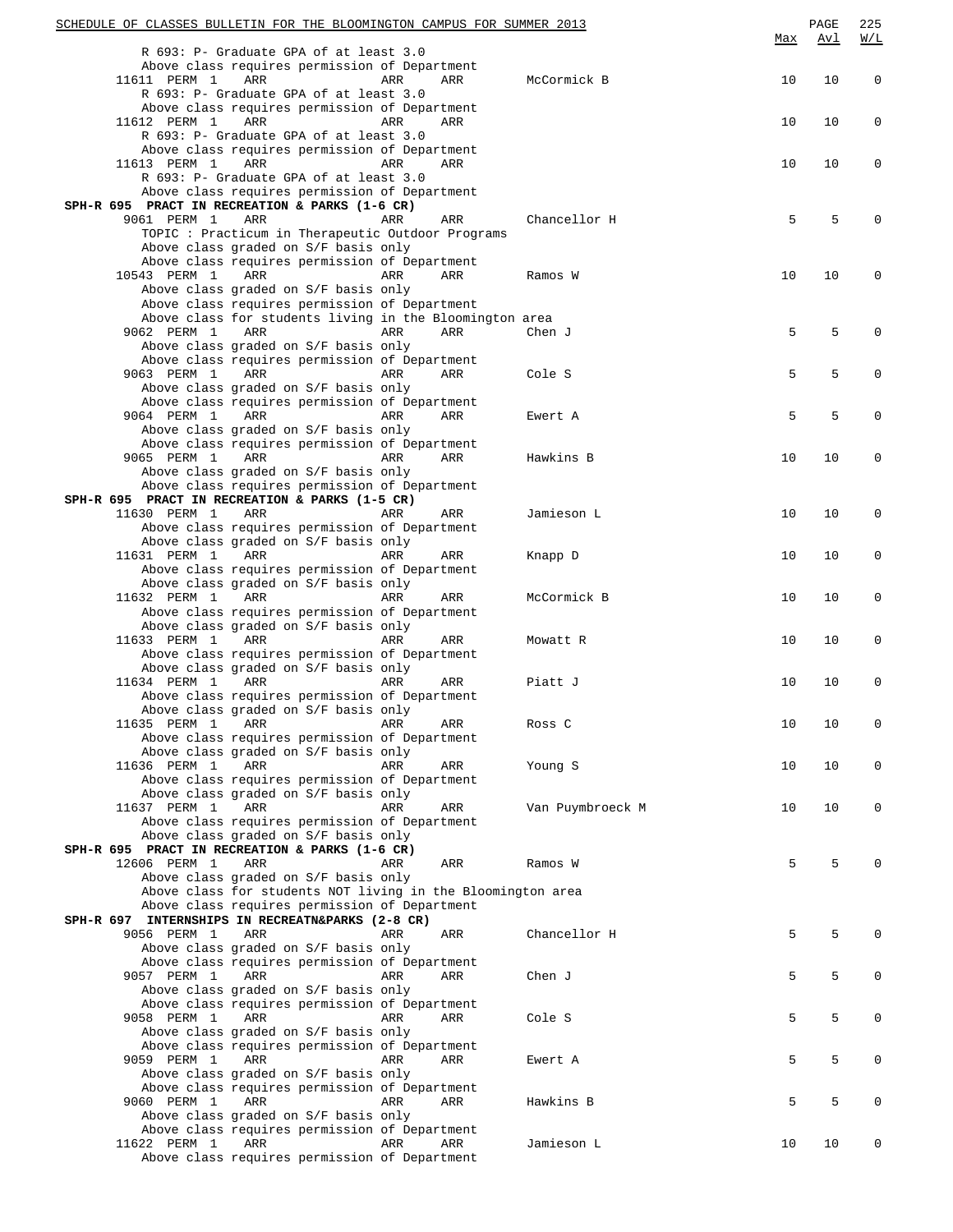| SCHEDULE OF CLASSES BULLETIN FOR THE BLOOMINGTON CAMPUS FOR SUMMER 2013                              |     |     |                  | Max | PAGE<br>Avl | 226<br>$\underline{\texttt{W}}/\texttt{L}$ |
|------------------------------------------------------------------------------------------------------|-----|-----|------------------|-----|-------------|--------------------------------------------|
| Above class graded on S/F basis only<br>11623 PERM 1<br>ARR                                          | ARR | ARR | Knapp D          | 10  | 10          | $\mathbf 0$                                |
| Above class requires permission of Department                                                        |     |     |                  |     |             |                                            |
| Above class graded on S/F basis only                                                                 |     |     |                  |     |             |                                            |
| 11624 PERM 1<br>ARR<br>Above class requires permission of Department                                 | ARR | ARR | McCormick B      | 10  | 10          | $\mathbf 0$                                |
| Above class graded on S/F basis only                                                                 |     |     |                  |     |             |                                            |
| 11625 PERM 1<br>ARR                                                                                  | ARR | ARR | Mowatt R         | 10  | 10          |                                            |
| Above class requires permission of Department<br>Above class graded on S/F basis only                |     |     |                  |     |             |                                            |
| 11626 PERM 1<br>ARR                                                                                  | ARR | ARR | Piatt J          | 10  | 10          | $\Omega$                                   |
| Above class requires permission of Department                                                        |     |     |                  |     |             |                                            |
| Above class graded on S/F basis only<br>11627 PERM 1<br>ARR                                          | ARR | ARR | Ross C           | 10  | 10          | $\Omega$                                   |
| Above class requires permission of Department                                                        |     |     |                  |     |             |                                            |
| Above class graded on S/F basis only                                                                 |     |     |                  |     |             |                                            |
| 11628 PERM 1<br>ARR<br>Above class requires permission of Department                                 | ARR | ARR | Van Puymbroeck M | 10  | 10          | $\Omega$                                   |
| Above class graded on S/F basis only                                                                 |     |     |                  |     |             |                                            |
| 11629 PERM 1<br>ARR                                                                                  | ARR | ARR | Young S          | 10  | 10          |                                            |
| Above class requires permission of Department<br>Above class graded on S/F basis only                |     |     |                  |     |             |                                            |
| 13204 PERM 6W2 ARR                                                                                   | ARR | ARR | Van Puymbroeck M | 5   | 5           |                                            |
| Above class graded on S/F basis only                                                                 |     |     |                  |     |             |                                            |
| Above class requires permission of Department<br>Above class is only for distance education students |     |     |                  |     |             |                                            |
| SPH-R 791 ADV READINGS IN RECREATION (1-5 CR)                                                        |     |     |                  |     |             |                                            |
| 9067 PERM 1<br>ARR                                                                                   | ARR | ARR | Chancellor H     | 5   | 5           |                                            |
| R 791 : P - Graduate GPA of at least 3.0<br>Above class requires permission of Department            |     |     |                  |     |             |                                            |
| 11650 PERM 1<br>ARR                                                                                  | ARR | ARR | Chen J           | 10  | 10          | <sup>0</sup>                               |
| R 791 : P- Graduate GPA of at least 3.0                                                              |     |     |                  |     |             |                                            |
| Above class requires permission of Department<br>11651 PERM 1<br>ARR                                 | ARR | ARR | Cole S           | 10  | 10          | $\Omega$                                   |
| R 791 : P- Graduate GPA of at least 3.0                                                              |     |     |                  |     |             |                                            |
| Above class requires permission of Department                                                        |     |     |                  |     |             |                                            |
| 11652 PERM 1<br>ARR<br>R 791 : P- Graduate GPA of at least 3.0                                       | ARR | ARR | Ewert A          | 10  | 10          | $\Omega$                                   |
| Above class requires permission of Department                                                        |     |     |                  |     |             |                                            |
| 11653 PERM 1<br>ARR                                                                                  | ARR | ARR | Hawkins B        | 10  | 10          |                                            |
| R 791 : P- Graduate GPA of at least 3.0<br>Above class requires permission of Department             |     |     |                  |     |             |                                            |
| 11654 PERM 1<br>ARR                                                                                  | ARR | ARR | Jamieson L       | 10  | 10          | <sup>0</sup>                               |
| R 791 : P- Graduate GPA of at least 3.0                                                              |     |     |                  |     |             |                                            |
| Above class requires permission of Department<br>ARR<br>11655 PERM 1                                 | ARR | ARR | Knapp D          | 10  | 10          |                                            |
| R 791 : P- Graduate GPA of at least 3.0                                                              |     |     |                  |     |             |                                            |
| Above class requires permission of Department                                                        |     |     |                  |     |             |                                            |
| 11656 PERM 1<br>ARR<br>R 791 : P- Graduate GPA of at least 3.0                                       | ARR | ARR | McCormick B      | 10  | 10          | $\Omega$                                   |
| Above class requires permission of Department                                                        |     |     |                  |     |             |                                            |
| 11657 PERM 1<br>ARR                                                                                  | ARR | ARR | Mowatt R         | 10  | 10          | $\Omega$                                   |
| R 791 : P- Graduate GPA of at least 3.0<br>Above class requires permission of Department             |     |     |                  |     |             |                                            |
| 11658 PERM 1<br>ARR                                                                                  | ARR | ARR | Piatt J          | 10  | 10          | 0                                          |
| R 791 : P- Graduate GPA of at least 3.0                                                              |     |     |                  |     |             |                                            |
| Above class requires permission of Department<br>11659 PERM 1<br>ARR                                 | ARR | ARR | Ross C           | 10  | 10          | O                                          |
| R 791 : P- Graduate GPA of at least 3.0                                                              |     |     |                  |     |             |                                            |
| Above class requires permission of Department<br>11660 PERM 1<br>ARR                                 | ARR |     |                  | 10  |             | $\Omega$                                   |
| R 791 : P- Graduate GPA of at least 3.0                                                              |     | ARR | Van Puymbroeck M |     | 10          |                                            |
| Above class requires permission of Department                                                        |     |     |                  |     |             |                                            |
| 11661 PERM 1<br>ARR                                                                                  | ARR | ARR | Young S          | 10  | 10          | O                                          |
| R 791 : P- Graduate GPA of at least 3.0<br>Above class requires permission of Department             |     |     |                  |     |             |                                            |
| SPH-R 792 ADV RESEARCH IN RECREATION (1-5 CR)                                                        |     |     |                  |     |             |                                            |
| 9066 PERM 1<br>ARR                                                                                   | ARR | ARR | Chancellor H     | 5   | 5           |                                            |
| R 792: P - Graduate GPA of at least 3.0<br>Above class requires permission of Department             |     |     |                  |     |             |                                            |
| 11638 PERM 1<br>ARR                                                                                  | ARR | ARR | Chen J           | 10  | 10          | $\Omega$                                   |
| R 792: P - Graduate GPA of at least 3.0                                                              |     |     |                  |     |             |                                            |
| Above class requires permission of Department<br>11639 PERM 1<br>ARR                                 | ARR | ARR | Cole S           | 10  | 10          |                                            |
| R 792: P - Graduate GPA of at least 3.0                                                              |     |     |                  |     |             |                                            |
| Above class requires permission of Department                                                        |     |     |                  |     |             |                                            |
| 11640 PERM 1<br>ARR<br>R 792: P - Graduate GPA of at least 3.0                                       | ARR | ARR | Ewert A          | 10  | 10          | <sup>0</sup>                               |
| Above class requires permission of Department                                                        |     |     |                  |     |             |                                            |
| 11641 PERM 1<br>ARR                                                                                  | ARR | ARR | Hawkins B        | 10  | 10          | $\Omega$                                   |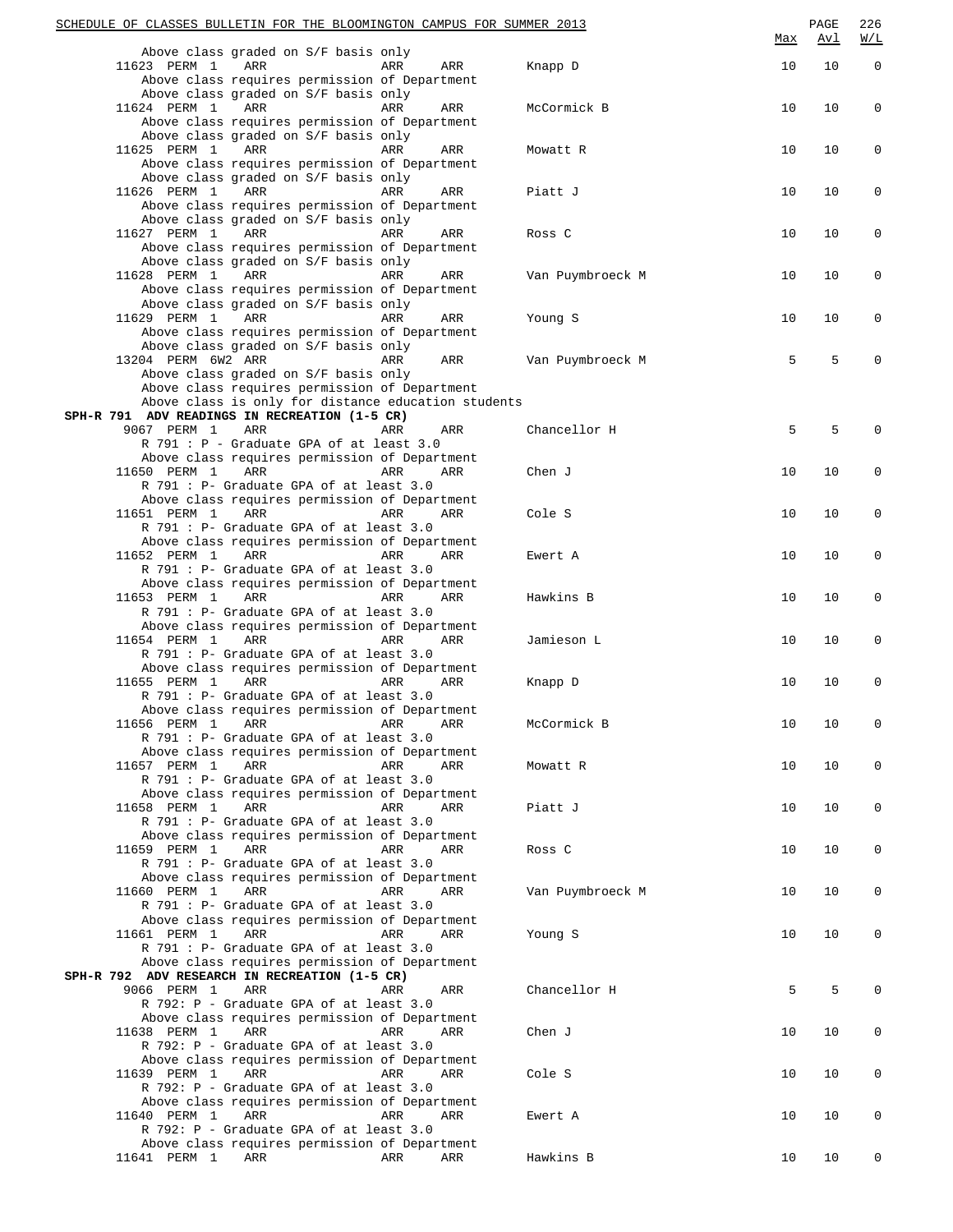| SCHEDULE OF CLASSES BULLETIN FOR THE BLOOMINGTON CAMPUS FOR SUMMER 2013<br>R 792: P - Graduate GPA of at least 3.0 |                  | Max | PAGE<br><u>Avl</u> | 227<br>W/L  |
|--------------------------------------------------------------------------------------------------------------------|------------------|-----|--------------------|-------------|
| Above class requires permission of Department                                                                      |                  |     |                    |             |
| 11642 PERM 1<br>ARR<br>ARR<br>ARR                                                                                  | Jamieson L       | 10  | 10                 | $\mathbf 0$ |
| R 792: P - Graduate GPA of at least 3.0                                                                            |                  |     |                    |             |
| Above class requires permission of Department                                                                      |                  |     |                    |             |
| 11643 PERM 1<br>ARR<br>ARR<br>ARR                                                                                  | Knapp D          | 10  | 10                 | 0           |
| R 792: P - Graduate GPA of at least 3.0                                                                            |                  |     |                    |             |
| Above class requires permission of Department<br>11644 PERM 1<br>ARR<br>ARR<br>ARR                                 | McCormick B      | 10  | 10                 | 0           |
| R 792: P - Graduate GPA of at least 3.0                                                                            |                  |     |                    |             |
| Above class requires permission of Department                                                                      |                  |     |                    |             |
| 11645 PERM 1<br>ARR<br>ARR<br>ARR                                                                                  | Mowatt R         | 10  | 10                 | 0           |
| R 792: P - Graduate GPA of at least 3.0                                                                            |                  |     |                    |             |
| Above class requires permission of Department                                                                      |                  |     |                    |             |
| 11646 PERM 1<br>ARR<br>ARR<br>ARR                                                                                  | Piatt J          | 10  | 10                 | 0           |
| R 792: P - Graduate GPA of at least 3.0<br>Above class requires permission of Department                           |                  |     |                    |             |
| 11647 PERM 1<br>ARR<br>ARR<br>ARR                                                                                  | Ross C           | 10  | 10                 | 0           |
| R 792: P - Graduate GPA of at least 3.0                                                                            |                  |     |                    |             |
| Above class requires permission of Department                                                                      |                  |     |                    |             |
| 11648 PERM 1<br>ARR<br>ARR<br>ARR                                                                                  | Van Puymbroeck M | 10  | 10                 | 0           |
| R 792: P - Graduate GPA of at least 3.0                                                                            |                  |     |                    |             |
| Above class requires permission of Department                                                                      |                  |     |                    |             |
| 11649 PERM 1<br>ARR<br>ARR<br>ARR                                                                                  | Young S          | 10  | 10                 | 0           |
| R 792: P - Graduate GPA of at least 3.0                                                                            |                  |     |                    |             |
| Above class requires permission of Department<br>SPH-R 799 PH.D.DISSERTATION (1-30 CR)                             |                  |     |                    |             |
| 13332 PERM 4W1 ARR<br>ARR<br>ARR                                                                                   | Mowatt R         | 5   | 5                  | 0           |
| Above class requires permission of Department                                                                      |                  |     |                    |             |
| 11662 PERM 1<br>ARR<br>ARR<br>ARR                                                                                  | Chancellor H     | 10  | 10                 | 0           |
| Above class requires permission of Department                                                                      |                  |     |                    |             |
| 11663 PERM 1<br>ARR<br>ARR<br>ARR                                                                                  | Chen J           | 10  | 10                 | 0           |
| Above class requires permission of Department                                                                      |                  |     |                    |             |
| 11664 PERM 1<br>ARR<br>ARR<br>ARR<br>Above class requires permission of Department                                 | Cole S           | 10  | 10                 | 0           |
| 11665 PERM 1<br>ARR<br>ARR<br>ARR                                                                                  | Ewert A          | 10  | 10                 | 0           |
| Above class requires permission of Department                                                                      |                  |     |                    |             |
| 11666 PERM 1<br>ARR<br>ARR<br>ARR                                                                                  | Hawkins B        | 10  | 10                 | 0           |
| Above class requires permission of Department                                                                      |                  |     |                    |             |
| 11667 PERM 1<br>ARR<br>ARR<br>ARR                                                                                  | Jamieson L       | 10  | 10                 | 0           |
| Above class requires permission of Department                                                                      |                  |     |                    |             |
| 11668 PERM 1<br>ARR<br>ARR<br>ARR                                                                                  | Knapp D          | 10  | 10                 | 0           |
| Above class requires permission of Department<br>11669 PERM 1<br>ARR<br>ARR<br>ARR                                 | McCormick B      | 10  | 10                 | 0           |
| Above class requires permission of Department                                                                      |                  |     |                    |             |
| 11670 PERM 1<br>ARR<br>ARR<br>ARR                                                                                  | Mowatt R         | 10  | 10                 | 0           |
| Above class requires permission of Department                                                                      |                  |     |                    |             |
| 11671 PERM 1 ARR 6 ARR ARR ARR                                                                                     | Piatt J          | 10  | 10                 | 0           |
| Above class requires permission of Department                                                                      |                  |     |                    |             |
| 11672 PERM 1<br>ARR<br>ARR<br>ARR                                                                                  | Ross C           | 10  | 10                 | 0           |
| Above class requires permission of Department                                                                      |                  |     |                    |             |
| 11673 PERM 1<br>ARR<br>ARR<br>ARR<br>Above class requires permission of Department                                 | Van Puymbroeck M | 10  | 10                 | $\Omega$    |
| 11674 PERM 1<br>ARR<br>ARR<br>ARR                                                                                  | Young S          | 10  | 10                 | 0           |
| Above class requires permission of Department                                                                      |                  |     |                    |             |
|                                                                                                                    |                  |     |                    |             |
| INTERDEPARTMENTAL & TECHNICAL (050)                                                                                |                  |     |                    |             |
|                                                                                                                    |                  |     |                    |             |
| SPH-R 499 INTERNSHIP IN FUNDRAISING (1-3 CR)                                                                       |                  |     |                    |             |
| 10983 PERM 1<br>ARR<br>ARR<br>ARR                                                                                  |                  | 5   | 5                  |             |
| R 499 : Permission of instructor required<br>(hcchance@indiana.edu)                                                |                  |     |                    |             |
| Above class graded on S/F basis only                                                                               |                  |     |                    |             |
|                                                                                                                    |                  |     |                    |             |
| APPLIED HEALTH SCI: PUBLIC HLTH (010)                                                                              |                  |     |                    |             |
|                                                                                                                    |                  |     |                    |             |
| SPH-B 366 COMMUNITY HEALTH (3 CR)                                                                                  |                  |     |                    |             |
| 14988<br>6W1 03:00 P-04:50 P<br>PH 019<br>MTWR                                                                     |                  | 25  | 25                 | 0           |
| SPH-P 696 FIELD EXP IN PUB HLTH ADMIN (1-7 CR)                                                                     |                  |     |                    |             |
| 15662 PERM 1<br>ARR<br>ARR<br>ARR                                                                                  | Macy J           | 15  | 15                 | 0           |
| $P$ 696 : $P$ - Grad GPA 3.0 or better<br>P 696 : Permission of instructor (jtmacy@indiana.edu)                    |                  |     |                    |             |
| Above class for students living in the Bloomington area                                                            |                  |     |                    |             |
| Above class graded on S/F basis only                                                                               |                  |     |                    |             |
| 15663 PERM 1<br>ARR<br>ARR<br>ARR                                                                                  | Macy J           | 15  | 15                 | U           |
| P 696 : P - Grad GPA 3.0 or better                                                                                 |                  |     |                    |             |
| P 696 : Permission of instructor (jtmacy@indiana.edu)                                                              |                  |     |                    |             |
| Above class for students not living in the Bloomington area                                                        |                  |     |                    |             |
| Above class graded on S/F basis only                                                                               |                  |     |                    |             |
| 15664 PERM 1<br>ARR<br>ARR<br>ARR                                                                                  | Barnes P         | 15  | 15                 | 0           |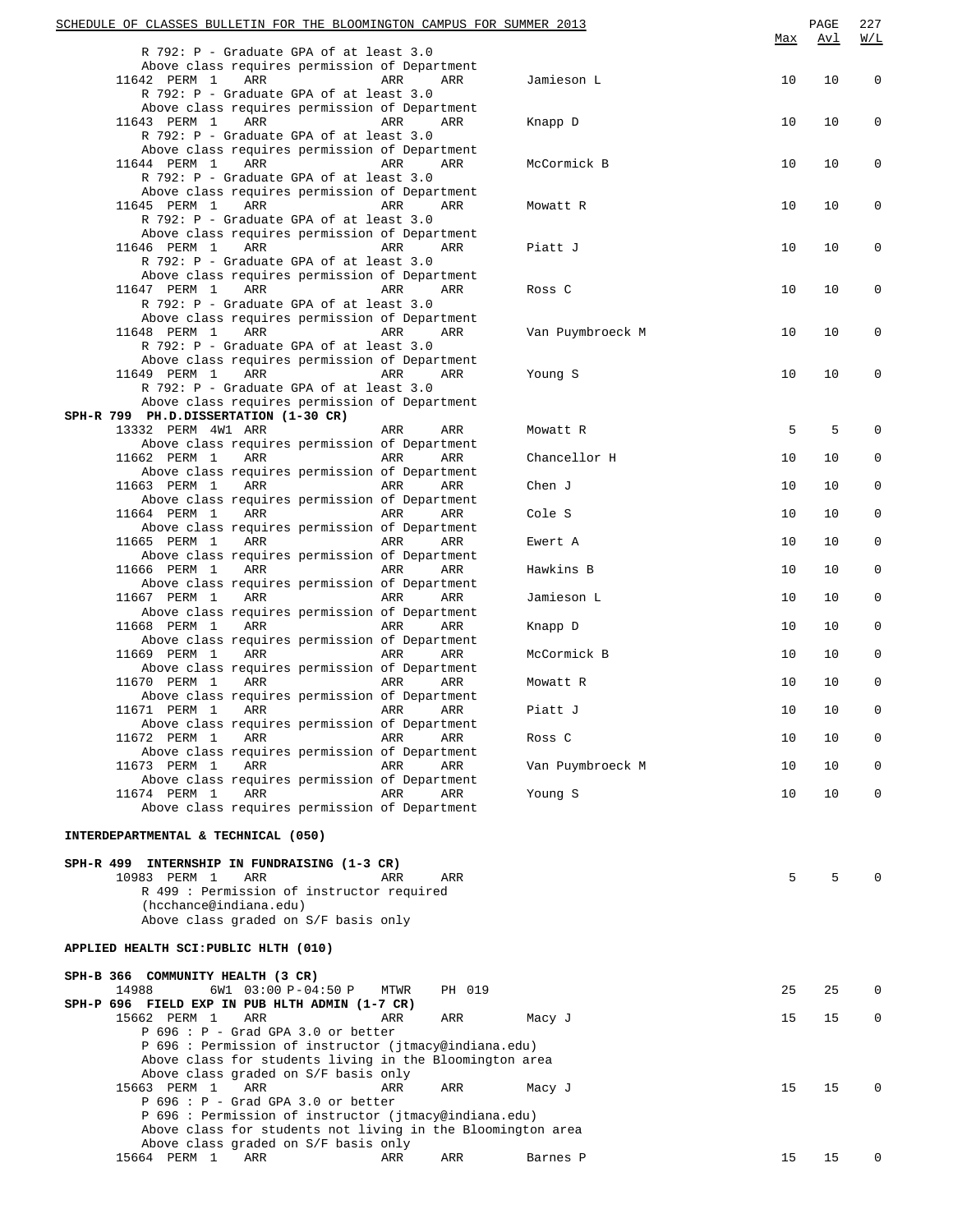| SCHEDULE OF CLASSES BULLETIN FOR THE BLOOMINGTON CAMPUS FOR SUMMER 2013                                          |     | PAGE | 228         |
|------------------------------------------------------------------------------------------------------------------|-----|------|-------------|
| $P$ 696 : $P$ - Grad GPA 3.0 or better                                                                           | Max | Avl  | W/L         |
| P 696 : Permission of instructor (prbarnes@indiana.edu)                                                          |     |      |             |
| Above class for students living in the Bloomington area                                                          |     |      |             |
| Above class graded on S/F basis only                                                                             |     |      |             |
| 15665 PERM 1<br>ARR<br>ARR<br>ARR<br>Barnes P                                                                    | 15  | 15   | $\Omega$    |
| $P$ 696 : $P$ - Grad GPA 3.0 or better                                                                           |     |      |             |
| P 696 : Permission of instructor (prbarnes@indiana.edu)                                                          |     |      |             |
| Above class for students not living in the Bloomington area<br>Above class graded on S/F basis only              |     |      |             |
| 15666 PERM 1<br>ARR<br>ARR<br>ARR<br>Lin H                                                                       | 15  | 15   | $\Omega$    |
| $P$ 696 : $P$ - Grad GPA 3.0 or better                                                                           |     |      |             |
| P 696 : Permission of instructor (linhs@indiana.edu)                                                             |     |      |             |
| Above class for students living in the Bloomington area                                                          |     |      |             |
| Above class graded on S/F basis only                                                                             |     |      |             |
| 15667 PERM 1<br>ARR<br>ARR<br>ARR<br>Lin H<br>$P$ 696 : $P$ - Grad GPA 3.0 or better                             | 15  | 15   | $\Omega$    |
| P 696 : Permission of instructor (linhs@indiana.edu)                                                             |     |      |             |
| Above class for students not living in the Bloomington area                                                      |     |      |             |
| Above class graded on S/F basis only                                                                             |     |      |             |
| SPH-B 698 MPH CULMINATING EXPERIENCE (1-2 CR)                                                                    |     |      |             |
| 15716 PERM 1<br>ARR<br>ARR<br>ARR<br>Macy J                                                                      | 15  | 15   | $\Omega$    |
| B 698 : P - Grad GPA 3.0 or better                                                                               |     |      |             |
| B 698 : Permission of instructor (jtmacy@indiana.edu)<br>Above class for students living in the Bloomington area |     |      |             |
| Above class graded on S/F basis only                                                                             |     |      |             |
| 15717 PERM 1<br>ARR<br>ARR<br>ARR<br>Macy J                                                                      | 15  | 15   | $\Omega$    |
| B 698 : P - Grad GPA 3.0 or better                                                                               |     |      |             |
| B 698 : Permission of instructor (jtmacy@indiana.edu)                                                            |     |      |             |
| Above class for students not living in the Bloomington area                                                      |     |      |             |
| Above class graded on S/F basis only                                                                             |     |      |             |
| 15718 PERM 1<br>ARR<br>ARR<br>ARR<br>Meyerson B                                                                  | 15  | 15   | $\Omega$    |
| B 698 : P - Grad GPA 3.0 or better<br>B 698 : Permission of instructor (bmeyerso@indiana.edu)                    |     |      |             |
| Above class for students living in the Bloomington area                                                          |     |      |             |
| Above class graded on S/F basis only                                                                             |     |      |             |
| 15719 PERM 1<br>ARR<br>ARR<br>ARR<br>Meyerson B                                                                  | 15  | 15   | $\Omega$    |
| B 698 : P - Grad GPA 3.0 or better                                                                               |     |      |             |
| B 698 : Permission of instructor (bmeyerso@indiana.edu)                                                          |     |      |             |
| Above class for students not living in the Bloomington area                                                      |     |      |             |
| Above class graded on S/F basis only<br>15720 PERM 1<br>ARR<br>ARR<br>ARR<br>Barnes P                            | 15  | 15   | $\Omega$    |
| B 698 : P - Grad GPA 3.0 or better                                                                               |     |      |             |
| B 698 : Permission of instructor (prbarnes@indiana.edu)                                                          |     |      |             |
| Above class for students living in the Bloomington area                                                          |     |      |             |
| Above class graded on S/F basis only                                                                             |     |      |             |
| 15721 PERM 1<br>ARR<br>ARR<br>ARR<br>Barnes P                                                                    | 15  | 15   | $\mathbf 0$ |
| B 698 : P - Grad GPA 3.0 or better                                                                               |     |      |             |
| B 698 : Permission of instructor (prbarnes@indiana.edu)                                                          |     |      |             |
| Above class for students not living in the Bloomington area<br>Above class graded on S/F basis only              |     |      |             |
| 15722 PERM 1<br>ARR<br>ARR<br>ARR<br>Lin H                                                                       | 15  | 15   | $\Omega$    |
| B 698 : P - Grad GPA 3.0 or better                                                                               |     |      |             |
| B 698 : Permission of instructor (linhs@indiana.edu)                                                             |     |      |             |
| Above class for students living in the Bloomington area                                                          |     |      |             |
| Above class graded on S/F basis only                                                                             |     |      |             |
| 15723 PERM 1<br>ARR<br>ARR<br>Lin H<br>ARR                                                                       | 15  | 15   | $\Omega$    |
| B 698 : P - Grad GPA 3.0 or better<br>B 698 : Permission of instructor (linhs@indiana.edu)                       |     |      |             |
| Above class for students not living in the Bloomington area                                                      |     |      |             |
| Above class graded on S/F basis only                                                                             |     |      |             |
| 15733 PERM 8W1 ARR<br>ARR<br>ARR<br>Macy J                                                                       | 15  | 15   | $\Omega$    |
| B 698 : P - Grad GPA 3.0 or better                                                                               |     |      |             |
| B 698 : Permission of instructor (jtmacy@indiana.edu)                                                            |     |      |             |
| Above class graded on S/F basis only                                                                             |     |      |             |
| Above class for students living in the Bloomington area                                                          |     |      |             |
| 15734 PERM 8W1 ARR<br>ARR<br>ARR<br>Macy J<br>B 698 : P - Grad GPA 3.0 or better                                 | 15  | 15   | $\Omega$    |
| B 698 : Permission of instructor (jtmacy@indiana.edu)                                                            |     |      |             |
| Above class for students not living in the Bloomington area                                                      |     |      |             |
| Above class graded on S/F basis only                                                                             |     |      |             |
| 15735 PERM 8W1 ARR<br>ARR<br>ARR<br>Meyerson B                                                                   | 15  | 15   | $\Omega$    |
| B 698 : P - Grad GPA 3.0 or better                                                                               |     |      |             |
| B 698 : Permission of instructor (bmeyerso@indiana.edu)                                                          |     |      |             |
| Above class for students living in the Bloomington area                                                          |     |      |             |
| Above class graded on S/F basis only<br>15736 PERM 8W1 ARR<br>ARR<br>ARR                                         |     |      | $\Omega$    |
| Meyerson B<br>B 698 : P - Grad GPA 3.0 or better                                                                 | 15  | 15   |             |
| B 698 : Permission of instructor (bmeyerso@indiana.edu)                                                          |     |      |             |
| Above class for students not living in the Bloomington area                                                      |     |      |             |
| Above class graded on S/F basis only                                                                             |     |      |             |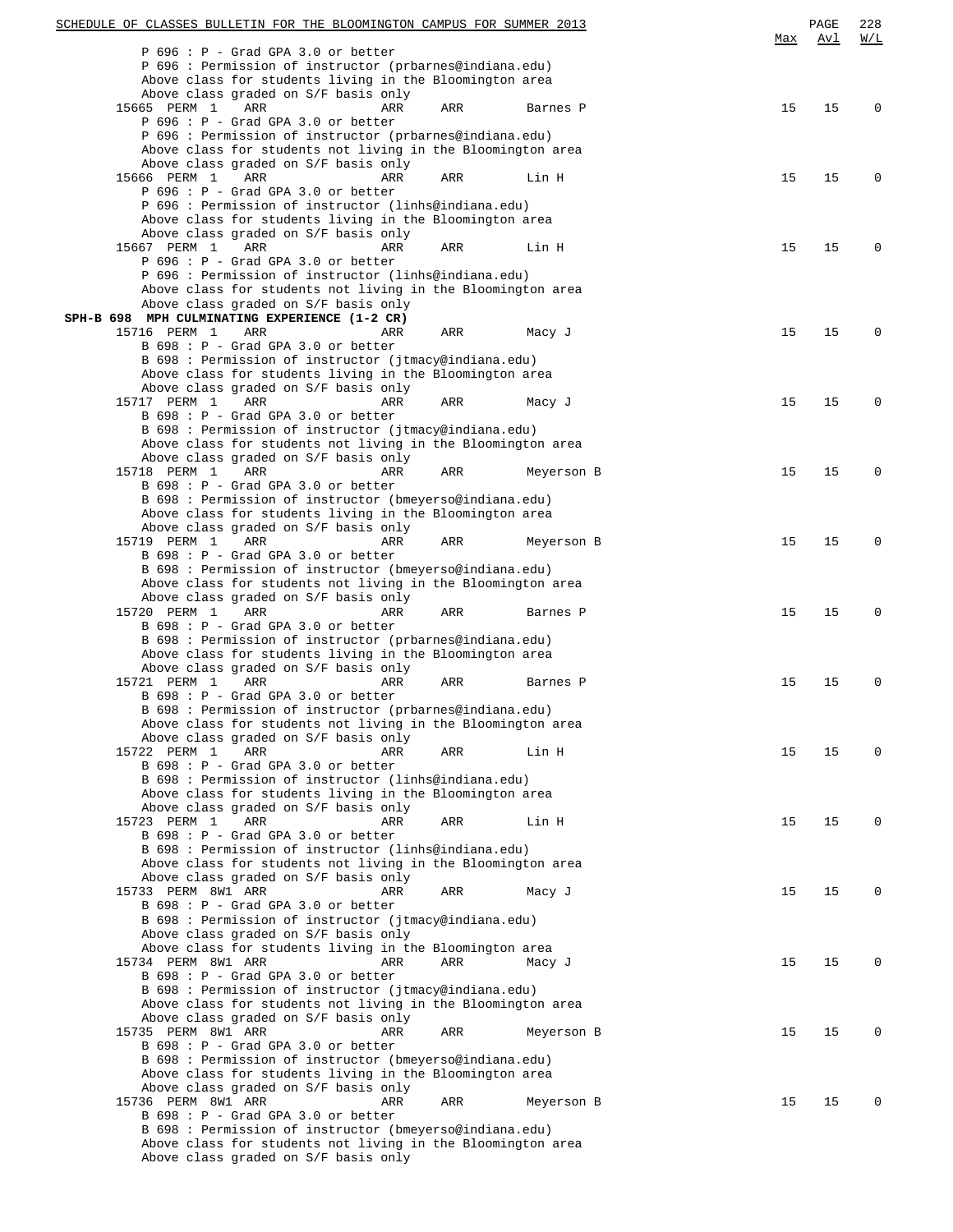| SCHEDULE OF CLASSES BULLETIN FOR THE BLOOMINGTON CAMPUS FOR SUMMER 2013                             |     |        |             |     | PAGE | 229         |
|-----------------------------------------------------------------------------------------------------|-----|--------|-------------|-----|------|-------------|
|                                                                                                     |     |        |             | Max | Avl  | W/L         |
| 15737 PERM 8W1 ARR<br>ARR                                                                           | ARR |        | Barnes P    | 15  | 15   | $\Omega$    |
| B 698 : P - Grad GPA 3.0 or better<br>B 698 : Permission of instructor (prbarnes@indiana.edu)       |     |        |             |     |      |             |
| Above class for students living in the Bloomington area                                             |     |        |             |     |      |             |
| Above class graded on S/F basis only                                                                |     |        |             |     |      |             |
| 15738 PERM 8W1 ARR<br>ARR                                                                           | ARR |        | Barnes P    | 15  | 15   | $\Omega$    |
| B 698 : P - Grad GPA 3.0 or better                                                                  |     |        |             |     |      |             |
| B 698 : Permission of instructor (prbarnes@indiana.edu)                                             |     |        |             |     |      |             |
| Above class for students not living in the Bloomington area                                         |     |        |             |     |      |             |
| Above class graded on S/F basis only                                                                |     |        |             |     |      |             |
| 15739 PERM 8W1 ARR<br>ARR                                                                           | ARR |        | Lin H       | 15  | 15   | $\Omega$    |
| B 698 : P - Grad GPA 3.0 or better                                                                  |     |        |             |     |      |             |
| B 698 : Permission of instructor (linhs@indiana.edu)                                                |     |        |             |     |      |             |
| Above class for students living in the Bloomington area                                             |     |        |             |     |      |             |
| Above class meets first seven weeks only                                                            |     |        |             |     |      |             |
| 15740 PERM 8W1 ARR<br>ARR                                                                           | ARR |        | Lin H       | 15  | 15   | $\Omega$    |
| B 698 : P - Grad GPA 3.0 or better                                                                  |     |        |             |     |      |             |
| B 698 : Permission of instructor (linhs@indiana.edu)                                                |     |        |             |     |      |             |
| Above class for students not living in the Bloomington area                                         |     |        |             |     |      |             |
| Above class graded on S/F basis only                                                                |     |        |             |     |      |             |
| 15744 PERM 8W2 ARR<br>ARR                                                                           | ARR |        | Macy J      | 15  | 15   | $\Omega$    |
| B 698 : P - Grad GPA 3.0 or better                                                                  |     |        |             |     |      |             |
| B 698 : Permission of instructor (jtmacy@indiana.edu)                                               |     |        |             |     |      |             |
| Above class for students living in the Bloomington area                                             |     |        |             |     |      |             |
| Above class graded on S/F basis only                                                                |     |        |             |     |      |             |
| 15745 PERM 8W2 ARR<br>ARR                                                                           | ARR |        | Macy J      | 15  | 15   | $\Omega$    |
| B 698 : P - Grad GPA 3.0 or better                                                                  |     |        |             |     |      |             |
| B 698 : Permission of instructor (jtmacy@indiana.edu)                                               |     |        |             |     |      |             |
| Above class for students not living in the Bloomington area                                         |     |        |             |     |      |             |
| Above class graded on S/F basis only                                                                |     |        |             |     |      |             |
| 15746 PERM 8W2 ARR<br>ARR                                                                           | ARR |        | Meyerson B  | 15  | 15   | $\Omega$    |
| B 698 : P - Grad GPA 3.0 or better                                                                  |     |        |             |     |      |             |
| B 698 : Permission of instructor (bmeyerso@indiana.edu)                                             |     |        |             |     |      |             |
| Above class for students living in the Bloomington area                                             |     |        |             |     |      |             |
| Above class graded on S/F basis only                                                                |     |        |             |     |      |             |
| 15747 PERM 8W2 ARR<br>ARR                                                                           | ARR |        | Meyerson B  | 15  | 15   | $\Omega$    |
| B 698 : P - Grad GPA 3.0 or better                                                                  |     |        |             |     |      |             |
| B 698 : Permission of instructor (bmeyerso@indiana.edu)                                             |     |        |             |     |      |             |
| Above class for students not living in the Bloomington area                                         |     |        |             |     |      |             |
| Above class graded on S/F basis only                                                                |     |        |             |     |      |             |
| 15748 PERM 8W2 ARR<br>ARR                                                                           | ARR |        | Barnes P    | 15  | 15   | $\Omega$    |
| B 698 : P - Grad GPA 3.0 or better                                                                  |     |        |             |     |      |             |
| B 698 : Permission of instructor (prbarnes@indiana.edu)                                             |     |        |             |     |      |             |
| Above class for students living in the Bloomington area                                             |     |        |             |     |      |             |
| Above class graded on S/F basis only                                                                |     |        |             |     |      |             |
| 15749 PERM 8W2 ARR<br>ARR                                                                           | ARR |        | Barnes P    | 15  | 15   | $\mathbf 0$ |
| B 698 : P - Grad GPA 3.0 or better                                                                  |     |        |             |     |      |             |
| B 698 : Permission of instructor (prbarnes@indiana.edu)                                             |     |        |             |     |      |             |
| Above class for students not living in the Bloomington area<br>Above class graded on S/F basis only |     |        |             |     |      |             |
| 15750 PERM 8W2 ARR<br>ARR                                                                           | ARR |        | Lin H       | 15  | 15   | $\Omega$    |
| $B$ 698 : P - Grad GPA 3.0 or better                                                                |     |        |             |     |      |             |
| B 698 : Permission of instructor (linhs@indiana.edu)                                                |     |        |             |     |      |             |
| Above class for students living in the Bloomington area                                             |     |        |             |     |      |             |
| Above class graded on S/F basis only                                                                |     |        |             |     |      |             |
| 15751 PERM 8W2 ARR<br>ARR                                                                           | ARR |        | Lin H       | 15  | 15   | $\Omega$    |
| B 698 : P - Grad GPA 3.0 or better                                                                  |     |        |             |     |      |             |
| B 698 : Permission of instructor (linhs@indiana.edu)                                                |     |        |             |     |      |             |
| Above class for students not living in the Bloomington area                                         |     |        |             |     |      |             |
| Above class graded on S/F basis only                                                                |     |        |             |     |      |             |
|                                                                                                     |     |        |             |     |      |             |
| APPLIED HEALTH SCI: HEALTH EDUC (014)                                                               |     |        |             |     |      |             |
|                                                                                                     |     |        |             |     |      |             |
| SPH-H 160 FIRST AID AND EMERGENCY CARE (3 CR)                                                       |     |        |             |     |      |             |
| Above class is part of the "Transfer Indiana" (transferIN) Initiative.                              |     |        |             |     |      |             |
| For additional information, link to http://www.transferin.net                                       |     |        |             |     |      |             |
| 14989<br>6W1 11:00 A-12:15 P<br>D                                                                   |     | PH 021 | Applegate T | 28  | 28   | 0           |
| SPH-H 180 STRESS PREVENTION & MANAGEMENT (3 CR)                                                     |     |        |             |     |      |             |
| 14992<br>4W1 12:40 P-02:50 P<br>D                                                                   |     | PH 013 |             | 40  | 40   | 0           |
| Above class open to undergraduates only                                                             |     |        |             |     |      |             |
| 4W2 12:40 P-02:50 P<br>14993<br>D                                                                   |     | PH 10  |             | 30  | 30   | 0           |
| Above class open to undergraduates only                                                             |     |        |             |     |      |             |
| SPH-H 205 INTRO TO HEALTH EDUCATION (1 CR)                                                          |     |        |             |     |      |             |
| 8W1 05:30 P-07:40 P<br>14995<br>М                                                                   |     | PH 10  |             | 20  | 20   | 0           |
| Above class graded on S/F basis only                                                                |     |        |             |     |      |             |
| SPH-H 220 DEATH & DYING (3 CR)                                                                      |     |        |             |     |      |             |
| 4W1 12:40 P-02:50 P<br>15632<br>D                                                                   | ARR |        | Kay N       | 20  | 20   | $\mathbf 0$ |
| Above class meets with SPH-H 520                                                                    |     |        |             |     |      |             |
| IUB GenEd S&H credit                                                                                |     |        |             |     |      |             |
| SPH-H 263 PERSONAL HEALTH (3 CR)                                                                    |     |        |             |     |      |             |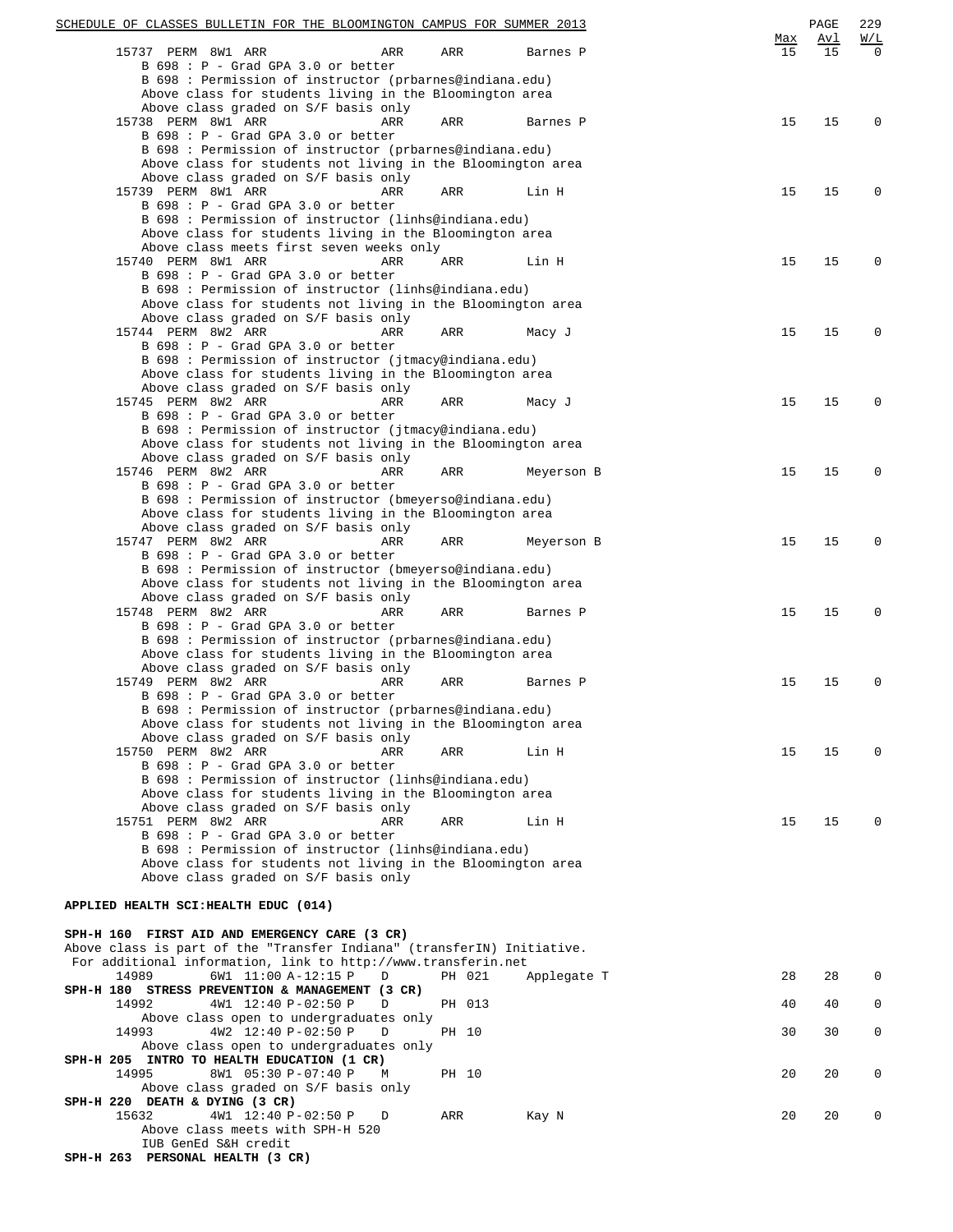| SCHEDULE OF CLASSES BULLETIN FOR THE BLOOMINGTON CAMPUS FOR SUMMER 2013                    |             |     |         |             | Max | PAGE<br>Avl | 230<br>W/L   |
|--------------------------------------------------------------------------------------------|-------------|-----|---------|-------------|-----|-------------|--------------|
| 14996<br>4W1 10:20 A-12:30 P<br>Above class open to undergraduates only                    | D           |     | WH 002  | Ellis N     | 40  | 40          | $\mathbf 0$  |
| 14997<br>4W2 10:20 A-12:30 P                                                               | D           |     | PH 013  |             | 50  | 50          | $\mathbf 0$  |
| Above class open to undergraduates only<br>SPH-H 304 BREASTFEEDING IN GLOBAL COMMUN (3 CR) |             |     |         |             |     |             |              |
| 15691<br>NS1 09:30 A-12:30 P<br>SPH-H 305 WOMEN'S HEALTH (3 CR)                            | D           |     | PH C100 | Obeng C     | 60  | 65          | 0            |
| 4W1 02:40 P-04:50 P<br>15002                                                               | D           |     | PH 019  | McCloskey L | 40  | 40          | $\mathbf 0$  |
| Above class open to undergraduates only<br>4W2 05:20 P-07:10 P<br>15003                    | <b>MTWR</b> | ARR |         |             | 30  | 30          | $\mathbf 0$  |
| Above class open to undergraduates only<br>SPH-H 315 CONSUMER HEALTH (3 CR)                |             |     |         |             |     |             |              |
| 15004<br>4W2 06:00 P-09:00 P                                                               | TR          |     | PH 017  |             | 40  | 40          | 0            |
| SPH-H 318 DRUG USE IN AMERICAN SOCIETY (3 CR)<br>15008<br>6W1 12:40 P-04:20 P              | MW          |     | PH 012  |             | 30  | 30          | $\mathbf 0$  |
| 6W2 05:20 P-09:00 P<br>15009                                                               | MW          |     | PH 012  | Agley J     | 35  | 35          | $\mathbf 0$  |
| SPH-H 350 TOPICAL SEMINAR IN HEALTH EDUC (3 CR)<br>VT: CAUSES/PREVEN OF BIRTH DEFECTS      |             |     |         |             |     |             |              |
| 15005<br>NS2 09:30 A-12:30 P                                                               | D           |     | TV 251  | Rhine S     | 30  | 30          | $\mathbf 0$  |
| $01:30 P-05:30 P$<br>Above class meets June 24-28                                          | $\mathbb D$ |     | TV 251  | Rhine S     |     |             |              |
| Above class will meet in the morning, break for lunch, then<br>resume at 1:30pm            |             |     |         |             |     |             |              |
| Above class meets with SPH-H 650                                                           |             |     |         |             |     |             |              |
| SPH-H 385 PRACT IN COLLEGE DEATH EDUC (3 CR)<br>15696 PERM 4W1 ARR                         | ARR         | ARR |         | Kay N       | 10  | 10          | $\mathbf 0$  |
| H 385 : Permission of instructor required                                                  |             |     |         |             |     |             |              |
| (noyskay@indiana.edu)<br>SPH-H 464 COORDINATED SCHOOL HEALTH PGMS (3 CR)                   |             |     |         |             |     |             |              |
| 6W1 01:30 P-05:10 P<br>15017                                                               | MW          |     | PH 021  | Applegate T | 30  | 30          | $\mathbf 0$  |
| SPH-H 481 READINGS IN HLTH&SFTY EDUC (1-3 CR)<br>15634 PERM 8W1 ARR                        | ARR         | ARR |         | Ellis N     | 10  | 10          | 0            |
| H 481 : Permission of instructor required                                                  |             |     |         |             |     |             |              |
| (ellisn@indiana.edu)<br>15635 PERM 8W1 ARR                                                 | ARR         | ARR |         | Kay N       | 10  | 10          | 0            |
| H 481 : Permission of instructor required<br>(noyskay@indiana.edu)                         |             |     |         |             |     |             |              |
| 15636 PERM 8W1 ARR                                                                         | ARR         | ARR |         | Obeng C     | 10  | 10          | $\mathbf{0}$ |
| H 481 : Permission of instructor required<br>(cobeng@indiana.edu)                          |             |     |         |             |     |             |              |
| 15637 PERM 8W1 ARR                                                                         | ARR         | ARR |         | Yarber W    | 10  | 10          | 0            |
| H 481 : Permission of instructor required<br>(yarber@indiana.edu)                          |             |     |         |             |     |             |              |
| 15638 PERM 8W2 ARR<br>H 481 : Permission of instructor required                            | ARR         | ARR |         | Ellis N     | 10  | 10          | 0            |
| (ellisn@indiana.edu)                                                                       |             |     |         |             |     |             |              |
| 15639 PERM 8W2 ARR<br>H 481 : Permission of instructor required                            | ARR         | ARR |         | Kay N       | 10  | 10          | $\mathbf 0$  |
| (noyskay@indiana.edu)                                                                      |             |     |         |             |     |             |              |
| 15640 PERM 8W2 ARR<br>H 481 : Permission of instructor required                            | ARR         | ARR |         | Obeng C     | 10  | 10          | $\mathbf{0}$ |
| (cobeng@indiana.edu)                                                                       |             |     |         |             |     |             |              |
| 15641 PERM 8W2 ARR<br>H 481 : Permission of instructor required                            | ARR         | ARR |         | Yarber W    | 10  | 10          | 0            |
| (yarber@indiana.edu)<br>SPH-H 482 RESEARCH IN HLTH & SAFETY EDUC (1-3 CR)                  |             |     |         |             |     |             |              |
| 15647 PERM 1<br>ARR                                                                        | ARR         | ARR |         | Yarber W    | 20  | 20          | 0            |
| H 482 : Permission of instructor required<br>(yarber@indiana.edu)                          |             |     |         |             |     |             |              |
| H 482 : Open to Junior or Senior students with a major or                                  |             |     |         |             |     |             |              |
| minor in Health and Safety<br>15648 PERM 8W1 ARR                                           | ARR         | ARR |         | Ellis N     | 20  | 20          | 0            |
| H 482 : Permission of instructor required                                                  |             |     |         |             |     |             |              |
| (ellisn@indiana.edu)<br>H 482 : Open to Junior or Senior students with a major or          |             |     |         |             |     |             |              |
| minor in Health and Safety<br>15649 PERM 8W1 ARR                                           |             |     |         |             |     |             | 0            |
| H 482 : Permission of instructor required                                                  | ARR         | ARR |         | Kay N       | 20  | 20          |              |
| (noyskay@indiana.edu)<br>H 482 : Open to Junior or Senior students with a major or         |             |     |         |             |     |             |              |
| minor in Health and Safety                                                                 |             |     |         |             |     |             |              |
| 15650 PERM 8W1 ARR<br>H 482 : Permission of instructor required                            | ARR         | ARR |         | Obeng C     | 20  | 20          | 0            |
| (cobeng@indiana.edu)                                                                       |             |     |         |             |     |             |              |
| H 482 : Open to Junior or Senior students with a major or<br>minor in Health and Safety    |             |     |         |             |     |             |              |
| 15651 PERM 8W1 ARR                                                                         | ARR         | ARR |         | Yarber W    | 20  | 20          | 0            |
| H 482 : Permission of instructor required<br>(yarber@indiana.edu)                          |             |     |         |             |     |             |              |
| H 482 : Open to Junior or Senior students with a major or<br>minor in Health and Safety    |             |     |         |             |     |             |              |
|                                                                                            |             |     |         |             |     |             |              |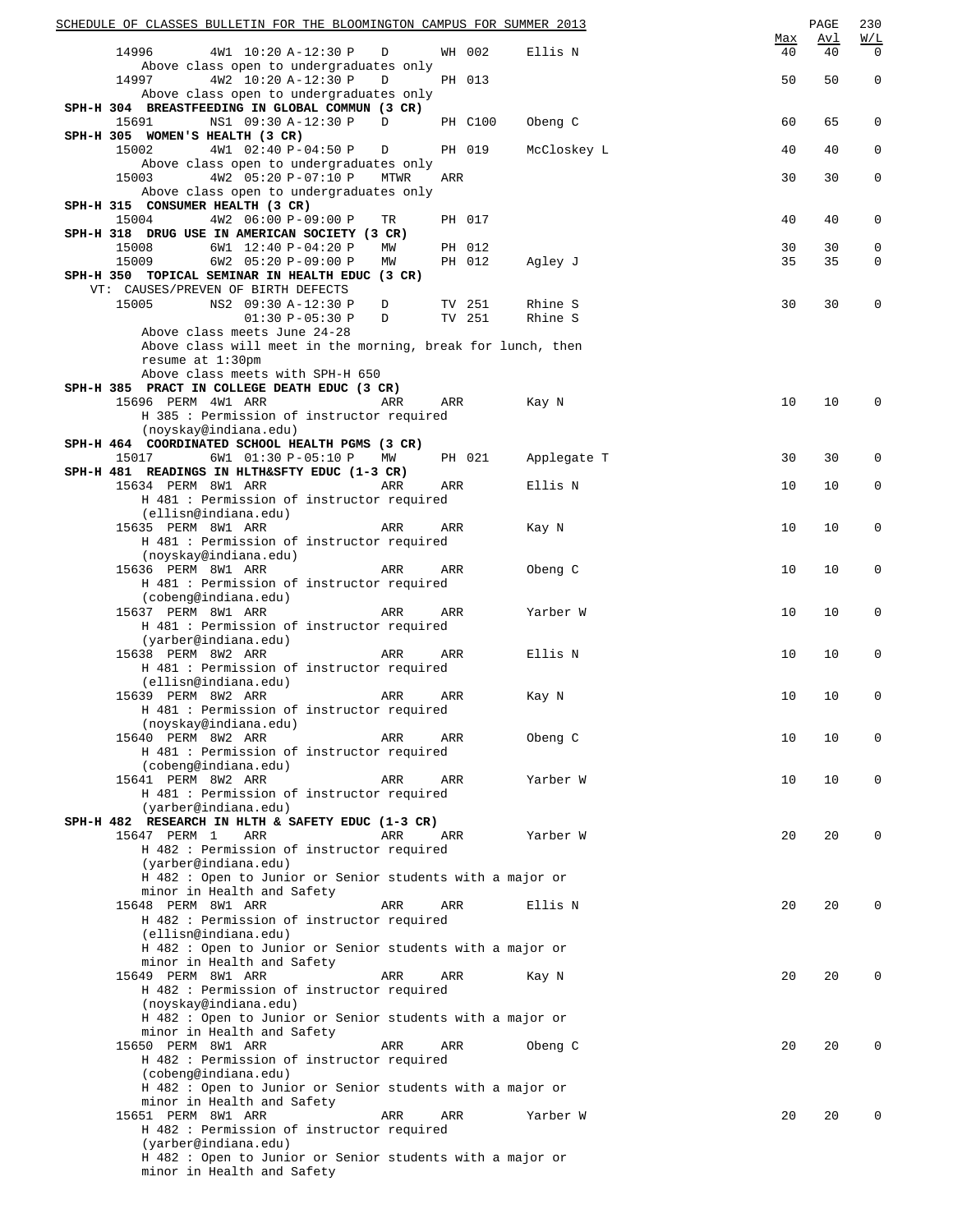| SCHEDULE OF CLASSES BULLETIN FOR THE BLOOMINGTON CAMPUS FOR SUMMER 2013                                               |            |                     |                     |           | PAGE      | 231                        |
|-----------------------------------------------------------------------------------------------------------------------|------------|---------------------|---------------------|-----------|-----------|----------------------------|
| 15654 PERM 8W2 ARR<br>H 482 : Permission of instructor required                                                       | ARR        | ARR                 | Ellis N             | Max<br>20 | Avl<br>20 | W/L<br>$\Omega$            |
| (ellisn@indiana.edu)<br>H 482 : Open to Junior or Senior students with a major or<br>minor in Health and Safety       |            |                     |                     |           |           |                            |
| 15655 PERM 8W2 ARR<br>H 482 : Permission of instructor required                                                       | ARR        | ARR                 | Kay N               | 20        | 20        | 0                          |
| (noyskay@indiana.edu)<br>H 482 : Open to Junior or Senior students with a major or                                    |            |                     |                     |           |           |                            |
| minor in Health and Safety<br>15656 PERM 8W2 ARR                                                                      | ARR        | ARR                 | Obeng C             | 20        | 20        | 0                          |
| H 482 : Permission of instructor required<br>(cobeng@indiana.edu)                                                     |            |                     |                     |           |           |                            |
| H 482 : Open to Junior or Senior students with a major or<br>minor in Health and Safety                               |            |                     |                     |           |           |                            |
| 15657 PERM 8W2 ARR<br>H 482 : Permission of instructor required                                                       | ARR        | ARR                 | Yarber W            | 20        | 20        | 0                          |
| (yarber@indiana.edu)<br>H 482 : Open to Junior or Senior students with a major or                                     |            |                     |                     |           |           |                            |
| minor in Health and Safety                                                                                            |            |                     |                     |           |           |                            |
| SPH-H 585 PRACT IN COLLEGE DEATH EDUC (3 CR)<br>15697 PERM 4W1 ARR                                                    | ARR        | ARR                 | Kay N               | 10        | 10        | 0                          |
| H 585 : Permission of instructor required<br>(noyskay@indiana.edu)                                                    |            |                     |                     |           |           |                            |
| SPH-H 599 MASTER'S THESIS (1-5 CR)                                                                                    |            |                     |                     |           |           |                            |
| 15756 PERM 1<br>ARR<br>Above class requires permission of Department                                                  | ARR        | ARR                 | Barnes P            | 5         | 5         | 0                          |
| 15757 PERM 1<br>ARR<br>Above class requires permission of Department                                                  | ARR        | ARR                 | Beckmeyer J         | 5         | 5         | 0                          |
| 15758 PERM 1<br>ARR                                                                                                   | ARR        | ARR                 | Dodge B             | 5         | 5         | 0                          |
| Above class requires permission of Department<br>15759 PERM 1<br>ARR                                                  | ARR        | <b>ARR</b>          | Huber L             | 5         | 5         | 0                          |
| Above class requires permission of Department<br>15760 PERM 1<br>ARR                                                  | ARR        | <b>ARR</b>          | Lin H               | 5         | 5         | 0                          |
| Above class requires permission of Department<br>15761 PERM 1<br>ARR                                                  | ARR        | ARR                 | Macy J              | 5         | 5         | 0                          |
| Above class requires permission of Department<br>15762 PERM 1<br>ARR                                                  | ARR        | <b>ARR</b>          | McCloskey L         | 5         | 5         | $\mathbf{0}$               |
| Above class requires permission of Department<br>15763 PERM 1<br>ARR                                                  | ARR        | ARR                 | Meyerson B          | 5         | 5         | 0                          |
| Above class requires permission of Department<br>15764 PERM 1<br>ARR<br>Above class requires permission of Department | ARR        | <b>ARR</b>          | Murray M            | 5         | 5         | $\mathbf{0}$               |
| 15765 PERM 1<br><b>ARR</b><br>Above class requires permission of Department                                           | ARR        | ARR                 | Obeng C             | 5         | 5         | 0                          |
| 15766 PERM 1<br>ARR                                                                                                   | ARR        | ARR                 | Sherwood-Laughlin C | 5         | 5         | 0                          |
| Above class requires permission of Department<br>15767 PERM 8W1 ARR                                                   | ARR        | ARR                 | Barnes P            | 5         | 5         | 0                          |
| 15768<br>PERM<br>8W1<br>ARR                                                                                           | ARR        | ARR                 | Beckmeyer J         | 5         | 5         | $\mathsf 0$                |
| 15769<br>PERM<br>8W1<br>ARR                                                                                           | ARR        | ARR                 | Dodge B             | 5         | 5         | $\mathsf 0$                |
| 15770<br>PERM<br>8W1<br>ARR                                                                                           | ARR        | ARR                 | Huber L             | 5         | 5         | $\mathsf 0$                |
| 15771<br>PERM<br>8W1<br>ARR<br>15772<br>PERM<br>8W1<br>ARR                                                            | ARR<br>ARR | ARR<br>ARR          | Lin H<br>Macy J     | 5<br>5    | 5<br>5    | $\mathsf 0$<br>$\mathsf 0$ |
| 15773<br>PERM<br>8W1<br>ARR                                                                                           | ARR        | ARR                 | McCloskey L         | 5         | 5         | $\mathsf 0$                |
| 15774<br>PERM<br>8W1<br>ARR                                                                                           | ARR        | ARR                 | Meyerson B          | 5         | 5         | 0                          |
| 15775<br>PERM<br>8W1<br>ARR                                                                                           | ARR        | ARR                 | Murray M            | 5         | 5         | $\mathsf 0$                |
| 15776<br>PERM<br>8W1<br>ARR                                                                                           | ARR        | ARR                 | Obeng C             | 5         | 5         | $\mathsf 0$                |
| 15777<br>PERM<br>8W1<br>ARR                                                                                           | ARR        | ARR                 | Sherwood-Laughlin C | 5         | 5         | $\mathsf 0$                |
| 15780<br>PERM<br>8W2<br>ARR                                                                                           | ARR        | ARR                 | Barnes P            | 5         | 5         | $\mathsf 0$                |
| 15781<br>PERM<br>8W2<br>ARR                                                                                           | ARR        | ARR                 | Beckmeyer J         | 5         | 5         | $\mathsf 0$                |
| 15782<br>PERM<br>8W2<br>ARR                                                                                           | ARR        | ARR                 | Dodge B             | 5<br>5    | 5<br>5    | $\mathsf 0$<br>$\mathsf 0$ |
| 15783<br>PERM<br>8W2<br>ARR<br>15784<br>PERM<br>8W2<br>ARR                                                            | ARR<br>ARR | ARR<br>ARR          | Huber L<br>Lin H    | 5         | 5         | $\mathsf 0$                |
| 15785<br>PERM<br>8W2<br>ARR                                                                                           | ARR        | ARR                 | Macy J              | 5         | 5         | $\mathsf 0$                |
| 15786<br>PERM<br>8W2 ARR                                                                                              | ARR        | ARR                 | McCloskey L         | 5         | 5         | $\mathsf 0$                |
| 15787<br>PERM<br>8W2<br>ARR                                                                                           | ARR        | ARR                 | Meyerson B          | 5         | 5         | $\mathsf 0$                |
| 15788<br>PERM<br>8W2<br>ARR                                                                                           | ARR        | ARR                 | Murray M            | 5         | 5         | $\mathsf 0$                |
| 15789<br>PERM<br>8W2 ARR                                                                                              | ARR        | ARR                 | Obeng C             | 5         | 5         | 0                          |
| 15790 PERM 8W2 ARR                                                                                                    | ARR        | ARR                 | Sherwood-Laughlin C | 5         | 5         | 0                          |
| SPH-H 650 SEMINAR IN HEALTH EDUCATION (3 CR)                                                                          |            |                     |                     |           |           |                            |
| VT: CAUSES/PREVENT-DEV DISABILTIES                                                                                    |            |                     |                     |           |           |                            |
| 15021<br>NS2 09:30 A-12:30 P<br>$01:30 P - 05:30 P$                                                                   | D<br>D     | TV<br>251<br>TV 251 | Rhine S<br>Rhine S  | 30        | 30        | 0                          |
| TOPIC: Causes and Prevention of Developmental Disabilities                                                            |            |                     |                     |           |           |                            |
| Above class will meet in the morning, break for lunch, then                                                           |            |                     |                     |           |           |                            |
| resume at 1:30pm<br>Above class meets June 24-28                                                                      |            |                     |                     |           |           |                            |
| Above class meets with SPH-H 350                                                                                      |            |                     |                     |           |           |                            |
| SPH-H 650 SEMINAR IN HEALTH EDUCATION (1-3 CR)                                                                        |            |                     |                     |           |           |                            |
| VT: RSRCH SEMINAR IN SEXUAL HEALTH                                                                                    |            |                     |                     |           |           |                            |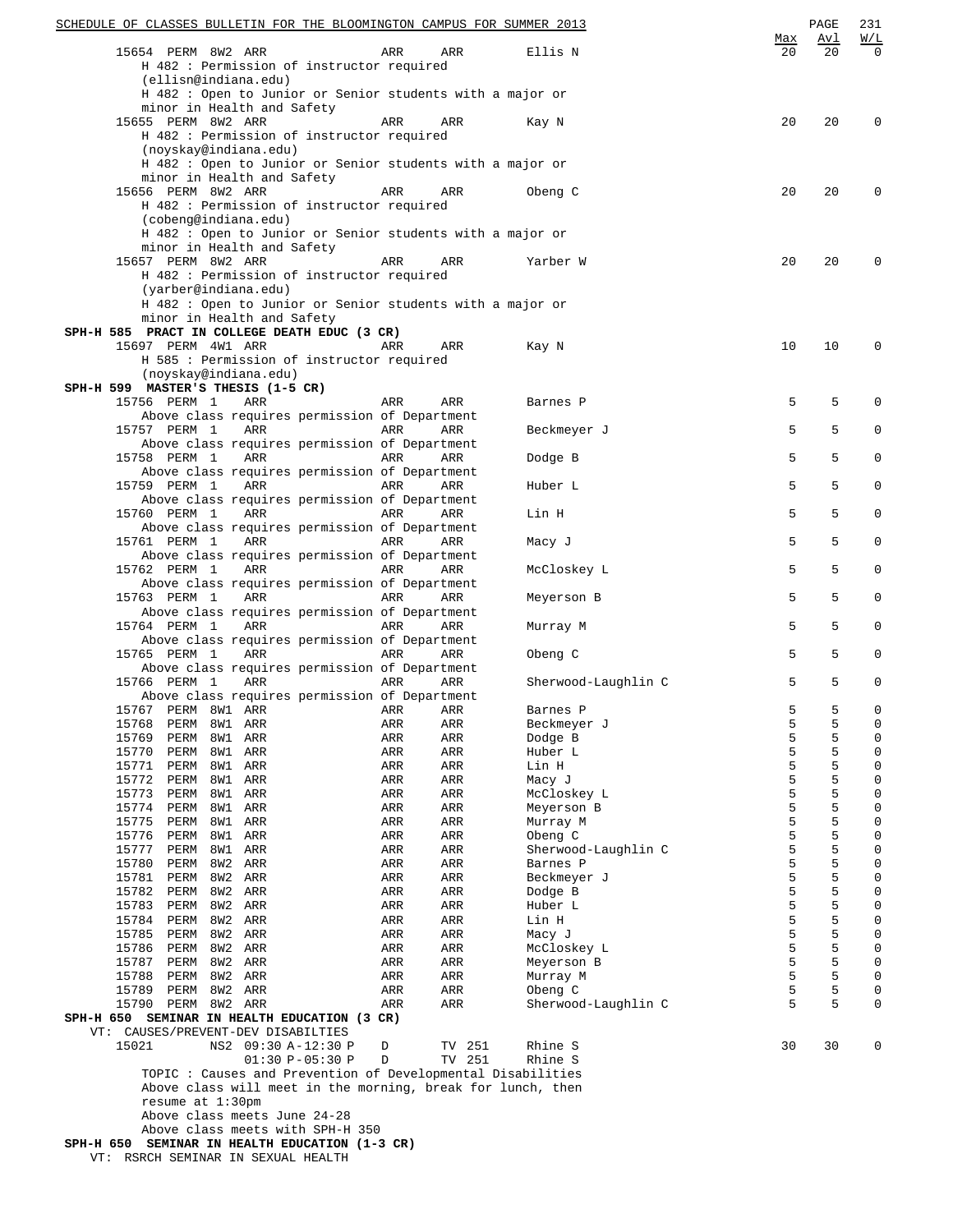| SCHEDULE OF CLASSES BULLETIN FOR THE BLOOMINGTON CAMPUS FOR SUMMER 2013                             |     |     |          |     | PAGE | 232         |
|-----------------------------------------------------------------------------------------------------|-----|-----|----------|-----|------|-------------|
|                                                                                                     |     |     |          | Max | Avl  | W/L         |
| 15019 PERM 4W2 ARR                                                                                  | ARR | ARR | Reece M  | 10  | 10   | $\Omega$    |
| H 617 : Permission of instructor required<br>(mireece@indiana.edu)                                  |     |     |          |     |      |             |
| VT: TOBACCO CNTRL&WELLNESS RESRCH                                                                   |     |     |          |     |      |             |
| 15020 PERM 4W2 ARR                                                                                  | ARR | ARR | Seo D    | 10  | 10   | 0           |
| H 617 : Permission of instructor required (seo@indiana.edu)                                         |     |     |          |     |      |             |
| SPH-H 685 PRACTICUM IN HEALTH EDUCATION (1-10 CR)                                                   |     |     |          |     |      |             |
| 15795 PERM 1<br>ARR                                                                                 | ARR | ARR | Kay N    | 5   | 5    | 0           |
| H 685 : P - Graduate GPA of 3.0 or better                                                           |     |     |          |     |      |             |
| H 685 : Permission of instructor required                                                           |     |     |          |     |      |             |
| (noyskay@indiana.edu)                                                                               |     |     |          |     |      |             |
| Above class for students not living in the Bloomington area<br>Above class graded on S/F basis only |     |     |          |     |      |             |
| 15796 PERM 1<br>ARR                                                                                 | ARR | ARR | Ellis N  | 5   | 5    | $\Omega$    |
| H 685 : P - Graduate GPA of 3.0 or better                                                           |     |     |          |     |      |             |
| H 685 : Permission of instructor required                                                           |     |     |          |     |      |             |
| (ellisn@indiana.edu)                                                                                |     |     |          |     |      |             |
| Above class for students not living in the Bloomington area                                         |     |     |          |     |      |             |
| Above class graded on S/F basis only                                                                |     |     |          |     |      |             |
| 15797 PERM 8W1 ARR                                                                                  | ARR | ARR | Kay N    | 5   | 5    | $\Omega$    |
| H 685 : P - Graduate GPA of 3.0 or better                                                           |     |     |          |     |      |             |
| H 685 : Permission of instructor required                                                           |     |     |          |     |      |             |
| (noyskay@indiana.edu)<br>Above class for students not living in the Bloomington area                |     |     |          |     |      |             |
| Above class graded on S/F basis only                                                                |     |     |          |     |      |             |
| 15798 PERM 8W1 ARR                                                                                  | ARR | ARR | Ellis N  | 5   | 5    | $\Omega$    |
| H 685 : P - Graduate GPA of 3.0 or better                                                           |     |     |          |     |      |             |
| H 685 : Permission of instructor required                                                           |     |     |          |     |      |             |
| (ellisn@indiana.edu)                                                                                |     |     |          |     |      |             |
| Above class for students not living in the Bloomington area                                         |     |     |          |     |      |             |
| Above class graded on S/F basis only                                                                |     |     |          |     |      |             |
| 15799 PERM 8W2 ARR                                                                                  | ARR | ARR | Kay N    | 5   | 5    | $\Omega$    |
| H 685 : P - Graduate GPA of 3.0 or better                                                           |     |     |          |     |      |             |
| H 685 : Permission of instructor required<br>(noyskay@indiana.edu)                                  |     |     |          |     |      |             |
| Above class for students not living in the Bloomington area                                         |     |     |          |     |      |             |
| Above class graded on S/F basis only                                                                |     |     |          |     |      |             |
| 15800 PERM 8W2 ARR                                                                                  | ARR | ARR | Ellis N  | 5   | 5    | $\Omega$    |
| H 685 : P - Graduate GPA of 3.0 or better                                                           |     |     |          |     |      |             |
| H 685 : Permission of instructor required                                                           |     |     |          |     |      |             |
| (ellisn@indiana.edu)                                                                                |     |     |          |     |      |             |
| Above class for students not living in the Bloomington area                                         |     |     |          |     |      |             |
| Above class graded on S/F basis only<br>SPH-P 696 FIELD EXP IN PUB HLTH ADMIN (1-7 CR)              |     |     |          |     |      |             |
| 15668 PERM 8W1 ARR                                                                                  | ARR | ARR | Macy J   | 15  | 15   | 0           |
| $P$ 696 : $P$ - Grad GPA 3.0 or better                                                              |     |     |          |     |      |             |
| P 696 : Permission of instructor (jtmacy@indiana.edu)                                               |     |     |          |     |      |             |
| Above class for students living in the Bloomington area                                             |     |     |          |     |      |             |
| Above class graded on S/F basis only                                                                |     |     |          |     |      |             |
| 15669 PERM 8W1 ARR                                                                                  | ARR | ARR | Macy J   | 15  | 15   | 0           |
| $P$ 696 : $P$ - Grad GPA 3.0 or better                                                              |     |     |          |     |      |             |
| P 696 : Permission of instructor (jtmacy@indiana.edu)                                               |     |     |          |     |      |             |
| Above class for students not living in the Bloomington area<br>Above class graded on S/F basis only |     |     |          |     |      |             |
| 15670 PERM 8W1 ARR                                                                                  | ARR | ARR | Barnes P | 15  | 15   | $\Omega$    |
| $P$ 696 : $P$ - Grad GPA 3.0 or better                                                              |     |     |          |     |      |             |
| P 696 : Permission of instructor (prbarnes@indiana.edu)                                             |     |     |          |     |      |             |
| Above class for students living in the Bloomington area                                             |     |     |          |     |      |             |
| Above class graded on S/F basis only                                                                |     |     |          |     |      |             |
| 15671 PERM 8W1 ARR                                                                                  | ARR | ARR | Barnes P | 15  | 15   | $\Omega$    |
| $P$ 696 : $P$ - Grad GPA 3.0 or better                                                              |     |     |          |     |      |             |
| P 696 : Permission of instructor (prbarnes@indiana.edu)                                             |     |     |          |     |      |             |
| Above class for students not living in the Bloomington area<br>Above class graded on S/F basis only |     |     |          |     |      |             |
| 15672 PERM 8W1 ARR                                                                                  | ARR | ARR | Lin H    | 15  | 15   | 0           |
| $P$ 696 : $P$ - Grad GPA 3.0 or better                                                              |     |     |          |     |      |             |
| P 696 : Permission of instructor (linhs@indiana.edu)                                                |     |     |          |     |      |             |
| Above class for students living in the Bloomington area                                             |     |     |          |     |      |             |
| Above class graded on S/F basis only                                                                |     |     |          |     |      |             |
| 15673 PERM 8W1 ARR                                                                                  | ARR | ARR | Lin H    | 15  | 15   | $\mathbf 0$ |
| $P$ 696 : $P$ - Grad GPA 3.0 or better                                                              |     |     |          |     |      |             |
| P 696 : Permission of instructor (linhs@indiana.edu)                                                |     |     |          |     |      |             |
| Above class for students not living in the Bloomington area<br>Above class graded on S/F basis only |     |     |          |     |      |             |
| 15679 PERM 8W2 ARR                                                                                  | ARR | ARR | Macy J   | 15  | 15   | $\Omega$    |
| $P$ 696 : $P$ - Grad GPA 3.0 or better                                                              |     |     |          |     |      |             |
| P 696 : Permission of instructor (jtmacy@indiana.edu)                                               |     |     |          |     |      |             |
| Above class for students living in the Bloomington area                                             |     |     |          |     |      |             |
| Above class graded on S/F basis only                                                                |     |     |          |     |      |             |
| 15680 PERM 8W2 ARR                                                                                  | ARR | ARR | Macy J   | 15  | 15   | 0           |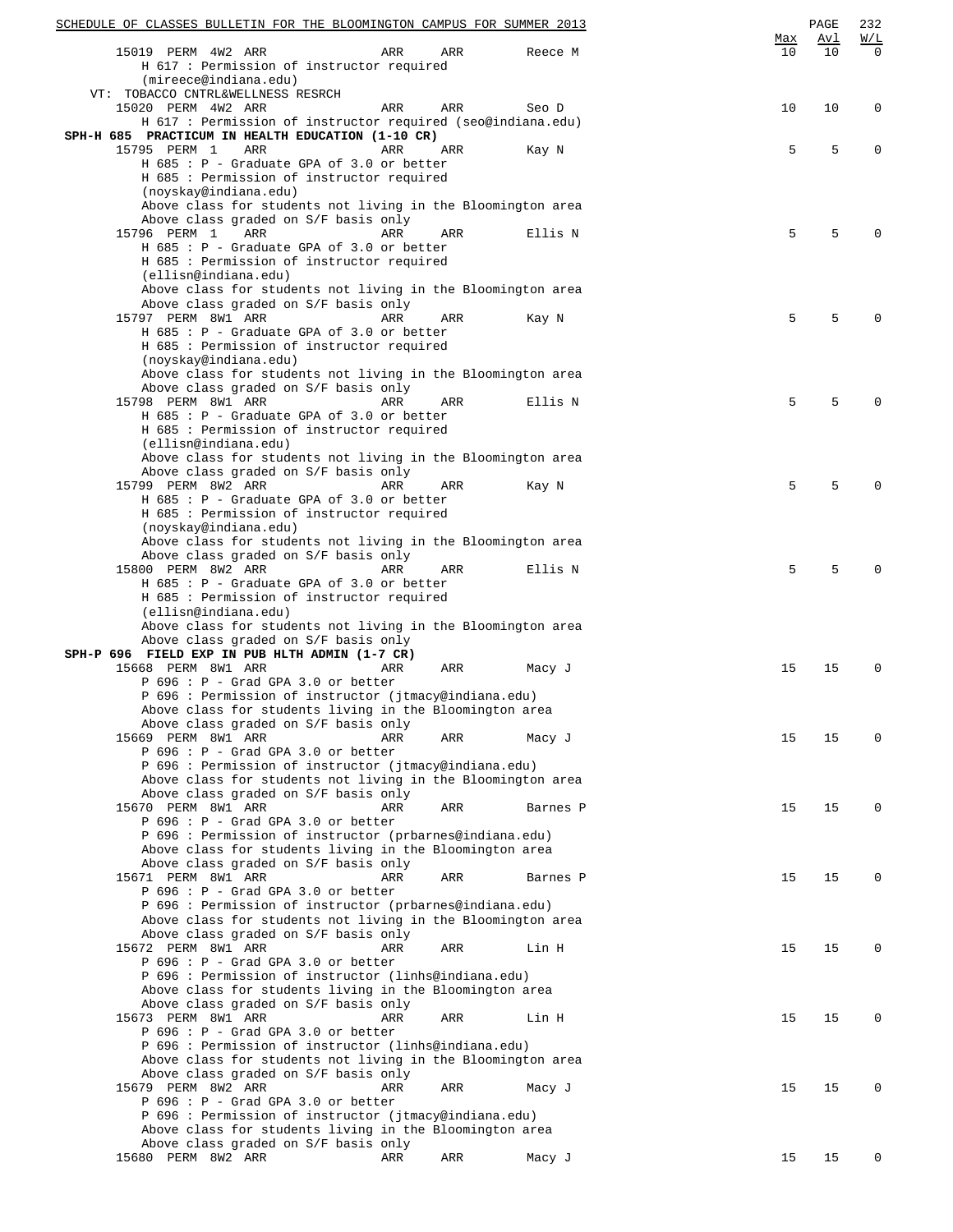| $P$ 696 : $P$ - Grad GPA 3.0 or better                                                                 | Max | Avl | W/L         |
|--------------------------------------------------------------------------------------------------------|-----|-----|-------------|
| P 696 : Permission of instructor (jtmacy@indiana.edu)                                                  |     |     |             |
| Above class for students not living in the Bloomington area<br>Above class graded on S/F basis only    |     |     |             |
| 15681 PERM 8W2 ARR<br>ARR<br>ARR<br>Barnes P                                                           | 15  | 15  | 0           |
| $P$ 696 : $P$ - Grad GPA 3.0 or better                                                                 |     |     |             |
| P 696 : Permission of instructor (prbarnes@indiana.edu)                                                |     |     |             |
| Above class for students living in the Bloomington area                                                |     |     |             |
| Above class graded on S/F basis only                                                                   |     |     |             |
| 15682 PERM 8W2 ARR<br>ARR<br>ARR<br>Barnes P<br>$P$ 696 : $P$ - Grad GPA 3.0 or better                 | 15  | 15  | 0           |
| P 696 : Permission of instructor (prbarnes@indiana.edu)                                                |     |     |             |
| Above class for students not living in the Bloomington area                                            |     |     |             |
| Above class graded on S/F basis only                                                                   |     |     |             |
| 15683 PERM 8W2 ARR<br>ARR<br>ARR<br>Lin H                                                              | 15  | 15  | 0           |
| $P$ 696 : $P$ - Grad GPA 3.0 or better                                                                 |     |     |             |
| P 696 : Permission of instructor (linhs@indiana.edu)                                                   |     |     |             |
| Above class for students living in the Bloomington area<br>Above class graded on S/F basis only        |     |     |             |
| 15684 PERM 8W2 ARR<br>ARR<br>ARR<br>Lin H                                                              | 15  | 15  | 0           |
| $P$ 696 : $P$ - Grad GPA 3.0 or better                                                                 |     |     |             |
| P 696 : Permission of instructor (linhs@indiana.edu)                                                   |     |     |             |
| Above class for students not living in the Bloomington area                                            |     |     |             |
| Above class graded on S/F basis only                                                                   |     |     |             |
| SPH-H 791 READINGS IN HEALTH BEHAVIOR (1-10 CR)<br>15802 PERM 1                                        |     | 10  |             |
| ARR<br>ARR<br>Dodge B<br>ARR<br>H 791 : Must have Graduate GPA of at least 3.0                         | 10  |     | $\mathbf 0$ |
| H 791 : Permission of instructor required                                                              |     |     |             |
| (bmdodge@indiana.edu)                                                                                  |     |     |             |
| 15803 PERM 8W1 ARR<br>ARR<br>ARR<br>Dodge B                                                            | 10  | 10  | 0           |
| H 791 : Must have Graduate GPA of at least 3.0                                                         |     |     |             |
| H 791 : Permission of instructor required                                                              |     |     |             |
| (bmdodge@indiana.edu)<br>15804 PERM 8W2 ARR<br>ARR<br>ARR                                              | 10  | 10  | 0           |
| Dodge B<br>H 791 : Must have Graduate GPA of at least 3.0                                              |     |     |             |
| H 791 : Permission of instructor required                                                              |     |     |             |
| (bmdodge@indiana.edu)                                                                                  |     |     |             |
| SPH-H 792 RESEARCH IN HEALTH BEHAVIOR (1-10 CR)                                                        |     |     |             |
| 15808 PERM 1<br>ARR<br>ARR<br>ARR<br>Dodge B                                                           | 20  | 20  | 0           |
| H 792 : Permission of instructor required                                                              |     |     |             |
| (bmdodge@indiana.edu)<br>H 792 : Must have Graduate GPA of at least 3.0                                |     |     |             |
| 15809 PERM 8W1 ARR<br>ARR<br>ARR<br>Dodge B                                                            | 20  | 20  | 0           |
| H 792 : Permission of instructor required                                                              |     |     |             |
| (bmdodge@indiana.edu)                                                                                  |     |     |             |
| H 792 : Must have Graduate GPA of at least 3.0                                                         |     |     |             |
| 15810 PERM 8W2 ARR<br>ARR<br>ARR<br>Dodge B                                                            | 20  | 20  | 0           |
| H 792 : Permission of instructor required                                                              |     |     |             |
| (bmdodge@indiana.edu)<br>H 792 : Must have Graduate GPA of at least 3.0                                |     |     |             |
| SPH-H 799 PH.D. DISSERTATION (1-30 CR)                                                                 |     |     |             |
| 15814 PERM 1<br>ARR<br>ARR<br>ARR<br>Dodge B                                                           | 10  | 10  | $\mathbf 0$ |
| Above class for students living in the Bloomington area                                                |     |     |             |
| 15815 PERM 1<br>ARR<br>ARR<br>ARR<br>Dodge B                                                           | 10  | 10  | $\mathbf 0$ |
| Above class for students not living in the Bloomington area                                            |     |     |             |
| 15817 PERM 8W1 ARR<br>ARR<br>ARR<br>Dodge B                                                            | 10  | 10  | 0           |
| Above class for students living in the Bloomington area<br>15818 PERM 8W1 ARR<br>ARR<br>ARR<br>Dodge B | 10  | 10  | $\mathbf 0$ |
| Above class for students not living in the Bloomington area                                            |     |     |             |
| 15819 PERM 8W1 ARR<br>ARR<br>ARR<br>Goodman B                                                          | 10  | 10  | $\mathbf 0$ |
| Above class for students living in the Bloomington area                                                |     |     |             |
| 15820 PERM 8W1 ARR<br>ARR<br>ARR<br>Goodman B                                                          | 10  | 10  | $\mathbf 0$ |
| Above class for students not living in the Bloomington area                                            |     |     |             |
| 15822 PERM 8W2 ARR<br>ARR<br>ARR<br>Dodge B                                                            | 10  | 10  | $\mathbf 0$ |
| Above class for students living in the Bloomington area<br>15823 PERM 8W2 ARR<br>ARR<br>ARR<br>Dodge B | 10  | 10  | $\mathbf 0$ |
| Above class for students not living in the Bloomington area                                            |     |     |             |
| 15824 PERM 8W2 ARR<br>ARR<br>ARR<br>Goodman B                                                          | 10  | 10  | $\mathbf 0$ |
| Above class for students living in the Bloomington area                                                |     |     |             |
| 15825 PERM 8W2 ARR<br>ARR<br>ARR<br>Goodman B                                                          | 10  | 10  | $\mathbf 0$ |
| Above class for students not living in the Bloomington area                                            |     |     |             |
|                                                                                                        |     |     |             |
| APPLIED HEALTH SCI: SAFETY (016)                                                                       |     |     |             |
| SPH-S 491 READINGS IN SAFETY EDUC (1-3 CR)                                                             |     |     |             |
| 15844 PERM 8W1 ARR<br>ARR<br>ARR<br>Slates K                                                           | 10  | 10  | $\mathbf 0$ |
| S 491 : Requires permission of instructor                                                              |     |     |             |
| (kslates@indiana.edu)                                                                                  |     |     |             |
| 15867 PERM 8W2 ARR<br>ARR<br>ARR<br>Slates K                                                           | 10  | 10  | 0           |
| S 491 : Requires permission of instructor                                                              |     |     |             |
| (kslates@indiana.edu)                                                                                  |     |     |             |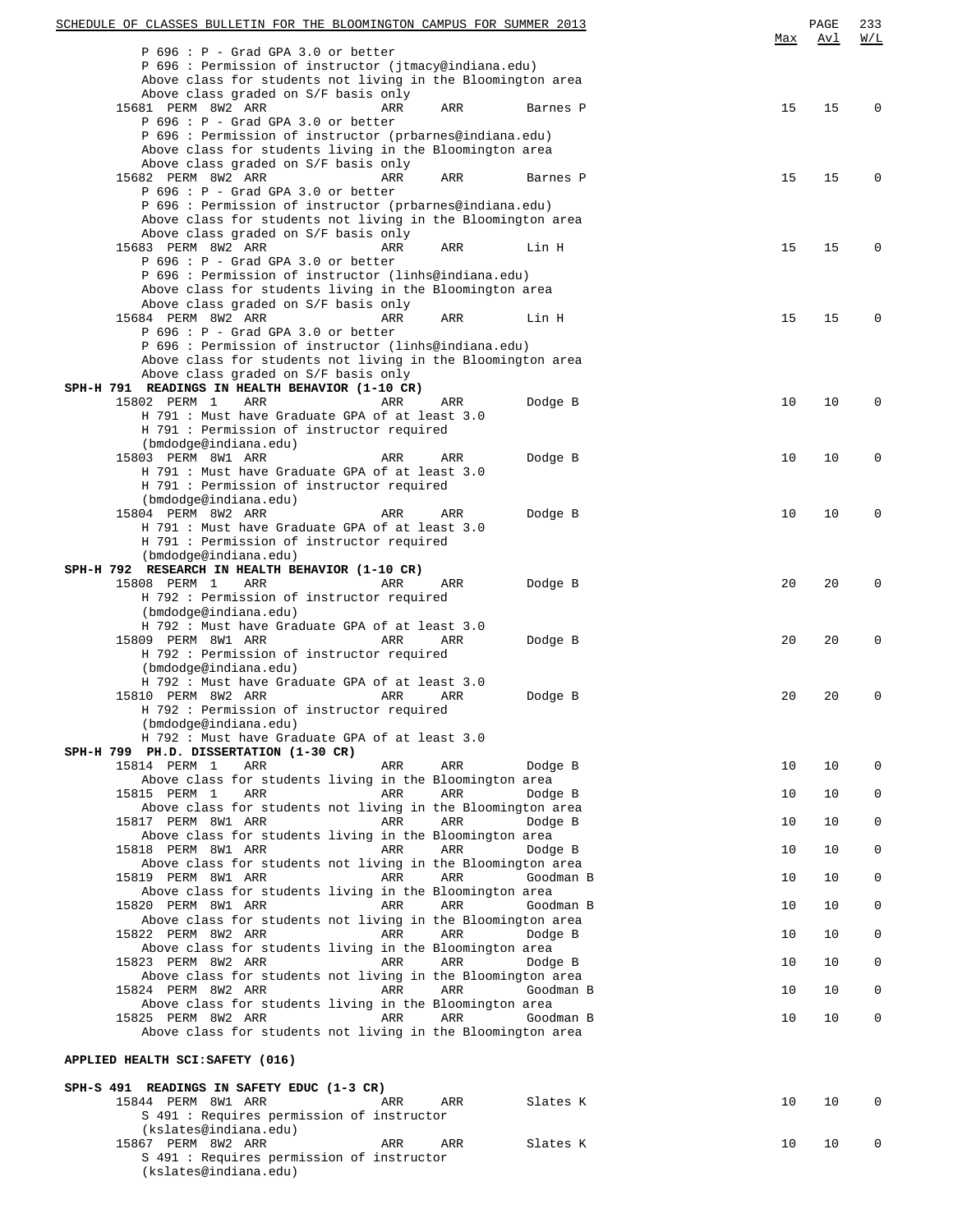| SCHEDULE OF CLASSES BULLETIN FOR THE BLOOMINGTON CAMPUS FOR SUMMER 2013                                       |             | PAGE        | 234          |
|---------------------------------------------------------------------------------------------------------------|-------------|-------------|--------------|
| SPH-S 492 RESEARCH IN SAFETY EDUC (1-3 CR)                                                                    | Max         | <u>Avl</u>  | W/L          |
| CLSD 15845 PERM 8W1 ARR<br>ARR<br>Slates K<br>ARR<br>S 492 : Requires permission of instructor                | $\mathbf 0$ | $\mathbf 0$ | $\mathbf 0$  |
| (kslates@indiana.edu)<br>15868 PERM 8W2 ARR<br>ARR<br>ARR<br>Slates K                                         | 10          | 10          | 0            |
| S 492 : Requires permission of instructor<br>(kslates@indiana.edu)                                            |             |             |              |
| APPLIED HEALTH SCI: FAMILY/DEV (017)                                                                          |             |             |              |
|                                                                                                               |             |             |              |
| SPH-F 255 HUMAN SEXUALITY (3 CR)<br>Above class is part of the "Transfer Indiana" (transferIN) Initiative.    |             |             |              |
| For additional information, link to http://www.transferin.net                                                 |             |             |              |
| 15023<br>4W1 12:40 P-02:50 P<br>D<br>GY 143<br>15024                                                          | 40<br>40    | 40          | 0            |
| 4W2 12:40 P-02:50 P<br>PH 019<br>D<br>SPH-F 258 MARRIAGE & FAMILY INTERACTION (3 CR)                          |             | 40          | 0            |
| 15025<br>6W1 08:50 A-12:30 P<br>PH 012<br>МW<br>James J                                                       | 25          | 25          | 0            |
| SPH-F 491 READNGS IN HUMN DEV&FAM STDS (1-3 CR)<br>15846 PERM 1<br>ARR<br>ARR<br>ARR<br>Beckmeyer J           | 10          | 10          | 0            |
| $F$ 491 : P - Permission of the instructor                                                                    |             |             |              |
| (jbeckmey@indiana.edu)<br>15847 PERM 8W1 ARR<br>ARR<br>ARR                                                    | 10          | 10          | 0            |
| Beckmeyer J<br>$F$ 491 : P - Permission of the instructor                                                     |             |             |              |
| (jbeckmey@indiana.edu)                                                                                        |             |             |              |
| 15848 PERM 8W2 ARR<br>ARR<br>ARR<br>Beckmeyer J<br>F 491 : P - Permission of the instructor                   | 10          | 10          | 0            |
| (jbeckmey@indiana.edu)                                                                                        |             |             |              |
| SPH-F 492 RSRCH IN HUM DVLPMNT&FAM STUD (1-3 CR)<br>ARR                                                       | 10          |             |              |
| 15872 PERM 1<br>ARR<br>ARR<br>Beckmeyer J<br>$F$ 492 : $P$ - Permission of the instructor                     |             | 10          | 0            |
| (jbeckmey@indiana.edu)                                                                                        |             |             |              |
| 15873 PERM 8W1 ARR<br>ARR<br>ARR<br>Beckmeyer J<br>$F$ 492 : P - Permission of the instructor                 | 10          | 10          | 0            |
| (jbeckmey@indiana.edu)                                                                                        |             |             |              |
| 15874 PERM 8W2 ARR<br>ARR<br>Beckmeyer J<br>ARR                                                               | 10          | 10          | 0            |
| $F$ 492 : P - Permission of the instructor<br>(jbeckmey@indiana.edu)                                          |             |             |              |
| SPH-F 496 FLD EXP IN HUMN DEV/FAM STUD (1-10 CR)                                                              |             |             |              |
| 15875 PERM 8W2 ARR<br>Schmidt M<br>ARR<br>ARR<br>F 496 : P - Permission of the instructor                     | 10          | 10          | 0            |
| (marschmi@indiana.edu)                                                                                        |             |             |              |
| Above class graded on S/F basis only                                                                          |             |             |              |
| Above class for students living in the Bloomington area<br>15876 PERM 8W2 ARR<br>Schmidt M<br>ARR<br>ARR      | 10          | 10          | 0            |
| $F$ 496 : $P$ - Permission of the instructor                                                                  |             |             |              |
| (marschmi@indiana.edu)<br>Above class graded on S/F basis only                                                |             |             |              |
| Above class for students NOT living in the Bloomington area                                                   |             |             |              |
| SPH-F 559 SPECIAL PROB: HUMAN DEV&FAMILY (1-3 CR)                                                             |             |             |              |
| 15878 PERM 1<br>ARR<br>ARR<br>ARR<br>Beckmeyer J<br>$F 559 : P - Permission of the instructor$                | 5           | 5           | 0            |
| (jbeckmey@indiana.edu)                                                                                        |             |             |              |
| 15879 PERM 8W1 ARR<br>Beckmeyer J<br>ARR<br>ARR<br>$F 559 : P - Permission of the instructor$                 | 5           | 5           | 0            |
| (jbeckmey@indiana.edu)                                                                                        |             |             |              |
| 15880 PERM 8W2 ARR<br>Beckmeyer J<br>ARR<br>ARR                                                               | 5           | 5           | $\Omega$     |
| $F$ 559 : P - Permission of the instructor<br>(jbeckmey@indiana.edu)                                          |             |             |              |
| SPH-F 597 INTRNSHP IN HUMAN DEV&FAM STDS (3 CR)                                                               |             |             |              |
| 15883 PERM 1<br>ARR<br>ARR<br>ARR<br>Schmidt M<br>F 497 : P - Permission of instructor (marschmi@indiana.edu) | 5           | 5           | 0            |
| Above class graded on S/F basis only                                                                          |             |             |              |
| Above class for students not living in the Bloomington area                                                   |             |             |              |
| 15884 PERM 8W1 ARR<br>ARR<br>ARR<br>Schmidt M<br>F 497 : P - Permission of instructor (marschmi@indiana.edu)  | 5           | 5           | 0            |
| Above class graded on S/F basis only                                                                          |             |             |              |
| Above class for students not living in the Bloomington area<br>15885 PERM 8W2 ARR<br>ARR<br>ARR               | 5           | 5           | <sup>0</sup> |
| Schmidt M<br>F 497 : P - Permission of instructor (marschmi@indiana.edu)                                      |             |             |              |
| Above class graded on S/F basis only                                                                          |             |             |              |
| Above class for students not living in the Bloomington area<br>SPH-F 691 RDGS IN HUM DEV&FAM STUDIES (1-5 CR) |             |             |              |
| 15887 PERM 1<br>ARR<br>ARR<br>ARR<br>Beckmeyer J                                                              | 5           | 5           |              |
| F 691 : Permission of the instructor required                                                                 |             |             |              |
| (jbeckmey@indiana.edu)<br>F 691: P - Graduate GPA of 3.0 or better                                            |             |             |              |
| 15888 PERM 8W1 ARR<br>ARR<br>ARR<br>Beckmeyer J                                                               | 5           | 5           |              |
| F 691 : Permission of the instructor required<br>(jbeckmey@indiana.edu)                                       |             |             |              |
| F 691: P - Graduate GPA of 3.0 or better                                                                      |             |             |              |
|                                                                                                               |             |             |              |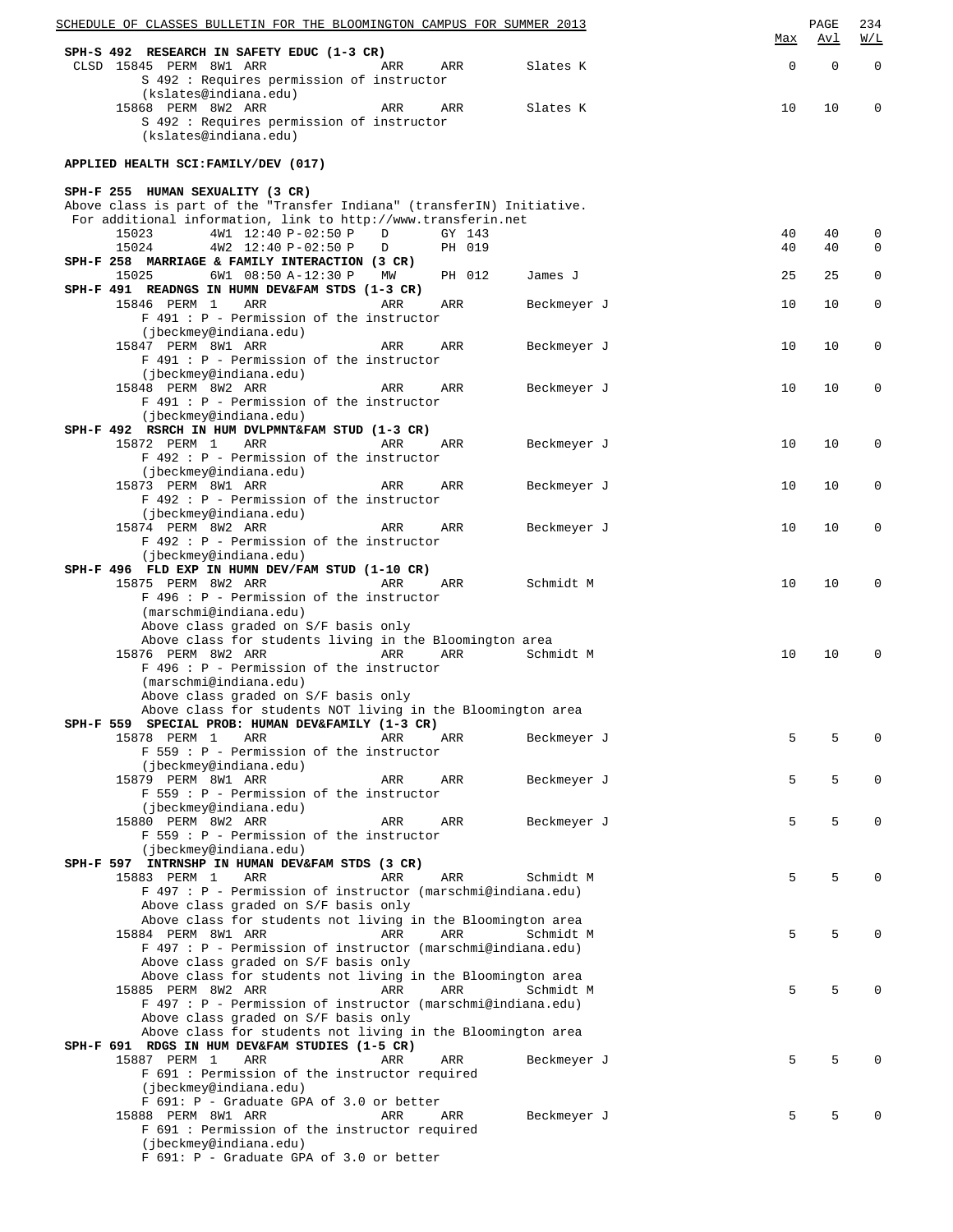| SCHEDULE OF CLASSES BULLETIN FOR THE BLOOMINGTON CAMPUS FOR SUMMER 2013                                                                                                          |          |                  |                 |          | PAGE     | 235                    |
|----------------------------------------------------------------------------------------------------------------------------------------------------------------------------------|----------|------------------|-----------------|----------|----------|------------------------|
| 15889 PERM 8W2 ARR<br>F 691 : Permission of the instructor required                                                                                                              | ARR      | ARR              | Beckmeyer J     | Max<br>5 | Avl<br>5 | <u>W/L</u><br>$\Omega$ |
| (jbeckmey@indiana.edu)<br>F 691: P - Graduate GPA of 3.0 or better<br>SPH-F 692 RES IN HUMAN DEV&FAMILY STDS (1-5 CR)                                                            |          |                  |                 |          |          |                        |
| 15894 PERM 1<br>ARR<br>F 692 : Permission of the instructor required<br>(jbeckmey@indiana.edu)                                                                                   | ARR      | ARR              | Beckmeyer J     | 5        | 5        | $\Omega$               |
| F 692: P - Graduate GPA of 3.0 or better<br>15895 PERM 8W1 ARR<br>F 692 : Permission of the instructor required<br>(jbeckmey@indiana.edu)                                        | ARR      | ARR              | Beckmeyer J     | 5        | 5        | $\Omega$               |
| F 692: P - Graduate GPA of 3.0 or better<br>15896 PERM 8W2 ARR<br>F 692 : Permission of the instructor required<br>(jbeckmey@indiana.edu)                                        | ARR      | ARR              | Beckmeyer J     | 5        | 5        | $\Omega$               |
| F 692: P - Graduate GPA of 3.0 or better                                                                                                                                         |          |                  |                 |          |          |                        |
| APPLD HLTH SCI:NUTRTN/DIETETCS (018)                                                                                                                                             |          |                  |                 |          |          |                        |
| SPH-N 220 NUTRITION FOR HEALTH (3 CR)<br>Above class is part of the "Transfer Indiana" (transferIN) Initiative.<br>For additional information, link to http://www.transferin.net |          |                  |                 |          |          |                        |
| 15026<br>4W1 12:40 P-02:50 P<br>SPH-N 539 SPECIAL PROBLEMS IN NUTRI (1-3 CR)                                                                                                     | D        | PH 10            | Thiagarajah K   | 20       | 20       | $\Omega$               |
| 15900 PERM 1<br>ARR<br>Above class for ISPP students only<br>N 539 : Permission of instructor required                                                                           | ARR      | ARR              | Morse M         | 10       | 10       | 0                      |
| (memorse@indiana.edu)<br>Above class for students living in the Bloomington area                                                                                                 |          |                  |                 |          |          |                        |
| 15901 PERM 1<br>ARR<br>Above class for ISPP students only<br>N 539 : Permission of instructor required                                                                           | ARR      | ARR              | Morse M         | 10       | 10       | 0                      |
| (memorse@indiana.edu)<br>Above class for students not living in the Bloomington area                                                                                             |          |                  |                 |          |          |                        |
| KINESIOLOGY (020)                                                                                                                                                                |          |                  |                 |          |          |                        |
| SPH-K 200 MICROCOMPUTER APPL KINESIOLOGY (3 CR)<br>15027                                                                                                                         |          |                  |                 | 26       |          | 0                      |
| 6W1 08:20 A-10:10 A<br>SPH-K 205 STRUCTURAL KINESIOLOGY (3 CR)                                                                                                                   | MTWR     | PH 154           | Lion M          |          | 26       |                        |
| 15029<br>6W1 08:55 A-10:10 A<br>Lecture (LEC)                                                                                                                                    | TR       | PH 046           | Kingma J        | 18       | 18       | 0                      |
| 15028<br>6W1 08:55 A-10:10 A<br>Students must enroll in lab section below<br>SPH-K 212 INTRO TO EXERCISE SCIENCE (3 CR)                                                          | MWF      | WM 195           | Kingma J        | 18       | 18       | $\mathbf 0$            |
| 15030<br>6W1 08:10 A-09:25 A<br>SPH-K 216 CURR CONCPTS&APPL-PHYS FITNESS (3 CR)                                                                                                  | D        | PH 017           | Henson P        | 30       | 30       | $\mathbf 0$            |
| 15031 RSTR 6W1 08:10 A-09:25 A<br>ARR                                                                                                                                            | D<br>ARR | ARR<br>PH 169    |                 | 25       | 25       | $\mathbf{0}$           |
| Above class requires special fee - See fee page<br>Above class open to PETE and Fitness Specialist majors only<br>SPH-K 290 MOVMT EXP PRESCH & ELEM CHLD (2 CR)                  |          |                  |                 |          |          |                        |
| 15032<br>NS1 08:00 A-10:00 A<br>ARR                                                                                                                                              | D<br>ARR | PH 10<br>PH 163  |                 | 25       | 25       | 0                      |
| K 290: First day of class will meet in SPH Gym 163<br>Above class meets May 7-24                                                                                                 |          |                  |                 |          |          |                        |
| SPH-K 335 THEORIES CONDITION FOR COACHNG (3 CR)<br>6W1 10:20 A-12:30 P<br>15033<br>SPH-K 391 BIOMECHANICS (3 CR)                                                                 | MTWR     | PH 019           | Henson P        | 12       | 12       | 0                      |
| 6W1 10:20 A-12:15 P<br>15035                                                                                                                                                     | W        | PH 046           | Branigin J      | 16       | 16       | 0                      |
| 15036<br>6W1 02:35 P-04:30 P<br>15037<br>6W1 12:30 P-02:25 P                                                                                                                     | W<br>R   | PH 048<br>PH 048 | Branigin J      | 15<br>15 | 15<br>15 | 0<br>0                 |
| Lecture (LEC)<br>6W1 08:55 A-10:10 A<br>15034                                                                                                                                    | D        | ARR              | Lackey P        | 46       | 46       | 0                      |
| SPH-K 405 INTRO TO SPORT PSYCHOLOGY (3 CR)                                                                                                                                       |          |                  |                 |          |          |                        |
| 15038 RSTR 6W1 10:20 A-11:35 A<br>K 405 : Junior or Senior Kinesiology majors and minors only<br>Above class meets with SPH-M 525                                                | D        | PH C100          | Raglin J        | 65       | 65       | $\mathbf 0$            |
| SPH-K 409 BASIC PHYSIOLOGY OF EXERCISE (3 CR)<br>15040<br>6W2 08:00 A-09:50 A<br>Above class requires special fee - See fee page                                                 | TR       | PH 046           | Mickleborough T | 30       | 30       | 0                      |
| Lecture (LEC)<br>15039<br>6W2 08:00 A-09:50 A<br>K 409 : P - ANAT-A 215 or SPH-K 205 or equivalent and PHSL-P                                                                    | MWF      | PH 012           | Mickleborough T | 30       | 30       | 0                      |
| 215 or equivalent<br>Above class requires special fee - See fee page<br>SPH-K 452 MOTOR LEARNING (3 CR)                                                                          |          |                  |                 |          |          |                        |
| 15042 PERM 6W1 02:35 P-05:15 P<br>Lecture (LEC)                                                                                                                                  | TR       | PH 046           | Baute K         | 30       | 30       | 0                      |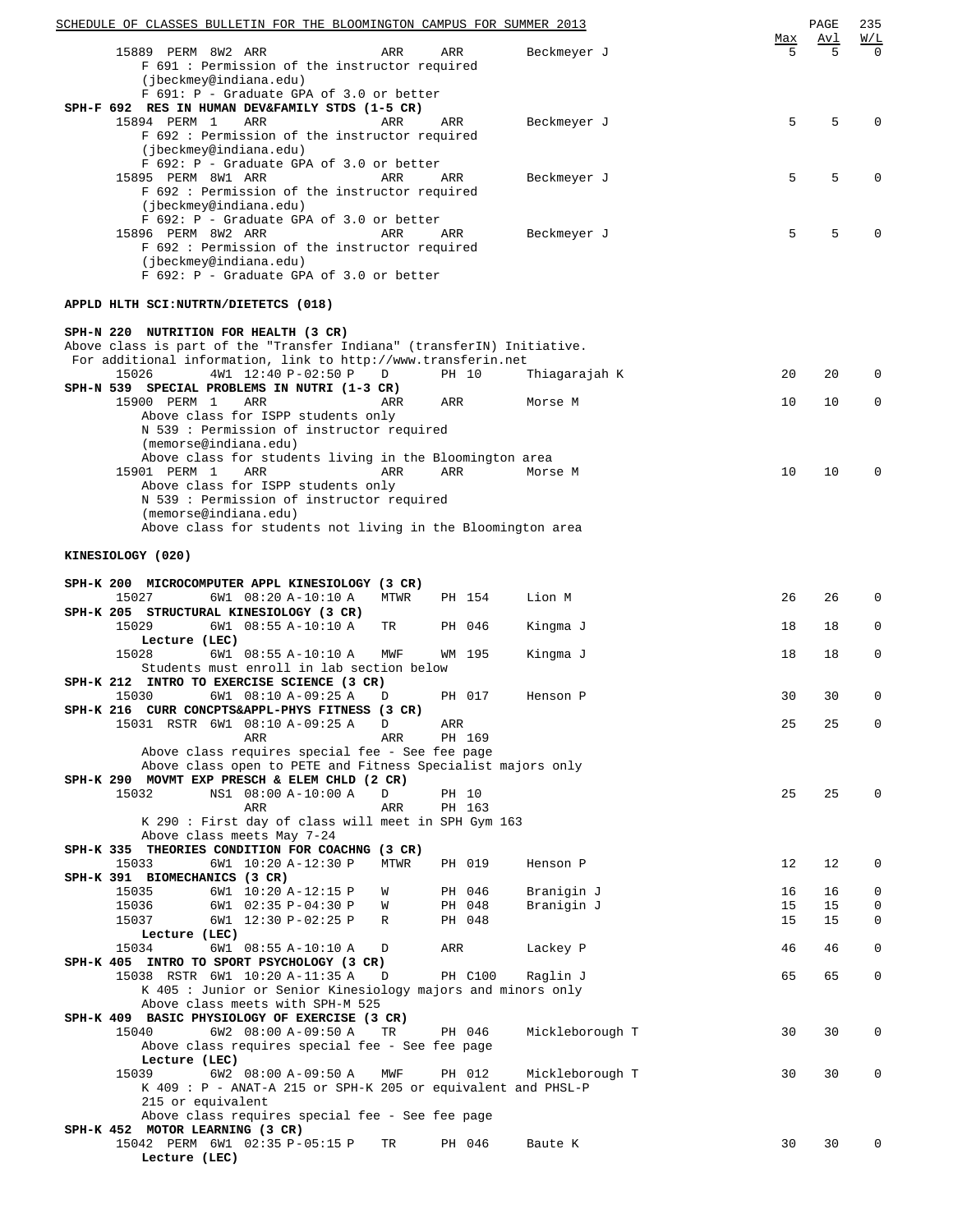| SCHEDULE OF CLASSES BULLETIN FOR THE BLOOMINGTON CAMPUS FOR SUMMER 2013                 |      |         |                 |                 | PAGE | 236          |
|-----------------------------------------------------------------------------------------|------|---------|-----------------|-----------------|------|--------------|
|                                                                                         |      |         |                 | Max             | Avl  | W/L          |
| 15041<br>6W1 12:45 P-02:00 P<br>SPH-K 473 LAB TEACHING IN PHYS EDUC (1 CR)              | MWF  | PH 017  | Baute K         | 30              | 30   | $\mathbf 0$  |
| 15044<br>6W1 ARR                                                                        | ARR  | ARR     | Willett M       | 40              | 40   | $\mathbf 0$  |
| 15045<br>6W1 ARR                                                                        | ARR  | ARR     | Kessler R       | 40              | 40   | $\mathbf{0}$ |
| Above class for Aquatics minor students only                                            |      |         |                 |                 |      |              |
| 6W2 ARR<br>15046                                                                        | ARR  | ARR     | Willett M       | 10              | 10   | $\mathbf 0$  |
| SPH-K 485 PRACTICUM PHYS ED & ATHLETICS (1-3 CR)                                        |      |         |                 |                 |      |              |
| 15047 PERM 6W1 ARR                                                                      | ARR  | ARR     | Stager J        | 40              | 40   | $\mathbf 0$  |
| Above class prior approval of Department Chairperson required                           |      |         |                 |                 |      |              |
| Above class graded on S/F basis only<br>15048<br>6W1 ARR                                | ARR  | ARR     | Kessler R       | 40              | 40   | $\mathbf 0$  |
| Above class for Aquatic minor students only                                             |      |         |                 |                 |      |              |
| Above class graded on S/F basis only                                                    |      |         |                 |                 |      |              |
| 15049<br>6W1 ARR                                                                        | ARR  | ARR     | Kelly P         | 5               | 5    | $\mathbf 0$  |
| Above class graded on S/F basis only                                                    |      |         |                 |                 |      |              |
| Above class for Martial Arts Certificate students                                       |      |         |                 |                 |      |              |
| 15050 PERM 6W2 ARR                                                                      | ARR  | ARR     | Kessler R       | 10              | 10   | $\mathbf 0$  |
| Above class prior approval of Department Chairperson required                           |      |         |                 |                 |      |              |
| Above class graded on S/F basis only                                                    |      |         |                 |                 |      |              |
| 15051 PERM 6W2 ARR                                                                      | ARR  | ARR     | Stager J        | 10              | 10   | $\mathbf 0$  |
| Above class prior approval of Department Chairperson required                           |      |         |                 |                 |      |              |
| Above class graded on S/F basis only<br>SPH-M 510 ADMIN THRY COMPET SPORTS PRGMS (3 CR) |      |         |                 |                 |      |              |
| 4W3 12:40 P-02:50 P<br>15058                                                            | D    | PH 10   | Williams A      | 12              | 12   | $\mathbf 0$  |
| SPH-M 525 PSYCH FOUND OF EXERCISE/SPORT (3 CR)                                          |      |         |                 |                 |      |              |
| 15059 PERM 6W1 10:20 A-11:35 A                                                          | D    | PH C100 | Raglin J        | 2               | 2    | $\mathbf 0$  |
| Above class requires permission (phenson@indiana.edu)                                   |      |         |                 |                 |      |              |
| M 525 : Students attend lectures with SPH-K 405 and will                                |      |         |                 |                 |      |              |
| require additional assignments and/or labs for graduate                                 |      |         |                 |                 |      |              |
| credits                                                                                 |      |         |                 |                 |      |              |
| SPH-K 535 PHYSIOL BASIS OF HUMAN PERF (3 CR)                                            |      |         |                 |                 |      |              |
| 15064 PERM 6W2 08:00 A-09:50 A                                                          | MWF  | PH 012  | Mickleborough T | 2               | 2    | $\Omega$     |
| K 535 : Permission required (phenson@indiana.edu)                                       |      |         |                 |                 |      |              |
| K 535 : Students attend lectures with SPH-K 409 and will                                |      |         |                 |                 |      |              |
| require additional assignments and/or labs for graduate<br>credits                      |      |         |                 |                 |      |              |
| SPH-K 541 NATURE & BASIS OF MOTOR SKILL (3 CR)                                          |      |         |                 |                 |      |              |
| 15065 PERM 6W1 ARR                                                                      | ARR  | ARR     | Shea J          | 12              | 12   | $\mathbf 0$  |
| Above class offered on-line                                                             |      |         |                 |                 |      |              |
| Above class requires permission of Department                                           |      |         |                 |                 |      |              |
| Above class for students NOT living in the Bloomington area                             |      |         |                 |                 |      |              |
| 15066<br>6W1 ARR                                                                        | ARR  | ARR     | Shea J          | 12              | 12   | $\mathbf 0$  |
| Above class taught on-line                                                              |      |         |                 |                 |      |              |
| Above class for students living in the Bloomington area                                 |      |         |                 |                 |      |              |
| 15067 PERM 6W2 ARR                                                                      | ARR  | ARR     | Pearce C        | 12              | 12   | $\mathbf 0$  |
| Above class taught on-line                                                              |      |         |                 |                 |      |              |
| Above class requires permission of Department                                           |      |         |                 |                 |      |              |
| Above class for students NOT living in the Bloomington area                             |      |         |                 |                 |      |              |
| 15068 PERM 6W2 ARR<br>Above class offered on-line                                       | ARR  | ARR     | Pearce C        | 12              | 12   | 0            |
| Above class requires permission of Department                                           |      |         |                 |                 |      |              |
| Above class for students living in the Bloomington area                                 |      |         |                 |                 |      |              |
| SPH-K 550 SPEC TOP IN KINES (TITLE) (3 CR)                                              |      |         |                 |                 |      |              |
| VT: CONTENT MANAGMNT IN SPORT COMM                                                      |      |         |                 |                 |      |              |
| 15052<br>4W2 ARR                                                                        | ARR  | ARR     | Clavio G        | 12              | 12   | $\Omega$     |
| TOPIC: Content Management in Sport Communication                                        |      |         |                 |                 |      |              |
| Above class will be taught online, contact instructor for                               |      |         |                 |                 |      |              |
| information: gclavio2@indiana.edu                                                       |      |         |                 |                 |      |              |
| Above class for students living in the Bloomington area                                 |      |         |                 |                 |      |              |
| VT: SPORT BRAND & PRODUCT MANAGEMT<br>6W1 12:40 P-02:30 P<br>15053                      | MTWR | ARR     | Walsh P         | 12 <sup>°</sup> | 12   | $\mathbf 0$  |
| VT: UNDERWATER SCIENCE RESEARCH                                                         |      |         |                 |                 |      |              |
| 15054<br>6W1 ARR                                                                        | ARR  | ARR     | Beeker C        | 10              | 10   | $\mathbf{0}$ |
| Above class for students living in the Bloomington area                                 |      |         |                 |                 |      |              |
| Above class meets with SPH-K 492                                                        |      |         |                 |                 |      |              |
| SPH-K 550 SPEC TOP IN KINES (TITLE) (2 CR)                                              |      |         |                 |                 |      |              |
| VT: THEORY & APPL OF STRENGTH TRNG                                                      |      |         |                 |                 |      |              |
| 15055<br>6W1 11:45 A-02:15 P                                                            | TR   | PH 017  | Simmons G       | 20              | 20   | $\Omega$     |
| K 550 : P - ANAT-A 215 and PHSL-P 215                                                   |      |         |                 |                 |      |              |
| Above class for SPH students only or permission of instructor                           |      |         |                 |                 |      |              |
| (gmsimmon@indiana.edu)                                                                  |      |         |                 |                 |      |              |
| Above class meets with SPH-K 317                                                        |      |         |                 |                 |      |              |
| SPH-K 550 SPEC TOP IN KINES (TITLE) (3 CR)<br>VT: UNDERWATER SCIENCE RESEARCH           |      |         |                 |                 |      |              |
| 15056 PERM 6W2 ARR                                                                      | ARR  | ARR     | Beeker C        | 5               | 5    | $\Omega$     |
| Above class for off campus students only                                                |      |         |                 |                 |      |              |
| Above class requires permission of instructor                                           |      |         |                 |                 |      |              |
| (cbeeker@indiana.edu)                                                                   |      |         |                 |                 |      |              |
| VT: UNDERWATER SCIENCE RESEARCH                                                         |      |         |                 |                 |      |              |
| 15057 PERM 6W2 ARR                                                                      | ARR  | ARR     | Beeker C        | 5               | 5    | $\Omega$     |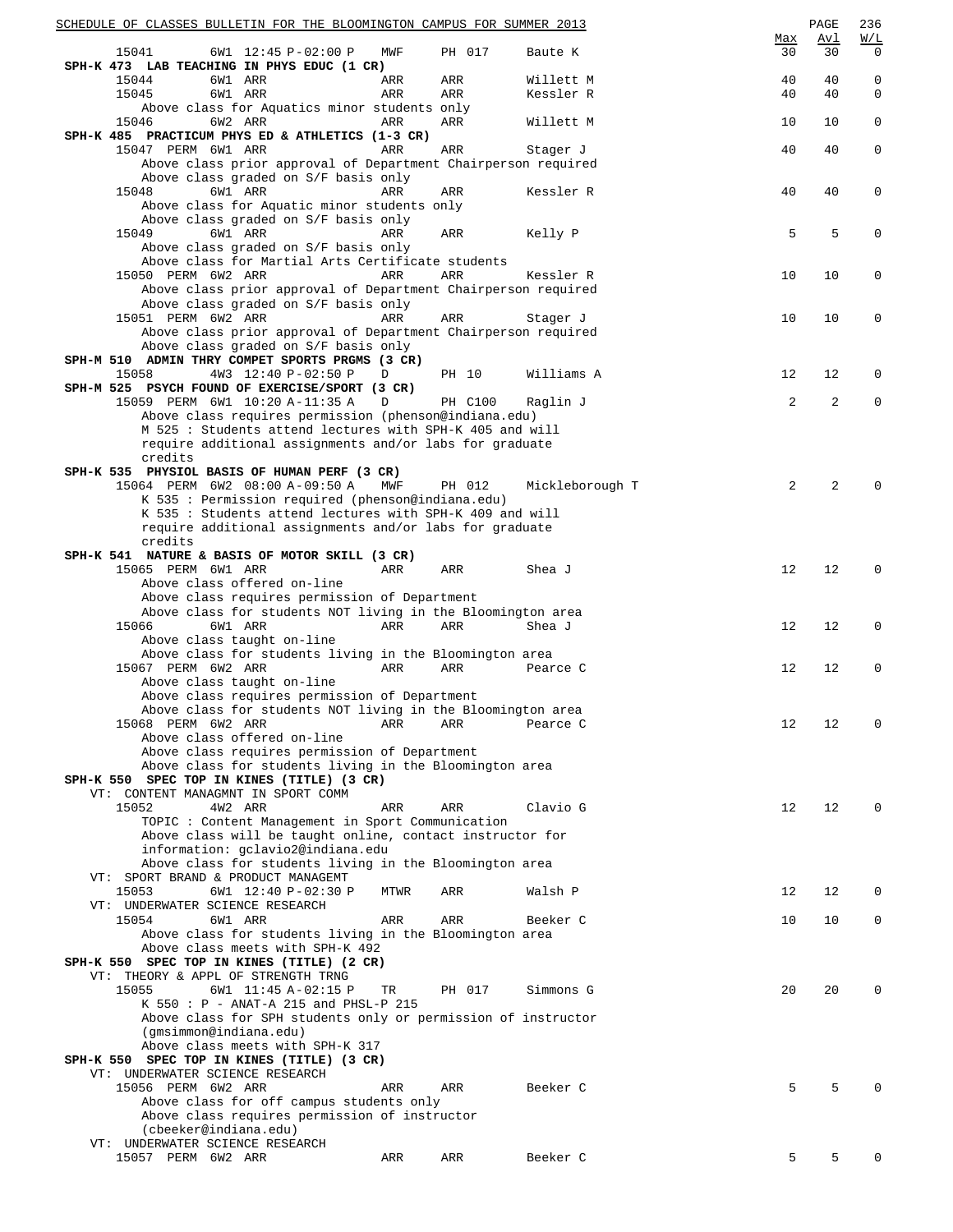| SCHEDULE OF CLASSES BULLETIN FOR THE BLOOMINGTON CAMPUS FOR SUMMER 2013<br>Above class for off campus students only |                 | Max | PAGE<br>Avl | 237<br>W/L |
|---------------------------------------------------------------------------------------------------------------------|-----------------|-----|-------------|------------|
| Above class requires permission of instructor<br>(cbeeker@indiana.edu)                                              |                 |     |             |            |
| SPH-K 691 READINGS IN PHYSICAL EDUCATION (1-5 CR)                                                                   |                 |     |             |            |
| 15070 PERM 6W1 ARR<br>ARR<br>ARR                                                                                    | Cothran D       | 20  | 20          | 0          |
| K 691 : P - Graduate GPA of at least 3.0<br>Above class requires permission of Department                           |                 |     |             |            |
| 15072 PERM 6W1 ARR<br>ARR<br>ARR                                                                                    | Docherty C      | 20  | 20          | 0          |
| K 691 : P - Graduate GPA of at least 3.0                                                                            |                 |     |             |            |
| Above class requires permission of Department<br>15073 PERM 6W1 ARR<br>ARR<br>ARR                                   | Frey G          | 20  | 20          | 0          |
| K 691 : P - Graduate GPA of at least 3.0                                                                            |                 |     |             |            |
| Above class requires permission of Department<br>15074 PERM 6W1 ARR<br>ARR<br>ARR                                   | Grove K         | 20  | 20          | 0          |
| K 691 : P - Graduate GPA of at least 3.0                                                                            |                 |     |             |            |
| Above class requires permission of Department                                                                       |                 |     |             |            |
| 15076 PERM 6W1 ARR<br>ARR<br>ARR<br>K 691 : P - Graduate GPA of at least 3.0                                        | Henson P        | 20  | 20          | 0          |
| Above class requires permission of Department                                                                       |                 |     |             |            |
| 15077 PERM 6W1 ARR<br>ARR<br>ARR                                                                                    | Johnston J      | 20  | 20          | 0          |
| K 691 : P - Graduate GPA of at least 3.0<br>Above class requires permission of Department                           |                 |     |             |            |
| 15078 PERM 6W1 ARR<br>ARR<br>ARR                                                                                    | Klossner J      | 20  | 20          | 0          |
| K 691 : P - Graduate GPA of at least 3.0                                                                            |                 |     |             |            |
| Above class requires permission of Department<br>15079 PERM 6W1 ARR<br>ARR<br>ARR                                   | Koceja D        | 20  | 20          | 0          |
| K 691 : P - Graduate GPA of at least 3.0                                                                            |                 |     |             |            |
| Above class requires permission of Department                                                                       |                 |     |             |            |
| 15080 PERM 6W1 ARR<br>ARR<br>ARR<br>K 691 : P - Graduate GPA of at least 3.0                                        | Mickleborough T | 20  | 20          | 0          |
| Above class requires permission of Department                                                                       |                 |     |             |            |
| 15085 PERM 6W2 ARR<br>ARR<br>ARR                                                                                    | Raglin J        | 20  | 20          | 0          |
| K 691 : P - Graduate GPA of at least 3.0<br>Above class requires permission of Department                           |                 |     |             |            |
| 15081 PERM 6W1 ARR<br>ARR<br>ARR                                                                                    | Schrader J      | 10  | 10          | 0          |
| K 691 : P - Graduate GPA of at least 3.0                                                                            |                 |     |             |            |
| Above class requires permission of Department<br>15082 PERM 6W1 ARR<br>ARR<br>ARR                                   | Shea J          | 20  | 20          | 0          |
| K 691 : P - Graduate GPA of at least 3.0                                                                            |                 |     |             |            |
| Above class requires permission of Department                                                                       |                 | 20  | 20          | 0          |
| 15083 PERM 6W1 ARR<br>ARR<br>ARR<br>K 691 : P - Graduate GPA of at least 3.0                                        | Stager J        |     |             |            |
| Above class requires permission of Department                                                                       |                 |     |             |            |
| 15084 PERM 6W1 ARR<br>ARR<br>ARR<br>K 691 : P - Graduate GPA of at least 3.0                                        | Wallace J       | 20  | 20          | 0          |
| Above class requires permission of Department                                                                       |                 |     |             |            |
| 15102 PERM 8W1 ARR<br>ARR<br>ARR                                                                                    | Clavio G        | 20  | 20          | 0          |
| $K$ 691 : P - Graduate GPA of at least 3.0<br>K 691 : Authorization of Chairperson required                         |                 |     |             |            |
| 15103 PERM 8W1 ARR<br>ARR<br>ARR                                                                                    | Fielding L      | 20  | 20          | 0          |
| K 691 : P - Graduate GPA of at least 3.0                                                                            |                 |     |             |            |
| K 691 : Authorization of Chairperson required<br>15104 PERM 8W1 ARR<br>ARR<br>ARR                                   | Pedersen P      | 20  | 20          | 0          |
| $K$ 691 : P - Graduate GPA of at least 3.0                                                                          |                 |     |             |            |
| K 691 : Authorization of Chairperson required                                                                       |                 |     |             |            |
| 15105 PERM 8W1 ARR<br>ARR<br>ARR<br>K 691 : P - Graduate GPA of at least 3.0                                        | Lim C           | 20  | 20          | 0          |
| K 691 : Authorization of Chairperson required                                                                       |                 |     |             |            |
| 15106 PERM 8W1 ARR<br>ARR<br>ARR                                                                                    | Sailes G        | 10  | 10          | 0          |
| $K$ 691 : P - Graduate GPA of at least 3.0<br>K 691 : Authorization of Chairperson required                         |                 |     |             |            |
| 15086 PERM 6W2 ARR<br>ARR<br>ARR                                                                                    | Cothran D       | 20  | 20          | 0          |
| K 691 : P - Graduate GPA of at least 3.0                                                                            |                 |     |             |            |
| K 691 : Authorization of Chairperson required<br>15088 PERM 6W2 ARR<br>ARR<br>ARR                                   | Docherty C      | 20  | 20          | 0          |
| $K$ 691 : P - Graduate GPA of at least 3.0                                                                          |                 |     |             |            |
| K 691 : Authorization of Chairperson required                                                                       |                 |     |             |            |
| 15089 PERM 6W2 ARR<br>ARR<br>ARR<br>K 691 : P - Graduate GPA of at least 3.0                                        | Frey G          | 20  | 20          | 0          |
| K 691 : Authorization of Chairperson required                                                                       |                 |     |             |            |
| 15090 PERM 6W2 ARR<br>ARR<br>ARR                                                                                    | Grove K         | 20  | 20          | 0          |
| $K$ 691 : P - Graduate GPA of at least 3.0<br>K 691 : Authorization of Chairperson required                         |                 |     |             |            |
| 15091 PERM 6W2 ARR<br>ARR<br>ARR                                                                                    | Henson P        | 20  | 20          | 0          |
| K 691 : P - Graduate GPA of at least 3.0<br>K 691 : Authorization of Chairperson required                           |                 |     |             |            |
| 15093 PERM 6W2 ARR<br>ARR<br>ARR                                                                                    | Johnston J      | 20  | 20          | 0          |
| $K$ 691 : P - Graduate GPA of at least 3.0                                                                          |                 |     |             |            |
| K 691 : Authorization of Chairperson required<br>15094 PERM 6W2 ARR<br>ARR<br>ARR                                   | Klossner J      | 20  | 20          | 0          |
|                                                                                                                     |                 |     |             |            |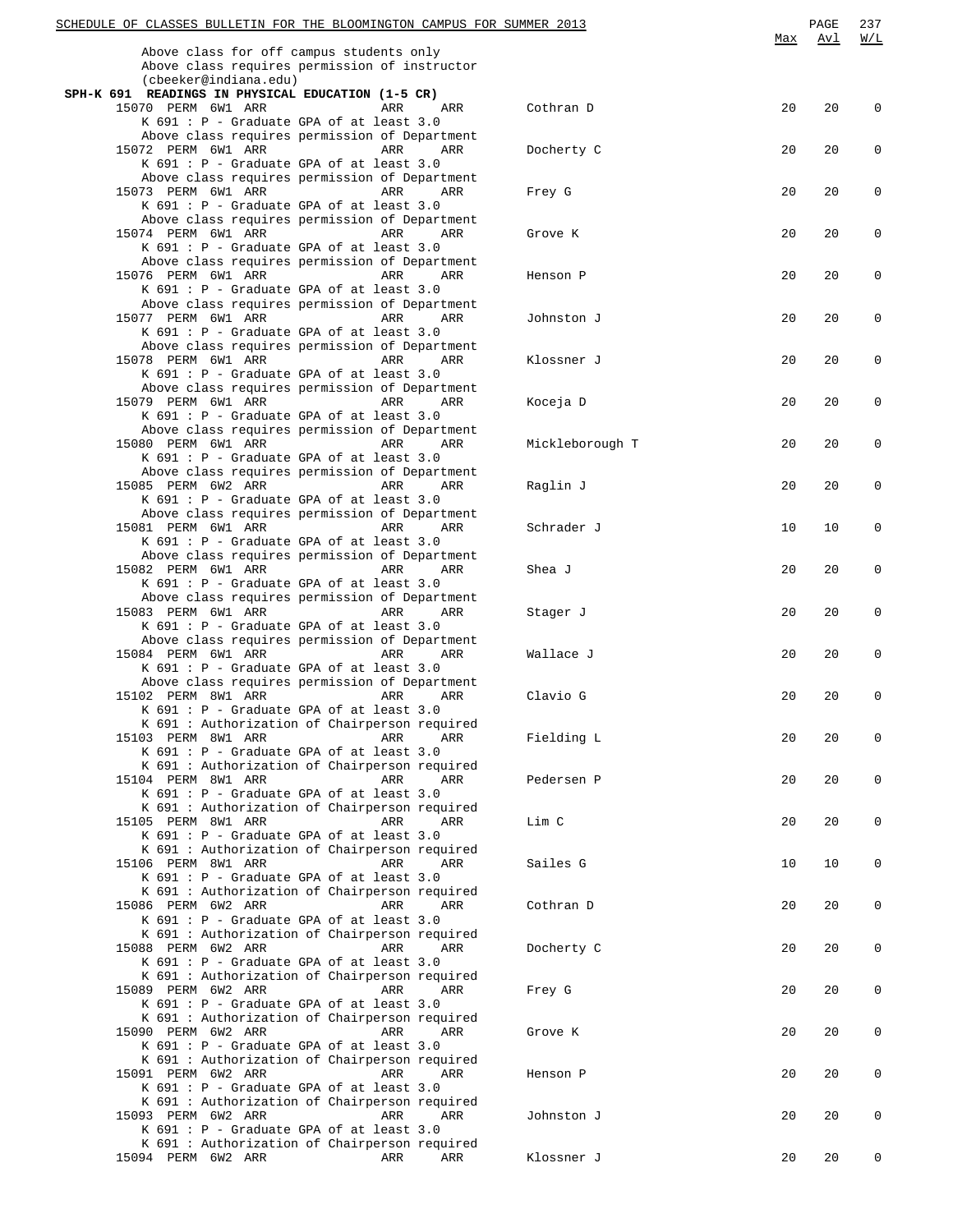| SCHEDULE OF CLASSES BULLETIN FOR THE BLOOMINGTON CAMPUS FOR SUMMER 2013                          |                 | Max | PAGE<br><u>Avl</u> | 238<br>$\underline{W/L}$ |
|--------------------------------------------------------------------------------------------------|-----------------|-----|--------------------|--------------------------|
| $K$ 691 : P - Graduate GPA of at least 3.0                                                       |                 |     |                    |                          |
| K 691 : Authorization of Chairperson required                                                    |                 |     |                    |                          |
| 15095 PERM 6W2 ARR<br>ARR<br>ARR<br>K 691 : P - Graduate GPA of at least 3.0                     | Koceja D        | 20  | 20                 | $\mathsf 0$              |
| K 691 : Authorization of Chairperson required                                                    |                 |     |                    |                          |
| 15096 PERM 6W2 ARR<br>ARR<br>ARR                                                                 | Mickleborough T | 20  | 20                 | 0                        |
| K 691 : P - Graduate GPA of at least 3.0<br>K 691 : Authorization of Chairperson required        |                 |     |                    |                          |
| 15097 PERM 6W2 ARR<br>ARR<br>ARR                                                                 | Raglin J        | 20  | 20                 | 0                        |
| K 691 : P - Graduate GPA of at least 3.0                                                         |                 |     |                    |                          |
| K 691 : Authorization of Chairperson required                                                    |                 |     |                    |                          |
| 15099 PERM 6W2 ARR<br>ARR<br>ARR<br>K 691 : P - Graduate GPA of at least 3.0                     | Shea J          | 20  | 20                 | $\mathbf 0$              |
| K 691 : Authorization of Chairperson required                                                    |                 |     |                    |                          |
| 15100 PERM 6W2 ARR<br>ARR<br>ARR                                                                 | Stager J        | 20  | 20                 | $\mathsf 0$              |
| K 691 : P - Graduate GPA of at least 3.0                                                         |                 |     |                    |                          |
| K 691 : Authorization of Chairperson required<br>15101 PERM 6W2 ARR<br>ARR<br>ARR                |                 | 20  | 20                 | 0                        |
| K 691 : P - Graduate GPA of at least 3.0                                                         | Wallace J       |     |                    |                          |
| K 691 : Authorization of Chairperson required                                                    |                 |     |                    |                          |
| 15109 PERM 8W2 ARR<br>ARR<br>ARR                                                                 | Clavio G        | 20  | 20                 | 0                        |
| K 691 : P - Graduate GPA of at least 3.0<br>K 691 : Authorization of Chairperson required        |                 |     |                    |                          |
| 15110 PERM 8W2 ARR<br>ARR<br>ARR                                                                 | Fielding L      | 20  | 20                 | $\mathbf 0$              |
| K 691 : P - Graduate GPA of at least 3.0                                                         |                 |     |                    |                          |
| K 691 : Authorization of Chairperson required                                                    |                 |     |                    |                          |
| 15111 PERM 8W2 ARR<br><b>ARR</b><br>ARR                                                          | Lim C           | 20  | 20                 | $\mathsf 0$              |
| K 691 : P - Graduate GPA of at least 3.0<br>K 691 : Authorization of Chairperson required        |                 |     |                    |                          |
| 15112 PERM 8W2 ARR<br>ARR<br>ARR                                                                 | Pedersen P      | 20  | 20                 | 0                        |
| K 691 : P - Graduate GPA of at least 3.0                                                         |                 |     |                    |                          |
| K 692 : Authorization of Chairperson required                                                    |                 | 10  |                    |                          |
| 15113 PERM 8W2 ARR<br>ARR<br>ARR<br>K 691 : P - Graduate GPA of at least 3.0                     | Sailes G        |     | 10                 | 0                        |
| K 691 : Authorization of Chairperson required                                                    |                 |     |                    |                          |
| 15114 PERM 8W2 ARR<br>ARR<br>ARR                                                                 | Walsh P         | 20  | 20                 | $\mathbf 0$              |
| K 691 : P - Graduate GPA of at least 3.0<br>K 691 : Authorization of Chairperson required        |                 |     |                    |                          |
| 15115 PERM 8W2 ARR<br>ARR<br>ARR                                                                 | Williams A      | 10  | 10                 | $\mathsf 0$              |
| K 691 : P - Graduate GPA of at least 3.0                                                         |                 |     |                    |                          |
| K 691 : Prior approval of Chairperson required                                                   |                 |     |                    |                          |
| 15107 PERM 8W1 ARR<br>ARR<br>ARR                                                                 | Walsh P         | 10  | 10                 | 0                        |
| $K$ 691 : P - Graduate GPA of at least 3.0<br>K 691 : Authorization of Chairperson required      |                 |     |                    |                          |
| 15108 PERM 8W1 ARR<br>ARR<br>ARR                                                                 | Williams A      | 20  | 20                 | 0                        |
| $K$ 691 : P - Graduate GPA of at least 3.0                                                       |                 |     |                    |                          |
| K 691 : Authorization of Chairperson required<br>SPH-K 693 INDEPENDENT STUDY & RESEARCH (1-5 CR) |                 |     |                    |                          |
| 15116 PERM 6W1 ARR<br>ARR<br>ARR                                                                 | Cothran D       | 30  | 30                 | $\mathbf 0$              |
| K 693 : P - Graduate GPA of at least 3.0                                                         |                 |     |                    |                          |
| Above class requires permission of Department                                                    |                 |     |                    |                          |
| 15118 PERM 6W1 ARR<br>ARR<br>ARR                                                                 | Docherty C      | 30  | 30                 | 0                        |
| $K$ 693 : P - Graduate GPA of at least 3.0<br>Above class requires permission of Department      |                 |     |                    |                          |
| 15119 PERM 6W1 ARR<br>ARR<br>ARR                                                                 | Frey G          | 30  | 30                 | 0                        |
| K 693 : P - Graduate GPA of at least 3.0                                                         |                 |     |                    |                          |
| Above class requires permission of Department<br>15120 PERM 6W1 ARR<br>ARR<br>ARR                | Grove K         | 30  | 30                 | 0                        |
| K 693 : P - Graduate GPA of 3.0 or better                                                        |                 |     |                    |                          |
| Above class requires permission of Department                                                    |                 |     |                    |                          |
| 15122 PERM 6W1 ARR<br>ARR<br>ARR                                                                 | Henson P        | 5   | 5                  | $\mathbf 0$              |
| K 693 : P - Graduate GPA of 3.0 or better<br>Above class requires permission of Department       |                 |     |                    |                          |
| 15123 PERM 6W1 ARR<br>ARR<br>ARR                                                                 | Johnston J      | 30  | 30                 | 0                        |
| $K$ 693 : P - Graduate GPA of 3.0 or better                                                      |                 |     |                    |                          |
| Above class requires permission of Department                                                    |                 |     |                    |                          |
| 15124 PERM 6W1 ARR<br>ARR<br>ARR<br>K 693 : P - Graduate GPA of 3.0 or better                    | Klossner J      | 30  | 30                 | 0                        |
| Above class requires permission of Department                                                    |                 |     |                    |                          |
| 15125 PERM 6W1 ARR<br>ARR<br>ARR                                                                 | Koceja D        | 30  | 30                 | 0                        |
| K 693 : P - Graduate GPA of 3.0 or better                                                        |                 |     |                    |                          |
| Above class requires permission of Department<br>15126 PERM 6W1 ARR<br>ARR<br>ARR                | Mickleborough T | 30  | 30                 | 0                        |
| K 693 : P - Graduate GPA of 3.0 or better                                                        |                 |     |                    |                          |
| Above class requires permission of Department                                                    |                 |     |                    |                          |
| 15127 PERM 6W1 ARR<br>ARR<br>ARR                                                                 | Raglin J        | 30  | 30                 | 0                        |
| $K$ 693 : P - Graduate GPA of 3.0 or better<br>Above class requires permission of Department     |                 |     |                    |                          |
| 15128 PERM 6W1 ARR<br>ARR<br>ARR                                                                 | Schrader J      | 30  | 30                 |                          |
| K 693 : P - Graduate GPA of 3.0 or better                                                        |                 |     |                    |                          |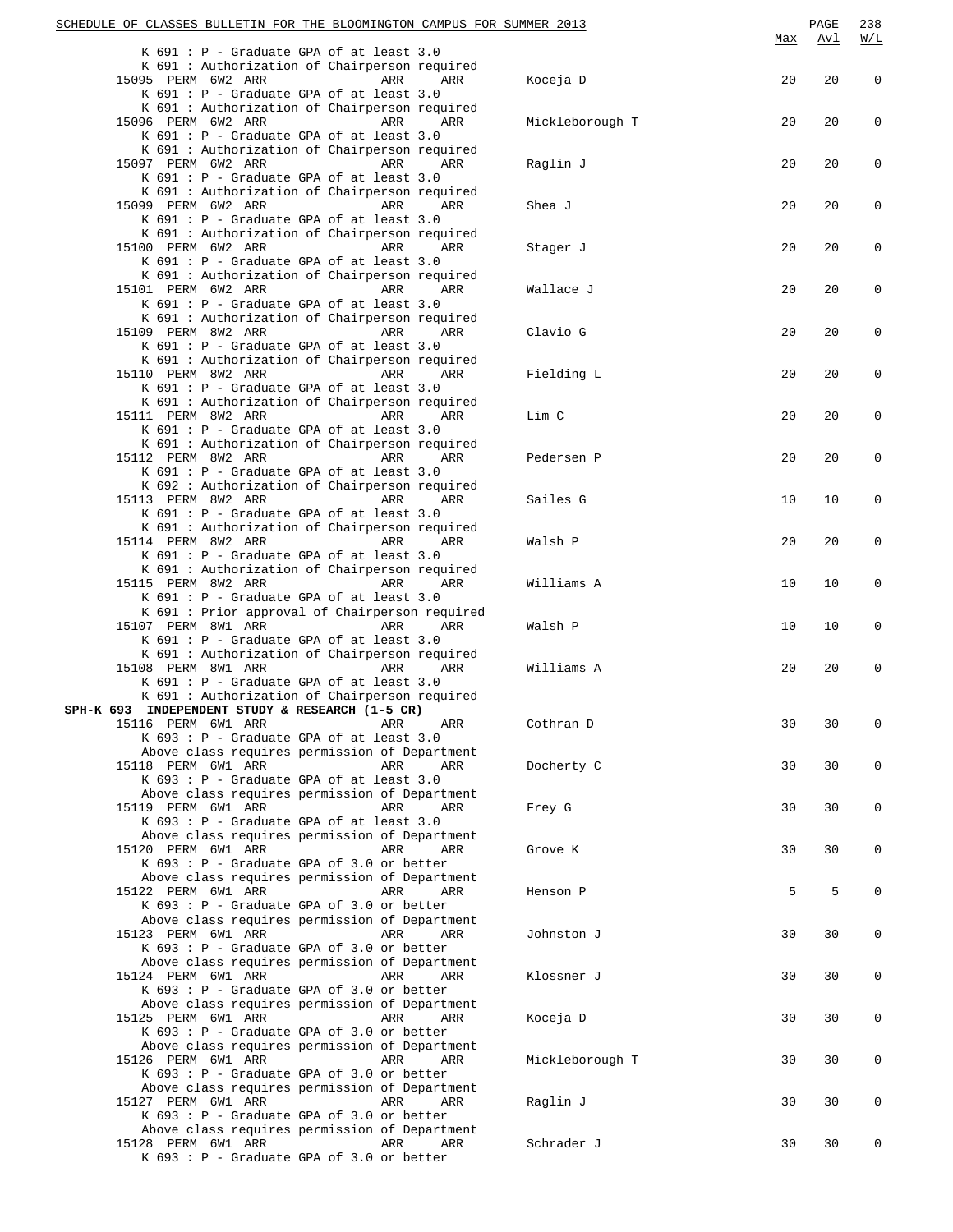| SCHEDULE OF CLASSES BULLETIN FOR THE BLOOMINGTON CAMPUS FOR SUMMER 2013                                                                                                  |     |                 | <u>Max</u> | PAGE<br><u>Avl</u> | 239<br>$\underline{\texttt{W}}/\texttt{L}$ |
|--------------------------------------------------------------------------------------------------------------------------------------------------------------------------|-----|-----------------|------------|--------------------|--------------------------------------------|
| Above class requires permission of Department<br>15129 PERM 6W1 ARR<br>ARR                                                                                               | ARR | Shea J          | 30         | 30                 | $\mathbf 0$                                |
| K 693 : P - Graduate GPA of 3.0 or better<br>Above class requires permission of Department<br>15130 PERM 6W1 ARR<br>ARR<br>K 693 : P - Graduate GPA of 3.0 or better     | ARR | Stager J        | 30         | 30                 | 0                                          |
| Above class requires permission of Department<br>15131 PERM 6W1 ARR<br>ARR<br>K 693 : P - Graduate GPA of 3.0 or better                                                  | ARR | Wallace J       | 30         | 30                 | 0                                          |
| Above class requires permission of Department<br>15149 PERM 8W1 ARR<br><b>Example 2018</b> ARR<br>K 693 : P - Graduate GPA of 3.0 or better                              | ARR | Clavio G        | 30         | 30                 | 0                                          |
| Above class requires permission of Department<br>15150 PERM 8W1 ARR<br>ARR<br>K 693 : P - Graduate GPA of 3.0 or better                                                  | ARR | Fielding L      | 30         | 30                 | 0                                          |
| Above class requires permission of Department<br>15151 PERM 8W1 ARR<br>ARR<br>K 693 : P - Graduate GPA of 3.0 or better                                                  | ARR | Pedersen P      | 20         | 20                 | 0                                          |
| K 693 : Authorization of Chairperson required<br>15152 PERM 8W1 ARR<br>ARR<br>K 693 : P - Graduate GPA of 3.0 or better<br>Above class requires permission of Department | ARR | Lim C           | 30         | 30                 | 0                                          |
| 15153 PERM 8W1 ARR<br><b>Example 21 ARR</b><br>K 693 : P - Graduate GPA of 3.0 or better<br>Above class requires permission of Department                                | ARR | Sailes G        | 30         | 30                 | 0                                          |
| 15132 PERM 6W2 ARR<br>ARR<br>K 693 : P - Graduate GPA of 3.0 or better<br>K 693 : Authorization of Chairperson required                                                  | ARR | Cothran D       | 20         | 20                 | 0                                          |
| 15134 PERM 6W2 ARR<br>ARR<br>K 693 : P - Graduate GPA of 3.0 or better<br>K 693 : Authorization of Chairperson required                                                  | ARR | Docherty C      | 20         | 20                 | 0                                          |
| 15135 PERM 6W2 ARR<br>ARR<br>K 693 : P - Graduate GPA of 3.0 or better<br>K 693 : Authorization of Chairperson required                                                  | ARR | Frey G          | 20         | 20                 | 0                                          |
| 15136 PERM 6W2 ARR<br>ARR<br>K 693 : P - Graduate GPA of 3.0 or better<br>K 693 : Authorization of Chairperson required                                                  | ARR | Grove K         | 20         | 20                 | 0                                          |
| 15137 PERM 6W2 ARR<br>ARR<br>K 693 : P - Graduate GPA of 3.0 or better<br>K 693 : Authorization of Chairperson required                                                  | ARR | Henson P        | 20         | 20                 | 0                                          |
| 15139 PERM 6W2 ARR<br>ARR<br>K 693 : P - Graduate GPA of 3.0 or better<br>K 693 : Authorization of Chairperson required                                                  | ARR | Johnston J      | 20         | 20                 | $\mathsf 0$                                |
| 15140 PERM 6W2 ARR<br>ARR<br>K 693 : P - Graduate GPA of 3.0 or better<br>K 693 : Authorization of Chairperson required                                                  | ARR | Klossner J      | 20         | 20                 | $\Omega$                                   |
| 15141 PERM 6W2 ARR<br>ARR<br>K 693 : P - Graduate GPA of 3.0 or better<br>K 693 : Authorization of Chairperson required                                                  | ARR | Klossner J      | 20         | 20                 | 0                                          |
| 15142 PERM 6W2 ARR<br>ARR<br>K 693 : P - Graduate GPA of 3.0 or better<br>K 693 : Authorization of Chairperson required                                                  | ARR | Mickleborough T | 20         | 20                 | 0                                          |
| 15143 PERM 6W2 ARR<br>ARR<br>K 693 : P - Graduate GPA of 3.0 or better<br>K 693 : Authorization of Chairperson required                                                  | ARR | Raglin J        | 20         | 20                 | 0                                          |
| 15144 PERM 6W2 ARR<br>ARR<br>K 693 : P - Graduate GPA of 3.0 or better<br>K 693 : Authorization of Chairperson required                                                  | ARR | Schrader J      | 20         | 20                 | 0                                          |
| 15145 PERM 6W2 ARR<br>ARR<br>K 693 : P - Graduate GPA of 3.0 or better<br>K 693 : Authorization of Chairperson required                                                  | ARR | Shea J          | 20         | 20                 | $\mathsf{O}\xspace$                        |
| 15146 PERM 6W2 ARR<br>ARR<br>K 693 : P - Graduate GPA of 3.0 or better<br>K 693 : Authorization of Chairperson required                                                  | ARR | Stager J        | 30         | 30                 | $\mathbf 0$                                |
| 15147 PERM 6W2 ARR<br>ARR<br>K 693 : P - Graduate GPA of 3.0 or better<br>K 693 : Authorization of Chairperson required                                                  | ARR | Wallace J       | 30         | 30                 | 0                                          |
| 15156 PERM 8W2 ARR<br>ARR<br>K 693 : P - Graduate GPA of 3.0 or better<br>K 693 : Authorization of Chairperson required                                                  | ARR | Clavio G        | 10         | 10                 | 0                                          |
| 15157 PERM 8W2 ARR<br>ARR<br>K 693 : P - Graduate GPA of 3.0 or better                                                                                                   | ARR | Fielding L      | 30         | 30                 | $\mathsf{O}\xspace$                        |
| K 693 : Authorization of Chairperson required<br>15158 PERM 8W2 ARR<br>ARR<br>K 693 : P - Graduate GPA of 3.0 or better                                                  | ARR | Lim C           | 30         | 30                 | 0                                          |
| K 693 : Authorization of Chairperson required<br>15159 PERM 8W2 ARR<br>ARR<br>K 693 : P - Graduate GPA of 3.0 or better<br>K 693 : Authorization of Chairperson required | ARR | Pedersen P      | 10         | 10                 | 0                                          |
| 15160 PERM 8W2 ARR<br>ARR                                                                                                                                                | ARR | Sailes G        | 30         | 30                 | $\mathbf 0$                                |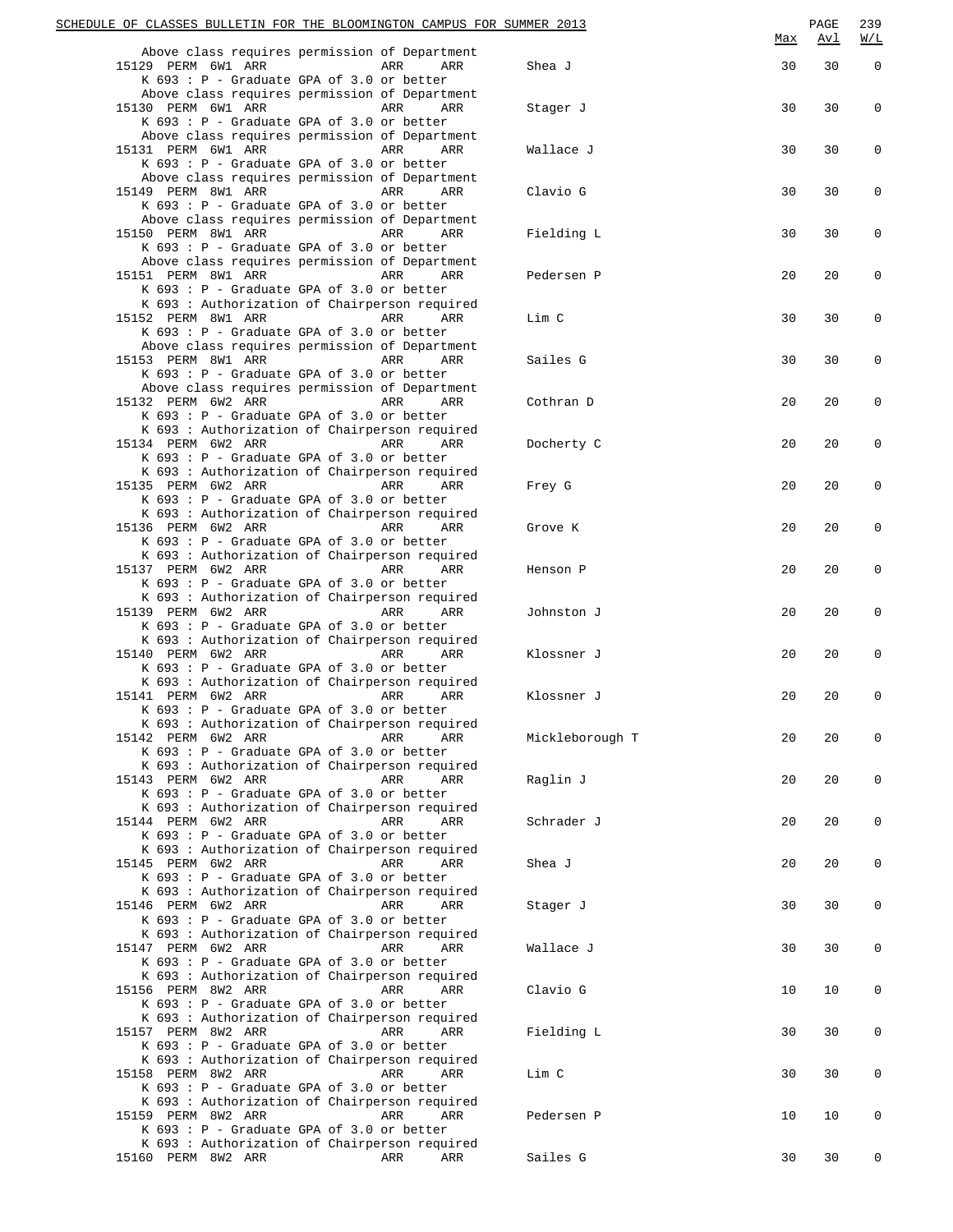| SCHEDULE OF CLASSES BULLETIN FOR THE BLOOMINGTON CAMPUS FOR SUMMER 2013                                                                                                                                                                        | <u>Max</u> | PAGE<br><u>Avl</u> | 240<br>W/L   |
|------------------------------------------------------------------------------------------------------------------------------------------------------------------------------------------------------------------------------------------------|------------|--------------------|--------------|
| $K$ 693 : P - Graduate GPA of 3.0 or better<br>K 693 : Authorization of Chairperson required<br>15148 PERM 6W2 ARR<br>ARR<br>ARR<br>Pearce C<br>K 693 : P - Graduate GPA of 3.0 or better                                                      | 12         | 12                 | $\mathbf 0$  |
| Above class requires permission of Department<br>Above class offered via World Wide Web<br>15161 PERM 8W2 ARR<br>ARR<br>ARR<br>Walsh P<br>$K$ 693 : P - Graduate GPA of 3.0 or better                                                          | 30         | 30                 | 0            |
| K 693 : Authorization of Chairperson required<br>15162 PERM 8W2 ARR<br>ARR<br>ARR<br>Williams A<br>$K$ 693 : P - Graduate GPA of 3.0 or better                                                                                                 | 10         | 10                 | 0            |
| K 693 : Authorization of Chairperson required<br>15154 PERM 8W1 ARR<br>ARR<br>ARR<br>Walsh P<br>$K$ 693 : P - Graduate GPA of 3.0 or better<br>Above class requires permission of Department                                                   | 30         | 30                 | 0            |
| 15155 PERM 8W1 ARR<br>ARR<br>ARR<br>Williams A<br>$K$ 693 : P - Graduate GPA of 3.0 or better<br>Above class requires permission of Department                                                                                                 | 10         | 10                 | 0            |
| EPIDEMIOLOGY/BIOSTATISTICS (025)                                                                                                                                                                                                               |            |                    |              |
| SPH-Q 611 STATISTICAL PACKAGES IN RESRCH (3 CR)<br>15912<br>6W1 09:00 A-12:00 P<br>TR<br>ARR<br>Xun P                                                                                                                                          | 20         | 20                 | 0            |
| PHYS ACTIVITY INSTRCTN CRSES (030)                                                                                                                                                                                                             |            |                    |              |
| SPH-I 119 PERSONAL FITNESS (2 CR)<br>6W1 08:10 A-09:25 A<br>15166<br>WM 293<br>MW<br>Above class Personal Fitness Lab                                                                                                                          | 30         | 30                 | 0            |
| Above class will be held in MG 293 courts 2 and 3<br>Lecture (LEC)<br>15165<br>6W1 08:10 A-09:25 A<br>TR<br>PH 012<br>Above class requires special fee - See fee page                                                                          | 30         | 30                 | 0            |
| SPH-I 121 CONDITIONING & WEIGHT TRAINING (1 CR)<br>15167 PERM 6W1 06:00 A-07:00 A<br>MTWR<br>WM 092<br>Butler J<br>I 121 : Open to IUPD cadets only                                                                                            | 24         | 24                 | 0            |
| Above class graded on S/F basis only<br>Above class requires permission of Department<br>15168 PERM 6W2 06:00 A-07:00 A<br>MTWR<br>WM 092<br>Butler J<br>I 121 : Open to IUPD cadets only                                                      | 24         | 24                 | 0            |
| Above class graded on S/F basis only<br>Above class requires permission of Department                                                                                                                                                          |            |                    |              |
| SPH-I 133 FITNESS & JOGGING I (1 CR)<br>15169 PERM 6W1 06:00 A-07:00 A<br>Butler J<br>MTWR<br>WM 293<br>I 133 : Open to IUPD cadets only                                                                                                       | 24         | 24                 | 0            |
| Above class graded on S/F basis only<br>Above class requires permission of Department<br>15170 PERM 6W2 06:00 A-07:00 A MTWR WM 293<br>Butler J<br>I 133 : Open to IUPD cadets only                                                            | 24         | 24                 |              |
| Above class graded on S/F basis only<br>Above class requires permission of Department<br>SPH-I 135 GOLF (1 CR)                                                                                                                                 |            |                    |              |
| 15177<br>6W1 01:35 P-02:50 P<br>MTWR<br>ARR<br>Above class first day classes will meet at the IU Golf Course<br>driving range<br>Above class requires special fee - See fee page                                                               | 12         | 12                 | O            |
| Students must provide own transportation to IU Golf Course<br>6W1 03:00 P-04:15 P<br>15178<br>MTWR<br>ARR<br>Above class first day classes will meet at the IU Golf Course<br>driving range                                                    | 12         | 12                 | <sup>0</sup> |
| Above class requires special fee - See fee page<br>Students must provide own transportation to IU Golf Course<br>6W2 01:35 P-02:50 P<br>15179<br>MTWR<br>ARR<br>Above class first day classes will meet at the IU Golf Course                  | 12         | 12                 | O            |
| driving range<br>Above class requires special fee - See fee page<br>Students must provide own transportation to IU Golf Course<br>6W2 03:00 P-04:15 P<br>MTWR<br>15180<br>ARR<br>Above class first day classes will meet at the IU Golf Course | 12         | 12                 | 0            |
| driving range<br>Above class requires special fee - See fee page<br>Students must provide own transportation to IU Golf Course<br>4W1 08:00 A-10:00 A<br>MTWR<br>15173<br>ARR<br>Mayer M                                                       | 10         | 10                 |              |
| Above class is part of the Play Golf America University<br>Program<br>Above class meets at the IU Golf Course<br>Above class requires special fee - See fee page                                                                               |            |                    |              |
| Students must provide own transportation to IU Golf Course<br>SPH-I 151 SELF DEFENSE (1 CR)                                                                                                                                                    |            |                    |              |
| 15181<br>6W1 12:40 P-01:55 P<br>PH 169<br>Kelly P<br>MTWR                                                                                                                                                                                      | 25         | 25                 |              |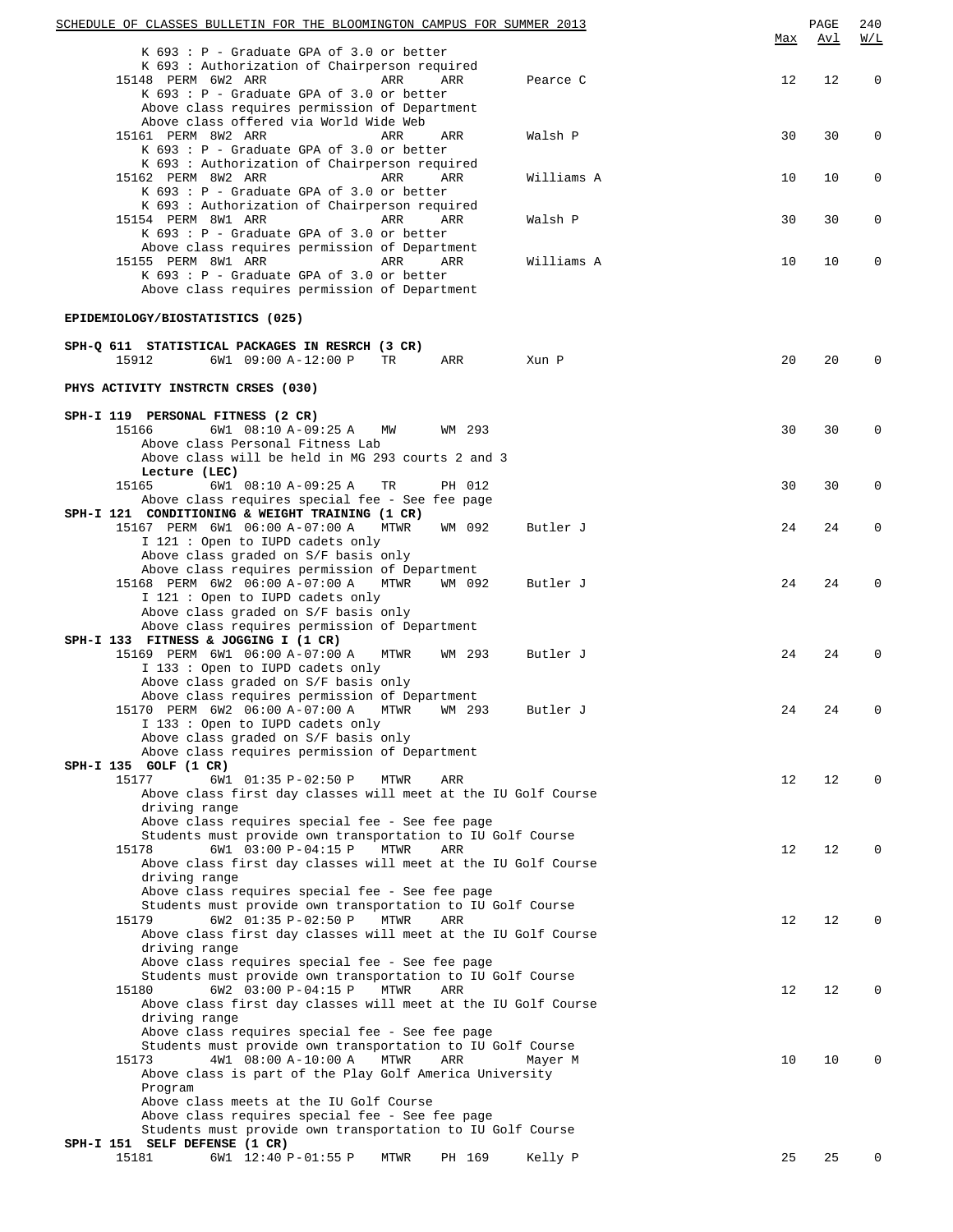| SPH-I 164 SAILING (2 CR)<br>15272<br>8W1 02:30 P-03:45 P<br>24<br>$\Omega$<br>М<br>PH 017<br>Kessler R<br>24<br>Above class must select lecture plus lab section<br>I 164 : Students are responsible for own transportation to<br>Lake Lemon<br>Above class requires special fee - See fee page<br>Above section letter graded<br>Laboratory (LAB)<br>8W1 02:00 P-04:30 P<br>15273<br>T<br>HD TBA<br>Kessler R<br>8<br>8<br>$\mathbf 0$<br>8<br>15274<br>8W1 02:00 P-04:30 P<br>HD TBA<br>Kessler R<br>8<br>$\Omega$<br>W<br>8<br>15275<br>8W1 02:00 P-04:30 P<br>Kessler R<br>8<br>$\Omega$<br>R<br>HD TBA<br>SPH-I 187 WEIGHT TRAINING (1 CR)<br>6W1 03:00 P-04:15 P<br>WM 092<br>24<br>15185<br>MTWR<br>24<br>$\Omega$<br>Above class graded on S/F basis only<br>15186<br>6W2 03:00 P-04:15 P<br>24<br>MTWR<br>WM 092<br>24<br>$\Omega$<br>Above class graded on S/F basis only<br>RECREATION (040)<br>SPH-R 110 FOUNDATIONS OF REC & LEISURE (3 CR)<br>NS2 10:20 A-12:30 P<br>20<br>15188<br>D<br>20<br>$\Omega$<br>HD TBA<br>Mowatt R<br>Above class open to Freshmen only<br>Above class meet July 29 - Aug 9, 2013<br>R 110 : For further information contact the Intensive<br>Freshman Seminar office at (812) 855-3839<br>4W3 12:40 P-02:50 P<br>15907<br>D<br>PH C100<br>100<br>100<br>0<br>Mowatt R<br>SPH-R 142 LIVING WELL (3 CR)<br>4W3 10:20 A-12:30 P<br>15904<br>ARR<br>Ramos W<br>50<br>50<br>0<br>D<br>SPH-R 314 DATA-BASED DECISION-MAKING (3 CR)<br>15909<br>$\Omega$<br>6W1 10:20 A-12:10 P<br>MTWR<br>PH 013<br>Farmer J<br>40<br>40<br>SPH-R 391 READINGS IN RPTS (1-3 CR)<br>15192<br>6W1 ARR<br>$\mathbf 0$<br>30<br>30<br>ARR<br>ARR<br>Above class graded on S/F basis only<br>Obtain on-line authorization for above class from Department<br>15193<br>6W2 ARR<br>30<br>ARR<br>ARR<br>30<br>0<br>Above class graded on S/F basis only<br>Obtain on-line authorization for above class from Department<br>SPH-R 395 PRACTICUM IN RPTS (1-6 CR)<br>15190<br>6W1 ARR<br>20<br>ARR<br>ARR<br>20<br>$\Omega$<br>Above class graded on S/F basis only<br>Obtain on-line authorization for above class from Department<br>6W2 ARR<br>15191<br>ARR<br>ARR<br>20<br>20<br>0<br>Above class graded on S/F basis only<br>Obtain on-line authorization for above class from Department<br>SPH-O 594 SEMINAR: HEALTH, LIFE, & ENVIR (3 CR)<br>6W1 12:40 P-02:30 P<br>5<br>5<br>15642<br>MTWR<br>$\Omega$<br>PH C100<br>Young S<br>Above class meets with SPH-R 414<br>OUTDR REC/PARKS/HUMAN ECOLOGY (042)<br>SPH-O 594 SEMINAR: HEALTH, LIFE, & ENVIR (3 CR)<br>15242<br>ARR<br>6W1 ARR<br>ARR<br>6<br>6<br>TOPIC: Legal Aspects of Recreation Administration<br>Above class meets with SPH-R 414<br>WILDERNESS/OUTDOOR SKILLS (043)<br>SPH-W 113 BACKPACKING (1 CR)<br>15911<br>13<br>NS1 ARR<br>ARR<br>ARR<br>Smucker D<br>13<br>$\Omega$<br>Above class meets May 24-26 at Hoosier National Forest, IN.<br>Classroom sessions are scheduled May 21 and May 28 from<br>6-10pm at IU Outdoor Adventures in Eigenmann Hall.<br>Additional fee required (includes transportation, gear and<br>food)<br>SPH-W 148 INDOOR CLIMBING-INTERMEDIATE (1 CR)<br>6W1 10:00 A-12:20 P<br>14<br>15189<br>W<br>HD TBA<br>14<br>$\Omega$<br>Above class meets at Hoosier Heights Climbing Gym,<br>Bloomington, IN<br>Transportation to Hoosier Heights NOT provided<br>Additional fee required, includes gym pass and gear<br>INTERDEPARTMENTAL (050)<br>SPH-X 590 INTRO TO RES IN HLTH KINES/REC (3 CR)<br>15194<br>6W2 10:20 A-02:00 P<br>MW<br>40<br>ARR<br>Dodge B<br>40<br>$\Omega$<br>Above class is taught online at http://breeze.iu.edu/t590<br>Above class is for students living in the Bloomington area<br>15195 PERM 6W2 10:20 A-02:00 P<br>ARR<br>10<br>10<br>$\Omega$<br>MW<br>Dodge B<br>Above class is taught on-line at http://breeze.iu.edu/t590<br>Above class is for students NOT living in the Bloomington | SCHEDULE OF CLASSES BULLETIN FOR THE BLOOMINGTON CAMPUS FOR SUMMER 2013 | Max | PAGE<br>Avl | 241<br>W/L |
|-------------------------------------------------------------------------------------------------------------------------------------------------------------------------------------------------------------------------------------------------------------------------------------------------------------------------------------------------------------------------------------------------------------------------------------------------------------------------------------------------------------------------------------------------------------------------------------------------------------------------------------------------------------------------------------------------------------------------------------------------------------------------------------------------------------------------------------------------------------------------------------------------------------------------------------------------------------------------------------------------------------------------------------------------------------------------------------------------------------------------------------------------------------------------------------------------------------------------------------------------------------------------------------------------------------------------------------------------------------------------------------------------------------------------------------------------------------------------------------------------------------------------------------------------------------------------------------------------------------------------------------------------------------------------------------------------------------------------------------------------------------------------------------------------------------------------------------------------------------------------------------------------------------------------------------------------------------------------------------------------------------------------------------------------------------------------------------------------------------------------------------------------------------------------------------------------------------------------------------------------------------------------------------------------------------------------------------------------------------------------------------------------------------------------------------------------------------------------------------------------------------------------------------------------------------------------------------------------------------------------------------------------------------------------------------------------------------------------------------------------------------------------------------------------------------------------------------------------------------------------------------------------------------------------------------------------------------------------------------------------------------------------------------------------------------------------------------------------------------------------------------------------------------------------------------------------------------------------------------------------------------------------------------------------------------------------------------------------------------------------------------------------------------------------------------------------------------------------------------------------------------------------------------------------------------------------------------------------------------------------------------------------------------------------------------------------------------------------------------------------------------------------------------------------------------------------------------------------------------------------------------------------------------------------------------|-------------------------------------------------------------------------|-----|-------------|------------|
|                                                                                                                                                                                                                                                                                                                                                                                                                                                                                                                                                                                                                                                                                                                                                                                                                                                                                                                                                                                                                                                                                                                                                                                                                                                                                                                                                                                                                                                                                                                                                                                                                                                                                                                                                                                                                                                                                                                                                                                                                                                                                                                                                                                                                                                                                                                                                                                                                                                                                                                                                                                                                                                                                                                                                                                                                                                                                                                                                                                                                                                                                                                                                                                                                                                                                                                                                                                                                                                                                                                                                                                                                                                                                                                                                                                                                                                                                                                                     |                                                                         |     |             |            |
|                                                                                                                                                                                                                                                                                                                                                                                                                                                                                                                                                                                                                                                                                                                                                                                                                                                                                                                                                                                                                                                                                                                                                                                                                                                                                                                                                                                                                                                                                                                                                                                                                                                                                                                                                                                                                                                                                                                                                                                                                                                                                                                                                                                                                                                                                                                                                                                                                                                                                                                                                                                                                                                                                                                                                                                                                                                                                                                                                                                                                                                                                                                                                                                                                                                                                                                                                                                                                                                                                                                                                                                                                                                                                                                                                                                                                                                                                                                                     |                                                                         |     |             |            |
|                                                                                                                                                                                                                                                                                                                                                                                                                                                                                                                                                                                                                                                                                                                                                                                                                                                                                                                                                                                                                                                                                                                                                                                                                                                                                                                                                                                                                                                                                                                                                                                                                                                                                                                                                                                                                                                                                                                                                                                                                                                                                                                                                                                                                                                                                                                                                                                                                                                                                                                                                                                                                                                                                                                                                                                                                                                                                                                                                                                                                                                                                                                                                                                                                                                                                                                                                                                                                                                                                                                                                                                                                                                                                                                                                                                                                                                                                                                                     |                                                                         |     |             |            |
|                                                                                                                                                                                                                                                                                                                                                                                                                                                                                                                                                                                                                                                                                                                                                                                                                                                                                                                                                                                                                                                                                                                                                                                                                                                                                                                                                                                                                                                                                                                                                                                                                                                                                                                                                                                                                                                                                                                                                                                                                                                                                                                                                                                                                                                                                                                                                                                                                                                                                                                                                                                                                                                                                                                                                                                                                                                                                                                                                                                                                                                                                                                                                                                                                                                                                                                                                                                                                                                                                                                                                                                                                                                                                                                                                                                                                                                                                                                                     |                                                                         |     |             |            |
|                                                                                                                                                                                                                                                                                                                                                                                                                                                                                                                                                                                                                                                                                                                                                                                                                                                                                                                                                                                                                                                                                                                                                                                                                                                                                                                                                                                                                                                                                                                                                                                                                                                                                                                                                                                                                                                                                                                                                                                                                                                                                                                                                                                                                                                                                                                                                                                                                                                                                                                                                                                                                                                                                                                                                                                                                                                                                                                                                                                                                                                                                                                                                                                                                                                                                                                                                                                                                                                                                                                                                                                                                                                                                                                                                                                                                                                                                                                                     |                                                                         |     |             |            |
|                                                                                                                                                                                                                                                                                                                                                                                                                                                                                                                                                                                                                                                                                                                                                                                                                                                                                                                                                                                                                                                                                                                                                                                                                                                                                                                                                                                                                                                                                                                                                                                                                                                                                                                                                                                                                                                                                                                                                                                                                                                                                                                                                                                                                                                                                                                                                                                                                                                                                                                                                                                                                                                                                                                                                                                                                                                                                                                                                                                                                                                                                                                                                                                                                                                                                                                                                                                                                                                                                                                                                                                                                                                                                                                                                                                                                                                                                                                                     |                                                                         |     |             |            |
|                                                                                                                                                                                                                                                                                                                                                                                                                                                                                                                                                                                                                                                                                                                                                                                                                                                                                                                                                                                                                                                                                                                                                                                                                                                                                                                                                                                                                                                                                                                                                                                                                                                                                                                                                                                                                                                                                                                                                                                                                                                                                                                                                                                                                                                                                                                                                                                                                                                                                                                                                                                                                                                                                                                                                                                                                                                                                                                                                                                                                                                                                                                                                                                                                                                                                                                                                                                                                                                                                                                                                                                                                                                                                                                                                                                                                                                                                                                                     |                                                                         |     |             |            |
|                                                                                                                                                                                                                                                                                                                                                                                                                                                                                                                                                                                                                                                                                                                                                                                                                                                                                                                                                                                                                                                                                                                                                                                                                                                                                                                                                                                                                                                                                                                                                                                                                                                                                                                                                                                                                                                                                                                                                                                                                                                                                                                                                                                                                                                                                                                                                                                                                                                                                                                                                                                                                                                                                                                                                                                                                                                                                                                                                                                                                                                                                                                                                                                                                                                                                                                                                                                                                                                                                                                                                                                                                                                                                                                                                                                                                                                                                                                                     |                                                                         |     |             |            |
|                                                                                                                                                                                                                                                                                                                                                                                                                                                                                                                                                                                                                                                                                                                                                                                                                                                                                                                                                                                                                                                                                                                                                                                                                                                                                                                                                                                                                                                                                                                                                                                                                                                                                                                                                                                                                                                                                                                                                                                                                                                                                                                                                                                                                                                                                                                                                                                                                                                                                                                                                                                                                                                                                                                                                                                                                                                                                                                                                                                                                                                                                                                                                                                                                                                                                                                                                                                                                                                                                                                                                                                                                                                                                                                                                                                                                                                                                                                                     |                                                                         |     |             |            |
|                                                                                                                                                                                                                                                                                                                                                                                                                                                                                                                                                                                                                                                                                                                                                                                                                                                                                                                                                                                                                                                                                                                                                                                                                                                                                                                                                                                                                                                                                                                                                                                                                                                                                                                                                                                                                                                                                                                                                                                                                                                                                                                                                                                                                                                                                                                                                                                                                                                                                                                                                                                                                                                                                                                                                                                                                                                                                                                                                                                                                                                                                                                                                                                                                                                                                                                                                                                                                                                                                                                                                                                                                                                                                                                                                                                                                                                                                                                                     |                                                                         |     |             |            |
|                                                                                                                                                                                                                                                                                                                                                                                                                                                                                                                                                                                                                                                                                                                                                                                                                                                                                                                                                                                                                                                                                                                                                                                                                                                                                                                                                                                                                                                                                                                                                                                                                                                                                                                                                                                                                                                                                                                                                                                                                                                                                                                                                                                                                                                                                                                                                                                                                                                                                                                                                                                                                                                                                                                                                                                                                                                                                                                                                                                                                                                                                                                                                                                                                                                                                                                                                                                                                                                                                                                                                                                                                                                                                                                                                                                                                                                                                                                                     |                                                                         |     |             |            |
|                                                                                                                                                                                                                                                                                                                                                                                                                                                                                                                                                                                                                                                                                                                                                                                                                                                                                                                                                                                                                                                                                                                                                                                                                                                                                                                                                                                                                                                                                                                                                                                                                                                                                                                                                                                                                                                                                                                                                                                                                                                                                                                                                                                                                                                                                                                                                                                                                                                                                                                                                                                                                                                                                                                                                                                                                                                                                                                                                                                                                                                                                                                                                                                                                                                                                                                                                                                                                                                                                                                                                                                                                                                                                                                                                                                                                                                                                                                                     |                                                                         |     |             |            |
|                                                                                                                                                                                                                                                                                                                                                                                                                                                                                                                                                                                                                                                                                                                                                                                                                                                                                                                                                                                                                                                                                                                                                                                                                                                                                                                                                                                                                                                                                                                                                                                                                                                                                                                                                                                                                                                                                                                                                                                                                                                                                                                                                                                                                                                                                                                                                                                                                                                                                                                                                                                                                                                                                                                                                                                                                                                                                                                                                                                                                                                                                                                                                                                                                                                                                                                                                                                                                                                                                                                                                                                                                                                                                                                                                                                                                                                                                                                                     |                                                                         |     |             |            |
|                                                                                                                                                                                                                                                                                                                                                                                                                                                                                                                                                                                                                                                                                                                                                                                                                                                                                                                                                                                                                                                                                                                                                                                                                                                                                                                                                                                                                                                                                                                                                                                                                                                                                                                                                                                                                                                                                                                                                                                                                                                                                                                                                                                                                                                                                                                                                                                                                                                                                                                                                                                                                                                                                                                                                                                                                                                                                                                                                                                                                                                                                                                                                                                                                                                                                                                                                                                                                                                                                                                                                                                                                                                                                                                                                                                                                                                                                                                                     |                                                                         |     |             |            |
|                                                                                                                                                                                                                                                                                                                                                                                                                                                                                                                                                                                                                                                                                                                                                                                                                                                                                                                                                                                                                                                                                                                                                                                                                                                                                                                                                                                                                                                                                                                                                                                                                                                                                                                                                                                                                                                                                                                                                                                                                                                                                                                                                                                                                                                                                                                                                                                                                                                                                                                                                                                                                                                                                                                                                                                                                                                                                                                                                                                                                                                                                                                                                                                                                                                                                                                                                                                                                                                                                                                                                                                                                                                                                                                                                                                                                                                                                                                                     |                                                                         |     |             |            |
|                                                                                                                                                                                                                                                                                                                                                                                                                                                                                                                                                                                                                                                                                                                                                                                                                                                                                                                                                                                                                                                                                                                                                                                                                                                                                                                                                                                                                                                                                                                                                                                                                                                                                                                                                                                                                                                                                                                                                                                                                                                                                                                                                                                                                                                                                                                                                                                                                                                                                                                                                                                                                                                                                                                                                                                                                                                                                                                                                                                                                                                                                                                                                                                                                                                                                                                                                                                                                                                                                                                                                                                                                                                                                                                                                                                                                                                                                                                                     |                                                                         |     |             |            |
|                                                                                                                                                                                                                                                                                                                                                                                                                                                                                                                                                                                                                                                                                                                                                                                                                                                                                                                                                                                                                                                                                                                                                                                                                                                                                                                                                                                                                                                                                                                                                                                                                                                                                                                                                                                                                                                                                                                                                                                                                                                                                                                                                                                                                                                                                                                                                                                                                                                                                                                                                                                                                                                                                                                                                                                                                                                                                                                                                                                                                                                                                                                                                                                                                                                                                                                                                                                                                                                                                                                                                                                                                                                                                                                                                                                                                                                                                                                                     |                                                                         |     |             |            |
|                                                                                                                                                                                                                                                                                                                                                                                                                                                                                                                                                                                                                                                                                                                                                                                                                                                                                                                                                                                                                                                                                                                                                                                                                                                                                                                                                                                                                                                                                                                                                                                                                                                                                                                                                                                                                                                                                                                                                                                                                                                                                                                                                                                                                                                                                                                                                                                                                                                                                                                                                                                                                                                                                                                                                                                                                                                                                                                                                                                                                                                                                                                                                                                                                                                                                                                                                                                                                                                                                                                                                                                                                                                                                                                                                                                                                                                                                                                                     |                                                                         |     |             |            |
|                                                                                                                                                                                                                                                                                                                                                                                                                                                                                                                                                                                                                                                                                                                                                                                                                                                                                                                                                                                                                                                                                                                                                                                                                                                                                                                                                                                                                                                                                                                                                                                                                                                                                                                                                                                                                                                                                                                                                                                                                                                                                                                                                                                                                                                                                                                                                                                                                                                                                                                                                                                                                                                                                                                                                                                                                                                                                                                                                                                                                                                                                                                                                                                                                                                                                                                                                                                                                                                                                                                                                                                                                                                                                                                                                                                                                                                                                                                                     |                                                                         |     |             |            |
|                                                                                                                                                                                                                                                                                                                                                                                                                                                                                                                                                                                                                                                                                                                                                                                                                                                                                                                                                                                                                                                                                                                                                                                                                                                                                                                                                                                                                                                                                                                                                                                                                                                                                                                                                                                                                                                                                                                                                                                                                                                                                                                                                                                                                                                                                                                                                                                                                                                                                                                                                                                                                                                                                                                                                                                                                                                                                                                                                                                                                                                                                                                                                                                                                                                                                                                                                                                                                                                                                                                                                                                                                                                                                                                                                                                                                                                                                                                                     |                                                                         |     |             |            |
|                                                                                                                                                                                                                                                                                                                                                                                                                                                                                                                                                                                                                                                                                                                                                                                                                                                                                                                                                                                                                                                                                                                                                                                                                                                                                                                                                                                                                                                                                                                                                                                                                                                                                                                                                                                                                                                                                                                                                                                                                                                                                                                                                                                                                                                                                                                                                                                                                                                                                                                                                                                                                                                                                                                                                                                                                                                                                                                                                                                                                                                                                                                                                                                                                                                                                                                                                                                                                                                                                                                                                                                                                                                                                                                                                                                                                                                                                                                                     |                                                                         |     |             |            |
|                                                                                                                                                                                                                                                                                                                                                                                                                                                                                                                                                                                                                                                                                                                                                                                                                                                                                                                                                                                                                                                                                                                                                                                                                                                                                                                                                                                                                                                                                                                                                                                                                                                                                                                                                                                                                                                                                                                                                                                                                                                                                                                                                                                                                                                                                                                                                                                                                                                                                                                                                                                                                                                                                                                                                                                                                                                                                                                                                                                                                                                                                                                                                                                                                                                                                                                                                                                                                                                                                                                                                                                                                                                                                                                                                                                                                                                                                                                                     |                                                                         |     |             |            |
|                                                                                                                                                                                                                                                                                                                                                                                                                                                                                                                                                                                                                                                                                                                                                                                                                                                                                                                                                                                                                                                                                                                                                                                                                                                                                                                                                                                                                                                                                                                                                                                                                                                                                                                                                                                                                                                                                                                                                                                                                                                                                                                                                                                                                                                                                                                                                                                                                                                                                                                                                                                                                                                                                                                                                                                                                                                                                                                                                                                                                                                                                                                                                                                                                                                                                                                                                                                                                                                                                                                                                                                                                                                                                                                                                                                                                                                                                                                                     |                                                                         |     |             |            |
|                                                                                                                                                                                                                                                                                                                                                                                                                                                                                                                                                                                                                                                                                                                                                                                                                                                                                                                                                                                                                                                                                                                                                                                                                                                                                                                                                                                                                                                                                                                                                                                                                                                                                                                                                                                                                                                                                                                                                                                                                                                                                                                                                                                                                                                                                                                                                                                                                                                                                                                                                                                                                                                                                                                                                                                                                                                                                                                                                                                                                                                                                                                                                                                                                                                                                                                                                                                                                                                                                                                                                                                                                                                                                                                                                                                                                                                                                                                                     |                                                                         |     |             |            |
|                                                                                                                                                                                                                                                                                                                                                                                                                                                                                                                                                                                                                                                                                                                                                                                                                                                                                                                                                                                                                                                                                                                                                                                                                                                                                                                                                                                                                                                                                                                                                                                                                                                                                                                                                                                                                                                                                                                                                                                                                                                                                                                                                                                                                                                                                                                                                                                                                                                                                                                                                                                                                                                                                                                                                                                                                                                                                                                                                                                                                                                                                                                                                                                                                                                                                                                                                                                                                                                                                                                                                                                                                                                                                                                                                                                                                                                                                                                                     |                                                                         |     |             |            |
|                                                                                                                                                                                                                                                                                                                                                                                                                                                                                                                                                                                                                                                                                                                                                                                                                                                                                                                                                                                                                                                                                                                                                                                                                                                                                                                                                                                                                                                                                                                                                                                                                                                                                                                                                                                                                                                                                                                                                                                                                                                                                                                                                                                                                                                                                                                                                                                                                                                                                                                                                                                                                                                                                                                                                                                                                                                                                                                                                                                                                                                                                                                                                                                                                                                                                                                                                                                                                                                                                                                                                                                                                                                                                                                                                                                                                                                                                                                                     |                                                                         |     |             |            |
|                                                                                                                                                                                                                                                                                                                                                                                                                                                                                                                                                                                                                                                                                                                                                                                                                                                                                                                                                                                                                                                                                                                                                                                                                                                                                                                                                                                                                                                                                                                                                                                                                                                                                                                                                                                                                                                                                                                                                                                                                                                                                                                                                                                                                                                                                                                                                                                                                                                                                                                                                                                                                                                                                                                                                                                                                                                                                                                                                                                                                                                                                                                                                                                                                                                                                                                                                                                                                                                                                                                                                                                                                                                                                                                                                                                                                                                                                                                                     |                                                                         |     |             |            |
|                                                                                                                                                                                                                                                                                                                                                                                                                                                                                                                                                                                                                                                                                                                                                                                                                                                                                                                                                                                                                                                                                                                                                                                                                                                                                                                                                                                                                                                                                                                                                                                                                                                                                                                                                                                                                                                                                                                                                                                                                                                                                                                                                                                                                                                                                                                                                                                                                                                                                                                                                                                                                                                                                                                                                                                                                                                                                                                                                                                                                                                                                                                                                                                                                                                                                                                                                                                                                                                                                                                                                                                                                                                                                                                                                                                                                                                                                                                                     |                                                                         |     |             |            |
|                                                                                                                                                                                                                                                                                                                                                                                                                                                                                                                                                                                                                                                                                                                                                                                                                                                                                                                                                                                                                                                                                                                                                                                                                                                                                                                                                                                                                                                                                                                                                                                                                                                                                                                                                                                                                                                                                                                                                                                                                                                                                                                                                                                                                                                                                                                                                                                                                                                                                                                                                                                                                                                                                                                                                                                                                                                                                                                                                                                                                                                                                                                                                                                                                                                                                                                                                                                                                                                                                                                                                                                                                                                                                                                                                                                                                                                                                                                                     |                                                                         |     |             |            |
|                                                                                                                                                                                                                                                                                                                                                                                                                                                                                                                                                                                                                                                                                                                                                                                                                                                                                                                                                                                                                                                                                                                                                                                                                                                                                                                                                                                                                                                                                                                                                                                                                                                                                                                                                                                                                                                                                                                                                                                                                                                                                                                                                                                                                                                                                                                                                                                                                                                                                                                                                                                                                                                                                                                                                                                                                                                                                                                                                                                                                                                                                                                                                                                                                                                                                                                                                                                                                                                                                                                                                                                                                                                                                                                                                                                                                                                                                                                                     |                                                                         |     |             |            |
|                                                                                                                                                                                                                                                                                                                                                                                                                                                                                                                                                                                                                                                                                                                                                                                                                                                                                                                                                                                                                                                                                                                                                                                                                                                                                                                                                                                                                                                                                                                                                                                                                                                                                                                                                                                                                                                                                                                                                                                                                                                                                                                                                                                                                                                                                                                                                                                                                                                                                                                                                                                                                                                                                                                                                                                                                                                                                                                                                                                                                                                                                                                                                                                                                                                                                                                                                                                                                                                                                                                                                                                                                                                                                                                                                                                                                                                                                                                                     |                                                                         |     |             |            |
|                                                                                                                                                                                                                                                                                                                                                                                                                                                                                                                                                                                                                                                                                                                                                                                                                                                                                                                                                                                                                                                                                                                                                                                                                                                                                                                                                                                                                                                                                                                                                                                                                                                                                                                                                                                                                                                                                                                                                                                                                                                                                                                                                                                                                                                                                                                                                                                                                                                                                                                                                                                                                                                                                                                                                                                                                                                                                                                                                                                                                                                                                                                                                                                                                                                                                                                                                                                                                                                                                                                                                                                                                                                                                                                                                                                                                                                                                                                                     |                                                                         |     |             |            |
|                                                                                                                                                                                                                                                                                                                                                                                                                                                                                                                                                                                                                                                                                                                                                                                                                                                                                                                                                                                                                                                                                                                                                                                                                                                                                                                                                                                                                                                                                                                                                                                                                                                                                                                                                                                                                                                                                                                                                                                                                                                                                                                                                                                                                                                                                                                                                                                                                                                                                                                                                                                                                                                                                                                                                                                                                                                                                                                                                                                                                                                                                                                                                                                                                                                                                                                                                                                                                                                                                                                                                                                                                                                                                                                                                                                                                                                                                                                                     |                                                                         |     |             |            |
|                                                                                                                                                                                                                                                                                                                                                                                                                                                                                                                                                                                                                                                                                                                                                                                                                                                                                                                                                                                                                                                                                                                                                                                                                                                                                                                                                                                                                                                                                                                                                                                                                                                                                                                                                                                                                                                                                                                                                                                                                                                                                                                                                                                                                                                                                                                                                                                                                                                                                                                                                                                                                                                                                                                                                                                                                                                                                                                                                                                                                                                                                                                                                                                                                                                                                                                                                                                                                                                                                                                                                                                                                                                                                                                                                                                                                                                                                                                                     |                                                                         |     |             |            |
|                                                                                                                                                                                                                                                                                                                                                                                                                                                                                                                                                                                                                                                                                                                                                                                                                                                                                                                                                                                                                                                                                                                                                                                                                                                                                                                                                                                                                                                                                                                                                                                                                                                                                                                                                                                                                                                                                                                                                                                                                                                                                                                                                                                                                                                                                                                                                                                                                                                                                                                                                                                                                                                                                                                                                                                                                                                                                                                                                                                                                                                                                                                                                                                                                                                                                                                                                                                                                                                                                                                                                                                                                                                                                                                                                                                                                                                                                                                                     |                                                                         |     |             |            |
|                                                                                                                                                                                                                                                                                                                                                                                                                                                                                                                                                                                                                                                                                                                                                                                                                                                                                                                                                                                                                                                                                                                                                                                                                                                                                                                                                                                                                                                                                                                                                                                                                                                                                                                                                                                                                                                                                                                                                                                                                                                                                                                                                                                                                                                                                                                                                                                                                                                                                                                                                                                                                                                                                                                                                                                                                                                                                                                                                                                                                                                                                                                                                                                                                                                                                                                                                                                                                                                                                                                                                                                                                                                                                                                                                                                                                                                                                                                                     |                                                                         |     |             |            |
|                                                                                                                                                                                                                                                                                                                                                                                                                                                                                                                                                                                                                                                                                                                                                                                                                                                                                                                                                                                                                                                                                                                                                                                                                                                                                                                                                                                                                                                                                                                                                                                                                                                                                                                                                                                                                                                                                                                                                                                                                                                                                                                                                                                                                                                                                                                                                                                                                                                                                                                                                                                                                                                                                                                                                                                                                                                                                                                                                                                                                                                                                                                                                                                                                                                                                                                                                                                                                                                                                                                                                                                                                                                                                                                                                                                                                                                                                                                                     |                                                                         |     |             |            |
|                                                                                                                                                                                                                                                                                                                                                                                                                                                                                                                                                                                                                                                                                                                                                                                                                                                                                                                                                                                                                                                                                                                                                                                                                                                                                                                                                                                                                                                                                                                                                                                                                                                                                                                                                                                                                                                                                                                                                                                                                                                                                                                                                                                                                                                                                                                                                                                                                                                                                                                                                                                                                                                                                                                                                                                                                                                                                                                                                                                                                                                                                                                                                                                                                                                                                                                                                                                                                                                                                                                                                                                                                                                                                                                                                                                                                                                                                                                                     |                                                                         |     |             |            |
|                                                                                                                                                                                                                                                                                                                                                                                                                                                                                                                                                                                                                                                                                                                                                                                                                                                                                                                                                                                                                                                                                                                                                                                                                                                                                                                                                                                                                                                                                                                                                                                                                                                                                                                                                                                                                                                                                                                                                                                                                                                                                                                                                                                                                                                                                                                                                                                                                                                                                                                                                                                                                                                                                                                                                                                                                                                                                                                                                                                                                                                                                                                                                                                                                                                                                                                                                                                                                                                                                                                                                                                                                                                                                                                                                                                                                                                                                                                                     |                                                                         |     |             |            |
|                                                                                                                                                                                                                                                                                                                                                                                                                                                                                                                                                                                                                                                                                                                                                                                                                                                                                                                                                                                                                                                                                                                                                                                                                                                                                                                                                                                                                                                                                                                                                                                                                                                                                                                                                                                                                                                                                                                                                                                                                                                                                                                                                                                                                                                                                                                                                                                                                                                                                                                                                                                                                                                                                                                                                                                                                                                                                                                                                                                                                                                                                                                                                                                                                                                                                                                                                                                                                                                                                                                                                                                                                                                                                                                                                                                                                                                                                                                                     |                                                                         |     |             |            |
|                                                                                                                                                                                                                                                                                                                                                                                                                                                                                                                                                                                                                                                                                                                                                                                                                                                                                                                                                                                                                                                                                                                                                                                                                                                                                                                                                                                                                                                                                                                                                                                                                                                                                                                                                                                                                                                                                                                                                                                                                                                                                                                                                                                                                                                                                                                                                                                                                                                                                                                                                                                                                                                                                                                                                                                                                                                                                                                                                                                                                                                                                                                                                                                                                                                                                                                                                                                                                                                                                                                                                                                                                                                                                                                                                                                                                                                                                                                                     |                                                                         |     |             |            |
|                                                                                                                                                                                                                                                                                                                                                                                                                                                                                                                                                                                                                                                                                                                                                                                                                                                                                                                                                                                                                                                                                                                                                                                                                                                                                                                                                                                                                                                                                                                                                                                                                                                                                                                                                                                                                                                                                                                                                                                                                                                                                                                                                                                                                                                                                                                                                                                                                                                                                                                                                                                                                                                                                                                                                                                                                                                                                                                                                                                                                                                                                                                                                                                                                                                                                                                                                                                                                                                                                                                                                                                                                                                                                                                                                                                                                                                                                                                                     |                                                                         |     |             |            |
|                                                                                                                                                                                                                                                                                                                                                                                                                                                                                                                                                                                                                                                                                                                                                                                                                                                                                                                                                                                                                                                                                                                                                                                                                                                                                                                                                                                                                                                                                                                                                                                                                                                                                                                                                                                                                                                                                                                                                                                                                                                                                                                                                                                                                                                                                                                                                                                                                                                                                                                                                                                                                                                                                                                                                                                                                                                                                                                                                                                                                                                                                                                                                                                                                                                                                                                                                                                                                                                                                                                                                                                                                                                                                                                                                                                                                                                                                                                                     |                                                                         |     |             |            |
|                                                                                                                                                                                                                                                                                                                                                                                                                                                                                                                                                                                                                                                                                                                                                                                                                                                                                                                                                                                                                                                                                                                                                                                                                                                                                                                                                                                                                                                                                                                                                                                                                                                                                                                                                                                                                                                                                                                                                                                                                                                                                                                                                                                                                                                                                                                                                                                                                                                                                                                                                                                                                                                                                                                                                                                                                                                                                                                                                                                                                                                                                                                                                                                                                                                                                                                                                                                                                                                                                                                                                                                                                                                                                                                                                                                                                                                                                                                                     |                                                                         |     |             |            |
|                                                                                                                                                                                                                                                                                                                                                                                                                                                                                                                                                                                                                                                                                                                                                                                                                                                                                                                                                                                                                                                                                                                                                                                                                                                                                                                                                                                                                                                                                                                                                                                                                                                                                                                                                                                                                                                                                                                                                                                                                                                                                                                                                                                                                                                                                                                                                                                                                                                                                                                                                                                                                                                                                                                                                                                                                                                                                                                                                                                                                                                                                                                                                                                                                                                                                                                                                                                                                                                                                                                                                                                                                                                                                                                                                                                                                                                                                                                                     |                                                                         |     |             |            |
|                                                                                                                                                                                                                                                                                                                                                                                                                                                                                                                                                                                                                                                                                                                                                                                                                                                                                                                                                                                                                                                                                                                                                                                                                                                                                                                                                                                                                                                                                                                                                                                                                                                                                                                                                                                                                                                                                                                                                                                                                                                                                                                                                                                                                                                                                                                                                                                                                                                                                                                                                                                                                                                                                                                                                                                                                                                                                                                                                                                                                                                                                                                                                                                                                                                                                                                                                                                                                                                                                                                                                                                                                                                                                                                                                                                                                                                                                                                                     |                                                                         |     |             |            |
|                                                                                                                                                                                                                                                                                                                                                                                                                                                                                                                                                                                                                                                                                                                                                                                                                                                                                                                                                                                                                                                                                                                                                                                                                                                                                                                                                                                                                                                                                                                                                                                                                                                                                                                                                                                                                                                                                                                                                                                                                                                                                                                                                                                                                                                                                                                                                                                                                                                                                                                                                                                                                                                                                                                                                                                                                                                                                                                                                                                                                                                                                                                                                                                                                                                                                                                                                                                                                                                                                                                                                                                                                                                                                                                                                                                                                                                                                                                                     |                                                                         |     |             |            |
|                                                                                                                                                                                                                                                                                                                                                                                                                                                                                                                                                                                                                                                                                                                                                                                                                                                                                                                                                                                                                                                                                                                                                                                                                                                                                                                                                                                                                                                                                                                                                                                                                                                                                                                                                                                                                                                                                                                                                                                                                                                                                                                                                                                                                                                                                                                                                                                                                                                                                                                                                                                                                                                                                                                                                                                                                                                                                                                                                                                                                                                                                                                                                                                                                                                                                                                                                                                                                                                                                                                                                                                                                                                                                                                                                                                                                                                                                                                                     |                                                                         |     |             |            |
|                                                                                                                                                                                                                                                                                                                                                                                                                                                                                                                                                                                                                                                                                                                                                                                                                                                                                                                                                                                                                                                                                                                                                                                                                                                                                                                                                                                                                                                                                                                                                                                                                                                                                                                                                                                                                                                                                                                                                                                                                                                                                                                                                                                                                                                                                                                                                                                                                                                                                                                                                                                                                                                                                                                                                                                                                                                                                                                                                                                                                                                                                                                                                                                                                                                                                                                                                                                                                                                                                                                                                                                                                                                                                                                                                                                                                                                                                                                                     |                                                                         |     |             |            |
|                                                                                                                                                                                                                                                                                                                                                                                                                                                                                                                                                                                                                                                                                                                                                                                                                                                                                                                                                                                                                                                                                                                                                                                                                                                                                                                                                                                                                                                                                                                                                                                                                                                                                                                                                                                                                                                                                                                                                                                                                                                                                                                                                                                                                                                                                                                                                                                                                                                                                                                                                                                                                                                                                                                                                                                                                                                                                                                                                                                                                                                                                                                                                                                                                                                                                                                                                                                                                                                                                                                                                                                                                                                                                                                                                                                                                                                                                                                                     |                                                                         |     |             |            |
|                                                                                                                                                                                                                                                                                                                                                                                                                                                                                                                                                                                                                                                                                                                                                                                                                                                                                                                                                                                                                                                                                                                                                                                                                                                                                                                                                                                                                                                                                                                                                                                                                                                                                                                                                                                                                                                                                                                                                                                                                                                                                                                                                                                                                                                                                                                                                                                                                                                                                                                                                                                                                                                                                                                                                                                                                                                                                                                                                                                                                                                                                                                                                                                                                                                                                                                                                                                                                                                                                                                                                                                                                                                                                                                                                                                                                                                                                                                                     |                                                                         |     |             |            |
|                                                                                                                                                                                                                                                                                                                                                                                                                                                                                                                                                                                                                                                                                                                                                                                                                                                                                                                                                                                                                                                                                                                                                                                                                                                                                                                                                                                                                                                                                                                                                                                                                                                                                                                                                                                                                                                                                                                                                                                                                                                                                                                                                                                                                                                                                                                                                                                                                                                                                                                                                                                                                                                                                                                                                                                                                                                                                                                                                                                                                                                                                                                                                                                                                                                                                                                                                                                                                                                                                                                                                                                                                                                                                                                                                                                                                                                                                                                                     |                                                                         |     |             |            |
|                                                                                                                                                                                                                                                                                                                                                                                                                                                                                                                                                                                                                                                                                                                                                                                                                                                                                                                                                                                                                                                                                                                                                                                                                                                                                                                                                                                                                                                                                                                                                                                                                                                                                                                                                                                                                                                                                                                                                                                                                                                                                                                                                                                                                                                                                                                                                                                                                                                                                                                                                                                                                                                                                                                                                                                                                                                                                                                                                                                                                                                                                                                                                                                                                                                                                                                                                                                                                                                                                                                                                                                                                                                                                                                                                                                                                                                                                                                                     |                                                                         |     |             |            |
|                                                                                                                                                                                                                                                                                                                                                                                                                                                                                                                                                                                                                                                                                                                                                                                                                                                                                                                                                                                                                                                                                                                                                                                                                                                                                                                                                                                                                                                                                                                                                                                                                                                                                                                                                                                                                                                                                                                                                                                                                                                                                                                                                                                                                                                                                                                                                                                                                                                                                                                                                                                                                                                                                                                                                                                                                                                                                                                                                                                                                                                                                                                                                                                                                                                                                                                                                                                                                                                                                                                                                                                                                                                                                                                                                                                                                                                                                                                                     |                                                                         |     |             |            |
|                                                                                                                                                                                                                                                                                                                                                                                                                                                                                                                                                                                                                                                                                                                                                                                                                                                                                                                                                                                                                                                                                                                                                                                                                                                                                                                                                                                                                                                                                                                                                                                                                                                                                                                                                                                                                                                                                                                                                                                                                                                                                                                                                                                                                                                                                                                                                                                                                                                                                                                                                                                                                                                                                                                                                                                                                                                                                                                                                                                                                                                                                                                                                                                                                                                                                                                                                                                                                                                                                                                                                                                                                                                                                                                                                                                                                                                                                                                                     |                                                                         |     |             |            |

area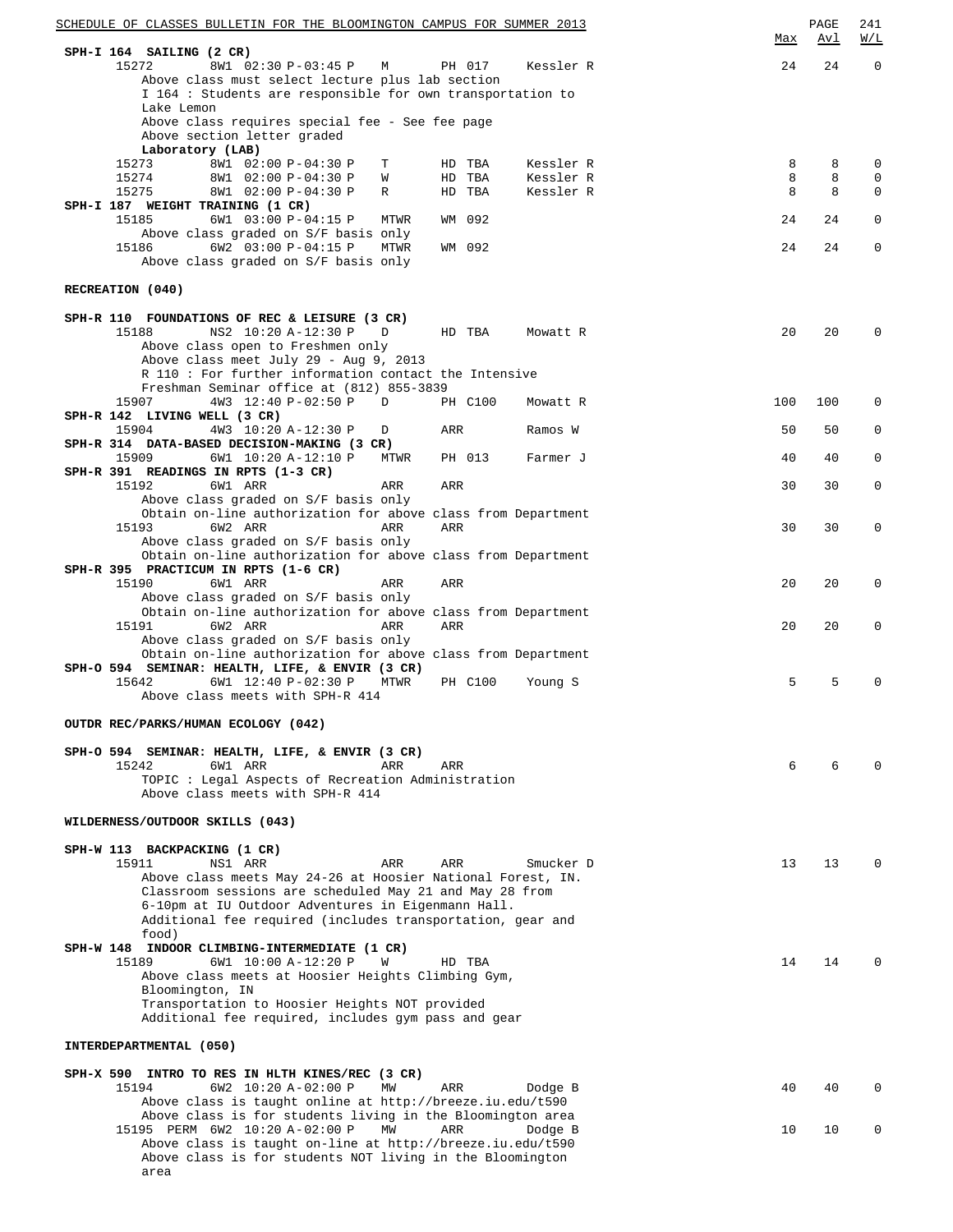Above class requires permission of Department Above class is only for Distance Education students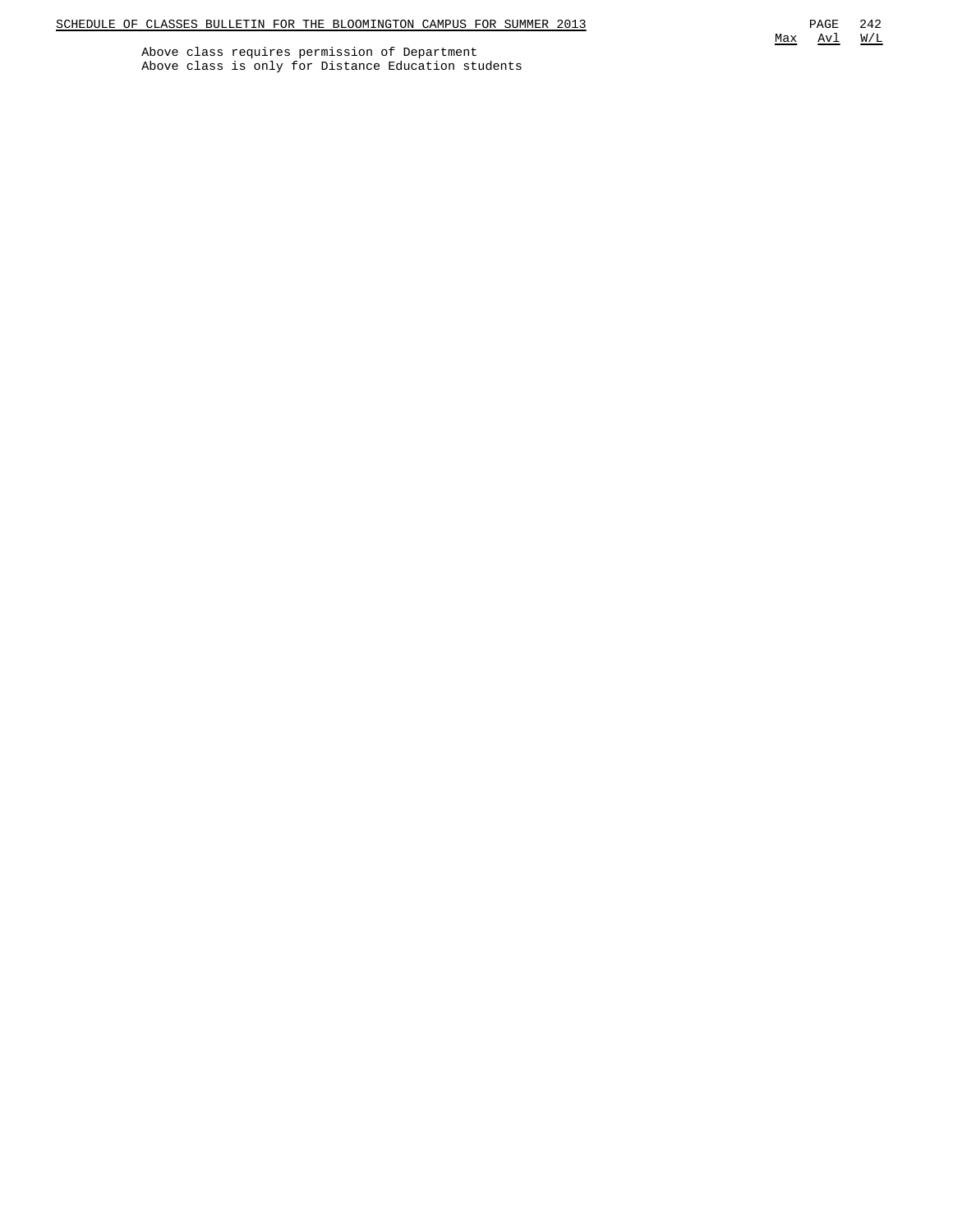| SCHEDULE OF CLASSES BULLETIN FOR THE BLOOMINGTON CAMPUS FOR SUMMER 2013                                         |     | PAGE | 243          |
|-----------------------------------------------------------------------------------------------------------------|-----|------|--------------|
| Informatics (INFO)                                                                                              | Max | Avl  | W/L          |
| INFO-T 100 TOPICS: INFORMATICS TECHNOLOGY (1-3 CR)                                                              |     |      |              |
| 10046 PERM 6W2 06:00 P-08:00 P<br>Т<br>GY 226                                                                   | 30  | 30   | $\mathbf 0$  |
| Above class open to Groups students only<br>Above class, for permission, call 812-855-0507                      |     |      |              |
| INFO-Y 100 EXPLORE INFORMATICS&COMPTR SCI (1 CR)                                                                |     |      |              |
| 14591<br>6W1 02:00 P-04:00 P<br>T<br>I.<br>107<br>Scheuer C<br>Above class open to Freshmen and Sophomores only | 35  | 35   | 0            |
| INFO-I 101 INTRODUCTION TO INFORMATICS (4 CR)                                                                   |     |      |              |
| 9079<br>6W1 12:10 P-01:50 P<br>MTWR<br>Onesti N<br>I.<br>107                                                    | 35  | 35   | 0            |
| IUB GenEd N&M credit<br>Laboratory (LAB)                                                                        |     |      |              |
| 6W1 02:00 P-02:50 P<br>109<br>9080<br>I<br>Onesti N<br>TR                                                       | 35  | 35   | 0            |
| IUB GenEd N&M credit                                                                                            |     |      |              |
| INFO-I 201 MATH FOUNDATNS OF INFORMATICS (4 CR)<br>I 201 : P - INFO-I 101 AND MATH-M 118                        |     |      |              |
| 9965<br>6W1 09:30 A-11:10 A<br>BH 140<br>MTWR                                                                   | 35  | 35   | 0            |
| Laboratory (LAB)<br>9966<br>6W1 11:30 A-12:20 P<br>TR<br>BH 118                                                 | 35  | 35   | $\mathbf 0$  |
| INFO-I 202 SOCIAL INFORMATICS (3 CR)                                                                            |     |      |              |
| 13294<br>6W2 10:00 A-12:15 P<br>I 107<br>TWR                                                                    | 25  | 25   | $\mathbf 0$  |
| I 202 : P - INFO-I 101<br>INFO-I 210 INFORMATION INFRASTRUCTURE I (4 CR)                                        |     |      |              |
| 14584<br>6W1 01:00 P-03:30 P<br>MTWR<br>GY 226                                                                  | 30  | 30   | $\mathbf 0$  |
| I 210 : P - INFO-I 201                                                                                          |     |      |              |
| INFO-I 211 INFORMATION INFRASTRUCTURE II (4 CR)<br>13295<br>6W2 01:00 P-03:30 P<br>MTWR<br>GY 226<br>Duncan J   | 30  | 30   | 0            |
| I 211 : P - INFO-I 210 or CSCI-C 211                                                                            |     |      |              |
| INFO-I 300 HUMAN-COMPUTER INTERACTION (3 CR)                                                                    |     |      |              |
| I 300: P - INFO-I 101 and I 202<br>10878<br>6W1 09:00 A-11:15 A<br>I2 150<br>Onesti N<br>TWR                    | 50  | 50   | 0            |
| INFO-I 308 INFORMATION REPRESENTATION (3 CR)                                                                    |     |      |              |
| I 308 : P - INFO-I 101, I 201 AND I 210                                                                         |     |      |              |
| 6W1 01:30 P-02:20 P<br>10497<br>I2 150<br>Hottell M<br>TWR<br>Laboratory (LAB)                                  | 45  | 45   | 0            |
| 6W1 03:00 P-04:15 P<br>10498<br>TWR<br>I 109<br>Richert D                                                       | 45  | 45   | 0            |
| INFO-I 391 INTERN INFO PROFESSIONAL PRACT (1-3 CR)                                                              | 20  | 20   | $\mathbf 0$  |
| 12435 PERM 6W1 ARR<br>ARR<br>ARR<br>Hottell M<br>Above class requires permission of Department                  |     |      |              |
| Above class graded on S/F basis only                                                                            |     |      |              |
| 12843 PERM 6W1 ARR<br>ARR<br>Hottell M<br>ARR<br>Above class requires permission of Department                  | 20  | 20   | $\mathbf{0}$ |
| Above class is a Service Learning Course                                                                        |     |      |              |
| Above class for students engaged in the ServeIT Clinic                                                          |     |      |              |
| 12436 PERM 6W1 ARR<br>ARR<br>ARR<br>Hottell M<br>Above class requires permission of Department                  | 20  | 20   | 0            |
| Above class graded on S/F basis only                                                                            |     |      |              |
| Above class for students not in residence on the Bloomington                                                    |     |      |              |
| campus<br>12437 PERM 6W2 ARR<br>ARR<br>ARR<br>Hottell M                                                         | 20  | 20   | 0            |
| Above class requires permission of Department                                                                   |     |      |              |
| Above class graded on S/F basis only                                                                            |     |      |              |
| 12845 PERM 6W2 ARR<br>ARR<br>Hottell M<br>ARR<br>Above class requires permission of Department                  | 20  | 20   | 0            |
| Above class is a Service Learning Course                                                                        |     |      |              |
| Above class for students engaged in the ServeIT Clinic                                                          |     |      |              |
| 12438 PERM 6W2 ARR<br>ARR<br>ARR<br>Hottell M<br>Above class requires permission of Department                  | 20  | 20   | 0            |
| Above class graded on S/F basis only                                                                            |     |      |              |
| Above class for students not in residence on the Bloomington                                                    |     |      |              |
| campus<br>INFO-I 490 PROF PRACT/INTERNSHIP FOR UGRD (0 CR)                                                      |     |      |              |
| 12439 PERM 6W1 ARR<br>ARR<br>Campbell K<br>ARR                                                                  | 10  | 10   | 0            |
| Above class requires permission of Department                                                                   |     |      |              |
| Above class graded on S/F basis only<br>12440 PERM 6W1 ARR<br>ARR<br>Campbell K<br>ARR                          | 10  | 10   | 0            |
| Above class requires permission of Department                                                                   |     |      |              |
| Above class graded on S/F basis only                                                                            |     |      |              |
| Above class for students not in residence on the Bloomington<br>campus                                          |     |      |              |
| 12441 PERM 6W2 ARR<br>ARR<br>ARR<br>Campbell K                                                                  | 10  | 10   | 0            |
| Above class requires permission of Department                                                                   |     |      |              |
| Above class graded on S/F basis only<br>12442 PERM 6W2 ARR<br>ARR<br>Campbell K<br>ARR                          | 10  | 10   | 0            |
| Above class requires permission of Department                                                                   |     |      |              |
| Above class graded on S/F basis only<br>Above class for students not in residence on the Bloomington            |     |      |              |
| campus                                                                                                          |     |      |              |

**INFO-I 491 CAPSTONE PROJECT INTERNSHIP (1-6 CR)**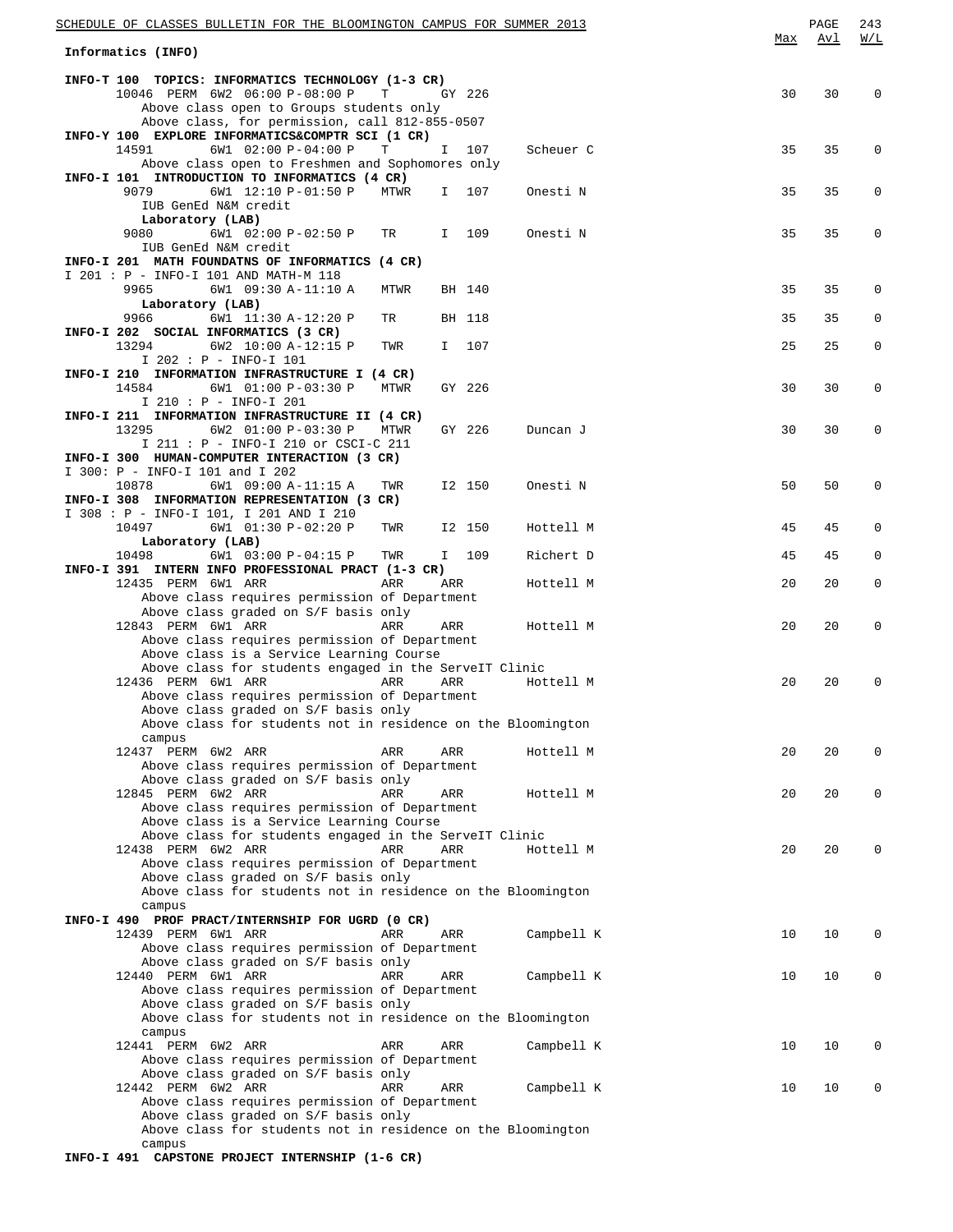| SCHEDULE OF CLASSES BULLETIN FOR THE BLOOMINGTON CAMPUS FOR SUMMER 2013                                                                                       |            |                  | PAGE      | 244                    |
|---------------------------------------------------------------------------------------------------------------------------------------------------------------|------------|------------------|-----------|------------------------|
| 12443 PERM 6W1 ARR<br>ARR<br>ARR<br>Above class requires permission of Department                                                                             | Hottell M  | <u>Max</u><br>20 | Avl<br>20 | <u>W/L</u><br>$\Omega$ |
| Above class graded on deferred R grade basis<br>12847 PERM 6W1 ARR<br>ARR<br>ARR                                                                              | Hottell M  | 20               | 20        | $\mathbf 0$            |
| Above class requires permission of Department<br>Above class is a Service Learning Course<br>Above class graded on deferred R grade basis                     |            |                  |           |                        |
| Above class for students engaged in the ServeIT Clinic<br>12444 PERM 6W1 ARR<br>ARR<br>ARR<br>Above class requires permission of Department                   | Hottell M  | 20               | 20        | 0                      |
| Above class graded on deferred R grade basis<br>Above class for students not in residence on the Bloomington<br>campus                                        |            |                  |           |                        |
| 12445 PERM 6W2 ARR<br>ARR<br>ARR<br>Above class requires permission of Department                                                                             | Hottell M  | 20               | 20        | 0                      |
| Above class graded on deferred R grade basis<br>12848 PERM 6W2 ARR<br>ARR<br>ARR<br>Above class requires permission of Department                             | Hottell M  | 20               | 20        | 0                      |
| Above class is a Service Learning Course<br>Above class graded on deferred R grade basis                                                                      |            |                  |           |                        |
| Above class for students engaged in the ServeIT Clinic<br>12446 PERM 6W2 ARR<br>ARR<br>ARR                                                                    | Hottell M  | 20               | 20        | $\Omega$               |
| Above class requires permission of Department<br>Above class graded on deferred R grade basis<br>Above class for students not in residence on the Bloomington |            |                  |           |                        |
| campus<br>INFO-I 492 SENIOR THESIS (3 CR)                                                                                                                     |            |                  |           |                        |
| 9081 PERM 6W1 ARR<br>ARR<br>ARR<br>Above class requires permission of Department                                                                              | Flammini A | 10               | 10        | 0                      |
| Above class graded on deferred R grade basis<br>11061 PERM 6W1 ARR<br>ARR<br>ARR                                                                              | Flammini A | 10               | 10        | 0                      |
| Above class requires permission of Department<br>Above class graded on deferred R grade basis                                                                 |            |                  |           |                        |
| Above class for students not in residence on the Bloomington<br>campus                                                                                        |            |                  |           |                        |
| INFO-I 493 SENIOR THESIS (3 CR)<br>9082 PERM 6W2 ARR<br>ARR<br>ARR                                                                                            | Flammini A | 10               | 10        | 0                      |
| Above class requires permission of Department<br>11062 PERM 6W2 ARR<br>ARR<br>ARR                                                                             | Flammini A | 10               | 10        | $\mathbf 0$            |
| Above class requires permission of Department<br>Above class for students not in residence on the Bloomington                                                 |            |                  |           |                        |
| campus<br>INFO-I 499 RDNGS & RSRCH IN INFORMATICS (1-3 CR)                                                                                                    |            |                  |           |                        |
| 9083 PERM 6W1 ARR<br>ARR<br>ARR<br>Above class requires permission of Department<br>Above class graded on deferred R grade basis                              | Flammini A | 10               | 10        | 0                      |
| Please submit permission form through the SoIC database -                                                                                                     |            |                  |           |                        |
| questions email soicugrd@indiana.edu<br>11063 PERM 6W1 ARR<br>ARR<br>ARR                                                                                      | Flammini A | 10               | 10        | 0                      |
| Above class requires permission of Department<br>Above class graded on deferred R grade basis                                                                 |            |                  |           |                        |
| Above class for students not in residence on the Bloomington<br>campus                                                                                        |            |                  |           |                        |
| Please submit permission form through the SoIC database -<br>questions email soicugrd@indiana.edu                                                             |            |                  |           |                        |
| 9084 PERM 6W2 ARR<br>ARR<br>ARR<br>Above class requires permission of Department                                                                              | Flammini A | 10               | 10        | $\Omega$               |
| Above class graded on deferred R grade basis<br>Please submit permission form through the SoIC database -                                                     |            |                  |           |                        |
| questions email soicugrd@indiana.edu<br>11064 PERM 6W2 ARR<br>ARR<br>ARR                                                                                      | Flammini A | 10               | 10        | $\Omega$               |
| Above class requires permission of Department<br>Above class graded on deferred R grade basis                                                                 |            |                  |           |                        |
| Above class for students not in residence on the Bloomington<br>campus                                                                                        |            |                  |           |                        |
| Please submit permission form through the SoIC database -<br>questions email soicugrd@indiana.edu<br>INFO-I 552 IND STUDY IN BIOINFORMATICS (1-3 CR)          |            |                  |           |                        |
| 9085 PERM 6W1 ARR<br>ARR<br>ARR<br>Above class open to graduates only<br>Above class requires permission of Department                                        | Siegel M   | 10               | 10        | $\Omega$               |
| Above class graded on deferred R grade basis<br>11114 PERM 6W1 ARR<br>ARR<br>ARR                                                                              | Siegel M   | 10               | 10        | 0                      |
| Above class open to graduates only<br>Above class requires permission of Department                                                                           |            |                  |           |                        |
| Above class graded on deferred R grade basis<br>Above class for students not in residence on the Bloomington                                                  |            |                  |           |                        |
| campus<br>9086 PERM 6W2 ARR<br>ARR<br>ARR                                                                                                                     | Siegel M   | 10               | 10        | $\Omega$               |
| Above class open to graduates only                                                                                                                            |            |                  |           |                        |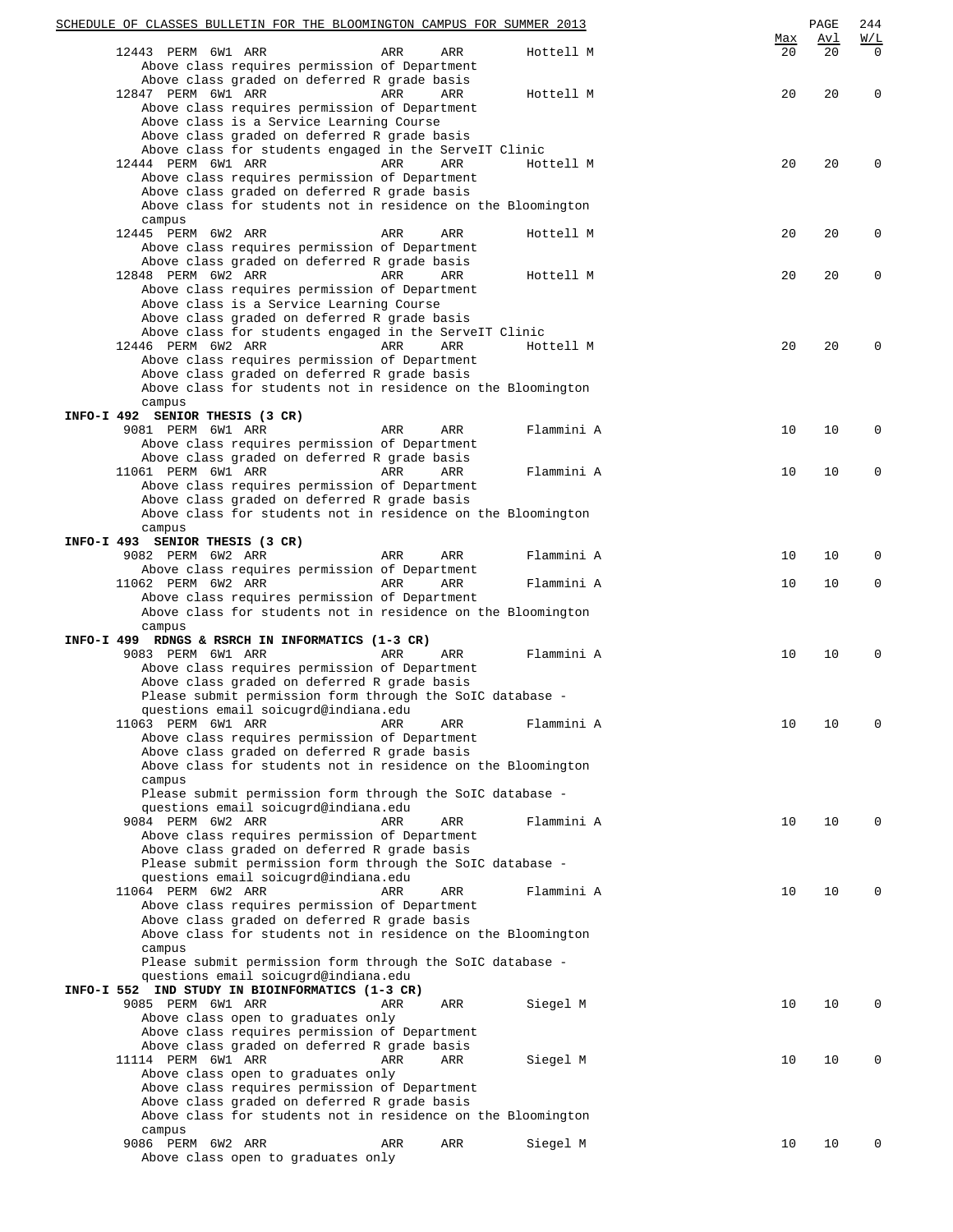| SCHEDULE OF CLASSES BULLETIN FOR THE BLOOMINGTON CAMPUS FOR SUMMER 2013                       |     |          |     | PAGE | 245                                 |
|-----------------------------------------------------------------------------------------------|-----|----------|-----|------|-------------------------------------|
|                                                                                               |     |          | Max | Avl  | $\underline{\texttt{W}}/\texttt{L}$ |
| Above class requires permission of Department                                                 |     |          |     |      |                                     |
| Above class graded on deferred R grade basis                                                  |     |          |     |      |                                     |
| 11122 PERM 6W2 ARR<br>ARR                                                                     | ARR | Siegel M | 10  | 10   | $\mathbf 0$                         |
| Above class open to graduates only                                                            |     |          |     |      |                                     |
| Above class requires permission of Department                                                 |     |          |     |      |                                     |
| Above class graded on deferred R grade basis                                                  |     |          |     |      |                                     |
| Above class for students not in residence on the Bloomington                                  |     |          |     |      |                                     |
| campus                                                                                        |     |          |     |      |                                     |
| INFO-I 553 IND STUDY IN CHEM INFORMATICS (1-3 CR)                                             |     |          |     |      |                                     |
| 9087 PERM 6W1 ARR<br>ARR                                                                      | ARR | Siegel M | 10  | 10   | $\Omega$                            |
| Above class open to graduates only                                                            |     |          |     |      |                                     |
| Above class requires permission of Department                                                 |     |          |     |      |                                     |
| Above class graded on deferred R grade basis                                                  |     |          |     |      |                                     |
| 11115 PERM 6W1 ARR<br>ARR                                                                     | ARR | Siegel M | 10  | 10   | $\Omega$                            |
| Above class open to graduates only                                                            |     |          |     |      |                                     |
| Above class requires permission of Department                                                 |     |          |     |      |                                     |
| Above class graded on deferred R grade basis                                                  |     |          |     |      |                                     |
| Above class for students not in residence on the Bloomington                                  |     |          |     |      |                                     |
| campus<br>9088 PERM 6W2 ARR<br>ARR                                                            | ARR |          | 10  | 10   | 0                                   |
|                                                                                               |     | Siegel M |     |      |                                     |
| Above class open to graduates only                                                            |     |          |     |      |                                     |
| Above class requires permission of Department<br>Above class graded on deferred R grade basis |     |          |     |      |                                     |
| 11123 PERM 6W2 ARR<br>ARR                                                                     | ARR | Siegel M | 10  | 10   | 0                                   |
| Above class open to graduates only                                                            |     |          |     |      |                                     |
|                                                                                               |     |          |     |      |                                     |
| Above class requires permission of Department<br>Above class graded on deferred R grade basis |     |          |     |      |                                     |
| Above class for students not in residence on the Bloomington                                  |     |          |     |      |                                     |
| campus                                                                                        |     |          |     |      |                                     |
| INFO-I 554 IND ST HUM COMPUTER INTERACTN (1-3 CR)                                             |     |          |     |      |                                     |
| 9089 PERM 6W1 ARR<br>ARR                                                                      | ARR | Siegel M | 10  | 10   | $\Omega$                            |
| Above class open to graduates only                                                            |     |          |     |      |                                     |
| Above class requires permission of Department                                                 |     |          |     |      |                                     |
| Above class graded on deferred R grade basis                                                  |     |          |     |      |                                     |
| 11116 PERM 6W1 ARR<br>ARR                                                                     | ARR | Siegel M | 10  | 10   | $\Omega$                            |
| Above class open to graduates only                                                            |     |          |     |      |                                     |
| Above class requires permission of Department                                                 |     |          |     |      |                                     |
| Above class graded on deferred R grade basis                                                  |     |          |     |      |                                     |
| Above class for students not in residence on the Bloomington                                  |     |          |     |      |                                     |
| campus                                                                                        |     |          |     |      |                                     |
| 9090 PERM 6W2 ARR<br>ARR                                                                      | ARR | Siegel M | 10  | 10   | 0                                   |
| Above class open to graduates only                                                            |     |          |     |      |                                     |
| Above class requires permission of Department                                                 |     |          |     |      |                                     |
| Above class graded on deferred R grade basis                                                  |     |          |     |      |                                     |
| 11124 PERM 6W2 ARR<br>ARR                                                                     | ARR | Siegel M | 10  | 10   | 0                                   |
| Above class open to graduates only                                                            |     |          |     |      |                                     |
| Above class requires permission of Department                                                 |     |          |     |      |                                     |
| Above class graded on deferred R grade basis                                                  |     |          |     |      |                                     |
| Above class for students not in residence on the Bloomington                                  |     |          |     |      |                                     |
| campus                                                                                        |     |          |     |      |                                     |
| INFO-I 591 GRADUATE INTERNSHIP (0-6 CR)                                                       |     |          |     |      |                                     |
| 12632 PERM 6W1 ARR<br>ARR                                                                     | ARR | Siegel M | 10  | 10   | $\Omega$                            |
| Above class open to graduates only                                                            |     |          |     |      |                                     |
| Above class requires permission of Department                                                 |     |          |     |      |                                     |
| Above class graded on deferred R grade basis                                                  |     |          |     |      |                                     |
| 12633 PERM 6W1 ARR<br>ARR                                                                     | ARR | Siegel M | 10  | 10   | $\Omega$                            |
| Above class open to graduates only                                                            |     |          |     |      |                                     |
| Above class requires permission of Department                                                 |     |          |     |      |                                     |
| Above class graded on deferred R grade basis                                                  |     |          |     |      |                                     |
| Above class for students not in residence on the Bloomington                                  |     |          |     |      |                                     |
| campus                                                                                        |     |          |     |      |                                     |
| 12634 PERM 6W2 ARR<br>ARR                                                                     | ARR | Siegel M | 10  | 10   | $\Omega$                            |
| Above class open to graduates only                                                            |     |          |     |      |                                     |
| Above class requires permission of Department                                                 |     |          |     |      |                                     |
| Above class graded on deferred R grade basis                                                  |     |          |     |      |                                     |
| 12635 PERM 6W2 ARR<br>ARR                                                                     | ARR | Siegel M | 10  | 10   | $\Omega$                            |
| Above class open to graduates only                                                            |     |          |     |      |                                     |
| Above class requires permission of Department                                                 |     |          |     |      |                                     |
| Above class graded on deferred R grade basis                                                  |     |          |     |      |                                     |
| Above class for students not in residence on the Bloomington                                  |     |          |     |      |                                     |
| campus                                                                                        |     |          |     |      |                                     |
| INFO-G 599 THESIS RESEARCH (0 CR)                                                             |     |          |     |      |                                     |
| 11059 PERM 6W1 ARR<br>ARR                                                                     | ARR | Siegel M | 10  | 10   | $\Omega$                            |
| Above class open to graduates only                                                            |     |          |     |      |                                     |
| Above class requires permission of Department                                                 |     |          |     |      |                                     |
| Above class graded on deferred R grade basis                                                  |     |          |     |      |                                     |
| 10625 PERM 6W1 ARR<br>ARR                                                                     | ARR | Siegel M | 10  | 10   | $\Omega$                            |
| Above class open to graduates only                                                            |     |          |     |      |                                     |
| Above class requires permission of Department                                                 |     |          |     |      |                                     |
| Above class graded on deferred R grade basis                                                  |     |          |     |      |                                     |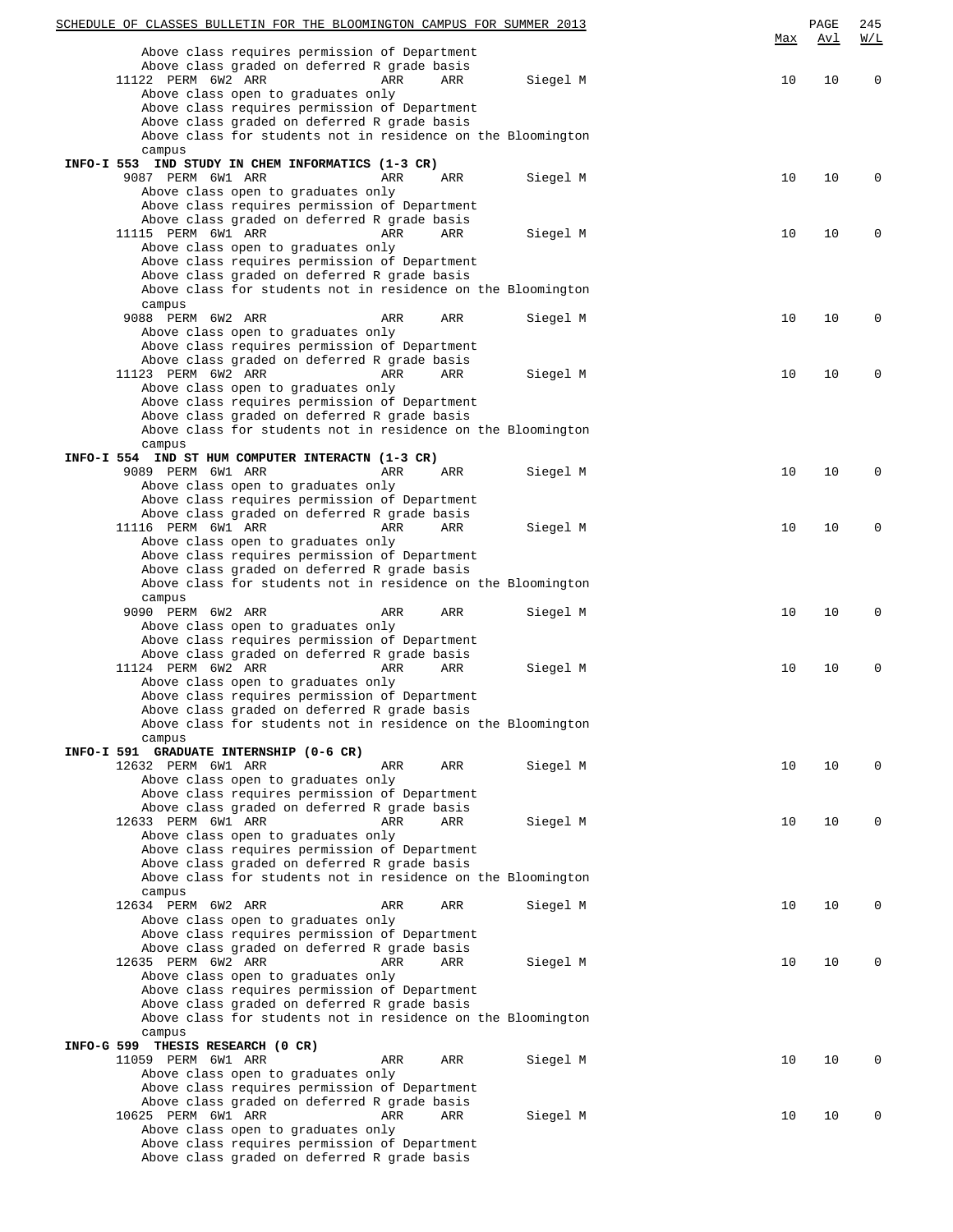| SCHEDULE OF CLASSES BULLETIN FOR THE BLOOMINGTON CAMPUS FOR SUMMER 2013                                      |     | PAGE | 246         |
|--------------------------------------------------------------------------------------------------------------|-----|------|-------------|
| Above class for students not in residence on the Bloomington                                                 | Max | Avl  | W/L         |
| campus<br>11060 PERM 6W2 ARR<br>ARR<br>ARR<br>Siegel M<br>Above class open to graduates only                 | 10  | 10   | $\mathbf 0$ |
| Above class requires permission of Department                                                                |     |      |             |
| Above class graded on deferred R grade basis<br>10571 PERM 6W2 ARR<br>ARR<br>ARR<br>Siegel M                 | 10  | 10   | 0           |
| Above class open to graduates only                                                                           |     |      |             |
| Above class requires permission of Department                                                                |     |      |             |
| Above class graded on deferred R grade basis<br>Above class for students not in residence on the Bloomington |     |      |             |
| campus                                                                                                       |     |      |             |
| INFO-I 692 THESIS/PROJECT BIOINFORMATICS (1-6 CR)<br>9091 PERM 6W1 ARR<br>ARR<br>ARR<br>Siegel M             | 10  | 10   | $\Omega$    |
| Above class open to graduates only                                                                           |     |      |             |
| Above class requires permission of Department                                                                |     |      |             |
| Above class graded on deferred R grade basis<br>9092 PERM 6W2 ARR<br>ARR<br>ARR<br>Siegel M                  | 10  | 10   | $\mathbf 0$ |
| Above class open to graduates only                                                                           |     |      |             |
| Above class requires permission of Department<br>Above class graded on deferred R grade basis                |     |      |             |
| INFO-I 693 THESIS/PROJ IN CHEM INFRMATICS (1-6 CR)                                                           |     |      |             |
| 9093 PERM 6W1 ARR<br>ARR<br>ARR<br>Siegel M                                                                  | 10  | 10   | 0           |
| Above class open to graduates only<br>Above class requires permission of Department                          |     |      |             |
| Above class graded on deferred R grade basis                                                                 |     |      |             |
| 9094 PERM 6W2 ARR<br>ARR<br>ARR<br>Siegel M                                                                  | 10  | 10   | 0           |
| Above class open to graduates only<br>Above class requires permission of Department                          |     |      |             |
| Above class graded on deferred R grade basis                                                                 |     |      |             |
| INFO-I 694 THESIS/PROJ HUM COMP INTERACTN (1-6 CR)<br>9095 PERM 6W1 ARR<br>ARR<br>ARR<br>Siegel M            | 10  | 10   | $\mathbf 0$ |
| Above class open to graduates only                                                                           |     |      |             |
| Above class requires permission of Department                                                                |     |      |             |
| Above class graded on deferred R grade basis<br>9096 PERM 6W2 ARR<br>ARR<br>ARR<br>Siegel M                  | 10  | 10   | $\mathbf 0$ |
| Above class open to graduates only                                                                           |     |      |             |
| Above class requires permission of Department<br>Above class graded on deferred R grade basis                |     |      |             |
| INFO-I 698 RESEARCH IN INFORMATICS (1-12 CR)                                                                 |     |      |             |
| 10626 PERM 6W1 ARR<br>ARR<br>ARR<br>Siegel M                                                                 | 10  | 10   | $\mathbf 0$ |
| Above class open to graduates only<br>Above class requires permission of Department                          |     |      |             |
| Above class graded on deferred R grade basis                                                                 |     |      |             |
| 11117 PERM 6W1 ARR<br>ARR<br>ARR<br>Siegel M<br>Above class open to graduates only                           | 10  | 10   | $\mathbf 0$ |
| Above class requires permission of Department                                                                |     |      |             |
| Above class graded on deferred R grade basis                                                                 |     |      |             |
| Above class for students not in residence on the Bloomington<br>campus                                       |     |      |             |
| 10630 PERM 6W2 ARR<br>ARR<br>ARR<br>Siegel M                                                                 | 10  | 10   | 0           |
| Above class open to graduates only<br>Above class requires permission of Department                          |     |      |             |
| Above class graded on deferred R grade basis                                                                 |     |      |             |
| 11125 PERM 6W2 ARR<br>ARR<br>ARR<br>Siegel M                                                                 | 10  | 10   | 0           |
| Above class open to graduates only<br>Above class requires permission of Department                          |     |      |             |
| Above class graded on deferred R grade basis                                                                 |     |      |             |
| Above class for students not in residence on the Bloomington<br>campus                                       |     |      |             |
| INFO-I 699 INDEPENDENT STUDY-INFORMATICS (1-3 CR)                                                            |     |      |             |
| 10627 PERM 6W1 ARR<br>ARR<br>Siegel M<br>ARR                                                                 | 10  | 10   | 0           |
| Above class open to graduates only<br>Above class requires permission of Department                          |     |      |             |
| Above class graded on deferred R grade basis                                                                 |     |      |             |
| 11118 PERM 6W1 ARR<br><b>ARR</b><br>Siegel M<br>ARR                                                          | 10  | 10   | $\mathbf 0$ |
| Above class open to graduates only<br>Above class requires permission of Department                          |     |      |             |
| Above class graded on deferred R grade basis                                                                 |     |      |             |
| Above class for students not in residence on the Bloomington<br>campus                                       |     |      |             |
| 10631 PERM 6W2 ARR<br>Siegel M<br>ARR<br>ARR                                                                 | 10  | 10   | 0           |
| Above class open to graduates only                                                                           |     |      |             |
| Above class requires permission of Department<br>Above class graded on deferred R grade basis                |     |      |             |
| 11126 PERM 6W2 ARR<br>ARR<br>ARR<br>Siegel M                                                                 | 10  | 10   | 0           |
| Above class open to graduates only                                                                           |     |      |             |
| Above class requires permission of Department<br>Above class graded on deferred R grade basis                |     |      |             |
| Above class for students not in residence on the Bloomington                                                 |     |      |             |
| campus                                                                                                       |     |      |             |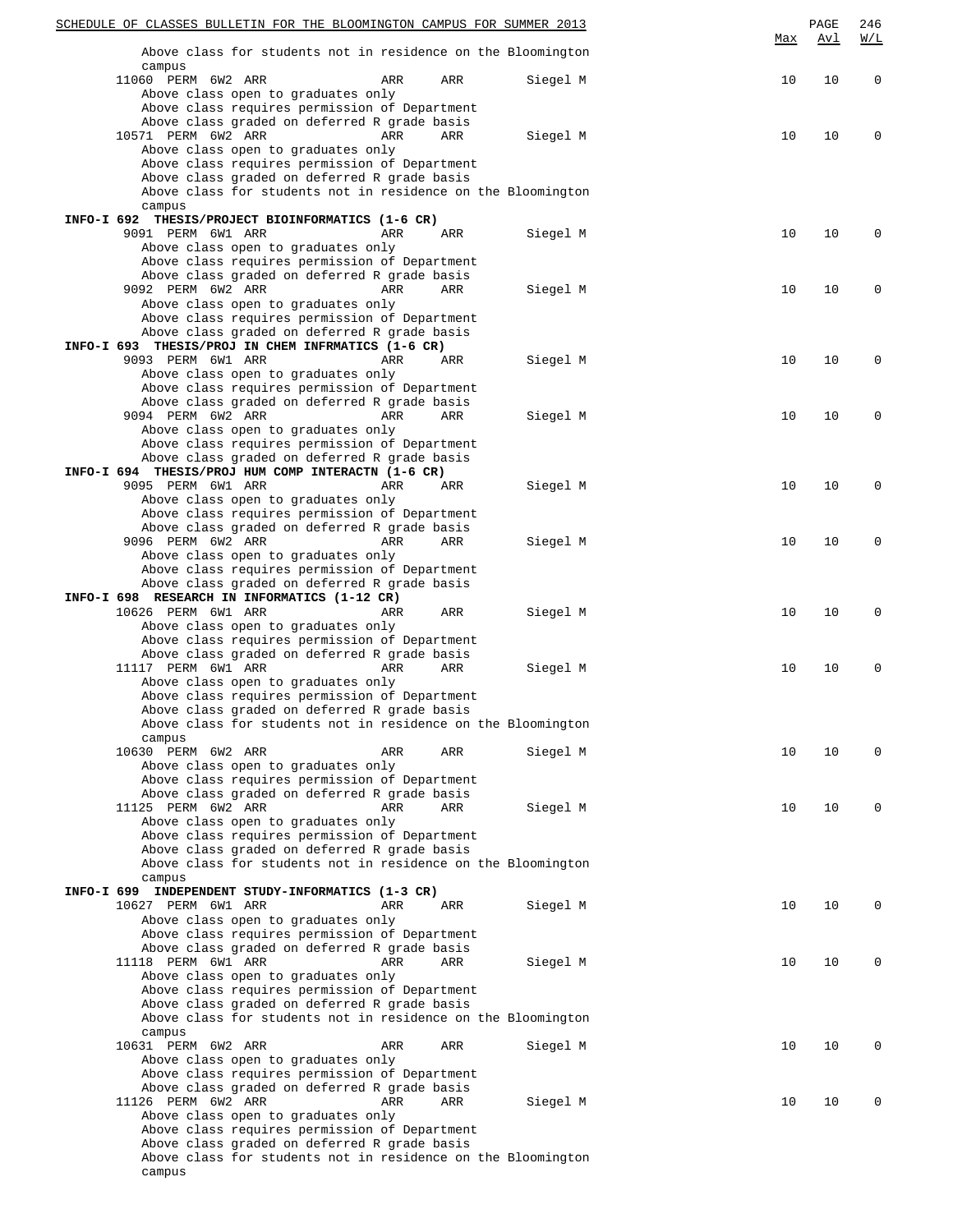|            |                    | SCHEDULE OF CLASSES BULLETIN FOR THE BLOOMINGTON CAMPUS FOR SUMMER 2013 |     |     |          | Max | PAGE<br><u>Avl</u> | 247<br>W/L  |
|------------|--------------------|-------------------------------------------------------------------------|-----|-----|----------|-----|--------------------|-------------|
| INFO-I 790 |                    | INFORMATICS RESEARCH ROTATION (3 CR)                                    |     |     |          |     |                    |             |
|            | 11119 PERM 6W1 ARR |                                                                         | ARR | ARR | Siegel M | 10  | 10                 | $\mathbf 0$ |
|            |                    | Above class open to graduates only                                      |     |     |          |     |                    |             |
|            |                    | Above class requires permission of Department                           |     |     |          |     |                    |             |
|            |                    | Above class graded on deferred R grade basis                            |     |     |          |     |                    |             |
|            | 11120 PERM 6W1 ARR |                                                                         | ARR | ARR | Siegel M | 10  | 10                 | 0           |
|            |                    | Above class open to graduates only                                      |     |     |          |     |                    |             |
|            |                    | Above class requires permission of Department                           |     |     |          |     |                    |             |
|            |                    | Above class graded on deferred R grade basis                            |     |     |          |     |                    |             |
|            |                    | Above class for students not in residence on the Bloomington            |     |     |          |     |                    |             |
|            | campus             |                                                                         |     |     |          |     |                    |             |
|            | 11009 PERM 6W2 ARR |                                                                         | ARR | ARR | Siegel M | 10  | 10                 | 0           |
|            |                    | Above class open to graduates only                                      |     |     |          |     |                    |             |
|            |                    | Above class requires permission of Department                           |     |     |          |     |                    |             |
|            |                    | Above class graded on deferred R grade basis                            |     |     |          |     |                    |             |
|            | 11127 PERM 6W2 ARR |                                                                         | ARR | ARR | Siegel M | 10  | 10                 | 0           |
|            |                    | Above class open to graduates only                                      |     |     |          |     |                    |             |
|            |                    | Above class requires permission of Department                           |     |     |          |     |                    |             |
|            |                    | Above class graded on deferred R grade basis                            |     |     |          |     |                    |             |
|            |                    | Above class for students not in residence on the Bloomington            |     |     |          |     |                    |             |
|            | campus             |                                                                         |     |     |          |     |                    |             |
|            |                    | INFO-I 798 PROFESSIONAL PRACT/INTERNSHIP (0 CR)                         |     |     |          |     |                    |             |
|            | 11121 PERM 6W1 ARR |                                                                         | ARR | ARR | Siegel M | 30  | 30                 | 0           |
|            |                    | Above class open to graduates only                                      |     |     |          |     |                    |             |
|            |                    | Above class requires permission of Department                           |     |     |          |     |                    |             |
|            | 10628 PERM 6W1 ARR | Above class graded on S/F basis only                                    | ARR | ARR | Siegel M | 30  | 30                 | 0           |
|            |                    | Above class open to graduates only                                      |     |     |          |     |                    |             |
|            |                    | Above class requires permission of Department                           |     |     |          |     |                    |             |
|            |                    | Above class graded on S/F basis only                                    |     |     |          |     |                    |             |
|            |                    | Above class for students not in residence on the Bloomington            |     |     |          |     |                    |             |
|            | campus             |                                                                         |     |     |          |     |                    |             |
|            | 11128 PERM 6W2 ARR |                                                                         | ARR | ARR | Siegel M | 30  | 30                 | 0           |
|            |                    | Above class open to graduates only                                      |     |     |          |     |                    |             |
|            |                    | Above class requires permission of Department                           |     |     |          |     |                    |             |
|            |                    | Above class graded on S/F basis only                                    |     |     |          |     |                    |             |
|            | 10632 PERM 6W2 ARR |                                                                         | ARR | ARR | Siegel M | 30  | 30                 | 0           |
|            |                    | Above class open to graduates only                                      |     |     |          |     |                    |             |
|            |                    | Above class requires permission of Department                           |     |     |          |     |                    |             |
|            |                    | Above class graded on S/F basis only                                    |     |     |          |     |                    |             |
|            |                    | Above class for students not in residence on the Bloomington            |     |     |          |     |                    |             |
|            | campus             |                                                                         |     |     |          |     |                    |             |
|            |                    | INFO-I 890 THESIS READINGS AND RESEARCH (1-12 CR)                       |     |     |          |     |                    |             |
|            | 10629 PERM 6W1 ARR |                                                                         | ARR | ARR | Siegel M | 10  | 10                 | 0           |
|            |                    | Above class open to graduates only                                      |     |     |          |     |                    |             |
|            |                    | Above class requires permission of Department                           |     |     |          |     |                    |             |
|            |                    | Above class graded on deferred R grade basis                            |     |     |          |     |                    |             |
|            |                    |                                                                         |     | ARR | Siegel M | 10  | 10                 |             |
|            |                    | Above class open to graduates only                                      |     |     |          |     |                    |             |
|            |                    | Above class requires permission of Department                           |     |     |          |     |                    |             |
|            |                    | Above class graded on deferred R grade basis                            |     |     |          |     |                    |             |
|            |                    | Above class for students not in residence on the Bloomington            |     |     |          |     |                    |             |
|            | campus             |                                                                         |     |     |          |     |                    |             |
|            | 10633 PERM 6W2 ARR |                                                                         | ARR | ARR | Siegel M | 10  | 10                 | U           |
|            |                    | Above class open to graduates only                                      |     |     |          |     |                    |             |
|            |                    | Above class requires permission of Department                           |     |     |          |     |                    |             |
|            |                    | Above class graded on deferred R grade basis                            |     |     |          |     |                    |             |
|            | 11066 PERM 6W2 ARR |                                                                         | ARR | ARR | Siegel M | 10  | 10                 | U           |
|            |                    | Above class open to graduates only                                      |     |     |          |     |                    |             |
|            |                    | Above class requires permission of Department                           |     |     |          |     |                    |             |
|            |                    | Above class graded on deferred R grade basis                            |     |     |          |     |                    |             |
|            |                    | Above class for students not in residence on the Bloomington            |     |     |          |     |                    |             |
|            | campus             |                                                                         |     |     |          |     |                    |             |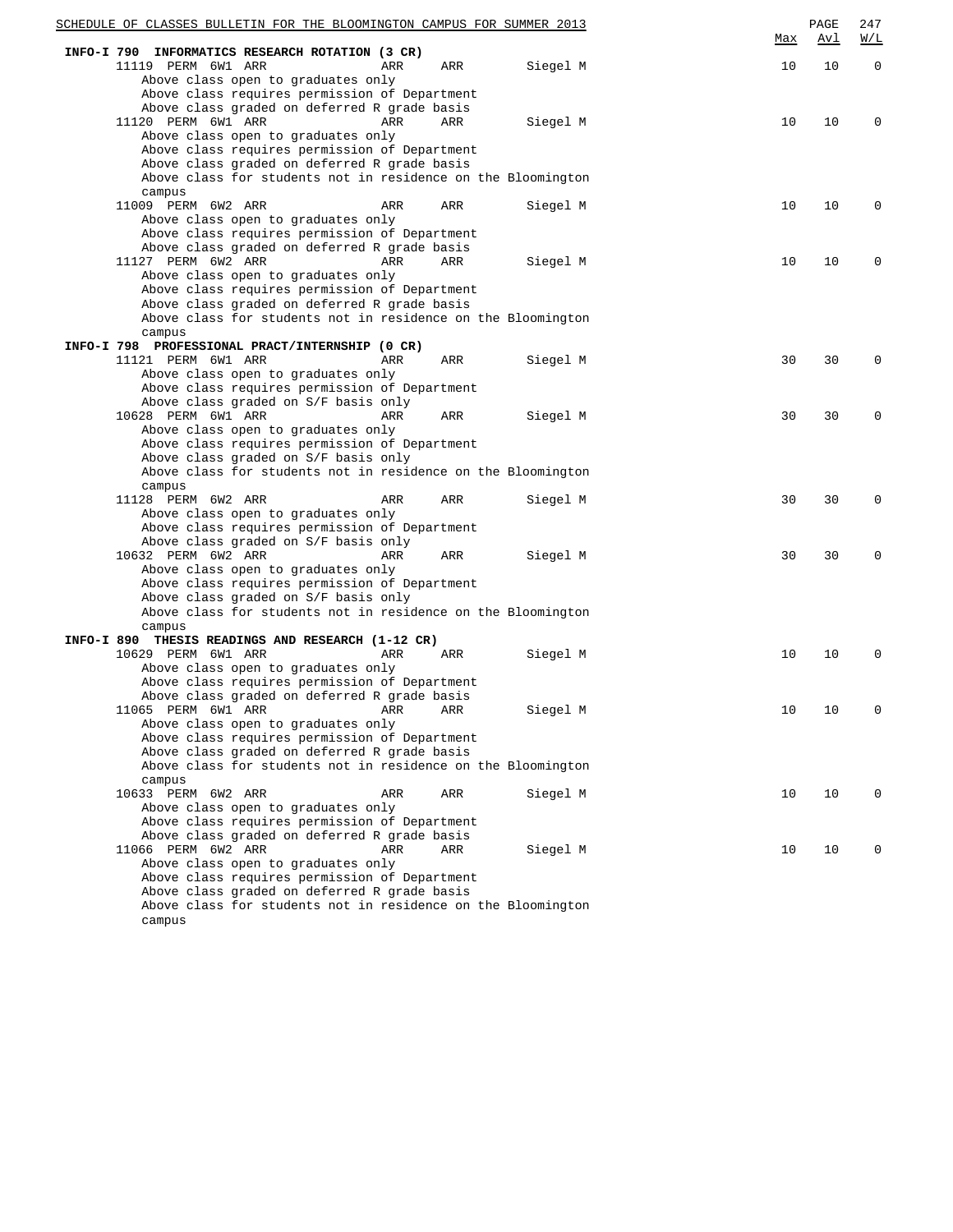| SCHEDULE OF CLASSES BULLETIN FOR THE BLOOMINGTON CAMPUS FOR SUMMER 2013                                                             | Max | PAGE<br>Avl | 248<br>W/L  |
|-------------------------------------------------------------------------------------------------------------------------------------|-----|-------------|-------------|
| Computer Science (CSCI)                                                                                                             |     |             |             |
| COURSES FOR NON-MAJORS (010)                                                                                                        |     |             |             |
| CSCI-A 110 INTRO TO COMPUTERS & COMPUTING (3 CR)                                                                                    |     |             |             |
| A 110 : P - One year of high school algebra or MATH-M 014<br>Above class is part of the "Transfer Indiana" (transferIN) Initiative. |     |             |             |
| For additional information, link to http://www.transferin.net                                                                       |     |             |             |
| 9919<br>6W1 05:15 P-06:55 P<br>MW<br>GY 143<br>Pope C                                                                               | 60  | 60          | $\Omega$    |
| Above class is a Service Learning Course                                                                                            |     |             |             |
| Above class open to undergraduates only<br>IUB GenEd N&M credit                                                                     |     |             |             |
| COLL (CASE) N&M Breadth of Inquiry credit                                                                                           |     |             |             |
| Laboratory (LAB)                                                                                                                    |     |             |             |
| 9920<br>6W1 03:45 P-05:00 P<br>MTWR<br>GY 226<br>Pope C                                                                             | 30  | 30          | 0           |
| IUB GenEd N&M credit<br>COLL (CASE) N&M Breadth of Inquiry credit                                                                   |     |             |             |
| 10537<br>6W1 07:15 P-08:30 P<br>GY 226<br>MTWR<br>Pope C                                                                            | 30  | 30          | 0           |
| IUB GenEd N&M credit                                                                                                                |     |             |             |
| COLL (CASE) N&M Breadth of Inquiry credit                                                                                           |     |             |             |
| CSCI-A 110 INTRO TO COMPUTERS & COMPUTING (3 CR)                                                                                    |     |             |             |
| A 110 : P - One year of high school algebra or MATH-M 014<br>Above class is part of the "Transfer Indiana" (transferIN) Initiative. |     |             |             |
| For additional information, link to http://www.transferin.net                                                                       |     |             |             |
| 8480 RSTR 6W2 05:15 P-06:55 P<br>MW<br>GY 143<br>Pope C                                                                             | 30  | 30          | $\Omega$    |
| Above class is a Service Learning Course                                                                                            |     |             |             |
| Above class open to undergraduates only<br>IUB GenEd N&M credit                                                                     |     |             |             |
| COLL (CASE) N&M Breadth of Inquiry credit                                                                                           |     |             |             |
| Laboratory (LAB)                                                                                                                    |     |             |             |
| 8479 RSTR 6W2 03:45 P-05:00 P<br>Pope C<br>MTWR<br>GY 226                                                                           | 30  | 30          | $\Omega$    |
| COLL (CASE) N&M Breadth of Inquiry credit<br>CSCI-A 201 INTRODUCTION TO PROGRAMMING I (4 CR)                                        |     |             |             |
| A 201: P - Two years of High School Math or MATH-M 014                                                                              |     |             |             |
| 8481 RSTR 6W1 12:45 P-02:00 P<br>D<br>LH 102<br>Duncan J                                                                            | 45  | 45          | $\Omega$    |
| Above class open to undergraduates only                                                                                             |     |             |             |
| Above class meets with CSCI-A 597                                                                                                   |     |             |             |
| IUB GenEd N&M credit<br>COLL (CASE) N&M Breadth of Inquiry credit                                                                   |     |             |             |
| Laboratory (LAB)                                                                                                                    |     |             |             |
| 8482 RSTR 6W1 02:15 P-04:00 P<br>LI 402<br>TWR<br>Duncan J                                                                          | 45  | 45          | $\Omega$    |
| Above class meets with CSCI-A 597                                                                                                   |     |             |             |
| IUB GenEd N&M credit<br>COLL (CASE) N&M Breadth of Inquiry credit                                                                   |     |             |             |
| CSCI-A 202 INTRODUCTION TO PROGRAMMING II (4 CR)                                                                                    |     |             |             |
| A 202 : P - CSCI-A 201 or A 304                                                                                                     |     |             |             |
| 11049 RSTR 6W2 09:30 A-10:45 A<br>MTWR<br>BH 118<br>German D                                                                        | 11  | 11          | $\Omega$    |
| Above class open to undergraduates only                                                                                             |     |             |             |
| Above class meets with CSCI-A 598, A 290 and A 590<br>IUB GenEd N&M credit                                                          |     |             |             |
| COLL (CASE) N&M Breadth of Inquiry credit                                                                                           |     |             |             |
| Laboratory (LAB)                                                                                                                    |     |             |             |
| 11050 RSTR 6W2 01:30 P-02:25 P<br>BH 118<br>German D<br>TR                                                                          | 11  | 11          | $\Omega$    |
| Above class meets with CSCI-A 598<br>IUB GenEd N&M credit                                                                           |     |             |             |
| COLL (CASE) N&M Breadth of Inquiry credit                                                                                           |     |             |             |
| CSCI-A 290 TOOLS FOR COMPUTING (1.5 CR)                                                                                             |     |             |             |
| VT: C AND UNIX BASICS                                                                                                               |     |             | $\Omega$    |
| 12448 RSTR 4W1 01:15 P-02:30 P<br>LH 008<br>Whitmer J<br>TWRF<br>Above class meets from May 7 - May 31                              | 24  | 24          |             |
| Above class open to undergraduates only                                                                                             |     |             |             |
| Above class meets with CSCI-A 590                                                                                                   |     |             |             |
| VT: PYTHON                                                                                                                          |     |             |             |
| A 290: P - CSCI-C 211 (Scheme)<br>12720 RSTR 4W1 02:45 P-04:00 P<br>MTWR<br>LH 008                                                  | 24  | 24          | $\Omega$    |
| Above class meets May 7 - May 31                                                                                                    |     |             |             |
| Above class open to undergraduates only                                                                                             |     |             |             |
| Above class meets with CSCI-A 590                                                                                                   |     |             |             |
| VT: CGI/PHP<br>12033 RSTR NS2 09:30 A-10:45 A<br>BH 118<br>MTWR<br>German D                                                         | 13  | 13          | $\mathbf 0$ |
| Above class meets from Jun 17 - Jul 5                                                                                               |     |             |             |
| Above class open to undergraduates only                                                                                             |     |             |             |
| A 290 : Optional Lab: 1:30p-2:25p, TR,                                                                                              |     |             |             |
| Above class meets with CSCI-A 202, A 590 and A 598<br>VT: JAVA/J2 EEE                                                               |     |             |             |
| 12043 RSTR NS2 09:30 A-10:45 A<br>MTWR<br>BH 118<br>German D                                                                        | 13  | 13          | $\circ$     |
| Above class meets from Jul 8 - Jul 26                                                                                               |     |             |             |
| Above class open to undergraduates only                                                                                             |     |             |             |
| A 290 : Optional Lab : 1:30-2:25p, TR,<br>Above class meets with CSCI-A 202, A 590 and A 598                                        |     |             |             |
|                                                                                                                                     |     |             |             |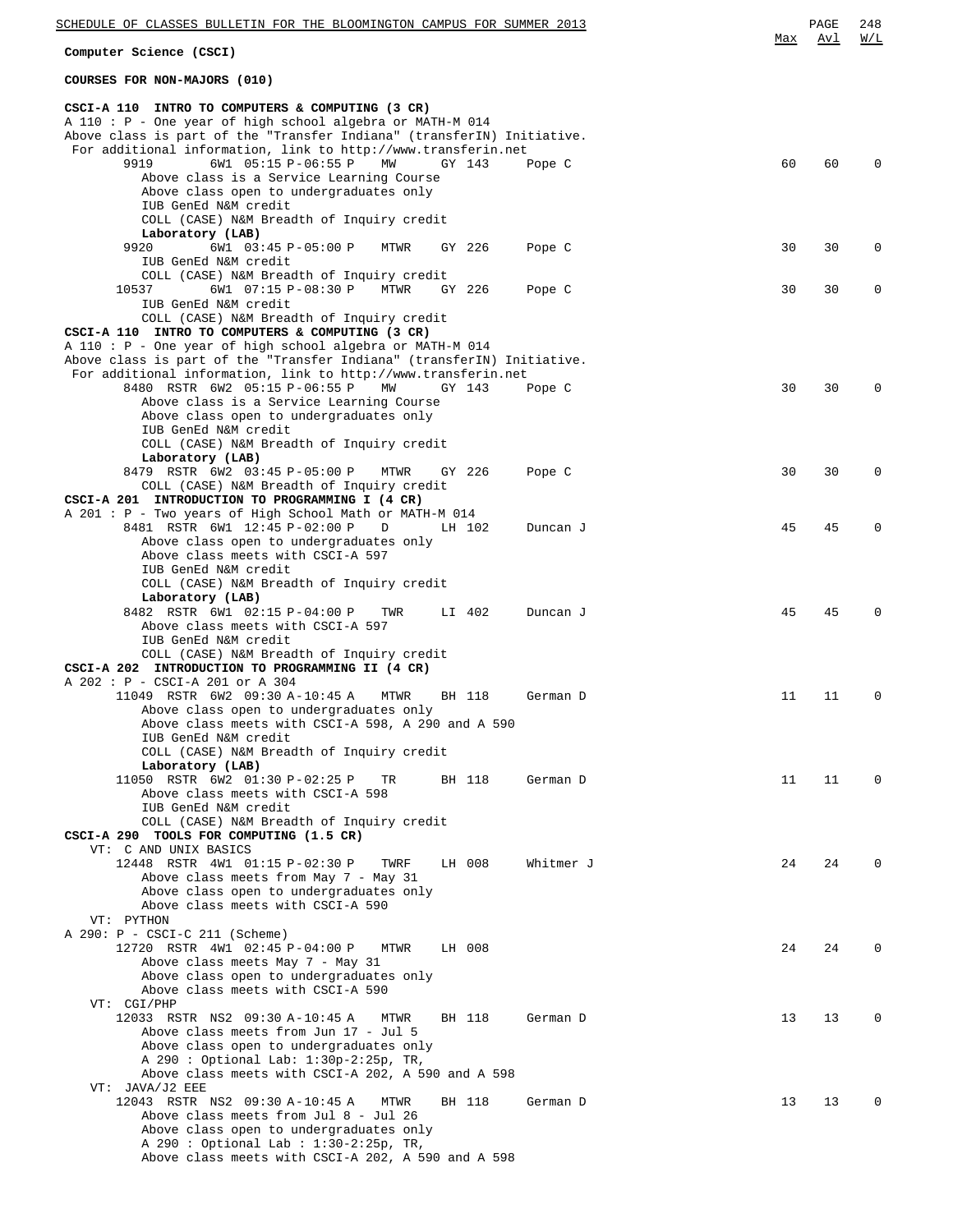| SCHEDULE OF CLASSES BULLETIN FOR THE BLOOMINGTON CAMPUS FOR SUMMER 2013                                                 |     | PAGE | 249         |
|-------------------------------------------------------------------------------------------------------------------------|-----|------|-------------|
| CSCI-A 338 NETWORK TECH & SYSTEMS ADMIN (4 CR)                                                                          | Max | Avl  | W/L         |
| A 338 : P - CSCI-A 110, EDUC-W 200 or Equivalent Computer Literacy                                                      |     |      |             |
| 11051 RSTR 6W1 09:10 A-10:25 A<br>D<br>LH 008<br>Whitmer J                                                              | 24  | 24   | $\mathbf 0$ |
| Above class open to undergraduates only                                                                                 |     |      |             |
| Above class meets with CSCI-A 538                                                                                       |     |      |             |
| Laboratory (LAB)<br>11052 RSTR 6W1 10:35 A-11:25 A<br>LH 008<br>Whitmer J<br>$\Box$                                     | 24  | 24   | $\Omega$    |
| Above class meets with CSCI-A 538                                                                                       |     |      |             |
| CSCI-A 538 NETWORK TECH & SYSTEMS ADMIN (3 CR)                                                                          |     |      |             |
| A 538 : P - CSCI-A 110, EDUC-W 200 or Equivalent Computer Literacy                                                      |     |      |             |
| 11053 RSTR 6W1 09:10 A-10:25 A<br>D<br>LH 008<br>Whitmer J                                                              | 24  | 24   | $\Omega$    |
| Above class open to graduates only                                                                                      |     |      |             |
| Above class meets with CSCI-A 338<br>Laboratory (LAB)                                                                   |     |      |             |
| 11054 RSTR 6W1 10:35 A-11:25 A<br>LH 008<br>Whitmer J<br>D                                                              | 24  | 24   | $\Omega$    |
| Above class meets with CSCI-A 338                                                                                       |     |      |             |
| CSCI-A 590 TOPICS IN PROGRAMMING (1.5 CR)                                                                               |     |      |             |
| VT: C AND UNIX BASICS                                                                                                   |     |      |             |
| 12449 RSTR 4W1 01:15 P-02:30 P<br>LH 008<br>Whitmer J<br>TWRF                                                           | 24  | 24   | $\Omega$    |
| Above clalss meets from May 7 - May 31<br>Above class open to graduates only                                            |     |      |             |
| Above class meets with CSCI-A 290                                                                                       |     |      |             |
| VT: PYTHON                                                                                                              |     |      |             |
| A 590: P - CSCI-C 211 (Scheme)                                                                                          |     |      |             |
| 12610 RSTR 4W1 02:45 P-04:00 P<br>LH 008<br>MTWR                                                                        | 24  | 24   | $\Omega$    |
| Above class meets May 7 - May 31                                                                                        |     |      |             |
| Above class open to graduates only                                                                                      |     |      |             |
| Above class meets with CSCI-A 290<br>VT: CGI/PHP                                                                        |     |      |             |
| 12034 RSTR NS2 09:30 A-10:45 A<br>MTWR<br>BH 118<br>German D                                                            | 13  | 13   | $\Omega$    |
| Above class meets from Jun 17 - Jul 5                                                                                   |     |      |             |
| Above class open to graduates only                                                                                      |     |      |             |
| A 590 : Optional Lab: $1:30-2:25p$ , TR,                                                                                |     |      |             |
| Above class meets with CSCI-A 290, A 202, and A 598                                                                     |     |      |             |
| VT: JAVA/J2 EEE<br>12044 RSTR NS2 09:30 A-10:45 A<br>MTWR                                                               | 13  | 13   | $\Omega$    |
| BH 118<br>German D<br>Above class meets from Jul 8 - Jul 26                                                             |     |      |             |
| Above class open to graduates only                                                                                      |     |      |             |
| A 590 : Optional Lab: 1:30-2:25p, TR,                                                                                   |     |      |             |
| Above class meets with CSCI-A 290, A 202, and A 598                                                                     |     |      |             |
| CSCI-A 591 INTRO TO COMPUTER SCIENCE (3 CR)                                                                             |     |      |             |
| A 591 : P - High School Precalculus Math                                                                                | 27  | 27   | $\Omega$    |
| 8483 RSTR 6W1 10:20 A-11:35 A<br>D<br>LH 102<br>Above class open to graduates only                                      |     |      |             |
| Above class meets with CSCI-C 211                                                                                       |     |      |             |
| Laboratory (LAB)                                                                                                        |     |      |             |
| 8484 RSTR 6W1 11:50 A-01:00 P<br>D<br>LH 008                                                                            | 27  | 27   | $\Omega$    |
| Above class meets with CSCI-C 211                                                                                       |     |      |             |
| CSCI-A 592 INTRO TO SOFTWARE SYSTEMS (3 CR)                                                                             |     |      |             |
| 12222 RSTR 6W2 11:30 A-12:45 P<br>MTWR<br>SB 221<br>German D<br>Above class open to graduates only                      | 27  | 27   | $\mathbf 0$ |
| Above class meets with CSCI-C 212                                                                                       |     |      |             |
| Laboratory (LAB)                                                                                                        |     |      |             |
| 12223 RSTR 6W2 02:45 P-03:45 P<br>SB 221<br>MTWR<br>German D                                                            | 27  | 27   | $\Omega$    |
| Above class meets with CSCI-C 212                                                                                       |     |      |             |
| CSCI-A 597 INTRODUCTION TO PROGRAMMING I (3 CR)                                                                         |     |      |             |
| A 597: P - Two years of high school math or MATH-M 014<br>8485 RSTR 6W1 12:45 P-02:00 P<br>D<br>LH 102<br>Duncan J      | 45  | 45   | $\Omega$    |
| Above class open to graduates only                                                                                      |     |      |             |
| Above class meets with CSCI-A 201                                                                                       |     |      |             |
| Laboratory (LAB)                                                                                                        |     |      |             |
| 8486 RSTR 6W1 02:15 P-04:00 P<br>TWR<br>LI 402<br>Duncan J                                                              | 45  | 45   | $\mathbf 0$ |
| Above class meets with CSCI-A 201                                                                                       |     |      |             |
| CSCI-A 598 INTRODUCTION TO PROGRAMMING II (3 CR)<br>11055 RSTR 6W2 09:30 A-10:45 A<br><b>MTWR</b><br>BH 118<br>German D | 11  | 11   | 0           |
| Above class open to graduates only                                                                                      |     |      |             |
| Above class meets with CSCI-A 202, A 290 and A 590                                                                      |     |      |             |
| Laboratory (LAB)                                                                                                        |     |      |             |
| 11056 RSTR 6W2 01:30 P-02:25 P<br>BH 118<br>German D<br>TR                                                              | 11  | 11   | $\Omega$    |
| Above class meets with CSCI-A 202                                                                                       |     |      |             |
| COURSES FOR CSCI MAJORS (015)                                                                                           |     |      |             |
|                                                                                                                         |     |      |             |
| CSCI-C 211 INTRO TO COMPUTER SCIENCE (4 CR)                                                                             |     |      |             |
| $C$ 211 : P - High school precalculus math                                                                              |     |      |             |
| 8487 RSTR 6W1 10:20 A-11:35 A<br>D<br>LH 102                                                                            | 27  | 27   | $\Omega$    |
| Above class open to undergraduates only<br>Above class meets with CSCI-A 591                                            |     |      |             |
| IUB GenEd N&M credit                                                                                                    |     |      |             |
| COLL (CASE) N&M Breadth of Inquiry credit                                                                               |     |      |             |
|                                                                                                                         |     |      |             |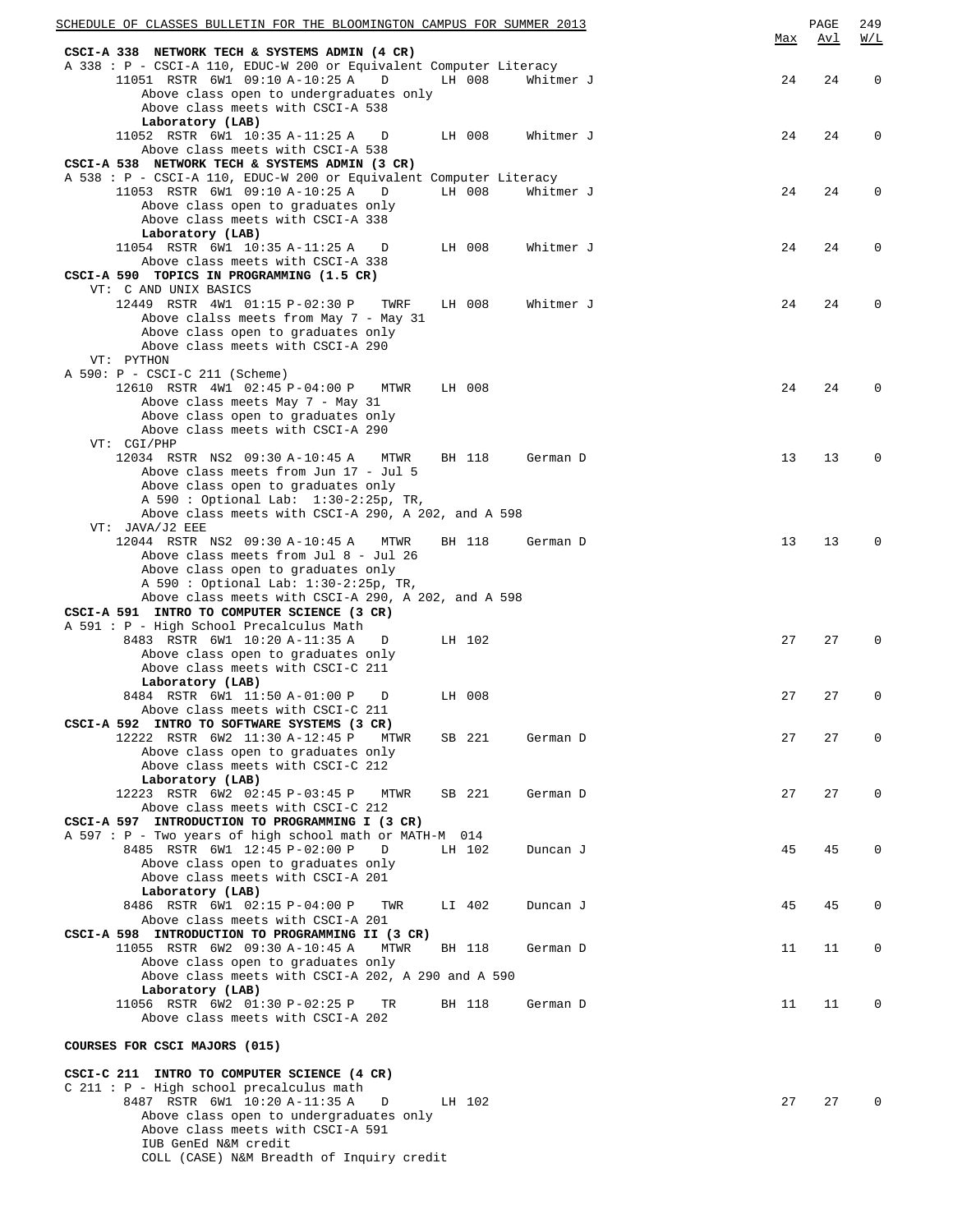| SCHEDULE OF CLASSES BULLETIN FOR THE BLOOMINGTON CAMPUS FOR SUMMER 2013                                      |     | $\mathop{\mathtt{PAGE}}$<br>Avl | 250<br>$\overline{\text{W}}$ / $\overline{\text{L}}$ |
|--------------------------------------------------------------------------------------------------------------|-----|---------------------------------|------------------------------------------------------|
| Laboratory (LAB)                                                                                             | Max |                                 |                                                      |
| 8488 RSTR 6W1 11:50 A-01:00 P<br>D<br>LH 008                                                                 | 27  | 27                              | $\Omega$                                             |
| Above class meets with CSCI-A 591                                                                            |     |                                 |                                                      |
| IUB GenEd N&M credit<br>COLL (CASE) N&M Breadth of Inquiry credit                                            |     |                                 |                                                      |
| CSCI-C 212 INTRO TO SOFTWARE SYSTEMS (4 CR)                                                                  |     |                                 |                                                      |
| 12220 RSTR 6W2 11:30 A-12:45 P<br>MTWR<br>SB 221<br>German D                                                 | 27  | 27                              | $\Omega$                                             |
| $C$ 212 : P - CSCI-C 211                                                                                     |     |                                 |                                                      |
| Above class open to undergraduates only<br>Above class meets with CSCI-A 592                                 |     |                                 |                                                      |
| IUB GenEd N&M credit                                                                                         |     |                                 |                                                      |
| COLL (CASE) N&M Breadth of Inquiry credit                                                                    |     |                                 |                                                      |
| Laboratory (LAB)                                                                                             |     |                                 |                                                      |
| 12221 RSTR 6W2 02:45 P-03:45 P<br>MTWR<br>SB 221<br>German D                                                 | 27  | 27                              | $\Omega$                                             |
| Above class meets with CSCI-A 592<br>IUB GenEd N&M credit                                                    |     |                                 |                                                      |
| COLL (CASE) N&M Breadth of Inquiry credit                                                                    |     |                                 |                                                      |
| CSCI-Y 390 UNDERGRADUATE INDPT STUDY (1-3 CR)                                                                |     |                                 |                                                      |
| 8489 PERM 6W1 ARR<br>Haghverdi E<br>ARR<br>ARR                                                               | 5   | 5                               | $\Omega$                                             |
| Above class requires permission of Department<br>Above class graded on deferred R grade basis                |     |                                 |                                                      |
| Please submit permission form through the SoIC database -                                                    |     |                                 |                                                      |
| questions email soicugrd@indiana.edu                                                                         |     |                                 |                                                      |
| 8490 PERM 6W2 ARR<br>ARR<br>ARR<br>Haghverdi E                                                               | 5   | 5                               |                                                      |
| Above class requires permission of Department                                                                |     |                                 |                                                      |
| Above class graded on deferred R grade basis<br>Please submit permission form through the SoIC database -    |     |                                 |                                                      |
| questions email soicugrd@indiana.edu                                                                         |     |                                 |                                                      |
| CSCI-Y 391 UNDERGRADUATE IND SYSTEM DEV (1-3 CR)                                                             |     |                                 |                                                      |
| 8491 PERM 6W1 ARR<br>ARR<br>Haghverdi E<br>ARR                                                               | 5   | 5                               | <sup>0</sup>                                         |
| Above class requires permission of Department                                                                |     |                                 |                                                      |
| Above class graded on deferred R grade basis<br>Please submit permission form through the SoIC database -    |     |                                 |                                                      |
| questions email soicugrd@indiana.edu                                                                         |     |                                 |                                                      |
| 8492 PERM 6W2 ARR<br>Haghverdi E<br>ARR<br>ARR                                                               | 5   | 5                               |                                                      |
| Above class requires permission of Department                                                                |     |                                 |                                                      |
| Above class graded on deferred R grade basis<br>Please submit permission form through the SoIC database -    |     |                                 |                                                      |
| questions email soicugrd@indiana.edu                                                                         |     |                                 |                                                      |
| CSCI-Y 399 PROJ IN PROFESSIONAL PRACTICE (3 CR)                                                              |     |                                 |                                                      |
| Y 399 : P - two of CSCI-C 311, C 335 or C 343                                                                |     |                                 |                                                      |
| 11129 PERM 6W1 ARR<br>ARR<br>ARR<br>Hottell M<br>Above class requires permission of Department               | 5   | 5                               |                                                      |
| Above class graded on deferred R grade basis                                                                 |     |                                 |                                                      |
| Y 399 : P - two of CSCI-C 311, C 335 or C 343                                                                |     |                                 |                                                      |
| 12721 PERM 6W1 ARR<br>ARR<br>ARR<br>Hottell M                                                                | 5   | 5                               | 0                                                    |
| Above class requires permission of Department<br>Above class graded on deferred R grade basis                |     |                                 |                                                      |
| Above class is a Service Learning Course                                                                     |     |                                 |                                                      |
| Above class for students engaged in the ServeIT Clinic                                                       |     |                                 |                                                      |
| Y 399 : P - two of CSCI-C 311, C 335 or C 343                                                                |     |                                 |                                                      |
| 8493 PERM 6W1 ARR<br>ARR<br>Hottell M<br>ARR                                                                 | 5   | 5                               |                                                      |
| Above class requires permission of Department<br>Above class graded on deferred R grade basis                |     |                                 |                                                      |
| Above class for students not in residence on the Bloomington                                                 |     |                                 |                                                      |
| campus                                                                                                       |     |                                 |                                                      |
| Y 399 : P - two of CSCI-C 311, C 335 or C 343                                                                |     |                                 |                                                      |
| 11130 PERM 6W2 ARR<br>ARR<br>ARR<br>Hottell M<br>Above class requires permission of Department               | 5   | 5                               |                                                      |
| Above class graded on deferred R grade basis                                                                 |     |                                 |                                                      |
| Y 399 : P - two of CSCI-C 311, C 335 or C 343                                                                |     |                                 |                                                      |
| 12930 PERM 6W2 ARR<br>ARR<br>ARR<br>Hottell M                                                                | 5   | 5                               |                                                      |
| Above class requires permission of Department                                                                |     |                                 |                                                      |
| Above class graded on deferred R grade basis<br>Above class is a Service Learning Course                     |     |                                 |                                                      |
| Above class for students engaged in the ServeIT Clinic                                                       |     |                                 |                                                      |
| Y 399 : P - two of CSCI-C 311, C 335 or C 343                                                                |     |                                 |                                                      |
| 8494 PERM 6W2 ARR<br>ARR<br>ARR<br>Hottell M                                                                 | 5   | 5                               |                                                      |
| Above class requires permission of Department                                                                |     |                                 |                                                      |
| Above class graded on deferred R grade basis<br>Above class for students not in residence on the Bloomington |     |                                 |                                                      |
| campus                                                                                                       |     |                                 |                                                      |
| CSCI-Y 499 HONORS RESEARCH (1-12 CR)                                                                         |     |                                 |                                                      |
| 8496 PERM 6W1 ARR<br>ARR<br>ARR<br>Haghverdi E                                                               | 5   | 5                               |                                                      |
| Above class requires permission of Department                                                                |     |                                 |                                                      |
| Above class graded on deferred R grade basis<br>Please submit permission form through the SoIC database -    |     |                                 |                                                      |
| questions email soicugrd@indiana.edu                                                                         |     |                                 |                                                      |
| 8495 PERM 6W2 ARR<br>ARR<br>ARR<br>Haghverdi E                                                               | 5   | 5                               |                                                      |
| Above class requires permission of Department                                                                |     |                                 |                                                      |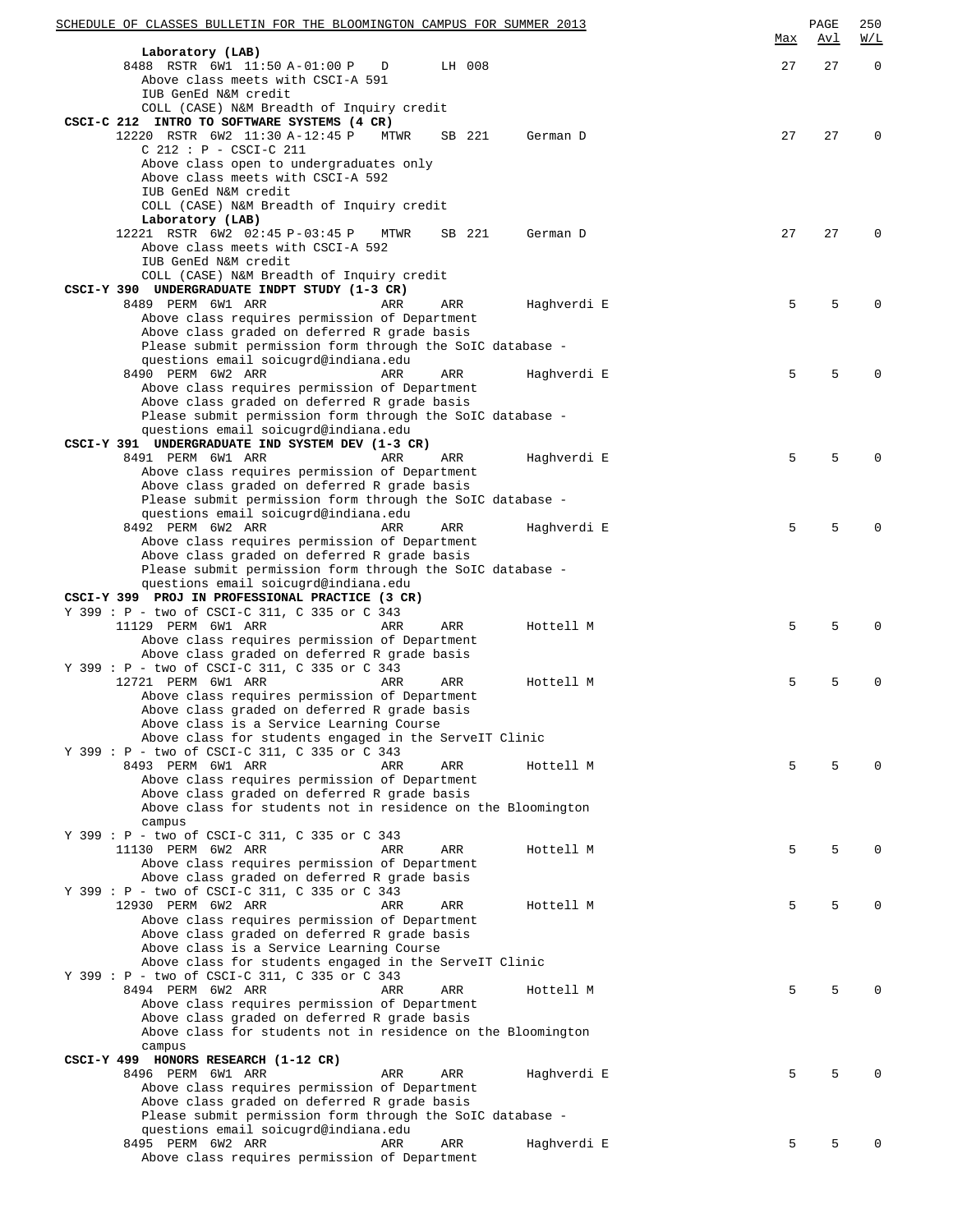| SCHEDULE OF CLASSES BULLETIN FOR THE BLOOMINGTON CAMPUS FOR SUMMER 2013                            |     |     |                 |     | PAGE | 251         |
|----------------------------------------------------------------------------------------------------|-----|-----|-----------------|-----|------|-------------|
| Above class graded on deferred R grade basis                                                       |     |     |                 | Max | Avl  | W/L         |
| Please submit permission form through the SoIC database -                                          |     |     |                 |     |      |             |
| questions email soicugrd@indiana.edu<br>CSCI-Y 790 GRADUATE INDEPENDENT STUDY (1-6 CR)             |     |     |                 |     |      |             |
| 8497 PERM 6W1 ARR                                                                                  | ARR | ARR | Sabry A         | 15  | 15   | 0           |
| Above class requires permission of Department                                                      |     |     | Wu Y            |     |      |             |
| Above class open to graduates only<br>14513 PERM 6W1 ARR                                           | ARR | ARR | Sabry A         | 10  | 10   | 0           |
|                                                                                                    |     |     | Wu Y            |     |      |             |
| Above class requires permission of Department                                                      |     |     |                 |     |      |             |
| Above class open to graduates only<br>Above class for students not in residence on the Bloomington |     |     |                 |     |      |             |
| campus<br>8498 PERM 6W2 ARR                                                                        | ARR | ARR | Sabry A<br>Wu Y | 15  | 15   | $\Omega$    |
| Above class requires permission of Department<br>Above class open to graduates only                |     |     |                 |     |      |             |
| 14519 PERM 6W2 ARR                                                                                 | ARR | ARR | Sabry A         | 10  | 10   | 0           |
|                                                                                                    |     |     | Wu Y            |     |      |             |
| Above class requires permission of Department<br>Above class open to graduates only                |     |     |                 |     |      |             |
| Above class for students not in residence on the Bloomington                                       |     |     |                 |     |      |             |
| campus<br>CSCI-Y 791 GRAD INDEPENDENT SYSTEM DEV (1-6 CR)                                          |     |     |                 |     |      |             |
| 14526 PERM 6W1 ARR                                                                                 | ARR | ARR | Sabry A         | 15  | 15   | 0           |
|                                                                                                    |     |     | Wu Y            |     |      |             |
| Above class requires permission of Department<br>Above class open to graduates only                |     |     |                 |     |      |             |
| 14533 PERM 6W1 ARR                                                                                 | ARR | ARR | Sabry A         | 15  | 15   | $\mathbf 0$ |
| Above class requires permission of Department                                                      |     |     | Wu Y            |     |      |             |
| Above class open to graduates only                                                                 |     |     |                 |     |      |             |
| Above class for students not in residence on the Bloomington<br>campus                             |     |     |                 |     |      |             |
| 14540 PERM 6W2 ARR                                                                                 | ARR | ARR | Sabry A         | 15  | 15   | 0           |
|                                                                                                    |     |     | Wu Y            |     |      |             |
| Above class requires permission of Department<br>Above class open to graduates only                |     |     |                 |     |      |             |
| 14546 PERM 6W2 ARR                                                                                 | ARR | ARR | Sabry A         | 15  | 15   | 0           |
| Above class requires permission of Department                                                      |     |     | Wu Y            |     |      |             |
| Above class open to graduates only                                                                 |     |     |                 |     |      |             |
| Above class for students not in residence on the Bloomington                                       |     |     |                 |     |      |             |
| campus<br>CSCI-Y 792 MASTER'S THESIS (1-6 CR)                                                      |     |     |                 |     |      |             |
| 14551 PERM 6W1 ARR                                                                                 | ARR | ARR | Sabry A         | 15  | 15   | 0           |
| Above class requires permission of Department                                                      |     |     | Wu Y            |     |      |             |
| Above class open to graduates only                                                                 |     |     |                 |     |      |             |
| 14558 PERM 6W1 ARR                                                                                 | ARR | ARR | Sabry A         | 15  | 15   | $\Omega$    |
| Above class requires permission of Department                                                      |     |     | Wu Y            |     |      |             |
| Above class open to graduates only                                                                 |     |     |                 |     |      |             |
| Above class for students not in residence on the Bloomington<br>campus                             |     |     |                 |     |      |             |
| 14565 PERM 6W2 ARR                                                                                 | ARR | ARR | Sabry A         | 15  | 15   | $\Omega$    |
|                                                                                                    |     |     | Wu Y            |     |      |             |
| Above class requires permission of Department<br>Above class open to graduates only                |     |     |                 |     |      |             |
| 14571 PERM 6W2 ARR                                                                                 | ARR | ARR | Sabry A         | 15  | 15   | $\Omega$    |
| Above class requires permission of Department                                                      |     |     | Wu Y            |     |      |             |
| Above class open to graduates only                                                                 |     |     |                 |     |      |             |
| Above class for students not in residence on the Bloomington                                       |     |     |                 |     |      |             |
| campus<br>CSCI-Y 793 MASTER'S SOFTWARE THESIS (1-6 CR)                                             |     |     |                 |     |      |             |
| 14579 PERM 6W1 ARR                                                                                 | ARR | ARR | Sabry A         | 15  | 15   | $\mathbf 0$ |
| Above class requires permission of Department                                                      |     |     | Wu Y            |     |      |             |
| Above class open to graduates only                                                                 |     |     |                 |     |      |             |
| 14587 PERM 6W1 ARR                                                                                 | ARR | ARR | Sabry A         | 15  | 15   | $\mathbf 0$ |
| Above class requires permission of Department                                                      |     |     | Wu Y            |     |      |             |
| Above class open to graduates only                                                                 |     |     |                 |     |      |             |
| Above class for students not in residence on the Bloomington<br>campus                             |     |     |                 |     |      |             |
| 14595 PERM 6W2 ARR                                                                                 | ARR | ARR | Sabry A         | 15  | 15   | $\Omega$    |
| Above class requires permission of Department                                                      |     |     | Wu Y            |     |      |             |
|                                                                                                    |     |     |                 |     |      |             |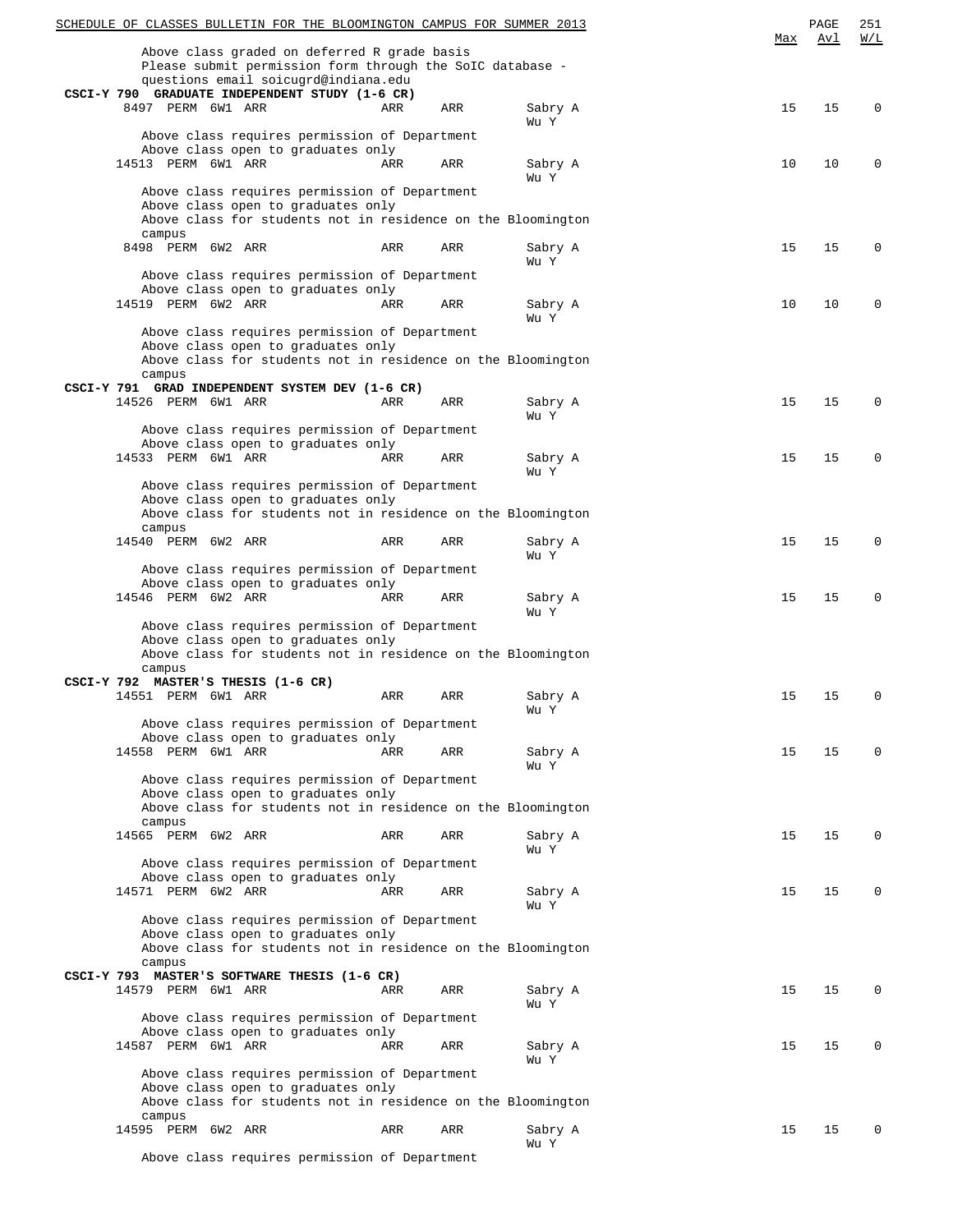| SCHEDULE OF CLASSES BULLETIN FOR THE BLOOMINGTON CAMPUS FOR SUMMER 2013 |            |     |                 | Max | PAGE<br>Avl | 252<br>W/L  |
|-------------------------------------------------------------------------|------------|-----|-----------------|-----|-------------|-------------|
| Above class open to graduates only                                      |            |     |                 |     |             |             |
| 14602 PERM 6W2 ARR                                                      | ARR        | ARR | Sabry A<br>Wu Y | 15  | 15          | $\mathbf 0$ |
| Above class requires permission of Department                           |            |     |                 |     |             |             |
| Above class open to graduates only                                      |            |     |                 |     |             |             |
| Above class for students not in residence on the Bloomington            |            |     |                 |     |             |             |
| campus                                                                  |            |     |                 |     |             |             |
| CSCI-Y 798 PROFSNL PRACTICUM/INTERNSHP (0 CR)                           |            |     |                 |     |             |             |
| 8499 PERM 6W1 ARR                                                       | ARR        | ARR | Sabry A         | 40  | 40          | $\Omega$    |
| Above class open to graduates only                                      |            |     |                 |     |             |             |
| Above class requires permission of Department                           |            |     |                 |     |             |             |
| Above class graded on S/F basis only                                    |            |     |                 |     |             |             |
| 14610 PERM 6W1 ARR                                                      | ARR        | ARR | Sabry A         | 40  | 40          | $\Omega$    |
| Above class open to graduates only                                      |            |     |                 |     |             |             |
| Above class requires permission of Department                           |            |     |                 |     |             |             |
| Above class graded on S/F basis only                                    |            |     |                 |     |             |             |
| Above class for students not in residence on the Bloomington            |            |     |                 |     |             |             |
| campus                                                                  |            |     |                 |     |             |             |
| 8500 PERM 6W2 ARR                                                       | ARR        | ARR | Sabry A         | 50  | 50          | 0           |
| Above class open to graduates only                                      |            |     |                 |     |             |             |
| Above class requires permission of Department                           |            |     |                 |     |             |             |
| Above class graded on S/F basis only                                    |            |     |                 |     |             |             |
| 14619 PERM 6W2 ARR                                                      | <b>ARR</b> | ARR |                 | 50  | 50          | 0           |
|                                                                         |            |     | Sabry A         |     |             |             |
| Above class open to graduates only                                      |            |     |                 |     |             |             |
| Above class requires permission of Department                           |            |     |                 |     |             |             |
| Above class graded on S/F basis only                                    |            |     |                 |     |             |             |
| Above class for students not in residence on the Bloomington            |            |     |                 |     |             |             |
| campus                                                                  |            |     |                 |     |             |             |
| CSCI-Y 890 THESIS READINGS AND RESEARCH (1-12 CR)                       |            |     |                 |     |             |             |
| 8501 PERM 6W1 ARR                                                       | <b>ARR</b> | ARR | Wu Y            | 10  | 10          | $\Omega$    |
| Above class open to graduates only                                      |            |     |                 |     |             |             |
| Above class requires permission of Department                           |            |     |                 |     |             |             |
| Above class graded on deferred R grade basis                            |            |     |                 |     |             |             |
| 14626 PERM 6W1 ARR                                                      | <b>ARR</b> | ARR | Wu Y            | 10  | 10          | $\Omega$    |
| Above class open to graduates only                                      |            |     |                 |     |             |             |
| Above class requires permission of Department                           |            |     |                 |     |             |             |
| Above class graded on deferred R grade basis                            |            |     |                 |     |             |             |
| Above class for students not in residence on the Bloomington            |            |     |                 |     |             |             |
| campus                                                                  |            |     |                 |     |             |             |
| 8502 PERM 6W2 ARR                                                       | ARR        | ARR | Wu Y            | 20  | 20          | 0           |
| Above class open to graduates only                                      |            |     |                 |     |             |             |
| Above class requires permission of Department                           |            |     |                 |     |             |             |
| 14634 PERM 6W2 ARR                                                      | ARR        | ARR | Wu Y            | 20  | 20          | $\Omega$    |
| Above class open to graduates only                                      |            |     |                 |     |             |             |
| Above class requires permission of Department                           |            |     |                 |     |             |             |
| Above class for students not in residence on the Bloomington            |            |     |                 |     |             |             |
| campus                                                                  |            |     |                 |     |             |             |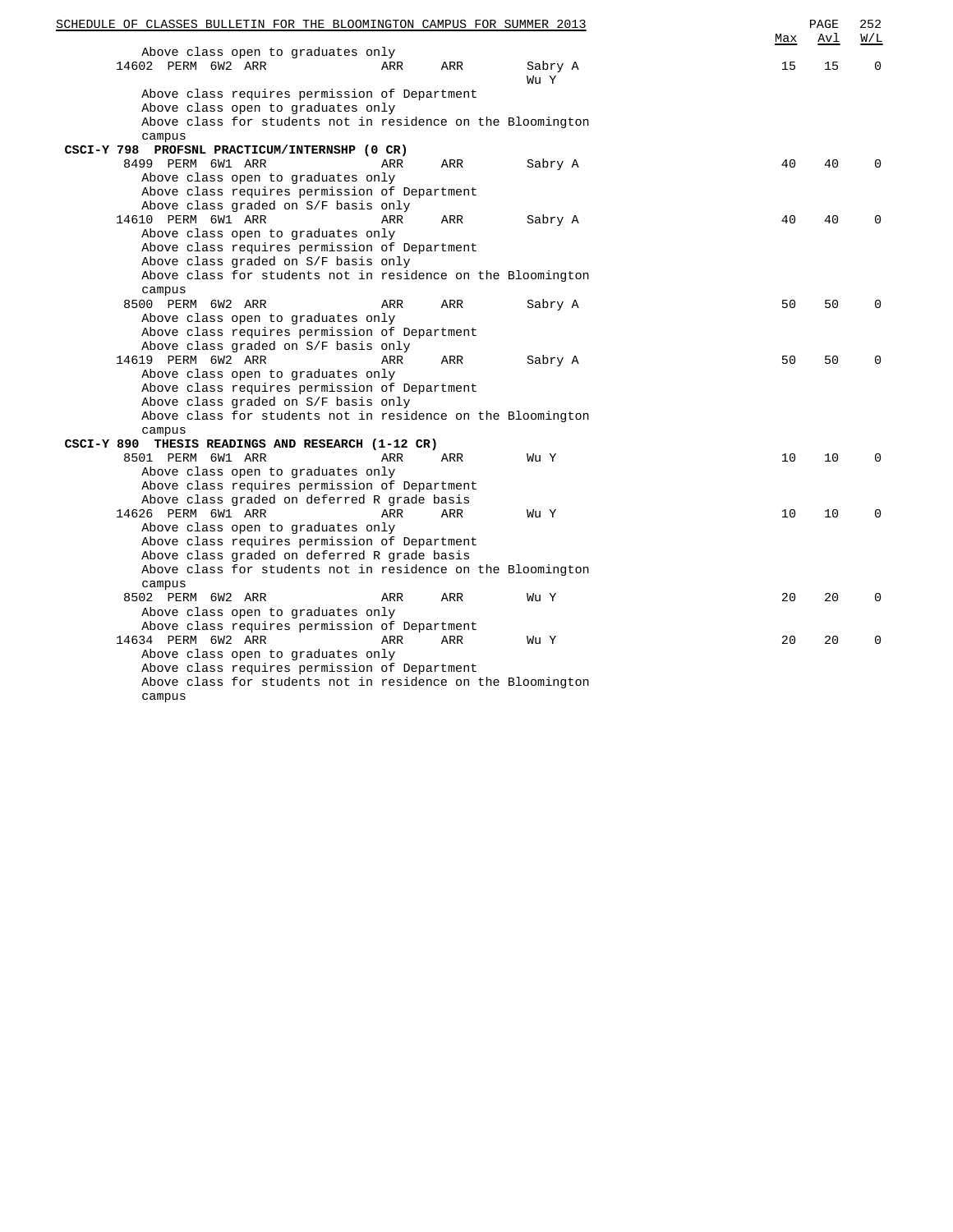|                                 | SCHEDULE OF CLASSES BULLETIN FOR THE BLOOMINGTON CAMPUS FOR SUMMER 2013                                                                                                                                                                                                                                                                                                                                                                                       |      |            |                        | Max          | PAGE<br>Avl | 253<br>W/L |
|---------------------------------|---------------------------------------------------------------------------------------------------------------------------------------------------------------------------------------------------------------------------------------------------------------------------------------------------------------------------------------------------------------------------------------------------------------------------------------------------------------|------|------------|------------------------|--------------|-------------|------------|
| Journalism (JOUR)               |                                                                                                                                                                                                                                                                                                                                                                                                                                                               |      |            |                        |              |             |            |
| CORE COURSES FOR MAJORS (020)   |                                                                                                                                                                                                                                                                                                                                                                                                                                                               |      |            |                        |              |             |            |
| 10040<br>$6 - 7$ pm.<br>courses | JOUR-J 155 RSH TECHNIQUES FOR JOURNALISTS (1 CR)<br>6W1 ARR<br>J 155 : Required for degree. Strongly recommend J 155 be<br>taken with J 200.<br>J 155 : Required orientation May 9, Ernie Pyle Hall 220,<br>J 155 : Evening exam in classroom<br>J 155 : Must be completed before enrollment in J-skills                                                                                                                                                      | ARR  | ARR        | Higgs S                | 30           | 30          | 0          |
| 9100<br>better                  | JOUR-J 200 REPORTING, WRITING & EDITING I (3 CR)<br>6W1 12:40 P-02:30 P<br>$J$ 200 : P : ENG-W 131 or equivalent, with a grade of C- or<br>J 200 : ATTENDANCE FIRST WEEK OF CLASS REQUIRED                                                                                                                                                                                                                                                                    | MTWR | EP 208     |                        | 18           | 18          | $\Omega$   |
|                                 | JOUR-J 410 MEDIA AS SOCIAL INSTITUTIONS (3 CR)<br>9101 RSTR 6W1 10:20 A-12:10 P<br>J 410 : P - JOUR-J 300 with a grade of C- or better, and<br>senior standing                                                                                                                                                                                                                                                                                                | MTWR | EP 214     | Lee J                  | 30           | 30          | 0          |
| ELECTIVES (025)                 |                                                                                                                                                                                                                                                                                                                                                                                                                                                               |      |            |                        |              |             |            |
|                                 | JOUR-J 418 FIELD EXPERIENCE JOURNALISM (4 CR)<br>14615 PERM 8W1 09:10 A-11:20 A<br>Above class requires travel to Eldoret and Nairobi, Kenya.<br>Travel Dates: May 18 to June 17. Cost: \$2,250. Application<br>required, limited to Journalism students. By instructor<br>permission only.<br>Class meeting times: Monday-Friday, 9:10 am-11:20 am, May<br>7-16, and then Monday-Friday, 9:10 am-11:20 am, June 18-28.<br>Above class meets with JOUR-J 518. | D    | EP 210     | Kelly J                | $\mathbf{1}$ | 1           |            |
|                                 | Obtain on-line authorization for above class from Department<br>JOUR-J 492 MEDIA INTERNSHIP (1-3 CR)                                                                                                                                                                                                                                                                                                                                                          |      |            |                        |              |             |            |
|                                 | 9102 PERM 8W1 ARR                                                                                                                                                                                                                                                                                                                                                                                                                                             | ARR  | ARR        | Debnam M               | $\mathbf{1}$ | 1           | 0          |
|                                 | Above class requires permission of instructor<br>11690 PERM 8W1 ARR                                                                                                                                                                                                                                                                                                                                                                                           | ARR  | ARR        | Debnam M               | 10           | 10          | 0          |
|                                 | Above class requires permission of instructor<br>9103 PERM 8W2 ARR                                                                                                                                                                                                                                                                                                                                                                                            | ARR  | ARR        | Debnam M               | 1            | 1           | 0          |
|                                 | Above class requires permission of instructor<br>11691 PERM 8W2 ARR<br>Above class requires permission of instructor<br>JOUR-J 493 JOUR: OFF CAMPUS REGISTRATION (0 CR)                                                                                                                                                                                                                                                                                       | ARR  | ARR        | Debnam M               | 10           | 10          | 0          |
|                                 | 9104 PERM 6W1 ARR                                                                                                                                                                                                                                                                                                                                                                                                                                             | ARR  | <b>ARR</b> | Brownlee B<br>Person J | 1            | 1           | 0          |
|                                 | Obtain on-line authorization for above class from Department<br>9105 PERM 6W2 ARR<br>Above class requires permission of Department                                                                                                                                                                                                                                                                                                                            | ARR  | ARR        | Brownlee B<br>Person J | 1            | 1           | 0          |
|                                 | JOUR-J 496 FOREIGN STUDY IN JOURNALISM (4 CR)<br>9106 PERM NS1 ARR<br>Above class requires permission of Department<br>Above class reserved for students in the Journalism Summer in<br>London May 4 to June 30, 2013.                                                                                                                                                                                                                                        | ARR  | ARR        | Parameswaran R         | $\mathbf{1}$ | 1           | 0          |
| 12857 PERM 1                    | JOUR-H 499 EPS HONORS RESEARCH (1-3 CR)<br>ARR<br>J 499 : Must submit project outline to advisor-supervisor in<br>advance. Project must be approved by Director of the                                                                                                                                                                                                                                                                                        | ARR  | ARR        | Kelly J                | $\mathbf{1}$ | 1           |            |
|                                 | Journalism Honors Program prior to registration<br>JOUR-J 499 HONORS RESEARCH IN JOURNALISM (1-3 CR)<br>9107 PERM 6W1 ARR                                                                                                                                                                                                                                                                                                                                     | ARR  | ARR        | Brownlee B<br>Person J | $\mathbf{1}$ | 1           | U          |
|                                 | J 499 : Must submit project outline to advisor-supervisor in<br>advance. Project must be approved by Associate Dean prior to<br>registration<br>Obtain on-line authorization for above class from Department                                                                                                                                                                                                                                                  |      |            |                        |              |             |            |
|                                 | 12990 PERM 6W2 ARR                                                                                                                                                                                                                                                                                                                                                                                                                                            | ARR  | ARR        | Brownlee B             | $\mathbf{1}$ | 1           |            |
|                                 | J 499 : Must submit project outline to advisor-supervisor in<br>advance. Project must be approved by Associate Dean prior to<br>registration                                                                                                                                                                                                                                                                                                                  |      |            | Person J               |              |             |            |
| GRADUATE COURSES (030)          |                                                                                                                                                                                                                                                                                                                                                                                                                                                               |      |            |                        |              |             |            |
|                                 |                                                                                                                                                                                                                                                                                                                                                                                                                                                               |      |            |                        |              |             |            |

**JOUR-J 505 INTNSVE REPRT WRT & EDT WRKSHP (3 CR)** 15539 PERM NS2 01:30 P-04:30 P D EP 210 20 20 20 0 Above class required of graduate broadcast track students and all new graduate students without Journalism background.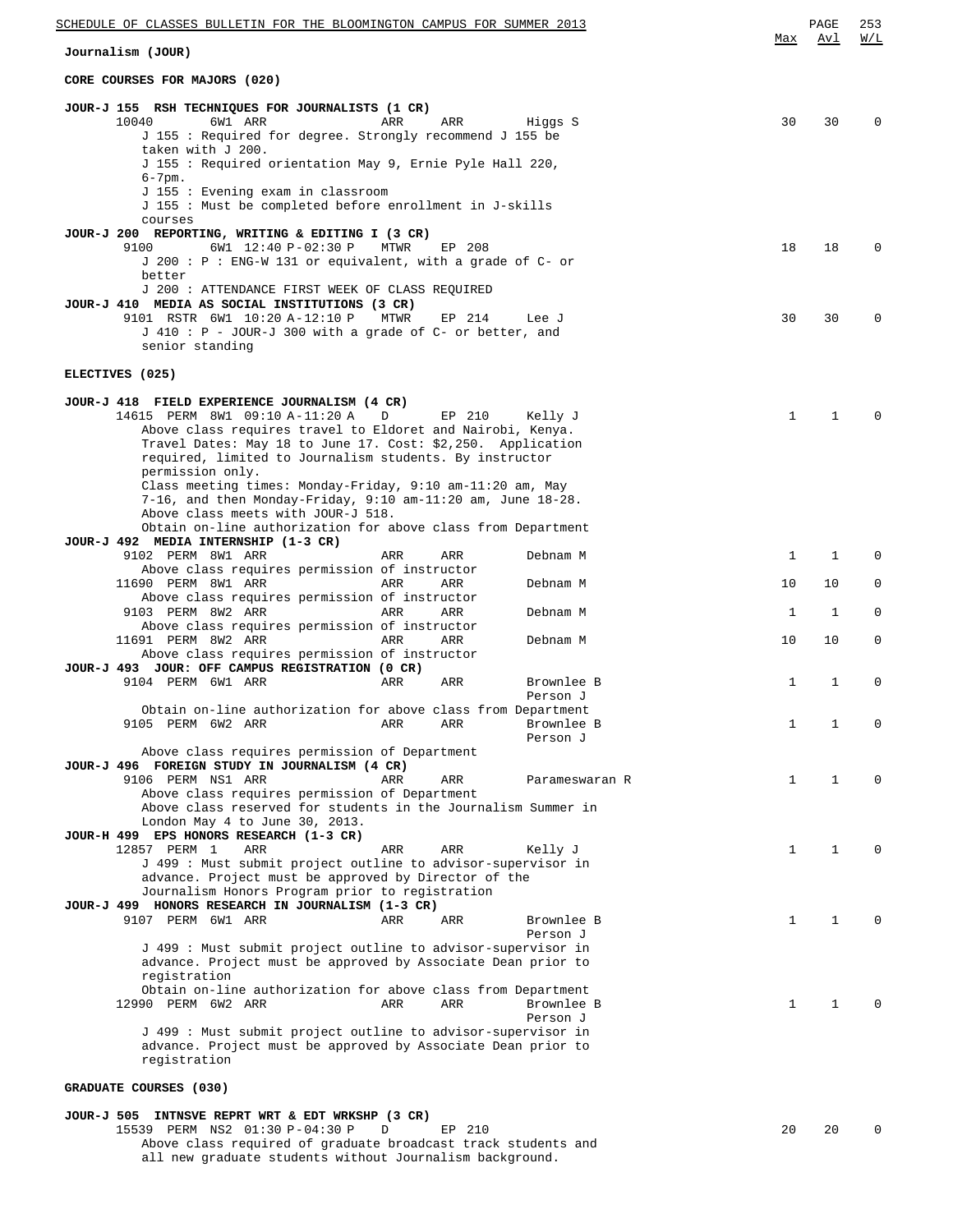| Above class meets Aug. 5-18. Meets M-F Aug. 5-13. Break for<br>International Student Orientation. Meets Aug. 17-18.<br>Obtain on-line authorization for above class from Department<br>Above class open to graduates only<br>JOUR-J 518 INTERNATIONL MEDIA EXPERIENCES (4 CR)<br>14629 PERM 8W1 09:10 A-11:20 A<br>$\mathbf 1$<br>D<br>EP 210<br>Kelly J<br>1<br>0<br>Above class requires travel to Eldoret and Nairobi, Kenya.<br>Travel Dates: May 18 to June 17. Cost: \$2,250. Application<br>required, limited to Journalism graduate students. By<br>instructor permission only.<br>Class meeting times: Monday-Friday, 9:10 am-11:20 am, May<br>$7-16$ , and then Monday-Friday, 9:10 am-11:20 am, June 18-28.<br>Above class meets with JOUR-J 418.<br>Obtain on-line authorization for above class from Department<br>JOUR-J 525 COLLOQ IN SCHOLASTIC JOURNALSM (2-3 CR)<br>9108 PERM NS2 08:00 A-05:00 P<br>D<br>6<br>EP 157<br>White T<br>6<br>Above class meets Jun 17-June 21<br>Above class emphasis on secondary education. Title: Going<br>Mobile: Publishing and Teaching on iPads.<br>Instructors: Bonnie Layton and Steve Layton.<br>Obtain on-line authorization for above class from Department<br>Above class open to graduates only<br>VT: TEACHING JOURNALISTIC WRITING<br>14899 PERM NS2 08:00 A-05:00 P<br>D<br>EP 214<br>White T<br>6<br>6<br>Above class meets Jun 24-June 28<br>Above class emphasis on secondary education. Title: Methods<br>of Teaching Journalistic Writing<br>Instructors: Tom French and Tony Willis<br>Obtain on-line authorization for above class from Department<br>Above class open to graduates only<br>JOUR-J 592 MEDIA INTERNSHIP (1-3 CR)<br>10691 PERM 8W1 ARR<br>25<br>25<br>$\Omega$<br>ARR<br>ARR<br>Debnam M<br>Above class open to graduates only<br>Obtain on-line authorization for above class from instructor<br>Above class graded on S/F basis only<br>10692 PERM 8W2 ARR<br>25<br>25<br>0<br>ARR<br>ARR<br>Debnam M<br>Above class open to graduates only<br>Obtain on-line authorization for above class from instructor<br>Above class graded on S/F basis only<br>JOUR-G 599 THESIS RESEARCH (0 CR)<br>9947 PERM 8W1 ARR<br>1<br>1<br>ARR<br>ARR<br>Major L<br>Bennett J<br>G 599 : Masters students who have enrolled in 30 or more<br>hours of Graduate work applicable to the degree and who have<br>completed all other degree requirements.<br>Above class open to graduates only<br>Obtain on-line authorization for above class from Department<br>Above class requires special fee - See fee page<br>$\mathbf{1}$<br>9948 PERM 8W2 ARR<br>1<br>ARR<br>ARR<br>Major L<br>0<br>Bennett J<br>G 599 : Masters students who have enrolled in 30 or more<br>hours of Graduate work applicable to the degree and who have<br>completed all other degree requirements.<br>Above class open to graduates only<br>Obtain on-line authorization for above class from Department<br>Above class requires special fee - See fee page<br>JOUR-J 660 TOPICS COLLOQUIUM (3 CR)<br>VT: FRAMING THEORY & THE MEDIA<br>12863 RSTR 6W1 10:20 A-12:10 P<br>MTWR<br>EP 207<br>Major L<br>15<br>15<br>0<br>Title: Framing Theory and the Media<br>Above class open to graduates only<br>JOUR-J 700 SPECIALIZED REPORTING PROJECT (3 CR)<br>9109 PERM 8W1 ARR<br>10<br>ARR<br>ARR<br>Major L<br>10<br>0<br>Bennett J<br>Above class open to graduates only<br>Obtain on-line authorization for above class from Department<br>9110 PERM 8W2 ARR<br>10<br>ARR<br>ARR<br>Major L<br>10<br>0<br>Bennett J<br>Above class open to graduates only<br>Obtain on-line authorization for above class from Department<br>JOUR-J 800 M A THESIS OR CREATIVE PROJECT (3 CR)<br>9111 PERM 8W1 ARR<br>1<br>ARR<br>ARR<br>Major L<br>1<br>Bennett J<br>J 800 : GRADUATE STUDENT IN JOURNALISM MAJORS: MA, MAT, MASS<br>COM PhD OR GRAD NON-DEGR<br>Obtain on-line authorization for above class from Department<br>9112 PERM 8W2 ARR<br>$\mathbf{1}$<br>ARR<br>ARR<br>Major L<br>1<br>Bennett J<br>J 800 : GRADUATE STUDENT IN JOURNALISM MAJORS: MA, MAT, MASS<br>COM PhD OR GRAD NON-DEGR | SCHEDULE OF CLASSES BULLETIN FOR THE BLOOMINGTON CAMPUS FOR SUMMER 2013 |     | PAGE | 254 |
|--------------------------------------------------------------------------------------------------------------------------------------------------------------------------------------------------------------------------------------------------------------------------------------------------------------------------------------------------------------------------------------------------------------------------------------------------------------------------------------------------------------------------------------------------------------------------------------------------------------------------------------------------------------------------------------------------------------------------------------------------------------------------------------------------------------------------------------------------------------------------------------------------------------------------------------------------------------------------------------------------------------------------------------------------------------------------------------------------------------------------------------------------------------------------------------------------------------------------------------------------------------------------------------------------------------------------------------------------------------------------------------------------------------------------------------------------------------------------------------------------------------------------------------------------------------------------------------------------------------------------------------------------------------------------------------------------------------------------------------------------------------------------------------------------------------------------------------------------------------------------------------------------------------------------------------------------------------------------------------------------------------------------------------------------------------------------------------------------------------------------------------------------------------------------------------------------------------------------------------------------------------------------------------------------------------------------------------------------------------------------------------------------------------------------------------------------------------------------------------------------------------------------------------------------------------------------------------------------------------------------------------------------------------------------------------------------------------------------------------------------------------------------------------------------------------------------------------------------------------------------------------------------------------------------------------------------------------------------------------------------------------------------------------------------------------------------------------------------------------------------------------------------------------------------------------------------------------------------------------------------------------------------------------------------------------------------------------------------------------------------------------------------------------------------------------------------------------------------------------------------------------------------------------------------------------------------------------------------------------------------------------------------------------------------------------------------------------------------------------------------------------------------------------------------------------------------------------------------------------------------------------------------------------------------------------------------------------------------------------------------------------------------------------------------------------------------------------------------------------------------------------------|-------------------------------------------------------------------------|-----|------|-----|
|                                                                                                                                                                                                                                                                                                                                                                                                                                                                                                                                                                                                                                                                                                                                                                                                                                                                                                                                                                                                                                                                                                                                                                                                                                                                                                                                                                                                                                                                                                                                                                                                                                                                                                                                                                                                                                                                                                                                                                                                                                                                                                                                                                                                                                                                                                                                                                                                                                                                                                                                                                                                                                                                                                                                                                                                                                                                                                                                                                                                                                                                                                                                                                                                                                                                                                                                                                                                                                                                                                                                                                                                                                                                                                                                                                                                                                                                                                                                                                                                                                                                                                                                            |                                                                         | Max | Avl  | W/L |
|                                                                                                                                                                                                                                                                                                                                                                                                                                                                                                                                                                                                                                                                                                                                                                                                                                                                                                                                                                                                                                                                                                                                                                                                                                                                                                                                                                                                                                                                                                                                                                                                                                                                                                                                                                                                                                                                                                                                                                                                                                                                                                                                                                                                                                                                                                                                                                                                                                                                                                                                                                                                                                                                                                                                                                                                                                                                                                                                                                                                                                                                                                                                                                                                                                                                                                                                                                                                                                                                                                                                                                                                                                                                                                                                                                                                                                                                                                                                                                                                                                                                                                                                            |                                                                         |     |      |     |
|                                                                                                                                                                                                                                                                                                                                                                                                                                                                                                                                                                                                                                                                                                                                                                                                                                                                                                                                                                                                                                                                                                                                                                                                                                                                                                                                                                                                                                                                                                                                                                                                                                                                                                                                                                                                                                                                                                                                                                                                                                                                                                                                                                                                                                                                                                                                                                                                                                                                                                                                                                                                                                                                                                                                                                                                                                                                                                                                                                                                                                                                                                                                                                                                                                                                                                                                                                                                                                                                                                                                                                                                                                                                                                                                                                                                                                                                                                                                                                                                                                                                                                                                            |                                                                         |     |      |     |
|                                                                                                                                                                                                                                                                                                                                                                                                                                                                                                                                                                                                                                                                                                                                                                                                                                                                                                                                                                                                                                                                                                                                                                                                                                                                                                                                                                                                                                                                                                                                                                                                                                                                                                                                                                                                                                                                                                                                                                                                                                                                                                                                                                                                                                                                                                                                                                                                                                                                                                                                                                                                                                                                                                                                                                                                                                                                                                                                                                                                                                                                                                                                                                                                                                                                                                                                                                                                                                                                                                                                                                                                                                                                                                                                                                                                                                                                                                                                                                                                                                                                                                                                            |                                                                         |     |      |     |
|                                                                                                                                                                                                                                                                                                                                                                                                                                                                                                                                                                                                                                                                                                                                                                                                                                                                                                                                                                                                                                                                                                                                                                                                                                                                                                                                                                                                                                                                                                                                                                                                                                                                                                                                                                                                                                                                                                                                                                                                                                                                                                                                                                                                                                                                                                                                                                                                                                                                                                                                                                                                                                                                                                                                                                                                                                                                                                                                                                                                                                                                                                                                                                                                                                                                                                                                                                                                                                                                                                                                                                                                                                                                                                                                                                                                                                                                                                                                                                                                                                                                                                                                            |                                                                         |     |      |     |
|                                                                                                                                                                                                                                                                                                                                                                                                                                                                                                                                                                                                                                                                                                                                                                                                                                                                                                                                                                                                                                                                                                                                                                                                                                                                                                                                                                                                                                                                                                                                                                                                                                                                                                                                                                                                                                                                                                                                                                                                                                                                                                                                                                                                                                                                                                                                                                                                                                                                                                                                                                                                                                                                                                                                                                                                                                                                                                                                                                                                                                                                                                                                                                                                                                                                                                                                                                                                                                                                                                                                                                                                                                                                                                                                                                                                                                                                                                                                                                                                                                                                                                                                            |                                                                         |     |      |     |
|                                                                                                                                                                                                                                                                                                                                                                                                                                                                                                                                                                                                                                                                                                                                                                                                                                                                                                                                                                                                                                                                                                                                                                                                                                                                                                                                                                                                                                                                                                                                                                                                                                                                                                                                                                                                                                                                                                                                                                                                                                                                                                                                                                                                                                                                                                                                                                                                                                                                                                                                                                                                                                                                                                                                                                                                                                                                                                                                                                                                                                                                                                                                                                                                                                                                                                                                                                                                                                                                                                                                                                                                                                                                                                                                                                                                                                                                                                                                                                                                                                                                                                                                            |                                                                         |     |      |     |
|                                                                                                                                                                                                                                                                                                                                                                                                                                                                                                                                                                                                                                                                                                                                                                                                                                                                                                                                                                                                                                                                                                                                                                                                                                                                                                                                                                                                                                                                                                                                                                                                                                                                                                                                                                                                                                                                                                                                                                                                                                                                                                                                                                                                                                                                                                                                                                                                                                                                                                                                                                                                                                                                                                                                                                                                                                                                                                                                                                                                                                                                                                                                                                                                                                                                                                                                                                                                                                                                                                                                                                                                                                                                                                                                                                                                                                                                                                                                                                                                                                                                                                                                            |                                                                         |     |      |     |
|                                                                                                                                                                                                                                                                                                                                                                                                                                                                                                                                                                                                                                                                                                                                                                                                                                                                                                                                                                                                                                                                                                                                                                                                                                                                                                                                                                                                                                                                                                                                                                                                                                                                                                                                                                                                                                                                                                                                                                                                                                                                                                                                                                                                                                                                                                                                                                                                                                                                                                                                                                                                                                                                                                                                                                                                                                                                                                                                                                                                                                                                                                                                                                                                                                                                                                                                                                                                                                                                                                                                                                                                                                                                                                                                                                                                                                                                                                                                                                                                                                                                                                                                            |                                                                         |     |      |     |
|                                                                                                                                                                                                                                                                                                                                                                                                                                                                                                                                                                                                                                                                                                                                                                                                                                                                                                                                                                                                                                                                                                                                                                                                                                                                                                                                                                                                                                                                                                                                                                                                                                                                                                                                                                                                                                                                                                                                                                                                                                                                                                                                                                                                                                                                                                                                                                                                                                                                                                                                                                                                                                                                                                                                                                                                                                                                                                                                                                                                                                                                                                                                                                                                                                                                                                                                                                                                                                                                                                                                                                                                                                                                                                                                                                                                                                                                                                                                                                                                                                                                                                                                            |                                                                         |     |      |     |
|                                                                                                                                                                                                                                                                                                                                                                                                                                                                                                                                                                                                                                                                                                                                                                                                                                                                                                                                                                                                                                                                                                                                                                                                                                                                                                                                                                                                                                                                                                                                                                                                                                                                                                                                                                                                                                                                                                                                                                                                                                                                                                                                                                                                                                                                                                                                                                                                                                                                                                                                                                                                                                                                                                                                                                                                                                                                                                                                                                                                                                                                                                                                                                                                                                                                                                                                                                                                                                                                                                                                                                                                                                                                                                                                                                                                                                                                                                                                                                                                                                                                                                                                            |                                                                         |     |      |     |
|                                                                                                                                                                                                                                                                                                                                                                                                                                                                                                                                                                                                                                                                                                                                                                                                                                                                                                                                                                                                                                                                                                                                                                                                                                                                                                                                                                                                                                                                                                                                                                                                                                                                                                                                                                                                                                                                                                                                                                                                                                                                                                                                                                                                                                                                                                                                                                                                                                                                                                                                                                                                                                                                                                                                                                                                                                                                                                                                                                                                                                                                                                                                                                                                                                                                                                                                                                                                                                                                                                                                                                                                                                                                                                                                                                                                                                                                                                                                                                                                                                                                                                                                            |                                                                         |     |      |     |
|                                                                                                                                                                                                                                                                                                                                                                                                                                                                                                                                                                                                                                                                                                                                                                                                                                                                                                                                                                                                                                                                                                                                                                                                                                                                                                                                                                                                                                                                                                                                                                                                                                                                                                                                                                                                                                                                                                                                                                                                                                                                                                                                                                                                                                                                                                                                                                                                                                                                                                                                                                                                                                                                                                                                                                                                                                                                                                                                                                                                                                                                                                                                                                                                                                                                                                                                                                                                                                                                                                                                                                                                                                                                                                                                                                                                                                                                                                                                                                                                                                                                                                                                            |                                                                         |     |      |     |
|                                                                                                                                                                                                                                                                                                                                                                                                                                                                                                                                                                                                                                                                                                                                                                                                                                                                                                                                                                                                                                                                                                                                                                                                                                                                                                                                                                                                                                                                                                                                                                                                                                                                                                                                                                                                                                                                                                                                                                                                                                                                                                                                                                                                                                                                                                                                                                                                                                                                                                                                                                                                                                                                                                                                                                                                                                                                                                                                                                                                                                                                                                                                                                                                                                                                                                                                                                                                                                                                                                                                                                                                                                                                                                                                                                                                                                                                                                                                                                                                                                                                                                                                            |                                                                         |     |      |     |
|                                                                                                                                                                                                                                                                                                                                                                                                                                                                                                                                                                                                                                                                                                                                                                                                                                                                                                                                                                                                                                                                                                                                                                                                                                                                                                                                                                                                                                                                                                                                                                                                                                                                                                                                                                                                                                                                                                                                                                                                                                                                                                                                                                                                                                                                                                                                                                                                                                                                                                                                                                                                                                                                                                                                                                                                                                                                                                                                                                                                                                                                                                                                                                                                                                                                                                                                                                                                                                                                                                                                                                                                                                                                                                                                                                                                                                                                                                                                                                                                                                                                                                                                            |                                                                         |     |      |     |
|                                                                                                                                                                                                                                                                                                                                                                                                                                                                                                                                                                                                                                                                                                                                                                                                                                                                                                                                                                                                                                                                                                                                                                                                                                                                                                                                                                                                                                                                                                                                                                                                                                                                                                                                                                                                                                                                                                                                                                                                                                                                                                                                                                                                                                                                                                                                                                                                                                                                                                                                                                                                                                                                                                                                                                                                                                                                                                                                                                                                                                                                                                                                                                                                                                                                                                                                                                                                                                                                                                                                                                                                                                                                                                                                                                                                                                                                                                                                                                                                                                                                                                                                            |                                                                         |     |      |     |
|                                                                                                                                                                                                                                                                                                                                                                                                                                                                                                                                                                                                                                                                                                                                                                                                                                                                                                                                                                                                                                                                                                                                                                                                                                                                                                                                                                                                                                                                                                                                                                                                                                                                                                                                                                                                                                                                                                                                                                                                                                                                                                                                                                                                                                                                                                                                                                                                                                                                                                                                                                                                                                                                                                                                                                                                                                                                                                                                                                                                                                                                                                                                                                                                                                                                                                                                                                                                                                                                                                                                                                                                                                                                                                                                                                                                                                                                                                                                                                                                                                                                                                                                            |                                                                         |     |      |     |
|                                                                                                                                                                                                                                                                                                                                                                                                                                                                                                                                                                                                                                                                                                                                                                                                                                                                                                                                                                                                                                                                                                                                                                                                                                                                                                                                                                                                                                                                                                                                                                                                                                                                                                                                                                                                                                                                                                                                                                                                                                                                                                                                                                                                                                                                                                                                                                                                                                                                                                                                                                                                                                                                                                                                                                                                                                                                                                                                                                                                                                                                                                                                                                                                                                                                                                                                                                                                                                                                                                                                                                                                                                                                                                                                                                                                                                                                                                                                                                                                                                                                                                                                            |                                                                         |     |      |     |
|                                                                                                                                                                                                                                                                                                                                                                                                                                                                                                                                                                                                                                                                                                                                                                                                                                                                                                                                                                                                                                                                                                                                                                                                                                                                                                                                                                                                                                                                                                                                                                                                                                                                                                                                                                                                                                                                                                                                                                                                                                                                                                                                                                                                                                                                                                                                                                                                                                                                                                                                                                                                                                                                                                                                                                                                                                                                                                                                                                                                                                                                                                                                                                                                                                                                                                                                                                                                                                                                                                                                                                                                                                                                                                                                                                                                                                                                                                                                                                                                                                                                                                                                            |                                                                         |     |      |     |
|                                                                                                                                                                                                                                                                                                                                                                                                                                                                                                                                                                                                                                                                                                                                                                                                                                                                                                                                                                                                                                                                                                                                                                                                                                                                                                                                                                                                                                                                                                                                                                                                                                                                                                                                                                                                                                                                                                                                                                                                                                                                                                                                                                                                                                                                                                                                                                                                                                                                                                                                                                                                                                                                                                                                                                                                                                                                                                                                                                                                                                                                                                                                                                                                                                                                                                                                                                                                                                                                                                                                                                                                                                                                                                                                                                                                                                                                                                                                                                                                                                                                                                                                            |                                                                         |     |      |     |
|                                                                                                                                                                                                                                                                                                                                                                                                                                                                                                                                                                                                                                                                                                                                                                                                                                                                                                                                                                                                                                                                                                                                                                                                                                                                                                                                                                                                                                                                                                                                                                                                                                                                                                                                                                                                                                                                                                                                                                                                                                                                                                                                                                                                                                                                                                                                                                                                                                                                                                                                                                                                                                                                                                                                                                                                                                                                                                                                                                                                                                                                                                                                                                                                                                                                                                                                                                                                                                                                                                                                                                                                                                                                                                                                                                                                                                                                                                                                                                                                                                                                                                                                            |                                                                         |     |      |     |
|                                                                                                                                                                                                                                                                                                                                                                                                                                                                                                                                                                                                                                                                                                                                                                                                                                                                                                                                                                                                                                                                                                                                                                                                                                                                                                                                                                                                                                                                                                                                                                                                                                                                                                                                                                                                                                                                                                                                                                                                                                                                                                                                                                                                                                                                                                                                                                                                                                                                                                                                                                                                                                                                                                                                                                                                                                                                                                                                                                                                                                                                                                                                                                                                                                                                                                                                                                                                                                                                                                                                                                                                                                                                                                                                                                                                                                                                                                                                                                                                                                                                                                                                            |                                                                         |     |      |     |
|                                                                                                                                                                                                                                                                                                                                                                                                                                                                                                                                                                                                                                                                                                                                                                                                                                                                                                                                                                                                                                                                                                                                                                                                                                                                                                                                                                                                                                                                                                                                                                                                                                                                                                                                                                                                                                                                                                                                                                                                                                                                                                                                                                                                                                                                                                                                                                                                                                                                                                                                                                                                                                                                                                                                                                                                                                                                                                                                                                                                                                                                                                                                                                                                                                                                                                                                                                                                                                                                                                                                                                                                                                                                                                                                                                                                                                                                                                                                                                                                                                                                                                                                            |                                                                         |     |      |     |
|                                                                                                                                                                                                                                                                                                                                                                                                                                                                                                                                                                                                                                                                                                                                                                                                                                                                                                                                                                                                                                                                                                                                                                                                                                                                                                                                                                                                                                                                                                                                                                                                                                                                                                                                                                                                                                                                                                                                                                                                                                                                                                                                                                                                                                                                                                                                                                                                                                                                                                                                                                                                                                                                                                                                                                                                                                                                                                                                                                                                                                                                                                                                                                                                                                                                                                                                                                                                                                                                                                                                                                                                                                                                                                                                                                                                                                                                                                                                                                                                                                                                                                                                            |                                                                         |     |      |     |
|                                                                                                                                                                                                                                                                                                                                                                                                                                                                                                                                                                                                                                                                                                                                                                                                                                                                                                                                                                                                                                                                                                                                                                                                                                                                                                                                                                                                                                                                                                                                                                                                                                                                                                                                                                                                                                                                                                                                                                                                                                                                                                                                                                                                                                                                                                                                                                                                                                                                                                                                                                                                                                                                                                                                                                                                                                                                                                                                                                                                                                                                                                                                                                                                                                                                                                                                                                                                                                                                                                                                                                                                                                                                                                                                                                                                                                                                                                                                                                                                                                                                                                                                            |                                                                         |     |      |     |
|                                                                                                                                                                                                                                                                                                                                                                                                                                                                                                                                                                                                                                                                                                                                                                                                                                                                                                                                                                                                                                                                                                                                                                                                                                                                                                                                                                                                                                                                                                                                                                                                                                                                                                                                                                                                                                                                                                                                                                                                                                                                                                                                                                                                                                                                                                                                                                                                                                                                                                                                                                                                                                                                                                                                                                                                                                                                                                                                                                                                                                                                                                                                                                                                                                                                                                                                                                                                                                                                                                                                                                                                                                                                                                                                                                                                                                                                                                                                                                                                                                                                                                                                            |                                                                         |     |      |     |
|                                                                                                                                                                                                                                                                                                                                                                                                                                                                                                                                                                                                                                                                                                                                                                                                                                                                                                                                                                                                                                                                                                                                                                                                                                                                                                                                                                                                                                                                                                                                                                                                                                                                                                                                                                                                                                                                                                                                                                                                                                                                                                                                                                                                                                                                                                                                                                                                                                                                                                                                                                                                                                                                                                                                                                                                                                                                                                                                                                                                                                                                                                                                                                                                                                                                                                                                                                                                                                                                                                                                                                                                                                                                                                                                                                                                                                                                                                                                                                                                                                                                                                                                            |                                                                         |     |      |     |
|                                                                                                                                                                                                                                                                                                                                                                                                                                                                                                                                                                                                                                                                                                                                                                                                                                                                                                                                                                                                                                                                                                                                                                                                                                                                                                                                                                                                                                                                                                                                                                                                                                                                                                                                                                                                                                                                                                                                                                                                                                                                                                                                                                                                                                                                                                                                                                                                                                                                                                                                                                                                                                                                                                                                                                                                                                                                                                                                                                                                                                                                                                                                                                                                                                                                                                                                                                                                                                                                                                                                                                                                                                                                                                                                                                                                                                                                                                                                                                                                                                                                                                                                            |                                                                         |     |      |     |
|                                                                                                                                                                                                                                                                                                                                                                                                                                                                                                                                                                                                                                                                                                                                                                                                                                                                                                                                                                                                                                                                                                                                                                                                                                                                                                                                                                                                                                                                                                                                                                                                                                                                                                                                                                                                                                                                                                                                                                                                                                                                                                                                                                                                                                                                                                                                                                                                                                                                                                                                                                                                                                                                                                                                                                                                                                                                                                                                                                                                                                                                                                                                                                                                                                                                                                                                                                                                                                                                                                                                                                                                                                                                                                                                                                                                                                                                                                                                                                                                                                                                                                                                            |                                                                         |     |      |     |
|                                                                                                                                                                                                                                                                                                                                                                                                                                                                                                                                                                                                                                                                                                                                                                                                                                                                                                                                                                                                                                                                                                                                                                                                                                                                                                                                                                                                                                                                                                                                                                                                                                                                                                                                                                                                                                                                                                                                                                                                                                                                                                                                                                                                                                                                                                                                                                                                                                                                                                                                                                                                                                                                                                                                                                                                                                                                                                                                                                                                                                                                                                                                                                                                                                                                                                                                                                                                                                                                                                                                                                                                                                                                                                                                                                                                                                                                                                                                                                                                                                                                                                                                            |                                                                         |     |      |     |
|                                                                                                                                                                                                                                                                                                                                                                                                                                                                                                                                                                                                                                                                                                                                                                                                                                                                                                                                                                                                                                                                                                                                                                                                                                                                                                                                                                                                                                                                                                                                                                                                                                                                                                                                                                                                                                                                                                                                                                                                                                                                                                                                                                                                                                                                                                                                                                                                                                                                                                                                                                                                                                                                                                                                                                                                                                                                                                                                                                                                                                                                                                                                                                                                                                                                                                                                                                                                                                                                                                                                                                                                                                                                                                                                                                                                                                                                                                                                                                                                                                                                                                                                            |                                                                         |     |      |     |
|                                                                                                                                                                                                                                                                                                                                                                                                                                                                                                                                                                                                                                                                                                                                                                                                                                                                                                                                                                                                                                                                                                                                                                                                                                                                                                                                                                                                                                                                                                                                                                                                                                                                                                                                                                                                                                                                                                                                                                                                                                                                                                                                                                                                                                                                                                                                                                                                                                                                                                                                                                                                                                                                                                                                                                                                                                                                                                                                                                                                                                                                                                                                                                                                                                                                                                                                                                                                                                                                                                                                                                                                                                                                                                                                                                                                                                                                                                                                                                                                                                                                                                                                            |                                                                         |     |      |     |
|                                                                                                                                                                                                                                                                                                                                                                                                                                                                                                                                                                                                                                                                                                                                                                                                                                                                                                                                                                                                                                                                                                                                                                                                                                                                                                                                                                                                                                                                                                                                                                                                                                                                                                                                                                                                                                                                                                                                                                                                                                                                                                                                                                                                                                                                                                                                                                                                                                                                                                                                                                                                                                                                                                                                                                                                                                                                                                                                                                                                                                                                                                                                                                                                                                                                                                                                                                                                                                                                                                                                                                                                                                                                                                                                                                                                                                                                                                                                                                                                                                                                                                                                            |                                                                         |     |      |     |
|                                                                                                                                                                                                                                                                                                                                                                                                                                                                                                                                                                                                                                                                                                                                                                                                                                                                                                                                                                                                                                                                                                                                                                                                                                                                                                                                                                                                                                                                                                                                                                                                                                                                                                                                                                                                                                                                                                                                                                                                                                                                                                                                                                                                                                                                                                                                                                                                                                                                                                                                                                                                                                                                                                                                                                                                                                                                                                                                                                                                                                                                                                                                                                                                                                                                                                                                                                                                                                                                                                                                                                                                                                                                                                                                                                                                                                                                                                                                                                                                                                                                                                                                            |                                                                         |     |      |     |
|                                                                                                                                                                                                                                                                                                                                                                                                                                                                                                                                                                                                                                                                                                                                                                                                                                                                                                                                                                                                                                                                                                                                                                                                                                                                                                                                                                                                                                                                                                                                                                                                                                                                                                                                                                                                                                                                                                                                                                                                                                                                                                                                                                                                                                                                                                                                                                                                                                                                                                                                                                                                                                                                                                                                                                                                                                                                                                                                                                                                                                                                                                                                                                                                                                                                                                                                                                                                                                                                                                                                                                                                                                                                                                                                                                                                                                                                                                                                                                                                                                                                                                                                            |                                                                         |     |      |     |
|                                                                                                                                                                                                                                                                                                                                                                                                                                                                                                                                                                                                                                                                                                                                                                                                                                                                                                                                                                                                                                                                                                                                                                                                                                                                                                                                                                                                                                                                                                                                                                                                                                                                                                                                                                                                                                                                                                                                                                                                                                                                                                                                                                                                                                                                                                                                                                                                                                                                                                                                                                                                                                                                                                                                                                                                                                                                                                                                                                                                                                                                                                                                                                                                                                                                                                                                                                                                                                                                                                                                                                                                                                                                                                                                                                                                                                                                                                                                                                                                                                                                                                                                            |                                                                         |     |      |     |
|                                                                                                                                                                                                                                                                                                                                                                                                                                                                                                                                                                                                                                                                                                                                                                                                                                                                                                                                                                                                                                                                                                                                                                                                                                                                                                                                                                                                                                                                                                                                                                                                                                                                                                                                                                                                                                                                                                                                                                                                                                                                                                                                                                                                                                                                                                                                                                                                                                                                                                                                                                                                                                                                                                                                                                                                                                                                                                                                                                                                                                                                                                                                                                                                                                                                                                                                                                                                                                                                                                                                                                                                                                                                                                                                                                                                                                                                                                                                                                                                                                                                                                                                            |                                                                         |     |      |     |
|                                                                                                                                                                                                                                                                                                                                                                                                                                                                                                                                                                                                                                                                                                                                                                                                                                                                                                                                                                                                                                                                                                                                                                                                                                                                                                                                                                                                                                                                                                                                                                                                                                                                                                                                                                                                                                                                                                                                                                                                                                                                                                                                                                                                                                                                                                                                                                                                                                                                                                                                                                                                                                                                                                                                                                                                                                                                                                                                                                                                                                                                                                                                                                                                                                                                                                                                                                                                                                                                                                                                                                                                                                                                                                                                                                                                                                                                                                                                                                                                                                                                                                                                            |                                                                         |     |      |     |
|                                                                                                                                                                                                                                                                                                                                                                                                                                                                                                                                                                                                                                                                                                                                                                                                                                                                                                                                                                                                                                                                                                                                                                                                                                                                                                                                                                                                                                                                                                                                                                                                                                                                                                                                                                                                                                                                                                                                                                                                                                                                                                                                                                                                                                                                                                                                                                                                                                                                                                                                                                                                                                                                                                                                                                                                                                                                                                                                                                                                                                                                                                                                                                                                                                                                                                                                                                                                                                                                                                                                                                                                                                                                                                                                                                                                                                                                                                                                                                                                                                                                                                                                            |                                                                         |     |      |     |
|                                                                                                                                                                                                                                                                                                                                                                                                                                                                                                                                                                                                                                                                                                                                                                                                                                                                                                                                                                                                                                                                                                                                                                                                                                                                                                                                                                                                                                                                                                                                                                                                                                                                                                                                                                                                                                                                                                                                                                                                                                                                                                                                                                                                                                                                                                                                                                                                                                                                                                                                                                                                                                                                                                                                                                                                                                                                                                                                                                                                                                                                                                                                                                                                                                                                                                                                                                                                                                                                                                                                                                                                                                                                                                                                                                                                                                                                                                                                                                                                                                                                                                                                            |                                                                         |     |      |     |
|                                                                                                                                                                                                                                                                                                                                                                                                                                                                                                                                                                                                                                                                                                                                                                                                                                                                                                                                                                                                                                                                                                                                                                                                                                                                                                                                                                                                                                                                                                                                                                                                                                                                                                                                                                                                                                                                                                                                                                                                                                                                                                                                                                                                                                                                                                                                                                                                                                                                                                                                                                                                                                                                                                                                                                                                                                                                                                                                                                                                                                                                                                                                                                                                                                                                                                                                                                                                                                                                                                                                                                                                                                                                                                                                                                                                                                                                                                                                                                                                                                                                                                                                            |                                                                         |     |      |     |
|                                                                                                                                                                                                                                                                                                                                                                                                                                                                                                                                                                                                                                                                                                                                                                                                                                                                                                                                                                                                                                                                                                                                                                                                                                                                                                                                                                                                                                                                                                                                                                                                                                                                                                                                                                                                                                                                                                                                                                                                                                                                                                                                                                                                                                                                                                                                                                                                                                                                                                                                                                                                                                                                                                                                                                                                                                                                                                                                                                                                                                                                                                                                                                                                                                                                                                                                                                                                                                                                                                                                                                                                                                                                                                                                                                                                                                                                                                                                                                                                                                                                                                                                            |                                                                         |     |      |     |
|                                                                                                                                                                                                                                                                                                                                                                                                                                                                                                                                                                                                                                                                                                                                                                                                                                                                                                                                                                                                                                                                                                                                                                                                                                                                                                                                                                                                                                                                                                                                                                                                                                                                                                                                                                                                                                                                                                                                                                                                                                                                                                                                                                                                                                                                                                                                                                                                                                                                                                                                                                                                                                                                                                                                                                                                                                                                                                                                                                                                                                                                                                                                                                                                                                                                                                                                                                                                                                                                                                                                                                                                                                                                                                                                                                                                                                                                                                                                                                                                                                                                                                                                            |                                                                         |     |      |     |
|                                                                                                                                                                                                                                                                                                                                                                                                                                                                                                                                                                                                                                                                                                                                                                                                                                                                                                                                                                                                                                                                                                                                                                                                                                                                                                                                                                                                                                                                                                                                                                                                                                                                                                                                                                                                                                                                                                                                                                                                                                                                                                                                                                                                                                                                                                                                                                                                                                                                                                                                                                                                                                                                                                                                                                                                                                                                                                                                                                                                                                                                                                                                                                                                                                                                                                                                                                                                                                                                                                                                                                                                                                                                                                                                                                                                                                                                                                                                                                                                                                                                                                                                            |                                                                         |     |      |     |
|                                                                                                                                                                                                                                                                                                                                                                                                                                                                                                                                                                                                                                                                                                                                                                                                                                                                                                                                                                                                                                                                                                                                                                                                                                                                                                                                                                                                                                                                                                                                                                                                                                                                                                                                                                                                                                                                                                                                                                                                                                                                                                                                                                                                                                                                                                                                                                                                                                                                                                                                                                                                                                                                                                                                                                                                                                                                                                                                                                                                                                                                                                                                                                                                                                                                                                                                                                                                                                                                                                                                                                                                                                                                                                                                                                                                                                                                                                                                                                                                                                                                                                                                            |                                                                         |     |      |     |
|                                                                                                                                                                                                                                                                                                                                                                                                                                                                                                                                                                                                                                                                                                                                                                                                                                                                                                                                                                                                                                                                                                                                                                                                                                                                                                                                                                                                                                                                                                                                                                                                                                                                                                                                                                                                                                                                                                                                                                                                                                                                                                                                                                                                                                                                                                                                                                                                                                                                                                                                                                                                                                                                                                                                                                                                                                                                                                                                                                                                                                                                                                                                                                                                                                                                                                                                                                                                                                                                                                                                                                                                                                                                                                                                                                                                                                                                                                                                                                                                                                                                                                                                            |                                                                         |     |      |     |
|                                                                                                                                                                                                                                                                                                                                                                                                                                                                                                                                                                                                                                                                                                                                                                                                                                                                                                                                                                                                                                                                                                                                                                                                                                                                                                                                                                                                                                                                                                                                                                                                                                                                                                                                                                                                                                                                                                                                                                                                                                                                                                                                                                                                                                                                                                                                                                                                                                                                                                                                                                                                                                                                                                                                                                                                                                                                                                                                                                                                                                                                                                                                                                                                                                                                                                                                                                                                                                                                                                                                                                                                                                                                                                                                                                                                                                                                                                                                                                                                                                                                                                                                            |                                                                         |     |      |     |
|                                                                                                                                                                                                                                                                                                                                                                                                                                                                                                                                                                                                                                                                                                                                                                                                                                                                                                                                                                                                                                                                                                                                                                                                                                                                                                                                                                                                                                                                                                                                                                                                                                                                                                                                                                                                                                                                                                                                                                                                                                                                                                                                                                                                                                                                                                                                                                                                                                                                                                                                                                                                                                                                                                                                                                                                                                                                                                                                                                                                                                                                                                                                                                                                                                                                                                                                                                                                                                                                                                                                                                                                                                                                                                                                                                                                                                                                                                                                                                                                                                                                                                                                            |                                                                         |     |      |     |
|                                                                                                                                                                                                                                                                                                                                                                                                                                                                                                                                                                                                                                                                                                                                                                                                                                                                                                                                                                                                                                                                                                                                                                                                                                                                                                                                                                                                                                                                                                                                                                                                                                                                                                                                                                                                                                                                                                                                                                                                                                                                                                                                                                                                                                                                                                                                                                                                                                                                                                                                                                                                                                                                                                                                                                                                                                                                                                                                                                                                                                                                                                                                                                                                                                                                                                                                                                                                                                                                                                                                                                                                                                                                                                                                                                                                                                                                                                                                                                                                                                                                                                                                            |                                                                         |     |      |     |
|                                                                                                                                                                                                                                                                                                                                                                                                                                                                                                                                                                                                                                                                                                                                                                                                                                                                                                                                                                                                                                                                                                                                                                                                                                                                                                                                                                                                                                                                                                                                                                                                                                                                                                                                                                                                                                                                                                                                                                                                                                                                                                                                                                                                                                                                                                                                                                                                                                                                                                                                                                                                                                                                                                                                                                                                                                                                                                                                                                                                                                                                                                                                                                                                                                                                                                                                                                                                                                                                                                                                                                                                                                                                                                                                                                                                                                                                                                                                                                                                                                                                                                                                            |                                                                         |     |      |     |
|                                                                                                                                                                                                                                                                                                                                                                                                                                                                                                                                                                                                                                                                                                                                                                                                                                                                                                                                                                                                                                                                                                                                                                                                                                                                                                                                                                                                                                                                                                                                                                                                                                                                                                                                                                                                                                                                                                                                                                                                                                                                                                                                                                                                                                                                                                                                                                                                                                                                                                                                                                                                                                                                                                                                                                                                                                                                                                                                                                                                                                                                                                                                                                                                                                                                                                                                                                                                                                                                                                                                                                                                                                                                                                                                                                                                                                                                                                                                                                                                                                                                                                                                            |                                                                         |     |      |     |
|                                                                                                                                                                                                                                                                                                                                                                                                                                                                                                                                                                                                                                                                                                                                                                                                                                                                                                                                                                                                                                                                                                                                                                                                                                                                                                                                                                                                                                                                                                                                                                                                                                                                                                                                                                                                                                                                                                                                                                                                                                                                                                                                                                                                                                                                                                                                                                                                                                                                                                                                                                                                                                                                                                                                                                                                                                                                                                                                                                                                                                                                                                                                                                                                                                                                                                                                                                                                                                                                                                                                                                                                                                                                                                                                                                                                                                                                                                                                                                                                                                                                                                                                            |                                                                         |     |      |     |
|                                                                                                                                                                                                                                                                                                                                                                                                                                                                                                                                                                                                                                                                                                                                                                                                                                                                                                                                                                                                                                                                                                                                                                                                                                                                                                                                                                                                                                                                                                                                                                                                                                                                                                                                                                                                                                                                                                                                                                                                                                                                                                                                                                                                                                                                                                                                                                                                                                                                                                                                                                                                                                                                                                                                                                                                                                                                                                                                                                                                                                                                                                                                                                                                                                                                                                                                                                                                                                                                                                                                                                                                                                                                                                                                                                                                                                                                                                                                                                                                                                                                                                                                            |                                                                         |     |      |     |
|                                                                                                                                                                                                                                                                                                                                                                                                                                                                                                                                                                                                                                                                                                                                                                                                                                                                                                                                                                                                                                                                                                                                                                                                                                                                                                                                                                                                                                                                                                                                                                                                                                                                                                                                                                                                                                                                                                                                                                                                                                                                                                                                                                                                                                                                                                                                                                                                                                                                                                                                                                                                                                                                                                                                                                                                                                                                                                                                                                                                                                                                                                                                                                                                                                                                                                                                                                                                                                                                                                                                                                                                                                                                                                                                                                                                                                                                                                                                                                                                                                                                                                                                            |                                                                         |     |      |     |
|                                                                                                                                                                                                                                                                                                                                                                                                                                                                                                                                                                                                                                                                                                                                                                                                                                                                                                                                                                                                                                                                                                                                                                                                                                                                                                                                                                                                                                                                                                                                                                                                                                                                                                                                                                                                                                                                                                                                                                                                                                                                                                                                                                                                                                                                                                                                                                                                                                                                                                                                                                                                                                                                                                                                                                                                                                                                                                                                                                                                                                                                                                                                                                                                                                                                                                                                                                                                                                                                                                                                                                                                                                                                                                                                                                                                                                                                                                                                                                                                                                                                                                                                            |                                                                         |     |      |     |
|                                                                                                                                                                                                                                                                                                                                                                                                                                                                                                                                                                                                                                                                                                                                                                                                                                                                                                                                                                                                                                                                                                                                                                                                                                                                                                                                                                                                                                                                                                                                                                                                                                                                                                                                                                                                                                                                                                                                                                                                                                                                                                                                                                                                                                                                                                                                                                                                                                                                                                                                                                                                                                                                                                                                                                                                                                                                                                                                                                                                                                                                                                                                                                                                                                                                                                                                                                                                                                                                                                                                                                                                                                                                                                                                                                                                                                                                                                                                                                                                                                                                                                                                            |                                                                         |     |      |     |
|                                                                                                                                                                                                                                                                                                                                                                                                                                                                                                                                                                                                                                                                                                                                                                                                                                                                                                                                                                                                                                                                                                                                                                                                                                                                                                                                                                                                                                                                                                                                                                                                                                                                                                                                                                                                                                                                                                                                                                                                                                                                                                                                                                                                                                                                                                                                                                                                                                                                                                                                                                                                                                                                                                                                                                                                                                                                                                                                                                                                                                                                                                                                                                                                                                                                                                                                                                                                                                                                                                                                                                                                                                                                                                                                                                                                                                                                                                                                                                                                                                                                                                                                            |                                                                         |     |      |     |
|                                                                                                                                                                                                                                                                                                                                                                                                                                                                                                                                                                                                                                                                                                                                                                                                                                                                                                                                                                                                                                                                                                                                                                                                                                                                                                                                                                                                                                                                                                                                                                                                                                                                                                                                                                                                                                                                                                                                                                                                                                                                                                                                                                                                                                                                                                                                                                                                                                                                                                                                                                                                                                                                                                                                                                                                                                                                                                                                                                                                                                                                                                                                                                                                                                                                                                                                                                                                                                                                                                                                                                                                                                                                                                                                                                                                                                                                                                                                                                                                                                                                                                                                            |                                                                         |     |      |     |
|                                                                                                                                                                                                                                                                                                                                                                                                                                                                                                                                                                                                                                                                                                                                                                                                                                                                                                                                                                                                                                                                                                                                                                                                                                                                                                                                                                                                                                                                                                                                                                                                                                                                                                                                                                                                                                                                                                                                                                                                                                                                                                                                                                                                                                                                                                                                                                                                                                                                                                                                                                                                                                                                                                                                                                                                                                                                                                                                                                                                                                                                                                                                                                                                                                                                                                                                                                                                                                                                                                                                                                                                                                                                                                                                                                                                                                                                                                                                                                                                                                                                                                                                            |                                                                         |     |      |     |
|                                                                                                                                                                                                                                                                                                                                                                                                                                                                                                                                                                                                                                                                                                                                                                                                                                                                                                                                                                                                                                                                                                                                                                                                                                                                                                                                                                                                                                                                                                                                                                                                                                                                                                                                                                                                                                                                                                                                                                                                                                                                                                                                                                                                                                                                                                                                                                                                                                                                                                                                                                                                                                                                                                                                                                                                                                                                                                                                                                                                                                                                                                                                                                                                                                                                                                                                                                                                                                                                                                                                                                                                                                                                                                                                                                                                                                                                                                                                                                                                                                                                                                                                            |                                                                         |     |      |     |
|                                                                                                                                                                                                                                                                                                                                                                                                                                                                                                                                                                                                                                                                                                                                                                                                                                                                                                                                                                                                                                                                                                                                                                                                                                                                                                                                                                                                                                                                                                                                                                                                                                                                                                                                                                                                                                                                                                                                                                                                                                                                                                                                                                                                                                                                                                                                                                                                                                                                                                                                                                                                                                                                                                                                                                                                                                                                                                                                                                                                                                                                                                                                                                                                                                                                                                                                                                                                                                                                                                                                                                                                                                                                                                                                                                                                                                                                                                                                                                                                                                                                                                                                            |                                                                         |     |      |     |
|                                                                                                                                                                                                                                                                                                                                                                                                                                                                                                                                                                                                                                                                                                                                                                                                                                                                                                                                                                                                                                                                                                                                                                                                                                                                                                                                                                                                                                                                                                                                                                                                                                                                                                                                                                                                                                                                                                                                                                                                                                                                                                                                                                                                                                                                                                                                                                                                                                                                                                                                                                                                                                                                                                                                                                                                                                                                                                                                                                                                                                                                                                                                                                                                                                                                                                                                                                                                                                                                                                                                                                                                                                                                                                                                                                                                                                                                                                                                                                                                                                                                                                                                            |                                                                         |     |      |     |
|                                                                                                                                                                                                                                                                                                                                                                                                                                                                                                                                                                                                                                                                                                                                                                                                                                                                                                                                                                                                                                                                                                                                                                                                                                                                                                                                                                                                                                                                                                                                                                                                                                                                                                                                                                                                                                                                                                                                                                                                                                                                                                                                                                                                                                                                                                                                                                                                                                                                                                                                                                                                                                                                                                                                                                                                                                                                                                                                                                                                                                                                                                                                                                                                                                                                                                                                                                                                                                                                                                                                                                                                                                                                                                                                                                                                                                                                                                                                                                                                                                                                                                                                            |                                                                         |     |      |     |
|                                                                                                                                                                                                                                                                                                                                                                                                                                                                                                                                                                                                                                                                                                                                                                                                                                                                                                                                                                                                                                                                                                                                                                                                                                                                                                                                                                                                                                                                                                                                                                                                                                                                                                                                                                                                                                                                                                                                                                                                                                                                                                                                                                                                                                                                                                                                                                                                                                                                                                                                                                                                                                                                                                                                                                                                                                                                                                                                                                                                                                                                                                                                                                                                                                                                                                                                                                                                                                                                                                                                                                                                                                                                                                                                                                                                                                                                                                                                                                                                                                                                                                                                            |                                                                         |     |      |     |
|                                                                                                                                                                                                                                                                                                                                                                                                                                                                                                                                                                                                                                                                                                                                                                                                                                                                                                                                                                                                                                                                                                                                                                                                                                                                                                                                                                                                                                                                                                                                                                                                                                                                                                                                                                                                                                                                                                                                                                                                                                                                                                                                                                                                                                                                                                                                                                                                                                                                                                                                                                                                                                                                                                                                                                                                                                                                                                                                                                                                                                                                                                                                                                                                                                                                                                                                                                                                                                                                                                                                                                                                                                                                                                                                                                                                                                                                                                                                                                                                                                                                                                                                            |                                                                         |     |      |     |
|                                                                                                                                                                                                                                                                                                                                                                                                                                                                                                                                                                                                                                                                                                                                                                                                                                                                                                                                                                                                                                                                                                                                                                                                                                                                                                                                                                                                                                                                                                                                                                                                                                                                                                                                                                                                                                                                                                                                                                                                                                                                                                                                                                                                                                                                                                                                                                                                                                                                                                                                                                                                                                                                                                                                                                                                                                                                                                                                                                                                                                                                                                                                                                                                                                                                                                                                                                                                                                                                                                                                                                                                                                                                                                                                                                                                                                                                                                                                                                                                                                                                                                                                            |                                                                         |     |      |     |
|                                                                                                                                                                                                                                                                                                                                                                                                                                                                                                                                                                                                                                                                                                                                                                                                                                                                                                                                                                                                                                                                                                                                                                                                                                                                                                                                                                                                                                                                                                                                                                                                                                                                                                                                                                                                                                                                                                                                                                                                                                                                                                                                                                                                                                                                                                                                                                                                                                                                                                                                                                                                                                                                                                                                                                                                                                                                                                                                                                                                                                                                                                                                                                                                                                                                                                                                                                                                                                                                                                                                                                                                                                                                                                                                                                                                                                                                                                                                                                                                                                                                                                                                            |                                                                         |     |      |     |
|                                                                                                                                                                                                                                                                                                                                                                                                                                                                                                                                                                                                                                                                                                                                                                                                                                                                                                                                                                                                                                                                                                                                                                                                                                                                                                                                                                                                                                                                                                                                                                                                                                                                                                                                                                                                                                                                                                                                                                                                                                                                                                                                                                                                                                                                                                                                                                                                                                                                                                                                                                                                                                                                                                                                                                                                                                                                                                                                                                                                                                                                                                                                                                                                                                                                                                                                                                                                                                                                                                                                                                                                                                                                                                                                                                                                                                                                                                                                                                                                                                                                                                                                            |                                                                         |     |      |     |
|                                                                                                                                                                                                                                                                                                                                                                                                                                                                                                                                                                                                                                                                                                                                                                                                                                                                                                                                                                                                                                                                                                                                                                                                                                                                                                                                                                                                                                                                                                                                                                                                                                                                                                                                                                                                                                                                                                                                                                                                                                                                                                                                                                                                                                                                                                                                                                                                                                                                                                                                                                                                                                                                                                                                                                                                                                                                                                                                                                                                                                                                                                                                                                                                                                                                                                                                                                                                                                                                                                                                                                                                                                                                                                                                                                                                                                                                                                                                                                                                                                                                                                                                            |                                                                         |     |      |     |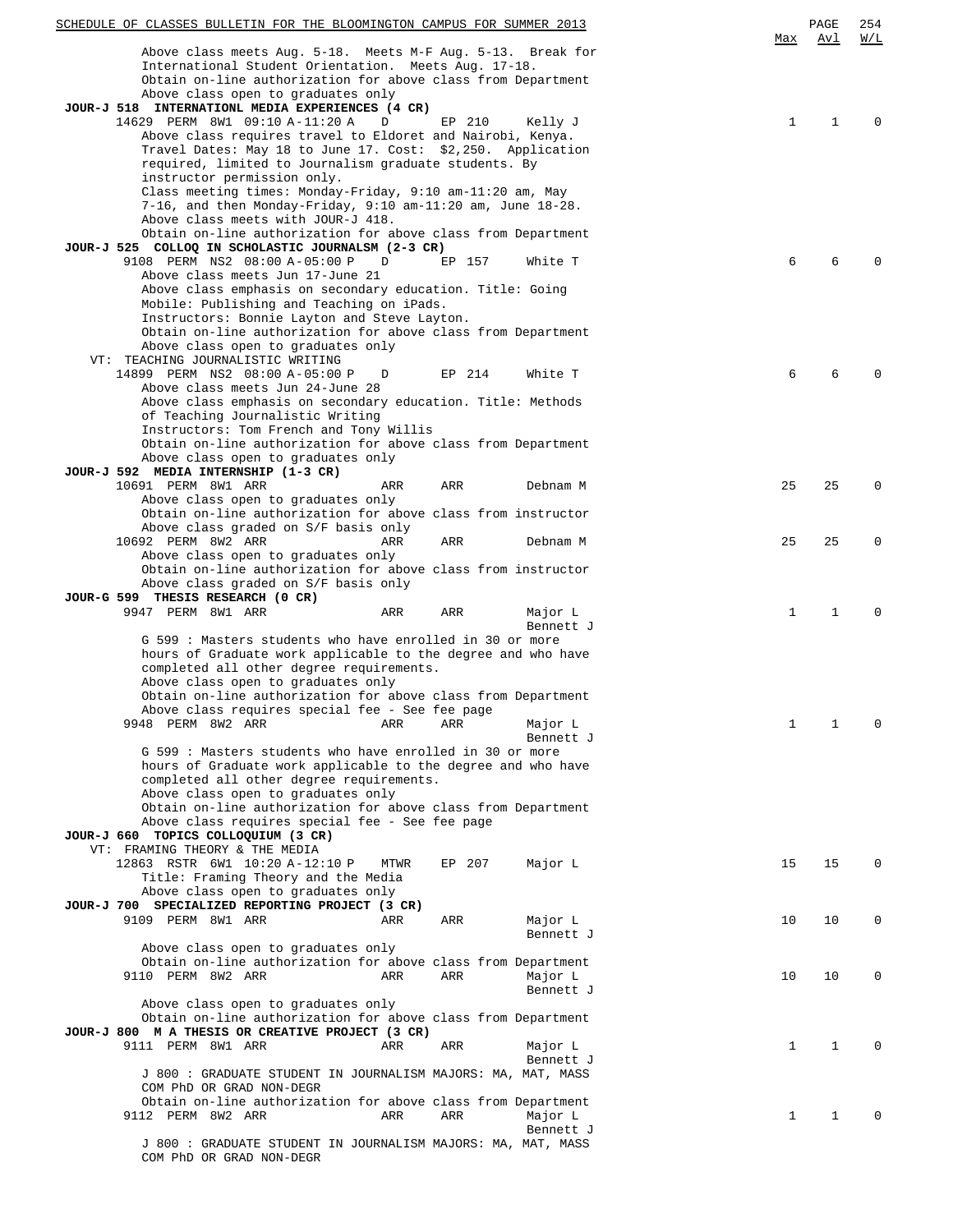| SCHEDULE OF CLASSES BULLETIN FOR THE BLOOMINGTON CAMPUS FOR SUMMER 2013 |     |     |                      |  | Max          | PAGE<br>Avl  | 255<br>W/L   |
|-------------------------------------------------------------------------|-----|-----|----------------------|--|--------------|--------------|--------------|
| Obtain on-line authorization for above class from Department            |     |     |                      |  |              |              |              |
| JOUR-J 804 READ & RESEARCH IN JOURNALISM (1-9 CR)<br>11694 PERM 8W1 ARR | ARR | ARR | Major L              |  | $\mathbf{1}$ | 1            | $\Omega$     |
|                                                                         |     |     | Bennett J            |  |              |              |              |
| J 804 : MUST SUBMIT PROJECT OUTLINE TO ADVISOR-SUPERVISOR               |     |     |                      |  |              |              |              |
| PRIOR TO REGISTRATION                                                   |     |     |                      |  |              |              |              |
| Obtain on-line authorization for above class from Department            |     |     |                      |  |              |              |              |
| Above class open to graduates only                                      |     |     |                      |  |              |              |              |
| 11695 PERM 8W1 ARR                                                      | ARR | ARR | Major L              |  | $\mathbf{1}$ | 1            | $\mathbf{0}$ |
|                                                                         |     |     | Bennett J            |  |              |              |              |
| J 804 : MUST SUBMIT PROJECT OUTLINE TO ADVISOR-SUPERVISOR               |     |     |                      |  |              |              |              |
| PRIOR TO REGISTRATION                                                   |     |     |                      |  |              |              |              |
| Obtain on-line authorization for above class from Department            |     |     |                      |  |              |              |              |
| Above class open to graduates only                                      |     |     |                      |  |              |              |              |
| JOUR-J 804 READ & RESEARCH IN JOURNALISM (1-3 CR)                       |     |     |                      |  |              |              |              |
| 13404 PERM NS2 ARR                                                      | ARR | ARR | White T              |  | $\mathbf{1}$ | $\mathbf{1}$ | $\Omega$     |
| J 804: Independent Study for Journalism Educators.                      |     |     |                      |  |              |              |              |
| Supervisor: Teresa White.                                               |     |     |                      |  |              |              |              |
| Obtain on-line authorization for above class from Department            |     |     |                      |  |              |              |              |
| Above class open to graduates only                                      |     |     |                      |  |              |              |              |
| JOUR-J 804 READ & RESEARCH IN JOURNALISM (1-9 CR)                       |     |     |                      |  |              |              |              |
| 9114 PERM 8W2 ARR                                                       | ARR | ARR | Major L              |  | 1            | 1            | $\Omega$     |
|                                                                         |     |     | Bennett J            |  |              |              |              |
| J 804 : MUST SUBMIT PROJECT OUTLINE TO ADVISOR-SUPERVISOR               |     |     |                      |  |              |              |              |
| PRIOR TO REGISTRATION                                                   |     |     |                      |  |              |              |              |
| Obtain on-line authorization for above class from Department            |     |     |                      |  |              |              |              |
| Above class open to graduates only                                      |     |     |                      |  |              |              |              |
| Above class graded on deferred R grade basis                            |     |     |                      |  |              |              |              |
| 10572 PERM 8W2 ARR                                                      | ARR | ARR | Major L              |  | $\mathbf{1}$ | $\mathbf{1}$ | $\Omega$     |
|                                                                         |     |     | Bennett J            |  |              |              |              |
| Above class open to graduates only                                      |     |     |                      |  |              |              |              |
| Obtain on-line authorization for above class from Department            |     |     |                      |  |              |              |              |
| J 804 : MUST SUBMIT PROJECT OUTLINE TO ADVISOR-SUPERVISOR               |     |     |                      |  |              |              |              |
| PRIOR TO REGISTRATION.                                                  |     |     |                      |  |              |              |              |
| JOUR-J 804 READ & RESEARCH IN JOURNALISM (1-3 CR)                       |     |     |                      |  |              |              |              |
| 9113 PERM NS2 ARR                                                       | ARR | ARR | White T              |  | $\mathbf{1}$ | $\mathbf{1}$ | $\Omega$     |
| J 804 : Practicum. Runs July 8-12.                                      |     |     |                      |  |              |              |              |
| Instructor: Susie Coleman                                               |     |     |                      |  |              |              |              |
| Above class open to graduates only                                      |     |     |                      |  |              |              |              |
| Obtain on-line authorization for above class from Department            |     |     |                      |  |              |              |              |
| JOUR-G 901 ADVANCED RESEARCH (6 CR)                                     |     |     |                      |  |              |              |              |
| 12855 PERM 8W1 ARR                                                      | ARR | ARR | Major L<br>Bennett J |  | $\mathbf{1}$ | $\mathbf{1}$ | $\Omega$     |
| G 599 : Masters students who have enrolled in 30 or more                |     |     |                      |  |              |              |              |
| hours of Graduate work applicable to the degree and who have            |     |     |                      |  |              |              |              |
| completed all other degree requirements.                                |     |     |                      |  |              |              |              |
| Above class open to graduates only                                      |     |     |                      |  |              |              |              |
| Obtain on-line authorization for above class from Department            |     |     |                      |  |              |              |              |
| 12968 PERM 8W2 ARR                                                      | ARR | ARR | Major L              |  | $\mathbf{1}$ | $\mathbf 1$  | $\Omega$     |
|                                                                         |     |     | Bennett J            |  |              |              |              |
| G 599 : Masters students who have enrolled in 30 or more                |     |     |                      |  |              |              |              |
| hours of Graduate work applicable to the degree and who have            |     |     |                      |  |              |              |              |
| completed all other degree requirements.                                |     |     |                      |  |              |              |              |
| Above class open to graduates only                                      |     |     |                      |  |              |              |              |

Obtain on-line authorization for above class from Department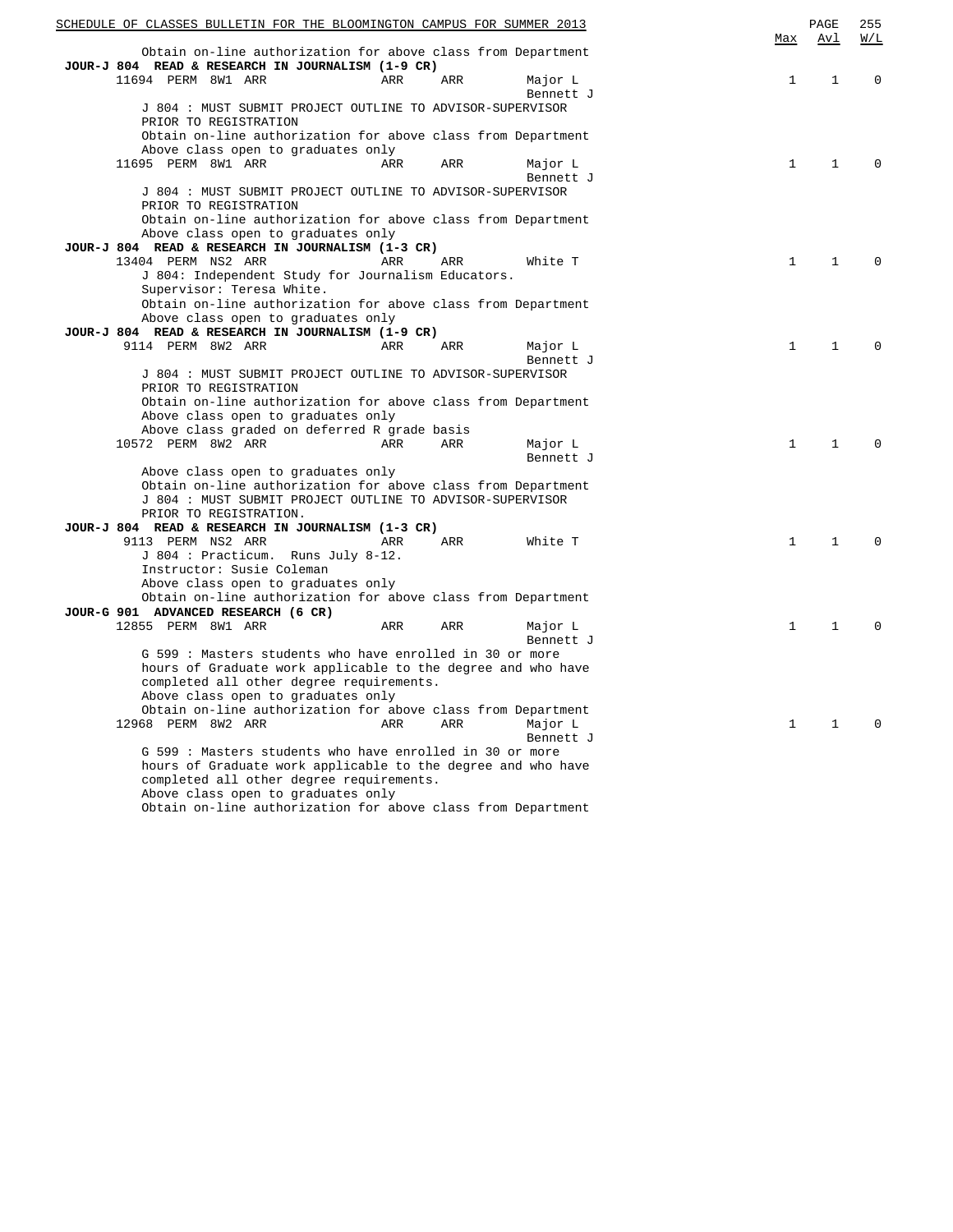| SCHEDULE OF CLASSES BULLETIN FOR THE BLOOMINGTON CAMPUS FOR SUMMER 2013                                     |     | PAGE | 256          |
|-------------------------------------------------------------------------------------------------------------|-----|------|--------------|
| Labor Studies (LSTU)                                                                                        | Max | Avl  | W/L          |
| LSTU-L 100 SURV OF UNIONS & COLLECTIVE BG (3 CR)                                                            |     |      |              |
| NS1 ARR<br>13233<br>ARR<br>ARR<br>Davis C                                                                   | 5   | 5    | $\Omega$     |
| Above class is a web-based course offered through Oncourse                                                  |     |      |              |
| For more information, please visit http://labor.iu.edu, email                                               |     |      |              |
| iulabor@iupui.edu, or call 1-800- 822-4743                                                                  |     |      |              |
| Above class meets May 13 - June 19                                                                          |     |      |              |
| 13234<br>NS1 ARR<br>ARR<br>ARR<br>Walker M                                                                  | 5   | 5    | $\Omega$     |
| Above class is a web-based course offered through Oncourse                                                  |     |      |              |
| For more information, please visit http://labor.iu.edu, email                                               |     |      |              |
| iulabor@iupui.edu, or call 1-800- 822-4743                                                                  |     |      |              |
| Above class meets May 13 - June 19<br>13235<br>NS2 ARR<br>ARR<br>ARR<br>Davis C                             | 5   | 5    | $\Omega$     |
| Above class is a web-based course offered through Oncourse                                                  |     |      |              |
| For more information, please visit http://labor.iu.edu, email                                               |     |      |              |
| iulabor@iupui.edu, or call 1-800- 822-4743                                                                  |     |      |              |
| Above class meets July 1 - August 5                                                                         |     |      |              |
| LSTU-L 104 INTRODUCTION TO LABOR HISTORY (3 CR)                                                             |     |      |              |
| 10883<br>NS1 ARR<br>ARR<br>ARR<br>Mishler P                                                                 | 5   | 5    | $\Omega$     |
| Above class is a web-based course offered through Oncourse                                                  |     |      |              |
| For more information, please visit http://labor.iu.edu, email                                               |     |      |              |
| iulabor@iupui.edu, or call 1-800- 822-4743                                                                  |     |      |              |
| Above class meets May 13 - June 19                                                                          |     |      |              |
| 10933<br>NS2 ARR<br>ARR<br>ARR<br>Varga J                                                                   | 5   | 5    | <sup>0</sup> |
| Above class is a web-based course offered through Oncourse                                                  |     |      |              |
| For more information, please visit http://labor.iu.edu, email                                               |     |      |              |
| iulabor@iupui.edu, or call 1-800- 822-4743                                                                  |     |      |              |
| Above class meets July 1 - August 5<br>10884<br>NS1 ARR<br>ARR<br>ARR<br>Cushman-Wood D                     | 5   | 5    | $\Omega$     |
| Above class is a web-based course offered through Oncourse                                                  |     |      |              |
| For more information, please visit http://labor.iu.edu, email                                               |     |      |              |
| iulabor@iupui.edu, or call 1-800- 822-4743                                                                  |     |      |              |
| Above class meets May 13 - June 19                                                                          |     |      |              |
| LSTU-L 110 INTRO TO LSTU: LABOR & SOCIETY (3 CR)                                                            |     |      |              |
| 10356<br>NS1 ARR<br>ARR<br>ARR<br>Varga J                                                                   | 5   | 5    | $\Omega$     |
| Above class is a web-based course offered through Oncourse                                                  |     |      |              |
| For more information, please visit http://labor.iu.edu, email                                               |     |      |              |
| iulabor@iupui.edu, or call 1-800- 822-4743                                                                  |     |      |              |
| Above class meets May 13 - June 19                                                                          |     |      |              |
| IUB GenEd S&H credit                                                                                        |     |      |              |
| 10357<br>NS2 ARR<br>Mulder C<br>ARR<br>ARR                                                                  | 5   | 5    | $\Omega$     |
| Above class is a web-based course offered through Oncourse                                                  |     |      |              |
| For more information, please visit http://labor.iu.edu, email                                               |     |      |              |
| iulabor@iupui.edu, or call 1-800- 822-4743                                                                  |     |      |              |
| Above class meets July 1 - August 5                                                                         |     |      |              |
| IUB GenEd S&H credit                                                                                        |     |      |              |
| 10950<br>Walker M<br>NS2 ARR<br>ARR<br>ARR                                                                  | 5   | 5    | $\Omega$     |
| Above class is a web-based course offered through Oncourse                                                  |     |      |              |
| For more information, please visit http://labor.iu.edu, email<br>iulabor@iupui.edu, or call 1-800- 822-4743 |     |      |              |
| Above class meets July 1 - August 5                                                                         |     |      |              |
| IUB GenEd S&H credit                                                                                        |     |      |              |
| NS1 ARR<br>11112<br>ARR<br>ARR<br>Casey G                                                                   | 5   | 5    | $\Omega$     |
| Above class is a web-based course offered through Oncourse                                                  |     |      |              |
| For more information, please visit http://labor.iu.edu, email                                               |     |      |              |
| iulabor@iupui.edu, or call 1-800- 822-4743                                                                  |     |      |              |
| Above class meets May 13 - June 19                                                                          |     |      |              |
| IUB GenEd S&H credit                                                                                        |     |      |              |
| LSTU-L 201 LABOR LAW (3 CR)                                                                                 |     |      |              |
| 9984<br>NS1 ARR<br>ARR<br>ARR                                                                               | 5   | 5    | $\Omega$     |
| Above class is a web-based course offered through Oncourse                                                  |     |      |              |
| For more information, please visit http://labor.iu.edu, email                                               |     |      |              |
| iulabor@iupui.edu, or call 1-800- 822-4743                                                                  |     |      |              |
| Above class meets May 13 - June 19                                                                          |     |      |              |
| 10358<br>NS2 ARR<br>ARR<br>ARR                                                                              | 5   | 5    | $\Omega$     |
| Above class is a web-based course offered through Oncourse                                                  |     |      |              |
| For more information, please visit http://labor.iu.edu, email                                               |     |      |              |
| iulabor@iupui.edu, or call 1-800- 822-4743                                                                  |     |      |              |
| Above class meets July 1 - August 5<br>LSTU-L 205 CONTEMPORARY LABOR PROBLEMS (3 CR)                        |     |      |              |
| 10861<br>NS1 ARR<br>ARR<br>ARR                                                                              | 5   | 5    | $\Omega$     |
| Above class is a web-based course offered through Oncourse                                                  |     |      |              |
| For more information, please visit http://labor.iu.edu, email                                               |     |      |              |
| iulabor@iupui.edu, or call 1-800- 822-4743                                                                  |     |      |              |
| Above class meets May 13 - June 19                                                                          |     |      |              |
| 10586<br>NS2 ARR<br>ARR<br>ARR                                                                              | 5   | 5    | $\Omega$     |
| Above class is a web-based course offered through Oncourse                                                  |     |      |              |
| For more information, please visit http://labor.iu.edu, email                                               |     |      |              |
| iulabor@iupui.edu, or call 1-800- 822-4743                                                                  |     |      |              |
| Above class meets July 1 - August 5                                                                         |     |      |              |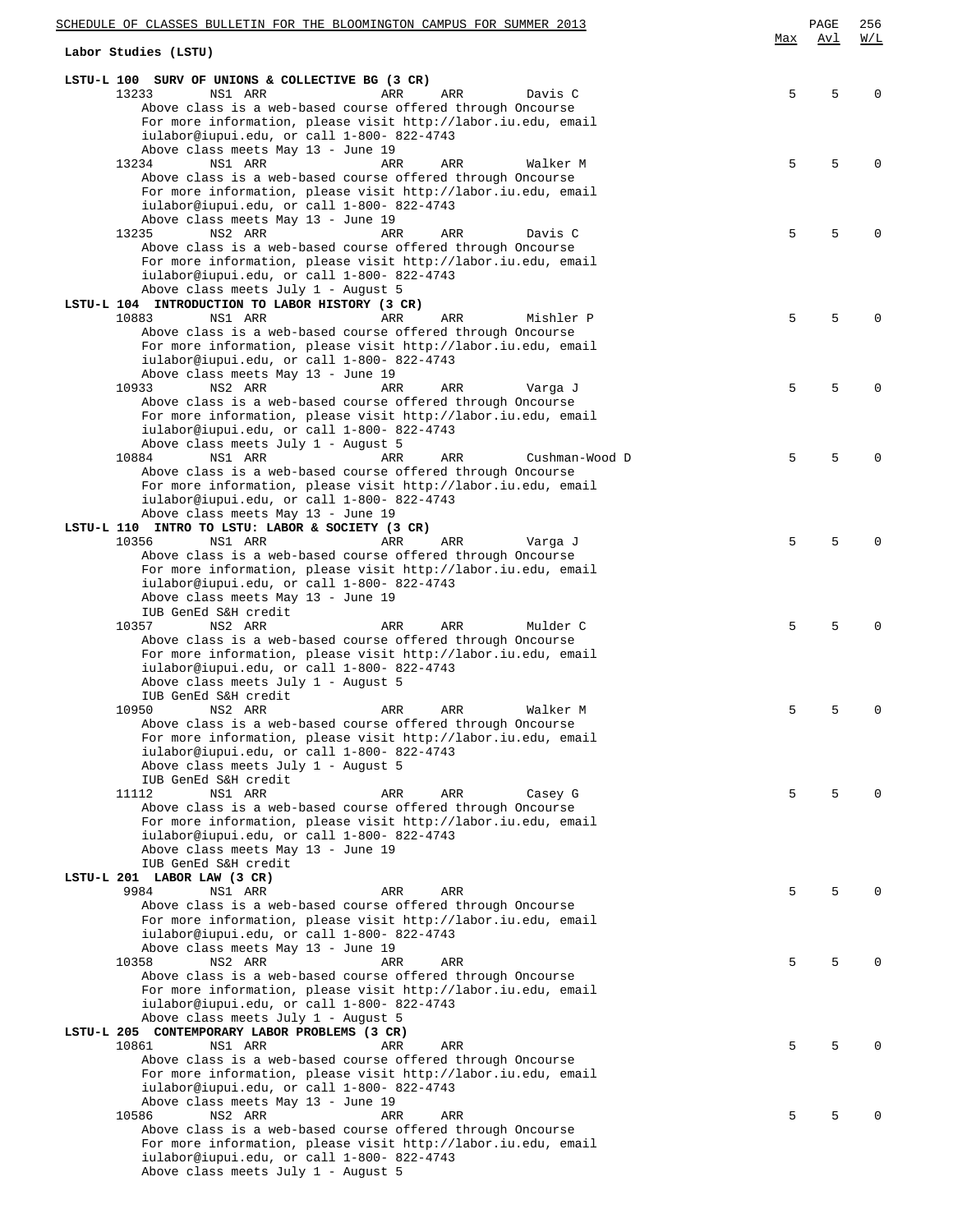|                                    | SCHEDULE OF CLASSES BULLETIN FOR THE BLOOMINGTON CAMPUS FOR SUMMER 2013                                     |     |     |             |     | PAGE | 257         |
|------------------------------------|-------------------------------------------------------------------------------------------------------------|-----|-----|-------------|-----|------|-------------|
|                                    |                                                                                                             |     |     |             | Max | Avl  | W/L         |
| 11113                              | NS2 ARR<br>Above class is a web-based course offered through Oncourse                                       | ARR | ARR | Takahashi B | 5   | 5    | $\Omega$    |
|                                    | For more information, please visit http://labor.iu.edu, email                                               |     |     |             |     |      |             |
|                                    | iulabor@iupui.edu, or call 1-800- 822-4743                                                                  |     |     |             |     |      |             |
|                                    | Above class meets July 1 - August 5                                                                         |     |     |             |     |      |             |
|                                    | LSTU-L 231 GLOBALIZATION AND LABOR (3 CR)                                                                   |     |     |             |     |      |             |
| 12585                              | NS1 ARR                                                                                                     | ARR | ARR | Walker M    | 5   | 5    | $\Omega$    |
|                                    | Above class is a web-based course offered through Oncourse                                                  |     |     |             |     |      |             |
|                                    | For more information, please visit http://labor.iu.edu, email<br>iulabor@iupui.edu, or call 1-800- 822-4743 |     |     |             |     |      |             |
|                                    | Above class meets May 13 - June 19                                                                          |     |     |             |     |      |             |
|                                    | LSTU-L 290 TOPICS IN LABOR STUDIES (1 CR)                                                                   |     |     |             |     |      |             |
| VT: FAMILY MEDICAL LEAVE ACT       |                                                                                                             |     |     |             |     |      |             |
| 10885                              | NS1 ARR                                                                                                     | ARR | ARR | Sovereign N | 5   | 5    | $\Omega$    |
|                                    | Above class is a web-based course offered through Oncourse                                                  |     |     |             |     |      |             |
|                                    | For more information, please visit http://labor.iu.edu, email                                               |     |     |             |     |      |             |
|                                    | iulabor@iupui.edu, or call 1-800- 822-4743                                                                  |     |     |             |     |      |             |
|                                    | This class will meet May 13-June 19                                                                         |     |     |             |     |      |             |
| VT: HOW TV FRAMES WORKING CLASS    |                                                                                                             |     |     |             |     |      |             |
| 13061                              | NS1 ARR<br>Above class is a web-based course offered through Oncourse.                                      | ARR | ARR | Hill P      | 5   | 5    | $\Omega$    |
|                                    | For more information, please visit http://labor.iu.edu, email                                               |     |     |             |     |      |             |
|                                    | iulabor@iupui.edu, or call 1-800- 822-4743                                                                  |     |     |             |     |      |             |
|                                    | Above class meets May 13 - June 19                                                                          |     |     |             |     |      |             |
| VT: SEXUAL HARASSMENT IN WORKPLACE |                                                                                                             |     |     |             |     |      |             |
| 10931                              | NS1 ARR                                                                                                     | ARR | ARR | Sovereign N | 5   | 5    | $\Omega$    |
|                                    | Above class is a web-based course offered through Oncourse                                                  |     |     |             |     |      |             |
|                                    | For more information, please visit http://labor.iu.edu, email                                               |     |     |             |     |      |             |
|                                    | iulabor@iupui.edu, or call 1-800- 822-4743                                                                  |     |     |             |     |      |             |
|                                    | This class will meet May 13-June 19                                                                         |     |     |             |     |      |             |
| VT: PREVENTING WORKPLACE VIOLENCE  |                                                                                                             |     |     |             |     |      |             |
| 12255                              | NS2 ARR<br>Above class is a web-based class offered through Oncourse                                        | ARR | ARR | Sovereign N | 5   | 5    | $\Omega$    |
|                                    | For more information, please visit http://labor.iu.edu, email                                               |     |     |             |     |      |             |
|                                    | iulabor@iupui.edu, or call 1-800- 822-4743                                                                  |     |     |             |     |      |             |
|                                    | This class will meet July 1- August 5                                                                       |     |     |             |     |      |             |
|                                    | LSTU-L 290 TOPICS IN LABOR STUDIES (3 CR)                                                                   |     |     |             |     |      |             |
| VT: CITIZENSHIP AND SOCIAL CHANGE  |                                                                                                             |     |     |             |     |      |             |
| 12612                              | NS2 ARR                                                                                                     | ARR | ARR | Crouch M    | 5   | 5    | $\Omega$    |
|                                    | Above class is a web-based class offered through Oncourse                                                   |     |     |             |     |      |             |
|                                    | For more information, please visit http://labor.iu.edu, email                                               |     |     |             |     |      |             |
|                                    | iulabor@iupui.edu, or call 1-800- 822-4743                                                                  |     |     |             |     |      |             |
|                                    | Above class meets July 1 - August 5                                                                         |     |     |             |     |      |             |
|                                    | LSTU-L 385 CLASS, RACE, GENDER & WORK (3 CR)                                                                | ARR | ARR |             |     | 5    | $\Omega$    |
| 10934                              | NS2 ARR<br>Above class is a web-based course offered through Oncourse                                       |     |     | Iverson M   | 5   |      |             |
|                                    | For more information, please visit http://labor.iu.edu, email                                               |     |     |             |     |      |             |
|                                    | iulabor@iupui.edu, or call 1-800- 822-4743                                                                  |     |     |             |     |      |             |
|                                    | Above class meets July 1 - August 5                                                                         |     |     |             |     |      |             |
| 11067                              | NS2 ARR                                                                                                     | ARR | ARR | Takahashi B | 5   | 5    | $\Omega$    |
|                                    | Above class is a web-based course offered through Oncourse                                                  |     |     |             |     |      |             |
|                                    | Above class meets June 25 - Aug 6                                                                           |     |     |             |     |      |             |
|                                    | LSTU-L 390 TOPICS IN LABOR STUDIES (1 CR)                                                                   |     |     |             |     |      |             |
| VT: BIG BOX RETAILERS IMPACT       |                                                                                                             |     |     |             |     |      |             |
| 10649                              | NS2 ARR                                                                                                     | ARR | ARR | Hill P      | 5   | 5    | $\Omega$    |
|                                    | TOPIC : Big Box Retailers: Impact on Labor                                                                  |     |     |             |     |      |             |
|                                    | Above class is a web-based course offered through Oncourse<br>Above class meets July 1 - August 5           |     |     |             |     |      |             |
|                                    | LSTU-L 390 TOPICS IN LABOR STUDIES (3 CR)                                                                   |     |     |             |     |      |             |
| VT: BRNG HUM RGHTS HOME TO INDIANA |                                                                                                             |     |     |             |     |      |             |
| 11141                              | NS2 ARR                                                                                                     | ARR | ARR | Iverson M   | 5   | 5    | $\Omega$    |
|                                    | TOPIC: Bringing Human Rights Home to Indiana                                                                |     |     |             |     |      |             |
|                                    | Above class is a web-based course offered through Oncourse                                                  |     |     |             |     |      |             |
|                                    | Above class meets July 1- August 5                                                                          |     |     |             |     |      |             |
|                                    | LSTU-L 420 LABOR STUDIES INTERNSHIP (1-6 CR)                                                                |     |     |             |     |      |             |
| 9135 PERM 6W1 ARR                  |                                                                                                             | ARR | ARR |             | 5   | 5    | $\Omega$    |
|                                    | Above class requires permission of Department                                                               |     |     |             |     |      |             |
| 10935                              | 6W2 ARR                                                                                                     | ARR | ARR |             | 5   | 5    | $\mathbf 0$ |
|                                    | Above class requires permission of Department<br>LSTU-L 480 SENIOR SEMINAR OR READINGS (3 CR)               |     |     |             |     |      |             |
| 9136 PERM 6W1 ARR                  |                                                                                                             | ARR | ARR |             | 5   | 5    | $\Omega$    |
|                                    | Above class requires permission of Department                                                               |     |     |             |     |      |             |
| 10936                              | 6W2 ARR                                                                                                     | ARR | ARR |             | 5   | 5    | 0           |
|                                    | Above class requires permission of Department                                                               |     |     |             |     |      |             |
|                                    | LSTU-L 495 DIRECTED LABOR STUDY (1-6 CR)                                                                    |     |     |             |     |      |             |
| 9137 PERM 6W1 ARR                  |                                                                                                             | ARR | ARR |             | 5   | 5    | $\mathbf 0$ |
|                                    | Above class requires permission of Department                                                               |     |     |             |     |      |             |
|                                    | Above class open to Majors only                                                                             |     |     |             |     |      |             |
| 10937                              | 6W2 ARR                                                                                                     | ARR | ARR |             | 5   | 5    | $\Omega$    |
|                                    | Above class requires permission of Department                                                               |     |     |             |     |      |             |
|                                    | Above class open to Majors only                                                                             |     |     |             |     |      |             |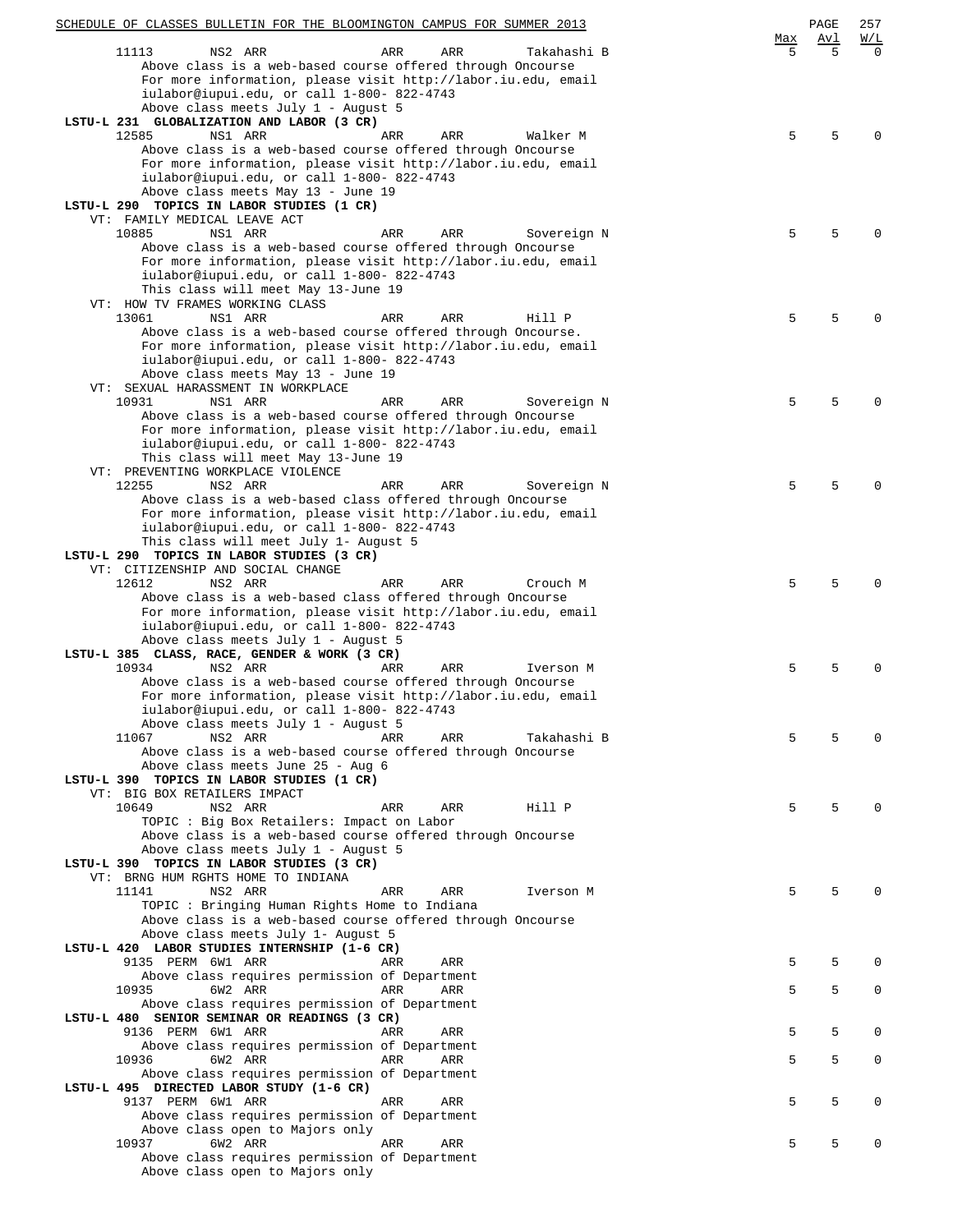| SCHEDULE OF CLASSES BULLETIN FOR THE BLOOMINGTON CAMPUS FOR SUMMER 2013<br>Law (LAW)    |     |                |              | Max | PAGE<br>Avl | 258<br>$\underline{W/L}$ |
|-----------------------------------------------------------------------------------------|-----|----------------|--------------|-----|-------------|--------------------------|
|                                                                                         |     |                |              |     |             |                          |
| LAW-B 512 GLOBAL EXTERNSHIP PROGRAM (3 CR)<br>15593 PERM 1<br>ARR                       | ARR | ARR            | Ochoa C      | 10  | 10          | $\mathbf 0$              |
| Above class graded on S/F basis only<br>15594 PERM 1<br>ARR                             | ARR | ARR            | Michelson E  | 10  | 10          | $\mathbf 0$              |
| Above class graded on S/F basis only<br>15595 PERM 1<br>ARR                             | ARR | ARR            | Krishnan J   | 10  | 10          | 0                        |
| Above class graded on S/F basis only                                                    |     |                |              |     |             |                          |
| 15596 PERM 1<br>ARR<br>Above class graded on S/F basis only                             | ARR | ARR            | Need M       | 10  | 10          | $\mathbf 0$              |
| 15597 PERM 1<br>ARR<br>Above class graded on S/F basis only                             | ARR | ARR            | Need M       | 10  | 10          | 0                        |
| LAW-B 514 PRIVATE PRACTICE EXTERNSHIP (1 CR)                                            |     |                |              |     |             |                          |
| 12226 PERM 1<br>ARR<br>Above class graded on S/F basis only                             | ARR | ARR            | Matthews C   | 30  | 30          | 0                        |
| LAW-B 514 PRIVATE PRACTICE EXTERNSHIP (2 CR)<br>12227 PERM 1<br>ARR                     | ARR | ARR            | Matthews C   | 30  | 30          | 0                        |
| Above class graded on S/F basis only                                                    |     |                |              |     |             |                          |
| LAW-B 514 PRIVATE PRACTICE EXTERNSHIP (3 CR)<br>12228 PERM 1<br>ARR                     | ARR | ARR            | Matthews C   | 30  | 30          | 0                        |
| Above class graded on S/F basis only<br>LAW-B 514 PRIVATE PRACTICE EXTERNSHIP (4 CR)    |     |                |              |     |             |                          |
| 12229 PERM 1<br>ARR<br>Above class graded on S/F basis only                             | ARR | ARR Matthews C |              | 30  | 30          | 0                        |
| LAW-B 531 TORTS (4 CR)                                                                  |     |                |              |     |             |                          |
| 11134 PERM NS2 10:00 A-02:55 P D<br>Above class meets July 8 - August 13                |     | LW 122         | Gjerdingen D | 100 | 100         | 0                        |
| LAW-B 545 CRIMINAL LAW EXTERNSHIP (2 CR)<br>12230 PERM 1<br>ARR                         | ARR | ARR            | Main D       | 10  | 10          | 0                        |
| Above class graded on S/F basis only                                                    |     |                |              |     |             |                          |
| LAW-B 545 CRIMINAL LAW EXTERNSHIP (3 CR)<br>12231 PERM 1<br>ARR                         | ARR | ARR            | Main D       | 20  | 20          | 0                        |
| Above class graded on S/F basis only<br>LAW-B 545 CRIMINAL LAW EXTERNSHIP (4 CR)        |     |                |              |     |             |                          |
| 12232 PERM 1<br>ARR                                                                     | ARR | ARR            | Main D       | 20  | 20          | 0                        |
| Above class graded on S/F basis only<br>LAW-B 547 PUBLIC INTEREST INTERNSHP PROG (1 CR) |     |                |              |     |             |                          |
| 11998 PERM 1<br>ARR<br>Above class graded on S/F basis only                             | ARR | ARR            | Matthews C   | 20  | 20          | 0                        |
| LAW-B 547 PUBLIC INTEREST INTERNSHP PROG (2 CR)<br>11999 PERM 1<br>ARR                  | ARR | ARR            | Matthews C   | 30  | 30          | 0                        |
| Above class graded on S/F basis only                                                    |     |                |              |     |             |                          |
| LAW-B 547 PUBLIC INTEREST INTERNSHP PROG (3 CR)<br>12000 PERM 1<br>ARR                  | ARR | ARR            | Matthews C   | 50  | 50          | $\mathbf 0$              |
| Above class graded on S/F basis only<br>LAW-B 547 PUBLIC INTEREST INTERNSHP PROG (4 CR) |     |                |              |     |             |                          |
| 12001 PERM 1<br>ARR                                                                     | ARR | ARR            | Matthews C   | 100 | 100         | 0                        |
| Above class graded on S/F basis only<br>LAW-B 551 INTELLECTUAL PROPERTY EXTRNSHP (1 CR) |     |                |              |     |             |                          |
| 13248 PERM 1<br>ARR<br>Above class graded on S/F basis only                             | ARR | ARR            | Janis M      | 15  | 15          | $\mathbf 0$              |
| LAW-B 551 INTELLECTUAL PROPERTY EXTRNSHP (2 CR)<br>13249 PERM 1<br>ARR                  |     |                |              | 15  |             | $\Omega$                 |
| Above class graded on S/F basis only                                                    | ARR | ARR            | Janis M      |     | 15          |                          |
| LAW-B 551 INTELLECTUAL PROPERTY EXTRNSHP (3 CR)<br>13250 PERM 1<br>ARR                  | ARR | ARR            | Janis M      | 15  | 15          | 0                        |
| Above class graded on S/F basis only<br>LAW-B 551 INTELLECTUAL PROPERTY EXTRNSHP (4 CR) |     |                |              |     |             |                          |
| 13251 PERM 1<br>ARR                                                                     | ARR | ARR            | Janis M      | 15  | 15          | $\Omega$                 |
| Above class graded on S/F basis only<br>LAW-B 600 DIRECTED READING (1 CR)               |     |                |              |     |             |                          |
| 12002 PERM 1<br>ARR<br>Above class graded on S/F basis only                             | ARR | ARR            | Matthews C   | 90  | 90          | $\mathbf 0$              |
| LAW-B 706 RESEARCH (6 CR)                                                               |     |                |              |     |             |                          |
| 12003 PERM 1<br>ARR<br>LAW-B 706 RESEARCH (5 CR)                                        | ARR | ARR            | Matthews C   | 50  | 50          | $\Omega$                 |
| 12004 PERM 1<br>ARR<br>LAW-B 706 RESEARCH (4 CR)                                        | ARR | ARR            | Matthews C   | 50  | 50          | $\mathbf 0$              |
| 12005 PERM 1<br>ARR                                                                     | ARR | ARR            | Matthews C   | 50  | 50          | 0                        |
| LAW-B 706 RESEARCH (3 CR)<br>12006 PERM 1<br>ARR                                        | ARR | ARR            | Matthews C   | 50  | 50          | $\mathbf 0$              |
| LAW-B 706 RESEARCH (2 CR)<br>12007 PERM 1<br>ARR                                        | ARR | ARR            | Matthews C   | 50  | 50          | 0                        |
| LAW-B 706 RESEARCH (15 CR)<br>14900 PERM 1<br>ARR                                       | ARR | ARR            | Matthews C   | 50  | 50          | $\mathbf 0$              |
| LAW-B 706 RESEARCH (1 CR)                                                               |     |                |              |     |             |                          |
| 12008 PERM 1<br>ARR<br>LAW-B 706 RESEARCH (3 CR)                                        | ARR | ARR            | Matthews C   | 30  | 30          | $\mathbf 0$              |
| 12578 PERM 1<br>ARR                                                                     | ARR | ARR            | Matthews C   | 10  | 10          | $\mathbf 0$              |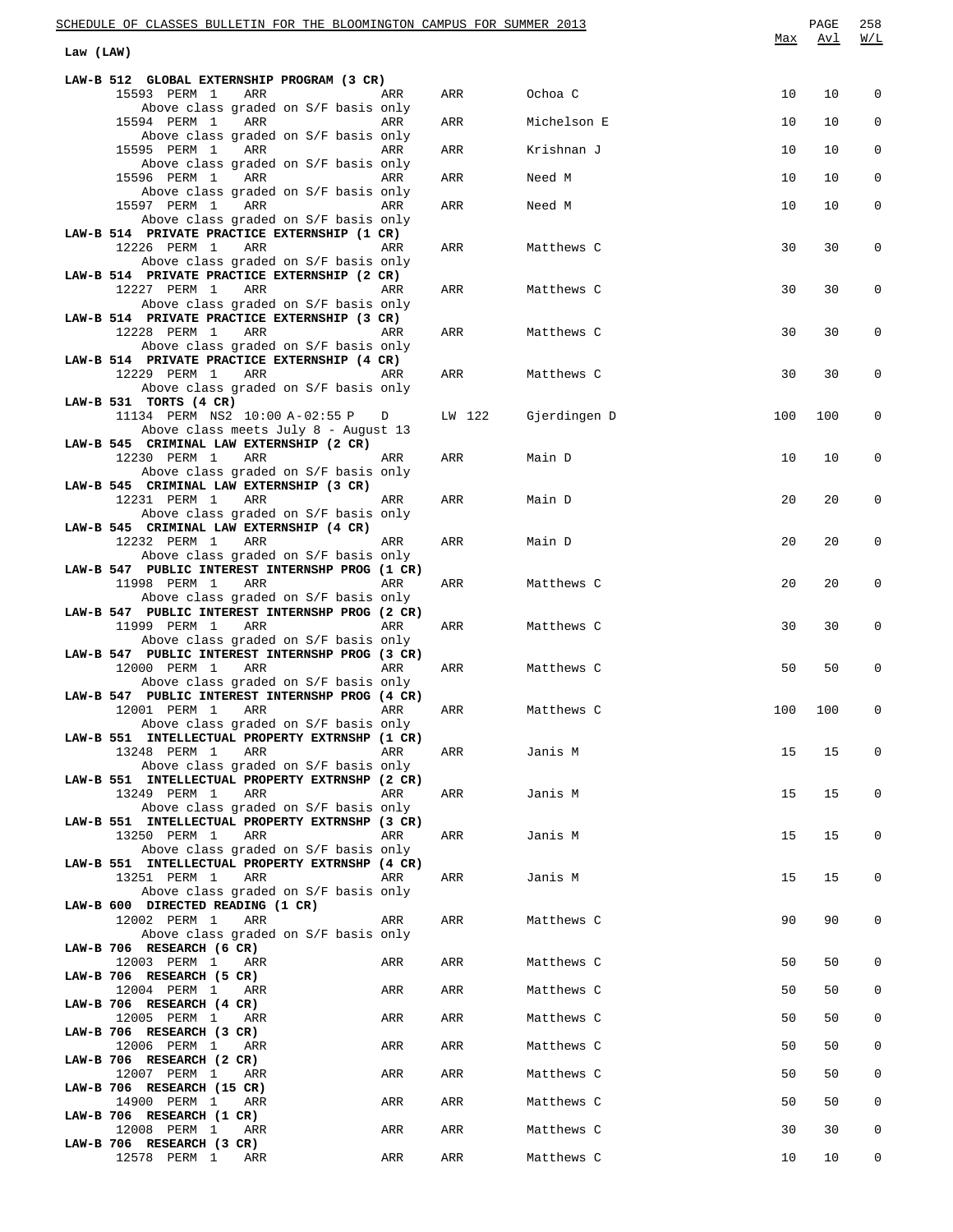| SCHEDULE OF CLASSES BULLETIN FOR THE BLOOMINGTON CAMPUS FOR SUMMER 2013 |     |     |            |     | PAGE | 259          |
|-------------------------------------------------------------------------|-----|-----|------------|-----|------|--------------|
|                                                                         |     |     |            | Max | Avl  | W/L          |
| LAW-B 710<br>INDEPENDENT CLINICAL PROJECTS (4 CR)                       |     |     |            |     |      |              |
| 12009 PERM 1<br>ARR                                                     | ARR | ARR | Matthews C | 100 | 100  | 0            |
| 13271 PERM 1<br>ARR                                                     | ARR | ARR | Matthews C | 50  | 50   | 0            |
| Above class graded on S/F basis only                                    |     |     |            |     |      |              |
| LAW-B 710 INDEPENDENT CLINICAL PROJECTS (3 CR)                          |     |     |            |     |      |              |
| 12010 PERM 1<br>ARR                                                     | ARR | ARR | Matthews C | 50  | 50   | $\Omega$     |
| 13272 PERM 1<br>ARR                                                     | ARR | ARR | Matthews C | 50  | 50   | $\Omega$     |
| Above class graded on S/F basis only                                    |     |     |            |     |      |              |
| LAW-B 710 INDEPENDENT CLINICAL PROJECTS (2 CR)                          |     |     |            |     |      |              |
| 12011 PERM 1<br>ARR                                                     | ARR | ARR | Matthews C | 60  | 60   | 0            |
| 13273 PERM 1<br>ARR                                                     | ARR | ARR | Matthews C | 50  | 50   | $\Omega$     |
| Above class graded on S/F basis only                                    |     |     |            |     |      |              |
| LAW-B 710 INDEPENDENT CLINICAL PROJECTS (1 CR)                          |     |     |            |     |      |              |
| 12012 PERM 1<br>ARR                                                     | ARR | ARR | Matthews C | 50  | 50   | 0            |
| 13274 PERM 1<br>ARR                                                     | ARR | ARR | Matthews C | 50  | 50   | $\Omega$     |
| Above class graded on S/F basis only                                    |     |     |            |     |      |              |
| LAW-B 798 ADVANCED RESEARCH (6 CR)                                      |     |     |            |     |      |              |
| 11193 PERM 1<br>ARR                                                     | ARR | ARR | Matthews C | 10  | 10   | $\Omega$     |
| Above class requires special fee - See fee page                         |     |     |            |     |      |              |
| LAW-B 800 OVERSEAS STUDY (4 CR)                                         |     |     |            |     |      |              |
| 12603 PERM 1<br>ARR                                                     | ARR | ARR | Matthews C | 10  | 10   | $\Omega$     |
| Above class graded on S/F basis only                                    |     |     |            |     |      |              |
|                                                                         |     |     |            |     |      |              |
| (010)                                                                   |     |     |            |     |      |              |
| LAW-B 799 VISITING LAW STUDENT PROGRAM (0 CR)                           |     |     |            |     |      |              |
| 9118 PERM 1<br>ARR                                                      | ARR | ARR | Matthews C | 70  | 70   | <sup>0</sup> |
| Above class requires special fee - See fee page                         |     |     |            |     |      |              |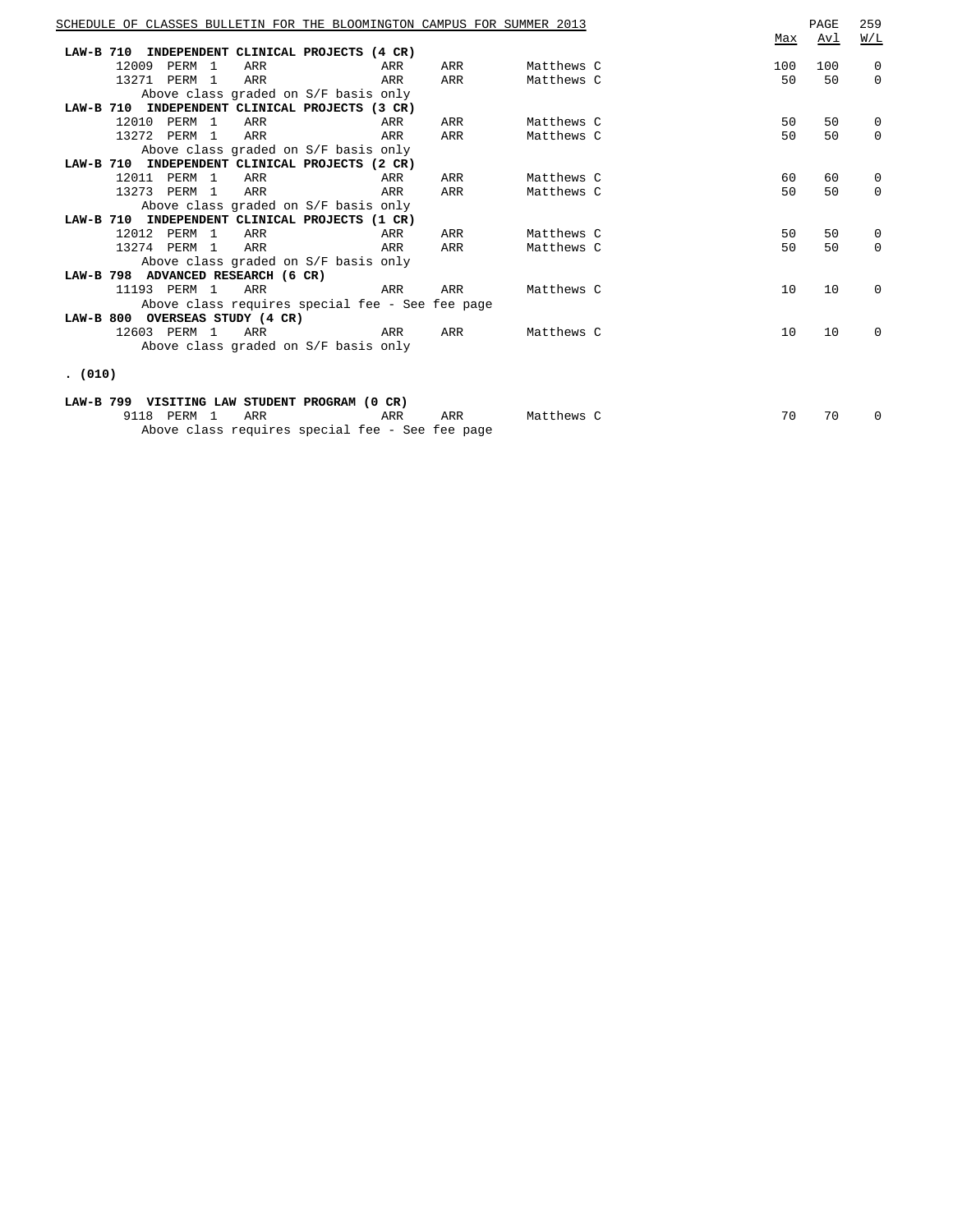| SCHEDULE OF CLASSES BULLETIN FOR THE BLOOMINGTON CAMPUS FOR SUMMER 2013                                                                                                                                                |     |        |                        |          | PAGE     | 260                                               |
|------------------------------------------------------------------------------------------------------------------------------------------------------------------------------------------------------------------------|-----|--------|------------------------|----------|----------|---------------------------------------------------|
| Library & Information Science (SLIS)                                                                                                                                                                                   |     |        |                        | Max      | Avl      | $\overline{\texttt{W}}$ / $\overline{\texttt{L}}$ |
| SLIS-S 401 COMPUTER-BASED INFORMATN TOOLS (3 CR)<br>6W2 09:15 A-12:30 P<br>9704<br>TR<br>Above class P - Junior standing                                                                                               |     |        | LI 402 Scheidt L       | 26       | 26       | $\Omega$                                          |
| Above class graded on S/F basis only<br>S 401 : For MLS, S 401 must be taken before completion of 9<br>credit hours.<br>SLIS-S 501 REFERENCE (3 CR)                                                                    |     |        |                        |          |          |                                                   |
| 6W1 09:00 A-04:00 P R<br>12481<br>$S$ 501 : P - SLIS-S 401 or concurrent<br>Above class open to graduates only<br>Above class meets May 7-23                                                                           |     | LI 030 | Day R                  | 20       | 20       | $\Omega$                                          |
| SLIS-S 502 COLLECTION DEVELOPMENT & MGMT (3 CR)<br>9706 RSTR 6W2 08:30 A-11:15 A<br>MW<br>Above class open to graduates only                                                                                           |     | LI 001 | Shaw D                 | 25       | 25       | 0                                                 |
| SLIS-S 503 REPRESENTATION & ORGANIZATION (3 CR)<br>14868 RSTR 6W2 05:45 P-08:30 P<br>MW<br>Above class open to graduates only                                                                                          |     | LI 001 | Zhang G                | 20       | 20       | 0                                                 |
| SLIS-S 504 CATALOGING (3 CR)<br>9705 RSTR 6W2 09:30 A-12:15 P<br>MW<br>S 504 : P - SLIS-S 401<br>Above class open to graduates only                                                                                    |     | LI 031 | Park T                 | 30       | 30       | 0                                                 |
| SLIS-S 505 EVALUATION OF RESOURCES & SVCS (3 CR)<br>12579 RSTR 6W1 01:00 P-04:00 P<br>MW<br>S505: P-SLIS-S401, S501 and S502 (MLS); SLIS-S510 and 6<br>credits of SLIS courses (MIS)                                   |     | LI 031 | Demarest B             | 20       | 20       | $\Omega$                                          |
| Above class open to graduates only<br>SLIS-S 511 DATABASE DESIGN (3 CR)<br>12795 RSTR 6W1 09:30 A-12:15 P<br>MW                                                                                                        |     | LI 002 | Choksy C               | 20       | 20       | $\Omega$                                          |
| $09:30 A-12:15 P$<br>MW<br>$S$ 511: $P - SLIS-S401$<br>Above class open to graduates only<br>SLIS-S 516 HUMAN-COMPUTER INTERACTION (3 CR)                                                                              |     | LI 036 |                        |          |          |                                                   |
| 10874 RSTR 6W1 01:00 P-04:00 P<br>TR<br>Above class open to graduates only                                                                                                                                             |     | LI 001 | Ekbia H                | 12       | 12       | $\Omega$                                          |
| SLIS-S 519 EVALUATION OF INFO SYSTEMS (3 CR)<br>12105 RSTR 6W1 09:30 A-12:15 P<br>МW<br>S519: P-SLIS-S401, S501 and S502 (MLS); SLIS-S510 and 6<br>credits of SLIS courses (MIS)<br>Above class open to graduates only |     | LI 031 | Yan E                  | 20       | 20       | 0                                                 |
| SLIS-S 523 SCIENCE AND TECHNOLOGY INFO (3 CR)<br>10804 RSTR 6W1 01:00 P-04:00 P<br>MW<br>S 523 : P or C - SLIS-S 501<br>Above class open to graduates only                                                             |     | LI 036 | Winterman B            | 12       | 12       | $\Omega$                                          |
| SLIS-S 525 GOVERNMENT INFORMATION (3 CR)<br>10867 RSTR 6W2 01:00 P-04:00 P<br>TR<br>S 525 : P - SLIS-S 501                                                                                                             |     | LI 001 | Morrison A<br>Morgan J | 25       | 25       | $\mathbf 0$                                       |
| Above class open to graduates only<br>SLIS-S 541 INFORMATION POLICY (3 CR)<br>13275<br>6W2 09:00 A-04:00 P<br>MW<br>Above class open to graduates only                                                                 |     | LI 036 | Day R                  | 20       | 20       | 0                                                 |
| SLIS-S 551 LIBRARY MANAGEMENT (3 CR)<br>11041 RSTR 6W1 09:30 A-12:15 P<br>MWF<br>Above class open to graduates only<br>Class meets $5/8-6/3$ .                                                                         |     | LI 001 | Fichman P              | 20       | 20       | 0                                                 |
| SLIS-S 580 HISTORY OF LIBRARIES (3 CR)<br>11042 RSTR 6W1 05:15 P-08:30 P<br>MM<br>Above class open to graduates only                                                                                                   |     | LI 001 | Dekydtspotter L        | 15       | 15       | 0                                                 |
| SLIS-S 601 DIRECTED READINGS (1.5 CR)<br>9714 RSTR 6W1 ARR<br>ARR<br>S 601 : P - SUBMIT PROPOSAL FORM<br>Above class open to graduates only                                                                            | ARR |        | Rosenbaum H            | 80       | 80       | 0                                                 |
| SLIS-S 601 DIRECTED READINGS (1-6 CR)<br>9716 RSTR 6W1 ARR<br>ARR<br>S 601 : P - SUBMIT PROPOSAL FORM<br>Above class open to graduates only                                                                            | ARR |        | Rosenbaum H            | 15       | 15       | 0                                                 |
| 12854 RSTR 6W1 ARR<br>ARR<br>S 601 : P - SUBMIT PROPOSAL FORM<br>Above class open to graduates only                                                                                                                    | ARR |        | Bantin P               | 15       | 15       | 0                                                 |
| 12858 RSTR 6W1 ARR<br>ARR<br>S 601 : P - SUBMIT PROPOSAL FORM<br>Above class open to graduates only                                                                                                                    | ARR |        | Borner K               | 15       | 15       | 0                                                 |
| 12862 RSTR 6W1 ARR<br>ARR<br>S 601 : P - SUBMIT PROPOSAL FORM<br>Above class open to graduates only<br>12866 RSTR 6W1 ARR<br>ARR                                                                                       | ARR |        | Cronin B               | 15<br>15 | 15<br>15 | 0<br>0                                            |
| S 601 : P - SUBMIT PROPOSAL FORM<br>Above class open to graduates only                                                                                                                                                 | ARR |        | Day R                  |          |          |                                                   |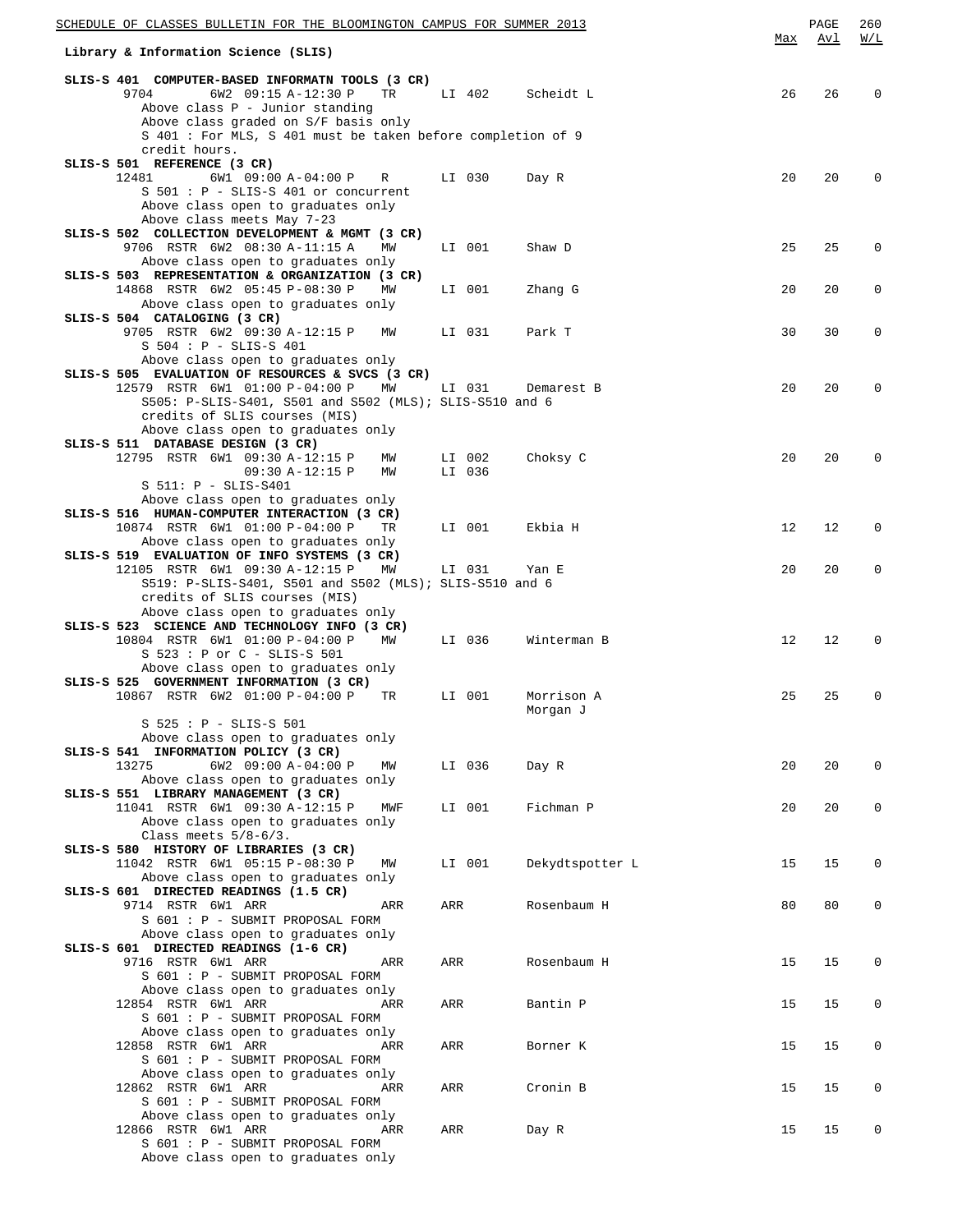|                                       | SCHEDULE OF CLASSES BULLETIN FOR THE BLOOMINGTON CAMPUS FOR SUMMER 2013 |     |             |     | PAGE | 261         |
|---------------------------------------|-------------------------------------------------------------------------|-----|-------------|-----|------|-------------|
|                                       |                                                                         |     |             | Max | Avl  | W/L         |
| 12868 RSTR 6W1 ARR                    | ARR                                                                     | ARR | Ding Y      | 15  | 15   | $\mathbf 0$ |
|                                       | S 601 : P - SUBMIT PROPOSAL FORM<br>Above class open to graduates only  |     |             |     |      |             |
| 12871 RSTR 6W1 ARR                    | ARR                                                                     | ARR | Ekbia H     | 15  | 15   | $\mathbf 0$ |
|                                       | S 601 : P - SUBMIT PROPOSAL FORM                                        |     |             |     |      |             |
|                                       | Above class open to graduates only                                      |     |             |     |      |             |
|                                       | 12873 RSTR 6W1 ARR ARR                                                  | ARR | Hara N      | 15  | 15   | 0           |
|                                       | S 601 : P - SUBMIT PROPOSAL FORM                                        |     |             |     |      |             |
|                                       | Above class open to graduates only                                      |     |             |     |      |             |
| 12797 RSTR 6W1 ARR                    | ARR                                                                     | ARR | Herring S   | 15  | 15   | 0           |
|                                       | S 601 : P - SUBMIT PROPOSAL FORM                                        |     |             |     |      |             |
|                                       | Above class open to graduates only                                      |     |             |     |      |             |
| 12814 RSTR 6W1 ARR                    | ARR                                                                     | ARR | Jacob E     | 15  | 15   | 0           |
|                                       | S 601 : P - SUBMIT PROPOSAL FORM                                        |     |             |     |      |             |
|                                       | Above class open to graduates only                                      |     |             | 15  |      | 0           |
|                                       | 12818 RSTR 6W1 ARR<br>ARR<br>S 601 : P - SUBMIT PROPOSAL FORM           | ARR | Liu X       |     | 15   |             |
|                                       | Above class open to graduates only                                      |     |             |     |      |             |
|                                       | 12821 RSTR 6W1 ARR ARR                                                  | ARR | Milojevic S | 15  | 15   | 0           |
|                                       | S 601 : P - SUBMIT PROPOSAL FORM                                        |     |             |     |      |             |
|                                       | Above class open to graduates only                                      |     |             |     |      |             |
| 12825 RSTR 6W1 ARR                    | ARR                                                                     | ARR | Park T      | 15  | 15   | $\mathbf 0$ |
|                                       | S 601 : P - SUBMIT PROPOSAL FORM                                        |     |             |     |      |             |
|                                       | Above class open to graduates only                                      |     |             |     |      |             |
| 12830 RSTR 6W1 ARR                    | ARR                                                                     | ARR | Robbin A    | 15  | 15   | 0           |
|                                       | S 601 : P - SUBMIT PROPOSAL FORM                                        |     |             |     |      |             |
|                                       | Above class open to graduates only                                      |     |             |     |      |             |
|                                       | 12834 RSTR 6W1 ARR<br>ARR<br>S 601 : P - SUBMIT PROPOSAL FORM           | ARR | Fichman P   | 15  | 15   | 0           |
|                                       | Above class open to graduates only                                      |     |             |     |      |             |
|                                       | 12839 RSTR 6W1 ARR ARR                                                  | ARR | Shaw D      | 15  | 15   | 0           |
|                                       | S 601 : P - SUBMIT PROPOSAL FORM                                        |     |             |     |      |             |
|                                       | Above class open to graduates only                                      |     |             |     |      |             |
| 12844 RSTR 6W1 ARR                    | ARR                                                                     | ARR | Silver J    | 15  | 15   | 0           |
|                                       | S 601 : P - SUBMIT PROPOSAL FORM                                        |     |             |     |      |             |
|                                       | Above class open to graduates only                                      |     |             |     |      |             |
| 13058 RSTR 6W1 ARR                    | ARR                                                                     | ARR | Sugimoto C  | 15  | 15   | 0           |
|                                       | S 601 : P - SUBMIT PROPOSAL FORM                                        |     |             |     |      |             |
|                                       | Above class open to graduates only                                      |     |             |     |      |             |
|                                       | 12986 RSTR 6W1 ARR<br>ARR                                               | ARR | Walsh J     | 15  | 15   | 0           |
|                                       | S 601 : P - SUBMIT PROPOSAL FORM<br>Above class open to graduates only  |     |             |     |      |             |
| 12987 RSTR 6W1 ARR                    | <b>Example 2018</b> ARR                                                 | ARR | Backs D     | 15  | 15   | 0           |
|                                       | S 601 : P - SUBMIT PROPOSAL FORM                                        |     |             |     |      |             |
|                                       | Above class open to graduates only                                      |     |             |     |      |             |
| 9715 RSTR 6W2 ARR                     | ARR                                                                     | ARR | Rosenbaum H | 80  | 80   | 0           |
|                                       | S 601 : P - SUBMIT PROPOSAL FORM                                        |     |             |     |      |             |
|                                       | Above class open to graduates only                                      |     |             |     |      |             |
| SLIS-S 601 DIRECTED READINGS (1.5 CR) |                                                                         |     |             |     |      |             |
| 9717 RSTR 6W2 ARR                     | ARR                                                                     | ARR | Rosenbaum H | 15  | 15   | 0           |
|                                       | S 601 : P - SUBMIT PROPOSAL FORM                                        |     |             |     |      |             |
|                                       | Above class open to graduates only                                      |     |             |     |      |             |
|                                       | SLIS-S 601 DIRECTED READINGS (1-6 CR)                                   |     |             |     |      |             |
| 12856 RSTR 6W2 ARR                    | ARR<br>S 601 : P - SUBMIT PROPOSAL FORM                                 | ARR | Bantin P    | 80  | 80   | 0           |
|                                       | Above class open to graduates only                                      |     |             |     |      |             |
| 12859 RSTR 6W2 ARR                    | ARR                                                                     | ARR | Borner K    | 80  | 80   | 0           |
|                                       | S 601 : P - SUBMIT PROPOSAL FORM                                        |     |             |     |      |             |
|                                       | Above class open to graduates only                                      |     |             |     |      |             |
| 12864 RSTR 6W2 ARR                    | ARR                                                                     | ARR | Cronin B    | 80  | 80   | 0           |
|                                       | S 601 : P - SUBMIT PROPOSAL FORM                                        |     |             |     |      |             |
|                                       | Above class open to graduates only                                      |     |             |     |      |             |
| 12867 RSTR 6W2 ARR                    | ARR                                                                     | ARR | Day R       | 80  | 80   | 0           |
|                                       | S 601 : P - SUBMIT PROPOSAL FORM                                        |     |             |     |      |             |
|                                       | Above class open to graduates only                                      |     |             |     |      |             |
| 12870 RSTR 6W2 ARR                    | ARR                                                                     | ARR | Ding Y      | 80  | 80   | 0           |
|                                       | S 601 : P - SUBMIT PROPOSAL FORM<br>Above class open to graduates only  |     |             |     |      |             |
| 12872 RSTR 6W2 ARR                    | ARR                                                                     | ARR | Ekbia H     | 80  | 80   | 0           |
|                                       | S 601 : P - SUBMIT PROPOSAL FORM                                        |     |             |     |      |             |
|                                       | Above class open to graduates only                                      |     |             |     |      |             |
| 12874 RSTR 6W2 ARR                    | ARR                                                                     | ARR | Hara N      | 80  | 80   | 0           |
|                                       | S 601 : P - SUBMIT PROPOSAL FORM                                        |     |             |     |      |             |
|                                       | Above class open to graduates only                                      |     |             |     |      |             |
| 12798 RSTR 6W2 ARR                    | ARR                                                                     | ARR | Herring S   | 80  | 80   | 0           |
|                                       | S 601 : P - SUBMIT PROPOSAL FORM                                        |     |             |     |      |             |
|                                       | Above class open to graduates only                                      |     |             |     |      |             |
| 12816 RSTR 6W2 ARR                    | ARR                                                                     | ARR | Jacob E     | 80  | 80   | 0           |
|                                       | S 601 : P - SUBMIT PROPOSAL FORM<br>Above class open to graduates only  |     |             |     |      |             |
|                                       |                                                                         |     |             |     |      |             |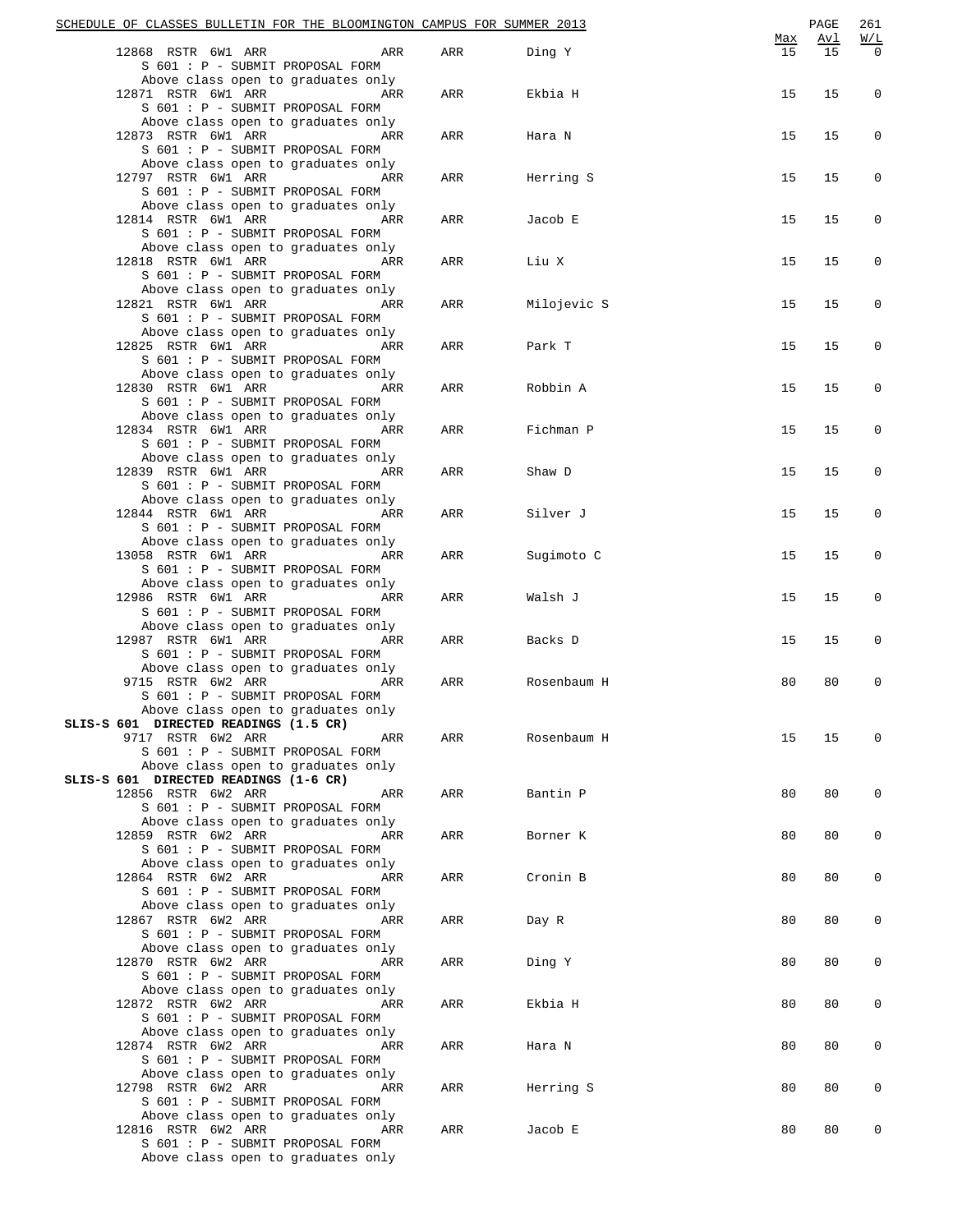| SCHEDULE OF CLASSES BULLETIN FOR THE BLOOMINGTON CAMPUS FOR SUMMER 2013                                                                       |     |     |             | Max | PAGE<br>Avl | 262<br>W/L  |
|-----------------------------------------------------------------------------------------------------------------------------------------------|-----|-----|-------------|-----|-------------|-------------|
| 12819 RSTR 6W2 ARR<br>S 601 : P - SUBMIT PROPOSAL FORM                                                                                        | ARR | ARR | Liu X       | 80  | 80          | $\Omega$    |
| Above class open to graduates only<br>12984 RSTR 6W2 ARR<br>S 601 : P - SUBMIT PROPOSAL FORM                                                  | ARR | ARR | Milojevic S | 80  | 80          | 0           |
| Above class open to graduates only<br>12827 RSTR 6W2 ARR<br>S 601 : P - SUBMIT PROPOSAL FORM                                                  | ARR | ARR | Park T      | 80  | 80          | 0           |
| Above class open to graduates only<br>12832 RSTR 6W2 ARR<br>S 601 : P - SUBMIT PROPOSAL FORM                                                  | ARR | ARR | Robbin A    | 80  | 80          | 0           |
| Above class open to graduates only<br>12985 RSTR 6W2 ARR<br>S 601 : P - SUBMIT PROPOSAL FORM                                                  | ARR | ARR | Fichman P   | 80  | 80          | 0           |
| Above class open to graduates only<br>12841 RSTR 6W2 ARR<br>S 601 : P - SUBMIT PROPOSAL FORM                                                  | ARR | ARR | Shaw D      | 80  | 80          | 0           |
| Above class open to graduates only<br>12846 RSTR 6W2 ARR<br>S 601 : P - SUBMIT PROPOSAL FORM                                                  | ARR | ARR | Silver J    | 80  | 80          | 0           |
| Above class open to graduates only<br>13059 RSTR 6W2 ARR<br>S 601 : P - SUBMIT PROPOSAL FORM                                                  | ARR | ARR | Sugimoto C  | 80  | 80          | 0           |
| Above class open to graduates only<br>12849 RSTR 6W2 ARR<br>S 601 : P - SUBMIT PROPOSAL FORM                                                  | ARR | ARR | Walsh J     | 80  | 80          | 0           |
| Above class open to graduates only<br>12853 RSTR 6W2 ARR<br>S 601 : P - SUBMIT PROPOSAL FORM                                                  | ARR | ARR | Backs D     | 80  | 80          | 0           |
| Above class open to graduates only<br>SLIS-S 602 DIRECTED RESEARCH (1.5 CR)<br>9707 RSTR 6W1 ARR                                              | ARR | ARR | Rosenbaum H | 50  | 50          | $\mathbf 0$ |
| S 602 : P - SUBMIT PROPOSAL FORM<br>Above class requires permission of instructor<br>Above class open to graduates only                       |     |     |             |     |             |             |
| SLIS-S 602 DIRECTED RESEARCH (1-3 CR)<br>9709 RSTR 6W1 ARR<br>S 602 : P - SUBMIT PROPOSAL FORM                                                | ARR | ARR | Rosenbaum H | 30  | 30          | 0           |
| Above class requires permission of instructor<br>Above class open to graduates only<br>12907 RSTR 6W1 ARR<br>S 602 : P - SUBMIT PROPOSAL FORM | ARR | ARR | Bantin P    | 30  | 30          | $\mathsf 0$ |
| Above class requires permission of instructor<br>Above class open to graduates only<br>12909 RSTR 6W1 ARR                                     | ARR | ARR | Borner K    | 30  | 30          | $\mathsf 0$ |
| S 602 : P - SUBMIT PROPOSAL FORM<br>Above class requires permission of instructor<br>Above class open to graduates only                       |     |     |             |     |             |             |
| 12911 RSTR 6W1 ARR<br>S 602 : P - SUBMIT PROPOSAL FORM<br>Above class requires permission of instructor                                       | ARR | ARR | Cronin B    | 30  | 30          | 0           |
| Above class open to graduates only<br>12913 RSTR 6W1 ARR<br>S 602 : P - SUBMIT PROPOSAL FORM                                                  | ARR | ARR | Day R       | 30  | 30          | $\mathbf 0$ |
| Above class requires permission of instructor<br>Above class open to graduates only<br>12915 RSTR 6W1 ARR                                     | ARR | ARR | Ding Y      | 30  | 30          | 0           |
| S 602 : P - SUBMIT PROPOSAL FORM<br>Above class requires permission of instructor<br>Above class open to graduates only                       |     |     |             |     |             |             |
| 12917 RSTR 6W1 ARR<br>S 602 : P - SUBMIT PROPOSAL FORM<br>Above class requires permission of instructor                                       | ARR | ARR | Ekbia H     | 30  | 30          | 0           |
| Above class open to graduates only<br>12919 RSTR 6W1 ARR<br>S 602 : P - SUBMIT PROPOSAL FORM<br>Above class requires permission of instructor | ARR | ARR | Hara N      | 30  | 30          | 0           |
| Above class open to graduates only<br>12876 RSTR 6W1 ARR<br>S 602 : P - SUBMIT PROPOSAL FORM                                                  | ARR | ARR | Herring S   | 30  | 30          | 0           |
| Above class requires permission of instructor<br>Above class open to graduates only<br>12879 RSTR 6W1 ARR<br>S 602 : P - SUBMIT PROPOSAL FORM | ARR | ARR | Jacob E     | 30  | 30          | 0           |
| Above class requires permission of instructor<br>Above class open to graduates only<br>12881 RSTR 6W1 ARR                                     | ARR | ARR | Liu X       | 30  | 30          | 0           |
| S 602 : P - SUBMIT PROPOSAL FORM<br>Above class requires permission of instructor<br>Above class open to graduates only                       |     |     |             |     |             |             |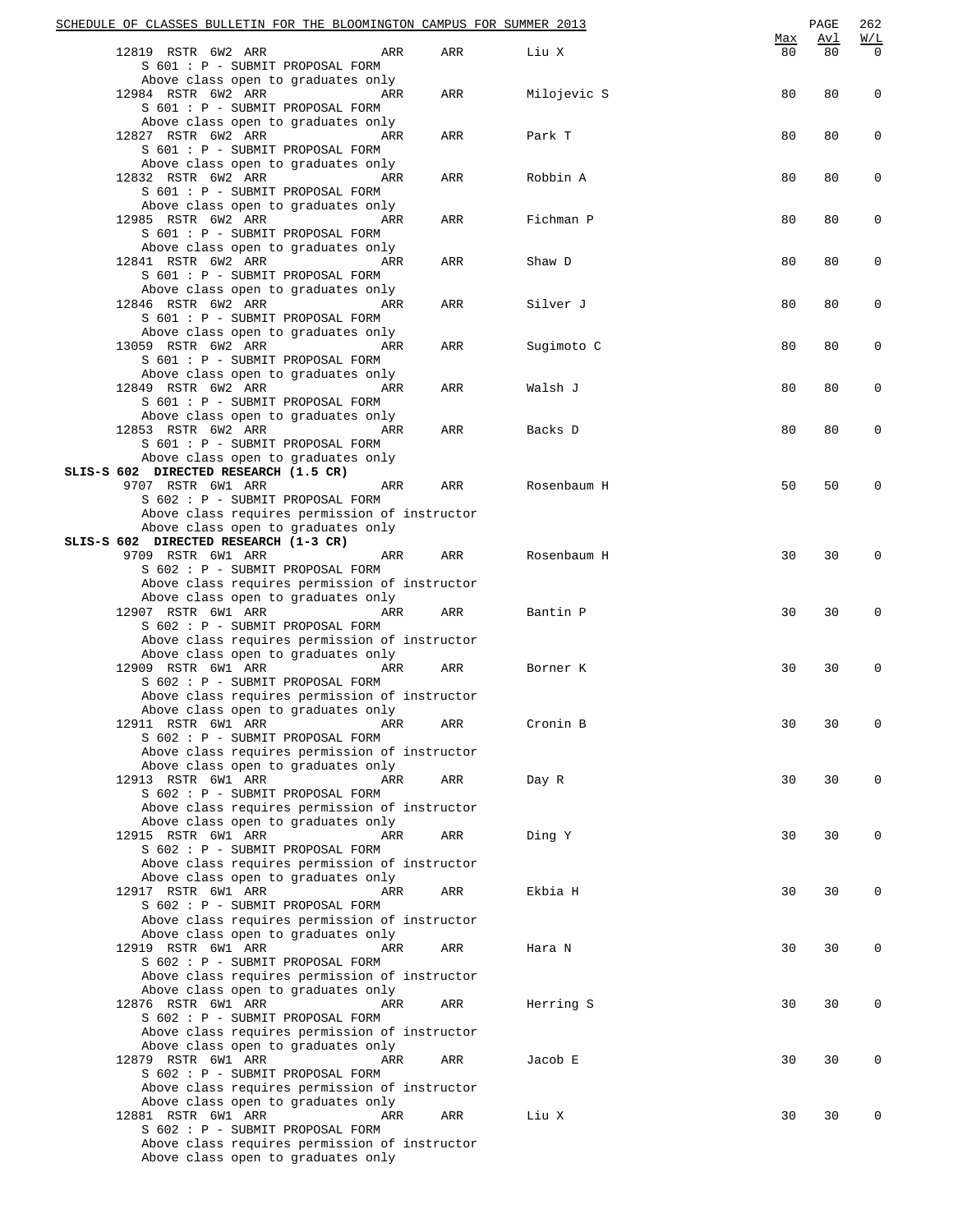| SCHEDULE OF CLASSES BULLETIN FOR THE BLOOMINGTON CAMPUS FOR SUMMER 2013             |     |             |                  | PAGE      | 263             |
|-------------------------------------------------------------------------------------|-----|-------------|------------------|-----------|-----------------|
| 12883 RSTR 6W1 ARR<br>ARR                                                           | ARR | Milojevic S | <u>Max</u><br>30 | Avl<br>30 | W/L<br>$\Omega$ |
| S 602 : P - SUBMIT PROPOSAL FORM                                                    |     |             |                  |           |                 |
| Above class requires permission of instructor<br>Above class open to graduates only |     |             |                  |           |                 |
| 12887 RSTR 6W1 ARR<br>ARR                                                           | ARR | Park T      | 30               | 30        | 0               |
| S 602 : P - SUBMIT PROPOSAL FORM<br>Above class requires permission of instructor   |     |             |                  |           |                 |
| Above class open to graduates only                                                  |     |             |                  |           |                 |
| 12889 RSTR 6W1 ARR<br>ARR<br>S 602 : P - SUBMIT PROPOSAL FORM                       | ARR | Robbin A    | 30               | 30        | 0               |
| Above class requires permission of instructor                                       |     |             |                  |           |                 |
| Above class open to graduates only<br>12891 RSTR 6W1 ARR<br>ARR                     | ARR | Fichman P   | 30               | 30        | 0               |
| S 602 : P - SUBMIT PROPOSAL FORM                                                    |     |             |                  |           |                 |
| Above class requires permission of instructor<br>Above class open to graduates only |     |             |                  |           |                 |
| 12895 RSTR 6W1 ARR<br>ARR                                                           | ARR | Shaw D      | 30               | 30        | 0               |
| S 602 : P - SUBMIT PROPOSAL FORM                                                    |     |             |                  |           |                 |
| Above class requires permission of instructor<br>Above class open to graduates only |     |             |                  |           |                 |
| 12897 RSTR 6W1 ARR<br>ARR                                                           | ARR | Silver J    | 30               | 30        | 0               |
| S 602 : P - SUBMIT PROPOSAL FORM<br>Above class requires permission of instructor   |     |             |                  |           |                 |
| Above class open to graduates only                                                  |     |             |                  |           |                 |
| 12899 RSTR 6W1 ARR<br>ARR<br>S 602 : P - SUBMIT PROPOSAL FORM                       | ARR | Sugimoto C  | 30               | 30        | 0               |
| Above class requires permission of instructor                                       |     |             |                  |           |                 |
| Above class open to graduates only                                                  |     |             |                  |           |                 |
| 12902 RSTR 6W1 ARR<br>ARR<br>S 602 : P - SUBMIT PROPOSAL FORM                       | ARR | Walsh J     | 30               | 30        | 0               |
| Above class requires permission of instructor                                       |     |             |                  |           |                 |
| Above class open to graduates only<br>12905 RSTR 6W1 ARR<br>ARR                     | ARR | Backs D     | 30               | 30        | 0               |
| S 602 : P - SUBMIT PROPOSAL FORM                                                    |     |             |                  |           |                 |
| Above class requires permission of instructor                                       |     |             |                  |           |                 |
| Above class open to graduates only<br>SLIS-S 602 DIRECTED RESEARCH (4 CR)           |     |             |                  |           |                 |
| 12178 PERM 6W1 ARR<br>ARR                                                           | ARR | Rosenbaum H | 10               | 10        | 0               |
| S 602 : P - Submit proposal form<br>Above class open to graduates only              |     |             |                  |           |                 |
| SLIS-S 602 DIRECTED RESEARCH (1.5 CR)                                               |     |             |                  |           |                 |
| 9708 RSTR 6W2 ARR<br>ARR<br>S 602: P - SUBMIT PROPOSAL FORM                         | ARR | Rosenbaum H | 50               | 50        | 0               |
| Above class requires permission of instructor                                       |     |             |                  |           |                 |
| Above class open to graduates only                                                  |     |             |                  |           |                 |
| SLIS-S 602 DIRECTED RESEARCH (1-3 CR)<br>9710 RSTR 6W2 ARR<br>ARR                   | ARR | Rosenbaum H | 30               | 30        | 0               |
| S 602: P - SUBMIT PROPOSAL FORM                                                     |     |             |                  |           |                 |
| Above class open to graduates only<br>12908 RSTR 6W2 ARR ARR                        | ARR | Bantin P    | 30               | 30        | 0               |
| S 602: P - SUBMIT PROPOSAL FORM                                                     |     |             |                  |           |                 |
| Above class open to graduates only                                                  |     |             |                  |           |                 |
| 12910 RSTR 6W2 ARR<br>ARR<br>S 602: P - SUBMIT PROPOSAL FORM                        | ARR | Borner K    | 30               | 30        | 0               |
| Above class open to graduates only                                                  |     |             |                  |           |                 |
| 12912 RSTR 6W2 ARR<br>ARR<br>S 602: P - SUBMIT PROPOSAL FORM                        | ARR | Cronin B    | 30               | 30        | 0               |
| Above class open to graduates only                                                  |     |             |                  |           |                 |
| 12914 RSTR 6W2 ARR<br>ARR<br>S 602: P - SUBMIT PROPOSAL FORM                        | ARR | Day R       | 30               | 30        | 0               |
| Above class open to graduates only                                                  |     |             |                  |           |                 |
| 12916 RSTR 6W2 ARR<br>ARR                                                           | ARR | Ding Y      | 30               | 30        | 0               |
| S 602: P - SUBMIT PROPOSAL FORM<br>Above class open to graduates only               |     |             |                  |           |                 |
| 12918 RSTR 6W2 ARR<br>ARR                                                           | ARR | Ekbia H     | 30               | 30        | 0               |
| S 602: P - SUBMIT PROPOSAL FORM<br>Above class open to graduates only               |     |             |                  |           |                 |
| 12920 RSTR 6W2 ARR<br>ARR                                                           | ARR | Hara N      | 30               | 30        | 0               |
| S 602: P - SUBMIT PROPOSAL FORM<br>Above class open to graduates only               |     |             |                  |           |                 |
| 12878 RSTR 6W2 ARR<br>ARR                                                           | ARR | Herring S   | 30               | 30        | 0               |
| S 602: P - SUBMIT PROPOSAL FORM                                                     |     |             |                  |           |                 |
| Above class open to graduates only<br>12880 RSTR 6W2 ARR<br>ARR                     | ARR | Jacob E     | 30               | 30        | 0               |
| S 602: P - SUBMIT PROPOSAL FORM                                                     |     |             |                  |           |                 |
| Above class open to graduates only<br>12882 RSTR 6W2 ARR<br>ARR                     | ARR | Liu X       | 30               | 30        | 0               |
| S 602: P - SUBMIT PROPOSAL FORM                                                     |     |             |                  |           |                 |
| Above class open to graduates only                                                  |     |             |                  |           |                 |
| 12885 RSTR 6W2 ARR<br>ARR                                                           | ARR | Milojevic S | 30               | 30        | 0               |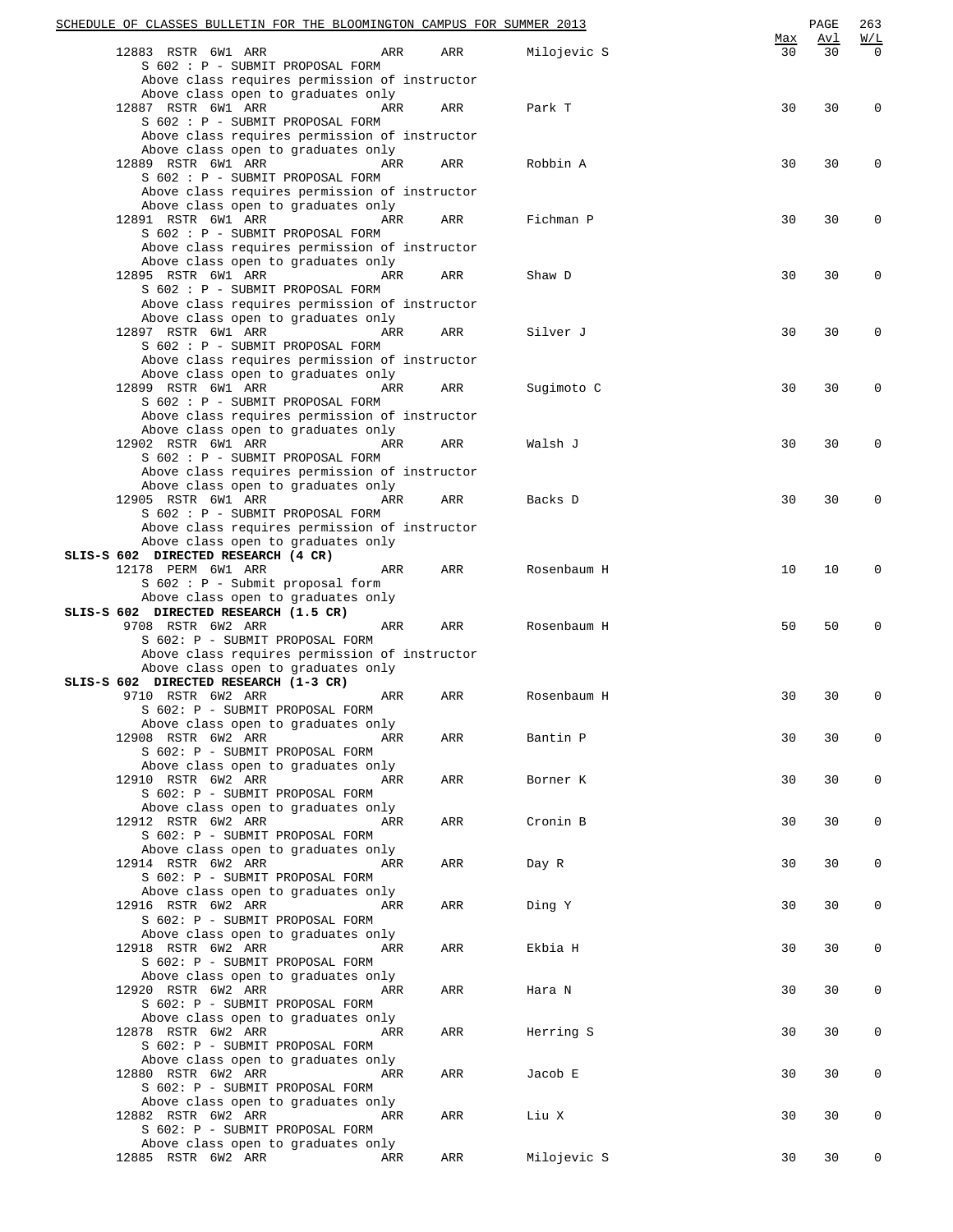|                                                    |                                                                       |                     |                                            |        |        | SCHEDULE OF CLASSES BULLETIN FOR THE BLOOMINGTON CAMPUS FOR SUMMER 2013 |     | PAGE       | 264         |
|----------------------------------------------------|-----------------------------------------------------------------------|---------------------|--------------------------------------------|--------|--------|-------------------------------------------------------------------------|-----|------------|-------------|
|                                                    |                                                                       |                     |                                            |        |        |                                                                         | Max | <u>Avl</u> | W/L         |
|                                                    | S 602: P - SUBMIT PROPOSAL FORM<br>Above class open to graduates only |                     |                                            |        |        |                                                                         |     |            |             |
| 12888 RSTR 6W2 ARR                                 |                                                                       |                     | ARR                                        |        | ARR    | Park T                                                                  | 30  | 30         | $\mathbf 0$ |
|                                                    | S 602: P - SUBMIT PROPOSAL FORM                                       |                     |                                            |        |        |                                                                         |     |            |             |
|                                                    | Above class open to graduates only                                    |                     |                                            |        |        |                                                                         |     |            |             |
| 12890 RSTR 6W2 ARR                                 |                                                                       |                     | ARR                                        | ARR    |        | Robbin A                                                                | 30  | 30         | 0           |
|                                                    | S 602: P - SUBMIT PROPOSAL FORM                                       |                     |                                            |        |        |                                                                         |     |            |             |
|                                                    | Above class open to graduates only                                    |                     |                                            |        |        |                                                                         |     |            |             |
| 12893 RSTR 6W2 ARR                                 |                                                                       |                     | ARR                                        | ARR    |        | Fichman P                                                               | 30  | 30         | 0           |
|                                                    | S 602: P - SUBMIT PROPOSAL FORM                                       |                     |                                            |        |        |                                                                         |     |            |             |
|                                                    | Above class open to graduates only                                    |                     |                                            |        |        |                                                                         |     |            |             |
| 12896 RSTR 6W2 ARR                                 |                                                                       |                     | ARR                                        | ARR    |        | Shaw D                                                                  | 30  | 30         | 0           |
|                                                    | S 602: P - SUBMIT PROPOSAL FORM                                       |                     |                                            |        |        |                                                                         |     |            |             |
|                                                    | Above class open to graduates only                                    |                     |                                            |        |        |                                                                         |     |            |             |
| 12898 RSTR 6W2 ARR                                 | S 602: P - SUBMIT PROPOSAL FORM                                       |                     | ARR                                        | ARR    |        | Silver J                                                                | 30  | 30         | 0           |
|                                                    | Above class open to graduates only                                    |                     |                                            |        |        |                                                                         |     |            |             |
| 12900 RSTR 6W2 ARR                                 |                                                                       |                     | ARR                                        | ARR    |        | Sugimoto C                                                              | 30  | 30         | 0           |
|                                                    | S 602: P - SUBMIT PROPOSAL FORM                                       |                     |                                            |        |        |                                                                         |     |            |             |
|                                                    |                                                                       |                     | Above class open to graduates only         |        |        |                                                                         |     |            |             |
| 12904 RSTR 6W2 ARR                                 |                                                                       |                     | ARR                                        | ARR    |        | Walsh J                                                                 | 30  | 30         | 0           |
|                                                    | S 602: P - SUBMIT PROPOSAL FORM                                       |                     |                                            |        |        |                                                                         |     |            |             |
|                                                    | Above class open to graduates only                                    |                     |                                            |        |        |                                                                         |     |            |             |
| 12906 RSTR 6W2 ARR                                 |                                                                       |                     | ARR                                        | ARR    |        | Backs D                                                                 | 30  | 30         | 0           |
|                                                    | S 602: P - SUBMIT PROPOSAL FORM                                       |                     |                                            |        |        |                                                                         |     |            |             |
|                                                    | Above class open to graduates only                                    |                     |                                            |        |        |                                                                         |     |            |             |
| SLIS-S 603 WORKSHOP IN LIBRARY & INFO SCI (1.5 CR) |                                                                       |                     |                                            |        |        |                                                                         |     |            |             |
| VT: WEB GRAPHICS                                   |                                                                       |                     |                                            |        |        |                                                                         |     |            |             |
| 10868 RSTR 6W1 05:30 P-08:30 P                     |                                                                       |                     | T                                          |        | PV 151 | Ramlo C                                                                 | 15  | 15         | 0           |
|                                                    | Above class open to graduates only                                    |                     |                                            |        |        |                                                                         |     |            |             |
| VT: EMERGING TECHNOL AND LIBRARIES                 |                                                                       |                     |                                            |        |        |                                                                         |     |            |             |
| 11107 RSTR 6W1 05:45 P-08:30 P                     |                                                                       |                     | М                                          |        | LI 002 | Scheidt L                                                               | 15  | 15         | 0           |
| VT: INTRO TO GEOGRAPHIC INFO                       | Above class open to graduates only                                    |                     |                                            |        |        |                                                                         |     |            |             |
| 10647 RSTR NS1 01:00 P-04:00 P                     |                                                                       |                     | MWF                                        |        | PV 151 | Ekbia H                                                                 | 20  | 20         | 0           |
|                                                    | Above class open to graduates only                                    |                     |                                            |        |        |                                                                         |     |            |             |
|                                                    | Above class meets May 13-24.                                          |                     |                                            |        |        |                                                                         |     |            |             |
| VT: ENCODED ARCHIVAL DESCRIPTION                   |                                                                       |                     |                                            |        |        |                                                                         |     |            |             |
| 10869 RSTR 6W1 09:30 A-12:30 P T LI 002            |                                                                       |                     |                                            |        |        | Hardesty J                                                              | 15  | 15         | 0           |
|                                                    |                                                                       |                     |                                            |        |        | Simpson C                                                               |     |            |             |
|                                                    |                                                                       |                     |                                            |        |        | S 603 : P - SLIS-S 581 or S 584 or permission of instructor             |     |            |             |
|                                                    | Above class open to graduates only                                    |                     |                                            |        |        |                                                                         |     |            |             |
| VT: INTERNET MARKETING                             |                                                                       |                     |                                            |        |        |                                                                         |     |            |             |
| 10870 RSTR NS1 01:00 P-04:00 P                     |                                                                       |                     | R                                          | LI 036 |        | East P                                                                  | 12  | 12         | 0           |
|                                                    | Above class open to graduates only                                    |                     |                                            |        |        |                                                                         |     |            |             |
| VT: WORKSHOP: XML                                  |                                                                       |                     |                                            |        |        |                                                                         |     |            |             |
| 10932 RSTR NS1 09:30 A-04:00 P                     |                                                                       |                     | WRF                                        |        | LI 002 | Ding Y                                                                  | 15  | 15         | $\mathsf 0$ |
|                                                    |                                                                       |                     |                                            |        |        | Yan E                                                                   |     |            |             |
|                                                    | Above class open to graduates only                                    |                     |                                            |        |        |                                                                         |     |            |             |
|                                                    | Above class meets May 15-17.                                          |                     |                                            |        |        |                                                                         |     |            |             |
| VT: GRANT WRITING FOR LIBRARIANS<br>11176          |                                                                       | NS2 09:00 A-05:00 P |                                            |        | LI 001 | Vought V                                                                | 20  | 20         | $\mathbf 0$ |
|                                                    | Above class open to graduates only                                    |                     | SN                                         |        |        |                                                                         |     |            |             |
|                                                    |                                                                       |                     | Above class meets June 29, 30 and July 13  |        |        |                                                                         |     |            |             |
| VT: PYTHON                                         |                                                                       |                     |                                            |        |        |                                                                         |     |            |             |
| 12239 RSTR NS1 09:00 A-04:00 P                     |                                                                       |                     | FSN                                        |        | LI 002 | Abdul-Mageed M                                                          | 23  | 23         | 0           |
|                                                    | Above class meets May 24-26.                                          |                     |                                            |        |        |                                                                         |     |            |             |
|                                                    | Above class open to graduates only                                    |                     |                                            |        |        |                                                                         |     |            |             |
| VT: WORKSHOP: XML                                  |                                                                       |                     |                                            |        |        |                                                                         |     |            |             |
| 10871 RSTR NS2 09:30 A-04:00 P                     |                                                                       |                     | WRF                                        |        | LI 002 | Ding Y                                                                  | 20  | 20         | 0           |
|                                                    | Above class open to graduates only                                    |                     |                                            |        |        |                                                                         |     |            |             |
| TOPIC: XML                                         |                                                                       |                     |                                            |        |        |                                                                         |     |            |             |
|                                                    | Above class meets July 17-19                                          |                     |                                            |        |        |                                                                         |     |            |             |
| VT: METADATA OBJCT DESCRPTN SCHEME                 |                                                                       |                     |                                            |        |        |                                                                         |     |            |             |
| 10872 RSTR 6W2 09:30 A-12:30 P                     |                                                                       |                     | т                                          |        | LI 002 | Liss J                                                                  | 15  | 15         | 0           |
|                                                    | $S$ 603 : P - SLIS 504                                                |                     |                                            |        |        |                                                                         |     |            |             |
|                                                    | Above class open to graduates only                                    |                     |                                            |        |        |                                                                         |     |            |             |
| VT: PODCASTING<br>10873 RSTR NS2 09:00 A-04:00 P   |                                                                       |                     | FSN                                        |        | LI 002 | Ramlo C                                                                 | 20  | 20         | $\mathbf 0$ |
|                                                    | Above class meets June 21-23.                                         |                     |                                            |        |        |                                                                         |     |            |             |
|                                                    | Above class open to graduates only                                    |                     |                                            |        |        |                                                                         |     |            |             |
| VT: EARLY LITERACY                                 |                                                                       |                     |                                            |        |        |                                                                         |     |            |             |
| 10877 RSTR 6W1 09:00 A-01:00 P                     |                                                                       |                     | S                                          |        | LI 030 | Jones C                                                                 | 12  | 12         | 0           |
|                                                    |                                                                       |                     | Above class meets May 11, 18 and June 1, 8 |        |        |                                                                         |     |            |             |
|                                                    | Above class open to graduates only                                    |                     |                                            |        |        |                                                                         |     |            |             |
| VT: PYTHON                                         |                                                                       |                     |                                            |        |        |                                                                         |     |            |             |
| 12079 RSTR NS2 09:00 A-04:00 P                     |                                                                       |                     | FSN                                        |        | LI 002 | Abdul-Mageed M                                                          | 20  | 20         | 0           |
|                                                    | Above class meets Jul 19-21.                                          |                     |                                            |        |        |                                                                         |     |            |             |
|                                                    | Above class open to graduates only                                    |                     |                                            |        |        |                                                                         |     |            |             |
| VT: AJAX                                           |                                                                       |                     |                                            |        |        |                                                                         |     |            |             |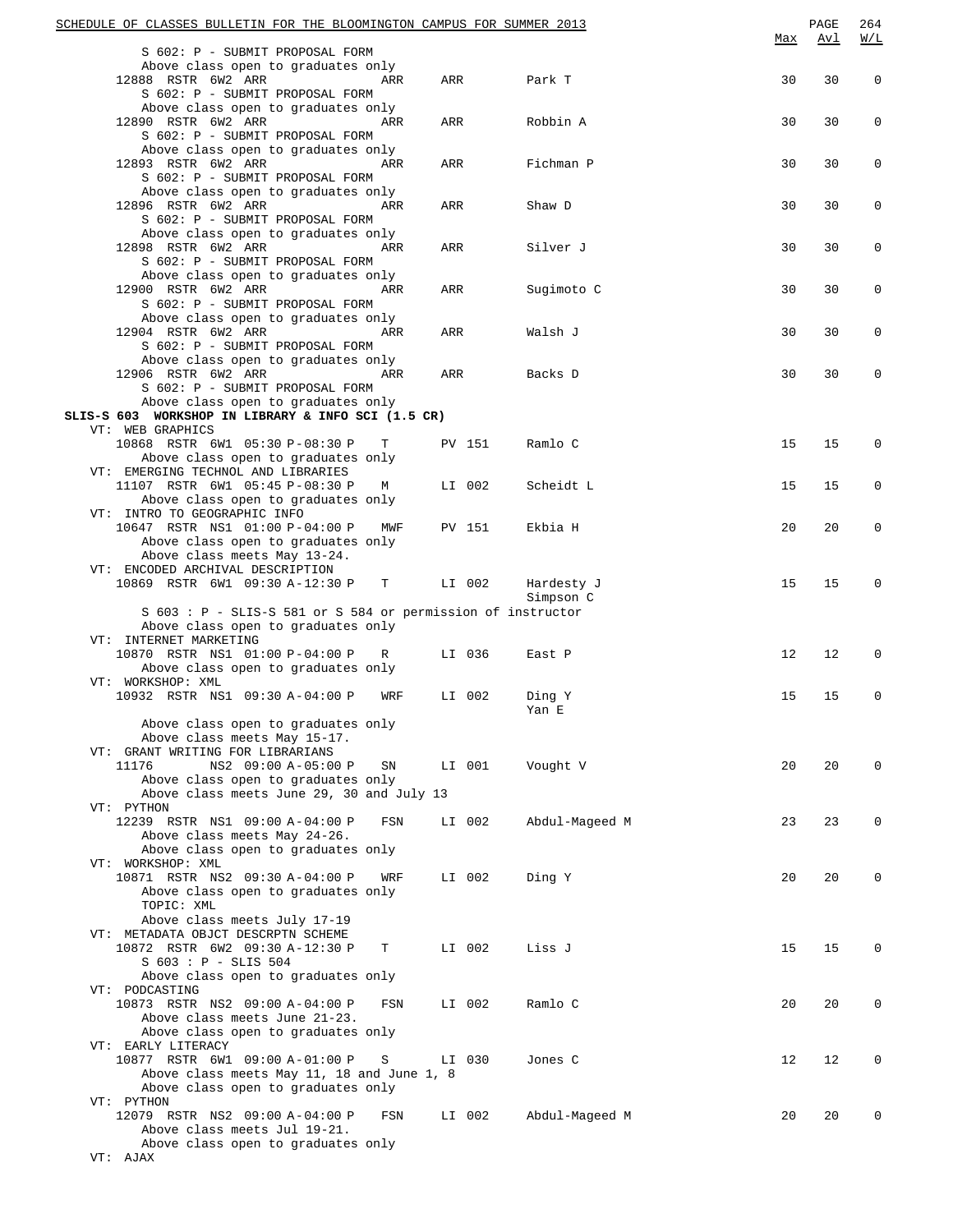| SCHEDULE OF CLASSES BULLETIN FOR THE BLOOMINGTON CAMPUS FOR SUMMER 2013               |     |     |        |             |           | PAGE      | 265             |
|---------------------------------------------------------------------------------------|-----|-----|--------|-------------|-----------|-----------|-----------------|
| 12922 RSTR 6W2 05:45 P-08:30 P                                                        | M   |     | HD TBA |             | Max<br>20 | Avl<br>20 | W/L<br>$\Omega$ |
| Above class open to graduates only                                                    |     |     |        | Tweedy J    |           |           |                 |
| TOPIC: AJAX                                                                           |     |     |        |             |           |           |                 |
| Above class taught online                                                             |     |     |        |             |           |           |                 |
| VT: EMERGING TECHNOL AND LIBRARIES                                                    |     |     |        |             |           |           |                 |
| 13090 RSTR 6W2 05:45 P-08:30 P<br>TOPIC : Emerging Technologies and Libraries         | М   |     | LI 402 | Scheidt L   | 15        | 15        | $\Omega$        |
| Above class open to graduates only                                                    |     |     |        |             |           |           |                 |
| VT: UNIX INTERMEDIATE                                                                 |     |     |        |             |           |           |                 |
| 13091 RSTR 6W1 09:00 A-12:00 P                                                        | R   |     | PV 151 | Cox S       | 10        | 10        | $\mathbf 0$     |
| Above class open to graduates only<br>VT: ADVANCED STATISTICS                         |     |     |        |             |           |           |                 |
| 13092 RSTR NS1 09:00 A-04:00 P                                                        | FSN |     | LI 002 | Yan E       | 20        | 20        | $\Omega$        |
| TOPIC : Advanced Statistics                                                           |     |     |        |             |           |           |                 |
| Above class open to graduates only                                                    |     |     |        |             |           |           |                 |
| Above class meets May 31 - June 2.                                                    |     |     |        |             |           |           |                 |
| VT: DRUPAL<br>13093 RSTR 6W1 06:00 P-07:30 P                                          | TR  |     | LI 002 | Montanez G  | 20        | 20        | $\mathbf 0$     |
| TOPIC : Drupal                                                                        |     |     |        |             |           |           |                 |
| Above class open to graduates only                                                    |     |     |        |             |           |           |                 |
| 15794 RSTR 6W2 09:30 A-12:15 P                                                        | M   |     | LI 002 | Simpson G   | 20        | 20        | $\mathbf 0$     |
| Above class open to graduates only                                                    |     |     |        |             |           |           |                 |
| SLIS-S 604 TOPICS IN LIBR & INFO SCIENCE (3 CR)<br>VT: RARE BOOK CURATORSHIP          |     |     |        |             |           |           |                 |
| 9713 RSTR NS1 09:00 A-12:30 P                                                         | TRF |     | LL 105 | Silver J    | 15        | 15        | $\Omega$        |
| TOPIC : Rare Book Curatorship                                                         |     |     |        |             |           |           |                 |
| Above class meets May 7 - 24                                                          |     |     |        |             |           |           |                 |
| Above class open to graduates only                                                    |     |     |        |             |           |           |                 |
| VT: PUBLIC LIBRARY PROGRAMMING<br>11043 RSTR 6W1 05:30 P-08:30 P                      | MW  |     | LI 036 | Holman S    | 12        | 12        | $\mathbf 0$     |
| TOPIC : Public Library Programming                                                    |     |     |        |             |           |           |                 |
| Above class open to graduates only                                                    |     |     |        |             |           |           |                 |
| VT: SCHOLARLY COMMUNICATION                                                           |     |     |        |             |           |           |                 |
| 15755 RSTR 6W1 01:00 P-04:00 P                                                        | MWF |     | LI 001 | Sugimoto C  | 20        | 20        | $\mathbf 0$     |
| $01:00 P - 04:00 P$<br>Above class open to graduates only                             | TR  |     | LI 031 | Sugimoto C  |           |           |                 |
| VT: ADVANCED APPRAISAL                                                                |     |     |        |             |           |           |                 |
| 12526 RSTR 6W1 05:00 P-07:45 P                                                        | TR  |     | LI 030 | Bantin P    | 20        | 20        | $\mathbf 0$     |
| TOPIC: Advanced Appraisal                                                             |     |     |        |             |           |           |                 |
| Above class open to graduates only                                                    |     |     |        |             |           |           |                 |
| VT: COLLECTN DEV/SPEC COLLECTIONS<br>12575 RSTR NS2 09:00 A-12:30 P                   | TR  |     | LL 105 | Silver J    | 15        | 15        | $\mathbf 0$     |
| TOPIC: Collection Development for Special Collections                                 |     |     |        |             |           |           |                 |
| Above class open to graduates only                                                    |     |     |        |             |           |           |                 |
| Above class meets June 18-July 18.                                                    |     |     |        |             |           |           |                 |
| VT: SOCIAL NETWORKING<br>14953                                                        |     |     | LI 001 |             | 20        | 20        | $\Omega$        |
| 6W2 01:00 P-04:00 P<br>Above class open to graduates only                             | MW  |     |        | Bowman T    |           |           |                 |
| TOPIC: Social Networking                                                              |     |     |        |             |           |           |                 |
| SLIS-S 605 INTERNSHIP (2-6 CR)                                                        |     |     |        |             |           |           |                 |
| 9711 RSTR 6W1 ARR                                                                     | ARR | ARR |        | Rosenbaum H | 75        | 75        | $\mathbf 0$     |
| $S$ 605 : $P$ - Submit Proposal Form                                                  |     |     |        |             |           |           |                 |
| Above class open to graduates only<br>Above class graded on S/F basis only            |     |     |        |             |           |           |                 |
| 9712 RSTR 6W2 ARR                                                                     | ARR | ARR |        | Rosenbaum H | 75        | 75        | $\Omega$        |
| S 605 : P - Submit Proposal Form                                                      |     |     |        |             |           |           |                 |
| Above class open to graduates only                                                    |     |     |        |             |           |           |                 |
| Above class graded on S/F basis only<br>SLIS-S 621 AUDIO AND VIDEO SOURCES (3 CR)     |     |     |        |             |           |           |                 |
| 11044 RSTR 6W1 ARR                                                                    | ARR | ARR |        | Threatt M   | 15        | 15        | $\Omega$        |
| S 621 : P - SLIS-S 501 and SLIS-S 502                                                 |     |     |        |             |           |           |                 |
| Above class taught via World Wide Web                                                 |     |     |        |             |           |           |                 |
| Above class open to graduates only                                                    |     |     |        |             |           |           |                 |
| SLIS-S 635 ONTOLOGIES (3 CR)<br>15778 RSTR 1                                          |     |     |        |             |           |           | $\Omega$        |
| $05:45 P-08:30 P$<br>$S$ 635 : P - SLIS-S 634                                         | W   |     | LI 030 | Jacob E     | 20        | 20        |                 |
| Above class open to graduates only                                                    |     |     |        |             |           |           |                 |
| SLIS-S 672 SEMINR ON LITERATURE FOR YOUTH (3 CR)                                      |     |     |        |             |           |           |                 |
| 14871 RSTR 6W1 05:00 P-07:45 P                                                        | TR  |     | LI 001 | Backs D     | 20        | 20        | $\mathbf 0$     |
| S672: P-SLIS-S571                                                                     |     |     |        |             |           |           |                 |
| Above class open to graduates only<br>SLIS-S 702 DOCTORAL RESEARCH PRACTICUM I (2 CR) |     |     |        |             |           |           |                 |
| 10368 PERM 6W1 ARR                                                                    | ARR | ARR |        | Ding Y      | 20        | 20        | 0               |
| S 702 : P - SLIS-S 701                                                                |     |     |        |             |           |           |                 |
| Above class open to doctoral students only                                            |     |     |        |             |           |           |                 |
| Contact PhD Recorder for permission to register                                       |     |     |        |             |           |           |                 |
| 9718 PERM 6W2 ARR<br>S 702 : P - SLIS-S 701                                           | ARR | ARR |        | Ding Y      | 10        | 10        | 0               |
| Above class open to doctoral students only                                            |     |     |        |             |           |           |                 |
| Contact PhD Recorder for permission to register                                       |     |     |        |             |           |           |                 |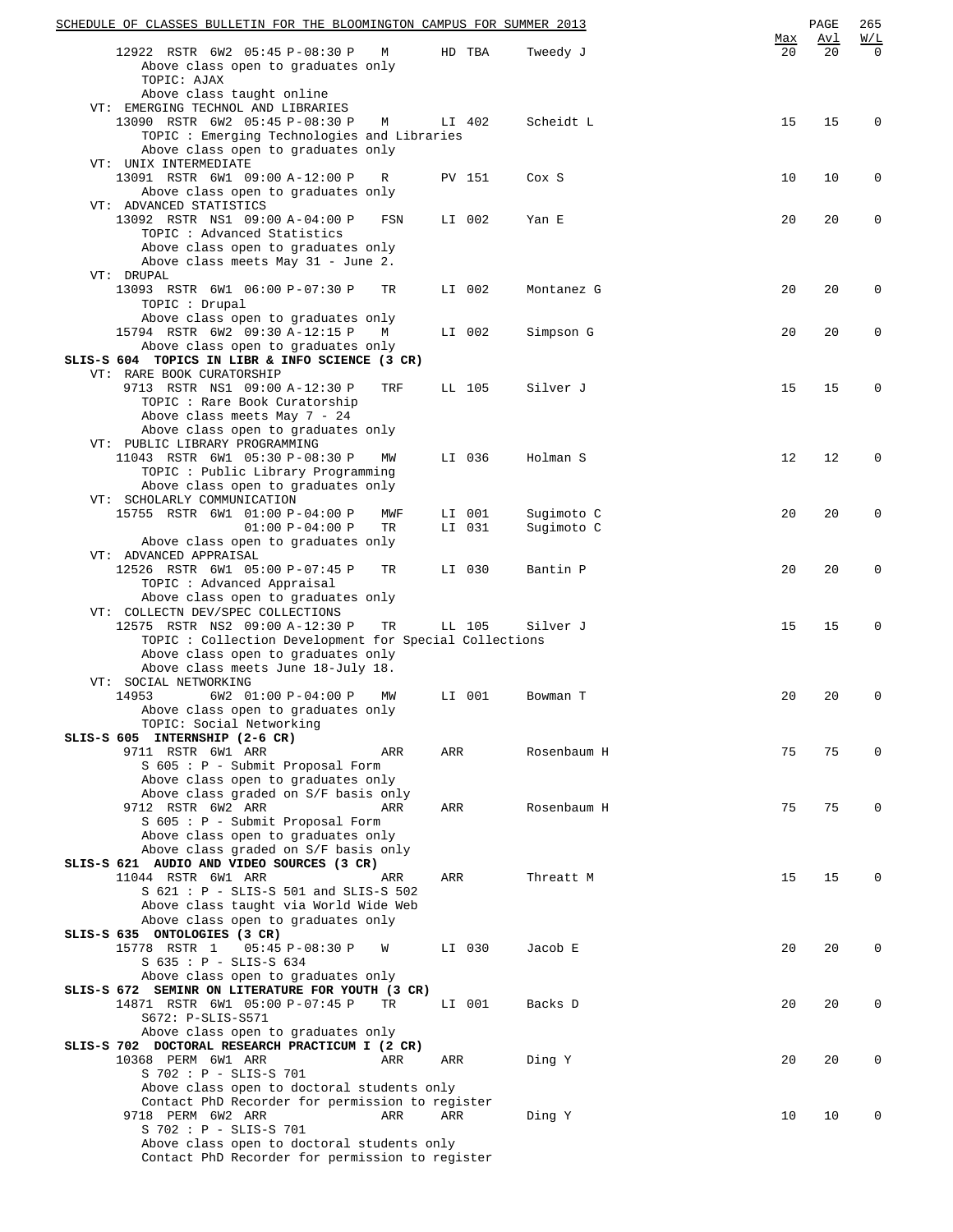| SCHEDULE OF CLASSES BULLETIN FOR THE BLOOMINGTON CAMPUS FOR SUMMER 2013                              |                    |            |            |                                                                         |            | PAGE       | 266<br>W/L                 |
|------------------------------------------------------------------------------------------------------|--------------------|------------|------------|-------------------------------------------------------------------------|------------|------------|----------------------------|
| SLIS-S 703 DOCTORAL RESEARCH PRACTICUM II (2 CR)                                                     |                    |            |            |                                                                         | <u>Max</u> | <u>Avl</u> |                            |
| 10901 PERM 6W1 ARR                                                                                   |                    | ARR        | ARR        | Ding Y                                                                  | 10         | 10         | $\mathbf 0$                |
| S 703 : P - SLIS-S 701, SLIS-S 702                                                                   |                    |            |            |                                                                         |            |            |                            |
| Above class open to doctoral students only<br>Contact PhD Recorder for permission to register        |                    |            |            |                                                                         |            |            |                            |
| 10902 PERM 6W2 ARR                                                                                   |                    | ARR        | <b>ARR</b> | Ding Y                                                                  | 10         | 10         | 0                          |
| S 703 : P - SLIS-S 701, SLIS-S 702                                                                   |                    |            |            |                                                                         |            |            |                            |
| Above class open to doctoral students only                                                           |                    |            |            |                                                                         |            |            |                            |
| Contact PhD Recorder for permission to register                                                      |                    |            |            |                                                                         |            |            |                            |
| SLIS-S 710 DOCTORAL RESEARCH PRACTICM III (3 CR)<br>10369 PERM 6W1 ARR                               |                    | ARR        | ARR        | Ding Y                                                                  | 20         | 20         | 0                          |
|                                                                                                      |                    |            |            | S 710 : P - SLIS-S 701, S 702, S 703; CONSENT OF INSTRUCTOR.            |            |            |                            |
| LIMITED TO DOCTORAL STUDENTS IN SLIS, AUTHORIZATION FORM                                             |                    |            |            |                                                                         |            |            |                            |
| REQUIRED.                                                                                            |                    |            |            |                                                                         |            |            |                            |
| Contact PhD recorder for permission to register.                                                     |                    |            |            |                                                                         |            |            |                            |
| 10370 PERM 6W2 ARR                                                                                   |                    | ARR        | <b>ARR</b> | Ding Y                                                                  | 20         | 20         | 0                          |
| $S$ 710 : P - SLIS-S701, S702, S703; CONSENT OF INSTRUCTOR.<br>LIMITED TO DOCTORAL STUDENTS IN SLIS. |                    |            |            |                                                                         |            |            |                            |
| SLIS-S 710: Authorization from required. Contact PHD                                                 |                    |            |            |                                                                         |            |            |                            |
| recorder for permission to register.                                                                 |                    |            |            |                                                                         |            |            |                            |
| SLIS-S 765 DOCTORAL RESEARCH IN INFO SCI (1-6 CR)                                                    |                    |            |            |                                                                         |            |            |                            |
| 10837                                                                                                | 6W1 ARR            | ARR        | ARR        | Ding Y                                                                  | 20         | 20         | 0                          |
| SLIS-S 765 DOCTORAL RESEARCH IN INFO SCI (1.5 CR)<br>10838                                           | 6W1 ARR            | ARR        | ARR        | Ding Y                                                                  | 20         | 20         | 0                          |
| SLIS-S 765 DOCTORAL RESEARCH IN INFO SCI (1-6 CR)                                                    |                    |            |            |                                                                         |            |            |                            |
| 10839                                                                                                | 6W1 ARR            | ARR        | ARR        | Borner K                                                                | 20         | 20         | $\mathsf 0$                |
| 12951                                                                                                | 6W1 ARR            | ARR        | ARR        | Cronin B                                                                | 20         | 20         | 0                          |
| 12952                                                                                                | 6W1 ARR            | ARR        | ARR        | Day R                                                                   | 20         | 20         | 0                          |
| 12953                                                                                                | 6W1 ARR            | ARR        | ARR        | Herring S                                                               | 20         | 20         | $\mathsf 0$                |
| 12954<br>12955                                                                                       | 6W1 ARR<br>6W1 ARR | ARR<br>ARR | ARR<br>ARR | Ekbia H<br>Hara N                                                       | 20<br>20   | 20<br>20   | $\mathsf 0$<br>0           |
| 12956                                                                                                | 6W1 ARR            | ARR        | ARR        | Rosenbaum H                                                             | 20         | 20         | 0                          |
| 12923                                                                                                | 6W1 ARR            | ARR        | ARR        | Jacob E                                                                 | 20         | 20         | $\mathsf 0$                |
| 12924                                                                                                | 6W1 ARR            | ARR        | ARR        | Liu X                                                                   | 20         | 20         | $\mathsf 0$                |
| 12925                                                                                                | 6W1 ARR            | ARR        | ARR        | Milojevic S                                                             | 20         | 20         | $\mathsf 0$                |
| 12926                                                                                                | 6W1 ARR            | ARR        | ARR        | Robbin A                                                                | 20         | 20         | 0                          |
| 12927<br>12928                                                                                       | 6W1 ARR<br>6W1 ARR | ARR<br>ARR | ARR<br>ARR | Fichman P<br>Shaw D                                                     | 20<br>20   | 20<br>20   | $\mathsf 0$<br>0           |
| 12929                                                                                                | 6W1 ARR            | ARR        | ARR        | Sugimoto C                                                              | 20         | 20         | 0                          |
| 12931                                                                                                | 6W1 ARR            | ARR        | ARR        | Walsh J                                                                 | 20         | 20         | 0                          |
| 10841                                                                                                | 6W2 ARR            | ARR        | ARR        | Ding Y                                                                  | 20         | 20         | 0                          |
| SLIS-S 765 DOCTORAL RESEARCH IN INFO SCI (1.5 CR)                                                    |                    |            |            |                                                                         |            |            |                            |
| 10842                                                                                                | 6W2 ARR            | ARR        | <b>ARR</b> | Ding Y                                                                  | 20         | 20         | 0                          |
| SLIS-S 765 DOCTORAL RESEARCH IN INFO SCI (1-6 CR)<br>12932                                           | 6W2 ARR            | ARR        | ARR        | Borner K                                                                | 20         | 20         | 0                          |
| 12933                                                                                                | 6W2 ARR            | ARR        | ARR        | Cronin B                                                                | 20         | 20         | 0                          |
| 12935                                                                                                | 6W2 ARR            | ARR        | ARR        | Day R                                                                   | 20         | 20         | $\mathsf 0$                |
| 12936                                                                                                | 6W2 ARR            | ARR        | ARR        | Herring S                                                               | 20         | 20         | 0                          |
| 12937                                                                                                | 6W2 ARR            | ARR        | ARR        | Ekbia H                                                                 | 20         | 20         | 0                          |
| 12939<br>12940                                                                                       | 6W2 ARR<br>6W2 ARR | ARR<br>ARR | ARR<br>ARR | Hara N<br>Jacob E                                                       | 20<br>20   | 20<br>20   | $\mathsf 0$<br>$\mathsf 0$ |
| 12941                                                                                                | 6W2 ARR            | ARR        | ARR        | Liu X                                                                   | 20         | 20         | $\mathsf 0$                |
| 12943                                                                                                | 6W2 ARR            | ARR        | ARR        | Milojevic S                                                             | 20         | 20         | 0                          |
| 12944                                                                                                | 6W2 ARR            | ARR        | ARR        | Robbin A                                                                | 20         | 20         | 0                          |
| 12945                                                                                                | 6W2 ARR            | ARR        | ARR        | Rosenbaum H                                                             | 20         | 20         | 0                          |
| 12946                                                                                                | 6W2 ARR<br>6W2 ARR | ARR        | ARR        | Fichman P                                                               | 20         | 20         | 0                          |
| 12947<br>12948                                                                                       | 6W2 ARR            | ARR<br>ARR | ARR<br>ARR | Shaw D<br>Sugimoto C                                                    | 20<br>20   | 20<br>20   | 0<br>0                     |
| 12950                                                                                                | 6W2 ARR            | ARR        | ARR        | Walsh J                                                                 | 20         | 20         | 0                          |
| SLIS-S 790 DISSERTATION PROPOSAL INFO SCI (3 CR)                                                     |                    |            |            |                                                                         |            |            |                            |
| 9719 PERM 6W1 ARR                                                                                    |                    | ARR        | ARR        | Ding Y                                                                  | 10         | 10         | 0                          |
|                                                                                                      |                    |            |            | $S$ 790 : P - Must have successfully completed the qualifying           |            |            |                            |
| exam. Contact PhD Recorder for permission to register.                                               |                    |            |            |                                                                         |            |            |                            |
| Above class open to Doctoral students only<br>Above class graded on deferred R grade basis           |                    |            |            |                                                                         |            |            |                            |
| 9720 PERM 6W2 ARR                                                                                    |                    | ARR        | ARR        | Ding Y                                                                  | 12         | 12         | 0                          |
|                                                                                                      |                    |            |            | S 790 : P - Must have successfully completed the qualifying             |            |            |                            |
| exam. Contact PhD Recorder for permission to register                                                |                    |            |            |                                                                         |            |            |                            |
| Above class open to Doctoral students only                                                           |                    |            |            |                                                                         |            |            |                            |
| Above class graded on deferred R grade basis                                                         |                    |            |            |                                                                         |            |            |                            |
| SLIS-S 799 PH D THESIS (1-15 CR)                                                                     |                    |            |            |                                                                         |            |            |                            |
| 9721 PERM 6W1 ARR                                                                                    |                    | ARR        | <b>ARR</b> | Ding Y<br>S 799 : P - Must have been admitted to candidacy. Contact PhD | 30         | 30         | 0                          |
| Recorder for permission to register.                                                                 |                    |            |            |                                                                         |            |            |                            |
| Above class open to Doctoral students only                                                           |                    |            |            |                                                                         |            |            |                            |
| Above class graded on S/F basis only                                                                 |                    |            |            |                                                                         |            |            |                            |
| 9722 PERM 6W2 ARR                                                                                    |                    | ARR        | ARR        | Ding Y                                                                  | 30         | 30         | 0                          |
|                                                                                                      |                    |            |            | S 799 : P - Must have been admitted to candidacy. Contact PhD           |            |            |                            |
| Recorder for permission to register<br>Above class open to graduates only                            |                    |            |            |                                                                         |            |            |                            |
|                                                                                                      |                    |            |            |                                                                         |            |            |                            |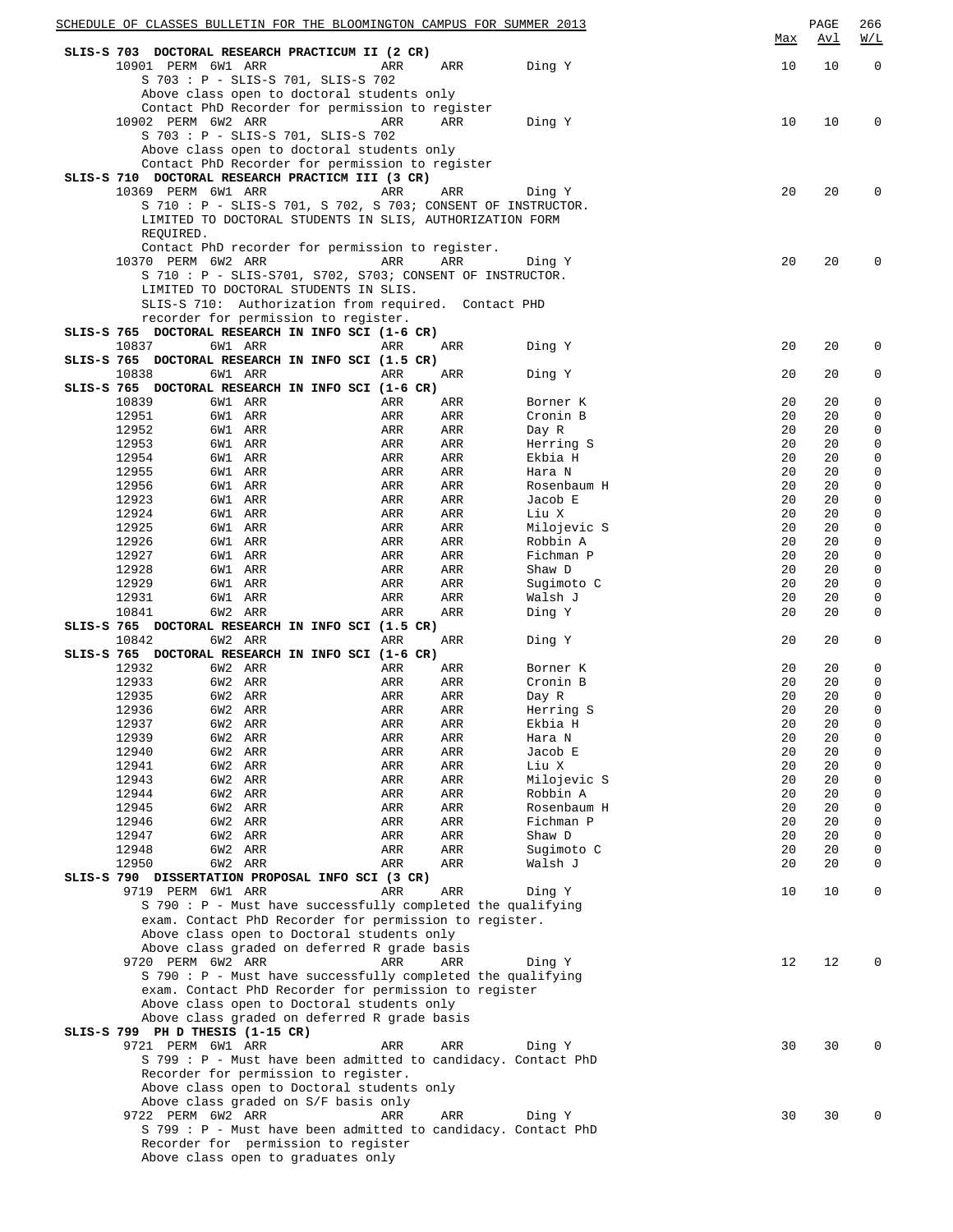| SCHEDULE OF CLASSES BULLETIN FOR THE BLOOMINGTON CAMPUS FOR SUMMER 2013 |     | PAGE | 267                                |
|-------------------------------------------------------------------------|-----|------|------------------------------------|
|                                                                         | Max | Avl  | $\overline{\texttt{W}}/\texttt{L}$ |
| Above class graded on S/F basis only                                    |     |      |                                    |
| 10705 PERM 6W2 ARR<br>Ding Y<br>ARR<br>ARR                              | 30  | 30   | $\mathbf 0$                        |
| S 799 : P - Must have been admitted to candidacy (PhD                   |     |      |                                    |
| Recorder will need to give electronic permission to register)           |     |      |                                    |
| Above class open to graduates only                                      |     |      |                                    |
| Above class graded on S/F basis only                                    |     |      |                                    |
| 10845 PERM 6W1 ARR<br>ARR<br>ARR                                        | 30  | 30   | $\Omega$                           |
| S 799 : P - Must have been admitted to candidacy (PhD                   |     |      |                                    |
| Recorder will need to give electronic permission to register)           |     |      |                                    |
| Above class open to doctoral students only                              |     |      |                                    |
| Above class graded on S/F basis only                                    |     |      |                                    |
| SLIS-S 799 PH D THESIS (1.5 CR)                                         |     |      |                                    |
| 12616 PERM 6W2 ARR<br>ARR<br>ARR                                        | 30  | 30   | $\Omega$                           |
| S 799 : P - Must have been admitted to candidacy (PhD                   |     |      |                                    |
| Recorder will need to give electronic permission to register)           |     |      |                                    |
| Above class open to Doctoral students only                              |     |      |                                    |
| Above class graded on S/F basis only                                    |     |      |                                    |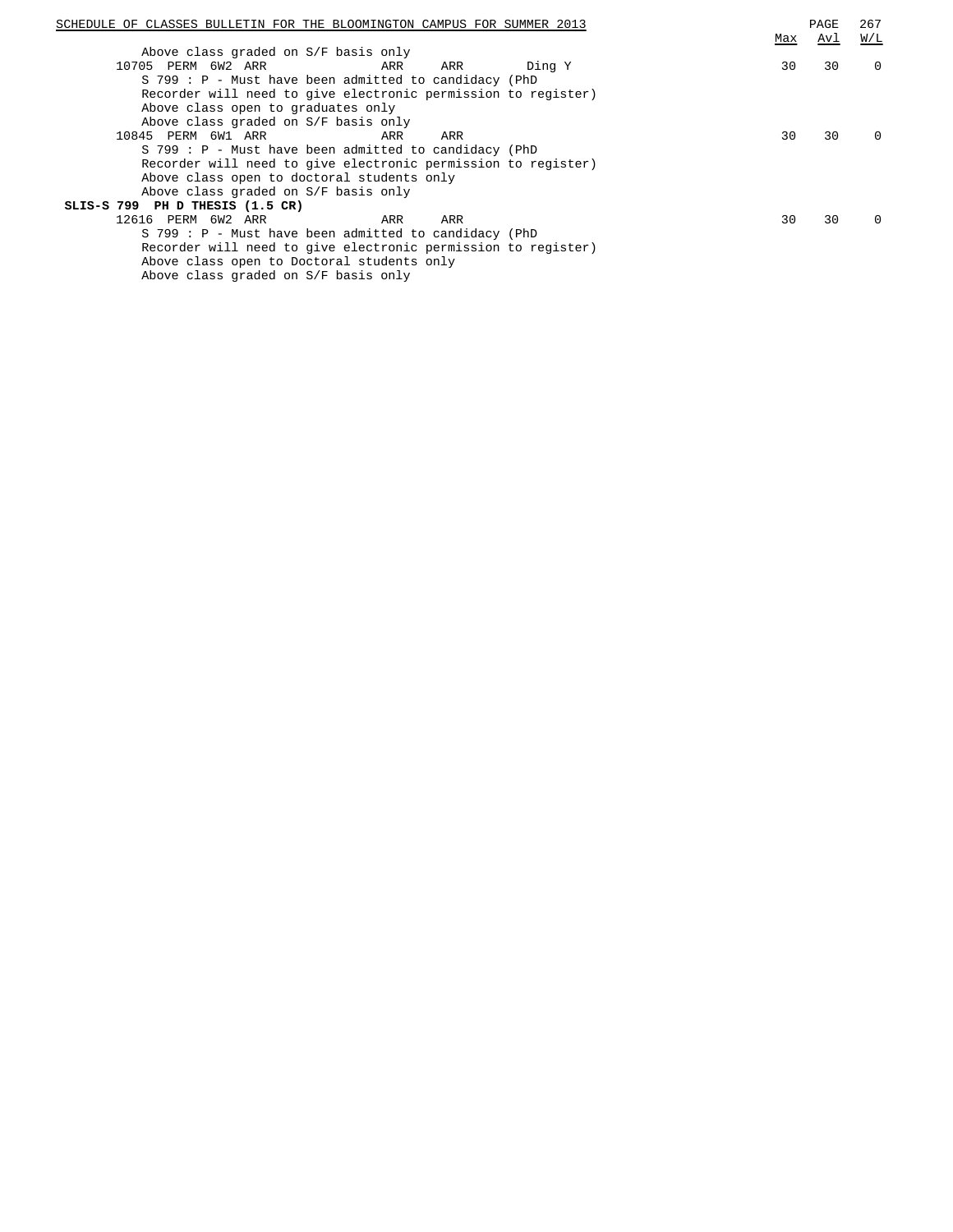| SCHEDULE OF CLASSES BULLETIN FOR THE BLOOMINGTON CAMPUS FOR SUMMER 2013                   |     | PAGE<br>Avl | 268<br>W/L   |
|-------------------------------------------------------------------------------------------|-----|-------------|--------------|
| Anatomy (ANAT)                                                                            | Max |             |              |
| ANAT-A 215 BASIC HUMAN ANATOMY (5 CR)                                                     |     |             |              |
| 8249<br>8W2 09:10 A-10:10 A<br>MY 130<br>$\Box$<br>Dougherty G<br>Notebaert A             | 35  | 35          | $\Omega$     |
| A 215: Students missing first two meetings of lab may lose<br>their space in ANAT-A 215   |     |             |              |
| Above class requires special fee - See fee page<br>IUB GenEd N&M credit - Natural Science |     |             |              |
| COLL (CASE) N&M Breadth of Inquiry credit                                                 |     |             |              |
| Laboratory (LAB)                                                                          |     |             |              |
| 8W2 10:30 A-12:15 P<br>$C2$ 122<br>8250<br>MTWR<br>Heersma J                              | 35  | 35          | <sup>0</sup> |
| IUB GenEd N&M credit - Natural Science                                                    |     |             |              |
| COLL (CASE) N&M Breadth of Inquiry credit                                                 |     |             |              |
| ANAT-A 215 BASIC HUMAN ANATOMY (5 CR)                                                     |     |             |              |
| 8W2 09:10 A-10:10 A<br>11140<br>MY 130<br>$\Box$<br>Dougherty G<br>Notebaert A            | 35  | 35          | <sup>0</sup> |
| A 215: Students missing first two meetings of lab may lose                                |     |             |              |
| their space in ANAT-A 215                                                                 |     |             |              |
| Above class requires special fee - See fee page                                           |     |             |              |
| IUB GenEd N&M credit - Natural Science                                                    |     |             |              |
| COLL (CASE) N&M Breadth of Inquiry credit                                                 |     |             |              |
| Laboratory (LAB)                                                                          |     |             |              |
| 8W2 12:40 P-02:25 P<br>$C2 \quad 122$<br>8251<br>MTWR<br>Heersma J                        | 35  | 35          | $\Omega$     |
| IUB GenEd N&M credit - Natural Science                                                    |     |             |              |
| COLL (CASE) N&M Breadth of Inquiry credit                                                 |     |             |              |
| ANAT-A 530 SPECIAL TOPICS (1-5 CR)                                                        |     |             |              |
| 8252<br><b>ARR</b><br>$\mathbf{1}$<br>ARR<br>O'Loughlin V<br>ARR                          | 10  | 10          | $\Omega$     |
| ANAT-A 800 RESEARCH IN ANATOMY (1-6 CR)                                                   |     |             |              |
| 8254<br>ARR<br>1<br>ARR<br>O'Loughlin V<br>ARR                                            | 10  | 10          | 0            |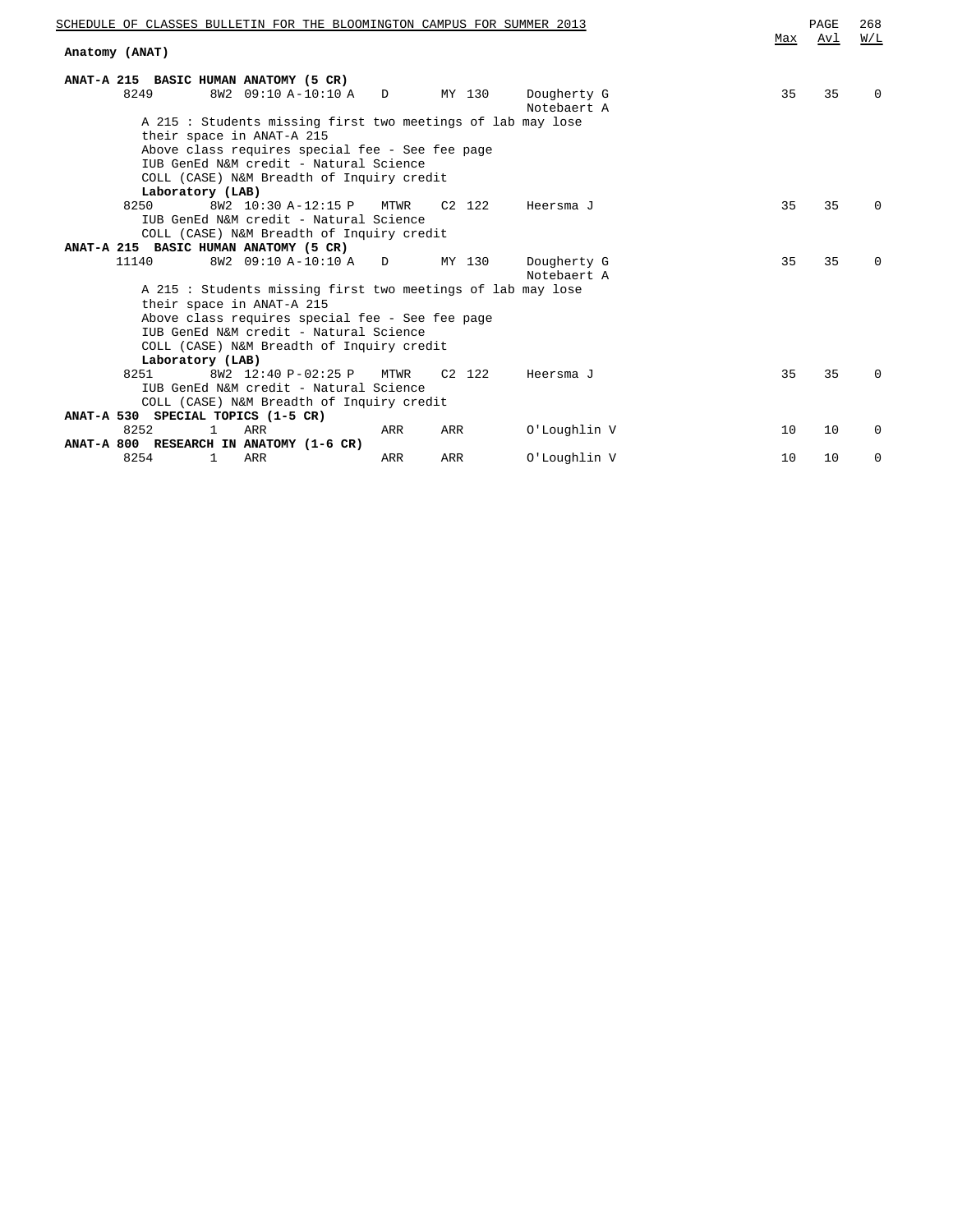| SCHEDULE OF CLASSES BULLETIN FOR THE BLOOMINGTON CAMPUS FOR SUMMER 2013 |     | PAGE | 269      |
|-------------------------------------------------------------------------|-----|------|----------|
| Medical Sciences (MSCI)                                                 | Max | Avl  | W/L      |
| MSCI-M 450 UNDERGRAD RSRCH BIOMEDICAL SCI (1-6 CR)                      |     |      |          |
| 9176 PERM 8W1 ARR<br>ARR<br>ARR<br>Braden S                             | 2.5 | 25   | $\Omega$ |
| M 450: Research for Undergraduate students. Introduction to             |     |      |          |
| research methods and scientific investigation in the                    |     |      |          |
| Biomedical Sciences                                                     |     |      |          |
| M 450: P - For superior students. Must have written                     |     |      |          |
| permission of faculty member supervising the research and the           |     |      |          |
| Undergraduate research Advisor. Written report is required              |     |      |          |
| upon completion of the research                                         |     |      |          |
| 9177 PERM 8W2 ARR<br>ARR<br>ARR<br>Braden S                             | 25  | 25   | $\Omega$ |
| M 450: Research for Undergraduate students. Introduction to             |     |      |          |
| research methods and scientific investigation in the                    |     |      |          |
| Biomedical Sciences                                                     |     |      |          |
| M 450 : P - For superior students. Must have written                    |     |      |          |
| permission of faculty member supervising the research and the           |     |      |          |
| Undergraduate research Advisor. Written report is required              |     |      |          |
| upon completion of the research                                         |     |      |          |
| MSCI-M 490 SPECIAL TPCS IN BIOMEDICAL SCI (1-6 CR)                      |     |      |          |
| 9178 PERM 8W2 ARR<br>ARR<br>ARR<br>O'Loughlin V                         | 20  | 20   | $\Omega$ |
| M 490 : Intensive study of a selected topic in Biomedical               |     |      |          |
| Sciences. Topics will vary                                              |     |      |          |
| INTERNSHIP MED SCI INSTRUCTION (3 CR)<br>MSCI-M 499                     |     |      |          |
| 9179 PERM 8W2 ARR<br>ARR<br>ARR<br>Mynark R                             | 8   | 8    | $\Omega$ |
| $M$ 499 : P - ANAT-A 215 and/or PHSL-P 215 and consent of               |     |      |          |
| instructor. Supervised teaching experience in Undergraduate             |     |      |          |

Medical Science courses. May be repeated once for credit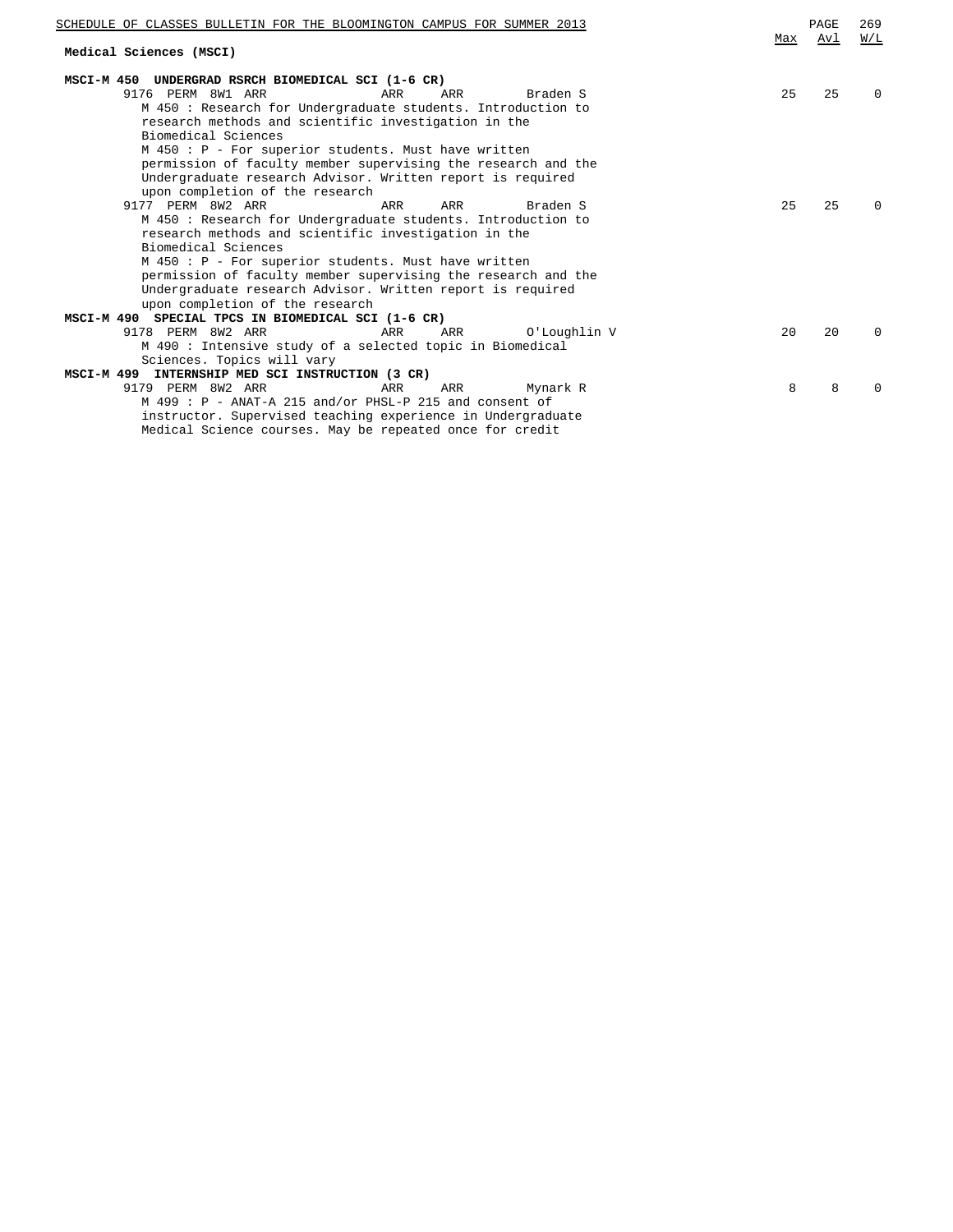| SCHEDULE OF CLASSES BULLETIN FOR THE BLOOMINGTON CAMPUS FOR SUMMER 2013 |    | PAGE | 270      |
|-------------------------------------------------------------------------|----|------|----------|
| Max                                                                     |    | Avl  | W/L      |
| Pharmacology (PHAR)                                                     |    |      |          |
|                                                                         |    |      |          |
| PHAR-F 621 READINGS IN PHARMACOLOGY (1-3 CR)                            |    |      |          |
| Watkins III J<br>9494<br>8W2 ARR<br>ARR<br>ARR                          | 5. | 5.   | $\Omega$ |
| PHAR-F 625 RESEARCH IN PHARMACOLOGY (1-6 CR)                            |    |      |          |
| Watkins III J<br>9495<br>8W1 ARR<br>ARR<br>ARR                          |    | 8    | - 0      |
| Watkins III J<br>9496<br>8W2 ARR<br>ARR<br>ARR                          |    | R    | $\Omega$ |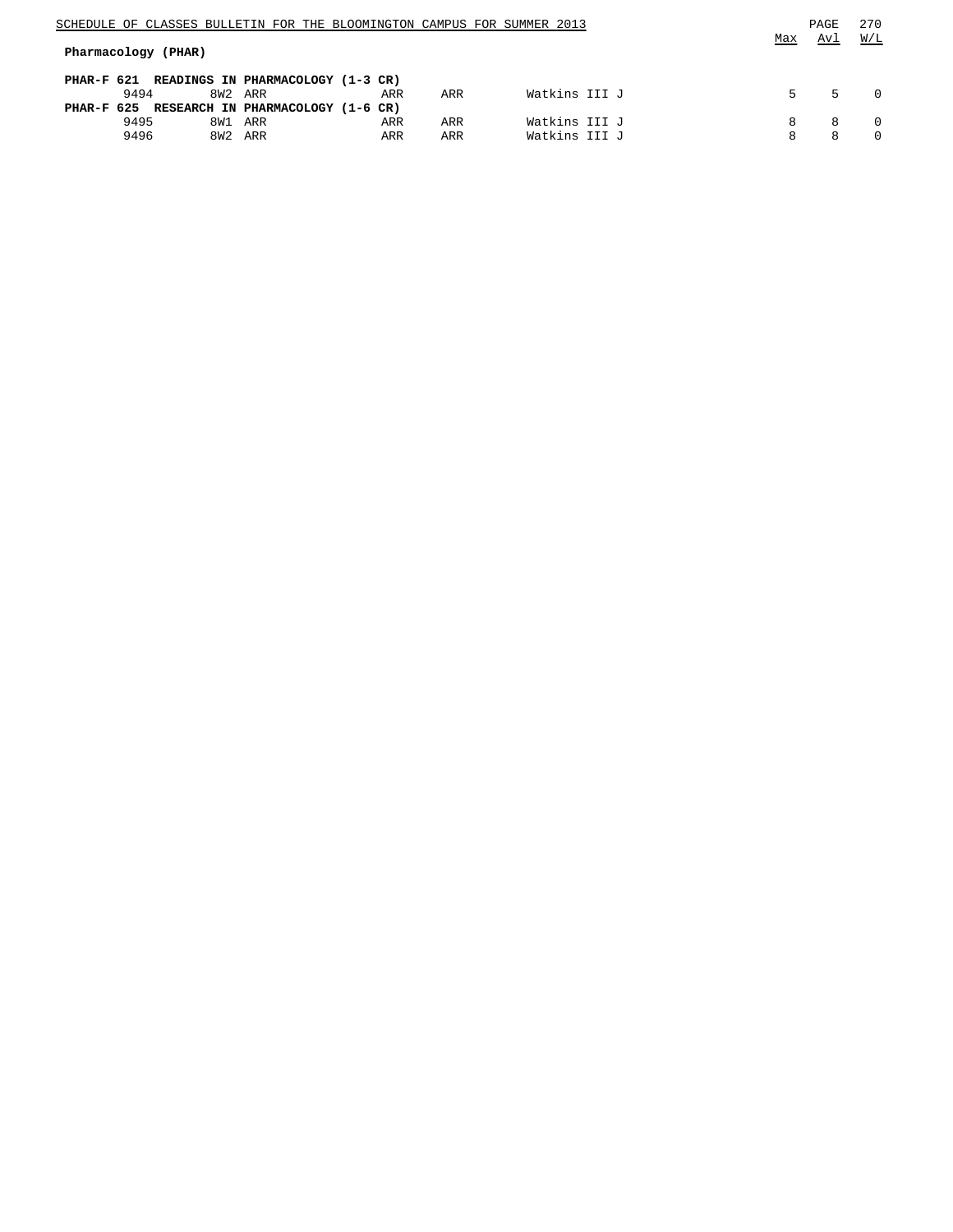| SCHEDULE OF CLASSES BULLETIN FOR THE BLOOMINGTON CAMPUS FOR SUMMER 2013                                                                                                     |          |                      |     | PAGE | 271          |
|-----------------------------------------------------------------------------------------------------------------------------------------------------------------------------|----------|----------------------|-----|------|--------------|
| Physiology (PHSL)                                                                                                                                                           |          |                      | Max | Avl  | W/L          |
| PHSL-P 214 PRINCIPLES OF HUMAN PHYSIOLOGY (3 CR)                                                                                                                            |          |                      |     |      |              |
| 12699 PERM 8W2 09:10 A-10:30 A<br>D                                                                                                                                         | JH 009   | Martin B<br>Mynark R | 5   | 5    | <sup>0</sup> |
| Above class requires permission of instructor<br>Above class meets with PHSL-P 215                                                                                          |          |                      |     |      |              |
| PHSL-P 215 BASIC HUMAN PHYSIOLOGY (5 CR)<br>8W2 09:10 A-10:30 A<br>9512<br>$\Box$                                                                                           | JH 009   | Martin B<br>Mynark R | 48  | 48   | $\Omega$     |
| Above class requires special fee - See fee page<br>Above class meets with PHSL-P 214<br>IUB GenEd N&M credit - Natural Science<br>COLL (CASE) N&M Breadth of Inquiry credit |          |                      |     |      |              |
| Laboratory (LAB)                                                                                                                                                            |          |                      |     |      |              |
| 8W2 10:45 A-12:35 P<br>9513<br>TR                                                                                                                                           | $C2$ 120 | Mynark R<br>Martin B | 24  | 24   | 0            |
| IUB GenEd N&M credit - Natural Science<br>COLL (CASE) N&M Breadth of Inquiry credit                                                                                         |          |                      |     |      |              |
| 8W2 12:50 P-02:40 P<br>9514<br>TR                                                                                                                                           | $C2$ 120 | Martin B<br>Mynark R | 2.4 | 24   | $\Omega$     |
| IUB GenEd N&M credit - Natural Science                                                                                                                                      |          |                      |     |      |              |
| COLL (CASE) N&M Breadth of Inquiry credit                                                                                                                                   |          |                      |     |      |              |
| PHSL-P 530 SPECIAL TOPICS (1-5 CR)                                                                                                                                          |          |                      |     |      |              |
| 9515<br>8W1 ARR<br>ARR                                                                                                                                                      | ARR      | Foley J              | 10  | 10   | 0            |
| 9516<br>8W2 ARR<br>ARR                                                                                                                                                      | ARR      | Martin B             | 10  | 10   | 0            |
| PHSL-P 800 RESEARCH IN PHYSIOLOGY (1-6 CR)                                                                                                                                  |          |                      |     |      |              |
| 9517<br>8W1 ARR<br>ARR                                                                                                                                                      | ARR      | Nephew K             | 10  | 10   | 0            |
| 9518<br>8W2 ARR<br>ARR                                                                                                                                                      | ARR      | Nephew K             | 10  | 10   | 0            |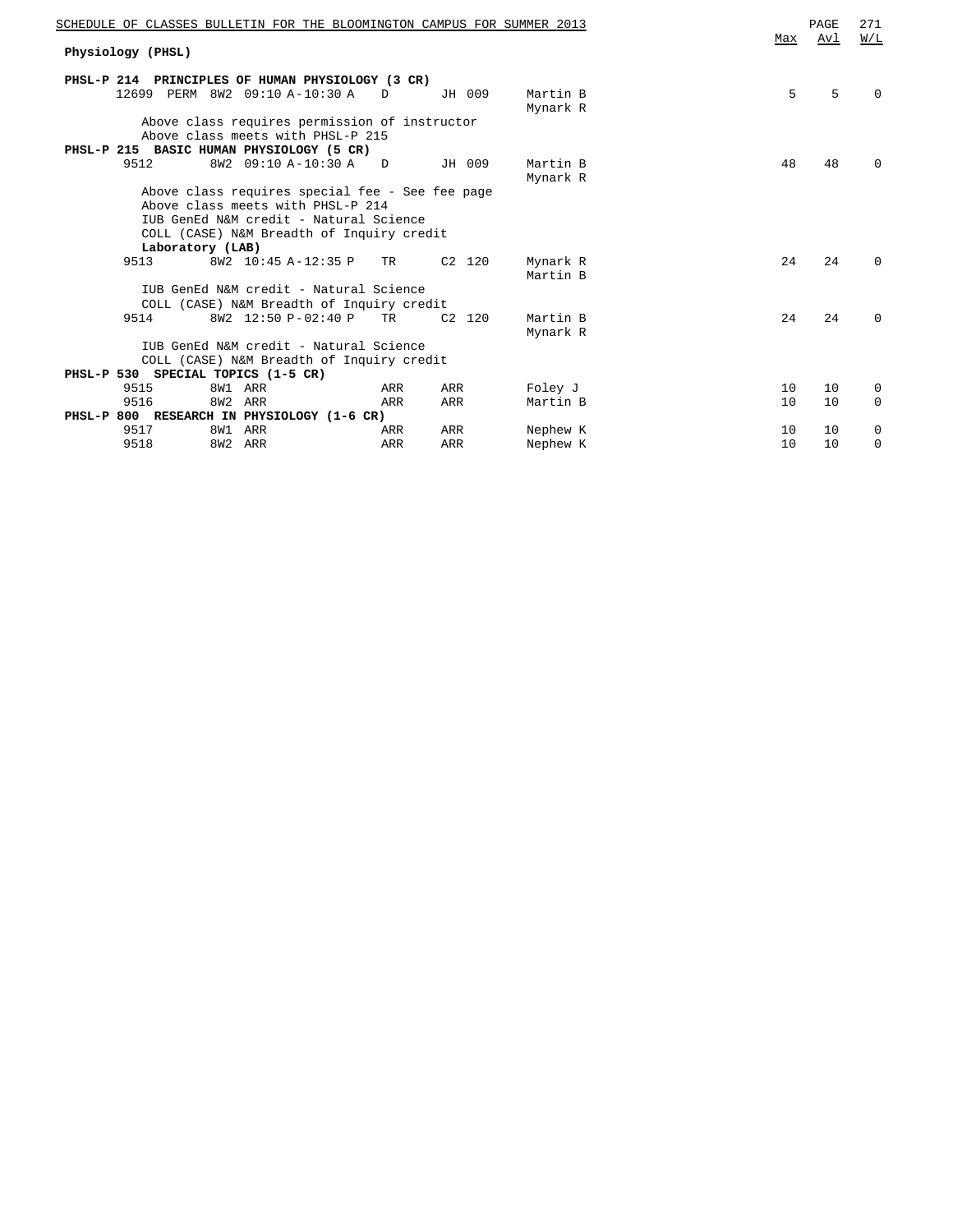**Music (MUS)**

| (000)                                                                                                                                                                                         |    |    |   |
|-----------------------------------------------------------------------------------------------------------------------------------------------------------------------------------------------|----|----|---|
| MUS-Z 110 NON-MUSIC MAJOR PERF ELECTIVE (2 CR)<br>VT: GUITAR UNDERGRAD ELECTIVE                                                                                                               |    |    |   |
| Z 110, Z 710: Classes are for non-Jacobs School of Music students<br>only who plan to register for individual lessons<br>Elective assignments will be emailed by the end of the first week of |    |    |   |
| classes                                                                                                                                                                                       |    |    |   |
| Students registering for elective lessons should check their IU email<br>accounts regularly for information about instructors and                                                             |    |    |   |
| administrative matters. It is the student''s responsibility to contact                                                                                                                        |    |    |   |
| his/her teacher as soon as teacher assignments have been posted<br>For information email squitar@indiana.edu or call 855-9412                                                                 |    |    |   |
| Above class requires special fee - See fee page                                                                                                                                               |    |    |   |
| 9408<br>4W1 ARR<br>ARR<br>ARR<br>Jankovic P<br>Z 110: For more information please see note above for                                                                                          | 20 | 20 | N |
| Guitar classes, see cluster 100                                                                                                                                                               |    |    |   |
| A Classical Guitar is required                                                                                                                                                                |    |    |   |
| Above class meets with MUS-L 100, L 700 and Z 710<br>VT: GUITAR UNDERGRAD ELECTIVE                                                                                                            |    |    |   |
| Z 110 : Information about registration procedures is available for                                                                                                                            |    |    |   |
| Undergraduate and Graduate students in the Music Advising Office<br>(MARS), MU 011                                                                                                            |    |    |   |
| Z 110 : Classes are for non-School of Music students only who plan to                                                                                                                         |    |    |   |
| register for individual lessons<br>Assignments will be emailed by the end of the first week of classes at                                                                                     |    |    |   |
| Rooms MA 283, Piano, and MA 009, Guitar                                                                                                                                                       |    |    |   |
| Students registering for elective lessons should check their IU email<br>accounts regularly for information about instructors and                                                             |    |    |   |
| administrative matters. It is the student's responsibility to contact                                                                                                                         |    |    |   |
| his/her teacher as soon as teacher assignments have been posted<br>Above class requires special fee - See fee page                                                                            |    |    |   |
| To enroll in elective study with a faculty member, students must first                                                                                                                        |    |    |   |
| obtain written faculty permission and a unique section will be<br>assigned to that faculty member in which the student may register                                                           |    |    |   |
| 9409<br>8W2 ARR<br><b>ARR</b><br>ARR<br>Jankovic P                                                                                                                                            | 20 | 20 | Ω |
| A classical Guitar is required<br>Above class meets with MUS-L 100, L 700 and Z 710                                                                                                           |    |    |   |
| VT: PIANO UNDERGRAD ELECTIVE                                                                                                                                                                  |    |    |   |
| 9410<br>8W2 ARR<br>ARR<br>ARR<br>Cartledge D<br>Z 110, Piano: For Non-School of Music Undergraduate students                                                                                  | 30 | 30 | Ω |
| with some pianistic background                                                                                                                                                                |    |    |   |
| Above class prerequisite ability includes experience                                                                                                                                          |    |    |   |
| equivalent to School of Music Piano classes and the ability<br>to sight-read treble and bass clefs simultaneously. Less                                                                       |    |    |   |
| advanced students see MUS-P 110, P 120, P 130 (cluster 005)                                                                                                                                   |    |    |   |
| Above class questions regarding proper level, contact the<br>secondary piano coordinator, MA010, 855-9009,                                                                                    |    |    |   |
| secpiano@indiana.edu                                                                                                                                                                          |    |    |   |
| Above class students are expected to contact their teacher as<br>soon as teacher assignments have been emailed during the                                                                     |    |    |   |
| first week                                                                                                                                                                                    |    |    |   |
| Above class for Non-School of Music Undergraduates only<br>Above class for Piano classes, see cluster 005                                                                                     |    |    |   |
| Above class meets with MUS-P 100, P 700 and Z 710                                                                                                                                             |    |    |   |
| VT: PIANO UNDERGRAD ELECTIVE<br>13322 PERM 8W2 ARR<br>ARR<br>ARR<br>Pressler M                                                                                                                | 1  | 1  |   |
| Above class for non-school of music undergraduates only                                                                                                                                       |    |    |   |
| Above class involves 1-hour weekly lesson regardless of<br>enrolled credits                                                                                                                   |    |    |   |
| Above class requires special fee - See fee page                                                                                                                                               |    |    |   |
| VT: VOICE UNDERGRAD ELECTIVE<br>10700 PERM 8W2 ARR<br>ARR<br>ARR<br>Hart M                                                                                                                    | 6  | 6  |   |
| Above class for Non-School of Music Undergraduates only                                                                                                                                       |    |    |   |
| Above class requires special fee - See fee page<br>Above class meets with MUS-V 100, V 700 and Z 710                                                                                          |    |    |   |
| MUS-Z 710 NON-MUSIC PERF ELECTIVE (2-4 CR)                                                                                                                                                    |    |    |   |
| VT: GUITAR GRAD ELECTIVE<br>9412<br>4W1 ARR<br>ARR<br>ARR<br>Jankovic P                                                                                                                       | 20 | 20 |   |
| Z 710, Guitar: For elective Non-Jacobs School of Music                                                                                                                                        |    |    |   |
| Graduate students in Classical Guitar<br>Above class students are expected to contact their teacher as                                                                                        |    |    |   |
| soon as teacher assignments have been posted at MA 009 during                                                                                                                                 |    |    |   |
| the first week<br>Above class for more information, contact the secondary                                                                                                                     |    |    |   |
| guitar coordinator, MU 347, 855-9412, e-mail:                                                                                                                                                 |    |    |   |
| squitar@indiana.edu<br>Z 710 : Can be repeated as often as desired                                                                                                                            |    |    |   |
|                                                                                                                                                                                               |    |    |   |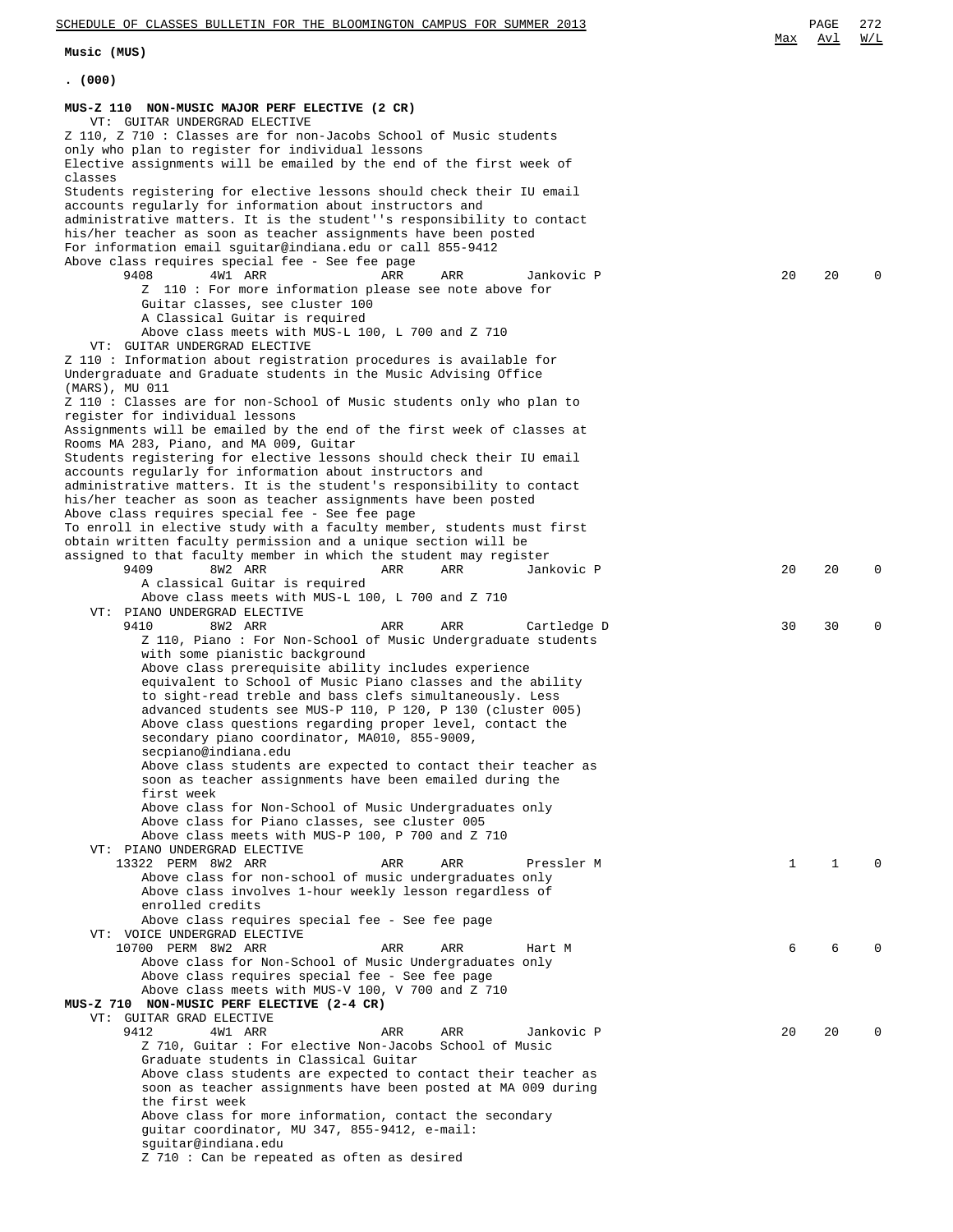| SCHEDULE OF CLASSES BULLETIN FOR THE BLOOMINGTON CAMPUS FOR SUMMER 2013                                                        | Max | PAGE<br>Avl | 273<br>W/L  |
|--------------------------------------------------------------------------------------------------------------------------------|-----|-------------|-------------|
| Above class open to graduates only                                                                                             |     |             |             |
| Above class for Guitar classes, see cluster 100                                                                                |     |             |             |
| A Classical Guitar is required<br>Above class meets with MUS-L 100, L 700 and Z 110                                            |     |             |             |
| VT: GUITAR GRAD ELECTIVE                                                                                                       |     |             |             |
| 9413<br>8W2 ARR<br>ARR<br>ARR<br>Jankovic P                                                                                    | 20  | 20          |             |
| Z 710, Guitar: For Non-Jacobs School of Music Graduate                                                                         |     |             |             |
| students in Classical Guitar                                                                                                   |     |             |             |
| Above class students are expected to contact their teacher as<br>soon as teacher assignments have been posted at MA 009 during |     |             |             |
| the first week                                                                                                                 |     |             |             |
| Above class for more information, contact the secondary                                                                        |     |             |             |
| guitar coordinator, MU 347, 855-9412, e-mail:                                                                                  |     |             |             |
| sguitar@indiana.edu                                                                                                            |     |             |             |
| Z 710 : Can be repeated as often as desired<br>Above class open to Non-School of Music Graduates only                          |     |             |             |
| Above class for Guitar classes, see cluster 004                                                                                |     |             |             |
| A Classical Guitar is required                                                                                                 |     |             |             |
| Above class meets with MUS-L 100, L 700 and Z 110                                                                              |     |             |             |
| VT: PIANO GRAD ELECTIVE                                                                                                        |     |             |             |
| 8W2 ARR<br>9414<br>ARR<br>ARR<br>Cartledge D                                                                                   | 30  | 30          |             |
| Z 710, Piano: For Non-Jacobs School of Music Graduate<br>students with some pianistic background                               |     |             |             |
| Above class prerequisite ability includes experience                                                                           |     |             |             |
| equivalent to School of Music Piano classes and the ability                                                                    |     |             |             |
| to sight-read treble and bass clefs simultaneously. Less                                                                       |     |             |             |
| advanced students see MUS-P 110, P 120, P 130 (cluster 005)                                                                    |     |             |             |
| Above class questions regarding proper level, contact the                                                                      |     |             |             |
| secondary piano coordinator, MA010<br>Above class students are expected to contact their teacher as                            |     |             |             |
| soon as teacher assignments have been posted at MA 283 during                                                                  |     |             |             |
| the first week                                                                                                                 |     |             |             |
| Above class for Non-School of Music Graduate students only                                                                     |     |             |             |
| Above class for Piano classes, see cluster 005                                                                                 |     |             |             |
| Above class meets with MUS-P 100, P 700 and Z 110<br>VT: VOICE GRAD ELECTIVE                                                   |     |             |             |
| 10701 RSTR 8W2 ARR<br>ARR<br>ARR<br>Hart M                                                                                     | 6   | 6           |             |
| Above class for Non-Jacobs School of Music Graduate students                                                                   |     |             |             |
| only                                                                                                                           |     |             |             |
| Above class requires special fee - See fee page                                                                                |     |             |             |
| Above class meets with MUS-V 100, V 700 and Z 110                                                                              |     |             |             |
| GUITAR PERFORMANCE ELECTIVE (004)                                                                                              |     |             |             |
|                                                                                                                                |     |             |             |
| MUS-L 100 GUITAR ELECT/SECONDARY (2 CR)                                                                                        |     |             |             |
| 9263 RSTR 4W1 ARR<br>ARR<br>ARR<br>Jankovic P<br>L 100: For Secondary/Elective Undergraduate Music majors in                   | 20  | 20          |             |
| Classical Guitar                                                                                                               |     |             |             |
| Elective students are expected to contact their teacher as                                                                     |     |             |             |
| soon as teacher assignments have been posted. For more                                                                         |     |             |             |
| information, contact the Coordinator of Secondary Guitar, MU                                                                   |     |             |             |
| 347, Phone: 855-9412, Email: squitar@indiana.edu                                                                               |     |             |             |
| L 100, L 700 : Guitar Performance elective courses may be<br>repeated for credit. Please contact your academic advisor         |     |             |             |
| Above class open to Undergraduate Music majors only                                                                            |     |             |             |
| A Classical Guitar is required                                                                                                 |     |             |             |
| Above class meets with MUS-L 700, Z 110 and Z 710                                                                              |     |             |             |
| L 100, L700: Elective Guitar courses may be repeated for credit.                                                               |     |             |             |
| Please contact your academic advisor<br>9264 RSTR 8W2 ARR<br>ARR<br>ARR<br>Jankovic P                                          | 20  | 20          |             |
| Elective students are expected to contact their teacher as                                                                     |     |             |             |
| soon as teacher assignments have been posted. For more                                                                         |     |             |             |
| information, contact the Coordinator of Secondary Guitar, MU                                                                   |     |             |             |
| 347, Phone: 855-9412, Email: sguitar@indiana.edu                                                                               |     |             |             |
| Above class open to Undergraduate Music majors only                                                                            |     |             |             |
| A Classical Guitar is required<br>Above class meets with MUS-L 700, Z 110 and Z 710                                            |     |             |             |
| MUS-L 101 BEGINNING GUITAR CLASS (2 CR)                                                                                        |     |             |             |
| 9265<br>4W1 05:20 P-06:40 P<br>MA 007<br>Jankovic P<br>D                                                                       | 8   | 8           | 0           |
| 9266<br>007<br>Jankovic P<br>4W1 06:50 P-08:10 P<br>D<br>MA                                                                    | 8   | 8           | 0           |
| 9267<br>356<br>Jankovic P<br>8W2 04:10 P-05:10 P<br>MTWR<br>М                                                                  | 8   | 8           | $\mathbf 0$ |
| 9268<br>356<br>8W2 05:20 P-06:20 P<br>MTWR<br>Jankovic P<br>М<br>MUS-L 102 INTERMEDIATE GUITAR CLASS (2 CR)                    | 8   | 8           | 0           |
| 9269<br>4W1 12:40 P-02:00 P<br>007<br>Jankovic P<br>D<br>МA                                                                    | 8   | 8           | 0           |
| 9270<br>8W2 03:00 P-04:00 P<br>356<br>Jankovic P<br>MTWR<br>М                                                                  | 8   | 8           | 0           |
| MUS-L 103 ADVANCED GUITAR CLASS (2 CR)                                                                                         |     |             |             |
| 9271<br>4W1 03:00 P-04:20 P<br>Jankovic P<br>D<br>007<br>MA                                                                    | 8   | 8           | 0           |
| 9272<br>356<br>Jankovic P<br>8W2 06:30 P-07:30 P<br>MTWR<br>М                                                                  | 8   | 8           | 0           |
| MUS-L 700 GUITAR GRADUATE ELECTIVE (2-4 CR)<br>9274 RSTR 4W1 ARR<br>ARR<br>ARR<br>Jankovic P                                   | 20  | 20          | 0           |
|                                                                                                                                |     |             |             |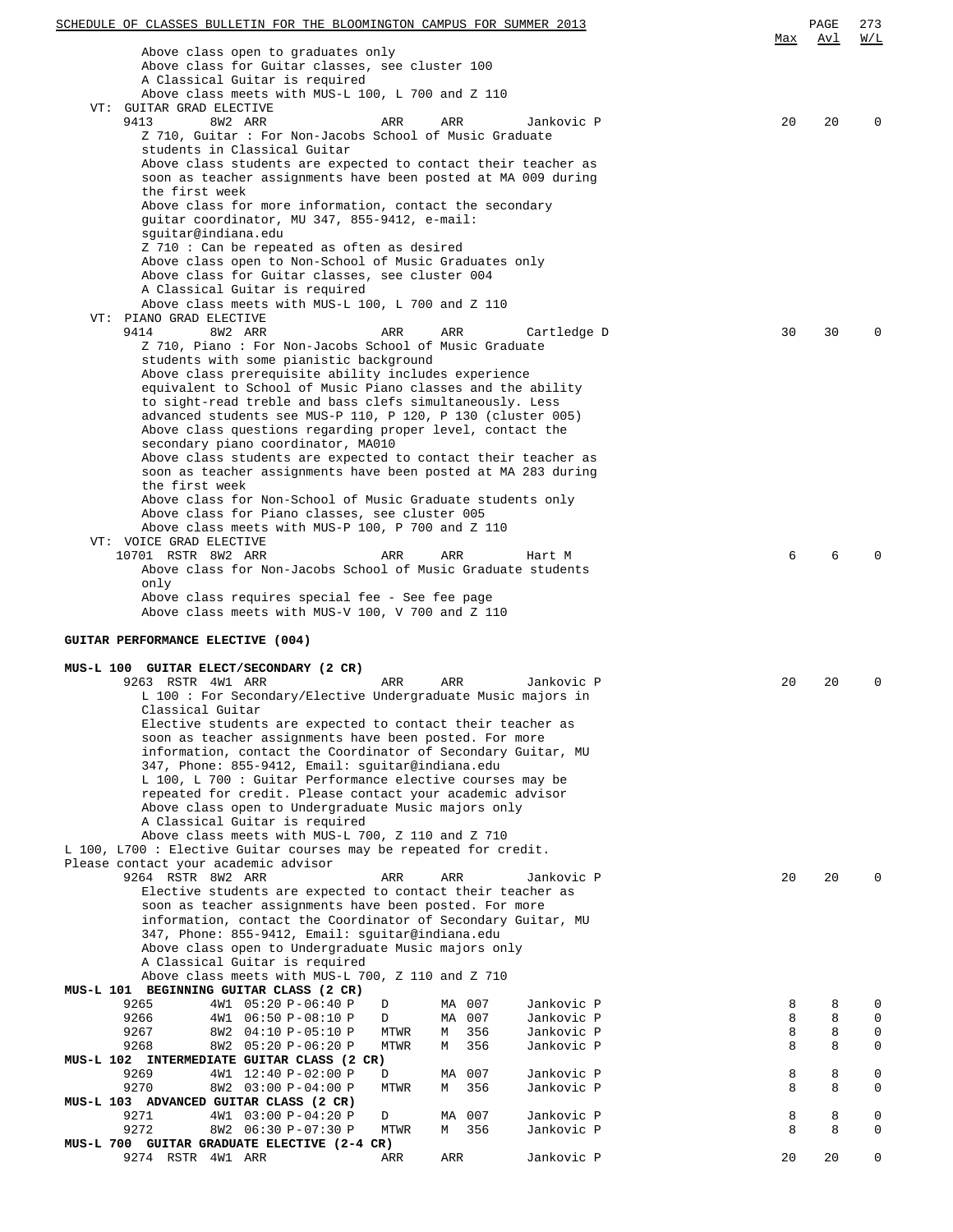| SCHEDULE OF CLASSES BULLETIN FOR THE BLOOMINGTON CAMPUS FOR SUMMER 2013                                                |     | PAGE            | 274      |
|------------------------------------------------------------------------------------------------------------------------|-----|-----------------|----------|
|                                                                                                                        | Max | Avl             | W/L      |
| L 700 : For Secondary/Elective Graduate Music majors in<br>Classical Guitar                                            |     |                 |          |
| Elective students are expected to contact their teacher as                                                             |     |                 |          |
| soon as teacher assignments have been posted. For more                                                                 |     |                 |          |
| information, contact the coordinator of Secondary Guitar, MU                                                           |     |                 |          |
| 347, Phone: 855-9412, Email: sguitar@indiana.edu                                                                       |     |                 |          |
| L 100, L 700 : Guitar Performance elective courses may be<br>repeated for credit. Please contact your academic advisor |     |                 |          |
| Above class open to Graduate Music majors only                                                                         |     |                 |          |
| A Classical Guitar is required                                                                                         |     |                 |          |
| Above class meets with MUS-L 100, Z 110 and Z 710                                                                      |     |                 |          |
| 9275 RSTR 8W2 ARR<br>ARR<br>ARR<br>Jankovic P                                                                          | 20  | 20              | $\Omega$ |
| L 700 : For Elective Graduate Music majors in Classical<br>Guitar                                                      |     |                 |          |
| Elective students are expected to contact their teacher as                                                             |     |                 |          |
| soon as teacher assignments have been posted. For more                                                                 |     |                 |          |
| information, contact the coordinator of Secondary Guitar, MU                                                           |     |                 |          |
| 347, Phone: 855-9412, Email: sguitar@indiana.edu<br>A Classical Guitar is required                                     |     |                 |          |
| Above class open to Graduate Music majors only                                                                         |     |                 |          |
| Above class meets with MUS-L 100, Z 110 and Z 710                                                                      |     |                 |          |
|                                                                                                                        |     |                 |          |
| PIANO PERFORMANCE ELECTIVE (005)                                                                                       |     |                 |          |
| MUS-P 100 PIANO ELECT/SECONDARY (2 CR)                                                                                 |     |                 |          |
| P 100 : Elective piano students are responsible for contacting their                                                   |     |                 |          |
| teacher as soon as teacher assignments have been posted. For questions                                                 |     |                 |          |
| regarding proper level, please contact the secondary Piano                                                             |     |                 |          |
| Coordinator, MA010, 812-855-9009<br>P 100: For Jacobs School of Music undergrad majors with some                       |     |                 |          |
| pianistic background. Beginners and less advanced students see MUS-P                                                   |     |                 |          |
| 110, P 120, P 130. Non-Music majors see MUS-Z 110 in Cluster 000                                                       |     |                 |          |
| 9286 RSTR 8W2 ARR<br>ARR<br>ARR<br>Cartledge D                                                                         | 30  | 30              | 0        |
| Above class open to Undergraduate Music majors only                                                                    |     |                 |          |
| Above class meets with MUS-P 700, Z 110 and Z 710<br>MUS-P 110 BEGIN PIANO CLASS 1 NONMUS MAJ (2 CR)                   |     |                 |          |
| P 110: Intended for students with no pianistic experience. All other                                                   |     |                 |          |
| beginners should register for MUS-P 120 or P 130. For questions                                                        |     |                 |          |
| regarding proper level, please contact the secondary piano                                                             |     |                 |          |
| coordinator, MA010, 812-855-9009                                                                                       |     |                 |          |
| 9287<br>8W2 11:30 A-12:30 P<br>Cartledge D<br>MTWR<br>SY 144<br>IUB GenEd A&H credit                                   | 8   | 8               | 0        |
| MUS-P 700 PIANO GRADUATE ELECTIVE (2-4 CR)                                                                             |     |                 |          |
| 9296 RSTR 8W2 ARR<br>Cartledge D<br>ARR<br>ARR                                                                         | 30  | 30              | 0        |
| Above class see MUS-P 100 note                                                                                         |     |                 |          |
| Above class open to Music Graduates only. Non-Music majors<br>see MUS-Z 710 in cluster 000                             |     |                 |          |
| Above class meets with MUS-P 100, Z 110 and Z 710                                                                      |     |                 |          |
|                                                                                                                        |     |                 |          |
| VOICE PERFORMANCE ELECTIVE (008)                                                                                       |     |                 |          |
|                                                                                                                        |     |                 |          |
| MUS-V 100 VOICE ELECT/SECONDARY (2 CR)<br>9352 PERM 8W2 ARR<br>ARR<br>ARR<br>Hart M                                    | 6   | 6               | $\Omega$ |
| Above class for Undergraduate Music majors only                                                                        |     |                 |          |
| Above class meets with MUS-V 700, Z 110 and Z 710                                                                      |     |                 |          |
| MUS-V 700 VOICE GRADUATE ELECTIVE (2-4 CR)                                                                             |     |                 |          |
| 9360 PERM 8W2 ARR<br>Hart M<br>ARR<br>ARR                                                                              | 6   | 6               | $\Omega$ |
| Above class for Graduate Music majors only<br>Above class meets with MUS-V 100, Z 110 and Z 710                        |     |                 |          |
|                                                                                                                        |     |                 |          |
| EARLY MUSIC PERFORMANCE ELECTI (011)                                                                                   |     |                 |          |
|                                                                                                                        |     |                 |          |
| MUS-Y 110 EARLY MUSIC PERF ELEC/SEC (2 CR)<br>VT: NATURAL HORN UG ELECTIVE                                             |     |                 |          |
| 9405 PERM 8W2 ARR<br>Seraphinoff R<br>ARR<br>ARR                                                                       | 5   | 5               | $\Omega$ |
| Above class requires permission of instructor                                                                          |     |                 |          |
| MUS-Y 710 EARLY MUSIC GRAD ELECTIVE (2-4 CR)                                                                           |     |                 |          |
| VT: NATURAL HORN GRADUATE ELECTIVE                                                                                     |     |                 |          |
| 9407 PERM 8W2 ARR<br>Seraphinoff R<br>ARR<br>ARR<br>Above class open to Graduate Music students only                   | 5   | 5               | $\Omega$ |
| Above class requires permission of instructor                                                                          |     |                 |          |
|                                                                                                                        |     |                 |          |
| HORN: MUSIC MAJORS (015)                                                                                               |     |                 |          |
|                                                                                                                        |     |                 |          |
| MUS-B 410 HORN UNDERGRADUATE MAJOR (2-6 CR)<br>10965 PERM 8W2 ARR<br>Nelsen J<br>ARR<br>ARR                            | 10  | 10              | $\Omega$ |
| Above class open to Undergraduate Music students only                                                                  |     |                 |          |
| Above class requires permission of instructor                                                                          |     |                 |          |
| 11186 PERM 8W2 ARR<br>ARR<br>Seraphinoff R<br>ARR                                                                      | 10  | 10 <sup>1</sup> | 0        |
| Above class open to Undergraduate Music students only                                                                  |     |                 |          |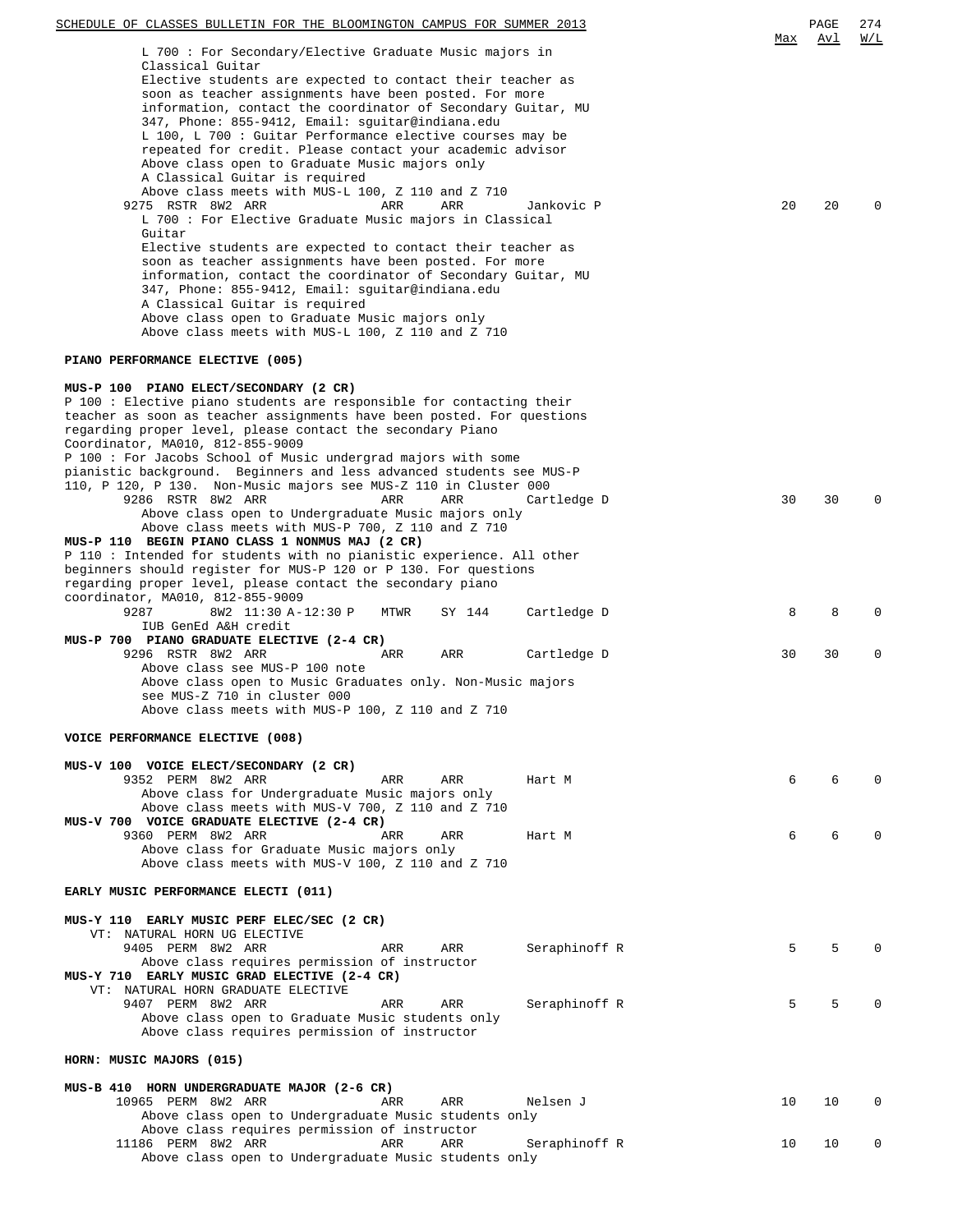| SCHEDULE OF CLASSES BULLETIN FOR THE BLOOMINGTON CAMPUS FOR SUMMER 2013                                |     |            |                       | Max | PAGE<br>Avl | 275<br>W/L |
|--------------------------------------------------------------------------------------------------------|-----|------------|-----------------------|-----|-------------|------------|
| Above class requires permission of instructor                                                          |     |            |                       |     |             |            |
| 9181 PERM 8W2 ARR                                                                                      | ARR | ARR        | Bloom M               | 18  | 18          | $\Omega$   |
| Above class open to Undergraduate Music students only<br>Above class requires permission of instructor |     |            |                       |     |             |            |
| MUS-B 810 HORN GRADUATE MINOR (2-4 CR)                                                                 |     |            |                       |     |             |            |
| 10966 PERM 8W2 ARR                                                                                     | ARR | ARR        | Nelsen J              | 10  | 10          | 0          |
| Above class for Graduate Horn minors only<br>Above class requires permission of instructor             |     |            |                       |     |             |            |
| 10052 PERM 8W2 ARR                                                                                     | ARR | ARR        | Bloom M               | 10  | 10          | 0          |
| Above class for Graduate Horn minors only                                                              |     |            |                       |     |             |            |
| Above class requires permission of instructor<br>11187 PERM 8W2 ARR                                    | ARR | ARR        | Seraphinoff R         | 10  | 10          | 0          |
| Above class for Graduate Horn minors only                                                              |     |            |                       |     |             |            |
| Above class requires permission of instructor                                                          |     |            |                       |     |             |            |
| MUS-B 910 HORN GRADUATE MAJOR (2-6 CR)<br>10967 PERM 8W2 ARR                                           | ARR | ARR        | Nelsen J              | 10  | 10          | 0          |
| Above class open to Graduate Music students only                                                       |     |            |                       |     |             |            |
| Above class requires permission of instructor                                                          |     |            |                       |     |             |            |
| 11188 PERM 8W2 ARR<br>Above class open to Graduate Music students only                                 | ARR | ARR        | Seraphinoff R         | 10  | 10          | 0          |
| Above class requires permission of instructor                                                          |     |            |                       |     |             |            |
| 9198 PERM 8W2 ARR                                                                                      | ARR | <b>ARR</b> | Bloom M               | 10  | 10          | 0          |
| Above class open to Graduate Music students only<br>Above class requires permission of instructor      |     |            |                       |     |             |            |
|                                                                                                        |     |            |                       |     |             |            |
| TRUMPET: MUSIC MAJORS (020)                                                                            |     |            |                       |     |             |            |
|                                                                                                        |     |            |                       |     |             |            |
| MUS-B 420 TRUMPET UNDERGRADUATE MAJOR (2-6 CR)<br>9182 PERM 8W2 ARR                                    | ARR | ARR        | Cord E                | 10  | 10          | $\Omega$   |
|                                                                                                        |     |            | Rommel J              |     |             |            |
|                                                                                                        |     |            | Tartell J             |     |             |            |
| Above class open to Undergraduate Music students only<br>Above class requires permission of instructor |     |            |                       |     |             |            |
| MUS-B 820 TRUMPET GRADUATE MINOR (2-4 CR)                                                              |     |            |                       |     |             |            |
| 9191 PERM 8W2 ARR                                                                                      | ARR | ARR        | Cord E                | 10  | 10          | $\Omega$   |
|                                                                                                        |     |            | Rommel J<br>Tartell J |     |             |            |
| Above class for Graduate Trumpet minors only                                                           |     |            |                       |     |             |            |
| Above class requires permission of instructor                                                          |     |            |                       |     |             |            |
| MUS-B 920 TRUMPET GRADUATE MAJOR (2-6 CR)<br>9199 PERM 8W2 ARR                                         | ARR | ARR        | Cord E                | 10  | 10          | $\Omega$   |
|                                                                                                        |     |            | Rommel J              |     |             |            |
|                                                                                                        |     |            | Tartell J             |     |             |            |
| Above class open to Graduate Music students only<br>Above class requires permission of instructor      |     |            |                       |     |             |            |
|                                                                                                        |     |            |                       |     |             |            |
| TROMBONE: MUSIC MAJORS (030)                                                                           |     |            |                       |     |             |            |
| MUS-B 430 TROMBONE UNDERGRAD MAJOR (2-6 CR)                                                            |     |            |                       |     |             |            |
| 9183 PERM 8W2 ARR                                                                                      | ARR | ARR        | Lenthe C              | 10  | 10          | $\Omega$   |
| Above class open to Undergraduate Music students only                                                  |     |            |                       |     |             |            |
| Above class requires permission of instructor<br>9184 PERM 8W2 ARR                                     | ARR | ARR        | Stewart M             | 10  | 10          | 0          |
| Above class open to Undergraduate Music students only                                                  |     |            |                       |     |             |            |
| Above class requires permission of instructor                                                          |     |            |                       |     |             |            |
| 13360 PERM 8W2 ARR<br>Above class open to Undergraduate Music students only                            | ARR | ARR        | Ellefson P            | 1   | 1           | $\Omega$   |
| Above class requires permission of instructor                                                          |     |            |                       |     |             |            |
| MUS-B 830 TROMBONE GRADUATE MINOR (2-4 CR)                                                             |     |            |                       |     |             |            |
| 9192 PERM 8W2 ARR<br>Above class for Graduate Trombone minors only                                     | ARR | ARR        | Lenthe C              | 10  | 10          | $\Omega$   |
| Above class requires permission of instructor                                                          |     |            |                       |     |             |            |
| 9193 PERM 8W2 ARR                                                                                      | ARR | ARR        | Stewart M             | 10  | 10          | $\Omega$   |
| Above class for Graduate Trombone minors only<br>Above class requires permission of instructor         |     |            |                       |     |             |            |
| MUS-B 930 TROMBONE GRAD MAJOR (2-6 CR)                                                                 |     |            |                       |     |             |            |
| 9200 PERM 8W2 ARR                                                                                      | ARR | ARR        | Lenthe C              | 10  | 10          | 0          |
| Above class open to Graduate Music students only                                                       |     |            |                       |     |             |            |
| Above class requires permission of instructor<br>9201 PERM 8W2 ARR                                     | ARR | ARR        | Stewart M             | 10  | 10          | $\Omega$   |
| Above class open to Graduate Music students only                                                       |     |            |                       |     |             |            |
| Above class requires permission of instructor                                                          |     |            |                       |     |             |            |
| EUPHONIUM: MUSIC MAJORS (040)                                                                          |     |            |                       |     |             |            |
|                                                                                                        |     |            |                       |     |             |            |
| MUS-B 440 EUPHONIUM UNDERGRAD MAJOR (2-6 CR)<br>9185 PERM 8W2 ARR                                      |     |            | Lenthe C              | 10  | 10          |            |
| Above class open to Undergraduate Music students only                                                  | ARR | ARR        |                       |     |             |            |
| Above class requires permission of instructor                                                          |     |            |                       |     |             |            |

9186 PERM 8W2 ARR ARR ARR Perantoni D 10 10 0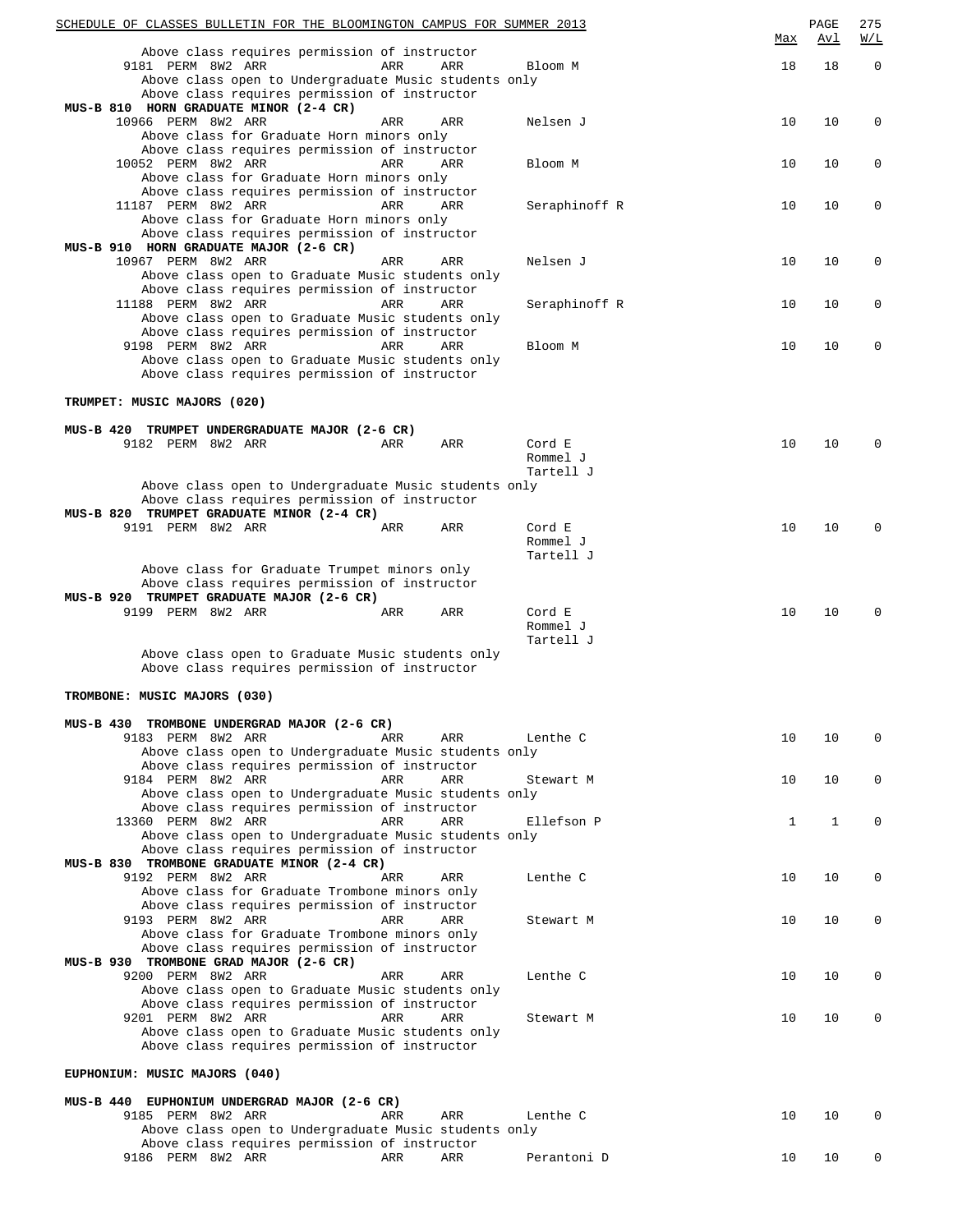| SCHEDULE OF CLASSES BULLETIN FOR THE BLOOMINGTON CAMPUS FOR SUMMER 2013                           |     |     |                        | Max | PAGE<br>Avl | 276<br>W/L  |
|---------------------------------------------------------------------------------------------------|-----|-----|------------------------|-----|-------------|-------------|
| Above class open to Undergraduate Music students only                                             |     |     |                        |     |             |             |
| Above class requires permission of instructor<br>9187 PERM 8W2 ARR                                | ARR | ARR | Stewart M              | 10  | 10          | $\mathbf 0$ |
| Above class open to Undergraduate Music students only                                             |     |     |                        |     |             |             |
| Above class requires permission of instructor                                                     |     |     |                        |     |             |             |
| MUS-B 840 EUPHONIUM GRADUATE MINOR (2-4 CR)                                                       |     |     |                        |     |             |             |
| 9194 PERM 8W2 ARR                                                                                 | ARR | ARR | Lenthe C               | 10  | 10          | 0           |
| Above class for Graduate Euphonium minors only                                                    |     |     |                        |     |             |             |
| Above class requires permission of instructor<br>9195 PERM 8W2 ARR                                | ARR | ARR |                        | 10  | 10          | 0           |
| Above class for Graduate Euphonium minors only                                                    |     |     | Perantoni D            |     |             |             |
| Above class requires permission of instructor                                                     |     |     |                        |     |             |             |
| 9196 PERM 8W2 ARR                                                                                 | ARR | ARR | Stewart M              | 10  | 10          | 0           |
| Above class for Graduate Euphonium minors only                                                    |     |     |                        |     |             |             |
| Above class requires permission of instructor                                                     |     |     |                        |     |             |             |
| MUS-B 940 EUPHONIUM GRAD MAJOR (2-6 CR)                                                           |     |     |                        |     |             |             |
| 9202 PERM 8W2 ARR                                                                                 | ARR | ARR | Lenthe C               | 10  | 10          | 0           |
| Above class open to Graduate Music students only<br>Above class requires permission of instructor |     |     |                        |     |             |             |
| 9203 PERM 8W2 ARR                                                                                 | ARR | ARR | Perantoni D            | 10  | 10          | 0           |
| Above class open to Graduate Music students only                                                  |     |     |                        |     |             |             |
| Above class requires permission of instructor                                                     |     |     |                        |     |             |             |
| 9204 PERM 8W2 ARR                                                                                 | ARR | ARR | Stewart M              | 10  | 10          | 0           |
| Above class open to Graduate Music students only                                                  |     |     |                        |     |             |             |
| Above class requires permission of instructor                                                     |     |     |                        |     |             |             |
| TUBA: MUSIC MAJORS (050)                                                                          |     |     |                        |     |             |             |
|                                                                                                   |     |     |                        |     |             |             |
| MUS-B 450 TUBA UNDERGRAD MAJOR (2-6 CR)                                                           |     |     |                        |     |             |             |
| 9188 PERM 8W2 ARR                                                                                 | ARR | ARR | Perantoni D            | 10  | 10          | $\Omega$    |
| Above class open to Undergraduate Music students only                                             |     |     |                        |     |             |             |
| Above class requires permission of instructor                                                     |     |     |                        |     |             |             |
| MUS-B 850 TUBA GRADUATE MINOR (2-4 CR)<br>9197 PERM 8W2 ARR                                       | ARR |     |                        | 10  | 10          | 0           |
| Above class for Graduate Tuba minors only                                                         |     | ARR | Perantoni D            |     |             |             |
| MUS-B 950 TUBA GRAD MAJOR (2-6 CR)                                                                |     |     |                        |     |             |             |
| 9205 PERM 8W2 ARR                                                                                 | ARR | ARR | Perantoni D            | 10  | 10          | 0           |
| Above class open to Graduate Music students only                                                  |     |     |                        |     |             |             |
| Above class requires permission of instructor                                                     |     |     |                        |     |             |             |
| PERCUSSION: MUSIC MAJORS (060)                                                                    |     |     |                        |     |             |             |
|                                                                                                   |     |     |                        |     |             |             |
| MUS-D 400 PERCUSSION UNDERGRAD MAJOR (2-6 CR)                                                     |     |     |                        |     |             |             |
| 11070 PERM 8W2 ARR                                                                                | ARR | ARR | Tafoya J<br>Houghton S | 10  | 10          |             |
|                                                                                                   |     |     | Spiro M                |     |             |             |
|                                                                                                   |     |     | Bobo K                 |     |             |             |
| Above class open to Undergraduate Music students only                                             |     |     |                        |     |             |             |
| Above class requires permission of instructor                                                     |     |     |                        |     |             |             |
| MUS-D 800 PERCUSSION GRADUATE MINOR (2-4 CR)                                                      |     |     |                        |     |             |             |
| 9210 PERM 8W2 ARR                                                                                 | ARR | ARR | Tafoya J               | 10  | 10          | $\Omega$    |
|                                                                                                   |     |     | Houghton S             |     |             |             |
|                                                                                                   |     |     | Spiro M<br>Bobo K      |     |             |             |
| Above class for Graduate Percussion minors only                                                   |     |     |                        |     |             |             |
| Above class requires permission of instructor                                                     |     |     |                        |     |             |             |
| MUS-D 900 PERCUSSION GRAD MAJOR (2-6 CR)                                                          |     |     |                        |     |             |             |
| 10939 PERM 8W2 ARR                                                                                | ARR | ARR | Tafoya J               | 10  | 10          |             |
|                                                                                                   |     |     | Houghton S             |     |             |             |
|                                                                                                   |     |     | Spiro M                |     |             |             |
|                                                                                                   |     |     | Bobo K                 |     |             |             |
| Above class open to Graduate Music students only<br>Above class requires permission of instructor |     |     |                        |     |             |             |
|                                                                                                   |     |     |                        |     |             |             |
| PIANO: MUSIC MAJORS (100)                                                                         |     |     |                        |     |             |             |
| MUS-P 400 PIANO UNDERGRAD MAJOR (2-6 CR)                                                          |     |     |                        |     |             |             |
| 9288 PERM 8W2 ARR                                                                                 | ARR | ARR | Brancart E             | 10  | 10          | 0           |
| Above class open to Undergraduate Music students only                                             |     |     |                        |     |             |             |
| Above class requires permission of instructor                                                     |     |     |                        |     |             |             |
| 9289 PERM 8W2 ARR                                                                                 | ARR | ARR | Edlina-Dubinsky L      | 10  | 10          | 0           |
| Above class requires permission of instructor                                                     |     |     |                        |     |             |             |
| 12212 PERM 8W2 ARR<br>Above class open to Undergraduate Music students only                       | ARR | ARR | Pressler M             | 10  | 10          | 0           |
| Above class requires permission of instructor                                                     |     |     |                        |     |             |             |
| 12508 PERM 8W2 ARR                                                                                | ARR | ARR | Naoumoff E             | 10  | 10          | 0           |
| Above class open to Undergraduate Music students only                                             |     |     |                        |     |             |             |
| Above class requires permission of instructor                                                     |     |     |                        |     |             |             |
| MUS-P 800 PIANO GRADUATE MINOR (2-4 CR)                                                           |     |     |                        |     |             |             |
| 9297 PERM 8W2 ARR                                                                                 | ARR | ARR | Brancart E             | 10  | 10          | 0           |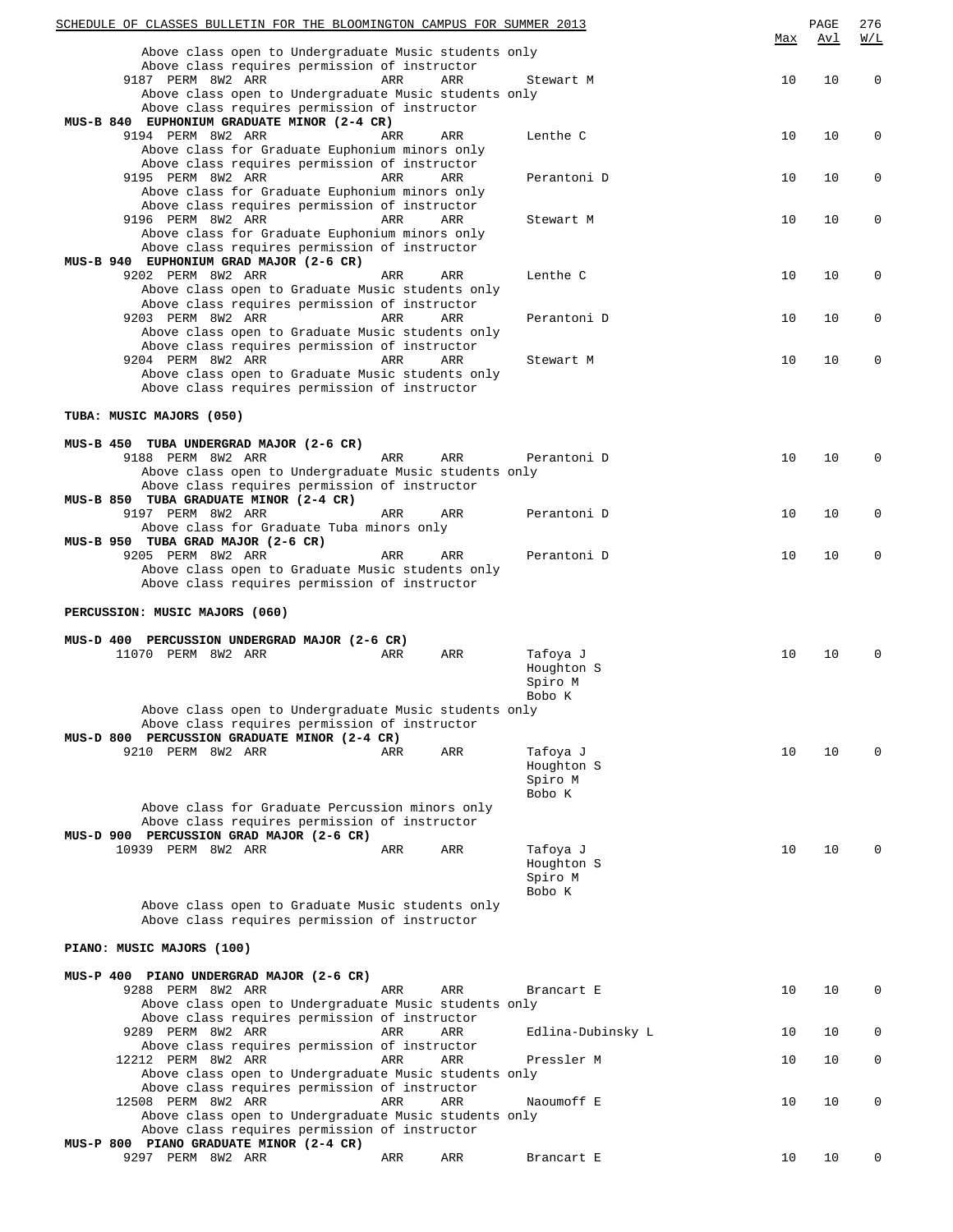| SCHEDULE OF CLASSES BULLETIN FOR THE BLOOMINGTON CAMPUS FOR SUMMER 2013                      |     |                   | Max | PAGE<br>Avl | 277<br>W/L  |
|----------------------------------------------------------------------------------------------|-----|-------------------|-----|-------------|-------------|
| Above class for Graduate Piano minors only                                                   |     |                   |     |             |             |
| Above class requires permission of instructor<br>9298 PERM 8W2 ARR<br>ARR                    | ARR | Edlina-Dubinsky L | 10  | 10          | $\mathbf 0$ |
| Above class for Graduate Piano minors only                                                   |     |                   |     |             |             |
| Above class requires permission of instructor                                                |     |                   |     |             |             |
| 12509 PERM 8W2 ARR<br>ARR                                                                    | ARR | Pressler M        | 10  | 10          | $\mathbf 0$ |
| Above class for Graduate Piano minors only                                                   |     |                   |     |             |             |
| Above class requires permission of instructor                                                |     |                   |     |             |             |
| 12685 PERM 8W2 ARR<br>ARR                                                                    | ARR | Naoumoff E        | 10  | 10          | O           |
| Above class for Graduate Piano minors only                                                   |     |                   |     |             |             |
| Above class requires permission of instructor<br>MUS-P 900 PIANO GRAD MAJOR (2-6 CR)         |     |                   |     |             |             |
| 9299 PERM 8W2 ARR<br>ARR                                                                     | ARR | Brancart E        | 10  | 10          | 0           |
| Above class for Graduate Music majors only                                                   |     |                   |     |             |             |
| Above class requires permission of instructor                                                |     |                   |     |             |             |
| 9300 PERM 8W2 ARR<br>ARR                                                                     | ARR | Edlina-Dubinsky L | 10  | 10          | $\mathbf 0$ |
| Above class for Graduate Music majors only                                                   |     |                   |     |             |             |
| Above class requires permission of instructor                                                |     |                   |     |             |             |
| 12213 PERM 8W2 ARR<br>ARR                                                                    | ARR | Pressler M        | 10  | 10          | $\mathbf 0$ |
| Above class for Graduate Music majors only<br>Above class requires permission of instructor  |     |                   |     |             |             |
| 12511 PERM 8W2 ARR<br>ARR                                                                    | ARR | Naoumoff E        | 10  | 10          | 0           |
| Above class for Graduate Music majors only                                                   |     |                   |     |             |             |
| Above class requires permission of instructor                                                |     |                   |     |             |             |
|                                                                                              |     |                   |     |             |             |
| ORGAN: MUSIC MAJORS (110)                                                                    |     |                   |     |             |             |
|                                                                                              |     |                   |     |             |             |
| MUS-Q 400 ORGAN UNDERGRAD MAJOR (2-6 CR)                                                     |     |                   |     |             |             |
| 9301 PERM 8W2 ARR<br>ARR                                                                     | ARR | Fishell J         | 10  | 10          |             |
| Above class open to Undergraduate Music students only                                        |     |                   |     |             |             |
| Above class requires permission of instructor                                                |     |                   |     |             |             |
| MUS-Q 800 ORGAN GRADUATE MINOR (2-4 CR)<br>9303 PERM 8W2 ARR<br>ARR                          | ARR | Fishell J         | 10  | 10          |             |
| Above class for Graduate Organ minors only                                                   |     |                   |     |             |             |
| Above class requires permission of instructor                                                |     |                   |     |             |             |
| MUS-Q 900 ORGAN GRAD MAJOR (2-6 CR)                                                          |     |                   |     |             |             |
| 9304 PERM 8W2 ARR<br>ARR                                                                     | ARR | Fishell J         | 10  | 10          |             |
| Above class for Graduate Music majors only                                                   |     |                   |     |             |             |
| Above class requires permission of instructor                                                |     |                   |     |             |             |
|                                                                                              |     |                   |     |             |             |
| VIOLIN: MUSIC MAJORS (120)                                                                   |     |                   |     |             |             |
| MUS-S 410 VIOLIN UNDERGRAD MAJOR (2-6 CR)                                                    |     |                   |     |             |             |
| 10699 PERM 8W2 ARR<br>ARR                                                                    | ARR | Zweig M           | 10  | 10          | O           |
| Above class open to Undergraduate Music students only                                        |     |                   |     |             |             |
| Above class requires permission of instructor                                                |     |                   |     |             |             |
| 10091 PERM 8W2 ARR<br>ARR                                                                    | ARR | Mardirossian K    | 10  | 10          | $\Omega$    |
| Above class open to Undergraduate Music students only                                        |     |                   |     |             |             |
| Above class requires permission of instructor                                                |     |                   |     |             |             |
| 11181 PERM 8W2 ARR<br>ARR                                                                    | ARR | Zaitzeff M        | 10  | 10          | $\mathbf 0$ |
| Above class open to Undergraduate Music students only                                        |     |                   |     |             |             |
| Above class requires permission of instructor<br>9305 PERM 8W2 ARR<br>ARR                    | ARR | Kaplan M          | 10  | 10          | 0           |
| Above class open to Undergraduate Music students only                                        |     |                   |     |             |             |
| Above class requires permission of instructor                                                |     |                   |     |             |             |
| MUS-S 810 VIOLIN GRADUATE MINOR (2-4 CR)                                                     |     |                   |     |             |             |
| 10938 PERM 8W2 ARR<br>ARR                                                                    | ARR | Zweig M           | 10  | 10          | $\mathbf 0$ |
| Above class for Graduate Violin minors only                                                  |     |                   |     |             |             |
| Above class requires permission of instructor                                                |     |                   |     |             |             |
| 9322 PERM 8W2 ARR<br>ARR                                                                     | ARR | Kaplan M          | 10  | 10          | $\mathbf 0$ |
| Above class for Graduate Violin minors only                                                  |     |                   |     |             |             |
| Above class requires permission of instructor                                                |     |                   |     |             |             |
| 9323 PERM 8W2 ARR<br>ARR                                                                     | ARR | Mardirossian K    | 10  | 10          | 0           |
| Above class for Graduate Violin minors only<br>Above class requires permission of instructor |     |                   |     |             |             |
| MUS-S 910 VIOLIN GRAD MAJOR (2-6 CR)                                                         |     |                   |     |             |             |
| 10538 PERM 8W2 ARR<br>ARR                                                                    | ARR | Zaitzeff M        | 10  | 10          | 0           |
| Above class open to Graduate Music students only                                             |     |                   |     |             |             |
| Above class requires permission of instructor                                                |     |                   |     |             |             |
| 9328 PERM 8W2 ARR<br>ARR                                                                     | ARR | Kaplan M          | 10  | 10          | 0           |
| Above class open to Graduate Music students only                                             |     |                   |     |             |             |
| Above class requires permission of instructor                                                |     |                   |     |             |             |
| 11182 PERM 8W2 ARR<br>ARR                                                                    | ARR | Wyrczynski S      | 10  | 10          | 0           |
| Above class open to Graduate Music students only                                             |     |                   |     |             |             |
| Above class requires permission of instructor                                                |     |                   |     |             |             |
| 9329 PERM 8W2 ARR<br>ARR<br>Above class open to Graduate Music students only                 | ARR | Mardirossian K    | 10  | 10          | 0           |
| Above class requires permission of instructor                                                |     |                   |     |             |             |
| 10564 PERM 8W2 ARR<br>ARR                                                                    | ARR | Zweig M           | 10  | 10          | O           |
| Above class open to Graduate Music students only                                             |     |                   |     |             |             |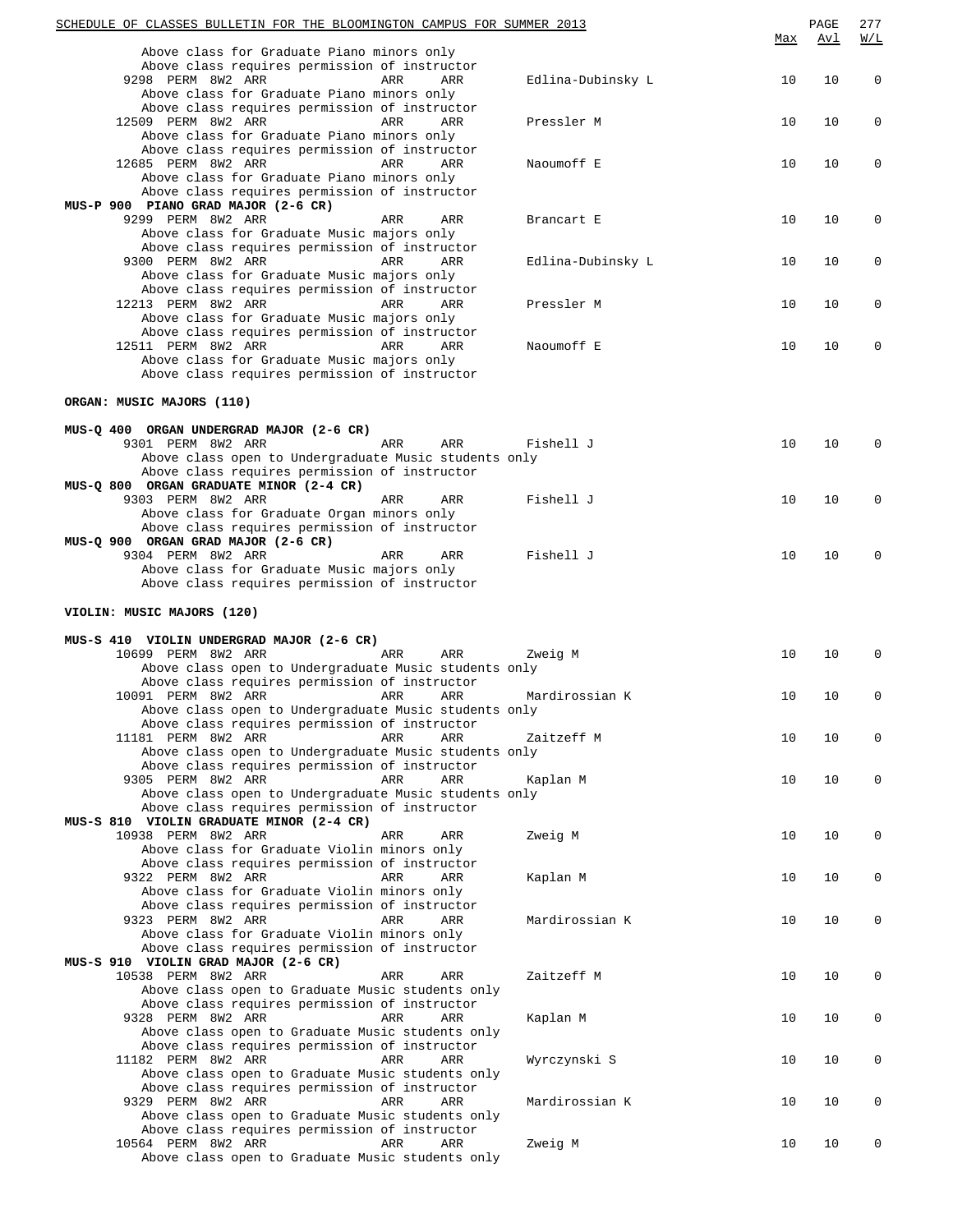| SCHEDULE OF CLASSES BULLETIN FOR THE BLOOMINGTON CAMPUS FOR SUMMER 2013                                 |     | PAGE | 278      |
|---------------------------------------------------------------------------------------------------------|-----|------|----------|
| Above class requires permission of instructor                                                           | Max | Avl  | W/L      |
| VIOLA: MUSIC MAJORS (130)                                                                               |     |      |          |
| MUS-S 420 VIOLA UNDERGRAD MAJOR (2-6 CR)                                                                |     |      |          |
| 9306 PERM 8W2 ARR<br>ARR<br>ARR<br>Arad A                                                               | 10  | 10   | $\Omega$ |
| Above class open to Undergraduate Music students only<br>Above class requires permission of instructor  |     |      |          |
| 13219 PERM 8W2 ARR<br>ARR<br>ARR<br>Wyrczynski S                                                        | 10  | 10   | 0        |
| Above class for non-Jacobs School of Music Undergraduate                                                |     |      |          |
| students only                                                                                           |     |      |          |
| Above class requires permission of instructor                                                           |     |      |          |
| 13222 PERM 8W2 ARR<br>ARR<br>ARR<br>Zweig M<br>Above class for non-Jacobs School of Music Undergraduate | 10  | 10   | $\Omega$ |
| students only                                                                                           |     |      |          |
| Above class requires permission of instructor                                                           |     |      |          |
| MUS-S 820 VIOLA GRADUATE MINOR (2-4 CR)                                                                 |     |      |          |
| 9324 PERM 8W2 ARR<br>Arad A<br>ARR<br>ARR<br>Above class for Graduate Viola minors only                 | 10  | 10   | 0        |
| Above class requires permission of instructor                                                           |     |      |          |
| 13220 PERM 8W2 ARR<br>ARR<br>ARR<br>Wyrczynski S                                                        | 10  | 10   | 0        |
| Above class for graduate minors in viola only                                                           |     |      |          |
| Above class requires permission of instructor                                                           |     |      |          |
| 13223 PERM 8W2 ARR<br>ARR<br>ARR<br>Zweig M<br>Above class for graduate minors in viola only            | 10  | 10   | 0        |
| Above class requires permission of instructor                                                           |     |      |          |
| MUS-S 920 VIOLA GRAD MAJOR (2-6 CR)                                                                     |     |      |          |
| 9330 PERM 8W2 ARR<br>ARR<br>ARR<br>Arad A                                                               | 10  | 10   | 0        |
| Above class open to Graduate Music students only                                                        |     |      |          |
| Above class requires permission of instructor<br>13221 PERM 8W2 ARR<br>ARR<br>ARR<br>Wyrczynski S       | 10  | 10   | 0        |
| Above class for non-Jacobs School of Music Graduate students                                            |     |      |          |
| only                                                                                                    |     |      |          |
| Above class requires permission of instructor                                                           |     |      |          |
| 13224 PERM 8W2 ARR<br>ARR<br>ARR<br>Zweig M                                                             | 10  | 10   | $\Omega$ |
| Above class for non-Jacobs School of Music Graduate students                                            |     |      |          |
| only<br>Above class requires permission of instructor                                                   |     |      |          |
|                                                                                                         |     |      |          |
| CELLO: MUSIC MAJORS (140)                                                                               |     |      |          |
|                                                                                                         |     |      |          |
| MUS-S 430 CELLO UNDERGRAD MAJOR (2-6 CR)<br>9308 PERM 8W2 ARR<br>ARR<br>Colon E<br>ARR                  | 10  | 10   | $\Omega$ |
| Above class open to Undergraduate Music students only                                                   |     |      |          |
| Above class requires permission of instructor                                                           |     |      |          |
| MUS-S 830 CELLO GRADUATE MINOR (2-4 CR)                                                                 |     |      |          |
| 9326 PERM 8W2 ARR<br>Colon E<br>ARR<br>ARR                                                              | 10  | 10   | 0        |
| Above class for Graduate Cello minors only<br>Above class requires permission of instructor             |     |      |          |
| MUS-S 930 CELLO GRAD MAJOR (2-6 CR)                                                                     |     |      |          |
| 9332 PERM 8W2 ARR<br>Colon E<br>ARR<br>ARR                                                              | 10  | 10   | $\Omega$ |
| Above class open to Graduate Music students only                                                        |     |      |          |
| Above class requires permission of instructor                                                           |     |      |          |
| DOUBLE BASS: MUSIC MAJORS (150)                                                                         |     |      |          |
|                                                                                                         |     |      |          |
| MUS-S 440 DOUBLE BASS UNDERGRAD MAJOR (2-6 CR)                                                          |     |      |          |
| 9309 PERM 8W2 ARR<br>ARR<br>ARR                                                                         | 10  | 10   | $\Omega$ |
| Above class open to Undergraduate Music students only                                                   |     |      |          |
| Above class requires permission of instructor<br>MUS-S 840 DOUBLE BASS GRADUATE MINOR (2-4 CR)          |     |      |          |
| 9327 PERM 8W2 ARR<br>ARR<br>ARR                                                                         | 10  | 10   | $\Omega$ |
| Above class for Graduate Bass minors only                                                               |     |      |          |
| Above class requires permission of instructor                                                           |     |      |          |
| MUS-S 940 DOUBLE BASS GRAD MAJOR (2-6 CR)                                                               |     |      |          |
| 9333 PERM 8W2 ARR<br>ARR<br>ARR                                                                         | 10  | 10   | $\Omega$ |
| Above class open to Graduate Music students only<br>Above class requires permission of instructor       |     |      |          |
|                                                                                                         |     |      |          |
| VOICE: MUSIC MAJORS (160)                                                                               |     |      |          |
|                                                                                                         |     |      |          |
| MUS-V 400 VOICE UNDERGRAD MAJOR (2-3 CR)<br>13216 PERM 8W2 ARR<br>ARR<br>ARR<br>Vaness C                | 10  | 10   | 0        |
| Above class for non-Jacobs School of Music Graduate students                                            |     |      |          |
| only                                                                                                    |     |      |          |
| Above class requires permission of instructor                                                           |     |      |          |
| 9354 PERM 8W2 ARR<br>ARR<br>ARR<br>Havranek P                                                           | 10  | 10   | $\Omega$ |
| Above class open to Undergraduate Music students only                                                   |     |      |          |
| Above class requires permission of instructor<br>9355 PERM 8W2 ARR<br>ARR<br>ARR<br>Horne B             | 10  | 10   | 0        |
|                                                                                                         |     |      |          |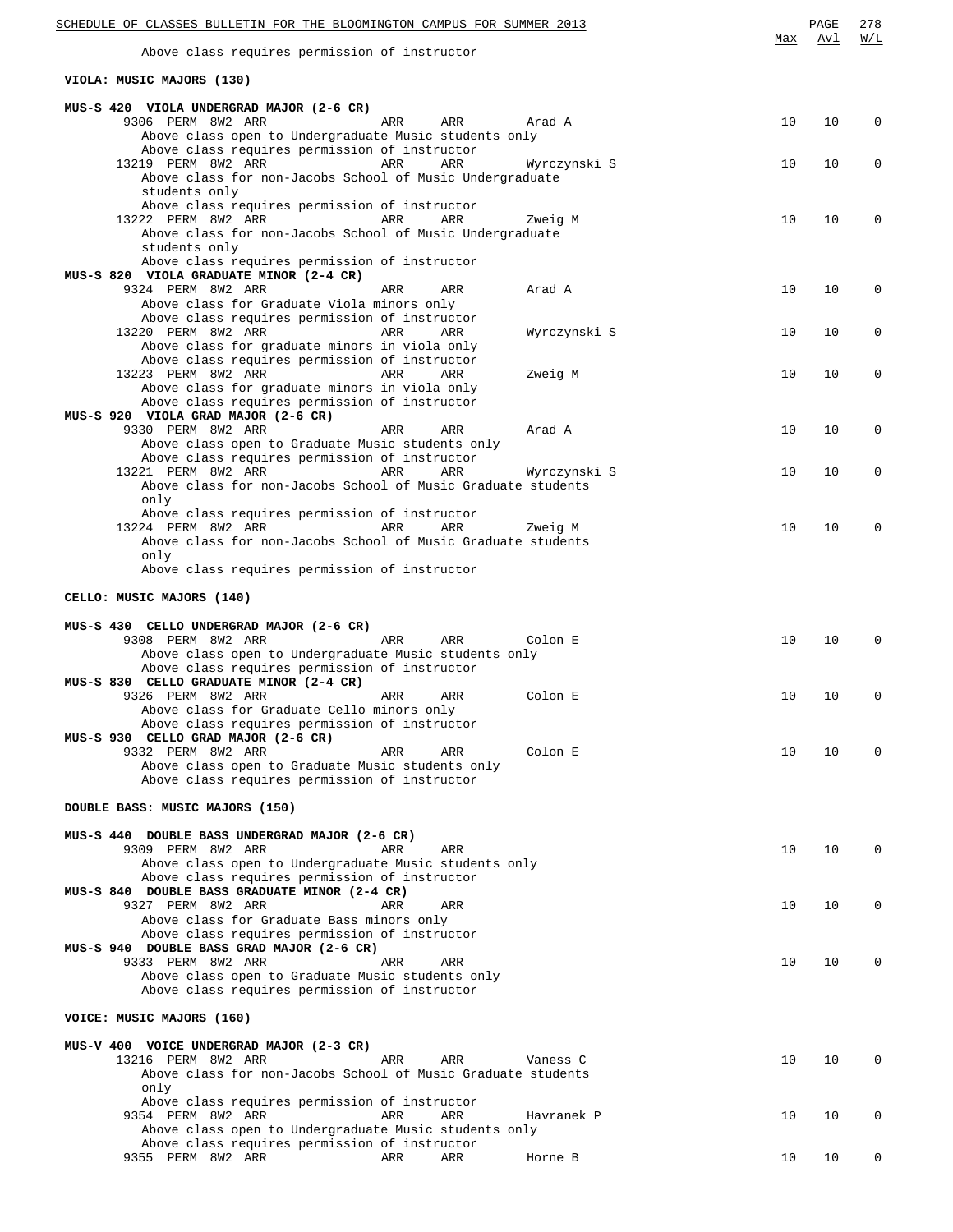| SCHEDULE OF CLASSES BULLETIN FOR THE BLOOMINGTON CAMPUS FOR SUMMER 2013                   |              |              | PAGE<br>Avl  | 279<br><u>W/L</u> |
|-------------------------------------------------------------------------------------------|--------------|--------------|--------------|-------------------|
| Above class open to Undergraduate Music students only                                     |              | Max          |              |                   |
| Above class requires permission of instructor                                             |              |              |              |                   |
| 12214 PERM 8W2 ARR<br>ARR<br>ARR<br>Above class open to Undergraduate Music students only | Stiles P     | 10           | 10           | $\mathbf 0$       |
| Above class requires permission of instructor                                             |              |              |              |                   |
| 9353 PERM 8W2 ARR<br>ARR<br>ARR                                                           | Hart M       | 10           | 10           | 0                 |
| Above class open to Undergraduate Music students only                                     |              |              |              |                   |
| Above class requires permission of instructor<br>9356 PERM 8W2 ARR<br>ARR<br>ARR          | Noble T      | 10           | 10           | 0                 |
| Above class open to Undergraduate Music students only                                     |              |              |              |                   |
| Above class requires permission of instructor                                             |              |              |              |                   |
| 13379 PERM 8W2 ARR<br>ARR<br>ARR<br>Above class open to Undergraduate Music students only | Brendel W    | 1            | $\mathbf{1}$ | 0                 |
| Above class requires permission of instructor                                             |              |              |              |                   |
| 10940 PERM 8W2 ARR<br>ARR<br>ARR                                                          | Poulimenos A | 10           | 10           | 0                 |
| Above class open to Undergraduate Music students only                                     |              |              |              |                   |
| Above class requires permission of instructor<br>MUS-V 410 VOCAL COACHING (1-2 CR)        |              |              |              |                   |
| 10722 PERM 8W2 ARR<br>ARR<br>ARR                                                          | Arvin G      | 10           | 10           | 0                 |
| Above class requires permission of instructor                                             |              |              |              |                   |
| MUS-V 800 VOICE GRADUATE MINOR (2-4 CR)<br>13217 PERM 8W2 ARR<br>ARR<br>ARR               | Vaness C     | 10           | 10           | 0                 |
| Above class for graduate minors in voice only                                             |              |              |              |                   |
| Above class requires permission of instructor                                             |              |              |              |                   |
| 9363 PERM 8W2 ARR<br>ARR<br>ARR<br>Above class for Graduate Voice minors only             | Horne B      | 10           | 10           | 0                 |
| Above class requires permission of instructor                                             |              |              |              |                   |
| 9364 PERM 8W2 ARR<br>ARR<br>ARR                                                           | Noble T      | 10           | 10           | 0                 |
| Above class for Graduate Voice minors only                                                |              |              |              |                   |
| Above class requires permission of instructor<br>12215 PERM 8W2 ARR<br>ARR<br>ARR         | Stiles P     | 10           | 10           | 0                 |
| Above class for Graduate Voice minors only                                                |              |              |              |                   |
| Above class requires permission of instructor                                             |              |              |              |                   |
| 9362 PERM 8W2 ARR<br>ARR<br>ARR<br>Above class for Graduate Voice minors only             | Havranek P   | 10           | 10           | 0                 |
| Above class requires permission of instructor                                             |              |              |              |                   |
| 13373 PERM 8W2 ARR<br>ARR<br>ARR                                                          | Brendel W    | $\mathbf{1}$ | $\mathbf{1}$ | 0                 |
| Above class for graduate minors in voice only                                             |              |              |              |                   |
| Above class requires permission of instructor<br>10941 PERM 8W2 ARR<br>ARR<br>ARR         | Poulimenos A | 10           | 10           | 0                 |
| Above class for Graduate Voice minors only                                                |              |              |              |                   |
| Above class requires permission of instructor                                             |              |              |              |                   |
| 9361 PERM 8W2 ARR<br>ARR<br>ARR<br>Above class for Graduate Voice minors only             | Hart M       | 10           | 10           | 0                 |
| Above class requires permission of instructor                                             |              |              |              |                   |
| MUS-V 900 VOICE GRAD MAJOR (2-6 CR)                                                       |              |              |              |                   |
| 13218 PERM 8W2 ARR<br>ARR<br>ARR<br>Above class open to Graduate Music students only      | Vaness C     | 10           | 10           | 0                 |
| Above class requires permission of instructor                                             |              |              |              |                   |
| 9368 PERM 8W2 ARR<br>ARR<br>ARR                                                           | Noble T      | 10           | 10           | 0                 |
| Above class open to Graduate Music students only                                          |              |              |              |                   |
| Above class requires permission of instructor<br>9366 PERM 8W2 ARR<br>ARR<br>ARR          | Havranek P   | 10           | 10           | 0                 |
| Above class open to Graduate Music students only                                          |              |              |              |                   |
| Above class requires permission of instructor                                             |              |              |              |                   |
| 12216 PERM 8W2 ARR<br>ARR<br>ARR<br>Above class open to Graduate Music students only      | Stiles P     | 10           | 10           | 0                 |
| Above class requires permission of instructor                                             |              |              |              |                   |
| 9365 PERM 8W2 ARR<br>ARR<br>ARR                                                           | Hart M       | 10           | 10           | 0                 |
| Above class open to Graduate Music students only                                          |              |              |              |                   |
| Above class requires permission of instructor<br>9367 PERM 8W2 ARR<br>ARR<br>ARR          | Horne B      | 10           | 10           | 0                 |
| Above class open to Graduate Music students only                                          |              |              |              |                   |
| Above class requires permission of instructor                                             |              |              |              |                   |
| 13380 PERM 8W2 ARR<br>ARR<br>ARR<br>Above class open to Graduate Music students only      | Brendel W    | 1            | 1            | 0                 |
| Above class requires permission of instructor                                             |              |              |              |                   |
| 9369 PERM 8W2 ARR<br>ARR<br>ARR                                                           | Poulimenos A | 10           | 10           | 0                 |
| Above class open to Graduate Music students only                                          |              |              |              |                   |
| Above class requires permission of instructor<br>MUS-V 910 VOCAL COACHING (1-2 CR)        |              |              |              |                   |
| 9370 PERM 8W2 ARR<br>ARR<br>ARR                                                           | Arvin G      | 10           | 10           | 0                 |
| Above class open to Graduate Music students only                                          |              |              |              |                   |
| Above class requires permission of instructor                                             |              |              |              |                   |
| FLUTE/PICCOLO: MUSIC MAJORS (170)                                                         |              |              |              |                   |
| MUS-W 410 FLUTE/PICCOLO UNDERGRAD MAJOR (2-6 CR)                                          |              |              |              |                   |

9371 PERM 8W2 ARR ARR ARR ARR Lukas K 10 10 0 Above class open to Undergraduate Music students only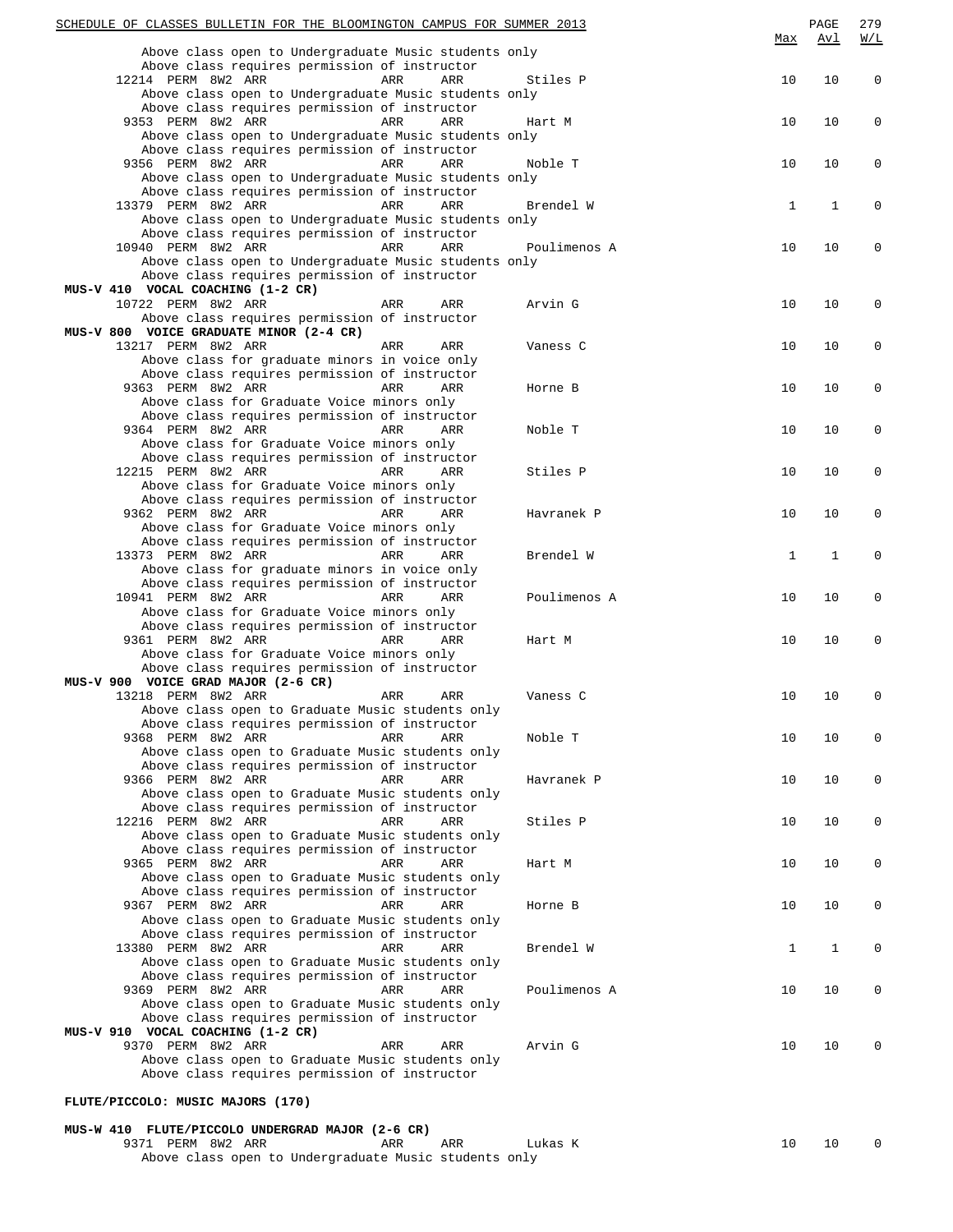| SCHEDULE OF CLASSES BULLETIN FOR THE BLOOMINGTON CAMPUS FOR SUMMER 2013                                |     | PAGE | 280      |
|--------------------------------------------------------------------------------------------------------|-----|------|----------|
| Above class requires permission of instructor                                                          | Max | Avl  | W/L      |
| MUS-W 810 FLUTE & PICCOLO GRADUATE MINOR (2-4 CR)                                                      |     |      |          |
| 9378 PERM 8W2 ARR<br>ARR<br>ARR<br>Lukas K                                                             | 10  | 10   | 0        |
| Above class for Graduate Flute minors only                                                             |     |      |          |
| Above class requires permission of instructor                                                          |     |      |          |
| MUS-W 910 FLUTE/PICCOLO GRAD MAJOR (2-6 CR)<br>9382 PERM 8W2 ARR<br>ARR<br>ARR<br>Lukas K              | 10  | 10   | 0        |
| Above class open to Graduate Music students only                                                       |     |      |          |
| Above class requires permission of instructor                                                          |     |      |          |
|                                                                                                        |     |      |          |
| OBOE/ENGLISH HORN: MUSIC MAJOR (180)                                                                   |     |      |          |
| MUS-W 420 OBOE/ENG HORN UNDERGRAD MAJOR (2-6 CR)                                                       |     |      |          |
| 9372 PERM 8W2 ARR<br>ARR<br>ARR<br>Strommen L                                                          | 10  | 10   | 0        |
| Above class open to Undergraduate Music students only                                                  |     |      |          |
| Above class requires permission of instructor                                                          |     |      |          |
| MUS-W 820 OBOE & ENG HORN GRADUATE MINOR (2-4 CR)                                                      |     |      |          |
| 9379 PERM 8W2 ARR<br>ARR<br>ARR<br>Strommen L<br>Above class for Graduate Oboe majors only             | 10  | 10   | 0        |
| Above class requires permission of instructor                                                          |     |      |          |
| MUS-W 920 OBOE/ENG HORN GRAD MAJOR (2-6 CR)                                                            |     |      |          |
| 9383 PERM 8W2 ARR<br>ARR<br>Strommen L<br>ARR                                                          | 10  | 10   | 0        |
| Above class open to Graduate Music students only                                                       |     |      |          |
| Above class requires permission of instructor                                                          |     |      |          |
| CLARINET: MUSIC MAJORS (190)                                                                           |     |      |          |
|                                                                                                        |     |      |          |
| MUS-W 430 CLARINET UNDERGRAD MAJOR (2-6 CR)                                                            |     |      |          |
| 9373 PERM 8W2 ARR<br>ARR<br>ARR<br>Klug H                                                              | 10  | 10   | 0        |
| Above class open to Undergraduate Music students only<br>Above class requires permission of instructor |     |      |          |
| MUS-W 830 CLARINET GRADUATE MINOR (2-4 CR)                                                             |     |      |          |
| 9380 PERM 8W2 ARR<br>ARR<br>Klug H<br>ARR                                                              | 10  | 10   | 0        |
| Above class for Graduate Clarinet minors only                                                          |     |      |          |
| Above class requires permission of instructor                                                          |     |      |          |
| MUS-W 930 CLARINET GRAD MAJOR (2-6 CR)<br>9384 PERM 8W2 ARR<br>Klug H<br>ARR<br>ARR                    | 10  | 10   | 0        |
| Above class open to Graduate Music students only                                                       |     |      |          |
| Above class requires permission of instructor                                                          |     |      |          |
|                                                                                                        |     |      |          |
| BASSOON: MUSIC MAJORS (200)                                                                            |     |      |          |
| MUS-W 440 BASSOON UNDERGRAD MAJOR (2-6 CR)                                                             |     |      |          |
| 11006 PERM 8W2 ARR<br>ARR<br>ARR<br>McLean K                                                           | 10  | 10   | 0        |
| Above class open to Undergraduate Music students only                                                  |     |      |          |
| Above class requires permission of instructor                                                          |     |      |          |
| MUS-W 840 BASSOON GRADUATE MINOR (2-4 CR)<br>11007 PERM 8W2 ARR                                        |     | 10   | 0        |
| ARR<br>ARR<br>McLean K<br>Above class for Graduate Bassoon minors only                                 | 10  |      |          |
| Above class requires permission of instructor                                                          |     |      |          |
| MUS-W 940 BASSOON GRAD MAJOR (2-6 CR)                                                                  |     |      |          |
| 11008 PERM 8W2 ARR<br>ARR<br>ARR<br>McLean K                                                           | 10  | 10   | $\Omega$ |
| Above class open to Graduate Music students only                                                       |     |      |          |
| Above class requires permission of instructor                                                          |     |      |          |
| SAXOPHONE: MUSIC MAJORS (202)                                                                          |     |      |          |
|                                                                                                        |     |      |          |
| MUS-W 450 SAXOPHONE UNDERGRAD MAJOR (2-6 CR)                                                           |     |      |          |
| 11072 PERM 8W2 ARR<br>ARR<br>ARR<br>Murphy Jr 0                                                        | 10  | 10   | 0        |
| Above class open to Undergraduate Music students only<br>Above class requires permission of instructor |     |      |          |
| 9374 PERM 8W2 ARR<br>ARR<br>ARR<br>Walsh T                                                             | 10  | 10   | $\Omega$ |
| Above class open to Undergraduate Music students only                                                  |     |      |          |
| Above class requires permission of instructor                                                          |     |      |          |
| MUS-W 850 SAXOPHONE GRADUATE MINOR (2-4 CR)                                                            |     |      |          |
| 11073 PERM 8W2 ARR<br>ARR<br>ARR<br>Murphy Jr 0<br>Above class for Graduate Saxophone minors only      | 10  | 10   | 0        |
| Above class requires permission of instructor                                                          |     |      |          |
| 9381 PERM 8W2 ARR<br>ARR<br>ARR<br>Walsh T                                                             | 10  | 10   | 0        |
| Above class open to Undergraduate Music students only                                                  |     |      |          |
| Above class requires permission of instructor                                                          |     |      |          |
| MUS-W 950 SAXOPHONE GRAD MAJOR (2-6 CR)<br>11074 PERM 8W2 ARR<br>ARR<br>ARR<br>Murphy Jr 0             | 10  | 10   | 0        |
| Above class open to Graduate Music students only                                                       |     |      |          |
| Above class requires permission of instructor                                                          |     |      |          |
| 9385 PERM 8W2 ARR<br>Walsh T<br>ARR<br>ARR                                                             | 10  | 10   | 0        |
| Above class open to Graduate Music students only                                                       |     |      |          |
| Above class requires permission of instructor                                                          |     |      |          |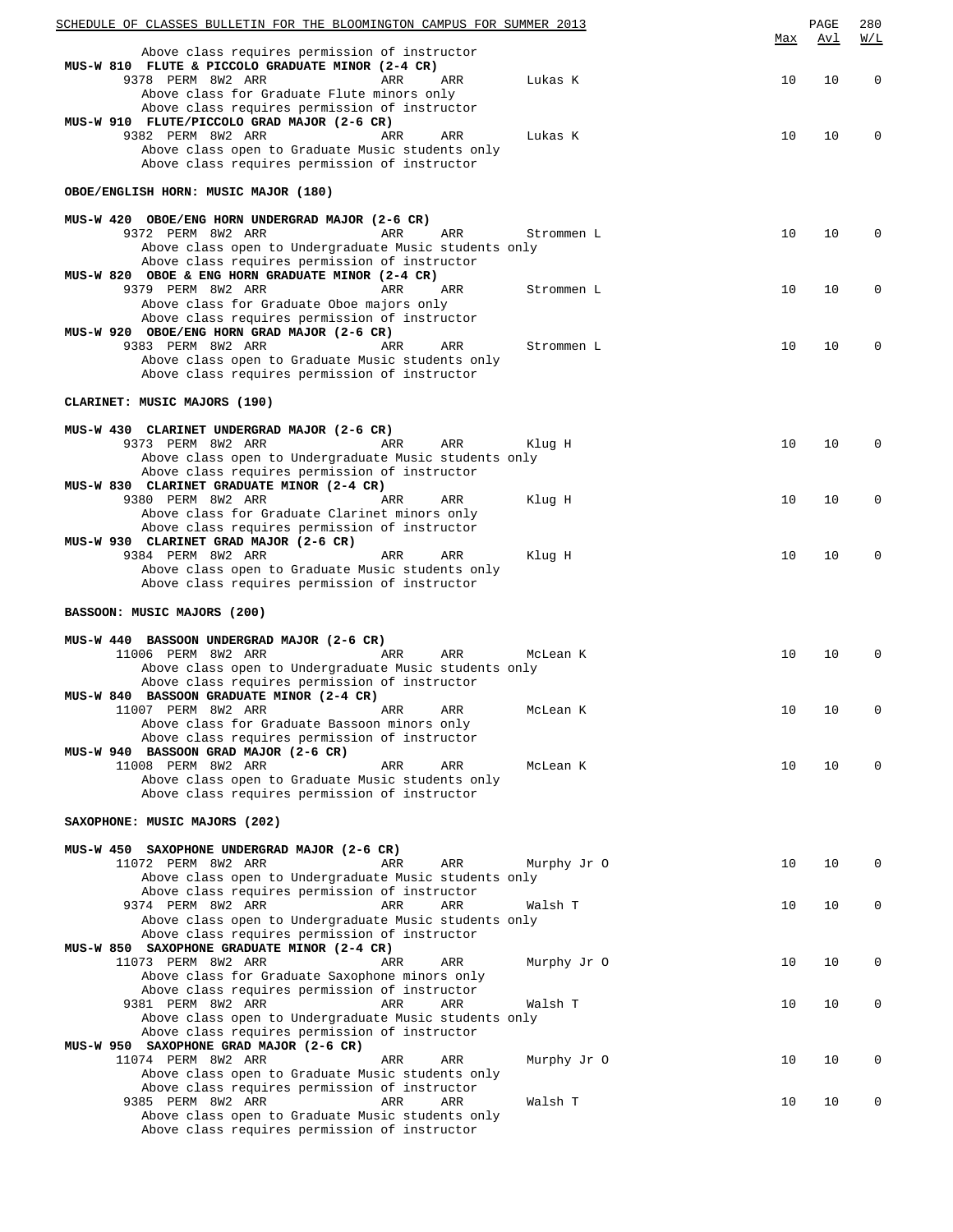| SCHEDULE OF CLASSES BULLETIN FOR THE BLOOMINGTON CAMPUS FOR SUMMER 2013                                                                                                                    | Max | PAGE<br>Avl | 281<br>W/L   |
|--------------------------------------------------------------------------------------------------------------------------------------------------------------------------------------------|-----|-------------|--------------|
| HISTORICAL INSTRUMENTS: MAJORS (204)                                                                                                                                                       |     |             |              |
| MUS-Y 810 EARLY MUSIC GRAD MINOR (2-4 CR)                                                                                                                                                  |     |             |              |
| VT: NATURAL HORN GRADUATE MINOR<br>10951 PERM 8W2 ARR<br>Seraphinoff R<br>ARR<br>ARR<br>MUS-Y 910 EARLY MUSIC GRAD MAJOR (2-6 CR)                                                          | 10  | 10          | 0            |
| VT: NATURAL HORN GRADUATE MAJOR<br>12280 PERM 8W2 ARR<br>Seraphinoff R<br>ARR<br>ARR<br>Above class for Graduate Natural Horn minors only<br>Above class requires permission of instructor | 10  | 10          | 0            |
| PERFORMANCE MASTERCLASSES (206)                                                                                                                                                            |     |             |              |
| MUS-I 500 PERF & COMP MASTERCLASS (0 CR)                                                                                                                                                   |     |             |              |
| 9239<br>8W2 ARR<br>ARR<br>ARR<br>Cord E<br>Rommel J                                                                                                                                        | 10  | 10          | $\Omega$     |
| Above class requires special fee - See fee page<br>Above class requires special fee - See fee page<br>8W2 ARR<br>12284<br>ARR<br>ARR<br>Klug H                                             | 10  | 10          | 0            |
| Above class requires special fee - See fee page<br>9240<br>8W2 ARR<br>ARR<br>ARR<br>Stewart M                                                                                              | 10  | 10          | $\Omega$     |
| Above class requires special fee - See fee page                                                                                                                                            |     |             |              |
| 9241<br>8W2 ARR<br>ARR<br>ARR<br>Vaness C<br>Above class requires special fee - See fee page                                                                                               | 10  | 10          | 0            |
| 15417<br>8W2 ARR<br>ARR<br>ARR<br>Naoumoff E                                                                                                                                               | 18  | 18          | 0            |
| UNDERGRADUATE RECITALS (208)                                                                                                                                                               |     |             |              |
| MUS-K 402 SENIOR RECITAL IN COMPOSITION (0 CR)<br>9255 PERM 8W2 ARR<br>ARR<br>ARR<br>May L<br>K 402 : Undergraduates do not enroll in recital course                                       | 5   | 5           |              |
| numbers                                                                                                                                                                                    |     |             |              |
| MUS-I 407 BME SENIOR RECITAL (0 CR)<br>11696 PERM 8W2 ARR<br>ARR<br>ARR<br>May L<br>I 407 : Undergraduates do not enroll in recital course                                                 | 5   | 5           | $\Omega$     |
| numbers<br>MUS-I 408 JAZZ SENIOR RECITAL (0 CR)                                                                                                                                            |     |             |              |
| 11697 PERM 8W2 ARR<br>ARR<br>ARR<br>May L                                                                                                                                                  | 5   | 5           | 0            |
| I 408 : Undergraduates do not enroll in recital course<br>numbers                                                                                                                          |     |             |              |
| MUS-I 409 BSOF SENIOR RECITAL (0 CR)<br>11698 PERM 8W2 ARR<br>ARR<br>ARR<br>May L<br>I 409 : Undergraduates do not enroll in recital course                                                | 5   | 5           | $\Omega$     |
| numbers<br>MUS-I 410 DOUBLE BASS REPERTORY EXAM (0 CR)                                                                                                                                     |     |             |              |
| 11700 PERM 8W2 ARR<br>ARR<br>ARR<br>May L<br>I 410 : Undergraduates do not enroll in above class                                                                                           | 5   | 5           | $\Omega$     |
| MUS-I 411 BM JUNIOR RECITAL (0 CR)                                                                                                                                                         |     |             |              |
| 9237 PERM 8W2 ARR<br>ARR<br>ARR<br>May L<br>I 411 : Undergraduates do not enroll in recital course                                                                                         | 5   | 5           | $\Omega$     |
| numbers<br>MUS-I 412 BM SENIOR RECITAL (0 CR)                                                                                                                                              |     |             |              |
| 9238 PERM 8W2 ARR<br>ARR<br>ARR<br>May L                                                                                                                                                   | 5   | 5           | 0            |
| I 412 : Undergraduates do not enroll in recital course<br>numbers                                                                                                                          |     |             |              |
| MASTER'S/DIPLOMA RECITALS (210)                                                                                                                                                            |     |             |              |
| MUS-F 500 ACCOMPANYING RECITAL (0-1 CR)                                                                                                                                                    |     |             |              |
| 9228 RSTR 8W2 ARR<br>ARR<br>Chen C<br>ARR<br>Above class open to graduates only<br>MUS-I 611 PERFORMER DIPLOMA RECITAL (0 CR)                                                              | 25  | 25          | 0            |
| 9242<br>8W2 ARR<br>ARR<br>ARR<br>Isaacson E<br>MUS-I 612 EXAM IN ORCHESTRAL REPERTOIRE (0 CR)                                                                                              | 10  | 10          | 0            |
| 15600<br>8W2 ARR<br>Wyrczynski S<br>ARR<br>ARR                                                                                                                                             | 5   | 5           | 0            |
| MUS-I 711 MASTERS RECITAL (0 CR)<br>9243 RSTR 8W2 ARR<br>ARR<br>ARR<br>Isaacson E                                                                                                          | 30  | 30          | 0            |
| Above class open to graduates only<br>MUS-I 911 ARTIST DIPLOMA RECITAL (0 CR)                                                                                                              |     |             |              |
| 9245<br>8W2 ARR<br>ARR<br>Isaacson E<br>ARR<br>MUS-I 921 ARTIST DIPLOMA CHAMBER MUS REC (0 CR)                                                                                             | 5   | 5           | 0            |
| 8W2 ARR<br>ARR<br>9246<br>ARR<br>Isaacson E                                                                                                                                                | 5   | 5           | $\mathbf{0}$ |
| DOCTORAL RECITALS: BRASS (212)                                                                                                                                                             |     |             |              |
| MUS-B 601 DOCTORAL BRASS RECITAL (1 CR)<br>9189 RSTR 8W2 ARR<br>ARR<br>ARR<br>Isaacson E                                                                                                   | 5   | 5           | $\Omega$     |
| Above class open to graduates only<br>MUS-B 602 DOCTORAL BRASS CHAMBER RECITAL (1 CR)                                                                                                      |     |             |              |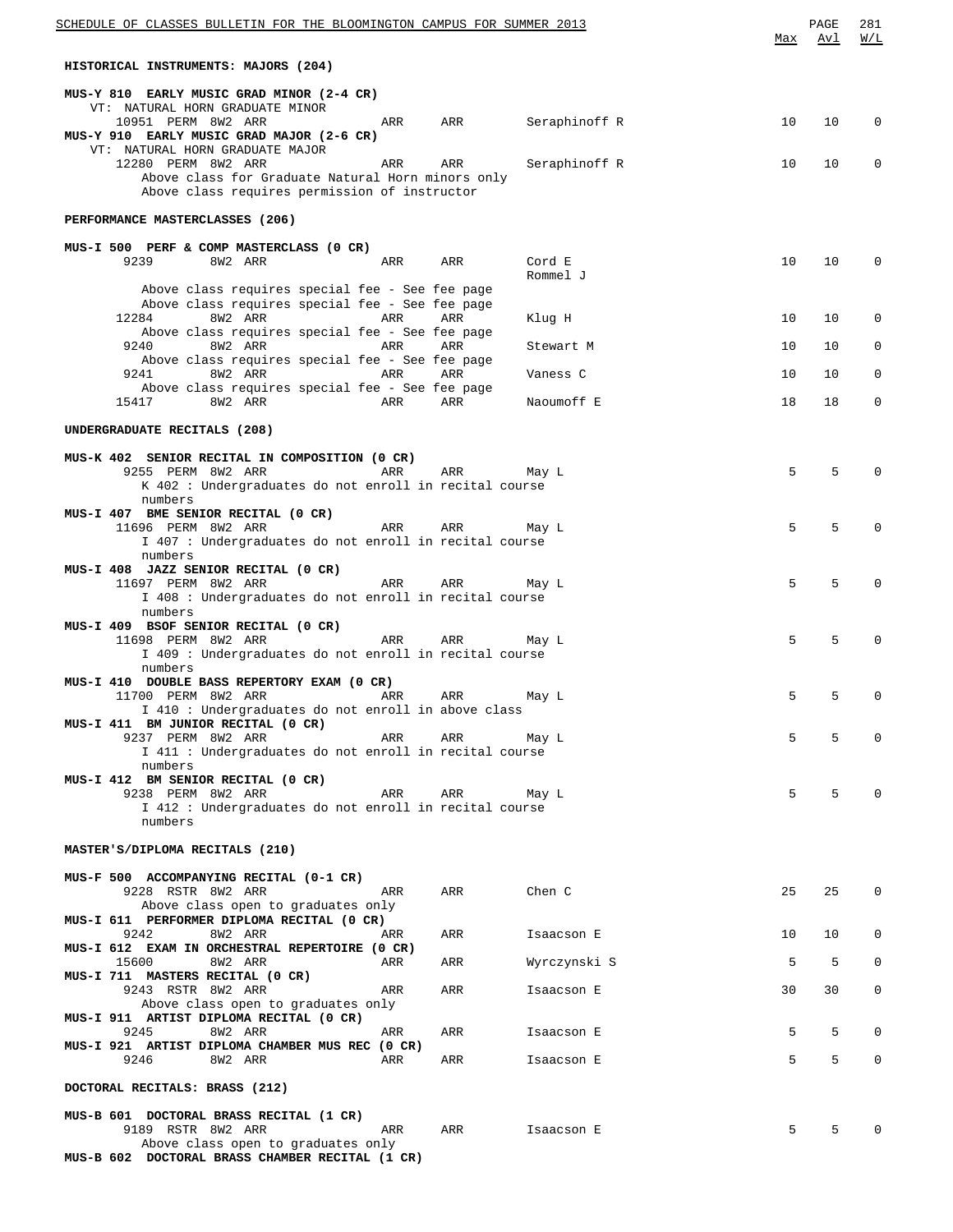| SCHEDULE OF CLASSES BULLETIN FOR THE BLOOMINGTON CAMPUS FOR SUMMER 2013                                           |     |            |          | PAGE     | 282<br>W/L   |
|-------------------------------------------------------------------------------------------------------------------|-----|------------|----------|----------|--------------|
| 9190 RSTR 8W2 ARR<br>ARR<br>Above class open to graduates only                                                    | ARR | Isaacson E | Max<br>5 | Avl<br>5 | <sup>0</sup> |
| DOCTORAL RECITALS: PERCUSSION (213)                                                                               |     |            |          |          |              |
| MUS-D 601 DOCTORAL PERCUSSION RECITAL I (1 CR)<br>9206 RSTR 8W2 ARR<br>ARR<br>Above class open to graduates only  | ARR | Isaacson E | 5        | 5        | $\mathbf 0$  |
| MUS-D 602 DOCTORAL PERCUSSION RECITAL II (1 CR)<br>9207 RSTR 8W2 ARR<br>ARR                                       | ARR | Isaacson E | 5        | 5        | 0            |
| Above class open to graduates only<br>MUS-D 603 DOCTRL PERCUSSION RECITAL III (2 CR)<br>9208 RSTR 8W2 ARR<br>ARR  | ARR | Isaacson E | 5        | 5        | $\mathbf 0$  |
| Above class open to graduates only<br>MUS-D 604 DOCTORAL PERCUSSION RECITAL IV (2 CR)<br>9209 RSTR 8W2 ARR<br>ARR | ARR | Isaacson E | 5        | 5        | 0            |
| Above class open to graduates only                                                                                |     |            |          |          |              |
| DOCTORAL RECITALS: HARP (214)                                                                                     |     |            |          |          |              |
| MUS-H 601 DOCTORAL HARP RECITAL (1 CR)<br>9233 RSTR 8W2 ARR<br>ARR<br>Above class open to graduates only          | ARR | Isaacson E | 5        | 5        | $\Omega$     |
| MUS-H 602 DOCTRL HARP RECITAL (LECTURE) (1 CR)<br>9234 RSTR 8W2 ARR<br>ARR<br>Above class open to graduates only  | ARR | Isaacson E | 5        | 5        | $\mathbf 0$  |
| MUS-H 603 DOCTRL HARP RECITAL (CONCERTO) (1 CR)<br>9235 RSTR 8W2 ARR<br>ARR                                       | ARR | Isaacson E | 5        | 5        | $\mathbf 0$  |
| Above class open to graduates only<br>MUS-H 604 DOCTRL HARP RECITAL (CHAMBER) (1 CR)<br>9236 RSTR 8W2 ARR<br>ARR  | ARR | Isaacson E | 5        | 5        | 0            |
| Above class open to graduates only                                                                                |     |            |          |          |              |
| DOCTORAL RECITALS: GUITAR (215)                                                                                   |     |            |          |          |              |
| MUS-L 661 DOCTORAL GUITAR RECITAL (1 CR)<br>9273 RSTR 8W2 ARR<br>ARR<br>Above class open to graduates only        | ARR | Isaacson E | 5        | 5        | $\Omega$     |
| Above class requires permission of Department                                                                     |     |            |          |          |              |
| DOCTORAL RECITALS: PIANO (216)                                                                                    |     |            |          |          |              |
| MUS-P 601 DOCTORAL PIANO RECITAL (1 CR)<br>9290 RSTR 8W2 ARR<br>ARR                                               | ARR | Isaacson E | 10       | 10       | $\mathbf 0$  |
| Above class open to graduates only<br>MUS-P 603 DOCTORAL PIANO LECTURE/RECITAL (1 CR)<br>9292 RSTR 8W2 ARR<br>ARR | ARR | Isaacson E | 10       | 10       | 0            |
| Above class open to graduates only<br>MUS-P 604 DOCTORAL PIANO RECITAL-FINAL (1 CR)<br>9293 RSTR 8W2 ARR<br>ARR   | ARR | Isaacson E | 5        | 5        | $\mathbf 0$  |
| Above class open to graduates only<br>MUS-P 605 DOCTORAL CONCERTO 1 (1 CR)<br>9294 RSTR 8W2 ARR<br>ARR            | ARR |            | 5        | 5        | 0            |
| Above class open to graduates only<br>MUS-P 606 DOCTORAL CONCERTO 2 (1 CR)                                        |     | Isaacson E |          |          |              |
| 9295 RSTR 8W2 ARR<br>ARR<br>Above class open to graduates only                                                    | ARR | Isaacson E | 5        | 5        | $\Omega$     |
| DOCTORAL RECITALS: ORGAN (217)                                                                                    |     |            |          |          |              |
| MUS-Q 601 DOCTORAL ORGAN RECITAL (1 CR)<br>9302 RSTR 8W2 ARR<br>ARR<br>Above class open to graduates only         | ARR | Isaacson E | 5        | 5        | $\Omega$     |
| DOCTORAL RECITALS: STRINGS (218)                                                                                  |     |            |          |          |              |
| MUS-S 611 DOCTORAL VIOLIN RECITAL I (1 CR)                                                                        |     |            |          |          |              |
| 9310 RSTR 8W2 ARR<br>ARR<br>Above class open to graduates only                                                    | ARR | Isaacson E | 5        | 5        | $\mathbf 0$  |
| MUS-S 612 DOCTORAL VIOLIN RECITAL II (1 CR)<br>9311 RSTR 8W2 ARR<br>ARR<br>Above class open to graduates only     | ARR | Isaacson E | 5        | 5        | 0            |
| MUS-S 613 DOCTORAL VIOLIN CONCERTO (1 CR)<br>9312 RSTR 8W2 ARR<br>ARR<br>Above class open to graduates only       | ARR | Isaacson E | 5        | 5        | 0            |
| MUS-S 614 DOCTORAL VIOLA CONCERTO (1 CR)<br>9313 RSTR 8W2 ARR<br>ARR                                              | ARR | Isaacson E | 5        | 5        | 0            |
| Above class open to graduates only<br>MUS-S 621 DOCTORAL VIOLA RECITAL 1 (1 CR)<br>9314 RSTR 8W2 ARR<br>ARR       | ARR | Isaacson E | 5        | 5        | 0            |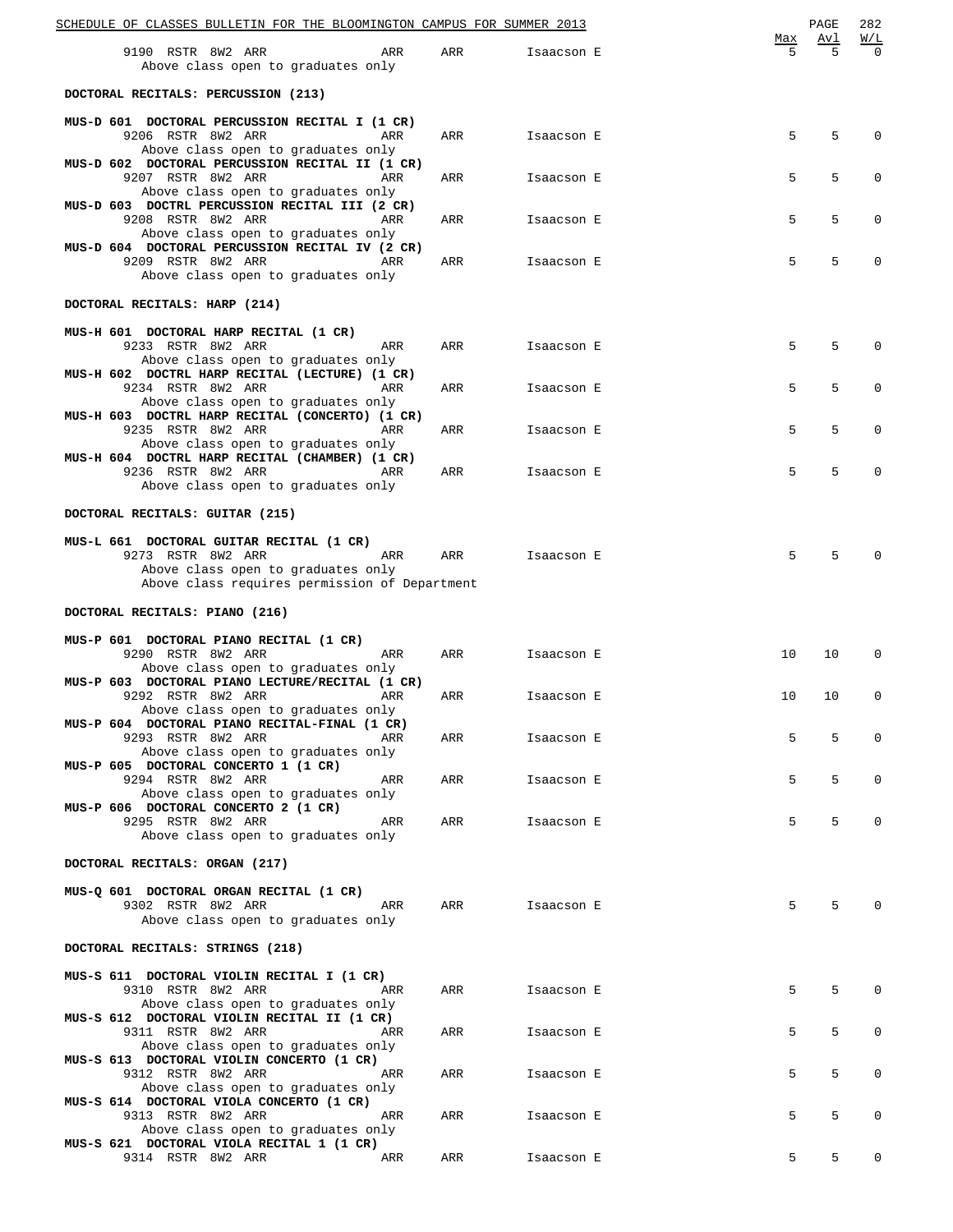| SCHEDULE OF CLASSES BULLETIN FOR THE BLOOMINGTON CAMPUS FOR SUMMER 2013                                            |     |             |     | PAGE  | 283            |
|--------------------------------------------------------------------------------------------------------------------|-----|-------------|-----|-------|----------------|
| Above class open to graduates only<br>MUS-S 622 DOCTORAL VIOLA RECITAL 2 (1 CR)                                    |     |             | Max | Avl   | W/L            |
| 9315 RSTR 8W2 ARR<br>ARR<br>Above class open to graduates only<br>MUS-S 631 DOCTORAL CELLO RECITAL I (1 CR)        | ARR | Isaacson E  | 5   | 5     | $\mathbf 0$    |
| 9316 RSTR 8W2 ARR<br>ARR<br>Above class open to graduates only                                                     | ARR | Isaacson E  | 5   | 5     | $\mathbf 0$    |
| MUS-S 632 DOCTORAL CELLO RECITAL II (1 CR)<br>9317 RSTR 8W2 ARR<br>ARR<br>Above class open to graduates only       | ARR | Isaacson E  | 5   | 5     | $\mathbf 0$    |
| MUS-S 633 DOCTORAL CELLO CONCERTO (1 CR)<br>9318 RSTR 8W2 ARR<br>ARR<br>Above class open to graduates only         | ARR | Isaacson E  | 5   | 5     | $\mathbf 0$    |
| MUS-S 650 STRING SECTION LEADER (1 CR)<br>9319 RSTR 8W2 ARR<br>ARR<br>Above class open to graduates only           | ARR | Wieligman T | 5   | 5     | $\mathbf 0$    |
| MUS-S 651 DOCTORAL DOUBLE BASS RECITAL 1 (1 CR)<br>9320 RSTR 8W2 ARR<br>ARR                                        | ARR | Isaacson E  | 5   | 5     | $\mathbf 0$    |
| Above class open to graduates only<br>MUS-S 652 DOCTORAL DOUBLE BASS RECITAL 2 (1 CR)<br>9321 RSTR 8W2 ARR<br>ARR  | ARR | Isaacson E  | 5   | 5     | $\mathbf 0$    |
| Above class open to graduates only<br>DOCTORAL RECITALS: VOICE (219)                                               |     |             |     |       |                |
| MUS-V 601 DOCTORAL VOICE RECITAL (1 CR)                                                                            |     |             |     |       |                |
| 9357 RSTR 8W2 ARR<br>ARR<br>Above class open to graduates only<br>MUS-V 602 DOCTORAL VOICE RECITAL (1 CR)          | ARR | Isaacson E  | 5   | 5     | $\Omega$       |
| 9358 RSTR 8W2 ARR<br>ARR<br>Above class open to graduates only                                                     | ARR | Isaacson E  | 5   | 5     | $\mathbf 0$    |
| MUS-V 603 DOCTORAL VOICE RECITAL (1 CR)<br>9359 RSTR 8W2 ARR<br>ARR<br>Above class open to graduates only          | ARR | Isaacson E  | 5   | 5     | $\Omega$       |
| DOCTORAL RECITALS: WOODWINDS (220)                                                                                 |     |             |     |       |                |
| MUS-W 611 DOCT WOODWIND SOLO RECITAL 1 (1 CR)<br>9375 RSTR 8W2 ARR<br>ARR                                          | ARR | Isaacson E  | 5   | 5     | $\Omega$       |
| Above class open to graduates only<br>MUS-W 612 DOCT WOODWIND SOLO RECITAL 2 (1 CR)<br>9376 RSTR 8W2 ARR<br>ARR    | ARR | Isaacson E  | 5   | 5     | $\mathbf 0$    |
| Above class open to graduates only<br>MUS-W 613 DOCT WOODWIND CHAMBER MUS REC (1 CR)<br>9377 RSTR 8W2 ARR<br>ARR   | ARR | Isaacson E  | 5   | 5     | $\Omega$       |
| Above class open to graduates only                                                                                 |     |             |     |       |                |
| DOCTORAL RECITALS: EARLY MUSIC (221)                                                                               |     |             |     |       |                |
| MUS-Y 701 DOCTRL RECITAL IN EARLY MUSIC (1 CR)<br>9406 RSTR 8W2 ARR<br>ARR<br>Above class open to graduates only   | ARR | Isaacson E  | 5   | 5     | $\Omega$       |
| DOCTORAL RECITALS: CHAMBER MUS (222)                                                                               |     |             |     |       |                |
| MUS-I 821 DOCTORAL CHAMBER MUSIC RECITAL (1 CR)<br>9244 RSTR 8W2 ARR<br>ARR                                        | ARR | Isaacson E  | 10  | 10    | $\overline{0}$ |
| DOCTORAL PERF: CONDUCTING (223)                                                                                    |     |             |     |       |                |
| MUS-G 603 MASTER'S ORCHESTRAL COND PERF (0 CR)<br>9229 RSTR 8W2 ARR<br>ARR                                         | ARR | Isaacson E  | 5   | 5     | 0              |
| Above class open to graduates only<br>MUS-G 802 DOCT WIND CONDUCTG PERFORMANCE (3 CR)<br>9961 RSTR 8W2 ARR<br>ARR  | ARR | Isaacson E  | 5   | 5     | 0              |
| Above class open to graduates only<br>MUS-G 810 DOCT CHORAL CONDUCTING PERF 1 (2 CR)<br>9231 RSTR 8W2 ARR<br>ARR   | ARR | Isaacson E  | 5   | 5     | $\mathbf 0$    |
| Above class open to graduates only<br>MUS-G 811 DOCT CHORAL CONDUCTING PERF 2 (2 CR)<br>9232 RSTR 8W2 ARR<br>ARR   | ARR | Isaacson E  | 10  | 10    | $\mathbf 0$    |
| Above class open to graduates only<br>THESES, DOCUMENTS, DISSERTATIONS (227)                                       |     |             |     |       |                |
|                                                                                                                    |     |             |     |       |                |
| MUS-E 599 PRACTICUM IN MUSIC EDUCATION (1-3 CR)<br>12391 RSTR 8W2 ARR<br>ARR<br>Above class open to graduates only | ARR | Isaacson E  | 5   | 5     | $\Omega$       |
| MUS-E 600 THESIS IN MUSIC EDUCATION (1-3 CR)<br>9218 PERM 4W1 ARR<br>ARR                                           | ARR | Isaacson E  | 5   | $5 -$ | $\mathbf{0}$   |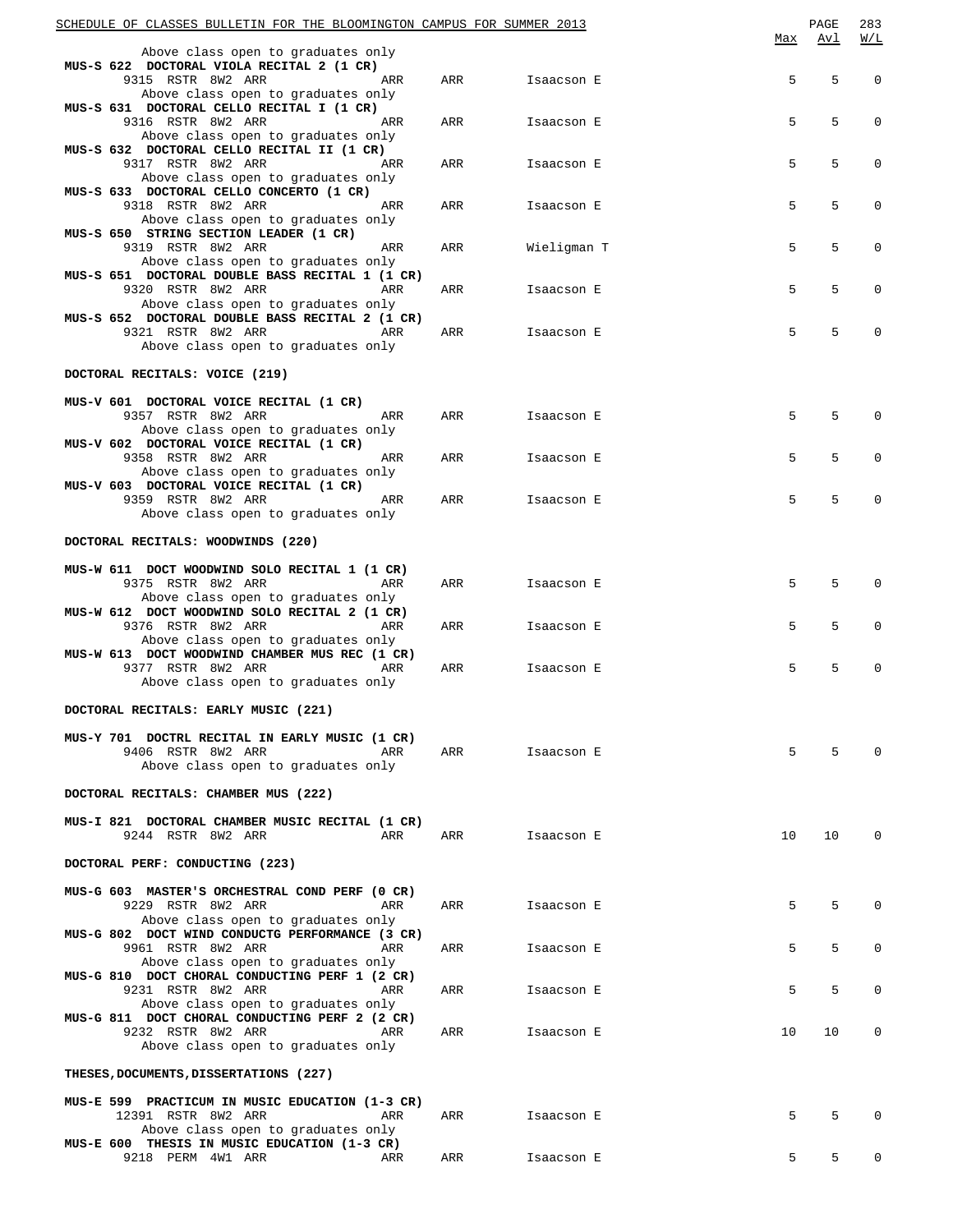| SCHEDULE OF CLASSES BULLETIN FOR THE BLOOMINGTON CAMPUS FOR SUMMER 2013                |        |            |     | PAGE | 284                                               |
|----------------------------------------------------------------------------------------|--------|------------|-----|------|---------------------------------------------------|
| Above class open to graduates only                                                     |        |            | Max | Avl  | $\overline{\texttt{W}}$ / $\overline{\texttt{L}}$ |
| Above class requires permission of Department                                          |        |            |     |      |                                                   |
| 9219 RSTR 8W2 ARR<br>ARR                                                               | ARR    | Isaacson E | 5   | 5    | 0                                                 |
| Above class open to graduates only                                                     |        |            |     |      |                                                   |
| MUS-K 600 THESIS IN COMPOSITION (1-5 CR)<br>9256 RSTR 8W2 ARR<br>ARR                   | ARR    | Isaacson E | 5   | 5    | $\Omega$                                          |
| Above class open to graduates only                                                     |        |            |     |      |                                                   |
| 11143 PERM 4W1 ARR<br>ARR                                                              | ARR    | Isaacson E | 5   | 5    | $\mathbf 0$                                       |
| Above class open to graduates only                                                     |        |            |     |      |                                                   |
| Above class requires permission of Department                                          |        |            |     |      |                                                   |
| MUS-M 620 DOCTORAL FINAL PROJECT (1-6 CR)<br>9279 PERM 4W1 ARR<br>ARR                  | ARR    | Isaacson E | 10  | 10   | 0                                                 |
| Above class graded on S/F basis only                                                   |        |            |     |      |                                                   |
| Above class open to graduates only                                                     |        |            |     |      |                                                   |
| Above class requires permission of Department                                          |        |            |     |      |                                                   |
| 9280 RSTR 8W2 ARR<br>ARR<br>Above class graded on S/F basis only                       | ARR    | Isaacson E | 20  | 20   | 0                                                 |
| Above class open to graduates only                                                     |        |            |     |      |                                                   |
| MUS-M 621 DOCTORAL PIANO ESSAY (1 CR)                                                  |        |            |     |      |                                                   |
| 11994 PERM 4W1 ARR<br>ARR                                                              | ARR    | Isaacson E | 5   | 5    | 0                                                 |
| Above class graded on S/F basis only                                                   |        |            |     |      |                                                   |
| Above class open to graduates only<br>Above class requires permission of Department    |        |            |     |      |                                                   |
| 11307 RSTR 8W2 ARR<br>ARR                                                              | ARR    | Isaacson E | 5   | 5    | 0                                                 |
| Above class graded on S/F basis only                                                   |        |            |     |      |                                                   |
| Above class open to graduates only                                                     |        |            |     |      |                                                   |
| MUS-E 700 DISSERTATION IN MUS EDUCATION (1-15 CR)<br>9220 PERM 4W1 ARR<br>ARR          | ARR    | Isaacson E | 5   | 5    | $\Omega$                                          |
| Above class open to graduates only                                                     |        |            |     |      |                                                   |
| Above class requires permission of Department                                          |        |            |     |      |                                                   |
| 9221 RSTR 8W2 ARR<br>ARR                                                               | ARR    | Isaacson E | 5   | 5    | $\Omega$                                          |
| Above class open to graduates only<br>MUS-K 700 DISSERTATION IN COMPOSITION (1-15 CR)  |        |            |     |      |                                                   |
| 9257 PERM 8W2 ARR<br>ARR                                                               | ARR    | Isaacson E | 10  | 10   | 0                                                 |
| Above class open to graduates only                                                     |        |            |     |      |                                                   |
| Above class requires permission of Department                                          |        |            |     |      |                                                   |
| 11991 RSTR 4W1 ARR<br>ARR<br>Above class open to graduates only                        | ARR    | Isaacson E | 10  | 10   | 0                                                 |
| MUS-M 700 DISSERTATION IN MUSICOLOGY (1-15 CR)                                         |        |            |     |      |                                                   |
| 9283 PERM 4W1 ARR<br>ARR                                                               | ARR    | Isaacson E | 5   | 5    | $\Omega$                                          |
| Above class open to graduates only                                                     |        |            |     |      |                                                   |
| Above class requires permission of Department<br>9284 RSTR 8W2 ARR<br>ARR              | ARR    | Isaacson E | 15  | 15   | $\Omega$                                          |
| Above class open to graduates only                                                     |        |            |     |      |                                                   |
| MUS-T 700 DISSERTATION IN THEORY (1-15 CR)                                             |        |            |     |      |                                                   |
| 9343 PERM 4W1 ARR<br>ARR                                                               | ARR    | Isaacson E | 5   | 5    | $\mathbf 0$                                       |
| Above class open to graduates only<br>Above class requires permission of Department    |        |            |     |      |                                                   |
| 9344 RSTR 8W2 ARR<br>ARR                                                               | ARR    | Isaacson E | 10  | 10   | 0                                                 |
| MUS-K 702 DOCTORAL COMPOSITION DOC 1 (0 CR)                                            |        |            |     |      |                                                   |
| 9258 RSTR 8W2 ARR<br>ARR                                                               | ARR    | Isaacson E | 5   | 5    | $\Omega$                                          |
| Above class open to graduates only<br>Above class requires special fee - See fee page  |        |            |     |      |                                                   |
| MUS-K 703 DOCTORAL COMPOSITION DOC 2 (0 CR)                                            |        |            |     |      |                                                   |
| 9259 RSTR 8W2 ARR<br>ARR                                                               | ARR    | Isaacson E | 5   | 5    |                                                   |
| Above class open to graduates only                                                     |        |            |     |      |                                                   |
| Above class requires special fee - See fee page                                        |        |            |     |      |                                                   |
| UNASSIGNED PERFORMANCE STUDY (228)                                                     |        |            |     |      |                                                   |
|                                                                                        |        |            |     |      |                                                   |
| MUS-U 350 INDIV MUS COG AREA READ/RESEAR (1-6 CR)                                      |        |            |     | 5    |                                                   |
| 9347 PERM 8W2 ARR<br>ARR<br>Above class for individualized cognate area in Music;      | ARR    | May L      | 5   |      |                                                   |
| requires special permission                                                            |        |            |     |      |                                                   |
| MUS-U 450 INDIV MUS COG AREA FINAL PROJ (0 CR)                                         |        |            |     |      |                                                   |
| 9348 PERM 8W2 ARR<br>ARR                                                               | ARR    | May L      | 5   | 5    |                                                   |
| Above class for individualized cognate area in Music;<br>requires special permission   |        |            |     |      |                                                   |
|                                                                                        |        |            |     |      |                                                   |
| AUDIO TECH & RECORDING ARTS (235)                                                      |        |            |     |      |                                                   |
|                                                                                        |        |            |     |      |                                                   |
| MUS-A 325 DIGITAL AUDIO WORKSTATION SEM (2 CR)<br>10354 PERM 8W2 10:20 A-11:50 A<br>TR | M 354  |            | 8   | 8    | 0                                                 |
| Above class open to Recording Arts majors only                                         |        |            |     |      |                                                   |
| MUS-A 440 IND PROJECT / RECORDING ARTS (1-3 CR)                                        |        |            |     |      |                                                   |
| 12242 PERM 8W2 ARR<br>ARR<br>Above class open to Recording Arts majors only            | ARR    | Strauss K  | 5   | 5    | 0                                                 |
| MUS-A 470 IND MULTITRACK STUDIO PROJ I (2 CR)                                          |        |            |     |      |                                                   |
| 15418 RSTR 8W2 06:00 P-10:00 P<br>R                                                    | MC 405 | Stucker M  | 5   | 5    | 0                                                 |
| Above class for Recording Arts Majors only<br>Above class meets with MUS-A 471         |        |            |     |      |                                                   |
|                                                                                        |        |            |     |      |                                                   |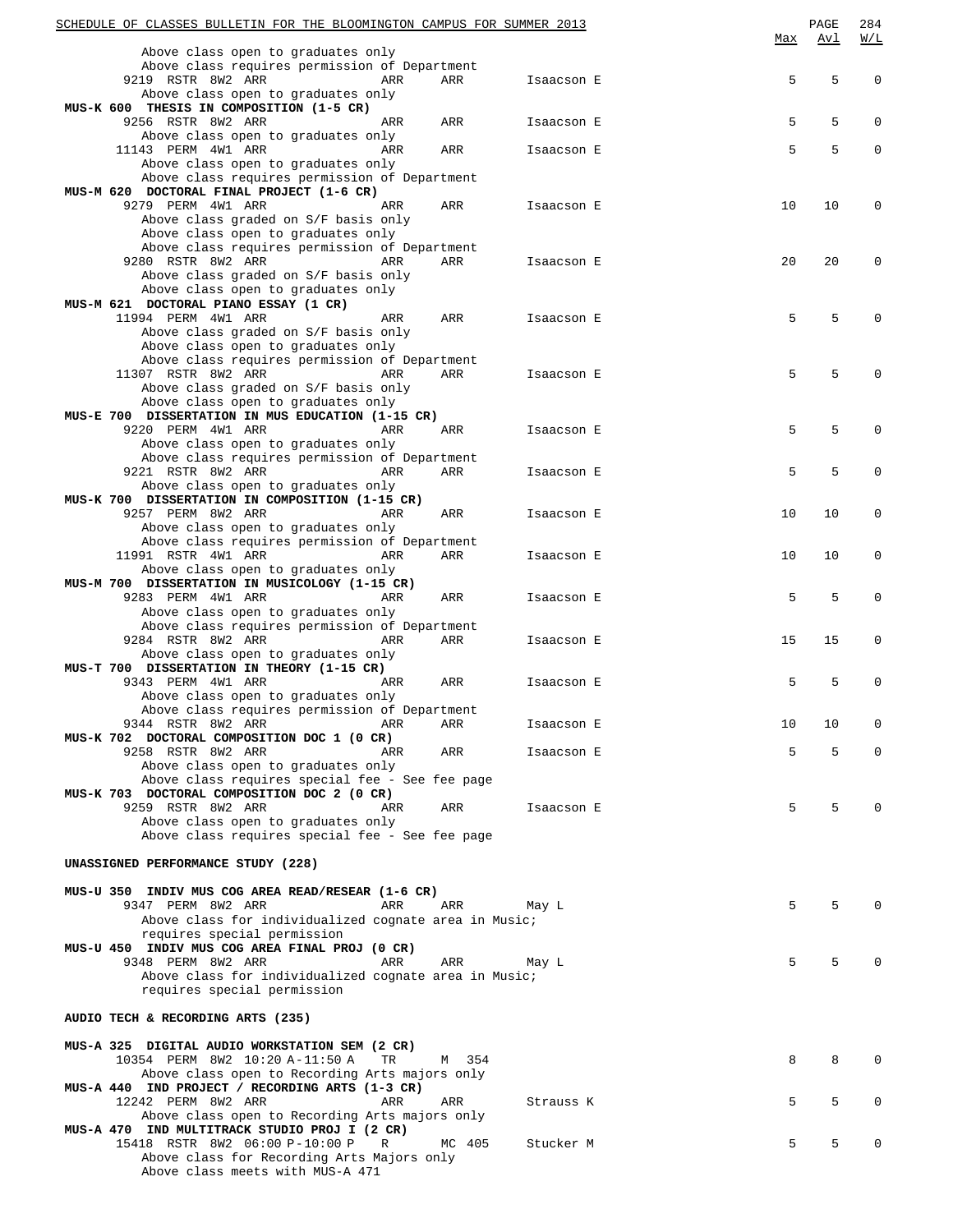| SCHEDULE OF CLASSES BULLETIN FOR THE BLOOMINGTON CAMPUS FOR SUMMER 2013                   |          |           |     | PAGE | 285         |
|-------------------------------------------------------------------------------------------|----------|-----------|-----|------|-------------|
| MUS-A 471 IND MULTITRACK STUDIO PROJ II (2 CR)                                            |          |           | Max | Avl  | W/L         |
| 15419 RSTR 8W2 06:00 P-10:00 P<br>R                                                       | MC 405   | Stucker M | 5   | 5    | $\Omega$    |
| Above class for Recording Arts Majors only                                                |          |           |     |      |             |
| Above class meets with MUS-A 470<br>MUS-A 480 INTERNSHIP IN AUDIO (3 CR)                  |          |           |     |      |             |
| 9180 RSTR 8W2 ARR<br>ARR                                                                  | ARR      | Strauss K | 15  | 15   | $\mathbf 0$ |
| Above class open to Recording Arts majors only                                            |          |           |     |      |             |
| MUSIC EDUCATION (250)                                                                     |          |           |     |      |             |
|                                                                                           |          |           |     |      |             |
| MUS-E 241 INTRO TO MUSIC FUNDAMENTALS (3 CR)                                              |          |           |     |      |             |
| 8W2 09:10 A-10:10 A<br>9211<br>D<br>MUS-E 400 UNDERGRAD RDGS IN MUSIC EDUC (2-3 CR)       | M 356    | Gault B   | 20  | 20   | $\Omega$    |
| 9212 PERM 8W2 ARR<br>ARR                                                                  | ARR      | May L     | 5   | 5    | 0           |
| Above class requires permission of the Undergraduate Director                             |          |           |     |      |             |
| MUS-E 491 SENIOR SEMINAR IN MUSIC EDUC (2 CR)<br>10355 RSTR 4W1 03:00 P-05:10 P<br>$\Box$ | M 149C   |           | 12  | 12   | 0           |
| Above class open to Undergraduate Music students only                                     |          | Dye C     |     |      |             |
| 14901 RSTR 4W1 03:00 P-05:10 P<br>$\Box$                                                  | 263<br>M | Strand K  | 12  | 12   | 0           |
| Above class open to Undergraduate Music students only                                     |          |           |     |      |             |
| MUS-E 527 ADVANCED INSTRUMENTAL METHODS (3 CR)<br>12393 RSTR 4W3 08:00 A-10:10 A<br>D     | M 149C   | Miksza P  | 15  | 15   | 0           |
| Above class open to graduates only                                                        |          |           |     |      |             |
| Above class meets July 1-26, 2013                                                         |          |           |     |      |             |
| MUS-E 533 RESEARCH IN MUSIC EDUCATION (1-3 CR)<br>9215 PERM 8W2 ARR<br>ARR                | ARR      | Gault B   | 5   | 5    | $\Omega$    |
| Above class open to graduates only                                                        |          |           |     |      |             |
| Above class requires permission of Department                                             |          |           |     |      |             |
| MUS-E 534 PRACTICUM IN MUSIC EDUCATION (3 CR)<br>12551 PERM 8W2 ARR<br>ARR                | ARR      | Gault B   | 10  | 10   | 0           |
| Above class open to graduates only                                                        |          |           |     |      |             |
| Above class requires permission of Department                                             |          |           |     |      |             |
| MUS-E 545 GUIDED PROFSNL EXPERIENCES (1-3 CR)<br>9216 PERM 8W2 ARR<br>ARR                 | ARR      | Gault B   | 5   | 5    | $\Omega$    |
| Above class open to graduates only                                                        |          |           |     |      |             |
| Above class requires permission of Department                                             |          |           |     |      |             |
| MUS-E 571 KODALY CONCEPT I (3 CR)<br>12247 RSTR 8W2 08:00 A-04:30 P<br>D                  | ARR      | Gault B   | 10  | 10   | 0           |
| Above class, Kodaly Workshop, will take place June 17-28,                                 |          |           |     |      |             |
| 2013. For information, email the Director at                                              |          |           |     |      |             |
| bgault@indiana.edu                                                                        |          |           |     |      |             |
| Above class open to Graduate Music students only<br>MUS-E 572 KODALY CONCEPT II (3 CR)    |          |           |     |      |             |
| 12248 PERM 8W2 08:00 A-04:30 P<br>D                                                       | ARR      | Gault B   | 10  | 10   | $\Omega$    |
| Above class, Kodaly Workshop, will take place June 17-28,                                 |          |           |     |      |             |
| 2013. For information, email the Director at<br>bgault@indiana.edu                        |          |           |     |      |             |
| Above class open to Graduate Music students only                                          |          |           |     |      |             |
| Above class requires permission of instructor                                             |          |           |     |      |             |
| MUS-E 573 KODALY CONCEPT III (3 CR)<br>12249 PERM 8W2 08:00 A-04:30 P<br>D                | ARR      | Gault B   | 10  | 10   | $\Omega$    |
| Above class, Kodaly Workshop, will take place June 17-28,                                 |          |           |     |      |             |
| 2013. For information, email the Director at                                              |          |           |     |      |             |
| bgault@indiana.edu<br>Above class open to Graduate Music students only                    |          |           |     |      |             |
| Above class requires permission of instructor                                             |          |           |     |      |             |
| MUS-E 598 PRACT/THESIS PROPOSAL: MUS EDUC (0 CR)                                          |          |           |     |      |             |
| 12392 PERM 8W2 ARR<br>ARR<br>Above class open to graduates only                           | ARR      | Gault B   | 5   | 5    | 0           |
| Above class requires permission of Department                                             |          |           |     |      |             |
| Above class requires special fee - See fee page                                           |          |           |     |      |             |
| MUS-E 662 PUBLIC LECTURE IN MUSIC EDUC (1 CR)<br>12401 PERM 8W2 ARR<br>ARR                | ARR      | Gault B   | 5   | 5    | 0           |
| Above class open to graduates only                                                        |          |           |     |      |             |
| Above class requires permission of Department                                             |          |           |     |      |             |
| PEDAGOGY (255)                                                                            |          |           |     |      |             |
|                                                                                           |          |           |     |      |             |
| MUS-E 494 VOCAL PEDAGOGY (3 CR)                                                           |          |           |     |      |             |
| 8W2 12:40 P-01:40 P<br>12211<br>D                                                         | MA 007   | Horne B   | 15  | 15   | $\Omega$    |
| E 494 : P - Successful completion of upper-divisional<br>examination                      |          |           |     |      |             |
| Above class meets with MUS-E 594                                                          |          |           |     |      |             |
| MUS-E 510 TRUMPET PEDAGOGY (1 CR)                                                         |          |           |     |      |             |
| 9213 PERM 8W2 ARR<br>ARR<br>Above class open to graduates only                            | ARR      | Cord E    | 5   | 5    | $\Omega$    |
| Above class requires permission of instructor                                             |          |           |     |      |             |
| 10567 PERM 8W2 ARR<br>ARR                                                                 | ARR      | Rommel J  | 5   | 5    | $\Omega$    |
| Above class open to graduates only<br>Above class requires permission of instructor       |          |           |     |      |             |
|                                                                                           |          |           |     |      |             |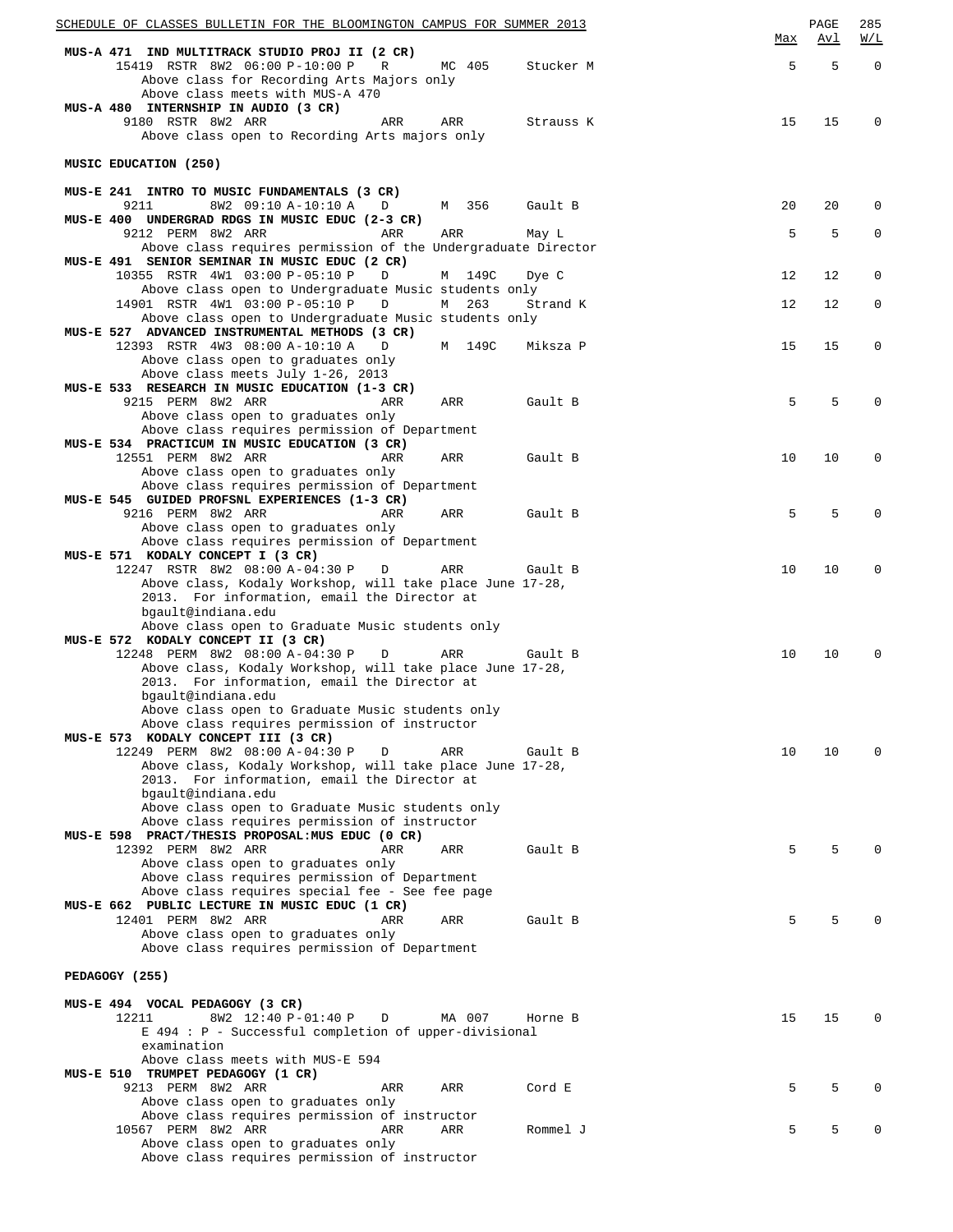|                  | SCHEDULE OF CLASSES BULLETIN FOR THE BLOOMINGTON CAMPUS FOR SUMMER 2013                           |     |        |           |     | PAGE | 286          |
|------------------|---------------------------------------------------------------------------------------------------|-----|--------|-----------|-----|------|--------------|
|                  |                                                                                                   |     |        |           | Max | Avl  | W/L          |
|                  | 12544 PERM 8W2 ARR<br>Above class open to graduates only                                          | ARR | ARR    | Tartell J | 5   | 5    | <sup>0</sup> |
|                  | Above class requires permission of instructor                                                     |     |        |           |     |      |              |
|                  | MUS-E 511 TROMBONE PEDAGOGY (1 CR)                                                                |     |        |           |     |      |              |
|                  | 9214 PERM 8W2 ARR                                                                                 | ARR | ARR    | Lenthe C  | 5   | 5    | 0            |
|                  | Above class open to graduates only                                                                |     |        |           |     |      |              |
|                  | Above class requires permission of instructor                                                     |     |        |           |     |      |              |
|                  | 10568 PERM 8W2 ARR                                                                                | ARR | ARR    | Stewart M | 5   | 5    | $\Omega$     |
|                  | Above class open to graduates only                                                                |     |        |           |     |      |              |
|                  | Above class requires permission of instructor<br>MUS-E 594 VOICE PEDAGOGY (3 CR)                  |     |        |           |     |      |              |
|                  | 9217 RSTR 8W2 12:40 P-01:40 P                                                                     | D   | MA 007 | Horne B   | 15  | 15   | 0            |
|                  | Above class open to graduates only                                                                |     |        |           |     |      |              |
|                  | Above class meets with MUS-E 494                                                                  |     |        |           |     |      |              |
|                  | MUS-U 596 RESEARCH IN MUSIC (3 CR)                                                                |     |        |           |     |      |              |
|                  | 11703 PERM 8W2 ARR                                                                                | ARR | ARR    | Sparks T  | 5   | 5    | $\Omega$     |
|                  | Above class open to graduates only                                                                |     |        |           |     |      |              |
|                  | Above class requires permission of Department                                                     |     |        |           |     |      |              |
|                  | MUS-E 695 SEMINAR VOICE PEDAGOGY RESRCH (3 CR)                                                    |     |        |           |     |      | $\Omega$     |
|                  | 14709 RSTR 8W2 03:00 P-04:00 P<br>Above class open to graduates only                              | D   | M 340  | Horne B   | 15  | 15   |              |
|                  |                                                                                                   |     |        |           |     |      |              |
| TECHNIQUES (260) |                                                                                                   |     |        |           |     |      |              |
|                  |                                                                                                   |     |        |           |     |      |              |
|                  | MUS-F 400 SEMINAR IN INTERPRETATION (2-3 CR)                                                      |     |        |           |     |      |              |
|                  | 9222 PERM 8W2 ARR                                                                                 | ARR | ARR    | May L     | 5   | 5    |              |
|                  | Above class requires permission of the Undergraduate Director                                     |     |        |           |     |      |              |
|                  | MUS-F 419 ORCH REPERTOIRE/UNDRGRAD (1 CR)                                                         |     |        |           |     |      |              |
|                  | VT: BRASS ORCHESTRAL REPERTOIRE                                                                   |     |        |           |     |      |              |
|                  | 9223 PERM 8W2 ARR<br>Above class requires permission of instructor                                | ARR | ARR    | Lenthe C  | 17  | 17   | $\mathbf 0$  |
|                  | Above class meets with MUS-F 519                                                                  |     |        |           |     |      |              |
|                  | VT: TROMBONE ORCHESTRAL REPERTOIRE                                                                |     |        |           |     |      |              |
|                  | 9224 PERM 8W2 ARR                                                                                 | ARR | ARR    | Lenthe C  | 4   | 4    | $\Omega$     |
|                  | Above class requires permission of instructor                                                     |     |        |           |     |      |              |
|                  | Above class meets with MUS-F 519                                                                  |     |        |           |     |      |              |
|                  | VT: TROMBONE ORCHESTRAL REP                                                                       |     |        |           |     |      |              |
|                  | 9225 PERM 8W2 ARR                                                                                 | ARR | ARR    | Stewart M | 5   | 5    | $\Omega$     |
|                  | Above class requires permission of instructor                                                     |     |        |           |     |      |              |
|                  | Above class meets with MUS-F 519                                                                  |     |        |           |     |      |              |
| 9226             | VT: BASS ORCHESTRAL REPERTOIRE<br>8W2 ARR                                                         | ARR | ARR    |           | 5   | 5    | $\Omega$     |
|                  | Above class open to graduates only                                                                |     |        |           |     |      |              |
|                  | Above class meets with MUS-F 519                                                                  |     |        |           |     |      |              |
|                  | VT: TRUMPET ORCHESTRAL REPERTOIRE                                                                 |     |        |           |     |      |              |
|                  | 10947 PERM 8W2 ARR                                                                                | ARR | ARR    | Cord E    | 5   | 5    | $\Omega$     |
|                  | Above class requires permission of instructor                                                     |     |        |           |     |      |              |
|                  | Above class meets with MUS-F 519                                                                  |     |        |           |     |      |              |
|                  | MUS-F 457 SEMINAR IN PERFORMANCE (1-3 CR)                                                         |     |        |           |     |      |              |
|                  | 9227 PERM 8W2 ARR                                                                                 | ARR | ARR    | May L     | 5   | 5    | 0            |
|                  | Above class requires permission of the Undergraduate Director<br>MUS-F 461 SCORE READING 1 (1 CR) |     |        |           |     |      |              |
|                  | 14714 PERM 8W2 11:30 A-12:30 P                                                                    | MWF | MA 006 | DiOrio D  | 10  | 10   | 0            |
|                  | Above class meets with MUS-F 531 and MUS-F 533                                                    |     |        |           |     |      |              |
|                  | Above class requires permission of instructor                                                     |     |        |           |     |      |              |
|                  | MUS-F 466 TECHNIQUES IN MARCHING BANDS (2 CR)                                                     |     |        |           |     |      |              |
| 12361            | 8W2 08:45 A-10:10 A                                                                               | MW  | M 153A | Woodley D | 12  | 12   | 0            |
|                  | MUS-F 519 ORCHESTRAL REPERTOIRE/GRADUATE (1 CR)                                                   |     |        |           |     |      |              |
|                  | VT: BRASS ORCHESTRAL REPERTOIRE<br>9962 PERM 8W2 ARR                                              |     |        |           |     |      | 0            |
|                  | Above class open to graduates only                                                                | ARR | ARR    | Lenthe C  | 17  | 17   |              |
|                  | Above class meets with MUS-F 419                                                                  |     |        |           |     |      |              |
|                  | Above class requires permission of instructor                                                     |     |        |           |     |      |              |
|                  | VT: TROMBONE ORCHESTRAL REPERTOIRE                                                                |     |        |           |     |      |              |
|                  | 9963 PERM 8W2 ARR                                                                                 | ARR | ARR    | Lenthe C  | 4   | 4    |              |
|                  | Above class open to graduates only                                                                |     |        |           |     |      |              |
|                  | Above class meets with MUS-F 419                                                                  |     |        |           |     |      |              |
|                  | Above class requires permission of instructor                                                     |     |        |           |     |      |              |
|                  | VT: BASS ORCHESTRAL REPERTOIRE<br>9964 RSTR 8W2 ARR                                               |     | ARR    |           | 5   | 5    | $\Omega$     |
|                  | Above class open to graduates only                                                                | ARR |        |           |     |      |              |
|                  | Above class meets with MUS-F 419                                                                  |     |        |           |     |      |              |
|                  | VT: TRUMPET ORCHESTRA REPERTOIRE                                                                  |     |        |           |     |      |              |
|                  | 10948 PERM 8W2 ARR                                                                                | ARR | ARR    | Cord E    | 5   | 5    | $\Omega$     |
|                  | Above class meets with MUS-F 419                                                                  |     |        |           |     |      |              |
|                  | Above class open to graduates only                                                                |     |        |           |     |      |              |
|                  | Above class requires permission of instructor                                                     |     |        |           |     |      |              |
|                  | VT: TROMBONE ORCHESTRAL REPERTOIRE                                                                |     |        |           |     |      |              |
|                  | 13086 PERM 8W2 ARR                                                                                | ARR | ARR    | Stewart M | 5   | 5    | $\Omega$     |
|                  | Above class open to graduates only                                                                |     |        |           |     |      |              |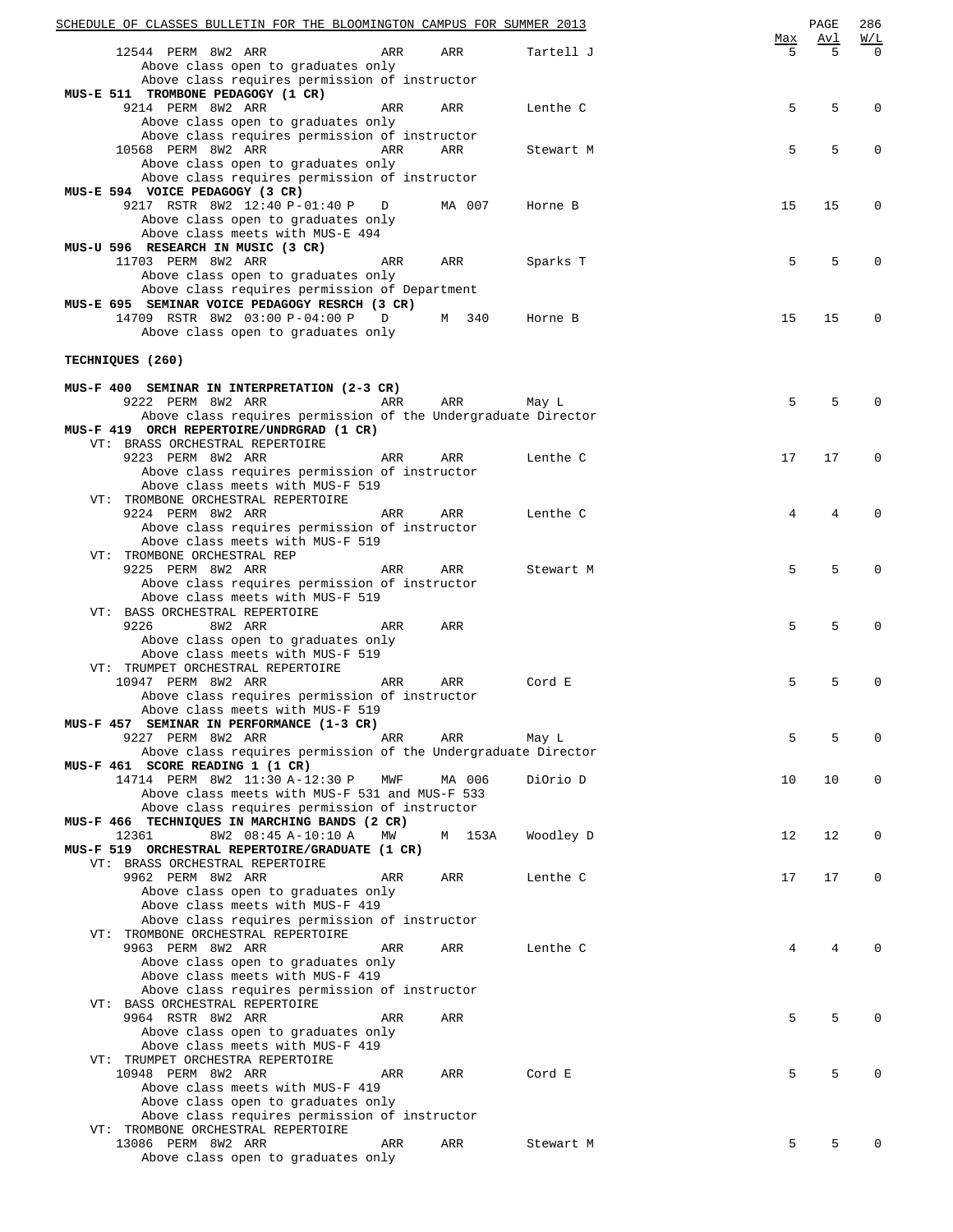| SCHEDULE OF CLASSES BULLETIN FOR THE BLOOMINGTON CAMPUS FOR SUMMER 2013                                      | Max | $\mathop{\mathtt{PAGE}}$<br>Avl | 287<br>W/L |
|--------------------------------------------------------------------------------------------------------------|-----|---------------------------------|------------|
| Above class requires permission of instructor                                                                |     |                                 |            |
| Above class meets with MUS-F 419                                                                             |     |                                 |            |
| MUS-F 531 SCORE READING/AURAL SKILLS I (1 CR)<br>14720 PERM 8W2 11:30 A-12:30 P<br>MWF<br>MA 006<br>DiOrio D | 10  | 10                              | 0          |
| Above class for Graduate Choral Conducting majors or                                                         |     |                                 |            |
| permission of instructors                                                                                    |     |                                 |            |
| Above class requires permission of instructor                                                                |     |                                 |            |
| Above class meets with MUS-F 461 and MUS-5 533<br>MUS-F 533 ADV SCORE READ/AURAL SKILLS I (1 CR)             |     |                                 |            |
| 14726 PERM 8W2 11:30 A-12:30 P<br>MWF<br>DiOrio D<br>MA 006                                                  | 10  | 10                              | 0          |
| Above class meets with MUS-F 461 and MUS-F 531                                                               |     |                                 |            |
| Above class requires permission of instructor                                                                |     |                                 |            |
| Above class open to graduates only                                                                           |     |                                 |            |
| CONDUCTING (265)                                                                                             |     |                                 |            |
|                                                                                                              |     |                                 |            |
| MUS-G 371 CHORAL CONDUCTING I (2 CR)                                                                         |     |                                 |            |
| 14732<br>8W2 03:10 P-04:10 P<br>005<br>DiOrio D<br>D<br>M                                                    | 12  | 12                              | $\Omega$   |
| Above class meets with MUS-G 372 and MUS-G 560<br>MUS-G 372 CHORAL CONDUCTING 2 (2 CR)                       |     |                                 |            |
| 14737<br>8W2 03:10 P-04:10 P<br>005<br>D<br>DiOrio D<br>М                                                    | 12  | 12                              | 0          |
| Above class meets with MUS-G 371 and MUS-G 560                                                               |     |                                 |            |
| MUS-G 373 INSTRUMENTAL CONDUCTING (2 CR)                                                                     |     |                                 |            |
| 13193<br>8W2 12:40 P-02:50 P<br>TWR<br>015<br>Smedley E<br>М                                                 | 15  | 15                              | 0          |
| G 373 : P - MUS-G 370<br>Above class meets second eight weeks only                                           |     |                                 |            |
| MUS-G 560 GRADUATE CHORAL CONDUCTING (3 CR)                                                                  |     |                                 |            |
| 14742 PERM 8W2 03:10 P-04:10 P<br>D<br>005<br>DiOrio D<br>M                                                  | 12  | 12                              | 0          |
| Above class requires permission of instructor                                                                |     |                                 |            |
| Above class will have one outside private lesson; time to be<br>arranged with instructor.                    |     |                                 |            |
| Above class open to graduates only                                                                           |     |                                 |            |
| Above class meets with MUS-G 371 and MUS-G 372                                                               |     |                                 |            |
| MUS-G 579 MASTER'S ADV WIND CONDUCTING (3 CR)                                                                |     |                                 |            |
| 10720 PERM 8W2 ARR<br>ARR<br>ARR<br>Pratt S                                                                  | 3   | 3                               | 0          |
| Above class open to graduates only<br>Above class requires permission of instructor                          |     |                                 |            |
| MUS-G 679 DOCTORAL ADV WIND CONDUCTING (3 CR)                                                                |     |                                 |            |
| 9230 PERM 8W2 ARR<br>ARR<br>ARR<br>Pratt S                                                                   | 3   | 3                               | 0          |
| Above class open to graduates only                                                                           |     |                                 |            |
| Above class requires permission of instructor                                                                |     |                                 |            |
| COMPOSITION (290)                                                                                            |     |                                 |            |
|                                                                                                              |     |                                 |            |
| MUS-K 100 COMPOSITION, ELECT/SECONDARY (3 CR)                                                                |     |                                 |            |
| 9252<br>8W2 ARR<br>ARR<br>Freund D<br>ARR<br>MUS-K 361 INTRO TO MIDI/COMPUTER MUSIC (3 CR)                   | 12  | 12                              | $\Omega$   |
| 9253 RSTR 8W2 11:00 A-12:30 P<br>373<br>MWF<br>Warren A<br>M                                                 | 6   | 6                               | U          |
| Above class open to Undergraduate Music students only                                                        |     |                                 |            |
| Above class a Music Technology fee may apply                                                                 |     |                                 |            |
| Above class meets with MUS-N 561 and Z 361                                                                   |     |                                 |            |
| MUS-K 400 COMPOSITION MAJOR (2-3 CR)<br>9254 PERM 8W2 ARR<br>ARR<br>ARR<br>Freund D                          | 18  | 18                              | $\Omega$   |
| Above class open to Undergraduate Music students only                                                        |     |                                 |            |
| Above class requires permission of instructor                                                                |     |                                 |            |
| MUS-K 710 COMPOSITION GRADUATE ELECTIVE (2-4 CR)                                                             |     |                                 |            |
| 9260<br>8W2 ARR<br>ARR<br>ARR<br>Freund D<br>MUS-K 810 COMPOSITION GRADUATE MINOR (2-4 CR)                   | 10  | 10                              | 0          |
| 9261 PERM 8W2 ARR<br>ARR<br>ARR<br>Freund D                                                                  | 18  | 18                              | 0          |
| Above class for Graduate Composition minors only                                                             |     |                                 |            |
| Above class requires permission of instructor                                                                |     |                                 |            |
| MUS-K 910 COMPOSITION GRADUATE MAJORS (2-6 CR)                                                               |     |                                 |            |
| 9262 PERM 8W2 ARR<br>ARR<br>ARR<br>Freund D<br>Above class open to Graduate Music students only              | 18  | 18                              | 0          |
| Above class requires permission of instructor                                                                |     |                                 |            |
|                                                                                                              |     |                                 |            |
| MUSICOLOGY/MUSIC HISTORY (300)                                                                               |     |                                 |            |
| MUS-M 400 UNDERGRAD RDGS IN MUSICOLOGY (1-6 CR)                                                              |     |                                 |            |
| 9276 PERM 8W2 ARR<br>ARR<br>ARR                                                                              | 5   | 5                               |            |
| Above class requires permission of Department                                                                |     |                                 |            |
| MUS-M 401 HISTORY & LIT OF MUSIC I (4 CR)                                                                    |     |                                 |            |
| 14902<br>8W2 10:20 A-11:20 A<br>015<br>D<br>M                                                                | 60  | 60                              | 0          |
| M 401 : P - MUS-T 252                                                                                        |     |                                 |            |
| COLL (CASE) A&H Breadth of Inquiry credit<br>Discussion (DIS)                                                |     |                                 |            |
| 14905<br>8W2 11:30 A-12:30 P<br>MA B012<br>MWF                                                               | 15  | 15                              | 0          |
| COLL (CASE) A&H Breadth of Inquiry credit                                                                    |     |                                 |            |
| 14906<br>8W2 11:30 A-12:30 P<br>MWF<br>340<br>М                                                              | 15  | 15                              | 0          |
| COLL (CASE) A&H Breadth of Inquiry credit                                                                    |     |                                 |            |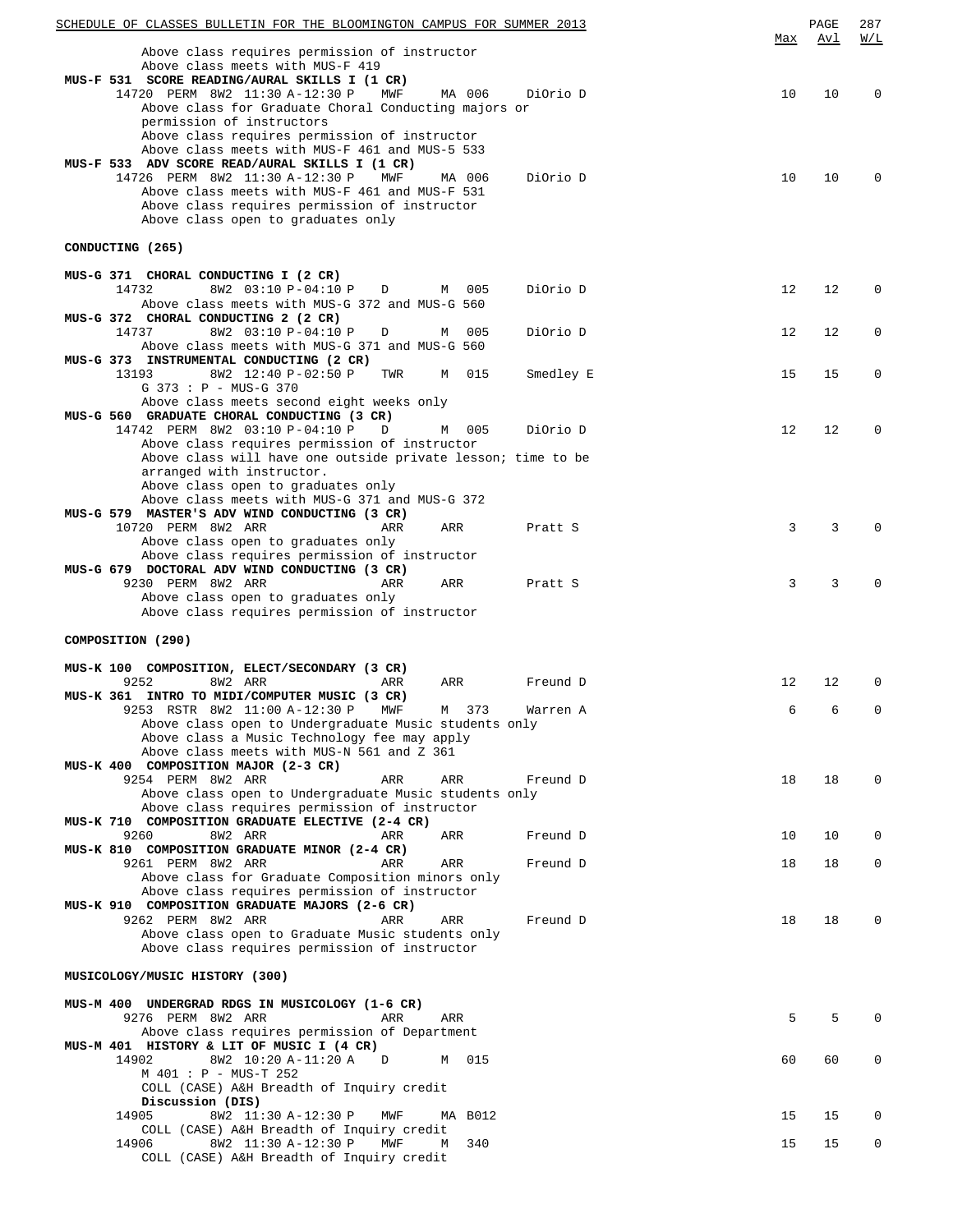|             | SCHEDULE OF CLASSES BULLETIN FOR THE BLOOMINGTON CAMPUS FOR SUMMER 2013                              |          |                |           | PAGE        | 288                                                           |
|-------------|------------------------------------------------------------------------------------------------------|----------|----------------|-----------|-------------|---------------------------------------------------------------|
| 14903       | 8W2 12:40 P-01:40 P<br>MWF                                                                           | 263<br>М |                | Max<br>15 | Avl<br>15   | $\overline{\texttt{W}}$ / $\overline{\texttt{L}}$<br>$\Omega$ |
|             | COLL (CASE) A&H Breadth of Inquiry credit                                                            |          |                |           |             |                                                               |
| 14904       | 8W2 12:40 P-01:40 P<br>MWF                                                                           | 344<br>M |                | 15        | 15          | $\overline{0}$                                                |
|             | COLL (CASE) A&H Breadth of Inquiry credit                                                            |          |                |           |             |                                                               |
|             | MUS-M 510 TOPICS IN MUSIC LITERATURE (3 CR)<br>VT: WOMEN IN MUSIC                                    |          |                |           |             |                                                               |
|             | 13335 RSTR 8W2 12:40 P-02:10 P<br>MWF                                                                | MA B012  | Smith A        | 15        | 15          | 0                                                             |
|             | M 510 : P - MUS-T 508, MUS-M 541, and MUS-M 542 (or                                                  |          |                |           |             |                                                               |
|             | equivalents by examination) or by permission of instructor                                           |          |                |           |             |                                                               |
|             | MUS-M 525 SURVEY OF OPERATIC LITERATURE (3 CR)<br>13087 RSTR 8W2 12:40 P-02:10 P<br>TWR              | M 149C   | Balensuela C   | 20        | 20          | $\mathbf 0$                                                   |
|             | M 525 : P - MUS-T 508, MUS-M 541, and MUS-M 542 (or                                                  |          |                |           |             |                                                               |
|             | equivalents by examination)                                                                          |          |                |           |             |                                                               |
|             | Above class open to graduates only                                                                   |          |                |           |             |                                                               |
|             | MUS-M 539 INTRO TO MUSIC BIBLIOGRAPHY (2-3 CR)                                                       |          |                |           |             |                                                               |
|             | 9277 RSTR 8W2 10:20 A-11:50 A<br>TWR<br>M 539: Music majors should take MUS-M 539 for 2 credit hours | M 267    | Balensuela C   | 25        | 25          | 0                                                             |
|             | Above class open to graduates only                                                                   |          |                |           |             |                                                               |
|             | MUS-M 541 MUS HIST REVIEW GRAD STDNTS 1 (3 CR)                                                       |          |                |           |             |                                                               |
|             | 10892 RSTR 8W2 08:00 A-09:00 A<br>D                                                                  | M 242    |                | 50        | 50          | $\mathbf 0$                                                   |
|             | Above class open to graduates only<br>MUS-M 542 MUS HIST REVIEW GRAD STDNTS 2 (3 CR)                 |          |                |           |             |                                                               |
|             | 10854 RSTR 8W2 09:10 A-10:10 A<br>D                                                                  | M 242    |                | 50        | 50          | $\mathbf 0$                                                   |
|             | Above class open to graduates only                                                                   |          |                |           |             |                                                               |
|             | MUS-M 556 RES IN THE HIST & LIT OF MUSIC (3 CR)                                                      |          |                |           |             |                                                               |
|             | 9278 PERM 8W2 ARR<br>ARR                                                                             | ARR      | Burkholder J   | 5         | 5           | $\Omega$                                                      |
|             | Above class open to graduates only<br>Above class requires permission of Musicology Department and   |          |                |           |             |                                                               |
|             | instructor                                                                                           |          |                |           |             |                                                               |
|             | MUS-M 603 METHODS OF MUSICAL SCHOLARSHIP (3 CR)                                                      |          |                |           |             |                                                               |
|             | VT: CODICOLOGY AND MS DESCRIPTION<br>13237 PERM 4W1 ARR<br>ARR                                       | ARR      | Zanovello G    | 5         | 5           | $\Omega$                                                      |
|             | Above class open to graduates only                                                                   |          |                |           |             |                                                               |
|             | Above class requires permission of instructor                                                        |          |                |           |             |                                                               |
|             | MUS-M 653 BAROQUE MUSIC (3 CR)                                                                       |          |                |           |             |                                                               |
|             | 14758 RSTR 8W2 12:40 P-02:10 P<br>TWR                                                                | M 242    | Paquette-Abt M | 20        | 20          | $\mathbf 0$                                                   |
|             | M 653 : P - MUS-T 508, MUS-M 541 (or equivalent by<br>examination)                                   |          |                |           |             |                                                               |
|             | Above class open to graduates only                                                                   |          |                |           |             |                                                               |
|             | MUS-M 655 ROMANTIC MUSIC (3 CR)                                                                      |          |                |           |             |                                                               |
|             | 14764 RSTR 8W2 10:20 A-11:50 A TWR                                                                   | M 149C   | Paquette-Abt M | 20        | 20          | $\Omega$                                                      |
|             | M 654 : P - MUS-T 508 and MUS-M 542 (or equivalent by<br>examination)                                |          |                |           |             |                                                               |
|             | Above class open to graduates only                                                                   |          |                |           |             |                                                               |
|             | MUS-M 698 INDIV SEMINAR IN MUSICOLOGY (3 CR)                                                         |          |                |           |             |                                                               |
|             | 9282 PERM 8W2 ARR<br>ARR                                                                             | ARR      | Burkholder J   | 1         | $\mathbf 1$ | $\mathbf 0$                                                   |
|             | Above class open to graduates only<br>Above class requires permission of instructor                  |          |                |           |             |                                                               |
|             |                                                                                                      |          |                |           |             |                                                               |
|             | INSTRUMENTAL & VOCAL LITERATUR (305)                                                                 |          |                |           |             |                                                               |
|             | MUS-M 431 SONG LITERATURE I (3 CR)                                                                   |          |                |           |             |                                                               |
| 14746       | 8W2 10:20 A-11:20 A<br>D                                                                             | MA 004   | Arvin G        | 18        | 18          | $\mathbf 0$                                                   |
|             | Above class meets with MUS-M 531                                                                     |          |                |           |             |                                                               |
|             | MUS-M 531 SONG LITERATURE III (3 CR)                                                                 |          |                |           |             |                                                               |
|             | 14752 RSTR 8W2 10:20 A-11:20 A<br>D                                                                  | MA 004   | Arvin G        | 18        | 18          | 0                                                             |
|             | Above class open to graduates only<br>Above class meets with MUS-M 431                               |          |                |           |             |                                                               |
|             | MUS-M 679 DOCTORAL SEMINAR IN WIND LIT (3 CR)                                                        |          |                |           |             |                                                               |
|             | 9281 PERM 8W2 ARR<br>ARR                                                                             | ARR      | Pratt S        | 3         | 3           | $\Omega$                                                      |
|             | Above class open to graduates only                                                                   |          |                |           |             |                                                               |
|             | Above class requires permission of instructor<br>MUS-M 687 LATE ROMANTIC SONG LIT (3 CR)             |          |                |           |             |                                                               |
|             | 14770 RSTR 8W2 10:20 A-11:35 A<br>MTWR                                                               | M 263    | Hart M         | 12        | 12          | $\mathbf{0}$                                                  |
|             | Above class for Doctoral Voice Majors only. For all others,                                          |          |                |           |             |                                                               |
|             | instructor permission is required.                                                                   |          |                |           |             |                                                               |
| OPERA (310) |                                                                                                      |          |                |           |             |                                                               |
|             |                                                                                                      |          |                |           |             |                                                               |
|             | MUS-R 471 VOCAL PERFORM WORKSHOP I (3 CR)                                                            |          |                |           |             |                                                               |
|             | 12394 PERM 8W2 03:00 P-05:10 P<br>MTWR                                                               | MC 301   | Vaness C       | 25        | 25          | $\Omega$                                                      |
|             | Above class requires permission of instructor<br>Above class meets with MUS-R 571                    |          |                |           |             |                                                               |
|             | MUS-R 571 OPERA WORKSHOP (3 CR)                                                                      |          |                |           |             |                                                               |
|             | 11150 PERM 8W2 03:00 P-05:10 P<br>MTWR                                                               | MC 301   | Vaness C       | 25        | 25          | $\mathbf 0$                                                   |
|             | Above class requires permission of instructor                                                        |          |                |           |             |                                                               |
|             | Above class meets with MUS-R 471                                                                     |          |                |           |             |                                                               |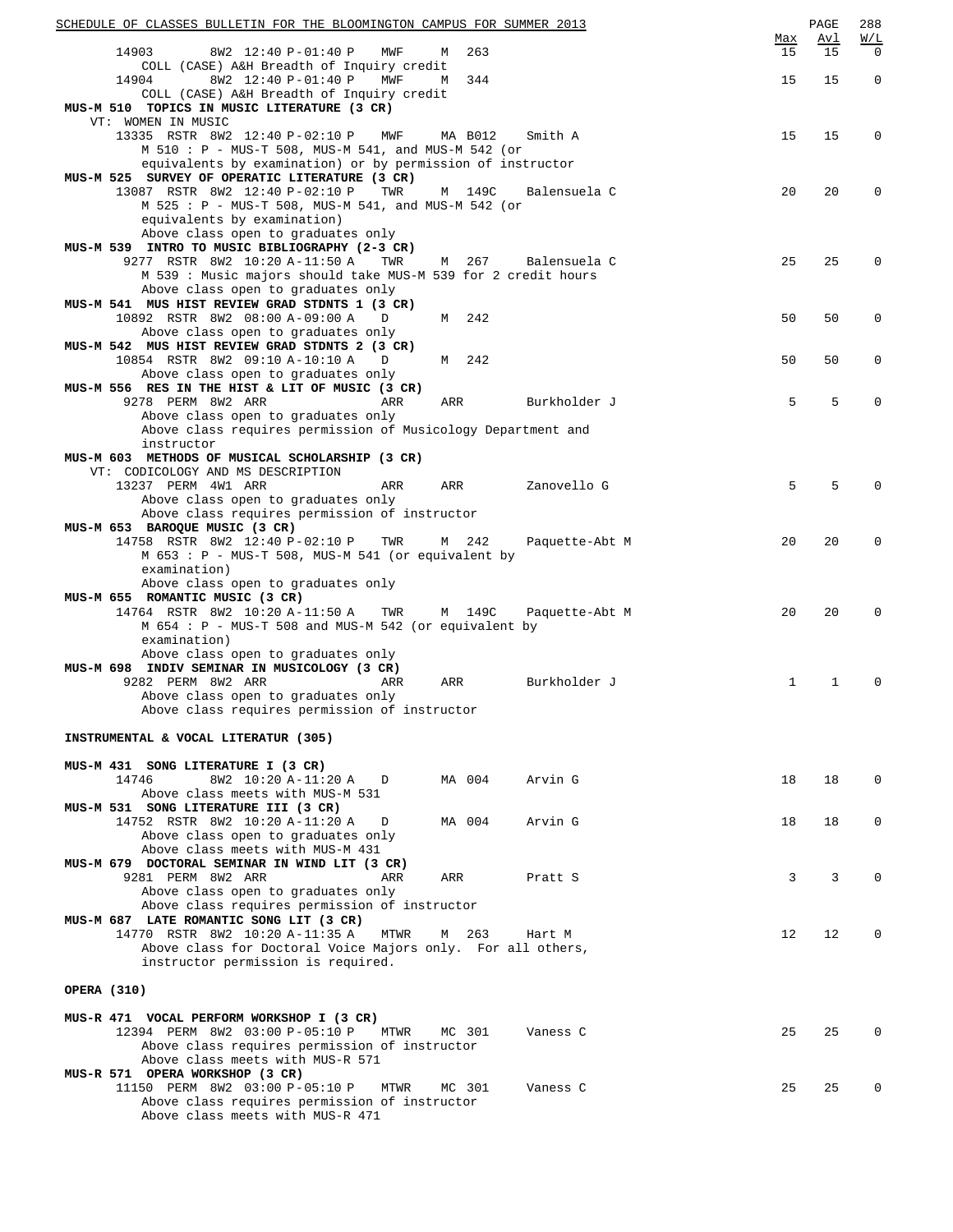| <u>SCHEDULE OF CLASSES BULLETIN FOR THE BLOOMINGTON CAMPUS FOR SUMMER 2013</u>                                                | Max             | PAGE<br>Avl | 289<br>W/L   |
|-------------------------------------------------------------------------------------------------------------------------------|-----------------|-------------|--------------|
|                                                                                                                               |                 |             |              |
| THEORY (320)                                                                                                                  |                 |             |              |
| MUS-T 232 MUSICAL SKILLS III (1 CR)                                                                                           |                 |             |              |
| 8W2 08:45 A-10:10 A D<br>9334<br>M 350                                                                                        | 30              | 30          | 0            |
| T 232 : P - MUS-T 109, T 132, T 231 with grade of at least C<br>or equivalent                                                 |                 |             |              |
| MUS-T 331 MUSICAL SKILLS IV (1 CR)                                                                                            |                 |             |              |
| M 344<br>9335<br>8W2 08:45 A-10:10 A D<br>Matava J                                                                            | 45              | 45          | 0            |
| T 331 : P - MUS-T 109, T 132, T 231, T 232 with grade of at                                                                   |                 |             |              |
| least C or equivalent<br>MUS-T 351 MUSIC THEORY & LITERATURE V (3 CR)                                                         |                 |             |              |
| 9336<br>8W2 10:20 A-11:50 A<br>M 350<br>D<br>Ivanovitch R                                                                     | 20              | 20          | 0            |
| T 351 : P - MUS-T 151, T 152, T 251 OR T 261, T 252 OR T 262                                                                  |                 |             |              |
| Above class meets for extended hours<br>8W2 12:40 P-02:10 P<br>9337<br>D<br>M 340                                             | 18              | 18          | 0            |
| T 351 : P - MUS-T 151, T 152, T 251 OR T 261, T 252 OR T 262                                                                  |                 |             |              |
| Above class meets for extended hours                                                                                          |                 |             |              |
| MUS-T 400 UNDERGRADUATE RDGS IN THEORY (1-3 CR)<br>9338 PERM 8W2 ARR<br>ARR<br>ARR<br>Hook J                                  | 5               | 5           | $\Omega$     |
| Above class requires permission of Music Theory Department                                                                    |                 |             |              |
| MUS-T 410 TOPICS IN MUSIC THEORY (3 CR)                                                                                       |                 |             |              |
| VT: SONATA FORM: APPS AND ISSUES                                                                                              |                 |             |              |
| MA 006<br>14774 RSTR 8W2 12:40 P-02:10 P<br>MWF<br>Ivanovitch R<br>$T$ 410 : P - MUS-T 252 and junior standing, or consent of | 15              | 15          | $\mathbf 0$  |
| instructor                                                                                                                    |                 |             |              |
| MUS-T 508 WRITTEN THEORY REV-GRAD STDNTS (3 CR)                                                                               |                 |             |              |
| 9339 RSTR 8W2 11:30 A-12:30 P<br>M 344<br>D<br>Adams K<br>Above class open to graduates only                                  | 35              | 35          | 0            |
| MUS-T 509 SIGHT SING REVIEW GRAD STDS (3 CR)                                                                                  |                 |             |              |
| 14779 RSTR 8W2 10:20 A-11:20 A<br>M 340<br>D<br>Adams K                                                                       | 30              | 30          | 0            |
| Above class open to graduates only                                                                                            |                 |             |              |
| MUS-T 551 ANALYTICAL TECHS/TONAL MUSIC (3 CR)<br>M 356<br>12362 RSTR 8W2 10:20 A-11:20 A<br>D<br>Samarotto F                  | 15              | 15          | $\mathbf 0$  |
| T 551 : P - MUS-T 508 or equivalent or permission of                                                                          |                 |             |              |
| instructor                                                                                                                    |                 |             |              |
| Above class open to graduates only<br>MUS-T 599 MASTER'S DEGREE COMP REVIEW (0 CR)                                            |                 |             |              |
| 9986<br>8W2 ARR<br>ARR<br>ARR<br>Hook J                                                                                       | 8               | 8           | $\Omega$     |
| Above class open to graduates only                                                                                            |                 |             |              |
| Above class graded on S/F basis only                                                                                          |                 |             |              |
| MUS-T 619 PROJECTS/PROBLMS IN MUS THEORY (1-3 CR)<br>9341 PERM 8W2 ARR<br>ARR<br>ARR<br>Hook J                                | 10              | 10          | $\mathbf 0$  |
| Above class requires permission of Music Theory Department                                                                    |                 |             |              |
| Above class open to graduates only                                                                                            |                 |             |              |
| MUS-T 658 SEMINAR IN MUSIC THEORY (3 CR)                                                                                      |                 |             |              |
| VT: SPEC TOPS SCHENKERIAN ANALYSIS<br>271<br>14785 RSTR 8W2 12:40 P-02:10 P<br>MWF<br>Samarotto F<br>M                        | 10 <sup>°</sup> | 10          | 0            |
| $T$ 658 : P - MUS-T 551 and MUS-T 555, or permission of                                                                       |                 |             |              |
| instructor                                                                                                                    |                 |             |              |
| Above class open to graduates only<br>MUS-T 659 PUBLIC LECTURE (0 CR)                                                         |                 |             |              |
| 9342 RSTR 8W2 ARR<br>ARR<br>ARR<br>Hook J                                                                                     | 5               | 5           | $\Omega$     |
| Above class open to graduates only                                                                                            |                 |             |              |
| Above class graded on S/F basis only                                                                                          |                 |             |              |
| MUSIC TECHNOLOGY (330)                                                                                                        |                 |             |              |
|                                                                                                                               |                 |             |              |
| MUS-U 200 SPECIAL PROJECTS IN TECHNOLOGY (1-3 CR)                                                                             |                 |             |              |
| 9345 PERM 8W2 ARR<br>ARR<br>ARR<br>Sparks T<br>Above class Violin Making and Repair - by permission of                        | 10              | 10          | $\mathbf{0}$ |
| instructor only                                                                                                               |                 |             |              |
| MUS-U 470 VIOLIN REPAIR I, II, III, IV (3 CR)                                                                                 |                 |             |              |
| 9349 PERM 8W2 12:40 P-03:40 P<br>MA 453A<br>MWF<br>Sparks T                                                                   | 10              | 10          | 0            |
| Above class for Violin Making and Repair majors only<br>MUS-N 561 MIDI AND COMPUTER MUSIC (3 CR)                              |                 |             |              |
| 9285 RSTR 8W2 11:00 A-12:30 P<br>M 373<br>MWF<br>Warren A                                                                     | 3               | 3           | $\mathbf 0$  |
| Above class open to graduates only                                                                                            |                 |             |              |
| Above class a Music technology fee may apply<br>Above class meets with MUS-K 361 and Z 361                                    |                 |             |              |
| MUS-N 569 INDEP RESRCH IN MUS INFO TECH (3 CR)                                                                                |                 |             |              |
| 11149 PERM 8W2 ARR<br>ARR<br>ARR<br>Isaacson E                                                                                | 3               | 3           | $\mathbf{0}$ |
| Above class open to graduates only                                                                                            |                 |             |              |
| Above class requires permission of instructor                                                                                 |                 |             |              |
| VOCAL DICTION (335)                                                                                                           |                 |             |              |
|                                                                                                                               |                 |             |              |
| MUS-V 150 ITALIAN DICTION FOR SINGERS (1 CR)<br>8W2 09:20 A-10:10 A<br>14791<br>MWF<br>MA 007<br>Horne B                      | 12              | 12          | $\mathbf 0$  |
| V 150 : P - MUS-V 120, FRIT-M 100 or FRIT-M 115                                                                               |                 |             |              |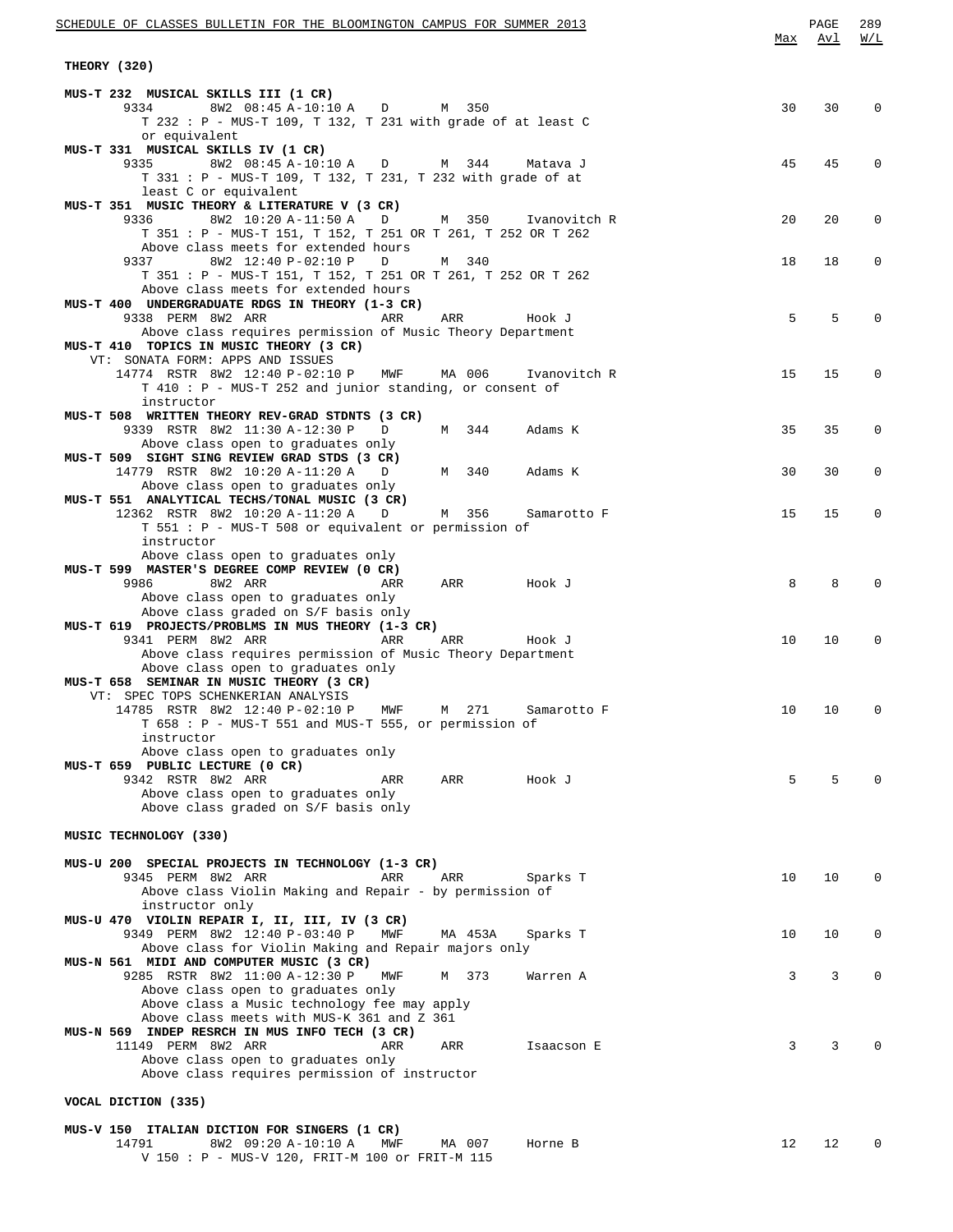|       | SCHEDULE OF CLASSES BULLETIN FOR THE BLOOMINGTON CAMPUS FOR SUMMER 2013                                                  |      |               |             |     | PAGE<br><u>Avl</u> | 290<br>W/L  |
|-------|--------------------------------------------------------------------------------------------------------------------------|------|---------------|-------------|-----|--------------------|-------------|
|       | MUS-V 250 GERMAN DICTION FOR SINGERS (1 CR)                                                                              |      |               |             | Max |                    |             |
|       | 14796<br>8W2 12:40 P-01:40 P<br>V 250 : P - MUS-V 120, GER-G 100, or GER-G 115                                           | MWF  | MA 004        | Arvin G     | 18  | 18                 | $\mathbf 0$ |
|       | MUS-V 350 FRENCH DICTION FOR SINGERS (1 CR)<br>8W2 11:30 A-12:30 P<br>14907                                              | MWF  | MA 004        | Arvin G     | 18  | 18                 | 0           |
|       | V 350 : $P$ - MUS-V 120, FRIT-F 100, or equivalent                                                                       |      |               |             |     |                    |             |
|       | MAJOR ENSEMBLES (340)                                                                                                    |      |               |             |     |                    |             |
| MUS-X | 2 PIANO ACCOMPANYING (2 CR)                                                                                              |      |               |             |     |                    |             |
|       | 9386 RSTR 8W2 ARR<br>Above class for MM, AD, or PD Piano majors, or for Junior and                                       | ARR  | ARR           | Chen C      | 40  | 40                 | $\Omega$    |
|       | Senior BM Piano majors who have passed the upper-division                                                                |      |               |             |     |                    |             |
|       | exam. All other students must obtain permission from the<br>Choral Department, MA051, before registration for this class |      |               |             |     |                    |             |
|       | MUS-X 40 UNIV INSTRUMENTAL ENSEMBLES (2 CR)<br>X 040: When registering by regweb, be sure to register for the drill      |      |               |             |     |                    |             |
|       | section first                                                                                                            |      |               |             |     |                    |             |
|       | 9387<br>8W2 03:00 P-06:00 P<br>Drill (DRL)                                                                               | D    | ARR           | Wieligman T | 980 | 980                | $\mathbf 0$ |
|       | 9388<br>8W2 ARR<br>Above class for Violin                                                                                | ARR  | ARR           | Wieligman T | 150 | 150                | $\mathbf 0$ |
|       | 9389<br>8W2 ARR                                                                                                          | ARR  | ARR           | Wieligman T | 70  | 70                 | $\mathsf 0$ |
|       | Above class for Viola<br>9390<br>8W2 ARR                                                                                 | ARR  | ARR           | Wieligman T | 80  | 80                 | $\mathbf 0$ |
|       | Above class for Cello<br>8W2 ARR<br>9391                                                                                 | ARR  | ARR           | Wieligman T | 70  | 70                 | $\mathsf 0$ |
|       | Above class for Double Bass                                                                                              |      |               |             |     |                    |             |
|       | 9392<br>8W2 ARR<br>Above class for Flute                                                                                 | ARR  | ARR           | Wieligman T | 50  | 50                 | $\mathbf 0$ |
|       | 9393<br>8W2 ARR<br>Above class for Oboe                                                                                  | ARR  | ARR           | Wieligman T | 50  | 50                 | $\mathsf 0$ |
|       | 9394<br>8W2 ARR<br>Above class for Clarinet                                                                              | ARR  | ARR           | Wieligman T | 50  | 50                 | $\mathbf 0$ |
|       | 9395<br>8W2 ARR                                                                                                          | ARR  | ARR           | Wieligman T | 50  | 50                 | $\mathsf 0$ |
|       | Above class for Bassoon<br>9396<br>8W2 ARR                                                                               | ARR  | ARR           | Wieligman T | 50  | 50                 | $\mathbf 0$ |
|       | Above class for Saxophone<br>8W2 ARR<br>9397                                                                             | ARR  | ARR           | Wieligman T | 50  | 50                 | $\mathsf 0$ |
|       | Above class for French Horn                                                                                              |      |               |             |     |                    |             |
|       | 9398<br>8W2 ARR<br>Above class for Trumpet                                                                               | ARR  | ARR           | Wieligman T | 50  | 50                 | 0           |
|       | 8W2 ARR<br>9399<br>Above class for Trombone                                                                              | ARR  | ARR           | Wieligman T | 50  | 50                 | $\mathsf 0$ |
|       | 9400<br>8W2 ARR                                                                                                          | ARR  | ARR           | Wieligman T | 50  | 50                 | 0           |
|       | Above class for Euphonium<br>9401<br>8W2 ARR                                                                             | ARR  | ARR           | Wieligman T | 50  | 50                 | 0           |
|       | Above class for Tuba<br>9402<br>8W2 ARR                                                                                  | ARR  | ARR           | Wieligman T | 50  | 50                 | 0           |
|       | Above class for Harp                                                                                                     |      |               |             |     |                    |             |
|       | 9403<br>8W2 ARR<br>Above class for Percussion                                                                            | ARR  | ARR           | Wieligman T | 50  | 50                 | $\mathbf 0$ |
|       | 9404 PERM 8W2 ARR<br>Above class for Keyboard or Guitar                                                                  | ARR  | ARR           | Wieligman T | 10  | 10                 | 0           |
|       | Above class requires permission of instructor                                                                            |      |               |             |     |                    |             |
|       | MUS-X 70 UNIVERSITY CHORAL ENSEMBLES (2 CR)<br>14802 PERM 8W2 01:40 P-03:00 P                                            | D    | M 005         | DiOrio D    | 35  | 35                 | 0           |
|       | Above class Summer Chamber Choir<br>Audition required BEFORE registering.                                                |      | To arrange an |             |     |                    |             |
|       | audition, contact ddiorio@indiana.edu                                                                                    |      |               |             |     |                    |             |
|       | Auditions will be held Tuesday, March 19 through Friday,<br>March 22. Accepted singers will be notified Saturday, March  |      |               |             |     |                    |             |
|       | 23, 2013.                                                                                                                |      |               |             |     |                    |             |
|       | SMALL ENSEMBLES (345)                                                                                                    |      |               |             |     |                    |             |
|       | MUS-X 90 AUDIO TECHNICAL CREW (2 CR)                                                                                     |      |               |             |     |                    |             |
|       | 15420 RSTR 8W2 05:30 P-06:30 P<br>Above class for Recording Arts Majors only                                             | М    | MC 438        | Stillman F  | 20  | 20                 | $\Omega$    |
|       | NON-MAJOR MUSIC COURSES (350)                                                                                            |      |               |             |     |                    |             |
|       | MUS-Z 101 MUSIC FOR THE LISTENER (3 CR)                                                                                  |      |               |             |     |                    |             |
|       | Above class is part of the "Transfer Indiana" (transferIN) Initiative.                                                   |      |               |             |     |                    |             |
|       | For additional information, link to http://www.transferin.net<br>10852<br>6W1 10:20 A-12:30 P                            | MTWR | 242<br>М      | Glen C      | 20  | 20                 | 0           |
|       | Above class meets with another section of MUS-Z 101<br>IUB GenEd A&H credit                                              |      |               |             |     |                    |             |
|       | COLL (CASE) A&H Breadth of Inquiry credit                                                                                |      |               |             |     | 5                  |             |
|       | 12599 RSTR 6W1 10:20 A-12:30 P                                                                                           | MTWR | 242<br>M      | Glen C      | 5   |                    |             |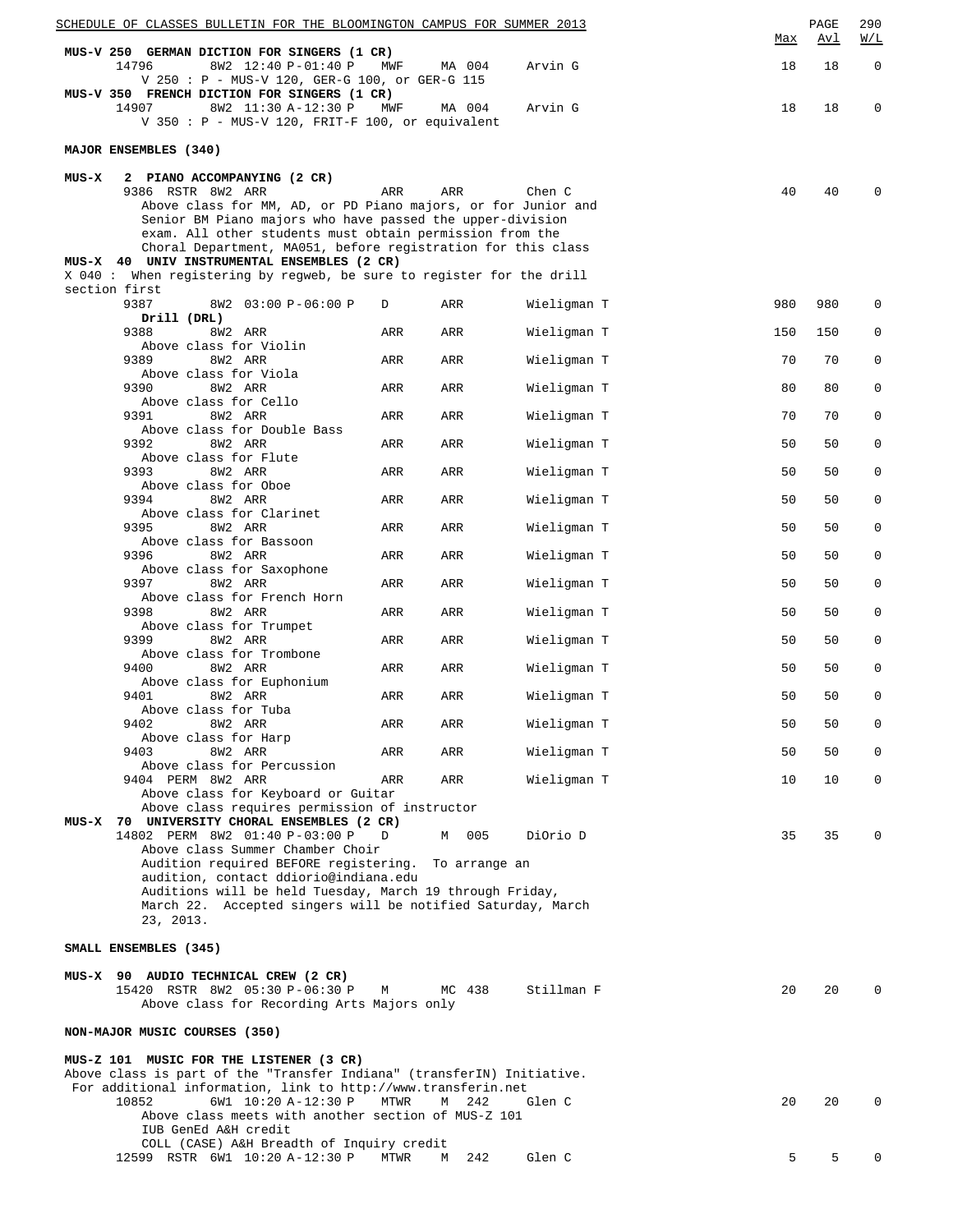| SCHEDULE OF CLASSES BULLETIN FOR THE BLOOMINGTON CAMPUS FOR SUMMER 2013           | Max | PAGE<br>Avl | 291<br>W/L |
|-----------------------------------------------------------------------------------|-----|-------------|------------|
| Above class open to Hutton Honors College students only                           |     |             |            |
| Above class meets with another section of MUS-Z 101                               |     |             |            |
| IUB GenEd A&H credit                                                              |     |             |            |
| COLL (CASE) A&H Breadth of Inquiry credit                                         |     |             |            |
| MUS-Z 103 SPEC TOPICS IN MUSIC/NON-MAJOR (3 CR)                                   |     |             |            |
| VT: AMERICAN COUNTRY MUSIC                                                        |     |             |            |
| 356<br>Grieb S<br>12363<br>6W2 12:40 P-02:20 P<br>MTWR<br>M                       | 25  | 25          | 0          |
| MUS-Z 111 INTRODUCTION TO MUSIC THEORY (3 CR)                                     |     |             |            |
| 12693<br>350<br>Asai R<br>6W1 12:40 P-02:20 P<br><b>MTWR</b><br>M                 | 21  | 21          | $\Omega$   |
| IUB GenEd A&H credit                                                              |     |             |            |
| COLL (CASE) A&H Breadth of Inquiry credit                                         |     |             |            |
| 6W2 12:40 P-02:20 P<br>11075<br>MTWR<br>350<br>M                                  | 20  | 20          | $\Omega$   |
| IUB GenEd A&H credit                                                              |     |             |            |
| COLL (CASE) A&H Breadth of Inquiry credit                                         |     |             |            |
| MUS-Z 315 MUSIC FOR FILM (3 CR)<br>10853<br>6W2 12:40 P-02:20 P<br><b>MTWR</b>    | 25  | 25          | $\Omega$   |
| М<br>267<br>Bishop D<br>Above class: Films will be screened on Thursday evenings, |     |             |            |
| 7-10p, in M242. Film viewing is optional.                                         |     |             |            |
| COLL (CASE) A&H Breadth of Inquiry credit                                         |     |             |            |
| MUS-Z 320 ADV SPEC TOPICS MUSIC/NON-MJRS (3 CR)                                   |     |             |            |
| VT: MUSIC OF THE BEACH BOYS                                                       |     |             |            |
| 14816<br>6W1 03:00 P-05:00 P<br>344<br>Hollinden A<br>MTWR<br>M                   | 25  | 25          | $\Omega$   |
| MUS-Z 361 INTRO TO MIDI/COMPUTER MUSIC (3 CR)                                     |     |             |            |
| 9411<br>8W2 11:00 A-12:30 P<br>MWF<br>373<br>М<br>Warren A                        | 18  | 18          | 0          |
| Above class open to Non-Music majors only                                         |     |             |            |
| Above class a Music Technology fee may apply                                      |     |             |            |
| Above class meets with MUS-N 561 and K 361                                        |     |             |            |
| MUS-Z 373 THE AMERICAN MUSICAL (3 CR)                                             |     |             |            |
| 11997<br>6W1 03:00 P-05:10 P<br><b>MTWR</b><br>242<br>Glen C<br>M                 | 15  | 15          | $\Omega$   |
| Z 373 : Some musical background is recommended but not                            |     |             |            |
| required                                                                          |     |             |            |
| Z 373 : Films of musicals will be screened on Tuesday                             |     |             |            |
| evenings, 7-10p, in M242. Film viewing is optional.                               |     |             |            |
| Above class meets with another section of MUS-Z 373                               |     |             |            |
| COLL (CASE) A&H Breadth of Inquiry credit                                         |     |             |            |
| 13084 RSTR 6W1 03:00 P-05:10 P<br><b>MTWR</b><br>M<br>242<br>Glen C               | 5   | 5           |            |
| Z 373 : Some musical background is recommended but not                            |     |             |            |
| required                                                                          |     |             |            |
| Z 373 : Films of musicals will be screened on Tuesday                             |     |             |            |
| evenings, 7-10p, in M242. Film viewing is optional.                               |     |             |            |
| Above class open to Hutton Honors College students only                           |     |             |            |
| Above class meets with another section of MUS-Z 373                               |     |             |            |
| COLL (CASE) A&H Breadth of Inquiry credit                                         |     |             |            |
| MUS-Z 385 HISTORY OF THE BLUES (3 CR)                                             |     |             |            |
| 10652<br>6W1 10:20 A-12:20 P<br>M<br>005<br>Hollinden A<br>MTWR                   | 25  | 25          | $\Omega$   |
| COLL (CASE) Diversity in U.S. credit                                              |     |             |            |
| COLL (CASE) A&H Breadth of Inquiry credit                                         |     |             |            |
| MUS-Z 401 THE MUSIC OF THE BEATLES (3 CR)<br>15599<br>340<br>Gass G<br>D<br>M     | 25  | 25          | $\Omega$   |
| 4W1 03:00 P-05:45 P<br>COLL (CASE) A&H Breadth of Inquiry credit                  |     |             |            |
|                                                                                   |     |             |            |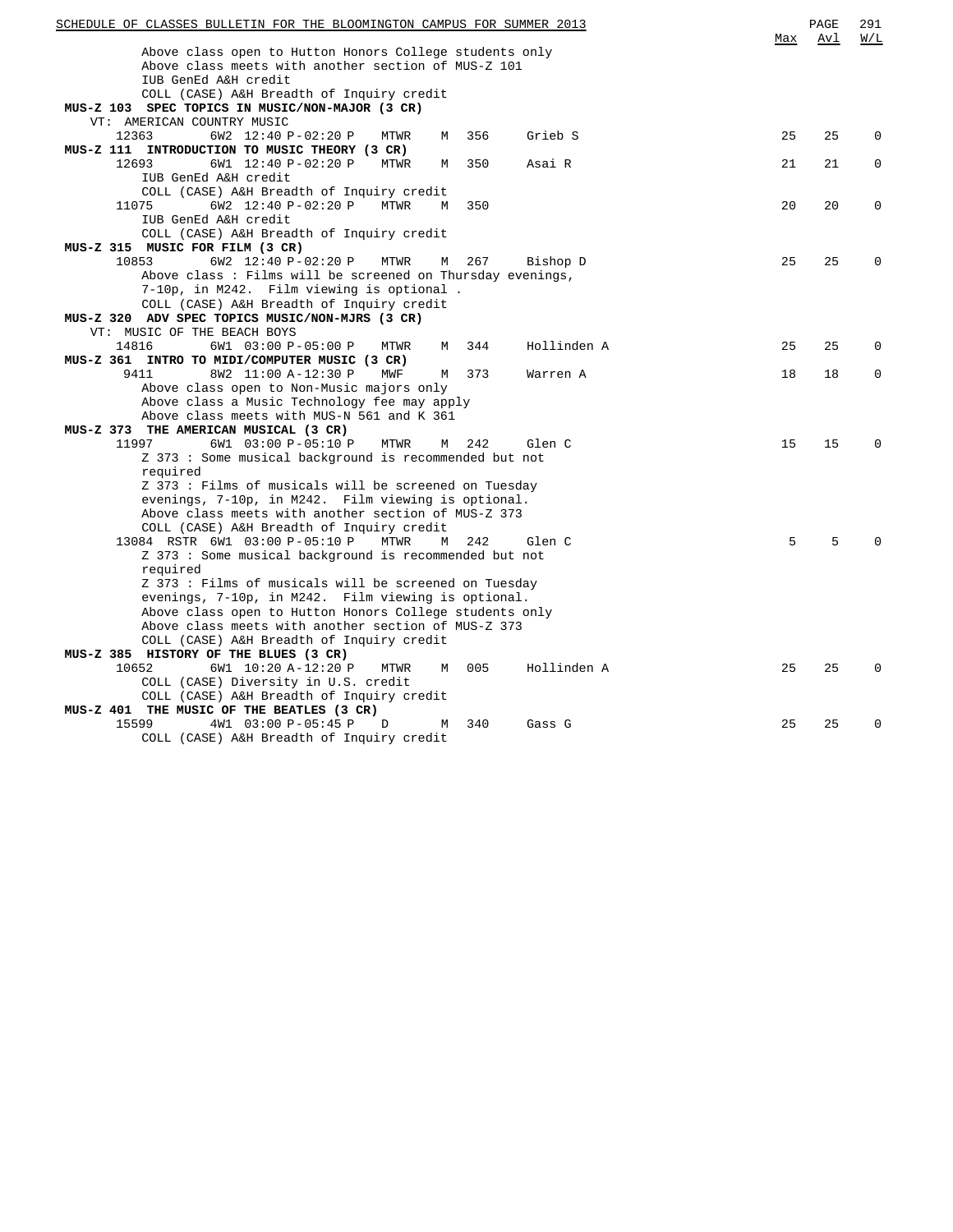| SCHEDULE OF CLASSES BULLETIN FOR THE BLOOMINGTON CAMPUS FOR SUMMER 2013                                                      |              | PAGE         | 292      |
|------------------------------------------------------------------------------------------------------------------------------|--------------|--------------|----------|
| Nursing (NURS)                                                                                                               | Max          | Avl          | W/L      |
| ELECTIVES (020)                                                                                                              |              |              |          |
| NURS-K 490 CI ELECTIVE (3 CR)                                                                                                |              |              |          |
| VT: CL. ELCT: CAMP RILEY/BSN NURSES                                                                                          |              |              |          |
| 12414 PERM NS2 ARR<br>ARR<br>ARR<br>Watts P<br>TOPIC: Camp Riley Nursing Elective                                            | 10           | 10           | $\Omega$ |
| K 490: Must have successfully completed 1 medical/surgical                                                                   |              |              |          |
| clinical course. Pediatric clinical preferred.                                                                               |              |              |          |
| K 490: Open to BSN Nursing majors only. Preference given to                                                                  |              |              |          |
| IUB, IUPUI and IUPUC nursing students.                                                                                       |              |              |          |
| K 490: Obtain class authorization from Prof. Pat Watts.<br>pwatts@indiana.edu by March 15, 2012                              |              |              |          |
| K 490: Contact Debbie Hrisomalos for Registration.                                                                           |              |              |          |
| dhrisoma@indiana.edu                                                                                                         |              |              |          |
| ORIENTATION: May 28-June 1 at Bradford Woods plus 1 week                                                                     |              |              |          |
| working with campers and in Bradford Woods Health Center.                                                                    |              |              |          |
| Six 1 week sessions will be offered: June 3-8: Camp Hi                                                                       |              |              |          |
| Lite, June $10-15$ : Camp R.O.C.K.S., June $17-22$ : Riley 1,<br>June 24-29: Camp R.O.C.K.S. 2, July 1-6: Riley 2, July 1-6: |              |              |          |
| Camp About Face                                                                                                              |              |              |          |
| Above class graded on S/F basis only                                                                                         |              |              |          |
| Above class requires special fees (clinical fee and nursing                                                                  |              |              |          |
| program fee) - See fee page on Bursar website                                                                                |              |              |          |
| NURS-Z 490 CLINICAL EXPERIENCE IN NURSING (1-6 CR)<br>9425 PERM 6W1 ARR<br>ARR<br>Krothe J<br>ARR                            | $\mathbf{1}$ | $\mathbf{1}$ | $\Omega$ |
| Above class requires permission of instructor                                                                                |              |              |          |
| Above class obtain on-line auth from recorder, e-mail                                                                        |              |              |          |
| dhrisoma@indiana.edu                                                                                                         |              |              |          |
| Above class requires special fee - See fee page                                                                              |              |              |          |
| 9426 PERM 6W2 ARR<br>Krothe J<br>ARR<br>ARR<br>Above class requires permission of instructor                                 | $\mathbf 1$  | $\mathbf{1}$ | $\Omega$ |
| Above class obtain on-line auth from Nursing Advisor, e-mail                                                                 |              |              |          |
| dhrisoma@indiana.edu                                                                                                         |              |              |          |
| Above class requires special fee - See fee page                                                                              |              |              |          |
| NURS-Z 492 INDIVIDUAL STUDY IN NURSING (1-3 CR)                                                                              |              |              |          |
| 9427 PERM 6W1 ARR<br>ARR<br>Krothe J<br>ARR<br>Above class requires permission of instructor                                 | $\mathbf{1}$ | $\mathbf{1}$ | $\Omega$ |
| Above class obtain on-line auth from Nursing Advisor, e-mail                                                                 |              |              |          |
| dhrisoma@indiana.edu                                                                                                         |              |              |          |
| 9428 PERM 6W2 ARR<br>Krothe J<br>ARR<br>ARR                                                                                  | 5            | 5            | $\Omega$ |
| Above class requires permission of instructor                                                                                |              |              |          |
| Above class obtain on-line auth from Nursing Advisor, e-mail<br>dhrisoma@indiana.edu                                         |              |              |          |
|                                                                                                                              |              |              |          |
| HONORS (025)                                                                                                                 |              |              |          |
| NURS-H 399 HONORS PROPOSAL DEVELOPMENT (3 CR)                                                                                |              |              |          |
| 9423 PERM 6W1 ARR<br>ARR<br>ARR<br>Reising D                                                                                 | 5            | 5            | $\Omega$ |
| Above class requires permission of instructor. Obtain on-line                                                                |              |              |          |
| authorization from Nursing Advisor at email<br>dhrisoma@indiana.edu                                                          |              |              |          |
| NURS-H 499 HONORS RESEARCH (3 CR)                                                                                            |              |              |          |
| 9424 PERM 6W1 ARR<br>ARR<br>ARR<br>Reising D                                                                                 | 5            | 5            | $\Omega$ |
| Above class requires permission of instructor. Obtain on-line                                                                |              |              |          |
| authorization from Nursing Advisor at email                                                                                  |              |              |          |
| dhrisoma@indiana.edu                                                                                                         |              |              |          |
| RN-BSN CONSORTIUM (042)                                                                                                      |              |              |          |
|                                                                                                                              |              |              |          |
| NURS-P 216 PHARMACOLOGY (3 CR)                                                                                               |              |              |          |
| 12431 PERM NS1 ARR<br>ARR<br>WB WEB<br>Krothe J<br>Phillips J                                                                | 10           | 10           | $\Omega$ |
| Restricted to students in the RNBSN Consortium online                                                                        |              |              |          |
| program.                                                                                                                     |              |              |          |
| Above class meets May 8 - June 19, 2013                                                                                      |              |              |          |
| 14917 PERM NS1 ARR<br>Krothe J<br>ARR<br>WB WEB                                                                              | 10           | 10           | $\Omega$ |
| Phillips J<br>Restricted to students in the RNBSN Consortium online                                                          |              |              |          |
| program.                                                                                                                     |              |              |          |
| Above class meets May 8 - June 19, 2013                                                                                      |              |              |          |
| NURS-B 231 COMM SKILL FOR HLTH PROFSNL (3 CR)                                                                                |              |              |          |
| 12418 PERM NS1 ARR<br>Krothe J<br>ARR<br>WB WEB                                                                              | 10           | 10           | $\Omega$ |
| Phillips J<br>Restricted to students in the RNBSN Consortium online                                                          |              |              |          |
| program.                                                                                                                     |              |              |          |
| Above class meets May 8 - June 19, 2013                                                                                      |              |              |          |
| 14908 PERM NS1 ARR<br>ARR<br>WB WEB<br>Krothe J                                                                              | 10           | 10           | $\Omega$ |
| Phillips J                                                                                                                   |              |              |          |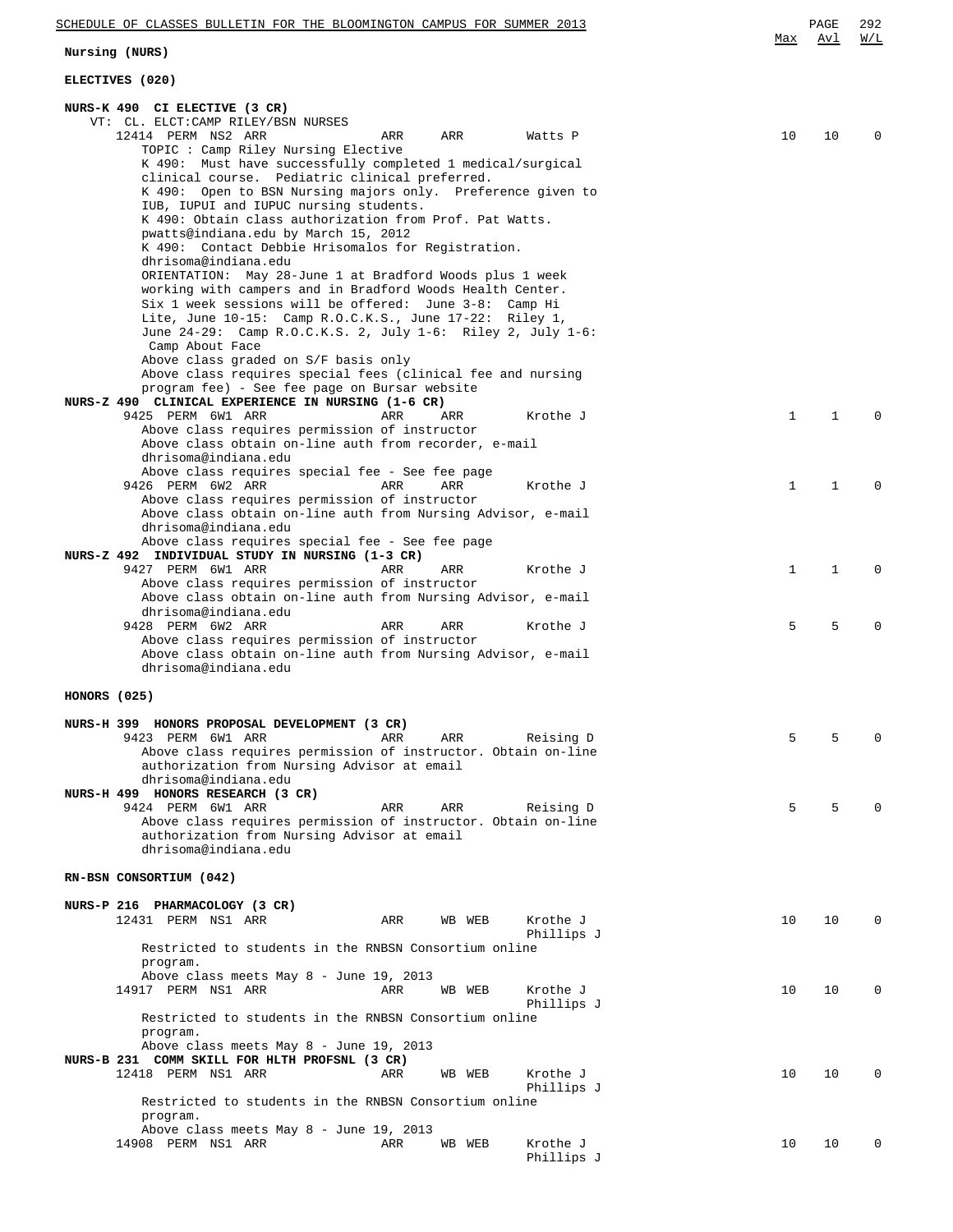| SCHEDULE OF CLASSES BULLETIN FOR THE BLOOMINGTON CAMPUS FOR SUMMER 2013                                                |     | PAGE | 293      |
|------------------------------------------------------------------------------------------------------------------------|-----|------|----------|
| Restricted to students in the RNBSN Consortium online<br>program.                                                      | Max | Avl  | W/L      |
| Above class meets May 8 - June 19, 2013<br>NURS-B 244 COMPREHENSIVE HLTH ASSESSMENT (3 CR)                             |     |      |          |
| 12427 PERM NS2 ARR<br>ARR<br>Krothe J<br>WB WEB                                                                        | 10  | 10   | $\Omega$ |
| Phillips J<br>Restricted to students in the RNBSN Consortium online                                                    |     |      |          |
| program.<br>Above class meets June 24 - August 5, 2013<br>14909 PERM NS2 ARR<br>ARR<br>WB WEB<br>Krothe J              | 10  | 10   | 0        |
| Phillips J<br>Restricted to students in the RNBSN Consortium online                                                    |     |      |          |
| program.<br>Above class meets June 24 - August 5, 2013                                                                 |     |      |          |
| NURS-K 301 COMPLEMENTARY HEALTH THERAPIES (3 CR)<br>12522 PERM NS1 ARR<br>Krothe J<br>ARR<br>WB WEB                    | 10  | 10   | $\Omega$ |
| Phillips J<br>Restricted to students in the RNBSN Consortium online                                                    |     |      |          |
| program.                                                                                                               |     |      |          |
| Above class meets May 8 - June 19, 2013<br>14914 PERM NS1 ARR<br>ARR<br>Krothe J<br>WB WEB                             | 10  | 10   | 0        |
| Phillips J                                                                                                             |     |      |          |
| Restricted to students in the RNBSN Consortium online<br>program.<br>Above class meets May 8 - June 19, 2013           |     |      |          |
| NURS-B 304 PROF NURSING SEM 1: HLTH POLICY (3 CR)                                                                      |     |      |          |
| 12420 PERM NS1 ARR<br>ARR<br>Krothe J<br>WB WEB<br>Phillips J                                                          | 10  | 10   | $\Omega$ |
| Restricted to students in the RNBSN Consortium online<br>program.                                                      |     |      |          |
| Above class meets May 8 - June 19, 2013<br>14910 PERM NS1 ARR<br>WB WEB<br>ARR<br>Krothe J                             | 10  | 10   | $\Omega$ |
| Phillips J<br>Restricted to students in the RNBSN Consortium online<br>program.                                        |     |      |          |
| Above class meets May 8 - June 19, 2013                                                                                |     |      |          |
| NURS-H 355 DATA ANALYSIS/PRACT & RESEARCH (3 CR)<br>12423 PERM NS2 ARR<br>ARR<br>WB WEB<br>Krothe J                    | 10  | 10   | 0        |
| Phillips J<br>Restricted to students in the RNBSN Consortium online                                                    |     |      |          |
| program.<br>Above class meets June 24 - August 5, 2013                                                                 |     |      |          |
| 14912 PERM NS2 ARR<br>ARR<br>WB WEB<br>Krothe J<br>Phillips J                                                          | 10  | 10   | $\Omega$ |
| Restricted to students in the RNBSN Consortium online<br>program.                                                      |     |      |          |
| Above class meets June 24 - August 5, 2013<br>NURS-H 365 NURSING RESEARCH (3 CR)                                       |     |      |          |
| Krothe J<br>12424 PERM NS2 ARR<br>ARR<br>WB WEB<br>Phillips J                                                          | 10  | 10   | 0        |
| Restricted to students in the RNBSN Consortium online<br>program.                                                      |     |      |          |
| Above class meets June 24 - August 5, 2013                                                                             |     |      |          |
| 14913 PERM NS2 ARR<br>ARR<br>WB WEB<br>Krothe J<br>Phillips J                                                          | 10  | 10   | $\Omega$ |
| Restricted to students in the RNBSN Consortium online<br>program.                                                      |     |      |          |
| Above class meets June 24 - August 5, 2013                                                                             |     |      |          |
| NURS-B 404 PROF NURSING SEM 2: INFORMATICS (3 CR)<br>12421 PERM NS1 ARR<br>ARR<br>WB WEB<br>Krothe J                   | 10  | 10   | $\Omega$ |
| Phillips J<br>Restricted to students in the RNBSN Consortium online                                                    |     |      |          |
| program.<br>Above class meets May 8 -June 19, 2013                                                                     |     |      |          |
| 14911 PERM NS1 ARR<br>Krothe J<br>ARR<br>WB WEB<br>Phillips J<br>Restricted to students in the RNBSN Consortium online | 10  | 10   | 0        |
| program.<br>Above class meets May 8 -June 19, 2013                                                                     |     |      |          |
| NURS-S 474 APPLIED HEALTH CARE ETHICS (3 CR)<br>12422 PERM NS1 ARR<br>Krothe J<br>ARR<br>WB WEB                        | 10  | 10   | $\Omega$ |
| Phillips J<br>Restricted to students in the RNBSN Consortium online                                                    |     |      |          |
| program.<br>Above class meets May 8 - June 19, 2013                                                                    |     |      |          |
| 14918 PERM NS1 ARR<br>ARR<br>WB WEB<br>Krothe J<br>Phillips J                                                          | 10  | 10   | 0        |
| Restricted to students in the RNBSN Consortium online<br>program.                                                      |     |      |          |
| Above class meets May 8 - June 19, 2013                                                                                |     |      |          |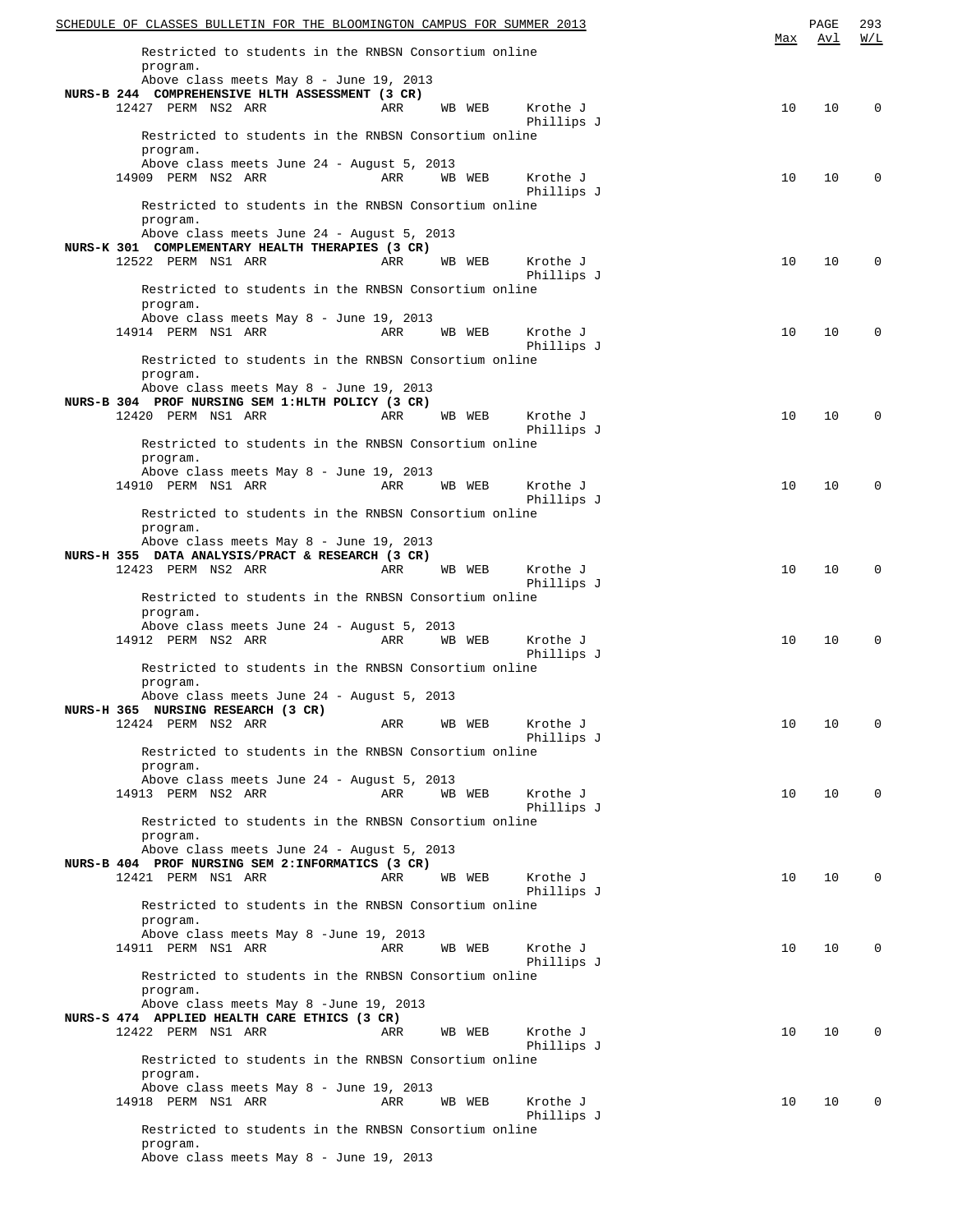| SCHEDULE OF CLASSES BULLETIN FOR THE BLOOMINGTON CAMPUS FOR SUMMER 2013 | Max | PAGE<br>Avl | 294<br>W/L  |
|-------------------------------------------------------------------------|-----|-------------|-------------|
| NURS-S 475 COMMUNITY HEALTH: RNBSN (3 CR)                               |     |             |             |
| 12419 PERM NS2 ARR<br>Krothe J<br>ARR<br>WB WEB                         | 10  | 10          | $\Omega$    |
| Phillips J                                                              |     |             |             |
| Restricted to students in the RNBSN Consortium online<br>program.       |     |             |             |
| Above class meets June 24 - August 5, 2013                              |     |             |             |
| 14919 PERM NS2 ARR<br>ARR<br>WB WEB<br>Krothe J                         | 10  | 10          | $\Omega$    |
| Phillips J                                                              |     |             |             |
| Restricted to students in the RNBSN Consortium online<br>program.       |     |             |             |
| Above class meets June 24 - August 5, 2013                              |     |             |             |
| NURS-S 483 CLIN NURS PRACTICE CAPSTONE (3 CR)                           |     |             |             |
| 12426 PERM NS2 ARR<br>Krothe J<br>ARR<br>WВ<br>WEB                      | 10  | 10          | $\mathbf 0$ |
| Phillips J                                                              |     |             |             |
| Restricted to students in the RNBSN Consortium online                   |     |             |             |
| program.                                                                |     |             |             |
| Above class meets June 24 - August 5, 2013                              |     |             |             |
| Above class requires special fee - See fee page                         |     |             |             |
| 14920 PERM NS2 ARR<br>Krothe J<br>ARR<br>WB WEB                         | 10  | 10          | $\Omega$    |
| Phillips J                                                              |     |             |             |
| Restricted to students in the RNBSN Consortium online<br>program.       |     |             |             |
| Above class meets June 24 - August 5, 2013                              |     |             |             |
| Above class requires special fee - See fee page                         |     |             |             |
| NURS-S 487 NURSING MANAGEMENT: RNBSN (3 CR)                             |     |             |             |
| 12425 PERM NS2 ARR<br>Krothe J<br>ARR<br>WEB<br><b>WB</b>               | 10  | 10          | $\Omega$    |
| Phillips J                                                              |     |             |             |
| Restricted to students in the RNBSN Consortium online                   |     |             |             |
| program.                                                                |     |             |             |
| Above class meets June 24 - August 5, 2013                              |     |             |             |
| 14921 PERM NS2 ARR<br>Krothe J<br><b>ARR</b><br>WB WEB                  | 10  | 10          | $\Omega$    |
| Phillips J                                                              |     |             |             |
| Restricted to students in the RNBSN Consortium online<br>program.       |     |             |             |
| Above class meets June 24 - August 5, 2013                              |     |             |             |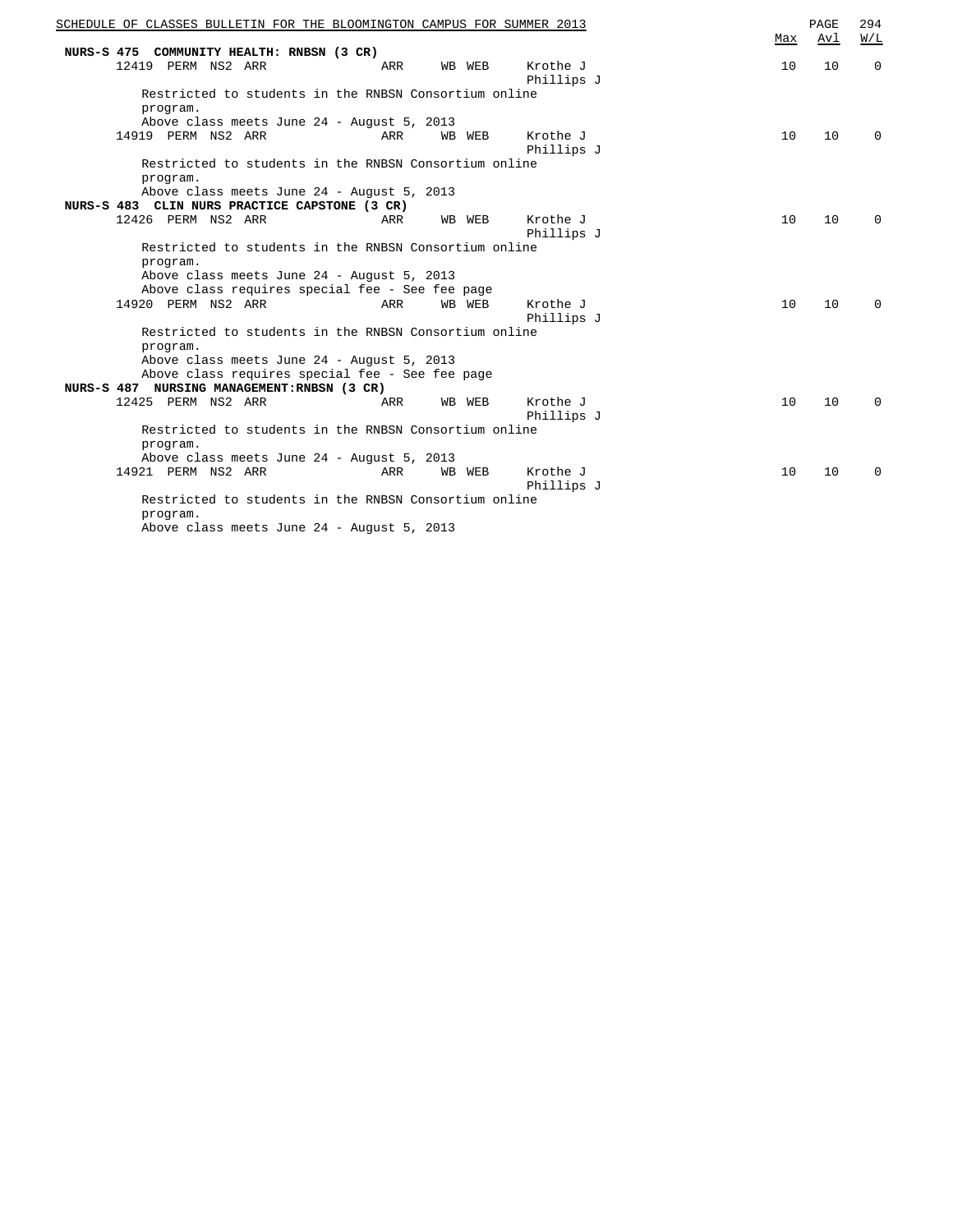| SCHEDULE OF CLASSES BULLETIN FOR THE BLOOMINGTON CAMPUS FOR SUMMER 2013<br>Optometry (OPT)     |     |     |                           | Max | PAGE<br>Avl | 295<br>$\overline{M}$ / $\overline{L}$ |
|------------------------------------------------------------------------------------------------|-----|-----|---------------------------|-----|-------------|----------------------------------------|
|                                                                                                |     |     |                           |     |             |                                        |
| OPT-V 569 SELECTED STUDIES (1-8 CR)<br>9429 RSTR 1<br>ARR                                      | ARR | ARR | Hitzeman S                | 5   | 5           | 0                                      |
| V 569 : Open to students accepted into the Doctor of                                           |     |     |                           |     |             |                                        |
| Optometry program only                                                                         |     |     |                           |     |             |                                        |
| 9430 RSTR NS2 ARR                                                                              | ARR | ARR | Hitzeman S                | 5   | 5           | $\mathbf 0$                            |
| V 569 : Open to students accepted into the Doctor of                                           |     |     |                           |     |             |                                        |
| Optometry program only<br>OPT-V 680 INTRODUCTION TO CLINIC (2.5 CR)                            |     |     |                           |     |             |                                        |
| 9431 RSTR NS1 ARR                                                                              | ARR | ARR | Kohne K                   | 16  | 16          | 0                                      |
|                                                                                                |     |     | Tonekaboni K              |     |             |                                        |
|                                                                                                |     |     | Peabody T                 |     |             |                                        |
|                                                                                                |     |     | Perotti J<br>Henderson P  |     |             |                                        |
|                                                                                                |     |     | Kollbaum E                |     |             |                                        |
| Above class - Faculty: Kohne K, Tonekaboni K, Peabody T,                                       |     |     |                           |     |             |                                        |
| Perotti J, Henderson P, Kollbaum E                                                             |     |     |                           |     |             |                                        |
| Above class meets May 6 - 25<br>V 680 : Open to students accepted into the Doctor of           |     |     |                           |     |             |                                        |
| Optometry program only                                                                         |     |     |                           |     |             |                                        |
| 9432 RSTR NS1 ARR                                                                              | ARR | ARR | Kohne K                   | 16  | 16          | $\Omega$                               |
|                                                                                                |     |     | Tonekaboni K              |     |             |                                        |
|                                                                                                |     |     | Peabody T<br>Perotti J    |     |             |                                        |
|                                                                                                |     |     | Henderson P               |     |             |                                        |
|                                                                                                |     |     | Kollbaum E                |     |             |                                        |
| Above class - Faculty: Kohne K, Tonekaboni K, Peabody T,                                       |     |     |                           |     |             |                                        |
| Perotti J, Henderson P, Kollbaum E<br>Above class meets May 28 - Jun 15                        |     |     |                           |     |             |                                        |
| V 680: Open to students accepted into the Doctor of                                            |     |     |                           |     |             |                                        |
| Optometry program only                                                                         |     |     |                           |     |             |                                        |
| 9433 RSTR NS2 ARR                                                                              | ARR | ARR | Kohne K                   | 16  | 16          | $\Omega$                               |
|                                                                                                |     |     | Tonekaboni K<br>Peabody T |     |             |                                        |
|                                                                                                |     |     | Perotti J                 |     |             |                                        |
|                                                                                                |     |     | Henderson P               |     |             |                                        |
|                                                                                                |     |     | Kollbaum E                |     |             |                                        |
| Above class - Faculty: Kohne K, Tonekaboni K, Peabody T,<br>Perotti J, Henderson P, Kollbaum E |     |     |                           |     |             |                                        |
| Above class meets Jun 17 - Jul 13                                                              |     |     |                           |     |             |                                        |
| V 680 : Open to students accepted into the Doctor of                                           |     |     |                           |     |             |                                        |
| Optometry program only                                                                         |     |     |                           |     |             |                                        |
| 9434 RSTR NS2 ARR                                                                              | ARR | ARR | Kohne K<br>Tonekaboni K   | 16  | 16          | $\Omega$                               |
|                                                                                                |     |     | Peabody T                 |     |             |                                        |
|                                                                                                |     |     | Perotti J                 |     |             |                                        |
|                                                                                                |     |     | Henderson P               |     |             |                                        |
| Above class - Faculty: Kohne K, Tonekaboni K, Peabody T,                                       |     |     | Kollbaum E                |     |             |                                        |
| Perotti J, Henderson P, Kollbaum E                                                             |     |     |                           |     |             |                                        |
| Above class meets Jul 15 - Aug 3                                                               |     |     |                           |     |             |                                        |
| V 680: Open to students accepted into the Doctor of                                            |     |     |                           |     |             |                                        |
| Optometry program only<br>9435 RSTR NS2 ARR                                                    | ARR | ARR | Kohne K                   | 16  | 16          | $\Omega$                               |
|                                                                                                |     |     | Tonekaboni K              |     |             |                                        |
|                                                                                                |     |     | Peabody T                 |     |             |                                        |
|                                                                                                |     |     | Perotti J                 |     |             |                                        |
|                                                                                                |     |     | Henderson P               |     |             |                                        |
| Above class - Faculty: Kohne K, Tonekaboni K, Peabody T,                                       |     |     | Kollbaum E                |     |             |                                        |
| Perotti J, Henderson P, Kollbaum E                                                             |     |     |                           |     |             |                                        |
| Above class meets Aug 5 - Aug 24                                                               |     |     |                           |     |             |                                        |
| V 680: Open to students accepted into the Doctor of                                            |     |     |                           |     |             |                                        |
| Optometry program only<br>10907 RSTR NS2 ARR                                                   | ARR | ARR | Kohne K                   | 4   | 4           |                                        |
|                                                                                                |     |     | Tonekaboni K              |     |             |                                        |
|                                                                                                |     |     | Peabody T                 |     |             |                                        |
|                                                                                                |     |     | Perotti J                 |     |             |                                        |
|                                                                                                |     |     | Henderson P<br>Kollbaum E |     |             |                                        |
| Above class - Faculty: Kohne K, Tonekaboni K, Peabody T,                                       |     |     |                           |     |             |                                        |
| Perotti J, Henderson P, Kollbaum E                                                             |     |     |                           |     |             |                                        |
| Above class meets Jun 17 - Aug 12                                                              |     |     |                           |     |             |                                        |
| V 680: Open to students accepted into the Doctor of                                            |     |     |                           |     |             |                                        |
| Optometry program only<br>10908 RSTR NS2 ARR                                                   | ARR | ARR | Kohne K                   | 8   | 8           |                                        |
| Above class - Faculty: Kohne K, Tonekaboni K, Peabody T,                                       |     |     |                           |     |             |                                        |
| Perotti J, Henderson P, Kollbaum E                                                             |     |     |                           |     |             |                                        |
| Above class meets Jun 17 - Aug 12                                                              |     |     |                           |     |             |                                        |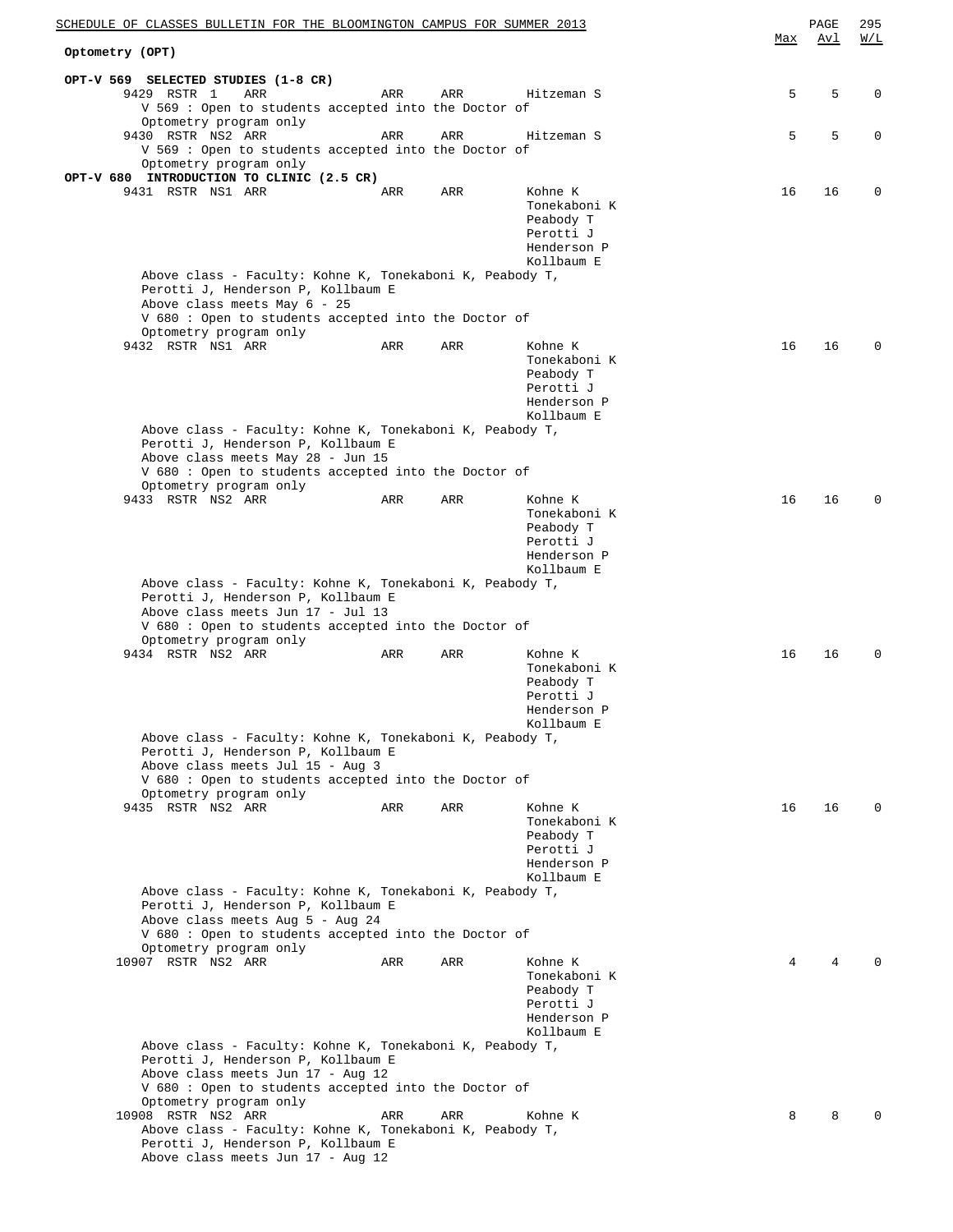| SCHEDULE OF CLASSES BULLETIN FOR THE BLOOMINGTON CAMPUS FOR SUMMER 2013                                                                                                                                                                                                  |     | PAGE | 296          |
|--------------------------------------------------------------------------------------------------------------------------------------------------------------------------------------------------------------------------------------------------------------------------|-----|------|--------------|
|                                                                                                                                                                                                                                                                          | Max | Avl  | W/L          |
| V 680 : Open to students accepted into the Doctor of<br>Optometry program only                                                                                                                                                                                           |     |      |              |
| OPT-V 758 ADV CLIN CNCPTS-BINOC VISN&PED (2 CR)                                                                                                                                                                                                                          |     |      |              |
| ARR<br>13357 RSTR 1<br>ARR<br>ARR<br>Lyon D                                                                                                                                                                                                                              | 3   | 3    | $\Omega$     |
| OPT-V 780 CLIN SKILLS ENHANCEMENT-3RD YR (2 CR)                                                                                                                                                                                                                          |     |      |              |
| 9436 RSTR NS1 ARR<br>ARR<br>ARR<br>Kohne K                                                                                                                                                                                                                               | 5   | 5    | $\mathbf{0}$ |
| V 780 : Open to students accepted into the Doctor of                                                                                                                                                                                                                     |     |      |              |
| Optometry program only                                                                                                                                                                                                                                                   |     |      |              |
| 9437 RSTR NS2 ARR<br>ARR<br>ARR<br>Kohne K                                                                                                                                                                                                                               | 3   | 3    | 0            |
| V 780 : Open to students accepted into the Doctor of                                                                                                                                                                                                                     |     |      |              |
| Optometry program only                                                                                                                                                                                                                                                   |     |      |              |
| OPT-V 786 OPTOMETRY CLINIC (3 CR)<br>9438 RSTR NS1 ARR<br>ARR<br>ARR<br>Kohne K                                                                                                                                                                                          | 5   | 5    | $\Omega$     |
| V 786 : Open to students accepted into the Doctor of                                                                                                                                                                                                                     |     |      |              |
| Optometry program only                                                                                                                                                                                                                                                   |     |      |              |
| OPT-V 787 OPTOMETRY CLINIC (3 CR)                                                                                                                                                                                                                                        |     |      |              |
| 9439 RSTR NS1 ARR<br>ARR<br>ARR<br>Kohne K                                                                                                                                                                                                                               | 5   | 5    | $\Omega$     |
| V 787 : Open to students accepted into the Doctor of                                                                                                                                                                                                                     |     |      |              |
| Optometry program only                                                                                                                                                                                                                                                   |     |      |              |
| OPT-V 788 OPTOMETRY CLINIC (3 CR)                                                                                                                                                                                                                                        |     |      |              |
| 9440 RSTR NS1 ARR<br>ARR<br>ARR<br>Kohne K                                                                                                                                                                                                                               | 10  | 10   | 0            |
| V 788 : Open to students accepted into the Doctor of                                                                                                                                                                                                                     |     |      |              |
| Optometry program only                                                                                                                                                                                                                                                   | 5   | 5    | $\Omega$     |
| 9441 RSTR NS2 ARR<br>ARR<br>ARR<br>Kohne K<br>V 788 : Open to students accepted into the Doctor of                                                                                                                                                                       |     |      |              |
| Optometry program only                                                                                                                                                                                                                                                   |     |      |              |
| OPT-V 789 OPTOMETRY CLINIC (3 CR)                                                                                                                                                                                                                                        |     |      |              |
| 9442 RSTR NS1 ARR<br>Kohne K<br>ARR<br>ARR                                                                                                                                                                                                                               | 10  | 10   | 0            |
| V 789 : Open to students accepted into the Doctor of                                                                                                                                                                                                                     |     |      |              |
| Optometry program only                                                                                                                                                                                                                                                   |     |      |              |
| end and the set of the set of the set of the set of the set of the set of the set of the set of the set of the<br>Set of the set of the set of the set of the set of the set of the set of the set of the set of the set of the s<br>9443 RSTR NS2 ARR<br>ARR<br>Kohne K | 5   | 5    | $\Omega$     |
| V 789 : Open to students accepted into the Doctor of                                                                                                                                                                                                                     |     |      |              |
| Optometry program only                                                                                                                                                                                                                                                   |     |      |              |
| OPT-V 880 CLIN SKILLS ENHANCEMENT-4TH YR (1-10 CR)                                                                                                                                                                                                                       |     |      |              |
| 9444 RSTR NS1 ARR<br>ARR<br>ARR<br>Kollbaum E                                                                                                                                                                                                                            | 5   | 5    | $\Omega$     |
| V 880 : Open to students accepted into the Doctor of                                                                                                                                                                                                                     |     |      |              |
| Optometry program only<br>9445 RSTR NS2 ARR<br>Kollbaum E<br>ARR<br>ARR                                                                                                                                                                                                  | 5   | 5    | $\Omega$     |
| V 880 : Open to students accepted into the Doctor of                                                                                                                                                                                                                     |     |      |              |
| Optometry program only                                                                                                                                                                                                                                                   |     |      |              |
| OPT-V 884 OPTOMETRY CLINIC-ARRANGED (5 CR)                                                                                                                                                                                                                               |     |      |              |
| 9446 RSTR NS1 ARR<br>ARR<br>ARR<br>Hitzeman S                                                                                                                                                                                                                            | 5   | 5    | $\Omega$     |
| V 884 : Open to students accepted into the Doctor of                                                                                                                                                                                                                     |     |      |              |
| Optometry program only                                                                                                                                                                                                                                                   |     |      |              |
| 9447 RSTR NS2 ARR<br>ARR<br>ARR<br>Hitzeman S                                                                                                                                                                                                                            | 10  | 10   | $\mathbf 0$  |
| V 884 : Open to students accepted into the Doctor of                                                                                                                                                                                                                     |     |      |              |
| Optometry program only                                                                                                                                                                                                                                                   |     |      |              |
| OPT-V 885 OPTOMETRY CLINIC (10 CR)                                                                                                                                                                                                                                       |     |      |              |
| 9448<br>ARR<br>NS1 ARR<br>ARR<br>Hitzeman S                                                                                                                                                                                                                              | 87  | 87   | 0            |
| Gingrich J                                                                                                                                                                                                                                                               |     |      |              |
| Above class Faculty : Hitzeman S, Malinovsky V, Kovacich S,<br>Horner D, Perotti J, Grogg J, Lyon D, Kollbaum E                                                                                                                                                          |     |      |              |
| Above class meets May 6 - August 1 (Rotation 1)                                                                                                                                                                                                                          |     |      |              |
| V 885 : Open to students accepted into the Doctor of                                                                                                                                                                                                                     |     |      |              |
| Optometry program only                                                                                                                                                                                                                                                   |     |      |              |
| Above class requires special fee - See fee page                                                                                                                                                                                                                          |     |      |              |
| OPT-V 887 EXTENSION CLINIC (10 CR)                                                                                                                                                                                                                                       |     |      |              |
| 9449<br>NS1 ARR<br>ARR<br>ARR<br>Kollbaum E                                                                                                                                                                                                                              | 87  | 87   |              |
| Above class Faculty : Sutton B, Page J                                                                                                                                                                                                                                   |     |      |              |
| Above class meets May 6 - August 1 (Rotation 1)                                                                                                                                                                                                                          |     |      |              |
| V 887 : Open to students accepted into the Doctor of                                                                                                                                                                                                                     |     |      |              |
| Optometry program only                                                                                                                                                                                                                                                   |     |      |              |
| Above class requires special fee - See fee page                                                                                                                                                                                                                          |     |      |              |
| OPT-V 888 EXTERNAL CLINIC (10 CR)                                                                                                                                                                                                                                        |     |      |              |
| 9450<br>NS1 ARR<br>ARR<br>ARR<br>Kollbaum E<br>Above class meets May 6 - Aug 1 (Rotation 1)                                                                                                                                                                              | 87  | 87   | <sup>n</sup> |
| V 888 : Open to students accepted into the Doctor of                                                                                                                                                                                                                     |     |      |              |
| Optometry program only                                                                                                                                                                                                                                                   |     |      |              |
| Above class requires special fee - See fee page                                                                                                                                                                                                                          |     |      |              |
| OPT-V 889 SPECIAL PROJECTS COURSE (1 CR)                                                                                                                                                                                                                                 |     |      |              |
| 9451 RSTR NS1 ARR<br>ARR<br>ARR<br>Tonekaboni K                                                                                                                                                                                                                          | 40  | 40   | $\Omega$     |
| V 889 : Open to students accepted into the Doctor of                                                                                                                                                                                                                     |     |      |              |
| Optometry program only                                                                                                                                                                                                                                                   |     |      |              |
| 9452 RSTR NS2 ARR<br>ARR<br>ARR<br>Tonekaboni K                                                                                                                                                                                                                          | 20  | 20   | $\Omega$     |
| V 889 : Open to students accepted into the Doctor of                                                                                                                                                                                                                     |     |      |              |
| Optometry program only                                                                                                                                                                                                                                                   |     |      |              |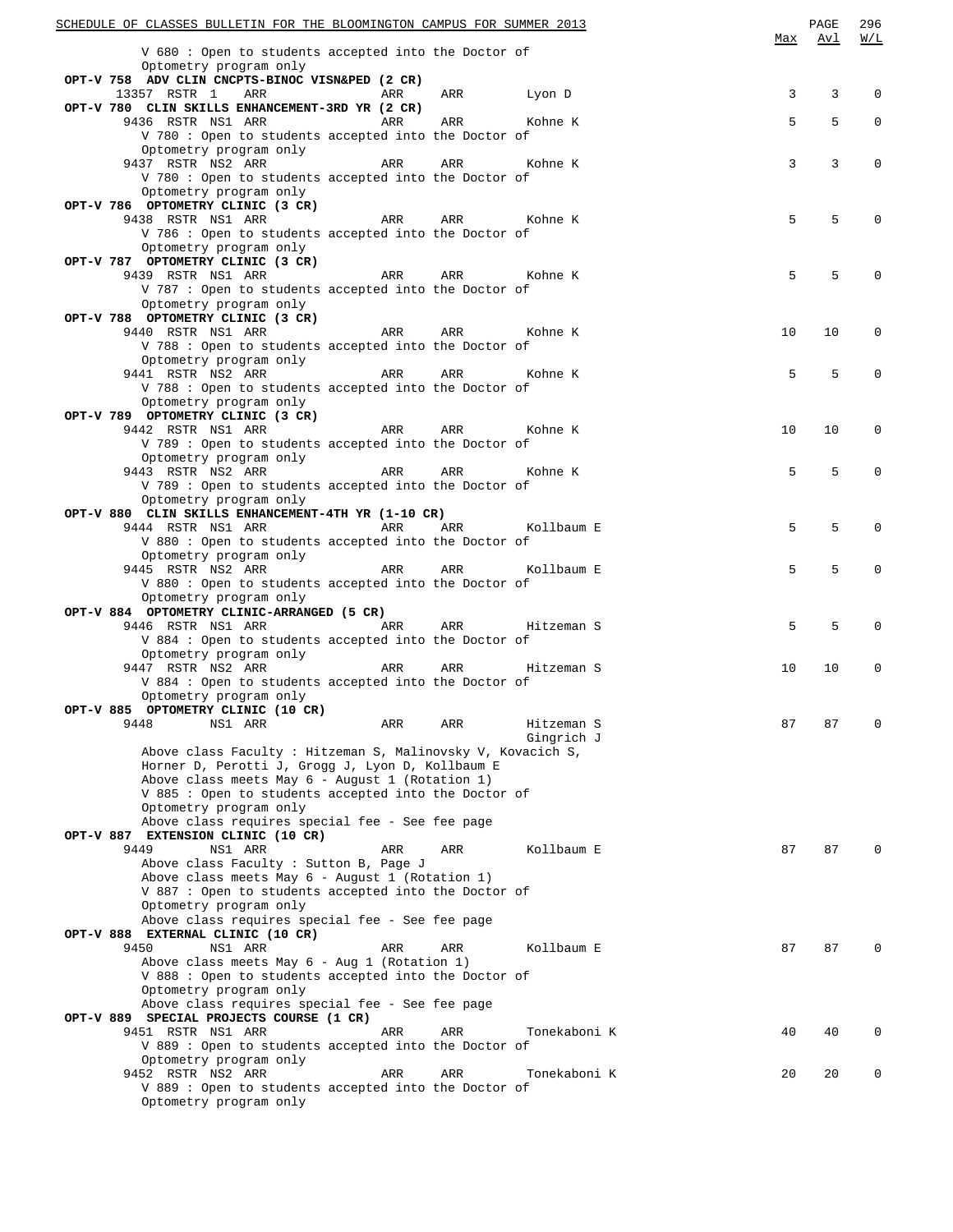|                   |                              | SCHEDULE OF CLASSES BULLETIN FOR THE BLOOMINGTON CAMPUS FOR SUMMER 2013 |            |     |          | Max            | PAGE<br>Avl    | 297<br>W/L  |
|-------------------|------------------------------|-------------------------------------------------------------------------|------------|-----|----------|----------------|----------------|-------------|
|                   | Optometric Technology (TOPT) |                                                                         |            |     |          |                |                |             |
| TOPT-V 155        |                              | INTRODUCTION TO CLINIC (1 CR)                                           |            |     |          |                |                |             |
| 14832             | $\mathbf{1}$                 | ARR                                                                     | ARR        | ARR | Pickel S | 15             | 15             | 0           |
| 14837             | 6W1                          | ARR                                                                     | ARR        | ARR | Pickel S | 15             | 15             | 0           |
| 14841             | 6W2                          | ARR                                                                     | ARR        | ARR | Pickel S | 15             | 15             | 0           |
|                   |                              | TOPT-V 210 FABRICATION PRACTICUM I (3 CR)                               |            |     |          |                |                |             |
| 9846              | $\mathbf{1}$                 | ARR                                                                     | ARR        | ARR | Brooks C | 15             | 15             | 0           |
| 14845             | 6W1                          | ARR                                                                     | ARR        | ARR | Brooks C | 15             | 15             | 0           |
| 14849             | 6W <sub>2</sub>              | ARR                                                                     | ARR        | ARR | Brooks C | 15             | 15             | 0           |
| TOPT-V 211        |                              | FABRICATION PRACTICUM II (3 CR)                                         |            |     |          |                |                |             |
| 9847              | $\mathbf{1}$                 | ARR                                                                     | ARR        | ARR | Brooks C | 3              | 3              | 0           |
| 14852             | 6W1                          | ARR                                                                     | <b>ARR</b> | ARR | Brooks C | $\mathbf{3}$   | $\mathbf{3}$   | $\mathbf 0$ |
| 14855             | 6W <sub>2</sub>              | ARR                                                                     | ARR        | ARR | Brooks C | $\overline{3}$ | $\overline{3}$ | $\mathbf 0$ |
|                   |                              | TOPT-V 254 CLINIC PRACTICUM 1 (4 CR)                                    |            |     |          |                |                |             |
| 9848              | $\mathbf{1}$                 | ARR                                                                     | ARR        | ARR | Pickel S | 15             | 15             | 0           |
| 14858             | 6W1                          | ARR                                                                     | ARR        | ARR | Pickel S | 15             | 15             | 0           |
| 14860             | 6W <sub>2</sub>              | ARR                                                                     | ARR        | ARR | Pickel S | 15             | 15             | 0           |
| TOPT-V 255 CLINIC |                              | PRACTICUM 2 (3 CR)                                                      |            |     |          |                |                |             |
| 9849              | 1                            | ARR                                                                     | ARR        | ARR | Pickel S | 15             | 15             | 0           |
| 14862             | 6W1                          | ARR                                                                     | ARR        | ARR | Pickel S | 15             | 15             | 0           |
| 14864             |                              | 6W2 ARR                                                                 | ARR        | ARR | Pickel S | 15             | 15             | 0           |
|                   | TOPT-V 256 EXTERNAL CLINICS  | $(3 \text{ CR})$                                                        |            |     |          |                |                |             |
| 9850              | $\mathbf{1}$                 | ARR                                                                     | ARR        | ARR | Pickel S | 15             | 15             | 0           |
| 14867             | 6W1                          | ARR                                                                     | ARR        | ARR | Pickel S | 15             | 15             | 0           |
| 14869             | 6W <sub>2</sub>              | ARR                                                                     | ARR        | ARR | Pickel S | 15             | 15             | $\mathbf 0$ |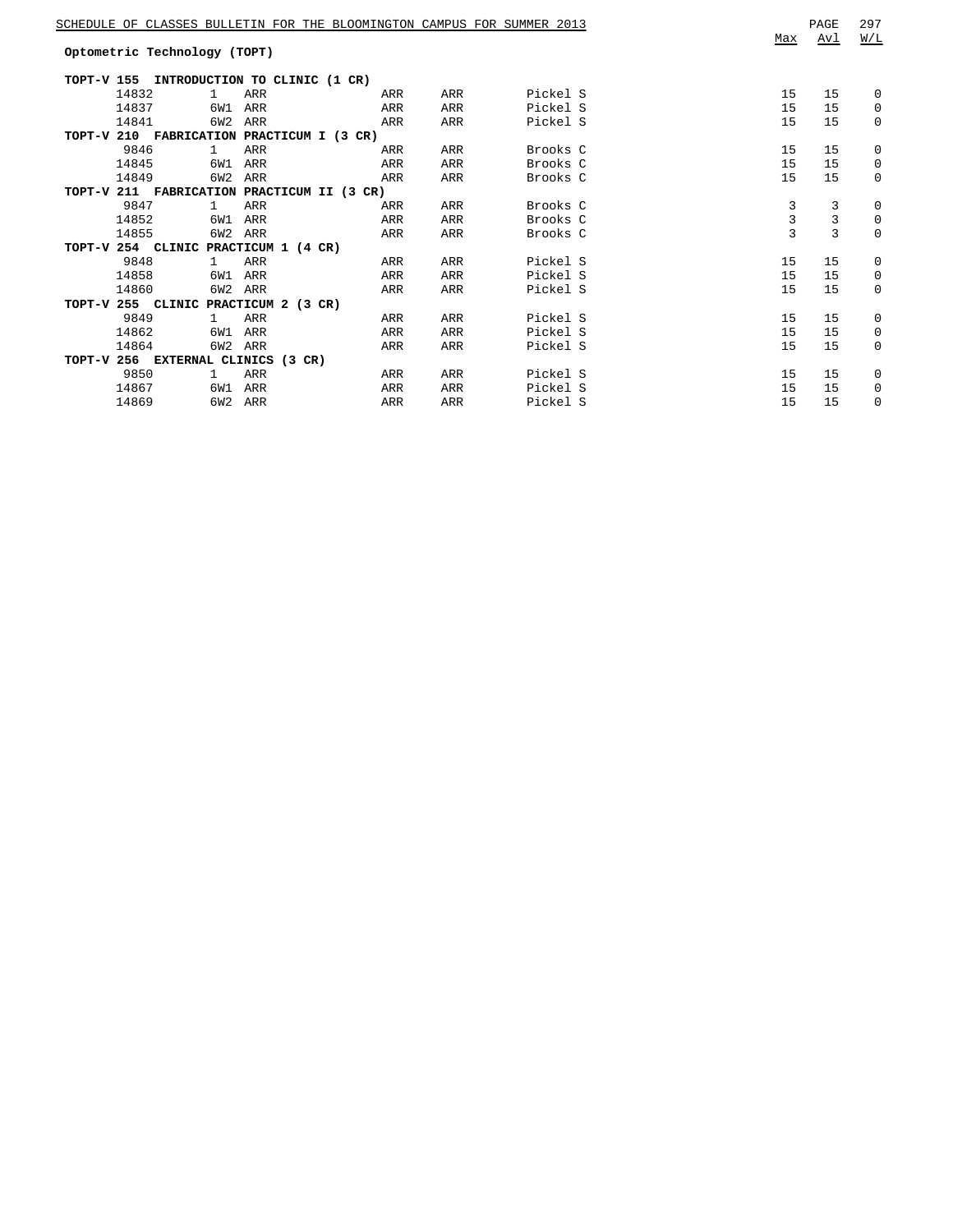| SCHEDULE OF CLASSES BULLETIN FOR THE BLOOMINGTON CAMPUS FOR SUMMER 2013            |     |                        |     | PAGE | 298                                               |
|------------------------------------------------------------------------------------|-----|------------------------|-----|------|---------------------------------------------------|
| Vision Science (VSCI)                                                              |     |                        | Max | Avl  | $\overline{\texttt{W}}$ / $\overline{\texttt{L}}$ |
| VSCI-V 595 FIRST-YEAR RESEARCH (1-5 CR)                                            |     |                        |     |      |                                                   |
| 9852<br>6W1 ARR<br>ARR                                                             | ARR | Pemberton J            | 5   | 5    | $\Omega$                                          |
|                                                                                    |     | Burns S                |     |      |                                                   |
| V 595 : Open to students accepted into the Graduate Vision                         |     |                        |     |      |                                                   |
| Science program only                                                               |     |                        |     |      |                                                   |
| 9853<br>6W2 ARR<br>ARR                                                             | ARR | Pemberton J            | 5   | 5    | $\Omega$                                          |
|                                                                                    |     | Burns S                |     |      |                                                   |
| V 595 : Open to students accepted into the Graduate Vision                         |     |                        |     |      |                                                   |
| Science program only                                                               |     |                        |     |      |                                                   |
| VSCI-V 695 SECOND-YEAR RESEARCH (1-5 CR)                                           |     |                        |     |      |                                                   |
| 9854<br>6W1 ARR<br>ARR                                                             | ARR | Pemberton J            | 5   | 5    |                                                   |
|                                                                                    |     | Burns S                |     |      |                                                   |
| V 695 : Open to students accepted into the Graduate Vision<br>Science program only |     |                        |     |      |                                                   |
| 6W2 ARR<br>9855<br>ARR                                                             | ARR | Pemberton J            | 5   | 5    |                                                   |
|                                                                                    |     | Burns S                |     |      |                                                   |
| V 695 : Open to students accepted into the Graduate Vision                         |     |                        |     |      |                                                   |
| Science program only                                                               |     |                        |     |      |                                                   |
| VSCI-V 768 SPECIAL TOPICS IN VISION SCI (1-4 CR)                                   |     |                        |     |      |                                                   |
| 9856<br>6W1 ARR<br>ARR                                                             | ARR | Viswanathan S          | 5   | 5    | $\Omega$                                          |
| TOPIC : Independent Study                                                          |     |                        |     |      |                                                   |
| V 768 : Open to students accepted into the Graduate Vision                         |     |                        |     |      |                                                   |
| Science program only                                                               |     |                        |     |      |                                                   |
| VSCI-V 768 SPECIAL TOPICS IN VISION SCI (2 CR)                                     |     |                        |     |      |                                                   |
| VT: APPLICATION OF STAT TECHNIQUES                                                 |     |                        |     |      |                                                   |
| 13339<br>8W1 ARR<br>ARR                                                            | ARR | Candy T                | 5   | 5    | $\Omega$                                          |
| VSCI-V 768 SPECIAL TOPICS IN VISION SCI (3 CR)                                     |     |                        |     | 5    | $\Omega$                                          |
| 8W1 ARR<br>13347<br>ARR<br>VSCI-V 792 ETHICAL ISS IN SCIENTIFIC RSCH (1 CR)        | ARR | Viswanathan S          | 5   |      |                                                   |
| 13316<br>8W1 ARR<br>ARR                                                            | ARR | Viswanathan S          | 30  | 30   | 0                                                 |
| V 792 : Open to students accepted into the Graduate Vision                         |     |                        |     |      |                                                   |
| Science program only                                                               |     |                        |     |      |                                                   |
| VSCI-V 793 CRT EVL PEER REVWD PUB VIS SCI (1 CR)                                   |     |                        |     |      |                                                   |
| 11180<br>6W1 ARR<br>ARR                                                            | ARR | Viswanathan S          | 20  | 20   | $\Omega$                                          |
| VSCI-V 795 THIRD-YEAR RESEARCH (1-5 CR)                                            |     |                        |     |      |                                                   |
| 9859<br>6W1 ARR<br>ARR                                                             | ARR | Pemberton J            | 5   | 5    | $\Omega$                                          |
|                                                                                    |     | Burns S                |     |      |                                                   |
| V 795 : Open to students accepted into the Graduate Vision                         |     |                        |     |      |                                                   |
| Science program only                                                               |     |                        |     |      |                                                   |
| 9860<br>6W2 ARR<br>ARR                                                             | ARR | Pemberton J            | 5   | 5    | $\Omega$                                          |
|                                                                                    |     | Burns S                |     |      |                                                   |
| V 795 : Open to students accepted into the Graduate Vision                         |     |                        |     |      |                                                   |
| Science program only<br>VSCI-V 799 M.S. THESIS RESEARCH (1-10 CR)                  |     |                        |     |      |                                                   |
| 9861<br>6W1 ARR<br>ARR                                                             | ARR | Burns S                | 6   | 6    | $\Omega$                                          |
|                                                                                    |     | Pemberton J            |     |      |                                                   |
| V 799 : Open to students accepted into the Graduate Vision                         |     |                        |     |      |                                                   |
| Science program only                                                               |     |                        |     |      |                                                   |
| 6W2 ARR<br>9862<br>ARR                                                             | ARR | Pemberton J            | 5   | 5    | $\Omega$                                          |
|                                                                                    |     | Burns S                |     |      |                                                   |
| V 799 : Open to students accepted into the Graduate Vision                         |     |                        |     |      |                                                   |
| Science program only                                                               |     |                        |     |      |                                                   |
| VSCI-V 899 PH.D.DISSERTATION RESEARCH (1-12 CR)                                    |     |                        |     |      |                                                   |
| 9863<br>6W1 ARR<br>ARR                                                             | ARR | Pemberton J            | 6   | 6    | $\Omega$                                          |
|                                                                                    |     | Burns S                |     |      |                                                   |
| V 899 : Open to students accepted into the Graduate Vision                         |     |                        |     |      |                                                   |
| Science program only                                                               |     |                        |     |      |                                                   |
| 6W2 ARR<br>9864<br>ARR                                                             | ARR | Pemberton J<br>Burns S | 5   | 5    | $\Omega$                                          |
| V 899 : Open to students accepted into the Graduate Vision                         |     |                        |     |      |                                                   |
| Science program only                                                               |     |                        |     |      |                                                   |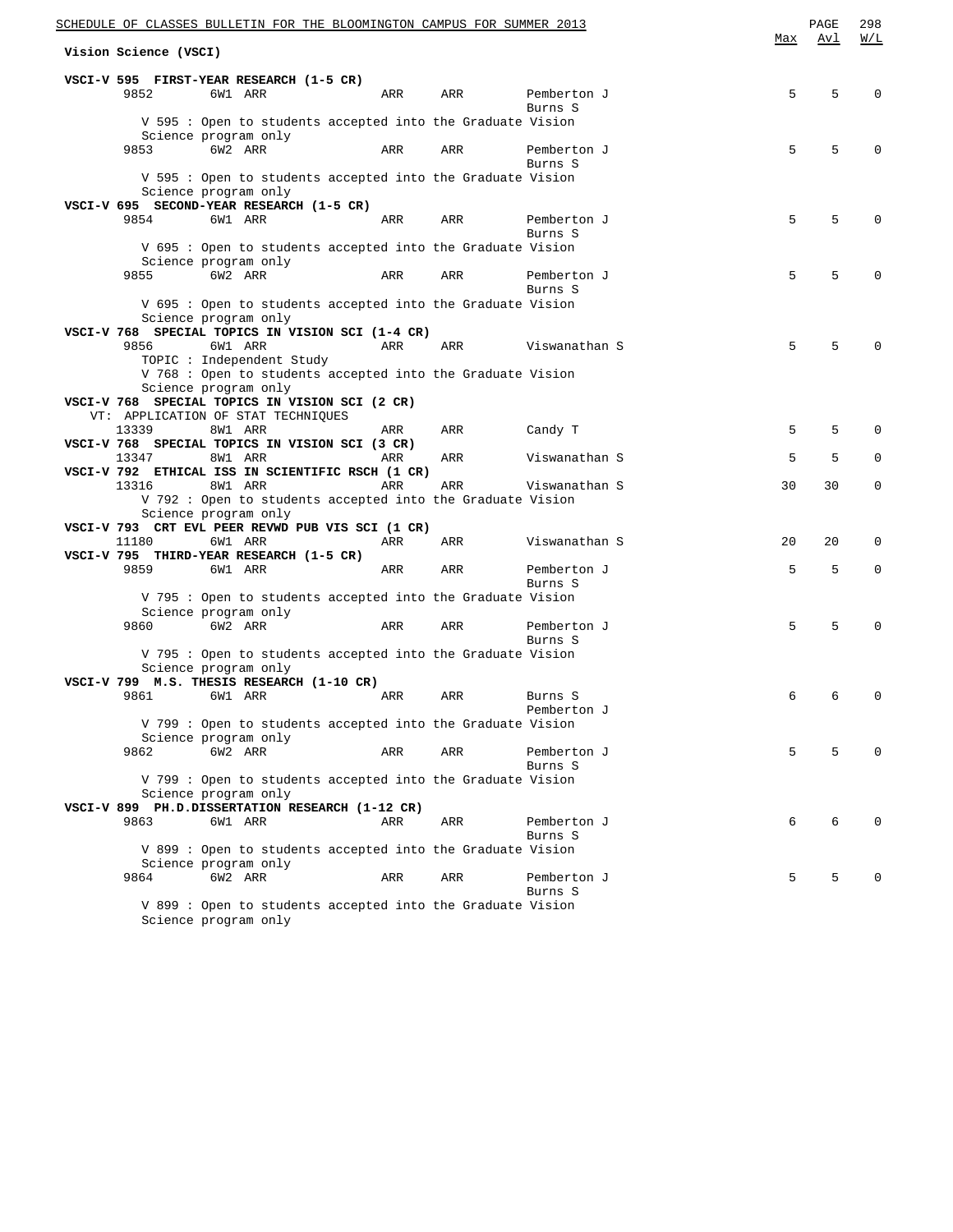| SCHEDULE OF CLASSES BULLETIN FOR THE BLOOMINGTON CAMPUS FOR SUMMER 2013                                                                                              |          |               |                        |              | PAGE         | 299                        |
|----------------------------------------------------------------------------------------------------------------------------------------------------------------------|----------|---------------|------------------------|--------------|--------------|----------------------------|
| Public And Envir Affairs (SPEA)                                                                                                                                      |          |               |                        | Max          | Avl          | W/L                        |
| UNDERGRADUATE COURSES (010)                                                                                                                                          |          |               |                        |              |              |                            |
| SPEA-E 162 ENVIRONMENT AND PEOPLE (3 CR)<br>10864<br>6W1 12:30 P-01:45 P D                                                                                           |          | PV 163        | Wendling Z             | 40           | 40           | $\Omega$                   |
| IUB GenEd S&H credit<br>SPEA-E 400 TOPICS IN ENVIRON STUDIES (3 CR)<br>VT: CONTROVERSIES IN ENVIR HEALTH                                                             |          |               |                        |              |              |                            |
| 13107<br>6W1 09:05 A-10:20 A<br>Above class meets with SPEA-H 455 and V 450<br>SPEA-E 400 TOPICS IN ENVIRON STUDIES (1-3 CR)                                         | D        | LI 033        | DeLong B               | 40           | 40           | $\mathbf 0$                |
| VT: PLANTS AND PLANT COMMUNITIES<br>9749<br>6W1 ARR                                                                                                                  | ARR      | ARR           | Bennett M              | 20           | 20           | $\Omega$                   |
| Above class includes a ten-day field trip to the Smokey<br>Mountains: May 7-17th<br>Above class meets with SPEA-E 555<br>SPEA-E 400 TOPICS IN ENVIRON STUDIES (1 CR) |          |               |                        |              |              |                            |
| VT: SEM FOR SUSTAINABILITY INTERNS<br>10993 PERM 1<br>$10:30 A-12:20 P$                                                                                              | MM       | HD TBA        | Brown W                | 18           | 18           | $\Omega$                   |
| TOPIC : Seminar for Sustainability Interns                                                                                                                           |          |               |                        |              |              |                            |
| Above class is for Campus Sustainability Interns only<br>Above class requires permission of Department                                                               |          |               |                        |              |              |                            |
| Above class meets at E-House, 704 E 10th St, room 100<br>Above class meets with SPEA-E 555                                                                           |          |               |                        |              |              |                            |
| SPEA-E 400 TOPICS IN ENVIRON STUDIES (3 CR)<br>VT: FARMING THE CITY                                                                                                  |          |               |                        |              |              |                            |
| 15628<br>6W1 04:00 P-05:15 P<br>SPEA-E 443 HABITAT ANALYSIS-AQUATIC (3 CR)                                                                                           | D        | PV 169        | Galuska J              | 40           | 40           | $\Omega$                   |
| 6W1 01:00 P-05:00 P<br>13113<br>Above class meets with SPEA-E 523                                                                                                    | TR       | GY 447        | Simon III T            | 20           | 20           | $\mathbf 0$                |
| SPEA-A 459 PUBLIC POLICY AND THE ARTS (3 CR)<br>6W2 12:30 P-01:45 P<br>15704                                                                                         | D        | PV 167        | Wilkerson M            | 40           | 40           | $\mathbf 0$                |
| Above class meets with AADM-Y 559<br>SPEA-E 476 ENVIRONMENTAL LAW & REGULATION (3 CR)<br>12016<br>6W1 10:30 A-01:30 P                                                | TR.      | PV 169        | Cox D                  | 49           | 49           | $\mathbf 0$                |
| Above class meets with SPEA-V 450<br>SPEA-E 482 OVERSEAS TOPICS IN ENV SC (3 CR)                                                                                     |          |               |                        |              |              |                            |
| 15687 PERM NS2 ARR<br>TOPIC : U.S.-Russia Global Environmental Issues/Language                                                                                       | ARR      | ARR           | Meretsky V             | 15           | 15           | $\mathbf 0$                |
| Learning Courses Study Program<br>Above class is part of the Study Abroad Program - SPEA in<br>Russia                                                                |          |               |                        |              |              |                            |
| Above class meets July 26 - August 16                                                                                                                                |          |               |                        |              |              |                            |
| Above class meets with SPEA-E 582, REEI-R 300 and R 500<br>15699 PERM NS2 ARR                                                                                        | ARR      | ARR           | Lame M                 | 30           | 30           | 0                          |
| Above class meets July 1 - July 12<br>Above class is part of the Study Abroad Program                                                                                |          |               |                        |              |              |                            |
| Above class meets with SPEA-E 582<br>SPEA-E 490 DIRECTED RSCH IN ENV SCIENCE (1-4 CR)                                                                                |          |               |                        |              |              |                            |
| 9750 PERM 6W1 ARR                                                                                                                                                    | ARR      | ARR           | Stager N<br>Buchtman C | 10           | 10           | $\mathbf 0$                |
| Above class requires permission of Department                                                                                                                        |          |               |                        |              |              |                            |
| 9751 PERM 6W2 ARR                                                                                                                                                    | ARR      | ARR           | Stager N<br>Buchtman C | 10           | 10           | 0                          |
| E 490 : Reading contract required<br>Above class requires permission of Department                                                                                   |          |               |                        |              |              |                            |
| SPEA-E 490 DIRECTED RSCH IN ENV SCIENCE (1-3 CR)                                                                                                                     |          |               |                        |              |              |                            |
| 10566 PERM 6W2 ARR                                                                                                                                                   | ARR      | ARR           | Stager N<br>Buchtman C | 10           | 10           | $\mathbf 0$                |
| Above class requires permission of Department<br>SPEA-E 490 DIRECTED RSCH IN ENV SCIENCE (1-4 CR)                                                                    |          |               |                        |              |              |                            |
| 15627 PERM 6W1 ARR                                                                                                                                                   | ARR      | ARR           | Stager N<br>Buchtman C | 10           | 10           | $\Omega$                   |
| E 490: Reading contract required<br>Above class requires permission of Department                                                                                    |          |               |                        |              |              |                            |
| SPEA-E 491 DIRECTED RSCH IN ENV SCI-HONRS (1-4 CR)<br>12615 PERM 6W2 ARR                                                                                             | ARR      | ARR           | Bastin A               | $\mathbf{1}$ | $\mathbf{1}$ | $\mathbf 0$                |
| Above class graded on deferred R grade basis<br>SPEA-G 901 ADVANCED RESEARCH (6 CR)                                                                                  |          |               | Buchtman C             |              |              |                            |
| 12611<br>6W1 ARR<br>Above class graded on deferred R grade basis                                                                                                     | ARR      | ARR           | Fernandez S            | 3            | 3            | $\mathbf 0$                |
| (020)                                                                                                                                                                |          |               |                        |              |              |                            |
| SPEA-H 124 HEALTH CARE MGMT AND POLICY (3 CR)                                                                                                                        |          |               |                        |              |              |                            |
| 15658<br>6W2 10:30 A-11:45 A<br>SPEA-H 267 CAREER DEVELOPMENT & PLANNING (2 CR)<br>11172<br>6W1 ARR                                                                  | D<br>ARR | PV 167<br>ARR | Norrell M<br>Schulz G  | 40<br>25     | 40<br>25     | $\mathbf 0$<br>$\mathbf 0$ |
|                                                                                                                                                                      |          |               |                        |              |              |                            |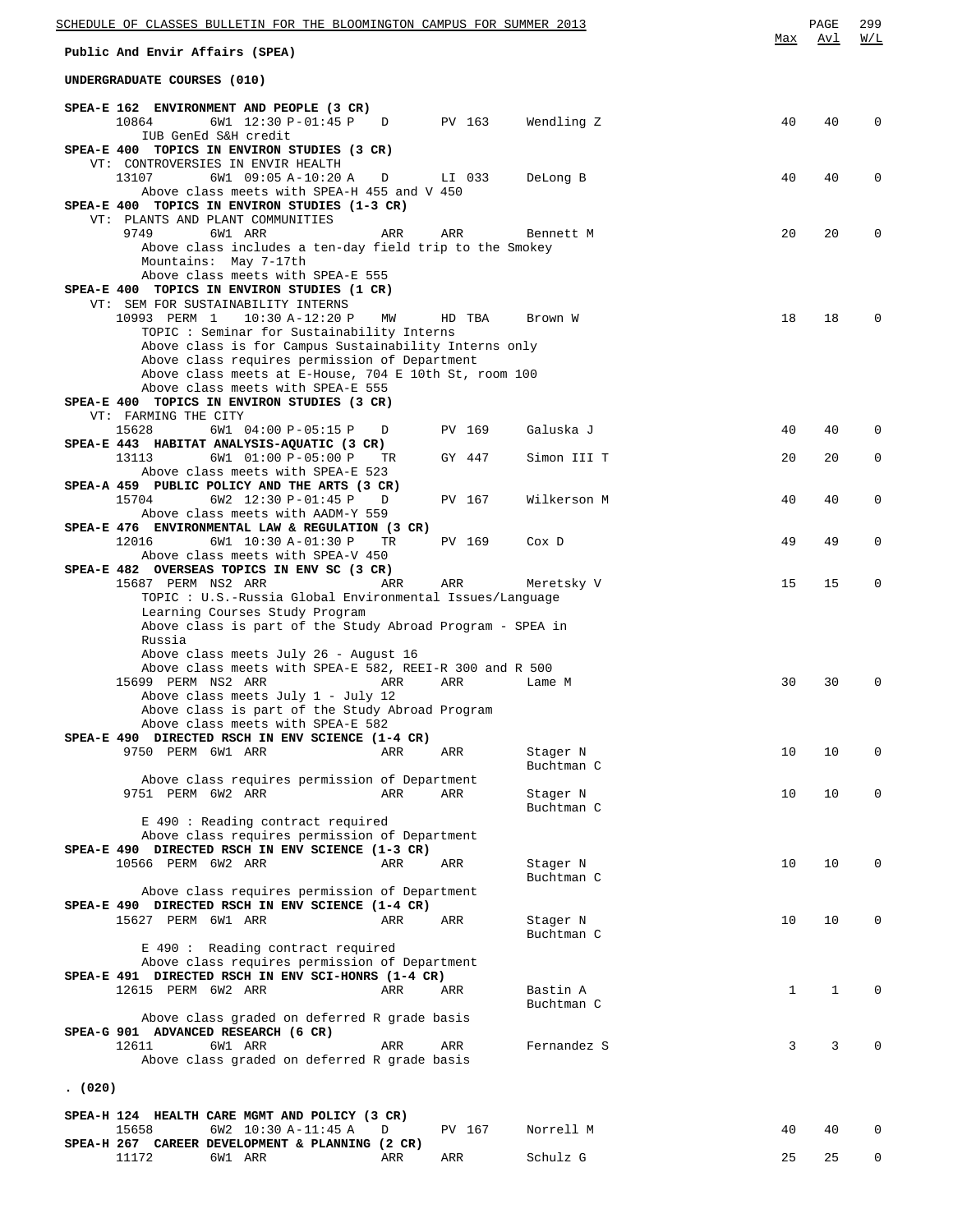| SCHEDULE OF CLASSES BULLETIN FOR THE BLOOMINGTON CAMPUS FOR SUMMER 2013                                           | Max      | PAGE<br>Avl | 300<br>W/L                 |
|-------------------------------------------------------------------------------------------------------------------|----------|-------------|----------------------------|
| Above class meets online only                                                                                     |          |             |                            |
| Above class may require special fee - contact department<br>Above class meets with SPEA-V 252                     |          |             |                            |
| 6W1 ARR<br>15630<br>ARR<br>ARR<br>Sewell K                                                                        | 25       | 25          | $\Omega$                   |
| Above class meets online only                                                                                     |          |             |                            |
| Above class may require special fee - contact department<br>Above class meets with SPEA-V 252                     |          |             |                            |
| 6W1 02:30 P-03:45 P<br>15659<br>$\mathbb{D}$<br>PV 169<br>Schulz G                                                | 40       | 40          | 0                          |
| Above class may require special fee - contact department                                                          |          |             |                            |
| Above class meets with SPEA-V 252                                                                                 |          |             |                            |
| 12411<br>6W2 ARR<br>ARR<br>ARR<br>Sewell K<br>Above class is online only                                          | 25       | 25          | 0                          |
| Above class may require special fee - contact department                                                          |          |             |                            |
| Above class meets with SPEA-V 252                                                                                 |          |             |                            |
| 15724<br>6W2 ARR<br>ARR<br>ARR<br>Above class is on-line only                                                     | 25       | 25          | $\Omega$                   |
| Above class may require special fee - contact department                                                          |          |             |                            |
| Above class meets with SPEA-V 252                                                                                 |          |             |                            |
| SPEA-H 316 ENVIRONMENTAL HEALTH SCIENCE (3 CR)                                                                    |          |             |                            |
| 15711<br>6W2 04:00 P-05:15 P<br>PV 167<br>Crouch G<br>D<br>SPEA-H 455 TOPICS IN PUBLIC HEALTH (3 CR)              | 50       | 50          | 0                          |
| VT: CONTROVERSIES IN ENVIR HEALTH                                                                                 |          |             |                            |
| 13109<br>6W1 09:05 A-10:20 A<br>LI 033<br>DeLong B<br>D                                                           | 40       | 40          | 0                          |
| Above class meets with SPEA-E 400 and V 450<br>SPEA-H 466 PUBLIC HEALTH FIELD EXPERIENCE (1 CR)                   |          |             |                            |
| Above class visit us at:                                                                                          |          |             |                            |
| HTTP://WWW.INDIANA.EDU/~SPEA/CAREER_SERVICES/INDEX.SHTML                                                          |          |             |                            |
| 9760 PERM 6W1 ARR<br>ARR<br>ARR<br>Sewell K                                                                       | 50       | 50          | $\Omega$                   |
| Vaughn R<br>Above class requires permission of Department                                                         |          |             |                            |
| Above class graded on S/F basis only                                                                              |          |             |                            |
| Above class visit us at:                                                                                          |          |             |                            |
| HTTP://WWW.INDIANA.EDU/~SPEA/CAREER_SERVICES/INDEX.SHTML<br>9761 PERM 6W2 ARR<br>ARR<br>ARR<br>Sewell K           | 50       | 50          | $\Omega$                   |
| Vaughn R                                                                                                          |          |             |                            |
| Above class graded on S/F basis only                                                                              |          |             |                            |
| Above class requires permission of Department                                                                     |          |             |                            |
| (030)                                                                                                             |          |             |                            |
|                                                                                                                   |          |             |                            |
| SPEA-K 300 STATISTICAL TECHNIQUES (3 CR)                                                                          |          |             |                            |
| 9762<br>6W1 09:05 A-10:20 A<br>PV 167<br>Rubin B<br>D<br>9763<br>6W2 09:05 A-10:20 A<br>D<br>PV 167<br>Wakhungu P | 54<br>49 | 54<br>49    | $\mathbf 0$<br>$\mathbf 0$ |
| 6W1 08:50 A-12:30 P<br>Wakhungu H<br>12015<br>TR<br>ARR                                                           | 40       | 40          | $\mathbf 0$                |
| Above class meets as an online class                                                                              |          |             |                            |
|                                                                                                                   |          |             |                            |
| (040)                                                                                                             |          |             |                            |
| SPEA-V 160 NATIONAL & INTL POLICY (3 CR)                                                                          |          |             |                            |
| 9764<br>6W1 10:30 A-11:45 A<br>PV 163<br>Bolinger J<br>D                                                          | 40       | 40          | 0                          |
| IUB GenEd S&H credit<br>15709<br>6W2 09:05 A-12:05 P<br>ARR<br>Afoaku O<br>TR                                     | 40       | 40          | $\mathbf 0$                |
| SPEA-V 161 URBAN PROBLEMS & SOLUTIONS (3 CR)                                                                      |          |             |                            |
| Bolinger J<br>9765<br>6W1 09:05 A-10:20 A<br>PV 163<br>D                                                          | 40       | 40          | $\mathbf 0$                |
| IUB GenEd S&H credit<br>SPEA-V 220 LAW AND PUBLIC AFFAIRS (3 CR)                                                  |          |             |                            |
| 11035<br>6W2 12:30 P-03:30 P<br>Cox D<br>TR<br>ARR                                                                | 63       | 63          | 0                          |
| IUB GenEd S&H credit                                                                                              |          |             |                            |
| SPEA-V 241 MGMT FOUNDATIONS & APPROACHES (3 CR)                                                                   |          |             |                            |
| 10781<br>6W1 02:30 P-03:45 P<br>LI 033<br>Lyons A<br>D<br>SPEA-V 246 ELEM GOV/NONPRFT FIN ACCT CYC (3 CR)         | 48       | 48          | 0                          |
| 10782<br>6W2 10:30 A-11:45 A<br>PV 169<br>Valenta G<br>D                                                          | 41       | 41          | $\mathbf{0}$               |
| SPEA-V 252 CAREER DEVELOPMENT & PLANNING (2 CR)                                                                   |          |             |                            |
| 6W1 ARR<br>Schulz G<br>11174<br>ARR<br>ARR                                                                        | 25       | 25          | $\mathbf 0$                |
| Above class is online only<br>Above class requires special fee - See fee page                                     |          |             |                            |
| Above class meets with SPEA-H 267                                                                                 |          |             |                            |
| 6W1 ARR<br>15633<br>ARR<br>Sewell K<br>ARR                                                                        | 25       | 25          | 0                          |
| Above class meets online only<br>Above class requires special fee - See fee page                                  |          |             |                            |
| Above class meets with SPEA-H 267                                                                                 |          |             |                            |
| 6W1 02:30 P-03:45 P<br>Schulz G<br>15660<br>D<br>PV 169                                                           | 40       | 40          | 0                          |
| Above class requires special fee - See fee page                                                                   |          |             |                            |
| Above class meets with SPEA-H 267<br>12410<br>6W2 ARR<br>Sewell K<br>ARR<br>ARR                                   | 25       | 25          | 0                          |
| Above class is online only                                                                                        |          |             |                            |
| Above class requires special fee - See fee page                                                                   |          |             |                            |
| Above class meets with SPEA-H 267                                                                                 |          |             |                            |
| 15725<br>6W2 ARR<br>ARR<br>ARR<br>Above class is on-line only                                                     | 25       | 25          | 0                          |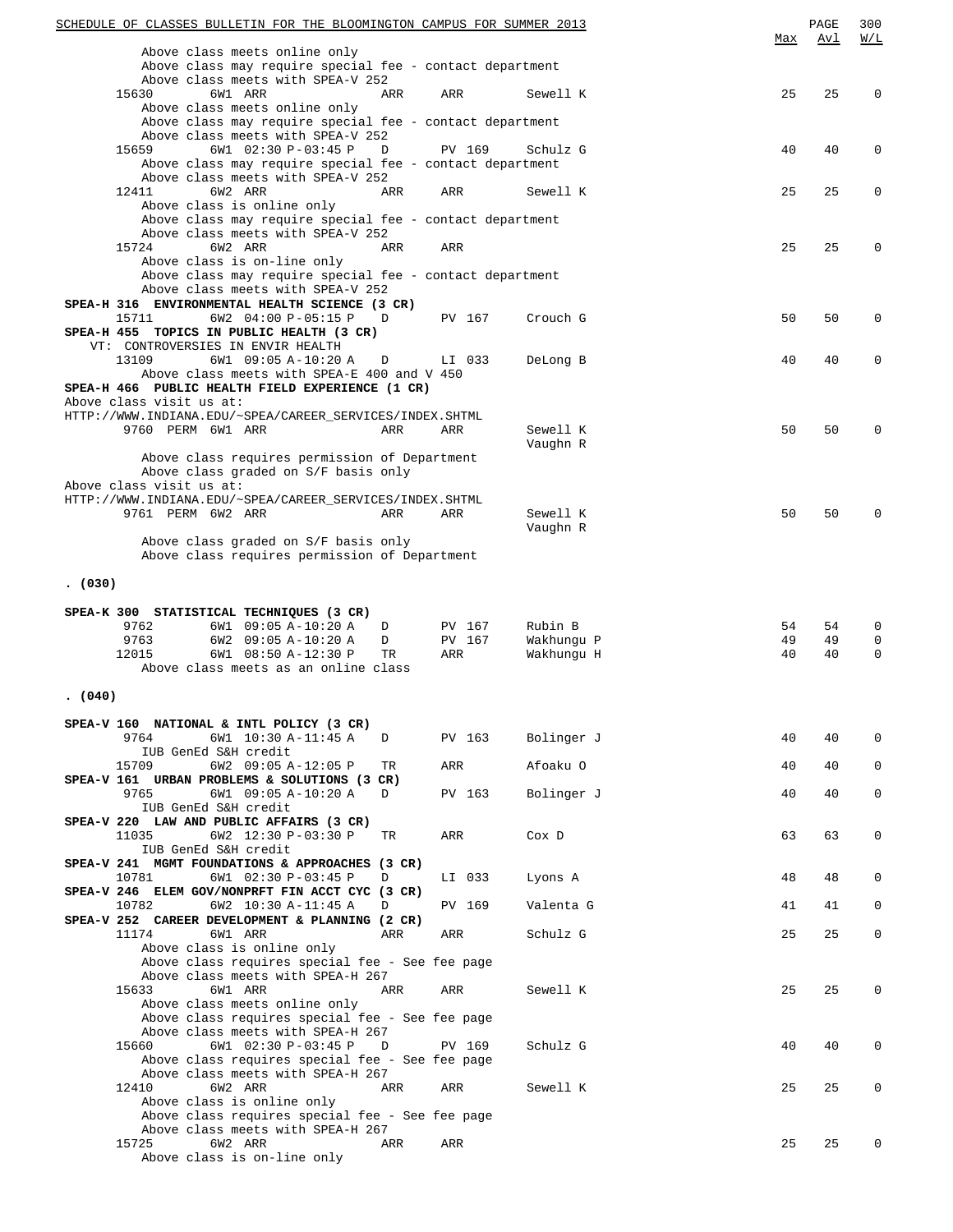| SCHEDULE OF CLASSES BULLETIN FOR THE BLOOMINGTON CAMPUS FOR SUMMER 2013<br>Above class requires special fee - See fee page                                                                                                                                 |     |                  |                        | Max      | PAGE<br>Avl | 301<br>W/L       |
|------------------------------------------------------------------------------------------------------------------------------------------------------------------------------------------------------------------------------------------------------------|-----|------------------|------------------------|----------|-------------|------------------|
| Above class meets with SPEA-H 267<br>SPEA-V 263 PUBLIC MANAGEMENT (3 CR)                                                                                                                                                                                   |     |                  |                        |          |             |                  |
| 11569<br>6W2 09:05 A-10:20 A<br>D                                                                                                                                                                                                                          |     | PV 163           | Hughes C               | 40       | 40          | 0                |
| SPEA-V 361 FINANCIAL MANAGEMENT (3 CR)<br>11568<br>6W1 10:30 A-11:45 A<br>D<br>Above class meets Summer Session I, MW only                                                                                                                                 |     | GY 143           | Kurbanov S             | 49       | 49          | $\mathbf 0$      |
| V 361 : With the exception of students who completed SPEA-V<br>361 in Fall 2006, all students admitted to SPEA in Fall 2006<br>and thereafter must complete SPEA-V 246, Elements of                                                                        |     |                  |                        |          |             |                  |
| Governmental and Non-Profit Financial Accounting, or BUS-A<br>201, Introduction to Financial Accounting, as a prerequisite<br>for SPEA-V 361. SPEA-V 246 or BUS-A 201 is recommended as a<br>prerequisite for SPEA-V 361 for students who were admitted to |     |                  |                        |          |             |                  |
| SPEA before Fall 2006<br>12014<br>6W2 12:20 P-04:20 P<br>Т<br>Above class meets as an on-line class                                                                                                                                                        |     | PV 151           | Renner T               | 30       | 30          |                  |
| V 361 : In-class attendance is mandatory for: Course session<br>Exams are Thursdays:<br>on Tuesday,                                                                                                                                                        |     |                  |                        |          |             |                  |
| V 361 : With the exception of students who completed SPEA-V<br>361 in Fall 2006, all students admitted to SPEA in Fall 2006<br>and thereafter must complete SPEA-V 246, Elements of                                                                        |     |                  |                        |          |             |                  |
| Governmental and Non-Profit Financial Accounting, or BUS-A<br>201, Introduction to Financial Accounting, as a prerequisite<br>for SPEA-V 361. SPEA-V 246 or BUS-A 201 is recommended as a                                                                  |     |                  |                        |          |             |                  |
| prerequisite for SPEA-V 361 for students who were admitted to<br>SPEA before Fall 2006                                                                                                                                                                     |     |                  |                        |          |             |                  |
| SPEA-V 366 MANAGING BEHAVR IN PUBLIC ORG (3 CR)<br>9766<br>6W1 12:30 P-01:45 P<br>D                                                                                                                                                                        |     | PV 167           | Hughes C               | 54       | 54          | O                |
| SPEA-V 369 MANAGING INFORMATION TECH (3 CR)<br>10863<br>6W1 12:40 P-04:20 P<br>МW                                                                                                                                                                          | ARR |                  | Usrey T                | 40       | 40          | 0                |
| Above class will be conducted on-line. However, students<br>registered for this course must be available for the first                                                                                                                                     |     |                  |                        |          |             |                  |
| class meeting time (12:40p-4:20p, Wednesday, May 9) for<br>on-line class meeting. Specific instructions on how to<br>participate in the on-line activities will be e-mailed to                                                                             |     |                  |                        |          |             |                  |
| each student in advance of the summer session start date.<br>Students must be enrolled at IUB to enroll in course.                                                                                                                                         |     |                  |                        |          |             |                  |
| SPEA-V 372 GOVERNMENT FINANCE AND BUDGETS (3 CR)<br>9767<br>D<br>6W1 02:30 P-03:45 P<br>11570<br>6W2 02:30 P-03:45 P<br>D                                                                                                                                  |     | PV 163<br>PV 163 | Guzman T<br>Kurbanov S | 40<br>40 | 40<br>40    | 0<br>$\mathbf 0$ |
| SPEA-V 373 HUMAN RESOURCE MGMT PUB SECTOR (3 CR)<br>10602<br>6W2 12:30 P-01:45 P<br>D                                                                                                                                                                      |     | PV 163           | Sklar P                | 40       | 40          | 0                |
| SPEA-V 380 INTERNSHIP PUB & ENVIR AFFAIRS (0-6 CR)<br>9768 PERM 6W1 ARR<br>ARR                                                                                                                                                                             | ARR |                  | Sewell K<br>Vaughn R   | 50       | 50          | $\mathbf 0$      |
| Above class graded on S/F basis only                                                                                                                                                                                                                       |     |                  |                        |          |             |                  |
| 9769 PERM 6W2 ARR<br>ARR                                                                                                                                                                                                                                   | ARR |                  | Sewell K               | 50       | 50          | 0                |
| Above class graded on S/F basis only<br>SPEA-V 381 PROFESSIONAL EXPERIENCE (1 CR)                                                                                                                                                                          |     |                  | Vaughn R               |          |             |                  |
| V 381: For dept consent, please contact 812-855-9639 or visit us at<br>http://www.indiana.edu/~spea/career_services/index.shtml                                                                                                                            |     |                  |                        |          |             |                  |
| 11175 PERM 6W1 ARR<br>ARR<br>Above class open to SPEA students only                                                                                                                                                                                        | ARR |                  | Sewell K<br>Vaughn R   | 200      | 200         | <sup>0</sup>     |
| Above class graded on S/F basis only<br>V 381: For dept consent, please contact 812-855-9639 or visit us at                                                                                                                                                |     |                  |                        |          |             |                  |
| http://www.indiana.edu/~spea/career_services/index.shtml<br>9770 PERM 6W2 ARR<br>ARR                                                                                                                                                                       | ARR |                  | Sewell K               | 200      | 200         | $\Omega$         |
| Above class graded on S/F basis only<br>SPEA-V 388 AMERICAN HUMANICS INTERNSHIP (3 CR)                                                                                                                                                                     |     |                  | Vaughn R               |          |             |                  |
| 10945<br>6W1 ARR<br>ARR<br>Above class graded on S/F basis only                                                                                                                                                                                            | ARR |                  | Stice P                | 50       | 50          | $\mathbf 0$      |
| SPEA-V 390 RDGS IN PUB & ENVIR AFFAIRS (1-3 CR)<br>9771 PERM 6W1 ARR<br>ARR                                                                                                                                                                                | ARR |                  | Bastin A<br>Buchtman C | 10       | 10          | 0                |
| V 390 : Readings contract required<br>9772 PERM 6W2 ARR<br>ARR                                                                                                                                                                                             | ARR |                  | Bastin A<br>Buchtman C | 10       | 10          | 0                |
| V 390 : Readings contract required                                                                                                                                                                                                                         |     |                  |                        |          |             |                  |
| SPEA-V 412 LEADERSHIP AND ETHICS (3 CR)<br>11084<br>6W2 10:30 A-11:45 A<br>D<br>SPEA-V 432 LABOR REL IN THE PUBLIC SECTOR (3 CR)                                                                                                                           |     | PV 163           | Petkus D               | 40       | 40          | 0                |
| 12018<br>6W2 02:30 P-03:45 P<br>D<br>SPEA-V 450 CONTEM ISSUES IN PUBLIC AFF (3 CR)                                                                                                                                                                         |     | PV 167           | Sklar P                | 55       | 55          | $\mathbf 0$      |
| VT: CONTROVERSIES IN ENVIR HEALTH<br>13112<br>6W1 09:05 A-10:20 A<br>D                                                                                                                                                                                     |     | LI 033           | DeLong B               | 40       | 40          | 0                |
| Above class meets with SPEA-E 400 and H 455                                                                                                                                                                                                                |     |                  |                        |          |             |                  |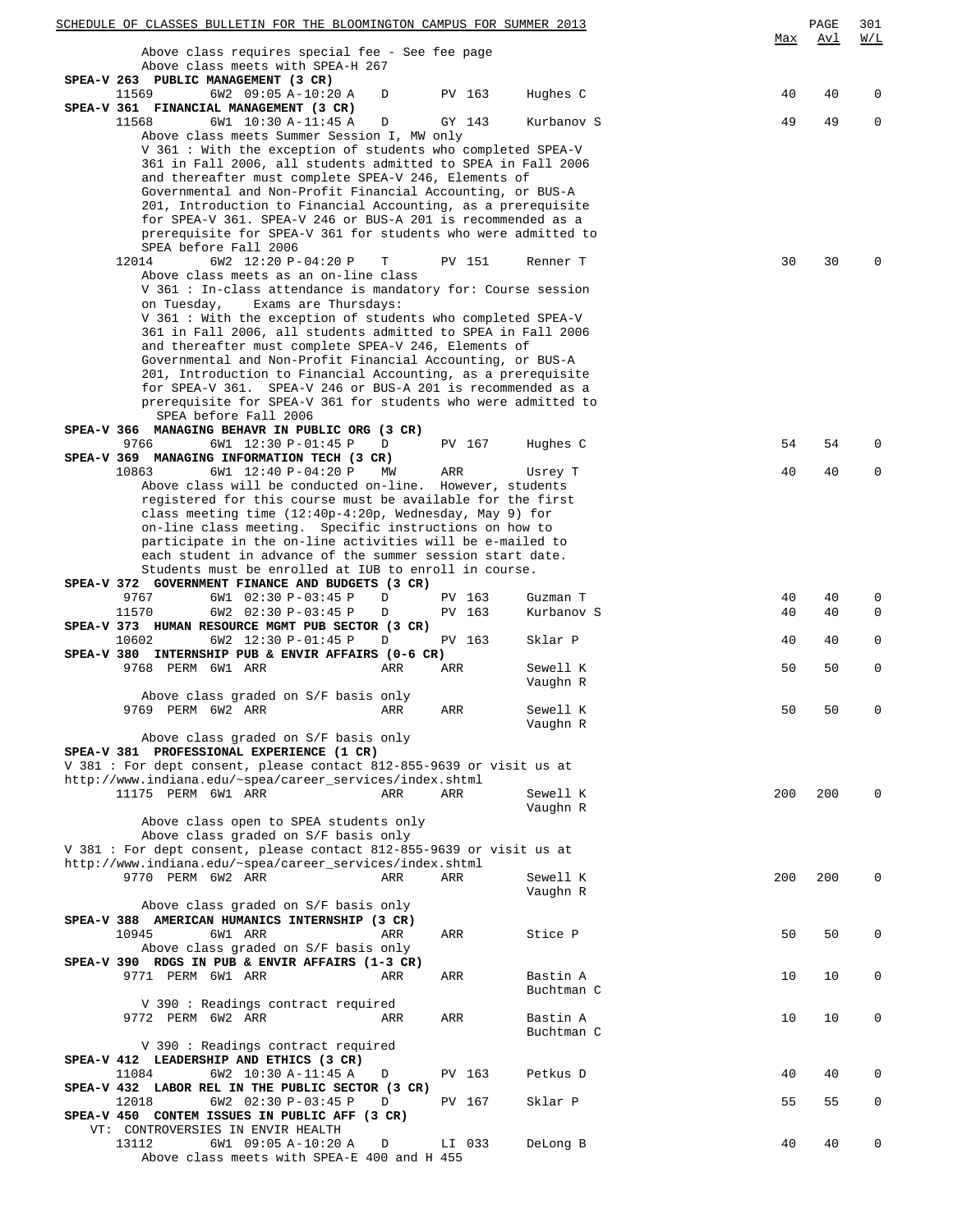| SCHEDULE OF CLASSES BULLETIN FOR THE BLOOMINGTON CAMPUS FOR SUMMER 2013                                          |     | PAGE       | 302          |
|------------------------------------------------------------------------------------------------------------------|-----|------------|--------------|
| VT: PERSPCTVS ON INTL LAW & POLICY                                                                               | Max | <u>Avl</u> | W/L          |
| 12013<br>6W1 02:30 P-05:30 P<br>TR<br>PV 167<br>Cox D                                                            | 49  | 49         | $\mathbf 0$  |
| TOPIC : Perspectives on International Law and Policy                                                             |     |            |              |
| VT: ENVIRONMENTAL LAW & REGULATION                                                                               |     |            |              |
| 12017<br>6W1 10:30 A-01:30 P<br>TR<br>PV 169<br>Cox D                                                            | 49  | 49         | 0            |
| Above class meets with SPEA-E 476                                                                                |     |            |              |
| VT: INTL ORGS & GLOBAL GOVERNANCE<br>12512<br>6W2 10:30 A-12:20 P<br>LI 033<br>MW<br>Afoaku O                    | 30  | 30         | 0            |
| TOPIC: International Organizations and Global Governance in                                                      |     |            |              |
| the 21st Century                                                                                                 |     |            |              |
| Above class meets with SPEA-V 550                                                                                |     |            |              |
| SPEA-V 463 INTERPERS RELATNS IN WRK PLACE (3 CR)                                                                 |     |            |              |
| 11037<br>6W2 04:00 P-05:15 P<br>PV 163<br>McGarvey D<br>$\Box$                                                   | 21  | 21         | 0            |
| TOPIC: Interpersonal Relations in the Workplace<br>SPEA-V 473 MANAGEMENT, LEADERSHIP&POLICY (3 CR)               |     |            |              |
| 12338<br>6W2 12:30 P-01:45 P<br>PV 169<br>Hughes C<br>D                                                          | 26  | 26         | 0            |
| SPEA-V 482 OVERSEAS TOPICS-PUBLIC AFFAIRS (3 CR)                                                                 |     |            |              |
| VT: GLOBALIZATION & PUBLIC POLICY                                                                                |     |            |              |
| 13096 PERM NS1 ARR<br>ARR<br>ARR<br>Audretsch D                                                                  | 30  | 30         | 0            |
| TOPIC: Globalization and Public Policy: The European Context                                                     |     |            |              |
| Above class is part of the Study Abroad Program - SPEA in<br>Berlin                                              |     |            |              |
| Above class meets May 12 - 25                                                                                    |     |            |              |
| Above class meets with SPEA-V 582                                                                                |     |            |              |
| SPEA-V 482 OVERSEAS TOPICS-PUBLIC AFFAIRS (6 CR)                                                                 |     |            |              |
| VT: REGNL STUDY, CONFLCT, RECON, ECON                                                                            |     |            |              |
| 13097 PERM NS1 ARR<br>ARR<br>ARR<br>Preston D<br>TOPIC : Regional Study, Conflict, Post Conflict,                | 20  | 20         | <sup>0</sup> |
| Reconciliation, and Economic Development                                                                         |     |            |              |
| Above class is part of the Study Abroad Program - SPEA in                                                        |     |            |              |
| Croatia                                                                                                          |     |            |              |
| Above class meets May 11 - 27                                                                                    |     |            |              |
| Above class meets with SPEA-V 582                                                                                |     |            |              |
| VT: PUBLIC POLICY AND ADMIN<br>13098 PERM NS1 ARR<br>ARR<br>ARR<br>Resh W                                        | 30  | 30         | <sup>0</sup> |
| TOPIC: Public Policy and Administration in the EU, Germany,                                                      |     |            |              |
| and the U.S.                                                                                                     |     |            |              |
| AboveAbove class is part of the Study Abroad Program - SPEA                                                      |     |            |              |
| in the Rhine                                                                                                     |     |            |              |
| Above class meets May 4 - June 7<br>Above class meets with SPEA-V 582                                            |     |            |              |
| SPEA-V 482 OVERSEAS TOPICS-PUBLIC AFFAIRS (3 CR)                                                                 |     |            |              |
| VT: CULTURE/PUB POL/ADMIN - RUSSIA                                                                               |     |            |              |
| 13101 PERM NS1 ARR<br>ARR<br>ARR<br>Pirog M                                                                      | 20  | 20         |              |
| TOPIC : Culture, Public Policy, and Administration in Russia                                                     |     |            |              |
| Above class is part of the Study Abroad Program - SPEA in<br>Moscow                                              |     |            |              |
| Above class meets May 10 - May 24                                                                                |     |            |              |
| Above class meets with SPEA-V 582 and SPEA-V 782                                                                 |     |            |              |
| SPEA-V 482 OVERSEAS TOPICS-PUBLIC AFFAIRS (6 CR)                                                                 |     |            |              |
| VT: ECON EVAL OF HEALTH PROGRAMS                                                                                 |     |            |              |
| 13102 PERM 4W2 ARR<br>ARR<br>ARR<br>Krutilla K                                                                   | 35  | 35         |              |
| TOPIC: Economic Evaluation of Health, Safety and<br>Environmental Programs in Europe and the United States I and |     |            |              |
| ΙI                                                                                                               |     |            |              |
| Above class is part of the Study Abroad Program - SPEA in                                                        |     |            |              |
| Pamplona                                                                                                         |     |            |              |
| Above class meets June 4 - June 29                                                                               |     |            |              |
| Above class meets with SPEA-V 582<br>VT: POLICY, GOVERNANCE & MANAGEMNT                                          |     |            |              |
| 13103 PERM NS2 ARR<br>ARR<br>ARR<br>McGregor E                                                                   | 30  | 30         |              |
| TOPIC : Policy, Governance and Management in a Multi-level                                                       |     |            |              |
| World                                                                                                            |     |            |              |
| Above class is part of the Study Abroad Program - SPEA in                                                        |     |            |              |
| Barcelona<br>Above class meets June 22 - July 20                                                                 |     |            |              |
| Above class meets with SPEA-V 582                                                                                |     |            |              |
| VT: NATION BUILDING                                                                                              |     |            |              |
| 13104 PERM NS2 ARR<br>ARR<br>ARR<br>Brass J                                                                      | 30  | 30         | <sup>0</sup> |
| TOPIC: Nation Building                                                                                           |     |            |              |
| Above class is part of the Study Abroad Program - SPEA in<br>London                                              |     |            |              |
| Above class meets July 1 - July 26                                                                               |     |            |              |
| VT: MANAGING HAZARDS IN EUROPE&US                                                                                |     |            |              |
| 13105 PERM NS2 ARR<br>ARR<br>ARR<br>Graham J                                                                     | 30  | 30         |              |
| TOPIC: Managing Hazards in Europe and the U.S.                                                                   |     |            |              |
| Above class is part of the Study Abroad Program - SPEA in                                                        |     |            |              |
| London<br>Above class meets July 1 - July 26                                                                     |     |            |              |
| Above class meets with SPEA-V 582                                                                                |     |            |              |
|                                                                                                                  |     |            |              |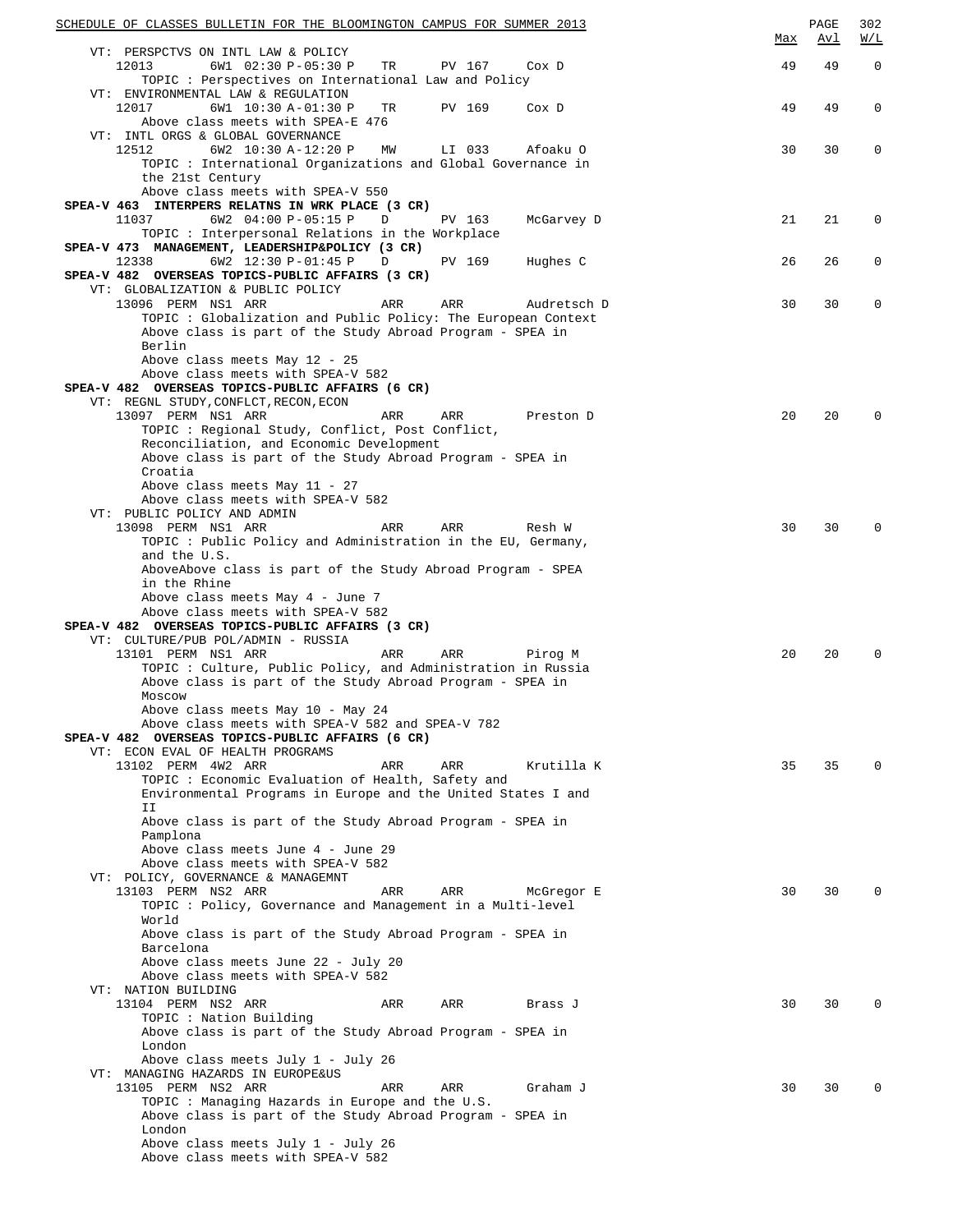| SCHEDULE OF CLASSES BULLETIN FOR THE BLOOMINGTON CAMPUS FOR SUMMER 2013                              |        |                        |           | PAGE      | 303             |
|------------------------------------------------------------------------------------------------------|--------|------------------------|-----------|-----------|-----------------|
| 15727 PERM NS2 ARR<br>ARR                                                                            | ARR    | Ganguly S              | Max<br>35 | Avl<br>35 | W/L<br>$\Omega$ |
| TOPIC: International Security<br>Above class is part of the Study Abroad Program - SPEA at<br>Oxford |        |                        |           |           |                 |
| Above class meets June 24 - July 12<br>15731 PERM NS2 ARR<br>ARR                                     | ARR    | Quinet K               | 30        | 30        | $\mathbf 0$     |
| TOPIC: Homicide in the US and UK<br>Above class is part of the Study Abroad Program - SPEA in        |        |                        |           |           |                 |
| London<br>Above class meets July 7 - July 12                                                         |        |                        |           |           |                 |
| Above class meets with SPEA-V 582<br>15741 PERM NS2 ARR<br>ARR                                       | ARR    |                        | 30        | 30        | $\Omega$        |
| TOPIC : Comparative Justice<br>Above class is part of the Study Abroad Program - SPEA in<br>London   |        |                        |           |           |                 |
| Above class meets July 15 - July 26<br>Above class meets with SPEA-V 582                             |        |                        |           |           |                 |
| SPEA-V 490 DIR RES PUB & ENVIR AFFAIRS (1-3 CR)                                                      |        |                        |           |           |                 |
| 9773 PERM 6W1 ARR<br>ARR                                                                             | ARR    | Stager N<br>Buchtman C | 10        | 10        | 0               |
| V 490 : Readings contract required                                                                   |        |                        |           |           |                 |
| 9774 PERM 6W2 ARR<br>ARR                                                                             | ARR    | Stager N<br>Buchtman C | 10        | 10        | 0               |
| V 490 : Readings contract required                                                                   |        |                        |           |           |                 |
| SPEA-V 491 HONORS RES PUB & ENVIR AFFAIRS $(1-3 \text{ CR})$<br>9775 PERM 6W1 ARR<br>ARR             | ARR    |                        | 10        | 10        | $\mathbf 0$     |
|                                                                                                      |        | Stager N<br>Buchtman C |           |           |                 |
| V 491 : Research contract required<br>9776 PERM 6W2 ARR<br>ARR                                       | ARR    | Stager N<br>Buchtman C | 10        | 10        | 0               |
| V 491 : Research contract required                                                                   |        |                        |           |           |                 |
| SPEA-V 499 HONORS THESIS (3 CR)                                                                      |        |                        |           |           |                 |
| 9777 PERM 6W1 ARR<br>ARR                                                                             | ARR    | Stager N<br>Buchtman C | 10        | 10        | 0               |
| V 499 : Readings contract required<br>9778 PERM 6W2 ARR<br>ARR                                       | ARR    | Stager N               | 10        | 10        | 0               |
| V 499 : Readings contract required                                                                   |        | Buchtman C             |           |           |                 |
| GRADUATE COURSES (050)                                                                               |        |                        |           |           |                 |
|                                                                                                      |        |                        |           |           |                 |
| SPEA-V 517 PUBLIC MANAGEMENT ECONOMICS (3 CR)<br>15623 PERM 1<br>ARR<br>ARR                          | ARR    | Ross J                 | 20        | 20        | $\Omega$        |
| Above class meets online<br>V 517 : To request course access, please contact Chad                    |        |                        |           |           |                 |
| Dorshorst at (812) 855-4547<br>Above class for SPEA Connect students only                            |        |                        |           |           |                 |
| SPEA-V 522 HUM RESOURCE MGT IN NONPROFITS (3 CR)                                                     |        |                        |           |           |                 |
| 15624 PERM NS2 ARR<br>ARR<br>Above class meets online                                                | ARR    | Littlepage L           | 20        | 20        | 0               |
| V 522: To request course access, please contact Chad<br>Dorshorst at (812) 855-4547                  |        |                        |           |           |                 |
| Above class for SPEA Connect students only<br>SPEA-E 523 AQUATIC HABITAT ANALYSIS (3 CR)             |        |                        |           |           |                 |
| 13281<br>6W1 01:00 P-05:00 P<br>TR                                                                   | GY 447 | Simon III T            | 20        | 20        | $\Omega$        |
| Above class meets with SPEA-E 443<br>SPEA-E 555 TPCS IN ENVIRONMENTAL SCIENCES (2-3 CR)              |        |                        |           |           |                 |
| VT: PLANTS AND PLANT COMMUNITIES                                                                     |        |                        |           |           |                 |
| 10689<br>6W1 ARR<br>ARR<br>Above class includes a ten-day field trip to the Smokey                   | ARR    | Bennett M              | 14        | 14        | $\Omega$        |
| Mountains: May 7-17th<br>Above class requires permission of Department                               |        |                        |           |           |                 |
| Above class meets with SPEA-E 400                                                                    |        |                        |           |           |                 |
| SPEA-E 555 TPCS IN ENVIRONMENTAL SCIENCES (1 CR)                                                     |        |                        |           |           |                 |
| VT: SEM FOR SUSTAINABILITY INTERNS                                                                   |        |                        |           |           |                 |
| 10994<br>$10:30 A-12:20 P$<br>$\mathbf{1}$<br>ΜW<br>TOPIC: Seminar for Sustainability Interns        | HD TBA | Brown W                | 18        | 18        | $\Omega$        |
| Above class is for Campus Sustainability Interns only                                                |        |                        |           |           |                 |
| Above class meets at E-House, 704 E 10th St, room 100                                                |        |                        |           |           |                 |
| Above class meets with SPEA-E 400<br>SPEA-V 558 FUND DEV FOR NONPROFITS (3 CR)                       |        |                        |           |           |                 |
| 15625 PERM 1<br>ARR<br>ARR                                                                           | ARR    | Sargeant A             | 20        | 20        | $\Omega$        |
| Above class meets online                                                                             |        |                        |           |           |                 |
| V 558 : To request course access, please contact Chad                                                |        |                        |           |           |                 |
| Dorshorst at (812) 855-4547<br>Above class for SPEA Connect students only                            |        |                        |           |           |                 |
| SPEA-V 560 PUBLIC FINANCE & BUDGETING (3 CR)                                                         |        |                        |           |           |                 |
| 13282 PERM 1<br>ARR<br>ARR                                                                           | ARR    | Sell R                 | 20        | 20        |                 |
| Above class meets online<br>V 560: To request course access, please contact Chad                     |        |                        |           |           |                 |
| Dorshorst at (812) 855-4547.                                                                         |        |                        |           |           |                 |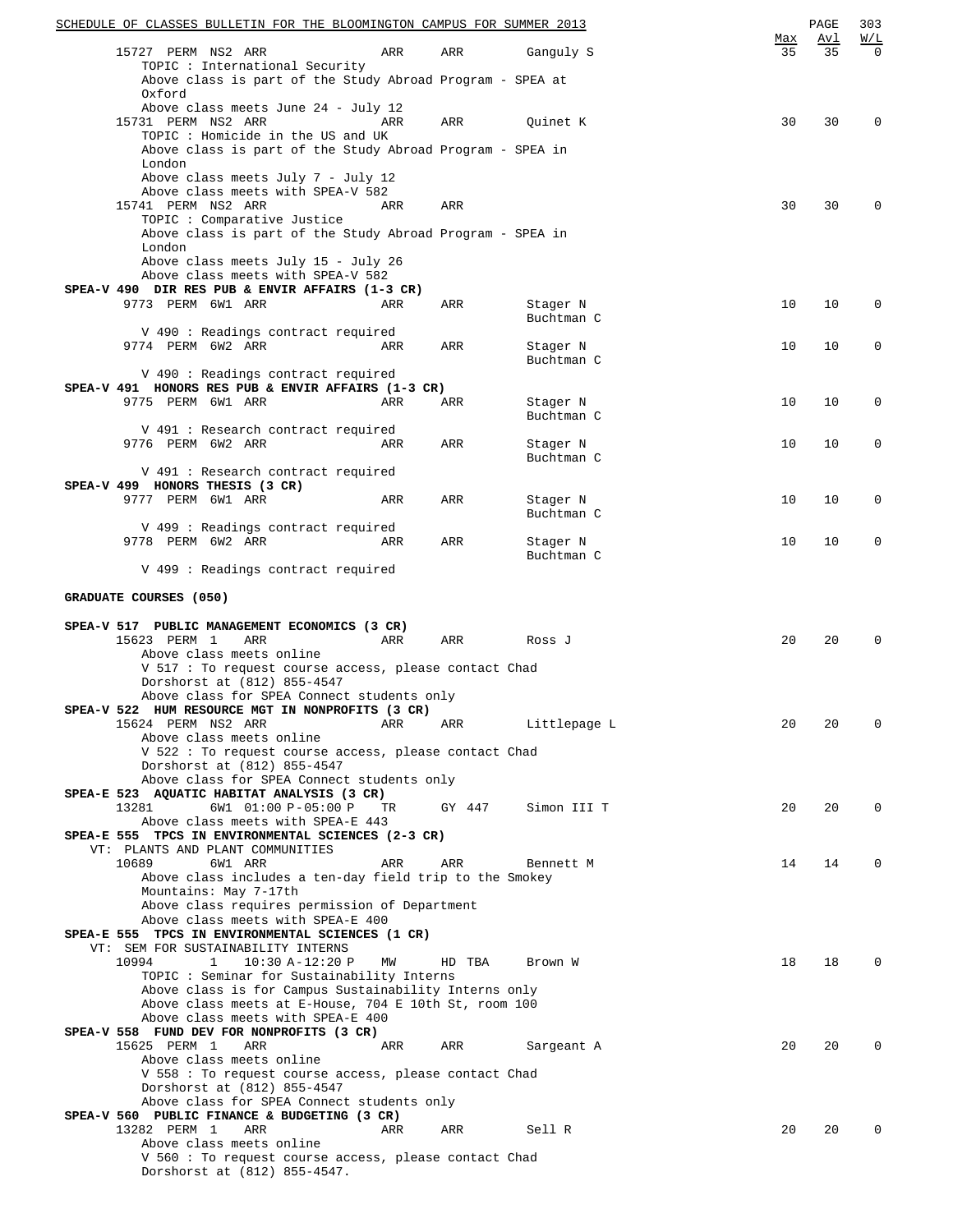|         | SCHEDULE OF CLASSES BULLETIN FOR THE BLOOMINGTON CAMPUS FOR SUMMER 2013                                                   |            |            |                      | Max       | PAGE<br><u>Avl</u> | 304<br>W/L  |
|---------|---------------------------------------------------------------------------------------------------------------------------|------------|------------|----------------------|-----------|--------------------|-------------|
|         | Above class for SPEA Connect students only<br>15626 PERM 1<br>ARR                                                         | ARR        | ARR        | Sell R               | 20        | 20                 | $\mathbf 0$ |
|         | Above class meets online                                                                                                  |            |            |                      |           |                    |             |
|         | V 560 : To request course access, please contact Chad<br>Dorshorst at (812) 855-4547                                      |            |            |                      |           |                    |             |
|         | Above class for SPEA Connect students only<br>SPEA-E 579 READINGS IN ENVIR SCIENCE (1-3 CR)                               |            |            |                      |           |                    |             |
|         | 9752 PERM 6W1 ARR                                                                                                         | ARR        | ARR        | Lame M               | 10        | 10                 | 0           |
|         | Above class requires a reading contract<br>SPEA-E 579 READINGS IN ENVIR SCIENCE (1-6 CR)                                  |            |            |                      |           |                    |             |
|         | 9753 PERM 6W2 ARR                                                                                                         | ARR        | ARR        | Lame M               | 10        | 10                 | 0           |
|         | Above class requires a reading contract<br>SPEA-E 582 OVERSEAS TOPICS IN ENV SCI (3 CR)                                   |            |            |                      |           |                    |             |
|         | 15688 PERM NS2 ARR                                                                                                        | ARR        | ARR        | Meretsky V           | 15        | 15                 | 0           |
|         | TOPIC : U.S.-Russia Global Environmental Issues/Language                                                                  |            |            |                      |           |                    |             |
|         | Learning Courses Study Program<br>Above class is part of the Study Abroad Program - SPEA in                               |            |            |                      |           |                    |             |
|         | Russia                                                                                                                    |            |            |                      |           |                    |             |
|         | Above class meets July 26 - August 16<br>Above class meets with SPEA-E 482, REEI-R 300 and R 500                          |            |            |                      |           |                    |             |
|         | 15702 PERM NS2 ARR                                                                                                        | ARR        | ARR        | Lame M               | 30        | 30                 | 0           |
|         | Above class meets July 1 - July 12                                                                                        |            |            |                      |           |                    |             |
|         | Above class is part of the Study Abroad Program<br>Above class meets with SPEA-E 482                                      |            |            |                      |           |                    |             |
|         | SPEA-E 589 PRACTICUM IN ENVIRONMENTAL SCI (0-6 CR)                                                                        |            |            |                      |           |                    |             |
|         | 9754 PERM 6W1 ARR                                                                                                         | ARR        | ARR        | Sewell K<br>Vaughn R | 20        | 20                 | 0           |
|         | Above class graded on S/F basis only                                                                                      |            |            |                      |           |                    |             |
|         | 9755 PERM 6W2 ARR                                                                                                         | ARR        | ARR        | Sewell K             | 20        | 20                 | 0           |
|         | Above class graded on S/F basis only                                                                                      |            |            | Vaughn R             |           |                    |             |
|         | SPEA-E 625 RES IN ENVIRONMENTAL SCIENCE (1-6 CR)                                                                          |            |            |                      |           |                    |             |
|         | 9756 PERM 6W1 ARR<br>Above class requires a reading contract                                                              | ARR        | ARR        | Lame M               | 10        | 10                 | 0           |
|         | 9757 PERM 6W2 ARR                                                                                                         | ARR        | ARR        | Lame M               | 10        | 10                 | 0           |
|         | Above class requires a reading contract                                                                                   |            |            |                      |           |                    |             |
|         | 13391<br>6W2 ARR<br>SPEA-E 890 PH.D. THESIS: ENVIR SCI (1-12 CR)                                                          | ARR        | ARR        | Lame M               | 10        | 10                 | 0           |
|         | 9758 PERM 6W1 ARR                                                                                                         | ARR        | ARR        | Craft C              | 20        | 20                 | 0           |
|         | 9759 PERM 6W2 ARR<br>10122 PERM 6W2 ARR                                                                                   | ARR<br>ARR | ARR<br>ARR | Craft C<br>Craft C   | 28<br>100 | 28<br>100          | 0<br>0      |
|         | 10585 PERM 6W1 ARR                                                                                                        | ARR        | ARR        | Craft C              | 20        | 20                 | $\mathbf 0$ |
|         |                                                                                                                           |            |            |                      |           |                    |             |
| . (060) |                                                                                                                           |            |            |                      |           |                    |             |
|         | SPEA-V 550 TOPICS IN PUBLIC AFFAIRS (3 CR)                                                                                |            |            |                      |           |                    |             |
|         | VT: INTL ORGS & GLOBAL GOVERNANCE<br>12513<br>6W2 10:30 A-12:20 P                                                         | ΜW         | LI 033     | Afoaku O             | 30        | 30                 | 0           |
|         | TOPIC: International Organizations and Global Governance in                                                               |            |            |                      |           |                    |             |
|         | the 21st Century                                                                                                          |            |            |                      |           |                    |             |
|         | Above class meets with SPEA-V 450<br>SPEA-V 580 READINGS IN PUBLIC AFFAIRS (1-6 CR)                                       |            |            |                      |           |                    |             |
|         | 9779 PERM 6W1 ARR                                                                                                         | ARR        | ARR        | Kravchuk R           | 10        | 10                 | 0           |
|         | V 580 : Readings contract required<br>Above class for students in residence on Bloomington campus                         |            |            |                      |           |                    |             |
|         | 10527 PERM 6W1 ARR                                                                                                        | ARR        | ARR        | Kravchuk R           | 50        | 50                 | 0           |
|         | Above class for students not in residence on Bloomington                                                                  |            |            |                      |           |                    |             |
|         | campus<br>9780 PERM 6W2 ARR                                                                                               | ARR        | ARR        | Kravchuk R           | 10        | 10                 | 0           |
|         | V 580 : Readings contract required                                                                                        |            |            |                      |           |                    |             |
|         | Above class for students in residence on Bloomington campus<br>10558 PERM 6W2 ARR                                         | ARR        | ARR        | Kravchuk R           | 10        | 10                 | 0           |
|         | Above class for students not in residence on Bloomington                                                                  |            |            |                      |           |                    |             |
|         | campus<br>SPEA-V 582 OVERSEAS TOPICS-PUBLIC AFFAIRS (3 CR)                                                                |            |            |                      |           |                    |             |
|         | VT: GLOBALIZATION & PUBLIC POLICY                                                                                         |            |            |                      |           |                    |             |
|         | 13117 PERM NS1 ARR                                                                                                        | ARR        | ARR        | Audretsch D          | 30        | 30                 | 0           |
|         | TOPIC: Globalization and Public Policy: The European Context<br>Above class is part of the Study Abroad Program - SPEA in |            |            |                      |           |                    |             |
|         | Berlin                                                                                                                    |            |            |                      |           |                    |             |
|         | Above class meets May 12 - May 25                                                                                         |            |            |                      |           |                    |             |
|         | Above class meets with SPEA-V 482<br>SPEA-V 582 OVERSEAS TOPICS-PUBLIC AFFAIRS (6 CR)                                     |            |            |                      |           |                    |             |
|         | VT: REGNL STUDY, CONFLCT, RECON, ECON                                                                                     |            |            |                      |           |                    |             |
|         | 13122 PERM NS1 ARR                                                                                                        | ARR        | ARR        | Preston D            | 20        | 20                 | O           |
|         | TOPIC : Regional Study, Conflic, Post Conflict,<br>Reconciliation, and Economic Development                               |            |            |                      |           |                    |             |
|         | Above class is part of the Study Abroad Program - SPEA in                                                                 |            |            |                      |           |                    |             |
|         | Croatia<br>Above class meets May 11 - May 27                                                                              |            |            |                      |           |                    |             |
|         | Above class meets with SPEA-V 482                                                                                         |            |            |                      |           |                    |             |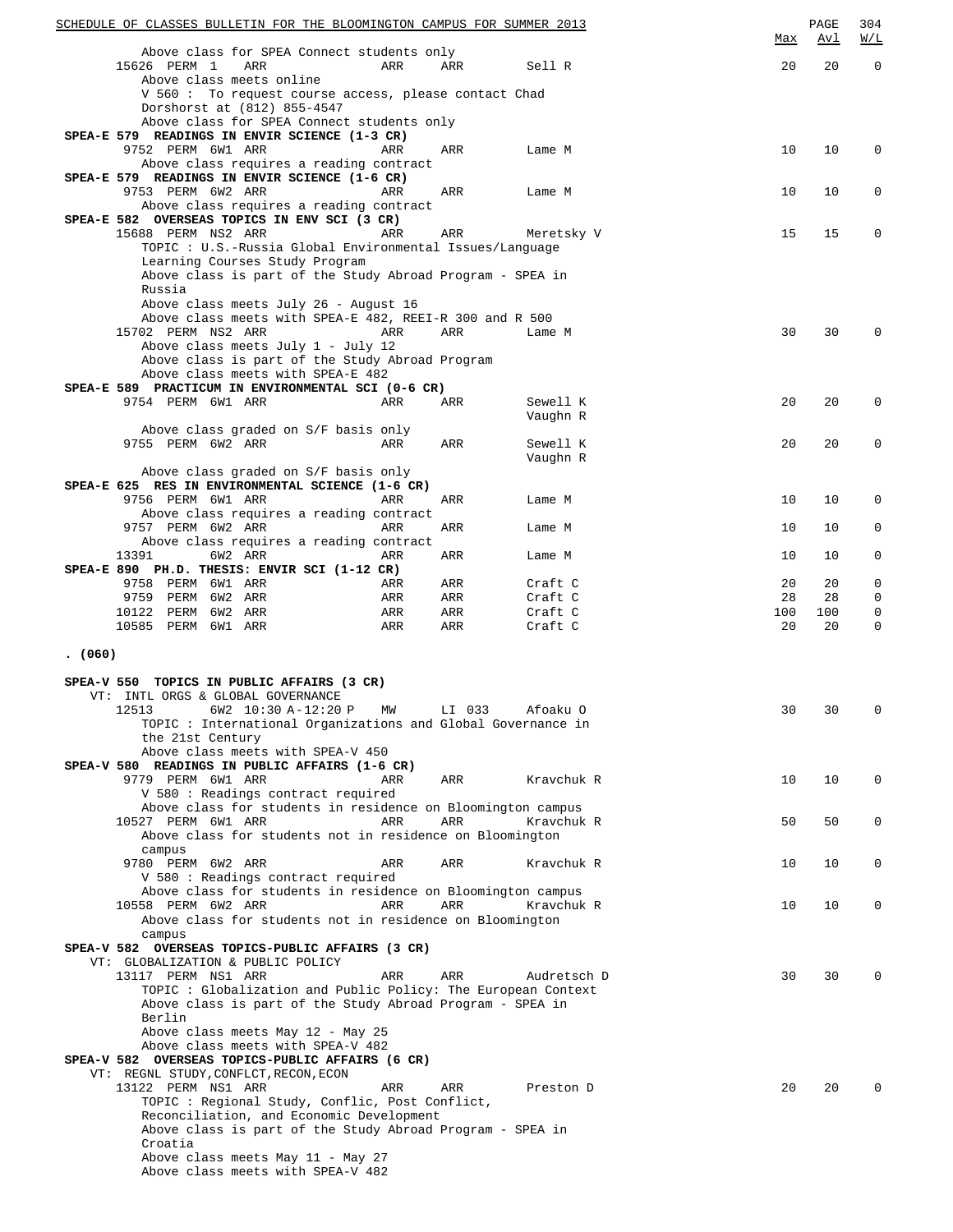| SCHEDULE OF CLASSES BULLETIN FOR THE BLOOMINGTON CAMPUS FOR SUMMER 2013                         |     |             |     | PAGE | 305         |
|-------------------------------------------------------------------------------------------------|-----|-------------|-----|------|-------------|
| VT: PUBLIC POLICY AND ADMIN                                                                     |     |             | Max | Avl  | W/L         |
| 13126 PERM NS1 ARR<br>ARR                                                                       | ARR | Resh W      | 30  | 30   | $\mathbf 0$ |
| TOPIC: Public Policy and Administration in the EU, Germany,                                     |     |             |     |      |             |
| and the U.S.                                                                                    |     |             |     |      |             |
| Above class is part of the Study Abroad Program - SPEA in the                                   |     |             |     |      |             |
| Rhine                                                                                           |     |             |     |      |             |
| Above class meets May 4- June 7                                                                 |     |             |     |      |             |
| Above class meets with SPEA-V 482<br>SPEA-V 582 OVERSEAS TOPICS-PUBLIC AFFAIRS (3 CR)           |     |             |     |      |             |
| VT: CULTURE/PUB POL/ADMIN - RUSSIA                                                              |     |             |     |      |             |
| 13132 PERM NS1 ARR<br>ARR                                                                       | ARR | Pirog M     | 20  | 20   | 0           |
| TOPIC : Culture, Public Policy, and Administration in Russia                                    |     |             |     |      |             |
| Above class is part of the Study Abroad Program - SPEA in                                       |     |             |     |      |             |
| Moscow                                                                                          |     |             |     |      |             |
| Above class meets May 10 - May 24                                                               |     |             |     |      |             |
| Above class meets with SPEA-V 482 and V 782<br>SPEA-V 582 OVERSEAS TOPICS-PUBLIC AFFAIRS (6 CR) |     |             |     |      |             |
| VT: ECON EVAL OF HEALTH PROGRAMS                                                                |     |             |     |      |             |
| 13133 PERM 4W2 ARR<br>ARR                                                                       | ARR | Krutilla K  | 35  | 35   | 0           |
| TOPIC: Economic Evaluation of Health, Safety and                                                |     |             |     |      |             |
| Environmental Programs in Europe and the United States I and                                    |     |             |     |      |             |
| IΙ                                                                                              |     |             |     |      |             |
| Above class is part of the Study Abroad Program - SPEA in                                       |     |             |     |      |             |
| Pamplona<br>Above class meets June 4 - June 29                                                  |     |             |     |      |             |
| Above class meets with SPEA-V 482                                                               |     |             |     |      |             |
| VT: POLICY, GOVERNANCE & MANAGEMNT                                                              |     |             |     |      |             |
| 13134 PERM NS2 ARR<br>ARR                                                                       | ARR | McGregor E  | 30  | 30   | $\mathbf 0$ |
| TOPIC: Policy, Governance and Management in a Multi-level                                       |     |             |     |      |             |
| World                                                                                           |     |             |     |      |             |
| Above class is part of the Study Abroad Program - SPEA in                                       |     |             |     |      |             |
| Barcelona<br>Above class meets June 22 - July 20                                                |     |             |     |      |             |
| Above class meets with SPEA-V 482                                                               |     |             |     |      |             |
| VT: MANAGING HAZARDS IN EUROPE&US                                                               |     |             |     |      |             |
| 13136 PERM NS2 ARR<br>ARR                                                                       | ARR | Graham J    | 30  | 30   | $\mathbf 0$ |
| TOPIC: Managing Hazards in Europe and the U.S.                                                  |     |             |     |      |             |
| Above class is part of the Study Abroad Program - SPEA in                                       |     |             |     |      |             |
| London                                                                                          |     |             |     |      |             |
| Above class meets July 1 - July 26<br>Above class meets with SPEA-V 482                         |     |             |     |      |             |
| 15732 PERM NS2 ARR<br>ARR                                                                       | ARR | Quinet K    | 30  | 30   | $\mathbf 0$ |
| TOPIC: Homicide in the US and UK                                                                |     |             |     |      |             |
| Above class is part of the Study Abroad Program - SPEA in                                       |     |             |     |      |             |
| London                                                                                          |     |             |     |      |             |
| Above class meets July 7 - July 12                                                              |     |             |     |      |             |
| Above class meets with SPEA-V 482<br>15742 PERM NS2 ARR                                         |     |             |     |      | 0           |
| ARR<br>TOPIC: Comparative Justice                                                               | ARR |             | 30  | 30   |             |
| Above class is part of the Study Abroad Program - SPEA in                                       |     |             |     |      |             |
| London                                                                                          |     |             |     |      |             |
| Above class meets July 15 - July 26                                                             |     |             |     |      |             |
| Above class meets with SPEA-V 482                                                               |     |             |     |      |             |
| SPEA-V 585 PRACTICUM IN PUBLIC AFFAIRS (0-6 CR)                                                 |     |             |     |      |             |
| 9781 PERM 6W1 ARR<br>ARR                                                                        | ARR | Sewell K    | 100 | 100  | $\mathbf 0$ |
| Above class graded on S/F basis only                                                            |     | Vaughn R    |     |      |             |
| 9782 PERM 6W2 ARR<br>ARR                                                                        | ARR | Sewell K    | 999 | 999  | $\mathbf 0$ |
|                                                                                                 |     | Vaughn R    |     |      |             |
| Above class graded on S/F basis only                                                            |     |             |     |      |             |
| SPEA-V 590 RESEARCH IN PUBLIC AFFAIRS (1-6 CR)                                                  |     |             |     |      |             |
| 9783 PERM 6W1 ARR<br>ARR                                                                        | ARR | Kravchuk R  | 10  | 10   | 0           |
| V 590 : Readings contract required                                                              |     |             |     |      |             |
| 9784 PERM 6W2 ARR<br>ARR<br>V 590 : Readings contract required                                  | ARR | Kravchuk R  | 10  | 10   | 0           |
| SPEA-V 590 RESEARCH IN PUBLIC AFFAIRS (1-3 CR)                                                  |     |             |     |      |             |
| 12252<br>6W2 ARR<br>ARR                                                                         | ARR | Kravchuk R  | 20  | 20   | $\mathbf 0$ |
| V 590 : Reading contract required                                                               |     |             |     |      |             |
| SPEA-V 590 RESEARCH IN PUBLIC AFFAIRS (1-6 CR)                                                  |     |             |     |      |             |
| 10528 PERM 6W1 ARR<br>ARR                                                                       | ARR | Kravchuk R  | 50  | 50   | $\mathbf 0$ |
| SPEA-V 710 TOPICS IN PUBLIC POLICY (3 CR)<br>VT: META-ANALYSIS                                  |     |             |     |      |             |
| 12510<br>1<br>ARR<br>ARR                                                                        | ARR | Ringquist E | 35  | 35   | 0           |
| SPEA-V 782 OVERSEAS TOPICS-PUBLIC AFFAIRS (3 CR)                                                |     |             |     |      |             |
| 15677 PERM NS1 ARR<br>ARR                                                                       | ARR | Pirog M     | 20  | 20   | 0           |
| TOPIC: Culture, Public Policy, and Administration in Russia                                     |     |             |     |      |             |
| Above class is part of the Study Abroad Program - SPEA in                                       |     |             |     |      |             |
| Moscow                                                                                          |     |             |     |      |             |
| Above class meets May 10 - May 24<br>Above class does not require writing element               |     |             |     |      |             |
| Above class meets with SPEA-V 482 and V 582                                                     |     |             |     |      |             |
|                                                                                                 |     |             |     |      |             |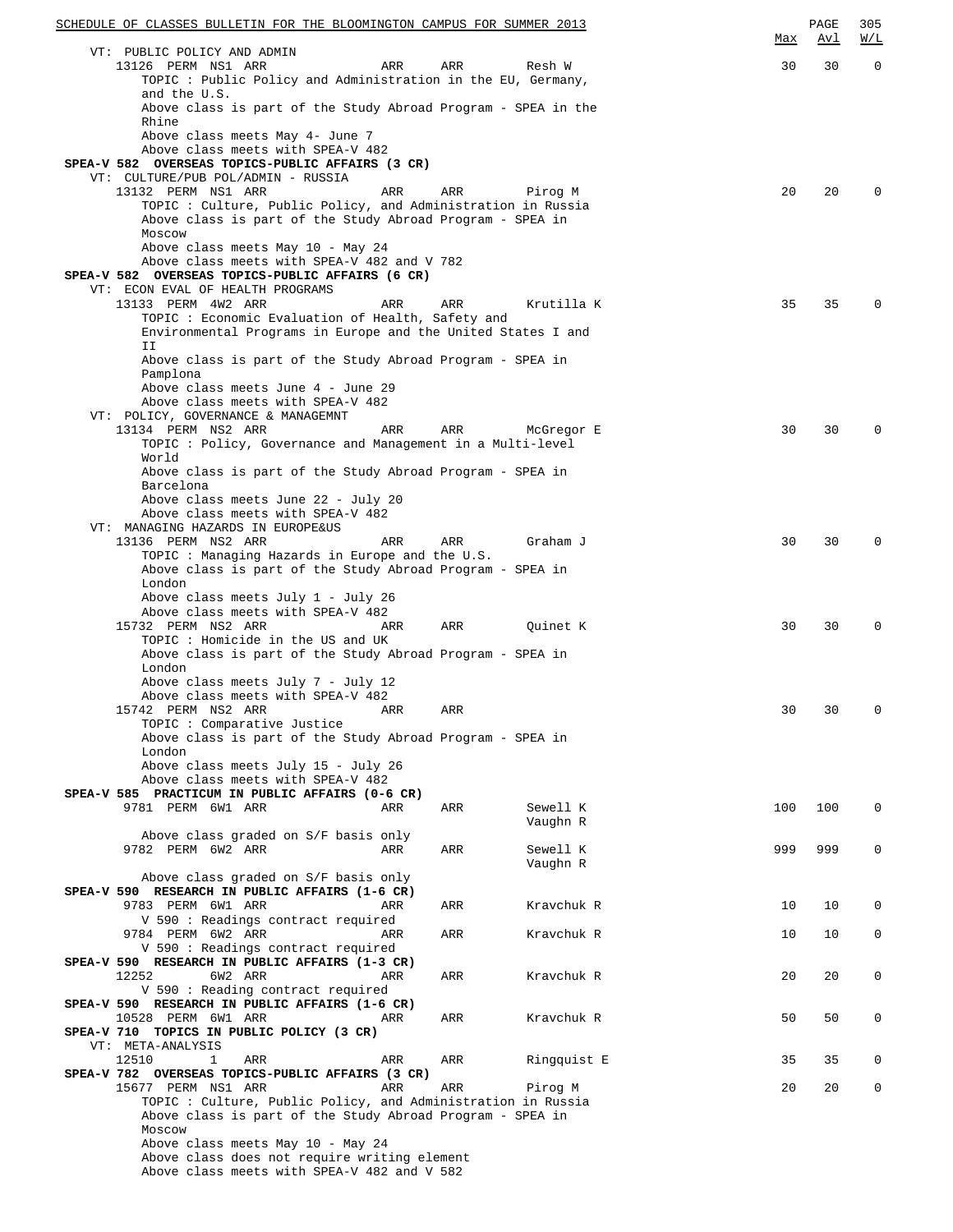| SCHEDULE OF CLASSES BULLETIN FOR THE BLOOMINGTON CAMPUS FOR SUMMER 2013 |     | PAGE | 306      |
|-------------------------------------------------------------------------|-----|------|----------|
|                                                                         | Max | Avl  | W/L      |
| SPEA-V 782 OVERSEAS TOPICS-PUBLIC AFFAIRS (6 CR)                        |     |      |          |
| 15678 PERM NS1 ARR<br>Pirog M<br>ARR<br>ARR                             | 20  | 20   | $\Omega$ |
| TOPIC: Culture, Public Policy, and Administration in Russia             |     |      |          |
| Above class is part of the Study Abroad Program - SPEA in               |     |      |          |
| Moscow                                                                  |     |      |          |
| Above class meets May 10 - May 24                                       |     |      |          |
| Above class requires writing element                                    |     |      |          |
| Above class meets with SPEA-V 482 and V 582                             |     |      |          |
| SPEA-V 890 THESIS (PH D) $(1-6 \text{ CR})$                             |     |      |          |
| 9785 PERM<br>6W1 ARR<br>Fernandez S<br>ARR<br>ARR                       | 10  | 10   | $\Omega$ |
| 9786<br>PERM<br>6W2 ARR<br>Fernandez S<br>ARR<br>ARR                    | 10  | 10   | $\Omega$ |
| 10579<br>6W2 ARR<br>Fernandez S<br>PERM<br>ARR<br>ARR                   | 5   | 5    | $\Omega$ |
| 10584 PERM 6W1 ARR<br>Fernandez S<br>ARR<br>ARR                         | 10  | 10   | $\Omega$ |
| Above class graded on deferred R grade basis                            |     |      |          |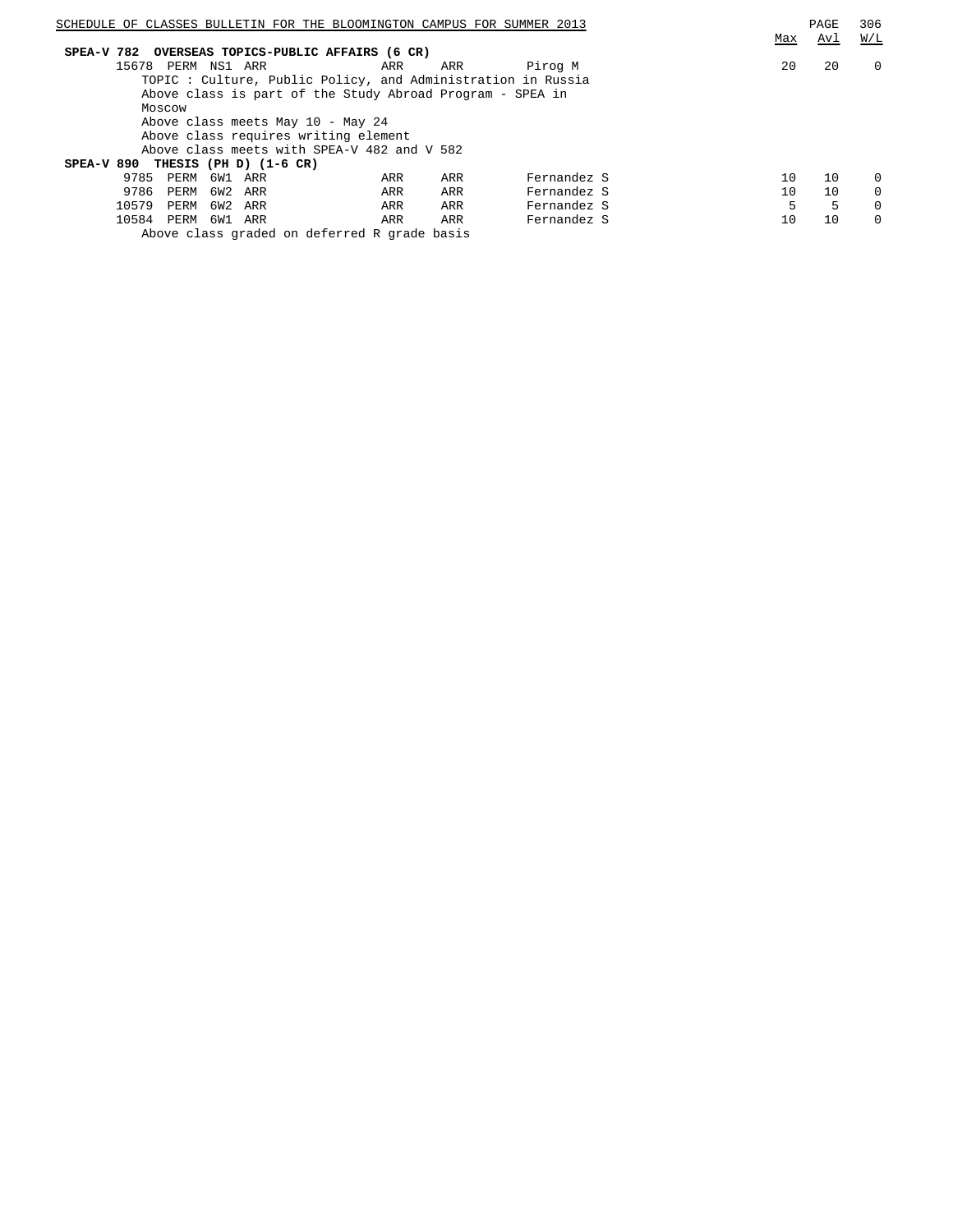|                                              |        |             |                                                                         | PAGE | 307          |
|----------------------------------------------|--------|-------------|-------------------------------------------------------------------------|------|--------------|
|                                              |        |             | Max                                                                     | Avl  | W/L          |
| PRACTICUM IN ARTS ADMIN (3 CR)               |        |             |                                                                         |      |              |
| ARR                                          | ARR    | Rushton M   | 999                                                                     | 999  | 0            |
|                                              |        |             |                                                                         |      |              |
| Above class graded on S/F basis only         |        |             |                                                                         |      |              |
| ARR                                          | ARR    | Rushton M   | 999                                                                     | 999  | $\Omega$     |
| Above class open to majors only              |        |             |                                                                         |      |              |
| Above class graded on S/F basis only         |        |             |                                                                         |      |              |
| AADM-Y 559 PUBLIC POLICY AND THE ARTS (3 CR) |        |             |                                                                         |      |              |
| $\Box$                                       | PV 167 | Wilkerson M | 40                                                                      | 40   | <sup>0</sup> |
| Above class meets with SPEA-A 459            |        |             |                                                                         |      |              |
| AADM-Y 750 INTERNSHIP IN ARTS ADMIN (3 CR)   |        |             |                                                                         |      |              |
| ARR                                          | ARR    | Rushton M   | 999                                                                     | 999  | $\Omega$     |
| Above class open to majors only              |        |             |                                                                         |      |              |
| ARR                                          | ARR    | Rushton M   | 999                                                                     | 999  | $\Omega$     |
|                                              |        |             |                                                                         |      |              |
|                                              |        |             | SCHEDULE OF CLASSES BULLETIN FOR THE BLOOMINGTON CAMPUS FOR SUMMER 2013 |      |              |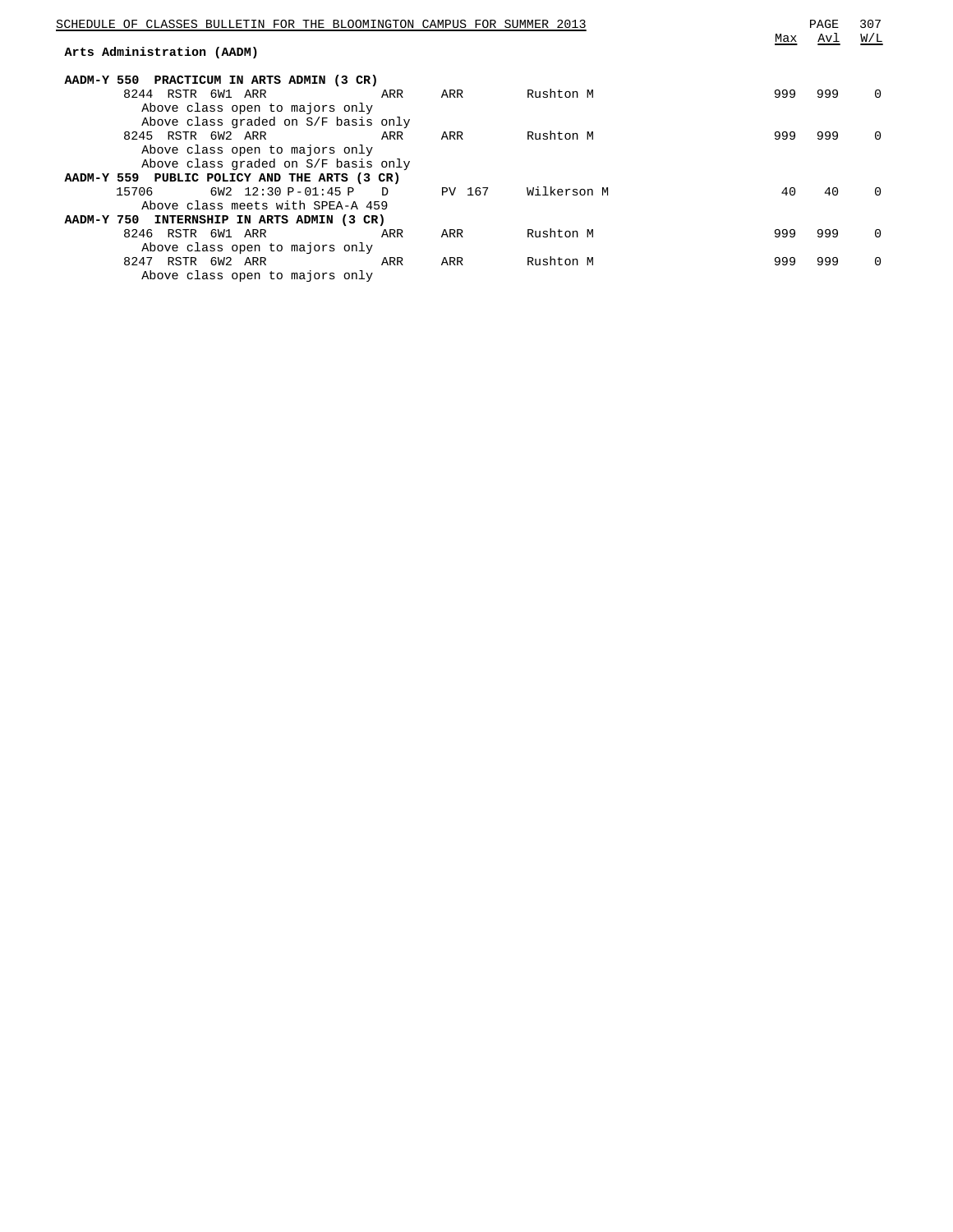| SCHEDULE OF CLASSES BULLETIN FOR THE BLOOMINGTON CAMPUS FOR SUMMER 2013 |     |     |          | Max | PAGE<br>Avl | 308<br>W/L |
|-------------------------------------------------------------------------|-----|-----|----------|-----|-------------|------------|
| Aerospace Studies (AERO)                                                |     |     |          |     |             |            |
| AIR FORCE LEADERSHIP STUDIES (3 CR)<br>AERO-A 301                       |     |     |          |     |             |            |
| 14331<br>PERM 4W1 ARR                                                   | ARR | ARR | Turner J | 4   | 4           | $\Omega$   |
| Above class requires permission of Department                           |     |     |          |     |             |            |
| AERO-A 302 AIR FORCE MGMT & LEADERSHIP II (3 CR)                        |     |     |          |     |             |            |
| 14333 PERM 4W1 ARR                                                      | ARR | ARR | Turner J | 4   | 4           | $\cap$     |
| Above class requires permission of Department                           |     |     |          |     |             |            |
| AERO-A 401 NATL SEC AFFRS/PREP ACTV DUTY (3 CR)                         |     |     |          |     |             |            |
| 14336<br>PERM 4W1 ARR                                                   | ARR | ARR | Turner J | 4   | 4           | $\Omega$   |
| Above class requires permission of Department                           |     |     |          |     |             |            |
| AERO-A 402 NTL SEC FRC IN CONT AM SOC II (3 CR)                         |     |     |          |     |             |            |
| 14343<br>PERM 4W1<br>ARR                                                | ARR | ARR | Turner J | 4   | 4           |            |
| Above class requires permission of Department                           |     |     |          |     |             |            |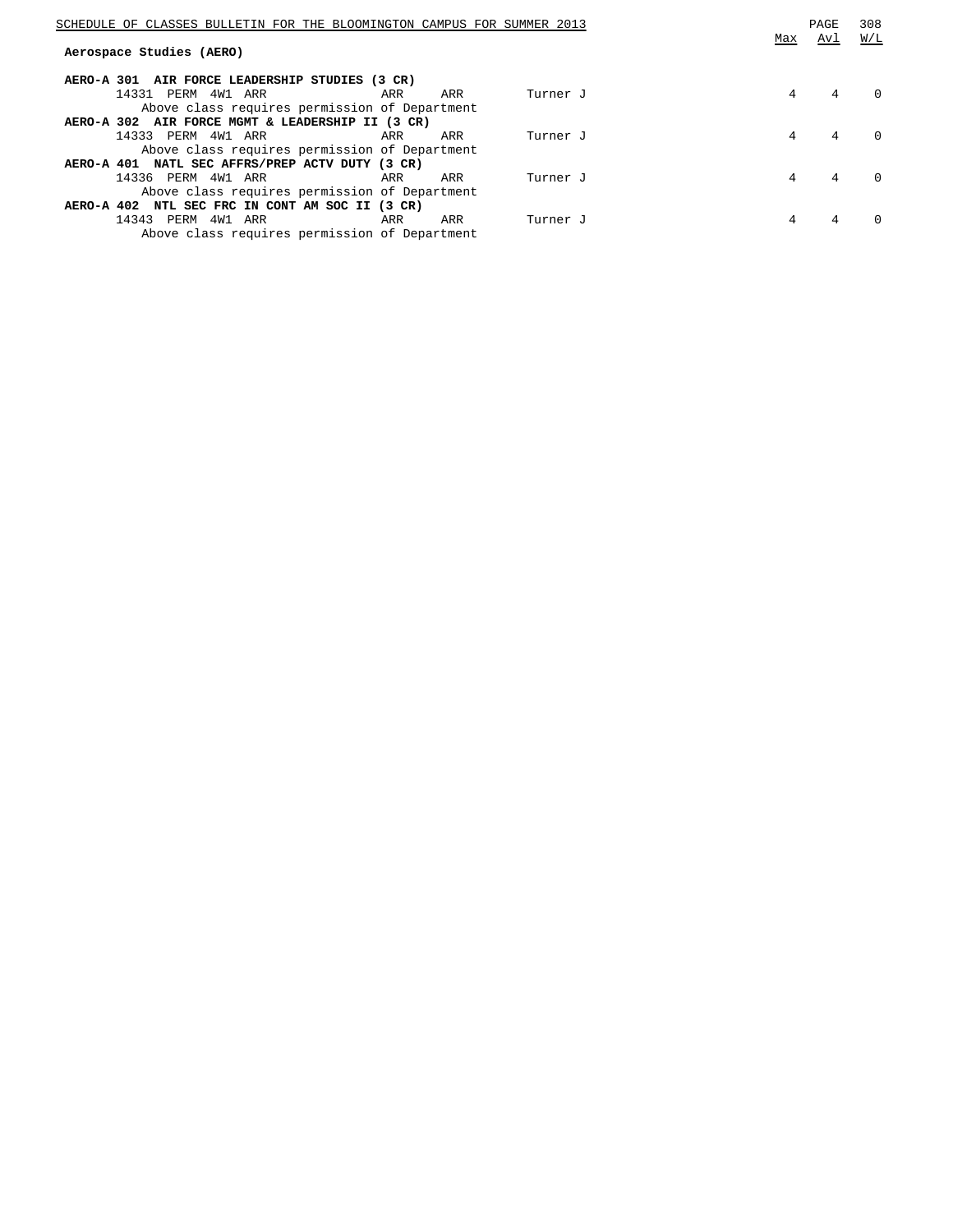| SCHEDULE OF CLASSES BULLETIN FOR THE BLOOMINGTON CAMPUS FOR SUMMER 2013 |     |     |              | Max | PAGE<br>Avl | 309<br>W/L |
|-------------------------------------------------------------------------|-----|-----|--------------|-----|-------------|------------|
| Military (MIL)                                                          |     |     |              |     |             |            |
| MIL-G 101 LEADERSHIP&PERSONAL DEVELOPMNT (2 CR)                         |     |     |              |     |             |            |
| 12988<br>PERM 6W1 ARR                                                   | ARR | ARR | Greathouse J | 10  | 10          | $\Omega$   |
| Above class requires permission of Department                           |     |     |              |     |             |            |
| FOUNDATIONS IN LEADERSHIP (2 CR)<br>MIL-G 102                           |     |     |              |     |             |            |
| 12660 PERM 6W2 ARR                                                      | ARR | ARR | Greathouse J | 10  | 10          | $\Omega$   |
| Above class requires permission of Department                           |     |     |              |     |             |            |
| MIL-G 201 INNOVATIVE TACTICAL LEADERSHIP (2 CR)                         |     |     |              |     |             |            |
| 12662 PERM 6W1 ARR                                                      | ARR | ARR | Greathouse J | 10  | 10          | $\Omega$   |
| Above class requires permission of Department                           |     |     |              |     |             |            |
| LEADERSHIP IN CHANGING ENVIRON (2 CR)<br>MIL-G 202                      |     |     |              |     |             |            |
| 12663 PERM 6W2 ARR                                                      | ARR | ARR | Greathouse J | 10  | 10          | $\Omega$   |
| Above class requires permission of Department                           |     |     |              |     |             |            |